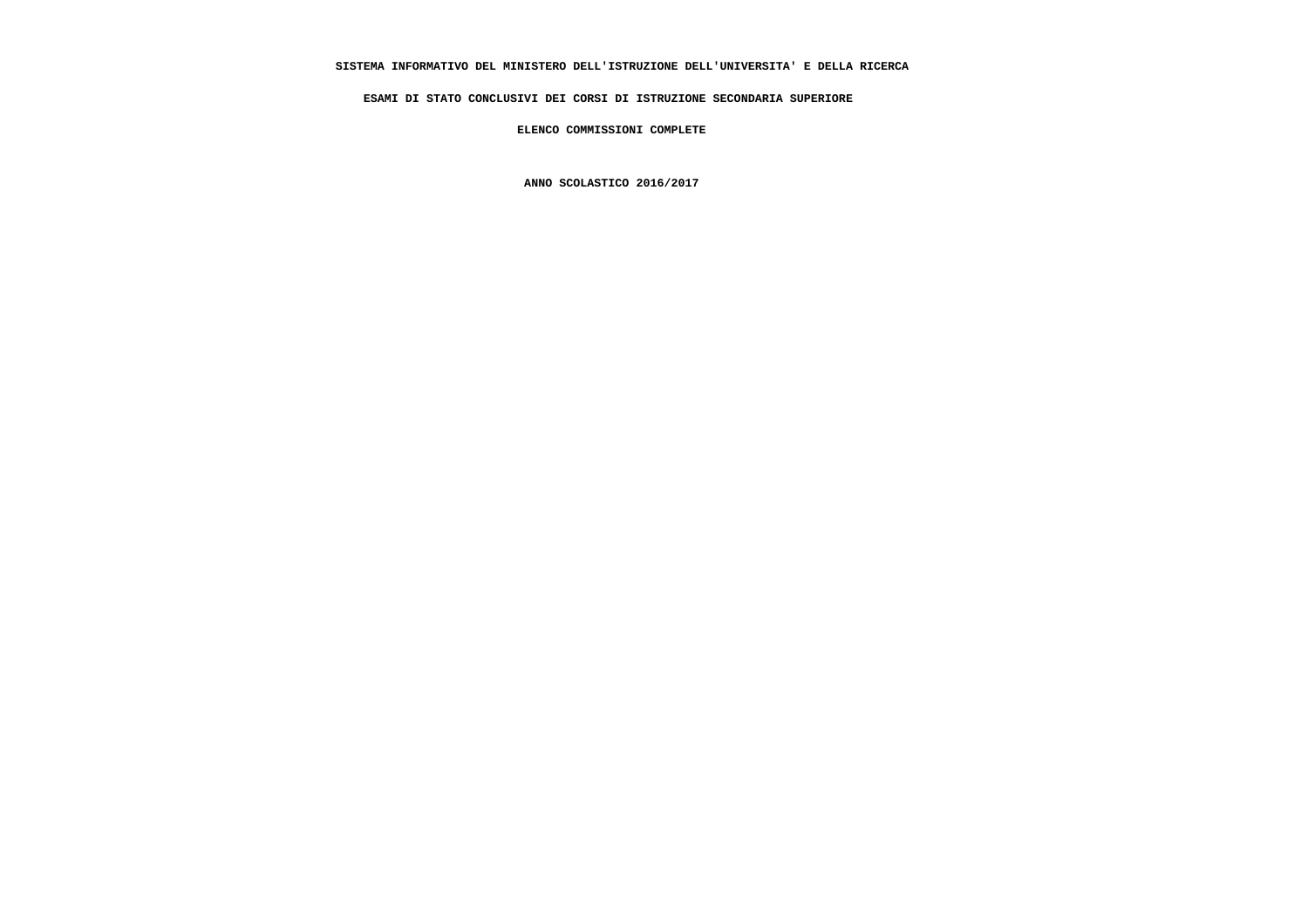**BGISEV001 - I COMMISSIONE: LICEO LINGUISTICO EUROPEO "OPERA S. ALES**

#### **\*\* DATI RELATIVI ALLE CLASSI DELLA CONFIGURAZIONE \*\***

 **ISTITUTO PRIMA SEDE: BERGAMO - L.R. PAR. LICEO LINGUISTICO LICEO LINGUISTICO EUROPEO "OPE, VIA GARIBALDI N. 3 (BG)**

|  | * CLASSE * ISTITUTO |          | * SEZIONE * INDIRIZZO                      |         | $*I.F.P.*$ |         |                   | CANDIDATI |                       |  | L. STRANIERE<br>*INT.*EST.*SPEC*MER.* II PR. I COM. II COM. * |  |
|--|---------------------|----------|--------------------------------------------|---------|------------|---------|-------------------|-----------|-----------------------|--|---------------------------------------------------------------|--|
|  | * BGPL04500P        | 5GET     | * ISEV - GIURIDICO ECONOM. (LIC.LI.EU.PAR) | $\star$ |            |         | $*$ 5 $*$         | $\star$   | $\star$               |  |                                                               |  |
|  |                     | $*$ 5GES | * ISEV - GIURIDICO ECONOM. (LIC.LI.EU.PAR) |         |            |         | $*$ 12 $*$        | $\star$   |                       |  |                                                               |  |
|  |                     |          |                                            |         |            |         |                   |           |                       |  |                                                               |  |
|  | BGPL04500P          | * 5LMT   | * ISFX - LINGUIST.MODERNO (LIC.LI.EU.PAR)  |         |            |         | $*$ 3 $*$         |           |                       |  |                                                               |  |
|  |                     | * 5LMS   | * ISFX - LINGUIST.MODERNO (LIC.LI.EU.PAR)  | $\star$ |            |         | $\star$ 4 $\star$ |           |                       |  |                                                               |  |
|  |                     | $*$ 5GEF | * ISEV - GIURIDICO ECONOM. (LIC.LI.EU.PAR) |         |            | $\star$ | $8*$              |           |                       |  |                                                               |  |
|  |                     |          |                                            |         |            |         |                   |           |                       |  |                                                               |  |
|  |                     |          | TOTALI                                     |         |            |         | $* 32 *$          |           |                       |  |                                                               |  |
|  |                     |          |                                            |         |            |         |                   |           | *----*----*----*----* |  |                                                               |  |

 **PROGR. PAG. 1 PAG. 1/I (SPERIMENTALE /BG)**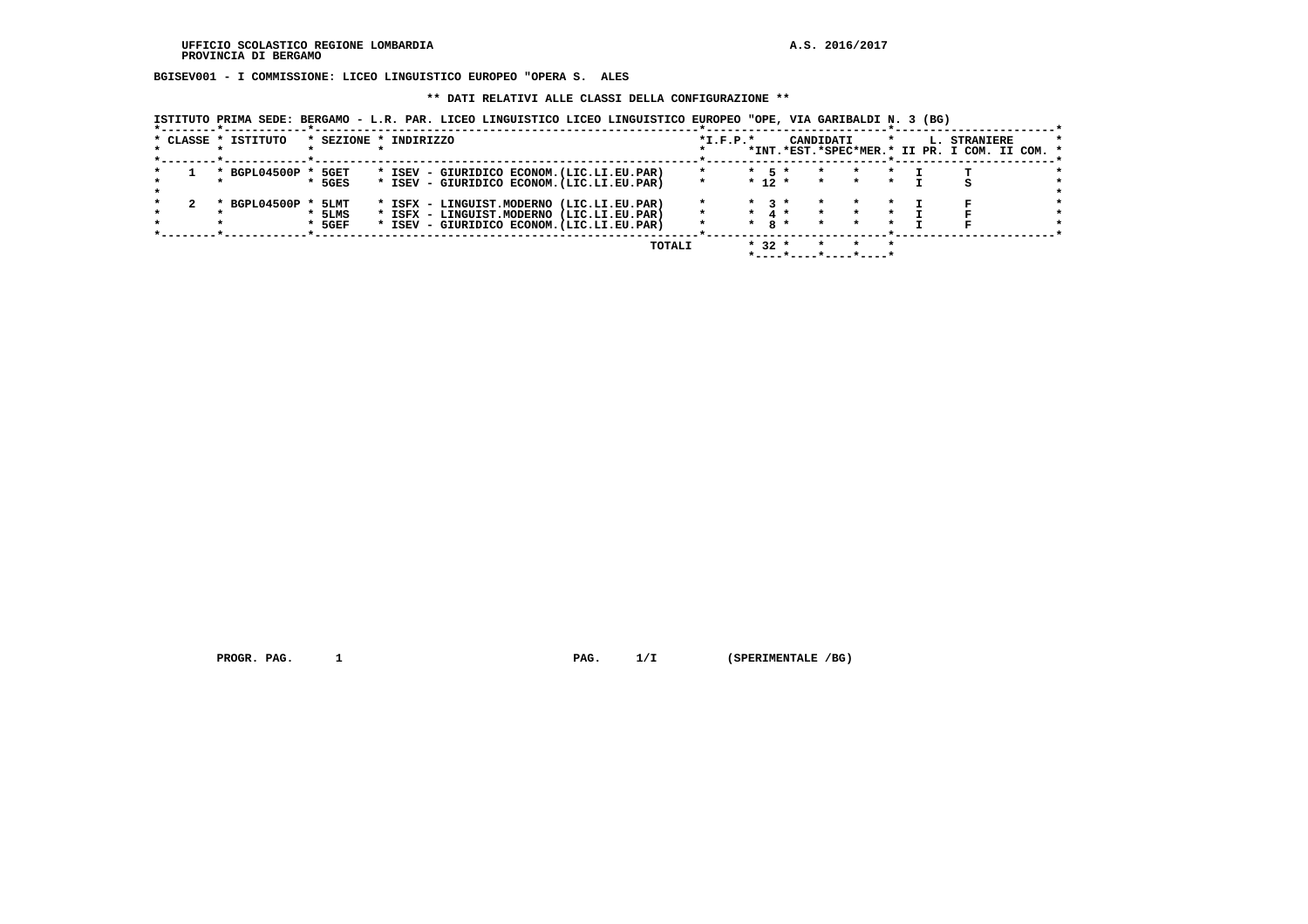**BGISEV001 - I COMMISSIONE: LICEO LINGUISTICO EUROPEO "OPERA S. ALES**

| $\star$ |                                 | PRESIDENTE: TRAINA SALVATORE N. IL 01/02/1961 (AG)<br>SERIATE - ISTITUTO TECNICO INDUSTRIALE "ETTORE MAJORANA", VIA PARTIGIANI, 1 (BG)                                                                                                                                                                                                                                                                                                                                               |           |
|---------|---------------------------------|--------------------------------------------------------------------------------------------------------------------------------------------------------------------------------------------------------------------------------------------------------------------------------------------------------------------------------------------------------------------------------------------------------------------------------------------------------------------------------------|-----------|
|         |                                 | INDIRIZZO: ISEV - GIURIDICO ECONOM. (LIC.LI.EU.PAR)                                                                                                                                                                                                                                                                                                                                                                                                                                  |           |
|         | (A050:LETTERE IST.ISTR.SECOND.  | 1 - IO11:LINGUA E LETTERATURA ITALIANA<br>DURANDO PAOLO N. IL 24/02/1963 (SP)<br>PROVENIENTE DA: TREVIGLIO - LICEO ARTISTICO "SIMONE WEIL", VIA GALVANI, 7 (BG)                                                                                                                                                                                                                                                                                                                      |           |
|         | (A546:LINGUA E CIV. STRANIERA ( | 2 - N940:LINGUA E CULTURA STRANIERA (TEDESCO)<br>FORCELLA MARIAGIULIA N. IL 28/02/1961 (BS)<br>PROVENIENTE DA: ALBINO - ISTITUTO MAGISTRALE "OSCAR ARNULFO ROMERO", VIALE ALDO MORO, 51 (BG)<br>PISCIOTTA IVANA N. IL 13/04/1982 (TP)<br>PROVENIENTE DA: ROMANO DI LOMBARDIA - ISTITUTO MAGISTRALE "DON LORENZO MILANI", VIA BELVEDERE (BG)<br>SALA MARIA N. IL 06/01/1958 (BG)<br>PROVENIENTE DA: MERATE - ISTITUTO TECNICO COMMERCIALE FRANCESCO VIGANO', VIA DEI LODOVICHI 2 (LC) |           |
|         |                                 | 3 - I042: MATEMATICA CON INFORMATICA<br>(A047:MATEMATICA ) ; A049:MATEMATICA E FISICA<br>TURLA MONICA N. IL 25/01/1982 (BG)<br>PROVENIENTE DA: ROMANO DI LOMBARDIA - ISTITUTO MAGISTRALE "DON LORENZO MILANI", VIA BELVEDERE (BG)                                                                                                                                                                                                                                                    |           |
|         |                                 | INDIRIZZO: ISFX - LINGUIST.MODERNO (LIC.LI.EU.PAR)                                                                                                                                                                                                                                                                                                                                                                                                                                   |           |
|         | (A050:LETTERE IST.ISTR.SECOND.  | 1 - IO11: LINGUA E LETTERATURA ITALIANA<br>DURANDO PAOLO N. IL 24/02/1963 (SP)<br>PROVENIENTE DA: TREVIGLIO - LICEO ARTISTICO "SIMONE WEIL", VIA GALVANI, 7 (BG)                                                                                                                                                                                                                                                                                                                     |           |
|         | (A246:LINGUA E CIV. STRANIERA ( | 2 - N390:LINGUA E CULTURA STRANIERA (FRANCESE)<br>SALA MARIA N. IL 06/01/1958 (BG)<br>PROVENIENTE DA: MERATE - ISTITUTO TECNICO COMMERCIALE FRANCESCO VIGANO', VIA DEI LODOVICHI 2 (LC)                                                                                                                                                                                                                                                                                              |           |
|         |                                 | 3 - I042: MATEMATICA CON INFORMATICA<br>(A047: MATEMATICA ) A049: MATEMATICA E FISICA<br>TURLA MONICA N. IL 25/01/1982 (BG)<br>PROVENIENTE DA: ROMANO DI LOMBARDIA - ISTITUTO MAGISTRALE "DON LORENZO MILANI", VIA BELVEDERE (BG)                                                                                                                                                                                                                                                    | $\lambda$ |

 **PROGR. PAG.** 2 **PAG.** 1/II (SPERIMENTALE /BG)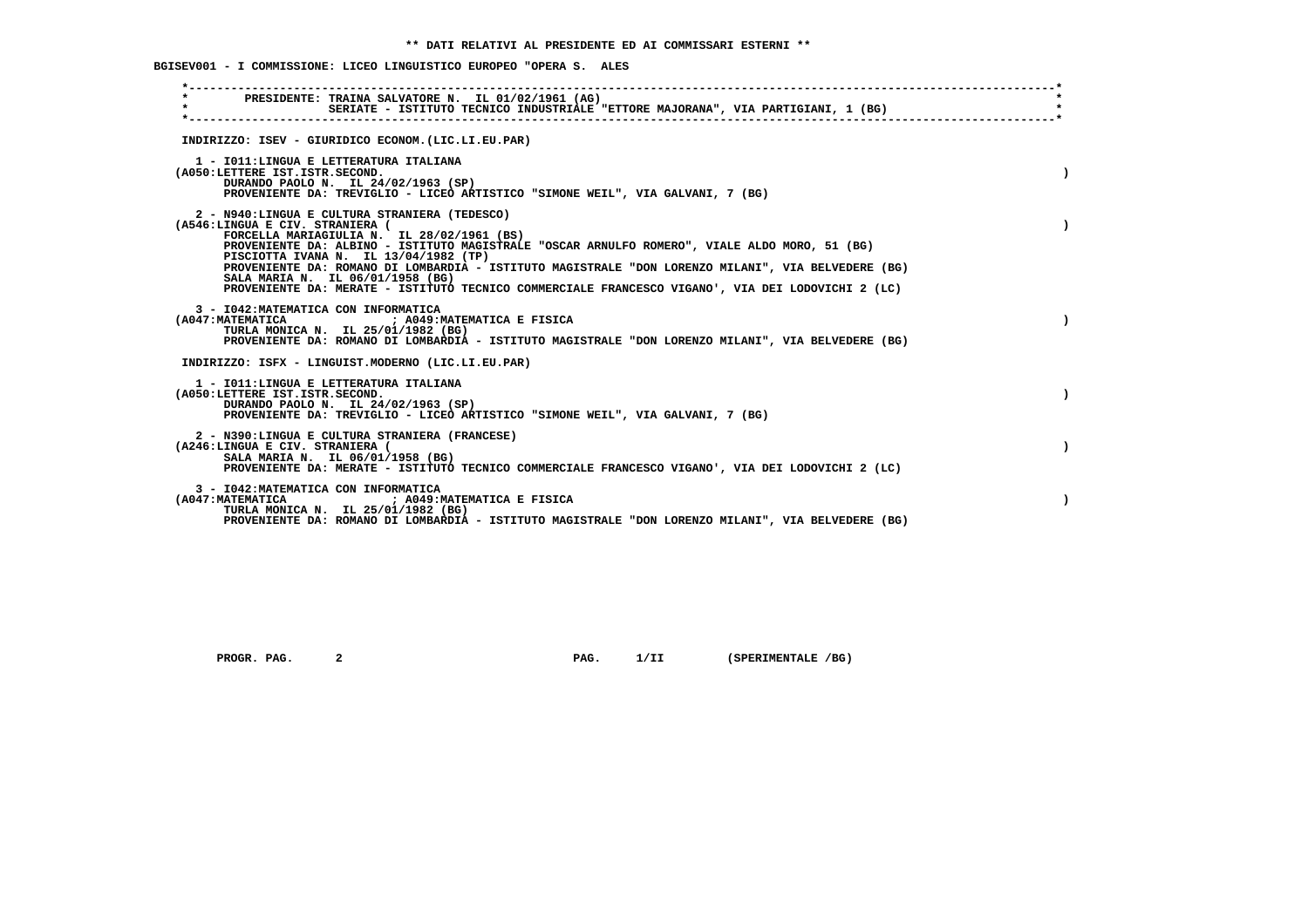**BGIP01001 - I COMMISSIONE: "MARIO RIGONI STERN"**

 **\*\* DATI RELATIVI ALLE CLASSI DELLA CONFIGURAZIONE \*\***

| ISTITUTO PRIMA SEDE: BERGAMO - IST PROF PER L'AGRICOLTURA E L'AMBIENTE "MARIO RIGONI STERN", VIA BORGO PALAZZO 128 (BG) |                                               |
|-------------------------------------------------------------------------------------------------------------------------|-----------------------------------------------|
| * CLASSE * ISTITUTO * SEZIONE * INDIRIZZO                                                                               | $*T.F.P.*$<br>CANDIDATI * L. STRANIERE        |
|                                                                                                                         | *INT.*EST.*SPEC*MER.* II PR. I COM. II COM. * |
| * BGRA03101L * AP * IP01 - SERVIZI AGRIC. SVILUPPO RUR.<br>$\sim$ 1 $\sim$                                              | $\star$ 21 $\star$ $\star$ $\star$ $\star$    |
| ISTITUTO SECONDA SEDE: TREVIGLIO - IST PROF PER L'AGRICOLTURA E L'AMBIENTE "GAETANO CANTONI", VIALE MERISIO 17/C (BG)   |                                               |
| *--------*------------*--------                                                                                         |                                               |

|  | * CLASSE * ISTITUTO                                                                  | * SEZIONE * INDIRIZZO |  |  |  |                | $*T$ , $F$ , $P$ , $*$ |  |  |              |  | CANDIDATI * I. STRANIERE<br>*INT.*EST.*SPEC*MER.* II PR. I COM. II COM. * |  | $\star$ |
|--|--------------------------------------------------------------------------------------|-----------------------|--|--|--|----------------|------------------------|--|--|--------------|--|---------------------------------------------------------------------------|--|---------|
|  | $\star$ 2 $\star$ BGRA027011 $\star$ 5IP $\star$ IP01 - SERVIZI AGRIC. SVILUPPO RUR. |                       |  |  |  | * * 25 * * * * |                        |  |  |              |  |                                                                           |  |         |
|  |                                                                                      |                       |  |  |  | TOTAL T        |                        |  |  | * 46 * * * * |  |                                                                           |  |         |

 **PROGR. PAG.** 3 **PAG. PAG.** 2/I (ISTRUZIONE PROFESSIONALE /BG)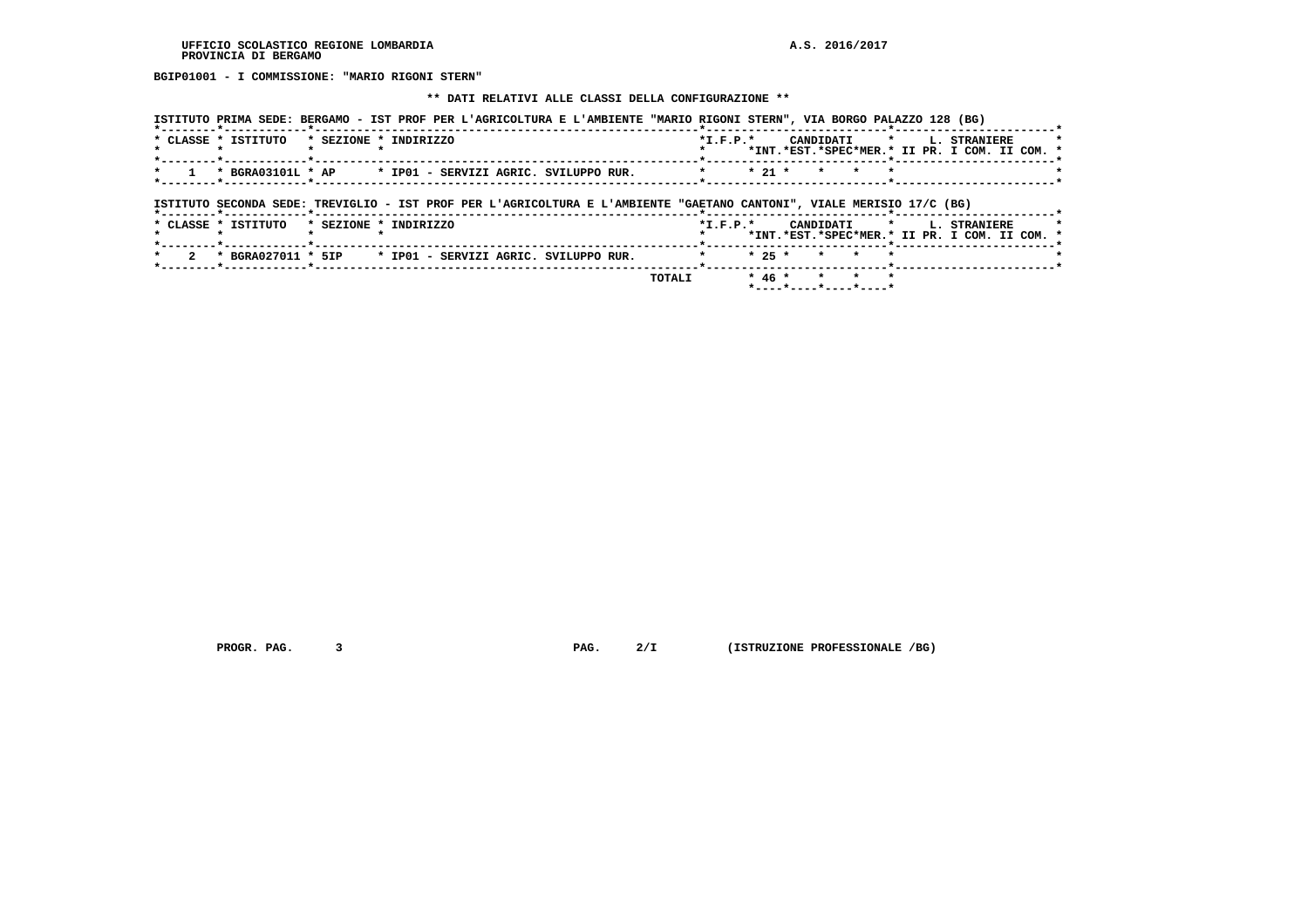**BGIP01001 - I COMMISSIONE: "MARIO RIGONI STERN"**

| $\star$<br>PRESIDENTE: NORMANNO MARCELLA N. IL 04/01/1964 (MI)<br>$\star$<br>TRESCORE BALNEARIO - LICEO SCIENTIFICO "LORENZO FEDERICI", VIA DELL'ALBAROTTO (BG)                                                                           |  |
|-------------------------------------------------------------------------------------------------------------------------------------------------------------------------------------------------------------------------------------------|--|
| INDIRIZZO: IP01 - SERVIZI AGRIC. SVILUPPO RUR.                                                                                                                                                                                            |  |
| 1 - IO11:LINGUA E LETTERATURA ITALIANA<br>(A050:LETTERE IST.ISTR.SECOND.<br>CICETTI LARA N. IL 12/11/1967 (PS)<br>PROVENIENTE DA: ALBINO - ISTITUTO TECNICO COMMERCIALE "OSCAR ARNULFO ROMERO", VIALE ALDO MORO, 51 (BG)                  |  |
| 2 - I028:LINGUA INGLESE<br>(A346:LINGUA E CIV. STRANIERA (<br>BARONE ELENA N. IL 26/09/1980 (RC)<br>PROVENIENTE DA: TRESCORE BALNEARIO - ISTITUTO MAGISTRALE "LORENZO FEDERICI", VIA DELL'ALBAROTTO (BG)                                  |  |
| 3 - I237:VALORIZZ. ATTIVI. PRODUTTIVE LEGISL. DI SETTORE<br>(A058:SC.E MEC.AGR.E T.GEST.AZ.<br>ROSSATO FABRIZIO N. IL 22/11/1958 (MN)<br>PROVENIENTE DA: MANTOVA - ISTITUTO TECNICO INDUSTRIALE ITI FERMI MN, STRADA SPOLVERINA N. 5 (MN) |  |

 **PROGR. PAG.** 4 **PAG.** 2/II (ISTRUZIONE PROFESSIONALE /BG)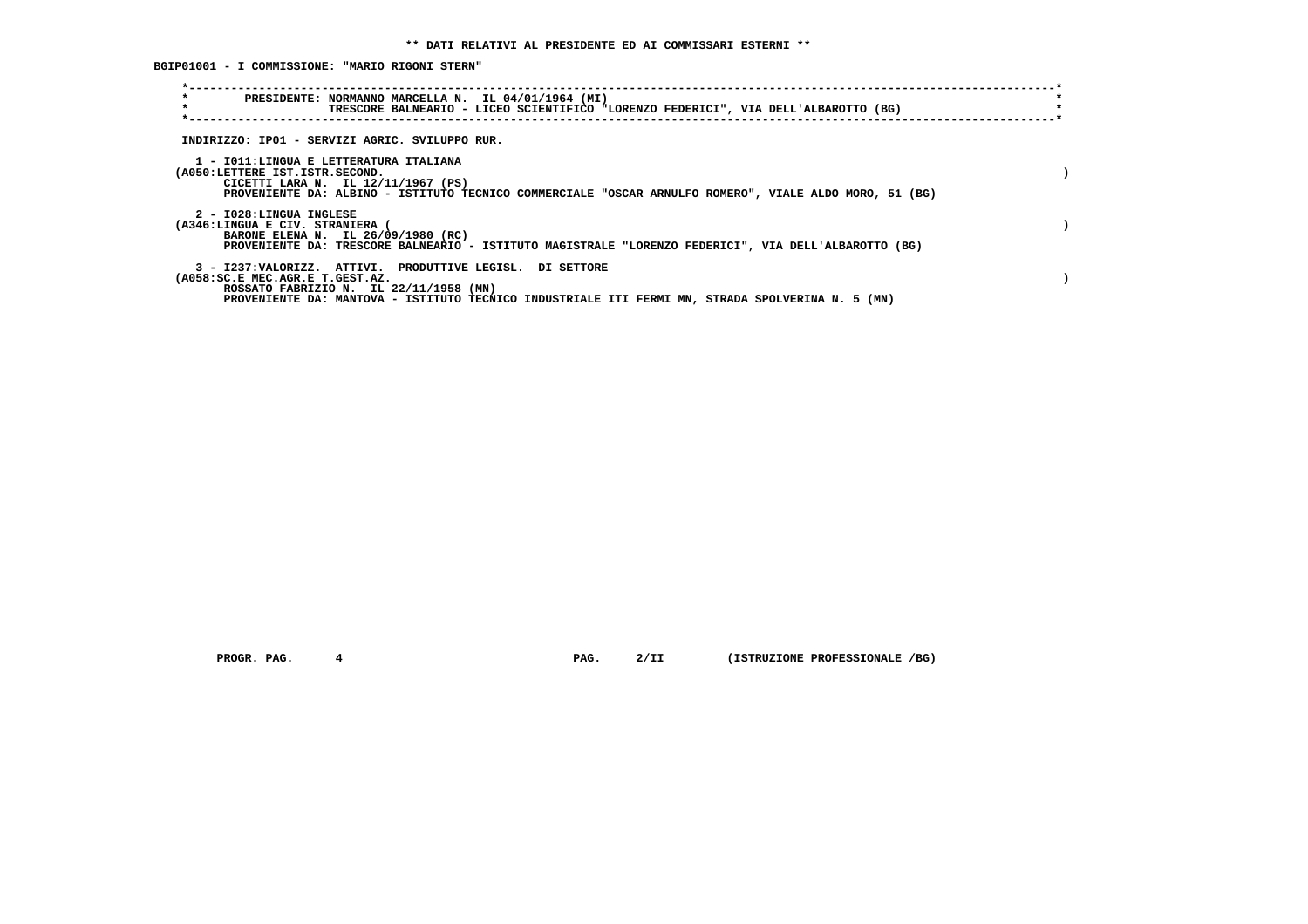**BGIP02001 - I COMMISSIONE: PROF. SOCIO SANITARIO "MAMOLI"**

 **\*\* DATI RELATIVI ALLE CLASSI DELLA CONFIGURAZIONE \*\***

| ISTITUTO PRIMA SEDE: BERGAMO - IST PROF PER I SERVIZI SOCIALI PROF.SOCIO SANITARIO "MAMOLI", VIA BREMBILLA 3 (BG) |
|-------------------------------------------------------------------------------------------------------------------|
|-------------------------------------------------------------------------------------------------------------------|

|  | * CLASSE * ISTITUTO |  | * SEZIONE * INDIRIZZO                              |  |        | $*I.F.P.*$ |          | CANDIDATI | $\mathbf{r}$         |  | <b>L. STRANIERE</b><br>*INT.*EST.*SPEC*MER.* II PR. I COM. II COM. * | $\star$ |
|--|---------------------|--|----------------------------------------------------|--|--------|------------|----------|-----------|----------------------|--|----------------------------------------------------------------------|---------|
|  |                     |  |                                                    |  |        |            |          |           |                      |  |                                                                      |         |
|  |                     |  | * BGRF02601T * 5AP * IP02 - SERVIZI SOCIO-SANITARI |  |        |            |          |           | $* 21 * * * * * * *$ |  |                                                                      |         |
|  |                     |  |                                                    |  |        |            |          |           |                      |  |                                                                      |         |
|  | * BGRF02601T * 5CP  |  | * IP02 - SERVIZI SOCIO-SANITARI                    |  |        |            |          |           | $* 20 * * * * * * *$ |  |                                                                      |         |
|  |                     |  |                                                    |  |        |            |          |           |                      |  |                                                                      |         |
|  |                     |  |                                                    |  | TOTALI |            | $* 41 *$ |           |                      |  |                                                                      |         |
|  |                     |  |                                                    |  |        |            |          |           |                      |  |                                                                      |         |
|  |                     |  |                                                    |  |        |            |          |           |                      |  |                                                                      |         |

 **PROGR. PAG.** 5 **PAG.** 3/I (ISTRUZIONE PROFESSIONALE /BG)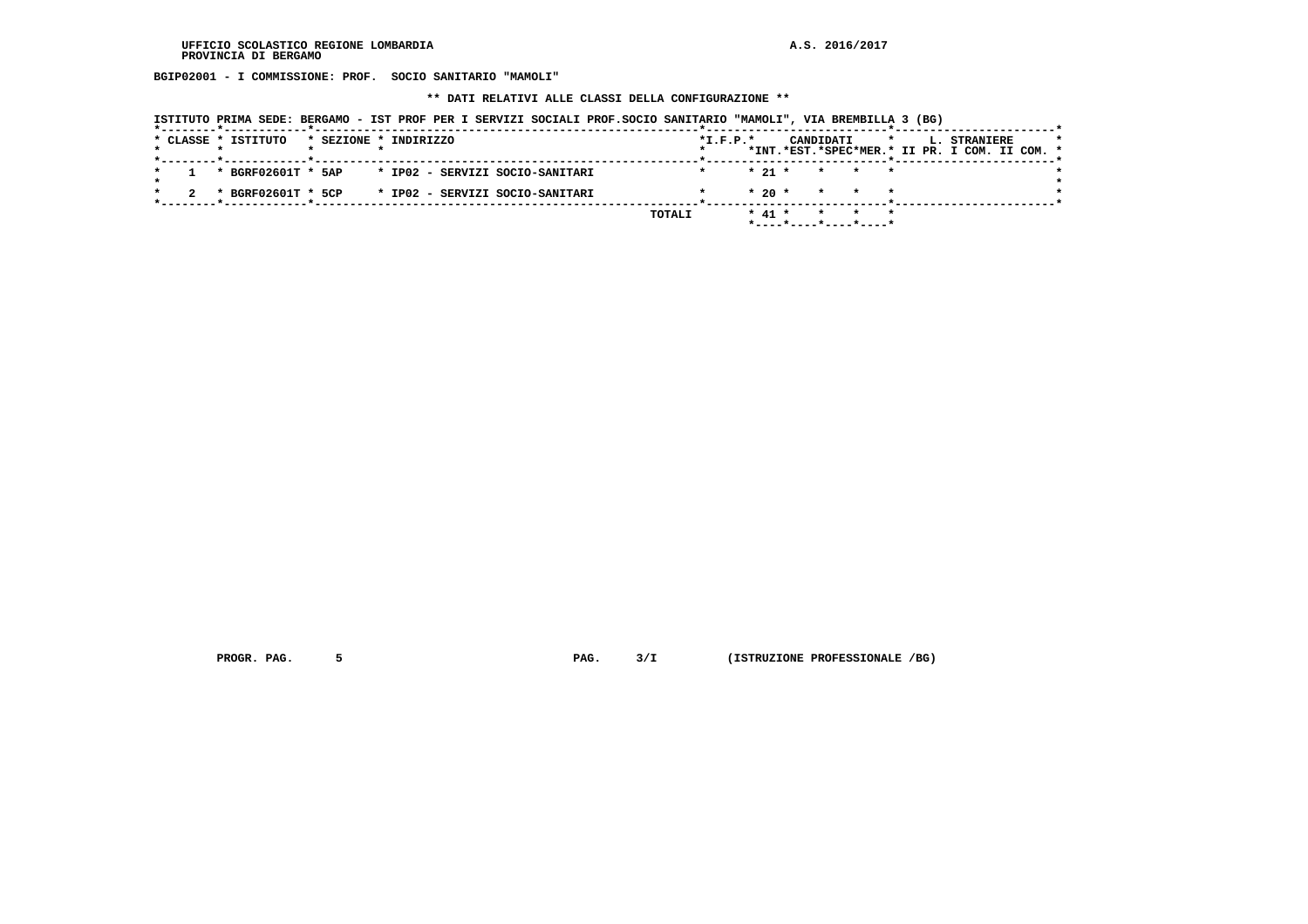**BGIP02001 - I COMMISSIONE: PROF. SOCIO SANITARIO "MAMOLI"**

| $\star$<br>$\star$ |                                                          | PRESIDENTE: BRIGNOLI MANRICO N. IL 19/07/1960 (BG)                                                                                                                                   |  |  | SAN PELLEGRINO TERME - IST PROF PER I SERVIZI ALBERGHIERI E RISTORAZIONE DI SAN PELLEGRINO TERME, VIALE * |  |  |
|--------------------|----------------------------------------------------------|--------------------------------------------------------------------------------------------------------------------------------------------------------------------------------------|--|--|-----------------------------------------------------------------------------------------------------------|--|--|
|                    |                                                          | INDIRIZZO: IP02 - SERVIZI SOCIO-SANITARI                                                                                                                                             |  |  |                                                                                                           |  |  |
|                    | (A050:LETTERE IST.ISTR.SECOND.                           | 1 - IO11:LINGUA E LETTERATURA ITALIANA<br>TRIPODI GIULIANA N. IL 03/01/1953 (RC)<br>PROVENIENTE DA: SERIATE - ISTITUTO TECNICO INDUSTRIALE "ETTORE MAJORANA", VIA PARTIGIANI, 1 (BG) |  |  |                                                                                                           |  |  |
|                    | 2 - I028:LINGUA INGLESE<br>(A346:LINGUA E CIV. STRANIERA | CALOGERO VERONICA N. IL 15/05/1972 (BG)<br>PROVENIENTE DA: LOVERE - ISTITUTO TECNICO INDUSTRIALE "GALILEO GALILEI", VIA XX SETTEMBRE, 4 (BG)                                         |  |  |                                                                                                           |  |  |
|                    | (A036:FILOSOFIA, PSICOL. E SC.DE                         | 3 - I168: PSICOLOGIA GENERALE ED APPLICATA<br>PICCININI GIULIA SOFIA N. IL 24/02/1977 (BG)<br>PROVENIENTE DA: GAZZANIGA - LICEO SCIENTIFICO "VALLE SERIANA", VIA MARCONI, 45 (BG)    |  |  |                                                                                                           |  |  |

 **PROGR. PAG.** 6 6 **PAG.** 9/II (ISTRUZIONE PROFESSIONALE /BG)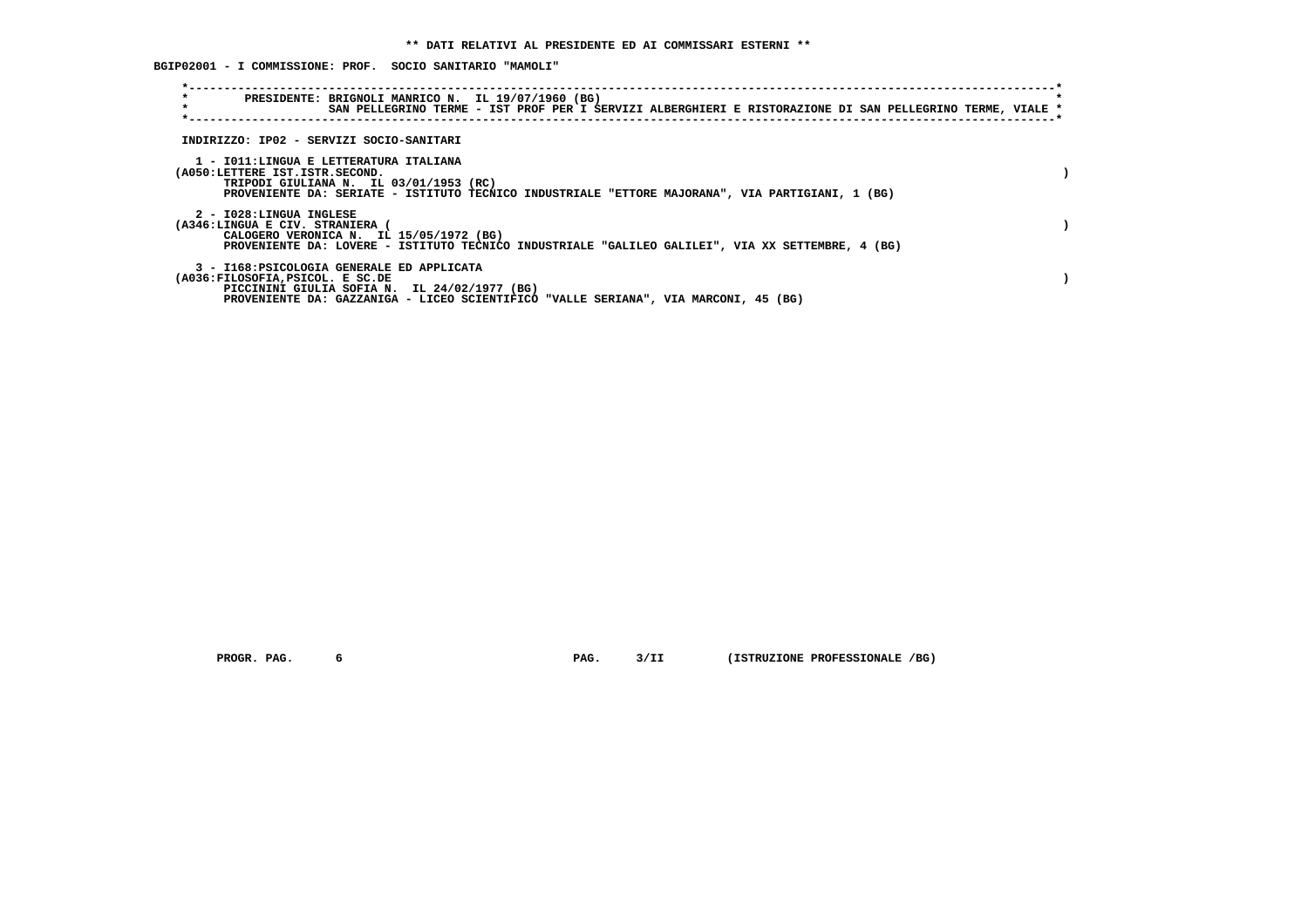**BGIP02002 - II COMMISSIONE: PROF. SOCIO SANITARIO "MAMOLI"**

 **\*\* DATI RELATIVI ALLE CLASSI DELLA CONFIGURAZIONE \*\***

|                                                                   | ISTITUTO PRIMA SEDE: BERGAMO - IST PROF PER I SERVIZI SOCIALI PROF.SOCIO SANITARIO "MAMOLI", VIA BREMBILLA 3 (BG) |                                               |
|-------------------------------------------------------------------|-------------------------------------------------------------------------------------------------------------------|-----------------------------------------------|
| $\star$ CLASSE $\star$ TSTITUTO $\star$ SEZIONE $\star$ INDIRIZZO |                                                                                                                   | *I.F.P.* CANDIDATI * L. STRANIERE             |
|                                                                   |                                                                                                                   | *INT.*EST.*SPEC*MER.* II PR. I COM. II COM. * |
|                                                                   | $\star$ 1 $\star$ BGRF02601T $\star$ 5DP $\star$ IP02 - SERVIZI SOCIO-SANITARI                                    | $* 18 * 7 * * * * *$                          |
|                                                                   |                                                                                                                   |                                               |

 **ISTITUTO SECONDA SEDE: BERGAMO - IST PROF PER I SERVIZI SOCIALI SERALE PROF.SOCIO SANITARIO "M, VIA BREMBILLA 3 (BG)**

| * SEZIONE * INDIRIZZO                                | $*T$ , $F$ , $P$ , $*$<br>CANDIDATI * L. STRANIERE<br>*INT.*EST.*SPEC*MER.* II PR. I COM. II COM. * |
|------------------------------------------------------|-----------------------------------------------------------------------------------------------------|
|                                                      |                                                                                                     |
| 2 * BGRF026506 * 5AS * IP02 - SERVIZI SOCIO-SANITARI | $\star$ 28 $\star$ $\star$ $\star$ $\star$                                                          |
| <b>TOTALI</b>                                        | * 46 * 7 * * *<br>$*$ - - - - $*$ - - - - $*$ - - - - $*$ - - - - $*$                               |
|                                                      |                                                                                                     |

 **PROGR. PAG.** 7 **PROGR. 4/I** (ISTRUZIONE PROFESSIONALE /BG)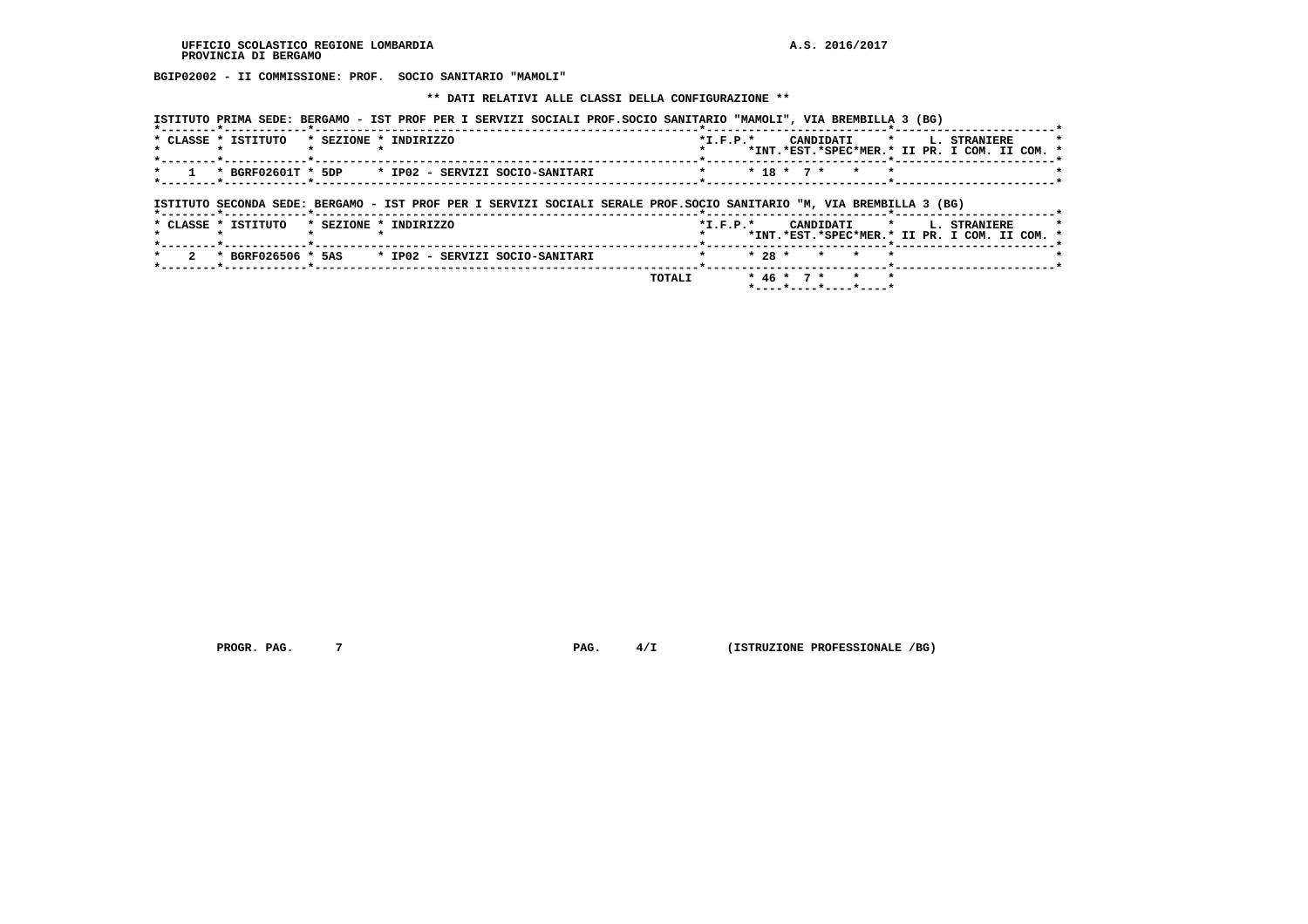**BGIP02002 - II COMMISSIONE: PROF. SOCIO SANITARIO "MAMOLI"**

| $\star$<br>$\star$ | PRESIDENTE: SPURIO GIANCARLA N. IL 29/09/1958 (MC)                                                                                                                                                                                           | ZOGNO - LICEO SCIENTIFICO "DAVID MARIA TUROLDO", VIA RONCO, 11 (BG) |  |  |  |  |  |  |  |  |  |
|--------------------|----------------------------------------------------------------------------------------------------------------------------------------------------------------------------------------------------------------------------------------------|---------------------------------------------------------------------|--|--|--|--|--|--|--|--|--|
|                    | INDIRIZZO: IP02 - SERVIZI SOCIO-SANITARI                                                                                                                                                                                                     |                                                                     |  |  |  |  |  |  |  |  |  |
|                    | 1 - IO11:LINGUA E LETTERATURA ITALIANA<br>(A050:LETTERE IST.ISTR.SECOND.<br>RAPISARDA SANTA N. IL 29/12/1978 (CT)<br>PROVENIENTE DA: SAN PELLEGRINO TERME - IST PROF PER I SERVIZI ALBERGHIERI E RISTORAZIONE DI SAN PELLEGRINO TERME, VIALE |                                                                     |  |  |  |  |  |  |  |  |  |
|                    | 2 - I028:LINGUA INGLESE<br>(A346:LINGUA E CIV. STRANIERA (<br>RAMAGLIA VALENTINA N. IL 10/05/1983 (CS)<br>PROVENIENTE DA: SAN PELLEGRINO TERME - IST PROF PER I SERVIZI ALBERGHIERI E RISTORAZIONE DI SAN PELLEGRINO TERME, VIALE            |                                                                     |  |  |  |  |  |  |  |  |  |
|                    | 3 - I168: PSICOLOGIA GENERALE ED APPLICATA<br>(A036:FILOSOFIA, PSICOL. E SC.DE<br>ROVARIS MARIAROSA N. IL 14/05/1962 (BG)<br>PROVENIENTE DA: TRESCORE BALNEARIO - ISTITUTO MAGISTRALE "LORENZO FEDERICI", VIA DELL'ALBAROTTO (BG)            |                                                                     |  |  |  |  |  |  |  |  |  |

 **PROGR. PAG. 8 PAG. 4/II (ISTRUZIONE PROFESSIONALE /BG)**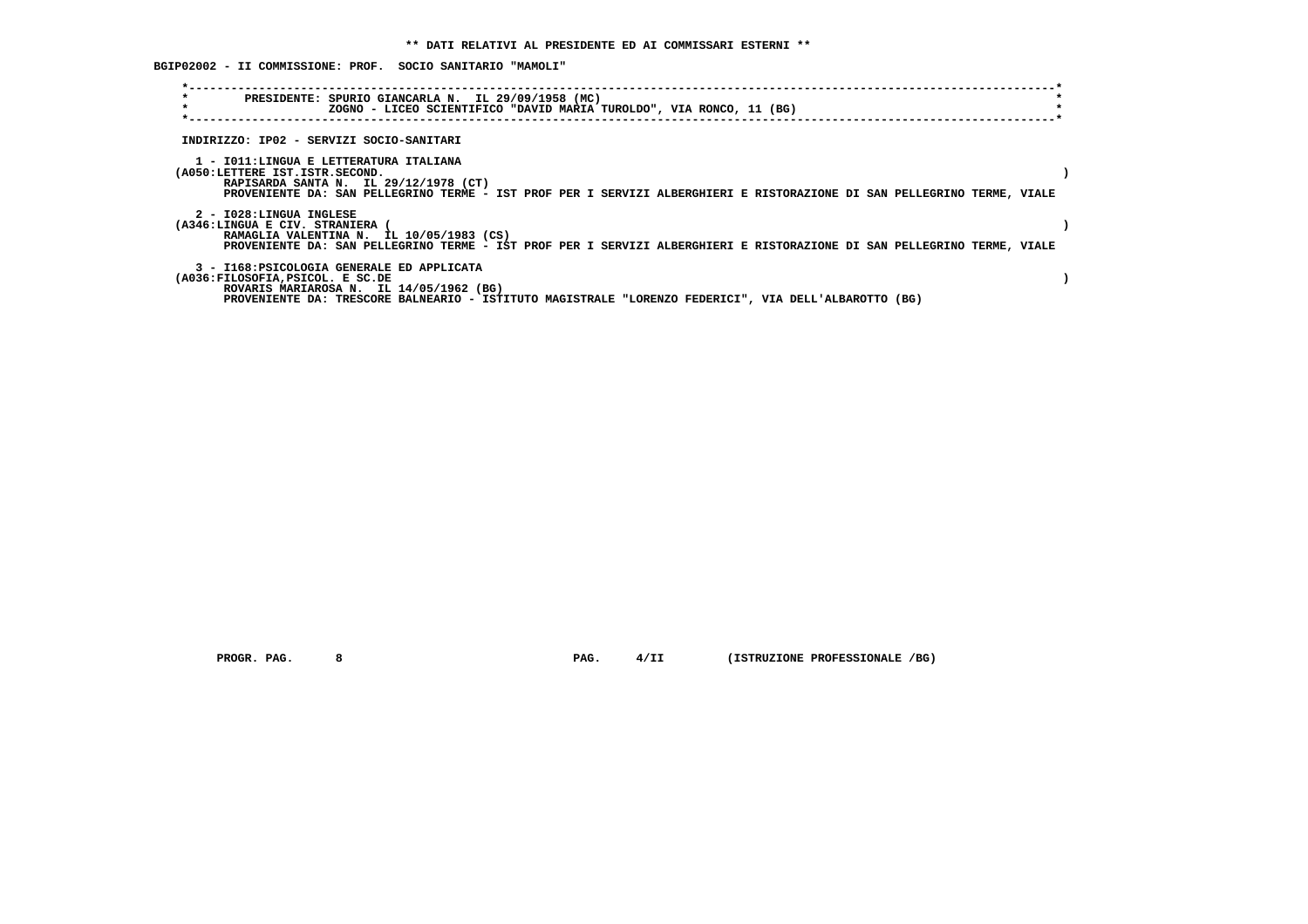**BGIP02003 - III COMMISSIONE: PROF. SOCIO SANITARIO "MAMOLI"**

 **\*\* DATI RELATIVI ALLE CLASSI DELLA CONFIGURAZIONE \*\***

| ISTITUTO PRIMA SEDE: BERGAMO - IST PROF PER I SERVIZI SOCIALI PROF.SOCIO SANITARIO "MAMOLI", VIA BREMBILLA 3 (BG) |  |  |
|-------------------------------------------------------------------------------------------------------------------|--|--|
|-------------------------------------------------------------------------------------------------------------------|--|--|

| * CLASSE * ISTITUTO |  | * SEZIONE * INDIRIZZO                              |  |  |  |  |        | $*L.F.P.*$ |  |  | CANDIDATI |                                                                             | $\mathbf{r}$ and $\mathbf{r}$ |  | <b>L. STRANIERE</b> | *INT.*EST.*SPEC*MER.* II PR. I COM. II COM. * | $\star$ |
|---------------------|--|----------------------------------------------------|--|--|--|--|--------|------------|--|--|-----------|-----------------------------------------------------------------------------|-------------------------------|--|---------------------|-----------------------------------------------|---------|
|                     |  | * BGRF02601T * 5BP * IP02 - SERVIZI SOCIO-SANITARI |  |  |  |  |        |            |  |  |           | $* 21 * 5 * * * * *$                                                        |                               |  |                     |                                               |         |
|                     |  | * BGRF02601T * 5FP * IP02 - SERVIZI SOCIO-SANITARI |  |  |  |  |        |            |  |  |           | $* 25 * * * * * * *$                                                        |                               |  |                     |                                               |         |
|                     |  |                                                    |  |  |  |  | TOTALI |            |  |  |           | $* 46 * 5 * * * * *$<br>$*$ - - - - $*$ - - - - $*$ - - - - $*$ - - - - $*$ |                               |  |                     |                                               |         |

 **PROGR. PAG.** 9 **PAG.** 5/I (ISTRUZIONE PROFESSIONALE /BG)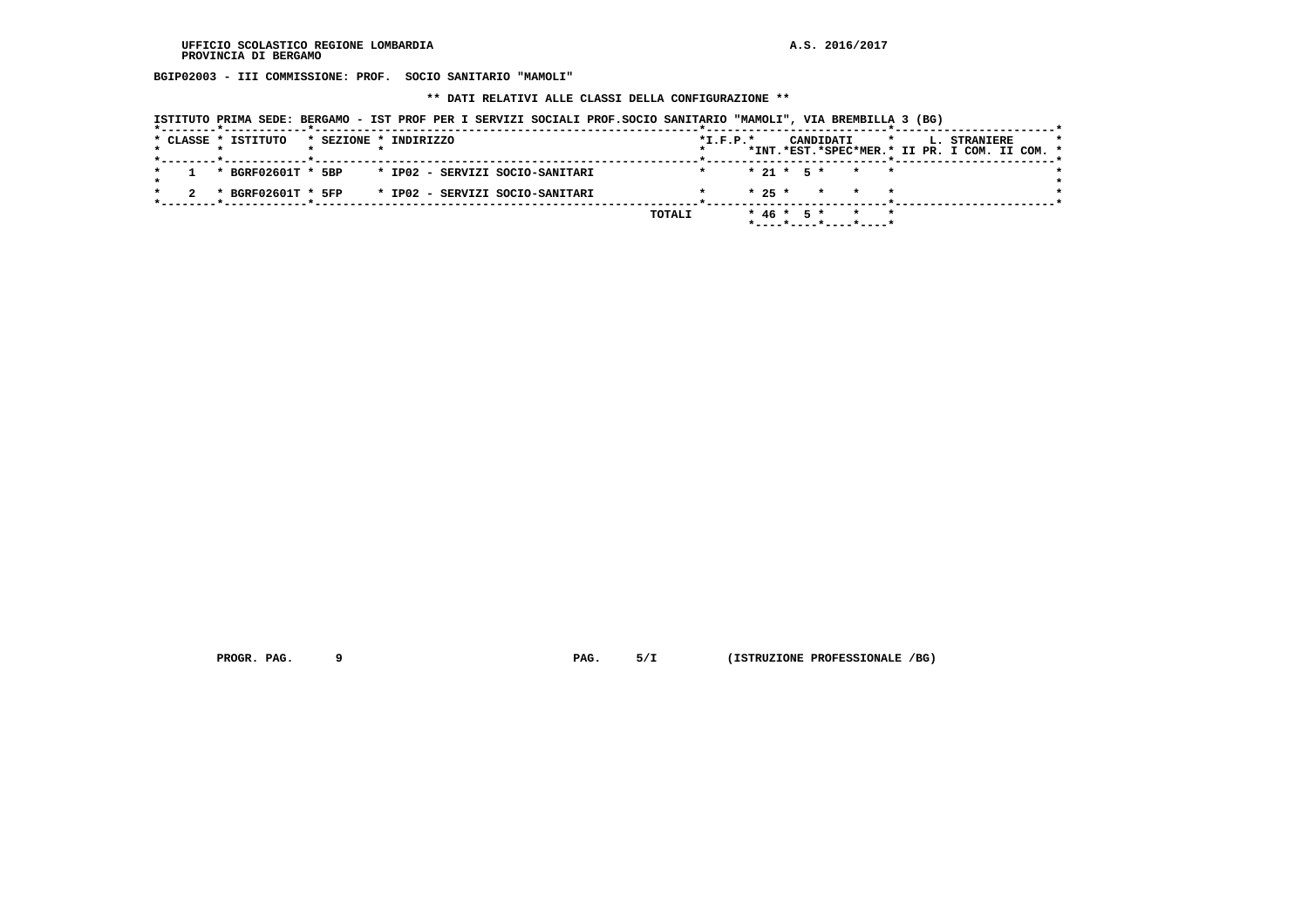**BGIP02003 - III COMMISSIONE: PROF. SOCIO SANITARIO "MAMOLI"**

| $\star$<br>PRESIDENTE: DAMATO FRANCESCA N. IL 28/08/1956 (MT)<br>$\star$                                                    | ROMANO DI LOMBARDIA - ISTITUTO MAGISTRALE "DON LORENZO MILANI", VIA BELVEDERE (BG)                 |
|-----------------------------------------------------------------------------------------------------------------------------|----------------------------------------------------------------------------------------------------|
| INDIRIZZO: IP02 - SERVIZI SOCIO-SANITARI                                                                                    |                                                                                                    |
| 1 - IO11:LINGUA E LETTERATURA ITALIANA<br>(A050:LETTERE IST.ISTR.SECOND.<br>VALENTINUZZI GIANLUCA N. IL 10/10/1977 (BG)     | PROVENIENTE DA: SERIATE - ISTITUTO TECNICO INDUSTRIALE "ETTORE MAJORANA", VIA PARTIGIANI, 1 (BG)   |
| 2 - I028:LINGUA INGLESE<br>(A346:LINGUA E CIV. STRANIERA (<br>MORRONE IMMACOLATA N. IL 08/12/1967 (CS)                      | PROVENIENTE DA: TREVIGLIO - ISTITUTO TECNICO COMMERCIALE "ZENALE E BUTINONE", VIA GALVANI 7 (BG)   |
| 3 - I168: PSICOLOGIA GENERALE ED APPLICATA<br>(A036:FILOSOFIA, PSICOL. E SC.DE<br>RONDELLI GIUSEPPINA N. IL 17/07/1956 (BG) | PROVENIENTE DA: ROMANO DI LOMBARDIA - ISTITUTO MAGISTRALE "DON LORENZO MILANI", VIA BELVEDERE (BG) |

 **PROGR. PAG. 10 PAG. 5/II (ISTRUZIONE PROFESSIONALE /BG)**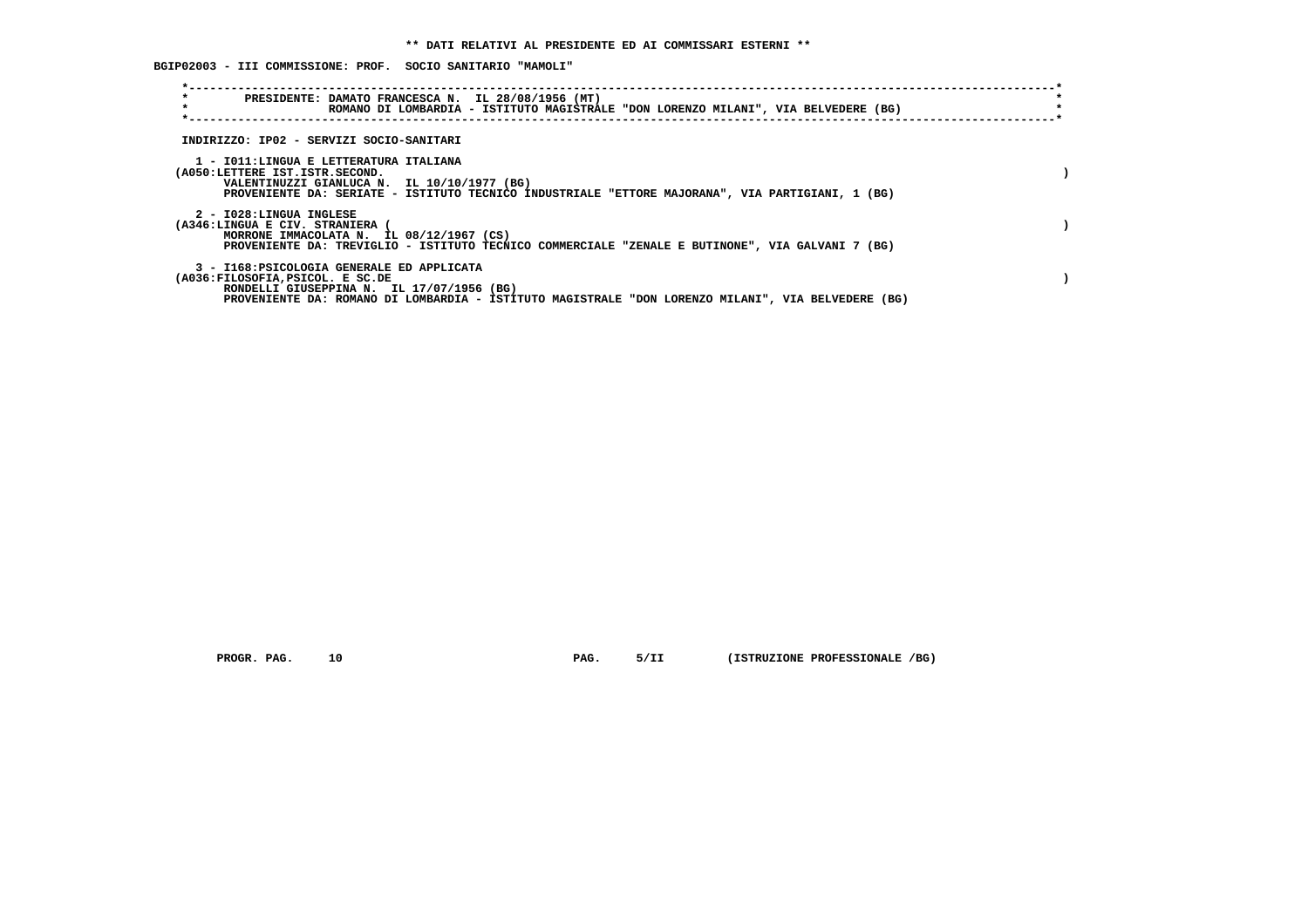**BGIP02004 - IV COMMISSIONE: PROF. SOCIO SANITARIO "MAMOLI"**

 **\*\* DATI RELATIVI ALLE CLASSI DELLA CONFIGURAZIONE \*\***

| ISTITUTO PRIMA SEDE: BERGAMO - IST PROF PER I SERVIZI SOCIALI PROF.SOCIO SANITARIO "MAMOLI", VIA BREMBILLA 3 (BG) |  |  |
|-------------------------------------------------------------------------------------------------------------------|--|--|
|-------------------------------------------------------------------------------------------------------------------|--|--|

|  | * CLASSE * ISTITUTO               |  | * SEZIONE * INDIRIZZO                              |  |               | $*I.F.P.*$ |          |  | CANDIDATI |                                                     | $\star$ | <b>L. STRANIERE</b>                           |  | $\star$ |
|--|-----------------------------------|--|----------------------------------------------------|--|---------------|------------|----------|--|-----------|-----------------------------------------------------|---------|-----------------------------------------------|--|---------|
|  | _____*_____________*_____________ |  |                                                    |  |               |            |          |  |           |                                                     |         | *INT.*EST.*SPEC*MER.* II PR. I COM. II COM. * |  |         |
|  |                                   |  | * BGRF02601T * 5EP * IP02 - SERVIZI SOCIO-SANITARI |  |               |            |          |  |           | $\star$ 23 $\star$ $\star$ $\star$ $\star$          |         |                                               |  |         |
|  |                                   |  |                                                    |  |               |            |          |  |           | $\star$ 24 $\star$ $\star$ $\star$ $\star$          |         |                                               |  |         |
|  |                                   |  | * BGRF02601T * 5GP * IP02 - SERVIZI SOCIO-SANITARI |  |               |            |          |  |           |                                                     |         |                                               |  |         |
|  |                                   |  |                                                    |  | <b>TOTALI</b> |            | $* 47 *$ |  |           | $\star$ $\star$ $\star$                             |         |                                               |  |         |
|  |                                   |  |                                                    |  |               |            |          |  |           | $*$ - - - - $*$ - - - - $*$ - - - - $*$ - - - - $*$ |         |                                               |  |         |

 **PROGR. PAG.** 11 **PAG.** 6/I (ISTRUZIONE PROFESSIONALE /BG)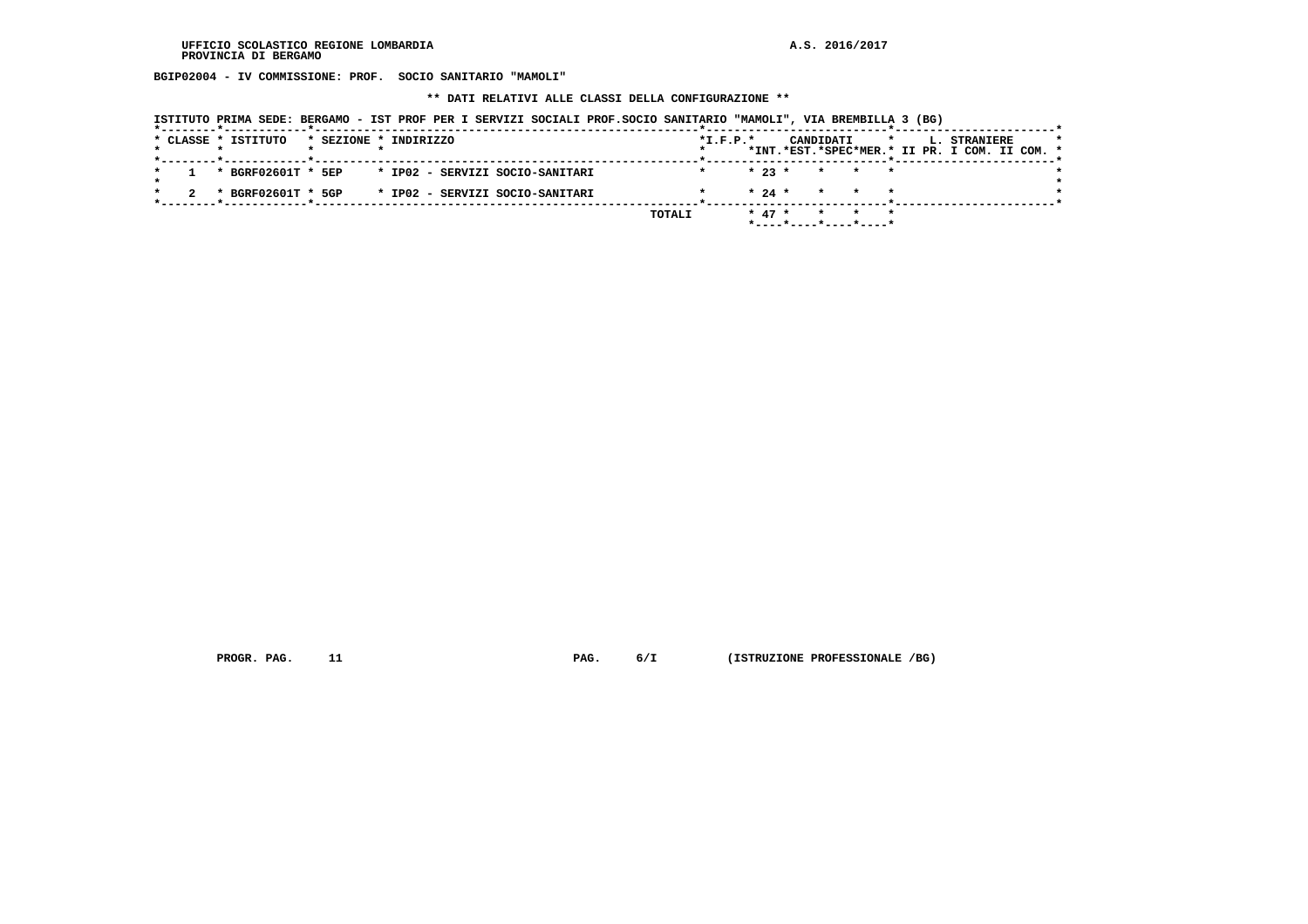**BGIP02004 - IV COMMISSIONE: PROF. SOCIO SANITARIO "MAMOLI"**

| $\star$<br>$\star$ | PRESIDENTE: BELMONTE LUCIANO N. IL 13/12/1957 (KR)<br>ROMANO DI LOMBARDIA - IST PROF INDUSTRIA E ARTIGIANATO "G.B. RUBINI", VIA BELVEDERE (BG)                                                                                  |  |  |  |
|--------------------|---------------------------------------------------------------------------------------------------------------------------------------------------------------------------------------------------------------------------------|--|--|--|
|                    | INDIRIZZO: IP02 - SERVIZI SOCIO-SANITARI                                                                                                                                                                                        |  |  |  |
|                    | 1 - IO11:LINGUA E LETTERATURA ITALIANA<br>(A050:LETTERE IST.ISTR.SECOND.<br>LUISELLI ELENA COLOMBA N. IL 23/06/1971 (BG)<br>PROVENIENTE DA: BRESCIA - ISTITUTO TECNICO COMMERCIALE "ABBA-BALLINI" - BRESCIA, VIA TIRANDI 3 (BS) |  |  |  |
|                    | 2 - I028:LINGUA INGLESE<br>(A346:LINGUA E CIV. STRANIERA (<br>CATTANEO ALEX N. IL 01/02/1980 (MI)<br>PROVENIENTE DA: SAN PELLEGRINO TERME - IST PROF PER I SERVIZI ALBERGHIERI E RISTORAZIONE DI SAN PELLEGRINO TERME, VIALE    |  |  |  |
|                    | 3 - I168: PSICOLOGIA GENERALE ED APPLICATA<br>(A036:FILOSOFIA, PSICOL. E SC.DE<br>MONTORO ANTONELLA N. IL 20/04/1973 (CS)<br>PROVENIENTE DA: TREVIGLIO - ISTITUTO TECNICO COMMERCIALE "ZENALE E BUTINONE", VIA GALVANI 7 (BG)   |  |  |  |

 **PROGR. PAG. 12 PAG. 6/II (ISTRUZIONE PROFESSIONALE /BG)**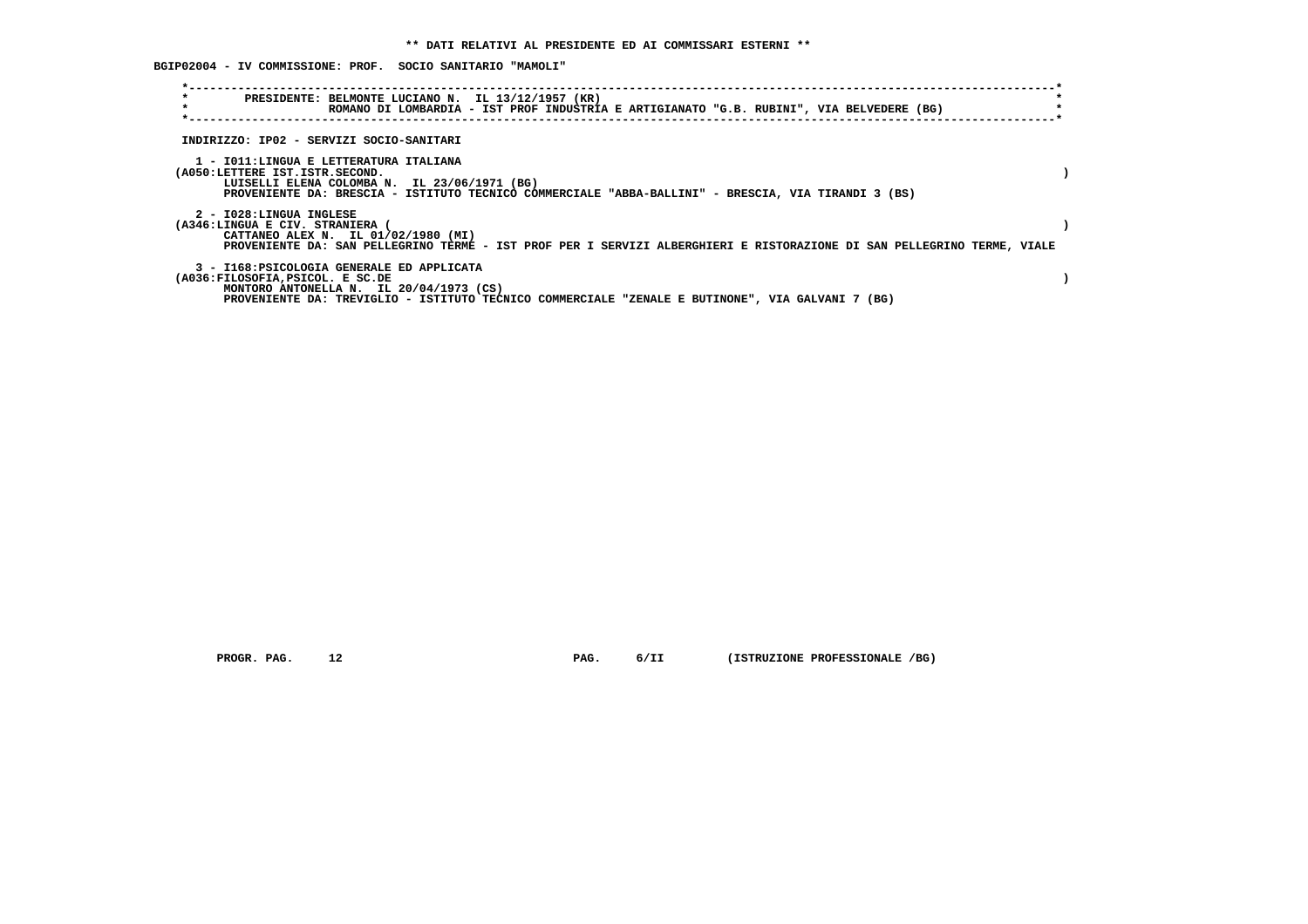**BGIP02005 - V COMMISSIONE: "LUIGI EINAUDI"**

## **\*\* DATI RELATIVI ALLE CLASSI DELLA CONFIGURAZIONE \*\***

| ISTITUTO PRIMA SEDE: DALMINE - IST PROF PER I SERVIZI COMMERCIALI E TURISTICI "LUIGI EINAUDI", VIA VERDI, 48 (BG) |  |  |
|-------------------------------------------------------------------------------------------------------------------|--|--|
|                                                                                                                   |  |  |

|  | * CLASSE * ISTITUTO |  | * SEZIONE * INDIRIZZO           |        | $*L.F.P.*$ |          |  | CANDIDATI                                     |  |  | L. STRANIERE<br>*INT.*EST.*SPEC*MER.* II PR. I COM. II COM. * |  |  |
|--|---------------------|--|---------------------------------|--------|------------|----------|--|-----------------------------------------------|--|--|---------------------------------------------------------------|--|--|
|  | * BGRC01101A * D    |  | * IP02 - SERVIZI SOCIO-SANITARI |        |            | $* 18 *$ |  | * * *                                         |  |  |                                                               |  |  |
|  | * BGRC01101A * E    |  | * IP02 - SERVIZI SOCIO-SANITARI |        |            |          |  | $* 17 * 4 * * * * *$                          |  |  |                                                               |  |  |
|  |                     |  |                                 | TOTALI |            |          |  | $* 35 * 4 * * * * *$<br>*----*----*----*----* |  |  |                                                               |  |  |

 **PROGR. PAG.** 13 **PAG.** 7/I (ISTRUZIONE PROFESSIONALE /BG)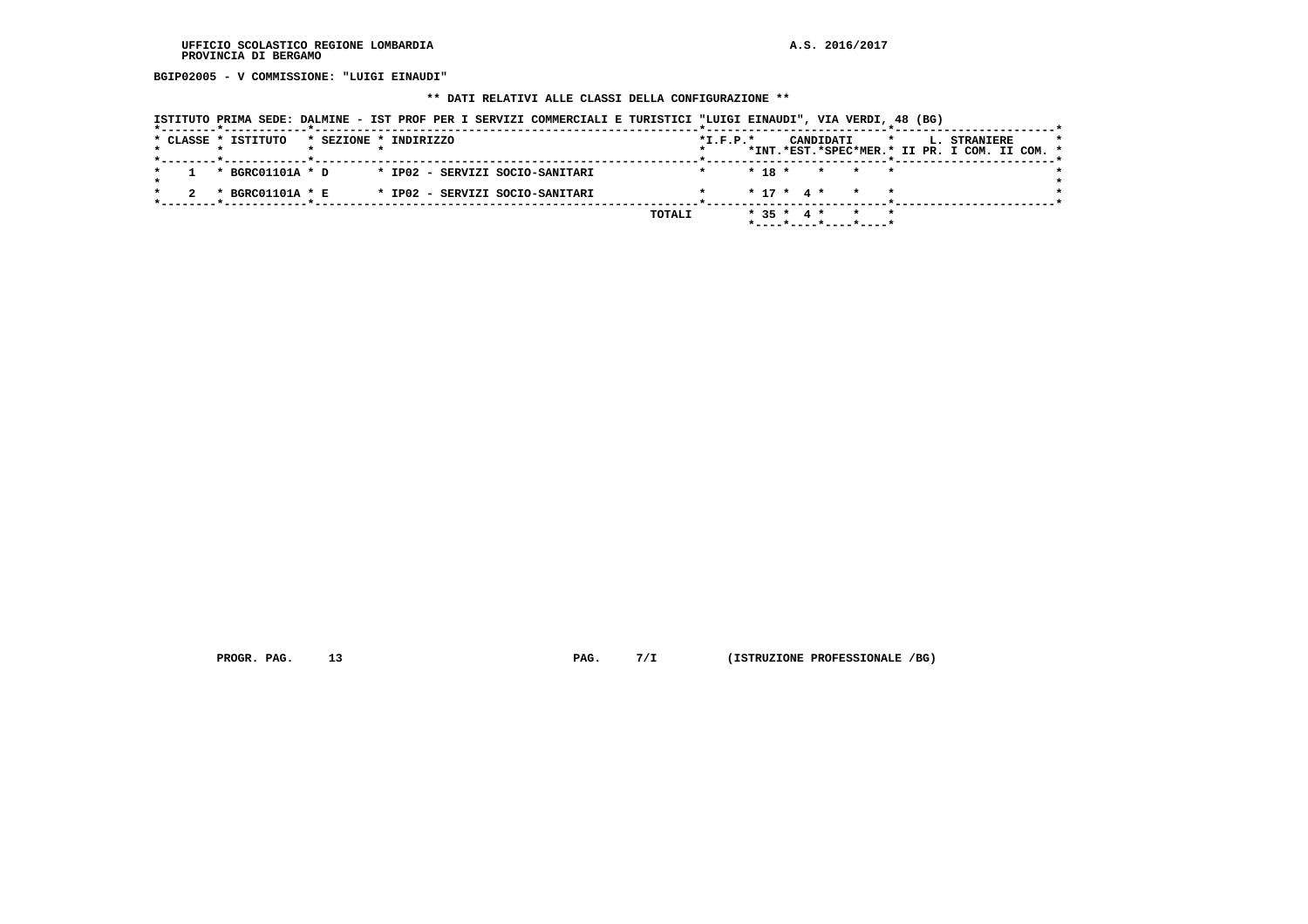**BGIP02005 - V COMMISSIONE: "LUIGI EINAUDI"**

| $\star$<br>PRESIDENTE: SONZOGNI IVANO N. IL 07/12/1957 (BG)<br>$\star$<br>ZOGNO - LICEO SCIENTIFICO "DAVID MARIA TUROLDO", VIA RONCO, 11 (BG)                                                                                             |  |
|-------------------------------------------------------------------------------------------------------------------------------------------------------------------------------------------------------------------------------------------|--|
| INDIRIZZO: IP02 - SERVIZI SOCIO-SANITARI                                                                                                                                                                                                  |  |
| 1 - IO11:LINGUA E LETTERATURA ITALIANA<br>(A050:LETTERE IST.ISTR.SECOND.<br>BESENZONI ANNAMARIA N. IL 30/04/1960 (BG)<br>PROVENIENTE DA: TRESCORE BALNEARIO - ISTITUTO TECNICO COMMERCIALE "LORENZO LOTTO", VIA DELL'ALBAROTTO N. 23 (BG) |  |
| 2 - I028:LINGUA INGLESE<br>(A346:LINGUA E CIV. STRANIERA (<br>CARISSIMI VIVIANA N. IL 25/05/1958 (BG)<br>PROVENIENTE DA: PRESEZZO - ISTITUTO TECNICO COMMERCIALE "MAIRONI DA PONTE", VIA BERIZZI,1 (BG)                                   |  |
| 3 - I168: PSICOLOGIA GENERALE ED APPLICATA<br>(A036:FILOSOFIA, PSICOL. E SC.DE<br>TARENGHI CHIARA N. IL 31/01/1975 (MI)<br>PROVENIENTE DA: ROMANO DI LOMBARDIA - IST PROF PER I SERVIZI SOCIALI "G.B. RUBINI", VIA BELVEDERE (BG)         |  |

 **PROGR. PAG.** 14 **PAG.** 7/II (ISTRUZIONE PROFESSIONALE /BG)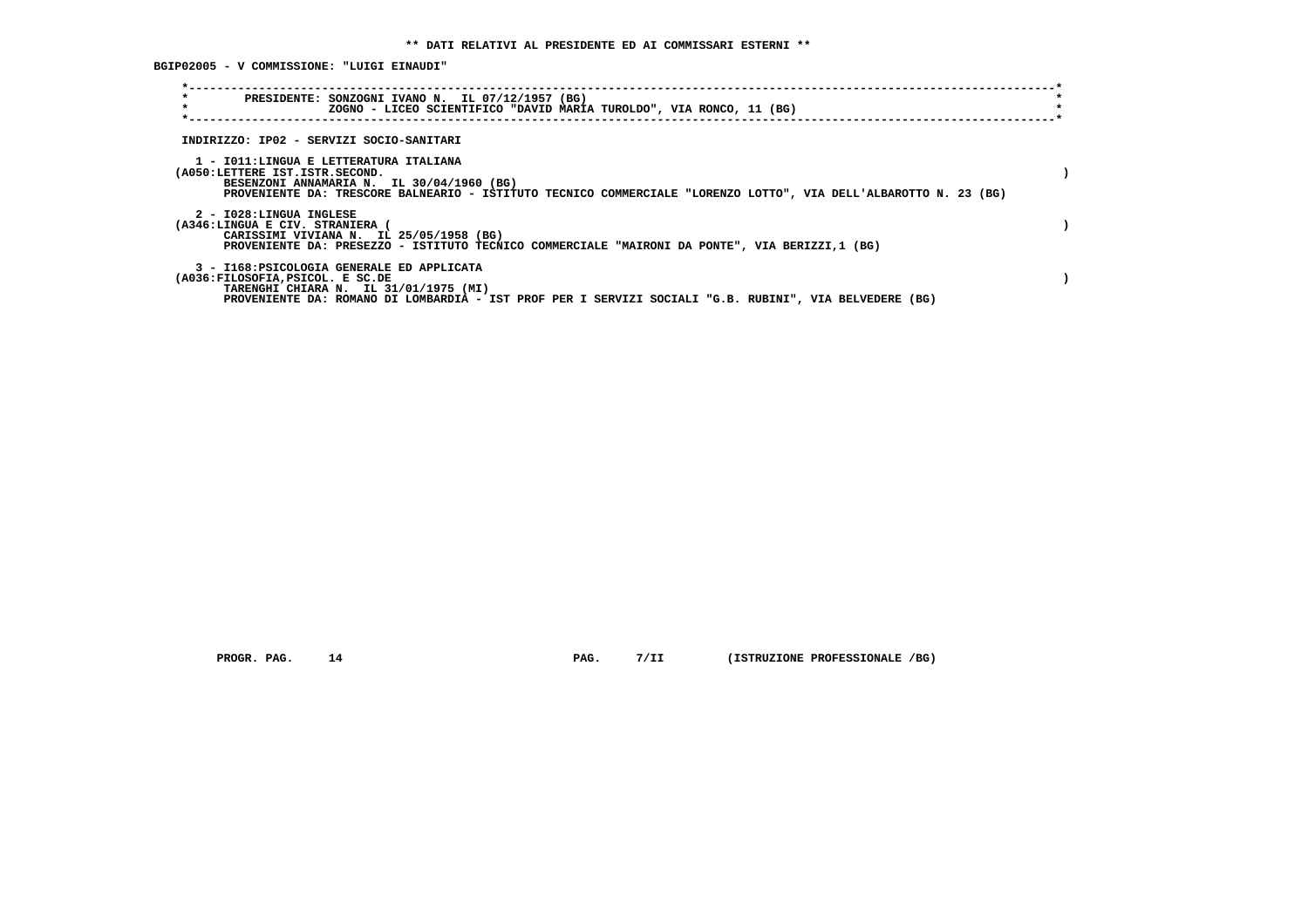**BGIP02006 - VI COMMISSIONE: "LUIGI EINAUDI"**

## **\*\* DATI RELATIVI ALLE CLASSI DELLA CONFIGURAZIONE \*\***

|  |  |                                                            |                       |  |  |  | ISTITUTO PRIMA SEDE: DALMINE - IST PROF PER I SERVIZI COMMERCIALI E TURISTICI "LUIGI EINAUDI", VIA VERDI, 48 (BG) |        |            |                  |  |           |                                      |         |  |                                                               |  |  |
|--|--|------------------------------------------------------------|-----------------------|--|--|--|-------------------------------------------------------------------------------------------------------------------|--------|------------|------------------|--|-----------|--------------------------------------|---------|--|---------------------------------------------------------------|--|--|
|  |  | * CLASSE * ISTITUTO<br>*--------*------------*------------ | * SEZIONE * INDIRIZZO |  |  |  |                                                                                                                   |        | $*I.F.P.*$ |                  |  | CANDIDATI |                                      | $\star$ |  | L. STRANIERE<br>*INT.*EST.*SPEC*MER.* II PR. I COM. II COM. * |  |  |
|  |  | * BGRC01101A * F                                           |                       |  |  |  | * IP02 - SERVIZI SOCIO-SANITARI                                                                                   |        |            |                  |  |           | $* 18 * * * * * *$                   |         |  |                                                               |  |  |
|  |  | * BGRC01101A * G                                           |                       |  |  |  | * IP02 - SERVIZI SOCIO-SANITARI                                                                                   |        |            |                  |  |           | $* 17 * 3 * * * * *$                 |         |  |                                                               |  |  |
|  |  |                                                            |                       |  |  |  |                                                                                                                   | TOTALI |            | $*$ 35 $*$ 3 $*$ |  |           | $*$ ---- $*$ ---- $*$ ---- $*$ ----* |         |  |                                                               |  |  |

 **PROGR. PAG. 15 PAG. 8/I (ISTRUZIONE PROFESSIONALE /BG)**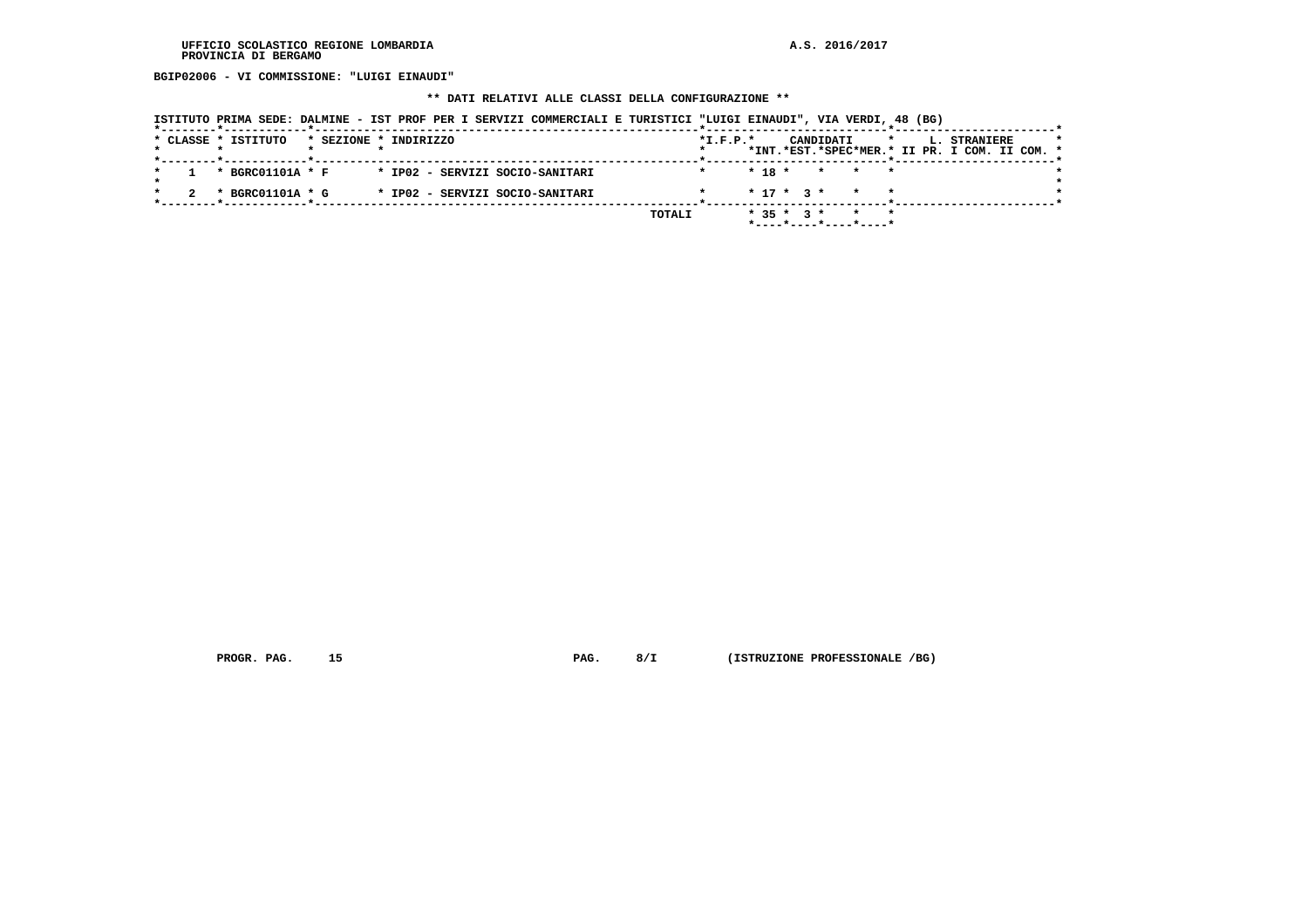**BGIP02006 - VI COMMISSIONE: "LUIGI EINAUDI"**

| $\star$<br>$\star$                                       | PRESIDENTE: SCHENA MARLISA N. IL 03/11/1954 (SS)<br>CARAVAGGIO - LICEO SCIENTIFICO "GALILEO GALILEI", VIA SAN FRANCESCO, 119A (BG)                                                                   |  |
|----------------------------------------------------------|------------------------------------------------------------------------------------------------------------------------------------------------------------------------------------------------------|--|
|                                                          | INDIRIZZO: IP02 - SERVIZI SOCIO-SANITARI                                                                                                                                                             |  |
| (A050:LETTERE IST.ISTR.SECOND.                           | 1 - IO11:LINGUA E LETTERATURA ITALIANA<br>STRANIERI CONCETTA N. IL 30/09/1971 (CZ)<br>PROVENIENTE DA: TREVIGLIO - IST PROF PER L'AGRICOLTURA E L'AMBIENTE "GAETANO CANTONI", VIALE MERISIO 17/C (BG) |  |
| 2 - I028:LINGUA INGLESE<br>(A346:LINGUA E CIV. STRANIERA | FACHERIS ERMANNO N. IL 27/03/1962 (BG)<br>PROVENIENTE DA: TREVIGLIO - ISTITUTO TECNICO COMMERCIALE "GUGLIELMO OBERDAN", VIALE MERISIO, 14 (BG)                                                       |  |
| (A036:FILOSOFIA, PSICOL. E SC.DE                         | 3 - I168: PSICOLOGIA GENERALE ED APPLICATA<br>DEHO' DANIELA N. IL 30/04/1966 (BG)<br>PROVENIENTE DA: ROMANO DI LOMBARDIA - ISTITUTO MAGISTRALE "DON LORENZO MILANI", VIA BELVEDERE (BG)              |  |

 **PROGR. PAG. 16 PAG. 8/II (ISTRUZIONE PROFESSIONALE /BG)**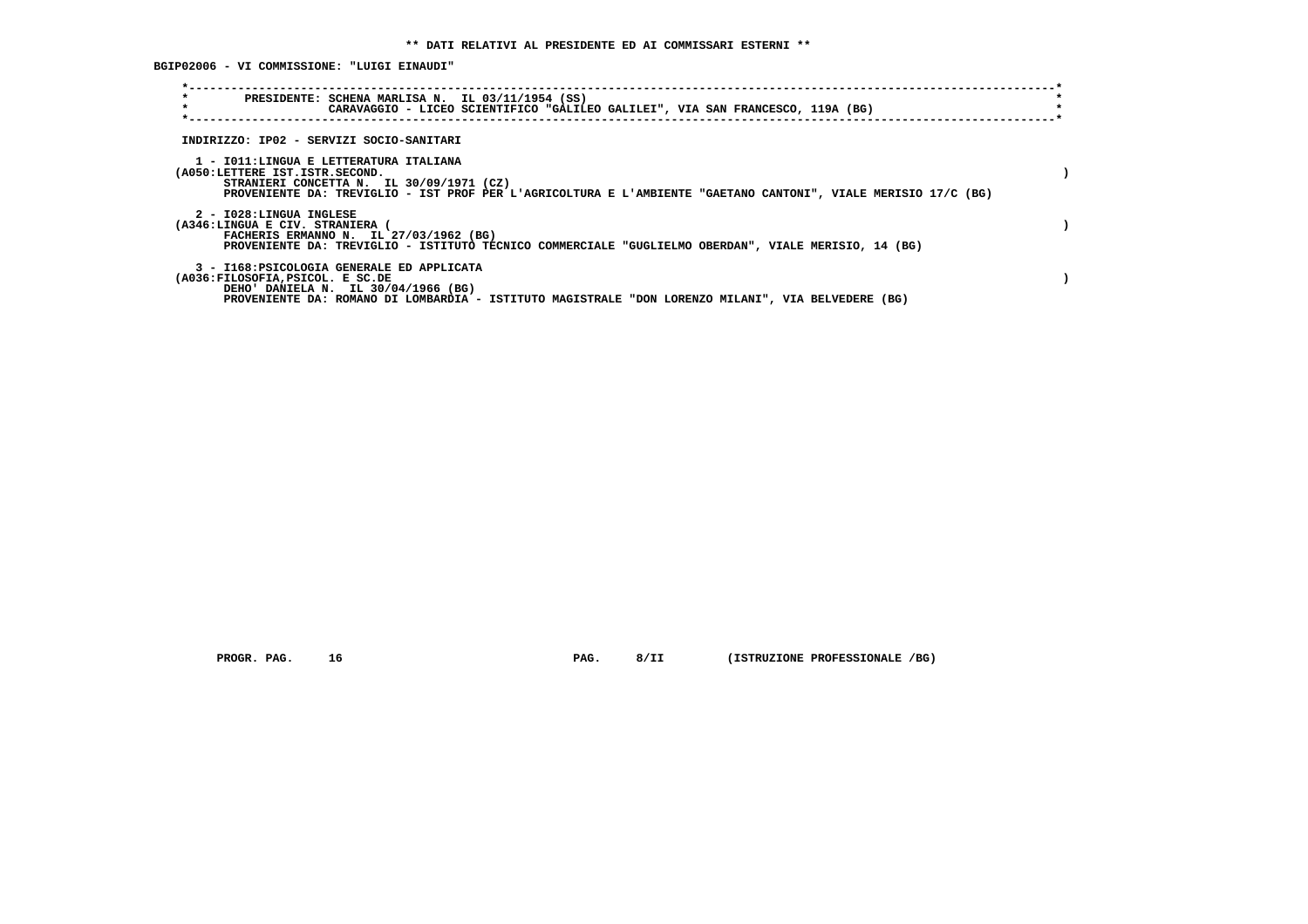**BGIP02007 - VII COMMISSIONE: "IVAN PIANA"**

### **\*\* DATI RELATIVI ALLE CLASSI DELLA CONFIGURAZIONE \*\***

|  | ISTITUTO PRIMA SEDE: LOVERE - IST PROF PER I SERVIZI SOCIALI "IVAN PIANA", VIA XX SETTEMBRE 4 (BG) |                       |  |                                 |  |        |            |          |           |                              |  |                                                                      |  |  |
|--|----------------------------------------------------------------------------------------------------|-----------------------|--|---------------------------------|--|--------|------------|----------|-----------|------------------------------|--|----------------------------------------------------------------------|--|--|
|  | * CLASSE * ISTITUTO                                                                                | * SEZIONE * INDIRIZZO |  |                                 |  |        | $*I.F.P.*$ |          | CANDIDATI |                              |  | <b>L. STRANIERE</b><br>*INT.*EST.*SPEC*MER.* II PR. I COM. II COM. * |  |  |
|  | * BGRF00701C * AS                                                                                  |                       |  | * IP02 - SERVIZI SOCIO-SANITARI |  |        |            | * 16 *   |           | * * *                        |  |                                                                      |  |  |
|  | * BGRF00701C * BS                                                                                  |                       |  | * IP02 - SERVIZI SOCIO-SANITARI |  |        |            | $* 19 *$ |           | * * *                        |  |                                                                      |  |  |
|  |                                                                                                    |                       |  |                                 |  | TOTALI |            | $* 35 *$ |           | $*$ ---- $*$ ----*----*----* |  |                                                                      |  |  |

 **PROGR. PAG.** 17 **PAG.** 9/I (ISTRUZIONE PROFESSIONALE /BG)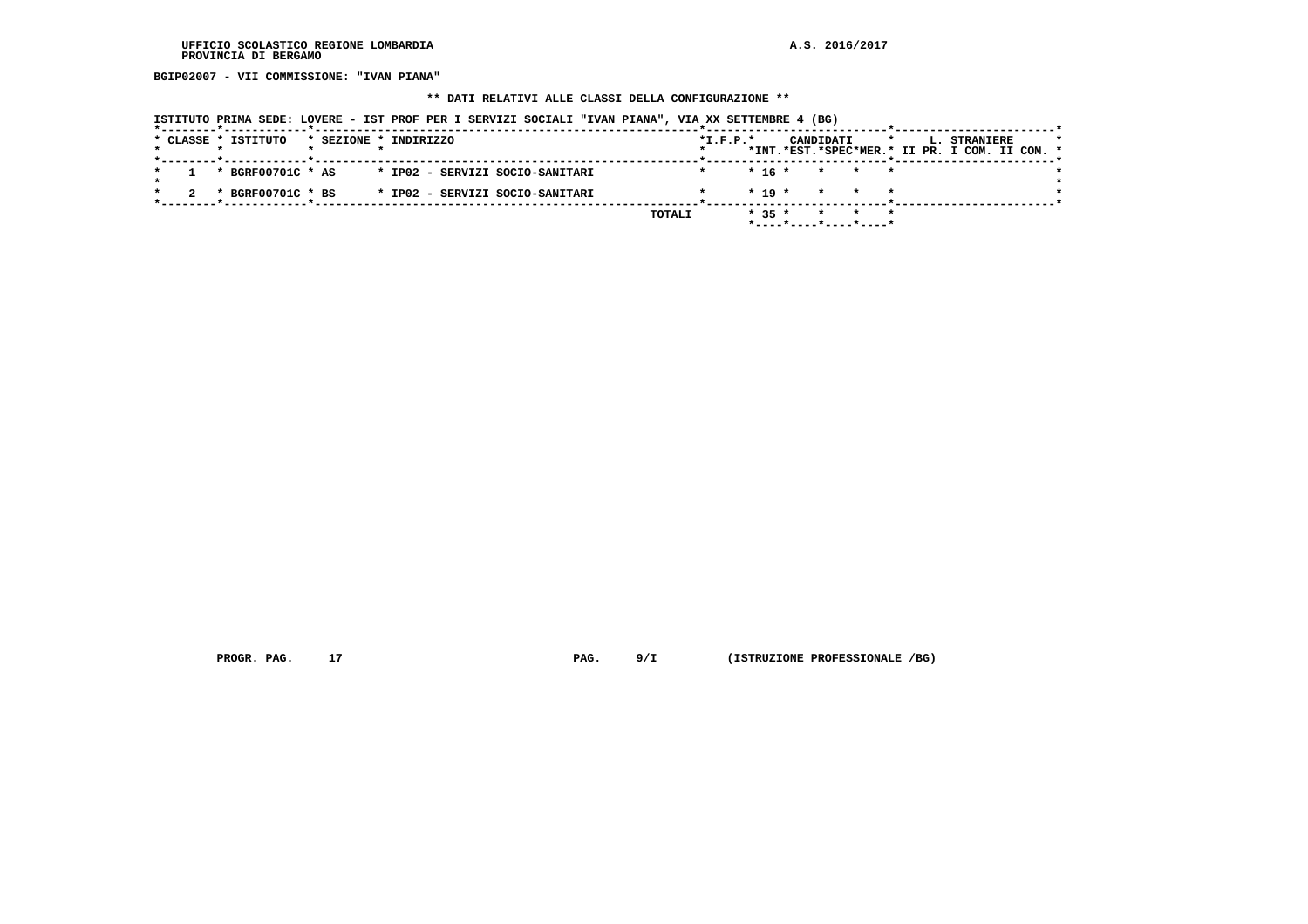**BGIP02007 - VII COMMISSIONE: "IVAN PIANA"**

| $\star$<br>$\star$                                                                                          | PRESIDENTE: REGAZZONI FRANCA N. IL 28/09/1956 (BG)<br>BERGAMO - LICEO SCIENTIFICO "FILIPPO LUSSANA", VIA ANGELO MAY,1 (BG)                                                                            |  |
|-------------------------------------------------------------------------------------------------------------|-------------------------------------------------------------------------------------------------------------------------------------------------------------------------------------------------------|--|
| INDIRIZZO: IP02 - SERVIZI SOCIO-SANITARI                                                                    |                                                                                                                                                                                                       |  |
| 1 - IO11:LINGUA E LETTERATURA ITALIANA<br>(A050:LETTERE IST.ISTR.SECOND.<br>CETTA IDA N. IL 19/02/1953 (AV) | PROVENIENTE DA: BERGAMO - ISTITUTO TECNICO COMMERCIALE "VITTORIO EMANUELE II", VIA F. LUSSANA, 2 (BG)                                                                                                 |  |
| 2 - I028:LINGUA INGLESE<br>(A346:LINGUA E CIV. STRANIERA                                                    | ENGLEITNER ISABELLA N. IL 16/04/1960 (EE)<br>PROVENIENTE DA: BERGAMO - ISTITUTO TECNICO INDUSTRIALE "GIULIO NATTA", VIALE EUROPA, 15 (BG)                                                             |  |
| (A036:FILOSOFIA, PSICOL. E SC.DE                                                                            | 3 - I168: PSICOLOGIA GENERALE ED APPLICATA<br>BUSETTI CONSUELO N. IL 18/08/1973 (BG)<br>PROVENIENTE DA: BERGAMO - IST PROF PER I SERVIZI SOCIALI PROF. SOCIO SANITARIO "MAMOLI", VIA BREMBILLA 3 (BG) |  |

 **PROGR. PAG.** 18 **PAG.** 9/II (ISTRUZIONE PROFESSIONALE /BG)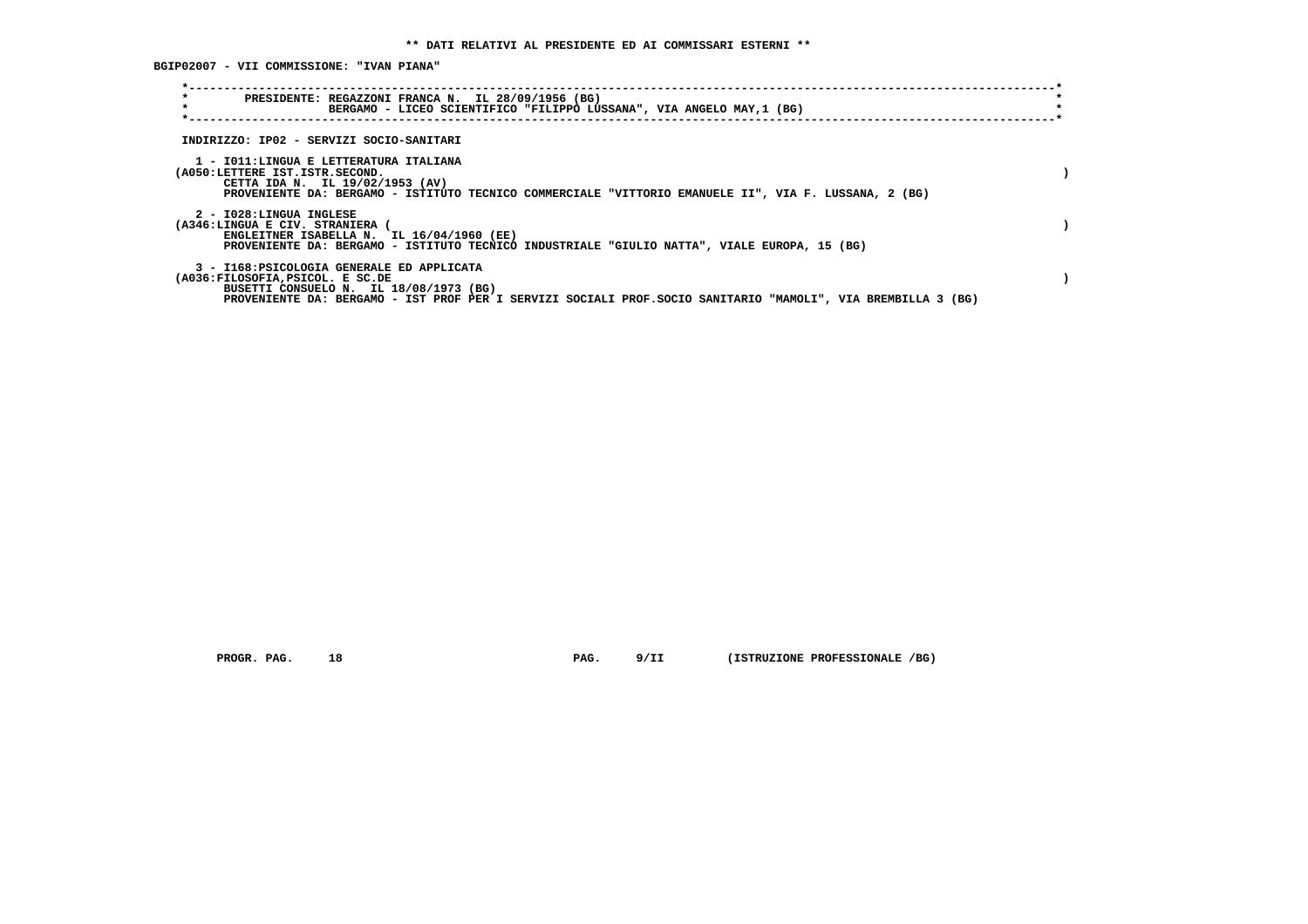**BGIP02008 - VIII COMMISSIONE: "VALLE SERIANA"**

#### **\*\* DATI RELATIVI ALLE CLASSI DELLA CONFIGURAZIONE \*\***

 **ISTITUTO PRIMA SEDE: GAZZANIGA - IST PROF PER I SERVIZI SOCIALI "VALLE SERIANA", VIA MARCONI, 45 (BG)**

|  | * CLASSE * ISTITUTO | * SEZIONE * INDIRIZZO |  |  |                                                        |        | $*$ I.F.P. $*$ |  |  | CANDIDATI |                                                 | $\star$ |  | <b>L. STRANIERE</b>                           |  |  |
|--|---------------------|-----------------------|--|--|--------------------------------------------------------|--------|----------------|--|--|-----------|-------------------------------------------------|---------|--|-----------------------------------------------|--|--|
|  |                     |                       |  |  |                                                        |        |                |  |  |           |                                                 |         |  | *INT.*EST.*SPEC*MER.* II PR. I COM. II COM. * |  |  |
|  |                     |                       |  |  | 1 * BGRF016017 * 50S.A * IP02 - SERVIZI SOCIO-SANITARI |        |                |  |  |           | $* 26 * 5 * 1 * * *$                            |         |  |                                               |  |  |
|  |                     |                       |  |  | * BGRF016017 * 5OS.B * IP02 - SERVIZI SOCIO-SANITARI   |        |                |  |  |           | $* 26 * 4 * 5 * * *$                            |         |  |                                               |  |  |
|  |                     |                       |  |  |                                                        |        |                |  |  |           |                                                 |         |  |                                               |  |  |
|  |                     |                       |  |  |                                                        | TOTALI |                |  |  |           | $*52 * 9 * 6 * * *$<br>$*$ ----*----*----*----* |         |  |                                               |  |  |
|  |                     |                       |  |  |                                                        |        |                |  |  |           |                                                 |         |  |                                               |  |  |

 **PROGR. PAG.** 19 **PAG.** 10/I (ISTRUZIONE PROFESSIONALE /BG)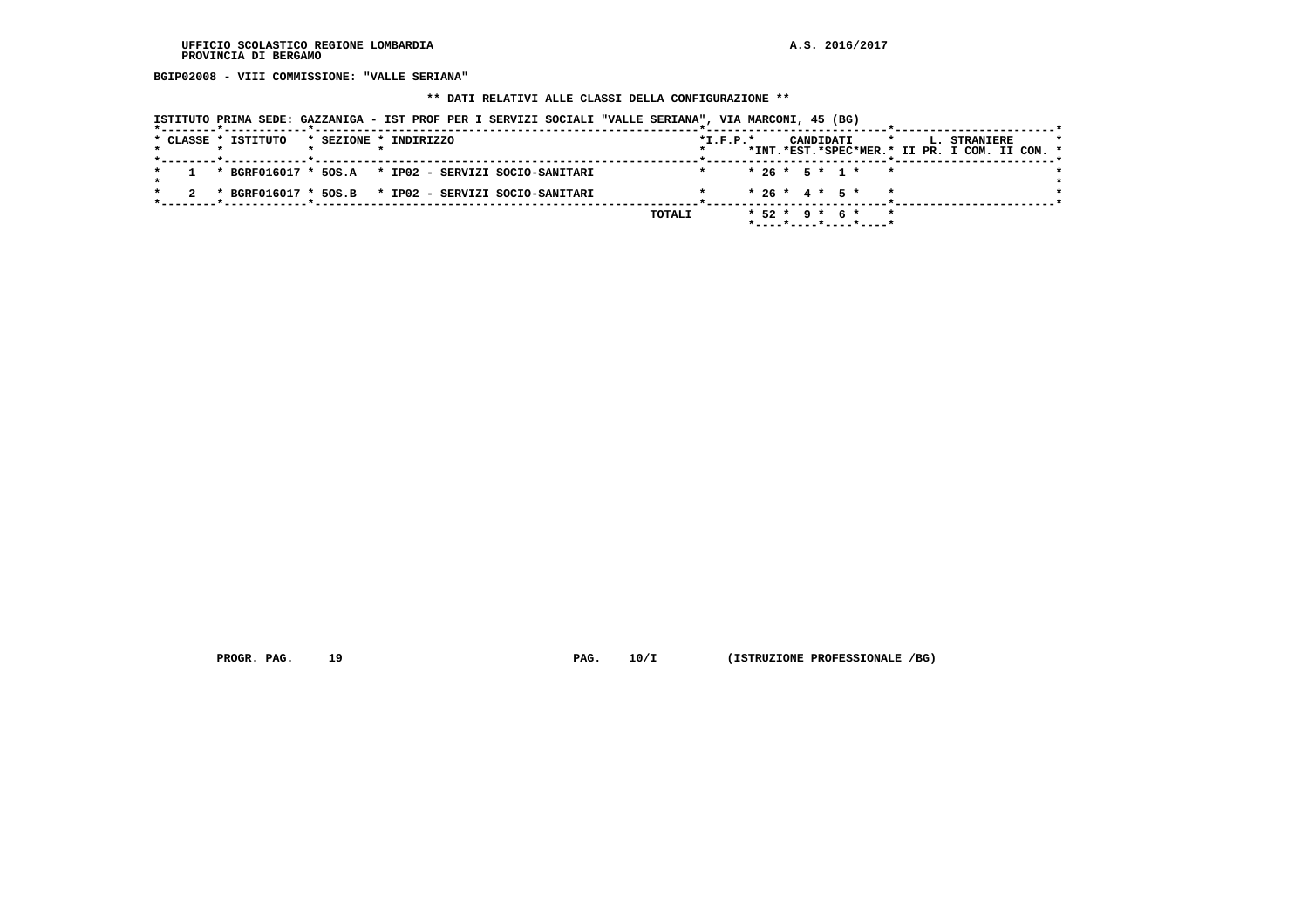**BGIP02008 - VIII COMMISSIONE: "VALLE SERIANA"**

| $\star$<br>$\star$                                       | PRESIDENTE: REITANO AUGUSTO N. IL 20/12/1955 (PA)                                                                                                                                                         |  |
|----------------------------------------------------------|-----------------------------------------------------------------------------------------------------------------------------------------------------------------------------------------------------------|--|
|                                                          | TRESCORE BALNEARIO - LICEO SCIENTIFICO "LORENZO FEDERICI", VIA DELL'ALBAROTTO (BG)                                                                                                                        |  |
| INDIRIZZO: IP02 - SERVIZI SOCIO-SANITARI                 |                                                                                                                                                                                                           |  |
| (A050:LETTERE IST.ISTR.SECOND.                           | 1 - IO11:LINGUA E LETTERATURA ITALIANA<br>PASANISI ANTONIO GIUSEPPE N. IL 23/12/1980 (TA)<br>PROVENIENTE DA: DALMINE - IST PROF PER I SERVIZI COMMERCIALI E TURISTICI "LUIGI EINAUDI", VIA VERDI, 48 (BG) |  |
| 2 - I028:LINGUA INGLESE<br>(A346:LINGUA E CIV. STRANIERA | GALLINA ALBA N. IL 22/04/1980 (CE)<br>PROVENIENTE DA: DALMINE - ISTITUTO TECNICO INDUSTRIALE "GUGLIELMO MARCONI", VIA VERDI, 60 (BG)                                                                      |  |
| (A036:FILOSOFIA, PSICOL. E SC.DE                         | 3 - I168: PSICOLOGIA GENERALE ED APPLICATA<br>RAVASIO MARZIO N. IL 12/03/1968 (BG)<br>PROVENIENTE DA: BERGAMO - IST PROF PER I SERVIZI SOCIALI SERALE PROF.SOCIO SANITARIO "M, VIA BREMBILLA 3 (BG)       |  |

 **PROGR. PAG.** 20 **PAG.** 10/II (ISTRUZIONE PROFESSIONALE /BG)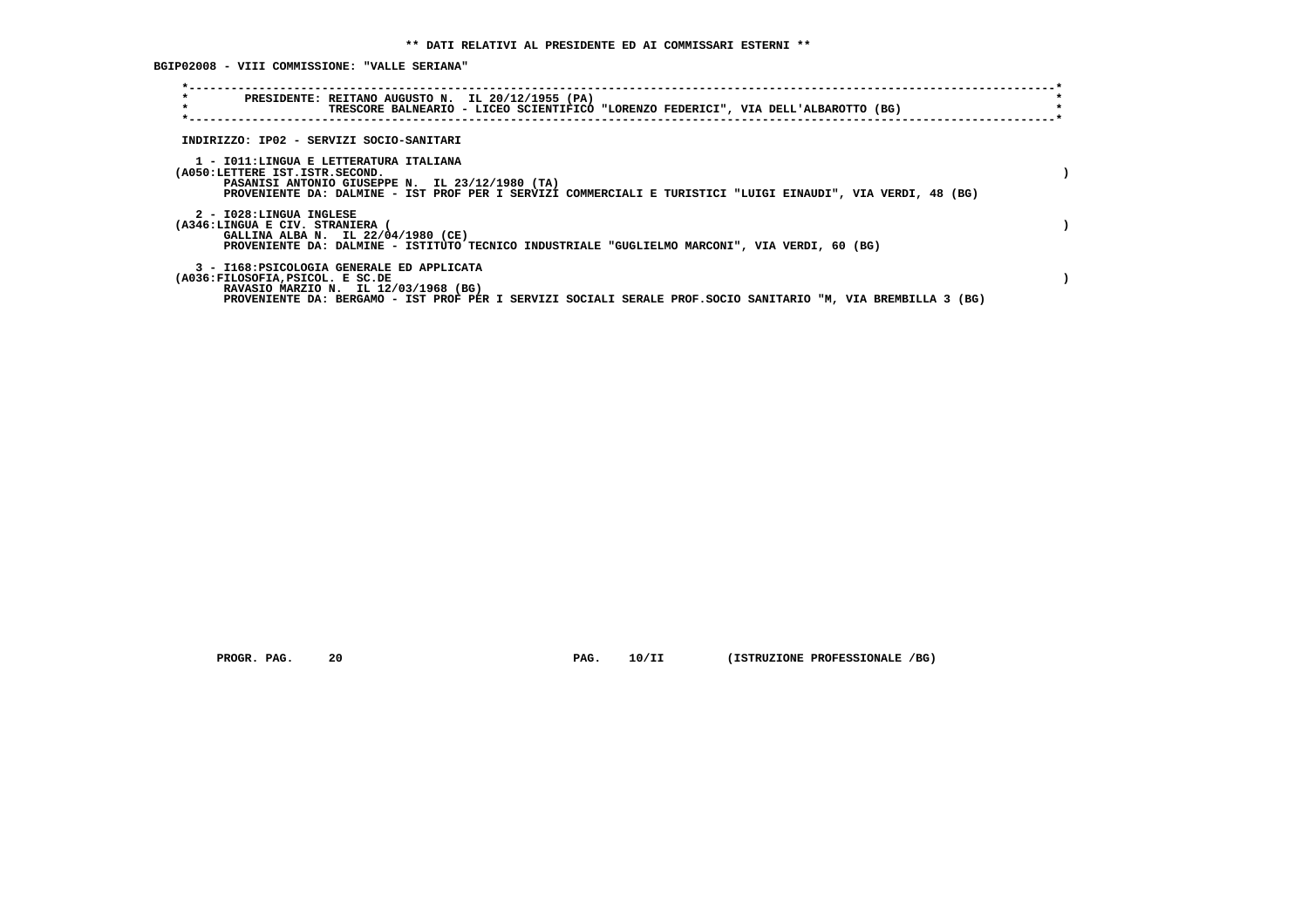**BGIP02009 - IX COMMISSIONE: "LORENZO LOTTO"**

## **\*\* DATI RELATIVI ALLE CLASSI DELLA CONFIGURAZIONE \*\***

|                     | ISTITUTO PRIMA SEDE: TRESCORE BALNEARIO - IST PROF PER I SERVIZI COMMERCIALI "LORENZO LOTTO", VIA DELL'ALBAROTTO N. 23 (BG) |                |                                                 |                                                                      |
|---------------------|-----------------------------------------------------------------------------------------------------------------------------|----------------|-------------------------------------------------|----------------------------------------------------------------------|
| * CLASSE * ISTITUTO | * SEZIONE * INDIRIZZO                                                                                                       | $*$ I.F.P. $*$ | CANDIDATI<br>$\star$                            | <b>L. STRANIERE</b><br>*INT.*EST.*SPEC*MER.* II PR. I COM. II COM. * |
|                     | * BGRC01401T * H<br>* IP02 - SERVIZI SOCIO-SANITARI                                                                         |                | $* 26 * 1 * 2 * * *$                            |                                                                      |
|                     | * BGRC01401T * I<br>* IP02 - SERVIZI SOCIO-SANITARI                                                                         |                | $* 20 * 2 * * * * *$                            |                                                                      |
|                     |                                                                                                                             | TOTALI         | $*$ 46 $*$ 3 $*$ 2 $*$<br>*----*----*----*----* |                                                                      |

 **PROGR. PAG.** 21 **PAG.** 11/I (ISTRUZIONE PROFESSIONALE /BG)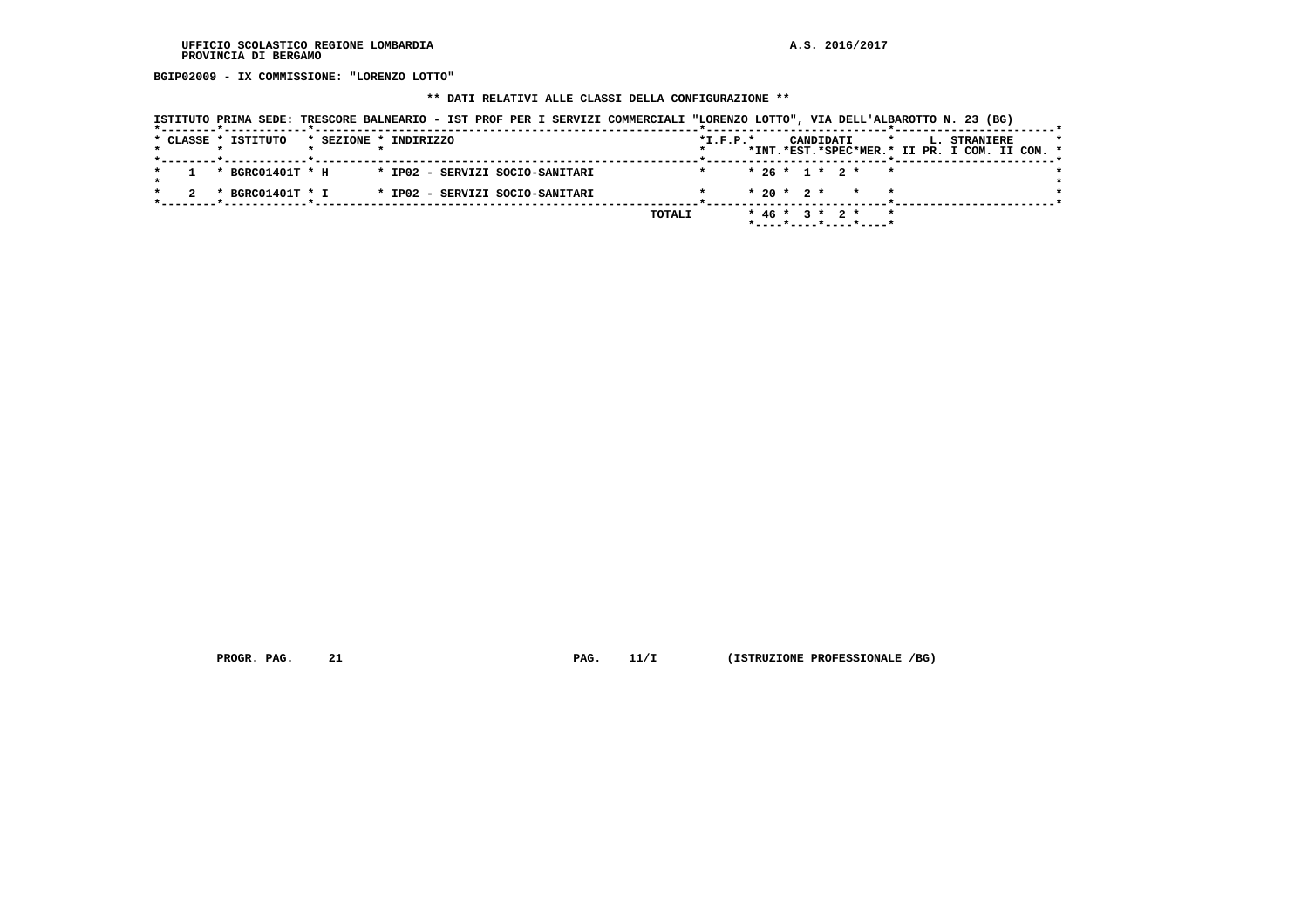**BGIP02009 - IX COMMISSIONE: "LORENZO LOTTO"**

| $\star$<br>$\star$ | PRESIDENTE: DI MINICO ANGELO N. IL 18/08/1957 (AV)                                                                                                                                                                                          | DALMINE - IST TEC COMMERCIALE E PER GEOMETRI "LUIGI EINAUDI", VIA VERDI, 48 (BG) |  |  |  |  |  |  |  |
|--------------------|---------------------------------------------------------------------------------------------------------------------------------------------------------------------------------------------------------------------------------------------|----------------------------------------------------------------------------------|--|--|--|--|--|--|--|
|                    | INDIRIZZO: IP02 - SERVIZI SOCIO-SANITARI                                                                                                                                                                                                    |                                                                                  |  |  |  |  |  |  |  |
|                    | 1 - IO11:LINGUA E LETTERATURA ITALIANA<br>(A050:LETTERE IST.ISTR.SECOND.<br>ROBERTO ANNA N. IL 18/06/1979 (AV)<br>PROVENIENTE DA: BERGAMO - ISTITUTO TECNICO INDUSTRIALE "CATERINA CANIANA", VIA POLARESCO 15 (BG)                          |                                                                                  |  |  |  |  |  |  |  |
|                    | 2 - I028:LINGUA INGLESE<br>(A346:LINGUA E CIV. STRANIERA<br>MAESTRONI ANNA N. IL 16/08/1962 (BG)<br>PROVENIENTE DA: BERGAMO - ISTITUTO MAGISTRALE "P. SECCO SUARDO", VIA ANGELO MAJ, 8 (BG)                                                 |                                                                                  |  |  |  |  |  |  |  |
|                    | 3 - I168: PSICOLOGIA GENERALE ED APPLICATA<br>(A036:FILOSOFIA, PSICOL. E SC.DE<br>VACCARO MARIATERESA N. IL 22/10/1966 (CS)<br>PROVENIENTE DA: DALMINE - IST PROF PER I SERVIZI COMMERCIALI E TURISTICI "LUIGI EINAUDI", VIA VERDI, 48 (BG) |                                                                                  |  |  |  |  |  |  |  |

 **PROGR. PAG.** 22 **PAG.** 11/II (ISTRUZIONE PROFESSIONALE /BG)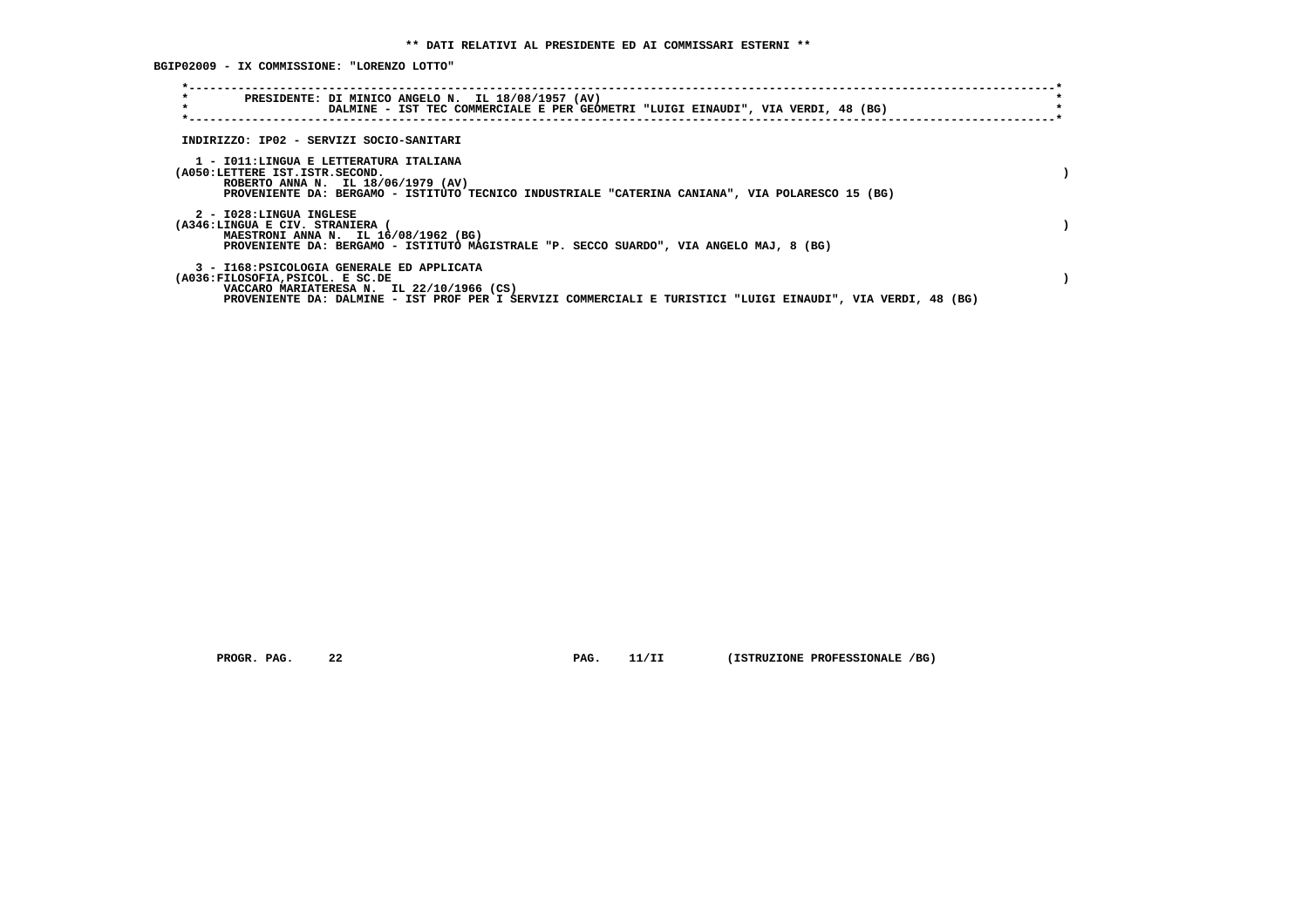**BGIP02010 - X COMMISSIONE: "G. B. RUBINI"**

 **\*\* DATI RELATIVI ALLE CLASSI DELLA CONFIGURAZIONE \*\***

|                     | ISTITUTO PRIMA SEDE: ROMANO DI LOMBARDIA - IST PROF PER I SERVIZI SOCIALI "G.B. RUBINI", VIA BELVEDERE (BG) |                                                                                                                                |
|---------------------|-------------------------------------------------------------------------------------------------------------|--------------------------------------------------------------------------------------------------------------------------------|
| * CLASSE * ISTITUTO | * SEZIONE * INDIRIZZO                                                                                       | CANDIDATI * L. STRANIERE<br>$*L.F.P.*$<br>*INT.*EST.*SPEC*MER.* II PR. I COM. II COM. *                                        |
|                     | * BGRF00601L * 5S * IP02 - SERVIZI SOCIO-SANITARI                                                           | $* 28 * 4 * * *$<br>$\star$                                                                                                    |
|                     |                                                                                                             | ISTITUTO SECONDA SEDE: TREVIGLIO - L.R. PAR. IST PROF PER I SERVIZI COMMERCIALI IST.PROF.PER I SERVIZI COMMERC, VIA ZANOVELLO, |
| * CLASSE * ISTITUTO | * SEZIONE * INDIRIZZO                                                                                       | *I.F.P.* CANDIDATI * L. STRANIERE<br>*INT.*EST.*SPEC*MER.* II PR. I COM. II COM. *                                             |
|                     | * BGRC005002 * A * IP08 - SERVIZI COMMERCIALI                                                               | $* 12 * 1 *$<br>$\star$                                                                                                        |
|                     |                                                                                                             | $*$ 40 $*$ 5 $*$<br>TOTALI<br>$\mathbf{r}$<br>$\star$<br>$*$ ---- $*$ ---- $*$ ---- $*$ ----*                                  |

 **PROGR. PAG. 23 PAG. 12/I (ISTRUZIONE PROFESSIONALE /BG)**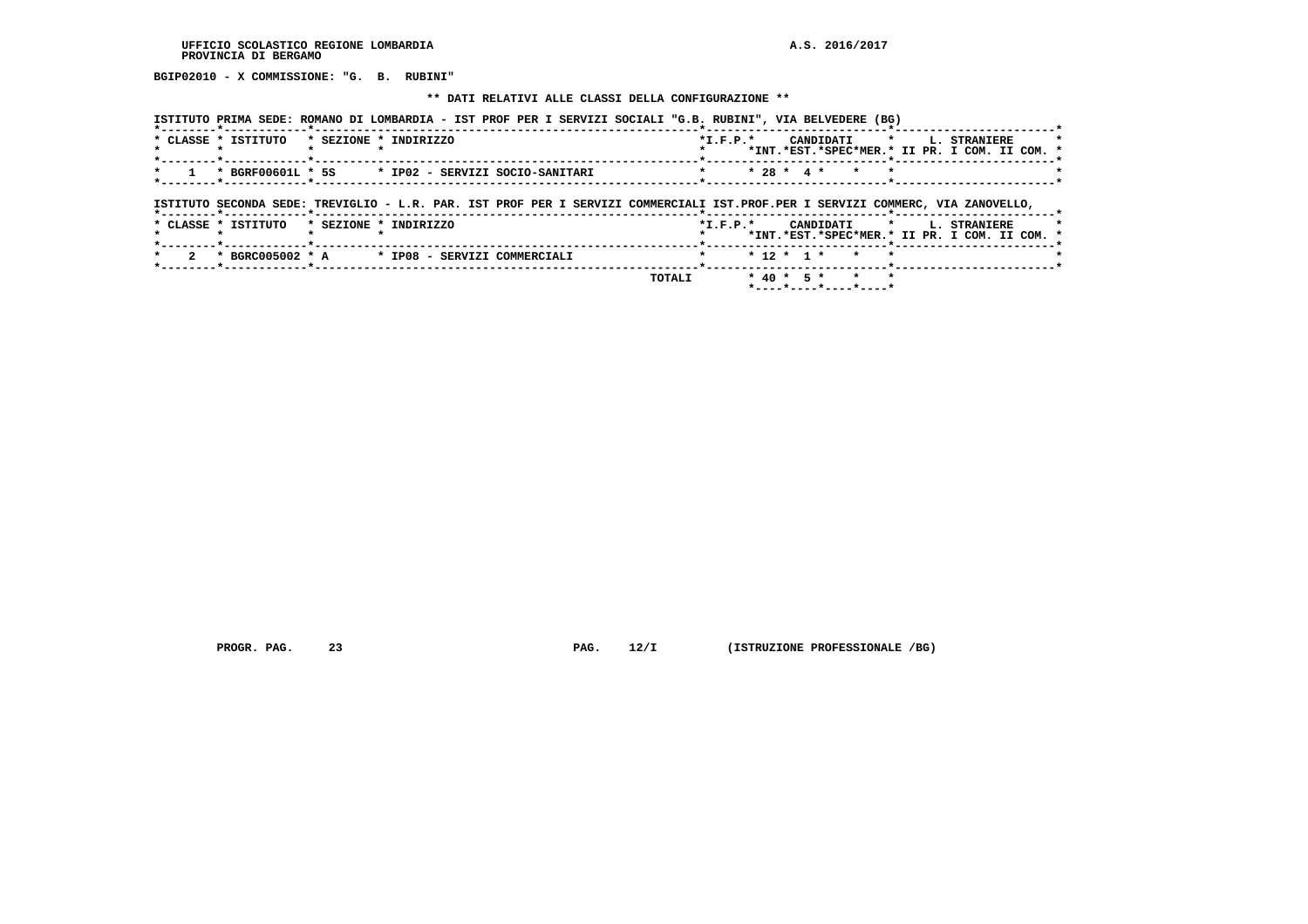| $\star$<br>PRESIDENTE: DI PRAZZA VINCENZO N. IL 18/03/1956 (AG)<br>$\star$<br>BERGAMO - ISTITUTO MAGISTRALE "GIOVANNI FALCONE", VIA DUNANT, 1 (BG)<br>-------------------------------                                             |  |
|-----------------------------------------------------------------------------------------------------------------------------------------------------------------------------------------------------------------------------------|--|
| INDIRIZZO: IP02 - SERVIZI SOCIO-SANITARI                                                                                                                                                                                          |  |
| 1 - IO11: LINGUA E LETTERATURA ITALIANA<br>(A050:LETTERE IST.ISTR.SECOND.<br>ALBANESE MONICA MARIA CATERN. IL 07/12/1974 (RC)<br>PROVENIENTE DA: BERGAMO - IST PROF INDUSTRIA E ARTIGIANATO "CESARE PESENTI", VIA OZANAM, 27 (BG) |  |
| 2 - I028:LINGUA INGLESE<br>(A346:LINGUA E CIV. STRANIERA (<br>CHIUMIENTO ROSANNA N. IL 01/03/1967 (BN)<br>PROVENIENTE DA: BERGAMO - ISTITUTO TECNICO PER GEOMETRI "GIACOMO QUARENGHI", VIA EUROPA, 27 (BG)                        |  |
| 3 - I168: PSICOLOGIA GENERALE ED APPLICATA<br>(A036:FILOSOFIA, PSICOL. E SC.DE<br>GALATI ANTONELLA N. IL 30/04/1976 (RC)<br>PROVENIENTE DA: BERGAMO - ISTITUTO MAGISTRALE "P. SECCO SUARDO", VIA ANGELO MAJ, 8 (BG)               |  |
| INDIRIZZO: IP08 - SERVIZI COMMERCIALI                                                                                                                                                                                             |  |
| 1 - IO11: LINGUA E LETTERATURA ITALIANA<br>(A050:LETTERE IST.ISTR.SECOND.<br>ALBANESE MONICA MARIA CATERN. IL 07/12/1974 (RC)<br>PROVENIENTE DA: BERGAMO - IST PROF INDUSTRIA E ARTIGIANATO "CESARE PESENTI", VIA OZANAM, 27 (BG) |  |
| 2 - I028:LINGUA INGLESE<br>(A346:LINGUA E CIV. STRANIERA (<br>CHIUMIENTO ROSANNA N. IL 01/03/1967 (BN)<br>PROVENIENTE DA: BERGAMO - ISTITUTO TECNICO PER GEOMETRI "GIACOMO QUARENGHI", VIA EUROPA, 27 (BG)                        |  |
| 3 - I070: DIRITTO ED ECONOMIA<br>(A019:DISCIPLINE GIURIDICHE ED<br>PIGNATARO MARIA N. IL 29/05/1956 (CS)<br>PROVENIENTE DA: BERGAMO - ISTITUTO TECNICO COMMERCIALE "GUIDO GALLI", VIA GAVAZZENI 37 (BG)                           |  |

 **PROGR. PAG.** 24 **PAG.** 12/II (ISTRUZIONE PROFESSIONALE /BG)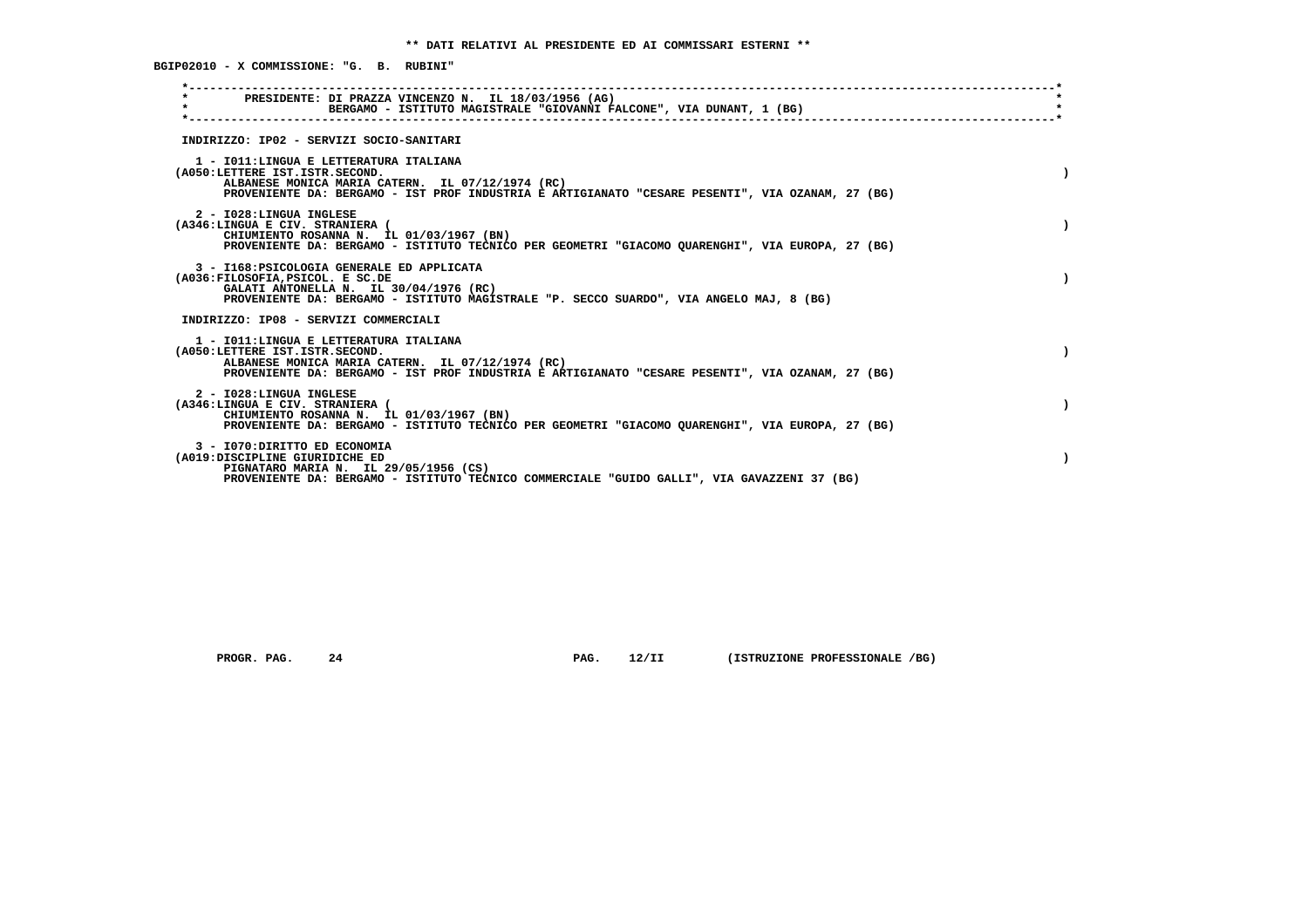**BGIP04001 - I COMMISSIONE: IST PROF OTTICI E ODONTOTECNICI "L. DA VI**

 **\*\* DATI RELATIVI ALLE CLASSI DELLA CONFIGURAZIONE \*\***

|  | ISTITUTO PRIMA SEDE: BERGAMO - L.R. PAR. IST PROF PER I SERVIZI SOCIALI IST PROF OTTICI E ODONTOTECNIC, VIA MORONI 255 (BG) |  |                       |  |  |                    |            |  |  |  |                                               |  |  |
|--|-----------------------------------------------------------------------------------------------------------------------------|--|-----------------------|--|--|--------------------|------------|--|--|--|-----------------------------------------------|--|--|
|  | * CLASSE * ISTITUTO                                                                                                         |  | * SEZIONE * INDIRIZZO |  |  |                    | $*T.F.P.*$ |  |  |  | CANDIDATI * L. STRANIERE                      |  |  |
|  |                                                                                                                             |  |                       |  |  |                    |            |  |  |  | *INT.*EST.*SPEC*MER.* II PR. I COM. II COM. * |  |  |
|  | $1$ * BGRF205004 * A $\quad$ * IP04 - SERV. SOCIO-SAN. ARTIC.OTTICO                                                         |  |                       |  |  | * * 10 * 5 * * * * |            |  |  |  |                                               |  |  |
|  |                                                                                                                             |  |                       |  |  |                    |            |  |  |  |                                               |  |  |
|  | * BGRF205004 * B * IP03 - SERV. SOCIO-SAN.ARTIC.ODONTOTEC. * * 18 * 7 * * *                                                 |  |                       |  |  |                    |            |  |  |  |                                               |  |  |

 **TOTALI \* 28 \* 12 \* \* \* \*----\*----\*----\*----\***

 **PROGR. PAG. 25 PAG. 13/I (ISTRUZIONE PROFESSIONALE /BG)**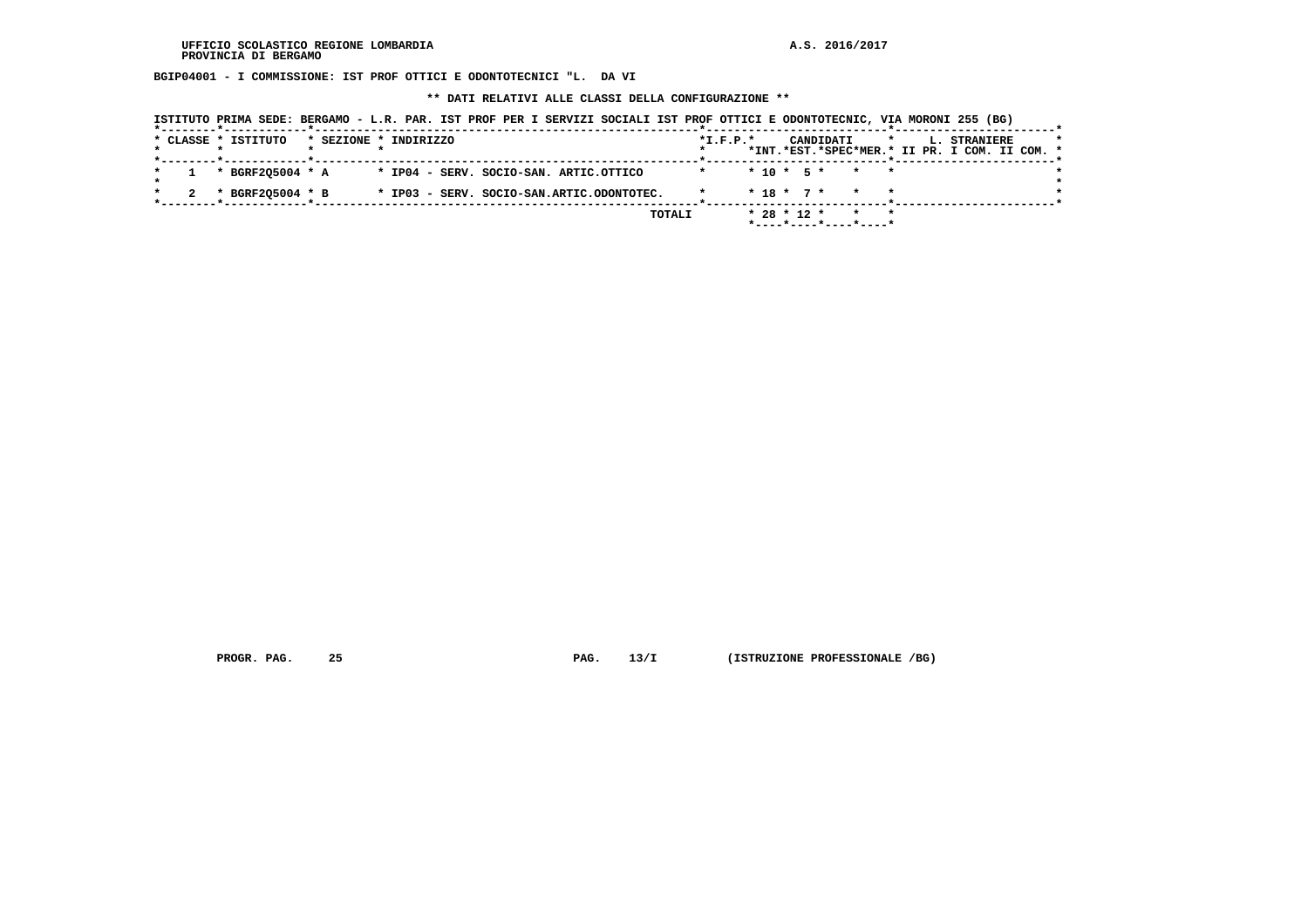**BGIP04001 - I COMMISSIONE: IST PROF OTTICI E ODONTOTECNICI "L. DA VI**

| PRESIDENTE: DENARO VINCENZA N. IL 14/05/1961 (TP)<br>$\star$<br>PRESEZZO - LICEO SCIENTIFICO "MAIRONI DA PONTE", VIA BERIZZI, 1 (BG)                                                                                                       |  |
|--------------------------------------------------------------------------------------------------------------------------------------------------------------------------------------------------------------------------------------------|--|
| INDIRIZZO: IP04 - SERV. SOCIO-SAN. ARTIC.OTTICO                                                                                                                                                                                            |  |
| 1 - IO11: LINGUA E LETTERATURA ITALIANA<br>(A050:LETTERE IST.ISTR.SECOND.<br>ZOCCO IVANA N. IL 11/08/1980 (RG)<br>PROVENIENTE DA: TRESCORE BALNEARIO - IST PROF PER I SERVIZI COMMERCIALI "LORENZO LOTTO", VIA DELL'ALBAROTTO N. 23 (BG)   |  |
| 2 - I028:LINGUA INGLESE<br>(A346:LINGUA E CIV. STRANIERA (<br>GOTTI RAFFAELLA N. IL 16/05/1962 (BG)<br>PROVENIENTE DA: ZOGNO - IST TEC COMMERCIALE E PER GEOMETRI "DAVID MARIA TUROLDO", VIA RONCO, 11 (BG)                                |  |
| 3 - I084: OTTICA, OTTICA APPLICATA<br>(A038:FIGICA<br>GIARDINELLI GIOVANNI SANTO N. IL 01/11/1968 (CT)<br>PROVENIENTE DA: TREVIGLIO - ISTITUTO TECNICO COMMERCIALE "ZENALE E BUTINONE", VIA GALVANI 7 (BG)                                 |  |
| INDIRIZZO: IP03 - SERV. SOCIO-SAN.ARTIC.ODONTOTEC.                                                                                                                                                                                         |  |
| 1 - IO11: LINGUA E LETTERATURA ITALIANA<br>(A050:LETTERE IST.ISTR.SECOND.<br>ZOCCO IVANA N. IL 11/08/1980 (RG)<br>PROVENIENTE DA: TRESCORE BALNEARIO - IST PROF PER I SERVIZI COMMERCIALI "LORENZO LOTTO", VIA DELL'ALBAROTTO N. 23 (BG)   |  |
| 2 - I028:LINGUA INGLESE<br>(A346:LINGUA E CIV. STRANIERA (<br>GOTTI RAFFAELLA N. IL 16/05/1962 (BG)<br>PROVENIENTE DA: ZOGNO - IST TEC COMMERCIALE E PER GEOMETRI "DAVID MARIA TUROLDO", VIA RONCO, 11 (BG)                                |  |
| 3 - I110: DIRITTO PRAT. COMMERCIALE, LEGISL. SOCIO-SANITARIA<br>(A019:DISCIPLINE GIURIDICHE ED<br>CAMERA ROSANNA N. IL 30/11/1957 (SA)<br>PROVENIENTE DA: SERIATE - ISTITUTO TECNICO INDUSTRIALE "ETTORE MAJORANA", VIA PARTIGIANI, 1 (BG) |  |

 **PROGR. PAG. 26 PAG. 13/II (ISTRUZIONE PROFESSIONALE /BG)**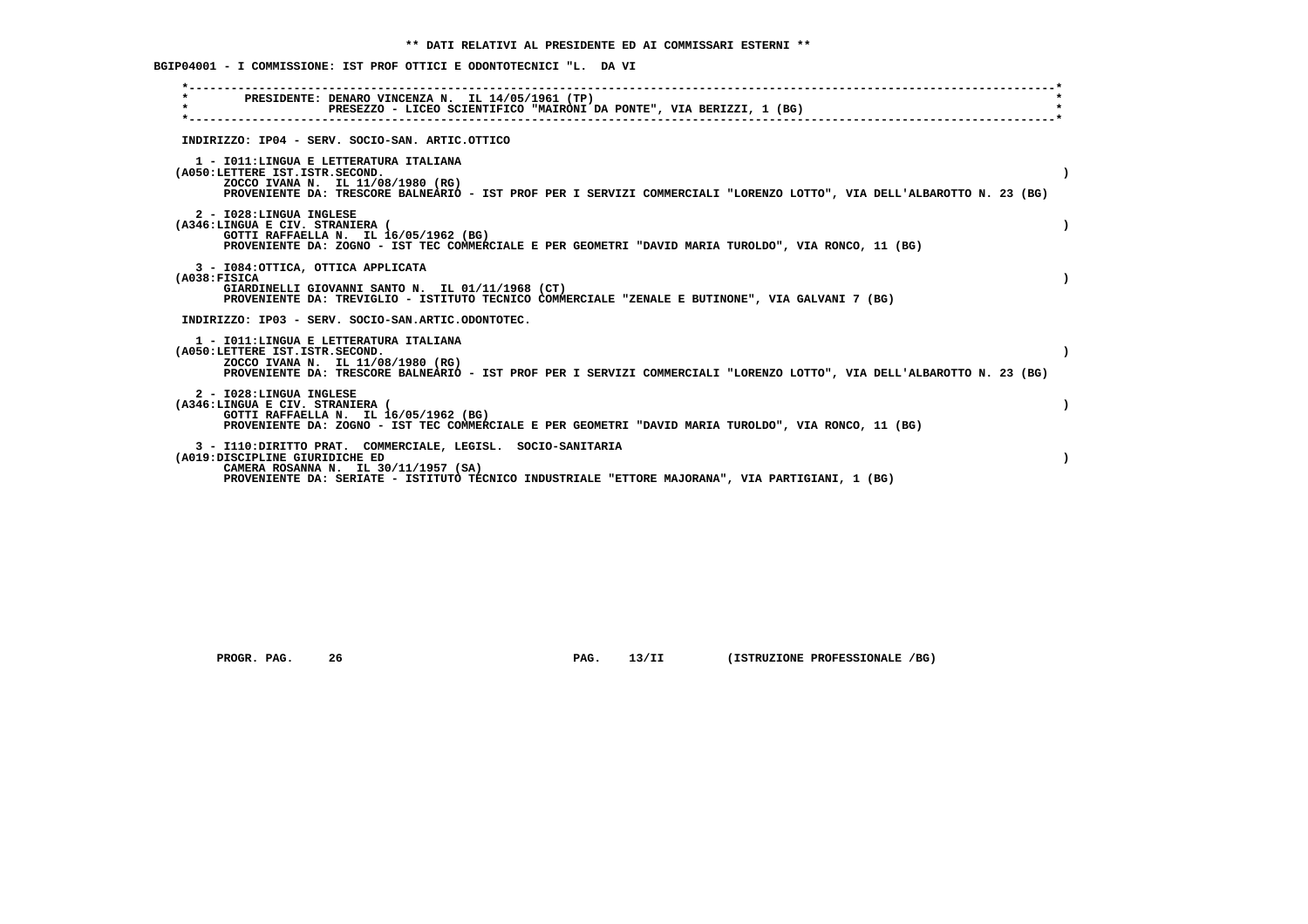**BGIP06001 - I COMMISSIONE: "ALFREDO SONZOGNI"**

### **\*\* DATI RELATIVI ALLE CLASSI DELLA CONFIGURAZIONE \*\***

|  |  |                     |                       |  |  |  |  | ISTITUTO PRIMA SEDE: NEMBRO - IST PROF PER I SERVIZI ALBERGHIERI E RISTORAZIONE "ALFREDO SONZOGNI", VIA BELLINI 54 (BG) |         |            |  |  |                  |                                                     |              |  |                                                                      |  |  |
|--|--|---------------------|-----------------------|--|--|--|--|-------------------------------------------------------------------------------------------------------------------------|---------|------------|--|--|------------------|-----------------------------------------------------|--------------|--|----------------------------------------------------------------------|--|--|
|  |  | * CLASSE * ISTITUTO | * SEZIONE * INDIRIZZO |  |  |  |  |                                                                                                                         |         | $*L.F.P.*$ |  |  | CANDIDATI        |                                                     | $\mathbf{r}$ |  | <b>L. STRANIERE</b><br>*INT.*EST.*SPEC*MER.* II PR. I COM. II COM. * |  |  |
|  |  | * BGRH020009 * 5E   |                       |  |  |  |  | * IP06 - SERV.ENO.OSP.ALB.-SALA E VENDITA                                                                               | $\star$ |            |  |  |                  | $* 18 * 1 * 2 * * *$                                |              |  |                                                                      |  |  |
|  |  | * BGRH020009 * 5C   |                       |  |  |  |  | * IPEN - SERV.ENO.OSP.ALB.ARTIC.ENOGASTR.                                                                               |         |            |  |  |                  | $* 20 * 2 * 1 * * *$                                |              |  |                                                                      |  |  |
|  |  |                     |                       |  |  |  |  | TOTALI                                                                                                                  |         |            |  |  | $* 38 * 3 * 3 *$ | $*$ - - - - $*$ - - - - $*$ - - - - $*$ - - - - $*$ |              |  |                                                                      |  |  |

 **PROGR. PAG.** 27 **PAG.** 14/I (ISTRUZIONE PROFESSIONALE /BG)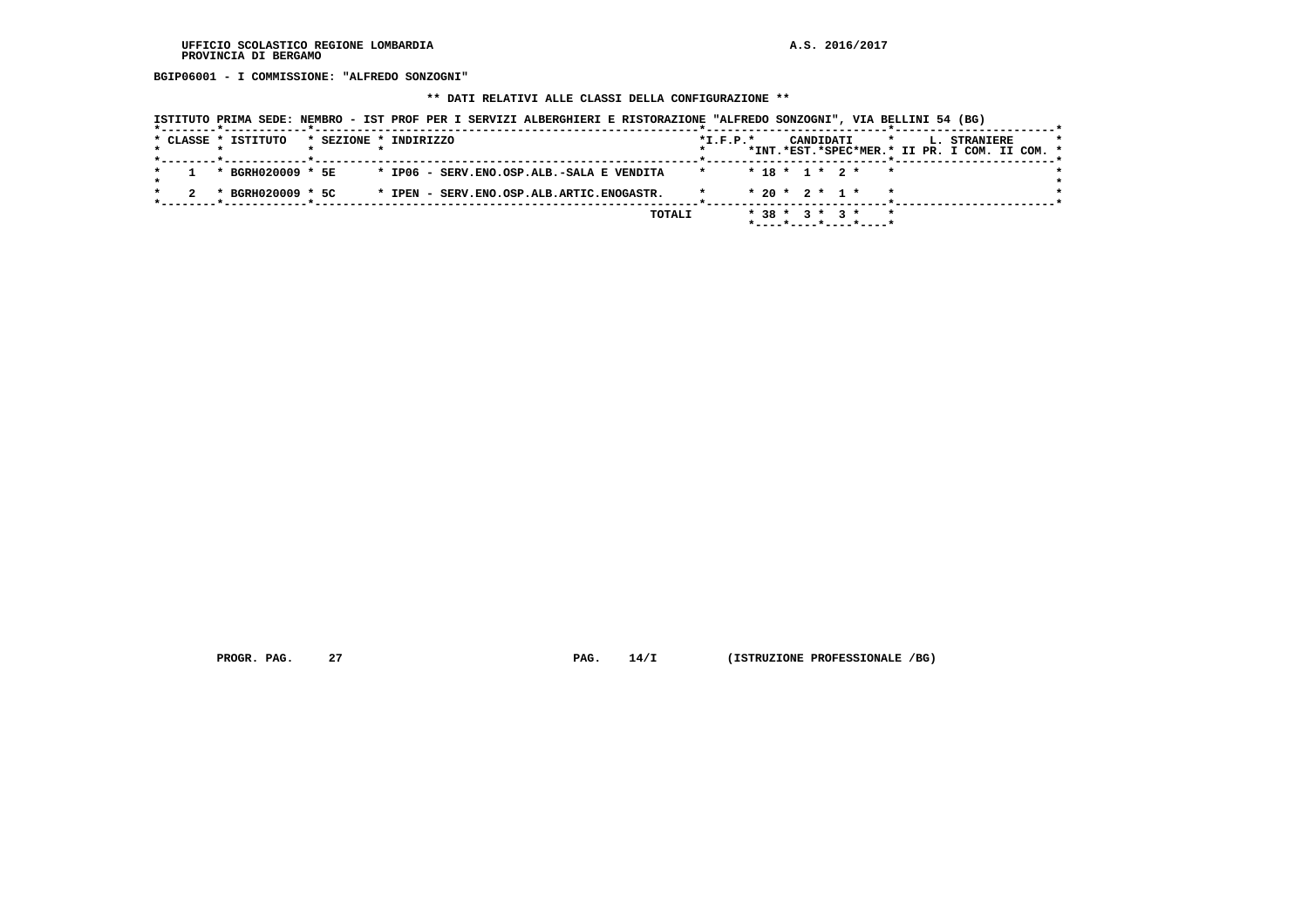**BGIP06001 - I COMMISSIONE: "ALFREDO SONZOGNI"**

| PRESIDENTE: OUATRALE ANTONIO SAVERIO N. IL 03/07/1955 (AV)<br>$\star$<br>BERGAMO - ISTITUTO TECNICO COMMERCIALE "VITTORIO EMANUELE II", VIA F. LUSSANA, 2 (BG)<br>INDIRIZZO: IP06 - SERV.ENO.OSP.ALB.-SALA E VENDITA<br>1 - IO11: LINGUA E LETTERATURA ITALIANA<br>(A050:LETTERE IST.ISTR.SECOND.<br>PAGNONCELLI ANTONELLA N. IL 18/03/1958 (BG)<br>PROVENIENTE DA: BERGAMO - IST PROF INDUSTRIA E ARTIGIANATO "CESARE PESENTI" (CORSO SERALE, VIA OZANAM, 27 (BG)<br>2 - I028:LINGUA INGLESE<br>(A346:LINGUA E CIV. STRANIERA (<br>MAZZOCCHI CINZIA MARIELLA N. IL 11/09/1959 (BG)<br>PROVENIENTE DA: DALMINE - IST PROF PER I SERVIZI COMMERCIALI E TURISTICI "LUIGI EINAUDI", VIA VERDI, 48 (BG)<br>3 - I111: DIRITTO TECN. AMMIN. VE DELLA STRUTTURA RICETTIVA<br>(A017:DISCIPLINE ECONOMICO-AZIE<br>TUPPUTI STERPETA N. IL 18/11/1964 (MI)<br>PROVENIENTE DA: SAN PELLEGRINO TERME - IST PROF PER I SERVIZI ALBERGHIERI E RISTORAZIONE DI SAN PELLEGRINO TERME, VIALE<br>INDIRIZZO: IPEN - SERV.ENO.OSP.ALB.ARTIC.ENOGASTR.<br>1 - IO11: LINGUA E LETTERATURA ITALIANA<br>(A050:LETTERE IST.ISTR.SECOND.<br>PAGNONCELLI ANTONELLA N. IL 18/03/1958 (BG)<br>PROVENIENTE DA: BERGAMO - IST PROF INDUSTRIA E ARTIGIANATO "CESARE PESENTI" (CORSO SERALE, VIA OZANAM, 27 (BG)<br>2 - I028:LINGUA INGLESE<br>(A346:LINGUA E CIV. STRANIERA (<br>MAZZOCCHI CINZIA MARIELLA N. IL 11/09/1959 (BG)<br>PROVENIENTE DA: DALMINE - IST PROF PER I SERVIZI COMMERCIALI E TURISTICI "LUIGI EINAUDI", VIA VERDI, 48 (BG)<br>3 - I111: DIRITTO TECN. AMMIN. VE DELLA STRUTTURA RICETTIVA<br>(A017:DISCIPLINE ECONOMICO-AZIE<br>TUPPUTI STERPETA N. IL 18/11/1964 (MI) |                                                                                                                         |  |
|-------------------------------------------------------------------------------------------------------------------------------------------------------------------------------------------------------------------------------------------------------------------------------------------------------------------------------------------------------------------------------------------------------------------------------------------------------------------------------------------------------------------------------------------------------------------------------------------------------------------------------------------------------------------------------------------------------------------------------------------------------------------------------------------------------------------------------------------------------------------------------------------------------------------------------------------------------------------------------------------------------------------------------------------------------------------------------------------------------------------------------------------------------------------------------------------------------------------------------------------------------------------------------------------------------------------------------------------------------------------------------------------------------------------------------------------------------------------------------------------------------------------------------------------------------------------------------------------------------------------------------------------------------------|-------------------------------------------------------------------------------------------------------------------------|--|
|                                                                                                                                                                                                                                                                                                                                                                                                                                                                                                                                                                                                                                                                                                                                                                                                                                                                                                                                                                                                                                                                                                                                                                                                                                                                                                                                                                                                                                                                                                                                                                                                                                                             |                                                                                                                         |  |
|                                                                                                                                                                                                                                                                                                                                                                                                                                                                                                                                                                                                                                                                                                                                                                                                                                                                                                                                                                                                                                                                                                                                                                                                                                                                                                                                                                                                                                                                                                                                                                                                                                                             |                                                                                                                         |  |
|                                                                                                                                                                                                                                                                                                                                                                                                                                                                                                                                                                                                                                                                                                                                                                                                                                                                                                                                                                                                                                                                                                                                                                                                                                                                                                                                                                                                                                                                                                                                                                                                                                                             |                                                                                                                         |  |
|                                                                                                                                                                                                                                                                                                                                                                                                                                                                                                                                                                                                                                                                                                                                                                                                                                                                                                                                                                                                                                                                                                                                                                                                                                                                                                                                                                                                                                                                                                                                                                                                                                                             |                                                                                                                         |  |
|                                                                                                                                                                                                                                                                                                                                                                                                                                                                                                                                                                                                                                                                                                                                                                                                                                                                                                                                                                                                                                                                                                                                                                                                                                                                                                                                                                                                                                                                                                                                                                                                                                                             |                                                                                                                         |  |
|                                                                                                                                                                                                                                                                                                                                                                                                                                                                                                                                                                                                                                                                                                                                                                                                                                                                                                                                                                                                                                                                                                                                                                                                                                                                                                                                                                                                                                                                                                                                                                                                                                                             |                                                                                                                         |  |
|                                                                                                                                                                                                                                                                                                                                                                                                                                                                                                                                                                                                                                                                                                                                                                                                                                                                                                                                                                                                                                                                                                                                                                                                                                                                                                                                                                                                                                                                                                                                                                                                                                                             |                                                                                                                         |  |
|                                                                                                                                                                                                                                                                                                                                                                                                                                                                                                                                                                                                                                                                                                                                                                                                                                                                                                                                                                                                                                                                                                                                                                                                                                                                                                                                                                                                                                                                                                                                                                                                                                                             |                                                                                                                         |  |
|                                                                                                                                                                                                                                                                                                                                                                                                                                                                                                                                                                                                                                                                                                                                                                                                                                                                                                                                                                                                                                                                                                                                                                                                                                                                                                                                                                                                                                                                                                                                                                                                                                                             | PROVENIENTE DA: SAN PELLEGRINO TERME - IST PROF PER I SERVIZI ALBERGHIERI E RISTORAZIONE DI SAN PELLEGRINO TERME, VIALE |  |

 **PROGR. PAG. 28 PAG. 14/II (ISTRUZIONE PROFESSIONALE /BG)**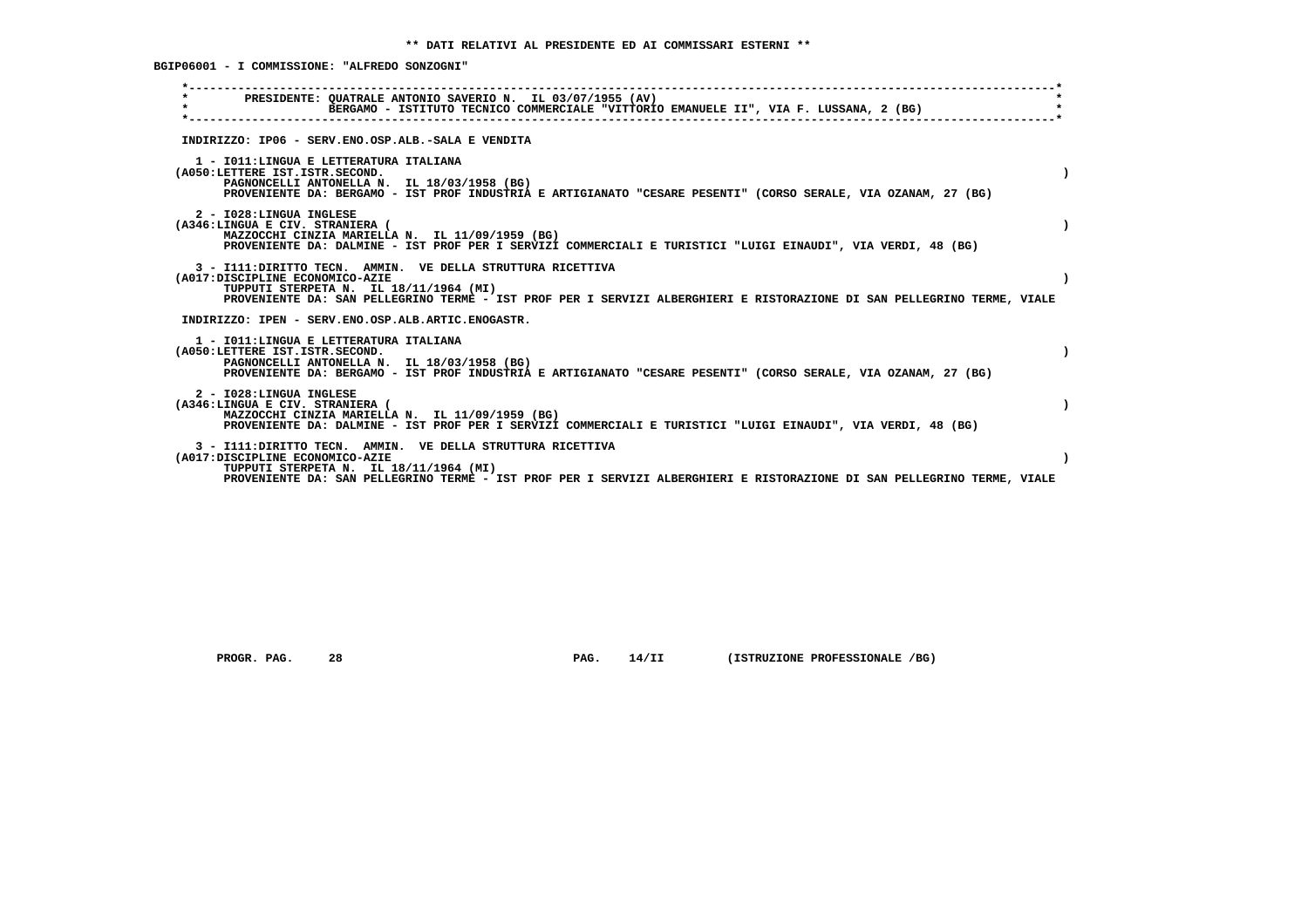**BGIP07001 - I COMMISSIONE: "ALFREDO SONZOGNI"**

#### **\*\* DATI RELATIVI ALLE CLASSI DELLA CONFIGURAZIONE \*\***

|  | * CLASSE * ISTITUTO                    | * SEZIONE * INDIRIZZO |  |  |  |                                          |        |         | $*L.F.P.*$ |                  |  | CANDIDATI             | $\mathbf{r}$ |  | <b>L. STRANIERE</b>                           |  | $\star$ |
|--|----------------------------------------|-----------------------|--|--|--|------------------------------------------|--------|---------|------------|------------------|--|-----------------------|--------------|--|-----------------------------------------------|--|---------|
|  | *--------*------------*--------------- |                       |  |  |  |                                          |        |         |            |                  |  |                       |              |  | *INT.*EST.*SPEC*MER.* II PR. I COM. II COM. * |  |         |
|  | * BGRH020009 * 5D                      |                       |  |  |  | * IP07 - SERV.ENO.OSP.ALB.-ACC.TURISTICA |        | $\star$ |            |                  |  | $* 16 * 2 * * * * *$  |              |  |                                               |  |         |
|  | * BGRH020009 * 5I                      |                       |  |  |  | * IP07 - SERV.ENO.OSP.ALB.-ACC.TURISTICA |        |         |            | $*$ 17 $*$       |  | * * *                 |              |  |                                               |  |         |
|  |                                        |                       |  |  |  |                                          | TOTALI |         |            | $*$ 33 $*$ 2 $*$ |  | *----*----*----*----* |              |  |                                               |  |         |

 **PROGR. PAG.** 29 **PAG.** 15/I (ISTRUZIONE PROFESSIONALE /BG)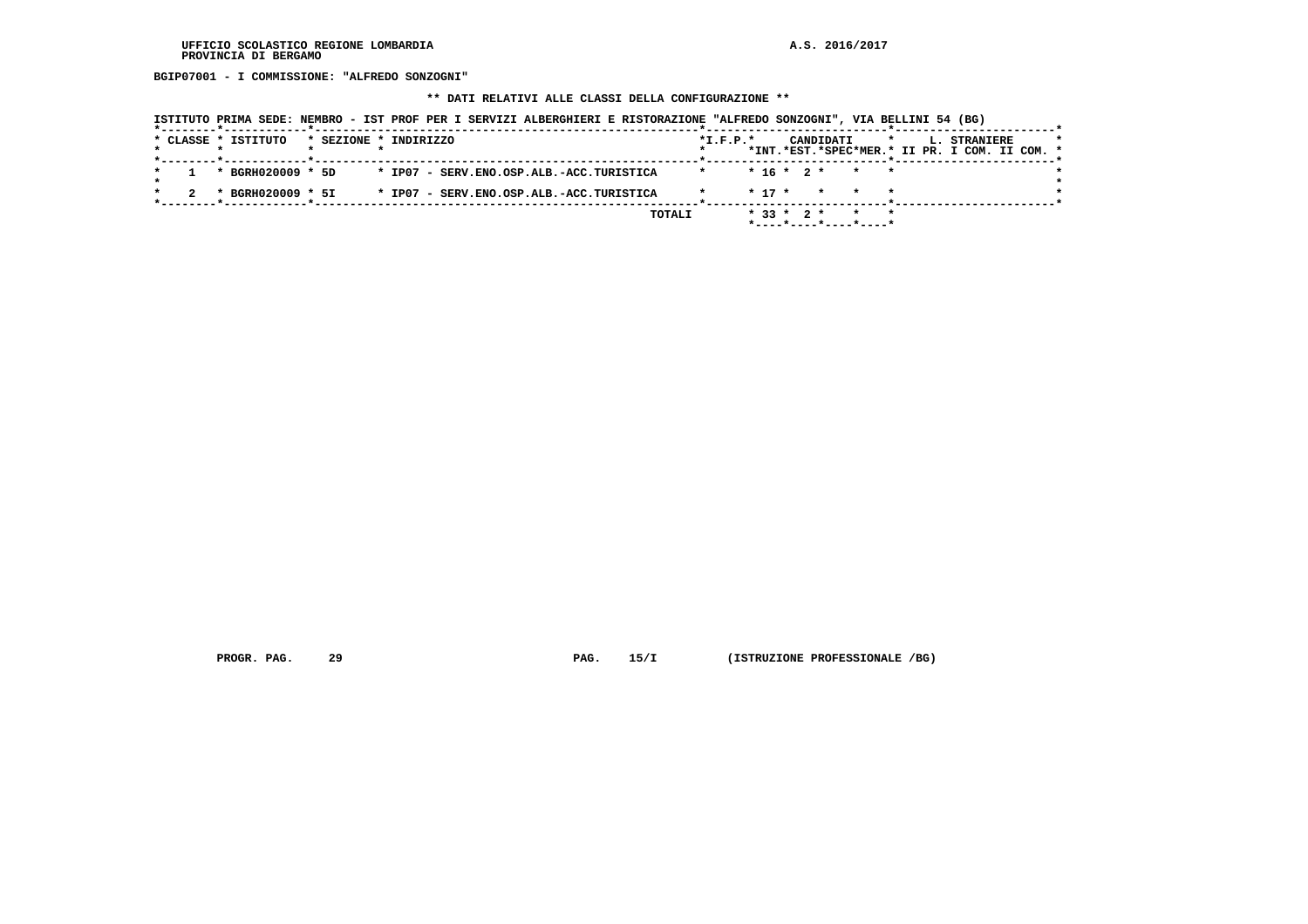**BGIP07001 - I COMMISSIONE: "ALFREDO SONZOGNI"**

| $\star$<br>$\star$                                                                                                    | PRESIDENTE: GARLASCHELLI GABRIELLA N. IL 15/11/1957 (PV)<br>BERGAMO - LICEO SCIENTIFICO "GIULIO NATTA", VIA EUROPA 15 (BG)                                  |  |
|-----------------------------------------------------------------------------------------------------------------------|-------------------------------------------------------------------------------------------------------------------------------------------------------------|--|
| INDIRIZZO: IP07 - SERV.ENO.OSP.ALB.-ACC.TURISTICA                                                                     |                                                                                                                                                             |  |
| 1 - IO11:LINGUA E LETTERATURA ITALIANA<br>(A050:LETTERE IST.ISTR.SECOND.                                              | NAPOLITANO FRANCESCO N. IL 31/10/1975 (NA)<br>PROVENIENTE DA: BERGAMO - ISTITUTO TECNICO INDUSTRIALE "PIETRO PALEOCAPA" (CORSO SERA, VIA GAVAZZENI, 29 (BG) |  |
| 2 - I028:LINGUA INGLESE<br>(A346:LINGUA E CIV. STRANIERA<br>PORTA ANNAMARIA N. IL 08/05/1955 (BG)                     | PROVENIENTE DA: BERGAMO - LICEO ARTISTICO " GIACOMO E PIO MANZU' ", VIA TORQUATO TASSO, 18 (BG)                                                             |  |
| 3 - I171:SCIENZA E CULTURA DELL'ALIMENTAZIONE<br>(A057:SCIENZA DEGLI ALIMENTI<br>U ITALIA PAOLO N. IL 07/02/1963 (PA) | PROVENIENTE DA: CHIAVENNA - IST PROF PER I SERVIZI ALBERGHIERI E RISTORAZIONE ISTITUTO PROFESSIONALE CROTTO, VIA MOLINAN                                    |  |

 **PROGR. PAG.** 30 **PAG.** 15/II (ISTRUZIONE PROFESSIONALE /BG)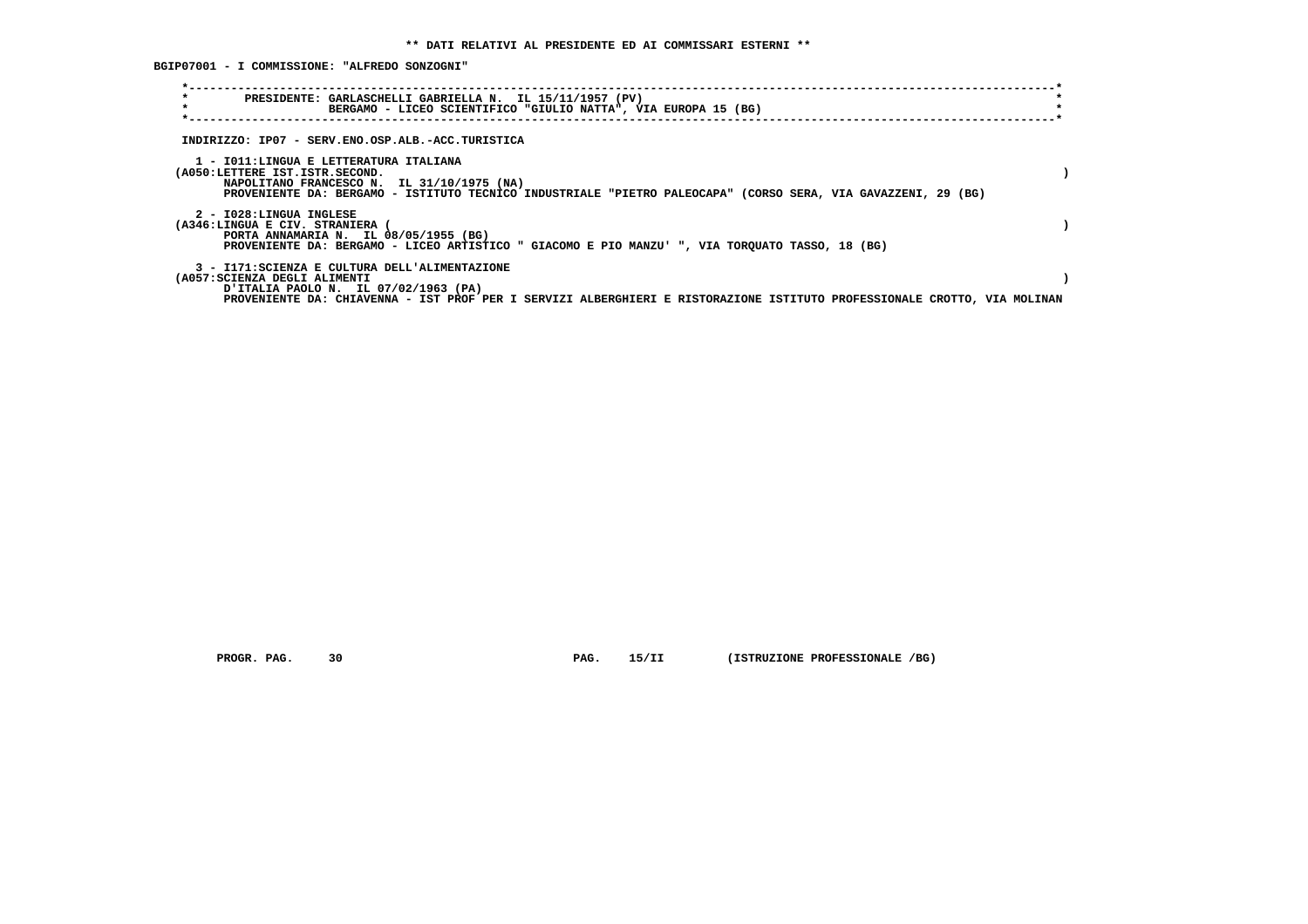**BGIP08001 - I COMMISSIONE: "LORENZO LOTTO"**

## **\*\* DATI RELATIVI ALLE CLASSI DELLA CONFIGURAZIONE \*\***

| ISTITUTO PRIMA SEDE: TRESCORE BALNEARIO - IST PROF PER I SERVIZI COMMERCIALI "LORENZO LOTTO", VIA DELL'ALBAROTTO N. 23 (BG) |                                                                                                          |
|-----------------------------------------------------------------------------------------------------------------------------|----------------------------------------------------------------------------------------------------------|
| * CLASSE * ISTITUTO<br>* SEZIONE * INDIRIZZO<br>*--------*------------*---------                                            | $*L.F.P.*$<br>CANDIDATI<br>$\mathbf{r}$<br>L. STRANIERE<br>*INT.*EST.*SPEC*MER.* II PR. I COM. II COM. * |
| * BGRC01401T * A * IP08 - SERVIZI COMMERCIALI                                                                               | $* 20 * 2 * * * * *$                                                                                     |
| * BGRC01401T * F<br>* IP08 - SERVIZI COMMERCIALI<br>* IP08 - SERVIZI COMMERCIALI<br>* IKARO1                                | $\star$ 2 $\star$<br>$* 24 *$<br>* x * 14 * * * * *                                                      |
| TOTALI                                                                                                                      | $*58 * 2 * 2 * * *$<br>*----*----*----*----*                                                             |

 **PROGR. PAG.** 31 **PAG.** 16/I (ISTRUZIONE PROFESSIONALE /BG)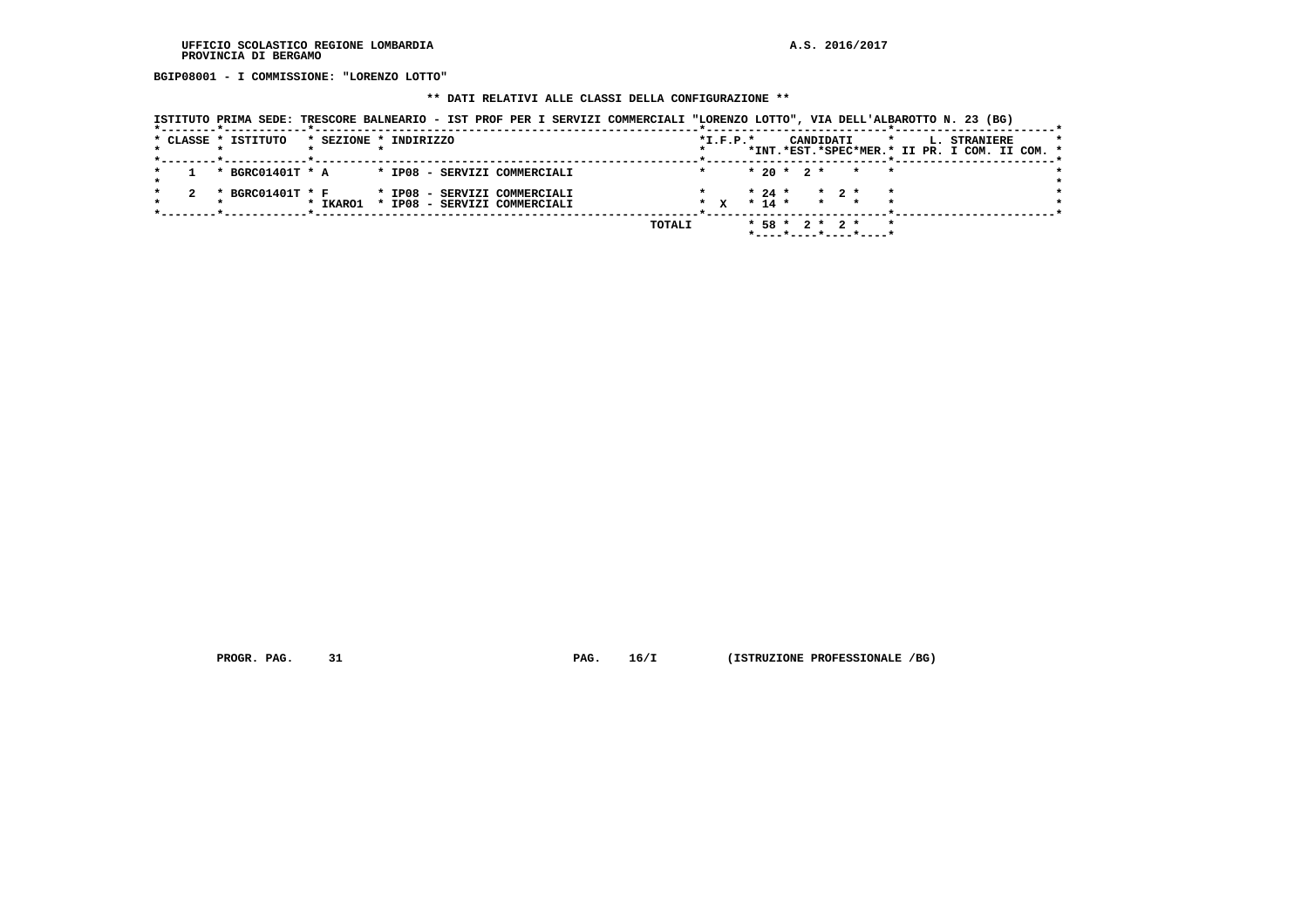**BGIP08001 - I COMMISSIONE: "LORENZO LOTTO"**

| $\star$<br>$\star$                                                       | PRESIDENTE: ZADRA FRANCO N. IL 01/08/1959 (TN)<br>ROMANO DI LOMBARDIA - LICEO SCIENTIFICO "DON LORENZO MILANI", VIA BELVEDERE (BG)                         |  |
|--------------------------------------------------------------------------|------------------------------------------------------------------------------------------------------------------------------------------------------------|--|
| INDIRIZZO: IP08 - SERVIZI COMMERCIALI                                    |                                                                                                                                                            |  |
| 1 - IO11:LINGUA E LETTERATURA ITALIANA<br>(A050:LETTERE IST.ISTR.SECOND. | TORNETTA MARIANGELA N. IL 03/04/1982 (PA)<br>PROVENIENTE DA: BERGAMO - IST PROF PER I SERVIZI SOCIALI PROF. SOCIO SANITARIO "MAMOLI", VIA BREMBILLA 3 (BG) |  |
| 2 - I028:LINGUA INGLESE<br>(A346:LINGUA E CIV. STRANIERA (               | CAPONIGRO GIUSEPPINA N. IL 01/12/1966 (AV)<br>PROVENIENTE DA: BERGAMO - ISTITUTO TECNICO COMMERCIALE "VITTORIO EMANUELE II", VIA F. LUSSANA, 2 (BG)        |  |
| 3 - I070: DIRITTO ED ECONOMIA<br>(A019:DISCIPLINE GIURIDICHE ED          | SUMMARIA STEFANIA N. IL $04/02/1963$ (CS)<br>PROVENIENTE DA: BERGAMO - IST PROF PER I SERVIZI COMMERCIALI "GUIDO GALLI", VIA GAVAZZENI, 37 (BG)            |  |

 **PROGR. PAG. 32 PAG. 16/II (ISTRUZIONE PROFESSIONALE /BG)**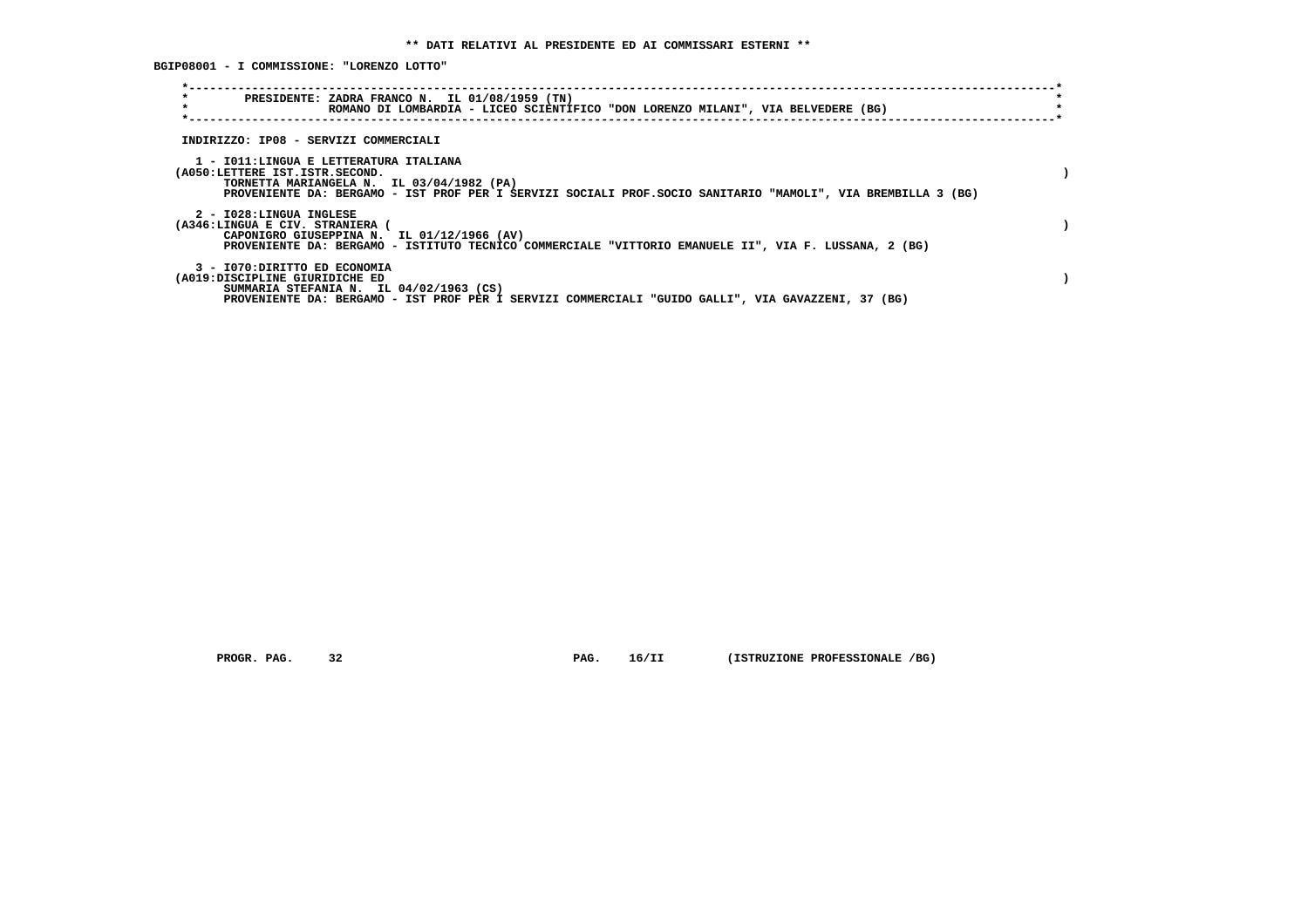**BGIP08002 - II COMMISSIONE: "GUIDO GALLI"**

### **\*\* DATI RELATIVI ALLE CLASSI DELLA CONFIGURAZIONE \*\***

|  | * CLASSE * ISTITUTO | * SEZIONE * INDIRIZZO |                                                 |        | $*L.F.P.*$ |  |  | CANDIDATI | $\mathbf{r}$                              |  | <b>L. STRANIERE</b><br>*INT.*EST.*SPEC*MER.* II PR. I COM. II COM. * |  | $\star$ |
|--|---------------------|-----------------------|-------------------------------------------------|--------|------------|--|--|-----------|-------------------------------------------|--|----------------------------------------------------------------------|--|---------|
|  |                     |                       | 1 * BGRC03801A * A * IP08 - SERVIZI COMMERCIALI |        |            |  |  |           | $* 17 * 3 * 1 * * *$                      |  |                                                                      |  |         |
|  | * BGRC03801A * C    |                       | * IP08 - SERVIZI COMMERCIALI                    |        |            |  |  |           | $* 18 * 3 * * * * *$                      |  |                                                                      |  |         |
|  |                     |                       |                                                 | TOTALI |            |  |  |           | * 35 * 6 * 1 * *<br>*----*----*----*----* |  |                                                                      |  |         |

 **PROGR. PAG.** 33 **PAG.** 17/I (ISTRUZIONE PROFESSIONALE /BG)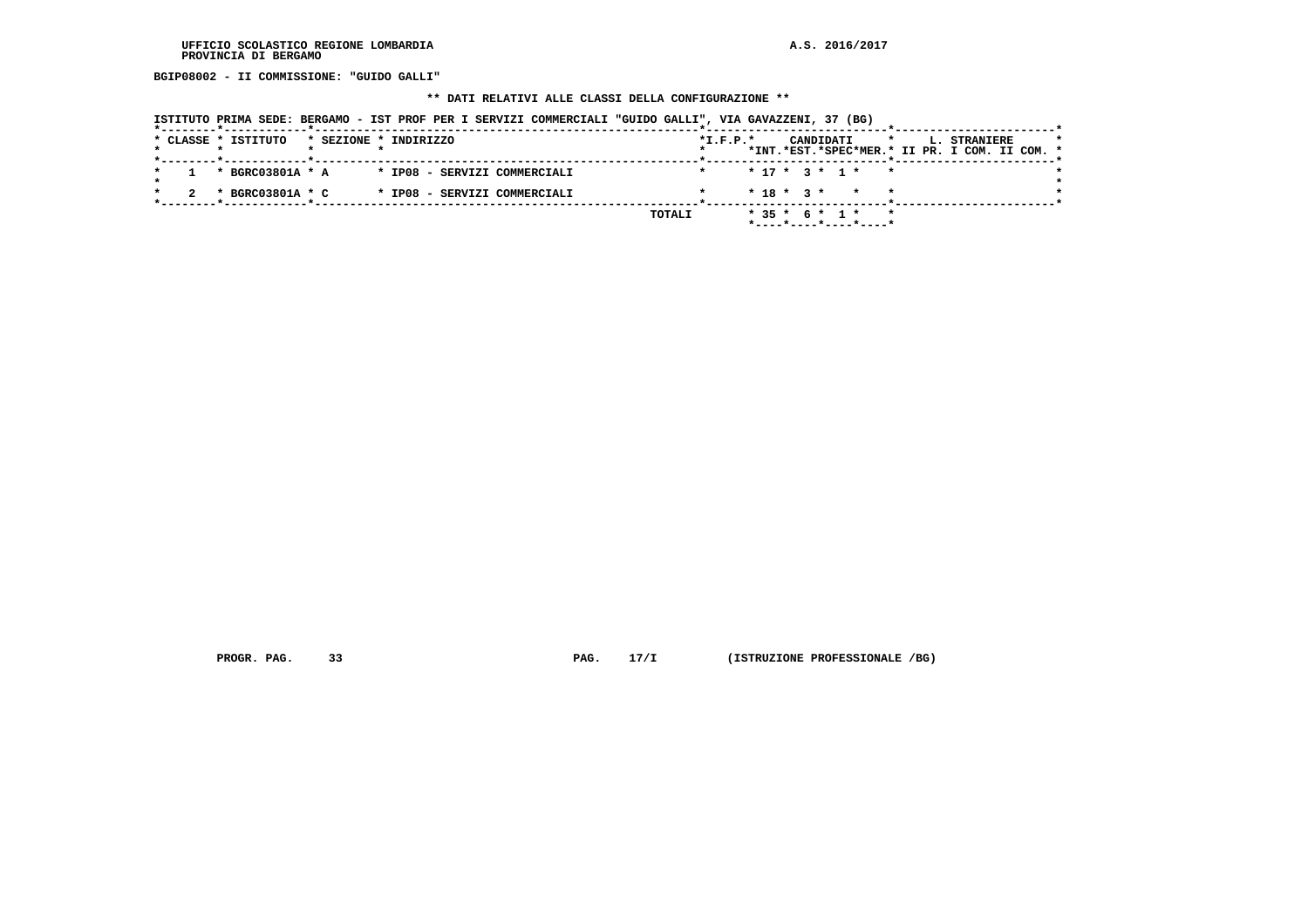**BGIP08002 - II COMMISSIONE: "GUIDO GALLI"**

| $\star$<br>$\star$                                              | PRESIDENTE: BURGO ANTONIO N. IL 22/06/1963 (CZ)<br>NEMBRO - IST PROF PER I SERVIZI ALBERGHIERI E RISTORAZIONE "ALFREDO SONZOGNI", VIA BELLINI 54 (BG)                                                  |  |
|-----------------------------------------------------------------|--------------------------------------------------------------------------------------------------------------------------------------------------------------------------------------------------------|--|
| INDIRIZZO: IP08 - SERVIZI COMMERCIALI                           |                                                                                                                                                                                                        |  |
| (A050:LETTERE IST.ISTR.SECOND.                                  | 1 - IO11:LINGUA E LETTERATURA ITALIANA<br>SCHIAVO ANGELA N. IL $21/11/1976$ (SA)<br>PROVENIENTE DA: NEMBRO - IST PROF PER I SERVIZI ALBERGHIERI E RISTORAZIONE "ALFREDO SONZOGNI", VIA BELLINI 54 (BG) |  |
| 2 - I028:LINGUA INGLESE<br>(A346:LINGUA E CIV. STRANIERA        | VEZZOLI DIEGO SANTO N. IL 27/09/1961 (BG)<br>PROVENIENTE DA: SERIATE - ISTITUTO TECNICO INDUSTRIALE "ETTORE MAJORANA", VIA PARTIGIANI, 1 (BG)                                                          |  |
| 3 - I070: DIRITTO ED ECONOMIA<br>(A019:DISCIPLINE GIURIDICHE ED | CARUSO MARIA CRISTINA N. IL 31/08/1966 (CE)<br>PROVENIENTE DA: TRESCORE BALNEARIO - ISTITUTO MAGISTRALE "LORENZO FEDERICI", VIA DELL'ALBAROTTO (BG)                                                    |  |

 **PROGR. PAG.** 34 **PAG.** 17/II (ISTRUZIONE PROFESSIONALE /BG)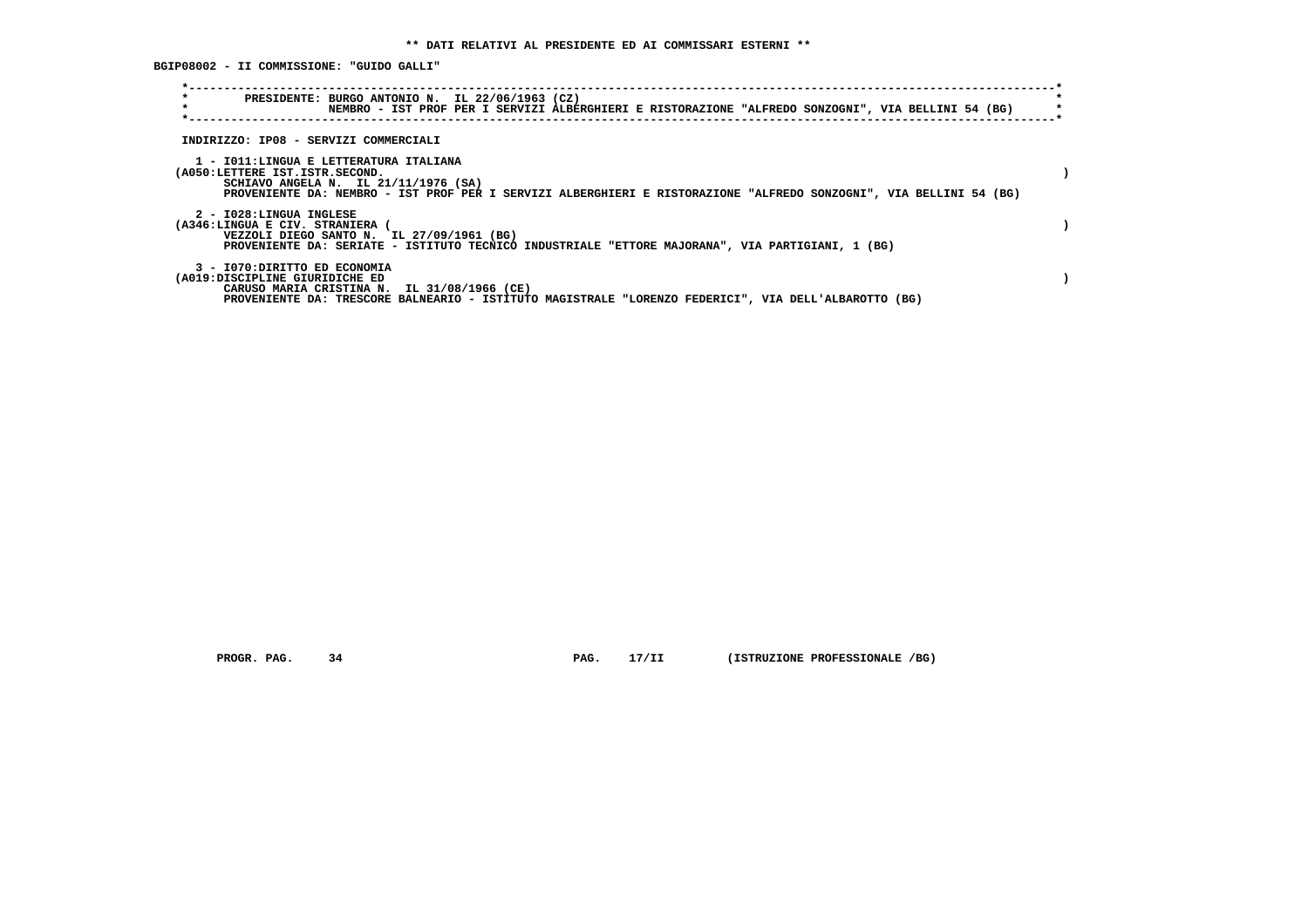**BGIP08003 - III COMMISSIONE: "GUIDO GALLI"**

### **\*\* DATI RELATIVI ALLE CLASSI DELLA CONFIGURAZIONE \*\***

|  | --------*------------*---------------- |  |                              |                                           |               |                |          |           |                                                     |  |                                                                      |  |         |
|--|----------------------------------------|--|------------------------------|-------------------------------------------|---------------|----------------|----------|-----------|-----------------------------------------------------|--|----------------------------------------------------------------------|--|---------|
|  | * CLASSE * ISTITUTO                    |  | * SEZIONE * INDIRIZZO        |                                           |               | $*$ I.F.P. $*$ |          | CANDIDATI | $\mathbf{r}$                                        |  | <b>L. STRANIERE</b><br>*INT.*EST.*SPEC*MER.* II PR. I COM. II COM. * |  | $\star$ |
|  |                                        |  |                              |                                           |               |                |          |           |                                                     |  |                                                                      |  |         |
|  | * BGRC03801A * D                       |  | * IP08 - SERVIZI COMMERCIALI |                                           |               |                |          |           | $* 13 * * * * * * *$                                |  |                                                                      |  |         |
|  |                                        |  |                              |                                           |               |                |          |           |                                                     |  |                                                                      |  |         |
|  | * BGRC03801A * H                       |  |                              | * IPC8 - SERVIZI COMMERC. (CURV. TURISMO) |               |                |          |           | $* 26 * * * * * * *$                                |  |                                                                      |  |         |
|  |                                        |  |                              |                                           |               |                |          |           |                                                     |  |                                                                      |  |         |
|  |                                        |  |                              |                                           | <b>TOTALI</b> |                | $* 39 *$ |           | * * *                                               |  |                                                                      |  |         |
|  |                                        |  |                              |                                           |               |                |          |           | $*$ - - - - $*$ - - - - $*$ - - - - $*$ - - - - $*$ |  |                                                                      |  |         |

 **PROGR. PAG. 35 PAG. 18/I (ISTRUZIONE PROFESSIONALE /BG)**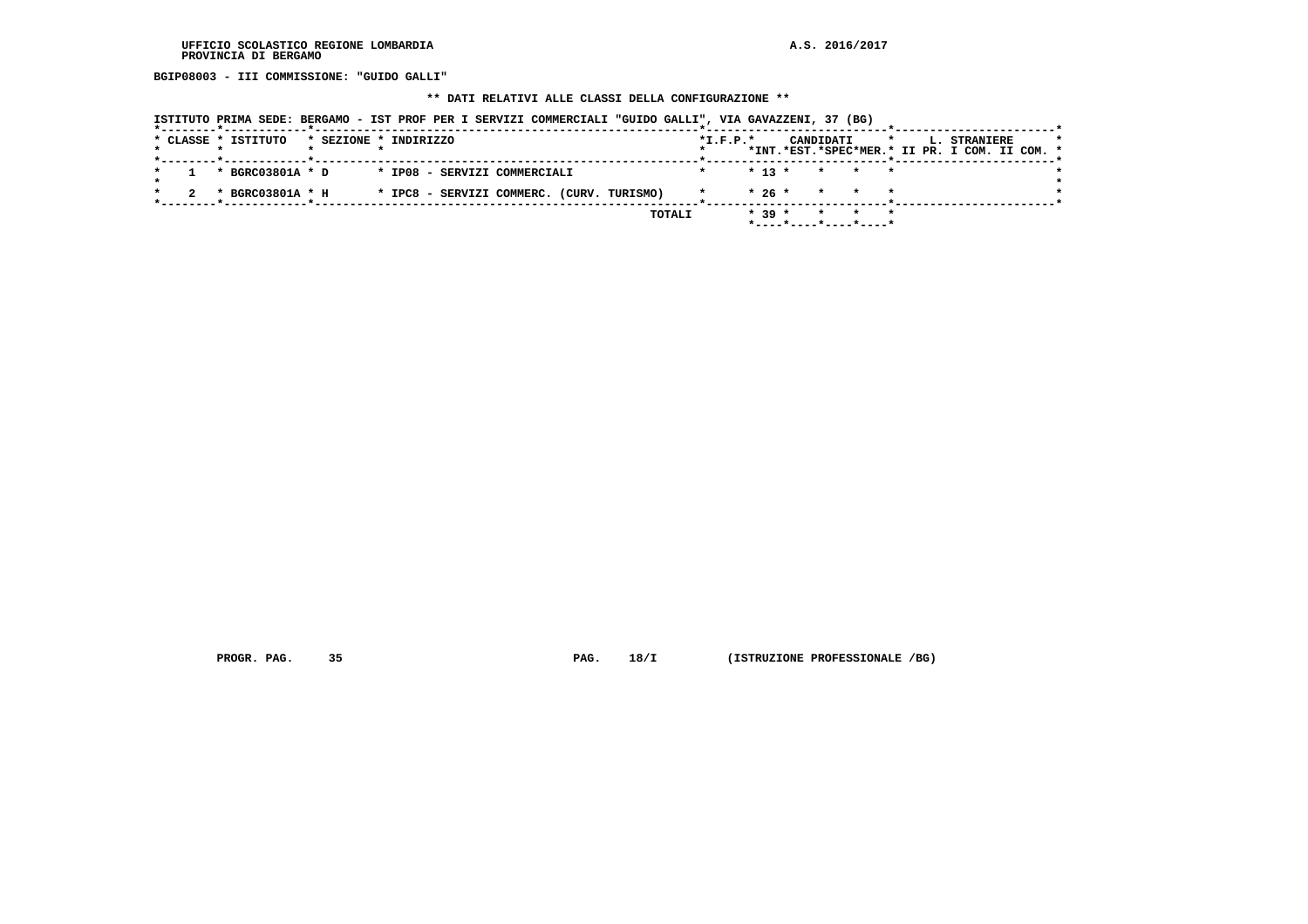**BGIP08003 - III COMMISSIONE: "GUIDO GALLI"**

|                                                                 | PRESIDENTE: POGLIARI LUIGI N. IL 01/10/1953 (AG)<br>TRESCORE BALNEARIO - ISTITUTO MAGISTRALE "LORENZO FEDERICI", VIA DELL'ALBAROTTO (BG)                                                                   |  |
|-----------------------------------------------------------------|------------------------------------------------------------------------------------------------------------------------------------------------------------------------------------------------------------|--|
|                                                                 | INDIRIZZO: IP08 - SERVIZI COMMERCIALI                                                                                                                                                                      |  |
| (A050:LETTERE IST.ISTR.SECOND.                                  | 1 - IO11: LINGUA E LETTERATURA ITALIANA<br>SACCO ANTONELLA N. IL 12/06/1967 (FG)<br>PROVENIENTE DA: TRESCORE BALNEARIO - IST PROF PER I SERVIZI COMMERCIALI "LORENZO LOTTO", VIA DELL'ALBAROTTO N. 23 (BG) |  |
| 2 - I028:LINGUA INGLESE<br>(A346:LINGUA E CIV. STRANIERA (      | LAZZARINI LUCIA N. IL 26/06/1975 (BG)<br>PROVENIENTE DA: SAN PELLEGRINO TERME - IST PROF PER I SERVIZI ALBERGHIERI E RISTORAZIONE DI SAN PELLEGRINO TERME, VIALE                                           |  |
| 3 - I070: DIRITTO ED ECONOMIA<br>(A019:DISCIPLINE GIURIDICHE ED | DONATO PASQUALE N. IL 09/09/1972 (VV)<br>PROVENIENTE DA: ALBINO - ISTITUTO MAGISTRALE "OSCAR ARNULFO ROMERO", VIALE ALDO MORO, 51 (BG)                                                                     |  |
|                                                                 | INDIRIZZO: IPC8 - SERVIZI COMMERC. (CURV. TURISMO)                                                                                                                                                         |  |
| (A050:LETTERE IST.ISTR.SECOND.                                  | 1 - IO11:LINGUA E LETTERATURA ITALIANA<br>SACCO ANTONELLA N. IL 12/06/1967 (FG)<br>PROVENIENTE DA: TRESCORE BALNEARIO - IST PROF PER I SERVIZI COMMERCIALI "LORENZO LOTTO", VIA DELL'ALBAROTTO N. 23 (BG)  |  |
| 2 - I028:LINGUA INGLESE<br>(A346:LINGUA E CIV. STRANIERA (      | LAZZARINI LUCIA N. IL 26/06/1975 (BG)<br>PROVENIENTE DA: SAN PELLEGRINO TERME - IST PROF PER I SERVIZI ALBERGHIERI E RISTORAZIONE DI SAN PELLEGRINO TERME, VIALE                                           |  |
| 3 - I070: DIRITTO ED ECONOMIA<br>(A019:DISCIPLINE GIURIDICHE ED | DONATO PASQUALE N. IL 09/09/1972 (VV)<br>PROVENIENTE DA: ALBINO - ISTITUTO MAGISTRALE "OSCAR ARNULFO ROMERO", VIALE ALDO MORO, 51 (BG)                                                                     |  |

 **PROGR. PAG. 36 PAG. 18/II (ISTRUZIONE PROFESSIONALE /BG)**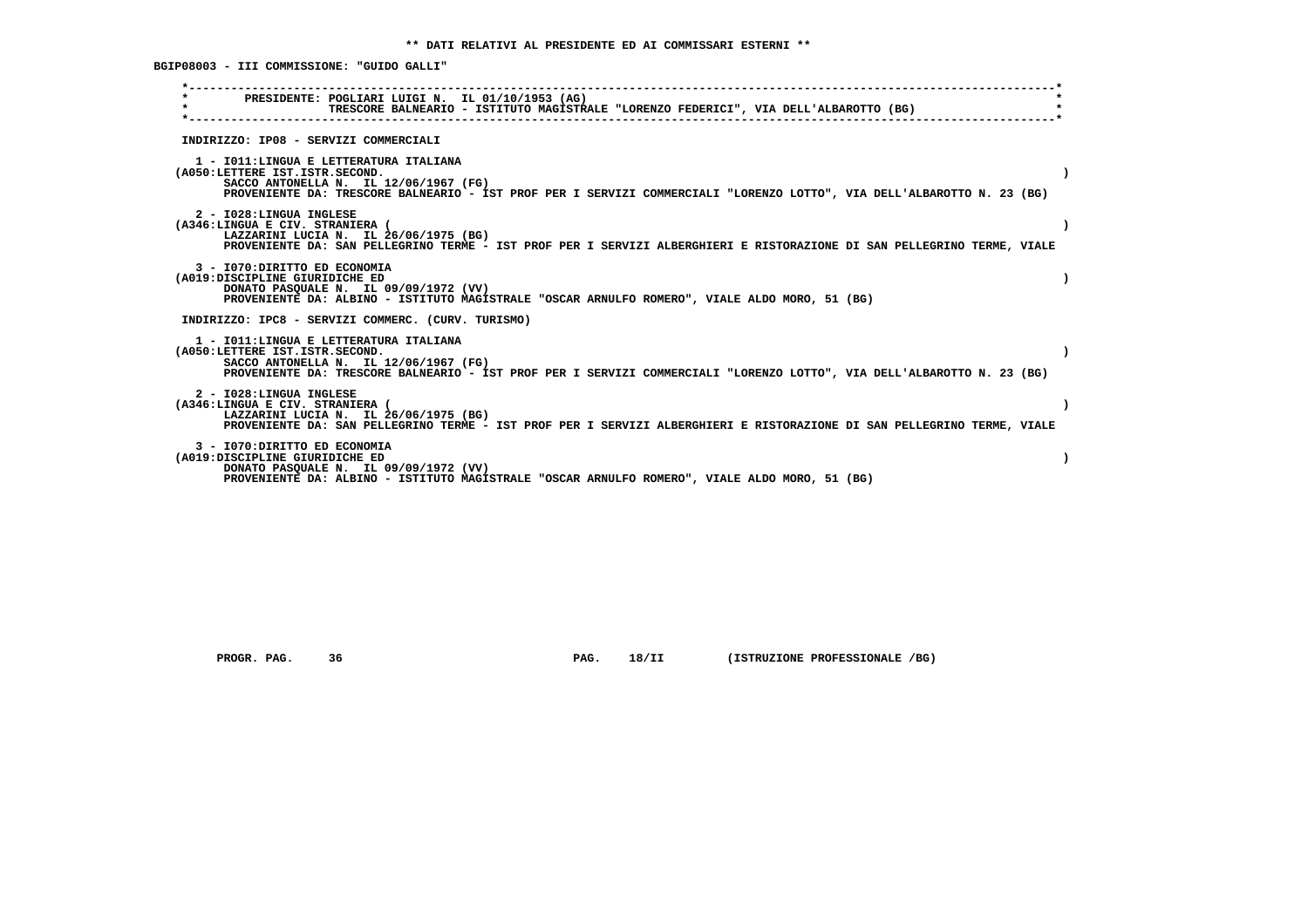**BGIP08004 - IV COMMISSIONE: "LUIGI EINAUDI"**

# **\*\* DATI RELATIVI ALLE CLASSI DELLA CONFIGURAZIONE \*\***

|  | ISTITUTO PRIMA SEDE: DALMINE - IST PROF PER I SERVIZI COMMERCIALI E TURISTICI "LUIGI EINAUDI", VIA VERDI, 48 (BG) |                       |                              |  |  |  |        |            |          |           |                                                                |              |  |                                                                      |  |  |
|--|-------------------------------------------------------------------------------------------------------------------|-----------------------|------------------------------|--|--|--|--------|------------|----------|-----------|----------------------------------------------------------------|--------------|--|----------------------------------------------------------------------|--|--|
|  | * CLASSE * ISTITUTO<br>*--------*------------*--------------                                                      | * SEZIONE * INDIRIZZO |                              |  |  |  |        | $*L.F.P.*$ |          | CANDIDATI |                                                                | $\mathbf{r}$ |  | <b>L. STRANIERE</b><br>*INT.*EST.*SPEC*MER.* II PR. I COM. II COM. * |  |  |
|  | * BGRC01101A * A * IP08 - SERVIZI COMMERCIALI                                                                     |                       |                              |  |  |  |        |            |          |           | $* 15 * * * * * *$                                             |              |  |                                                                      |  |  |
|  | * BGRC01101A * B                                                                                                  |                       | * IP08 - SERVIZI COMMERCIALI |  |  |  |        |            |          |           | $* 17 * * * * * *$                                             |              |  |                                                                      |  |  |
|  |                                                                                                                   |                       |                              |  |  |  | TOTALI |            | $* 32 *$ |           | * * *<br>$*$ - - - - $*$ - - - - $*$ - - - - $*$ - - - - - $*$ |              |  |                                                                      |  |  |

 **PROGR. PAG.** 37 **PAG.** 19/I (ISTRUZIONE PROFESSIONALE /BG)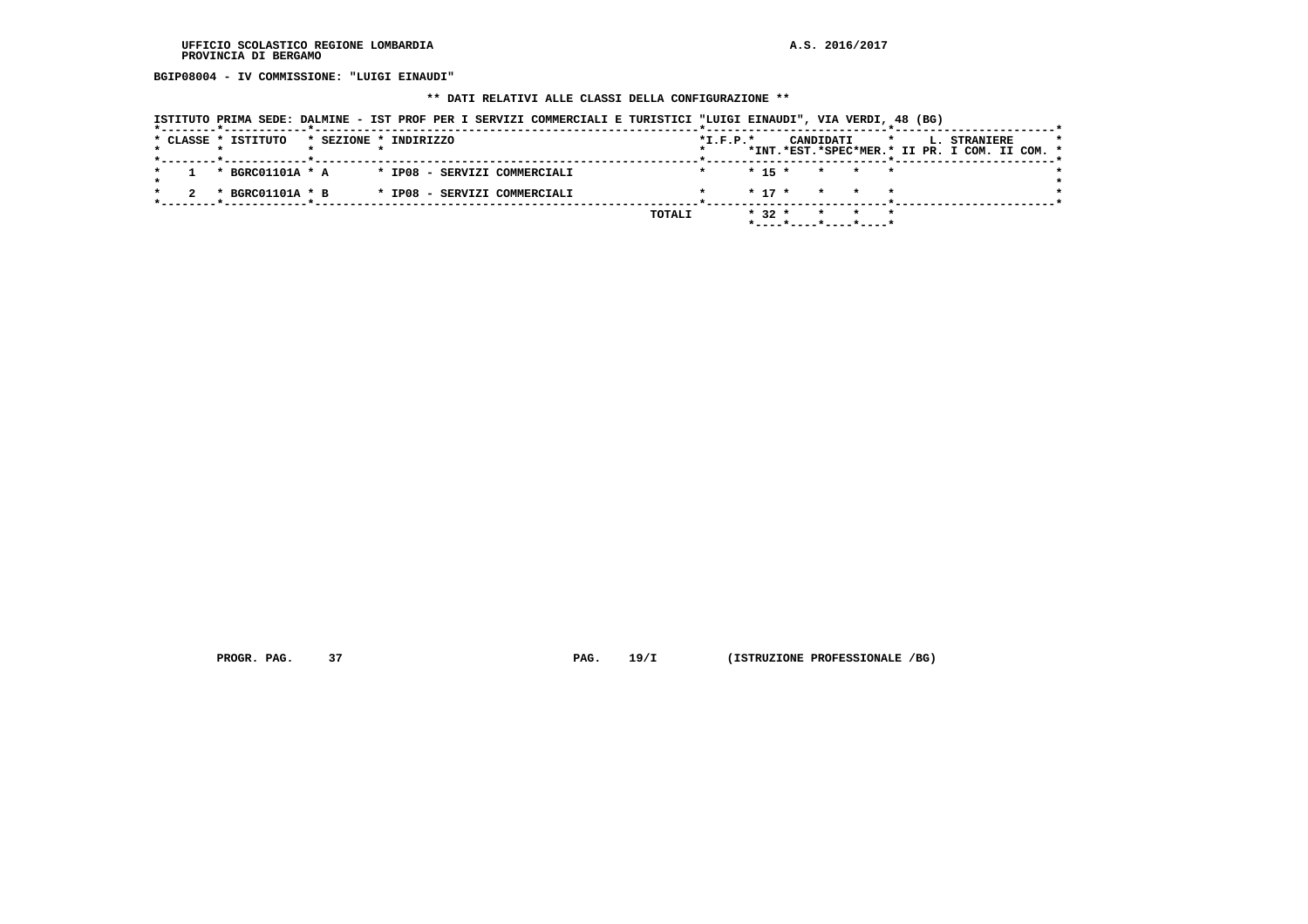**BGIP08004 - IV COMMISSIONE: "LUIGI EINAUDI"**

| $\star$<br>PRESIDENTE: KERMA GIAN ENRICO N. IL 24/01/1956 (MI)<br>$\star$<br>CARAVAGGIO - LICEO SCIENTIFICO "GALILEO GALILEI", VIA SAN FRANCESCO, 119A (BG)                                                        |  |
|--------------------------------------------------------------------------------------------------------------------------------------------------------------------------------------------------------------------|--|
| INDIRIZZO: IP08 - SERVIZI COMMERCIALI                                                                                                                                                                              |  |
| 1 - IO11:LINGUA E LETTERATURA ITALIANA<br>(A050:LETTERE IST.ISTR.SECOND.<br>CIANCIA RITA N. IL 26/06/1973 (SA)<br>PROVENIENTE DA: TREVIGLIO - ISTITUTO TECNICO INDUSTRIALE "ARCHIMEDE", VIA CARAVAGGIO, 50/52 (BG) |  |
| 2 - I028:LINGUA INGLESE<br>(A346:LINGUA E CIV. STRANIERA<br>VAILATI DONATELLA N. IL 01/05/1967 (LC)<br>PROVENIENTE DA: TREVIGLIO - LICEO ARTISTICO "SIMONE WEIL", VIA GALVANI, 7 (BG)                              |  |
| 3 - I070: DIRITTO ED ECONOMIA<br>(A019:DISCIPLINE GIURIDICHE ED<br>CARINI ROSSELLA IOLE N. IL 20/11/1968 (CT)<br>PROVENIENTE DA: PRESEZZO - ISTITUTO MAGISTRALE "BETTY AMBIVERI", VIA C.BERIZZI, 1 (BG)            |  |

 **PROGR. PAG. 38 PAG. 19/II (ISTRUZIONE PROFESSIONALE /BG)**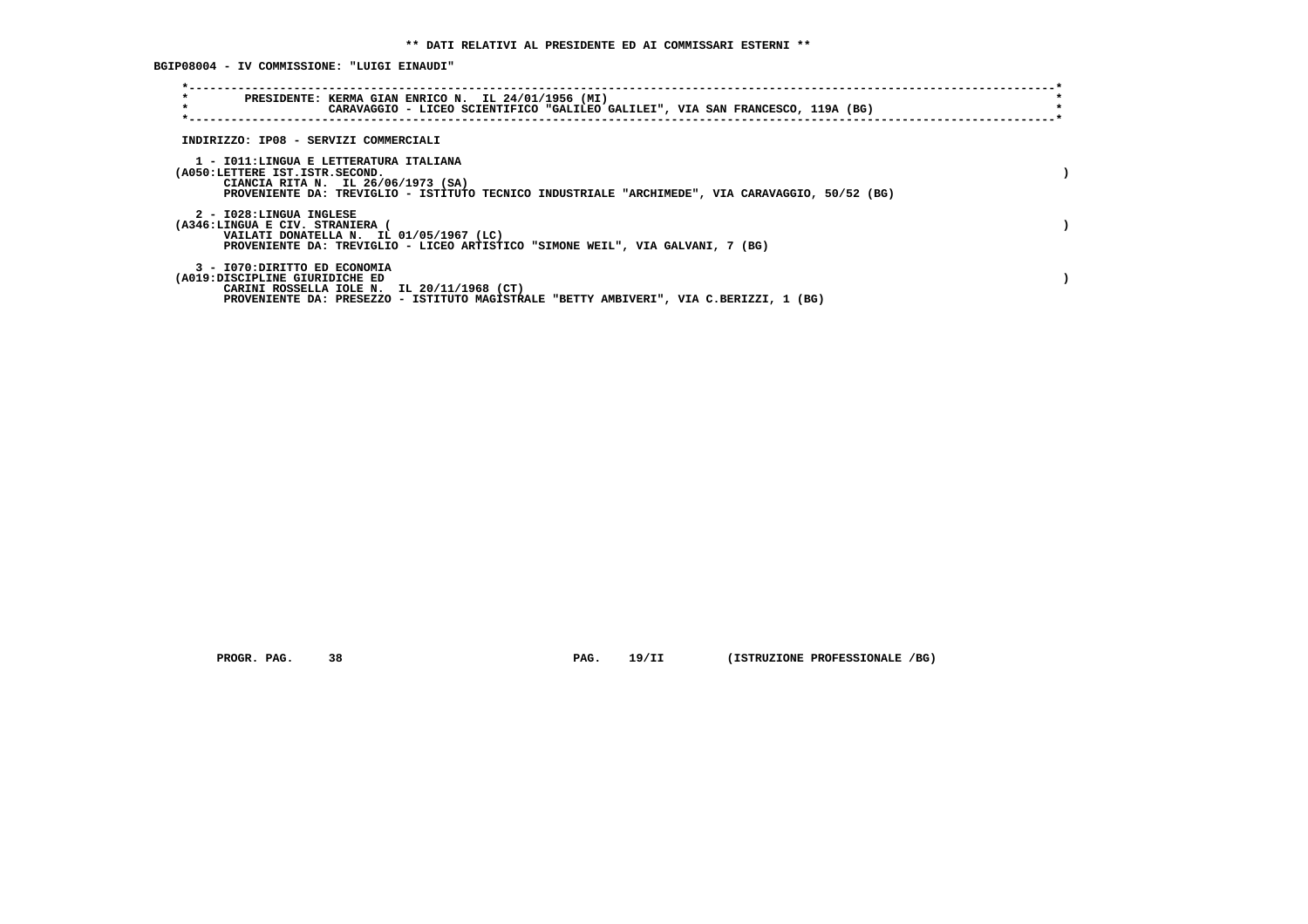**BGIP08005 - V COMMISSIONE: "BETTY AMBIVERI"**

## **\*\* DATI RELATIVI ALLE CLASSI DELLA CONFIGURAZIONE \*\***

| ISTITUTO PRIMA SEDE: PRESEZZO - IST PROF PER I SERVIZI COMMERCIALI E TURISTICI "BETTY AMBIVERI", VIA C. BERIZZI,1 (BG) |  |  |  |  |
|------------------------------------------------------------------------------------------------------------------------|--|--|--|--|
|------------------------------------------------------------------------------------------------------------------------|--|--|--|--|

|  | * CLASSE * ISTITUTO |  | * SEZIONE * INDIRIZZO                             |  |        | $*$ I.F.P. $*$ |          |                                            | CANDIDATI |       | $\mathbf{r}$ |  | <b>L. STRANIERE</b><br>*INT.*EST.*SPEC*MER.* II PR. I COM. II COM. * |  | $\star$ |
|--|---------------------|--|---------------------------------------------------|--|--------|----------------|----------|--------------------------------------------|-----------|-------|--------------|--|----------------------------------------------------------------------|--|---------|
|  |                     |  | 1 * BGRC00301B * ASC * IP08 - SERVIZI COMMERCIALI |  |        |                |          | $* 24 * * * * * * *$                       |           |       |              |  |                                                                      |  |         |
|  | * BGRC00301B * BSC  |  | * IP08 - SERVIZI COMMERCIALI                      |  |        |                |          | $\star$ 23 $\star$ $\star$ $\star$ $\star$ |           |       |              |  |                                                                      |  |         |
|  |                     |  |                                                   |  | TOTALI |                | $* 47 *$ |                                            |           | * * * |              |  |                                                                      |  |         |

 **PROGR. PAG.** 39 **PAG.** 20/I (ISTRUZIONE PROFESSIONALE /BG)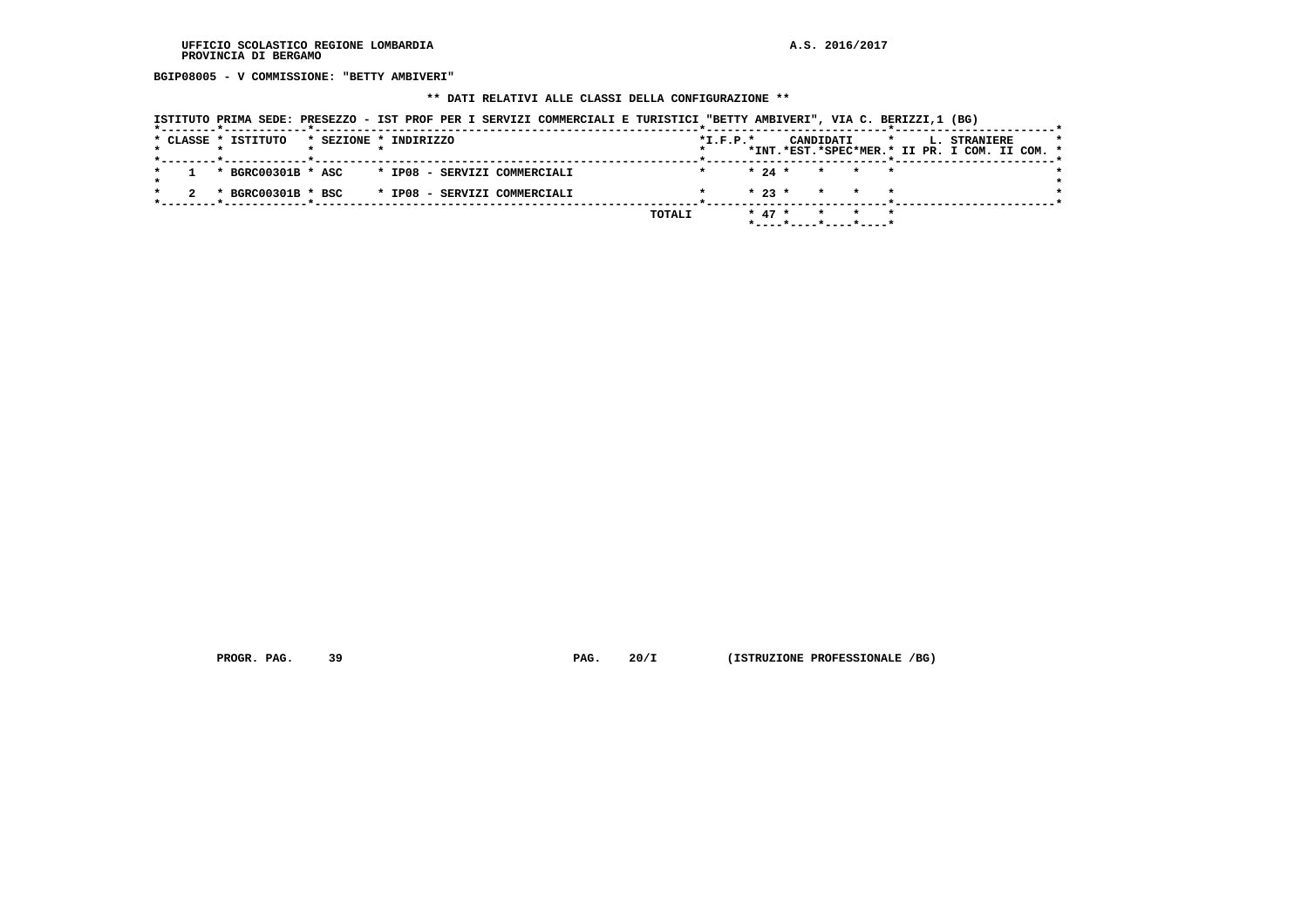**BGIP08005 - V COMMISSIONE: "BETTY AMBIVERI"**

|                                                                 | PRESIDENTE: PARATICO ELISABETTA N. IL 06/11/1954 (EE)<br>TREVIGLIO - ISTITUTO MAGISTRALE "GUGLIELMO OBERDAN", VIALE MERISIO 14 (BG)                                                   |  |
|-----------------------------------------------------------------|---------------------------------------------------------------------------------------------------------------------------------------------------------------------------------------|--|
| INDIRIZZO: IP08 - SERVIZI COMMERCIALI                           |                                                                                                                                                                                       |  |
| (A050:LETTERE IST.ISTR.SECOND.                                  | 1 - IO11:LINGUA E LETTERATURA ITALIANA<br>BONVINO FORTUNA MARIA N. IL 29/10/1963 (BA)<br>PROVENIENTE DA: BERGAMO - ISTITUTO TECNICO INDUSTRIALE "GIULIO NATTA", VIALE EUROPA, 15 (BG) |  |
| 2 - I028:LINGUA INGLESE<br>(A346:LINGUA E CIV. STRANIERA        | CESTARI GIULIO N. IL 12/11/1961 (BA)<br>PROVENIENTE DA: DALMINE - LICEO SCIENTIFICO "LUIGI EINAUDI", VIA VERDI, 48 (BG)                                                               |  |
| 3 - I070: DIRITTO ED ECONOMIA<br>(A019:DISCIPLINE GIURIDICHE ED | FRANZESE FRANCESCA N. IL 18/03/1968 (SA)<br>PROVENIENTE DA: DALMINE - IST PROF PER I SERVIZI COMMERCIALI E TURISTICI "LUIGI EINAUDI", VIA VERDI, 48 (BG)                              |  |

 **PROGR. PAG. 40 PAG. 20/II (ISTRUZIONE PROFESSIONALE /BG)**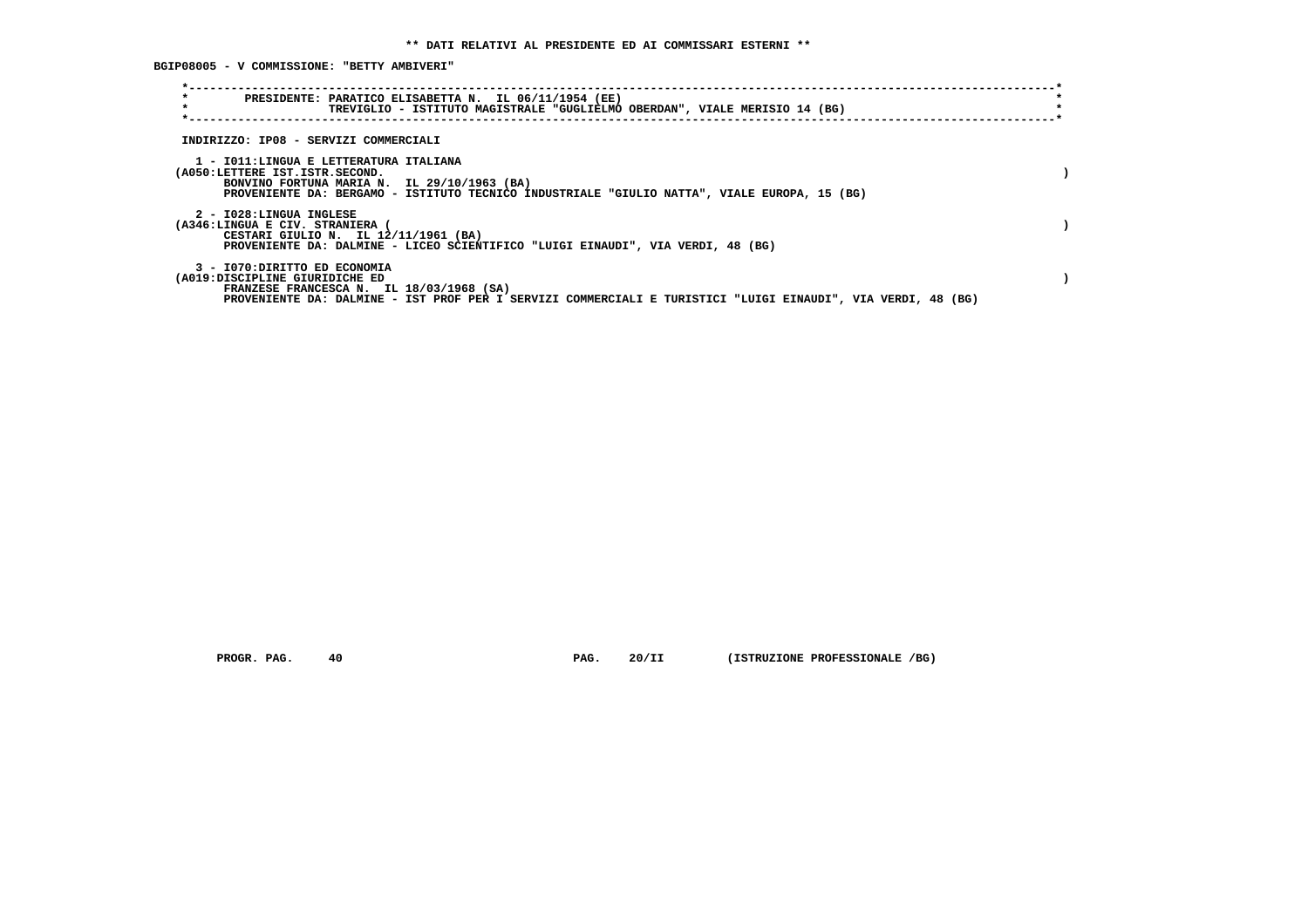**BGIP08006 - VI COMMISSIONE: "GUIDO GALLI"**

#### **\*\* DATI RELATIVI ALLE CLASSI DELLA CONFIGURAZIONE \*\***

 **ISTITUTO PRIMA SEDE: BERGAMO - IST PROF PER I SERVIZI COMMERCIALI "GUIDO GALLI", VIA GAVAZZENI, 37 (BG)**

|  | * CLASSE * ISTITUTO                                                       | * SEZIONE * INDIRIZZO |  |                              | $*T$ , $F$ , $D$ , $*$ |  |  |                    |  | CANDIDATI * L. STRANIERE                      |  | $\star$ |
|--|---------------------------------------------------------------------------|-----------------------|--|------------------------------|------------------------|--|--|--------------------|--|-----------------------------------------------|--|---------|
|  |                                                                           |                       |  |                              |                        |  |  |                    |  | *INT.*EST.*SPEC*MER.* II PR. I COM. II COM. * |  |         |
|  |                                                                           |                       |  |                              |                        |  |  |                    |  |                                               |  |         |
|  | $\star$ 1 $\star$ BGRC03801A $\star$ B $\star$ IP08 - SERVIZI COMMERCIALI |                       |  |                              |                        |  |  | $* 13 * * * * * *$ |  |                                               |  |         |
|  |                                                                           | $*$ B1                |  | * IP08 - SERVIZI COMMERCIALI |                        |  |  | * 11 * 5 * * *     |  |                                               |  |         |
|  |                                                                           |                       |  |                              |                        |  |  |                    |  |                                               |  |         |

## **ISTITUTO SECONDA SEDE: BERGAMO - L.R. PAR. IST PROF PER I SERVIZI ALBERGHIERI E RIS IST. PROF.SERVIZI ALBERGHIERI, VIA GHISLAN**

|  | * CLASSE * ISTITUTO |          | * SEZIONE * INDIRIZZO                          | $*L.F.P.*$ |           |                             | CANDIDATI |                       |  | L. STRANIERE                                  |  |  |
|--|---------------------|----------|------------------------------------------------|------------|-----------|-----------------------------|-----------|-----------------------|--|-----------------------------------------------|--|--|
|  |                     |          |                                                |            |           |                             |           |                       |  | *INT.*EST.*SPEC*MER.* II PR. I COM. II COM. * |  |  |
|  | BGRH005007 * ITF    |          | * IP07 - SERV.ENO.OSP.ALB.-ACC.TURISTICA       |            | $*$ 5 $*$ |                             |           |                       |  |                                               |  |  |
|  |                     | * ITS    | * IP07 - SERV.ENO.OSP.ALB.-ACC.TURISTICA       |            | $*$ 2 $*$ |                             |           |                       |  |                                               |  |  |
|  |                     | $*$ IETF | * IPEN - SERV. ENO. OSP. ALB. ARTIC. ENOGASTR. |            |           | $\star$ 2 $\star$ 1 $\star$ |           |                       |  |                                               |  |  |
|  |                     | * IETS   | * IPEN - SERV.ENO.OSP.ALB.ARTIC.ENOGASTR.      |            |           | $*$ 6 $*$ 1 $*$             |           |                       |  |                                               |  |  |
|  |                     |          |                                                |            |           |                             |           |                       |  |                                               |  |  |
|  |                     |          | TOTALI                                         |            |           | $* 39 * 7 *$                |           |                       |  |                                               |  |  |
|  |                     |          |                                                |            |           |                             |           | *----*----*----*----* |  |                                               |  |  |

 **PROGR. PAG.** 41 **PAG. 21/I** (ISTRUZIONE PROFESSIONALE /BG)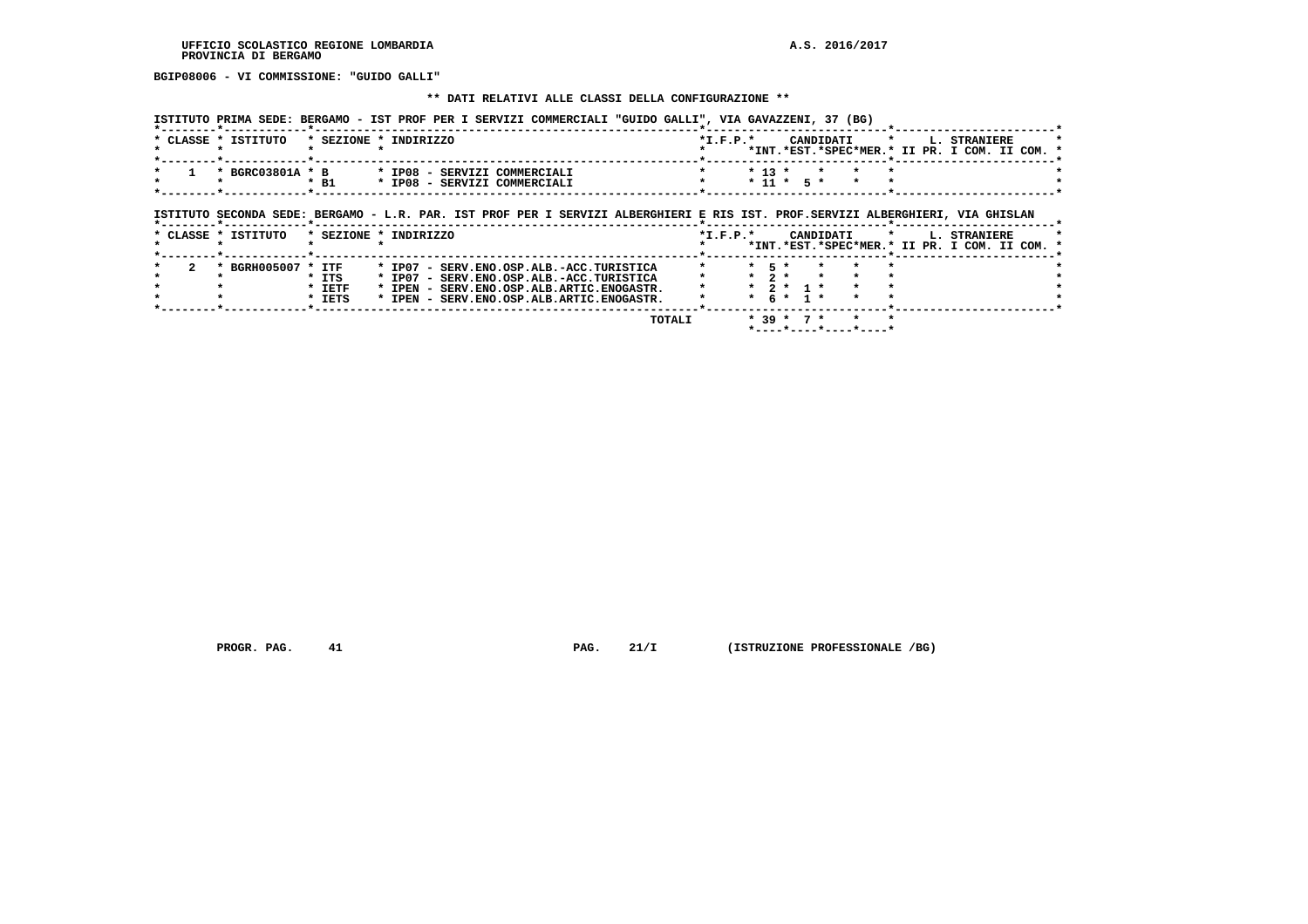**BGIP08006 - VI COMMISSIONE: "GUIDO GALLI"**

| $\star$ |                                                                 | PRESIDENTE: CARRARA FRANCO N. IL 12/09/1952 (BG)<br>ZOGNO - IST TEC COMMERCIALE E PER GEOMETRI "DAVID MARIA TUROLDO", VIA RONCO, 11 (BG)                                                                     |  |
|---------|-----------------------------------------------------------------|--------------------------------------------------------------------------------------------------------------------------------------------------------------------------------------------------------------|--|
|         |                                                                 | INDIRIZZO: IP08 - SERVIZI COMMERCIALI                                                                                                                                                                        |  |
|         | (A050:LETTERE IST.ISTR.SECOND.                                  | 1 - IO11: LINGUA E LETTERATURA ITALIANA<br>IORIO MICHELA N. IL 06/03/1980 (FG)<br>PROVENIENTE DA: ALZANO LOMBARDO - LICEO SCIENTIFICO "EDOARDO AMALDI", VIA LOCATELLI, 16 (BG)                               |  |
|         | 2 - I028:LINGUA INGLESE<br>(A346:LINGUA E CIV. STRANIERA (      | GALANTE ENZA N. IL 16/02/1978 (TP)<br>PROVENIENTE DA: ZOGNO - LICEO SCIENTIFICO "DAVID MARIA TUROLDO", VIA RONCO, 11 (BG)                                                                                    |  |
|         | 3 - I070: DIRITTO ED ECONOMIA<br>(A019:DISCIPLINE GIURIDICHE ED | LIVRAGHI ANDREA PAOLO N. IL 17/09/1964 (MI)<br>PROVENIENTE DA: PRESEZZO - ISTITUTO MAGISTRALE "BETTY AMBIVERI", VIA C.BERIZZI, 1 (BG)                                                                        |  |
|         |                                                                 | INDIRIZZO: IP07 - SERV.ENO.OSP.ALB.-ACC.TURISTICA                                                                                                                                                            |  |
|         | (A050:LETTERE IST.ISTR.SECOND.                                  | 1 - IO11:LINGUA E LETTERATURA ITALIANA<br>IORIO MICHELA N. IL 06/03/1980 (FG)<br>PROVENIENTE DA: ALZANO LOMBARDO - LICEO SCIENTIFICO "EDOARDO AMALDI", VIA LOCATELLI, 16 (BG)                                |  |
|         | 2 - I028:LINGUA INGLESE<br>(A346:LINGUA E CIV. STRANIERA (      | GALANTE ENZA N. IL 16/02/1978 (TP)<br>PROVENIENTE DA: ZOGNO - LICEO SCIENTIFICO "DAVID MARIA TUROLDO", VIA RONCO, 11 (BG)                                                                                    |  |
|         | (A057: SCIENZA DEGLI ALIMENTI                                   | 3 - I171: SCIENZA E CULTURA DELL'ALIMENTAZIONE<br>ACERBIS GIULIA N. IL 29/12/1961 (BG)<br>PROVENIENTE DA: NEMBRO - IST PROF PER I SERVIZI ALBERGHIERI E RISTORAZIONE "ALFREDO SONZOGNI", VIA BELLINI 54 (BG) |  |
|         |                                                                 | INDIRIZZO: IPEN - SERV.ENO.OSP.ALB.ARTIC.ENOGASTR.                                                                                                                                                           |  |
|         | (A050:LETTERE IST.ISTR.SECOND.                                  | 1 - IO11: LINGUA E LETTERATURA ITALIANA<br>IORIO MICHELA N. IL 06/03/1980 (FG)<br>PROVENIENTE DA: ALZANO LOMBARDO - LICEO SCIENTIFICO "EDOARDO AMALDI", VIA LOCATELLI, 16 (BG)                               |  |

 **(SEGUONO DATI RELATIVI AI COMMISSARI ESTERNI)**

 **PROGR. PAG.** 42 **PAG.** 21/II (ISTRUZIONE PROFESSIONALE /BG)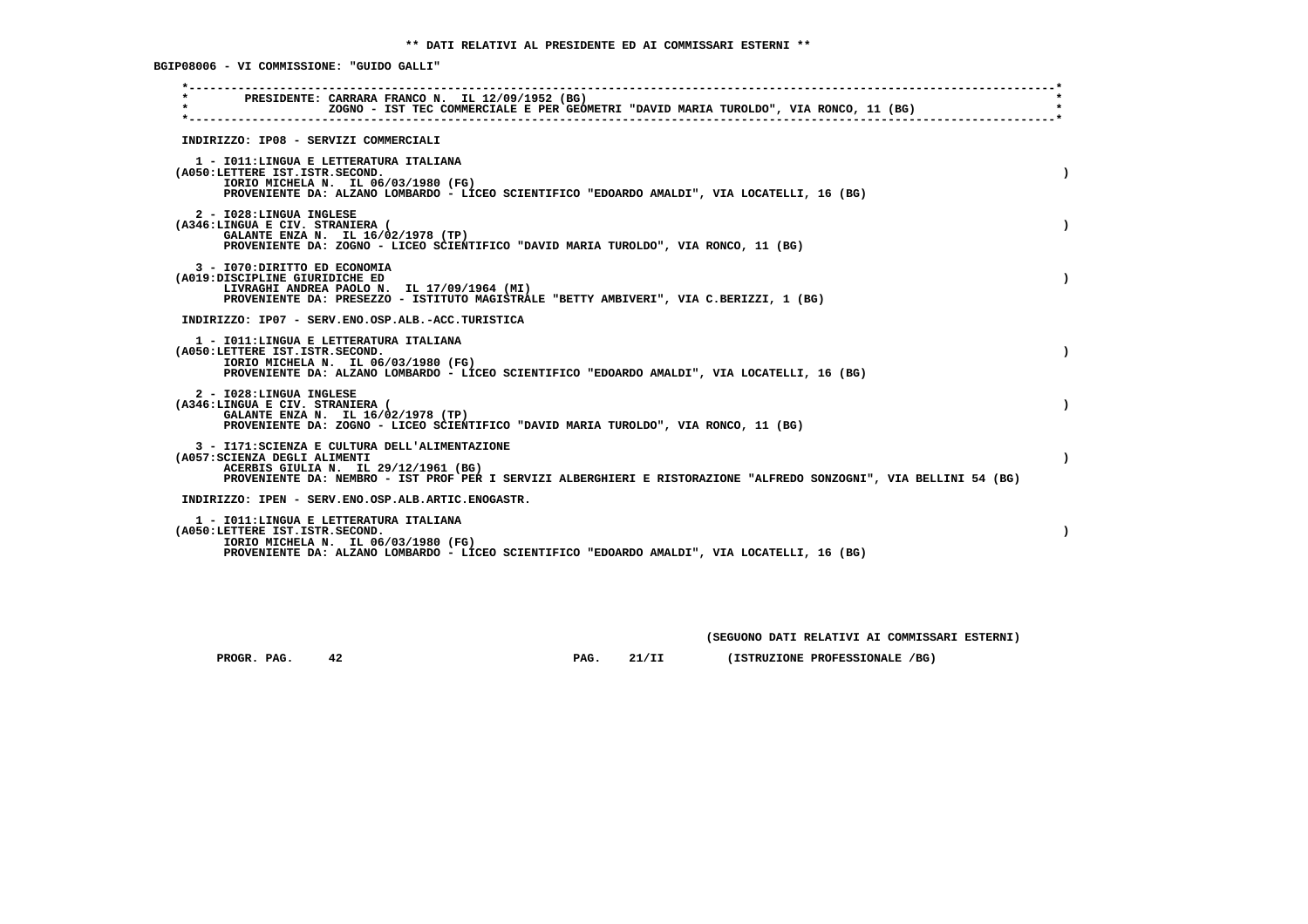| 2 - IO28:LINGUA INGLESE<br>(A346:LINGUA E CIV. STRANIERA (<br>GALANTE ENZA N. IL 16/02/1978 (TP)                   |  |
|--------------------------------------------------------------------------------------------------------------------|--|
| PROVENIENTE DA: ZOGNO - LICEO SCIENTIFICO "DAVID MARIA TUROLDO", VIA RONCO, 11 (BG)                                |  |
| 3 - I111: DIRITTO TECN. AMMIN. VE DELLA STRUTTURA RICETTIVA<br>(A017:DISCIPLINE ECONOMICO-AZIE                     |  |
| PARIMBELLI GIORGIO N. IL 09/04/1958 (BG)                                                                           |  |
| PROVENIENTE DA: NEMBRO - IST PROF PER I SERVIZI ALBERGHIERI E RISTORAZIONE "ALFREDO SONZOGNI", VIA BELLINI 54 (BG) |  |

 **PROGR. PAG.** 43 **PAG.** 21/III (ISTRUZIONE PROFESSIONALE /BG)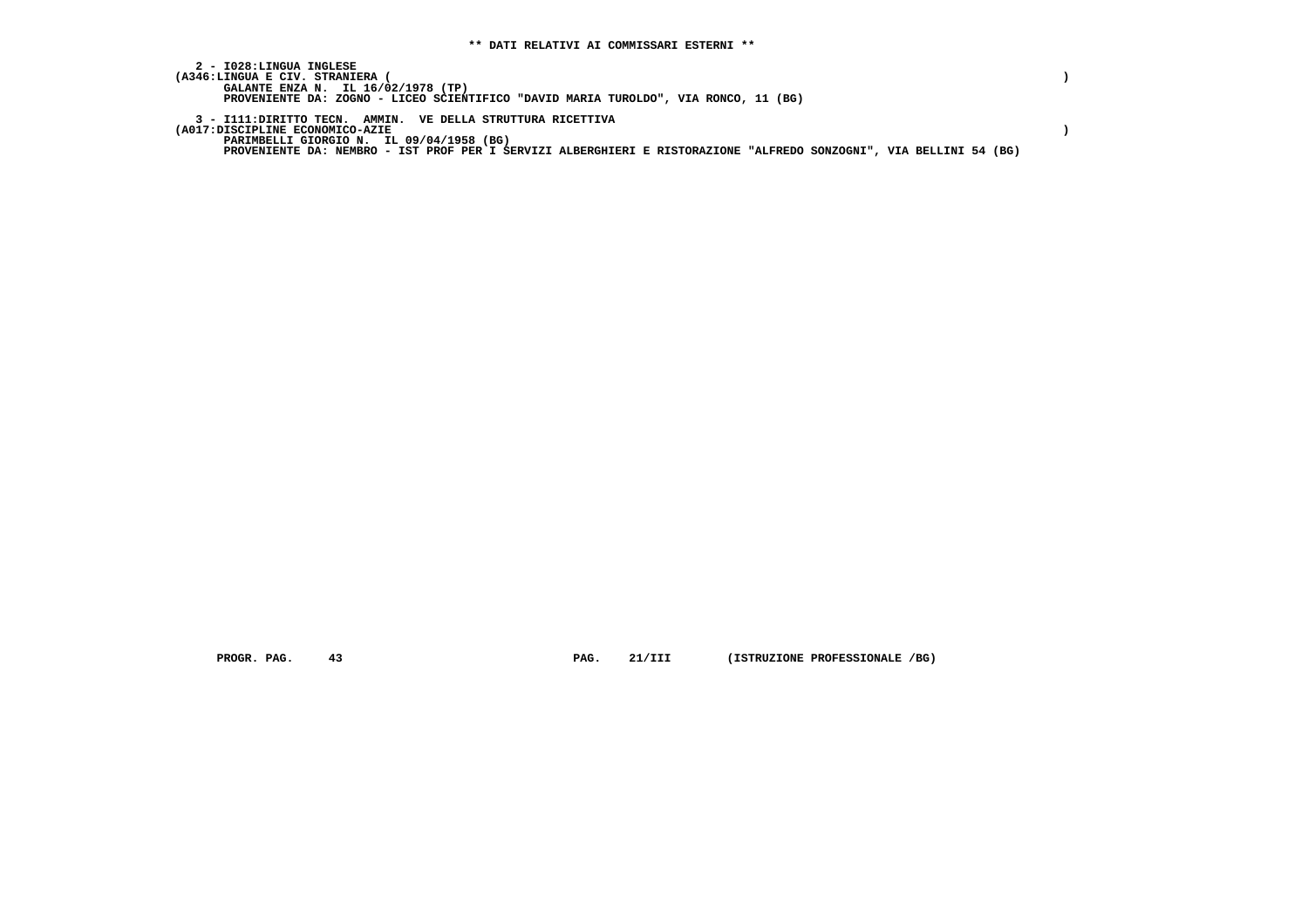**BGIP08007 - VII COMMISSIONE: "OSCAR ARNULFO ROMERO"**

#### **\*\* DATI RELATIVI ALLE CLASSI DELLA CONFIGURAZIONE \*\***

|                                 |                       | ISTITUTO PRIMA SEDE: ALBINO - IST PROF PER I SERVIZI COMMERCIALI E TURISTICI "OSCAR ARNULFO ROMERO", VIALE ALDO MORO, 51 (BG) |                                                  |                                                                                    |
|---------------------------------|-----------------------|-------------------------------------------------------------------------------------------------------------------------------|--------------------------------------------------|------------------------------------------------------------------------------------|
| * CLASSE * ISTITUTO             | * SEZIONE * INDIRIZZO |                                                                                                                               |                                                  | *I.F.P.* CANDIDATI * L. STRANIERE<br>*INT.*EST.*SPEC*MER.* II PR. I COM. II COM. * |
|                                 |                       | * BGRC00902B * 5P * IP08 - SERVIZI COMMERCIALI                                                                                | $*$ 21 $*$<br>$\mathbf{r}$<br>$\star$<br>$\star$ |                                                                                    |
| *--------*------------*-------- |                       | ISTITUTO SECONDA SEDE: PRESEZZO - IST PROF PER I SERVIZI COMMERCIALI E TURISTICI "BETTY AMBIVERI", VIA C. BERIZZI,1 (BG)      |                                                  |                                                                                    |
| * CLASSE * ISTITUTO             | * SEZIONE * INDIRIZZO |                                                                                                                               |                                                  | *I.F.P.* CANDIDATI * L. STRANIERE                                                  |
|                                 |                       |                                                                                                                               |                                                  | *INT.*EST.*SPEC*MER.* II PR. I COM. II COM. *                                      |
|                                 |                       | * BGRC00301B * CSC * IP08 - SERVIZI COMMERCIALI                                                                               | $*20$ $*$<br>$\star$<br>$\star$ $\star$          |                                                                                    |

 **PROGR. PAG.** 44 **PAG.** 22/I (ISTRUZIONE PROFESSIONALE /BG)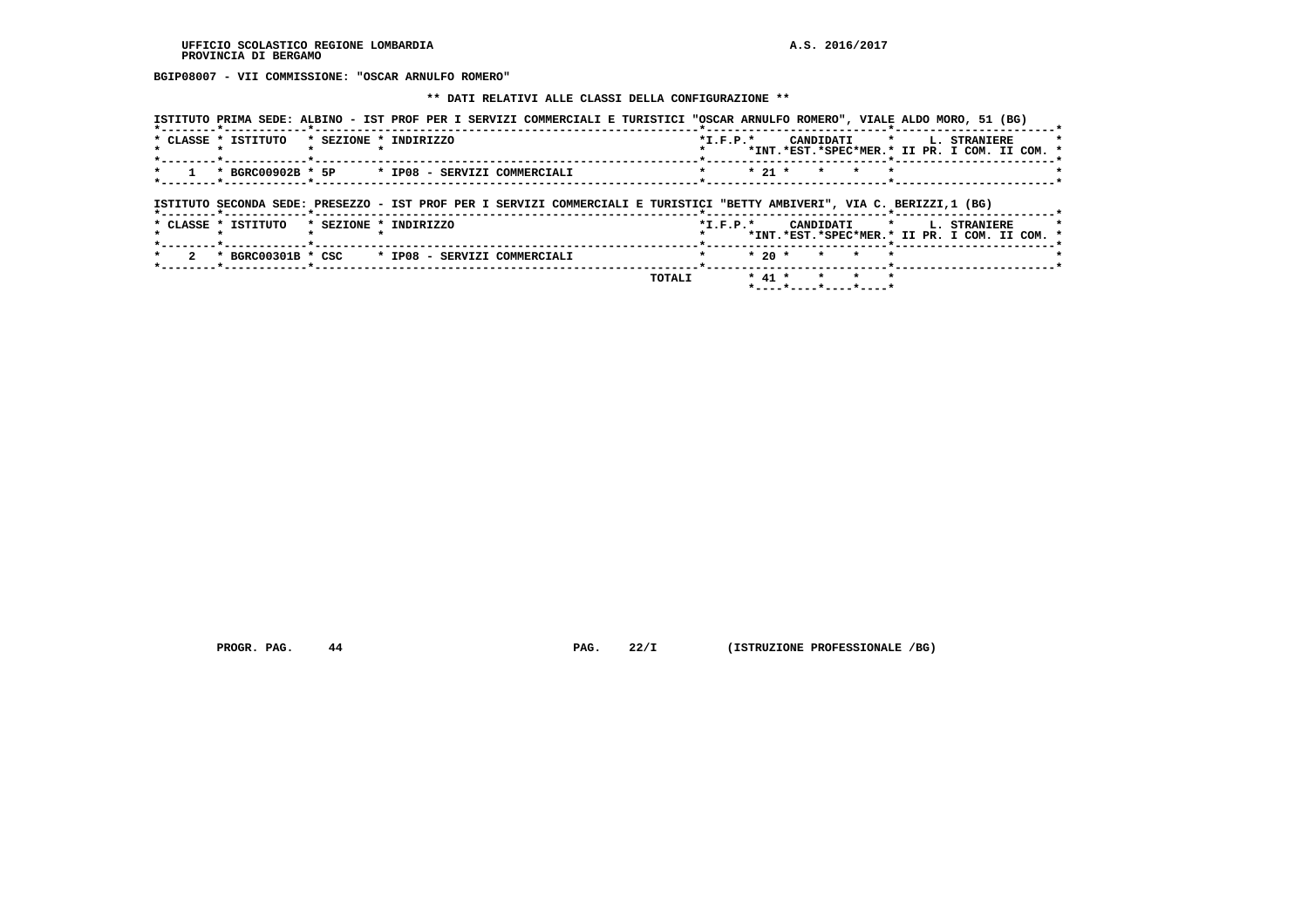**BGIP08007 - VII COMMISSIONE: "OSCAR ARNULFO ROMERO"**

| $\star$<br>$\star$                                              | PRESIDENTE: VARANI VALERIANO N. IL 17/09/1958 (GE)<br>SARNICO - ISTITUTO SUPERIORE "SERAFINO RIVA", VIA CORTIVO 30/32 (BG)                                                       |  |
|-----------------------------------------------------------------|----------------------------------------------------------------------------------------------------------------------------------------------------------------------------------|--|
| INDIRIZZO: IP08 - SERVIZI COMMERCIALI                           |                                                                                                                                                                                  |  |
| (A050:LETTERE IST.ISTR.SECOND.                                  | 1 - IO11:LINGUA E LETTERATURA ITALIANA<br>PAVONE PAOLA N. IL 29/07/1972 (AV)<br>PROVENIENTE DA: BERGAMO - ISTITUTO TECNICO COMMERCIALE "BORTOLO BELOTTI", VIA PER AZZANO, 5 (BG) |  |
| 2 - I028:LINGUA INGLESE<br>(A346:LINGUA E CIV. STRANIERA        | SALVI SARA N. IL 24/08/1971 (BG)<br>PROVENIENTE DA: TRESCORE BALNEARIO - IST PROF PER I SERVIZI COMMERCIALI "LORENZO LOTTO", VIA DELL'ALBAROTTO N. 23 (BG)                       |  |
| 3 - I070: DIRITTO ED ECONOMIA<br>(A019:DISCIPLINE GIURIDICHE ED | BERGAMINI LINO N. IL 14/01/1951 (BG)<br>PROVENIENTE DA: BERGAMO - ISTITUTO MAGISTRALE "GIOVANNI FALCONE", VIA DUNANT, 1 (BG)                                                     |  |

 **PROGR. PAG. 45 PAG. 22/II (ISTRUZIONE PROFESSIONALE /BG)**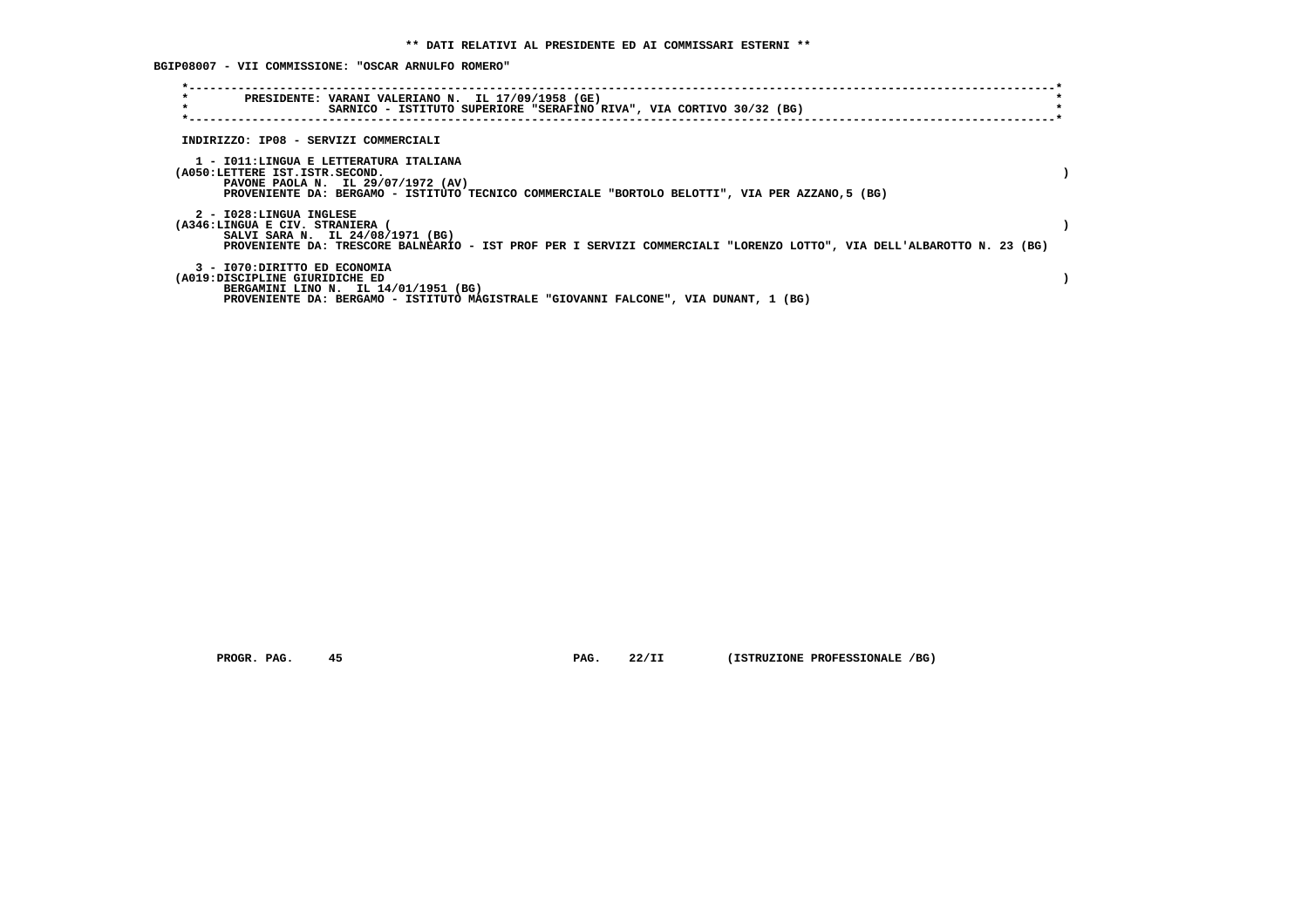**BGIPAI001 - I COMMISSIONE: "CESARE PESENTI"**

## **\*\* DATI RELATIVI ALLE CLASSI DELLA CONFIGURAZIONE \*\***

| ISTITUTO PRIMA SEDE: BERGAMO - IST PROF INDUSTRIA E ARTIGIANATO "CESARE PESENTI", VIA OZANAM, 27 (BG) |  |  |  |  |  |
|-------------------------------------------------------------------------------------------------------|--|--|--|--|--|
|-------------------------------------------------------------------------------------------------------|--|--|--|--|--|

|  | * CLASSE * ISTITUTO |  | * SEZIONE * INDIRIZZO                  |        | $*L.F.P.*$ |  |              | CANDIDATI | $\star$               |  | <b>L. STRANIERE</b><br>*INT.*EST.*SPEC*MER.* II PR. I COM. II COM. * | $\star$ |
|--|---------------------|--|----------------------------------------|--------|------------|--|--------------|-----------|-----------------------|--|----------------------------------------------------------------------|---------|
|  | * BGRI02101N * A    |  | * IPAI - M.A.T.OPZ.APP.IM.SER.T.I.CIV. |        |            |  |              |           | $* 19 * 2 * * * * *$  |  |                                                                      |         |
|  | * BGRI02101N * B    |  | * IPAI - M.A.T.OPZ.APP.IM.SER.T.I.CIV. |        |            |  |              |           | $* 19 * 2 * * * * *$  |  |                                                                      |         |
|  |                     |  |                                        | TOTALI |            |  | $* 38 * 4 *$ |           | *----*----*----*----* |  |                                                                      |         |

 **PROGR. PAG.** 46 **PAG.** 23/I (ISTRUZIONE PROFESSIONALE /BG)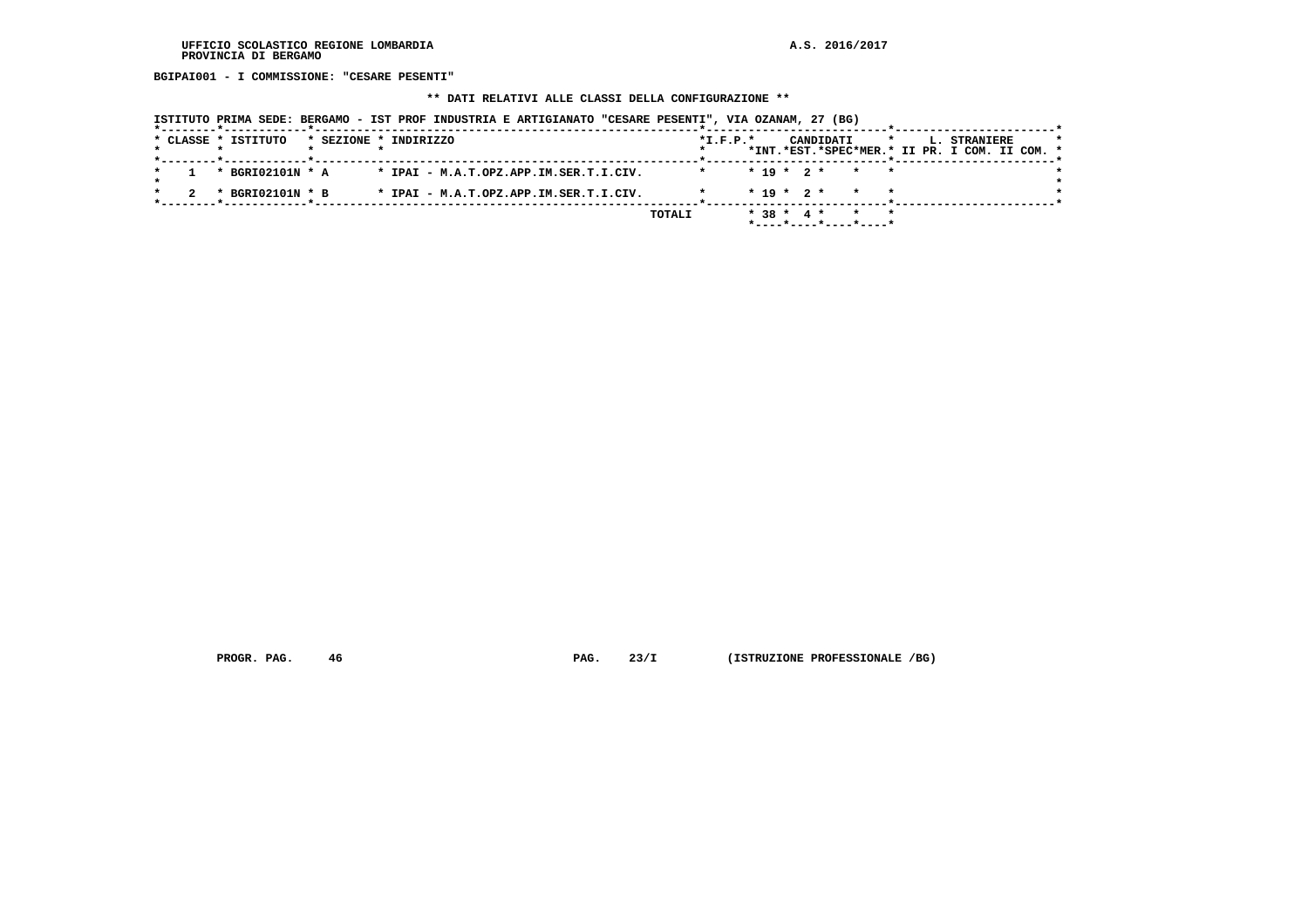**BGIPAI001 - I COMMISSIONE: "CESARE PESENTI"**

| $\star$<br>PRESIDENTE: MARINELLI GIOVANNI N. IL 13/03/1964 (MI)<br>$\star$<br>ALZANO LOMBARDO - LICEO SCIENTIFICO "EDOARDO AMALDI", VIA LOCATELLI, 16 (BG)                                                                                                                        |  |
|-----------------------------------------------------------------------------------------------------------------------------------------------------------------------------------------------------------------------------------------------------------------------------------|--|
| INDIRIZZO: IPAI - M.A.T.OPZ.APP.IM.SER.T.I.CIV.                                                                                                                                                                                                                                   |  |
| 1 - IO11:LINGUA E LETTERATURA ITALIANA<br>(A050:LETTERE IST.ISTR.SECOND.<br>MAGLIANI ANDREA N. IL 18/09/1961 (PG)<br>PROVENIENTE DA: CLUSONE - IST TEC COMMERCIALE E PER GEOMETRI "ANDREA FANTONI", VIA BARBARIGO, 27 (BG)                                                        |  |
| 2 - I028:LINGUA INGLESE<br>(A346:LINGUA E CIV. STRANIERA (<br>COSENTINO INNOCENZA ANGELA N. IL 10/10/1964 (KR)<br>PROVENIENTE DA: SERIATE - ISTITUTO TECNICO INDUSTRIALE "ETTORE MAJORANA", VIA PARTIGIANI, 1 (BG)                                                                |  |
| 3 - I217:TECNO, ELETTRI, ELETTRO, AUTOMAZIONE E APPLICAZIONI<br>(A034:ELETTRONICA ) A035:ELETTROTECNICA ED APPLICA; A042:INFORMATICA<br>TESTARDO CINZIA N. IL 05/03/1968 (SA)<br>PROVENIENTE DA: SERIATE - ISTITUTO TECNICO INDUSTRIALE "ETTORE MAJORANA", VIA PARTIGIANI, 1 (BG) |  |

 **PROGR. PAG.** 47 **PAG.** 23/II (ISTRUZIONE PROFESSIONALE /BG)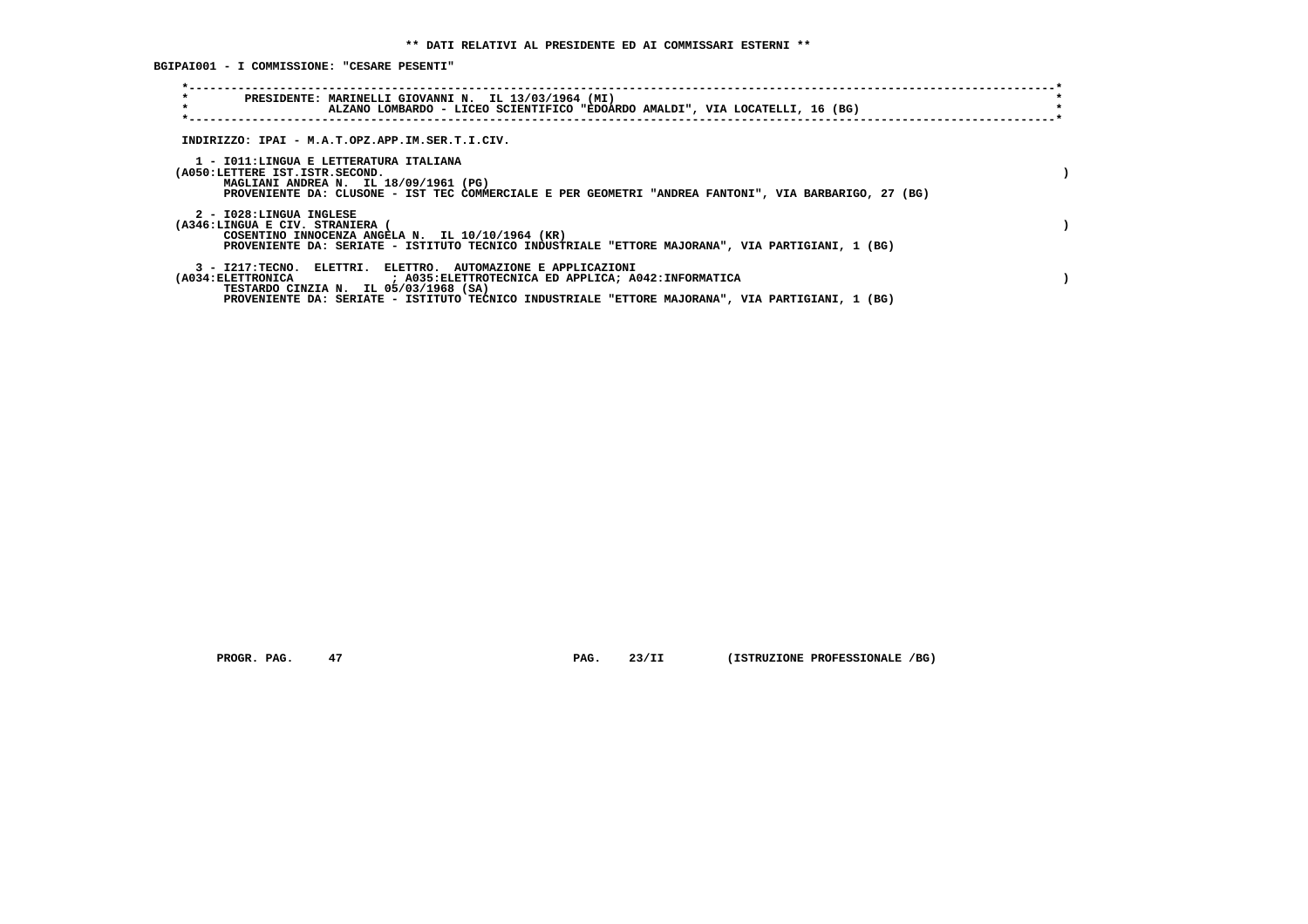**BGIPAI002 - II COMMISSIONE: "CESARE PESENTI"**

## **\*\* DATI RELATIVI ALLE CLASSI DELLA CONFIGURAZIONE \*\***

|  |  | * CLASSE * ISTITUTO |  | * SEZIONE * INDIRIZZO                  |               | $*L.F.P.*$ |          |                                               | CANDIDATI |     |  | L. STRANIERE |  | $\star$ |
|--|--|---------------------|--|----------------------------------------|---------------|------------|----------|-----------------------------------------------|-----------|-----|--|--------------|--|---------|
|  |  |                     |  |                                        |               |            |          | *INT.*EST.*SPEC*MER.* II PR. I COM. II COM. * |           |     |  |              |  |         |
|  |  |                     |  |                                        |               |            |          |                                               |           |     |  |              |  |         |
|  |  | * BGRI02101N * C    |  | * IPAI - M.A.T.OPZ.APP.IM.SER.T.I.CIV. |               |            | $*26*$   |                                               | * * *     |     |  |              |  |         |
|  |  |                     |  |                                        |               |            |          |                                               |           |     |  |              |  |         |
|  |  | * BGRI02101N * D    |  | * IPAI - M.A.T.OPZ.APP.IM.SER.T.I.CIV. |               |            | $* 28 *$ |                                               | $\star$   | * * |  |              |  |         |
|  |  |                     |  |                                        |               |            |          |                                               |           |     |  |              |  |         |
|  |  |                     |  |                                        | <b>TOTALI</b> |            | $* 54 *$ |                                               |           |     |  |              |  |         |
|  |  |                     |  |                                        |               |            |          | *----*----*----*----*                         |           |     |  |              |  |         |
|  |  |                     |  |                                        |               |            |          |                                               |           |     |  |              |  |         |

 **PROGR. PAG.** 48 **PAG.** 24/I (ISTRUZIONE PROFESSIONALE /BG)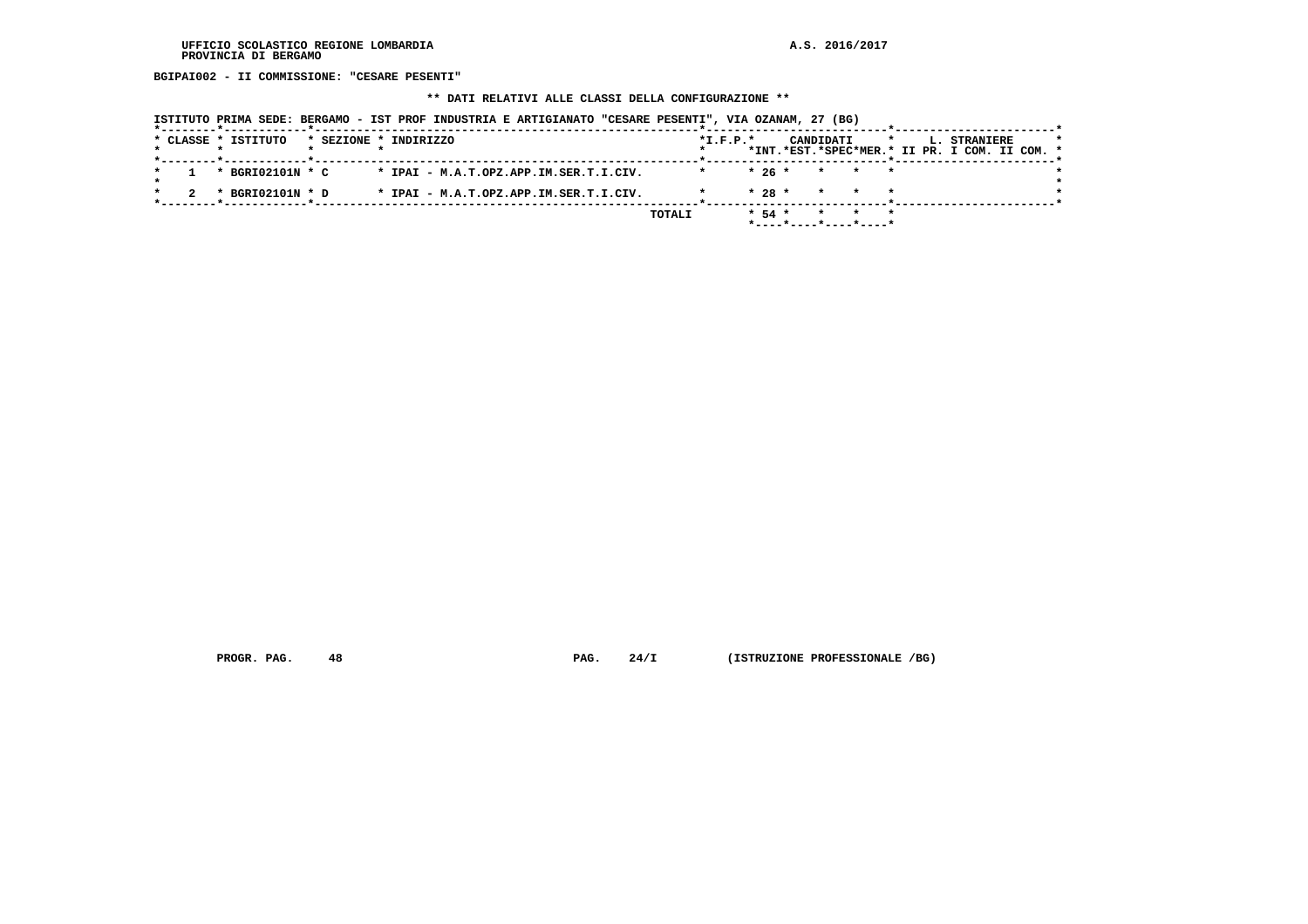**BGIPAI002 - II COMMISSIONE: "CESARE PESENTI"**

| $\star$<br>PRESIDENTE: GELMI ORNELLA N. IL 08/06/1964 (BG)<br>$\star$<br>GAZZANIGA - LICEO SCIENTIFICO "VALLE SERIANA", VIA MARCONI, 45 (BG)                                                                                                                                                                 |  |
|--------------------------------------------------------------------------------------------------------------------------------------------------------------------------------------------------------------------------------------------------------------------------------------------------------------|--|
| INDIRIZZO: IPAI - M.A.T.OPZ.APP.IM.SER.T.I.CIV.                                                                                                                                                                                                                                                              |  |
| 1 - IO11:LINGUA E LETTERATURA ITALIANA<br>(A050:LETTERE IST.ISTR.SECOND.<br>MELIS CRISTIANA N. IL 06/10/1957 (MI)<br>PROVENIENTE DA: CLUSONE - IST TEC COMMERCIALE E PER GEOMETRI "ANDREA FANTONI", VIA BARBARIGO, 27 (BG)                                                                                   |  |
| 2 - I028:LINGUA INGLESE<br>(A346:LINGUA E CIV. STRANIERA<br>COLLEONI MONICA N. IL 14/04/1964 (BG)<br>PROVENIENTE DA: PRESEZZO - LICEO SCIENTIFICO "MAIRONI DA PONTE", VIA BERIZZI, 1 (BG)                                                                                                                    |  |
| 3 - I217:TECNO, ELETTRI, ELETTRO, AUTOMAZIONE E APPLICAZIONI<br>(A034:ELETTRONICA                           ; A035:ELETTROTECNICA ED APPLICA; A042:INFORMATICA<br>MELCARNE SALVATORE N. IL 14/08/1975 (LE)<br>PROVENIENTE DA: GAZZANIGA - ISTITUTO TECNICO INDUSTRIALE "VALLE SERIANA", VIA MARCONI, 45 (BG) |  |

 **PROGR. PAG. 49 PAG. 24/II (ISTRUZIONE PROFESSIONALE /BG)**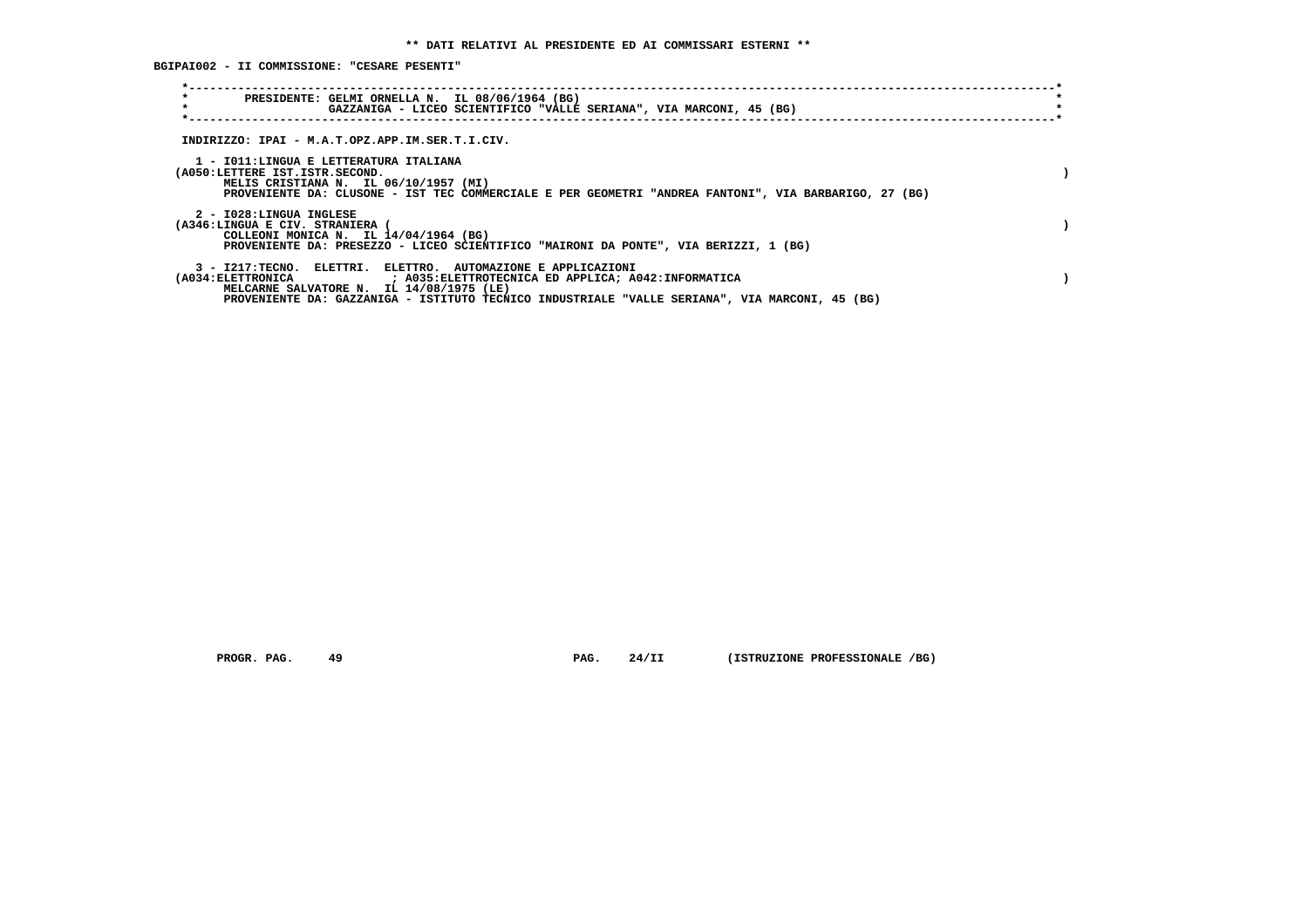**BGIPCP001 - I COMMISSIONE: "CATERINA CANIANA"**

### **\*\* DATI RELATIVI ALLE CLASSI DELLA CONFIGURAZIONE \*\***

|                     | ISTITUTO PRIMA SEDE: BERGAMO - IST PROF PER I SERVIZI COMMERCIALI "CATERINA CANIANA", VIA DEL POLARESCO, 19 (BG) |            |                                          |         |                                                               |
|---------------------|------------------------------------------------------------------------------------------------------------------|------------|------------------------------------------|---------|---------------------------------------------------------------|
| * CLASSE * ISTITUTO | * SEZIONE * INDIRIZZO                                                                                            | $*L.F.P.*$ | CANDIDATI                                | $\star$ | L. STRANIERE<br>*INT.*EST.*SPEC*MER.* II PR. I COM. II COM. * |
|                     |                                                                                                                  |            |                                          |         |                                                               |
| * BGRC02901G * XS   | * IPCP - SERV.COMM.LI OPZ."PROM.COM.PUB."                                                                        |            | $* 30 * 2 * * * * *$                     |         |                                                               |
| * BGRC02901G * AP   | * IPTS - P.I.A.ARTIC.A.OPZ.PROD.TES.SART.                                                                        |            | $* 27 *$<br>$\star$ $\star$              |         |                                                               |
|                     |                                                                                                                  | TOTALI     | $* 57 * 2 *$<br>$*$ ----*----*----*----* |         |                                                               |

 **PROGR. PAG.** 50 **PAG.** 25/I (ISTRUZIONE PROFESSIONALE /BG)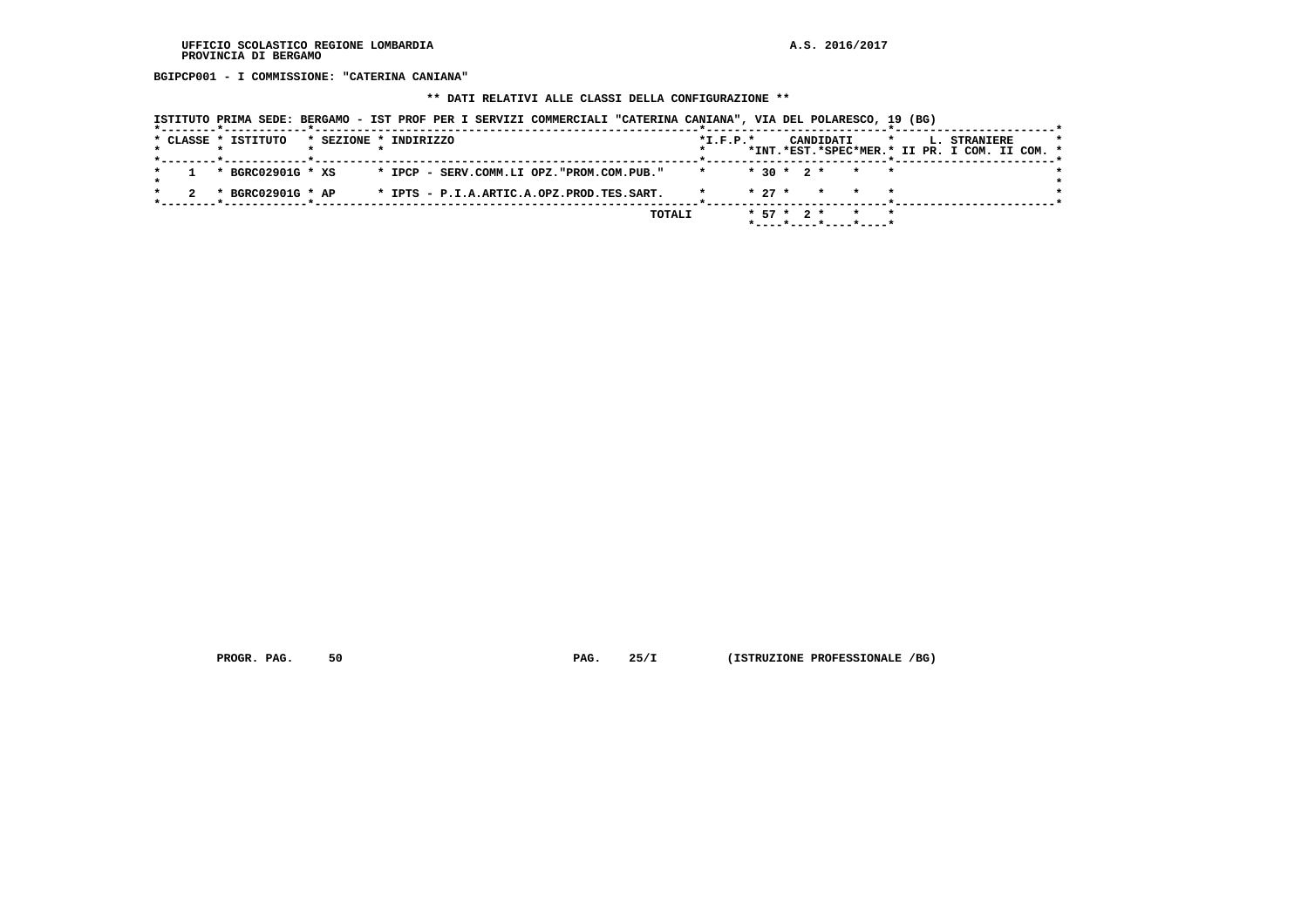**BGIPCP001 - I COMMISSIONE: "CATERINA CANIANA"**

| PRESIDENTE: FINAZZI MARIA TOSCA N. IL 07/02/1964 (BG)<br>$\star$<br>ALBINO - ISTITUTO MAGISTRALE "OSCAR ARNULFO ROMERO", VIALE ALDO MORO, 51 (BG)                                                                                                  |  |
|----------------------------------------------------------------------------------------------------------------------------------------------------------------------------------------------------------------------------------------------------|--|
| INDIRIZZO: IPCP - SERV.COMM.LI OPZ."PROM.COM.PUB."                                                                                                                                                                                                 |  |
| 1 - IO11: LINGUA E LETTERATURA ITALIANA<br>(A050:LETTERE IST.ISTR.SECOND.<br>LA POLLA DOMENICO N. IL 15/05/1980 (CS)<br>PROVENIENTE DA: GAZZANIGA - IST PROF PER I SERVIZI SOCIALI "VALLE SERIANA", VIA MARCONI, 45 (BG)                           |  |
| 2 - I028:LINGUA INGLESE<br>(A346:LINGUA E CIV. STRANIERA (<br>AMAGLIO CAROLINA N. IL 15/05/1968 (BG)<br>PROVENIENTE DA: SERIATE - IST PROF INDUSTRIA E ARTIGIANATO "ETTORE MAJORANA", VIA PARTIGIANI 1 (BG)                                        |  |
| 3 - I072: ECONOMIA AZIENDALE<br>(A017:DISCIPLINE ECONOMICO-AZIE<br>EVOLA LAURA N. IL 05/02/1967 (PA)<br>PROVENIENTE DA: SAN PELLEGRINO TERME - IST PROF PER I SERVIZI ALBERGHIERI E RISTORAZIONE DI SAN PELLEGRINO TERME, VIALE                    |  |
| INDIRIZZO: IPTS - P.I.A.ARTIC.A.OPZ.PROD.TES.SART.                                                                                                                                                                                                 |  |
| 1 - IO11: LINGUA E LETTERATURA ITALIANA<br>(A050:LETTERE IST.ISTR.SECOND.<br>LA POLLA DOMENICO N. IL 15/05/1980 (CS)<br>PROVENIENTE DA: GAZZANIGA - IST PROF PER I SERVIZI SOCIALI "VALLE SERIANA", VIA MARCONI, 45 (BG)                           |  |
| 2 - I028:LINGUA INGLESE<br>(A346:LINGUA E CIV. STRANIERA (<br>AMAGLIO CAROLINA N. IL 15/05/1968 (BG)<br>PROVENIENTE DA: SERIATE - IST PROF INDUSTRIA E ARTIGIANATO "ETTORE MAJORANA", VIA PARTIGIANI 1 (BG)                                        |  |
| 3 - I228: TECNICHE DI DISTRIBUZIONE E MARKETING<br>(A017:DISCIPLINE ECONOMICO-AZIE<br>EVOLA LAURA N. IL 05/02/1967 (PA)<br>PROVENIENTE DA: SAN PELLEGRINO TERME - IST PROF PER I SERVIZI ALBERGHIERI E RISTORAZIONE DI SAN PELLEGRINO TERME, VIALE |  |
|                                                                                                                                                                                                                                                    |  |

 **PROGR. PAG. 51 PAG. 25/II (ISTRUZIONE PROFESSIONALE /BG)**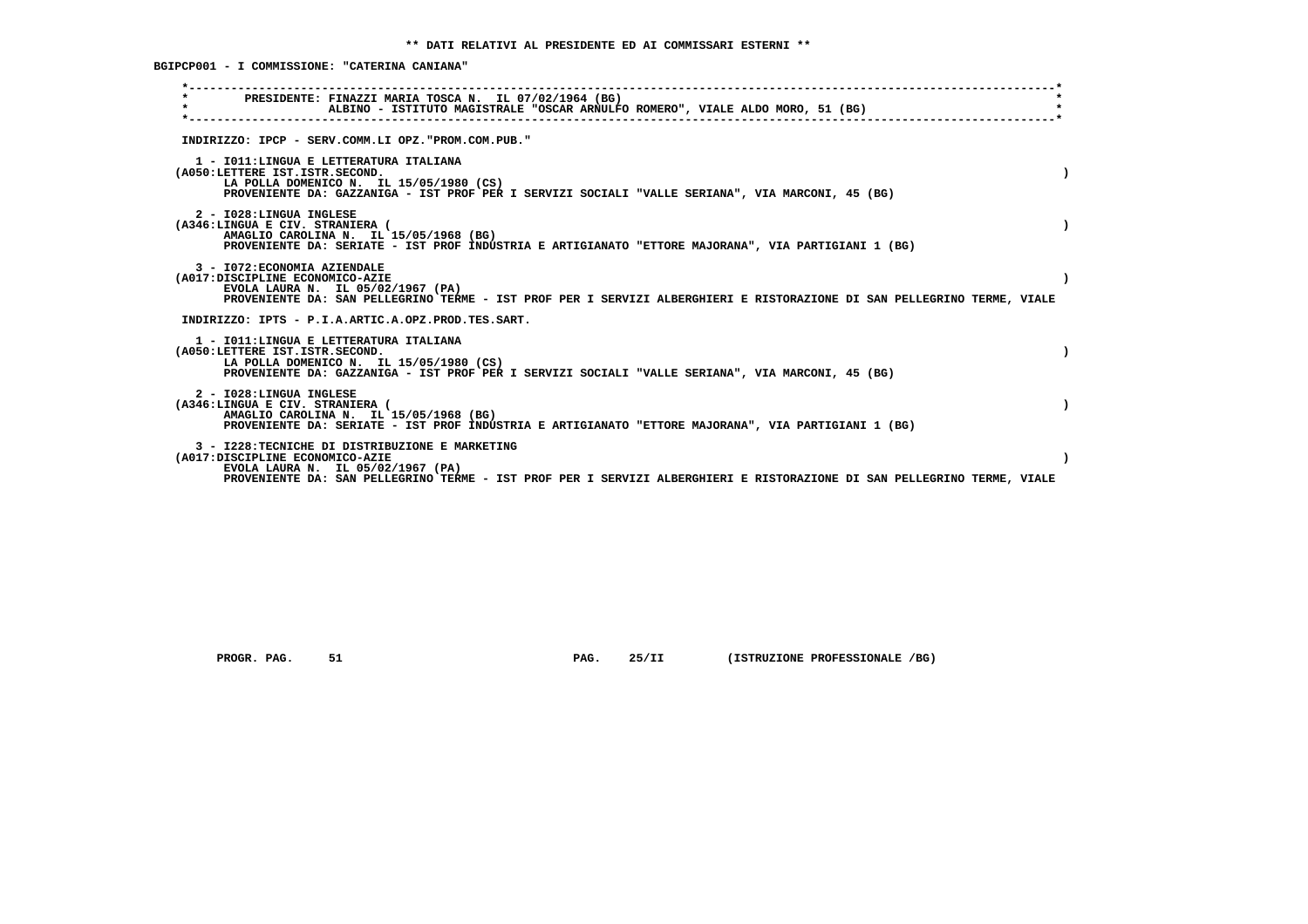**BGIPCP002 - II COMMISSIONE: "LORENZO LOTTO"**

### **\*\* DATI RELATIVI ALLE CLASSI DELLA CONFIGURAZIONE \*\***

|                     | ISTITUTO PRIMA SEDE: TRESCORE BALNEARIO - IST PROF PER I SERVIZI COMMERCIALI "LORENZO LOTTO", VIA DELL'ALBAROTTO N. 23 (BG) |        |                              |                   |                                         |                              |         |                                                               |  |
|---------------------|-----------------------------------------------------------------------------------------------------------------------------|--------|------------------------------|-------------------|-----------------------------------------|------------------------------|---------|---------------------------------------------------------------|--|
| * CLASSE * ISTITUTO | * SEZIONE * INDIRIZZO                                                                                                       |        | $*L.F.P.*$                   |                   | CANDIDATI                               |                              | $\star$ | L. STRANIERE<br>*INT.*EST.*SPEC*MER.* II PR. I COM. II COM. * |  |
|                     | * BGRC01401T * B * IPCP - SERV.COMM.LI OPZ."PROM.COM.PUB."<br>* IKARO2 * IPCP - SERV.COMM.LI OPZ."PROM.COM.PUB."            |        | $\star$ X $\star$ 17 $\star$ | $* 13 *$          |                                         | $*$ 2 $*$<br>$\star$ $\star$ |         |                                                               |  |
|                     | ISTITUTO SECONDA SEDE: BERGAMO - L.R. PAR. LICEO CLASSICO LICEO CLASSICO "GIOVANNI XXIII, VIA ARENA, N. 11 (BG)             |        |                              |                   |                                         |                              |         |                                                               |  |
| * CLASSE * ISTITUTO | * SEZIONE * INDIRIZZO                                                                                                       |        | $*L.F.P.*$                   |                   | CANDIDATI *                             |                              |         | L. STRANIERE<br>*INT.*EST.*SPEC*MER.* II PR. I COM. II COM. * |  |
| 2                   | * BGPC015001 * A * LI01 - CLASSICO                                                                                          |        |                              | $\star$ 4 $\star$ |                                         | $\star$ $\star$              |         |                                                               |  |
|                     |                                                                                                                             | TOTALI |                              | $*$ 34 $*$        | $*$ ---- $*$ ---- $*$ ---- $*$ ---- $*$ | $*$ 2 $*$                    |         |                                                               |  |

 **PROGR. PAG.** 52 **PAG.** 26/I (ISTRUZIONE PROFESSIONALE /BG)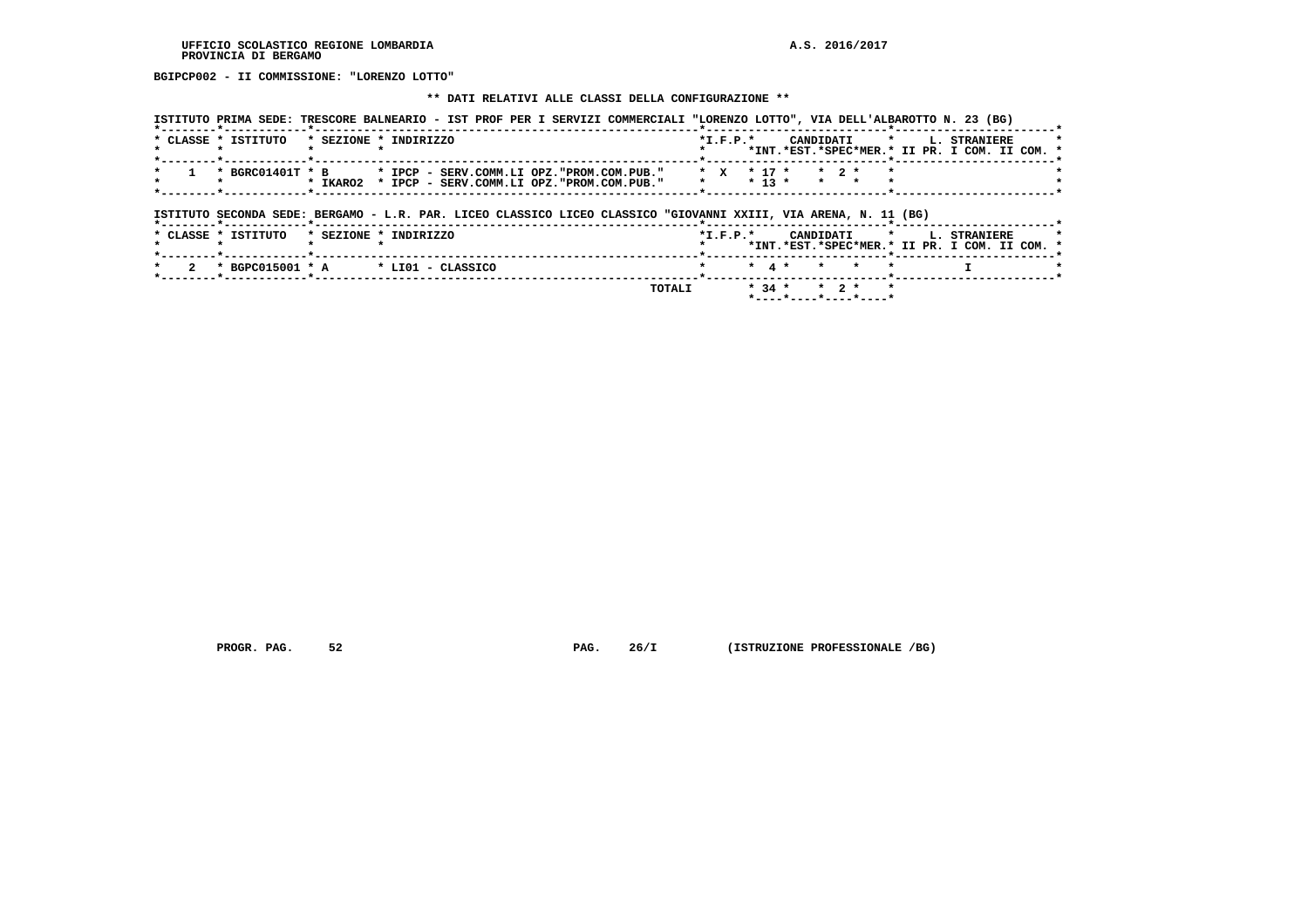**BGIPCP002 - II COMMISSIONE: "LORENZO LOTTO"**

| PRESIDENTE: D'ERRICO ANTONIO PIETRO N. IL 29/06/1960 (TA)                                                                                                                                                                     |  |
|-------------------------------------------------------------------------------------------------------------------------------------------------------------------------------------------------------------------------------|--|
| $\star$<br>PRESEZZO - ISTITUTO TECNICO COMMERCIALE "MAIRONI DA PONTE", VIA BERIZZI,1 (BG)                                                                                                                                     |  |
| INDIRIZZO: IPCP - SERV.COMM.LI OPZ."PROM.COM.PUB."                                                                                                                                                                            |  |
| 1 - IO11: LINGUA E LETTERATURA ITALIANA<br>(A050:LETTERE IST.ISTR.SECOND.<br>VOLPI FEDERICA N. IL 28/04/1972 (BG)<br>PROVENIENTE DA: LOVERE - ISTITUTO TECNICO INDUSTRIALE "GALILEO GALILEI", VIA XX SETTEMBRE, 4 (BG)        |  |
| 2 - I028:LINGUA INGLESE<br>(A346:LINGUA E CIV. STRANIERA (<br>CACCIA CLAUDIA N. IL 04/07/1972 (BG)<br>PROVENIENTE DA: ALBINO - ISTITUTO MAGISTRALE "OSCAR ARNULFO ROMERO", VIALE ALDO MORO, 51 (BG)                           |  |
| 3 - I072: ECONOMIA AZIENDALE<br>(A017:DISCIPLINE ECONOMICO-AZIE<br>COSTAZZA ALESSANDRA MILA MEN. IL 13/10/1973 (CT)<br>PROVENIENTE DA: ROMANO DI LOMBARDIA - IST PROF PER I SERVIZI SOCIALI "G.B. RUBINI", VIA BELVEDERE (BG) |  |
| INDIRIZZO: LI01 - CLASSICO                                                                                                                                                                                                    |  |
| 1 - IO11: LINGUA E LETTERATURA ITALIANA<br>(A052:LETTERE, LATINO, GRECO LICE<br>ARCIDIACO CARMEN N. IL 17/05/1960 (CO)<br>PROVENIENTE DA: COMO - LICEO CLASSICO ALESSANDRO VOLTA, VIA CESARE CANTU' 57 (CO)                   |  |
| 2 - N460:LINGUA E CULTURA INGLESE<br>(A346:LINGUA E CIV. STRANIERA (<br>CACCIA CLAUDIA N. IL 04/07/1972 (BG)<br>PROVENIENTE DA: ALBINO - ISTITUTO MAGISTRALE "OSCAR ARNULFO ROMERO", VIALE ALDO MORO, 51 (BG)                 |  |
| 3 - I043: MATEMATICA<br>(A049: MATEMATICA E FISICA<br>CASATI MARGHERITA N. IL 18/09/1965 (BG)<br>PROVENIENTE DA: ROMANO DI LOMBARDIA - LICEO SCIENTIFICO "DON LORENZO MILANI", VIA BELVEDERE (BG)                             |  |

 **PROGR. PAG. 53 PAG. 26/II (ISTRUZIONE PROFESSIONALE /BG)**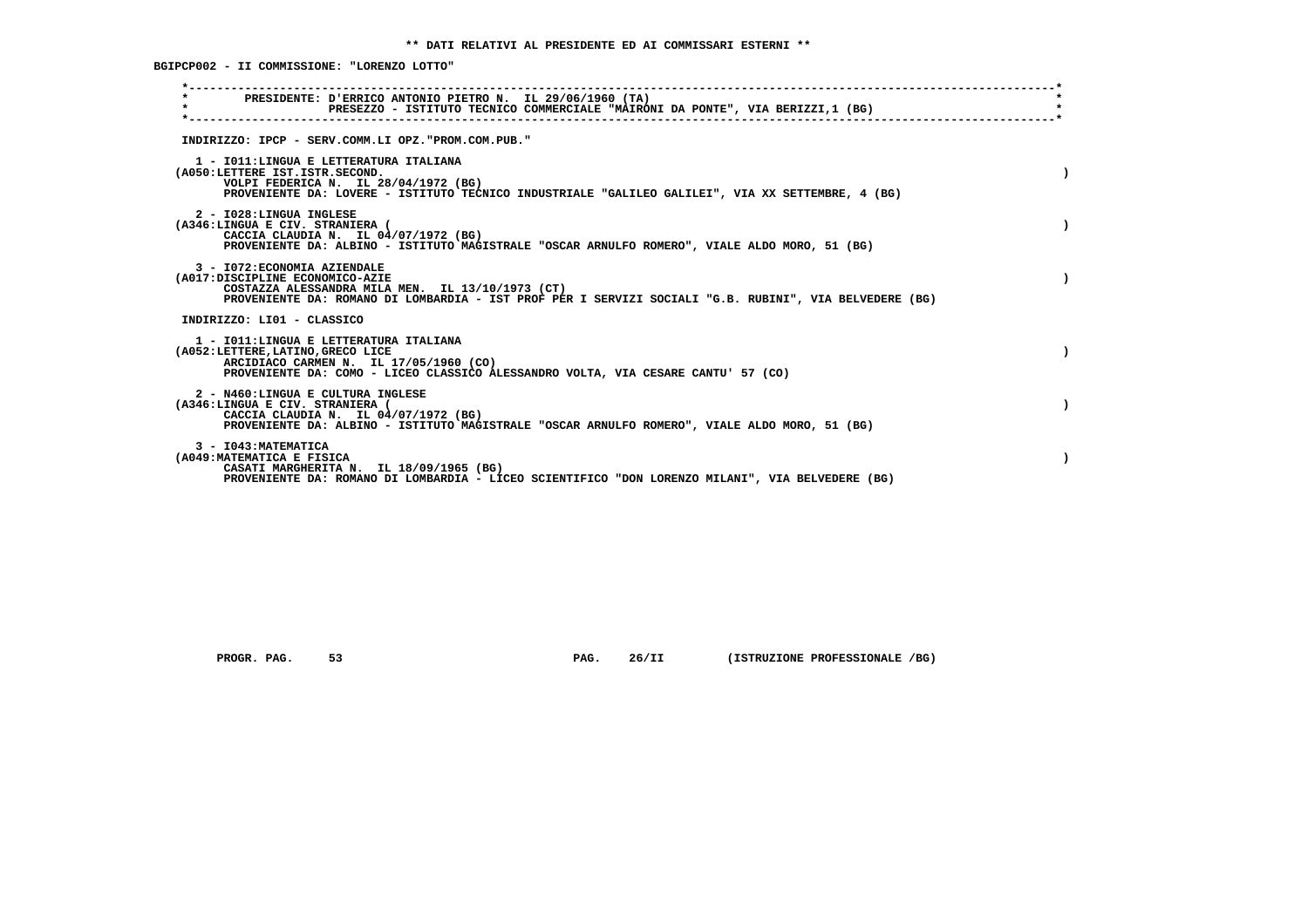**BGIPE9001 - I COMMISSIONE: "ETTORE MAJORANA"**

#### **\*\* DATI RELATIVI ALLE CLASSI DELLA CONFIGURAZIONE \*\***

| ISTITUTO PRIMA SEDE: SERIATE - IST PROF INDUSTRIA E ARTIGIANATO "ETTORE MAJORANA", VIA PARTIGIANI 1 (BG)    |                                                                                                                 |
|-------------------------------------------------------------------------------------------------------------|-----------------------------------------------------------------------------------------------------------------|
| * CLASSE * ISTITUTO<br>* SEZIONE * INDIRIZZO                                                                | CANDIDATI *<br>$*$ I.F.P. $*$<br>L. STRANIERE<br>*INT.*EST.*SPEC*MER.* II PR. I COM. II COM. *                  |
| * BGRI017023 * AP<br>* IPE9 - MAN.ASS.TEC.CURV.ELT/ELETTRONICO                                              | $* 29 * 1 *$<br>$\star$<br>$\mathbf{r}$                                                                         |
| ISTITUTO SECONDA SEDE: PRESEZZO - IST PROF INDUSTRIA E ARTIGIANATO "BETTY AMBIVERI", VIA C. BERIZZI, 1 (BG) |                                                                                                                 |
| * SEZIONE * INDIRIZZO<br>* CLASSE * ISTITUTO                                                                | $*L.F.P.*$<br>CANDIDATI<br>$\mathbf{r}$<br><b>L. STRANIERE</b><br>*INT.*EST.*SPEC*MER.* II PR. I COM. II COM. * |
| $*$ BGRI003014 $*$ AMA $*$ IP09 - MANU, ASSIST, TECNICA                                                     | $* 24 *$<br>$\star$<br>$\mathbf{r}$                                                                             |
| TOTALI                                                                                                      | $* 53 * 1 *$<br>$\star$<br>$\mathbf{r}$<br>*----*----*----*----*                                                |

 **PROGR. PAG.** 54 **PROGR. 27/I** (ISTRUZIONE PROFESSIONALE /BG)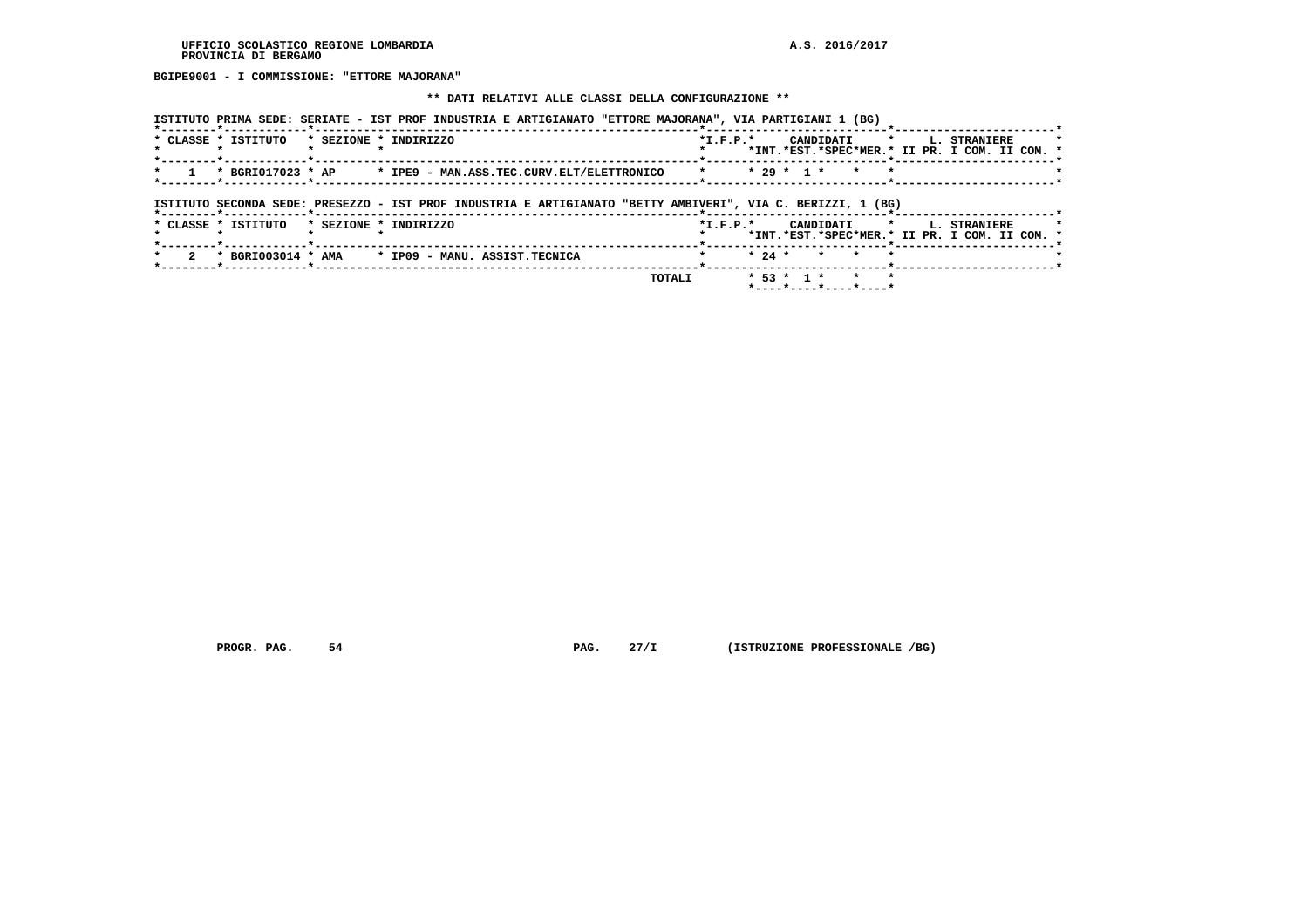**BGIPE9001 - I COMMISSIONE: "ETTORE MAJORANA"**

| PRESIDENTE: CALVI ROBERTA N. IL 28/02/1955 (BG)<br>$\star$<br>BERGAMO - LICEO ARTISTICO " GIACOMO E PIO MANZU' ", VIA TORQUATO TASSO, 18 (BG)                                                                                                                                               |  |
|---------------------------------------------------------------------------------------------------------------------------------------------------------------------------------------------------------------------------------------------------------------------------------------------|--|
| INDIRIZZO: IPE9 - MAN.ASS.TEC.CURV.ELT/ELETTRONICO                                                                                                                                                                                                                                          |  |
| 1 - IO11: LINGUA E LETTERATURA ITALIANA<br>(A050:LETTERE IST.ISTR.SECOND.<br>DI GIROLAMO MAURIZIO N. IL 09/06/1977 (CE)<br>PROVENIENTE DA: BERGAMO - IST PROF PER I SERVIZI COMMERCIALI "GUIDO GALLI", VIA GAVAZZENI, 37 (BG)                                                               |  |
| 2 - I028:LINGUA INGLESE<br>(A346:LINGUA E CIV. STRANIERA (<br>ZANELLO FRANCESCA N. IL 30/10/1959 (BG)<br>PROVENIENTE DA: BERGAMO - ISTITUTO MAGISTRALE "P. SECCO SUARDO", VIA ANGELO MAJ, 8 (BG)                                                                                            |  |
| 3 - I191:TECNOLOGIE ELETTRICO-ELETTRONICHE E APPLICAZIONI<br>(A034: ELETTRONICA ) A035: ELETTROTECNICA ED APPLICA<br>POLITO DOMENICO N. IL 08/03/1965 (SA)<br>PROVENIENTE DA: BERGAMO - IST PROF INDUSTRIA E ARTIGIANATO "CESARE PESENTI", VIA OZANAM, 27 (BG)                              |  |
| INDIRIZZO: IP09 - MANU, ASSIST.TECNICA                                                                                                                                                                                                                                                      |  |
| 1 - IO11: LINGUA E LETTERATURA ITALIANA<br>(A050:LETTERE IST.ISTR.SECOND.<br>DI GIROLAMO MAURIZIO N. IL 09/06/1977 (CE)<br>PROVENIENTE DA: BERGAMO - IST PROF PER I SERVIZI COMMERCIALI "GUIDO GALLI", VIA GAVAZZENI, 37 (BG)                                                               |  |
| 2 - I028:LINGUA INGLESE<br>(A346:LINGUA E CIV. STRANIERA (<br>ZANELLO FRANCESCA N. IL 30/10/1959 (BG)<br>PROVENIENTE DA: BERGAMO - ISTITUTO MAGISTRALE "P. SECCO SUARDO", VIA ANGELO MAJ, 8 (BG)                                                                                            |  |
| 3 - I191:TECNOLOGIE ELETTRICO-ELETTRONICHE E APPLICAZIONI<br>$($ A $034$ : ELETTRONICA<br>; A035: ELETTROTECNICA ED APPLICA; A042: INFORMATICA<br>POLITO DOMENICO N. IL 08/03/1965 (SA)<br>PROVENIENTE DA: BERGAMO - IST PROF INDUSTRIA E ARTIGIANATO "CESARE PESENTI", VIA OZANAM, 27 (BG) |  |
|                                                                                                                                                                                                                                                                                             |  |

 **PROGR. PAG. 55 PAG. 27/II (ISTRUZIONE PROFESSIONALE /BG)**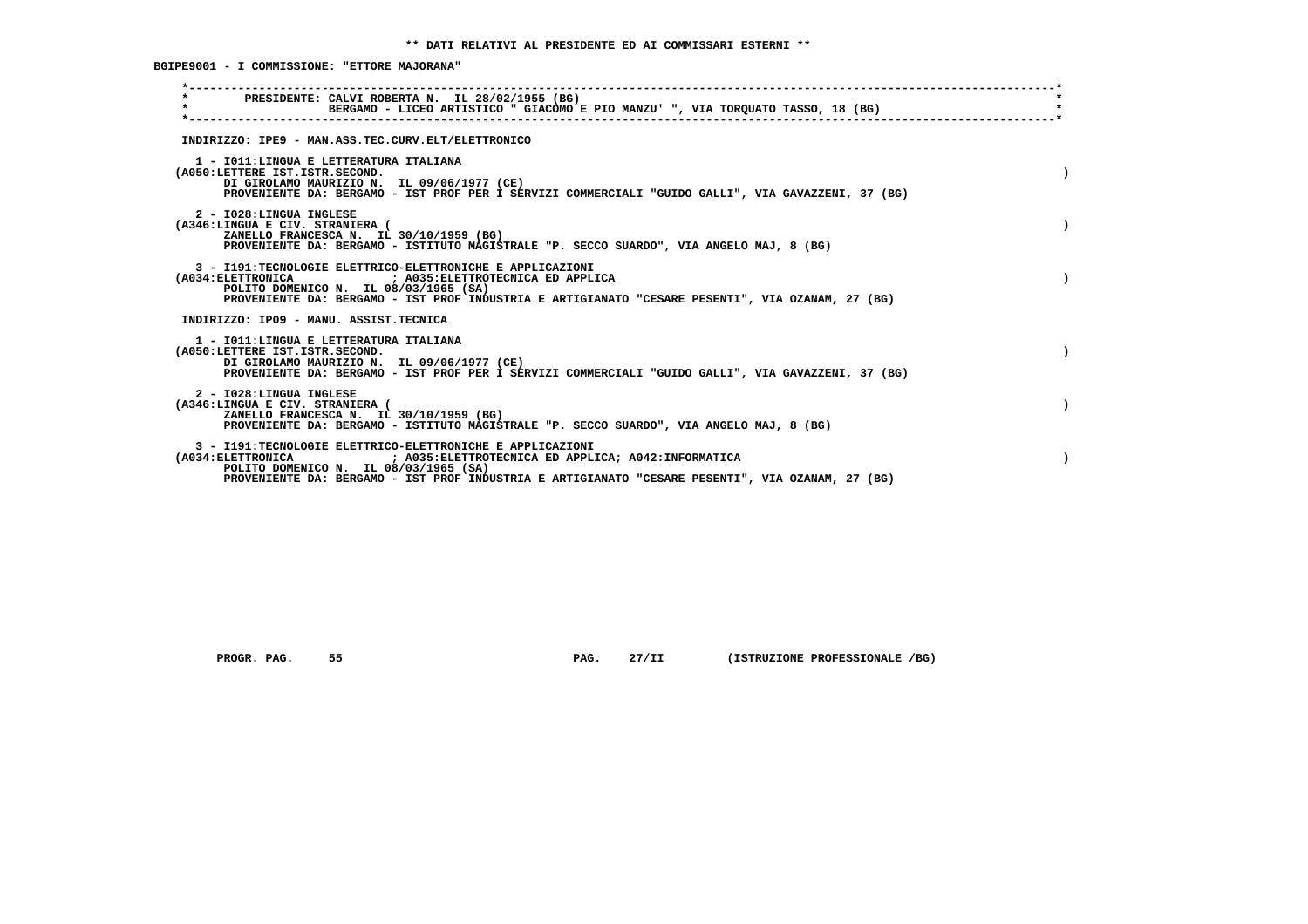**BGIPEN001 - I COMMISSIONE: "ALFREDO SONZOGNI"**

#### **\*\* DATI RELATIVI ALLE CLASSI DELLA CONFIGURAZIONE \*\***

| ISTITUTO PRIMA SEDE: NEMBRO - IST PROF PER I SERVIZI ALBERGHIERI E RISTORAZIONE "ALFREDO SONZOGNI", VIA BELLINI 54 (BG) |            |          |                  |       |                                               |  |
|-------------------------------------------------------------------------------------------------------------------------|------------|----------|------------------|-------|-----------------------------------------------|--|
| * CLASSE * ISTITUTO<br>* SEZIONE * INDIRIZZO                                                                            | $*I.F.P.*$ |          | CANDIDATI        |       | * L. STRANIERE                                |  |
|                                                                                                                         |            |          |                  |       | *INT.*EST.*SPEC*MER.* II PR. I COM. II COM. * |  |
| * BGRH020009 * 5A<br>* IPEN - SERV.ENO.OSP.ALB.ARTIC.ENOGASTR.                                                          |            | $* 24 *$ |                  | * * * |                                               |  |
|                                                                                                                         |            |          |                  |       |                                               |  |
| * BGRH020009 * 5F<br>* IP06 - SERV.ENO.OSP.ALB.-SALA E VENDITA                                                          | $\star$    |          | $* 21 * 1 * 1 *$ |       |                                               |  |
|                                                                                                                         |            |          | .                |       |                                               |  |

 **TOTALI \* 45 \* 1 \* 1 \* \* \*----\*----\*----\*----\***

 **PROGR. PAG. 56 PAG. 28/I (ISTRUZIONE PROFESSIONALE /BG)**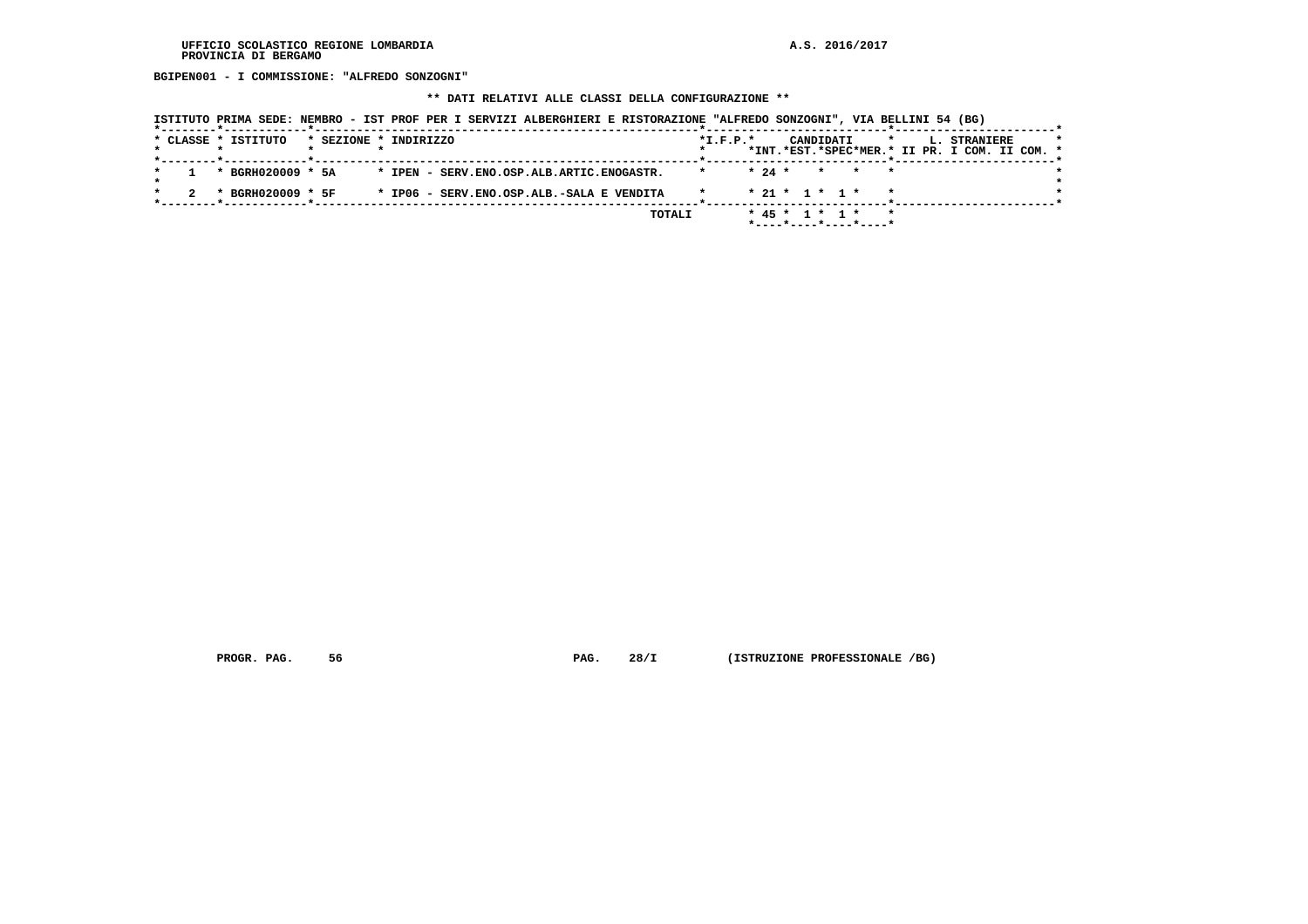**BGIPEN001 - I COMMISSIONE: "ALFREDO SONZOGNI"**

| PRESIDENTE: BRIGNOLI MARIA N. IL 01/05/1956 (BG)<br>$\star$<br>BERGAMO - LICEO ARTISTICO " GIACOMO E PIO MANZU' ", VIA TORQUATO TASSO, 18 (BG) |  |
|------------------------------------------------------------------------------------------------------------------------------------------------|--|
|                                                                                                                                                |  |
| INDIRIZZO: IPEN - SERV.ENO.OSP.ALB.ARTIC.ENOGASTR.                                                                                             |  |
| 1 - IO11: LINGUA E LETTERATURA ITALIANA<br>(A050:LETTERE IST.ISTR.SECOND.                                                                      |  |
| MILETTA LAURA N. IL 03/08/1976 (CZ)                                                                                                            |  |
| PROVENIENTE DA: BERGAMO - ISTITUTO TECNICO INDUSTRIALE "GIULIO NATTA", VIALE EUROPA, 15 (BG)                                                   |  |
| 2 - I028:LINGUA INGLESE                                                                                                                        |  |
| (A346:LINGUA E CIV. STRANIERA (<br>VENEZIANI CRISTINA N. IL 13/03/1957 (BG)                                                                    |  |
| PROVENIENTE DA: DALMINE - ISTITUTO TECNICO INDUSTRIALE "GUGLIELMO MARCONI", VIA VERDI, 60 (BG)                                                 |  |
| 3 - I111: DIRITTO TECN. AMMIN. VE DELLA STRUTTURA RICETTIVA                                                                                    |  |
| (A017:DISCIPLINE ECONOMICO-AZIE<br>VANALLI FABIO N. IL 31/07/1984 (BG)                                                                         |  |
| PROVENIENTE DA: PRESEZZO - ISTITUTO TECNICO COMMERCIALE "MAIRONI DA PONTE", VIA BERIZZI,1 (BG)                                                 |  |
| INDIRIZZO: IP06 - SERV.ENO.OSP.ALB.-SALA E VENDITA                                                                                             |  |
| 1 - IO11: LINGUA E LETTERATURA ITALIANA                                                                                                        |  |
| (A050:LETTERE IST.ISTR.SECOND.<br>MILETTA LAURA N. IL 03/08/1976 (CZ)                                                                          |  |
| PROVENIENTE DA: BERGAMO - ISTITUTO TECNICO INDUSTRIALE "GIULIO NATTA", VIALE EUROPA, 15 (BG)                                                   |  |
| 2 - I028:LINGUA INGLESE                                                                                                                        |  |
| (A346:LINGUA E CIV. STRANIERA (                                                                                                                |  |
| VENEZIANI CRISTINA N. IL 13/03/1957 (BG)<br>PROVENIENTE DA: DALMINE - ISTITUTO TECNICO INDUSTRIALE "GUGLIELMO MARCONI", VIA VERDI, 60 (BG)     |  |
| 3 - I111: DIRITTO TECN. AMMIN. VE DELLA STRUTTURA RICETTIVA                                                                                    |  |
| (A017:DISCIPLINE ECONOMICO-AZIE                                                                                                                |  |
| VANALLI FABIO N. IL 31/07/1984 (BG)<br>PROVENIENTE DA: PRESEZZO - ISTITUTO TECNICO COMMERCIALE "MAIRONI DA PONTE", VIA BERIZZI,1 (BG)          |  |
|                                                                                                                                                |  |

 **PROGR. PAG. 57 PAG. 28/II (ISTRUZIONE PROFESSIONALE /BG)**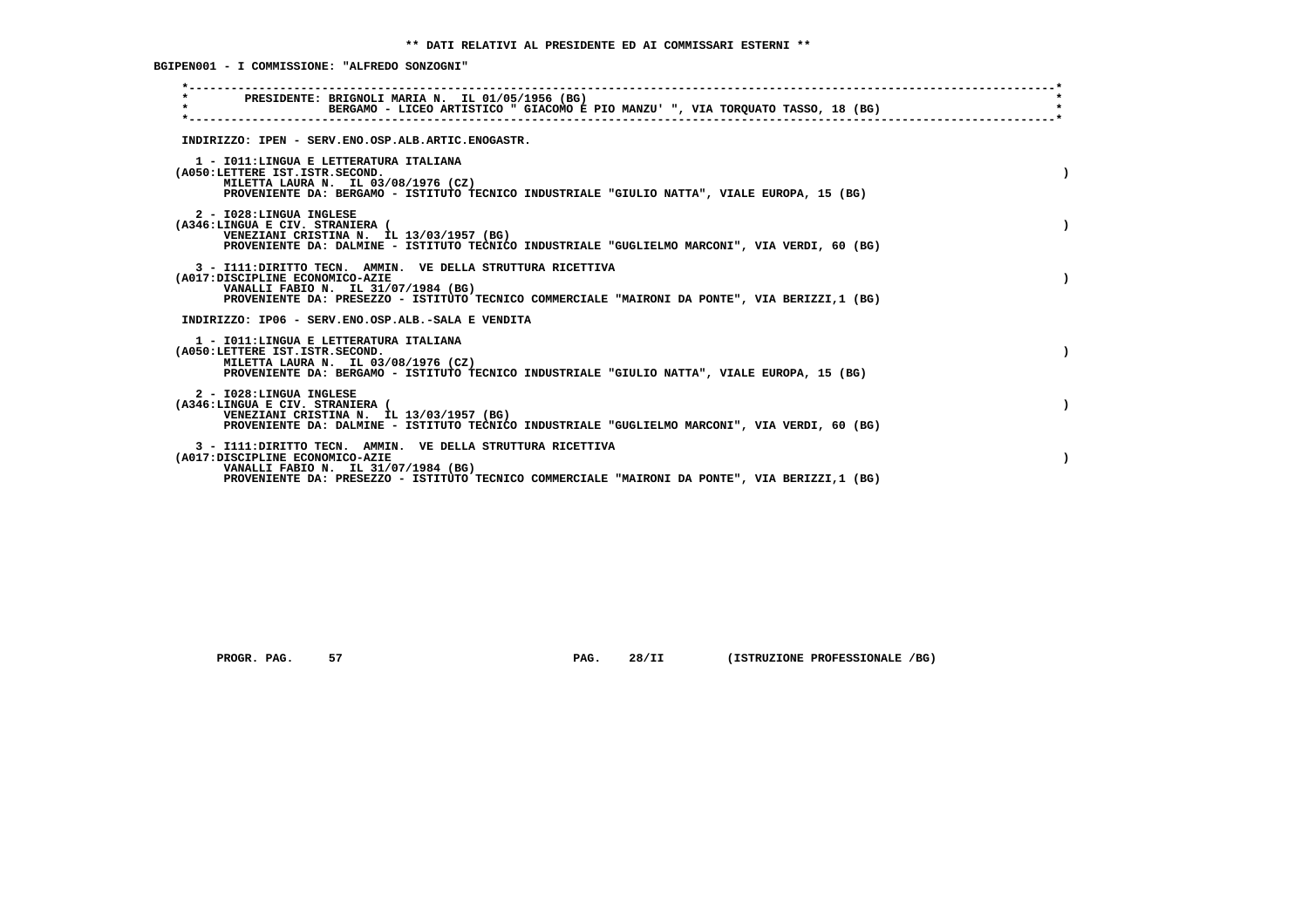**BGIPEN002 - II COMMISSIONE: DI SAN PELLEGRINO TERME**

 **\*\* DATI RELATIVI ALLE CLASSI DELLA CONFIGURAZIONE \*\***

|                                              |                                           | ISTITUTO PRIMA SEDE: SAN PELLEGRINO TERME - IST PROF PER I SERVIZI ALBERGHIERI E RISTORAZIONE DI SAN PELLEGRINO TERME, VIALE D |
|----------------------------------------------|-------------------------------------------|--------------------------------------------------------------------------------------------------------------------------------|
| * CLASSE * ISTITUTO<br>* SEZIONE * INDIRIZZO |                                           | $*$ I.F.P. $*$<br>CANDIDATI<br>L. STRANIERE<br>$\star$<br>*INT.*EST.*SPEC*MER.* II PR. I COM. II COM. *                        |
| * BGRH01000P * 5B                            | * IPEN - SERV.ENO.OSP.ALB.ARTIC.ENOGASTR. | $* 17 * 2 *$<br>$\star$ $\star$<br>$\star$                                                                                     |
| * BGRH01000P * 5C                            | * IPEN - SERV.ENO.OSP.ALB.ARTIC.ENOGASTR. | $* 24 *$<br>$\star$                                                                                                            |
|                                              | TOTALI                                    | $*$ 41 $*$ 2 $*$<br>* *                                                                                                        |

 **PROGR. PAG. 58 PAG. 29/I (ISTRUZIONE PROFESSIONALE /BG)**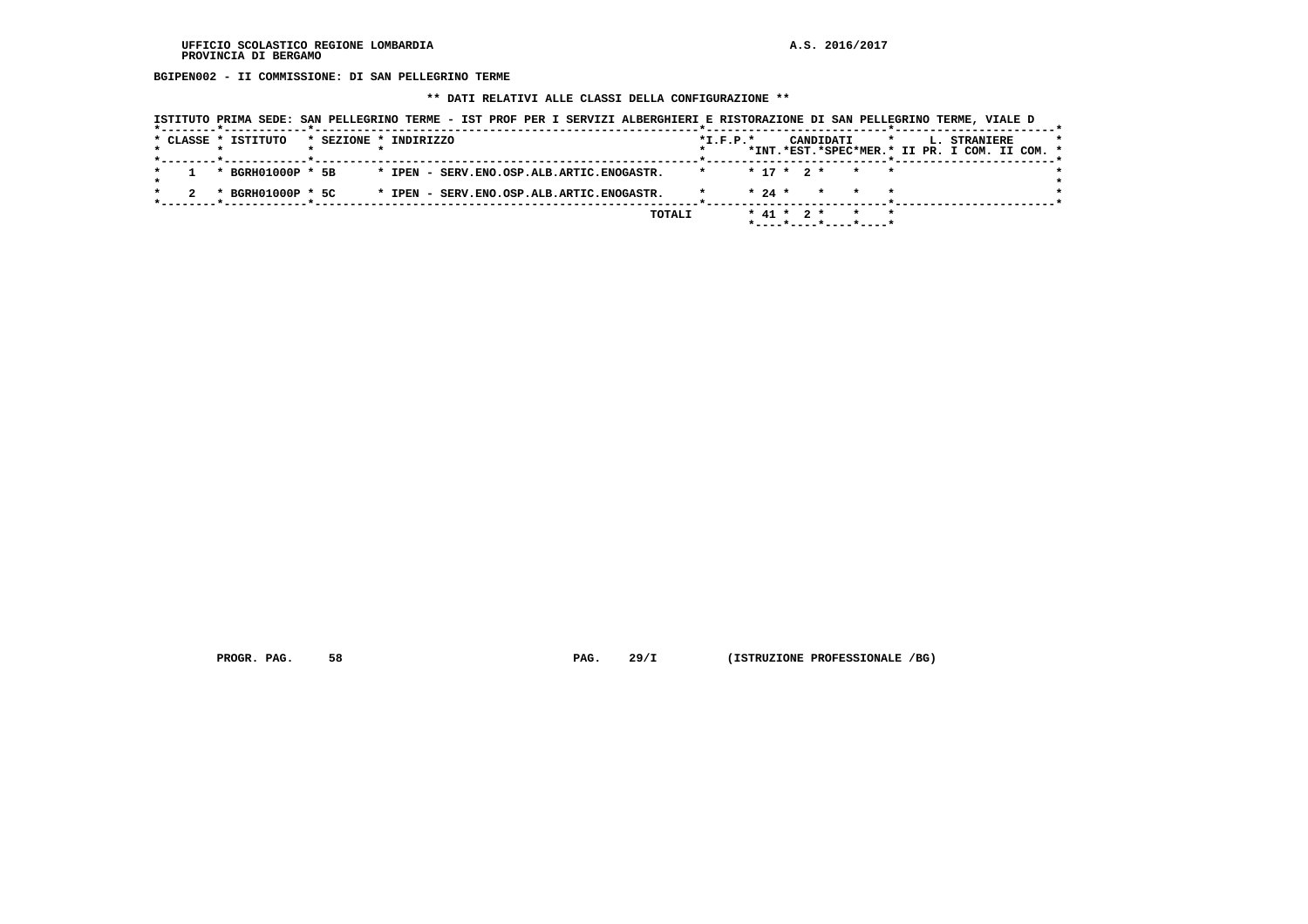**BGIPEN002 - II COMMISSIONE: DI SAN PELLEGRINO TERME**

| $\star$<br>PRESIDENTE: AMODEO MARIA N. IL 03/12/1958 (RC)<br>$\star$<br>BERGAMO - ISTITUTO SUPERIORE "GIULIO NATTA", VIALE EUROPA, 15 (BG)                                                                                                                   |  |
|--------------------------------------------------------------------------------------------------------------------------------------------------------------------------------------------------------------------------------------------------------------|--|
| INDIRIZZO: IPEN - SERV.ENO.OSP.ALB.ARTIC.ENOGASTR.                                                                                                                                                                                                           |  |
| 1 - IO11: LINGUA E LETTERATURA ITALIANA<br>(A050:LETTERE IST.ISTR.SECOND.<br>TORRI LUCILLA N. IL 01/02/1964 (BG)<br>PROVENIENTE DA: BERGAMO - IST PROF INDUSTRIA E ARTIGIANATO "CESARE PESENTI", VIA OZANAM, 27 (BG)                                         |  |
| 2 - I028:LINGUA INGLESE<br>(A346:LINGUA E CIV. STRANIERA<br>PENNACCHIO ALEX N. IL 21/12/1970 (BG)<br>PROVENIENTE DA: LOVERE - ISTITUTO TECNICO INDUSTRIALE "GALILEO GALILEI", VIA XX SETTEMBRE, 4 (BG)                                                       |  |
| 3 - I111: DIRITTO TECN. AMMIN. VE DELLA STRUTTURA RICETTIVA<br>(A017:DISCIPLINE ECONOMICO-AZIE<br>ALBANO SALVATORE N. IL 11/06/1967 (LT)<br>PROVENIENTE DA: SARNICO - IST PROF PER I SERVIZI ALBERGHIERI E RISTORAZIONE "SERAFINO RIVA", VIA CORTIVO 30 (BG) |  |

 **PROGR. PAG. 59 PAG. 29/II (ISTRUZIONE PROFESSIONALE /BG)**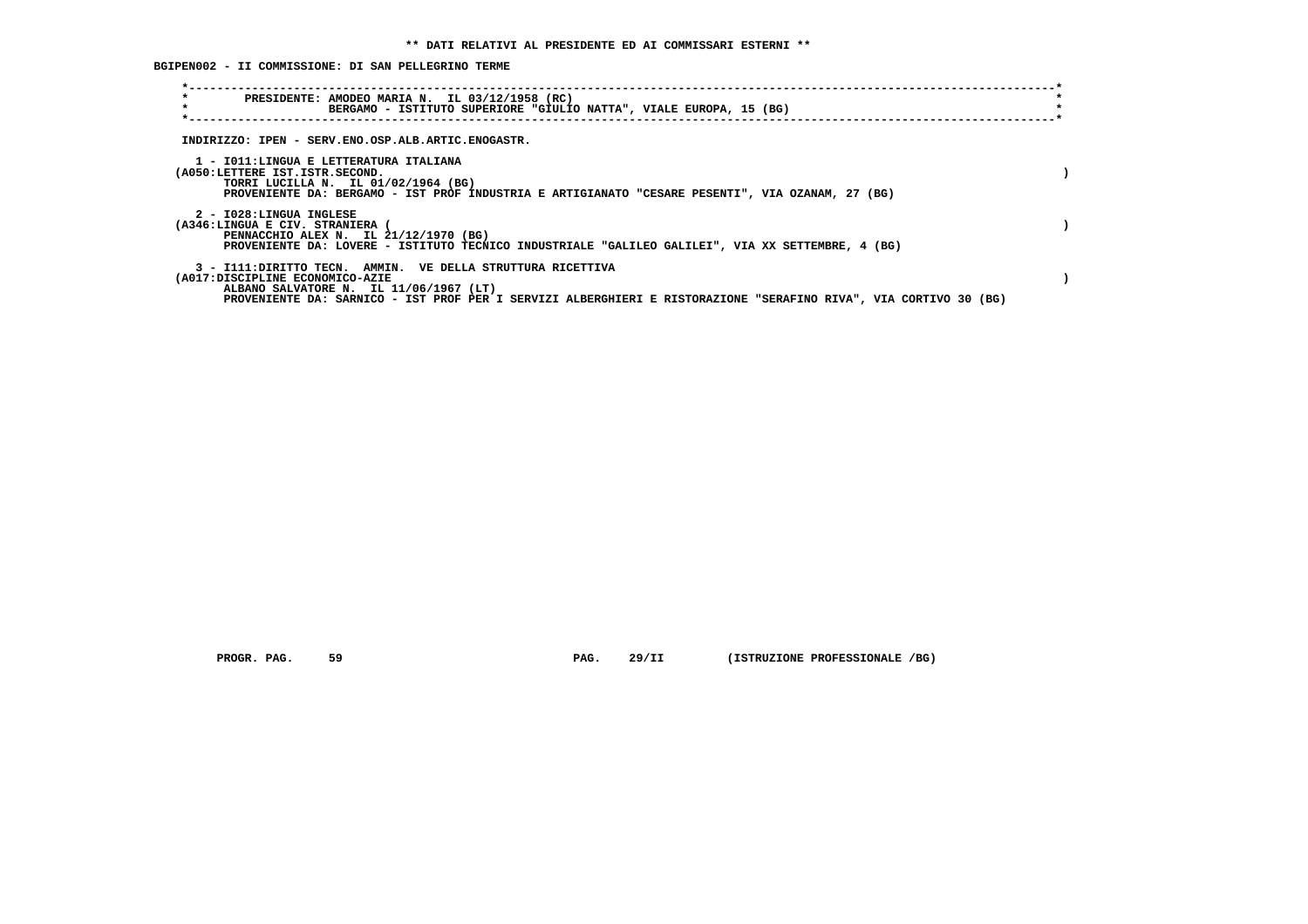**BGIPEN003 - III COMMISSIONE: DI SAN PELLEGRINO TERME**

 **\*\* DATI RELATIVI ALLE CLASSI DELLA CONFIGURAZIONE \*\***

| ISTITUTO PRIMA SEDE: SAN PELLEGRINO TERME - IST PROF PER I SERVIZI ALBERGHIERI E RISTORAZIONE DI SAN PELLEGRINO TERME, VIALE D |                                                                                                         |
|--------------------------------------------------------------------------------------------------------------------------------|---------------------------------------------------------------------------------------------------------|
| * CLASSE * ISTITUTO<br>* SEZIONE * INDIRIZZO<br>*--------*------------*--------                                                | $*$ I.F.P. $*$<br>CANDIDATI<br>L. STRANIERE<br>$\star$<br>*INT.*EST.*SPEC*MER.* II PR. I COM. II COM. * |
| * BGRH01000P * 5A<br>* IPEN - SERV.ENO.OSP.ALB.ARTIC.ENOGASTR.                                                                 | $* 22 * 2 *$<br>$\star$                                                                                 |
| * BGRH01000P * 5D<br>* IPEN - SERV.ENO.OSP.ALB.ARTIC.ENOGASTR.                                                                 | $* 13 *$<br>* * *                                                                                       |
|                                                                                                                                | $*$ 35 $*$ 2 $*$<br>TOTALI<br>$*$ - - - - $*$ - - - - $*$ - - - - $*$ - - - - $*$                       |

 **PROGR. PAG.** 60 **PAG.** 30/I (ISTRUZIONE PROFESSIONALE /BG)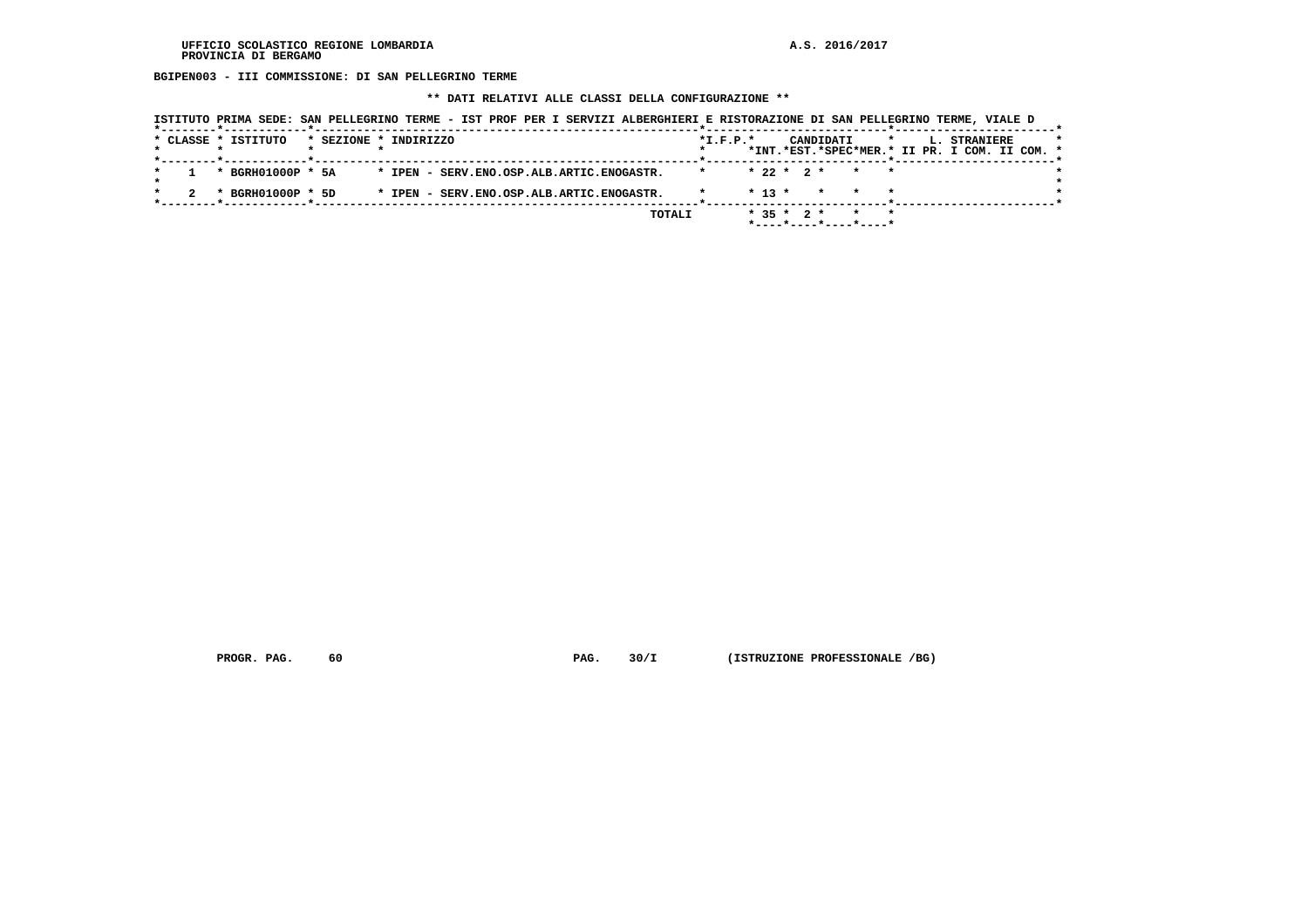**BGIPEN003 - III COMMISSIONE: DI SAN PELLEGRINO TERME**

| $\star$<br>PRESIDENTE: ZANDONAI CELESTINA N. IL 09/08/1972 (BG)<br>$\star$<br>LOVERE - ISTITUTO SUPERIORE "IVAN PIANA", VIA XX SETTEMBRE, 4 (BG)                                                                                                             |  |
|--------------------------------------------------------------------------------------------------------------------------------------------------------------------------------------------------------------------------------------------------------------|--|
| INDIRIZZO: IPEN - SERV.ENO.OSP.ALB.ARTIC.ENOGASTR.                                                                                                                                                                                                           |  |
| 1 - IO11:LINGUA E LETTERATURA ITALIANA<br>(A050:LETTERE IST.ISTR.SECOND.<br>PREDA FIORELLA N. IL 21/03/1965 (BG)<br>PROVENIENTE DA: PRESEZZO - ISTITUTO TECNICO COMMERCIALE "MAIRONI DA PONTE", VIA BERIZZI,1 (BG)                                           |  |
| 2 - I028:LINGUA INGLESE<br>(A346:LINGUA E CIV. STRANIERA (<br>DONEDA BARBARA N. IL 24/07/1969 (BG)<br>PROVENIENTE DA: NEMBRO - IST PROF PER I SERVIZI ALBERGHIERI E RISTORAZIONE "ALFREDO SONZOGNI", VIA BELLINI 54 (BG)                                     |  |
| 3 - I111: DIRITTO TECN. AMMIN. VE DELLA STRUTTURA RICETTIVA<br>(A017:DISCIPLINE ECONOMICO-AZIE<br>ERMACORA MARIA GIULIA N. IL 03/10/1963 (BG)<br>PROVENIENTE DA: BERGAMO - IST PROF PER I SERVIZI COMMERCIALI "CATERINA CANIANA", VIA DEL POLARESCO, 19 (BG) |  |

 **PROGR. PAG. 61 PAG. 30/II (ISTRUZIONE PROFESSIONALE /BG)**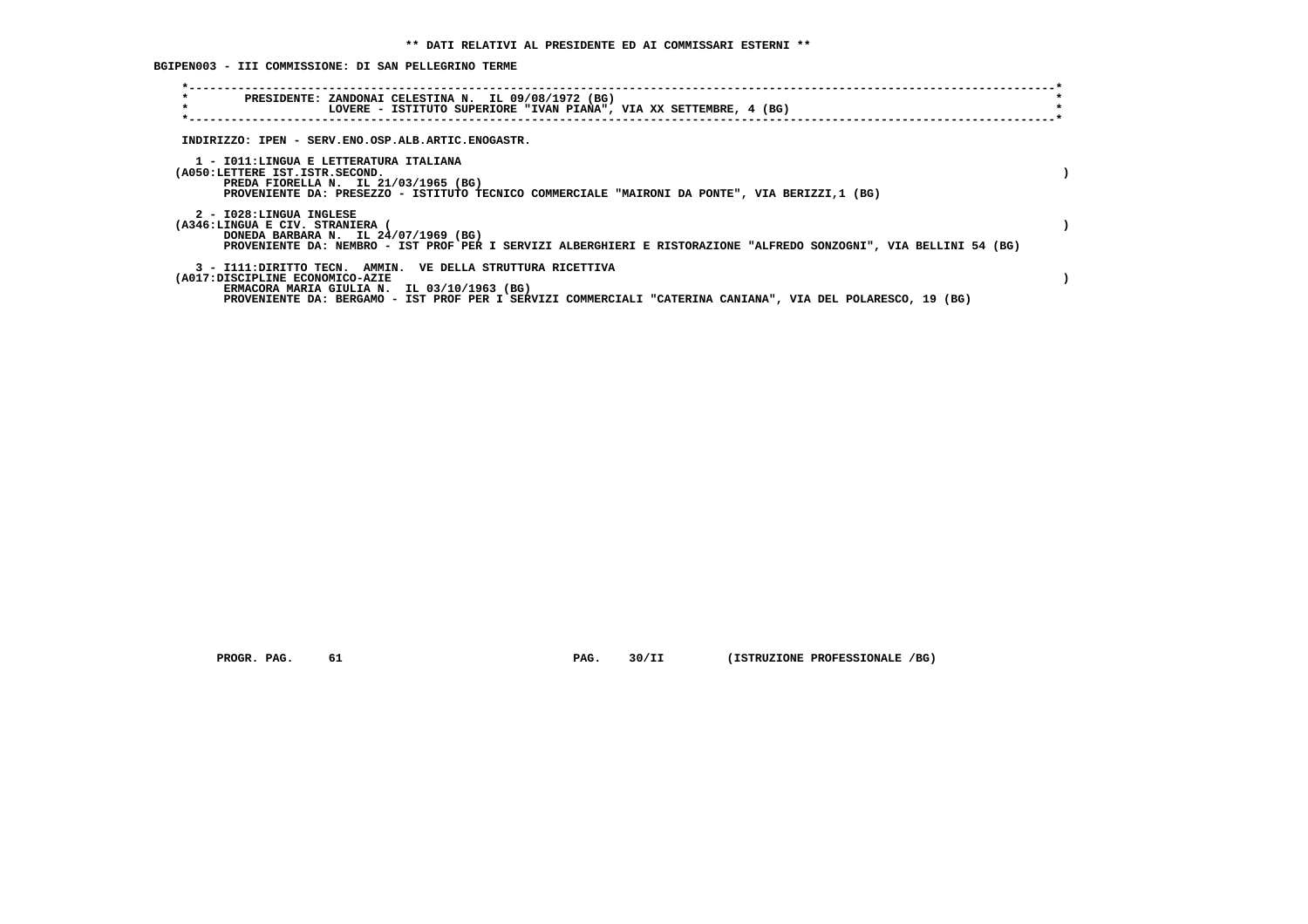**BGIPEN004 - IV COMMISSIONE: DI SAN PELLEGRINO TERME**

#### **\*\* DATI RELATIVI ALLE CLASSI DELLA CONFIGURAZIONE \*\***

 **ISTITUTO PRIMA SEDE: SAN PELLEGRINO TERME - IST PROF PER I SERVIZI ALBERGHIERI E RISTORAZIONE DI SAN PELLEGRINO TERME, VIALE D**

|  | * CLASSE * ISTITUTO |                             | * SEZIONE * INDIRIZZO                                                                                                               |        | $*I.F.P.*$ |                                |                  | CANDIDATI             |       | *INT.*EST.*SPEC*MER.* II PR. I COM. II COM. * | L. STRANIERE |  |  |
|--|---------------------|-----------------------------|-------------------------------------------------------------------------------------------------------------------------------------|--------|------------|--------------------------------|------------------|-----------------------|-------|-----------------------------------------------|--------------|--|--|
|  | * BGRH01000P * 5E   |                             | * IPEN - SERV. ENO. OSP. ALB. ARTIC. ENOGASTR.                                                                                      |        | $\star$    | $* 21 *$                       |                  | $\star$               | * * * |                                               |              |  |  |
|  | * BGRH01000P *      | 5FFRA<br>* 5FSPA<br>* 5FTED | * IP06 - SERV.ENO.OSP.ALB.-SALA E VENDITA<br>* IP06 - SERV.ENO.OSP.ALB.-SALA E VENDITA<br>* IP06 - SERV.ENO.OSP.ALB.-SALA E VENDITA |        | $\star$    | $*$ 5 $*$<br>$\star$ 2 $\star$ | * 4 * 1 *        |                       |       |                                               |              |  |  |
|  |                     |                             |                                                                                                                                     | TOTALI |            |                                | $*$ 32 $*$ 1 $*$ | *----*----*----*----* |       |                                               |              |  |  |

 **PROGR. PAG.** 62 **PROGR. 21/I** (ISTRUZIONE PROFESSIONALE /BG)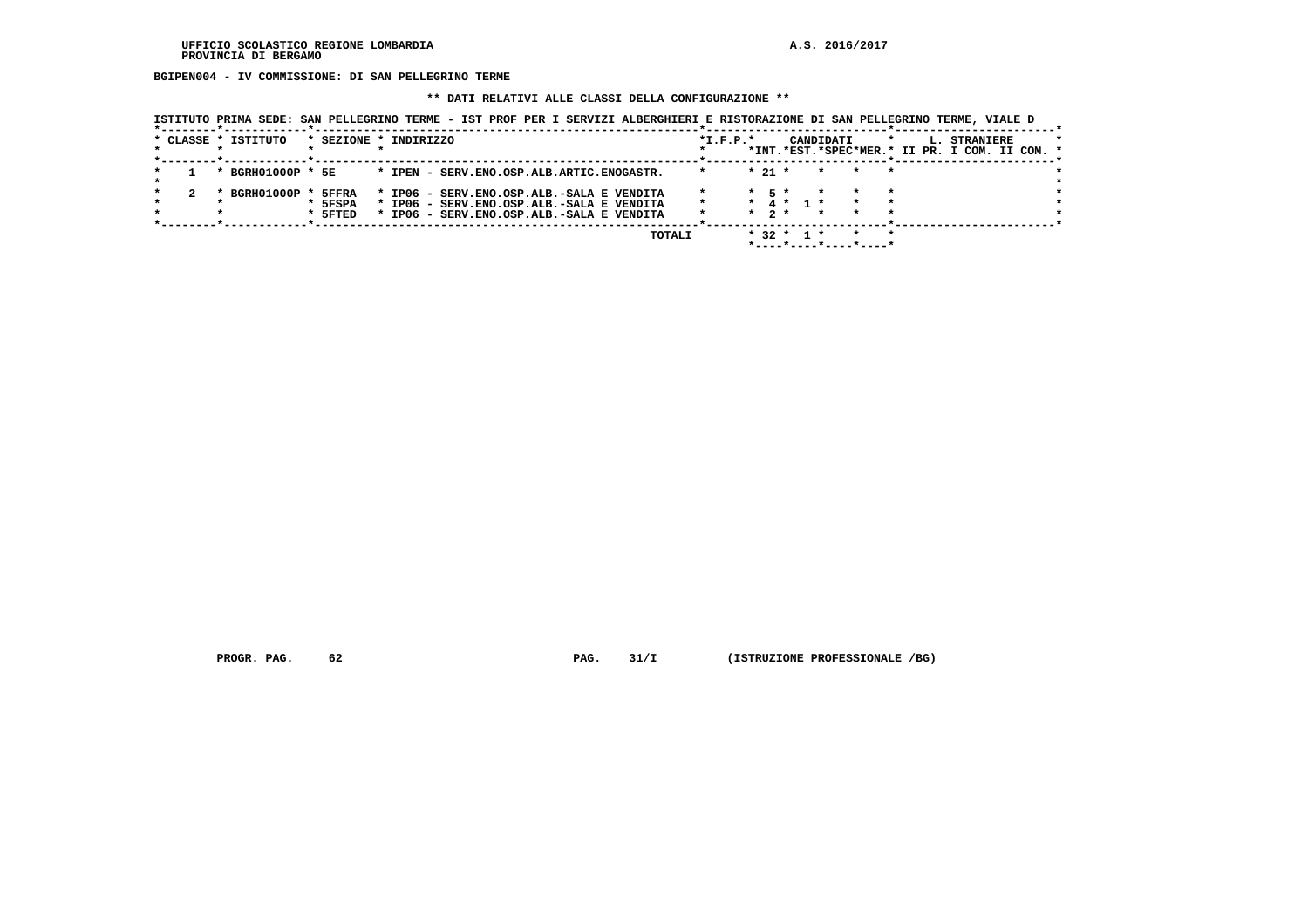**BGIPEN004 - IV COMMISSIONE: DI SAN PELLEGRINO TERME**

| PRESIDENTE: DI PIERRO ANNA MARIA N. IL 22/09/1954 (BA)<br>$\star$<br>TREVIGLIO - ISTITUTO TECNICO COMMERCIALE "ZENALE E BUTINONE", VIA GALVANI 7 (BG)                                                                             |  |
|-----------------------------------------------------------------------------------------------------------------------------------------------------------------------------------------------------------------------------------|--|
| INDIRIZZO: IPEN - SERV.ENO.OSP.ALB.ARTIC.ENOGASTR.                                                                                                                                                                                |  |
| 1 - IO11: LINGUA E LETTERATURA ITALIANA<br>(A050:LETTERE IST.ISTR.SECOND.<br>PINTO GIUSEPPE CONO N. IL 01/01/1953 (SA)<br>PROVENIENTE DA: TREVIGLIO - ISTITUTO TECNICO COMMERCIALE "ZENALE E BUTINONE", VIA GALVANI 7 (BG)        |  |
| 2 - I028:LINGUA INGLESE<br>(A346:LINGUA E CIV. STRANIERA (<br>DALLA BETTA ALESSANDRA N. IL 18/03/1969 (TV)<br>PROVENIENTE DA: GAZZANIGA - ISTITUTO TECNICO INDUSTRIALE "VALLE SERIANA", VIA MARCONI, 45 (BG)                      |  |
| 3 - I111: DIRITTO TECN. AMMIN. VE DELLA STRUTTURA RICETTIVA<br>(A017:DISCIPLINE ECONOMICO-AZIE<br>OUARTO CATERINA N. IL 14/01/1978 (KR)<br>PROVENIENTE DA: PRESEZZO - ISTITUTO MAGISTRALE "BETTY AMBIVERI", VIA C.BERIZZI, 1 (BG) |  |
| INDIRIZZO: IP06 - SERV.ENO.OSP.ALB.-SALA E VENDITA                                                                                                                                                                                |  |
| 1 - IO11:LINGUA E LETTERATURA ITALIANA<br>(A050:LETTERE IST.ISTR.SECOND.<br>PINTO GIUSEPPE CONO N. IL 01/01/1953 (SA)<br>PROVENIENTE DA: TREVIGLIO - ISTITUTO TECNICO COMMERCIALE "ZENALE E BUTINONE", VIA GALVANI 7 (BG)         |  |
| 2 - I028:LINGUA INGLESE<br>(A346:LINGUA E CIV. STRANIERA (<br>DALLA BETTA ALESSANDRA N. IL 18/03/1969 (TV)<br>PROVENIENTE DA: GAZZANIGA - ISTITUTO TECNICO INDUSTRIALE "VALLE SERIANA", VIA MARCONI, 45 (BG)                      |  |
| 3 - I111: DIRITTO TECN. AMMIN. VE DELLA STRUTTURA RICETTIVA<br>(A017:DISCIPLINE ECONOMICO-AZIE<br>OUARTO CATERINA N. IL 14/01/1978 (KR)<br>PROVENIENTE DA: PRESEZZO - ISTITUTO MAGISTRALE "BETTY AMBIVERI", VIA C.BERIZZI, 1 (BG) |  |

 **PROGR. PAG.** 63 **PAG.** 31/II (ISTRUZIONE PROFESSIONALE /BG)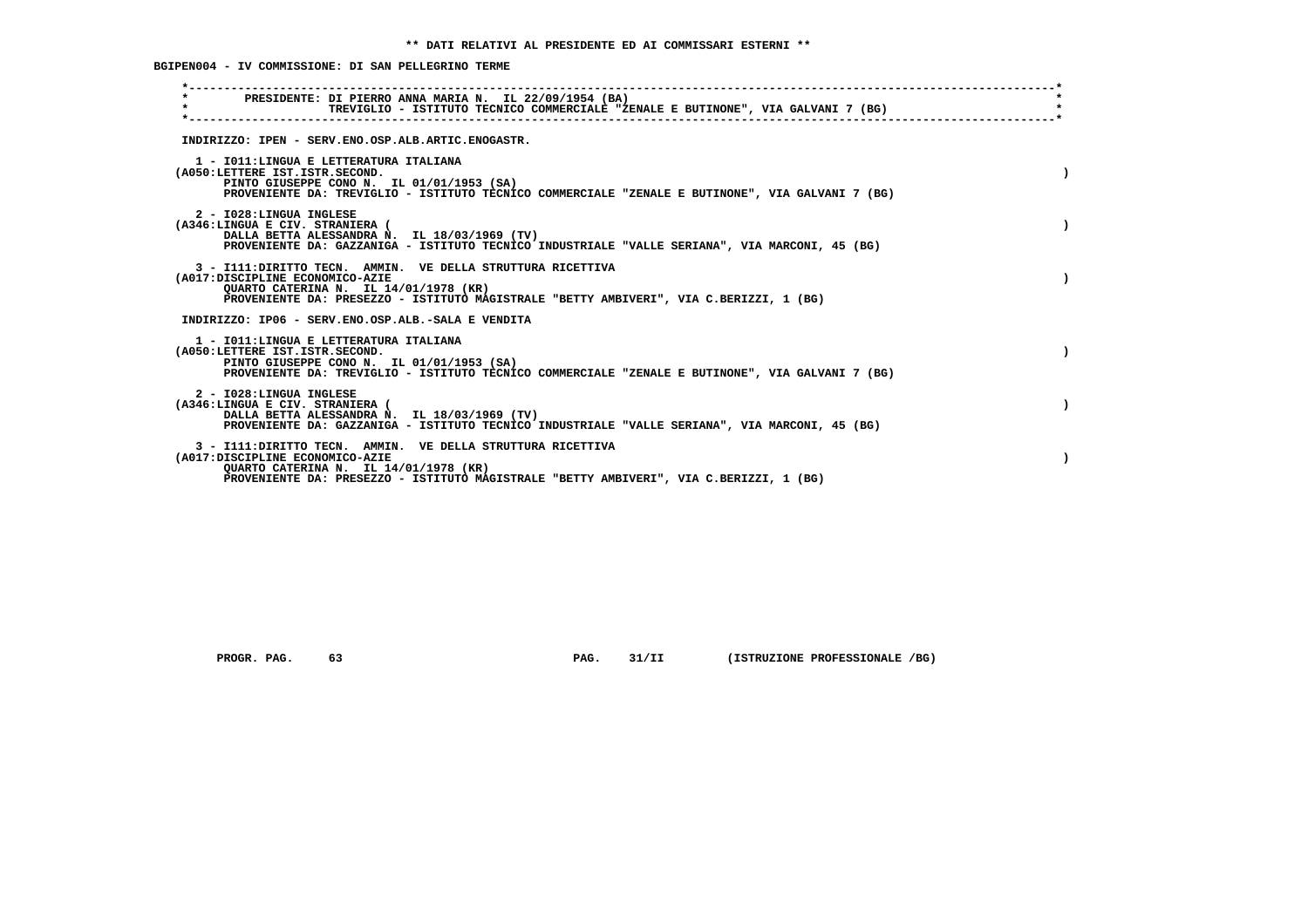**BGIPEN005 - V COMMISSIONE: "SERAFINO RIVA"**

#### **\*\* DATI RELATIVI ALLE CLASSI DELLA CONFIGURAZIONE \*\***

 **ISTITUTO PRIMA SEDE: SARNICO - IST PROF PER I SERVIZI ALBERGHIERI E RISTORAZIONE "SERAFINO RIVA", VIA CORTIVO 30 (BG)**

|  |                     |                       |  |  |  |                                                | TOTALI |            | $* 38 *$   |  |           |                                               |  |    |                  |  |  |
|--|---------------------|-----------------------|--|--|--|------------------------------------------------|--------|------------|------------|--|-----------|-----------------------------------------------|--|----|------------------|--|--|
|  |                     |                       |  |  |  |                                                |        |            |            |  |           |                                               |  |    |                  |  |  |
|  |                     | $*$ BAB               |  |  |  | * IPEN - SERV.ENO.OSP.ALB.ARTIC.ENOGASTR.      |        |            | $* 11 *$   |  | $\star$   |                                               |  |    |                  |  |  |
|  |                     |                       |  |  |  |                                                |        |            |            |  |           |                                               |  |    |                  |  |  |
|  | * BGRH02301T * BA   |                       |  |  |  | * IP06 - SERV.ENO.OSP.ALB.-SALA E VENDITA      |        |            | $*$ 10 $*$ |  |           |                                               |  |    |                  |  |  |
|  |                     |                       |  |  |  |                                                |        |            |            |  |           |                                               |  |    |                  |  |  |
|  | * BGRH02301T * AA   |                       |  |  |  | * IPEN - SERV. ENO. OSP. ALB. ARTIC. ENOGASTR. |        |            | $* 17 *$   |  | $\star$   |                                               |  |    |                  |  |  |
|  |                     |                       |  |  |  |                                                |        |            |            |  |           |                                               |  |    |                  |  |  |
|  |                     |                       |  |  |  |                                                |        |            |            |  |           | *INT.*EST.*SPEC*MER.* II PR. I COM. II COM. * |  |    |                  |  |  |
|  |                     |                       |  |  |  |                                                |        |            |            |  |           |                                               |  |    |                  |  |  |
|  | * CLASSE * ISTITUTO | * SEZIONE * INDIRIZZO |  |  |  |                                                |        | $*L.F.P.*$ |            |  | CANDIDATI |                                               |  | L. | <b>STRANIERE</b> |  |  |
|  |                     |                       |  |  |  |                                                |        |            |            |  |           |                                               |  |    |                  |  |  |

 **PROGR. PAG.** 64 **PROGR. 32/I** (ISTRUZIONE PROFESSIONALE /BG)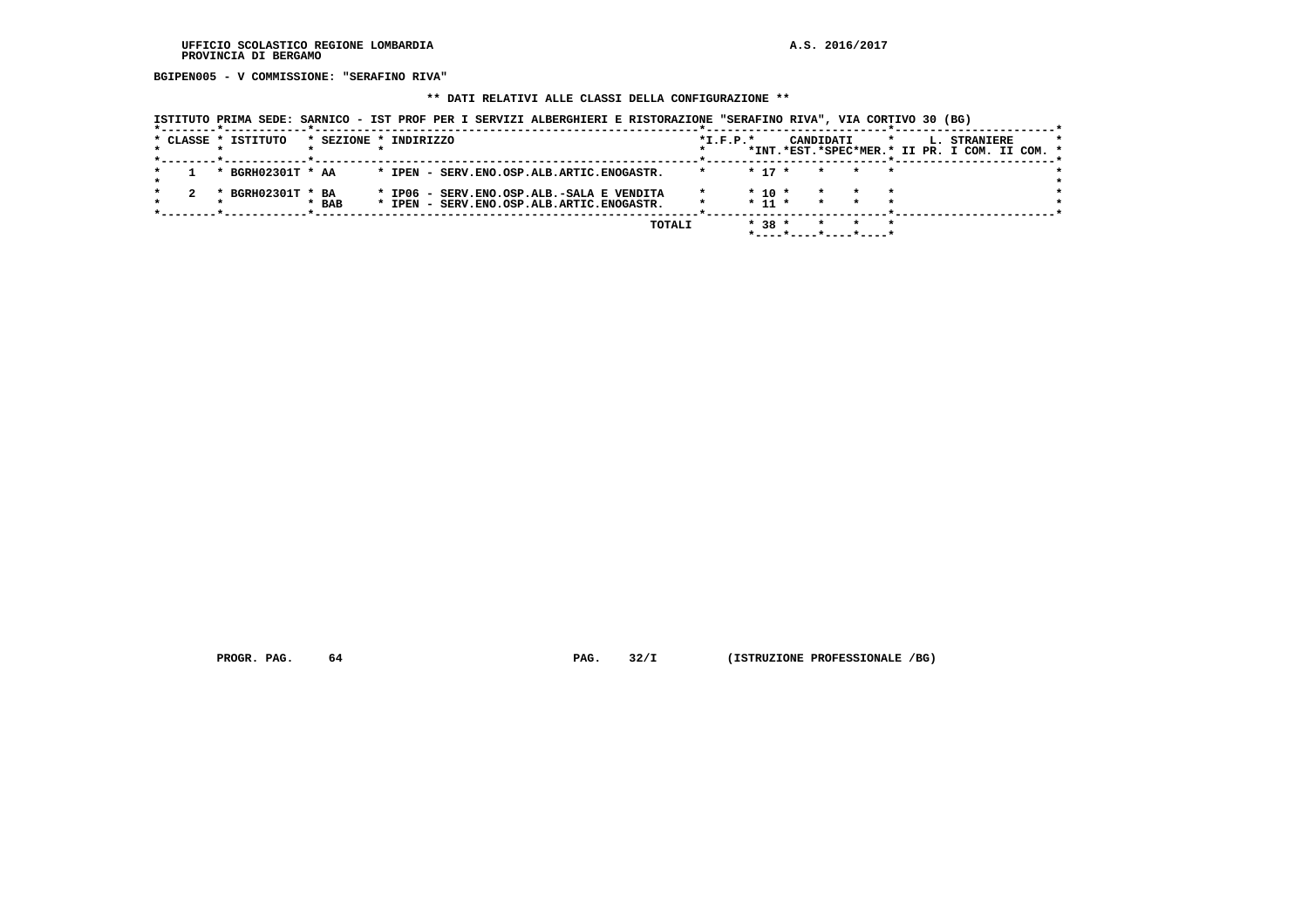**BGIPEN005 - V COMMISSIONE: "SERAFINO RIVA"**

| PRESIDENTE: CAVATORTA ROBERTO N. IL 05/07/1958 (BG)<br>$\star$<br>BERGAMO - ISTITUTO TECNICO COMMERCIALE "BORTOLO BELOTTI", VIA PER AZZANO,5 (BG)<br>INDIRIZZO: IPEN - SERV.ENO.OSP.ALB.ARTIC.ENOGASTR.<br>1 - IO11:LINGUA E LETTERATURA ITALIANA<br>(A050:LETTERE IST.ISTR.SECOND.<br>BONACINA LORELLA N. IL 17/11/1960 (BG)<br>PROVENIENTE DA: BERGAMO - ISTITUTO TECNICO AGRARIO "MARIO RIGONI STERN", VIA BORGO PALAZZO, 128 (BG)<br>2 - I028:LINGUA INGLESE<br>(A346:LINGUA E CIV. STRANIERA (<br>MILCERI BAUSOTO FRANCESCO N. IL 23/04/1976 (RG)<br>PROVENIENTE DA: BERGAMO - IST PROF PER L'AGRICOLTURA E L'AMBIENTE "MARIO RIGONI STERN", VIA BORGO PALAZZO 128 (BG)<br>3 - I111: DIRITTO TECN. AMMIN. VE DELLA STRUTTURA RICETTIVA<br>(A017:DISCIPLINE ECONOMICO-AZIE<br>PAZIENZA MARIO N. IL 01/09/1953 (FG)<br>PROVENIENTE DA: BERGAMO - IST PROF PER I SERVIZI COMMERCIALI "GUIDO GALLI", VIA GAVAZZENI, 37 (BG)<br>INDIRIZZO: IP06 - SERV.ENO.OSP.ALB.-SALA E VENDITA<br>1 - IO11: LINGUA E LETTERATURA ITALIANA<br>(A050:LETTERE IST.ISTR.SECOND.<br>BONACINA LORELLA N. IL 17/11/1960 (BG)<br>PROVENIENTE DA: BERGAMO - ISTITUTO TECNICO AGRARIO "MARIO RIGONI STERN", VIA BORGO PALAZZO, 128 (BG)<br>2 - I028:LINGUA INGLESE<br>(A346:LINGUA E CIV. STRANIERA (<br>MILCERI BAUSOTO FRANCESCO N. IL 23/04/1976 (RG)<br>PROVENIENTE DA: BERGAMO - IST PROF PER L'AGRICOLTURA E L'AMBIENTE "MARIO RIGONI STERN", VIA BORGO PALAZZO 128 (BG)<br>3 - I111: DIRITTO TECN. AMMIN. VE DELLA STRUTTURA RICETTIVA<br>(A017:DISCIPLINE ECONOMICO-AZIE<br>PAZIENZA MARIO N. IL 01/09/1953 (FG)<br>PROVENIENTE DA: BERGAMO - IST PROF PER I SERVIZI COMMERCIALI "GUIDO GALLI", VIA GAVAZZENI, 37 (BG) |  |
|----------------------------------------------------------------------------------------------------------------------------------------------------------------------------------------------------------------------------------------------------------------------------------------------------------------------------------------------------------------------------------------------------------------------------------------------------------------------------------------------------------------------------------------------------------------------------------------------------------------------------------------------------------------------------------------------------------------------------------------------------------------------------------------------------------------------------------------------------------------------------------------------------------------------------------------------------------------------------------------------------------------------------------------------------------------------------------------------------------------------------------------------------------------------------------------------------------------------------------------------------------------------------------------------------------------------------------------------------------------------------------------------------------------------------------------------------------------------------------------------------------------------------------------------------------------------------------------------------------------------------------------------------------------------------------------------------------|--|
|                                                                                                                                                                                                                                                                                                                                                                                                                                                                                                                                                                                                                                                                                                                                                                                                                                                                                                                                                                                                                                                                                                                                                                                                                                                                                                                                                                                                                                                                                                                                                                                                                                                                                                          |  |
|                                                                                                                                                                                                                                                                                                                                                                                                                                                                                                                                                                                                                                                                                                                                                                                                                                                                                                                                                                                                                                                                                                                                                                                                                                                                                                                                                                                                                                                                                                                                                                                                                                                                                                          |  |
|                                                                                                                                                                                                                                                                                                                                                                                                                                                                                                                                                                                                                                                                                                                                                                                                                                                                                                                                                                                                                                                                                                                                                                                                                                                                                                                                                                                                                                                                                                                                                                                                                                                                                                          |  |
|                                                                                                                                                                                                                                                                                                                                                                                                                                                                                                                                                                                                                                                                                                                                                                                                                                                                                                                                                                                                                                                                                                                                                                                                                                                                                                                                                                                                                                                                                                                                                                                                                                                                                                          |  |
|                                                                                                                                                                                                                                                                                                                                                                                                                                                                                                                                                                                                                                                                                                                                                                                                                                                                                                                                                                                                                                                                                                                                                                                                                                                                                                                                                                                                                                                                                                                                                                                                                                                                                                          |  |
|                                                                                                                                                                                                                                                                                                                                                                                                                                                                                                                                                                                                                                                                                                                                                                                                                                                                                                                                                                                                                                                                                                                                                                                                                                                                                                                                                                                                                                                                                                                                                                                                                                                                                                          |  |
|                                                                                                                                                                                                                                                                                                                                                                                                                                                                                                                                                                                                                                                                                                                                                                                                                                                                                                                                                                                                                                                                                                                                                                                                                                                                                                                                                                                                                                                                                                                                                                                                                                                                                                          |  |
|                                                                                                                                                                                                                                                                                                                                                                                                                                                                                                                                                                                                                                                                                                                                                                                                                                                                                                                                                                                                                                                                                                                                                                                                                                                                                                                                                                                                                                                                                                                                                                                                                                                                                                          |  |
|                                                                                                                                                                                                                                                                                                                                                                                                                                                                                                                                                                                                                                                                                                                                                                                                                                                                                                                                                                                                                                                                                                                                                                                                                                                                                                                                                                                                                                                                                                                                                                                                                                                                                                          |  |

 **PROGR. PAG. 65 PAG. 32/II (ISTRUZIONE PROFESSIONALE /BG)**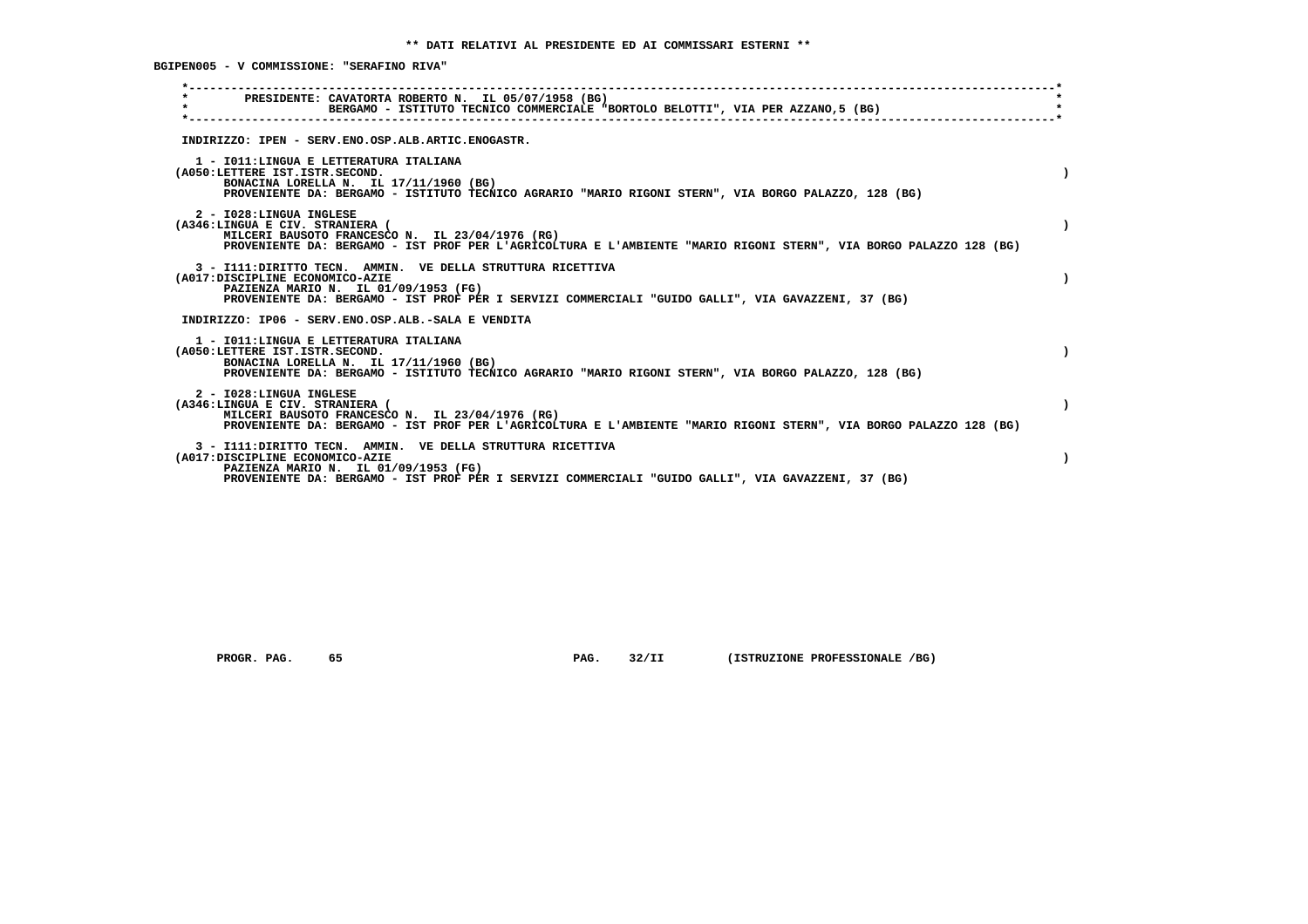**BGIPEN006 - VI COMMISSIONE: "ALFREDO SONZOGNI"**

#### **\*\* DATI RELATIVI ALLE CLASSI DELLA CONFIGURAZIONE \*\***

 **ISTITUTO PRIMA SEDE: NEMBRO - IST PROF PER I SERVIZI ALBERGHIERI E RISTORAZIONE "ALFREDO SONZOGNI", VIA BELLINI 54 (BG)**

|  | * CLASSE * ISTITUTO |  | * SEZIONE * INDIRIZZO                          |         | $*I.F.P.*$ |          | CANDIDATI      |           |                           |                                               | L. STRANIERE | $\star$ |
|--|---------------------|--|------------------------------------------------|---------|------------|----------|----------------|-----------|---------------------------|-----------------------------------------------|--------------|---------|
|  |                     |  |                                                |         |            |          |                |           |                           | *INT.*EST.*SPEC*MER.* II PR. I COM. II COM. * |              |         |
|  | * BGRH020009 * 5B   |  | * IPEN - SERV. ENO. OSP. ALB. ARTIC. ENOGASTR. | $\star$ |            | $* 25 *$ |                |           | $\star$ 5 $\star$ $\star$ |                                               |              |         |
|  |                     |  |                                                |         |            |          |                |           |                           |                                               |              |         |
|  | * BGRH020009 * 5H   |  | * IPEN - SERV. ENO. OSP. ALB. ARTIC. ENOGASTR. |         |            |          | $* 20 * * 3 *$ |           |                           |                                               |              |         |
|  |                     |  | TOTALI                                         |         |            | $* 45 *$ |                | $*$ 8 $*$ | $\star$                   |                                               |              |         |
|  |                     |  |                                                |         |            |          |                |           |                           |                                               |              |         |

 **PROGR. PAG.** 66 **PROGR. 23/I** (ISTRUZIONE PROFESSIONALE /BG)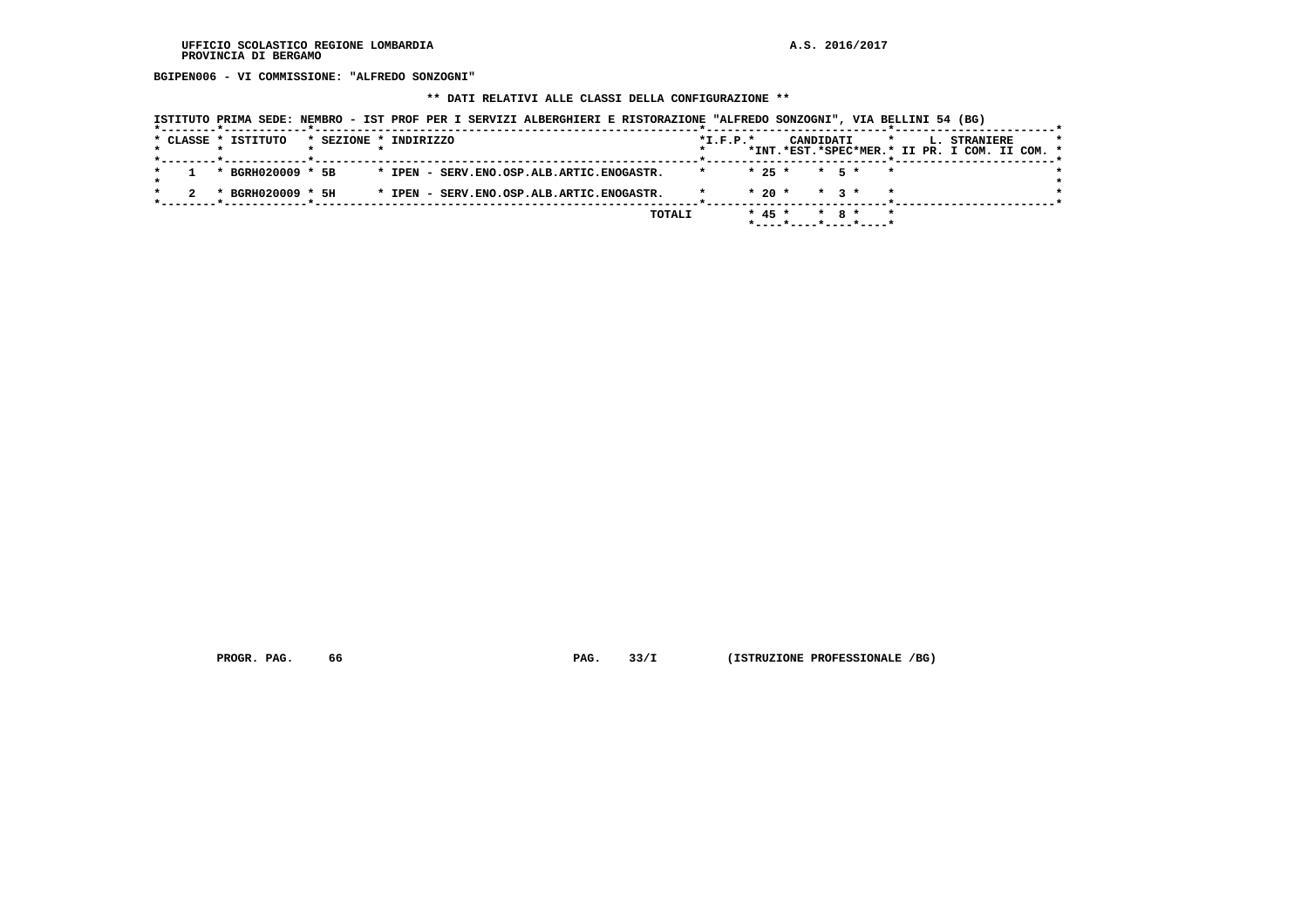**BGIPEN006 - VI COMMISSIONE: "ALFREDO SONZOGNI"**

| $\star$<br>PRESIDENTE: ROSSONI PIERINO N. IL 11/12/1956 (BG)<br>$\star$<br>BERGAMO - LICEO ARTISTICO " GIACOMO E PIO MANZU' ", VIA TORQUATO TASSO, 18 (BG)                                                                                                         |  |
|--------------------------------------------------------------------------------------------------------------------------------------------------------------------------------------------------------------------------------------------------------------------|--|
| INDIRIZZO: IPEN - SERV.ENO.OSP.ALB.ARTIC.ENOGASTR.                                                                                                                                                                                                                 |  |
| 1 - IO11:LINGUA E LETTERATURA ITALIANA<br>(A050:LETTERE IST.ISTR.SECOND.<br>CACCIA ELEONORA N. IL 03/06/1987 (BG)<br>PROVENIENTE DA: BERGAMO - IST PROF PER I SERVIZI SOCIALI PROF. SOCIO SANITARIO "MAMOLI", VIA BREMBILLA 3 (BG)                                 |  |
| 2 - I028:LINGUA INGLESE<br>(A346:LINGUA E CIV. STRANIERA<br>BORELLINI FRANCA N. IL 02/11/1965 (MO)<br>PROVENIENTE DA: BERGAMO - LICEO ARTISTICO " GIACOMO E PIO MANZU' ", VIA TORQUATO TASSO, 18 (BG)                                                              |  |
| 3 - I111: DIRITTO TECN. AMMIN. VE DELLA STRUTTURA RICETTIVA<br>(A017:DISCIPLINE ECONOMICO-AZIE<br>PREZZATI MARIA GIOVANNA N. IL 19/08/1959 (BG)<br>PROVENIENTE DA: TREZZO SULL'ADDA - IST TEC COMMERCIALE E PER GEOMETRI JACOPO NIZZOLA, VIA PIETRO NENNI, 10 (MI) |  |

 **PROGR. PAG.** 67 **PAG.** 33/II (ISTRUZIONE PROFESSIONALE /BG)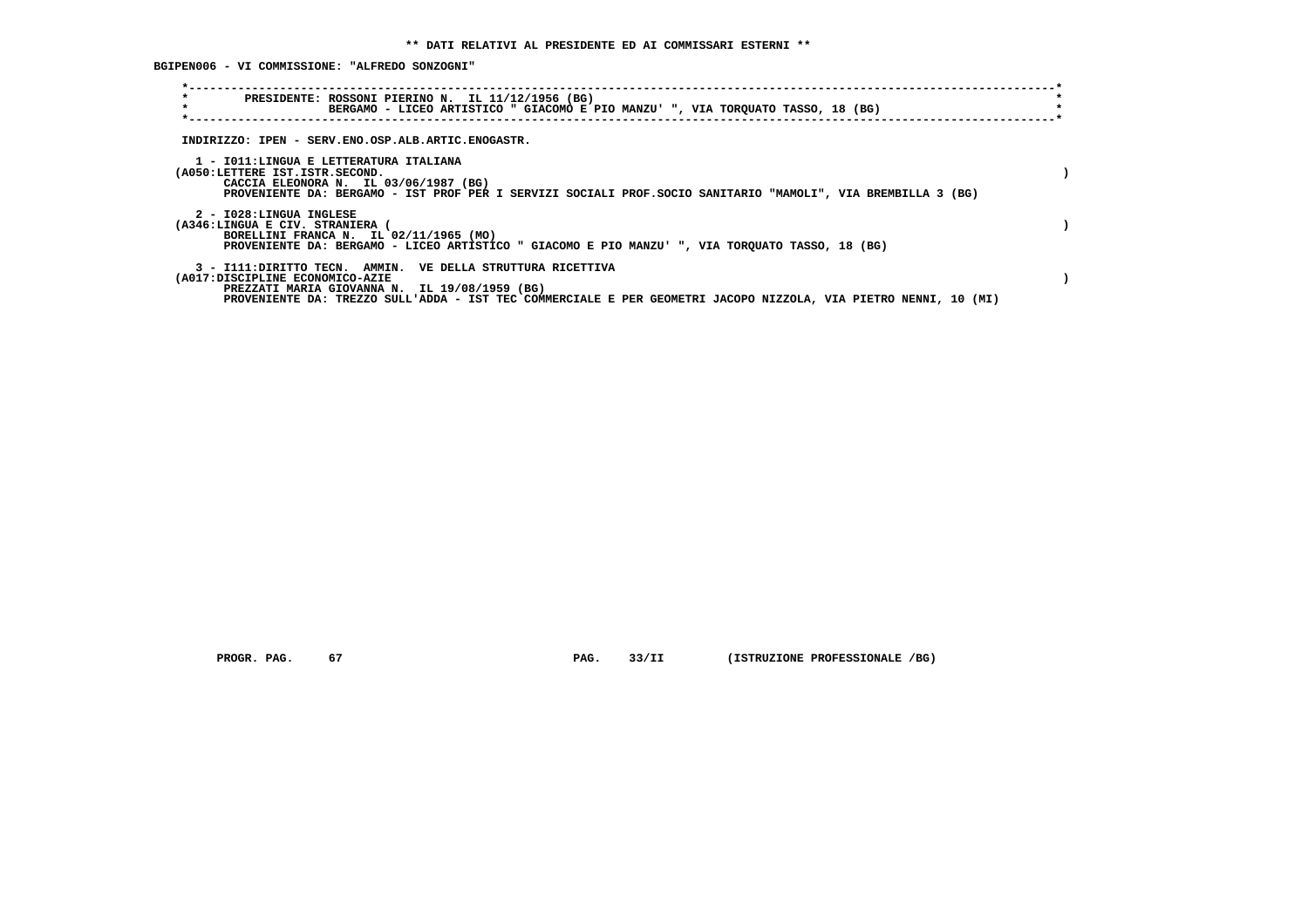**BGIPMM001 - I COMMISSIONE: "CESARE PESENTI"**

#### **\*\* DATI RELATIVI ALLE CLASSI DELLA CONFIGURAZIONE \*\***

|                                       | ISTITUTO PRIMA SEDE: BERGAMO - IST PROF INDUSTRIA E ARTIGIANATO "CESARE PESENTI", VIA OZANAM, 27 (BG)                 |            |                 |                                                                      |
|---------------------------------------|-----------------------------------------------------------------------------------------------------------------------|------------|-----------------|----------------------------------------------------------------------|
| * CLASSE * ISTITUTO                   | * SEZIONE * INDIRIZZO                                                                                                 | $*I.F.P.*$ | CANDIDATI *     | <b>L. STRANIERE</b><br>*INT.*EST.*SPEC*MER.* II PR. I COM. II COM. * |
|                                       | * BGRI02101N * E * IPMM - MAN.ASS.TEC.OPZ.MAN.MEZZI TRASP.                                                            | $* 15 *$   | $\star$ $\star$ |                                                                      |
| *--------*------------*-------------- | ISTITUTO SECONDA SEDE: BERGAMO - IST PROF INDUSTRIA E ARTIGIANATO "CESARE PESENTI" (CORSO SERALE, VIA OZANAM, 27 (BG) |            |                 |                                                                      |
| * CLASSE * ISTITUTO                   | * SEZIONE * INDIRIZZO                                                                                                 | $*I.F.P.*$ | CANDIDATI       | L. STRANIERE                                                         |

| בטכת ב | <b>LULLLULU</b>   | contour | <b>INDINIAO</b>                                           |        | . |  |                                               | unividai i |  |  | u. sinnilana |  |  |
|--------|-------------------|---------|-----------------------------------------------------------|--------|---|--|-----------------------------------------------|------------|--|--|--------------|--|--|
|        |                   |         |                                                           |        |   |  | *INT.*EST.*SPEC*MER.* II PR. I COM. II COM. * |            |  |  |              |  |  |
|        |                   |         |                                                           |        |   |  |                                               |            |  |  |              |  |  |
|        | * BGRI021513 * AS |         | * IPAI - M.A.T.OPZ.APP.IM.SER.T.I.CIV. * * * 24 * * * * * |        |   |  |                                               |            |  |  |              |  |  |
|        |                   |         |                                                           |        |   |  |                                               |            |  |  |              |  |  |
|        |                   |         |                                                           | TOTALI |   |  | $* 39 * * * * * *$                            |            |  |  |              |  |  |
|        |                   |         |                                                           |        |   |  |                                               |            |  |  |              |  |  |

 **PROGR. PAG.** 68 **PAG.** 34/I (ISTRUZIONE PROFESSIONALE /BG)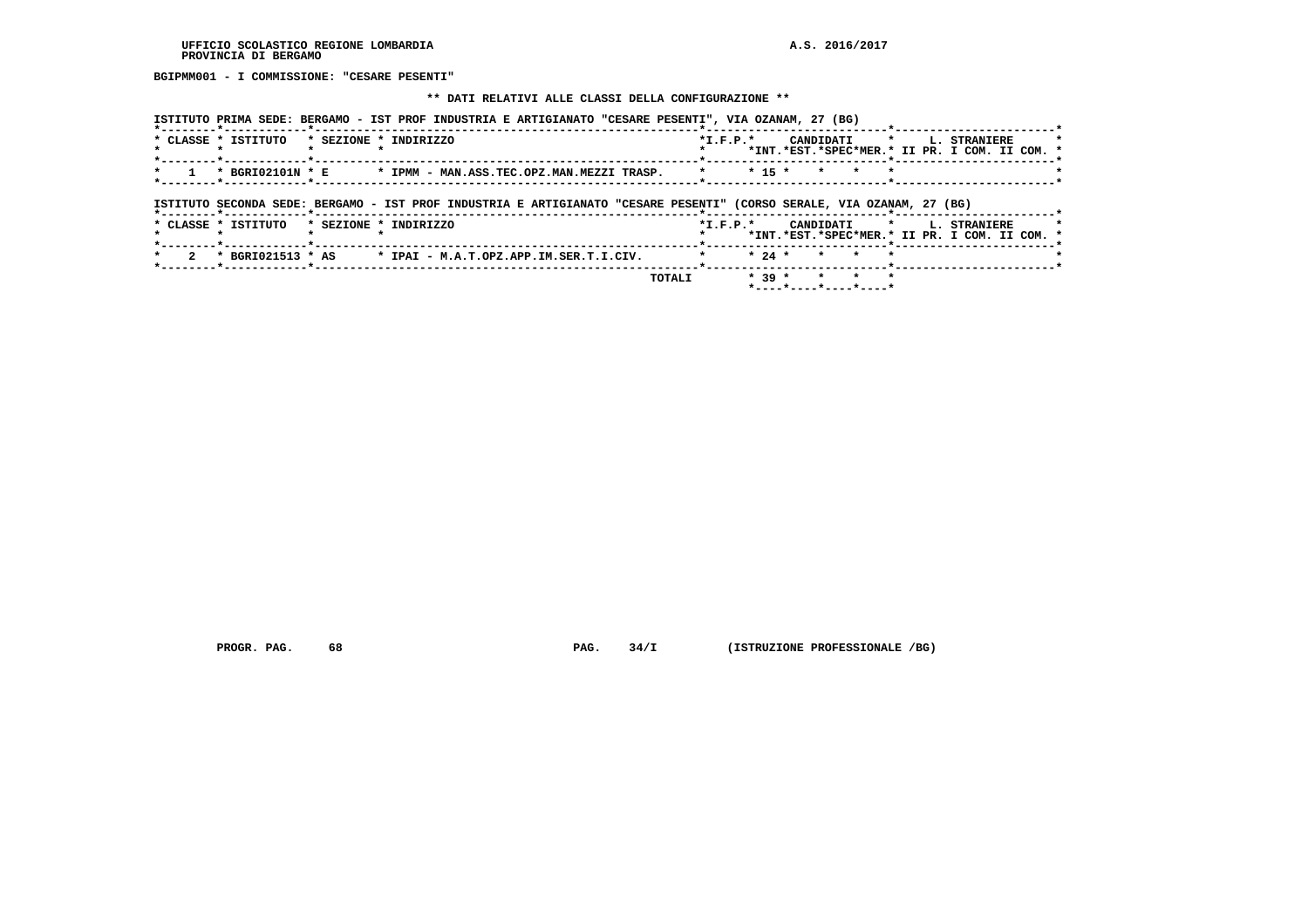**BGIPMM001 - I COMMISSIONE: "CESARE PESENTI"**

| PRESIDENTE: RUFFINI SARA GRACE N. IL 03/10/1965 (EE)<br>$\star$<br>LOVERE - LICEO ARTISTICO "DECIO CELERI", VIA NAZARIO SAURO, 2 (BG)                                                                                                                                                  |  |
|----------------------------------------------------------------------------------------------------------------------------------------------------------------------------------------------------------------------------------------------------------------------------------------|--|
| INDIRIZZO: IPMM - MAN.ASS.TEC.OPZ.MAN.MEZZI TRASP.                                                                                                                                                                                                                                     |  |
| 1 - IO11: LINGUA E LETTERATURA ITALIANA<br>(A050:LETTERE IST.ISTR.SECOND.<br>DE MATTEIS LUCIA ANTONIA N. IL 05/09/1964 (LE)<br>PROVENIENTE DA: SERIATE - IST PROF INDUSTRIA E ARTIGIANATO "ETTORE MAJORANA", VIA PARTIGIANI 1 (BG)                                                     |  |
| 2 - I028:LINGUA INGLESE<br>(A346:LINGUA E CIV. STRANIERA (<br>STRINGA SILVIA N. IL 23/12/1965 (AL)<br>PROVENIENTE DA: TREZZO SULL'ADDA - IST TEC COMMERCIALE E PER GEOMETRI JACOPO NIZZOLA, VIA PIETRO NENNI, 10 (MI)                                                                  |  |
| 3 - I193: TECNOLOGIE MECCANICHE E APPLICAZIONI<br>(A020:DISCIPLINE MECCANICHE E T<br>MARTINO LUIGI N. IL 31/03/1973 (FG)<br>PROVENIENTE DA: PRESEZZO - IST PROF INDUSTRIA E ARTIGIANATO "BETTY AMBIVERI", VIA C. BERIZZI, 1 (BG)                                                       |  |
| INDIRIZZO: IPAI - M.A.T.OPZ.APP.IM.SER.T.I.CIV.                                                                                                                                                                                                                                        |  |
| 1 - IO11: LINGUA E LETTERATURA ITALIANA<br>(A050:LETTERE IST.ISTR.SECOND.<br>DE MATTEIS LUCIA ANTONIA N. IL 05/09/1964 (LE)<br>PROVENIENTE DA: SERIATE - IST PROF INDUSTRIA E ARTIGIANATO "ETTORE MAJORANA", VIA PARTIGIANI 1 (BG)                                                     |  |
| 2 - I028:LINGUA INGLESE<br>(A346:LINGUA E CIV. STRANIERA (<br>STRINGA SILVIA N. IL 23/12/1965 (AL)<br>PROVENIENTE DA: TREZZO SULL'ADDA - IST TEC COMMERCIALE E PER GEOMETRI JACOPO NIZZOLA, VIA PIETRO NENNI, 10 (MI)                                                                  |  |
| 3 - I217:TECNO. ELETTRI. ELETTRO. AUTOMAZIONE E APPLICAZIONI<br>(A034:ELETTRONICA ; A035:ELETTROTECNICA ED APPLICA; A042:INFORMATICA<br>D'AMICO GIUSEPPE N. IL 11/07/1963 (ME)<br>PROVENIENTE DA: TREVIGLIO - IST PROF INDUSTRIA E ARTIGIANATO "ARCHIMEDE", VIA CARAVAGGIO, 50/52 (BG) |  |
|                                                                                                                                                                                                                                                                                        |  |

 **PROGR. PAG. 69 PAG. 34/II (ISTRUZIONE PROFESSIONALE /BG)**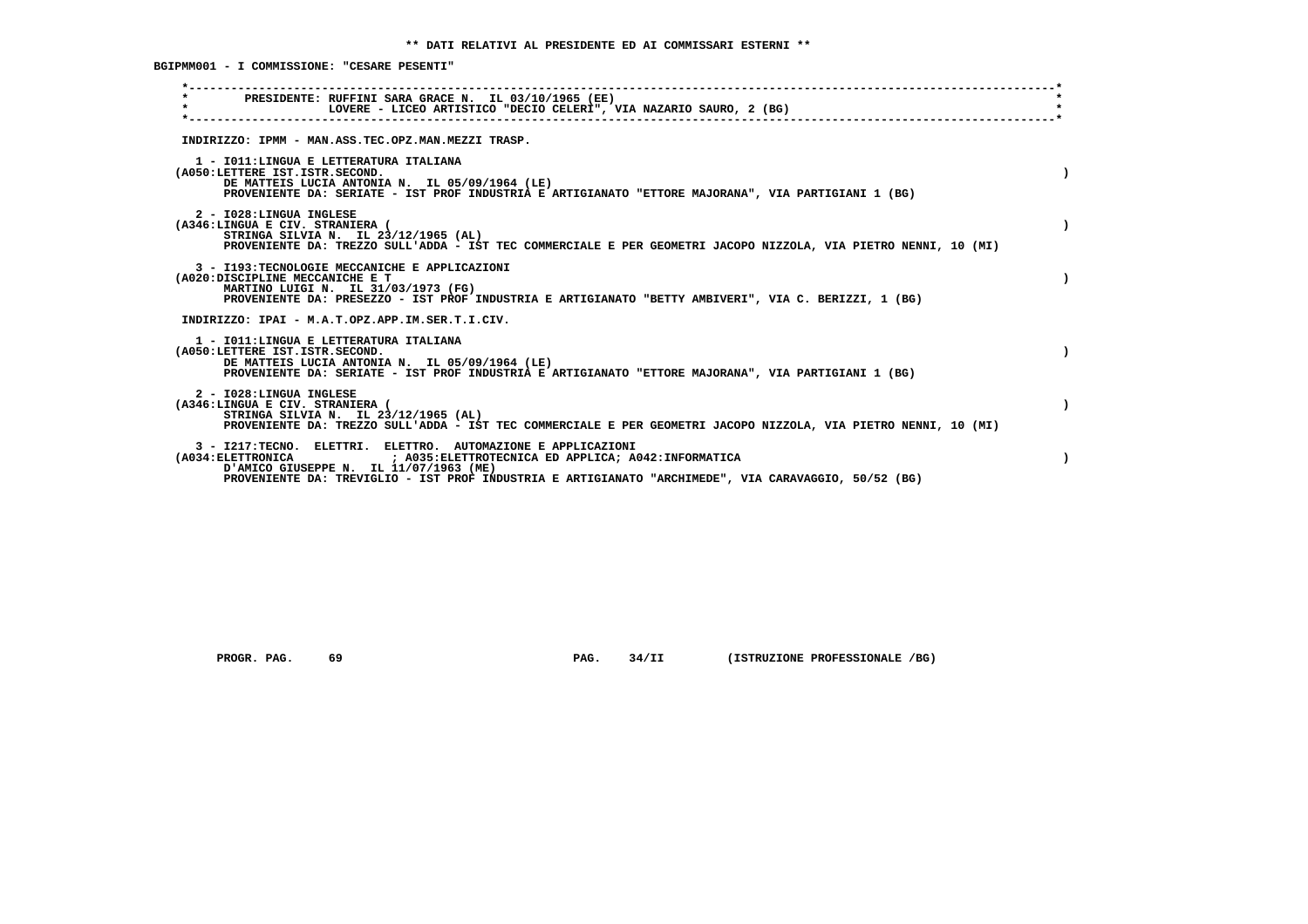**BGIPPD001 - I COMMISSIONE: "ALFREDO SONZOGNI"**

#### **\*\* DATI RELATIVI ALLE CLASSI DELLA CONFIGURAZIONE \*\***

|  |  | ISTITUTO PRIMA SEDE: NEMBRO - IST PROF PER I SERVIZI ALBERGHIERI E RISTORAZIONE "ALFREDO SONZOGNI", VIA BELLINI 54 (BG) |                       |  |  |                                           |  |        |            |          |              |                          |                 |              |  |                                                               |  |  |
|--|--|-------------------------------------------------------------------------------------------------------------------------|-----------------------|--|--|-------------------------------------------|--|--------|------------|----------|--------------|--------------------------|-----------------|--------------|--|---------------------------------------------------------------|--|--|
|  |  | * CLASSE * ISTITUTO                                                                                                     | * SEZIONE * INDIRIZZO |  |  |                                           |  |        | $*L.F.P.*$ |          |              | CANDIDATI                |                 | $\mathbf{r}$ |  | L. STRANIERE<br>*INT.*EST.*SPEC*MER.* II PR. I COM. II COM. * |  |  |
|  |  | * BGRH020009 * 5G                                                                                                       |                       |  |  | * IPPD - S.E.O.A.ARTIC.ENO.OPZ.P.DOLC.A.I |  |        |            |          | $* 25 * 1 *$ |                          | $\star$ $\star$ |              |  |                                                               |  |  |
|  |  | * BGRH020009 * 5L                                                                                                       |                       |  |  | * IPPD - S.E.O.A.ARTIC.ENO.OPZ.P.DOLC.A.I |  |        |            | $* 12 *$ |              | * * *                    |                 |              |  |                                                               |  |  |
|  |  |                                                                                                                         |                       |  |  |                                           |  | TOTALI |            |          | $* 37 * 1 *$ | $*$ ----*----*----*----* | $\star$ $\star$ |              |  |                                                               |  |  |

 **PROGR. PAG. 70 PAG. 35/I (ISTRUZIONE PROFESSIONALE /BG)**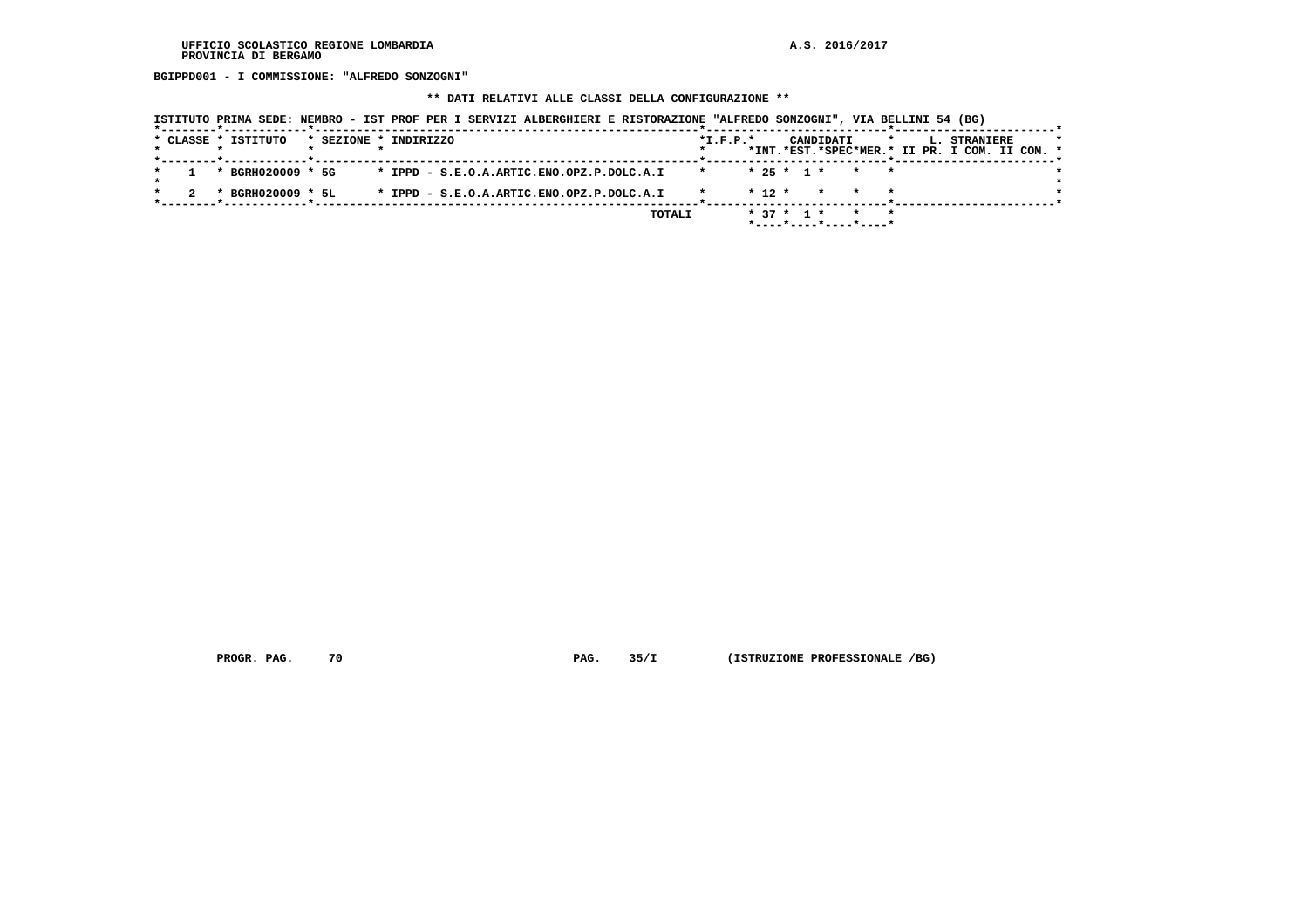**BGIPPD001 - I COMMISSIONE: "ALFREDO SONZOGNI"**

| $\star$<br>PRESIDENTE: NAPOLITANO PASQUALE N. IL 20/02/1960 (NA)<br>$\star$<br>BERGAMO - ISTITUTO TECNICO INDUSTRIALE "PIETRO PALEOCAPA", VIA M. GAVAZZENI 29 (BG)                                                                                          |  |
|-------------------------------------------------------------------------------------------------------------------------------------------------------------------------------------------------------------------------------------------------------------|--|
| INDIRIZZO: IPPD - S.E.O.A.ARTIC.ENO.OPZ.P.DOLC.A.I                                                                                                                                                                                                          |  |
| 1 - IO11:LINGUA E LETTERATURA ITALIANA<br>(A050:LETTERE IST.ISTR.SECOND.<br>FOGLIA CARPINA N. IL 19/02/1979 (NA)<br>PROVENIENTE DA: DALMINE - IST PROF PER I SERVIZI COMMERCIALI E TURISTICI "LUIGI EINAUDI", VIA VERDI, 48 (BG)                            |  |
| 2 - I028:LINGUA INGLESE<br>(A346:LINGUA E CIV. STRANIERA (<br>IANNELLI MARA N. IL 26/07/1967 (NA)<br>PROVENIENTE DA: BERGAMO - ISTITUTO TECNICO AGRARIO "MARIO RIGONI STERN", VIA BORGO PALAZZO, 128 (BG)                                                   |  |
| 3 - I212:ANALISI CONTROLLI CHIMICI PRODOTTI ALIMENTARI<br>(A012: CHIMICA AGRARIA ) : A013: CHIMICA E TECNOLOGIE CHIM<br>LORITO MATTEO N. IL 06/10/1977 (BG)<br>PROVENIENTE DA: BERGAMO - ISTITUTO TECNICO INDUSTRIALE "GIULIO NATTA", VIALE EUROPA, 15 (BG) |  |

 **PROGR. PAG. 71 PAG. 35/II (ISTRUZIONE PROFESSIONALE /BG)**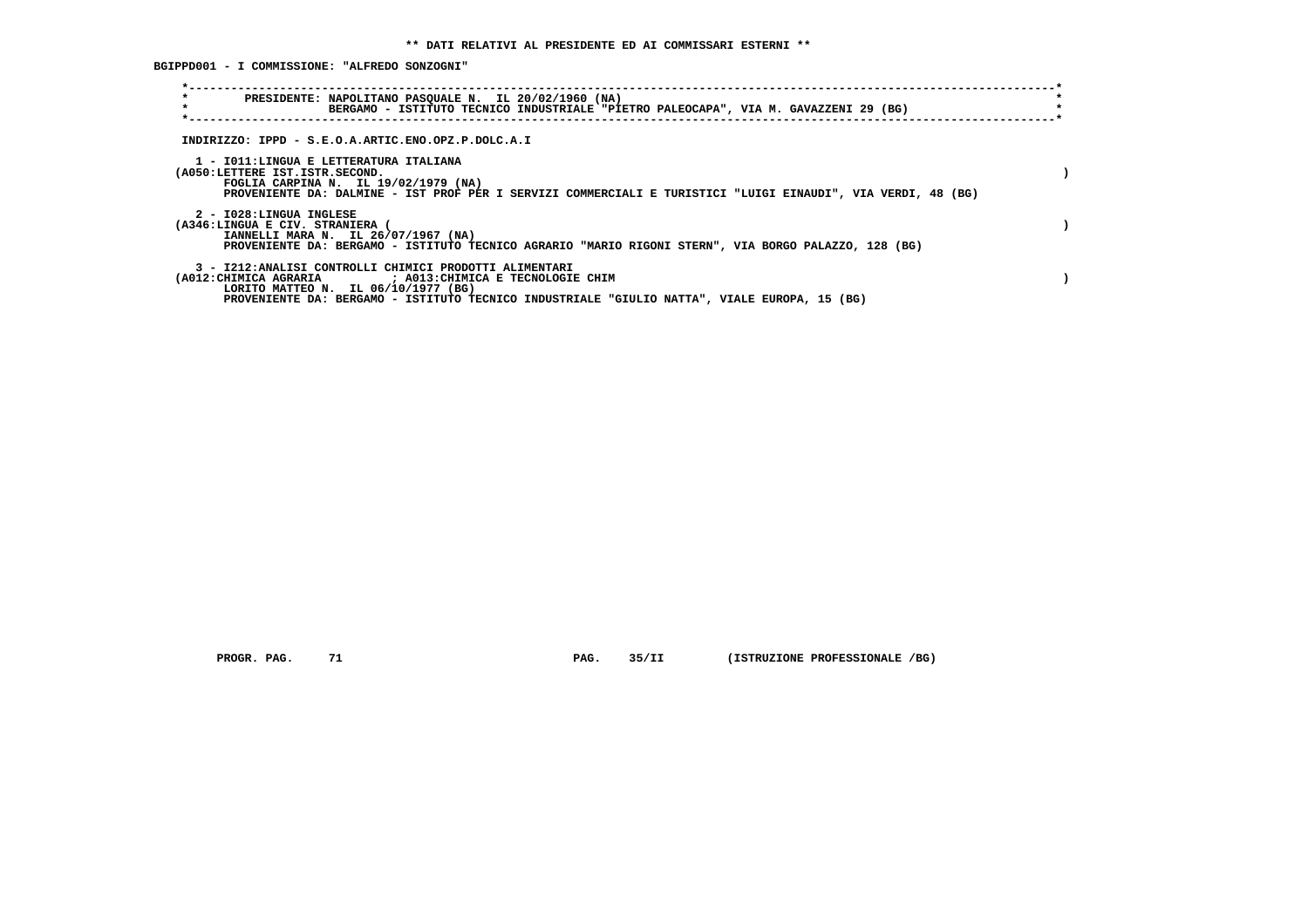**BGIPPD002 - II COMMISSIONE: DI SAN PELLEGRINO TERME**

#### **\*\* DATI RELATIVI ALLE CLASSI DELLA CONFIGURAZIONE \*\***

 **ISTITUTO PRIMA SEDE: SAN PELLEGRINO TERME - IST PROF PER I SERVIZI ALBERGHIERI E RISTORAZIONE DI SAN PELLEGRINO TERME, VIALE D**

|  |                     |         | TOTALI                                    |            | $* 33 *$   |                 | 4 *       |         |         |                                               |  |
|--|---------------------|---------|-------------------------------------------|------------|------------|-----------------|-----------|---------|---------|-----------------------------------------------|--|
|  |                     |         |                                           |            |            |                 |           |         |         |                                               |  |
|  |                     | * 5GTED | * IP07 - SERV.ENO.OSP.ALB.-ACC.TURISTICA  |            | $\star$    | $\mathbf{R}$    | $1 \star$ |         |         |                                               |  |
|  |                     | 5GSPA   | * IP07 - SERV.ENO.OSP.ALB.-ACC.TURISTICA  |            | $*$ 2 $*$  |                 |           |         |         |                                               |  |
|  | BGRH01000P          | 5GFRA   | * IP07 - SERV.ENO.OSP.ALB.-ACC.TURISTICA  |            |            | $*$ 6 $*$ 3 $*$ |           |         |         |                                               |  |
|  |                     |         |                                           |            |            |                 |           |         |         |                                               |  |
|  |                     |         |                                           |            |            |                 |           |         |         |                                               |  |
|  | $\star$             | * 5HTED | * IPPD - S.E.O.A.ARTIC.ENO.OPZ.P.DOLC.A.I | $\star$    | $*$ 1 $*$  |                 | $\star$   |         |         |                                               |  |
|  |                     | * 5HSPA | * IPPD - S.E.O.A.ARTIC.ENO.OPZ.P.DOLC.A.I | $\star$    | $*$ 10 $*$ |                 |           | $\star$ |         |                                               |  |
|  | BGRH01000P          | 5HFRA   | * IPPD - S.E.O.A.ARTIC.ENO.OPZ.P.DOLC.A.I | $\star$    | $* 11 *$   |                 |           |         |         |                                               |  |
|  |                     |         |                                           |            |            |                 |           |         |         |                                               |  |
|  |                     |         |                                           |            |            |                 |           |         |         | *INT.*EST.*SPEC*MER.* II PR. I COM. II COM. * |  |
|  | * CLASSE * ISTITUTO |         | * SEZIONE * INDIRIZZO                     | $*L.F.P.*$ |            |                 | CANDIDATI |         | $\star$ | L. STRANIERE                                  |  |
|  |                     |         |                                           |            |            |                 |           |         |         |                                               |  |

 **PROGR. PAG.** 72 **PROGR. 36/I** (ISTRUZIONE PROFESSIONALE /BG)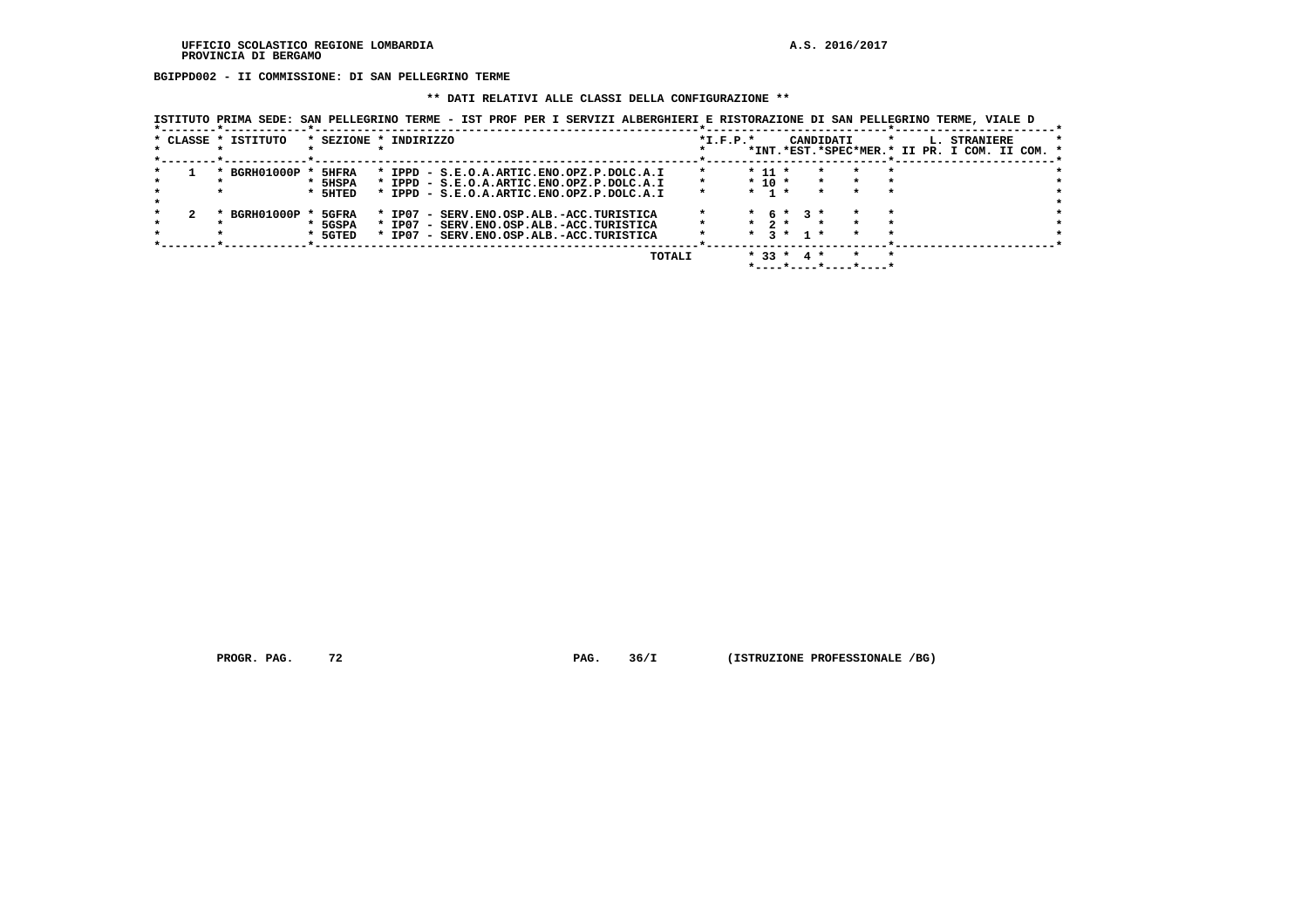**BGIPPD002 - II COMMISSIONE: DI SAN PELLEGRINO TERME**

| PRESIDENTE: SARLO DONATELLA N. IL 19/05/1958 (ME)<br>$\star$<br>BERGAMO - IST PROF PER I SERVIZI COMMERCIALI "GUIDO GALLI", VIA GAVAZZENI, 37 (BG)                                                                                                              |  |
|-----------------------------------------------------------------------------------------------------------------------------------------------------------------------------------------------------------------------------------------------------------------|--|
| INDIRIZZO: IPPD - S.E.O.A.ARTIC.ENO.OPZ.P.DOLC.A.I                                                                                                                                                                                                              |  |
| 1 - IO11:LINGUA E LETTERATURA ITALIANA<br>(A050:LETTERE IST.ISTR.SECOND.<br>BRESCIANI ROSA N. IL 08/05/1964 (PD)<br>PROVENIENTE DA: DALMINE - ISTITUTO TECNICO INDUSTRIALE "GUGLIELMO MARCONI", VIA VERDI, 60 (BG)                                              |  |
| 2 - I028: LINGUA INGLESE<br>(A346:LINGUA E CIV. STRANIERA (<br>BASCHENIS FABIA N. IL 03/01/1979 (BG)<br>PROVENIENTE DA: BERGAMO - ISTITUTO TECNICO COMMERCIALE "VITTORIO EMANUELE II", VIA F. LUSSANA, 2 (BG)                                                   |  |
| 3 - I212:ANALISI CONTROLLI CHIMICI PRODOTTI ALIMENTARI<br>(A012: CHIMICA AGRARIA ) A013: CHIMICA E TECNOLOGIE CHIM<br>PELIZZARI GIANLUIGI N. IL 22/03/1959 (BG)<br>PROVENIENTE DA: BERGAMO - ISTITUTO TECNICO INDUSTRIALE "GIULIO NATTA", VIALE EUROPA, 15 (BG) |  |
| INDIRIZZO: IP07 - SERV.ENO.OSP.ALB.-ACC.TURISTICA                                                                                                                                                                                                               |  |
| 1 - IO11: LINGUA E LETTERATURA ITALIANA<br>(A050:LETTERE IST.ISTR.SECOND.<br>BRESCIANI ROSA N. IL 08/05/1964 (PD)<br>PROVENIENTE DA: DALMINE - ISTITUTO TECNICO INDUSTRIALE "GUGLIELMO MARCONI", VIA VERDI, 60 (BG)                                             |  |
| 2 - I028:LINGUA INGLESE<br>(A346:LINGUA E CIV. STRANIERA (<br>BASCHENIS FABIA N. IL 03/01/1979 (BG)<br>PROVENIENTE DA: BERGAMO - ISTITUTO TECNICO COMMERCIALE "VITTORIO EMANUELE II", VIA F. LUSSANA, 2 (BG)                                                    |  |
| 3 - I171: SCIENZA E CULTURA DELL'ALIMENTAZIONE<br>(A057: SCIENZA DEGLI ALIMENTI<br>CICATIELLO ANNA EMILIA N. IL 21/06/1987 (CE)<br>PROVENIENTE DA: NEMBRO - IST PROF PER I SERVIZI ALBERGHIERI E RISTORAZIONE "ALFREDO SONZOGNI", VIA BELLINI 54 (BG)           |  |
|                                                                                                                                                                                                                                                                 |  |

 **PROGR. PAG. 73 PAG. 36/II (ISTRUZIONE PROFESSIONALE /BG)**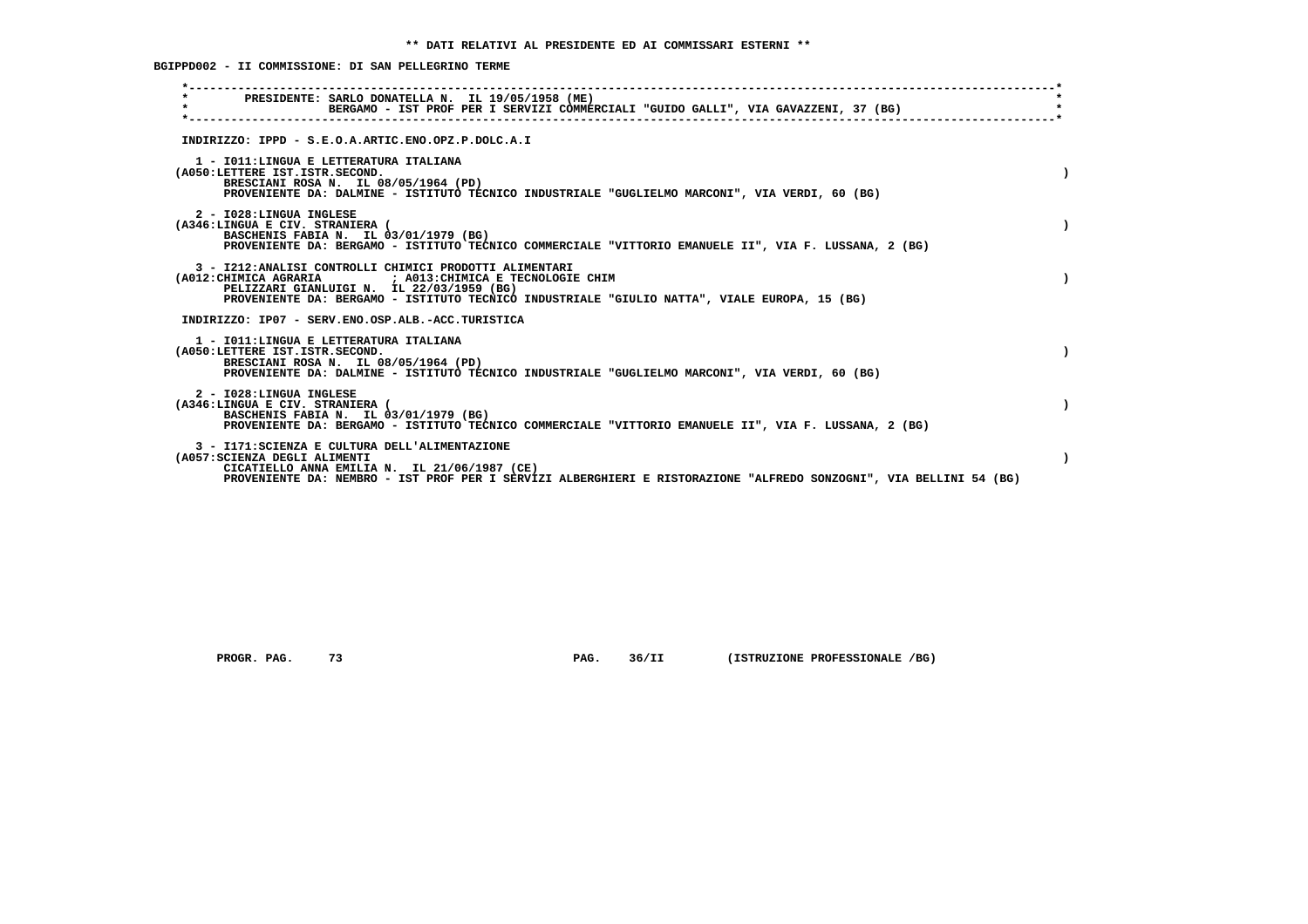**BGIT04001 - I COMMISSIONE: "VITTORIO EMANUELE II"**

# **\*\* DATI RELATIVI ALLE CLASSI DELLA CONFIGURAZIONE \*\***

|                                                      |                       |                  | ISTITUTO PRIMA SEDE: BERGAMO - ISTITUTO TECNICO COMMERCIALE "VITTORIO EMANUELE II", VIA F. LUSSANA, 2 (BG) |        |                |  |                                            |  |                                                                           |         |
|------------------------------------------------------|-----------------------|------------------|------------------------------------------------------------------------------------------------------------|--------|----------------|--|--------------------------------------------|--|---------------------------------------------------------------------------|---------|
| * CLASSE * ISTITUTO                                  | * SEZIONE * INDIRIZZO |                  |                                                                                                            |        | $*$ I.F.P. $*$ |  |                                            |  | CANDIDATI * L. STRANIERE<br>*INT.*EST.*SPEC*MER.* II PR. I COM. II COM. * | $\star$ |
| 1 * BGTD030002 * 5C                                  |                       | * IT04 - TURISMO |                                                                                                            |        |                |  | $\star$ 25 $\star$ $\star$ $\star$ $\star$ |  |                                                                           |         |
| * BGTD030002 * 5F<br>----*-----------*-------------- |                       | * IT04 - TURISMO |                                                                                                            |        |                |  | $* 19 * * * * * *$                         |  |                                                                           |         |
|                                                      |                       |                  |                                                                                                            | TOTALI |                |  | * 44 * * * *<br>*----*----*----*----*      |  |                                                                           |         |

 **PROGR. PAG.** 74 **PAG.** 37/I (ISTRUZIONE TECNICA /BG)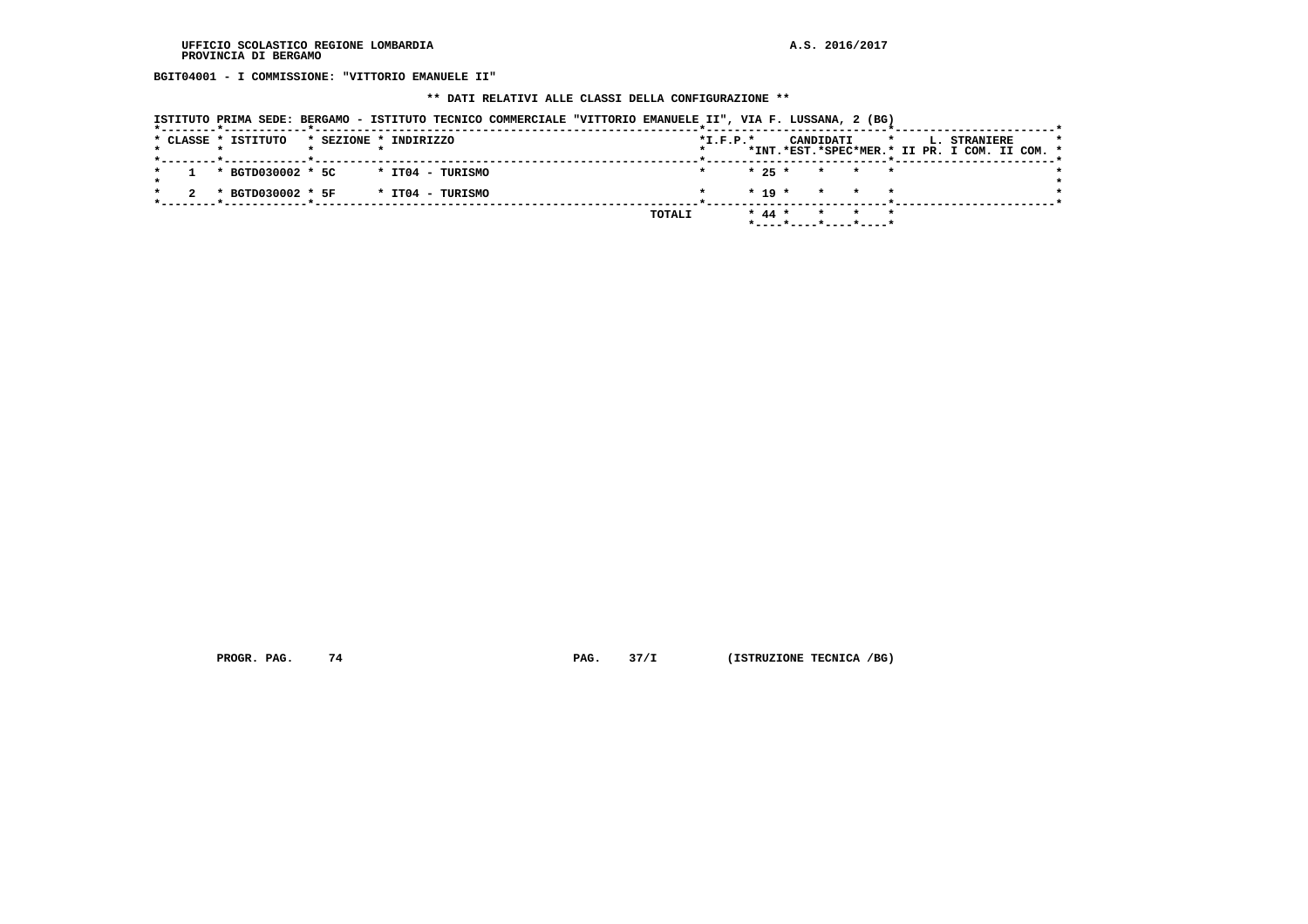**BGIT04001 - I COMMISSIONE: "VITTORIO EMANUELE II"**

| $\star$<br>$\star$                                         | PRESIDENTE: NAVA GIANLUIGI N. IL 20/10/1956 (BG)<br>ROMANO DI LOMBARDIA - IST TEC COMMERCIALE E PER GEOMETRI "G.B. RUBINI", VIA BELVEDERE (BG)                                                     |  |
|------------------------------------------------------------|----------------------------------------------------------------------------------------------------------------------------------------------------------------------------------------------------|--|
| INDIRIZZO: IT04 - TURISMO                                  |                                                                                                                                                                                                    |  |
| (A050:LETTERE IST.ISTR.SECOND.                             | 1 - IO11:LINGUA E LETTERATURA ITALIANA<br>RIGANO BARBARA N. IL 05/04/1977 (PZ)<br>PROVENIENTE DA: SARNICO - IST PROF PER I SERVIZI ALBERGHIERI E RISTORAZIONE "SERAFINO RIVA", VIA CORTIVO 30 (BG) |  |
| 2 - I028:LINGUA INGLESE<br>(A346:LINGUA E CIV. STRANIERA ( | PEZZOTTA LAURA TIZIANA N. IL 30/04/1960 (BG)<br>PROVENIENTE DA: SERIATE - ISTITUTO TECNICO INDUSTRIALE "ETTORE MAJORANA", VIA PARTIGIANI, 1 (BG)                                                   |  |
| (A019:DISCIPLINE GIURIDICHE ED                             | 3 - I109: DIRITTO E LEGISLAZIONE TURISTICA<br>CAMBARERI ANTONIA N. IL 02/10/1959 (RC)<br>PROVENIENTE DA: SERIATE - ISTITUTO TECNICO INDUSTRIALE "ETTORE MAJORANA", VIA PARTIGIANI, 1 (BG)          |  |

 **PROGR. PAG.** 75 **PAG.** 37/II (ISTRUZIONE TECNICA /BG)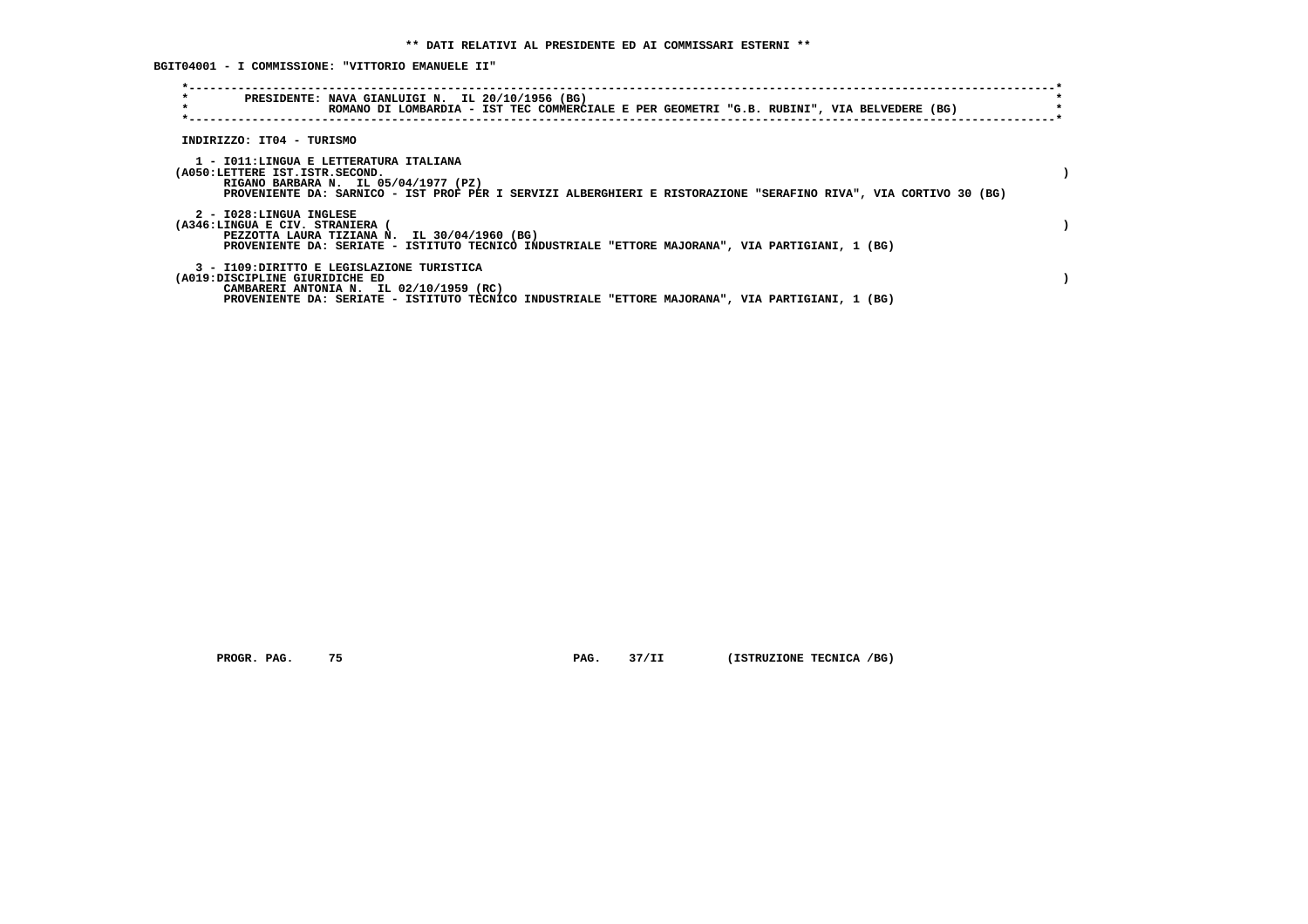**BGIT04002 - II COMMISSIONE: "VITTORIO EMANUELE II"**

#### **\*\* DATI RELATIVI ALLE CLASSI DELLA CONFIGURAZIONE \*\***

|  |  | ISTITUTO PRIMA SEDE: BERGAMO - ISTITUTO TECNICO COMMERCIALE "VITTORIO EMANUELE II", VIA F. LUSSANA, 2 (BG) |                       |  |                  |  |        |            |  |                  |           |                                            |              |  |                                               |  |  |
|--|--|------------------------------------------------------------------------------------------------------------|-----------------------|--|------------------|--|--------|------------|--|------------------|-----------|--------------------------------------------|--------------|--|-----------------------------------------------|--|--|
|  |  | * CLASSE * ISTITUTO                                                                                        | * SEZIONE * INDIRIZZO |  |                  |  |        | $*L.F.P.*$ |  |                  | CANDIDATI |                                            | $\mathbf{r}$ |  | <b>L. STRANIERE</b>                           |  |  |
|  |  |                                                                                                            |                       |  |                  |  |        |            |  |                  |           |                                            |              |  | *INT.*EST.*SPEC*MER.* II PR. I COM. II COM. * |  |  |
|  |  | * BGTD030002 * 5B                                                                                          |                       |  | * IT04 - TURISMO |  |        |            |  |                  |           | $\star$ 22 $\star$ $\star$ $\star$ $\star$ |              |  |                                               |  |  |
|  |  | * BGTD030002 * 5D                                                                                          |                       |  | * IT04 - TURISMO |  |        |            |  |                  |           | $* 23 * 1 * * * * *$                       |              |  |                                               |  |  |
|  |  |                                                                                                            |                       |  |                  |  | TOTALI |            |  | $*$ 45 $*$ 1 $*$ |           | $*$ ---- $*$ ---- $*$ ---- $*$ ----*       |              |  |                                               |  |  |

 **PROGR. PAG.** 76 **PAG.** 38/I (ISTRUZIONE TECNICA /BG)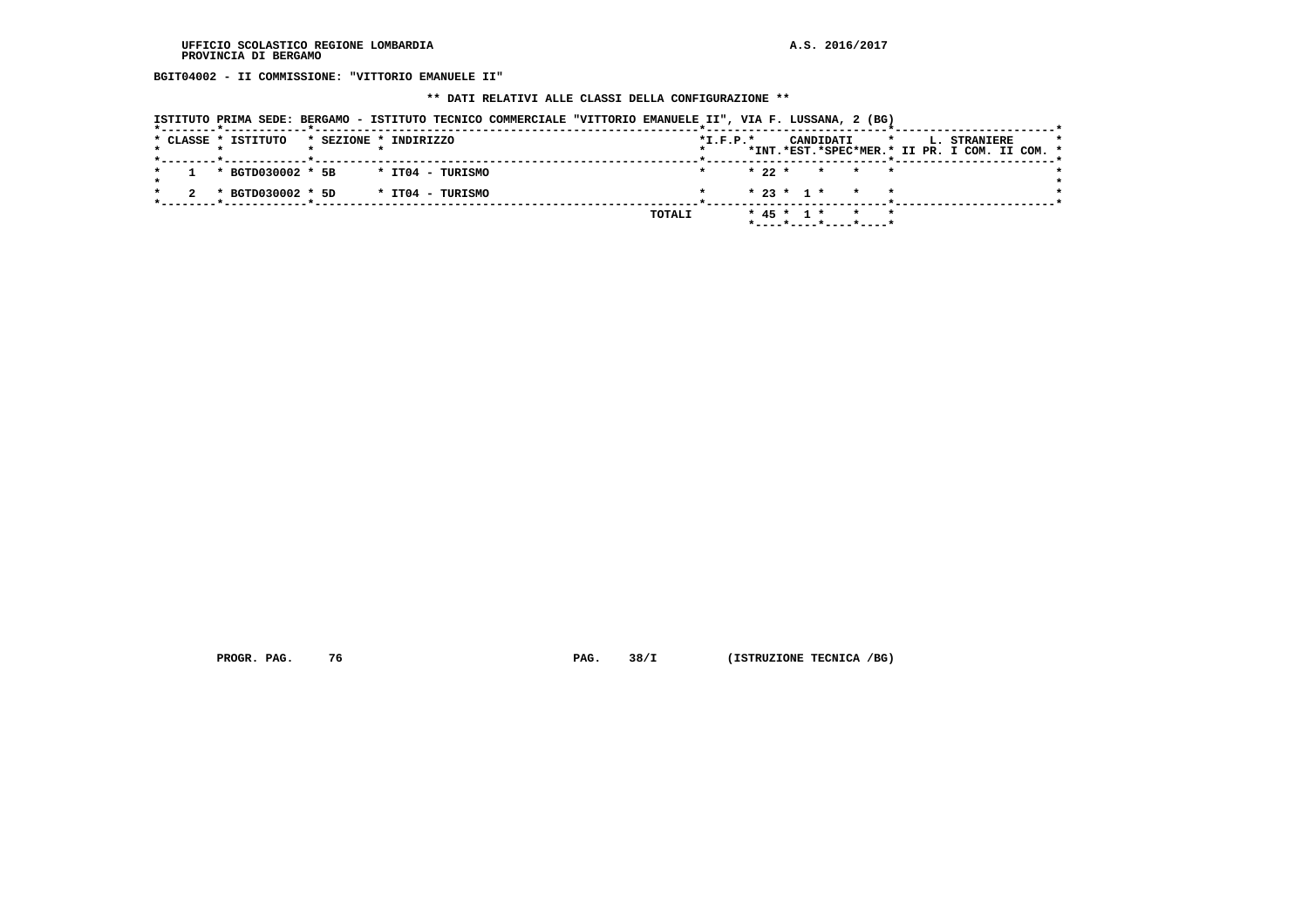**BGIT04002 - II COMMISSIONE: "VITTORIO EMANUELE II"**

| $\star$<br>$\star$                                                       | PRESIDENTE: PUGLIESE GIANCARLO N. IL 14/09/1954 (EE)<br>ZOGNO - ISTITUTO TECNICO INDUSTRIALE "DAVID MARIA TUROLDO", VIA RONCO 11 (BG)                                                          |  |
|--------------------------------------------------------------------------|------------------------------------------------------------------------------------------------------------------------------------------------------------------------------------------------|--|
| INDIRIZZO: IT04 - TURISMO                                                |                                                                                                                                                                                                |  |
| 1 - IO11:LINGUA E LETTERATURA ITALIANA<br>(A050:LETTERE IST.ISTR.SECOND. | TAGLIANI CECILIA N. IL 02/07/1964 (PV)<br>PROVENIENTE DA: SERIATE - ISTITUTO TECNICO INDUSTRIALE "ETTORE MAJORANA", VIA PARTIGIANI, 1 (BG)                                                     |  |
| 2 - I028:LINGUA INGLESE<br>(A346:LINGUA E CIV. STRANIERA                 | SARNATARO BRUNELLA N. IL 01/02/1958 (NA)<br>PROVENIENTE DA: ALZANO LOMBARDO - LICEO SCIENTIFICO "EDOARDO AMALDI", VIA LOCATELLI, 16 (BG)                                                       |  |
| (A019:DISCIPLINE GIURIDICHE ED                                           | 3 - I109:DIRITTO E LEGISLAZIONE TURISTICA<br>DI GREGORIO PAULA N. IL 26/12/1960 (BG)<br>PROVENIENTE DA: ALBINO - ISTITUTO TECNICO COMMERCIALE "OSCAR ARNULFO ROMERO", VIALE ALDO MORO, 51 (BG) |  |

 **PROGR. PAG.** 77 **PAG.** 38/II (ISTRUZIONE TECNICA /BG)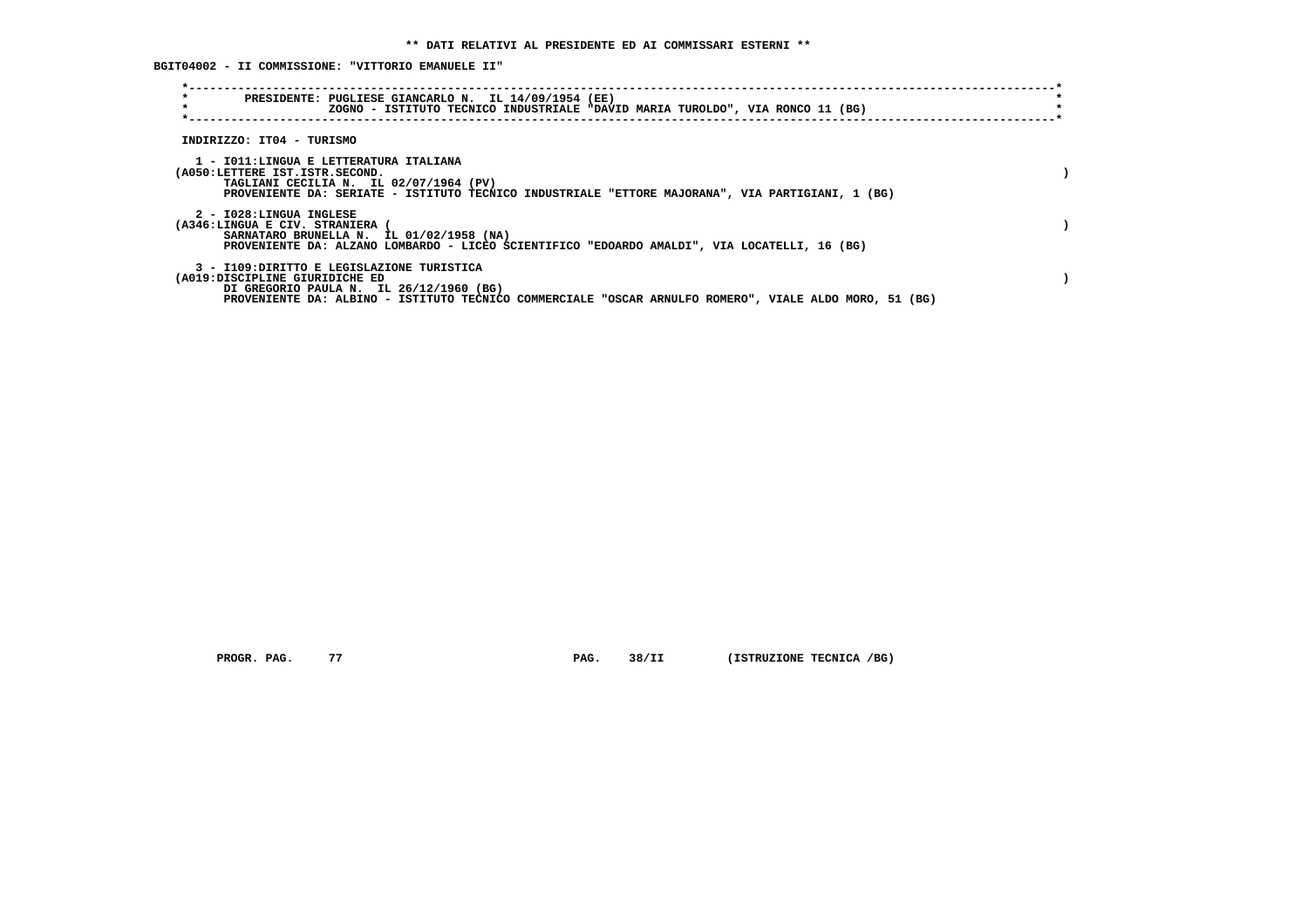**BGIT04003 - III COMMISSIONE: "VITTORIO EMANUELE II"**

 **\*\* DATI RELATIVI ALLE CLASSI DELLA CONFIGURAZIONE \*\***

|  |  | ISTITUTO PRIMA SEDE: BERGAMO - ISTITUTO TECNICO COMMERCIALE "VITTORIO EMANUELE II", VIA F. LUSSANA, 2 (BG) |                       |  |                  |  |        |                |  |           |  |                                             |  |                     |                                               |         |
|--|--|------------------------------------------------------------------------------------------------------------|-----------------------|--|------------------|--|--------|----------------|--|-----------|--|---------------------------------------------|--|---------------------|-----------------------------------------------|---------|
|  |  | * CLASSE * ISTITUTO                                                                                        | * SEZIONE * INDIRIZZO |  |                  |  |        | $*$ I.F.P. $*$ |  | CANDIDATI |  | <b>Experience of the state of the state</b> |  | <b>L. STRANIERE</b> | *INT.*EST.*SPEC*MER.* II PR. I COM. II COM. * | $\star$ |
|  |  | * BGTD030002 * 5A                                                                                          |                       |  | * IT04 - TURISMO |  |        |                |  |           |  | $* 18 * * * * * *$                          |  |                     |                                               |         |
|  |  | * BGTD030002 * 5E                                                                                          |                       |  | * IT04 - TURISMO |  |        |                |  |           |  | $* 19 * 1 * * * * *$                        |  |                     |                                               |         |
|  |  |                                                                                                            |                       |  |                  |  | TOTALI |                |  |           |  | * 37 * 1 * * *                              |  |                     |                                               |         |
|  |  |                                                                                                            |                       |  |                  |  |        |                |  |           |  | $*$ ---- $*$ ---- $*$ ---- $*$ ----*        |  |                     |                                               |         |

 **PROGR. PAG.** 78 **PAG.** 39/I (ISTRUZIONE TECNICA /BG)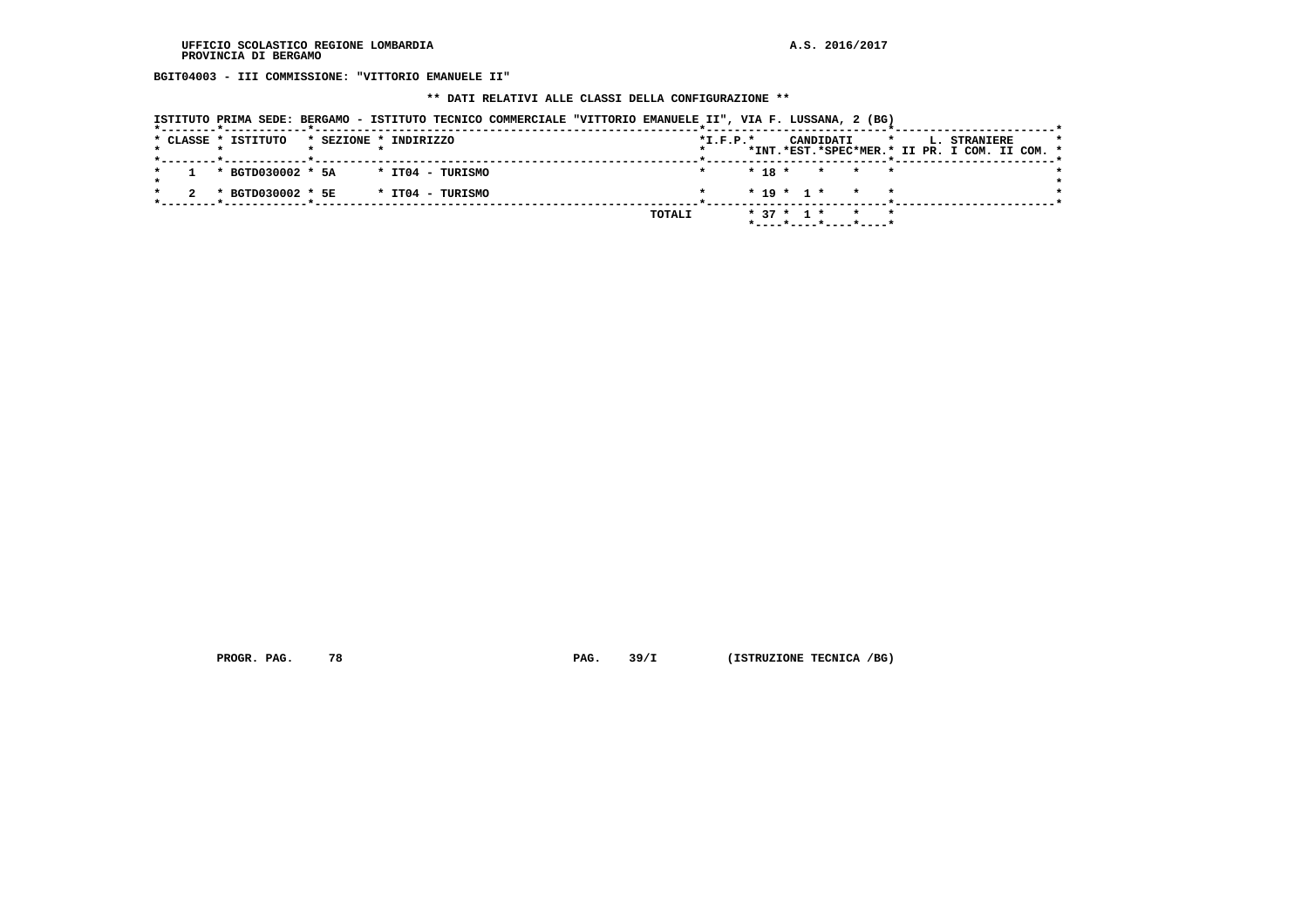**BGIT04003 - III COMMISSIONE: "VITTORIO EMANUELE II"**

| $\star$<br>$\star$             | PRESIDENTE: RUSSO GIUSEPPINA N. IL 13/12/1955 (GE)<br>ROMANO DI LOMBARDIA - ISTITUTO MAGISTRALE "DON LORENZO MILANI", VIA BELVEDERE (BG)                          |  |
|--------------------------------|-------------------------------------------------------------------------------------------------------------------------------------------------------------------|--|
|                                |                                                                                                                                                                   |  |
| INDIRIZZO: IT04 - TURISMO      |                                                                                                                                                                   |  |
|                                | 1 - IO11: LINGUA E LETTERATURA ITALIANA                                                                                                                           |  |
| (A050:LETTERE IST.ISTR.SECOND. |                                                                                                                                                                   |  |
|                                | CARDINALE ANTONIA N. IL 07/02/1963 (TA)<br>PROVENIENTE DA: TRESCORE BALNEARIO - IST PROF PER I SERVIZI COMMERCIALI "LORENZO LOTTO", VIA DELL'ALBAROTTO N. 23 (BG) |  |
| 2 - I028:LINGUA INGLESE        |                                                                                                                                                                   |  |
| (A346:LINGUA E CIV. STRANIERA  | MANZI ANNALISA N. IL 01/02/1963 (BG)                                                                                                                              |  |
|                                | PROVENIENTE DA: PRESEZZO - IST PROF PER I SERVIZI COMMERCIALI E TURISTICI "BETTY AMBIVERI", VIA C. BERIZZI,1 (BG)                                                 |  |
|                                | 3 - I109: DIRITTO E LEGISLAZIONE TURISTICA                                                                                                                        |  |
| (A019:DISCIPLINE GIURIDICHE ED | FORLANO ROSARIO N. IL $23/10/1971$ (SA)                                                                                                                           |  |
|                                | PROVENIENTE DA: TREVIGLIO - ISTITUTO MAGISTRALE "GUGLIELMO OBERDAN", VIALE MERISIO 14 (BG)                                                                        |  |

 **PROGR. PAG.** 79 **PAG.** 39/II (ISTRUZIONE TECNICA /BG)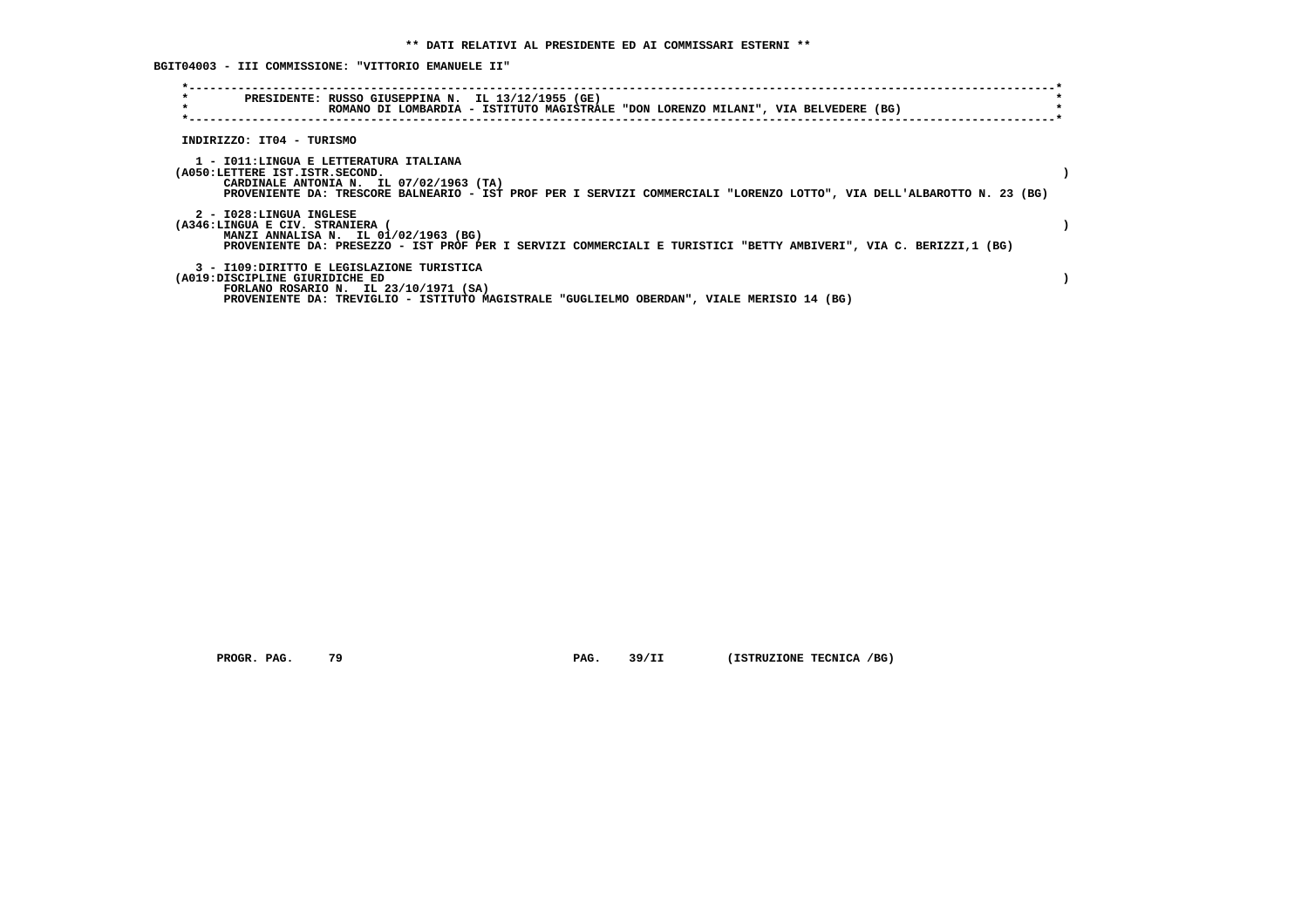**BGIT04004 - IV COMMISSIONE: "GUIDO GALLI"**

#### **\*\* DATI RELATIVI ALLE CLASSI DELLA CONFIGURAZIONE \*\***

|  |                     | ISTITUTO PRIMA SEDE: BERGAMO - ISTITUTO TECNICO COMMERCIALE "GUIDO GALLI", VIA GAVAZZENI 37 (BG) |  |        |            |              |                          |                 |  |                                                               |  |
|--|---------------------|--------------------------------------------------------------------------------------------------|--|--------|------------|--------------|--------------------------|-----------------|--|---------------------------------------------------------------|--|
|  | * CLASSE * ISTITUTO | * SEZIONE * INDIRIZZO                                                                            |  |        | $*L.F.P.*$ |              | CANDIDATI                | $\star$         |  | L. STRANIERE<br>*INT.*EST.*SPEC*MER.* II PR. I COM. II COM. * |  |
|  | * BGTD03801N * P    | * IT04 - TURISMO                                                                                 |  |        |            |              | * 17 * 1 * * *           |                 |  |                                                               |  |
|  | * BGTD03801N * O    | * IT04 - TURISMO                                                                                 |  |        |            |              | $* 20 * * * * * * *$     |                 |  |                                                               |  |
|  |                     |                                                                                                  |  | TOTALI |            | $* 37 * 1 *$ | $*$ ----*----*----*----* | $\star$ $\star$ |  |                                                               |  |

 **PROGR. PAG.** 80 **PAG. 40/I (ISTRUZIONE TECNICA /BG)**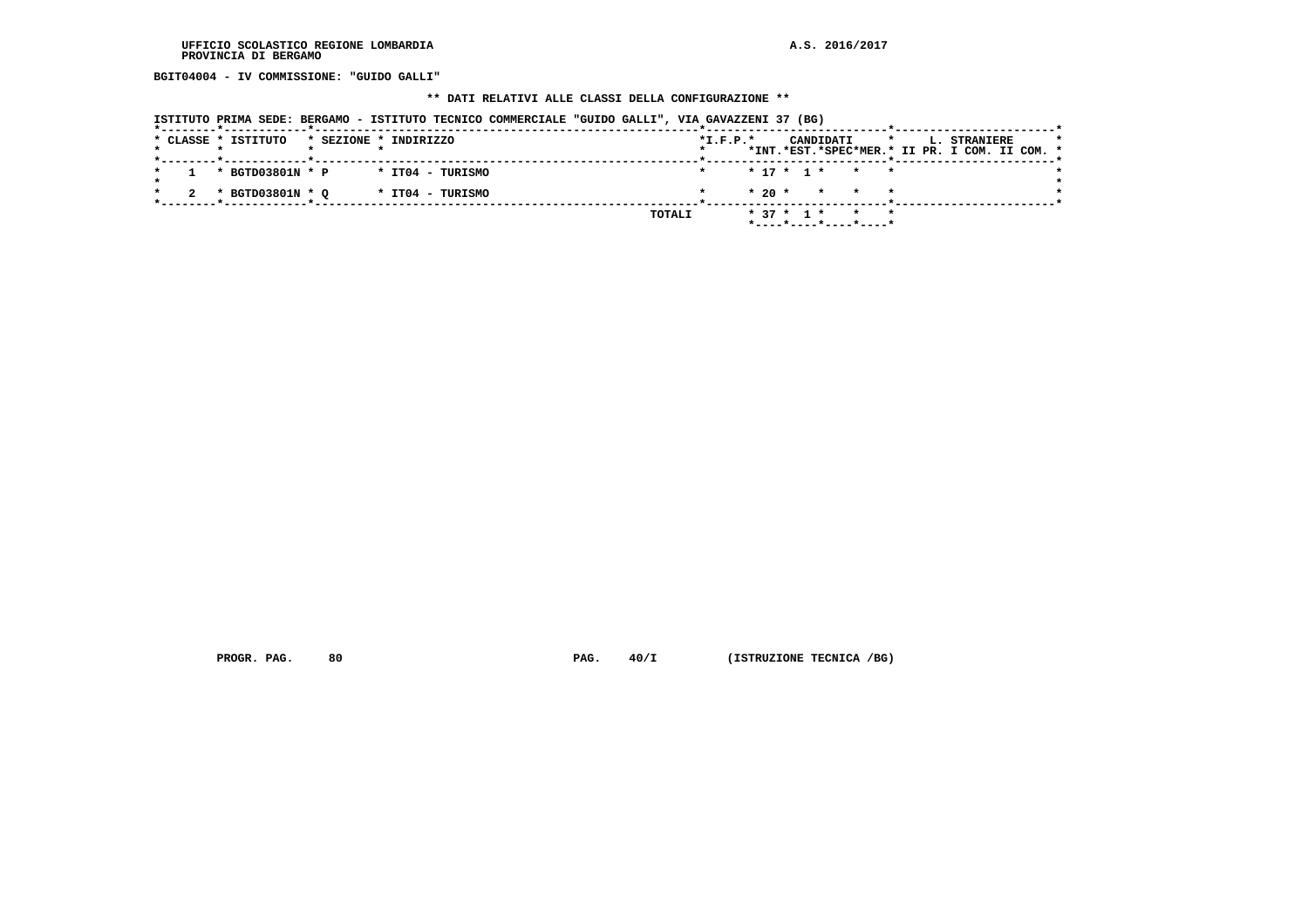**BGIT04004 - IV COMMISSIONE: "GUIDO GALLI"**

| $\star$<br>$\star$                                       | PRESIDENTE: VALENZA GRAZIELLA N. IL 25/07/1955 (TP)<br>ALZANO LOMBARDO - LICEO SCIENTIFICO "EDOARDO AMALDI", VIA LOCATELLI, 16 (BG)                                                                   |  |
|----------------------------------------------------------|-------------------------------------------------------------------------------------------------------------------------------------------------------------------------------------------------------|--|
| INDIRIZZO: IT04 - TURISMO                                |                                                                                                                                                                                                       |  |
| (A050:LETTERE IST.ISTR.SECOND.                           | 1 - IO11:LINGUA E LETTERATURA ITALIANA<br>COCCIA LOREDANA N. IL 03/11/1979 (PA)<br>PROVENIENTE DA: NEMBRO - IST PROF PER I SERVIZI ALBERGHIERI E RISTORAZIONE "ALFREDO SONZOGNI", VIA BELLINI 54 (BG) |  |
| 2 - I028:LINGUA INGLESE<br>(A346:LINGUA E CIV. STRANIERA | CICERONI NOEMI N. IL 25/08/1960 (RM)<br>PROVENIENTE DA: ALBINO - ISTITUTO MAGISTRALE "OSCAR ARNULFO ROMERO", VIALE ALDO MORO, 51 (BG)                                                                 |  |
| (A019:DISCIPLINE GIURIDICHE ED                           | 3 - I109: DIRITTO E LEGISLAZIONE TURISTICA<br>PEZZALI MASSIMO N. IL 10/08/1960 (BG)<br>PROVENIENTE DA: CLUSONE - IST TEC COMMERCIALE E PER GEOMETRI "ANDREA FANTONI", VIA BARBARIGO, 27 (BG)          |  |

 **PROGR. PAG.** 81 **PAG. 40/II (ISTRUZIONE TECNICA /BG)**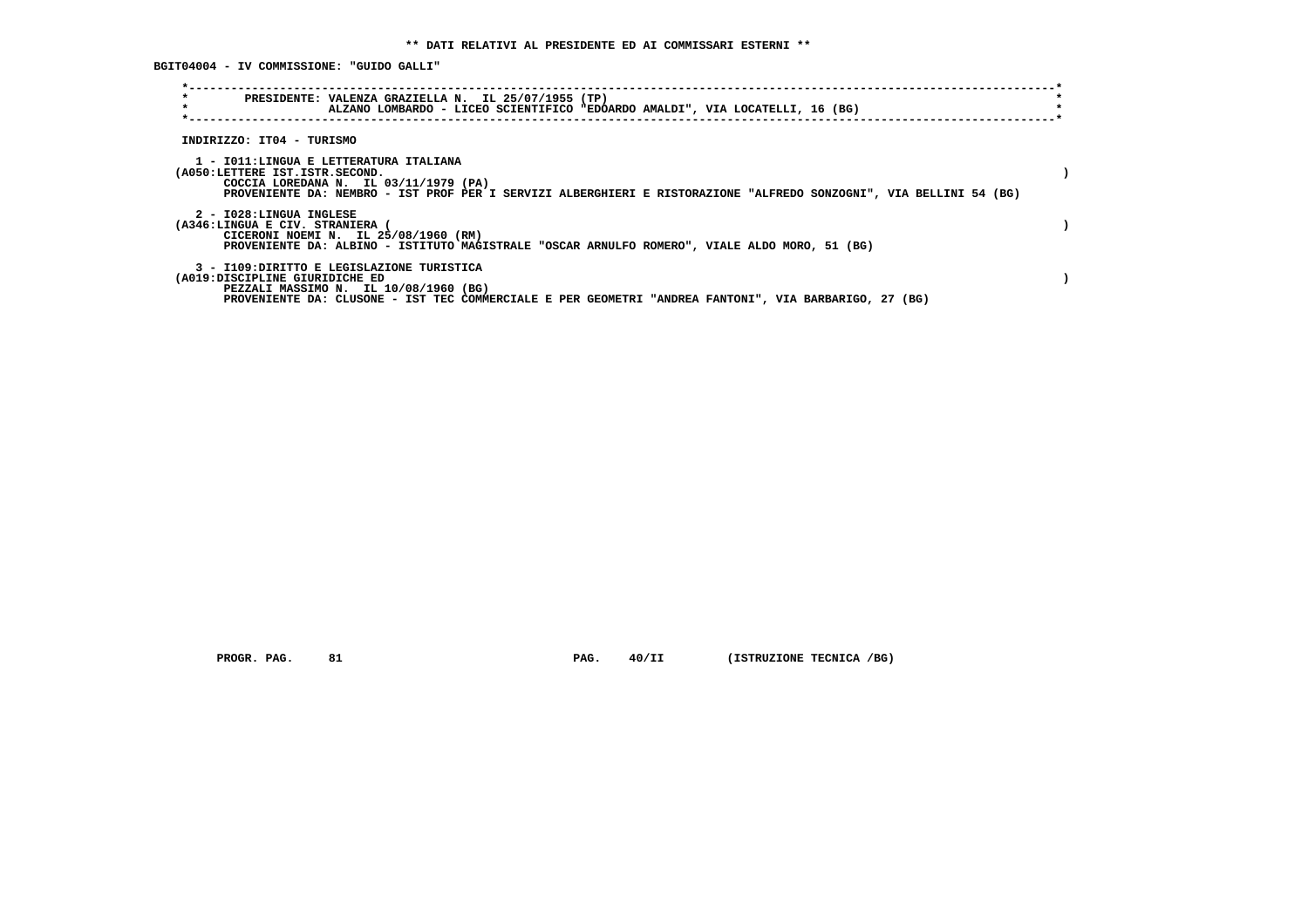**BGIT04005 - V COMMISSIONE: "ANDREA FANTONI"**

# **\*\* DATI RELATIVI ALLE CLASSI DELLA CONFIGURAZIONE \*\***

|  |                                                            |                       |  | ISTITUTO PRIMA SEDE: CLUSONE - IST TEC COMMERCIALE E PER GEOMETRI "ANDREA FANTONI", VIA BARBARIGO, 27 (BG) |  |        |         |                |                                                    |  |           |  |                                             |                                                                      |  |         |
|--|------------------------------------------------------------|-----------------------|--|------------------------------------------------------------------------------------------------------------|--|--------|---------|----------------|----------------------------------------------------|--|-----------|--|---------------------------------------------|----------------------------------------------------------------------|--|---------|
|  | * CLASSE * ISTITUTO<br>*--------*------------*------------ | * SEZIONE * INDIRIZZO |  |                                                                                                            |  |        |         | $*$ I.F.P. $*$ |                                                    |  | CANDIDATI |  | <b>Experience of the state of the state</b> | <b>L. STRANIERE</b><br>*INT.*EST.*SPEC*MER.* II PR. I COM. II COM. * |  | $\star$ |
|  | $1$ * BGTD01201D * 5AT * IT04 - TURISMO                    |                       |  |                                                                                                            |  |        | $\star$ |                | $* 18 * 2 * * * *$                                 |  |           |  |                                             |                                                                      |  |         |
|  | * BGTD01201D * 5BT * IT04 - TURISMO                        |                       |  |                                                                                                            |  |        |         |                | $* 14 * * * * * * *$                               |  |           |  |                                             |                                                                      |  |         |
|  |                                                            |                       |  |                                                                                                            |  | TOTALI |         |                | $* 32 * 2 * * * * * *$<br>$*$ ----*----*----*----* |  |           |  |                                             |                                                                      |  |         |

 **PROGR. PAG.** 82 **PAG.** 41/I (ISTRUZIONE TECNICA /BG)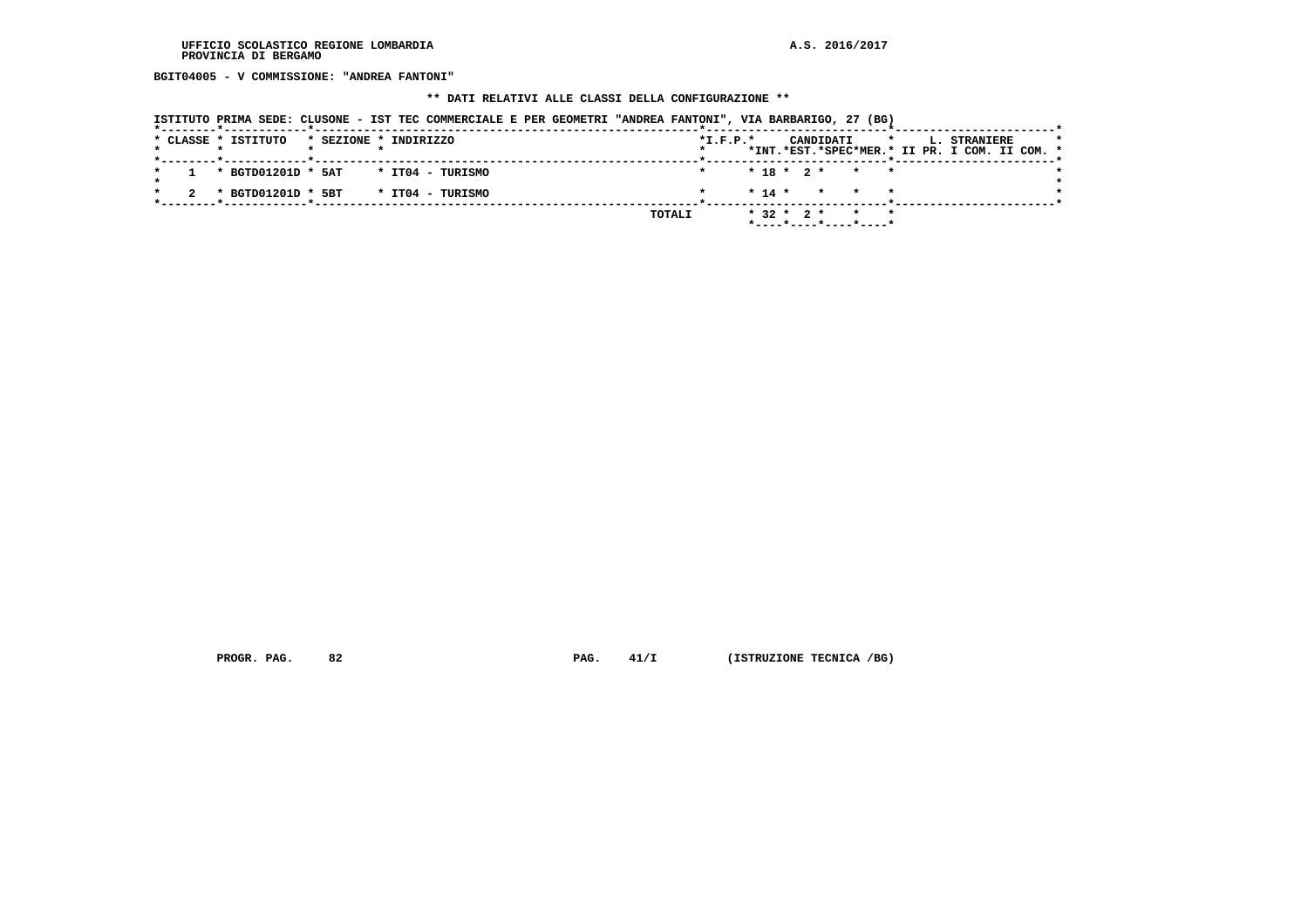**BGIT04005 - V COMMISSIONE: "ANDREA FANTONI"**

| $\star$<br>PRESIDENTE: PARDI MARIA CHIARA N. IL 02/01/1962 (PI)<br>$\star$<br>TREVIGLIO - ISTITUTO SUPERIORE "ARCHIMEDE", VIA CARAVAGGIO, 52 (BG)                                                                                 |  |
|-----------------------------------------------------------------------------------------------------------------------------------------------------------------------------------------------------------------------------------|--|
| INDIRIZZO: IT04 - TURISMO                                                                                                                                                                                                         |  |
| 1 - IO11:LINGUA E LETTERATURA ITALIANA<br>(A050:LETTERE IST.ISTR.SECOND.<br>LEOTTA ANGELA MARIA N. IL 04/02/1963 (CT)<br>PROVENIENTE DA: GAZZANIGA - ISTITUTO TECNICO INDUSTRIALE "VALLE SERIANA", VIA MARCONI, 45 (BG)           |  |
| 2 - I028:LINGUA INGLESE<br>(A346:LINGUA E CIV. STRANIERA<br>PEDRETTI MONICA N. IL 08/06/1972 (BG)<br>PROVENIENTE DA: ALZANO LOMBARDO - LICEO SCIENTIFICO "EDOARDO AMALDI", VIA LOCATELLI, 16 (BG)                                 |  |
| 3 - I109:DIRITTO E LEGISLAZIONE TURISTICA<br>(A019:DISCIPLINE GIURIDICHE ED<br>GABANELLI CLEMENTINA N. IL 03/05/1959 (BG)<br>PROVENIENTE DA: BERGAMO - ISTITUTO TECNICO AGRARIO "MARIO RIGONI STERN", VIA BORGO PALAZZO, 128 (BG) |  |

 **PROGR. PAG.** 83 **PAG. 41/II (ISTRUZIONE TECNICA /BG)**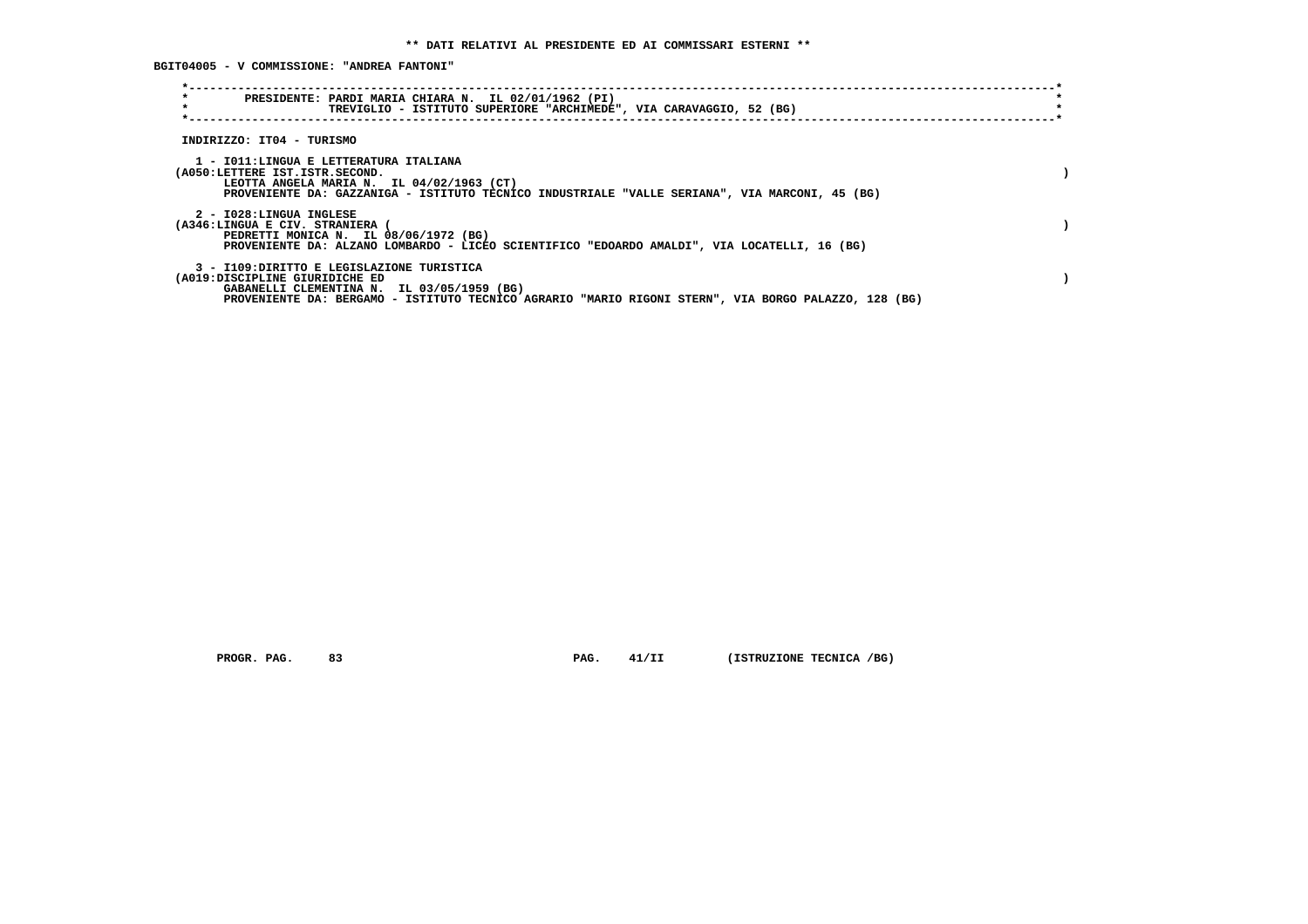**BGIT04006 - VI COMMISSIONE: "ZENALE E BUTINONE"**

# **\*\* DATI RELATIVI ALLE CLASSI DELLA CONFIGURAZIONE \*\***

| ISTITUTO PRIMA SEDE: TREVIGLIO - ISTITUTO TECNICO COMMERCIALE "ZENALE E BUTINONE", VIA GALVANI 7 (BG) |  |  |  |  |  |
|-------------------------------------------------------------------------------------------------------|--|--|--|--|--|
|                                                                                                       |  |  |  |  |  |

|  | * CLASSE * ISTITUTO                    | * SEZIONE * INDIRIZZO |  |                          |  |        | $*L.F.P.*$ |  |                   | CANDIDATI                                     | $\star$ |  | <b>L. STRANIERE</b> |  |  |
|--|----------------------------------------|-----------------------|--|--------------------------|--|--------|------------|--|-------------------|-----------------------------------------------|---------|--|---------------------|--|--|
|  |                                        |                       |  |                          |  |        |            |  |                   | *INT.*EST.*SPEC*MER.* II PR. I COM. II COM. * |         |  |                     |  |  |
|  | * BGTD03301E * ATT * IT04 - TURISMO    |                       |  |                          |  |        |            |  |                   | * 25 * 8 * * * *                              |         |  |                     |  |  |
|  |                                        |                       |  |                          |  |        |            |  |                   | $* 16 * 3 * * * * *$                          |         |  |                     |  |  |
|  | * BGTD03301E * BTTTED * IT04 - TURISMO |                       |  | * BTTFR * IT04 - TURISMO |  |        |            |  |                   | $\star$ 9 $\star$ 2 $\star$ $\star$ $\star$   |         |  |                     |  |  |
|  |                                        |                       |  |                          |  |        |            |  |                   |                                               |         |  |                     |  |  |
|  |                                        |                       |  |                          |  | TOTALI |            |  | $*$ 50 $*$ 13 $*$ |                                               |         |  |                     |  |  |
|  |                                        |                       |  |                          |  |        |            |  |                   | *----*----*----*----*                         |         |  |                     |  |  |

 **PROGR. PAG.** 84 **PAG.** 42/I (ISTRUZIONE TECNICA /BG)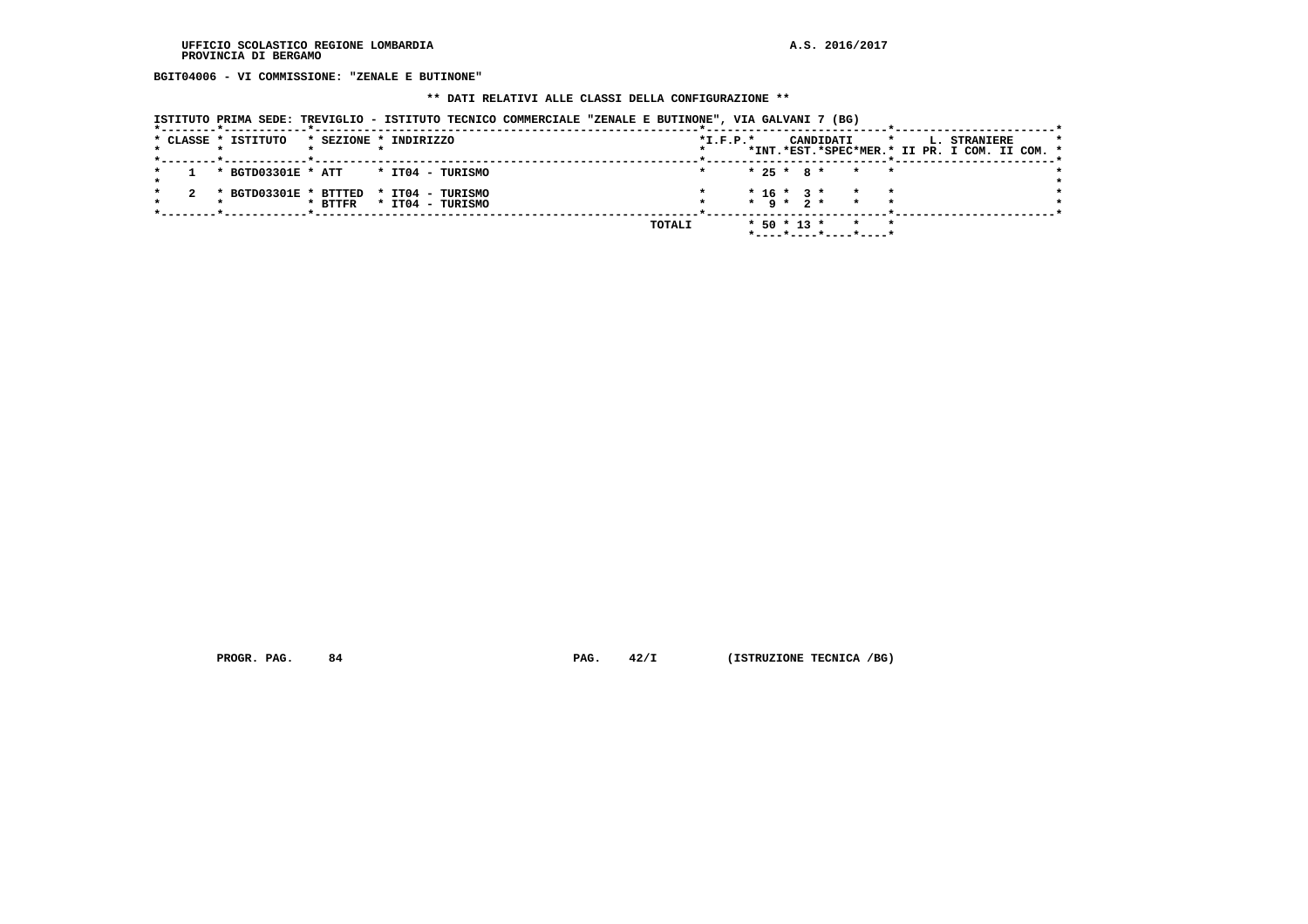**BGIT04006 - VI COMMISSIONE: "ZENALE E BUTINONE"**

| $\star$<br>PRESIDENTE: IAPICHINO MARIA N. IL 30/03/1966 (AG)<br>$\star$<br>BERGAMO - LICEO SCIENTIFICO "FILIPPO LUSSANA", VIA ANGELO MAY,1 (BG)                                                                            |  |
|----------------------------------------------------------------------------------------------------------------------------------------------------------------------------------------------------------------------------|--|
| INDIRIZZO: IT04 - TURISMO                                                                                                                                                                                                  |  |
| 1 - IO11:LINGUA E LETTERATURA ITALIANA<br>(A050:LETTERE IST.ISTR.SECOND.<br>BELLUOMO MARIA GAETANA N. IL 18/10/1954 (ME)<br>PROVENIENTE DA: DALMINE - ISTITUTO TECNICO INDUSTRIALE "GUGLIELMO MARCONI", VIA VERDI, 60 (BG) |  |
| 2 - I028:LINGUA INGLESE<br>(A346:LINGUA E CIV. STRANIERA<br>SABATINO ROSILVA N. IL 14/06/1959 (CZ)<br>PROVENIENTE DA: BERGAMO - ISTITUTO TECNICO INDUSTRIALE "PIETRO PALEOCAPA", VIA M. GAVAZZENI 29 (BG)                  |  |
| 3 - I109:DIRITTO E LEGISLAZIONE TURISTICA<br>(A019:DISCIPLINE GIURIDICHE ED<br>RAMPELLO SIMONETTA N. IL 09/02/1955 (BG)<br>PROVENIENTE DA: BERGAMO - ISTITUTO MAGISTRALE "GIOVANNI FALCONE", VIA DUNANT, 1 (BG)            |  |

 **PROGR. PAG.** 85 **PAG. 42/II (ISTRUZIONE TECNICA /BG)**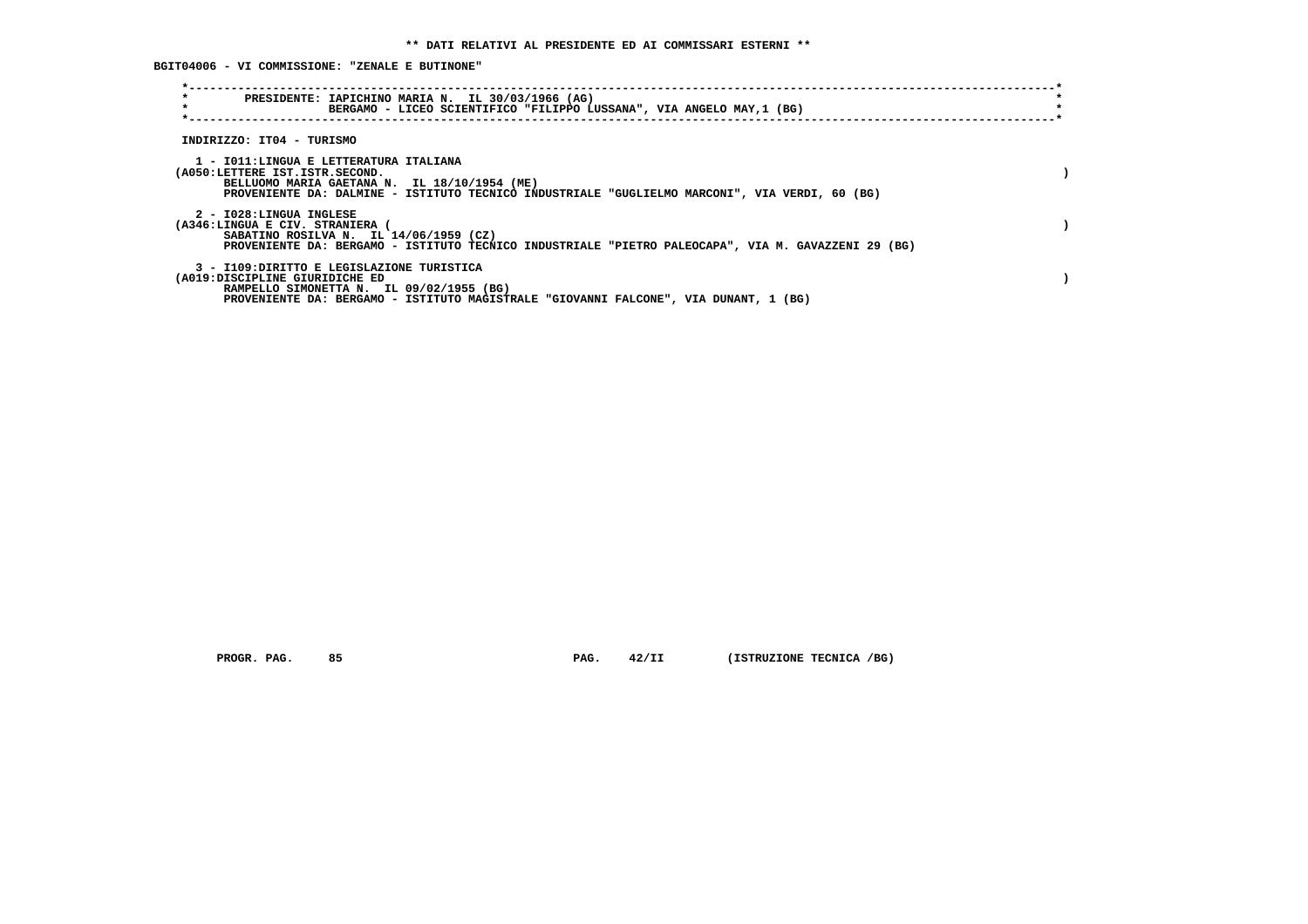**BGIT15001 - I COMMISSIONE: "CATERINA CANIANA"**

# **\*\* DATI RELATIVI ALLE CLASSI DELLA CONFIGURAZIONE \*\***

|  |  |  | ISTITUTO PRIMA SEDE: BERGAMO - ISTITUTO TECNICO INDUSTRIALE "CATERINA CANIANA", VIA POLARESCO 15 (BG) |  |  |  |  |
|--|--|--|-------------------------------------------------------------------------------------------------------|--|--|--|--|
|  |  |  |                                                                                                       |  |  |  |  |

|  | * CLASSE * ISTITUTO |  | * SEZIONE * INDIRIZZO            |        | $*I.F.P.*$ |          |                      | CANDIDATI | $\mathbf{r}$ |  | <b>L. STRANIERE</b><br>*INT.*EST.*SPEC*MER.* II PR. I COM. II COM. * |  | $\star$ |
|--|---------------------|--|----------------------------------|--------|------------|----------|----------------------|-----------|--------------|--|----------------------------------------------------------------------|--|---------|
|  |                     |  |                                  |        |            |          |                      |           |              |  |                                                                      |  |         |
|  | * BGTF029015 * AT   |  | * IT15 - GRAFICA E COMUNICAZIONE |        |            |          | $* 22 * * * * * * *$ |           |              |  |                                                                      |  |         |
|  |                     |  |                                  |        |            |          |                      |           |              |  |                                                                      |  |         |
|  | * BGTF029015 * BT   |  | * IT15 - GRAFICA E COMUNICAZIONE |        |            |          | $* 19 *$             |           | * * *        |  |                                                                      |  |         |
|  |                     |  |                                  |        |            |          |                      |           |              |  |                                                                      |  |         |
|  |                     |  |                                  | TOTALI |            | $* 41 *$ |                      |           |              |  |                                                                      |  |         |
|  |                     |  |                                  |        |            |          |                      |           |              |  |                                                                      |  |         |

 **PROGR. PAG.** 86 **PAG. 43/I** (ISTRUZIONE TECNICA /BG)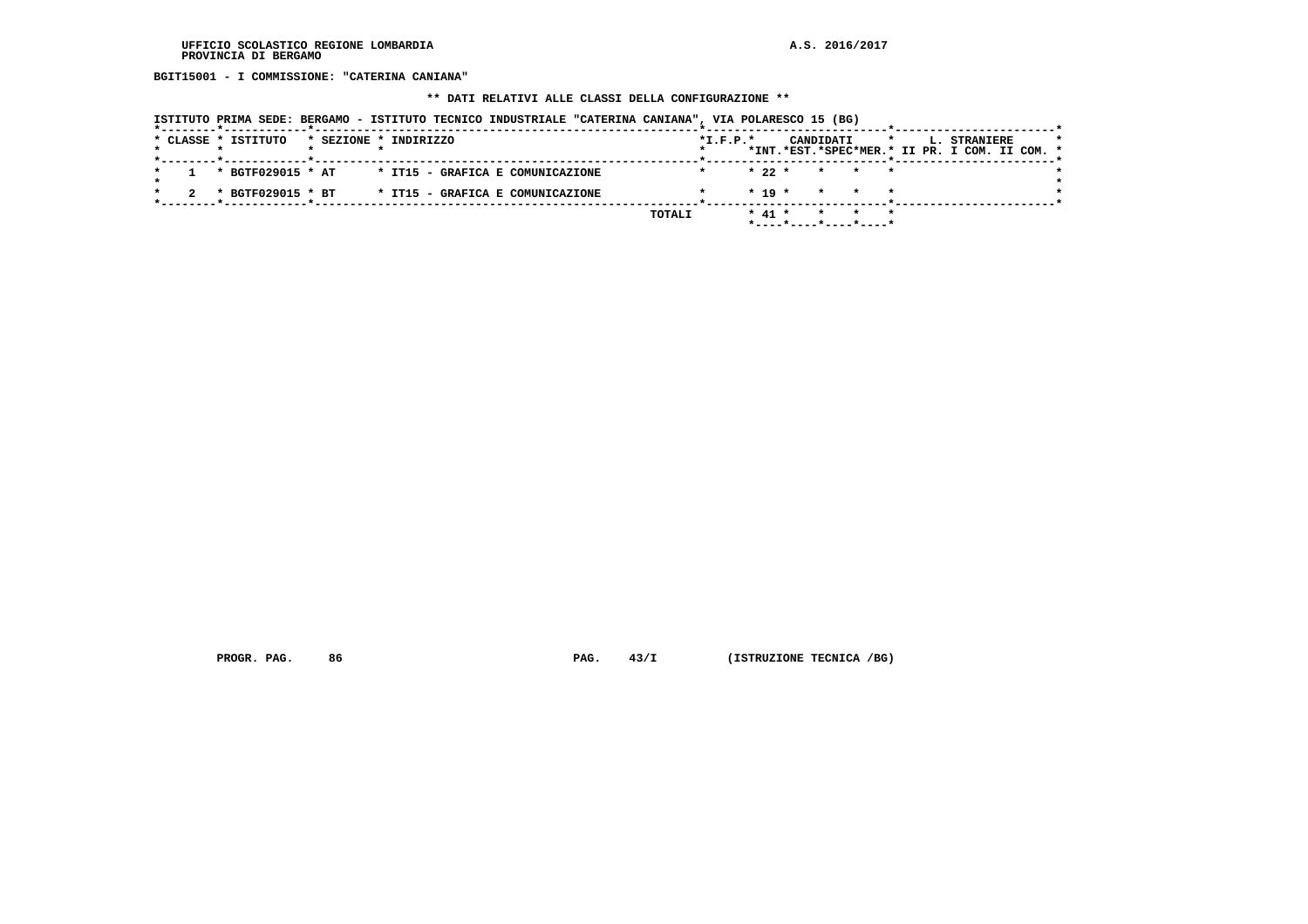**BGIT15001 - I COMMISSIONE: "CATERINA CANIANA"**

| $\star$<br>$\star$                                       | PRESIDENTE: QUARESMINI CRISTINA N. IL 23/12/1972 (BG)<br>SARNICO - ISTITUTO TECNICO COMMERCIALE "SERAFINO RIVA", VIA CORTIVO 32 (BG)                                                                                                                                                                                                 |  |
|----------------------------------------------------------|--------------------------------------------------------------------------------------------------------------------------------------------------------------------------------------------------------------------------------------------------------------------------------------------------------------------------------------|--|
|                                                          | INDIRIZZO: IT15 - GRAFICA E COMUNICAZIONE                                                                                                                                                                                                                                                                                            |  |
| (A050:LETTERE IST.ISTR.SECOND.                           | 1 - IO11:LINGUA E LETTERATURA ITALIANA<br>MASCARETTI LUCA N. IL 09/08/1975 (BG)<br>PROVENIENTE DA: TREVIGLIO - IST PROF PER I SERVIZI COMMERCIALI E TURISTICI "ZENALE E BUTINONE", VIA GALVANI, 7 (BG)                                                                                                                               |  |
| 2 - I028:LINGUA INGLESE<br>(A346:LINGUA E CIV. STRANIERA | MOLOGNI PAOLA N. IL 17/06/1973 (BG)<br>PROVENIENTE DA: GAZZANIGA - IST PROF PER I SERVIZI SOCIALI "VALLE SERIANA", VIA MARCONI, 45 (BG)                                                                                                                                                                                              |  |
|                                                          | 3 - I186:TECNOLOGIE DEI PROCESSI DI PRODUZIONE<br>(A044:LINGUAGGIO PER CINEMATOGR; A063:TEC. RIPRESA CINEMATOGR.T; A067:TEC.FOTOGRAFICA.CINEMATOG; A069:TECNOL.GRAFICHE ED IMPIAN)<br>DA DALT GIAN MARIO N. IL 31/03/1957 (TV)<br>PROVENIENTE DA: CLUSONE - IST PROF INDUSTRIA E ARTIGIANATO "ANDREA FANTONI", VIA BARBARIGO 27 (BG) |  |

 **PROGR. PAG.** 87 **PAG.** 43/II (ISTRUZIONE TECNICA /BG)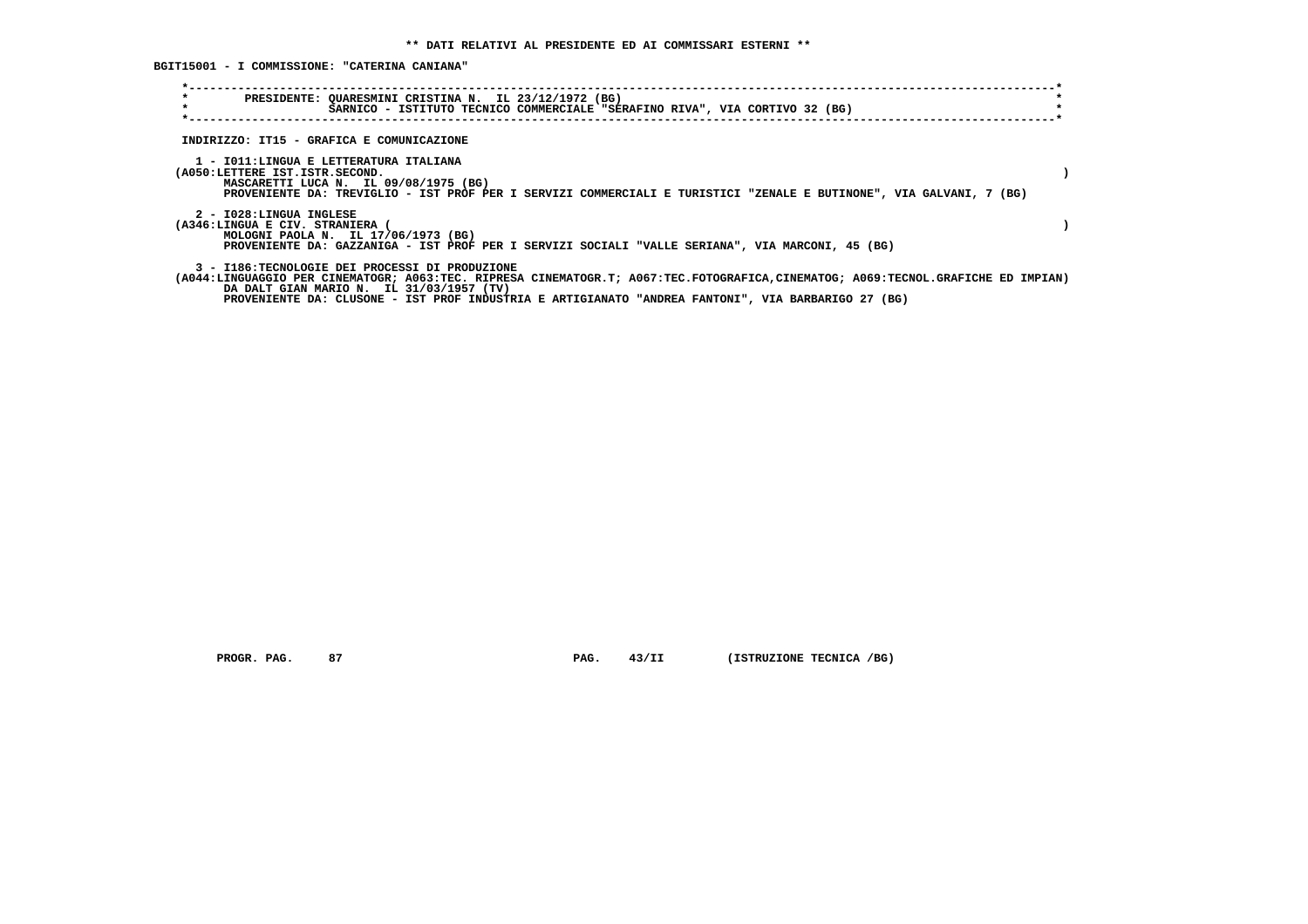**BGIT15002 - II COMMISSIONE: "ZENALE E BUTINONE"**

 **\*\* DATI RELATIVI ALLE CLASSI DELLA CONFIGURAZIONE \*\***

| ISTITUTO PRIMA SEDE: TREVIGLIO - ISTITUTO TECNICO COMMERCIALE "ZENALE E BUTINONE", VIA GALVANI 7 (BG) |  |  |  |  |  |
|-------------------------------------------------------------------------------------------------------|--|--|--|--|--|
|                                                                                                       |  |  |  |  |  |

|  | * CLASSE * ISTITUTO                                 | * SEZIONE * INDIRIZZO |  |  |  |        | $*I.F.P.*$ |                | CANDIDATI |  |                       | $\star$                  |  |  | L. STRANIERE |                                               | $\star$ |
|--|-----------------------------------------------------|-----------------------|--|--|--|--------|------------|----------------|-----------|--|-----------------------|--------------------------|--|--|--------------|-----------------------------------------------|---------|
|  |                                                     |                       |  |  |  |        |            |                |           |  |                       |                          |  |  |              | *INT.*EST.*SPEC*MER.* II PR. I COM. II COM. * |         |
|  |                                                     |                       |  |  |  |        |            |                |           |  |                       |                          |  |  |              |                                               |         |
|  | * BGTD03301E * ATG * IT15 - GRAFICA E COMUNICAZIONE |                       |  |  |  |        |            |                |           |  | $* 26 * * * * * * *$  |                          |  |  |              |                                               |         |
|  |                                                     |                       |  |  |  |        |            |                |           |  |                       |                          |  |  |              |                                               |         |
|  | * BGTD03301E * CTG * IT15 - GRAFICA E COMUNICAZIONE |                       |  |  |  |        |            |                |           |  | $* 24 * 1 * 1 * * *$  |                          |  |  |              |                                               |         |
|  |                                                     |                       |  |  |  |        |            |                |           |  |                       |                          |  |  |              |                                               |         |
|  |                                                     |                       |  |  |  | TOTALI |            | * 50 * 1 * 1 * |           |  |                       | $\overline{\phantom{a}}$ |  |  |              |                                               |         |
|  |                                                     |                       |  |  |  |        |            |                |           |  | *----*----*----*----* |                          |  |  |              |                                               |         |
|  |                                                     |                       |  |  |  |        |            |                |           |  |                       |                          |  |  |              |                                               |         |

 **PROGR. PAG.** 88 **PAG.** 44/I (ISTRUZIONE TECNICA /BG)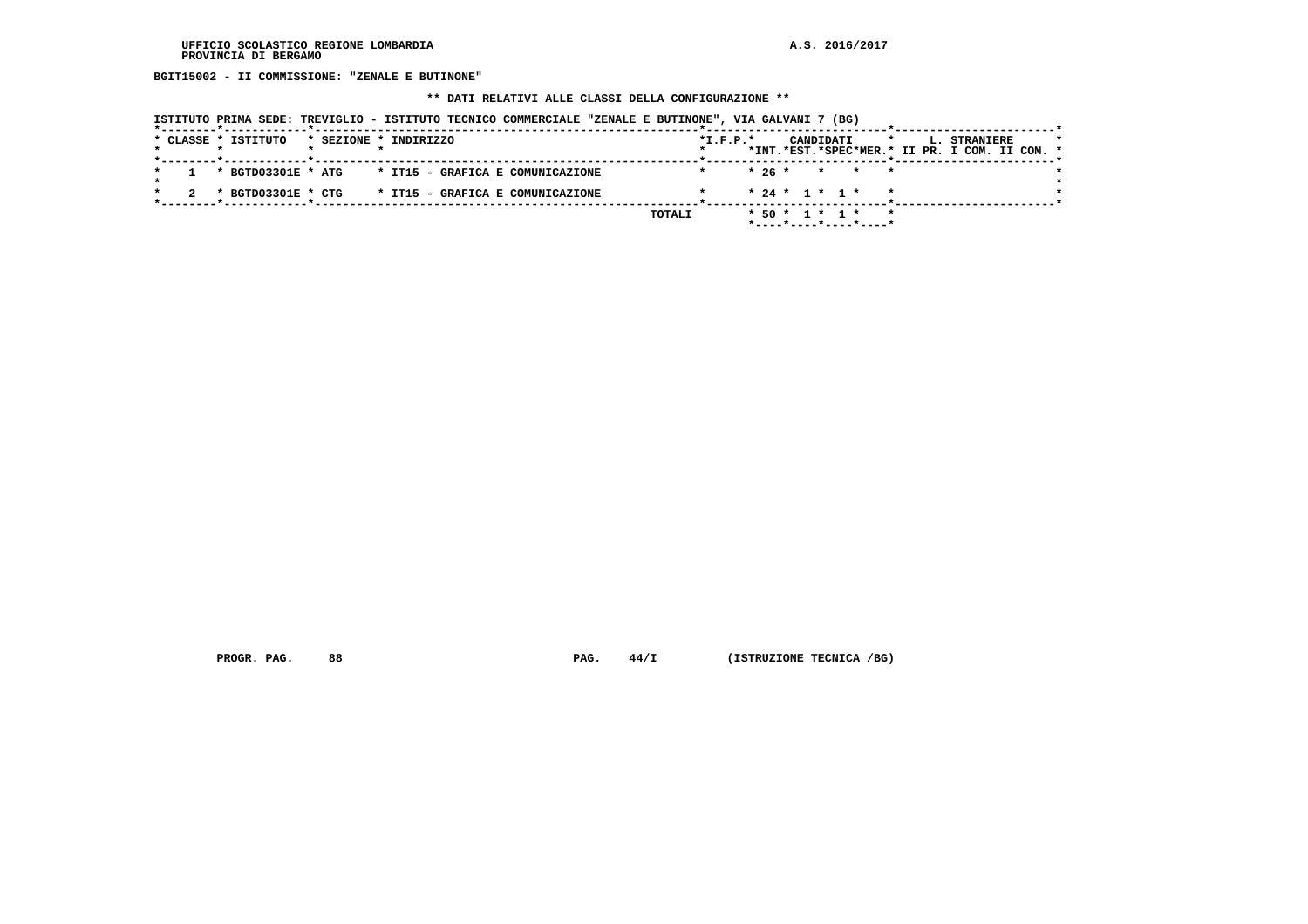**BGIT15002 - II COMMISSIONE: "ZENALE E BUTINONE"**

| $\star$<br>$\star$ | PRESIDENTE: GNANI ANDREA N. IL 31/08/1966 (RA)<br>PRESEZZO - LICEO SCIENTIFICO "MAIRONI DA PONTE", VIA BERIZZI, 1 (BG)                                                                                              |  |
|--------------------|---------------------------------------------------------------------------------------------------------------------------------------------------------------------------------------------------------------------|--|
|                    | INDIRIZZO: IT15 - GRAFICA E COMUNICAZIONE                                                                                                                                                                           |  |
|                    | 1 - IO11:LINGUA E LETTERATURA ITALIANA<br>(A050:LETTERE IST.ISTR.SECOND.<br>TEDESCHI LUCIA N. IL 26/09/1965 (VR)<br>PROVENIENTE DA: DALMINE - ISTITUTO TECNICO INDUSTRIALE "GUGLIELMO MARCONI", VIA VERDI, 60 (BG)  |  |
|                    | 2 - I028:LINGUA INGLESE<br>(A346:LINGUA E CIV. STRANIERA (<br>CORDELLA PATRIZIA N. IL 31/10/1962 (TE)<br>PROVENIENTE DA: ROMANO DI LOMBARDIA - IST TEC COMMERCIALE E PER GEOMETRI "G.B. RUBINI", VIA BELVEDERE (BG) |  |
|                    | 3 - I186:TECNOLOGIE DEI PROCESSI DI PRODUZIONE<br>(A044:LINGUAGGIO PER CINEMATOGR; A063:TEC. RIPRESA CINEMATOGR.T; A067:TEC.FOTOGRAFICA,CINEMATOG; A069:TECNOL.GRAFICHE ED IMPIAN)                                  |  |

 **PROGR. PAG.** 89 **PAG. 44/II** (ISTRUZIONE TECNICA /BG)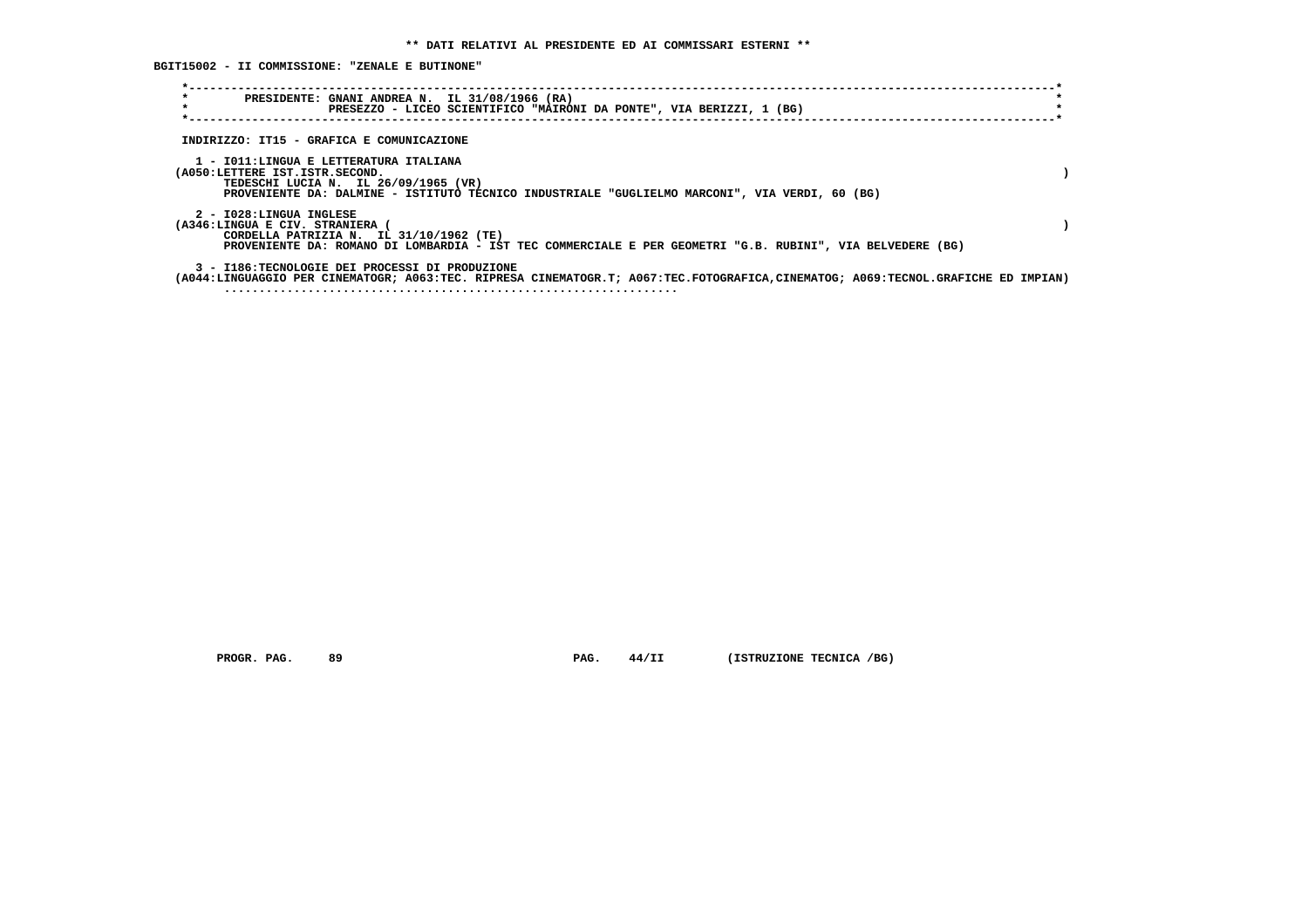**BGIT15003 - III COMMISSIONE: "ZENALE E BUTINONE"**

#### **\*\* DATI RELATIVI ALLE CLASSI DELLA CONFIGURAZIONE \*\***

| ISTITUTO PRIMA SEDE: TREVIGLIO - ISTITUTO TECNICO COMMERCIALE "ZENALE E BUTINONE", VIA GALVANI 7 (BG) |  |  |  |  |  |
|-------------------------------------------------------------------------------------------------------|--|--|--|--|--|
|                                                                                                       |  |  |  |  |  |

|  | * CLASSE * ISTITUTO | * SEZIONE * INDIRIZZO                                                           | $*T$ , $F$ , $D$ , $*$     |  |  | CANDIDATI * I. STRANIERE                      |  |
|--|---------------------|---------------------------------------------------------------------------------|----------------------------|--|--|-----------------------------------------------|--|
|  |                     |                                                                                 |                            |  |  | *INT.*EST.*SPEC*MER.* II PR. I COM. II COM. * |  |
|  |                     |                                                                                 |                            |  |  |                                               |  |
|  |                     | $\star$ 1 $\star$ BGTD03301E $\star$ BTG $\star$ IT15 - GRAFICA E COMUNICAZIONE | $*$ $*$ 26 $*$ $*$ $*$ $*$ |  |  |                                               |  |
|  |                     |                                                                                 |                            |  |  |                                               |  |

# **ISTITUTO SECONDA SEDE: BERGAMO - ISTITUTO TECNICO INDUSTRIALE "PIETRO PALEOCAPA" (CORSO SERA, VIA GAVAZZENI, 29 (BG)**

|                     |  | <b>TOTALI</b>                                                                  |                        | * 41 * * * * |  |  |                                                                           |  |
|---------------------|--|--------------------------------------------------------------------------------|------------------------|--------------|--|--|---------------------------------------------------------------------------|--|
|                     |  | 2 * BGTF01050C * MAS * ITMM - M.MECCATR.EN.ART.MECC.MECCATRON. * * * 5 * * * * |                        |              |  |  |                                                                           |  |
| * CLASSE * ISTITUTO |  | * SEZIONE * INDIRIZZO                                                          | $*T$ , $F$ , $D$ , $*$ |              |  |  | CANDIDATI * L. STRANIERE<br>*INT.*EST.*SPEC*MER.* II PR. I COM. II COM. * |  |
|                     |  |                                                                                |                        |              |  |  |                                                                           |  |

 **PROGR. PAG.** 90 **PAG.** 45/I (ISTRUZIONE TECNICA /BG)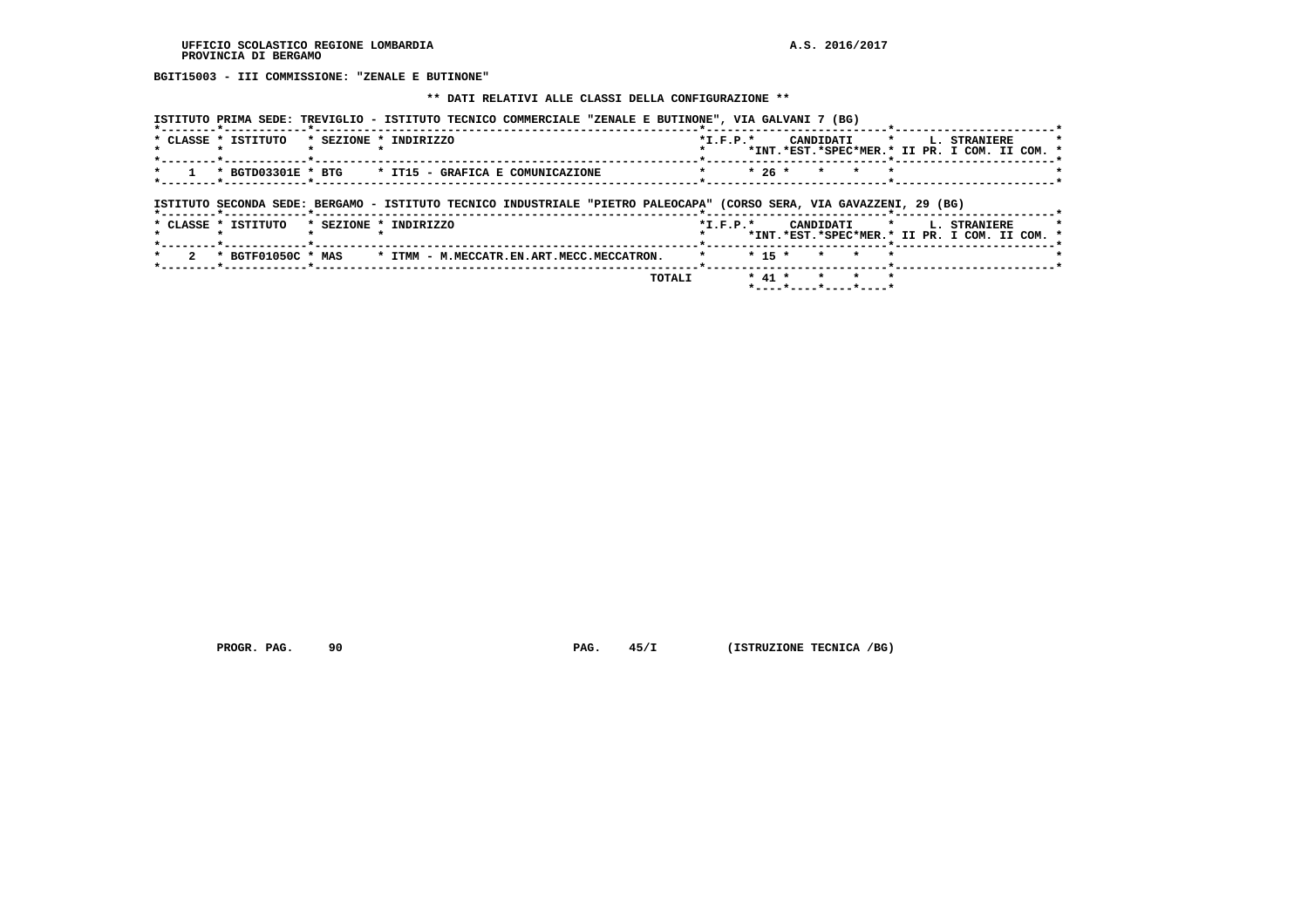**BGIT15003 - III COMMISSIONE: "ZENALE E BUTINONE"**

| PRESIDENTE: CUCCI ELVIRA N. IL 14/04/1962 (TA)<br>$\star$<br>ROMANO DI LOMBARDIA - ISTITUTO MAGISTRALE "DON LORENZO MILANI", VIA BELVEDERE (BG)                                                                                   |  |
|-----------------------------------------------------------------------------------------------------------------------------------------------------------------------------------------------------------------------------------|--|
| INDIRIZZO: IT15 - GRAFICA E COMUNICAZIONE                                                                                                                                                                                         |  |
| 1 - IO11: LINGUA E LETTERATURA ITALIANA<br>(A050:LETTERE IST.ISTR.SECOND.<br>D'ADAMO EMANUELE N. IL 15/03/1982 (MI)<br>PROVENIENTE DA: LOVERE - ISTITUTO TECNICO INDUSTRIALE "GALILEO GALILEI", VIA XX SETTEMBRE, 4 (BG)          |  |
| 2 - I028:LINGUA INGLESE<br>(A346:LINGUA E CIV. STRANIERA (<br>TOSO GABRIELLA N. IL 23/10/1964 (MN)<br>PROVENIENTE DA: MANTOVA - ISTITUTO TECNICO AGRARIO ITA STROZZI MANTOVA, VIA DEI TOSCANI 3 (MN)                              |  |
| 3 - I186:TECNOLOGIE DEI PROCESSI DI PRODUZIONE<br>(A044:LINGUAGGIO PER CINEMATOGR; A063:TEC. RIPRESA CINEMATOGR.T; A067:TEC.FOTOGRAFICA,CINEMATOG; A069:TECNOL.GRAFICHE ED IMPIAN)                                                |  |
| INDIRIZZO: ITMM - M.MECCATR.EN.ART.MECC.MECCATRON.                                                                                                                                                                                |  |
| 1 - IO11: LINGUA E LETTERATURA ITALIANA<br>(A050:LETTERE IST.ISTR.SECOND.<br>D'ADAMO EMANUELE N. IL 15/03/1982 (MI)<br>PROVENIENTE DA: LOVERE - ISTITUTO TECNICO INDUSTRIALE "GALILEO GALILEI", VIA XX SETTEMBRE, 4 (BG)          |  |
| 2 - I028:LINGUA INGLESE<br>(A346:LINGUA E CIV. STRANIERA (<br>TOSO GABRIELLA N. IL 23/10/1964 (MN)<br>PROVENIENTE DA: MANTOVA - ISTITUTO TECNICO AGRARIO ITA STROZZI MANTOVA, VIA DEI TOSCANI 3 (MN)                              |  |
| 3 - I161: MECCANICA, MACCHINE ED ENERGIA<br>(A020:DISCIPLINE MECCANICHE E T<br>RUSSO ORAZIO VALERIO N. IL 28/01/1962 (CS)<br>PROVENIENTE DA: PRESEZZO - IST PROF INDUSTRIA E ARTIGIANATO "BETTY AMBIVERI", VIA C. BERIZZI, 1 (BG) |  |
|                                                                                                                                                                                                                                   |  |

 **PROGR. PAG.** 91 **PAG.** 45/II (ISTRUZIONE TECNICA /BG)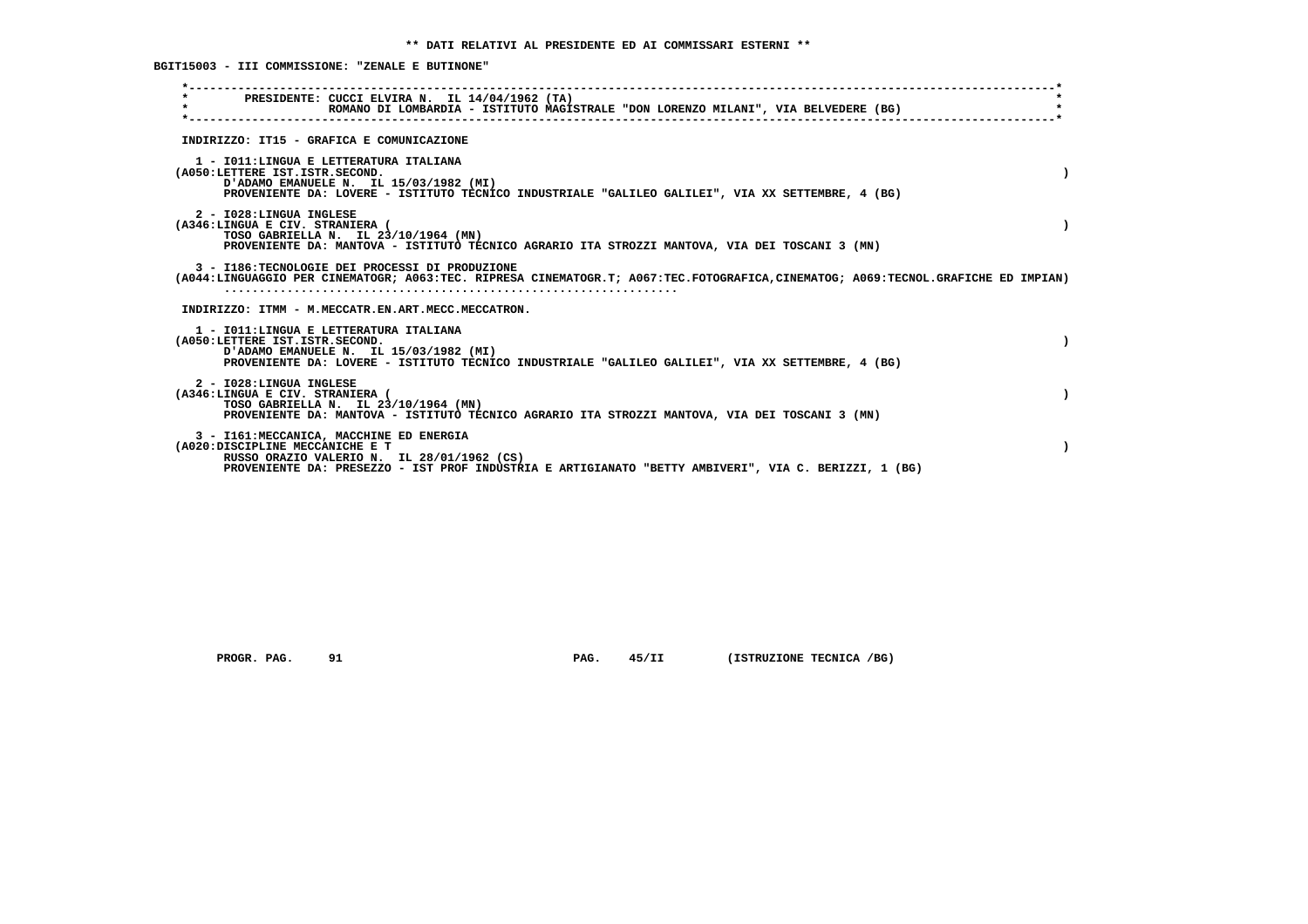**BGITAF001 - I COMMISSIONE: "BORTOLO BELOTTI"**

#### **\*\* DATI RELATIVI ALLE CLASSI DELLA CONFIGURAZIONE \*\***

 **ISTITUTO PRIMA SEDE: BERGAMO - ISTITUTO TECNICO COMMERCIALE "BORTOLO BELOTTI", VIA PER AZZANO,5 (BG)**

|  | * CLASSE * ISTITUTO   |            | * SEZIONE * INDIRIZZO                     |  |        | $*L.F.P.*$ |            |              |      | CANDIDATI |  | L. STRANIERE                                  |  |  |
|--|-----------------------|------------|-------------------------------------------|--|--------|------------|------------|--------------|------|-----------|--|-----------------------------------------------|--|--|
|  |                       |            |                                           |  |        |            |            |              |      |           |  | *INT.*EST.*SPEC*MER.* II PR. I COM. II COM. * |  |  |
|  | * BGTD06000T * 5A-SPA |            | * ITAF - AMMINISTR. FINANZA MARKETING     |  |        |            |            | $* 12 * 3 *$ |      |           |  |                                               |  |  |
|  |                       | $*$ 5A-FRA | * ITAF - AMMINISTR. FINANZA MARKETING     |  |        |            |            | $* 6 * 2 *$  |      |           |  |                                               |  |  |
|  |                       | * 5A-TED   | * ITAF - AMMINISTR. FINANZA MARKETING     |  |        |            | $*$ 6 $*$  |              |      | $\star$   |  |                                               |  |  |
|  |                       |            |                                           |  |        |            |            |              |      |           |  |                                               |  |  |
|  | * BGTD06000T * 5F-TS  |            | * ITRI - AMM.FIN.MARK.ART.REL.INTERN.MARK |  |        |            | $*$ 10 $*$ |              |      |           |  |                                               |  |  |
|  |                       | $*$ 5F-TF  | * ITRI - AMM.FIN.MARK.ART.REL.INTERN.MARK |  |        |            | $*$ 6 $*$  |              |      |           |  |                                               |  |  |
|  |                       | $*$ 5F-SF  | * ITRI - AMM.FIN.MARK.ART.REL.INTERN.MARK |  |        |            | $*$ 5 $*$  |              |      | $\star$   |  |                                               |  |  |
|  |                       |            |                                           |  |        |            |            |              |      |           |  |                                               |  |  |
|  |                       |            |                                           |  | TOTALI |            |            | $*$ 45 $*$   | $5*$ |           |  |                                               |  |  |
|  |                       |            |                                           |  |        |            |            |              |      |           |  |                                               |  |  |

 **PROGR. PAG.** 92 **PAG.** 46/I (ISTRUZIONE TECNICA /BG)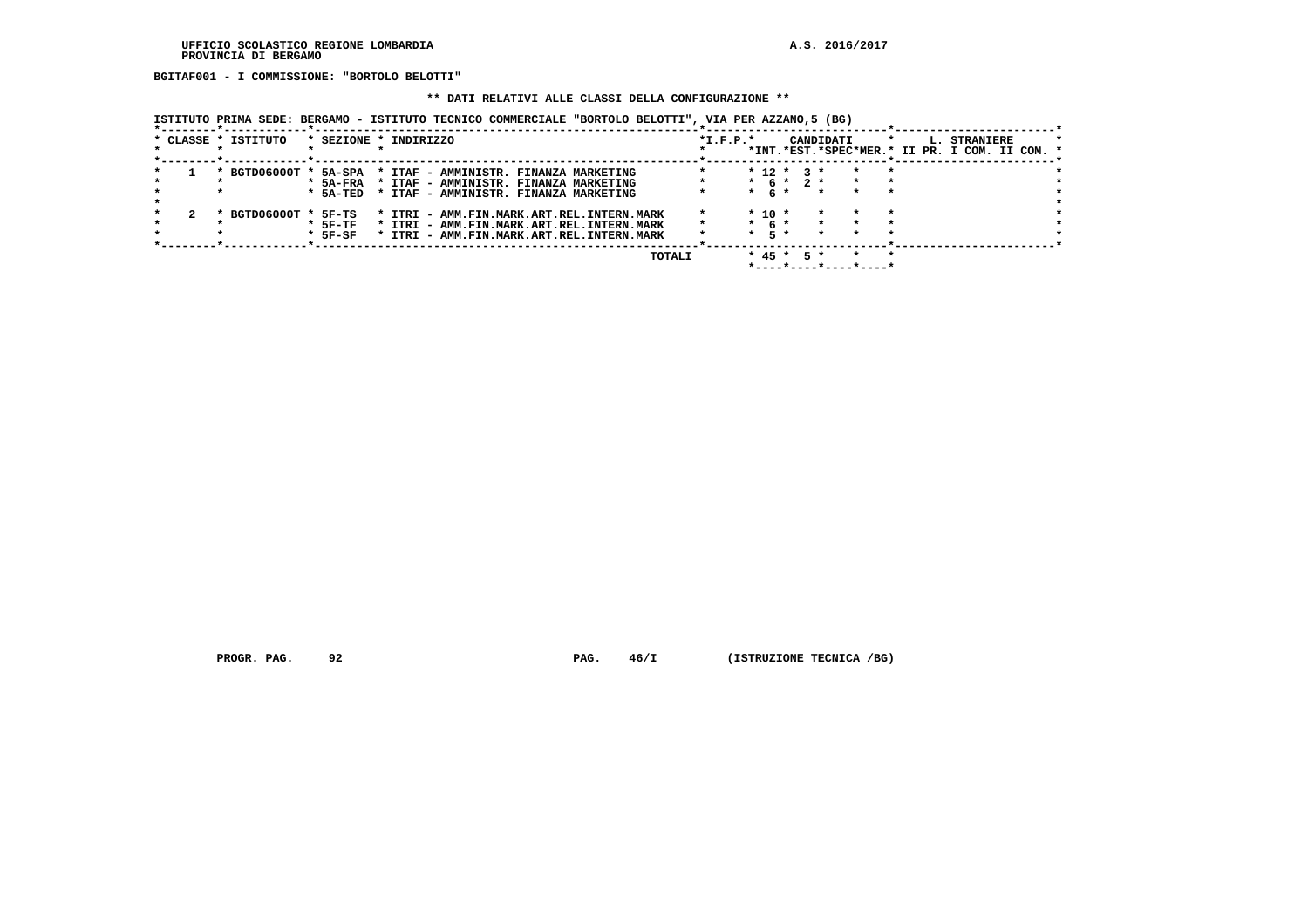**BGITAF001 - I COMMISSIONE: "BORTOLO BELOTTI"**

| $\star$ | PRESIDENTE: LITRICO MARIA ANNA N. IL 05/08/1955 (CT)<br>TREVIGLIO - ISTITUTO TECNICO COMMERCIALE "ZENALE E BUTINONE", VIA GALVANI 7 (BG)                                                                                                   |
|---------|--------------------------------------------------------------------------------------------------------------------------------------------------------------------------------------------------------------------------------------------|
|         | INDIRIZZO: ITAF - AMMINISTR. FINANZA MARKETING                                                                                                                                                                                             |
|         | 1 - IO11: LINGUA E LETTERATURA ITALIANA<br>(A050:LETTERE IST.ISTR.SECOND.<br>CARDIA MARIA RITA N. IL 21/03/1969 (ME)<br>PROVENIENTE DA: NEMBRO - IST PROF PER I SERVIZI ALBERGHIERI E RISTORAZIONE "ALFREDO SONZOGNI", VIA BELLINI 54 (BG) |
|         | 2 - I028:LINGUA INGLESE<br>(A346:LINGUA E CIV. STRANIERA (<br>CARANNANTE GIUSEPPINA N. IL 25/08/1958 (NA)<br>PROVENIENTE DA: PRESEZZO - ISTITUTO TECNICO COMMERCIALE "MAIRONI DA PONTE", VIA BERIZZI,1 (BG)                                |
|         | $3 - I107:$ DIRITTO<br>(A019:DISCIPLINE GIURIDICHE ED<br>GIUA MARGHERITA N. IL 01/04/1971 (BG)<br>PROVENIENTE DA: PRESEZZO - ISTITUTO TECNICO COMMERCIALE "MAIRONI DA PONTE", VIA BERIZZI,1 (BG)                                           |
|         | INDIRIZZO: ITRI - AMM.FIN.MARK.ART.REL.INTERN.MARK                                                                                                                                                                                         |
|         | 1 - IO11:LINGUA E LETTERATURA ITALIANA<br>(A050:LETTERE IST.ISTR.SECOND.<br>CARDIA MARIA RITA N. IL 21/03/1969 (ME)<br>PROVENIENTE DA: NEMBRO - IST PROF PER I SERVIZI ALBERGHIERI E RISTORAZIONE "ALFREDO SONZOGNI", VIA BELLINI 54 (BG)  |
|         | 2 - I028:LINGUA INGLESE<br>(A346:LINGUA E CIV. STRANIERA (<br>CARANNANTE GIUSEPPINA N. IL 25/08/1958 (NA)<br>PROVENIENTE DA: PRESEZZO - ISTITUTO TECNICO COMMERCIALE "MAIRONI DA PONTE", VIA BERIZZI,1 (BG)                                |
|         | $3 - I107:$ DIRITTO<br>(A019:DISCIPLINE GIURIDICHE ED<br>GIUA MARGHERITA N. IL 01/04/1971 (BG)<br>PROVENIENTE DA: PRESEZZO - ISTITUTO TECNICO COMMERCIALE "MAIRONI DA PONTE", VIA BERIZZI,1 (BG)                                           |

 **PROGR. PAG.** 93 **PAG.** 46/II (ISTRUZIONE TECNICA /BG)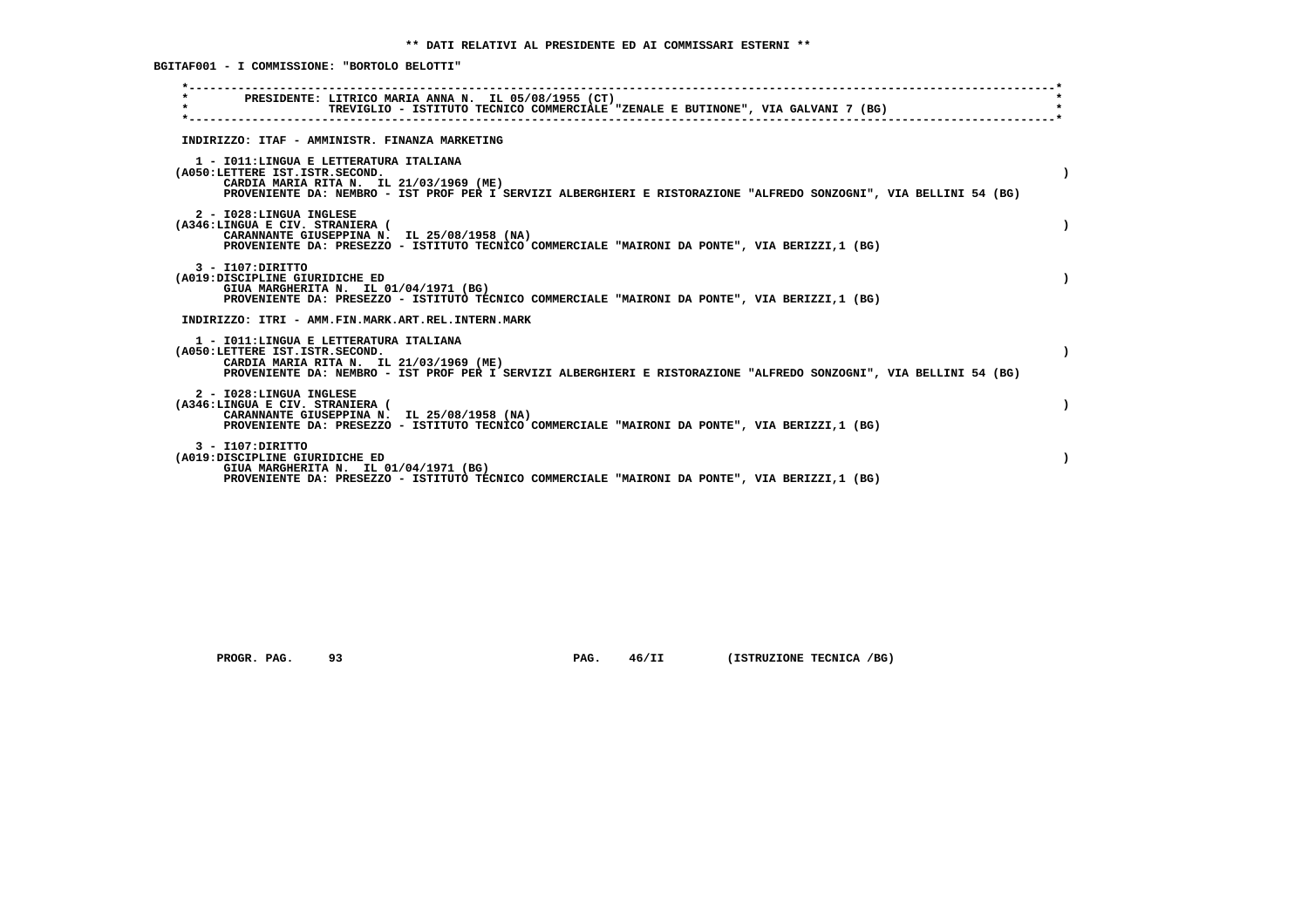**BGITAF002 - II COMMISSIONE: "VITTORIO EMANUELE II"**

 **\*\* DATI RELATIVI ALLE CLASSI DELLA CONFIGURAZIONE \*\***

|  |                        |                       | ISTITUTO PRIMA SEDE: BERGAMO - ISTITUTO TECNICO COMMERCIALE "VITTORIO EMANUELE II", VIA F. LUSSANA, 2 (BG) |  |            |  |                                            |  |                                               |  |  |
|--|------------------------|-----------------------|------------------------------------------------------------------------------------------------------------|--|------------|--|--------------------------------------------|--|-----------------------------------------------|--|--|
|  | * CLASSE * ISTITUTO    | * SEZIONE * INDIRIZZO |                                                                                                            |  | $*L.F.P.*$ |  | CANDIDATI *                                |  | L. STRANIERE                                  |  |  |
|  |                        |                       |                                                                                                            |  |            |  |                                            |  | *INT.*EST.*SPEC*MER.* II PR. I COM. II COM. * |  |  |
|  | $1 * RGTD0.30002 * 5S$ |                       | * ITAF - AMMINISTR. FINANZA MARKETING                                                                      |  |            |  | $* 22 * 2 * * * * *$                       |  |                                               |  |  |
|  | * BGTD030002 * 5V      |                       | * ITAF - AMMINISTR. FINANZA MARKETING                                                                      |  |            |  | $\star$ 21 $\star$ $\star$ $\star$ $\star$ |  |                                               |  |  |
|  |                        |                       |                                                                                                            |  |            |  |                                            |  |                                               |  |  |

 **TOTALI \* 43 \* 2 \* \* \* \*----\*----\*----\*----\***

 **PROGR. PAG.** 94 **PAG.** 47/I (ISTRUZIONE TECNICA /BG)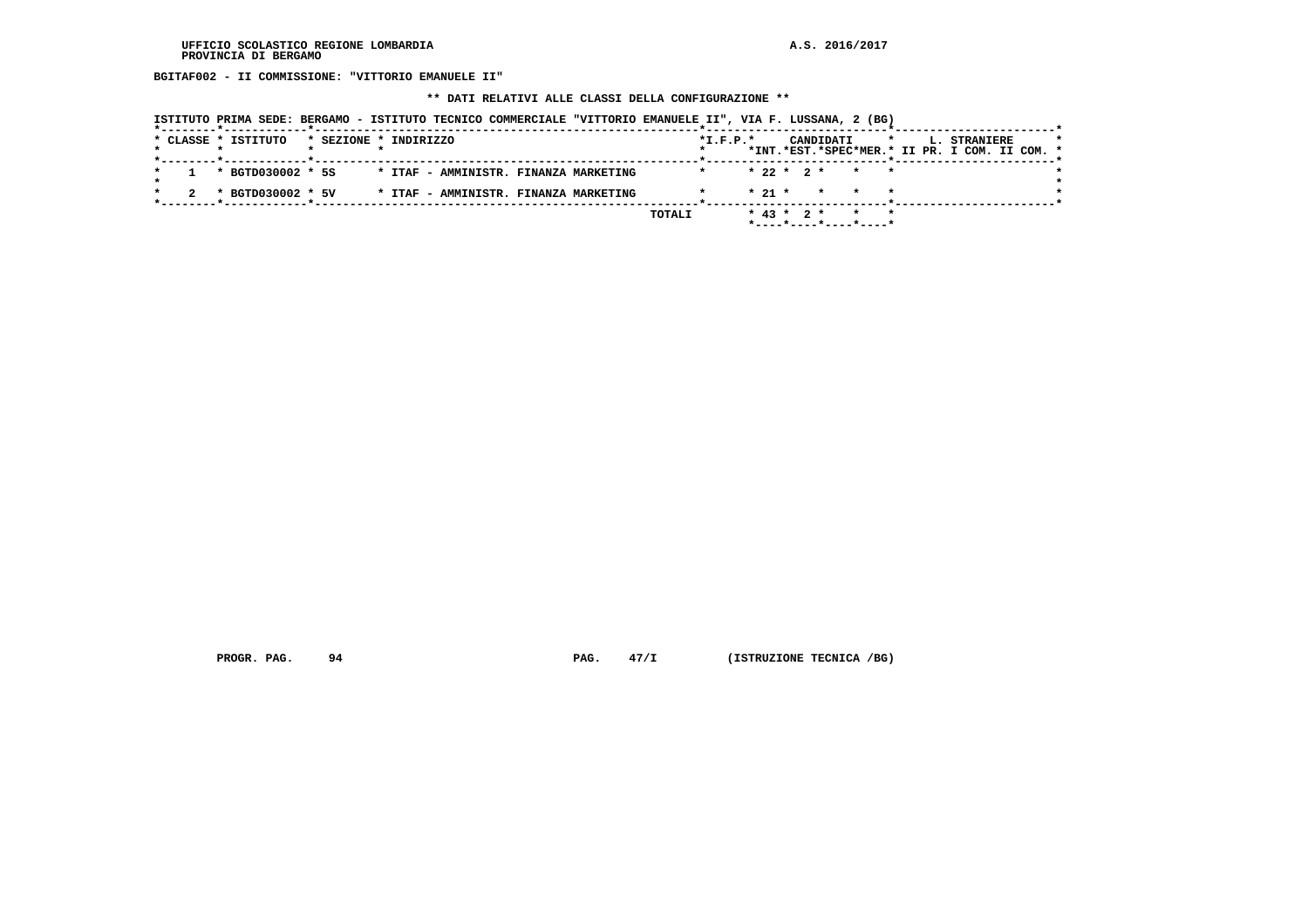**BGITAF002 - II COMMISSIONE: "VITTORIO EMANUELE II"**

| $\star$<br>$\star$                                       | PRESIDENTE: FONTANA FEDERICO N. IL 25/03/1958 (GE)<br>SAN PELLEGRINO TERME - IST PROF PER I SERVIZI ALBERGHIERI E RISTORAZIONE DI SAN PELLEGRINO TERME, VIALE *                    |  |
|----------------------------------------------------------|------------------------------------------------------------------------------------------------------------------------------------------------------------------------------------|--|
|                                                          | INDIRIZZO: ITAF - AMMINISTR. FINANZA MARKETING                                                                                                                                     |  |
| (A050:LETTERE IST.ISTR.SECOND.                           | 1 - IO11:LINGUA E LETTERATURA ITALIANA<br>CECCHIN GIOVANNI N. IL 21/02/1965 (PR)<br>PROVENIENTE DA: PRESEZZO - ISTITUTO TECNICO COMMERCIALE "MAIRONI DA PONTE", VIA BERIZZI,1 (BG) |  |
| 2 - I028:LINGUA INGLESE<br>(A346:LINGUA E CIV. STRANIERA | NOBILE LOREDANA N. IL 28/05/1957 (NA)<br>PROVENIENTE DA: ALBINO - ISTITUTO TECNICO COMMERCIALE "OSCAR ARNULFO ROMERO", VIALE ALDO MORO, 51 (BG)                                    |  |
| 3 - I107:DIRITTO<br>(A019:DISCIPLINE GIURIDICHE ED       | CARPINTERI FRANCESCO N. IL 14/06/1961 (CT)<br>PROVENIENTE DA: TRESCORE BALNEARIO - ISTITUTO TECNICO COMMERCIALE "LORENZO LOTTO", VIA DELL'ALBAROTTO N. 23 (BG)                     |  |

 **PROGR. PAG.** 95 **PAG.** 47/II (ISTRUZIONE TECNICA /BG)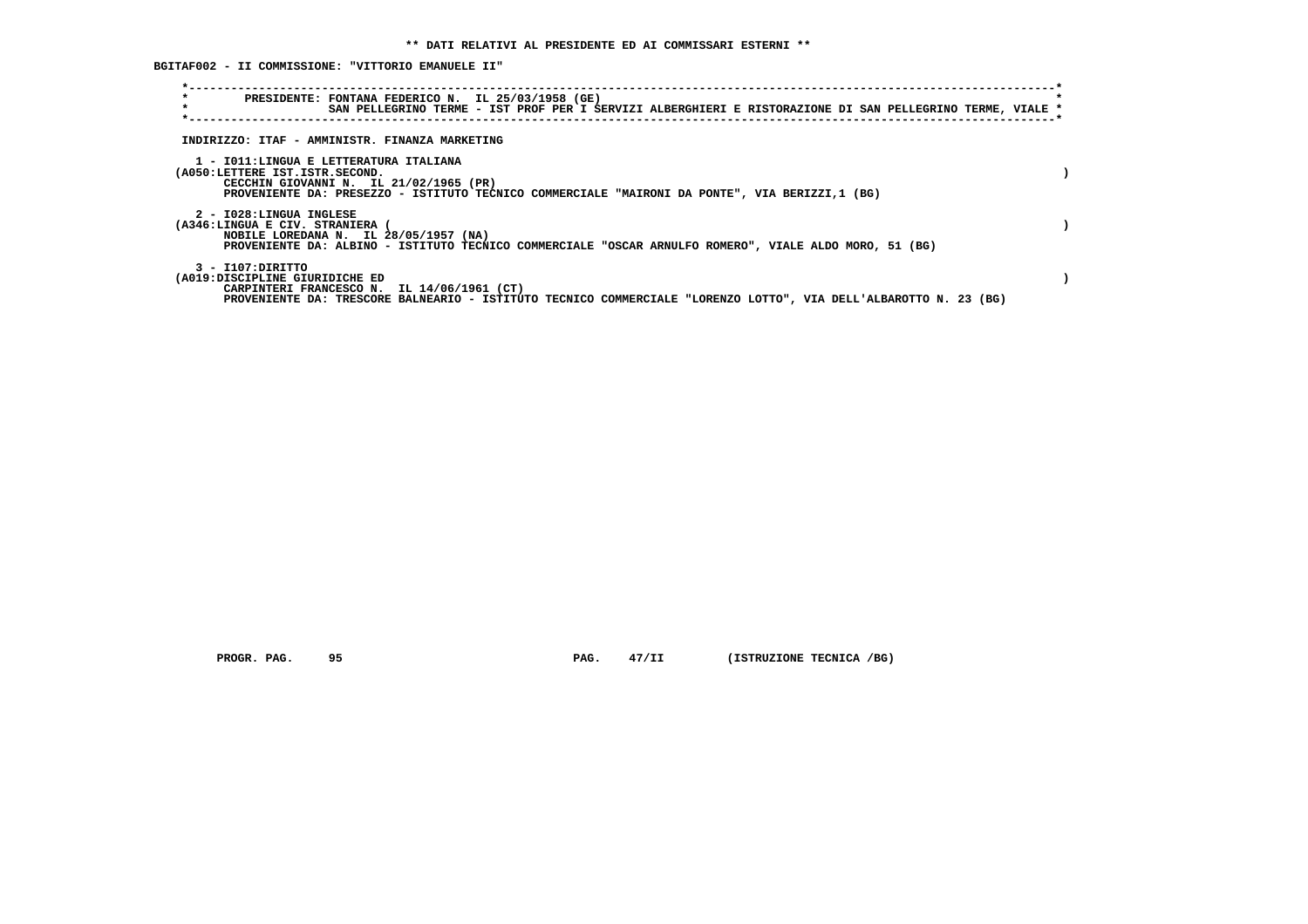**BGITAF003 - III COMMISSIONE: "VITTORIO EMANUELE II"**

 **\*\* DATI RELATIVI ALLE CLASSI DELLA CONFIGURAZIONE \*\***

|  | * CLASSE * ISTITUTO | * SEZIONE * INDIRIZZO |  |  |                                       |        | $*L.F.P.*$ |           | CANDIDATI |                                            | $\star$ |  | <b>L. STRANIERE</b><br>*INT.*EST.*SPEC*MER.* II PR. I COM. II COM. * |  | $\star$ |
|--|---------------------|-----------------------|--|--|---------------------------------------|--------|------------|-----------|-----------|--------------------------------------------|---------|--|----------------------------------------------------------------------|--|---------|
|  | * BGTD030002 * 5R   |                       |  |  | * ITAF - AMMINISTR. FINANZA MARKETING |        |            |           |           | $\star$ 25 $\star$ $\star$ $\star$ $\star$ |         |  |                                                                      |  |         |
|  | * BGTD030002 * 5T   |                       |  |  | * ITAF - AMMINISTR. FINANZA MARKETING |        |            | $*23$ $*$ |           | * * *                                      |         |  |                                                                      |  |         |
|  |                     |                       |  |  |                                       | TOTALI |            | $* 48 *$  |           | * * *                                      |         |  |                                                                      |  |         |

 **PROGR. PAG.** 96 **PAG.** 48/I (ISTRUZIONE TECNICA /BG)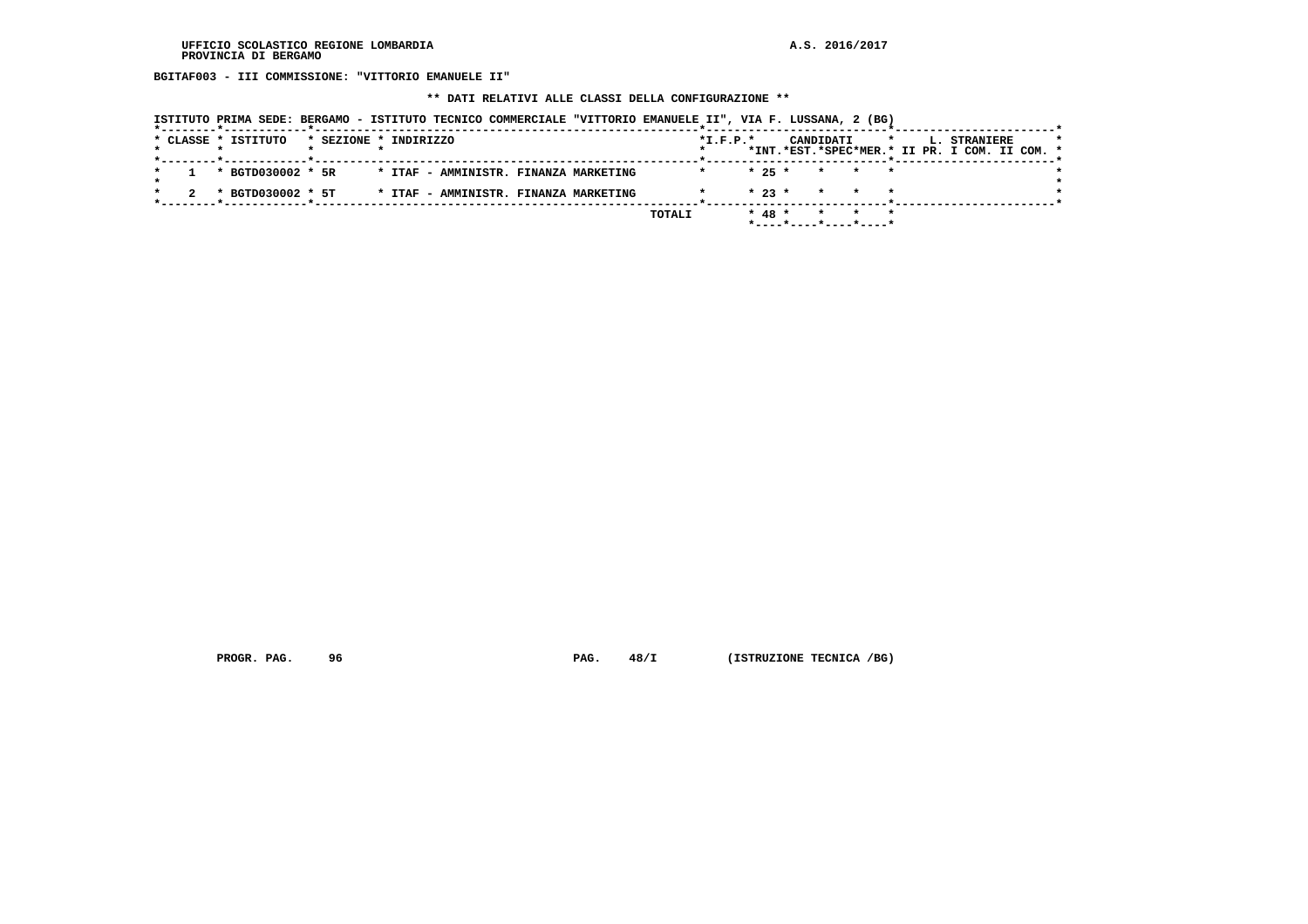**BGITAF003 - III COMMISSIONE: "VITTORIO EMANUELE II"**

| $\star$<br>$\star$                                                       | PRESIDENTE: CARSANA PATRIZIA N. IL 06/05/1959 (BG)<br>TREVIGLIO - ISTITUTO TECNICO AGRARIO "GAETANO CANTONI", VIA MERISIO, 17/C (BG)                              |  |
|--------------------------------------------------------------------------|-------------------------------------------------------------------------------------------------------------------------------------------------------------------|--|
|                                                                          | INDIRIZZO: ITAF - AMMINISTR. FINANZA MARKETING                                                                                                                    |  |
| 1 - IO11:LINGUA E LETTERATURA ITALIANA<br>(A050:LETTERE IST.ISTR.SECOND. | DELL'AGLIO DANILA N. IL 01/03/1976 (LE)<br>PROVENIENTE DA: TRESCORE BALNEARIO - IST PROF PER I SERVIZI COMMERCIALI "LORENZO LOTTO", VIA DELL'ALBAROTTO N. 23 (BG) |  |
| 2 - I028:LINGUA INGLESE<br>(A346:LINGUA E CIV. STRANIERA                 | CASILLO ANTONIO N. IL 15/09/1972 (NA)<br>PROVENIENTE DA: ROMANO DI LOMBARDIA - ISTITUTO MAGISTRALE "DON LORENZO MILANI", VIA BELVEDERE (BG)                       |  |
| 3 - I107:DIRITTO<br>(A019:DISCIPLINE GIURIDICHE ED                       | VIGANO' ERNESTINA LUIGIA N. IL 16/07/1958 (MI)<br>PROVENIENTE DA: TREVIGLIO - ISTITUTO TECNICO COMMERCIALE "GUGLIELMO OBERDAN", VIALE MERISIO, 14 (BG)            |  |

 **PROGR. PAG.** 97 **PAG.** 48/II (ISTRUZIONE TECNICA /BG)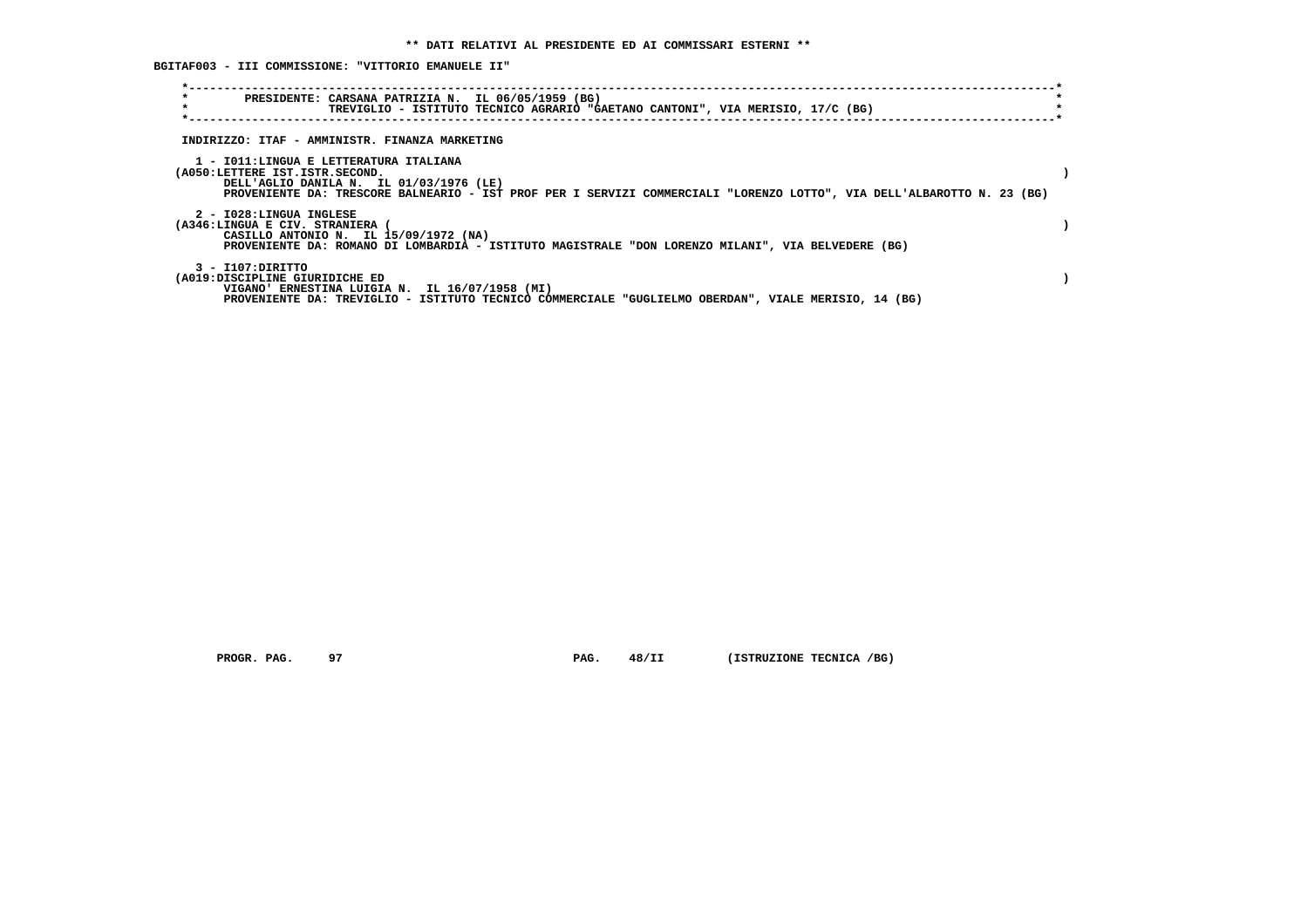**BGITAF004 - IV COMMISSIONE: "OSCAR ARNULFO ROMERO"**

 **\*\* DATI RELATIVI ALLE CLASSI DELLA CONFIGURAZIONE \*\***

|  | * CLASSE * ISTITUTO<br>_____ <b>*</b> ____________ <b>___*</b> ____ |  | * SEZIONE * INDIRIZZO |  |                                       |        | $*L.F.P.*$ |          |  | CANDIDATI | $\star$                                       |  | <b>L. STRANIERE</b><br>*INT.*EST.*SPEC*MER.* II PR. I COM. II COM. * | $\star$ |
|--|---------------------------------------------------------------------|--|-----------------------|--|---------------------------------------|--------|------------|----------|--|-----------|-----------------------------------------------|--|----------------------------------------------------------------------|---------|
|  | * BGTD00901N * 5A                                                   |  |                       |  | * ITAF - AMMINISTR. FINANZA MARKETING |        |            |          |  |           | $* 23 * 1 * * * * *$                          |  |                                                                      |         |
|  | * BGTD00901N * 5B                                                   |  |                       |  | * ITAF - AMMINISTR. FINANZA MARKETING |        |            | $* 23 *$ |  |           | * * *                                         |  |                                                                      |         |
|  |                                                                     |  |                       |  |                                       | TOTALI |            |          |  |           | $* 46 * 1 * * * * *$<br>*----*----*----*----* |  |                                                                      |         |

 **PROGR. PAG.** 98 **PAG. 49/I** (ISTRUZIONE TECNICA /BG)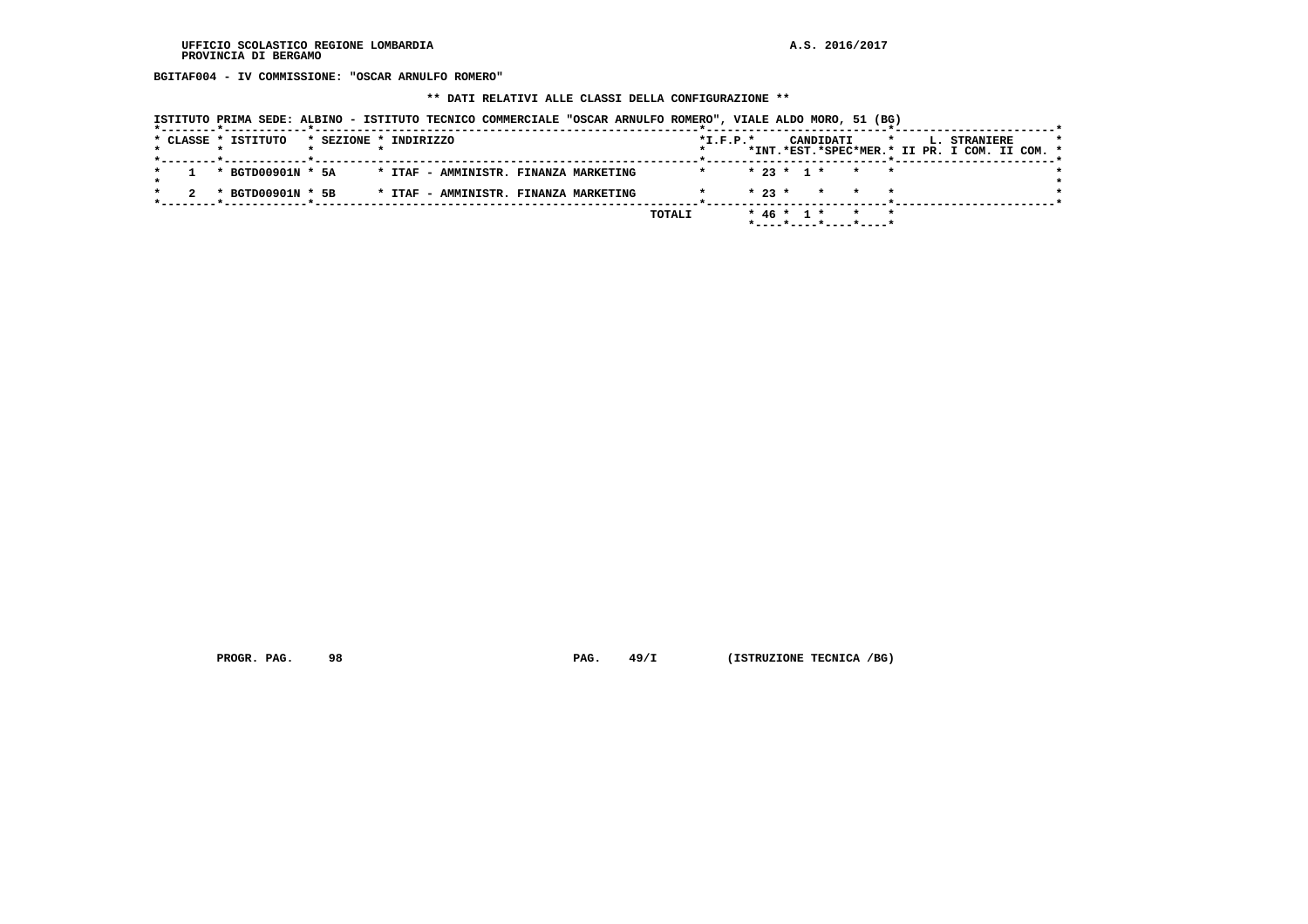**BGITAF004 - IV COMMISSIONE: "OSCAR ARNULFO ROMERO"**

| $\star$<br>PRESIDENTE: CAMPANA GIOVAN BATTISTA N. IL 26/08/1959 (BS)<br>$\star$<br>LOVERE - ISTITUTO SUPERIORE "DECIO CELERI", VIA NAZARIO SAURO, 2 (BG)                                                                  |  |
|---------------------------------------------------------------------------------------------------------------------------------------------------------------------------------------------------------------------------|--|
| INDIRIZZO: ITAF - AMMINISTR. FINANZA MARKETING                                                                                                                                                                            |  |
| 1 - IO11:LINGUA E LETTERATURA ITALIANA<br>(A050:LETTERE IST.ISTR.SECOND.<br>DE FRANCESCO ORSOLA N. IL 15/11/1960 (SA)<br>PROVENIENTE DA: BERGAMO - IST PROF INDUSTRIA E ARTIGIANATO "CESARE PESENTI", VIA OZANAM, 27 (BG) |  |
| 2 - I028:LINGUA INGLESE<br>(A346:LINGUA E CIV. STRANIERA (<br>BERETTA CARLA N. IL 04/06/1959 (MI)<br>PROVENIENTE DA: BERGAMO - ISTITUTO MAGISTRALE LICEO SC.UMANE LES "MAMOLI", VIA BREMBILLA 3 (BG)                      |  |
| $3 - I107:$ DIRITTO<br>(A019:DISCIPLINE GIURIDICHE ED<br>MAZZINI MARCO N. IL 04/04/1963 (RA)<br>PROVENIENTE DA: TRESCORE BALNEARIO - ISTITUTO TECNICO COMMERCIALE "LORENZO LOTTO", VIA DELL'ALBAROTTO N. 23 (BG)          |  |

 **PROGR. PAG.** 99 **PAG.** 49/II (ISTRUZIONE TECNICA /BG)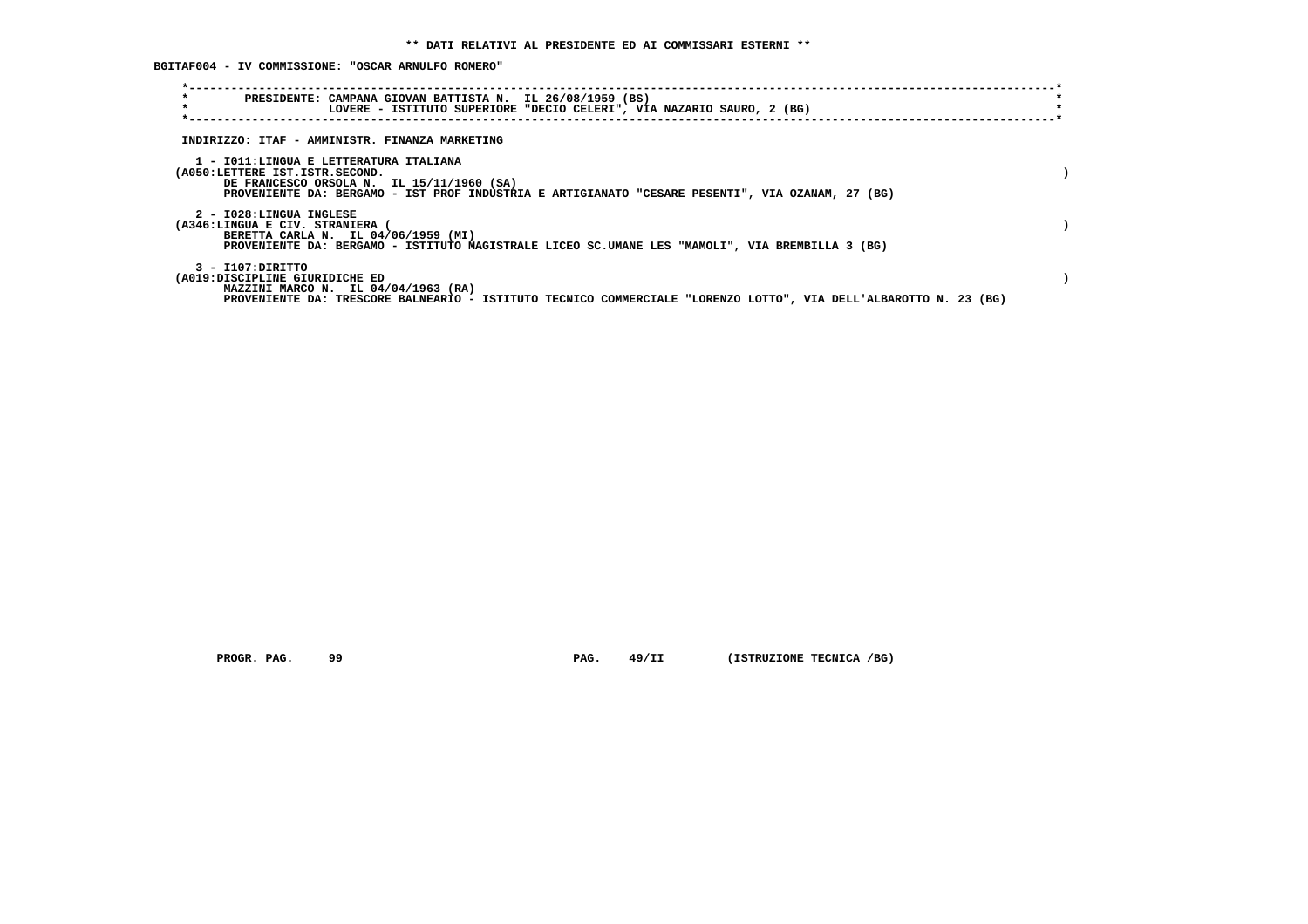**BGITAF005 - V COMMISSIONE: "LUIGI EINAUDI"**

#### **\*\* DATI RELATIVI ALLE CLASSI DELLA CONFIGURAZIONE \*\***

 **ISTITUTO PRIMA SEDE: DALMINE - IST TEC COMMERCIALE E PER GEOMETRI "LUIGI EINAUDI", VIA VERDI, 48 (BG)**

|  | * CLASSE * ISTITUTO |                  | * SEZIONE * INDIRIZZO |  |  |                                       |        | $*L.F.P.*$ |  |                   | CANDIDATI |                                      | $\star$ |  | <b>L. STRANIERE</b>                           |  |  |
|--|---------------------|------------------|-----------------------|--|--|---------------------------------------|--------|------------|--|-------------------|-----------|--------------------------------------|---------|--|-----------------------------------------------|--|--|
|  |                     |                  |                       |  |  |                                       |        |            |  |                   |           |                                      |         |  | *INT.*EST.*SPEC*MER.* II PR. I COM. II COM. * |  |  |
|  |                     | * BGTD01101N * A |                       |  |  | * ITAF - AMMINISTR. FINANZA MARKETING |        |            |  |                   |           | $* 15 * 4 * * * * *$                 |         |  |                                               |  |  |
|  |                     |                  |                       |  |  |                                       |        |            |  |                   |           |                                      |         |  |                                               |  |  |
|  |                     | * BGTD01101N * B |                       |  |  | * ITAF - AMMINISTR. FINANZA MARKETING |        |            |  |                   |           | $* 17 * 7 * * * * *$                 |         |  |                                               |  |  |
|  |                     |                  |                       |  |  |                                       | TOTALI |            |  | $*$ 32 $*$ 11 $*$ |           |                                      |         |  |                                               |  |  |
|  |                     |                  |                       |  |  |                                       |        |            |  |                   |           | $*$ ---- $*$ ---- $*$ ---- $*$ ----* |         |  |                                               |  |  |

 **PROGR. PAG.** 100 **PAG.** 50/I (ISTRUZIONE TECNICA /BG)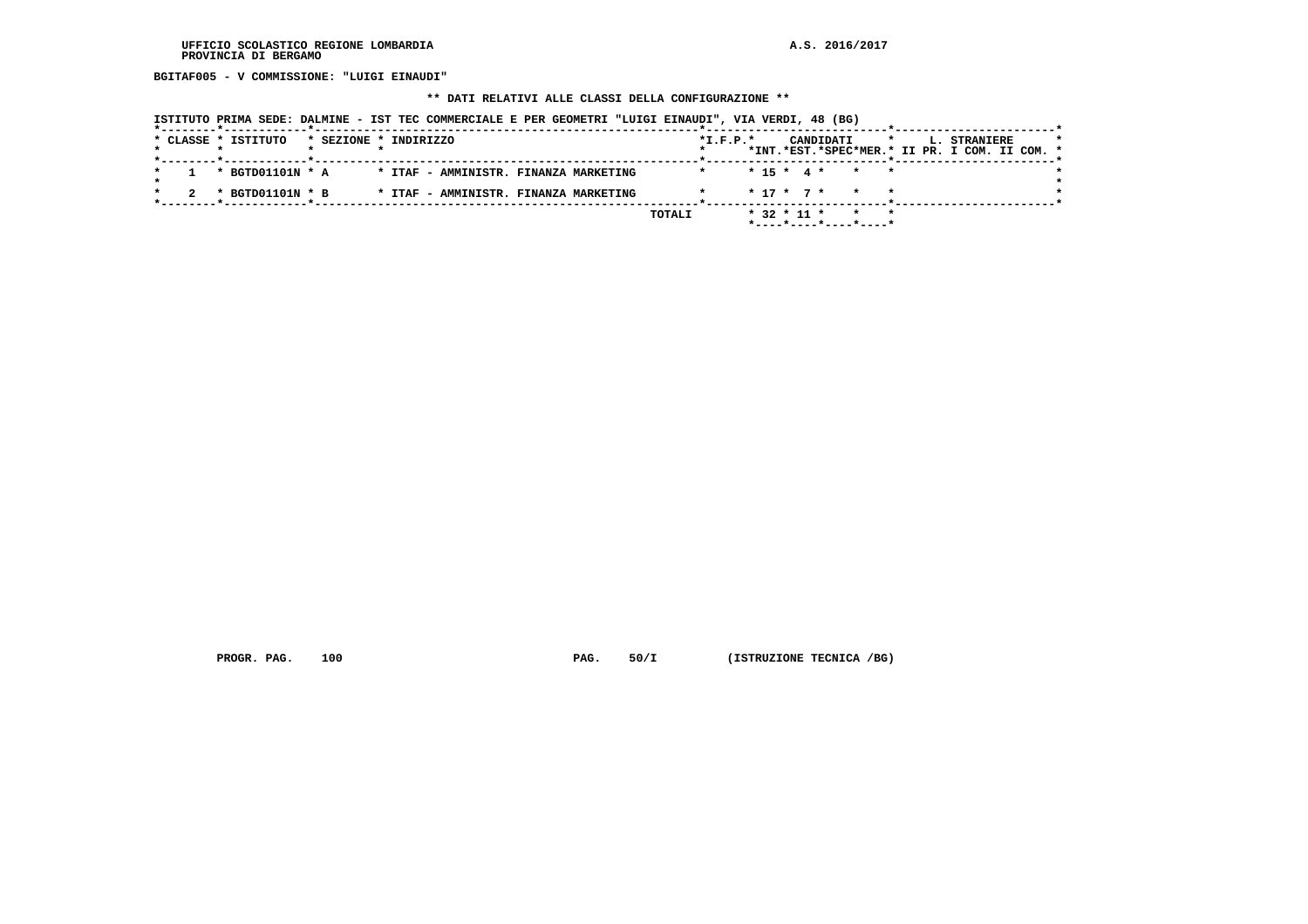**BGITAF005 - V COMMISSIONE: "LUIGI EINAUDI"**

| $\star$<br>PRESIDENTE: COLOMBI ROBERTA N. IL 19/05/1965 (BG)<br>$\star$<br>PRESEZZO - ISTITUTO TECNICO COMMERCIALE "MAIRONI DA PONTE", VIA BERIZZI,1 (BG)                                                                                    |  |
|----------------------------------------------------------------------------------------------------------------------------------------------------------------------------------------------------------------------------------------------|--|
| INDIRIZZO: ITAF - AMMINISTR. FINANZA MARKETING                                                                                                                                                                                               |  |
| 1 - IO11:LINGUA E LETTERATURA ITALIANA<br>(A050:LETTERE IST.ISTR.SECOND.<br>BARZAGHI MARIA FIORELLA N. IL 30/11/1953 (MI)<br>PROVENIENTE DA: TREZZO SULL'ADDA - IST TEC COMMERCIALE E PER GEOMETRI JACOPO NIZZOLA, VIA PIETRO NENNI, 10 (MI) |  |
| 2 - I028:LINGUA INGLESE<br>(A346:LINGUA E CIV. STRANIERA (<br>ROSSI DANIELA N. IL 26/09/1977 (BG)<br>PROVENIENTE DA: INZAGO - IST PROF PER I SERVIZI COMMERCIALI "MARISA BELLISARIO", VIA PADANA SUPERIORE, 20 (MI)                          |  |
| 3 - I107:DIRITTO<br>(A019:DISCIPLINE GIURIDICHE ED<br>BREMBILLA DANILO N. IL 06/05/1959 (BG)<br>PROVENIENTE DA: PRESEZZO - ISTITUTO TECNICO COMMERCIALE "MAIRONI DA PONTE", VIA BERIZZI,1 (BG)                                               |  |

 **PROGR. PAG.** 101 **PAG.** 50/II (ISTRUZIONE TECNICA /BG)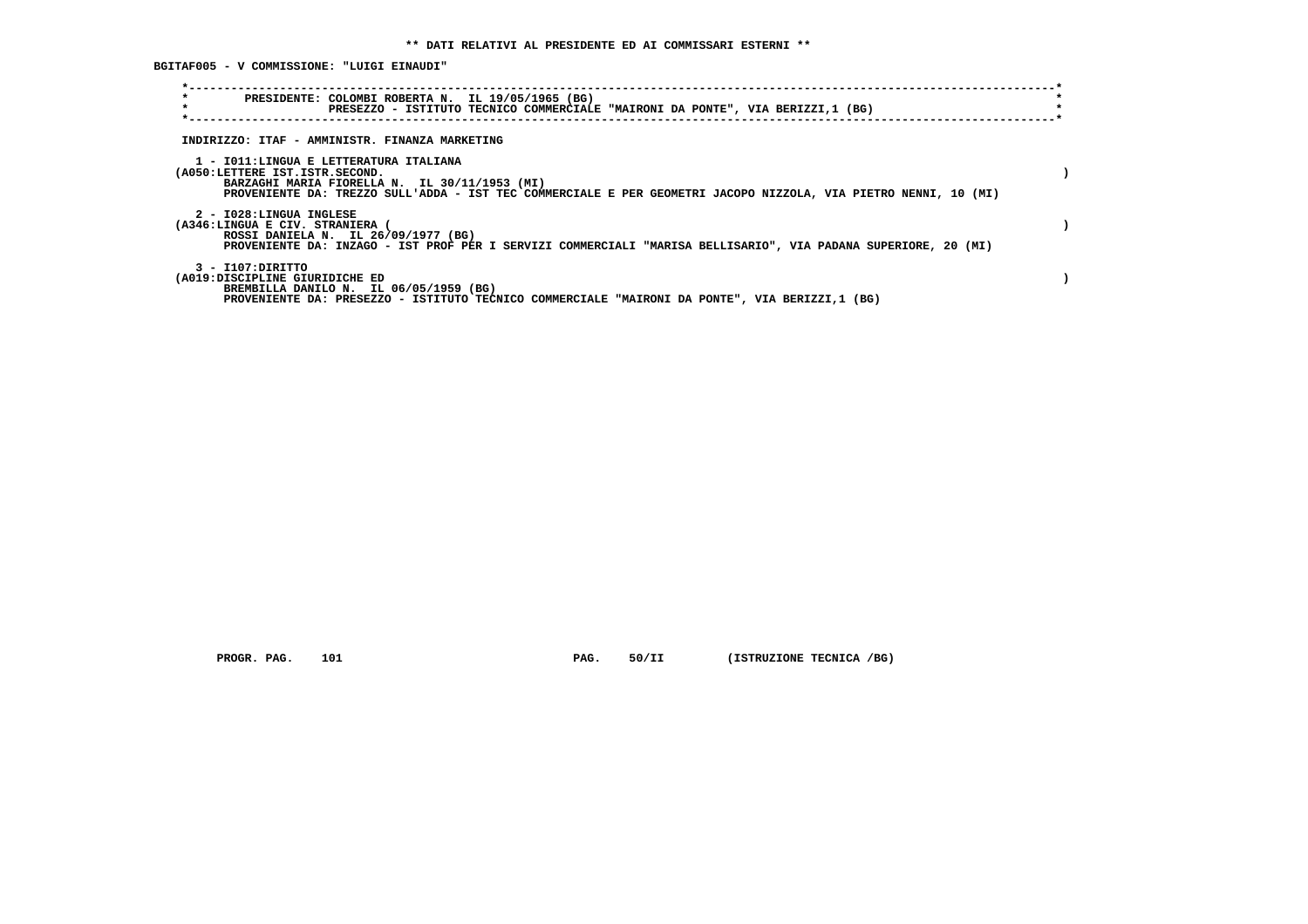**BGITAF006 - VI COMMISSIONE: "IVAN PIANA"**

#### **\*\* DATI RELATIVI ALLE CLASSI DELLA CONFIGURAZIONE \*\***

 **ISTITUTO PRIMA SEDE: LOVERE - ISTITUTO TECNICO COMMERCIALE "IVAN PIANA", VIA XX SETTEMBRE, 4 (BG)**

|  | * CLASSE * ISTITUTO |  | * SEZIONE * INDIRIZZO                     | $*L.F.P.*$ |          | CANDIDATI |       |  | L. STRANIERE                                  |  |  |
|--|---------------------|--|-------------------------------------------|------------|----------|-----------|-------|--|-----------------------------------------------|--|--|
|  |                     |  |                                           |            |          |           |       |  | *INT.*EST.*SPEC*MER.* II PR. I COM. II COM. * |  |  |
|  | * BGTD007012 * AE   |  | * ITAF - AMMINISTR. FINANZA MARKETING     |            | $* 24 *$ |           | * * * |  |                                               |  |  |
|  |                     |  |                                           |            |          |           |       |  |                                               |  |  |
|  | * BGTD007012 * EE   |  | * ITRI - AMM.FIN.MARK.ART.REL.INTERN.MARK |            | $* 23 *$ | $\star$   |       |  |                                               |  |  |
|  |                     |  | TOTALI                                    |            | $* 47 *$ |           |       |  |                                               |  |  |
|  |                     |  |                                           |            |          |           |       |  |                                               |  |  |
|  |                     |  |                                           |            |          |           |       |  |                                               |  |  |

 **PROGR. PAG.** 102 **PAG.** 51/I (ISTRUZIONE TECNICA /BG)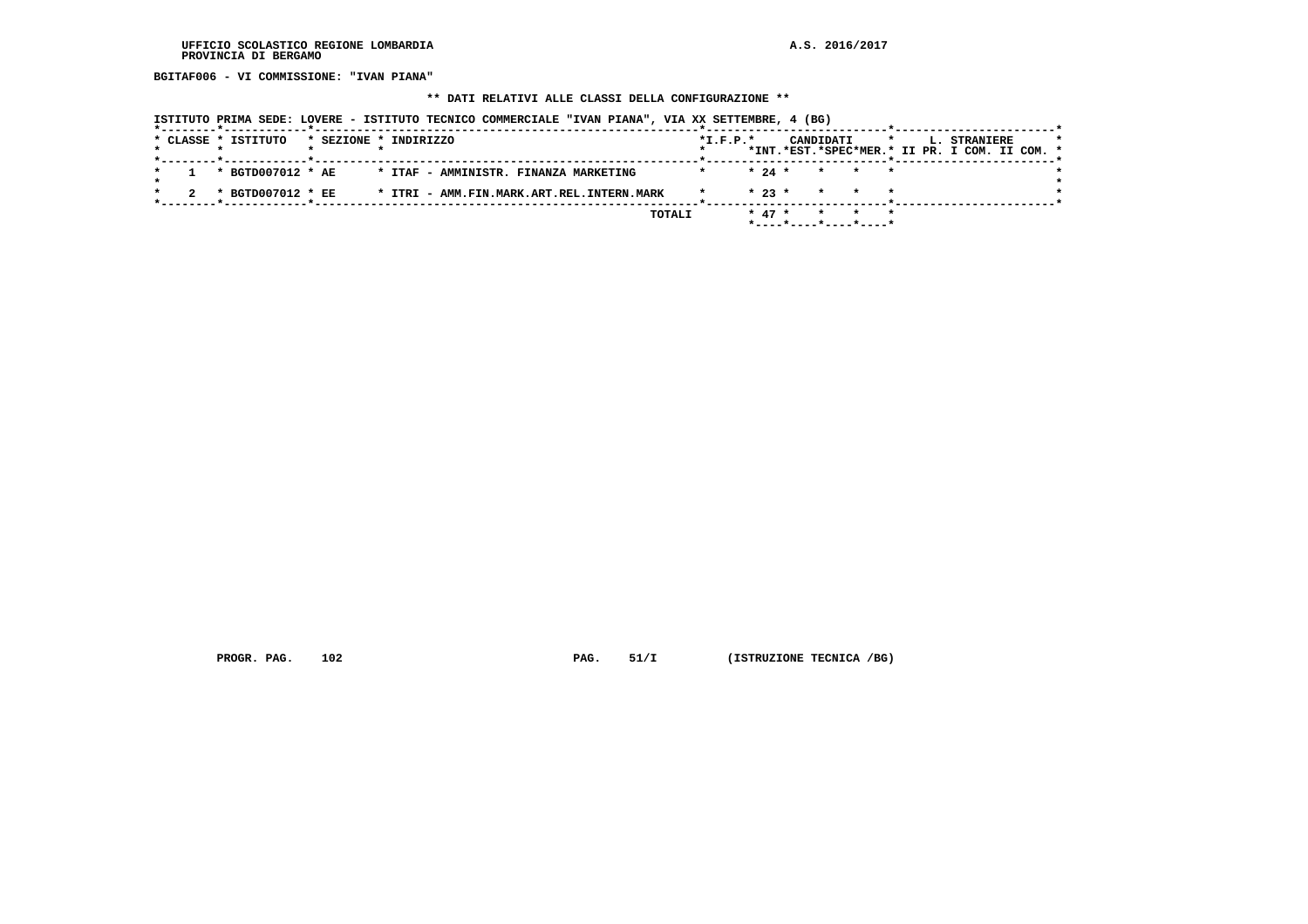**BGITAF006 - VI COMMISSIONE: "IVAN PIANA"**

| PRESIDENTE: VEZZOLI GIOVANNI CARLO N. IL 17/05/1966 (BG)<br>$\star$<br>BERGAMO - ISTITUTO TECNICO COMMERCIALE "BORTOLO BELOTTI", VIA PER AZZANO, 5 (BG)                                                                           |  |
|-----------------------------------------------------------------------------------------------------------------------------------------------------------------------------------------------------------------------------------|--|
| INDIRIZZO: ITAF - AMMINISTR. FINANZA MARKETING                                                                                                                                                                                    |  |
| 1 - IO11: LINGUA E LETTERATURA ITALIANA<br>(A050:LETTERE IST.ISTR.SECOND.<br>DE PRESBITERIS DOMENICO N. IL 16/06/1973 (CS)<br>PROVENIENTE DA: SERIATE - IST PROF INDUSTRIA E ARTIGIANATO "ETTORE MAJORANA", VIA PARTIGIANI 1 (BG) |  |
| 2 - I028:LINGUA INGLESE<br>(A346:LINGUA E CIV. STRANIERA (<br>MORELLI ELISABETTA N. IL 13/08/1954 (NA)<br>PROVENIENTE DA: TRESCORE BALNEARIO - ISTITUTO TECNICO COMMERCIALE "LORENZO LOTTO", VIA DELL'ALBAROTTO N. 23 (BG)        |  |
| $3 - I107:$ DIRITTO<br>(A019:DISCIPLINE GIURIDICHE ED<br>BASILE VINCENZO GIOVANNI N. IL 02/07/1962 (TP)<br>PROVENIENTE DA: BERGAMO - ISTITUTO TECNICO INDUSTRIALE "PIETRO PALEOCAPA", VIA M. GAVAZZENI 29 (BG)                    |  |
| INDIRIZZO: ITRI - AMM.FIN.MARK.ART.REL.INTERN.MARK                                                                                                                                                                                |  |
| 1 - IO11:LINGUA E LETTERATURA ITALIANA<br>(A050:LETTERE IST.ISTR.SECOND.<br>DE PRESBITERIS DOMENICO N. IL 16/06/1973 (CS)<br>PROVENIENTE DA: SERIATE - IST PROF INDUSTRIA E ARTIGIANATO "ETTORE MAJORANA", VIA PARTIGIANI 1 (BG)  |  |
| 2 - I028:LINGUA INGLESE<br>(A346:LINGUA E CIV. STRANIERA (<br>MORELLI ELISABETTA N. IL 13/08/1954 (NA)<br>PROVENIENTE DA: TRESCORE BALNEARIO - ISTITUTO TECNICO COMMERCIALE "LORENZO LOTTO", VIA DELL'ALBAROTTO N. 23 (BG)        |  |
| $3 - I107:$ DIRITTO<br>(A019:DISCIPLINE GIURIDICHE ED<br>BASILE VINCENZO GIOVANNI N. IL 02/07/1962 (TP)<br>PROVENIENTE DA: BERGAMO - ISTITUTO TECNICO INDUSTRIALE "PIETRO PALEOCAPA", VIA M. GAVAZZENI 29 (BG)                    |  |
|                                                                                                                                                                                                                                   |  |

 **PROGR. PAG.** 103 **PAG.** 51/II (ISTRUZIONE TECNICA /BG)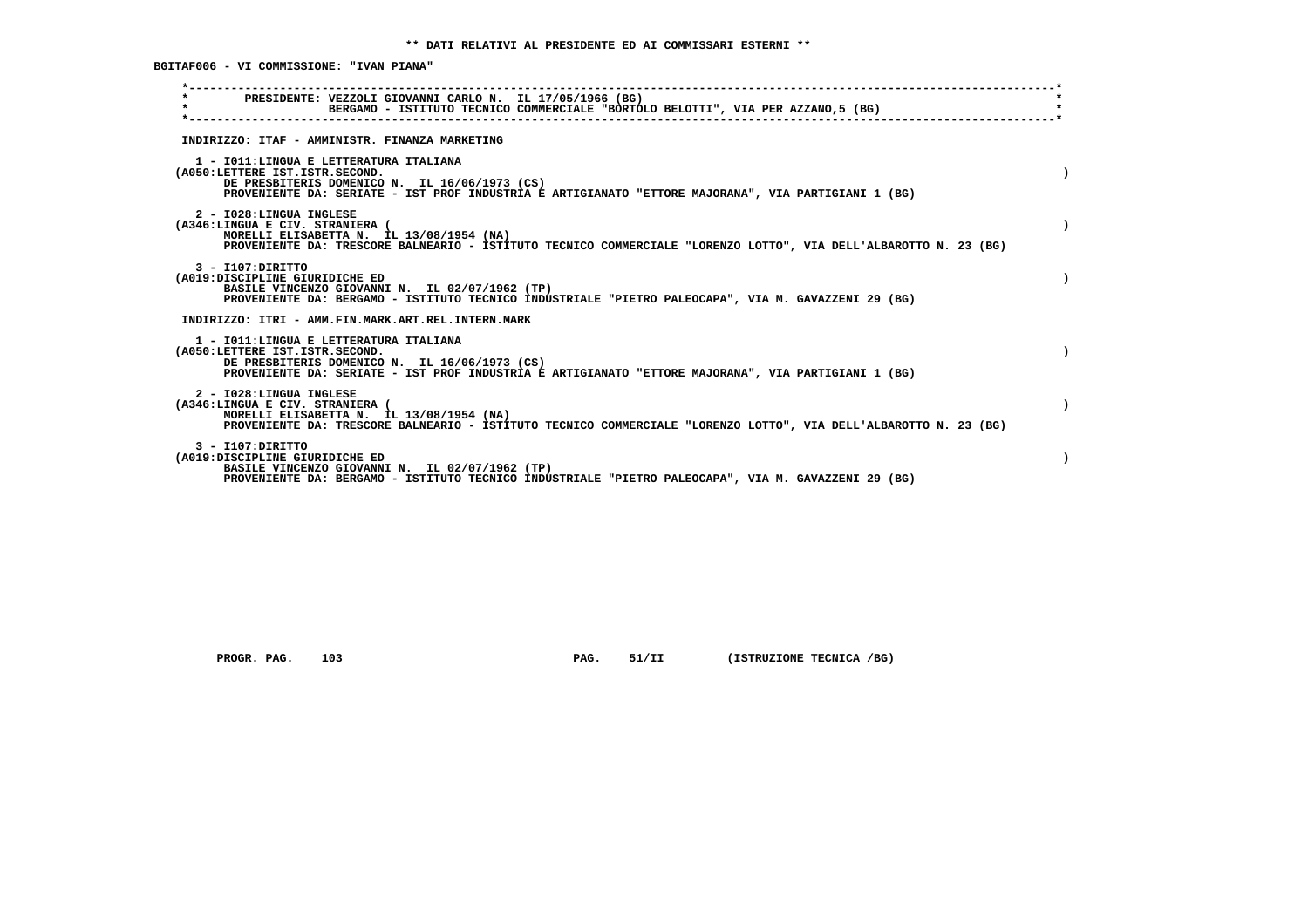**BGITAF007 - VII COMMISSIONE: "MAIRONI DA PONTE"**

# **\*\* DATI RELATIVI ALLE CLASSI DELLA CONFIGURAZIONE \*\***

|  | ISTITUTO PRIMA SEDE: PRESEZZO - ISTITUTO TECNICO COMMERCIALE "MAIRONI DA PONTE", VIA BERIZZI,1 (BG) |  |  |
|--|-----------------------------------------------------------------------------------------------------|--|--|
|--|-----------------------------------------------------------------------------------------------------|--|--|

|  | * CLASSE * ISTITUTO | * SEZIONE * INDIRIZZO |  |  |                                                                                |        | $*I.F.P.*$ |                               |  | CANDIDATI          | *INT.*EST.*SPEC*MER.* II PR. I COM. II COM. * | $\star$ |  | L. STRANIERE |  |  |
|--|---------------------|-----------------------|--|--|--------------------------------------------------------------------------------|--------|------------|-------------------------------|--|--------------------|-----------------------------------------------|---------|--|--------------|--|--|
|  |                     |                       |  |  |                                                                                |        |            |                               |  |                    |                                               |         |  |              |  |  |
|  | * BGTD00801T * 5AA  |                       |  |  | * ITAF - AMMINISTR. FINANZA MARKETING                                          |        |            | $* 15 * 2 *$                  |  |                    | $\star$ $\star$                               |         |  |              |  |  |
|  | * BGTD00801T * 5CAF | $*$ 5CAT              |  |  | * ITAF - AMMINISTR. FINANZA MARKETING<br>* ITAF - AMMINISTR. FINANZA MARKETING |        |            | $\star$ 4 $\star$<br>$* 11 *$ |  | $\star$<br>$\star$ | $\star$<br>$\star$                            |         |  |              |  |  |
|  |                     |                       |  |  |                                                                                | TOTALI |            | $*$ 30 $*$ 2 $*$              |  |                    | *----*----*----*----*                         |         |  |              |  |  |

 **PROGR. PAG.** 104 **PAG.** 52/I (ISTRUZIONE TECNICA /BG)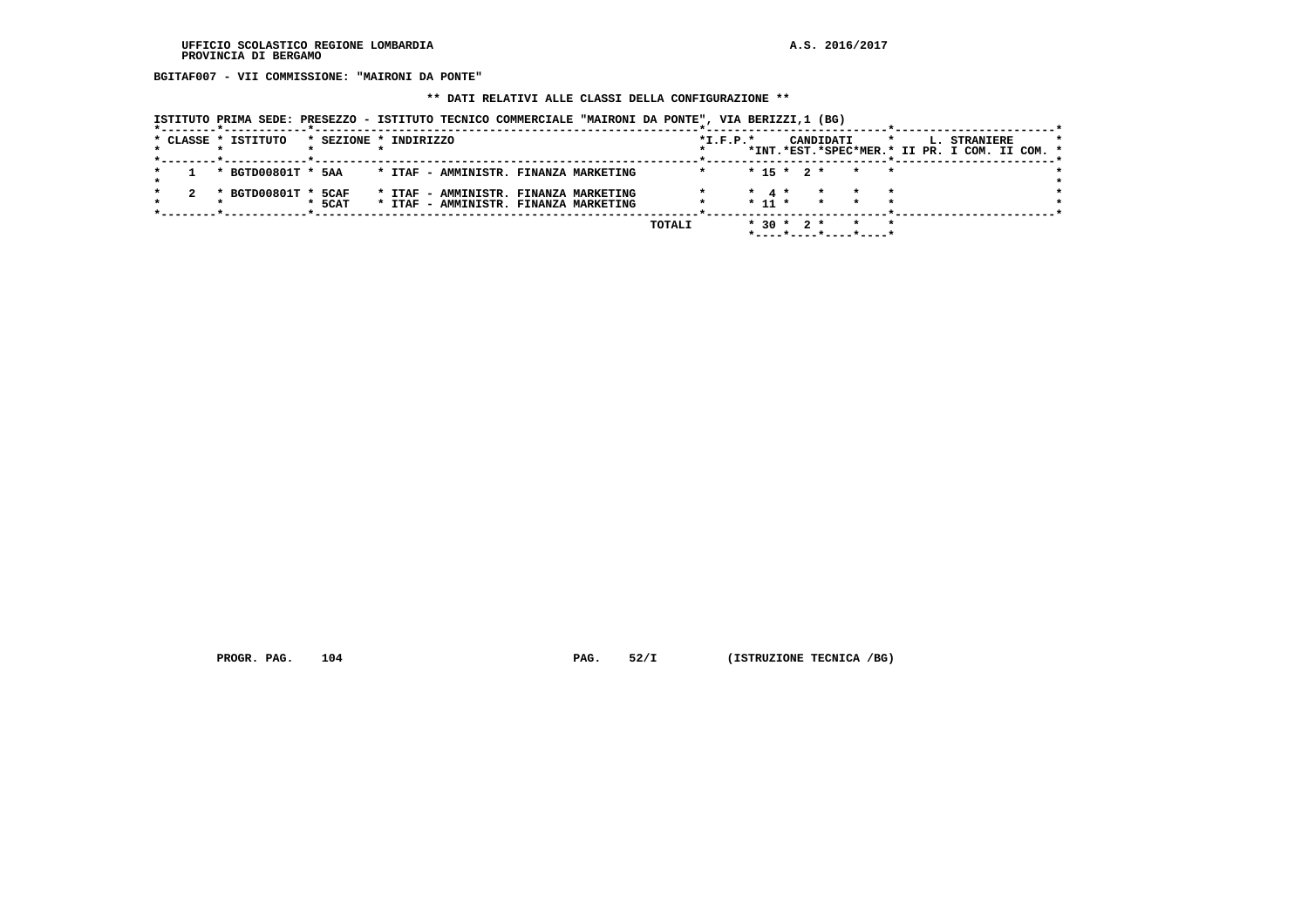**BGITAF007 - VII COMMISSIONE: "MAIRONI DA PONTE"**

| $\star$<br>PRESIDENTE: NESSI SERGIO N. IL 30/06/1956 (BG)<br>$\star$<br>BERGAMO - IST PROF PER I SERVIZI COMMERCIALI "GUIDO GALLI", VIA GAVAZZENI, 37 (BG)                                                          |  |
|---------------------------------------------------------------------------------------------------------------------------------------------------------------------------------------------------------------------|--|
| INDIRIZZO: ITAF - AMMINISTR. FINANZA MARKETING                                                                                                                                                                      |  |
| 1 - IO11:LINGUA E LETTERATURA ITALIANA<br>(A050:LETTERE IST.ISTR.SECOND.<br>GUCCIO FILIPPA N. IL 23/12/1952 (EN)<br>PROVENIENTE DA: BERGAMO - ISTITUTO TECNICO COMMERCIALE "BORTOLO BELOTTI", VIA PER AZZANO,5 (BG) |  |
| 2 - I028:LINGUA INGLESE<br>(A346:LINGUA E CIV. STRANIERA<br>CAIRONI CRISTINA N. IL 27/03/1962 (BG)<br>PROVENIENTE DA: DALMINE - IST PROF PER I SERVIZI COMMERCIALI E TURISTICI "LUIGI EINAUDI", VIA VERDI, 48 (BG)  |  |
| 3 - I107:DIRITTO<br>(A019:DISCIPLINE GIURIDICHE ED<br>SERRANO' ANTONIA N. IL 28/04/1963 (ME)<br>PROVENIENTE DA: TREVIGLIO - ISTITUTO TECNICO COMMERCIALE "GUGLIELMO OBERDAN", VIALE MERISIO, 14 (BG)                |  |

 **PROGR. PAG.** 105 **PAG.** 52/II (ISTRUZIONE TECNICA /BG)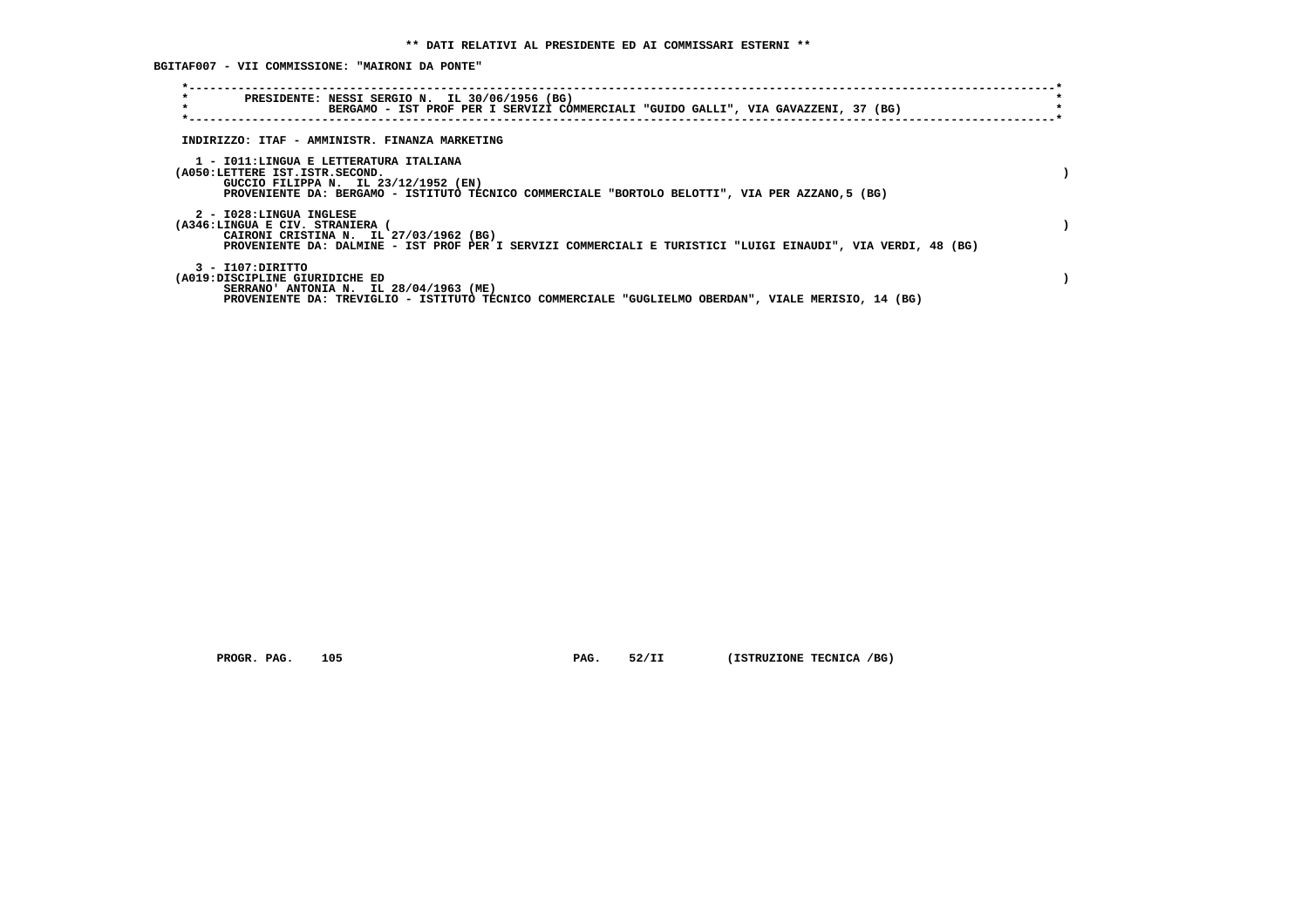**BGITAF008 - VIII COMMISSIONE: "SERAFINO RIVA"**

#### **\*\* DATI RELATIVI ALLE CLASSI DELLA CONFIGURAZIONE \*\***

| ISTITUTO PRIMA SEDE: SARNICO - ISTITUTO TECNICO COMMERCIALE "SERAFINO RIVA", VIA CORTIVO 32 (BG) |  |  |  |  |  |  |  |
|--------------------------------------------------------------------------------------------------|--|--|--|--|--|--|--|
|--------------------------------------------------------------------------------------------------|--|--|--|--|--|--|--|

|  | * CLASSE * ISTITUTO |  | * SEZIONE * INDIRIZZO                 |  |        | $*L.F.P.*$ |          |                                      | CANDIDATI |  |  | L. STRANIERE                                  |  |  |
|--|---------------------|--|---------------------------------------|--|--------|------------|----------|--------------------------------------|-----------|--|--|-----------------------------------------------|--|--|
|  |                     |  |                                       |  |        |            |          |                                      |           |  |  | *INT.*EST.*SPEC*MER.* II PR. I COM. II COM. * |  |  |
|  | * BGTD02301X * AM   |  | * ITAF - AMMINISTR. FINANZA MARKETING |  |        |            |          | $* 20 * * * * * * *$                 |           |  |  |                                               |  |  |
|  | * BGTD02301X * AT   |  | * IT04 - TURISMO                      |  |        |            |          | $* 19 * * * * * * *$                 |           |  |  |                                               |  |  |
|  |                     |  |                                       |  | TOTALI |            | $* 39 *$ |                                      |           |  |  |                                               |  |  |
|  |                     |  |                                       |  |        |            |          | $*$ ---- $*$ ---- $*$ ---- $*$ ----* |           |  |  |                                               |  |  |

 **PROGR. PAG.** 106 **PAG.** 53/I (ISTRUZIONE TECNICA /BG)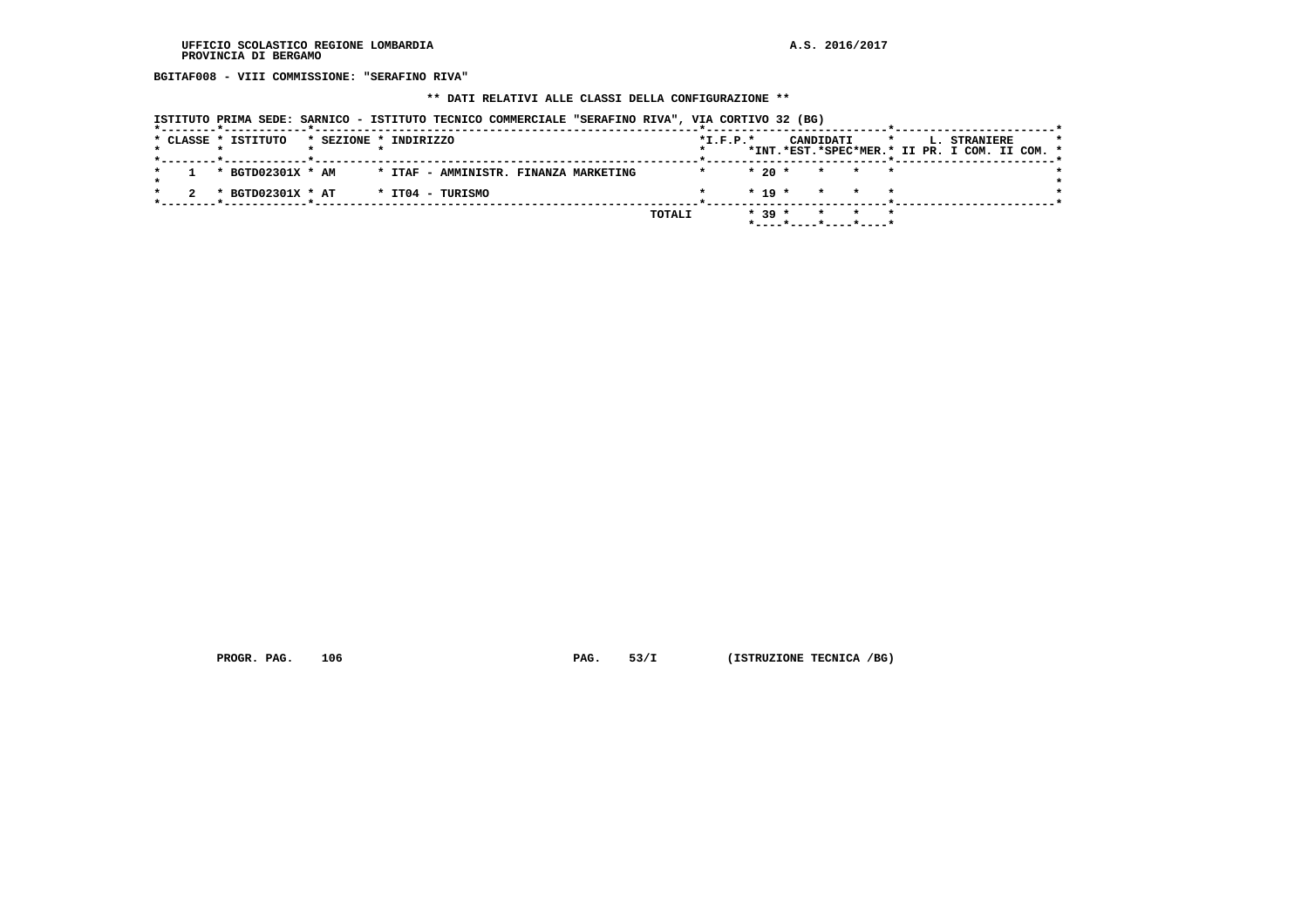**BGITAF008 - VIII COMMISSIONE: "SERAFINO RIVA"**

| PRESIDENTE: GRIECO ROSALINDA N. IL 30/10/1954 (SA)<br>SAN PELLEGRINO TERME - IST PROF PER I SERVIZI ALBERGHIERI E RISTORAZIONE DI SAN PELLEGRINO TERME, VIALE *                                                                                |
|------------------------------------------------------------------------------------------------------------------------------------------------------------------------------------------------------------------------------------------------|
| INDIRIZZO: ITAF - AMMINISTR. FINANZA MARKETING                                                                                                                                                                                                 |
| 1 - IO11: LINGUA E LETTERATURA ITALIANA<br>(A050:LETTERE IST.ISTR.SECOND.<br>COSENTINO OMBRETTA N. IL 17/02/1974 (NA)<br>PROVENIENTE DA: BERGAMO - IST PROF PER L'AGRICOLTURA E L'AMBIENTE "MARIO RIGONI STERN", VIA BORGO PALAZZO 128 (BG)    |
| 2 - I028:LINGUA INGLESE<br>(A346:LINGUA E CIV. STRANIERA (<br>BRIOLA MARIALAURA N. IL 20/06/1962 (BG)<br>PROVENIENTE DA: TRESCORE BALNEARIO - IST PROF PER I SERVIZI COMMERCIALI "LORENZO LOTTO", VIA DELL'ALBAROTTO N. 23 (BG)                |
| $3 - I107:DTRITTO$<br>(A019:DISCIPLINE GIURIDICHE ED<br>PATELLI LUCIA GIORGIA N. IL 13/12/1968 (BS)<br>PROVENIENTE DA: TRESCORE BALNEARIO - ISTITUTO TECNICO COMMERCIALE "LORENZO LOTTO", VIA DELL'ALBAROTTO N. 23 (BG)                        |
| INDIRIZZO: IT04 - TURISMO                                                                                                                                                                                                                      |
| 1 - IO11: LINGUA E LETTERATURA ITALIANA<br>(A050:LETTERE IST.ISTR.SECOND.<br>COSENTINO OMBRETTA N. IL 17/02/1974 (NA)<br>PROVENIENTE DA: BERGAMO - IST PROF PER L'AGRICOLTURA E L'AMBIENTE "MARIO RIGONI STERN", VIA BORGO PALAZZO 128 (BG)    |
| 2 - I028:LINGUA INGLESE<br>(A346:LINGUA E CIV. STRANIERA (<br>BRIOLA MARIALAURA N. IL 20/06/1962 (BG)<br>PROVENIENTE DA: TRESCORE BALNEARIO - IST PROF PER I SERVIZI COMMERCIALI "LORENZO LOTTO", VIA DELL'ALBAROTTO N. 23 (BG)                |
| 3 - I109:DIRITTO E LEGISLAZIONE TURISTICA<br>(A019:DISCIPLINE GIURIDICHE ED<br>PATELLI LUCIA GIORGIA N. IL 13/12/1968 (BS)<br>PROVENIENTE DA: TRESCORE BALNEARIO - ISTITUTO TECNICO COMMERCIALE "LORENZO LOTTO", VIA DELL'ALBAROTTO N. 23 (BG) |

 **PROGR. PAG.** 107 **PAG.** 53/II (ISTRUZIONE TECNICA /BG)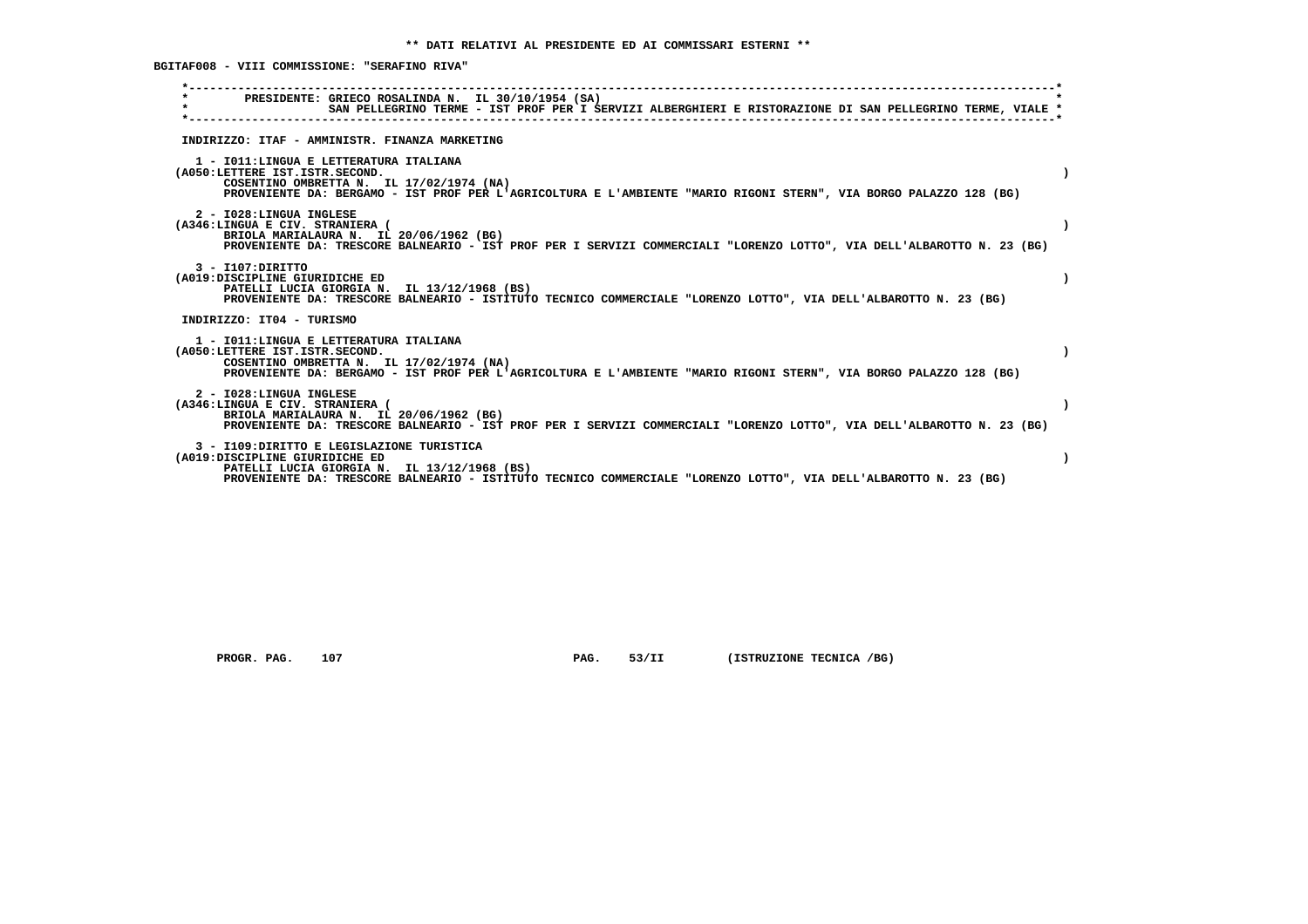**BGITAF009 - IX COMMISSIONE: "LORENZO LOTTO"**

#### **\*\* DATI RELATIVI ALLE CLASSI DELLA CONFIGURAZIONE \*\***

 **ISTITUTO PRIMA SEDE: TRESCORE BALNEARIO - ISTITUTO TECNICO COMMERCIALE "LORENZO LOTTO", VIA DELL'ALBAROTTO N. 23 (BG)**

|  | * CLASSE * ISTITUTO | * SEZIONE * INDIRIZZO |  |                                                                                |  |        | $*I.F.P.*$ |                       |              | CANDIDATI         |                       |  | L. STRANIERE | *INT.*EST.*SPEC*MER.* II PR. I COM. II COM. * |  |
|--|---------------------|-----------------------|--|--------------------------------------------------------------------------------|--|--------|------------|-----------------------|--------------|-------------------|-----------------------|--|--------------|-----------------------------------------------|--|
|  | * BGTD014015 * OF   | * OS                  |  | * ITAF - AMMINISTR. FINANZA MARKETING<br>* ITAF - AMMINISTR. FINANZA MARKETING |  |        |            | $* 12 *$              | $* 12 * 1 *$ | $\star$           |                       |  |              |                                               |  |
|  | * BGTD014015 * RT   | * RS                  |  | * ITAF - AMMINISTR. FINANZA MARKETING<br>* ITAF - AMMINISTR. FINANZA MARKETING |  |        |            | $*$ 8 $*$<br>$* 17 *$ |              | $\star$ 1 $\star$ |                       |  |              |                                               |  |
|  |                     |                       |  |                                                                                |  | TOTALI |            |                       |              | $* 49 * 1 * 1 *$  | *----*----*----*----* |  |              |                                               |  |

 **PROGR. PAG.** 108 **PAG.** 54/I (ISTRUZIONE TECNICA /BG)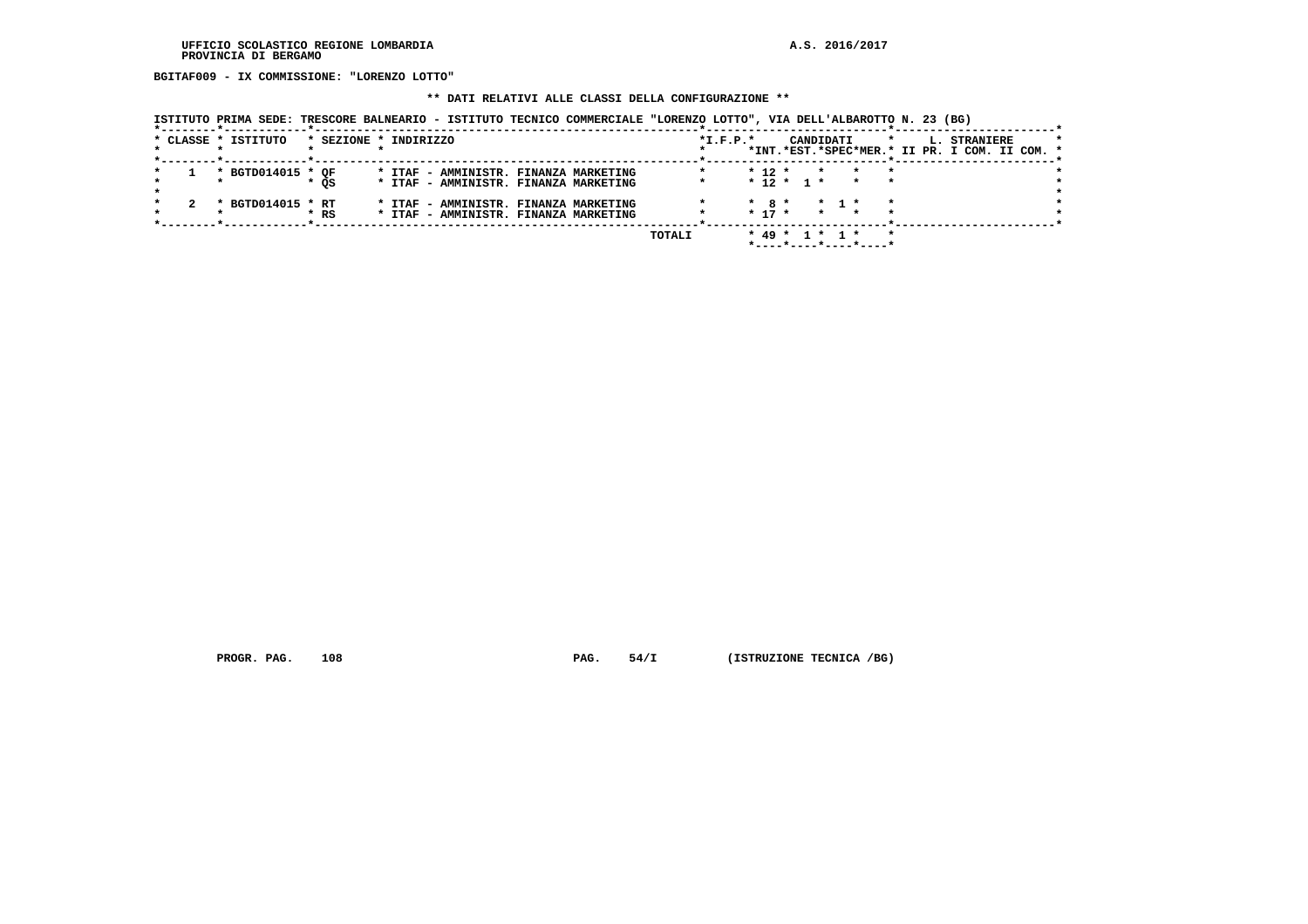**BGITAF009 - IX COMMISSIONE: "LORENZO LOTTO"**

| $\star$<br>PRESIDENTE: BOARATO ENRICA N. IL 24/03/1970 (BG)<br>$\star$<br>GAZZANIGA - IST PROF PER I SERVIZI SOCIALI "VALLE SERIANA", VIA MARCONI, 45 (BG)                                                            |  |
|-----------------------------------------------------------------------------------------------------------------------------------------------------------------------------------------------------------------------|--|
| INDIRIZZO: ITAF - AMMINISTR. FINANZA MARKETING                                                                                                                                                                        |  |
| 1 - IO11:LINGUA E LETTERATURA ITALIANA<br>(A050:LETTERE IST.ISTR.SECOND.<br>(BG) AMICO PAOLO N. IL 15/10/1960<br>PROVENIENTE DA: LOVERE - ISTITUTO TECNICO COMMERCIALE "IVAN PIANA", VIA XX SETTEMBRE, 4 (BG)         |  |
| 2 - I028:LINGUA INGLESE<br>(A346:LINGUA E CIV. STRANIERA (<br>RAGAZZI LUCIA N. IL 24/02/1961 (BG)<br>PROVENIENTE DA: SARNICO - IST PROF PER I SERVIZI ALBERGHIERI E RISTORAZIONE "SERAFINO RIVA", VIA CORTIVO 30 (BG) |  |
| 3 - I107: DIRITTO<br>(A019:DISCIPLINE GIURIDICHE ED<br>PEZZOTTA FELICITA N. IL 31/07/1959 (BG)<br>PROVENIENTE DA: ALBINO - ISTITUTO TECNICO COMMERCIALE "OSCAR ARNULFO ROMERO", VIALE ALDO MORO, 51 (BG)              |  |

 **PROGR. PAG.** 109 **PAG.** 54/II (ISTRUZIONE TECNICA /BG)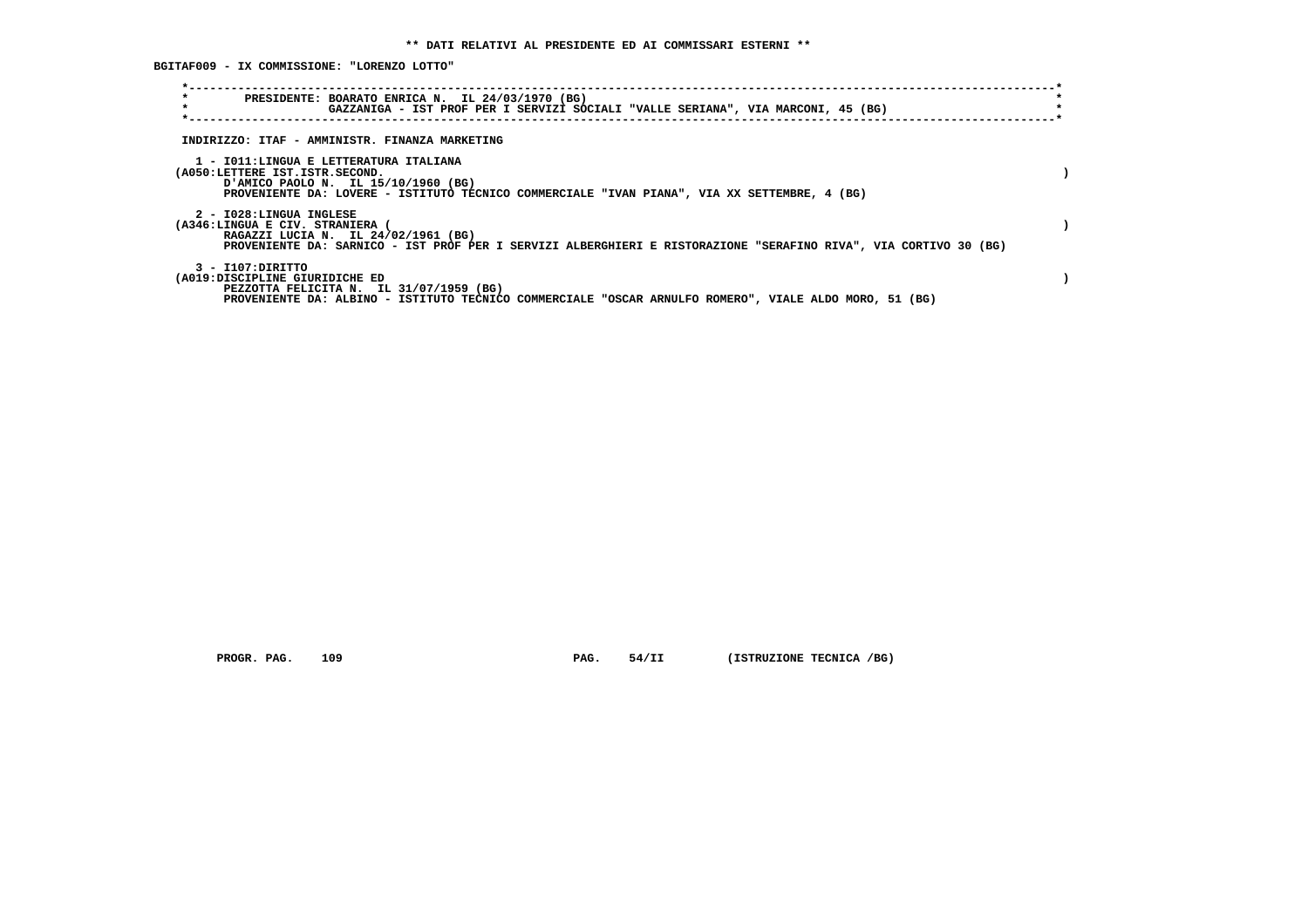**BGITAF010 - X COMMISSIONE: "GUGLIELMO OBERDAN"**

## **\*\* DATI RELATIVI ALLE CLASSI DELLA CONFIGURAZIONE \*\***

|                     | ISTITUTO PRIMA SEDE: TREVIGLIO - ISTITUTO TECNICO COMMERCIALE "GUGLIELMO OBERDAN", VIALE MERISIO, 14 (BG) |                                                                                                     |
|---------------------|-----------------------------------------------------------------------------------------------------------|-----------------------------------------------------------------------------------------------------|
| * CLASSE * ISTITUTO | * SEZIONE * INDIRIZZO                                                                                     | $*I.F.P.*$<br>CANDIDATI<br>L. STRANIERE<br>$\star$<br>*INT.*EST.*SPEC*MER.* II PR. I COM. II COM. * |
| * BGTD03701T * A    | * ITAF - AMMINISTR. FINANZA MARKETING                                                                     | $* 23 * 1 * * * * *$                                                                                |
| * BGTD03701T * B    | * ITRI - AMM.FIN.MARK.ART.REL.INTERN.MARK                                                                 | $* 21 * * 1 *$                                                                                      |
|                     | TOTALI                                                                                                    | * 44 * 1 * 1 *                                                                                      |
|                     |                                                                                                           | *----*----*----*----*                                                                               |

 **PROGR. PAG.** 110 **PAG.** 55/I (ISTRUZIONE TECNICA /BG)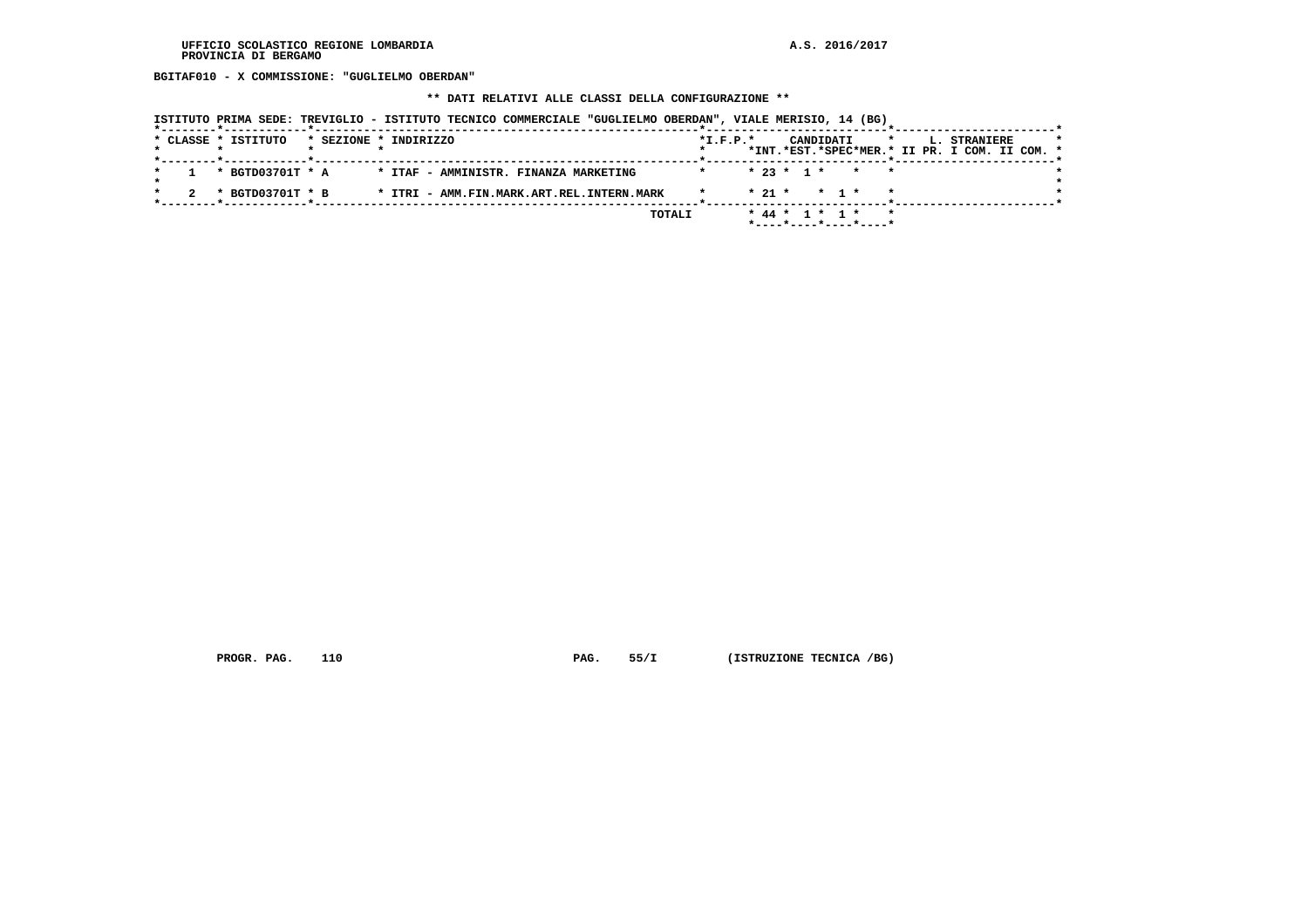**BGITAF010 - X COMMISSIONE: "GUGLIELMO OBERDAN"**

| PRESIDENTE: TALARICO OLIMPIO N. IL 17/07/1964 (KR)<br>BERGAMO - ISTITUTO MAGISTRALE "P. SECCO SUARDO", VIA ANGELO MAJ, 8 (BG)                                                                                                  |  |
|--------------------------------------------------------------------------------------------------------------------------------------------------------------------------------------------------------------------------------|--|
| INDIRIZZO: ITAF - AMMINISTR. FINANZA MARKETING                                                                                                                                                                                 |  |
| 1 - IO11: LINGUA E LETTERATURA ITALIANA<br>(A050:LETTERE IST.ISTR.SECOND.<br>PESTELLI BRUNA MARIA N. IL 30/08/1958 (PS)<br>PROVENIENTE DA: DALMINE - IST TEC COMMERCIALE E PER GEOMETRI "LUIGI EINAUDI", VIA VERDI, 48 (BG)    |  |
| 2 - I028:LINGUA INGLESE<br>(A346:LINGUA E CIV. STRANIERA (<br>LINGIARDI VALENTINA N. IL 14/02/1968 (BG)<br>PROVENIENTE DA: ROMANO DI LOMBARDIA - ISTITUTO MAGISTRALE "DON LORENZO MILANI", VIA BELVEDERE (BG)                  |  |
| $3 - I107:DTRITTO$<br>(A019:DISCIPLINE GIURIDICHE ED<br>CARBONE ANGELO ANTONIO N. IL 04/05/1964 (CS)<br>PROVENIENTE DA: TRESCORE BALNEARIO - IST PROF PER I SERVIZI COMMERCIALI "LORENZO LOTTO", VIA DELL'ALBAROTTO N. 23 (BG) |  |
| INDIRIZZO: ITRI - AMM.FIN.MARK.ART.REL.INTERN.MARK                                                                                                                                                                             |  |
| 1 - IO11: LINGUA E LETTERATURA ITALIANA<br>(A050:LETTERE IST.ISTR.SECOND.<br>PESTELLI BRUNA MARIA N. IL 30/08/1958 (PS)<br>PROVENIENTE DA: DALMINE - IST TEC COMMERCIALE E PER GEOMETRI "LUIGI EINAUDI", VIA VERDI, 48 (BG)    |  |
| 2 - I028:LINGUA INGLESE<br>(A346:LINGUA E CIV. STRANIERA (<br>LINGIARDI VALENTINA N. IL 14/02/1968 (BG)<br>PROVENIENTE DA: ROMANO DI LOMBARDIA - ISTITUTO MAGISTRALE "DON LORENZO MILANI", VIA BELVEDERE (BG)                  |  |
| $3 - I107:DTRITTO$<br>(A019:DISCIPLINE GIURIDICHE ED<br>CARBONE ANGELO ANTONIO N. IL 04/05/1964 (CS)<br>PROVENIENTE DA: TRESCORE BALNEARIO - IST PROF PER I SERVIZI COMMERCIALI "LORENZO LOTTO", VIA DELL'ALBAROTTO N. 23 (BG) |  |
|                                                                                                                                                                                                                                |  |

 **PROGR. PAG.** 111 **PAG.** 55/II (ISTRUZIONE TECNICA /BG)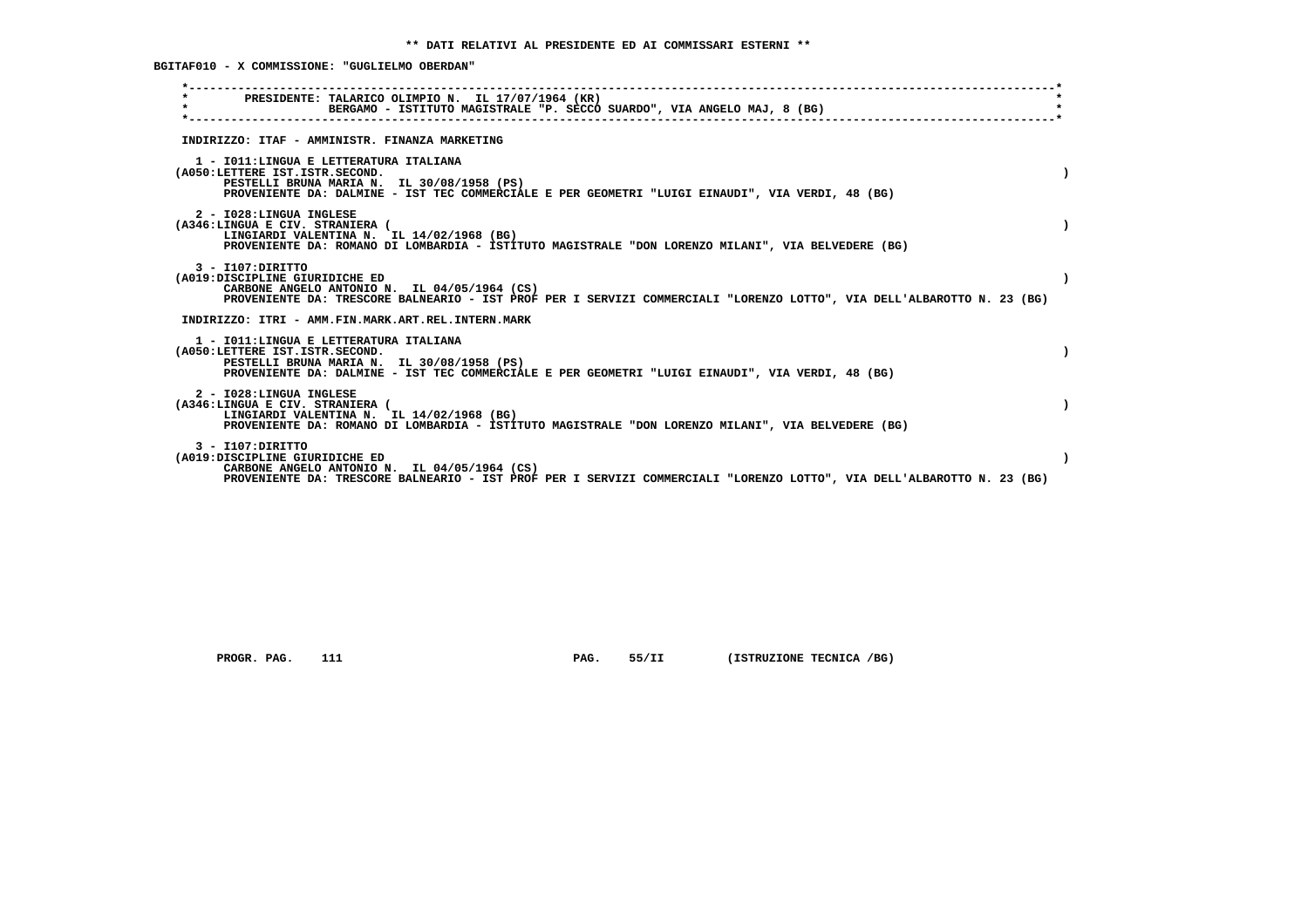**BGITAF011 - XI COMMISSIONE: "GUGLIELMO OBERDAN"**

#### **\*\* DATI RELATIVI ALLE CLASSI DELLA CONFIGURAZIONE \*\***

|                     |                       | ISTITUTO PRIMA SEDE: TREVIGLIO - ISTITUTO TECNICO COMMERCIALE "GUGLIELMO OBERDAN", VIALE MERISIO, 14 (BG) |         |                |                                                                        |         |                                                               |
|---------------------|-----------------------|-----------------------------------------------------------------------------------------------------------|---------|----------------|------------------------------------------------------------------------|---------|---------------------------------------------------------------|
| * CLASSE * ISTITUTO | * SEZIONE * INDIRIZZO |                                                                                                           |         | $*$ I.F.P. $*$ | CANDIDATI                                                              | $\star$ | L. STRANIERE<br>*INT.*EST.*SPEC*MER.* II PR. I COM. II COM. * |
|                     |                       |                                                                                                           |         |                |                                                                        |         |                                                               |
| * BGTD03701T * D    |                       | * ITAF - AMMINISTR. FINANZA MARKETING                                                                     | $\star$ | * 16 *         | * * *                                                                  |         |                                                               |
| * BGTD03701T * E    |                       | * ITAF - AMMINISTR. FINANZA MARKETING                                                                     |         |                | $*$ 18 $*$ 1 $*$                                                       |         |                                                               |
|                     |                       |                                                                                                           | TOTALI  | $* 34 * 1 *$   | $\star$ $\star$<br>$*$ - - - - $*$ - - - - $*$ - - - - $*$ - - - - $*$ |         |                                                               |

 **PROGR. PAG.** 112 **PAG.** 56/I (ISTRUZIONE TECNICA /BG)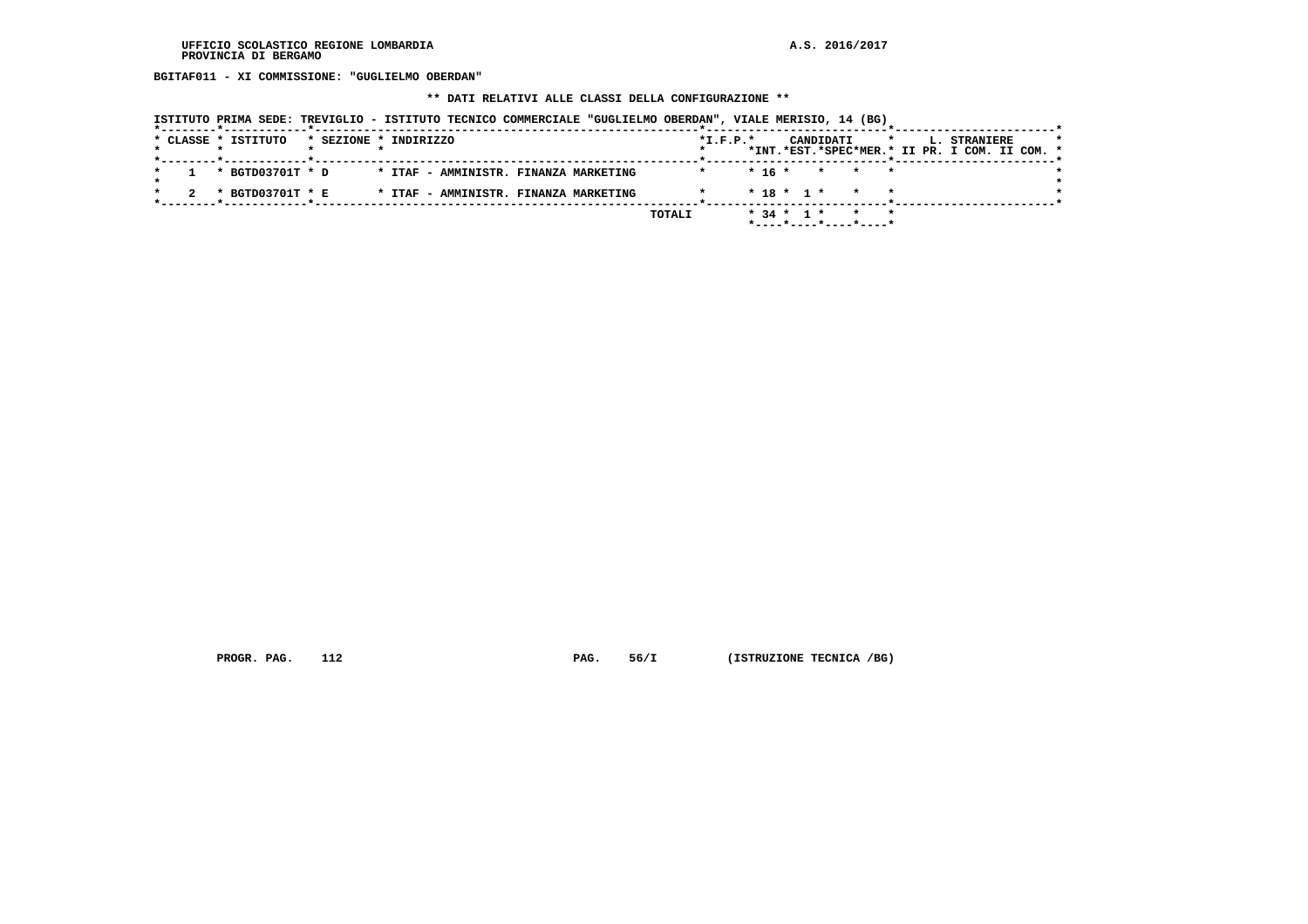**BGITAF011 - XI COMMISSIONE: "GUGLIELMO OBERDAN"**

| $\star$<br>PRESIDENTE: MENGA CARLO N. IL 10/07/1965 (RC)<br>$\star$<br>BERGAMO - ISTITUTO TECNICO COMMERCIALE "BORTOLO BELOTTI", VIA PER AZZANO,5 (BG)                                                                             |  |
|------------------------------------------------------------------------------------------------------------------------------------------------------------------------------------------------------------------------------------|--|
| INDIRIZZO: ITAF - AMMINISTR. FINANZA MARKETING                                                                                                                                                                                     |  |
| 1 - IO11:LINGUA E LETTERATURA ITALIANA<br>(A050:LETTERE IST.ISTR.SECOND.<br>PEZZOLI ALESSANDRO N. IL 19/05/1959 (BG)<br>PROVENIENTE DA: ROMANO DI LOMBARDIA - IST TEC COMMERCIALE E PER GEOMETRI "G.B. RUBINI", VIA BELVEDERE (BG) |  |
| 2 - I028:LINGUA INGLESE<br>(A346:LINGUA E CIV. STRANIERA<br>FICCADENTI MICHELA N. IL 05/09/1980 (AO)<br>PROVENIENTE DA: DALMINE - ISTITUTO TECNICO INDUSTRIALE "GUGLIELMO MARCONI", VIA VERDI, 60 (BG)                             |  |
| 3 - I107:DIRITTO<br>(A019:DISCIPLINE GIURIDICHE ED<br>GUERRISI ARCANGELO N. IL 15/07/1964 (RC)<br>PROVENIENTE DA: ROMANO DI LOMBARDIA - ISTITUTO MAGISTRALE "DON LORENZO MILANI", VIA BELVEDERE (BG)                               |  |

 **PROGR. PAG.** 113 **PAG.** 56/II (ISTRUZIONE TECNICA /BG)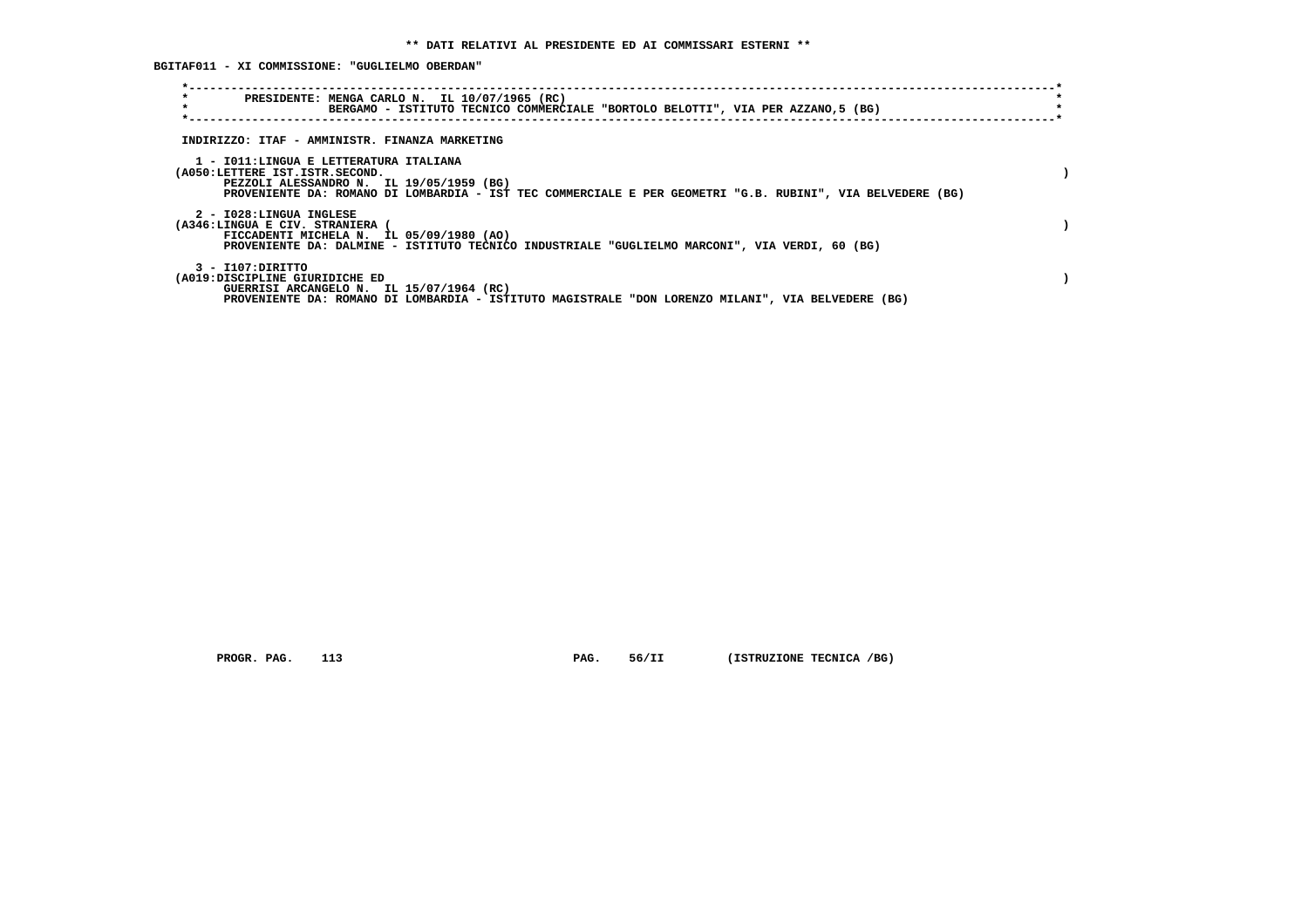**BGITAF012 - XII COMMISSIONE: "DAVID MARIA TUROLDO"**

## **\*\* DATI RELATIVI ALLE CLASSI DELLA CONFIGURAZIONE \*\***

|  | * CLASSE * ISTITUTO | * SEZIONE * INDIRIZZO |  |  |                                       |        | $*L.F.P.*$ |            | CANDIDATI | $\mathbf{x}$ |  | <b>L. STRANIERE</b><br>*INT.*EST.*SPEC*MER.* II PR. I COM. II COM. * |  | $\star$ |
|--|---------------------|-----------------------|--|--|---------------------------------------|--------|------------|------------|-----------|--------------|--|----------------------------------------------------------------------|--|---------|
|  | * BGTD013019 * AA   |                       |  |  | * ITAF - AMMINISTR. FINANZA MARKETING |        |            | $*22*$     |           | * * *        |  |                                                                      |  |         |
|  | * BGTD013019 * BA   |                       |  |  | * ITAF - AMMINISTR. FINANZA MARKETING |        |            | $*$ 18 $*$ |           | * * *        |  |                                                                      |  |         |
|  |                     |                       |  |  |                                       | TOTALI |            | $*$ 40 $*$ |           | * * *        |  |                                                                      |  |         |

 **PROGR. PAG.** 114 **PAG.** 57/I (ISTRUZIONE TECNICA /BG)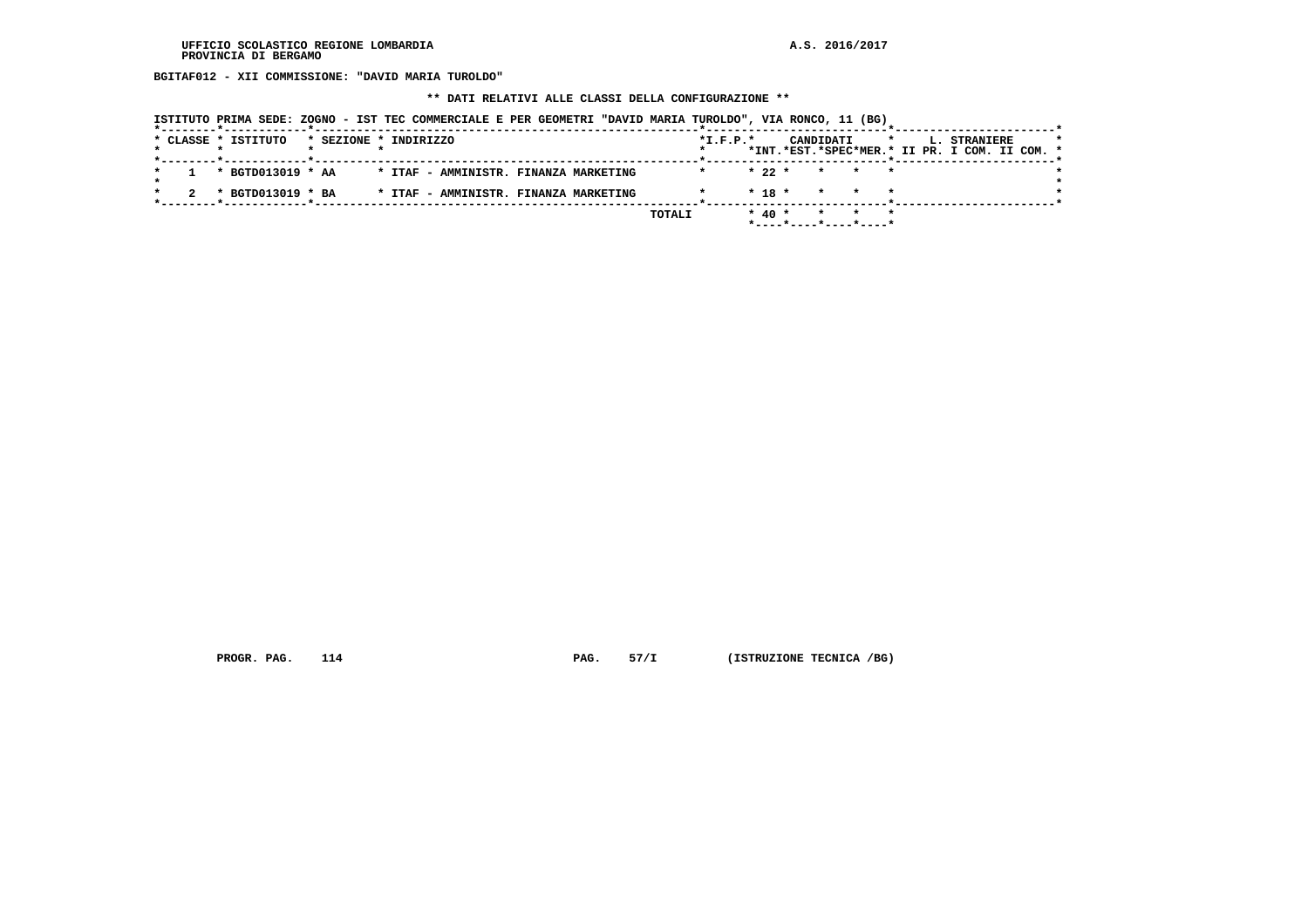**BGITAF012 - XII COMMISSIONE: "DAVID MARIA TUROLDO"**

| $\star$<br>$\star$                                                       | PRESIDENTE: VICINI ROBERTO N. IL 16/07/1954 (CR)<br>CLUSONE - ISTITUTO SUPERIORE "ANDREA FANTONI", VIA BARBARIGO, 27 (BG)             |  |
|--------------------------------------------------------------------------|---------------------------------------------------------------------------------------------------------------------------------------|--|
|                                                                          | INDIRIZZO: ITAF - AMMINISTR. FINANZA MARKETING                                                                                        |  |
| 1 - IO11:LINGUA E LETTERATURA ITALIANA<br>(A050:LETTERE IST.ISTR.SECOND. | BURINI ROBERTO N. IL 02/02/1959 (BG)<br>PROVENIENTE DA: BERGAMO - ISTITUTO TECNICO INDUSTRIALE "GIULIO NATTA", VIALE EUROPA, 15 (BG)  |  |
| 2 - I028:LINGUA INGLESE<br>(A346:LINGUA E CIV. STRANIERA (               | BONZI LAURA N. IL 25/02/1964 (BG)<br>PROVENIENTE DA: BERGAMO - ISTITUTO TECNICO COMMERCIALE "BORTOLO BELOTTI", VIA PER AZZANO,5 (BG)  |  |
| 3 - I107:DIRITTO<br>(A019:DISCIPLINE GIURIDICHE ED                       | ZAPPA DANIELA N. IL 27/07/1962 (BG)<br>PROVENIENTE DA: PRESEZZO - ISTITUTO TECNICO COMMERCIALE "MAIRONI DA PONTE", VIA BERIZZI,1 (BG) |  |

 **PROGR. PAG.** 115 **PAG.** 57/II (ISTRUZIONE TECNICA /BG)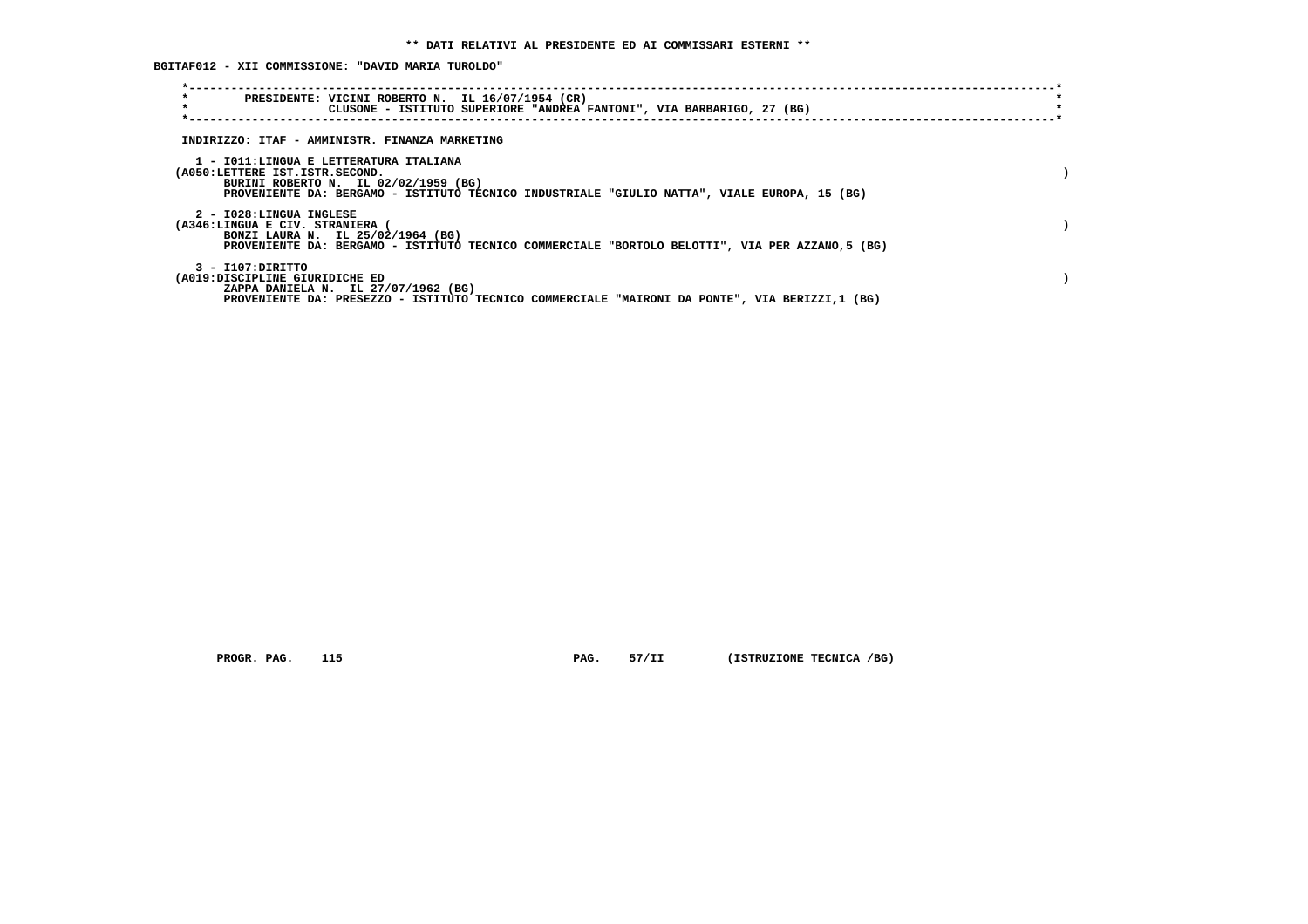**BGITAF013 - XIII COMMISSIONE: I. T. C. "LEONARDO DA VINCI"**

 **\*\* DATI RELATIVI ALLE CLASSI DELLA CONFIGURAZIONE \*\***

| ISTITUTO PRIMA SEDE: BERGAMO - L.R. PAR. ISTITUTO TECNICO COMMERCIALE I.T.C. "LEONARDO DA VINCI", VIA MORONI, N. 255 (BG) |  |  |
|---------------------------------------------------------------------------------------------------------------------------|--|--|
|                                                                                                                           |  |  |

| * CLASSE * ISTITUTO |                   |                    | * SEZIONE * INDIRIZZO |  |                                                                                |  |        | $*I.F.P.*$ |  |  | CANDIDATI                                                           | $\star$ | L. STRANIERE<br>*INT.*EST.*SPEC*MER.* II PR. I COM. II COM. * |  |  |
|---------------------|-------------------|--------------------|-----------------------|--|--------------------------------------------------------------------------------|--|--------|------------|--|--|---------------------------------------------------------------------|---------|---------------------------------------------------------------|--|--|
|                     | * BGTD085006 * A  |                    |                       |  | * ITAF - AMMINISTR. FINANZA MARKETING                                          |  |        |            |  |  | $* 20 * 9 * * * * *$                                                |         |                                                               |  |  |
|                     | * BGTD085006 * B1 | $*$ B <sub>2</sub> |                       |  | * ITAF - AMMINISTR. FINANZA MARKETING<br>* ITAF - AMMINISTR. FINANZA MARKETING |  |        |            |  |  | $* 26 * 5 * * * * *$<br>$\star$ 2 $\star$ 1 $\star$ $\star$ $\star$ |         |                                                               |  |  |
|                     |                   |                    |                       |  |                                                                                |  | TOTALI |            |  |  | $*$ 48 $*$ 15 $*$ $*$ $*$<br>*----*----*----*----*                  |         |                                                               |  |  |

 **PROGR. PAG.** 116 **PAG.** 58/I (ISTRUZIONE TECNICA /BG)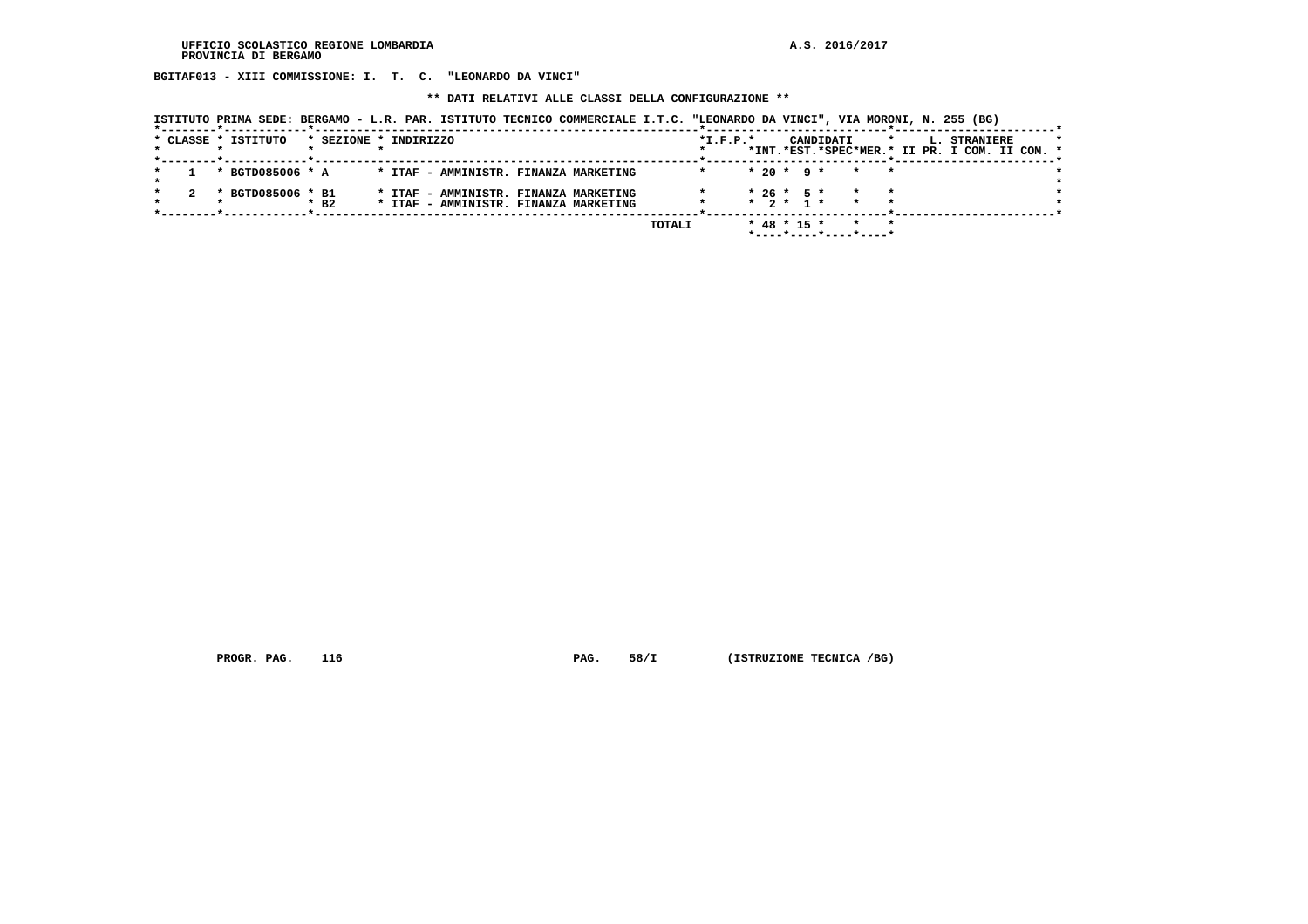**BGITAF013 - XIII COMMISSIONE: I. T. C. "LEONARDO DA VINCI"**

| $\star$<br>PRESIDENTE: MEDVES FIORETTA N. IL 07/09/1959 (CR)<br>$\star$<br>ROMANO DI LOMBARDIA - IST TEC COMMERCIALE E PER GEOMETRI "G.B. RUBINI", VIA BELVEDERE (BG)                                                                  |  |
|----------------------------------------------------------------------------------------------------------------------------------------------------------------------------------------------------------------------------------------|--|
| INDIRIZZO: ITAF - AMMINISTR. FINANZA MARKETING                                                                                                                                                                                         |  |
| 1 - IO11:LINGUA E LETTERATURA ITALIANA<br>(A050:LETTERE IST.ISTR.SECOND.<br>ZANGHI' CONCETTA N. IL 15/09/1953 (ME)<br>PROVENIENTE DA: TRESCORE BALNEARIO - ISTITUTO TECNICO COMMERCIALE "LORENZO LOTTO", VIA DELL'ALBAROTTO N. 23 (BG) |  |
| 2 - I028:LINGUA INGLESE<br>(A346:LINGUA E CIV. STRANIERA (<br>PEROTTO SERENA MARIA N. IL 26/05/1962 (MI)<br>PROVENIENTE DA: ALBINO - ISTITUTO TECNICO COMMERCIALE "OSCAR ARNULFO ROMERO", VIALE ALDO MORO, 51 (BG)                     |  |
| 3 - I107:DIRITTO<br>(A019:DISCIPLINE GIURIDICHE ED<br>CAGLIONI ROBERTO N. IL 25/01/1964 (BG)<br>PROVENIENTE DA: SERIATE - ISTITUTO TECNICO INDUSTRIALE "ETTORE MAJORANA", VIA PARTIGIANI, 1 (BG)                                       |  |

 **PROGR. PAG.** 117 **PAG.** 58/II (ISTRUZIONE TECNICA /BG)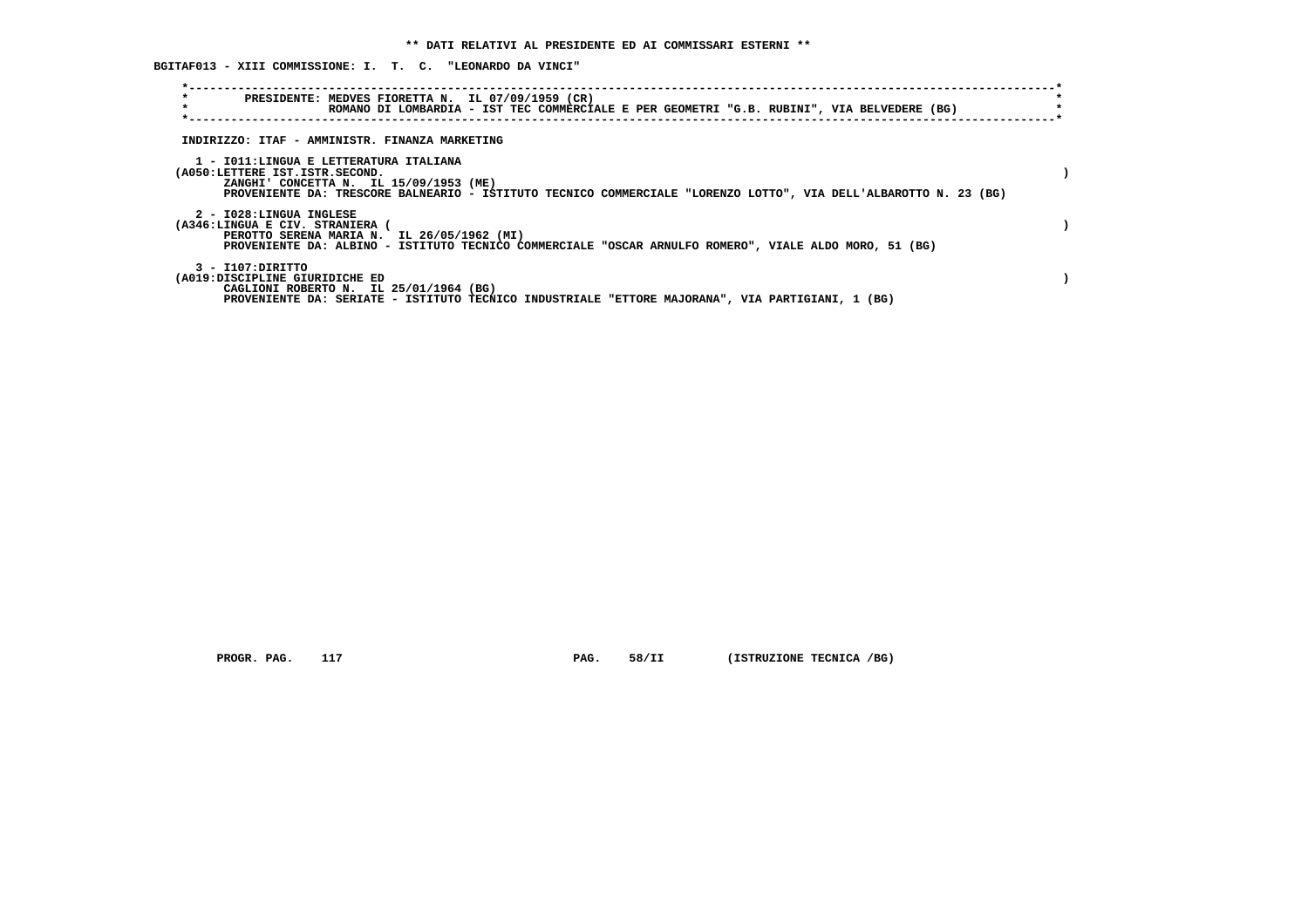**BGITAF014 - XIV COMMISSIONE: IST. TEC. sett. ECONOMICO "MARIA IMMACOL**

 **\*\* DATI RELATIVI ALLE CLASSI DELLA CONFIGURAZIONE \*\***

|                     |                                                                                        | ISTITUTO PRIMA SEDE: BERGAMO - L.R. PAR. ISTITUTO TECNICO COMMERCIALE IST.TEC. sett. ECONOMICO "MAR, VIA S.LUCIA, N. 14 (BG)   |
|---------------------|----------------------------------------------------------------------------------------|--------------------------------------------------------------------------------------------------------------------------------|
| * CLASSE * ISTITUTO | * SEZIONE * INDIRIZZO                                                                  | $*I.F.P.*$<br>$\star$<br>L. STRANIERE<br>CANDIDATI<br>*INT.*EST.*SPEC*MER.* II PR. I COM. II COM. *                            |
| * BGTD01500X * A    | * ITAF - AMMINISTR. FINANZA MARKETING                                                  | $* 10 * 5 *$                                                                                                                   |
|                     |                                                                                        | ISTITUTO SECONDA SEDE: SAN PAOLO D'ARGON - L.R. PAR. ISTITUTO TECNICO COMMERCIALE I.T.C. "SAN PAOLO", VIA DEL CONVENTO, 1 (BG) |
| * CLASSE * ISTITUTO | * SEZIONE * INDIRIZZO                                                                  | $\star$<br>$*$ I.F.P. $*$<br>CANDIDATI<br>L. STRANIERE<br>*INT.*EST.*SPEC*MER.* II PR. I COM. II COM. *                        |
| * BGTD105006 * 5 A  | * ITAF - AMMINISTR. FINANZA MARKETING<br>* 5A<br>* ITAF - AMMINISTR. FINANZA MARKETING | $*$ 5 $*$ 2 $*$<br>$* 5 * 2 *$                                                                                                 |
|                     |                                                                                        | $* 20 * 9 *$<br>TOTALI                                                                                                         |

 **\*----\*----\*----\*----\***

 **PROGR. PAG.** 118 **PAG.** 59/I (ISTRUZIONE TECNICA /BG)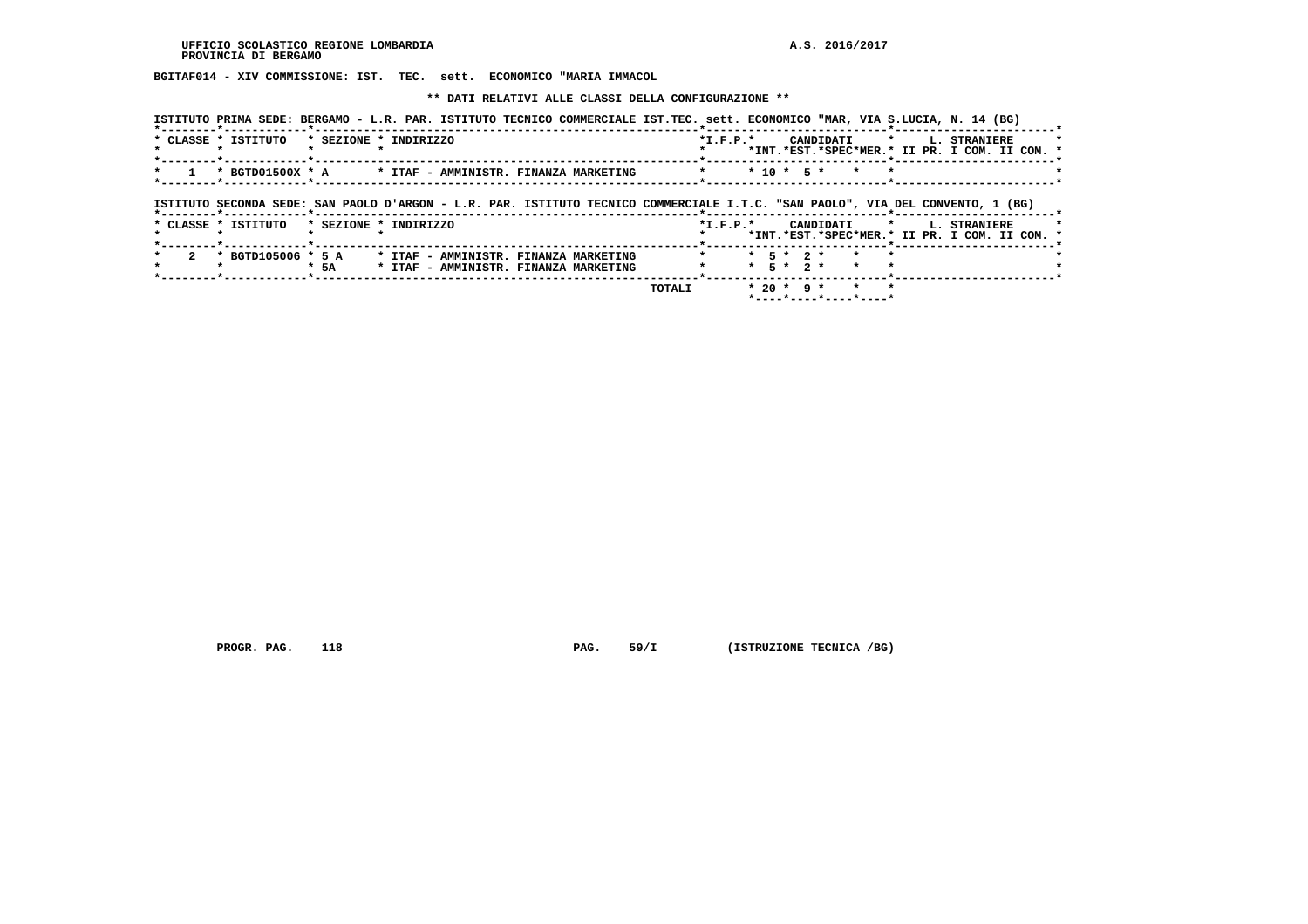|  |  | BGITAF014 - XIV COMMISSIONE: IST.  TEC.  sett.  ECONOMICO "MARIA IMMACOL |  |  |  |  |  |  |
|--|--|--------------------------------------------------------------------------|--|--|--|--|--|--|
|--|--|--------------------------------------------------------------------------|--|--|--|--|--|--|

| $\star$<br>$\star$                                                       | PRESIDENTE: CROCITTI MARIO LEONARDO N. IL 13/01/1960 (EN)<br>TREVIGLIO - ISTITUTO TECNICO AGRARIO "GAETANO CANTONI", VIA MERISIO, 17/C (BG)                   |  |
|--------------------------------------------------------------------------|---------------------------------------------------------------------------------------------------------------------------------------------------------------|--|
|                                                                          | INDIRIZZO: ITAF - AMMINISTR. FINANZA MARKETING                                                                                                                |  |
| 1 - IO11:LINGUA E LETTERATURA ITALIANA<br>(A050:LETTERE IST.ISTR.SECOND. | DRAGO PAOLA N. IL 03/09/1955 (CT)<br>PROVENIENTE DA: TREVIGLIO - ISTITUTO TECNICO AGRARIO "GAETANO CANTONI", VIA MERISIO, 17/C (BG)                           |  |
| 2 - I028:LINGUA INGLESE<br>(A346:LINGUA E CIV. STRANIERA                 | GALBIATI LUISA CLARA N. IL 19/02/1960 (BG)<br>PROVENIENTE DA: TREZZO SULL'ADDA - IST TEC COMMERCIALE E PER GEOMETRI JACOPO NIZZOLA, VIA PIETRO NENNI, 10 (MI) |  |
| $3 - I107:$ DIRITTO<br>(A019:DISCIPLINE GIURIDICHE ED                    | FODALE MARIO N. IL 07/02/1967 (TP)<br>PROVENIENTE DA: TREVIGLIO - ISTITUTO TECNICO INDUSTRIALE "ARCHIMEDE", VIA CARAVAGGIO, 50/52 (BG)                        |  |

 **PROGR. PAG.** 119 **PAG.** 59/II (ISTRUZIONE TECNICA /BG)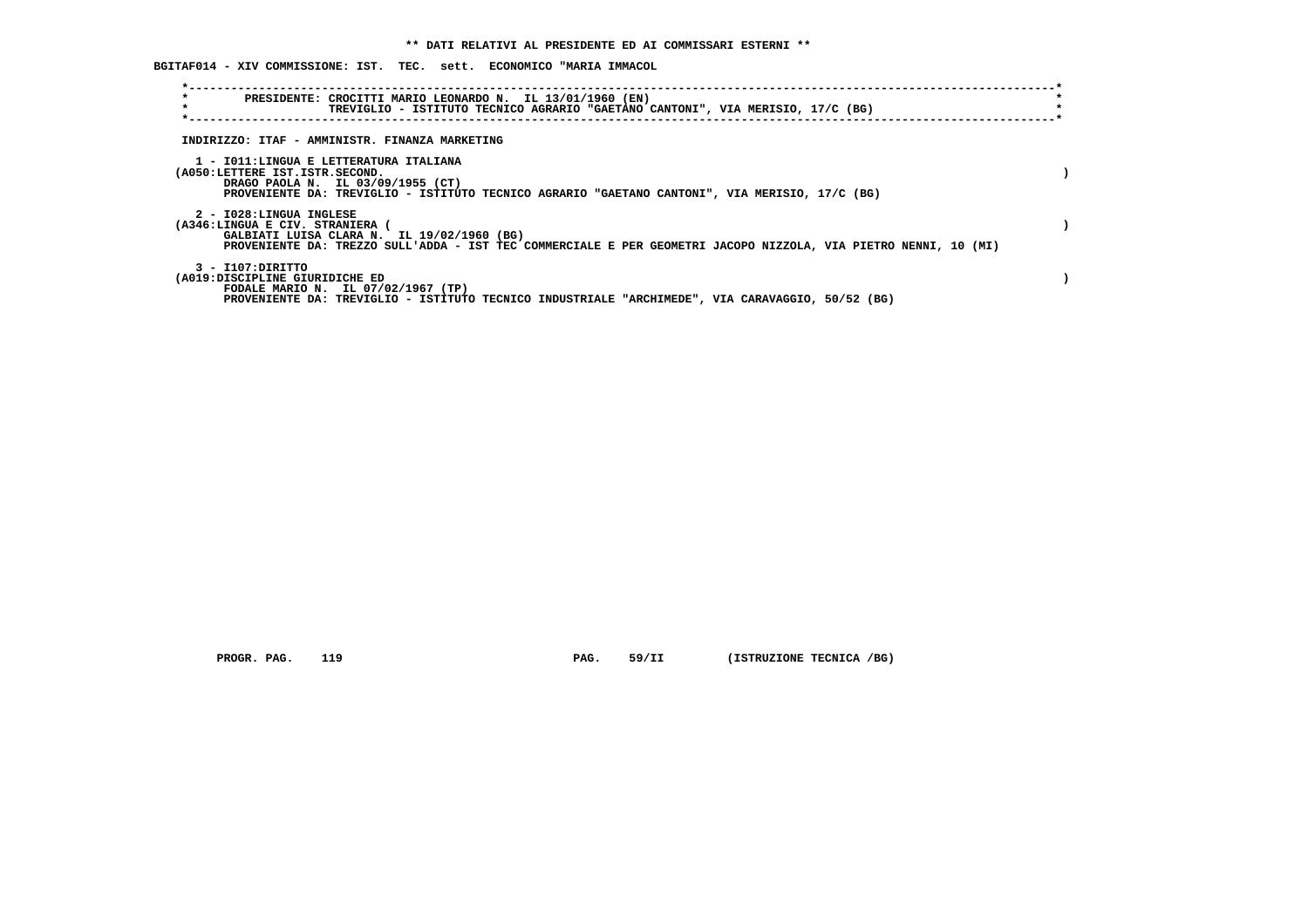**BGITAF015 - XV COMMISSIONE: "VITTORIO EMANUELE II"**

#### **\*\* DATI RELATIVI ALLE CLASSI DELLA CONFIGURAZIONE \*\***

| * CLASSE * ISTITUTO                                                                       |                         |          | * SEZIONE * INDIRIZZO                                     |                                                                                                         | $*$ I.F.P. $*$ |                                        | CANDIDATI * L. STRANIERE                      |
|-------------------------------------------------------------------------------------------|-------------------------|----------|-----------------------------------------------------------|---------------------------------------------------------------------------------------------------------|----------------|----------------------------------------|-----------------------------------------------|
|                                                                                           |                         |          |                                                           |                                                                                                         |                |                                        | *INT.*EST.*SPEC*MER.* II PR. I COM. II COM. * |
|                                                                                           |                         |          |                                                           |                                                                                                         |                |                                        |                                               |
|                                                                                           |                         |          | * BGTD030002 * 50-F * ITAF - AMMINISTR. FINANZA MARKETING |                                                                                                         |                | $* 16 * 1 *$                           |                                               |
|                                                                                           |                         | $*$ 50-S | * ITAF - AMMINISTR. FINANZA MARKETING                     |                                                                                                         |                | $\star$ $\star$ $\tau$ $\star$ $\star$ |                                               |
|                                                                                           |                         |          |                                                           |                                                                                                         |                |                                        |                                               |
|                                                                                           |                         |          |                                                           |                                                                                                         |                |                                        |                                               |
|                                                                                           |                         |          |                                                           | ISTITUTO SECONDA SEDE: DALMINE - IST TEC COMMERCIALE E PER GEOMETRI "LUIGI EINAUDI", VIA VERDI, 48 (BG) |                |                                        |                                               |
|                                                                                           | -----*------------*---- |          |                                                           |                                                                                                         |                |                                        |                                               |
| $\pm$ $\sigma$ $\sim$ $\sigma$ $\sigma$ $\sim$ $\sigma$ $\sigma$ $\sigma$ $\sim$ $\sigma$ |                         |          | * <i>*</i> ===^*** * *********^                           |                                                                                                         | .              |                                        | ----------                                    |

|  |  |  | * CLASSE * ISTITUTO * SEZIONE * INDIRIZZO |  |  |  |                                                                               | $*T$ , $F$ , $D$ , $*$ |                          |                  |  |  | CANDIDATI * L. STRANIERE                      |  |  |
|--|--|--|-------------------------------------------|--|--|--|-------------------------------------------------------------------------------|------------------------|--------------------------|------------------|--|--|-----------------------------------------------|--|--|
|  |  |  |                                           |  |  |  |                                                                               |                        |                          |                  |  |  | *INT.*EST.*SPEC*MER.* II PR. I COM. II COM. * |  |  |
|  |  |  |                                           |  |  |  |                                                                               |                        |                          |                  |  |  |                                               |  |  |
|  |  |  |                                           |  |  |  | * 2 * BGTD01101N * C * ITRI - AMM.FIN.MARK.ART.REL.INTERN.MARK * * 18 * * * * |                        |                          |                  |  |  |                                               |  |  |
|  |  |  |                                           |  |  |  | TOTALI                                                                        |                        |                          | * 41 * 1 * * * * |  |  |                                               |  |  |
|  |  |  |                                           |  |  |  |                                                                               |                        | $*$ ----*----*----*----* |                  |  |  |                                               |  |  |

 **PROGR. PAG.** 120 **PAG.** 60/I (ISTRUZIONE TECNICA /BG)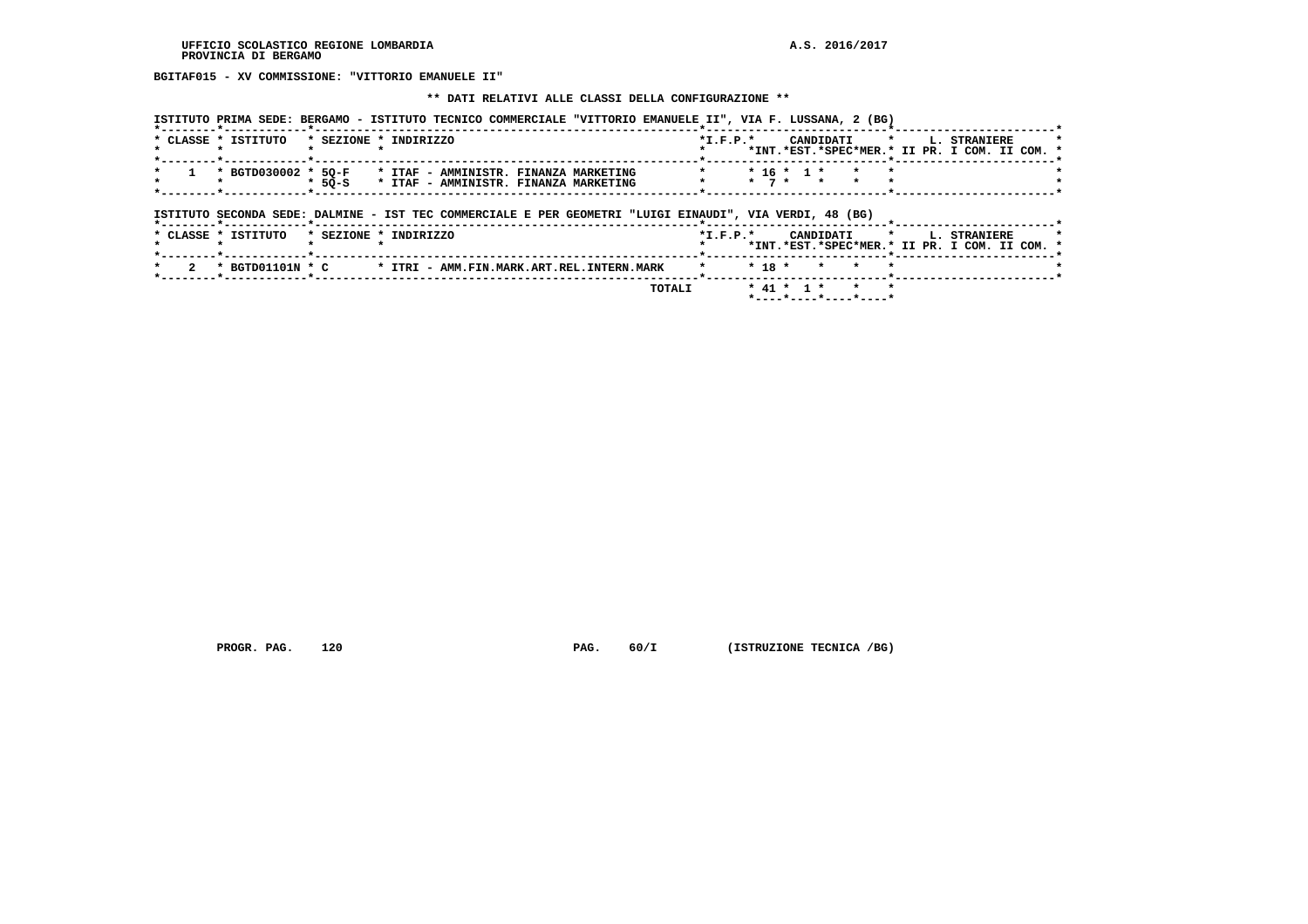**BGITAF015 - XV COMMISSIONE: "VITTORIO EMANUELE II"**

| PRESIDENTE: SCIPIONI ANGELA N. IL 03/06/1959 (AN)<br>$\star$<br>LOVERE - LICEO SCIENTIFICO "DECIO CELERI", VIA NAZARIO SAURO, 2 (BG)                                                                                                       |  |
|--------------------------------------------------------------------------------------------------------------------------------------------------------------------------------------------------------------------------------------------|--|
| INDIRIZZO: ITAF - AMMINISTR. FINANZA MARKETING                                                                                                                                                                                             |  |
| 1 - IO11: LINGUA E LETTERATURA ITALIANA<br>(A050:LETTERE IST.ISTR.SECOND.<br>VIOLANTE VALENTINA N. IL 01/10/1979 (CT)<br>PROVENIENTE DA: PRESEZZO - IST PROF PER I SERVIZI COMMERCIALI E TURISTICI "BETTY AMBIVERI", VIA C. BERIZZI,1 (BG) |  |
| 2 - I028:LINGUA INGLESE<br>(A346:LINGUA E CIV. STRANIERA (<br>RAVERA GIANLUIGI N. IL 30/06/1961 (BG)<br>PROVENIENTE DA: CARAVAGGIO - LICEO SCIENTIFICO "GALILEO GALILEI", VIA SAN FRANCESCO, 119A (BG)                                     |  |
| 3 - I107: DIRITTO<br>(A019:DISCIPLINE GIURIDICHE ED<br>RAVELLI VERONICA GIULIA N. IL 07/06/1965 (BG)<br>PROVENIENTE DA: TREVIGLIO - ISTITUTO TECNICO COMMERCIALE "GUGLIELMO OBERDAN", VIALE MERISIO, 14 (BG)                               |  |
| INDIRIZZO: ITRI - AMM.FIN.MARK.ART.REL.INTERN.MARK                                                                                                                                                                                         |  |
| 1 - IO11:LINGUA E LETTERATURA ITALIANA<br>(A050:LETTERE IST.ISTR.SECOND.<br>VIOLANTE VALENTINA N. IL 01/10/1979 (CT)<br>PROVENIENTE DA: PRESEZZO - IST PROF PER I SERVIZI COMMERCIALI E TURISTICI "BETTY AMBIVERI", VIA C. BERIZZI,1 (BG)  |  |
| 2 - I028:LINGUA INGLESE<br>(A346:LINGUA E CIV. STRANIERA (<br>RAVERA GIANLUIGI N. IL 30/06/1961 (BG)<br>PROVENIENTE DA: CARAVAGGIO - LICEO SCIENTIFICO "GALILEO GALILEI", VIA SAN FRANCESCO, 119A (BG)                                     |  |
| $3 - I107:DTRITTO$<br>(A019:DISCIPLINE GIURIDICHE ED<br>RAVELLI VERONICA GIULIA N. IL 07/06/1965 (BG)<br>PROVENIENTE DA: TREVIGLIO - ISTITUTO TECNICO COMMERCIALE "GUGLIELMO OBERDAN", VIALE MERISIO, 14 (BG)                              |  |

 **PROGR. PAG.** 121 **PAG.** 60/II (ISTRUZIONE TECNICA /BG)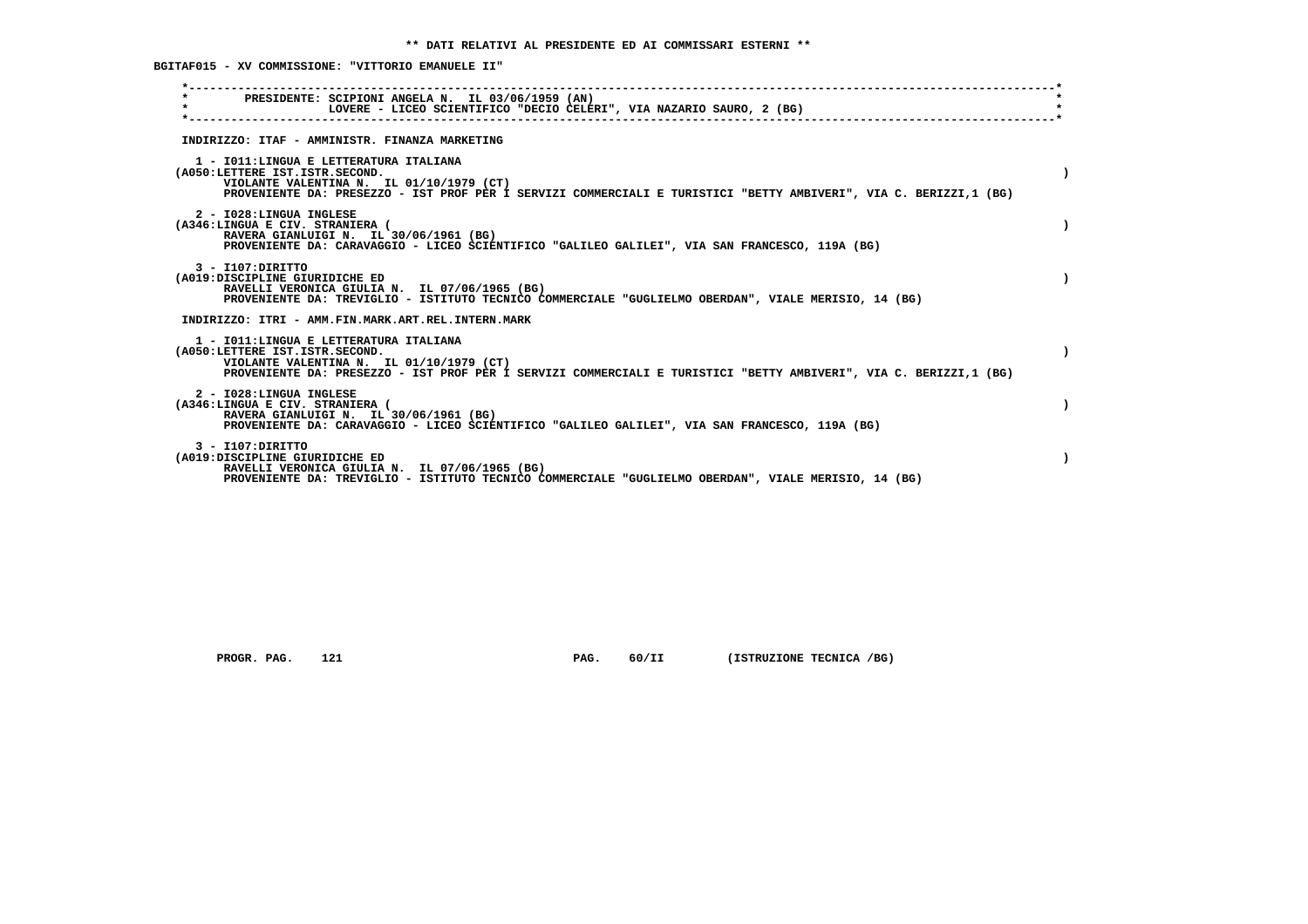**BGITAF016 - XVI COMMISSIONE: "ANDREA FANTONI"**

## **\*\* DATI RELATIVI ALLE CLASSI DELLA CONFIGURAZIONE \*\***

| ISTITUTO PRIMA SEDE: CLUSONE - IST TEC COMMERCIALE E PER GEOMETRI "ANDREA FANTONI", VIA BARBARIGO, 27 (BG)<br>이 그 사람들은 그 사람들은 그 사람들은 그 사람들을 지르며 그 사람들을 지르며 그 사람들을 지르며 그 사람들을 지르며 그 사람들을 지르며 그 사람들을 지르며 그 사람들을 지르며 그 사람들을 지르며 |                                                     |
|------------------------------------------------------------------------------------------------------------------------------------------------------------------------------------------------------------------------------|-----------------------------------------------------|
| * CLASSE * ISTITUTO<br>* SEZIONE * INDIRIZZO                                                                                                                                                                                 | $*T.F.P.*$<br>CANDIDATI * L. STRANIERE              |
| ______ <del>*</del> ____________ <b>__*</b> ____________________                                                                                                                                                             | *INT.*EST.*SPEC*MER.* II PR. I COM. II COM. *       |
| 1 * BGTD01201D * 5AFM<br>* ITAF - AMMINISTR. FINANZA MARKETING                                                                                                                                                               | * * 23 * 1 * * * *                                  |
|                                                                                                                                                                                                                              |                                                     |
|                                                                                                                                                                                                                              | $* 23 * 1 * * * * *$<br>TOTALI                      |
|                                                                                                                                                                                                                              | $*$ - - - - $*$ - - - - $*$ - - - - $*$ - - - - $*$ |

 **PROGR. PAG.** 122 **PAG.** 61/I (ISTRUZIONE TECNICA /BG)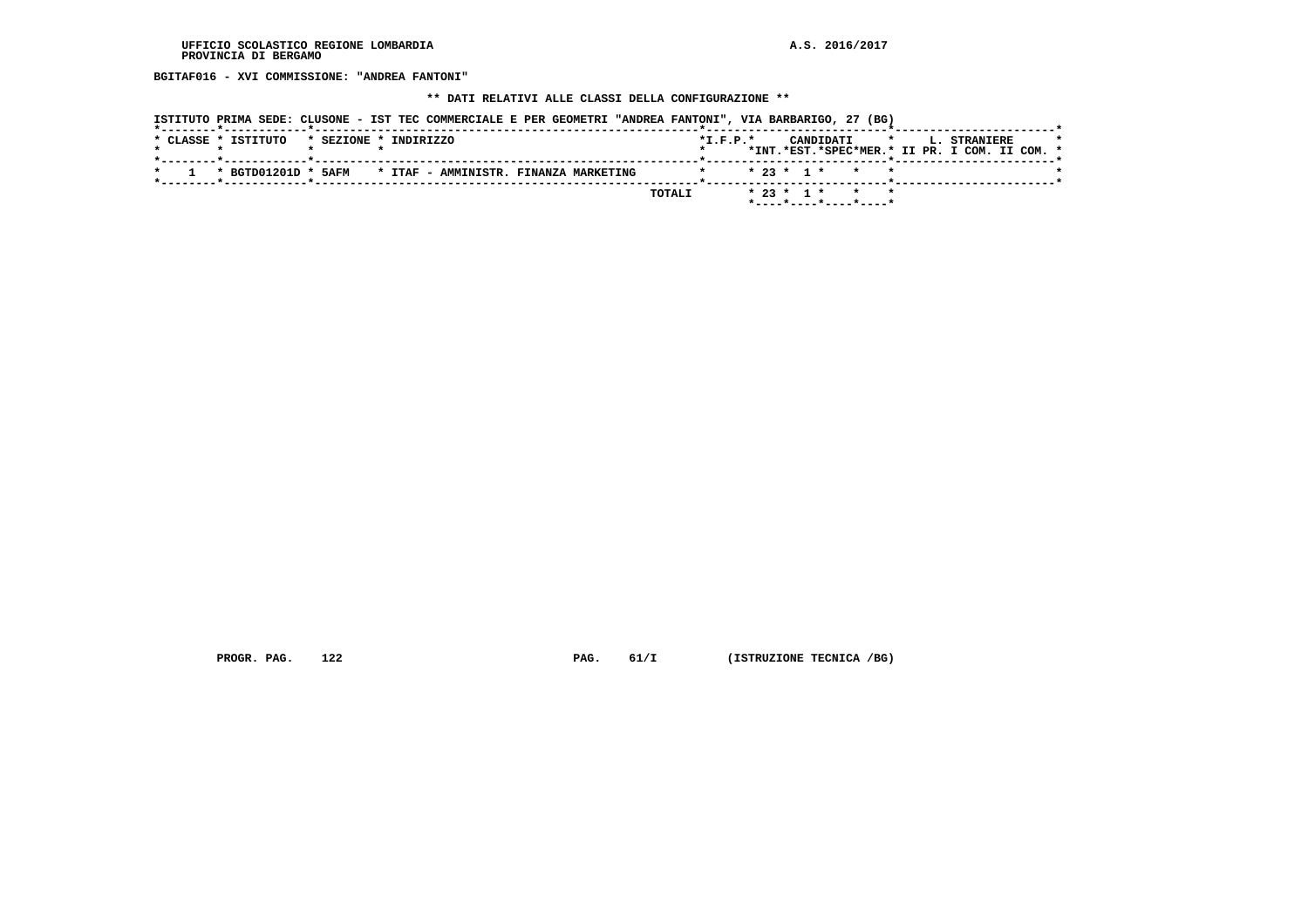**BGITAF016 - XVI COMMISSIONE: "ANDREA FANTONI"**

| $\star$<br>PRESIDENTE: CAINER ANDREA N. IL 05/01/1960 (VA)<br>$\star$<br>LOVERE - LICEO ARTISTICO "DECIO CELERI", VIA NAZARIO SAURO, 2 (BG)                                                                               |  |
|---------------------------------------------------------------------------------------------------------------------------------------------------------------------------------------------------------------------------|--|
| INDIRIZZO: ITAF - AMMINISTR. FINANZA MARKETING                                                                                                                                                                            |  |
| 1 - IO11:LINGUA E LETTERATURA ITALIANA<br>(A050:LETTERE IST.ISTR.SECOND.<br>LOIACONO MARIA PIA N. IL 02/05/1953 (BA)<br>PROVENIENTE DA: LOVERE - ISTITUTO TECNICO INDUSTRIALE "GALILEO GALILEI", VIA XX SETTEMBRE, 4 (BG) |  |
| 2 - I028:LINGUA INGLESE<br>(A346:LINGUA E CIV. STRANIERA<br>SUARDI PATRIZIA N. IL 04/05/1956 (BG)<br>PROVENIENTE DA: ALBINO - ISTITUTO TECNICO COMMERCIALE "OSCAR ARNULFO ROMERO", VIALE ALDO MORO, 51 (BG)               |  |
| 3 - I107:DIRITTO<br>(A019:DISCIPLINE GIURIDICHE ED<br>DE BIASE VITO N. IL 18/01/1952 (PZ)<br>PROVENIENTE DA: DALMINE - IST TEC COMMERCIALE E PER GEOMETRI "LUIGI EINAUDI", VIA VERDI, 48 (BG)                             |  |

 **PROGR. PAG.** 123 **PAG.** 61/II (ISTRUZIONE TECNICA /BG)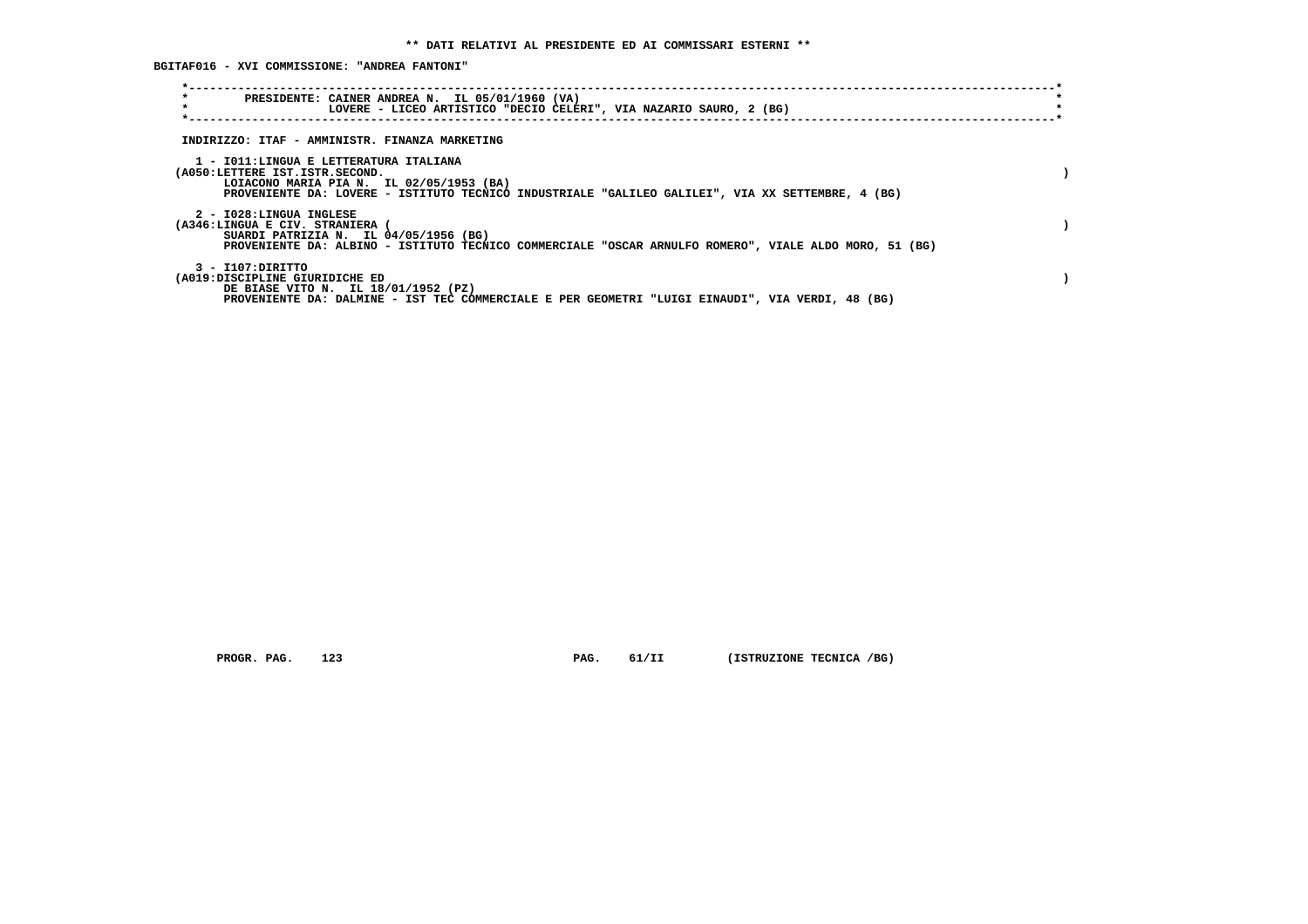**BGITAT001 - I COMMISSIONE: "GUGLIELMO MARCONI"**

## **\*\* DATI RELATIVI ALLE CLASSI DELLA CONFIGURAZIONE \*\***

| ISTITUTO PRIMA SEDE: DALMINE - ISTITUTO TECNICO INDUSTRIALE "GUGLIELMO MARCONI", VIA VERDI, 60 (BG) |            |                                                                          |                                                                                 |
|-----------------------------------------------------------------------------------------------------|------------|--------------------------------------------------------------------------|---------------------------------------------------------------------------------|
| * CLASSE * ISTITUTO<br>* SEZIONE * INDIRIZZO                                                        | $*L.F.P.*$ | CANDIDATI                                                                | $\star$<br><b>L. STRANIERE</b><br>*INT.*EST.*SPEC*MER.* II PR. I COM. II COM. * |
| * BGTF036018 * 5AA * ITAT - ELE. ELETTROTECNICA ARTIC.AUTOM.                                        |            | $* 28 *$<br>* * *                                                        |                                                                                 |
| * BGTF036018 * 5AE<br>* ITEN - MECC.MECCATR.ENERG.ARTIC.ENERGIA                                     |            | $* 17 *$<br>* *                                                          |                                                                                 |
|                                                                                                     | TOTALI     | $* 45 *$<br>* * *<br>$*$ - - - - $*$ - - - - $*$ - - - - $*$ - - - - $*$ |                                                                                 |

 **PROGR. PAG.** 124 **PAG.** 62/I (ISTRUZIONE TECNICA /BG)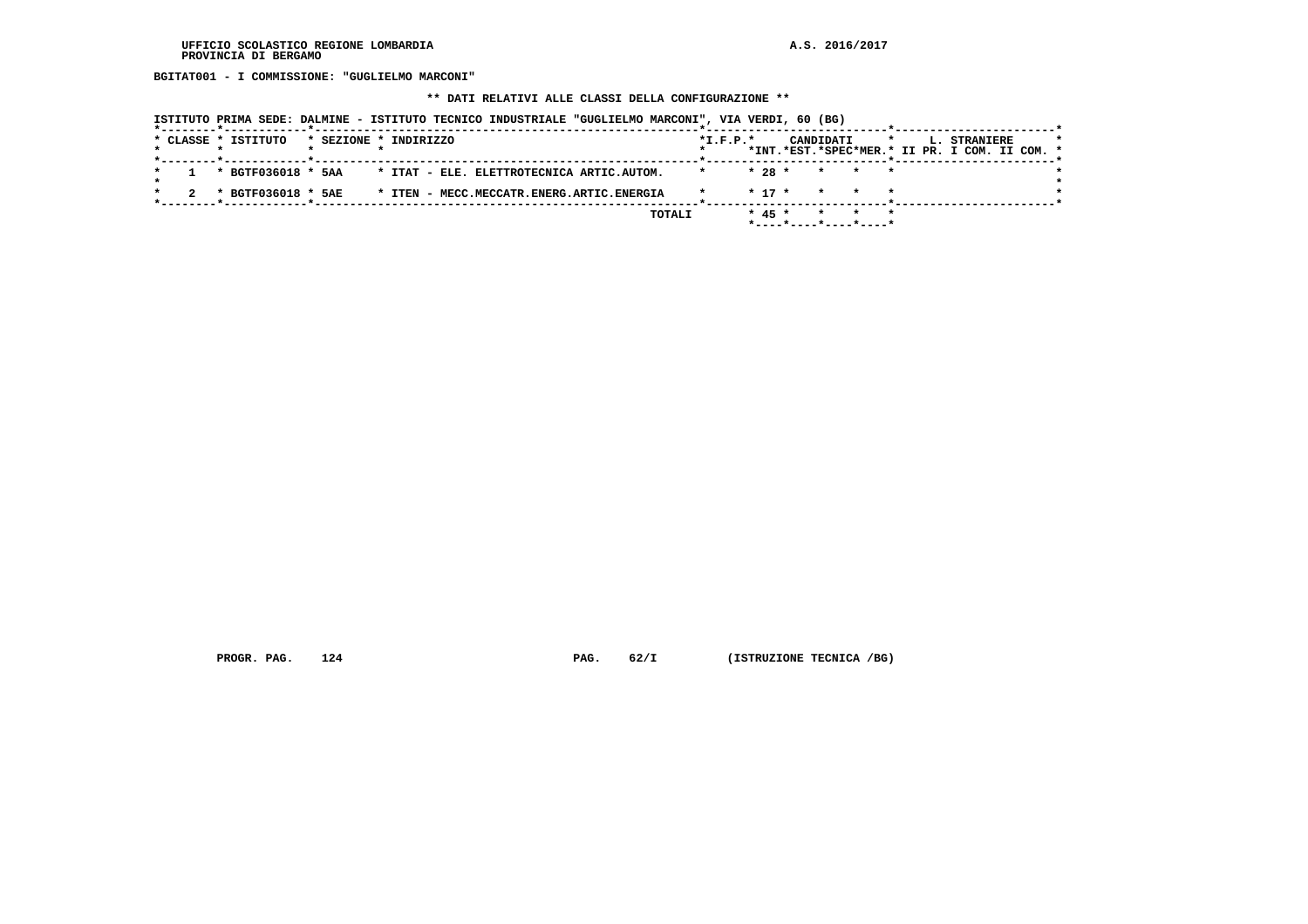**BGITAT001 - I COMMISSIONE: "GUGLIELMO MARCONI"**

| PRESIDENTE: GIACALONE MATTIA N. IL 13/07/1960 (TP)<br>$\star$<br>CARAVAGGIO - LICEO SCIENTIFICO "GALILEO GALILEI", VIA SAN FRANCESCO, 119A (BG)                                                                                             |  |
|---------------------------------------------------------------------------------------------------------------------------------------------------------------------------------------------------------------------------------------------|--|
| INDIRIZZO: ITAT - ELE. ELETTROTECNICA ARTIC.AUTOM.                                                                                                                                                                                          |  |
| 1 - IO11: LINGUA E LETTERATURA ITALIANA<br>(A050:LETTERE IST.ISTR.SECOND.<br>CAVAGNA LAURA N. IL 25/05/1965 (BG)<br>PROVENIENTE DA: PRESEZZO - IST PROF INDUSTRIA E ARTIGIANATO "BETTY AMBIVERI", VIA C. BERIZZI, 1 (BG)                    |  |
| 2 - I028:LINGUA INGLESE<br>(A346:LINGUA E CIV. STRANIERA (<br>GHILARDI MONICA N. IL 17/10/1966 (BG)<br>PROVENIENTE DA: GAZZANIGA - LICEO SCIENTIFICO "VALLE SERIANA", VIA MARCONI, 45 (BG)                                                  |  |
| 3 - I127: ELETTROTECNICA ED ELETTRONICA<br>(A034: ELETTRONICA ) A035: ELETTROTECNICA ED APPLICA<br>COLOMBO SILVIA N. IL 10/03/1972 (BG)<br>PROVENIENTE DA: SERIATE - ISTITUTO TECNICO INDUSTRIALE "ETTORE MAJORANA", VIA PARTIGIANI, 1 (BG) |  |
| INDIRIZZO: ITEN - MECC.MECCATR.ENERG.ARTIC.ENERGIA                                                                                                                                                                                          |  |
| 1 - IO11: LINGUA E LETTERATURA ITALIANA<br>(A050:LETTERE IST.ISTR.SECOND.<br>CAVAGNA LAURA N. IL 25/05/1965 (BG)<br>PROVENIENTE DA: PRESEZZO - IST PROF INDUSTRIA E ARTIGIANATO "BETTY AMBIVERI", VIA C. BERIZZI, 1 (BG)                    |  |
| 2 - I028:LINGUA INGLESE<br>(A346:LINGUA E CIV. STRANIERA (<br>GHILARDI MONICA N. IL 17/10/1966 (BG)<br>PROVENIENTE DA: GAZZANIGA - LICEO SCIENTIFICO "VALLE SERIANA", VIA MARCONI, 45 (BG)                                                  |  |
| 3 - I161: MECCANICA, MACCHINE ED ENERGIA<br>(A020:DISCIPLINE MECCANICHE E T<br>TERZINI EMANUELE N. IL 21/12/1983 (CH)<br>PROVENIENTE DA: ROMANO DI LOMBARDIA - IST PROF PER I SERVIZI SOCIALI "G.B. RUBINI", VIA BELVEDERE (BG)             |  |
|                                                                                                                                                                                                                                             |  |

 **PROGR. PAG.** 125 **PAG.** 62/II (ISTRUZIONE TECNICA /BG)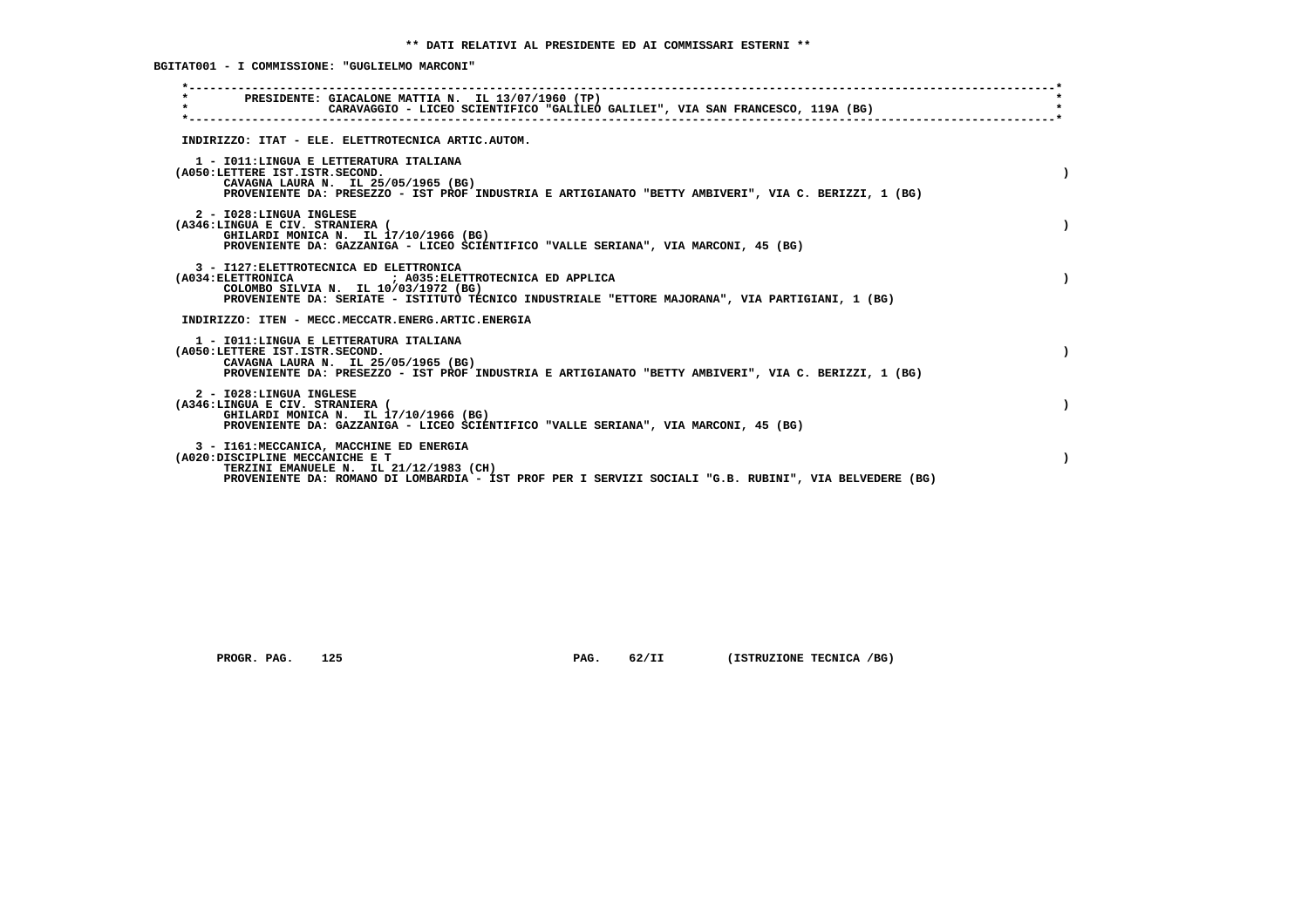**BGITAT002 - II COMMISSIONE: "ARCHIMEDE"**

## **\*\* DATI RELATIVI ALLE CLASSI DELLA CONFIGURAZIONE \*\***

|  |                     | ISTITUTO PRIMA SEDE: TREVIGLIO - ISTITUTO TECNICO INDUSTRIALE "ARCHIMEDE", VIA CARAVAGGIO, 50/52 (BG) |                                           |  |  |        |            |          |              |           |                       |  |                                                                      |  |         |
|--|---------------------|-------------------------------------------------------------------------------------------------------|-------------------------------------------|--|--|--------|------------|----------|--------------|-----------|-----------------------|--|----------------------------------------------------------------------|--|---------|
|  | * CLASSE * ISTITUTO | * SEZIONE * INDIRIZZO<br>*--------*------------*---------------                                       |                                           |  |  |        | $*L.F.P.*$ |          |              | CANDIDATI | $\mathbf{r}$          |  | <b>L. STRANIERE</b><br>*INT.*EST.*SPEC*MER.* II PR. I COM. II COM. * |  | $\star$ |
|  |                     | * BGTF00401R * ATA * ITAT - ELE. ELETTROTECNICA ARTIC.AUTOM.                                          |                                           |  |  |        | $\star$    | $* 19 *$ |              |           | * * *                 |  |                                                                      |  |         |
|  |                     | * BGTF00401R * CTC                                                                                    | * ITCM - CH.MAT.BIOTEC.ART.CHIMICA MATER. |  |  |        |            |          | $* 16 * 1 *$ |           |                       |  |                                                                      |  |         |
|  |                     |                                                                                                       |                                           |  |  | TOTALI |            |          | $* 35 * 1 *$ |           | *----*----*----*----* |  |                                                                      |  |         |

 **PROGR. PAG.** 126 **PAG.** 63/I (ISTRUZIONE TECNICA /BG)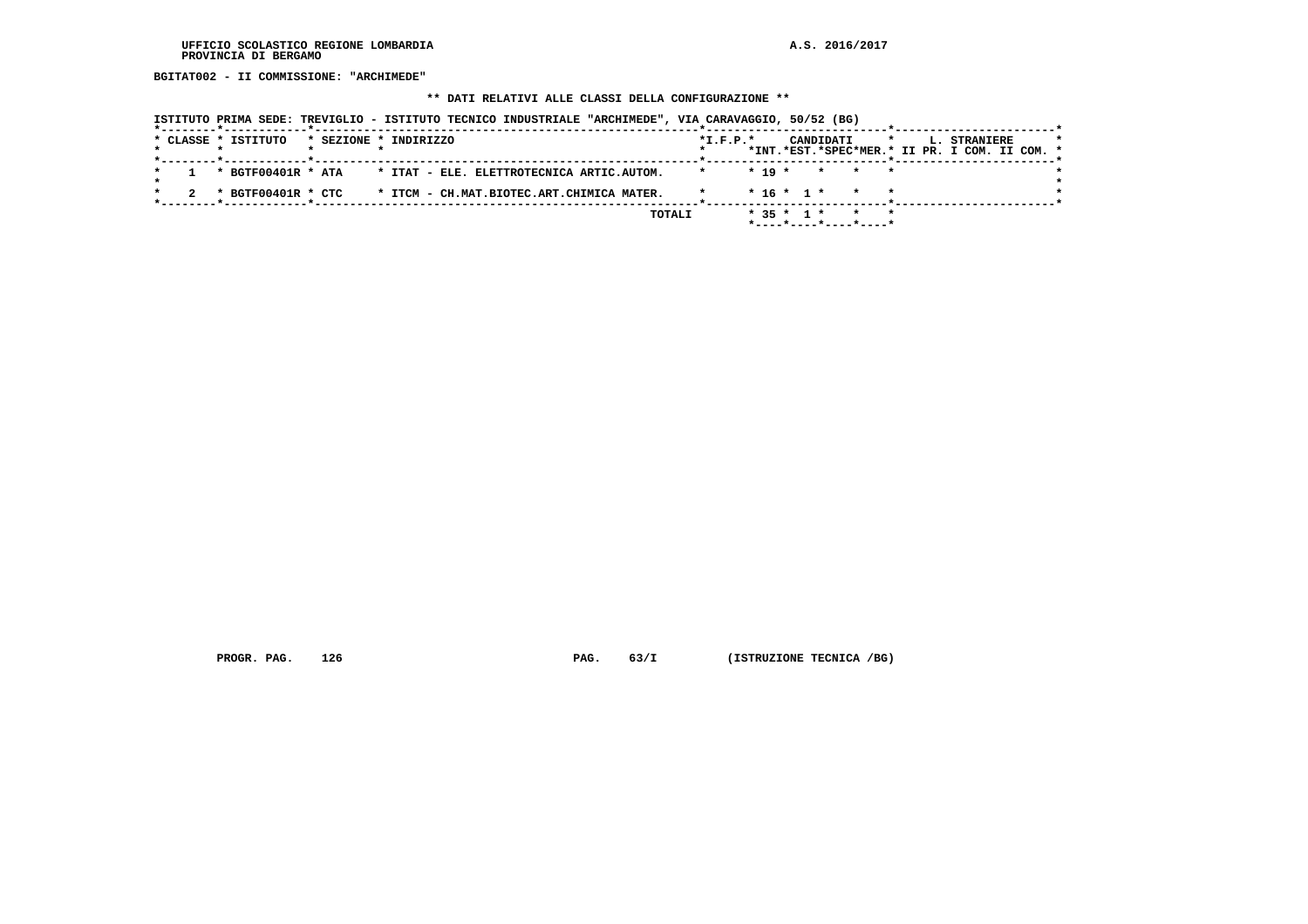**BGITAT002 - II COMMISSIONE: "ARCHIMEDE"**

| PRESIDENTE: NAPPO GIOVANNA N. IL 29/09/1961 (NA)<br>$\star$<br>BERGAMO - LICEO SCIENTIFICO "GIULIO NATTA", VIA EUROPA 15 (BG)                                                                                                                                             |  |
|---------------------------------------------------------------------------------------------------------------------------------------------------------------------------------------------------------------------------------------------------------------------------|--|
| INDIRIZZO: ITAT - ELE. ELETTROTECNICA ARTIC.AUTOM.                                                                                                                                                                                                                        |  |
| 1 - IO11: LINGUA E LETTERATURA ITALIANA<br>(A050:LETTERE IST.ISTR.SECOND.<br>BUCCI MARIA GRAZIA N. IL 25/04/1979 (BA)<br>PROVENIENTE DA: BERGAMO - ISTITUTO TECNICO INDUSTRIALE "GIULIO NATTA", VIALE EUROPA, 15 (BG)                                                     |  |
| 2 - I028:LINGUA INGLESE<br>(A346:LINGUA E CIV. STRANIERA (<br>BOTRUGNO MARIA RITA N. IL 23/04/1956 (LE)<br>PROVENIENTE DA: BERGAMO - IST PROF PER I SERVIZI COMMERCIALI "GUIDO GALLI", VIA GAVAZZENI, 37 (BG)                                                             |  |
| 3 - I127: ELETTROTECNICA ED ELETTRONICA<br>(A034: ELETTRONICA                             ; A035: ELETTROTECNICA ED APPLICA<br>STRADA COSIMO N. IL 31/05/1959 (BR)<br>PROVENIENTE DA: BERGAMO - ISTITUTO TECNICO INDUSTRIALE "PIETRO PALEOCAPA", VIA M. GAVAZZENI 29 (BG) |  |
| INDIRIZZO: ITCM - CH.MAT.BIOTEC.ART.CHIMICA MATER.                                                                                                                                                                                                                        |  |
| 1 - IO11: LINGUA E LETTERATURA ITALIANA<br>(A050:LETTERE IST.ISTR.SECOND.<br>BUCCI MARIA GRAZIA N. IL 25/04/1979 (BA)<br>PROVENIENTE DA: BERGAMO - ISTITUTO TECNICO INDUSTRIALE "GIULIO NATTA", VIALE EUROPA, 15 (BG)                                                     |  |
| 2 - I028:LINGUA INGLESE<br>(A346:LINGUA E CIV. STRANIERA (<br>BOTRUGNO MARIA RITA N. IL 23/04/1956 (LE)<br>PROVENIENTE DA: BERGAMO - IST PROF PER I SERVIZI COMMERCIALI "GUIDO GALLI", VIA GAVAZZENI, 37 (BG)                                                             |  |
| 3 - I102: CHIMICA ANALITICA E STRUMENTALE<br>(A012: CHIMICA AGRARIA<br>; A013: CHIMICA E TECNOLOGIE CHIM<br>PAGNONCELLI IGOR N. IL 15/12/1988 (BG)<br>PROVENIENTE DA: BERGAMO - ISTITUTO TECNICO PER GEOMETRI "GIACOMO QUARENGHI", VIA EUROPA, 27 (BG)                    |  |
|                                                                                                                                                                                                                                                                           |  |

 **PROGR. PAG.** 127 **PAG.** 63/II (ISTRUZIONE TECNICA /BG)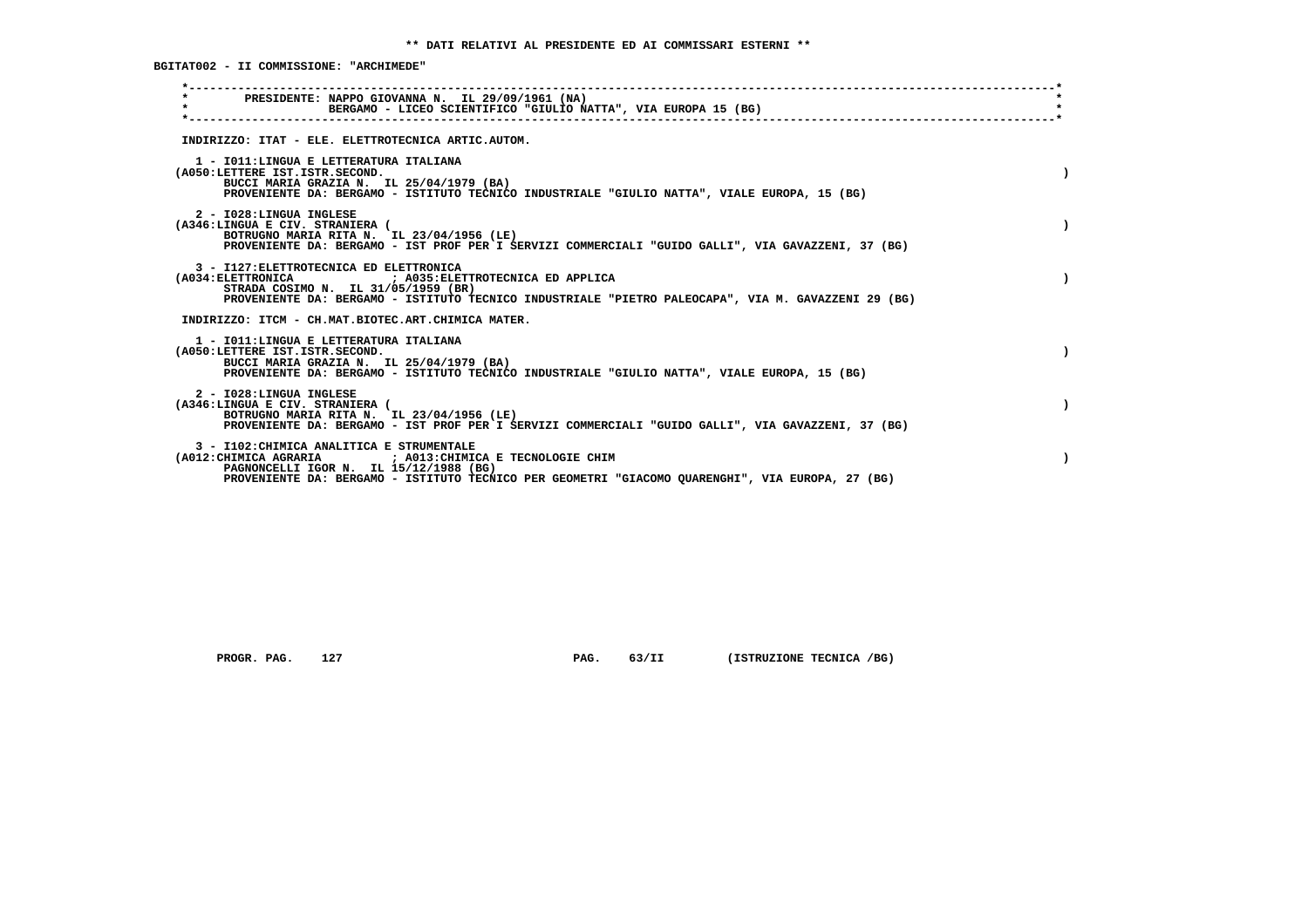**BGITBA001 - I COMMISSIONE: "GIULIO NATTA"**

# **\*\* DATI RELATIVI ALLE CLASSI DELLA CONFIGURAZIONE \*\***

|  |  | ISTITUTO PRIMA SEDE: BERGAMO - ISTITUTO TECNICO INDUSTRIALE "GIULIO NATTA", VIALE EUROPA, 15 (BG) |                       |  |  |  |                                          |        |         |            |          |                       |                   |       |         |  |                                                               |  |  |
|--|--|---------------------------------------------------------------------------------------------------|-----------------------|--|--|--|------------------------------------------|--------|---------|------------|----------|-----------------------|-------------------|-------|---------|--|---------------------------------------------------------------|--|--|
|  |  | * CLASSE * ISTITUTO                                                                               | * SEZIONE * INDIRIZZO |  |  |  |                                          |        |         | $*L.F.P.*$ |          | CANDIDATI             |                   |       | $\star$ |  | L. STRANIERE<br>*INT.*EST.*SPEC*MER.* II PR. I COM. II COM. * |  |  |
|  |  | * BGTF032011 * 5ABA                                                                               |                       |  |  |  | * ITBA - CHIM.MAT.BIO. ARTIC.BIOTEC.AMB. |        | $\star$ |            | $* 17 *$ |                       |                   | * * * |         |  |                                                               |  |  |
|  |  | * BGTF032011 * 5BBA                                                                               |                       |  |  |  | * ITBA - CHIM.MAT.BIO. ARTIC.BIOTEC.AMB. |        |         |            |          | $* 21 * * 1 * * *$    |                   |       |         |  |                                                               |  |  |
|  |  |                                                                                                   |                       |  |  |  |                                          | TOTALI |         |            | $* 38 *$ | *----*----*----*----* | $\star$ 1 $\star$ |       |         |  |                                                               |  |  |

 **PROGR. PAG.** 128 **PAG.** 64/I (ISTRUZIONE TECNICA /BG)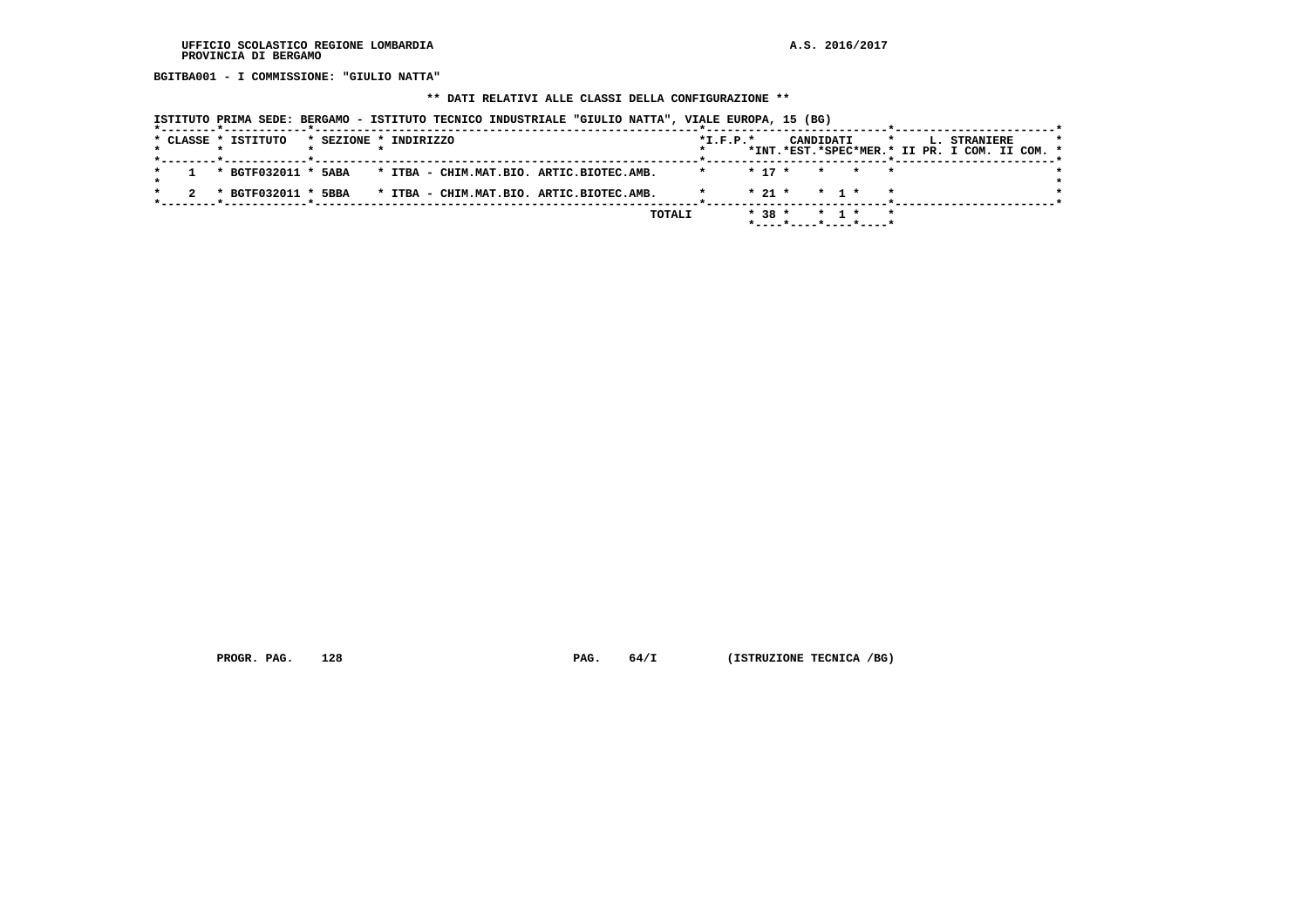**BGITBA001 - I COMMISSIONE: "GIULIO NATTA"**

| $\star$<br>PRESIDENTE: NICASTRI MICHELE N. IL 16/11/1947 (BA)<br>$\star$<br>DIR. SCOL. ISTR. II GR/CONV/EDUC A RIPOSO                                       |  |
|-------------------------------------------------------------------------------------------------------------------------------------------------------------|--|
|                                                                                                                                                             |  |
| INDIRIZZO: ITBA - CHIM.MAT.BIO. ARTIC.BIOTEC.AMB.                                                                                                           |  |
| 1 - IO11:LINGUA E LETTERATURA ITALIANA                                                                                                                      |  |
| (A050:LETTERE IST.ISTR.SECOND.                                                                                                                              |  |
| VISCOMI ALFREDO N. IL 02/04/1978 (BG)                                                                                                                       |  |
| PROVENIENTE DA: GAZZANIGA - ISTITUTO TECNICO INDUSTRIALE "VALLE SERIANA", VIA MARCONI, 45 (BG)                                                              |  |
| 2 - I028:LINGUA INGLESE                                                                                                                                     |  |
| (A346:LINGUA E CIV. STRANIERA (                                                                                                                             |  |
| MAZZA PAOLA N. IL 17/05/1977 (BG)<br>PROVENIENTE DA: TRESCORE BALNEARIO - IST PROF PER I SERVIZI COMMERCIALI "LORENZO LOTTO", VIA DELL'ALBAROTTO N. 23 (BG) |  |
| 3 - I105: CHIMICA ORGANICA E BIOCHIMICA                                                                                                                     |  |
| (A012: CHIMICA AGRARIA ) ; A013: CHIMICA E TECNOLOGIE CHIM<br>SAVARINO SALVATORE N. IL 23/12/1956 (PA)                                                      |  |
| PROVENIENTE DA: TREVIGLIO - ISTITUTO TECNICO INDUSTRIALE "ARCHIMEDE", VIA CARAVAGGIO, 50/52 (BG)                                                            |  |
|                                                                                                                                                             |  |

 **PROGR. PAG.** 129 **PAG.** 64/II (ISTRUZIONE TECNICA /BG)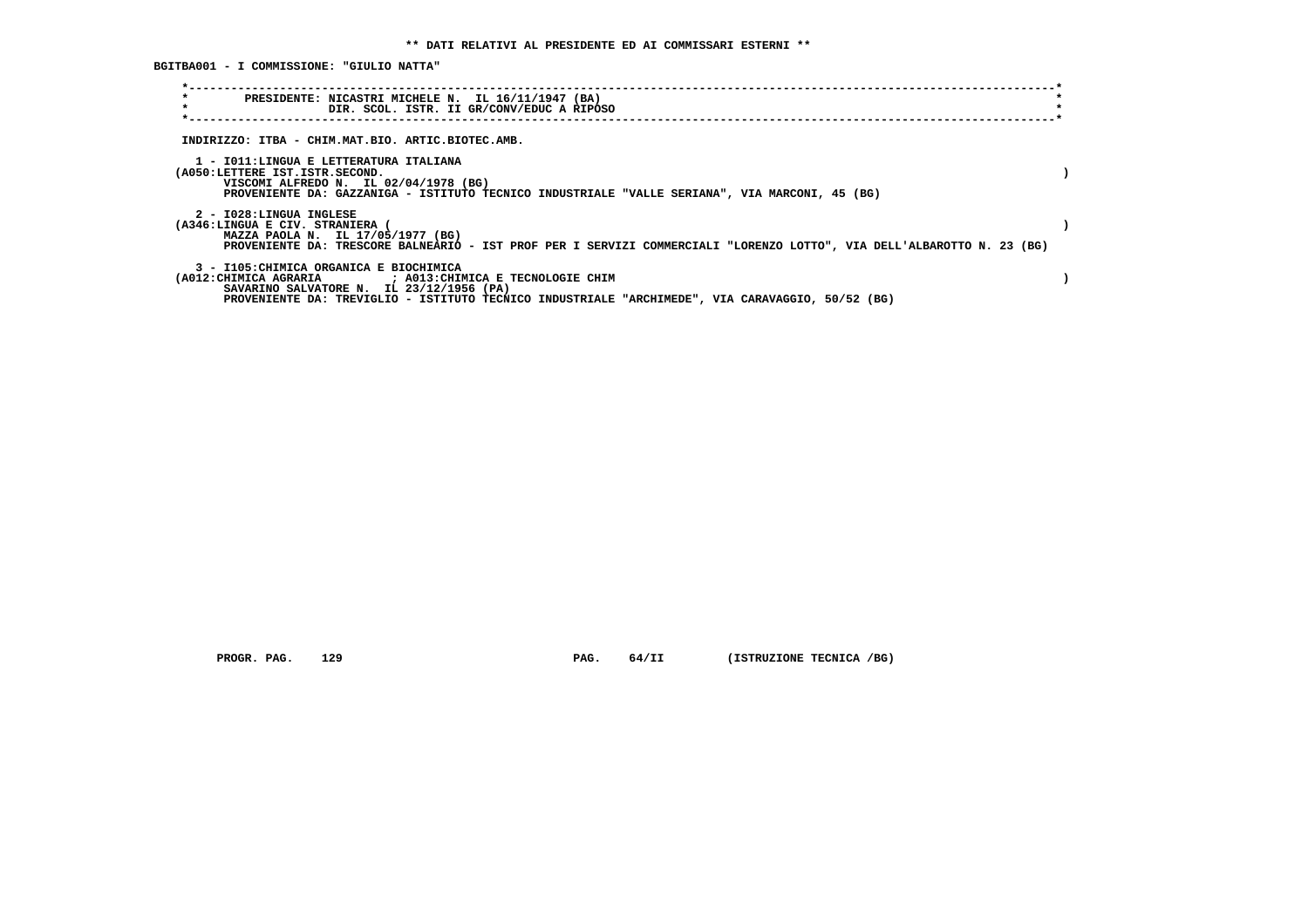**BGITBS001 - I COMMISSIONE: "GIULIO NATTA"**

## **\*\* DATI RELATIVI ALLE CLASSI DELLA CONFIGURAZIONE \*\***

| ISTITUTO PRIMA SEDE: BERGAMO - ISTITUTO TECNICO INDUSTRIALE "GIULIO NATTA", VIALE EUROPA, 15 (BG) |                                                                                                     |
|---------------------------------------------------------------------------------------------------|-----------------------------------------------------------------------------------------------------|
| * CLASSE * ISTITUTO<br>* SEZIONE * INDIRIZZO                                                      | $*L.F.P.*$<br>CANDIDATI<br>$\star$<br>L. STRANIERE<br>*INT.*EST.*SPEC*MER.* II PR. I COM. II COM. * |
| * BGTF032011 * 5ABS<br>* ITBS - CHIM.MAT.BIO. ARTIC.BIOTEC.SAN.                                   | $* 27 *$<br>* * *                                                                                   |
| * ITBS - CHIM.MAT.BIO. ARTIC.BIOTEC.SAN.<br>* BGTF032011 * 5BBS                                   | $* 19 *$<br>* * *                                                                                   |
| TOTALI                                                                                            | $* 46 *$<br>$\star$                                                                                 |

 **PROGR. PAG.** 130 **PAG.** 65/I (ISTRUZIONE TECNICA /BG)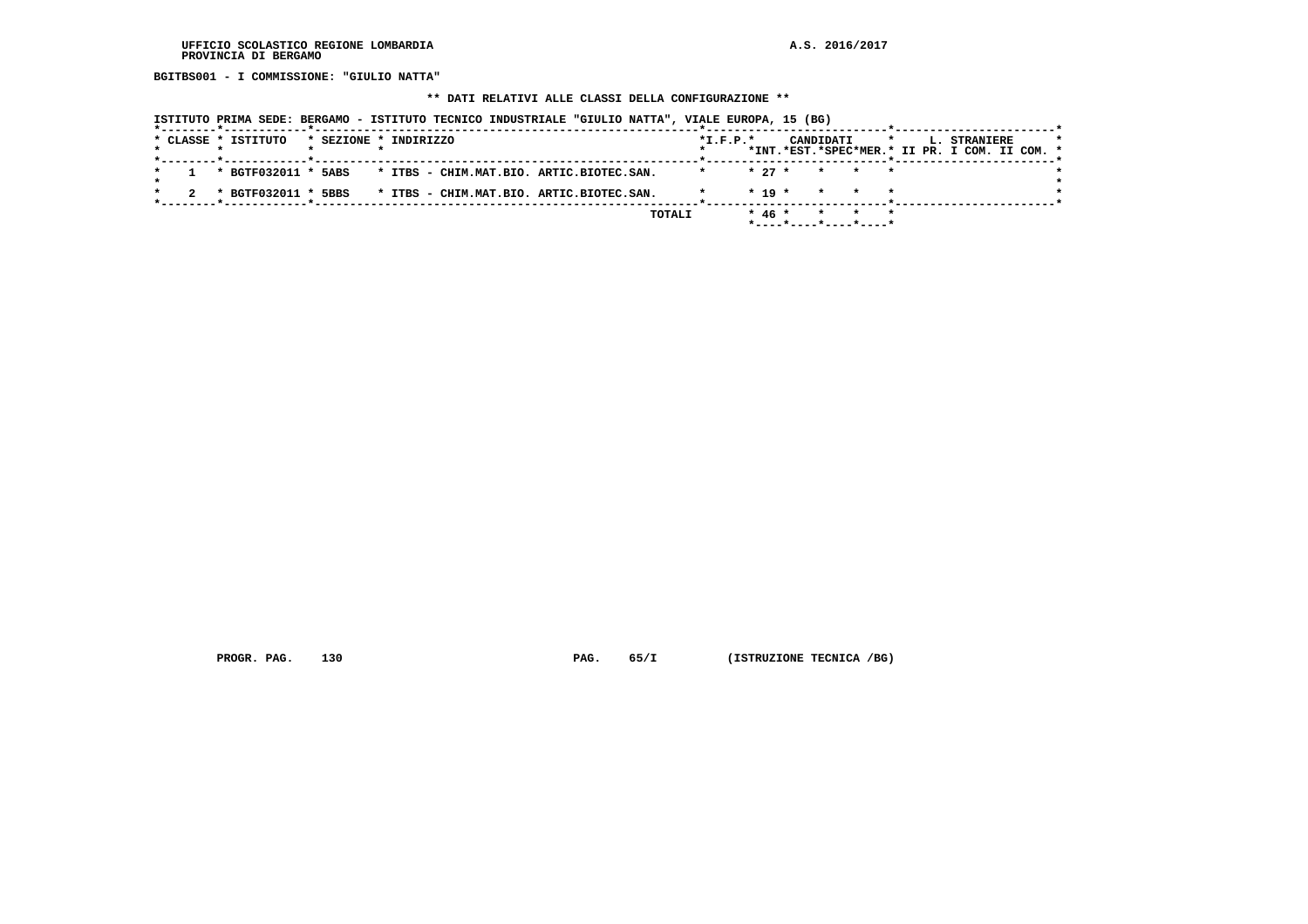**BGITBS001 - I COMMISSIONE: "GIULIO NATTA"**

| $\star$<br>PRESIDENTE: TRIZIO ANNA N. IL 19/02/1952 (TA)<br>$\star$<br>DOCENTE DI RUOLO A RIPOSO - MAX 3 ANNI<br>INDIRIZZO: ITBS - CHIM.MAT.BIO. ARTIC.BIOTEC.SAN.<br>1 - IO11:LINGUA E LETTERATURA ITALIANA<br>(A050:LETTERE IST.ISTR.SECOND.<br>RECUPERO VALENTINA N. IL 03/09/1973 (ME)<br>PROVENIENTE DA: NEMBRO - IST PROF PER I SERVIZI ALBERGHIERI E RISTORAZIONE "ALFREDO SONZOGNI", VIA BELLINI 54 (BG)<br>2 - I028:LINGUA INGLESE<br>(A346:LINGUA E CIV. STRANIERA (<br>SILVESTRI MARIANGELA N. IL 06/07/1973 (TA)<br>PROVENIENTE DA: TRESCORE BALNEARIO - ISTITUTO TECNICO COMMERCIALE "LORENZO LOTTO", VIA DELL'ALBAROTTO N. 23 (BG) |
|--------------------------------------------------------------------------------------------------------------------------------------------------------------------------------------------------------------------------------------------------------------------------------------------------------------------------------------------------------------------------------------------------------------------------------------------------------------------------------------------------------------------------------------------------------------------------------------------------------------------------------------------------|
|                                                                                                                                                                                                                                                                                                                                                                                                                                                                                                                                                                                                                                                  |
|                                                                                                                                                                                                                                                                                                                                                                                                                                                                                                                                                                                                                                                  |
|                                                                                                                                                                                                                                                                                                                                                                                                                                                                                                                                                                                                                                                  |
|                                                                                                                                                                                                                                                                                                                                                                                                                                                                                                                                                                                                                                                  |
|                                                                                                                                                                                                                                                                                                                                                                                                                                                                                                                                                                                                                                                  |
|                                                                                                                                                                                                                                                                                                                                                                                                                                                                                                                                                                                                                                                  |
|                                                                                                                                                                                                                                                                                                                                                                                                                                                                                                                                                                                                                                                  |
|                                                                                                                                                                                                                                                                                                                                                                                                                                                                                                                                                                                                                                                  |
|                                                                                                                                                                                                                                                                                                                                                                                                                                                                                                                                                                                                                                                  |
|                                                                                                                                                                                                                                                                                                                                                                                                                                                                                                                                                                                                                                                  |
|                                                                                                                                                                                                                                                                                                                                                                                                                                                                                                                                                                                                                                                  |
|                                                                                                                                                                                                                                                                                                                                                                                                                                                                                                                                                                                                                                                  |
|                                                                                                                                                                                                                                                                                                                                                                                                                                                                                                                                                                                                                                                  |
|                                                                                                                                                                                                                                                                                                                                                                                                                                                                                                                                                                                                                                                  |
| 3 - 1099:BIOL. MICROBIOL. E TECNOL. CONTROLLO SANITARIO                                                                                                                                                                                                                                                                                                                                                                                                                                                                                                                                                                                          |
| (A040:IGIENE,ANAT.,FIS.,PAT.GEN; A057:SCIENZA DEGLI ALIMENTI ; A060:SC.NA.,CH.,GEOG.,MIC.                                                                                                                                                                                                                                                                                                                                                                                                                                                                                                                                                        |
| MESSINA MICHELE N. IL 13/08/1957 (ME)                                                                                                                                                                                                                                                                                                                                                                                                                                                                                                                                                                                                            |
| PROVENIENTE DA: ALBINO - ISTITUTO TECNICO COMMERCIALE "OSCAR ARNULFO ROMERO", VIALE ALDO MORO, 51 (BG)                                                                                                                                                                                                                                                                                                                                                                                                                                                                                                                                           |

 **PROGR. PAG.** 131 **PAG.** 65/II (ISTRUZIONE TECNICA /BG)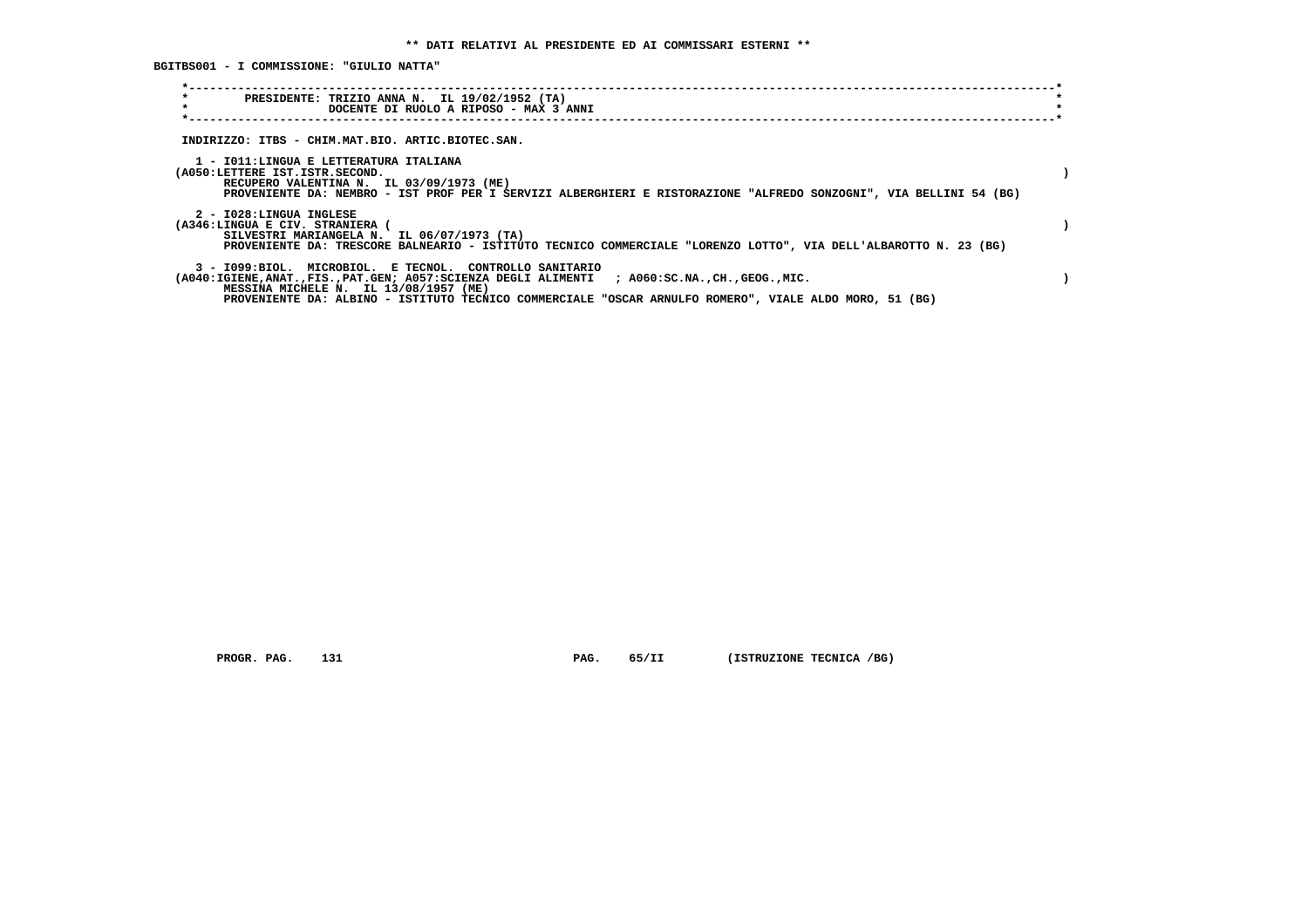**BGITCA001 - I COMMISSIONE: "GIACOMO QUARENGHI"**

 **\*\* DATI RELATIVI ALLE CLASSI DELLA CONFIGURAZIONE \*\***

|  | ISTITUTO PRIMA SEDE: BERGAMO - ISTITUTO TECNICO PER GEOMETRI "GIACOMO OUARENGHI", VIA EUROPA, 27 (BG) |  |  |  |  |  |  |  |
|--|-------------------------------------------------------------------------------------------------------|--|--|--|--|--|--|--|
|--|-------------------------------------------------------------------------------------------------------|--|--|--|--|--|--|--|

|  | * CLASSE * ISTITUTO | * SEZIONE * INDIRIZZO |  |                                          |        | $*L.F.P.*$ |          | CANDIDATI | $\star$ $\star$<br>*INT.*EST.*SPEC*MER.* II PR. I COM. II COM. * |  | <b>L. STRANIERE</b> |  | $\star$ |
|--|---------------------|-----------------------|--|------------------------------------------|--------|------------|----------|-----------|------------------------------------------------------------------|--|---------------------|--|---------|
|  |                     |                       |  |                                          |        |            |          |           |                                                                  |  |                     |  |         |
|  | * BGTL02000T * 5A   |                       |  | * ITCA - COSTRUZIONI AMBIENTE TERRITORIO |        | $\star$    |          |           | $\star$ 23 $\star$ $\star$ $\star$ $\star$                       |  |                     |  |         |
|  |                     |                       |  |                                          |        |            |          |           |                                                                  |  |                     |  |         |
|  | * BGTL02000T * 5B   |                       |  | * ITCA - COSTRUZIONI AMBIENTE TERRITORIO |        |            |          |           | $* 26 * * * * * * *$                                             |  |                     |  |         |
|  |                     |                       |  |                                          |        |            |          |           |                                                                  |  |                     |  |         |
|  |                     |                       |  |                                          | TOTALI |            | $* 49 *$ |           | * * *                                                            |  |                     |  |         |
|  |                     |                       |  |                                          |        |            |          |           |                                                                  |  |                     |  |         |

 **PROGR. PAG.** 132 **PAG.** 66/I (ISTRUZIONE TECNICA /BG)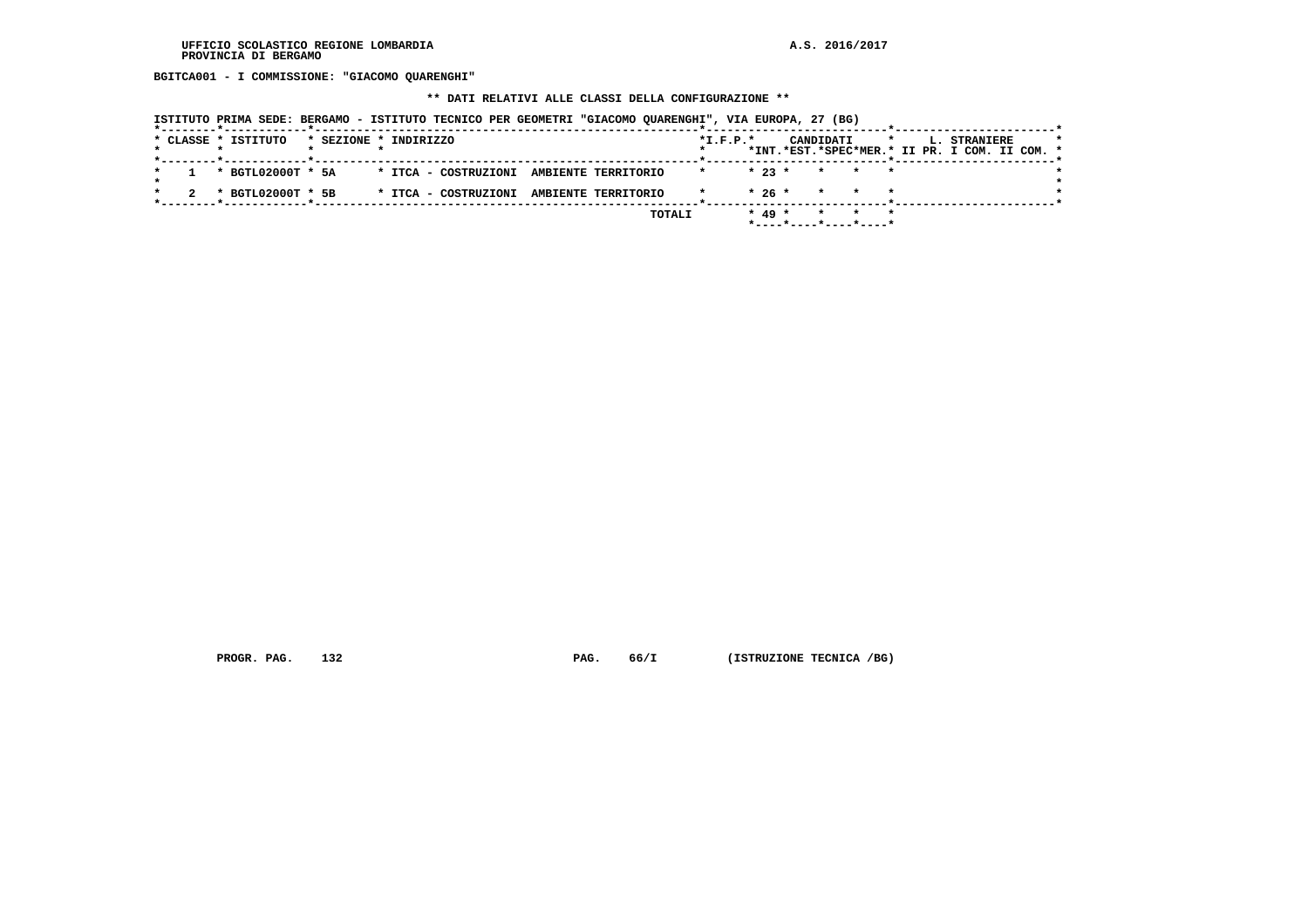**BGITCA001 - I COMMISSIONE: "GIACOMO QUARENGHI"**

| $\star$<br>$\star$                                       | PRESIDENTE: CONSOLI MONICA CATERINA N. IL 18/02/1966 (BG)<br>TRESCORE BALNEARIO - ISTITUTO MAGISTRALE "LORENZO FEDERICI", VIA DELL'ALBAROTTO (BG)                                                                |  |
|----------------------------------------------------------|------------------------------------------------------------------------------------------------------------------------------------------------------------------------------------------------------------------|--|
|                                                          | INDIRIZZO: ITCA - COSTRUZIONI AMBIENTE TERRITORIO                                                                                                                                                                |  |
| (A050:LETTERE IST.ISTR.SECOND.                           | 1 - IO11:LINGUA E LETTERATURA ITALIANA<br>MAINETTI SIMONA LUISA N. IL 01/02/1969 (BG)<br>PROVENIENTE DA: SAN PELLEGRINO TERME - IST PROF PER I SERVIZI ALBERGHIERI E RISTORAZIONE DI SAN PELLEGRINO TERME, VIALE |  |
| 2 - I028:LINGUA INGLESE<br>(A346:LINGUA E CIV. STRANIERA | SOTTOCORNOLA NORINA N. IL 30/06/1970 (BG)<br>PROVENIENTE DA: SERIATE - ISTITUTO TECNICO INDUSTRIALE "ETTORE MAJORANA", VIA PARTIGIANI, 1 (BG)                                                                    |  |
| (A058:SC.E MEC.AGR.E T.GEST.AZ.                          | 3 - I138: GEOPEDOLOGIA, ECONOMIA ED ESTIMO<br>CAMPANELLI ANGELA N. IL 26/08/1980 (BA)<br>PROVENIENTE DA: TREVIGLIO - IST PROF PER L'AGRICOLTURA E L'AMBIENTE "GAETANO CANTONI", VIALE MERISIO 17/C (BG)          |  |

 **PROGR. PAG.** 133 **PAG.** 66/II (ISTRUZIONE TECNICA /BG)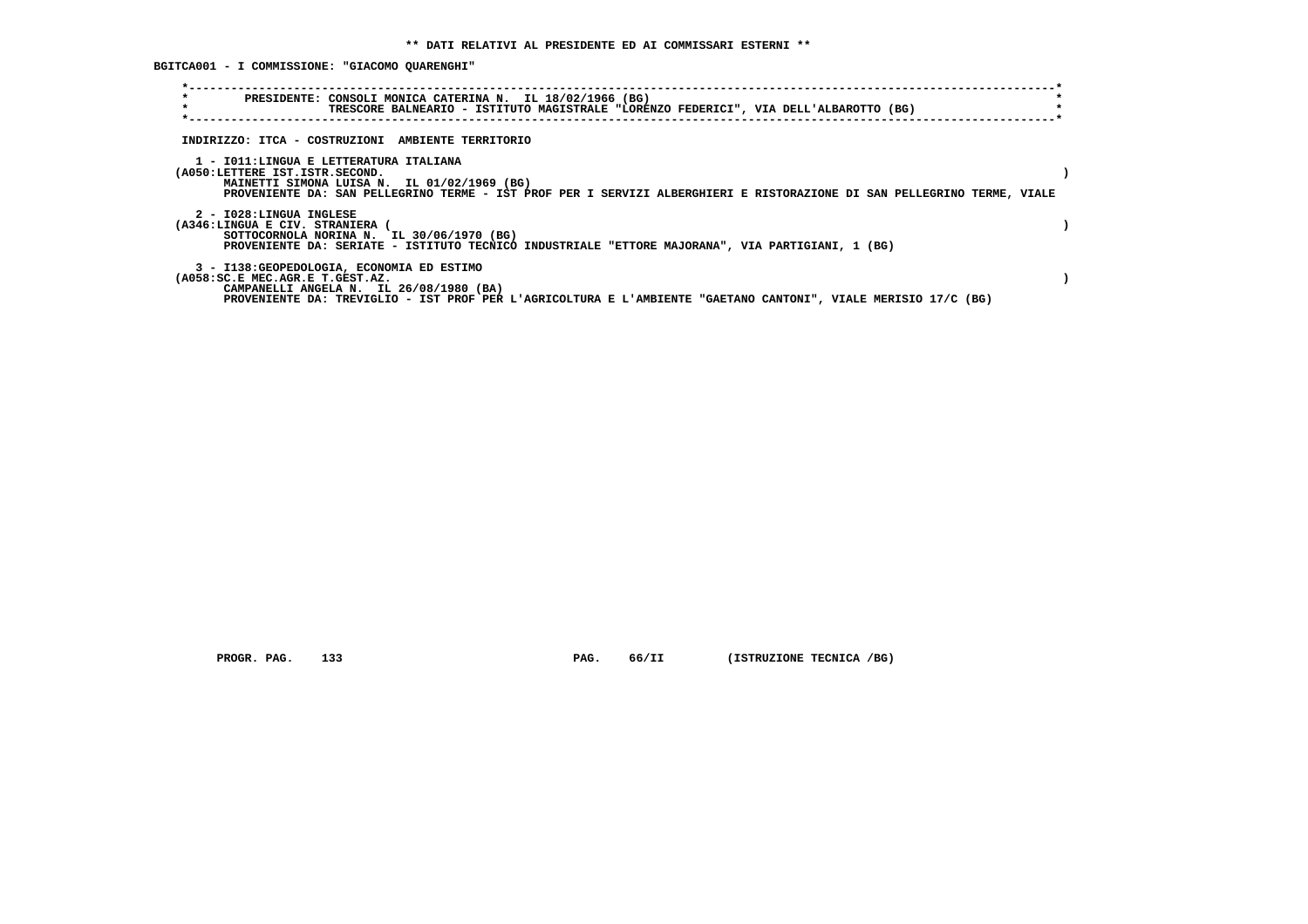**BGITCA002 - II COMMISSIONE: "GIACOMO QUARENGHI"**

#### **\*\* DATI RELATIVI ALLE CLASSI DELLA CONFIGURAZIONE \*\***

|                                           | ISTITUTO PRIMA SEDE: BERGAMO - ISTITUTO TECNICO PER GEOMETRI "GIACOMO QUARENGHI", VIA EUROPA, 27 (BG)             |                                               |
|-------------------------------------------|-------------------------------------------------------------------------------------------------------------------|-----------------------------------------------|
| * CLASSE * ISTITUTO * SEZIONE * INDIRIZZO |                                                                                                                   | *I.F.P.* CANDIDATI * L. STRANIERE<br>$\star$  |
|                                           |                                                                                                                   | *INT.*EST.*SPEC*MER.* II PR. I COM. II COM. * |
|                                           | * 1 * BGTL02000T * 5D * ITCA - COSTRUZIONI AMBIENTE TERRITORIO * * * 28 * 5 * 1 * *                               |                                               |
|                                           |                                                                                                                   |                                               |
|                                           | ISTITUTO SECONDA SEDE: BERGAMO - ISTITUTO TECNICO PER GEOMETRI "GIACOMO QUARENGHI" (CORSO SE, VIA EUROPA, 27 (BG) |                                               |

|  |  | * CLASSE * ISTITUTO | * SEZIONE * INDIRIZZO |  |                                                               |  |               | $*T.F.P.*$     |  |  |  |                                                                           |  | CANDIDATI * L. STRANIERE<br>*INT.*EST.*SPEC*MER.* II PR. I COM. II COM. * |  |  |
|--|--|---------------------|-----------------------|--|---------------------------------------------------------------|--|---------------|----------------|--|--|--|---------------------------------------------------------------------------|--|---------------------------------------------------------------------------|--|--|
|  |  |                     |                       |  | 2 * BGTL020507 * 5AS * ITCA - COSTRUZIONI AMBIENTE TERRITORIO |  |               | * * 14 * * * * |  |  |  |                                                                           |  |                                                                           |  |  |
|  |  |                     |                       |  |                                                               |  | <b>TOTALI</b> |                |  |  |  | $* 42 * 5 * 1 * * *$<br>$*$ - - - - $*$ - - - - $*$ - - - - $*$ - - - - + |  |                                                                           |  |  |

 **PROGR. PAG.** 134 **PAG.** 67/I (ISTRUZIONE TECNICA /BG)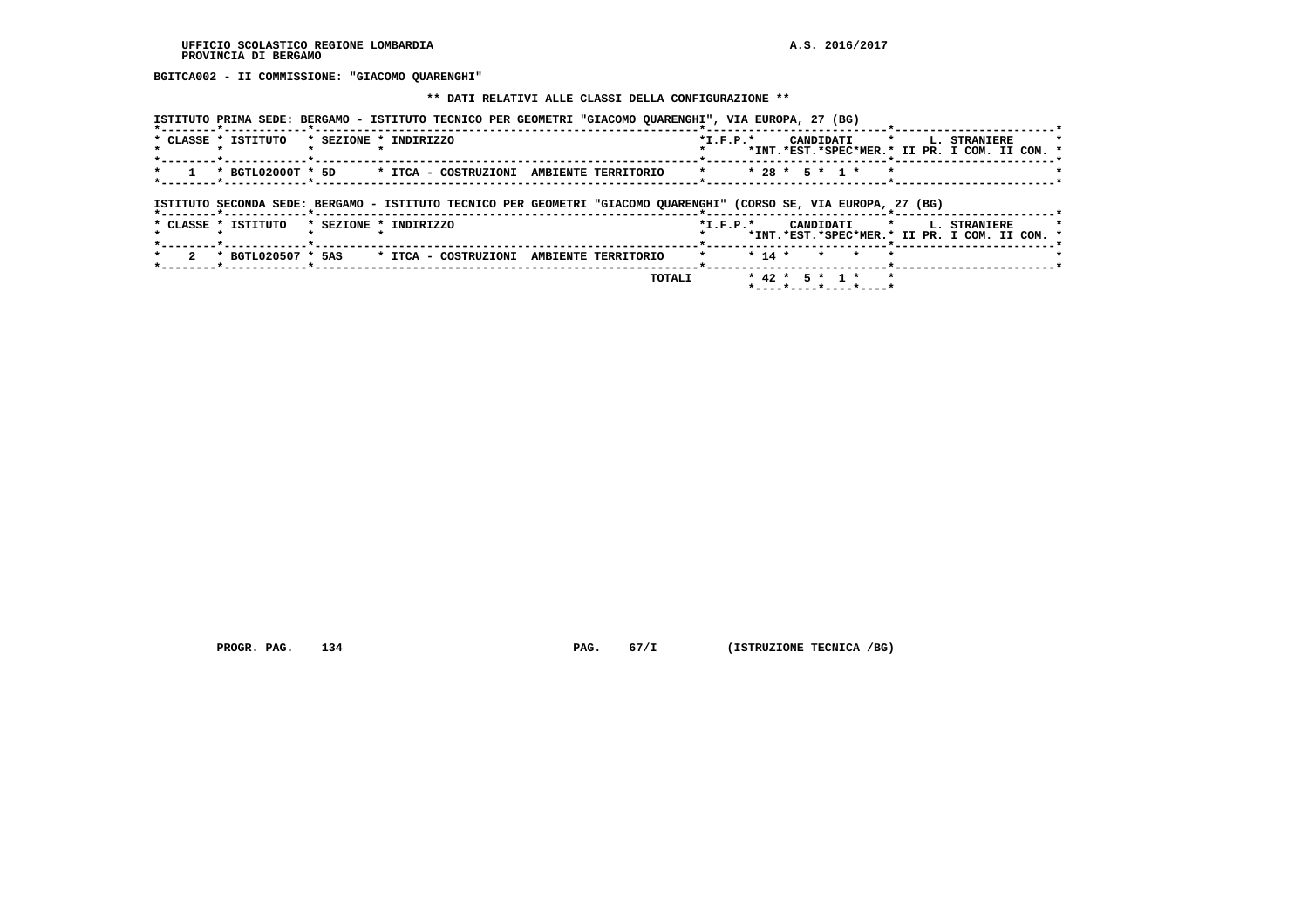**BGITCA002 - II COMMISSIONE: "GIACOMO QUARENGHI"**

| $\star$<br>PRESIDENTE: DOMENICI ORNELLA N. IL 03/07/1963 (RM)<br>$\star$<br>TREVIGLIO - LICEO ARTISTICO "SIMONE WEIL", VIA GALVANI, 7 (BG)                                                                                                                 |  |
|------------------------------------------------------------------------------------------------------------------------------------------------------------------------------------------------------------------------------------------------------------|--|
| INDIRIZZO: ITCA - COSTRUZIONI AMBIENTE TERRITORIO                                                                                                                                                                                                          |  |
| 1 - IO11:LINGUA E LETTERATURA ITALIANA<br>(A050:LETTERE IST.ISTR.SECOND.<br>TINELLI PAMELA MARIA N. IL 05/07/1977 (TA)<br>PROVENIENTE DA: NEMBRO - IST PROF PER I SERVIZI ALBERGHIERI E RISTORAZIONE "ALFREDO SONZOGNI", VIA BELLINI 54 (BG)               |  |
| 2 - I028:LINGUA INGLESE<br>(A346:LINGUA E CIV. STRANIERA (<br>BRENA MONICA N. IL 19/10/1965 (BG)<br>PROVENIENTE DA: ALZANO LOMBARDO - LICEO SCIENTIFICO "EDOARDO AMALDI", VIA LOCATELLI, 16 (BG)                                                           |  |
| 3 - I138: GEOPEDOLOGIA, ECONOMIA ED ESTIMO<br>(A058:SC.E MEC.AGR.E T.GEST.AZ.<br>CARUSO NATALE FRANCESCO N. IL 20/04/1965 (RC)<br>PROVENIENTE DA: LONATO DEL GARDA - IST PROF PER L'AGRICOLTURA E L'AMBIENTE LONATO (SEZ.ASS.I.S."DANDOLO", VIA S.TOMASO ( |  |

 **PROGR. PAG.** 135 **PAG.** 67/II (ISTRUZIONE TECNICA /BG)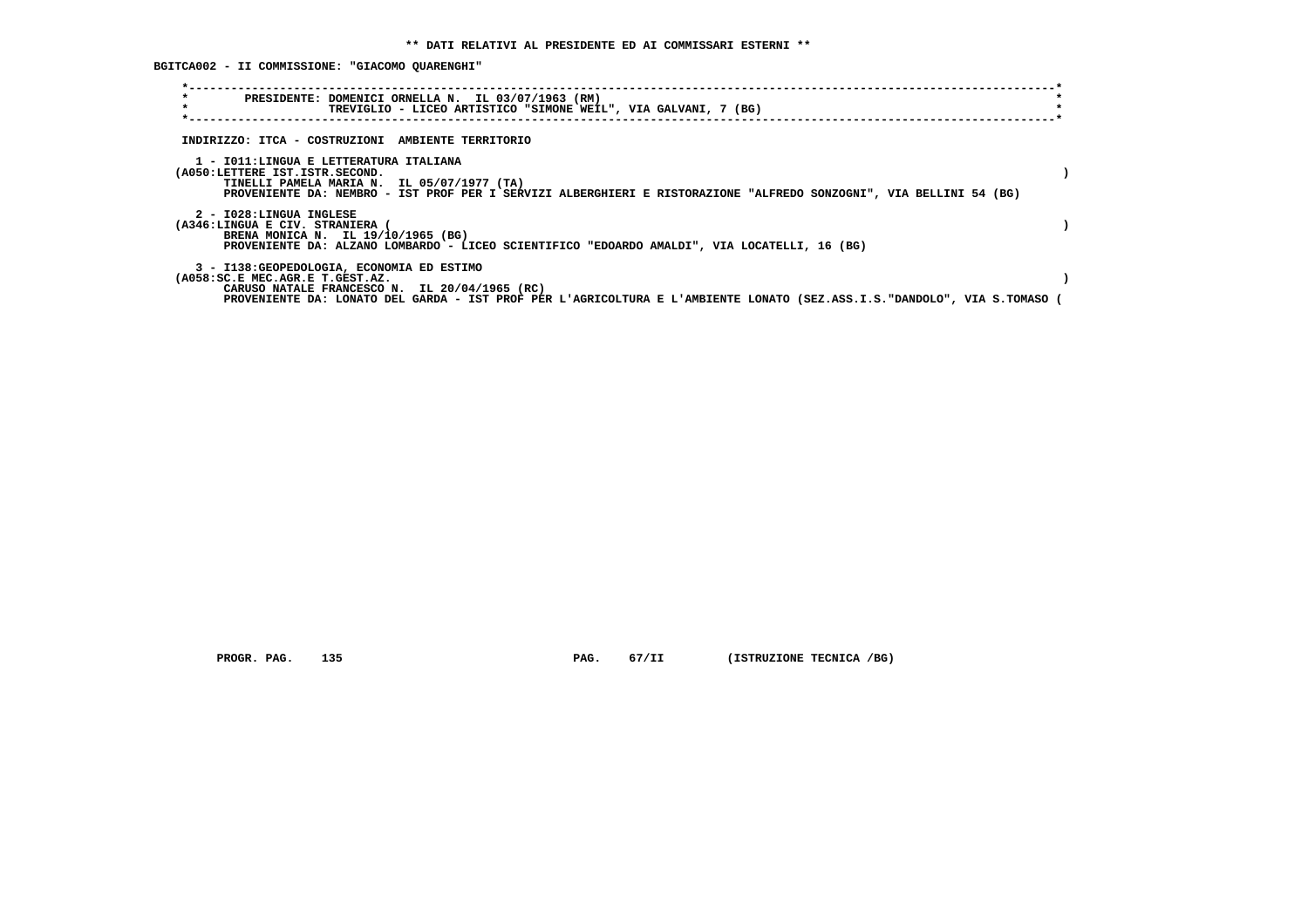**BGITCA003 - III COMMISSIONE: "ANDREA FANTONI"**

## **\*\* DATI RELATIVI ALLE CLASSI DELLA CONFIGURAZIONE \*\***

|  |  | ISTITUTO PRIMA SEDE: CLUSONE - IST TEC COMMERCIALE E PER GEOMETRI "ANDREA FANTONI", VIA BARBARIGO, 27 (BG) |                       |  |                                          |  |  |        |                |          |                                                     |                 |  |         |  |              |                                               |  |
|--|--|------------------------------------------------------------------------------------------------------------|-----------------------|--|------------------------------------------|--|--|--------|----------------|----------|-----------------------------------------------------|-----------------|--|---------|--|--------------|-----------------------------------------------|--|
|  |  | * CLASSE * ISTITUTO                                                                                        | * SEZIONE * INDIRIZZO |  |                                          |  |  |        | $*$ I.F.P. $*$ |          |                                                     | CANDIDATI       |  | $\star$ |  | L. STRANIERE | *INT.*EST.*SPEC*MER.* II PR. I COM. II COM. * |  |
|  |  | * BGTD01201D * 5A                                                                                          |                       |  | * ITCA - COSTRUZIONI AMBIENTE TERRITORIO |  |  |        | $\star$        | $* 23 *$ |                                                     | * * *           |  |         |  |              |                                               |  |
|  |  | * BGTD01201D * 5B                                                                                          |                       |  | * ITCA - COSTRUZIONI AMBIENTE TERRITORIO |  |  |        |                | $* 24 *$ |                                                     | $\star$ $\star$ |  |         |  |              |                                               |  |
|  |  |                                                                                                            |                       |  |                                          |  |  | TOTALI |                | $* 47 *$ | $*$ - - - - $*$ - - - - $*$ - - - - $*$ - - - - $*$ | * * *           |  |         |  |              |                                               |  |

 **PROGR. PAG.** 136 **PAG.** 68/I (ISTRUZIONE TECNICA /BG)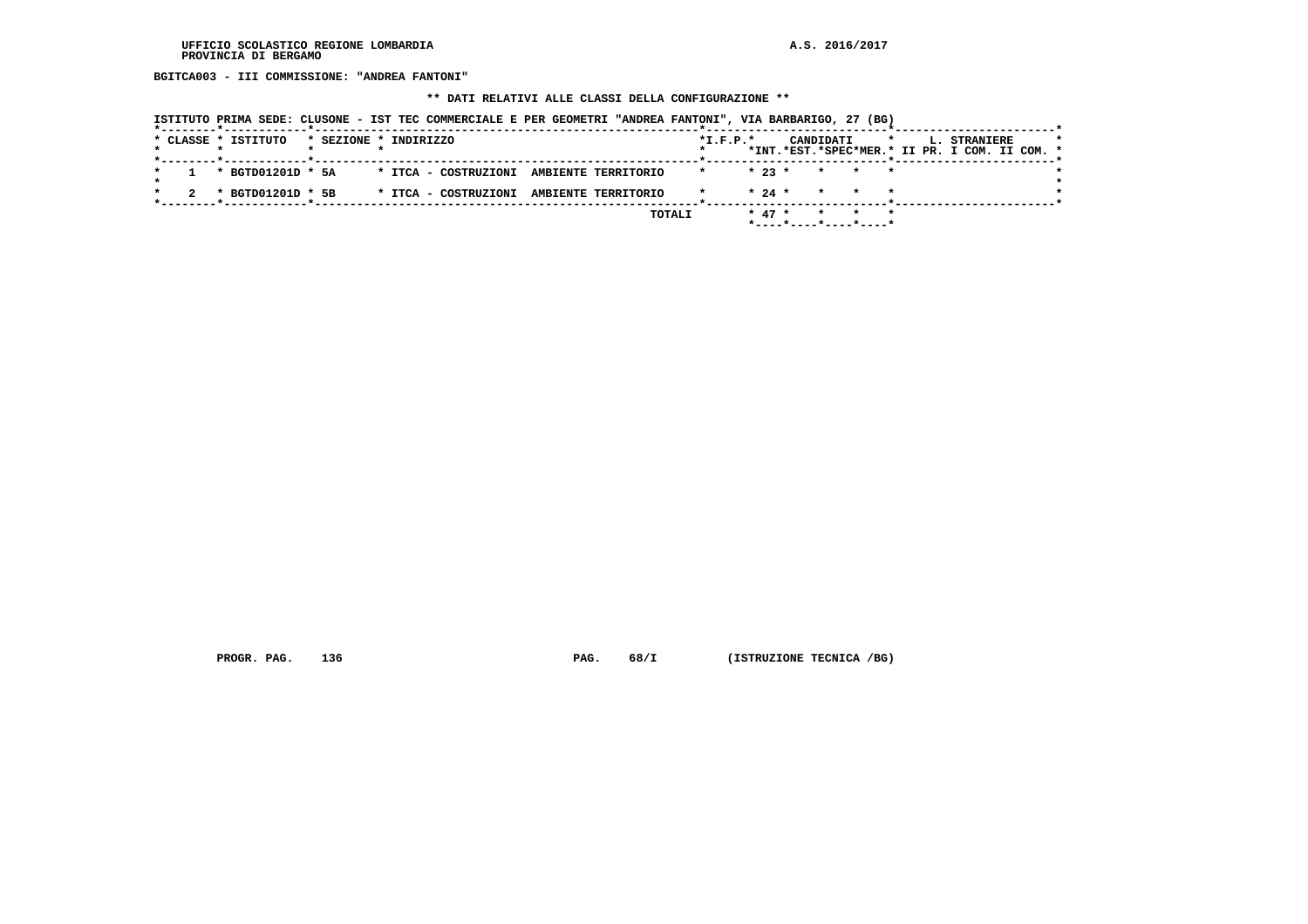**BGITCA003 - III COMMISSIONE: "ANDREA FANTONI"**

| $\star$<br>PRESIDENTE: DI BLASI GRAZIELLA N. IL 29/05/1962 (BG)<br>$\star$<br>BERGAMO - ISTITUTO TECNICO COMMERCIALE "BORTOLO BELOTTI", VIA PER AZZANO,5 (BG)                                                                                        |  |
|------------------------------------------------------------------------------------------------------------------------------------------------------------------------------------------------------------------------------------------------------|--|
| INDIRIZZO: ITCA - COSTRUZIONI AMBIENTE TERRITORIO                                                                                                                                                                                                    |  |
| 1 - IO11:LINGUA E LETTERATURA ITALIANA<br>(A050:LETTERE IST.ISTR.SECOND.<br>DEL BELLO EDOARDO N. IL 18/10/1959 (EE)<br>PROVENIENTE DA: TRESCORE BALNEARIO - ISTITUTO TECNICO COMMERCIALE "LORENZO LOTTO", VIA DELL'ALBAROTTO N. 23 (BG)              |  |
| 2 - I028:LINGUA INGLESE<br>(A346:LINGUA E CIV. STRANIERA (<br>MOIOLI SARA N. IL 26/03/1966 (BG)<br>PROVENIENTE DA: NEMBRO - IST PROF PER I SERVIZI ALBERGHIERI E RISTORAZIONE "ALFREDO SONZOGNI", VIA BELLINI 54 (BG)                                |  |
| 3 - I138: GEOPEDOLOGIA, ECONOMIA ED ESTIMO<br>(A058:SC.E MEC.AGR.E T.GEST.AZ.<br>FOSCHIERA ROBERTO N. IL 05/09/1955 (MN)<br>PROVENIENTE DA: SAN BENEDETTO PO - IST PROF PER L'AGRICOLTURA E L'AMBIENTE IPA S.BENEDETTO PO, STRADA VILLA GARIBALDI, 1 |  |

 **PROGR. PAG.** 137 **PAG.** 68/II (ISTRUZIONE TECNICA /BG)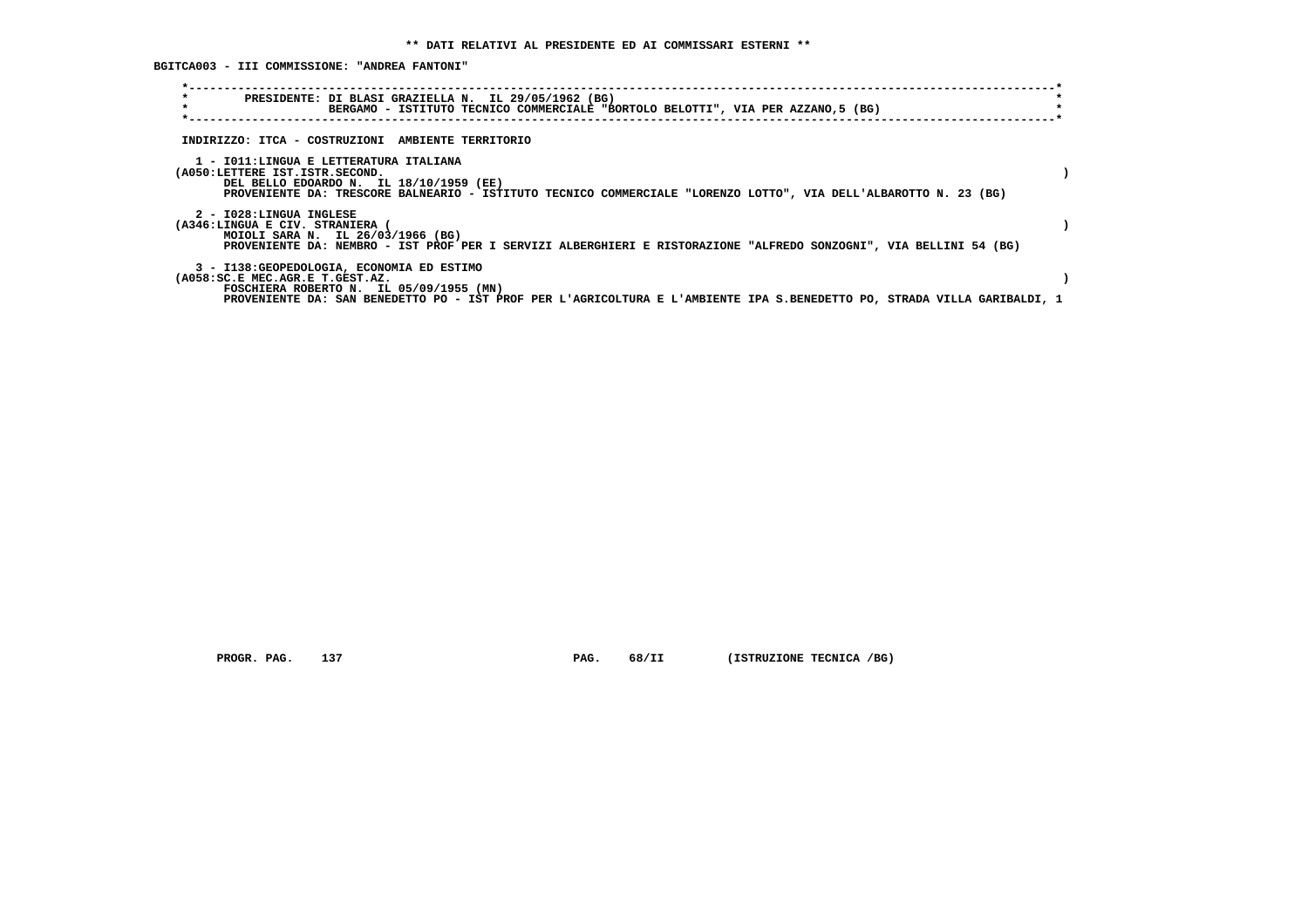**BGITCA004 - IV COMMISSIONE: "G. B. RUBINI"**

#### **\*\* DATI RELATIVI ALLE CLASSI DELLA CONFIGURAZIONE \*\***

 **ISTITUTO PRIMA SEDE: ROMANO DI LOMBARDIA - IST TEC COMMERCIALE E PER GEOMETRI "G.B. RUBINI", VIA BELVEDERE (BG)**

|  | * CLASSE * ISTITUTO                      | * SEZIONE * INDIRIZZO |  |                      |  |                     |        | $*L.F.P.*$ |          |  | CANDIDATI |                                                     | $\star$ |  | L. STRANIERE                                  |  |  |
|--|------------------------------------------|-----------------------|--|----------------------|--|---------------------|--------|------------|----------|--|-----------|-----------------------------------------------------|---------|--|-----------------------------------------------|--|--|
|  |                                          |                       |  |                      |  |                     |        |            |          |  |           |                                                     |         |  | *INT.*EST.*SPEC*MER.* II PR. I COM. II COM. * |  |  |
|  | * BGTD006016 * ACAT * ITCA - COSTRUZIONI |                       |  |                      |  | AMBIENTE TERRITORIO |        |            | $* 16 *$ |  |           | * * *                                               |         |  |                                               |  |  |
|  |                                          |                       |  |                      |  |                     |        |            |          |  |           |                                                     |         |  |                                               |  |  |
|  | * BGTD006016 * BCAT                      |                       |  | * ITCA – COSTRUZIONI |  | AMBIENTE TERRITORIO |        |            |          |  |           | $* 12 * 2 * * * * *$                                |         |  |                                               |  |  |
|  |                                          |                       |  |                      |  |                     | TOTALI |            |          |  |           | $* 28 * 2 * * * * *$                                |         |  |                                               |  |  |
|  |                                          |                       |  |                      |  |                     |        |            |          |  |           | $*$ - - - - $*$ - - - - $*$ - - - - $*$ - - - - $*$ |         |  |                                               |  |  |

 **PROGR. PAG.** 138 **PAG.** 69/I (ISTRUZIONE TECNICA /BG)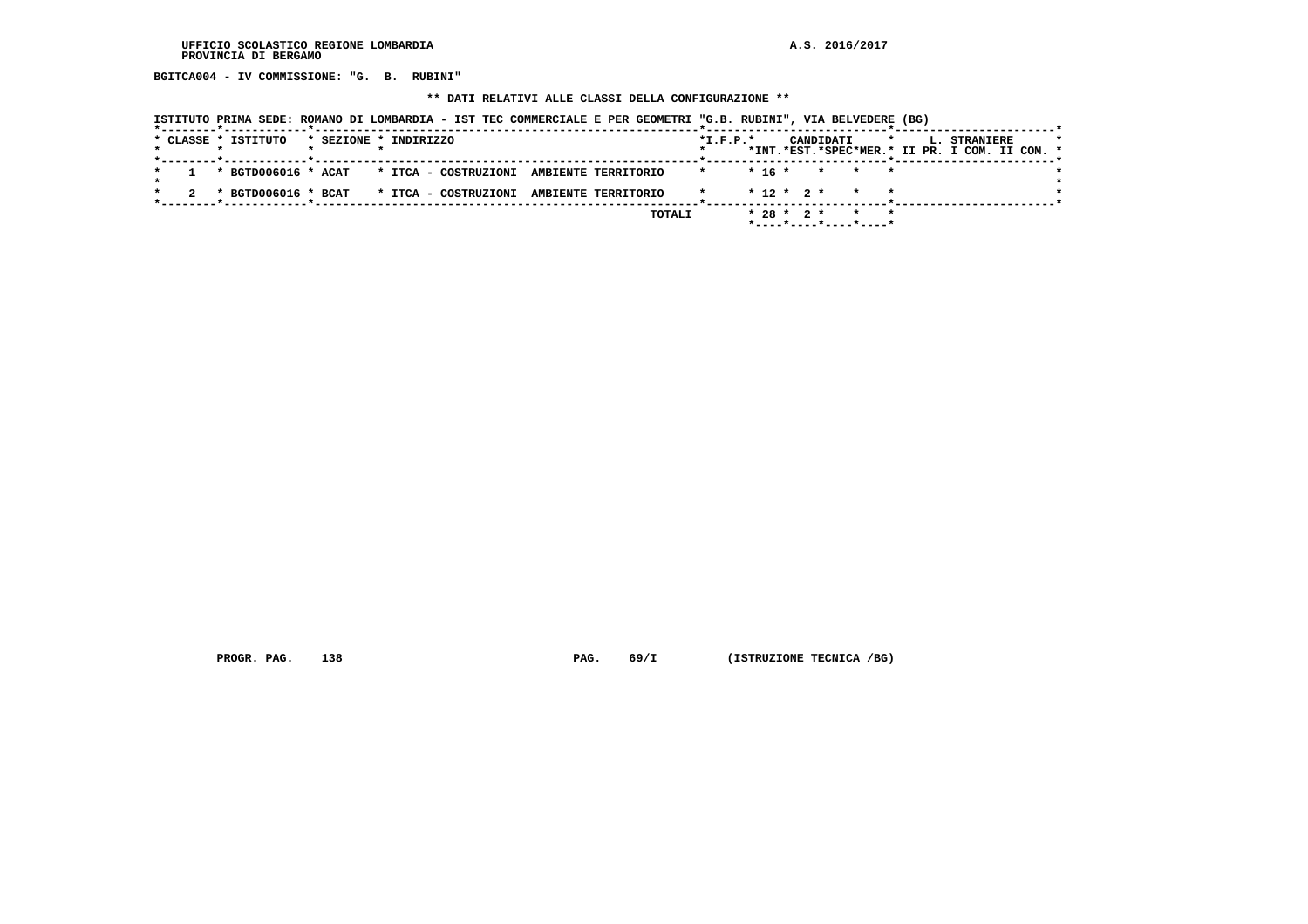**\*----------------------------------------------------------------------------------------------------------------------------\* \* PRESIDENTE: PELLEGRINI PAOLA N. IL 02/05/1961 (BG) \*** $\star$  **\* TREVIGLIO - ISTITUTO SUPERIORE "ZENALE E BUTINONE", VIA GALVANI, 7 (BG) \* \*----------------------------------------------------------------------------------------------------------------------------\* INDIRIZZO: ITCA - COSTRUZIONI AMBIENTE TERRITORIO 1 - I011:LINGUA E LETTERATURA ITALIANA (A050:LETTERE IST.ISTR.SECOND. ) COLTURANI RAFFAELLA N. IL 24/02/1960 (BG) PROVENIENTE DA: TREVIGLIO - ISTITUTO TECNICO AGRARIO "GAETANO CANTONI", VIA MERISIO, 17/C (BG) 2 - I028:LINGUA INGLESE (A346:LINGUA E CIV. STRANIERA ( ) PELLEGRINO LUCIANA RITA MARIAN. IL 22/11/1964 (RC) PROVENIENTE DA: TREVIGLIO - ISTITUTO TECNICO INDUSTRIALE "ARCHIMEDE", VIA CARAVAGGIO, 50/52 (BG) 3 - I138:GEOPEDOLOGIA, ECONOMIA ED ESTIMO (A058:SC.E MEC.AGR.E T.GEST.AZ. ) VILLA MARIA RITA N. IL 12/10/1957 (MI) PROVENIENTE DA: BERGAMO - ISTITUTO TECNICO AGRARIO "MARIO RIGONI STERN", VIA BORGO PALAZZO, 128 (BG)**

 **PROGR. PAG.** 139 **PAG. PAG.** 69/II (ISTRUZIONE TECNICA /BG)

 **BGITCA004 - IV COMMISSIONE: "G. B. RUBINI"**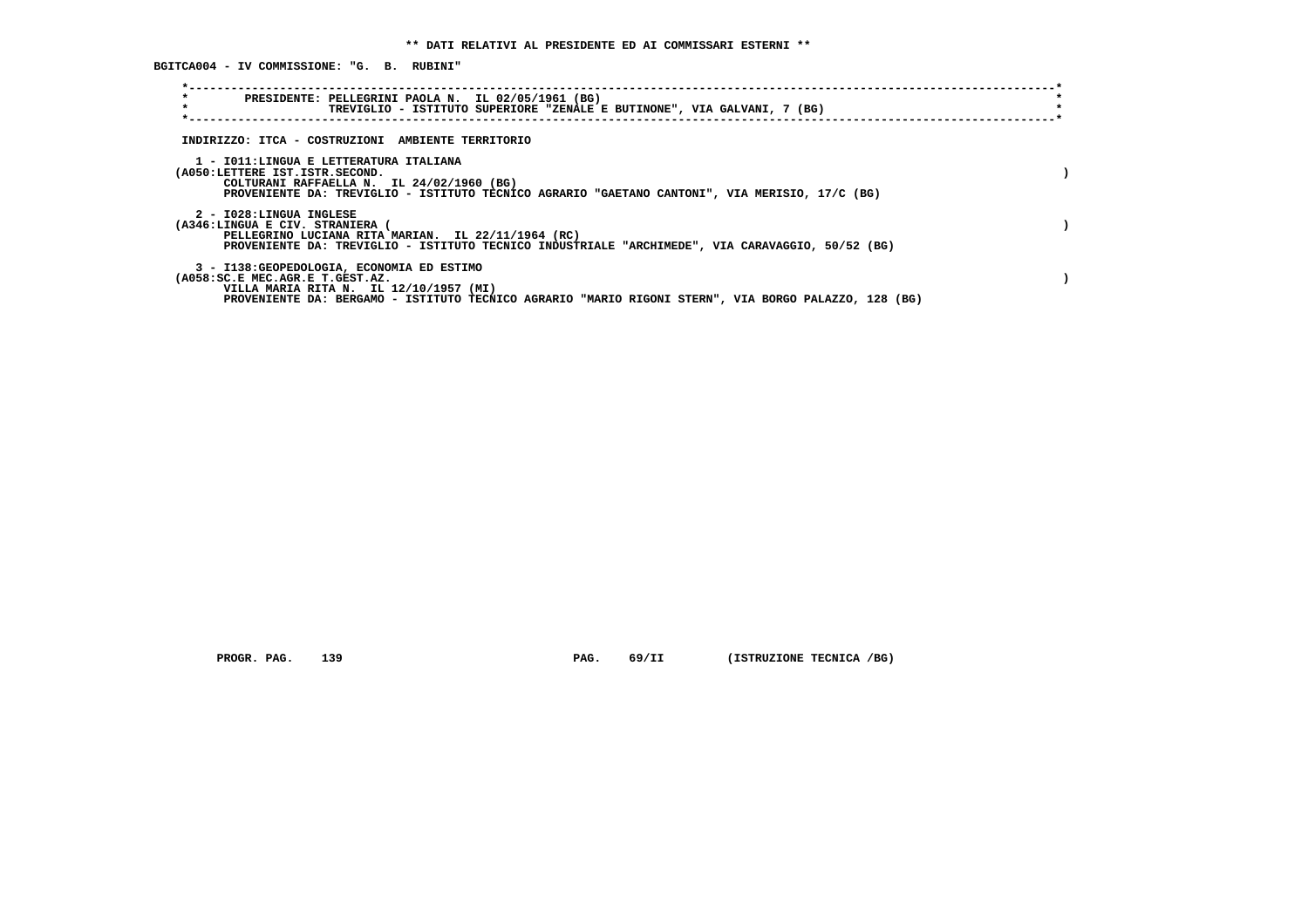**BGITCA005 - V COMMISSIONE: I. T. C. A. T. "DON BOSCO"**

 **\*\* DATI RELATIVI ALLE CLASSI DELLA CONFIGURAZIONE \*\***

| ISTITUTO PRIMA SEDE: TREVIGLIO - L.R. PAR. ISTITUTO TECNICO PER GEOMETRI I.T.C.A.T. "DON BOSCO", VIA ZANOVELLO, N. 1 (BG)    |                       |                                          |  |        |            |              |                 |                                                 |           |                          |                                               |
|------------------------------------------------------------------------------------------------------------------------------|-----------------------|------------------------------------------|--|--------|------------|--------------|-----------------|-------------------------------------------------|-----------|--------------------------|-----------------------------------------------|
| * CLASSE * ISTITUTO                                                                                                          | * SEZIONE * INDIRIZZO |                                          |  |        | $*L.F.P.*$ |              |                 |                                                 |           | CANDIDATI * L. STRANIERE | *INT.*EST.*SPEC*MER.* II PR. I COM. II COM. * |
| * BGTL06500B * A * ITCA - COSTRUZIONI AMBIENTE TERRITORIO                                                                    |                       |                                          |  |        | $\star$    | $* 20 * 9 *$ |                 | $\star$                                         | $\bullet$ |                          |                                               |
| ISTITUTO SECONDA SEDE: BERGAMO - L.R. PAR. ISTITUTO TECNICO PER GEOMETRI I.T.G. "LEONARDO DA VINCI", VIA MORONI, N. 255 (BG) |                       |                                          |  |        |            |              |                 |                                                 |           |                          |                                               |
| * CLASSE * ISTITUTO                                                                                                          | * SEZIONE * INDIRIZZO |                                          |  |        | $*L.F.P.*$ |              |                 |                                                 |           | CANDIDATI * L. STRANIERE | *INT.*EST.*SPEC*MER.* II PR. I COM. II COM. * |
| * BGTL025001 * A                                                                                                             |                       | * ITCA - COSTRUZIONI AMBIENTE TERRITORIO |  |        |            |              | $*$ 8 $*$ 2 $*$ | $\star$                                         |           |                          |                                               |
|                                                                                                                              |                       |                                          |  | TOTALI |            |              | $* 28 * 11 *$   | $\star$<br>$*$ ---- $*$ ---- $*$ ---- $*$ ----* | $\star$   |                          |                                               |

 **PROGR. PAG.** 140 **PAG. PAG.** 70/I (ISTRUZIONE TECNICA /BG)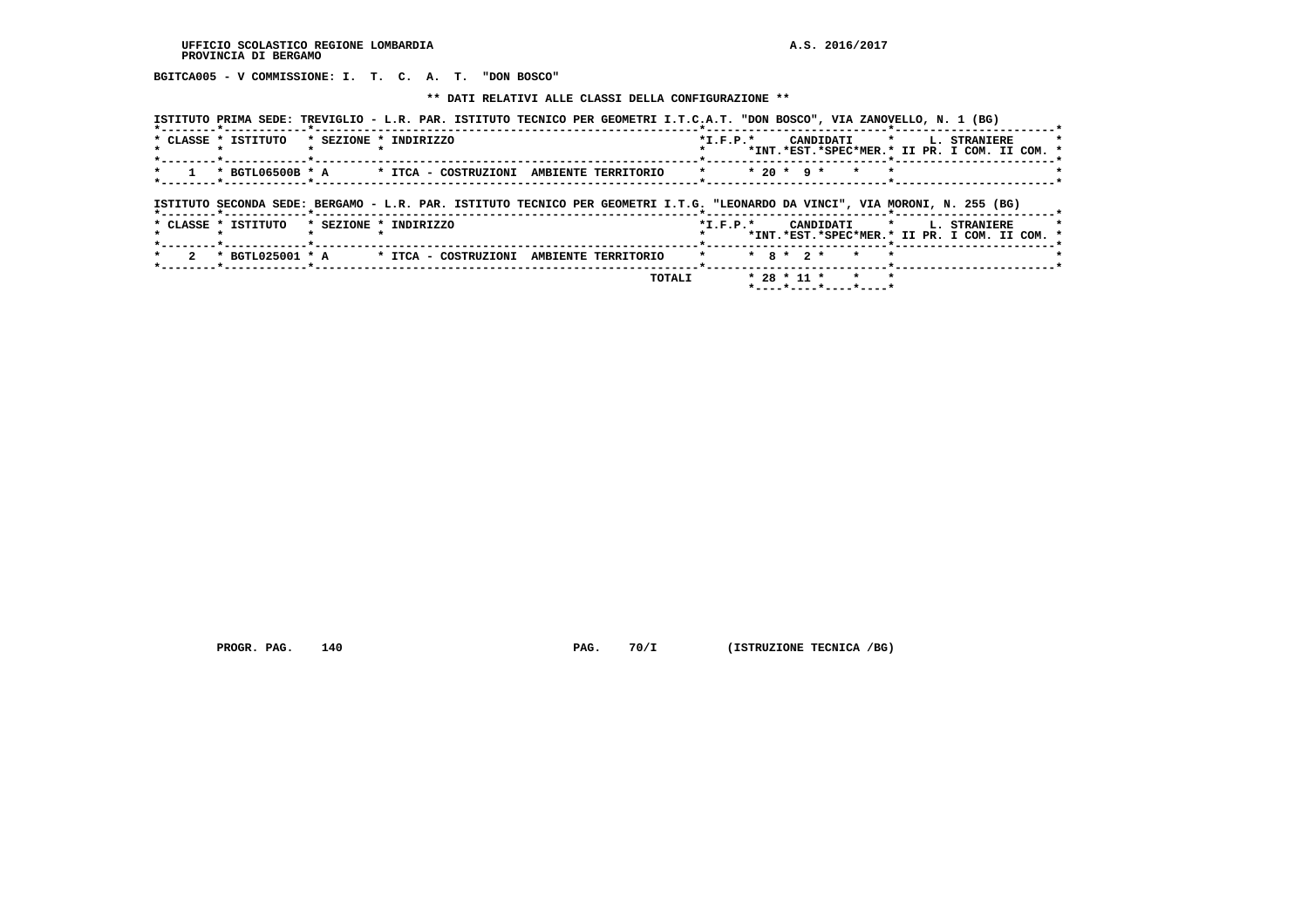**BGITCA005 - V COMMISSIONE: I. T. C. A. T. "DON BOSCO"**

| $\star$<br>PRESIDENTE: SCACCABAROZZI GIUSEPPE N. IL 30/01/1969 (MI)<br>$\star$<br>ROMANO DI LOMBARDIA - LICEO SCIENTIFICO "DON LORENZO MILANI", VIA BELVEDERE (BG)                                                                      |  |
|-----------------------------------------------------------------------------------------------------------------------------------------------------------------------------------------------------------------------------------------|--|
| INDIRIZZO: ITCA - COSTRUZIONI AMBIENTE TERRITORIO                                                                                                                                                                                       |  |
| 1 - IO11:LINGUA E LETTERATURA ITALIANA<br>(A050:LETTERE IST.ISTR.SECOND.<br>MUSSO GIUSEPPA N. IL 27/01/1973 (PA)<br>PROVENIENTE DA: NEMBRO - IST PROF PER I SERVIZI ALBERGHIERI E RISTORAZIONE "ALFREDO SONZOGNI", VIA BELLINI 54 (BG)  |  |
| 2 - I028:LINGUA INGLESE<br>(A346:LINGUA E CIV. STRANIERA (<br>BIFULCO ANITA N. IL 27/12/1976 (CE)<br>PROVENIENTE DA: PAVIA - IST PROF PER I SERVIZI COMMERCIALI IPSCT L.COSSA, VIALE NECCHI 5 (PV)                                      |  |
| 3 - I138: GEOPEDOLOGIA, ECONOMIA ED ESTIMO<br>(A058:SC.E MEC.AGR.E T.GEST.AZ.<br>FIGLIOLI FRANCESCO N. IL 11/10/1953 (TP)<br>PROVENIENTE DA: ROMANO DI LOMBARDIA - IST TEC COMMERCIALE E PER GEOMETRI "G.B. RUBINI", VIA BELVEDERE (BG) |  |

 **PROGR. PAG.** 141 **PAG.** 70/II (ISTRUZIONE TECNICA /BG)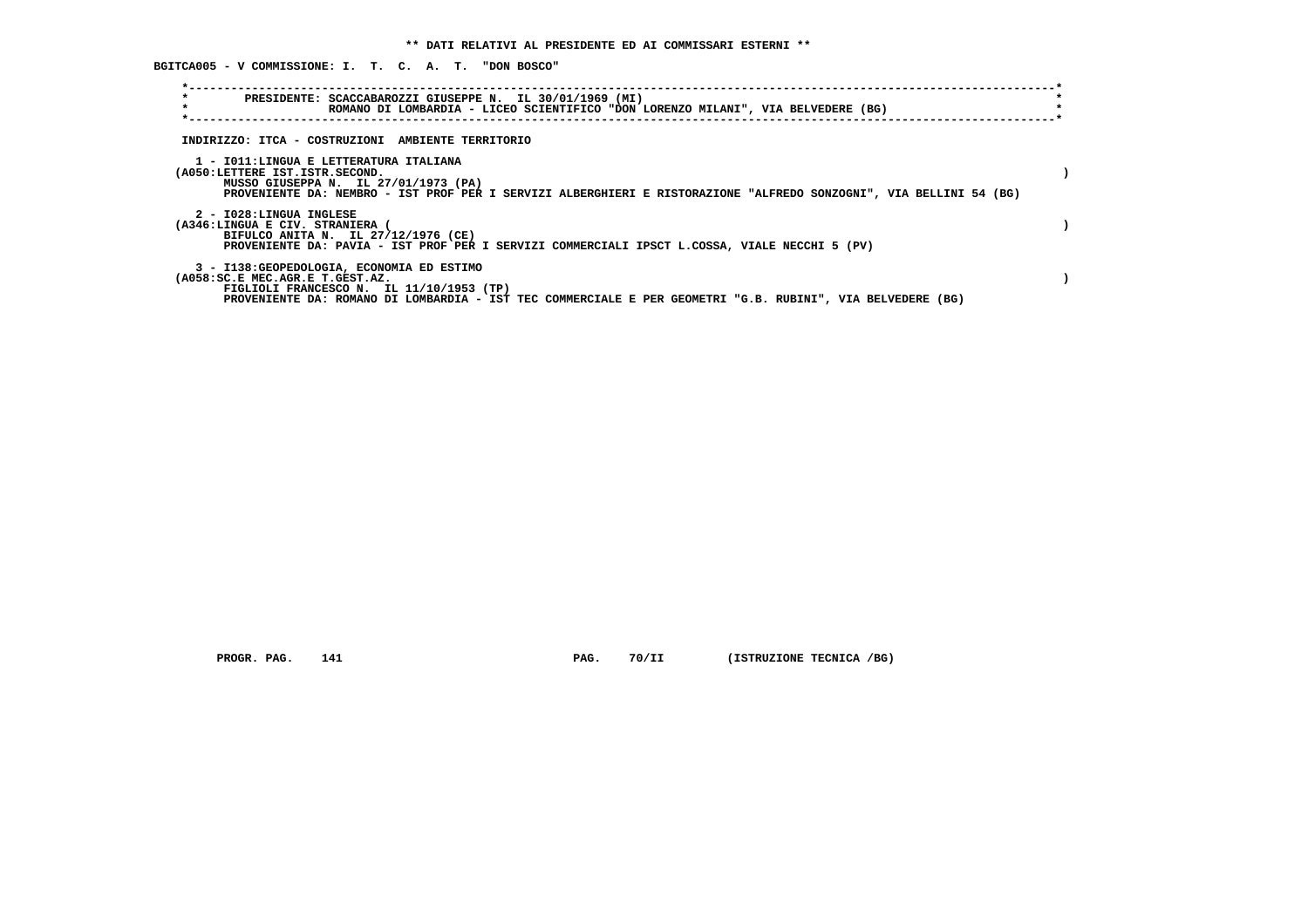**BGITCA006 - VI COMMISSIONE: "LORENZO LOTTO"**

#### **\*\* DATI RELATIVI ALLE CLASSI DELLA CONFIGURAZIONE \*\***

| * * 24 * 1 * *<br>ISTITUTO SECONDA SEDE: SAN PAOLO D'ARGON - L.R. PAR. ISTITUTO TECNICO PER GEOMETRI I.T.G. "SAN PAOLO", VIA DEL CONVENTO, 1 (BG<br>*--------*------------*-------------<br>* CLASSE * ISTITUTO<br>* SEZIONE * INDIRIZZO<br>*I.F.P.* CANDIDATI * L. STRANIERE<br>*INT.*EST.*SPEC*MER.* II PR. I COM. II COM. *<br>$\star$ 7 $\star$ 2 $\star$ $\star$<br>* BGTL075002 * A * ITCA - COSTRUZIONI AMBIENTE TERRITORIO<br>$\star$ | *--------*------------*--------<br>* CLASSE * ISTITUTO | * SEZIONE * INDIRIZZO |  |  |  |  |  |  | *I.F.P.* CANDIDATI * L. STRANIERE<br>*INT.*EST.*SPEC*MER.* II PR. I COM. II COM. * |  |
|-----------------------------------------------------------------------------------------------------------------------------------------------------------------------------------------------------------------------------------------------------------------------------------------------------------------------------------------------------------------------------------------------------------------------------------------------|--------------------------------------------------------|-----------------------|--|--|--|--|--|--|------------------------------------------------------------------------------------|--|
|                                                                                                                                                                                                                                                                                                                                                                                                                                               |                                                        |                       |  |  |  |  |  |  |                                                                                    |  |
|                                                                                                                                                                                                                                                                                                                                                                                                                                               |                                                        |                       |  |  |  |  |  |  |                                                                                    |  |
|                                                                                                                                                                                                                                                                                                                                                                                                                                               |                                                        |                       |  |  |  |  |  |  |                                                                                    |  |
|                                                                                                                                                                                                                                                                                                                                                                                                                                               |                                                        |                       |  |  |  |  |  |  |                                                                                    |  |

 **PROGR. PAG.** 142 **PAG. PAG.** 71/I (ISTRUZIONE TECNICA /BG)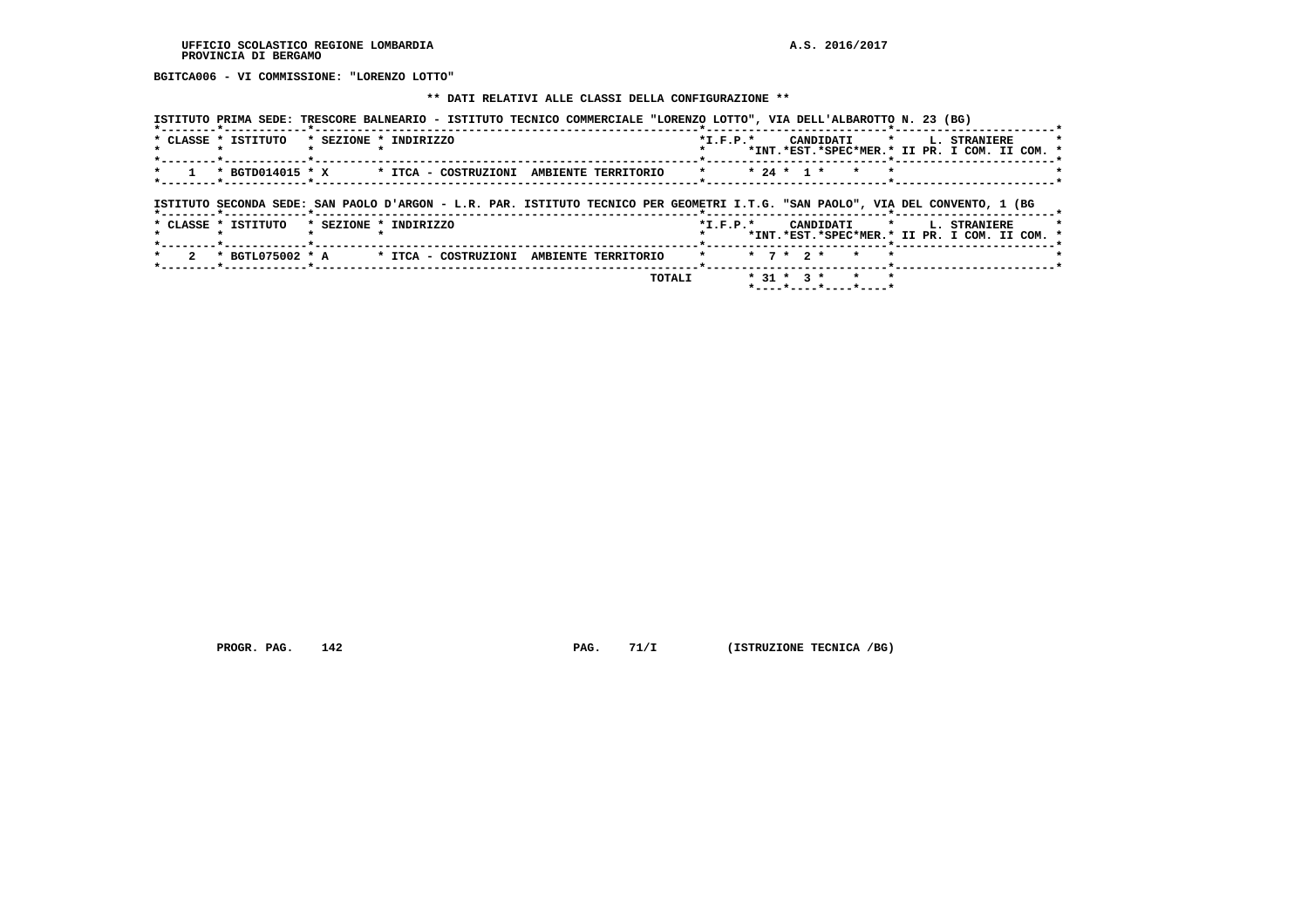**BGITCA006 - VI COMMISSIONE: "LORENZO LOTTO"**

| $\star$<br>PRESIDENTE: BRANCIFORTE GIUSEPPA N. IL 04/06/1959 (CT)<br>$\star$<br>PRESEZZO - ISTITUTO MAGISTRALE "BETTY AMBIVERI", VIA C.BERIZZI, 1 (BG)                                                                         |  |
|--------------------------------------------------------------------------------------------------------------------------------------------------------------------------------------------------------------------------------|--|
| INDIRIZZO: ITCA - COSTRUZIONI AMBIENTE TERRITORIO                                                                                                                                                                              |  |
| 1 - IO11: LINGUA E LETTERATURA ITALIANA<br>(A050:LETTERE IST.ISTR.SECOND.<br>SERVIDATI MARIA ROSARIA N. IL 22/12/1958 (BG)<br>PROVENIENTE DA: BERGAMO - ISTITUTO TECNICO PER GEOMETRI "GIACOMO QUARENGHI", VIA EUROPA, 27 (BG) |  |
| 2 - I028:LINGUA INGLESE<br>(A346:LINGUA E CIV. STRANIERA<br>SUAGHER NATALIA N. IL 27/08/1962 (BG)<br>PROVENIENTE DA: GAZZANIGA - LICEO SCIENTIFICO "VALLE SERIANA", VIA MARCONI, 45 (BG)                                       |  |
| 3 - I138: GEOPEDOLOGIA, ECONOMIA ED ESTIMO<br>(A058:SC.E MEC.AGR.E T.GEST.AZ.<br>INGOGLIA GIUSEPPE N. IL 10/08/1956 (TP)<br>PROVENIENTE DA: BERGAMO - ISTITUTO TECNICO PER GEOMETRI "GIACOMO QUARENGHI", VIA EUROPA, 27 (BG)   |  |

 **PROGR. PAG.** 143 **PAG.** 71/II (ISTRUZIONE TECNICA /BG)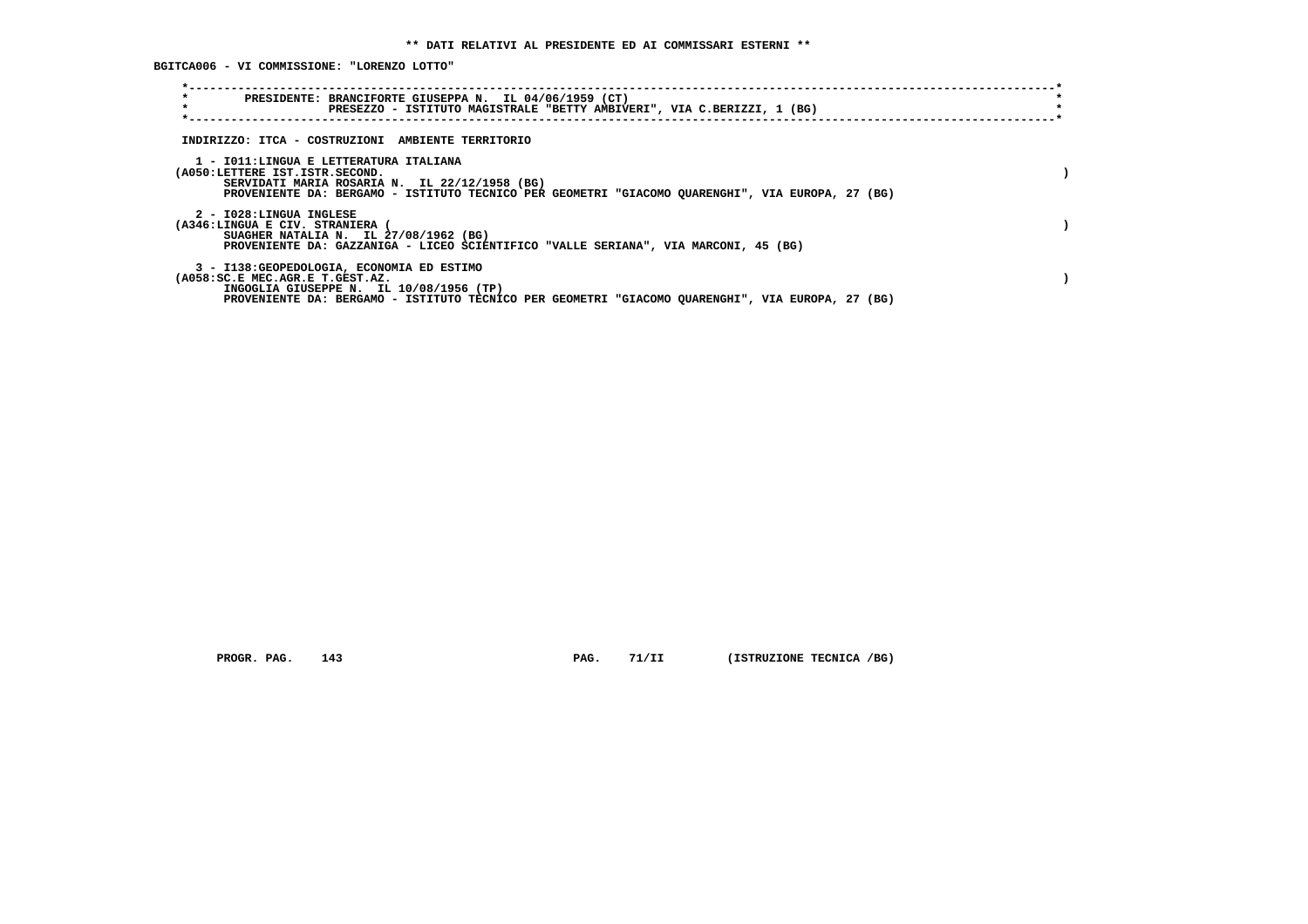**BGITCL001 - I COMMISSIONE: "GIACOMO QUARENGHI"**

 **\*\* DATI RELATIVI ALLE CLASSI DELLA CONFIGURAZIONE \*\***

|  | ISTITUTO PRIMA SEDE: BERGAMO - ISTITUTO TECNICO PER GEOMETRI "GIACOMO OUARENGHI", VIA EUROPA, 27 (BG) |  |  |  |  |  |  |  |
|--|-------------------------------------------------------------------------------------------------------|--|--|--|--|--|--|--|
|--|-------------------------------------------------------------------------------------------------------|--|--|--|--|--|--|--|

|  | --------*------------*-------------- |  |                                           |        |                |          |  |                        |              |  |                                               |         |
|--|--------------------------------------|--|-------------------------------------------|--------|----------------|----------|--|------------------------|--------------|--|-----------------------------------------------|---------|
|  | * CLASSE * ISTITUTO                  |  | * SEZIONE * INDIRIZZO                     |        | $*$ I.F.P. $*$ |          |  | CANDIDATI              | $\mathbf{r}$ |  | <b>L. STRANIERE</b>                           | $\star$ |
|  |                                      |  |                                           |        |                |          |  |                        |              |  | *INT.*EST.*SPEC*MER.* II PR. I COM. II COM. * |         |
|  |                                      |  |                                           |        |                |          |  |                        |              |  |                                               |         |
|  | * BGTL02000T * 5L                    |  | * ITCL - C.A.TERRIT.OPZ.TECN.LEGNO COSTR. |        |                |          |  | $* 22 * 3 * * * * *$   |              |  |                                               |         |
|  |                                      |  |                                           |        |                |          |  |                        |              |  |                                               |         |
|  | * BGTL02000T * 5M                    |  | * ITCL - C.A.TERRIT.OPZ.TECN.LEGNO COSTR. |        |                | $* 21 *$ |  | * * *                  |              |  |                                               |         |
|  |                                      |  |                                           |        |                |          |  |                        |              |  |                                               |         |
|  |                                      |  |                                           | TOTALI |                |          |  | $* 43 * 3 * * * * * *$ |              |  |                                               |         |
|  |                                      |  |                                           |        |                |          |  |                        |              |  |                                               |         |
|  |                                      |  |                                           |        |                |          |  |                        |              |  |                                               |         |

 **PROGR. PAG.** 144 **PAG.** 72/I (ISTRUZIONE TECNICA /BG)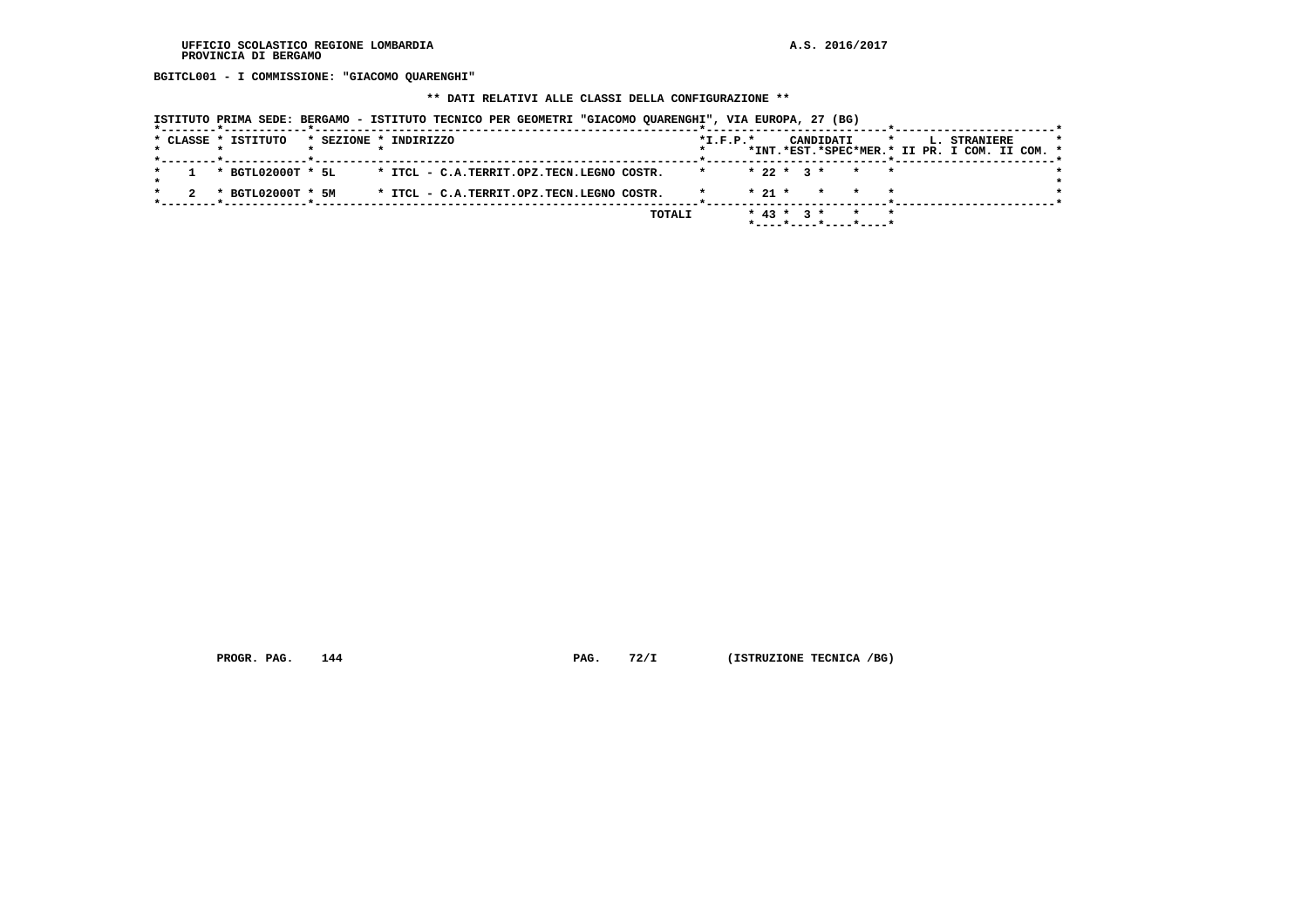**BGITCL001 - I COMMISSIONE: "GIACOMO QUARENGHI"**

| $\star$<br>PRESIDENTE: MITOLO GIUSEPPE N. IL 19/05/1966 (BA)<br>$\star$                                              | SERIATE - ISTITUTO TECNICO INDUSTRIALE "ETTORE MAJORANA", VIA PARTIGIANI, 1 (BG)                                 |  |
|----------------------------------------------------------------------------------------------------------------------|------------------------------------------------------------------------------------------------------------------|--|
| INDIRIZZO: ITCL - C.A.TERRIT.OPZ.TECN.LEGNO COSTR.                                                                   |                                                                                                                  |  |
| 1 - IO11:LINGUA E LETTERATURA ITALIANA<br>(A050:LETTERE IST.ISTR.SECOND.<br>FORCELLA ZELINDA N. IL $23/09/1968$ (BG) | PROVENIENTE DA: TRESCORE BALNEARIO - ISTITUTO TECNICO COMMERCIALE "LORENZO LOTTO", VIA DELL'ALBAROTTO N. 23 (BG) |  |
| 2 - I028:LINGUA INGLESE<br>(A346:LINGUA E CIV. STRANIERA<br>TRIONFINI MARIA N. IL 09/05/1976 (BG)                    | PROVENIENTE DA: ZOGNO - IST TEC COMMERCIALE E PER GEOMETRI "DAVID MARIA TUROLDO", VIA RONCO, 11 (BG)             |  |
| 3 - I198: TOPOGRAFIA<br>(A072:TOPOG. GEN., COSTR.RUR. E<br>NORBIS FRANCESCO N. IL 18/02/1956 (BG)                    | PROVENIENTE DA: ZOGNO - IST TEC COMMERCIALE E PER GEOMETRI "DAVID MARIA TUROLDO", VIA RONCO, 11 (BG)             |  |

 **PROGR. PAG.** 145 **PAG.** 72/II (ISTRUZIONE TECNICA /BG)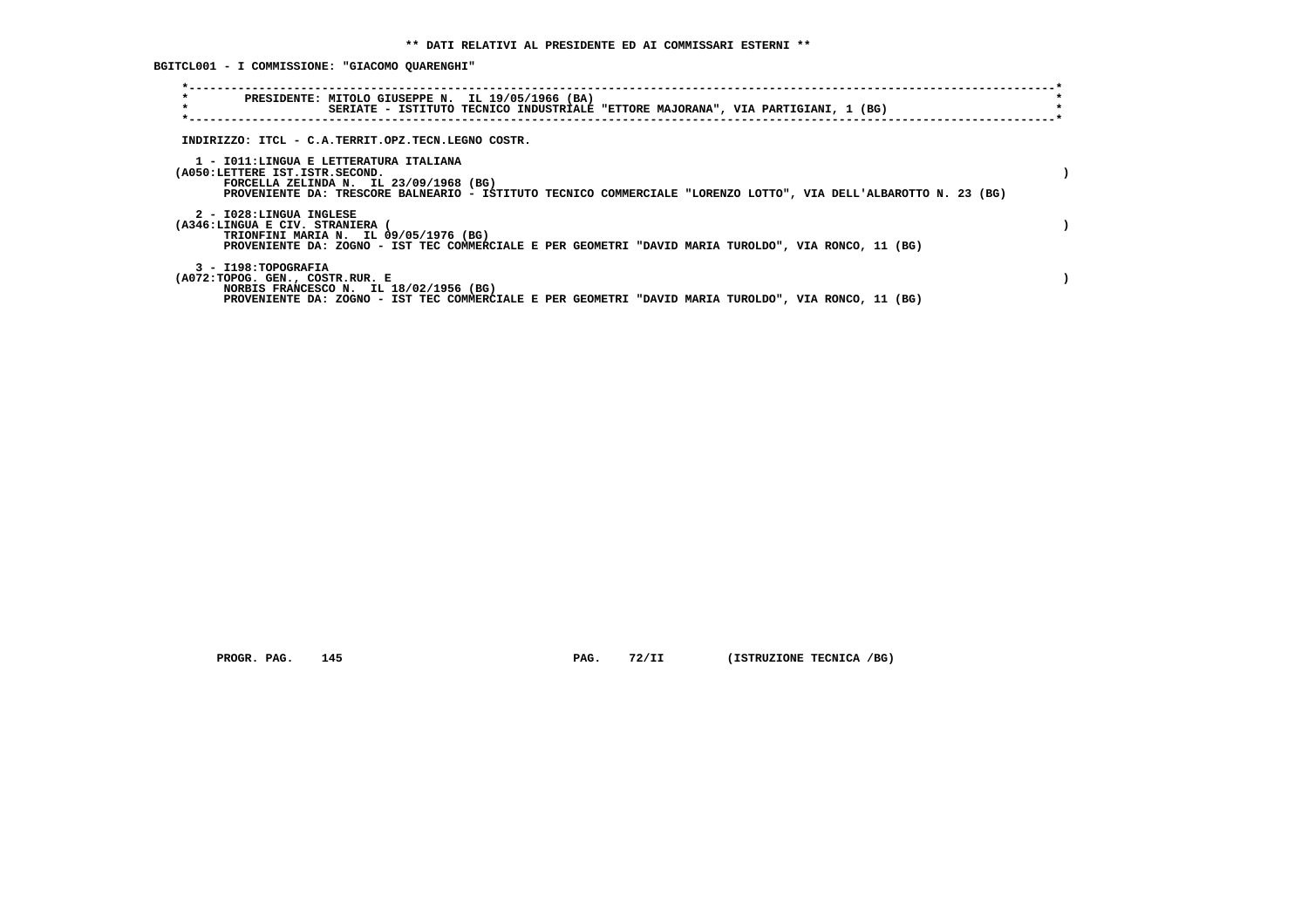**BGITCL002 - II COMMISSIONE: "DAVID MARIA TUROLDO"**

#### **\*\* DATI RELATIVI ALLE CLASSI DELLA CONFIGURAZIONE \*\***

| ISTITUTO PRIMA SEDE: ZOGNO - IST TEC COMMERCIALE E PER GEOMETRI "DAVID MARIA TUROLDO", VIA RONCO, 11 (BG) |  |
|-----------------------------------------------------------------------------------------------------------|--|
|-----------------------------------------------------------------------------------------------------------|--|

|  | --------*------------*------------- |                       |  |                                           |        |            |            |  |                                               |                 |  |  |                     |  |         |
|--|-------------------------------------|-----------------------|--|-------------------------------------------|--------|------------|------------|--|-----------------------------------------------|-----------------|--|--|---------------------|--|---------|
|  | * CLASSE * ISTITUTO                 | * SEZIONE * INDIRIZZO |  |                                           |        | $*L.F.P.*$ |            |  | CANDIDATI                                     | $\star$         |  |  | <b>L. STRANIERE</b> |  | $\star$ |
|  |                                     |                       |  |                                           |        |            |            |  | *INT.*EST.*SPEC*MER.* II PR. I COM. II COM. * |                 |  |  |                     |  |         |
|  | * BGTD013019 * AC                   |                       |  | * ITCL - C.A.TERRIT.OPZ.TECN.LEGNO COSTR. |        |            | $* 14 *$   |  | * * *                                         |                 |  |  |                     |  |         |
|  |                                     |                       |  |                                           |        |            |            |  |                                               |                 |  |  |                     |  |         |
|  | * BGTD013019 * BC                   |                       |  | * ITCL - C.A.TERRIT.OPZ.TECN.LEGNO COSTR. |        |            | $*$ 11 $*$ |  | $\star$                                       | $\star$ $\star$ |  |  |                     |  |         |
|  |                                     |                       |  |                                           |        |            |            |  |                                               |                 |  |  |                     |  |         |
|  |                                     |                       |  |                                           | TOTALI |            | $* 25 *$   |  | $\star$                                       |                 |  |  |                     |  |         |
|  |                                     |                       |  |                                           |        |            |            |  |                                               |                 |  |  |                     |  |         |

 **PROGR. PAG.** 146 **PAG.** 73/I (ISTRUZIONE TECNICA /BG)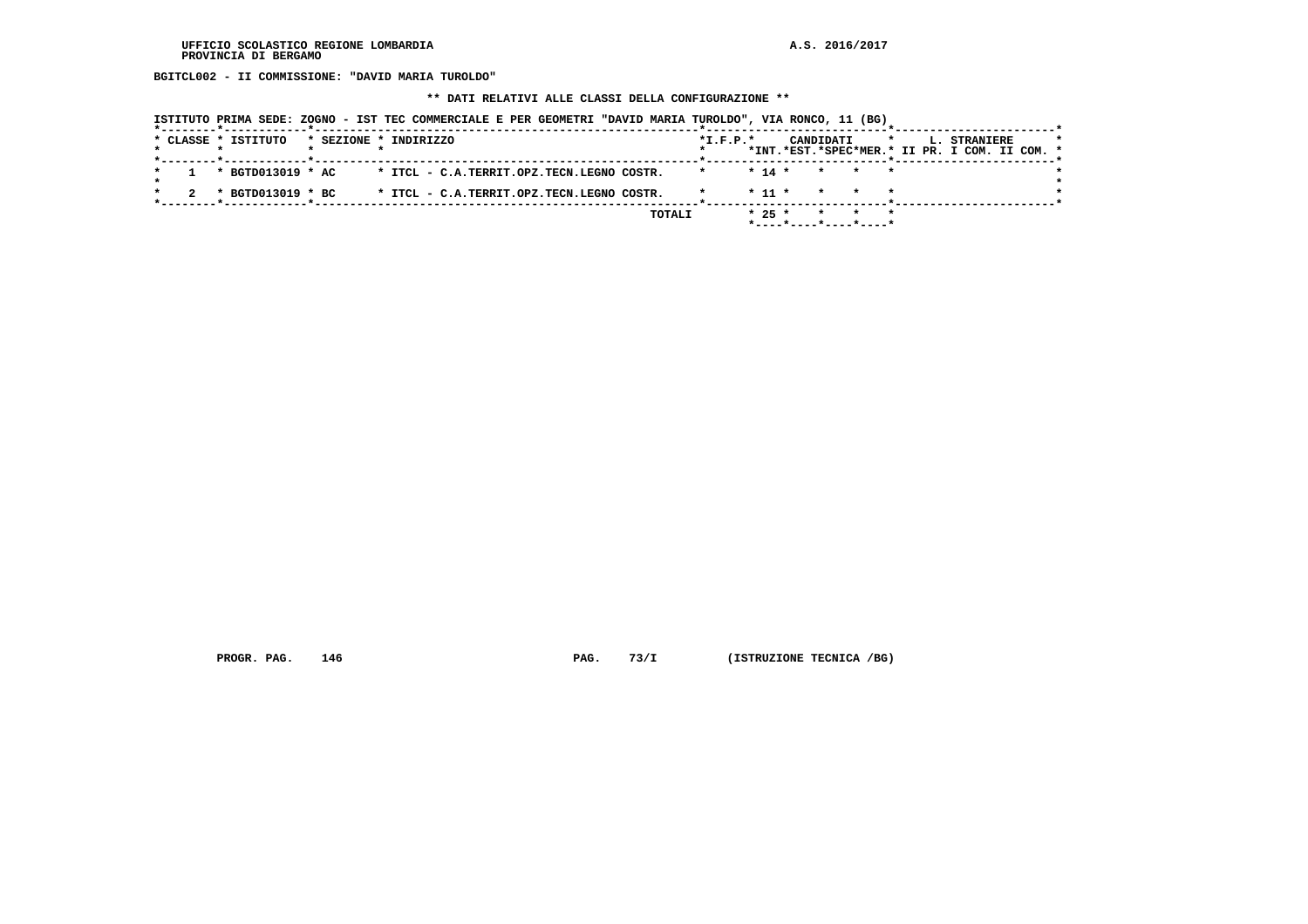**BGITCL002 - II COMMISSIONE: "DAVID MARIA TUROLDO"**

| $\star$<br>PRESIDENTE: SONCIN CAROLA N. IL 06/08/1965 (BG)<br>$\star$<br>PRESEZZO - ISTITUTO MAGISTRALE "BETTY AMBIVERI", VIA C.BERIZZI, 1 (BG)                                                                                    |  |
|------------------------------------------------------------------------------------------------------------------------------------------------------------------------------------------------------------------------------------|--|
| INDIRIZZO: ITCL - C.A.TERRIT.OPZ.TECN.LEGNO COSTR.                                                                                                                                                                                 |  |
| 1 - IO11:LINGUA E LETTERATURA ITALIANA<br>(A050:LETTERE IST.ISTR.SECOND.<br>SAMMARCO ROSSANA N. IL 23/12/1976 (SA)<br>PROVENIENTE DA: BERGAMO - IST PROF PER I SERVIZI SOCIALI PROF.SOCIO SANITARIO "MAMOLI", VIA BREMBILLA 3 (BG) |  |
| 2 - I028:LINGUA INGLESE<br>(A346:LINGUA E CIV. STRANIERA (<br>TASSETTI FERNANDA N. IL 04/01/1963 (BG)<br>PROVENIENTE DA: BERGAMO - ISTITUTO TECNICO COMMERCIALE "BORTOLO BELOTTI", VIA PER AZZANO,5 (BG)                           |  |
| 3 - I198: TOPOGRAFIA<br>(A072:TOPOG. GEN., COSTR.RUR. E<br>BUONINCONTRI NICOLA N. IL 08/09/1962 (NA)<br>PROVENIENTE DA: BERGAMO - ISTITUTO TECNICO AGRARIO "MARIO RIGONI STERN", VIA BORGO PALAZZO, 128 (BG)                       |  |

 **PROGR. PAG.** 147 **PAG.** 73/II (ISTRUZIONE TECNICA /BG)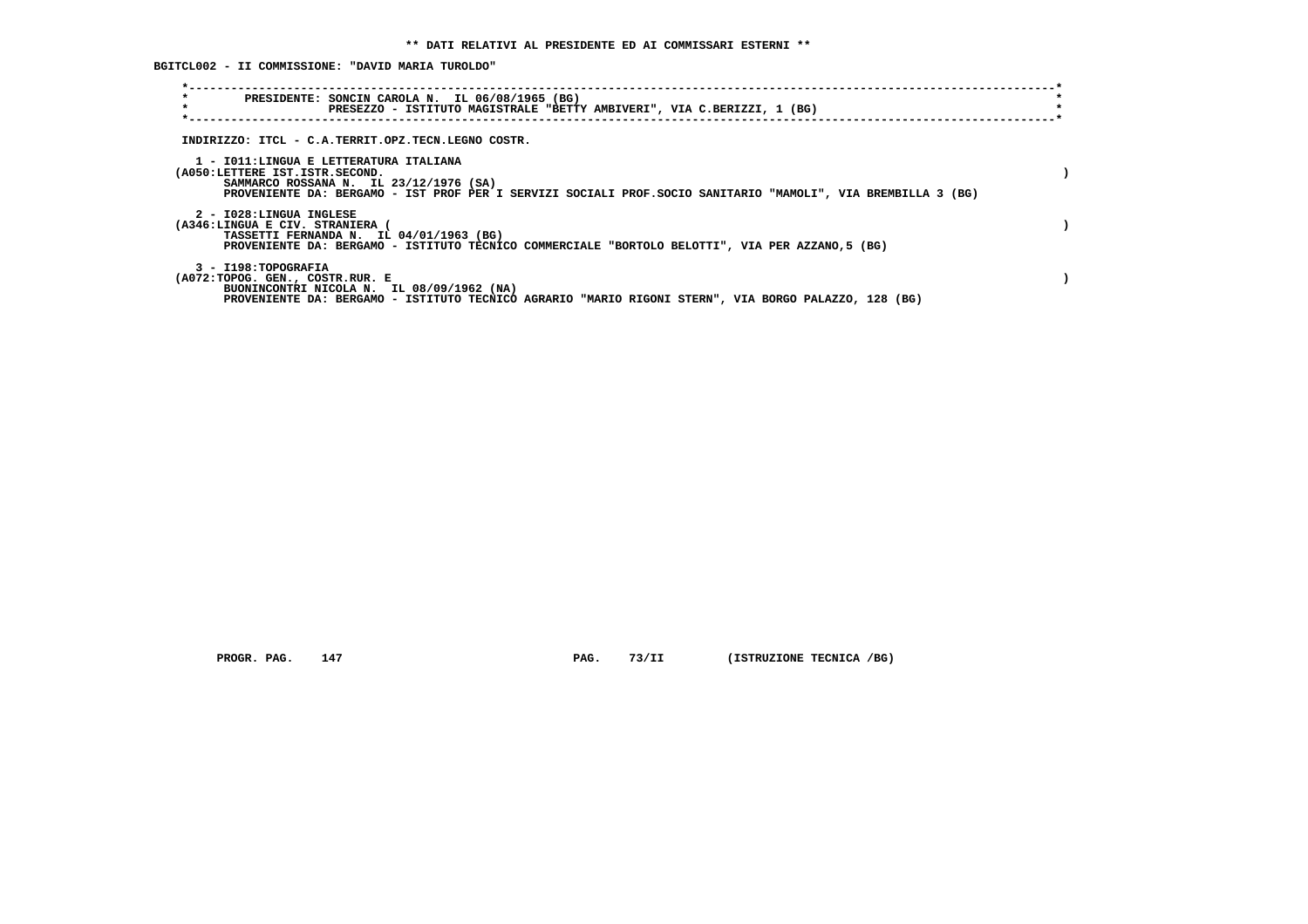**BGITCM001 - I COMMISSIONE: "GIULIO NATTA"**

## **\*\* DATI RELATIVI ALLE CLASSI DELLA CONFIGURAZIONE \*\***

|  | ISTITUTO PRIMA SEDE: BERGAMO - ISTITUTO TECNICO INDUSTRIALE "GIULIO NATTA", VIALE EUROPA, 15 (BG) |                       |  |                                           |  |        |                |  |                        |                                                     |         |  |                                               |  |  |
|--|---------------------------------------------------------------------------------------------------|-----------------------|--|-------------------------------------------|--|--------|----------------|--|------------------------|-----------------------------------------------------|---------|--|-----------------------------------------------|--|--|
|  | * CLASSE * ISTITUTO                                                                               | * SEZIONE * INDIRIZZO |  |                                           |  |        | $*$ I.F.P. $*$ |  | CANDIDATI              |                                                     | $\star$ |  | L. STRANIERE                                  |  |  |
|  |                                                                                                   |                       |  |                                           |  |        |                |  |                        |                                                     |         |  | *INT.*EST.*SPEC*MER.* II PR. I COM. II COM. * |  |  |
|  | * BGTF032011 * 5ACM * ITCM - CH.MAT.BIOTEC.ART.CHIMICA MATER.                                     |                       |  |                                           |  |        |                |  |                        | $* 21 * 2 * * * * *$                                |         |  |                                               |  |  |
|  | * BGTF032011 * 5BCM                                                                               |                       |  | * ITCM - CH.MAT.BIOTEC.ART.CHIMICA MATER. |  |        |                |  | $* 25 * 1 * 1 *$       |                                                     |         |  |                                               |  |  |
|  |                                                                                                   |                       |  |                                           |  | TOTALI |                |  | $*$ 46 $*$ 3 $*$ 1 $*$ | $*$ - - - - $*$ - - - - $*$ - - - - $*$ - - - - $*$ |         |  |                                               |  |  |

 **PROGR. PAG.** 148 **PAG.** 74/I (ISTRUZIONE TECNICA /BG)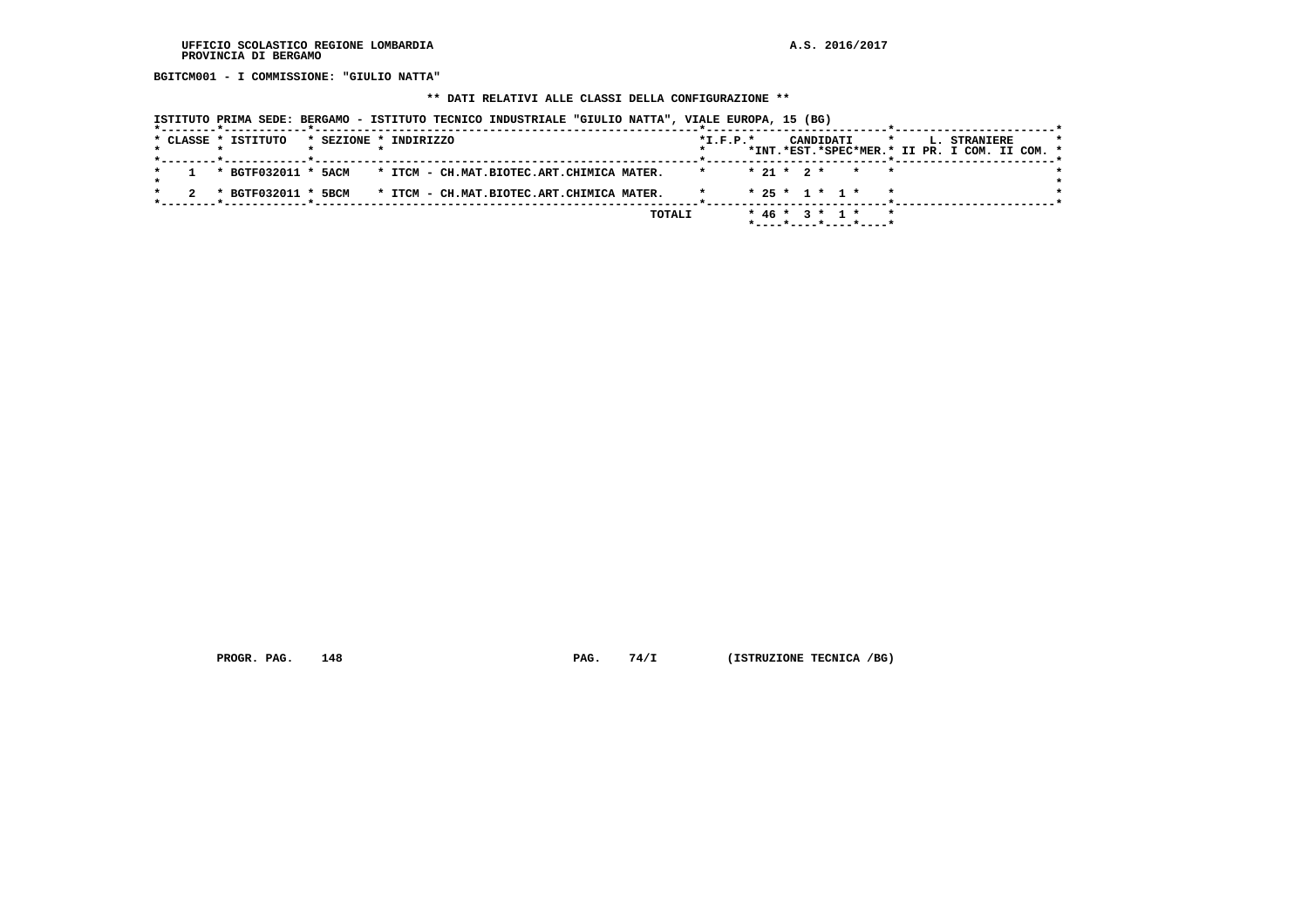**BGITCM001 - I COMMISSIONE: "GIULIO NATTA"**

| $\star$<br>PRESIDENTE: COSTANZO ANGELA N. IL 06/10/1954 (BA)<br>$\star$<br>DOCENTE DI RUOLO A RIPOSO - MAX 3 ANNI                                                                                                                                   |  |
|-----------------------------------------------------------------------------------------------------------------------------------------------------------------------------------------------------------------------------------------------------|--|
| INDIRIZZO: ITCM - CH.MAT.BIOTEC.ART.CHIMICA MATER.                                                                                                                                                                                                  |  |
| 1 - IO11:LINGUA E LETTERATURA ITALIANA<br>(A050:LETTERE IST.ISTR.SECOND.<br>VALSECCHI MARTA N. IL 31/03/1982 (BG)<br>PROVENIENTE DA: PRESEZZO - IST PROF PER I SERVIZI COMMERCIALI E TURISTICI "BETTY AMBIVERI", VIA C. BERIZZI,1 (BG)              |  |
| 2 - I028:LINGUA INGLESE<br>(A346:LINGUA E CIV. STRANIERA (<br>FROST WALLIS N. IL 31/01/1953 (EE)<br>PROVENIENTE DA: TREVIGLIO - ISTITUTO TECNICO COMMERCIALE "ZENALE E BUTINONE", VIA GALVANI 7 (BG)                                                |  |
| 3 - I102: CHIMICA ANALITICA E STRUMENTALE<br>(A012: CHIMICA AGRARIA ) : A013: CHIMICA E TECNOLOGIE CHIM<br>LIOTTA CLAUDIA N. IL 15/09/1972 (ME)<br>PROVENIENTE DA: SERIATE - ISTITUTO TECNICO INDUSTRIALE "ETTORE MAJORANA", VIA PARTIGIANI, 1 (BG) |  |

 **PROGR. PAG.** 149 **PAG.** 74/II (ISTRUZIONE TECNICA /BG)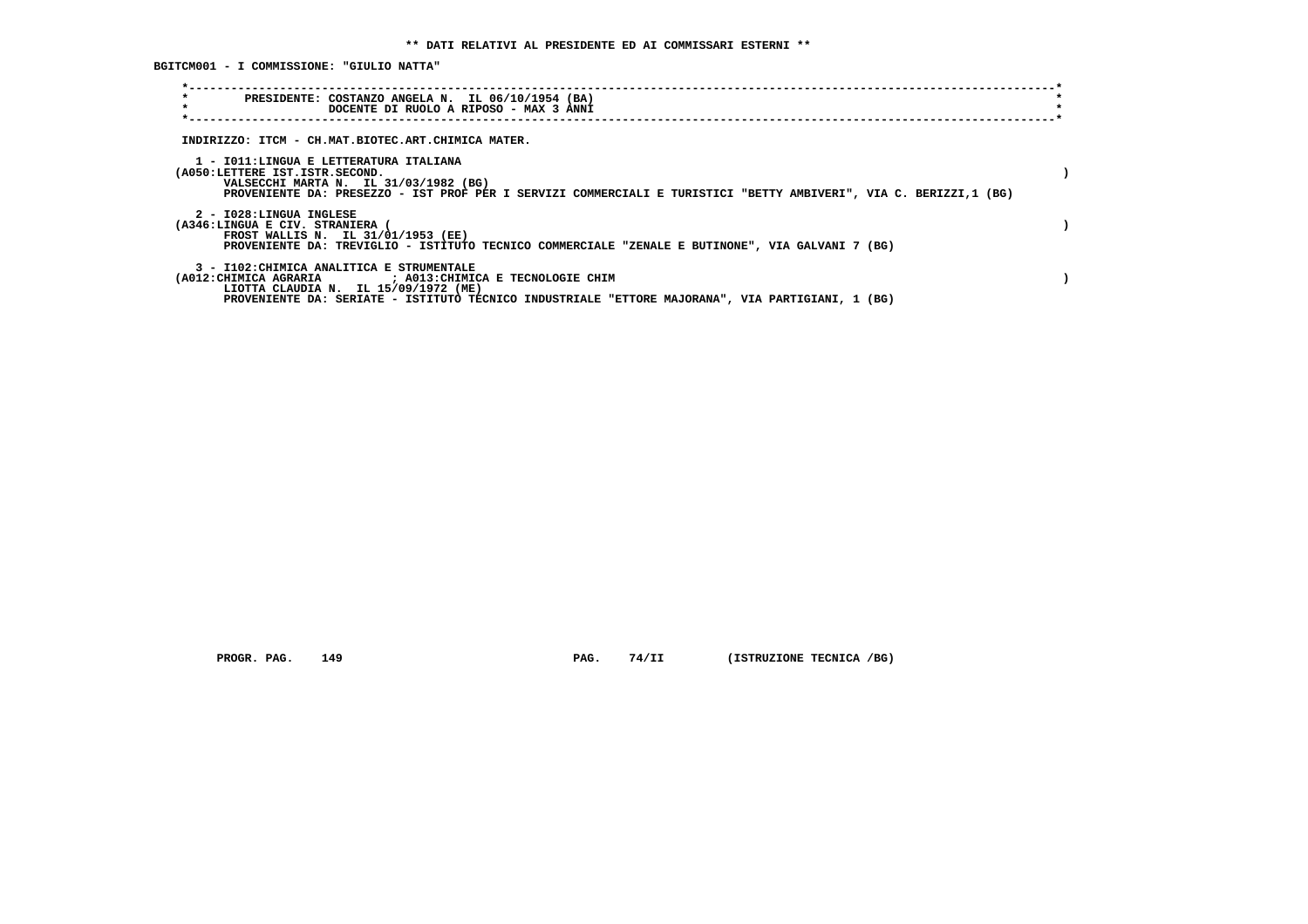**BGITCR001 - I COMMISSIONE: IST. TEC. AERONAUTICO "ANTONIO LOCATELLI"**

 **\*\* DATI RELATIVI ALLE CLASSI DELLA CONFIGURAZIONE \*\***

|  |                     |                       |  | ISTITUTO PRIMA SEDE: BERGAMO - L.R. PAR. ISTITUTO TECNICO AERONAUTICO IST.TEC. AERONAUTICO "ANTONIO, VIA, N. MANTEGNA 8 (BG) |        |            |            |           |         |                                                               |  |
|--|---------------------|-----------------------|--|------------------------------------------------------------------------------------------------------------------------------|--------|------------|------------|-----------|---------|---------------------------------------------------------------|--|
|  | * CLASSE * ISTITUTO | * SEZIONE * INDIRIZZO |  |                                                                                                                              |        | $*I.F.P.*$ |            | CANDIDATI | $\star$ | L. STRANIERE<br>*INT.*EST.*SPEC*MER.* II PR. I COM. II COM. * |  |
|  | * BGTB015001 * B    |                       |  | * ITCR - TRASP.LOG.ARTIC.C.M.OPZ.C.M.AER.                                                                                    |        |            | $*$ 21 $*$ | $\star$   |         |                                                               |  |
|  | * BGTB015001 * C    |                       |  | * ITCR - TRASP.LOG.ARTIC.C.M.OPZ.C.M.AER.                                                                                    |        |            | $* 21 *$   |           |         |                                                               |  |
|  |                     |                       |  |                                                                                                                              | TOTALI |            | $* 42 *$   |           |         |                                                               |  |

 **PROGR. PAG.** 150 **PAG. 75/I** (ISTRUZIONE TECNICA /BG)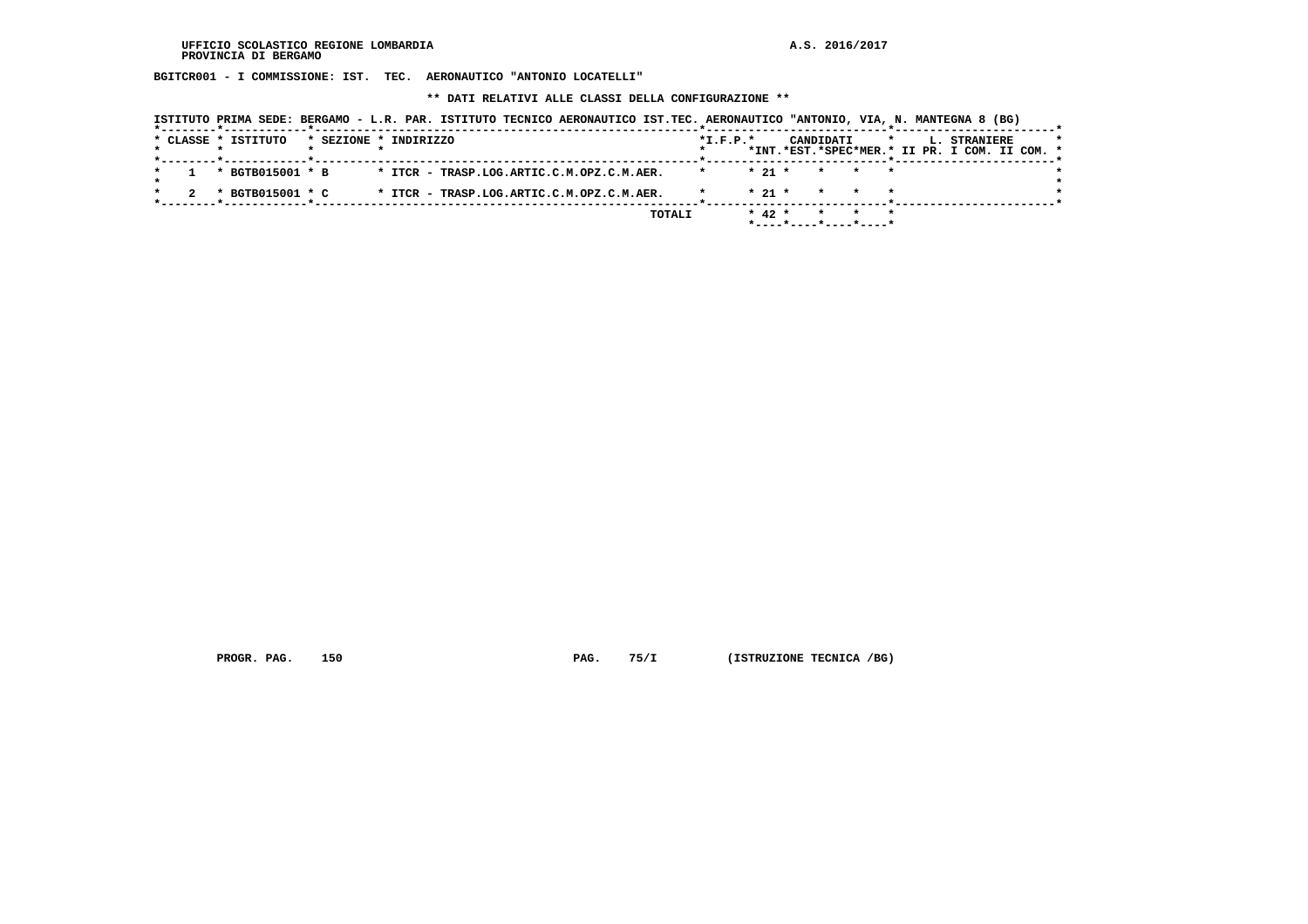| BGITCR001 - I COMMISSIONE: IST. TEC. AERONAUTICO "ANTONIO LOCATELLI" |  |  |  |  |  |  |  |  |
|----------------------------------------------------------------------|--|--|--|--|--|--|--|--|
|----------------------------------------------------------------------|--|--|--|--|--|--|--|--|

| $\star$<br>$\star$                                              |                               | PRESIDENTE: TUCCI ANNARITA N. IL 09/11/1963 (RC)<br>CLUSONE - IST TEC COMMERCIALE E PER GEOMETRI "ANDREA FANTONI", VIA BARBARIGO, 27 (BG)                                                                    |  |  |  |  |  |  |  |
|-----------------------------------------------------------------|-------------------------------|--------------------------------------------------------------------------------------------------------------------------------------------------------------------------------------------------------------|--|--|--|--|--|--|--|
| INDIRIZZO: ITCR - TRASP.LOG.ARTIC.C.M.OPZ.C.M.AER.              |                               |                                                                                                                                                                                                              |  |  |  |  |  |  |  |
| (A050:LETTERE IST.ISTR.SECOND.                                  |                               | 1 - IO11:LINGUA E LETTERATURA ITALIANA<br>SIMONELLI ORNELLA N. IL 21/10/1963 (CR)<br>PROVENIENTE DA: SAN PELLEGRINO TERME - IST PROF PER I SERVIZI ALBERGHIERI E RISTORAZIONE DI SAN PELLEGRINO TERME, VIALE |  |  |  |  |  |  |  |
| (A346:LINGUA E CIV. STRANIERA                                   | 2 - I028:LINGUA INGLESE       | DI MARO MONICA N. IL 10/10/1974 (SA)<br>PROVENIENTE DA: NEMBRO - IST PROF PER I SERVIZI ALBERGHIERI E RISTORAZIONE "ALFREDO SONZOGNI", VIA BELLINI 54 (BG)                                                   |  |  |  |  |  |  |  |
| (A001:AEROTECNICA E COSTRUZ. AE; A020:DISCIPLINE MECCANICHE E T | 3 - I159:MECCANICA E MACCHINE | GIOCO ALFIO N. IL 28/10/1960 (CT)<br>PROVENIENTE DA: GAZZANIGA - ISTITUTO TECNICO INDUSTRIALE "VALLE SERIANA", VIA MARCONI, 45 (BG)                                                                          |  |  |  |  |  |  |  |

 **PROGR. PAG.** 151 **PAG.** 75/II (ISTRUZIONE TECNICA /BG)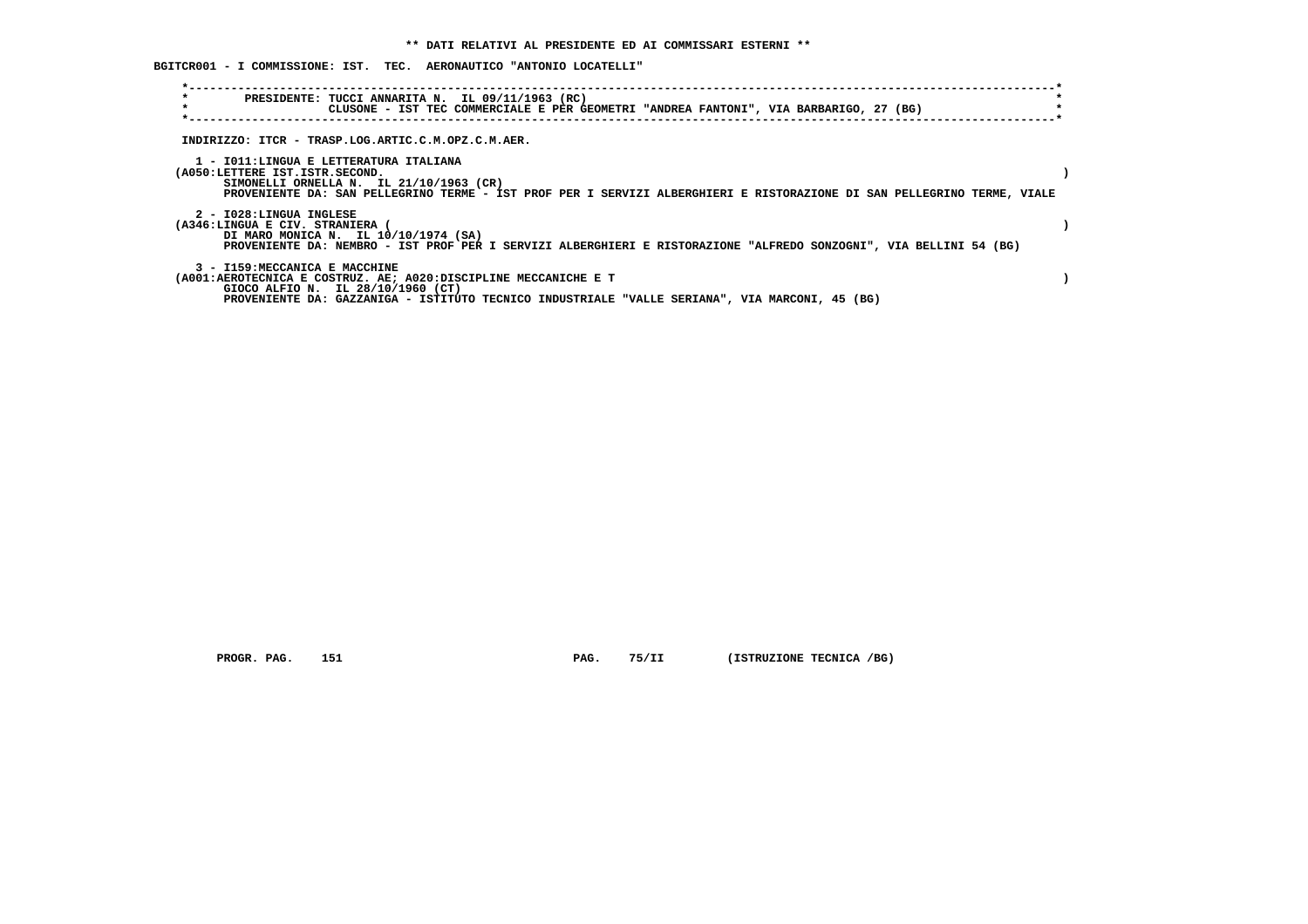**BGITEC001 - I COMMISSIONE: "ETTORE MAJORANA"**

 **\*\* DATI RELATIVI ALLE CLASSI DELLA CONFIGURAZIONE \*\***

| ISTITUTO PRIMA SEDE: SERIATE - ISTITUTO TECNICO INDUSTRIALE "ETTORE MAJORANA", VIA PARTIGIANI, 1 (BG) |                                                                                                     |  |
|-------------------------------------------------------------------------------------------------------|-----------------------------------------------------------------------------------------------------|--|
| * CLASSE * ISTITUTO<br>* SEZIONE * INDIRIZZO                                                          | $*I.F.P.*$<br>CANDIDATI<br>L. STRANIERE<br>$\star$<br>*INT.*EST.*SPEC*MER.* II PR. I COM. II COM. * |  |
| * BGTF01701V * AE<br>* ITEC - ELN. ELETTROTEC. ARTIC. ELETTRONICA                                     | $* 22 *$<br>$\star$<br>$\star$<br>* *                                                               |  |
| * BGTF01701V * AT<br>* ITET - ELETTROTEC.ELN.ARTIC.ELETTROTEC.                                        | $* 22 *$<br>$\star$                                                                                 |  |
| TOTALI                                                                                                | $* 44 *$<br>$\star$<br>*----*----*----*----*                                                        |  |

 **PROGR. PAG.** 152 **PAG.** 76/I (ISTRUZIONE TECNICA /BG)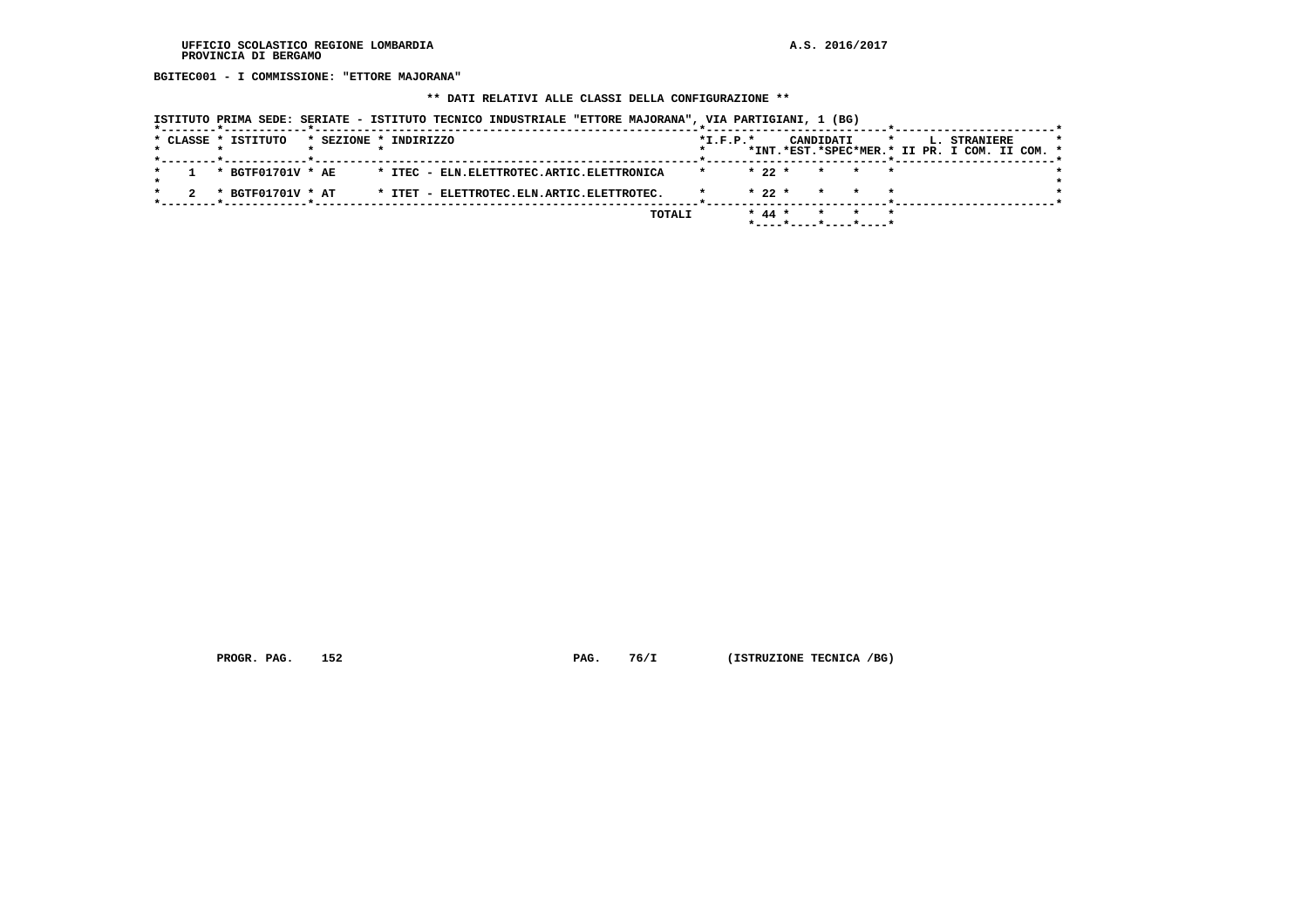**BGITEC001 - I COMMISSIONE: "ETTORE MAJORANA"**

| PRESIDENTE: FARISE' GLORIA N. IL 11/10/1962 (BS)<br>$\star$<br>BERGAMO - ISTITUTO MAGISTRALE "GIOVANNI FALCONE", VIA DUNANT, 1 (BG)                                                                                                                 |  |
|-----------------------------------------------------------------------------------------------------------------------------------------------------------------------------------------------------------------------------------------------------|--|
| INDIRIZZO: ITEC - ELN.ELETTROTEC.ARTIC.ELETTRONICA                                                                                                                                                                                                  |  |
| 1 - IO11: LINGUA E LETTERATURA ITALIANA<br>(A050:LETTERE IST.ISTR.SECOND.<br>GAGLIONE PASQUALINA N. IL 17/05/1960 (CE)<br>PROVENIENTE DA: BERGAMO - ISTITUTO TECNICO COMMERCIALE "GUIDO GALLI", VIA GAVAZZENI 37 (BG)                               |  |
| 2 - I028:LINGUA INGLESE<br>(A346:LINGUA E CIV. STRANIERA (<br>BONETALI MIRELLA VIRGINIA N. IL 30/10/1955 (BG)<br>PROVENIENTE DA: BERGAMO - ISTITUTO TECNICO COMMERCIALE "BORTOLO BELOTTI", VIA PER AZZANO, 5 (BG)                                   |  |
| 3 - I127: ELETTROTECNICA ED ELETTRONICA<br>(A034: ELETTRONICA ) A035: ELETTROTECNICA ED APPLICA<br>GALBASSINI CESARINO N. IL 13/03/1955 (BS)<br>PROVENIENTE DA: BERGAMO - ISTITUTO TECNICO INDUSTRIALE "PIETRO PALEOCAPA", VIA M. GAVAZZENI 29 (BG) |  |
| INDIRIZZO: ITET - ELETTROTEC.ELN.ARTIC.ELETTROTEC.                                                                                                                                                                                                  |  |
| 1 - IO11: LINGUA E LETTERATURA ITALIANA<br>(A050:LETTERE IST.ISTR.SECOND.<br>GAGLIONE PASOUALINA N. IL 17/05/1960 (CE)<br>PROVENIENTE DA: BERGAMO - ISTITUTO TECNICO COMMERCIALE "GUIDO GALLI", VIA GAVAZZENI 37 (BG)                               |  |
| 2 - I028:LINGUA INGLESE<br>(A346:LINGUA E CIV. STRANIERA (<br>BONETALI MIRELLA VIRGINIA N. IL 30/10/1955 (BG)<br>PROVENIENTE DA: BERGAMO - ISTITUTO TECNICO COMMERCIALE "BORTOLO BELOTTI", VIA PER AZZANO, 5 (BG)                                   |  |
| 3 - I127: ELETTROTECNICA ED ELETTRONICA<br>(A034: ELETTRONICA : A035: ELETTROTECNICA ED APPLICA<br>GALBASSINI CESARINO N. IL 13/03/1955 (BS)<br>PROVENIENTE DA: BERGAMO - ISTITUTO TECNICO INDUSTRIALE "PIETRO PALEOCAPA", VIA M. GAVAZZENI 29 (BG) |  |
|                                                                                                                                                                                                                                                     |  |

 **PROGR. PAG.** 153 **PAG.** 76/II (ISTRUZIONE TECNICA /BG)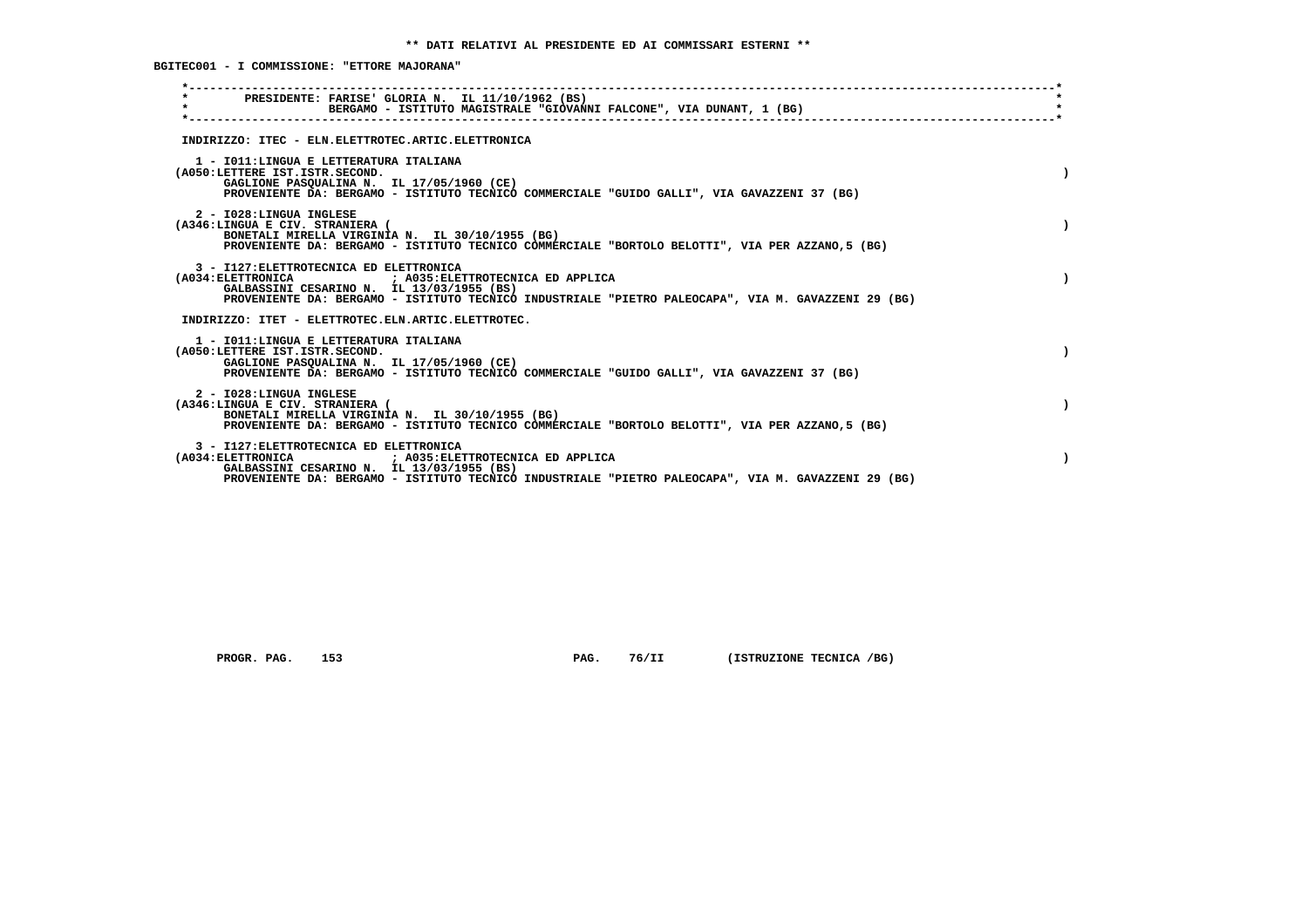**BGITEC002 - II COMMISSIONE: "VALLE SERIANA"**

## **\*\* DATI RELATIVI ALLE CLASSI DELLA CONFIGURAZIONE \*\***

|  |  | ISTITUTO PRIMA SEDE: GAZZANIGA - ISTITUTO TECNICO INDUSTRIALE "VALLE SERIANA", VIA MARCONI, 45 (BG) |                       |  |                                           |  |        |                |          |                       |                   |         |         |                                                               |  |  |
|--|--|-----------------------------------------------------------------------------------------------------|-----------------------|--|-------------------------------------------|--|--------|----------------|----------|-----------------------|-------------------|---------|---------|---------------------------------------------------------------|--|--|
|  |  | * CLASSE * ISTITUTO                                                                                 | * SEZIONE * INDIRIZZO |  |                                           |  |        | $*$ I.F.P. $*$ |          | CANDIDATI             |                   |         | $\star$ | L. STRANIERE<br>*INT.*EST.*SPEC*MER.* II PR. I COM. II COM. * |  |  |
|  |  | * BGTF016013 * 5ENA                                                                                 |                       |  | * ITEC - ELN.ELETTROTEC.ARTIC.ELETTRONICA |  |        |                | $* 24 *$ |                       | $\star$ 3 $\star$ | $\star$ |         |                                                               |  |  |
|  |  | * BGTF016013 * 5ETA                                                                                 |                       |  | * ITET - ELETTROTEC.ELN.ARTIC.ELETTROTEC. |  |        |                | $* 15 *$ |                       | $*$ 2 $*$         |         |         |                                                               |  |  |
|  |  |                                                                                                     |                       |  |                                           |  | TOTALI |                | $* 39 *$ | *----*----*----*----* | $*$ 5 $*$         | $\star$ |         |                                                               |  |  |

 **PROGR. PAG.** 154 **PAG.** 77/I (ISTRUZIONE TECNICA /BG)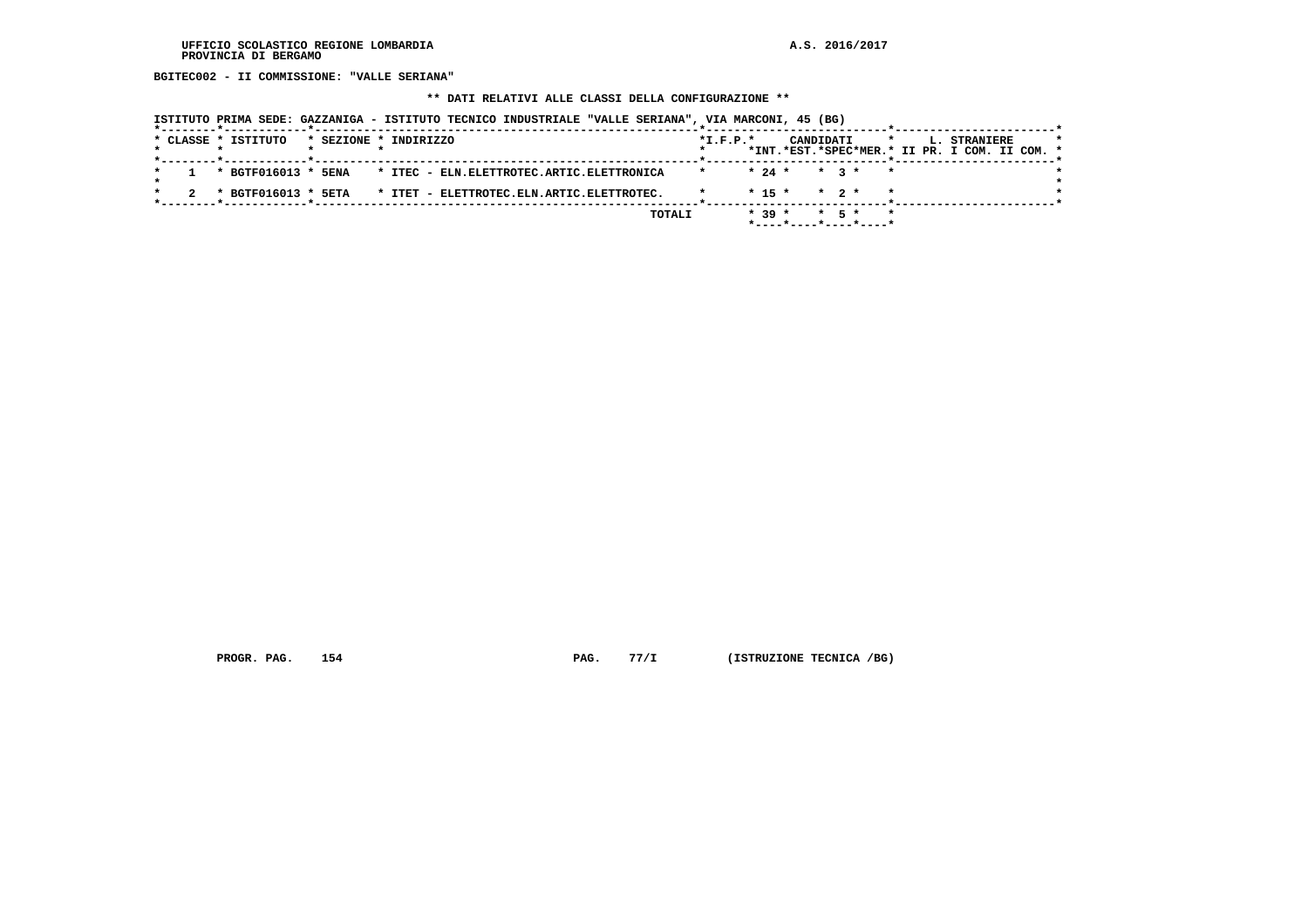**BGITEC002 - II COMMISSIONE: "VALLE SERIANA"**

|                    |                                | PRESIDENTE: RANDO GIOVANNI N. IL 24/06/1966 (ME)                                                                                                                                                                                             |  |
|--------------------|--------------------------------|----------------------------------------------------------------------------------------------------------------------------------------------------------------------------------------------------------------------------------------------|--|
| $\star$            |                                | TRESCORE BALNEARIO - ISTITUTO MAGISTRALE "LORENZO FEDERICI", VIA DELL'ALBAROTTO (BG)                                                                                                                                                         |  |
|                    |                                | INDIRIZZO: ITEC - ELN.ELETTROTEC.ARTIC.ELETTRONICA                                                                                                                                                                                           |  |
|                    | (A050:LETTERE IST.ISTR.SECOND. | 1 - IO11: LINGUA E LETTERATURA ITALIANA<br>BRUNO MICHELE AURELIO N. IL 06/02/1971 (BA)<br>PROVENIENTE DA: ROMANO DI LOMBARDIA - IST TEC COMMERCIALE E PER GEOMETRI "G.B. RUBINI", VIA BELVEDERE (BG)                                         |  |
|                    | 2 - I028:LINGUA INGLESE        | (A346:LINGUA E CIV. STRANIERA (<br>D'ANGELO GASPARE N. IL 09/02/1959 (AG)<br>PROVENIENTE DA: BERGAMO - ISTITUTO TECNICO INDUSTRIALE "PIETRO PALEOCAPA", VIA M. GAVAZZENI 29 (BG)                                                             |  |
|                    |                                | 3 - I127: ELETTROTECNICA ED ELETTRONICA<br>(A034: ELETTRONICA ) A035: ELETTROTECNICA ED APPLICA<br>MANGIA GIUSEPPE N. IL 21/11/1953 (MI)<br>PROVENIENTE DA: BERGAMO - IST PROF INDUSTRIA E ARTIGIANATO "CESARE PESENTI", VIA OZANAM, 27 (BG) |  |
|                    |                                | INDIRIZZO: ITET - ELETTROTEC.ELN.ARTIC.ELETTROTEC.                                                                                                                                                                                           |  |
|                    | (A050:LETTERE IST.ISTR.SECOND. | 1 - IO11: LINGUA E LETTERATURA ITALIANA<br>BRUNO MICHELE AURELIO N. IL 06/02/1971 (BA)<br>PROVENIENTE DA: ROMANO DI LOMBARDIA - IST TEC COMMERCIALE E PER GEOMETRI "G.B. RUBINI", VIA BELVEDERE (BG)                                         |  |
|                    | 2 - I028:LINGUA INGLESE        | (A346:LINGUA E CIV. STRANIERA (<br>D'ANGELO GASPARE N. IL 09/02/1959 (AG)<br>PROVENIENTE DA: BERGAMO - ISTITUTO TECNICO INDUSTRIALE "PIETRO PALEOCAPA", VIA M. GAVAZZENI 29 (BG)                                                             |  |
| (A034: ELETTRONICA |                                | 3 - I127: ELETTROTECNICA ED ELETTRONICA<br>; A035: ELETTROTECNICA ED APPLICA<br>MANGIA GIUSEPPE N. IL 21/11/1953 (MI)<br>PROVENIENTE DA: BERGAMO - IST PROF INDUSTRIA E ARTIGIANATO "CESARE PESENTI", VIA OZANAM, 27 (BG)                    |  |

 **PROGR. PAG.** 155 **PAG.** 77/II (ISTRUZIONE TECNICA /BG)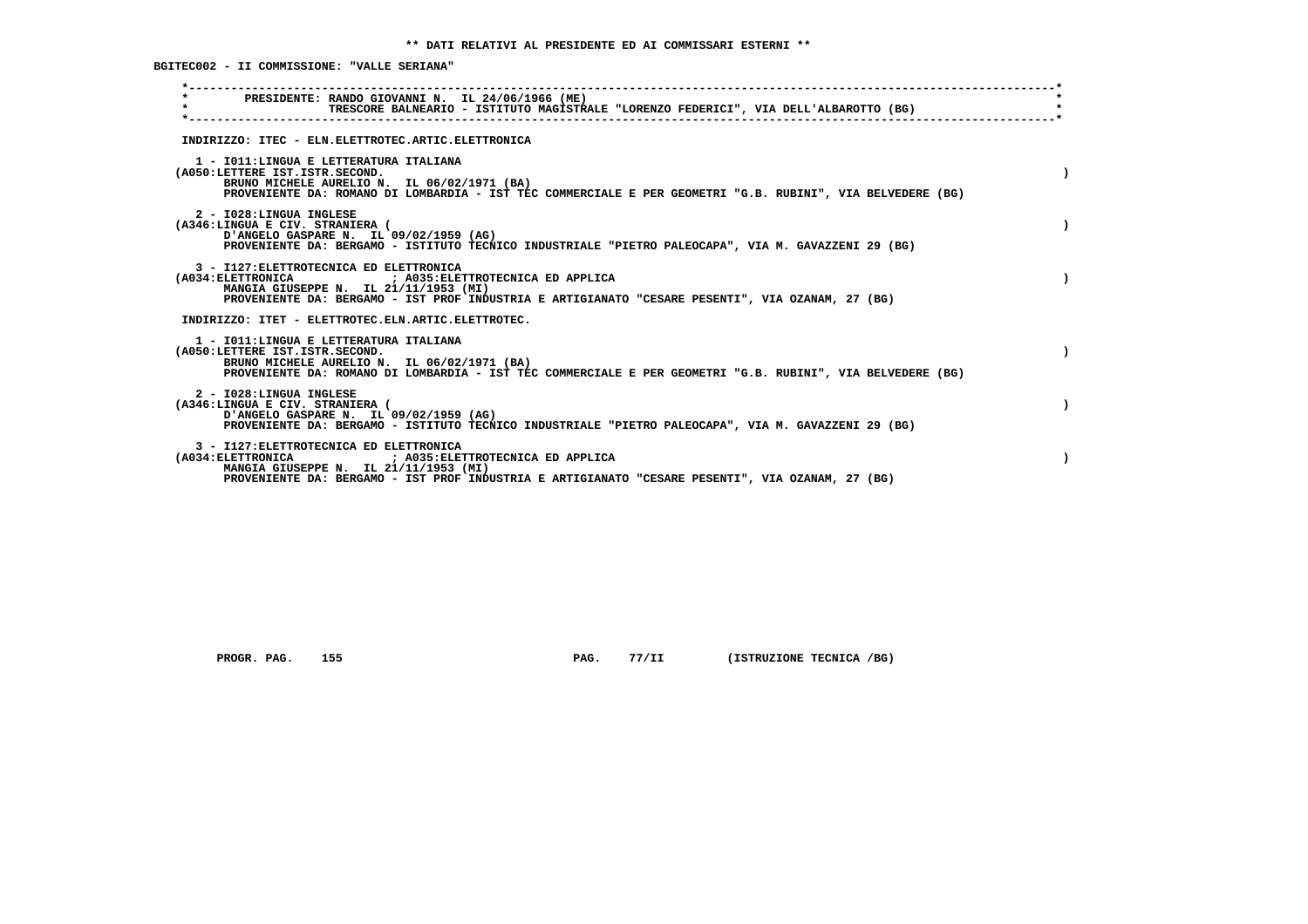**BGITET001 - I COMMISSIONE: "PIETRO PALEOCAPA"**

## **\*\* DATI RELATIVI ALLE CLASSI DELLA CONFIGURAZIONE \*\***

|                     | ISTITUTO PRIMA SEDE: BERGAMO - ISTITUTO TECNICO INDUSTRIALE "PIETRO PALEOCAPA", VIA M. GAVAZZENI 29 (BG) |                                                                                                         |
|---------------------|----------------------------------------------------------------------------------------------------------|---------------------------------------------------------------------------------------------------------|
| * CLASSE * ISTITUTO | * SEZIONE * INDIRIZZO                                                                                    | $*$ I.F.P. $*$<br>CANDIDATI<br>L. STRANIERE<br>$\star$<br>*INT.*EST.*SPEC*MER.* II PR. I COM. II COM. * |
| * BGTF010003 * EA   | * ITET - ELETTROTEC.ELN.ARTIC.ELETTROTEC.                                                                | $* 22 *$<br>* * *                                                                                       |
| * BGTF010003 * ECN  | * ITEC - ELN.ELETTROTEC.ARTIC.ELETTRONICA                                                                | $* 27 *$<br>* *                                                                                         |
|                     | TOTALI                                                                                                   | $* 49 *$<br>$*$ - - - - $*$ - - - - $*$ - - - - $*$ - - - - $*$                                         |

 **PROGR. PAG.** 156 **PAG. 78/I** (ISTRUZIONE TECNICA /BG)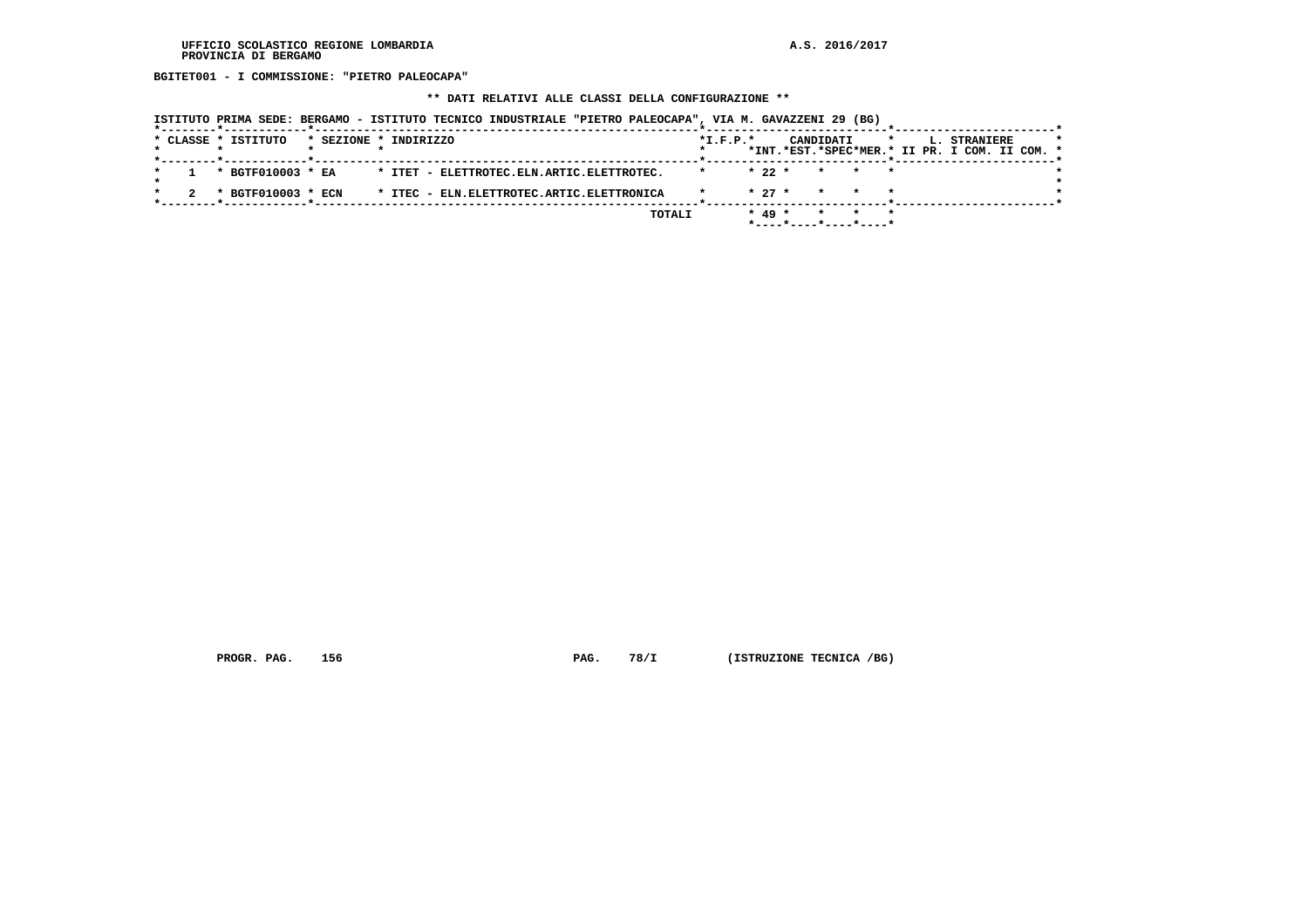**BGITET001 - I COMMISSIONE: "PIETRO PALEOCAPA"**

| PRESIDENTE: RUBINO LUIGI N. IL 26/06/1963 (CL)<br>$\star$<br>SERIATE - IST PROF INDUSTRIA E ARTIGIANATO "ETTORE MAJORANA", VIA PARTIGIANI 1 (BG)                                                                                                  |  |
|---------------------------------------------------------------------------------------------------------------------------------------------------------------------------------------------------------------------------------------------------|--|
| INDIRIZZO: ITET - ELETTROTEC.ELN.ARTIC.ELETTROTEC.                                                                                                                                                                                                |  |
| 1 - IO11: LINGUA E LETTERATURA ITALIANA<br>(A050:LETTERE IST.ISTR.SECOND.<br>CILIA MARILENA N. IL 03/08/1975 (RG)<br>PROVENIENTE DA: TRESCORE BALNEARIO - IST PROF PER I SERVIZI COMMERCIALI "LORENZO LOTTO", VIA DELL'ALBAROTTO N. 23 (BG)       |  |
| 2 - I028:LINGUA INGLESE<br>(A346:LINGUA E CIV. STRANIERA (<br>MARTONE ANNA N. IL 17/02/1970 (BN)<br>PROVENIENTE DA: LOVERE - IST PROF PER I SERVIZI SOCIALI "IVAN PIANA", VIA XX SETTEMBRE 4 (BG)                                                 |  |
| 3 - I127: ELETTROTECNICA ED ELETTRONICA<br>(A034: ELETTRONICA ) A035: ELETTROTECNICA ED APPLICA<br>LA RICCIA MICHELE N. IL 22/02/1968 (FG)<br>PROVENIENTE DA: TREVIGLIO - ISTITUTO TECNICO INDUSTRIALE "ARCHIMEDE", VIA CARAVAGGIO, 50/52 (BG)    |  |
| INDIRIZZO: ITEC - ELN.ELETTROTEC.ARTIC.ELETTRONICA                                                                                                                                                                                                |  |
| 1 - IO11: LINGUA E LETTERATURA ITALIANA<br>(A050:LETTERE IST.ISTR.SECOND.<br>CILIA MARILENA N. IL 03/08/1975 (RG)<br>PROVENIENTE DA: TRESCORE BALNEARIO - IST PROF PER I SERVIZI COMMERCIALI "LORENZO LOTTO", VIA DELL'ALBAROTTO N. 23 (BG)       |  |
| 2 - I028:LINGUA INGLESE<br>(A346:LINGUA E CIV. STRANIERA (<br>MARTONE ANNA N. IL 17/02/1970 (BN)<br>PROVENIENTE DA: LOVERE - IST PROF PER I SERVIZI SOCIALI "IVAN PIANA", VIA XX SETTEMBRE 4 (BG)                                                 |  |
| 3 - I127: ELETTROTECNICA ED ELETTRONICA<br>(A034: ELETTRONICA<br>; A035: ELETTROTECNICA ED APPLICA<br>LA RICCIA MICHELE N. IL 22/02/1968 (FG)<br>PROVENIENTE DA: TREVIGLIO - ISTITUTO TECNICO INDUSTRIALE "ARCHIMEDE", VIA CARAVAGGIO, 50/52 (BG) |  |
|                                                                                                                                                                                                                                                   |  |

 **PROGR. PAG.** 157 **PAG.** 78/II (ISTRUZIONE TECNICA /BG)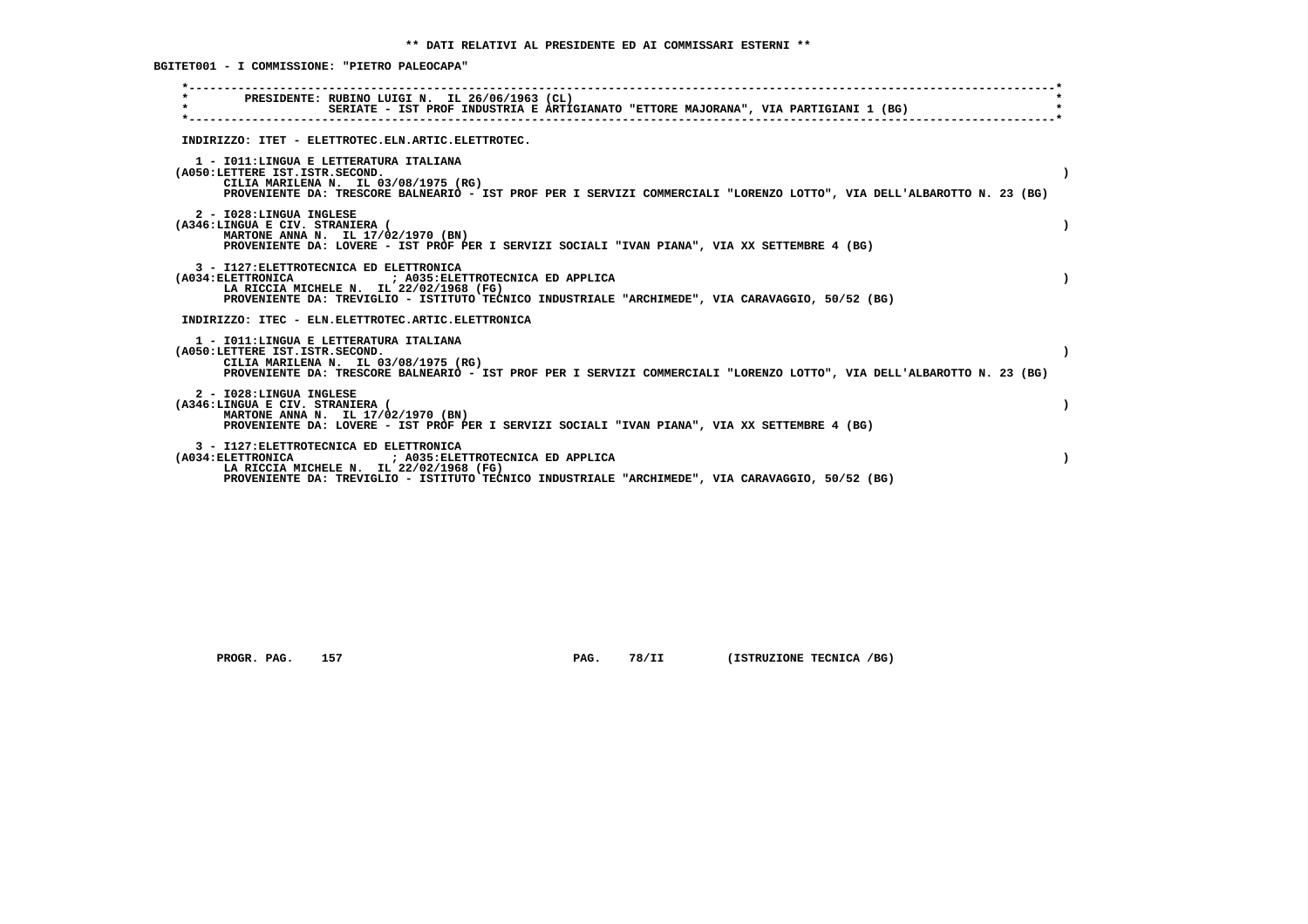# **BGITET002 - II COMMISSIONE: "PIETRO PALEOCAPA"**

#### **\*\* DATI RELATIVI ALLE CLASSI DELLA CONFIGURAZIONE \*\***

|  | ISTITUTO PRIMA SEDE: BERGAMO - ISTITUTO TECNICO INDUSTRIALE "PIETRO PALEOCAPA", VIA M. GAVAZZENI 29 (BG) |  |  |
|--|----------------------------------------------------------------------------------------------------------|--|--|
|  |                                                                                                          |  |  |

| * CLASSE * ISTITUTO<br>* SEZIONE * INDIRIZZO                   | $*T.F.P.*$ |           | CANDIDATI | $\star$ | L. STRANIERE                                  |  |
|----------------------------------------------------------------|------------|-----------|-----------|---------|-----------------------------------------------|--|
|                                                                |            |           |           |         | *INT.*EST.*SPEC*MER.* II PR. I COM. II COM. * |  |
| * ITET - ELETTROTEC.ELN.ARTIC.ELETTROTEC.<br>* BGTF010003 * EB |            | $*$ 8 $*$ |           |         |                                               |  |
| * ITAM - SIST. MODA ARTIC. TESS. ABB. MODA<br>* TA             |            | $* 10 *$  |           |         |                                               |  |
|                                                                |            |           |           |         |                                               |  |

# **ISTITUTO SECONDA SEDE: BERGAMO - ISTITUTO TECNICO INDUSTRIALE "PIETRO PALEOCAPA" (CORSO SERA, VIA GAVAZZENI, 29 (BG) \*--------\*------------\*-------------------------------------------------------\*--------------------------\*-----------------------\***

| * CLASSE * ISTITUTO | * SEZIONE * INDIRIZZO                                                             | $*T$ , $F$ , $P$ , $*$ | CANDIDATI * I. STRANIERE |                                               |
|---------------------|-----------------------------------------------------------------------------------|------------------------|--------------------------|-----------------------------------------------|
|                     |                                                                                   |                        |                          | *INT.*EST.*SPEC*MER.* II PR. I COM. II COM. * |
|                     | * 2 * BGTF01050C * EAS * ITET - ELETTROTEC.ELN.ARTIC.ELETTROTEC. * * * 12 * * * * |                        |                          |                                               |
|                     | TOTALI                                                                            |                        | $*30 * * * * *$          |                                               |

 **\*----\*----\*----\*----\***

 **PROGR. PAG. 158 PAG. 79/I (ISTRUZIONE TECNICA /BG)**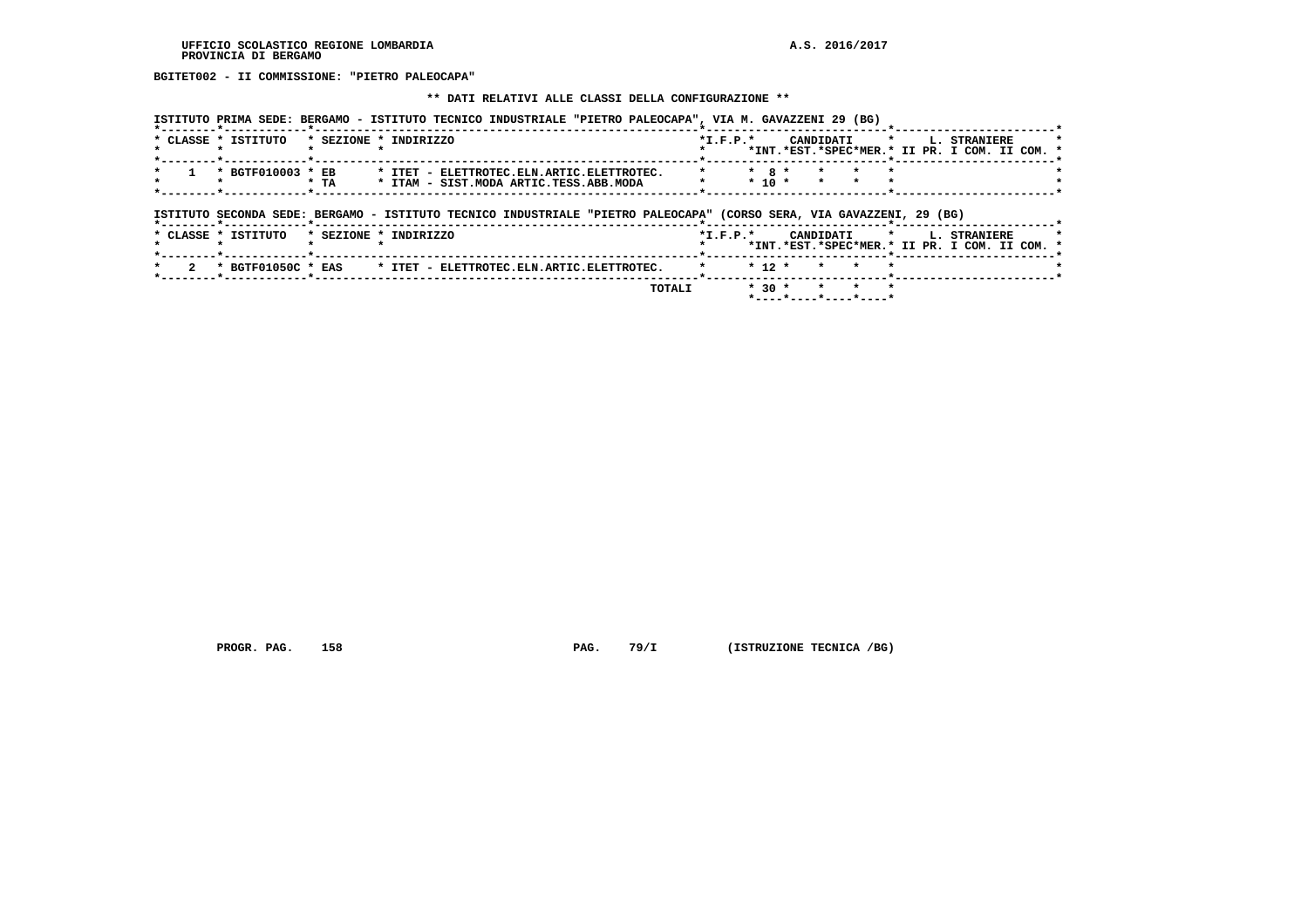**BGITET002 - II COMMISSIONE: "PIETRO PALEOCAPA"**

| PRESIDENTE: MILANESI PASOUALE ANGELO N. IL 21/12/1960 (BG)<br>$\star$<br>TREVIGLIO - ISTITUTO TECNICO AGRARIO "GAETANO CANTONI", VIA MERISIO, 17/C (BG)                                                                                                                       |  |
|-------------------------------------------------------------------------------------------------------------------------------------------------------------------------------------------------------------------------------------------------------------------------------|--|
| INDIRIZZO: ITET - ELETTROTEC.ELN.ARTIC.ELETTROTEC.                                                                                                                                                                                                                            |  |
| 1 - IO11: LINGUA E LETTERATURA ITALIANA<br>(A050:LETTERE IST.ISTR.SECOND.<br>PAGLIAROLI CARLA N. IL 26/02/1974 (PV)<br>PROVENIENTE DA: SERIATE - ISTITUTO TECNICO INDUSTRIALE "ETTORE MAJORANA", VIA PARTIGIANI, 1 (BG)                                                       |  |
| 2 - I028:LINGUA INGLESE<br>(A346:LINGUA E CIV. STRANIERA (<br>VECCHI GRAZIA SANTINA N. IL 04/06/1969 (BG)<br>PROVENIENTE DA: CARAVAGGIO - LICEO SCIENTIFICO "GALILEO GALILEI", VIA SAN FRANCESCO, 119A (BG)                                                                   |  |
| 3 - I127: ELETTROTECNICA ED ELETTRONICA<br>(A034: ELETTRONICA : A035: ELETTROTECNICA ED APPLICA<br>BERTOCCI ALADINO N. IL 26/10/1953 (GR)<br>PROVENIENTE DA: SERIATE - ISTITUTO TECNICO INDUSTRIALE "ETTORE MAJORANA", VIA PARTIGIANI, 1 (BG)                                 |  |
| INDIRIZZO: ITAM - SIST.MODA ARTIC.TESS.ABB.MODA                                                                                                                                                                                                                               |  |
| 1 - IO11: LINGUA E LETTERATURA ITALIANA<br>(A050:LETTERE IST.ISTR.SECOND.<br>PAGLIAROLI CARLA N. IL 26/02/1974 (PV)<br>PROVENIENTE DA: SERIATE - ISTITUTO TECNICO INDUSTRIALE "ETTORE MAJORANA", VIA PARTIGIANI, 1 (BG)                                                       |  |
| 2 - I028:LINGUA INGLESE<br>(A346:LINGUA E CIV. STRANIERA (<br>VECCHI GRAZIA SANTINA N. IL 04/06/1969 (BG)<br>PROVENIENTE DA: CARAVAGGIO - LICEO SCIENTIFICO "GALILEO GALILEI", VIA SAN FRANCESCO, 119A (BG)                                                                   |  |
| 3 - I185:TECNO. APPLIC. MATE. PROC. PRODUT. VI ORGANIZ. VI MODA<br>(A068:TECNOLOGIE DELL'ABBIGLIAM; A070:TECNOLOGIE TESSILI<br>TAGLIABUE GABRIELE N. IL 11/11/1967 (BS)<br>PROVENIENTE DA: BRESCIA - IST PROF INDUSTRIA E ARTIGIANATO "FORTUNY" - BRESCIA, VIA BERCHET 5 (BS) |  |

 **PROGR. PAG.** 159 **PAG.** 79/II (ISTRUZIONE TECNICA /BG)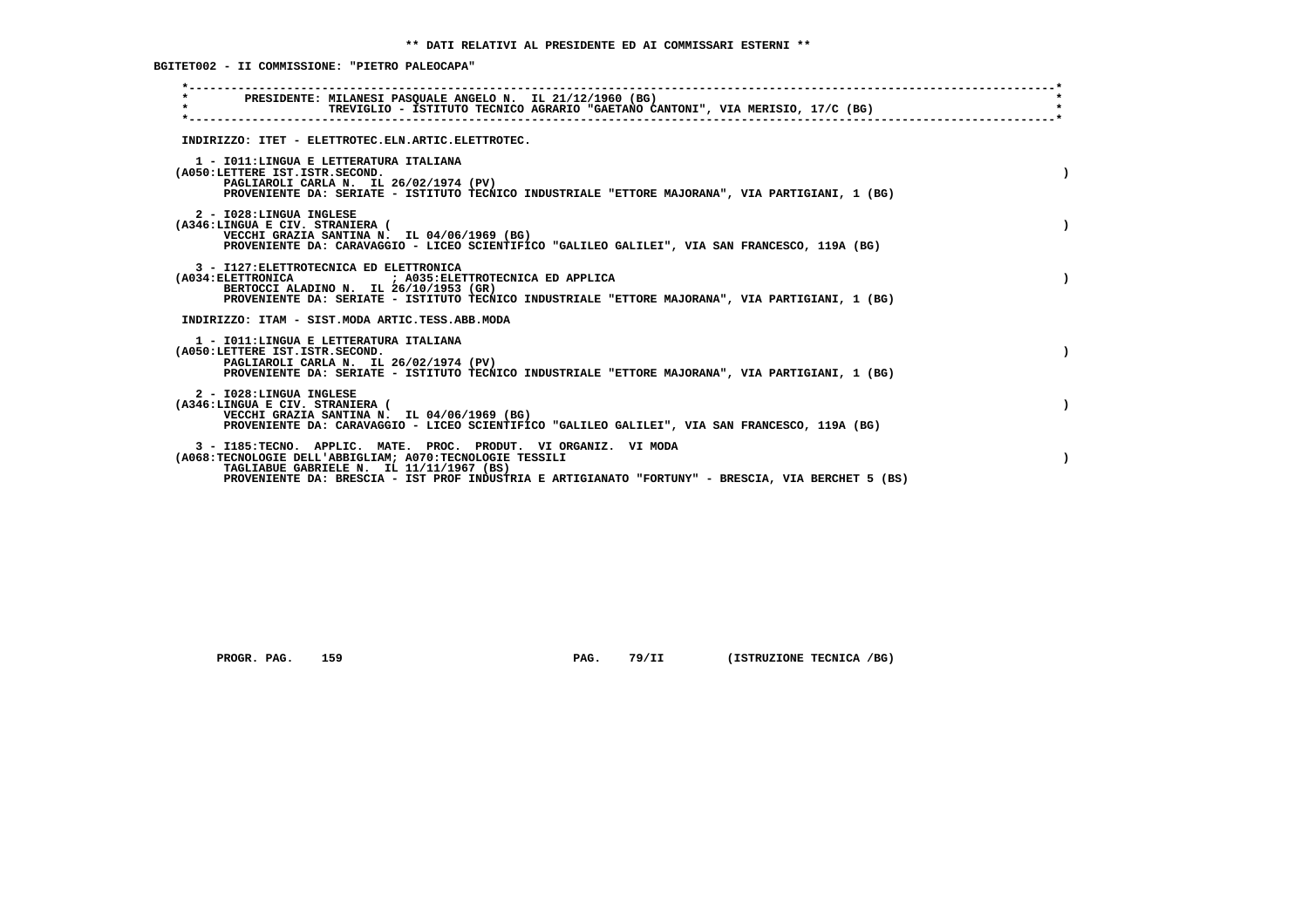**BGITET003 - III COMMISSIONE: "GUGLIELMO MARCONI"**

 **\*\* DATI RELATIVI ALLE CLASSI DELLA CONFIGURAZIONE \*\***

| ISTITUTO PRIMA SEDE: DALMINE - ISTITUTO TECNICO INDUSTRIALE "GUGLIELMO MARCONI", VIA VERDI, 60 (BG) |                                                                                                         |
|-----------------------------------------------------------------------------------------------------|---------------------------------------------------------------------------------------------------------|
| * CLASSE * ISTITUTO<br>* SEZIONE * INDIRIZZO                                                        | $*$ I.F.P. $*$<br>CANDIDATI<br>$\star$<br>L. STRANIERE<br>*INT.*EST.*SPEC*MER.* II PR. I COM. II COM. * |
| * BGTF036018 * 5AT<br>* ITET - ELETTROTEC.ELN.ARTIC.ELETTROTEC.                                     | $* 17 *$<br>$\star$ $\star$<br>$\star$                                                                  |
| * ITET - ELETTROTEC.ELN.ARTIC.ELETTROTEC.<br>* BGTF036018 * 5BT                                     | $* 19 *$<br>$\star$<br>$\star$ .                                                                        |
|                                                                                                     | $*36*$<br>TOTALI<br>$\star$<br>$\star$                                                                  |

 **PROGR. PAG.** 160 **PAG. 80/I** (ISTRUZIONE TECNICA /BG)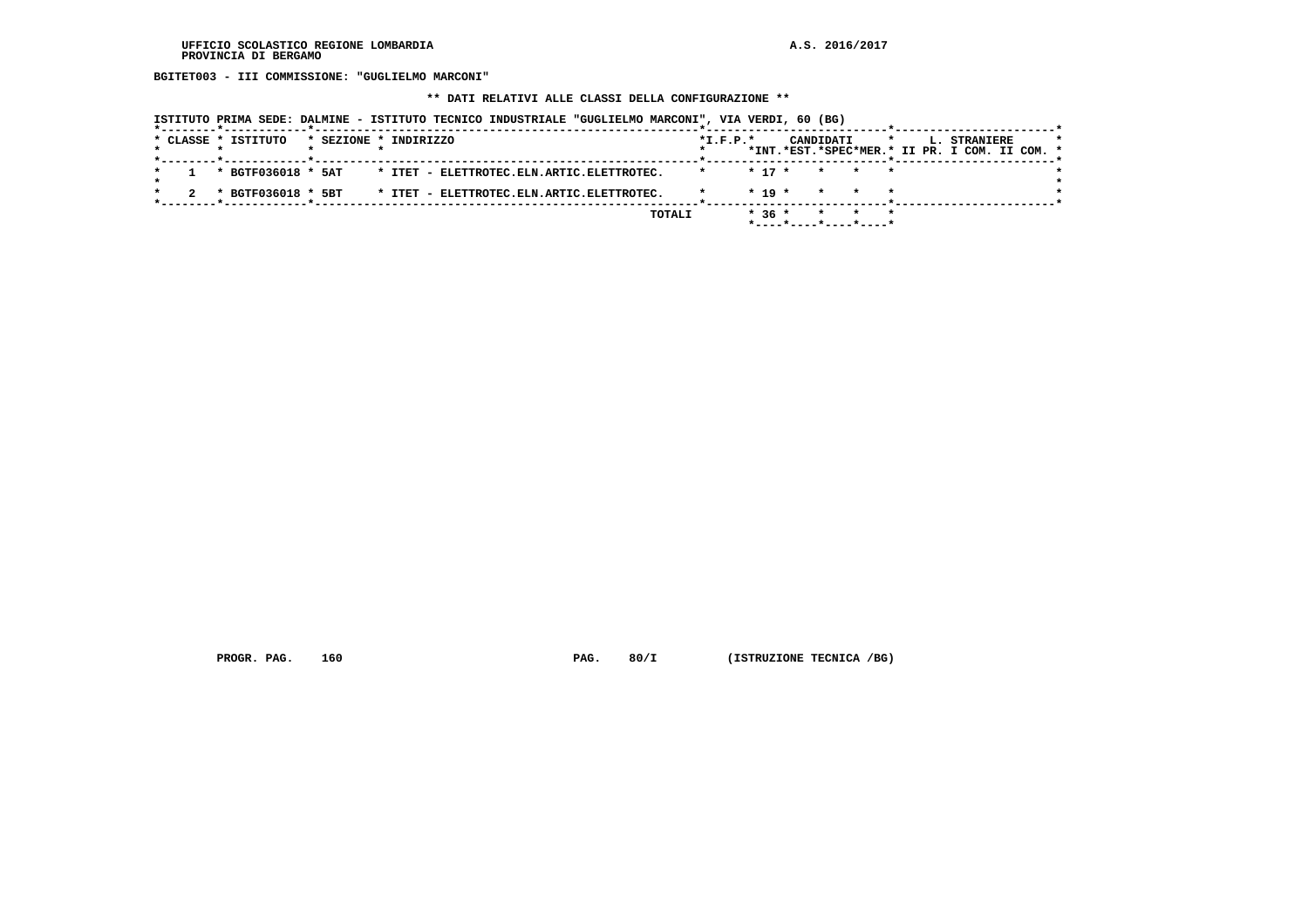**BGITET003 - III COMMISSIONE: "GUGLIELMO MARCONI"**

| $\star$<br>PRESIDENTE: PERUZZINI ANITA N. IL 06/07/1961 (SA)<br>$\star$<br>TRESCORE BALNEARIO - ISTITUTO TECNICO COMMERCIALE "LORENZO LOTTO", VIA DELL'ALBAROTTO N. 23 (BG)                                                                                               |  |
|---------------------------------------------------------------------------------------------------------------------------------------------------------------------------------------------------------------------------------------------------------------------------|--|
| INDIRIZZO: ITET - ELETTROTEC.ELN.ARTIC.ELETTROTEC.                                                                                                                                                                                                                        |  |
| 1 - IO11:LINGUA E LETTERATURA ITALIANA<br>(A050:LETTERE IST.ISTR.SECOND.<br>URSI ELISA N. IL 28/02/1966 (CS)<br>PROVENIENTE DA: TREVIGLIO - ISTITUTO TECNICO COMMERCIALE "ZENALE E BUTINONE", VIA GALVANI 7 (BG)                                                          |  |
| 2 - I028:LINGUA INGLESE<br>(A346:LINGUA E CIV. STRANIERA<br>D'ANTONIO MARIA N. IL 24/08/1963 (IS)<br>PROVENIENTE DA: TREVIGLIO - LICEO CLASSICO "SIMONE WEIL", VIA BOTTICELLI, 6 (BG)                                                                                     |  |
| 3 - I127: ELETTROTECNICA ED ELETTRONICA<br>(A034: ELETTRONICA                             ; A035: ELETTROTECNICA ED APPLICA<br>DI MICCO ROBERTO N. IL 07/07/1972 (EE)<br>PROVENIENTE DA: TREVIGLIO - ISTITUTO TECNICO INDUSTRIALE "ARCHIMEDE", VIA CARAVAGGIO, 50/52 (BG) |  |

 **PROGR. PAG.** 161 **PAG. 80/II (ISTRUZIONE TECNICA /BG)**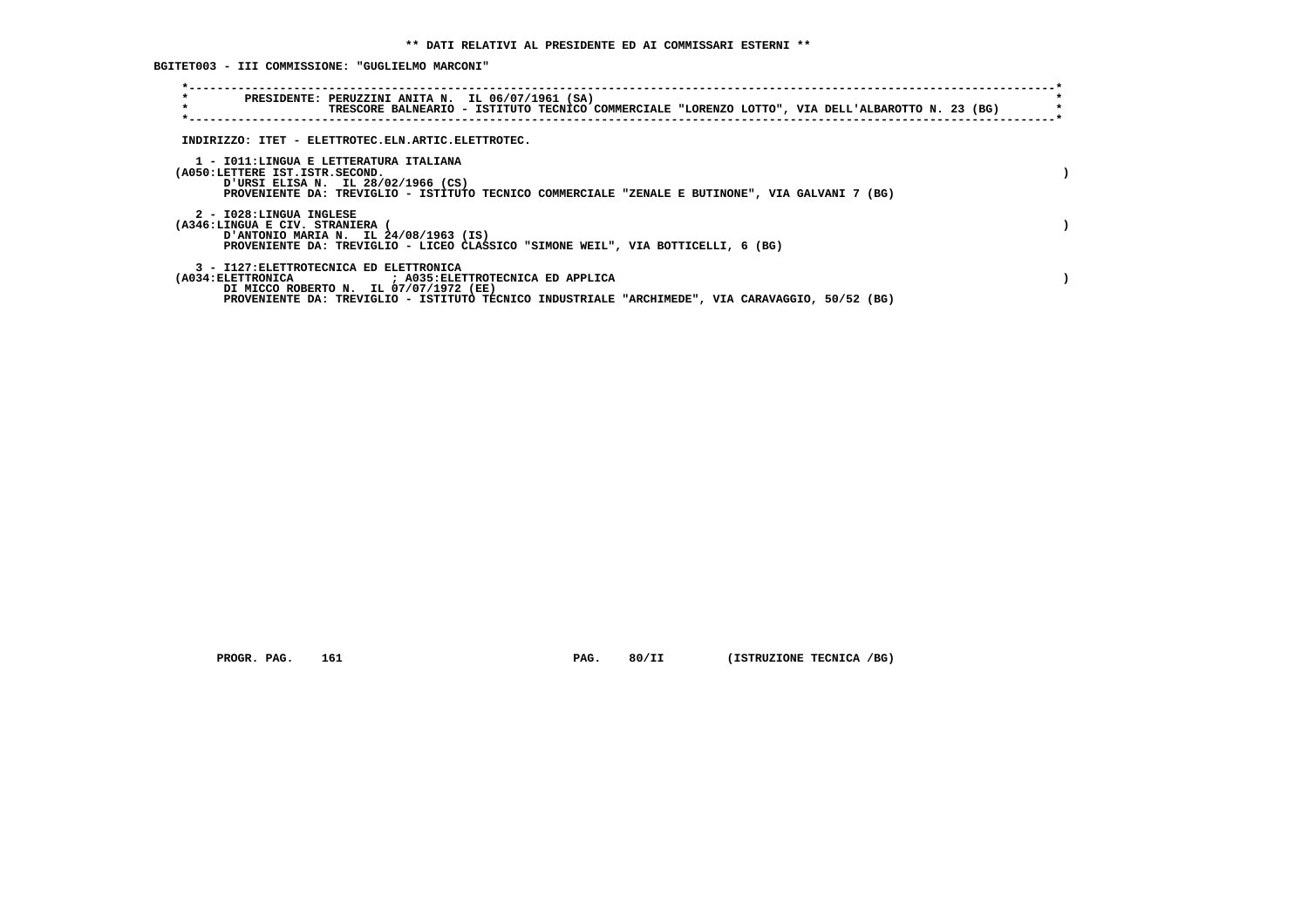**BGITGA001 - I COMMISSIONE: "MARIO RIGONI STERN"**

 **\*\* DATI RELATIVI ALLE CLASSI DELLA CONFIGURAZIONE \*\***

|  |  | ISTITUTO PRIMA SEDE: BERGAMO - ISTITUTO TECNICO AGRARIO "MARIO RIGONI STERN", VIA BORGO PALAZZO, 128 (BG) |                       |  |  |  |                                           |        |            |                        |           |       |                       |         |                                               |              |  |  |
|--|--|-----------------------------------------------------------------------------------------------------------|-----------------------|--|--|--|-------------------------------------------|--------|------------|------------------------|-----------|-------|-----------------------|---------|-----------------------------------------------|--------------|--|--|
|  |  | * CLASSE * ISTITUTO                                                                                       | * SEZIONE * INDIRIZZO |  |  |  |                                           |        | $*I.F.P.*$ |                        | CANDIDATI |       |                       | $\star$ | *INT.*EST.*SPEC*MER.* II PR. I COM. II COM. * | L. STRANIERE |  |  |
|  |  | * BGTA03101C * 5A                                                                                         |                       |  |  |  | * ITGA - AGR.AGROAL.AGROIN.ART.GES.AM.TER |        | $\star$    | $* 23 *$               |           | * 1 * |                       | $\star$ |                                               |              |  |  |
|  |  | * BGTA03101C * 5B                                                                                         |                       |  |  |  | * ITGA - AGR.AGROAL.AGROIN.ART.GES.AM.TER |        |            | $* 20 * 1 *$           |           |       |                       |         |                                               |              |  |  |
|  |  |                                                                                                           |                       |  |  |  |                                           | TOTALI |            | $*$ 43 $*$ 1 $*$ 1 $*$ |           |       | *----*----*----*----* |         |                                               |              |  |  |

 **PROGR. PAG.** 162 **PAG. 81/I** (ISTRUZIONE TECNICA /BG)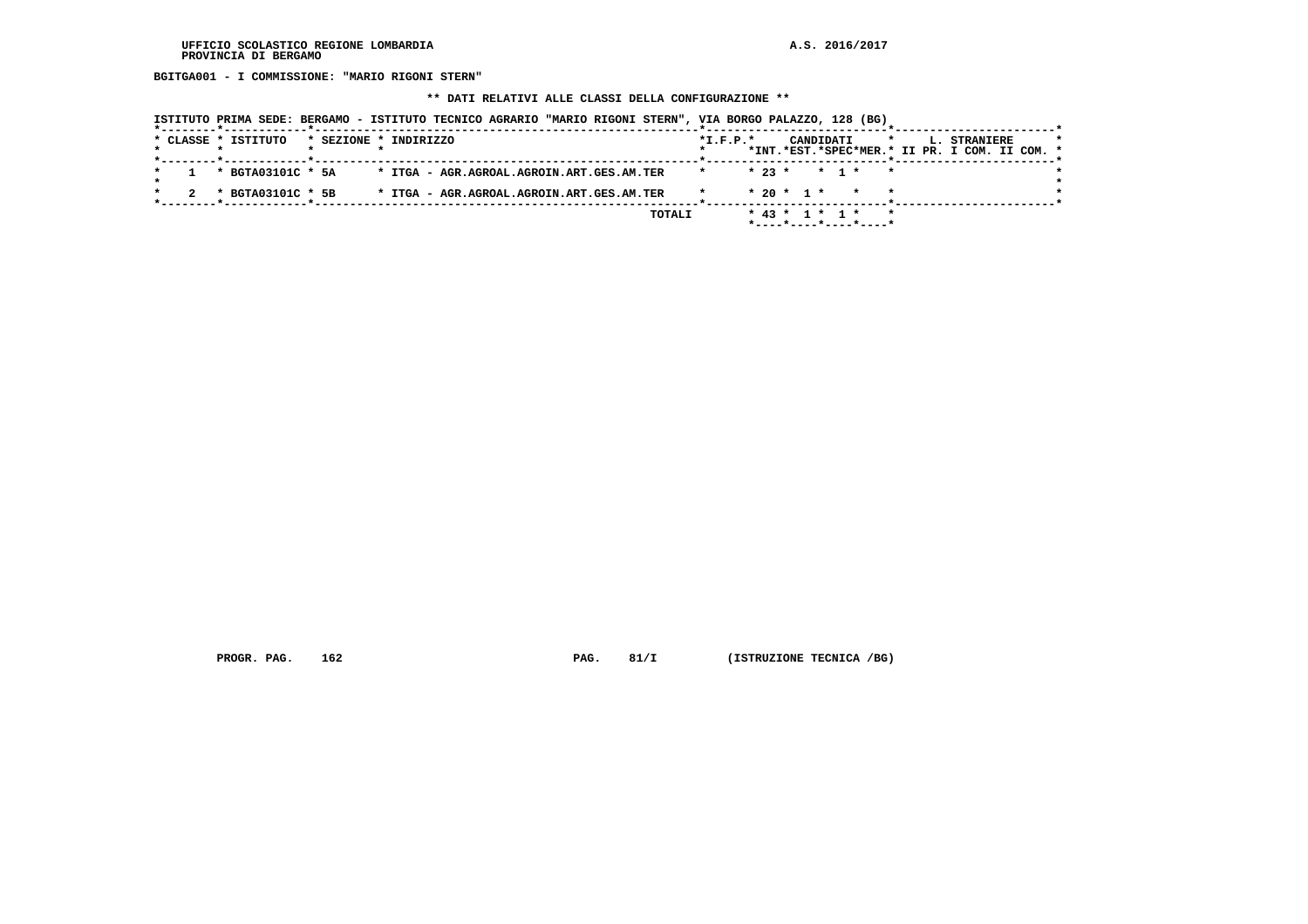**BGITGA001 - I COMMISSIONE: "MARIO RIGONI STERN"**

| $\star$<br>$\star$                                                       | PRESIDENTE: NIELFI CARLA N. IL 21/01/1956 (AL)<br>PRESEZZO - ISTITUTO SUPERIORE "MAIRONI DA PONTE", VIA C. BERIZZI, 1 (BG)                                       |  |
|--------------------------------------------------------------------------|------------------------------------------------------------------------------------------------------------------------------------------------------------------|--|
|                                                                          |                                                                                                                                                                  |  |
|                                                                          | INDIRIZZO: ITGA - AGR.AGROAL.AGROIN.ART.GES.AM.TER                                                                                                               |  |
| 1 - IO11:LINGUA E LETTERATURA ITALIANA<br>(A050:LETTERE IST.ISTR.SECOND. | PALMIERI PIERRE NELLO N. IL 30/01/1956 (EE)<br>PROVENIENTE DA: PRESEZZO - ISTITUTO TECNICO COMMERCIALE "MAIRONI DA PONTE", VIA BERIZZI,1 (BG)                    |  |
| 2 - I028:LINGUA INGLESE<br>(A346:LINGUA E CIV. STRANIERA                 | GERVASONI LUISA N. IL 18/10/1959 (BG)<br>PROVENIENTE DA: SAN PELLEGRINO TERME - IST PROF PER I SERVIZI ALBERGHIERI E RISTORAZIONE DI SAN PELLEGRINO TERME, VIALE |  |
| 3 - I164: PRODUZIONI VEGETALI<br>(A058:SC.E MEC.AGR.E T.GEST.AZ.         | CUTRUPI ANGELO N. IL 22/06/1974 (RC)<br>PROVENIENTE DA: ROMANO DI LOMBARDIA - IST PROF PER I SERVIZI SOCIALI "G.B. RUBINI", VIA BELVEDERE (BG)                   |  |

 **PROGR. PAG.** 163 **PAG. 81/II (ISTRUZIONE TECNICA /BG)**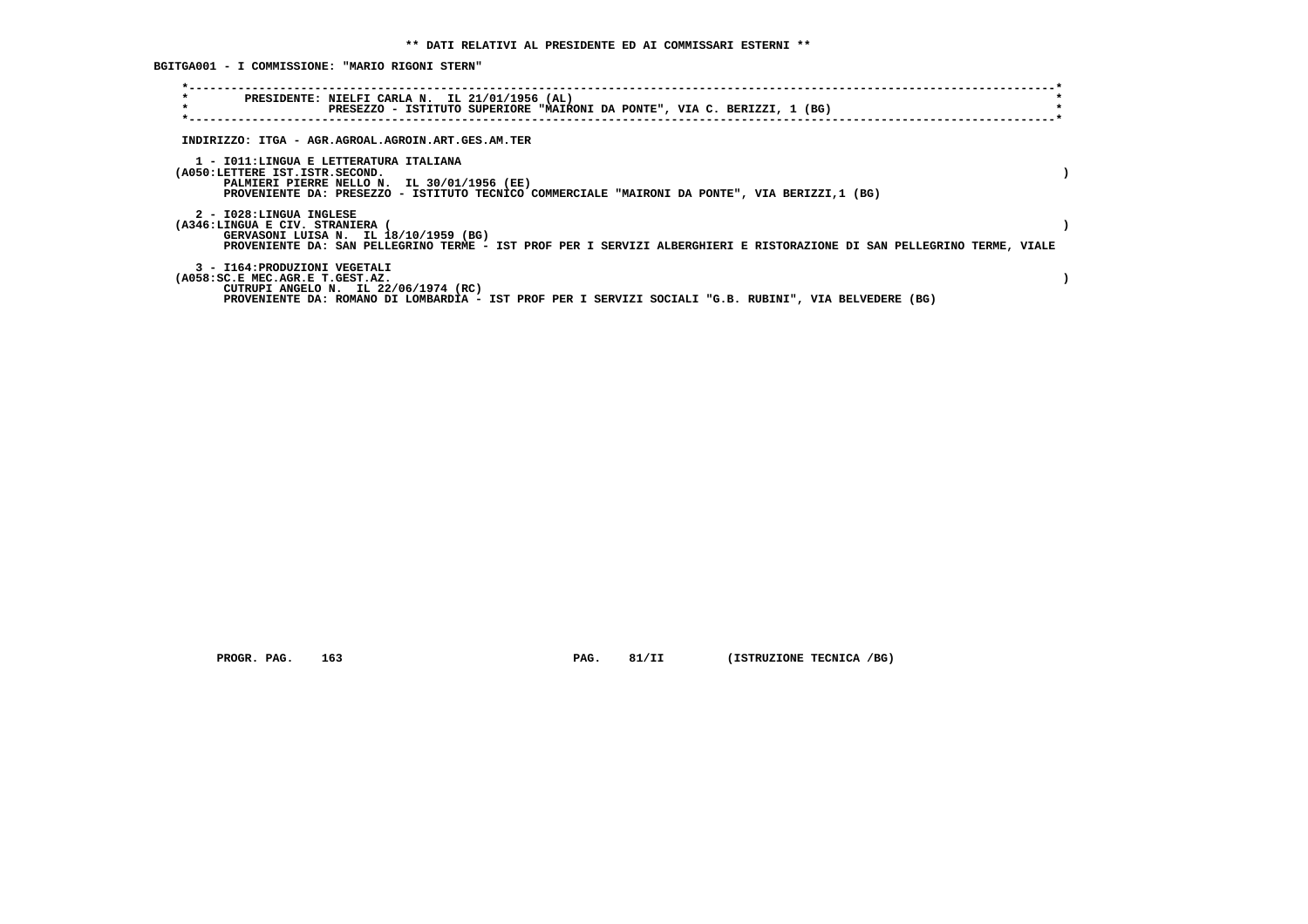**BGITGA002 - II COMMISSIONE: "GAETANO CANTONI"**

## **\*\* DATI RELATIVI ALLE CLASSI DELLA CONFIGURAZIONE \*\***

|                     |                                           | ISTITUTO PRIMA SEDE: TREVIGLIO - ISTITUTO TECNICO AGRARIO "GAETANO CANTONI", VIA MERISIO, 17/C (BG) |                |          |           |                                                         |         |                                               |  |
|---------------------|-------------------------------------------|-----------------------------------------------------------------------------------------------------|----------------|----------|-----------|---------------------------------------------------------|---------|-----------------------------------------------|--|
| * CLASSE * ISTITUTO | * SEZIONE * INDIRIZZO                     |                                                                                                     | $*$ I.F.P. $*$ |          | CANDIDATI |                                                         | $\star$ | L. STRANIERE                                  |  |
|                     |                                           |                                                                                                     |                |          |           |                                                         |         | *INT.*EST.*SPEC*MER.* II PR. I COM. II COM. * |  |
| * BGTA02701R * 5C   | * ITGA - AGR.AGROAL.AGROIN.ART.GES.AM.TER |                                                                                                     |                | $* 17 *$ |           | * * *                                                   |         |                                               |  |
| * BGTA02701R * 5D   | * ITGA - AGR.AGROAL.AGROIN.ART.GES.AM.TER |                                                                                                     |                | $* 13 *$ | $\star$   |                                                         |         |                                               |  |
|                     |                                           | TOTALI                                                                                              |                | $* 30 *$ |           | $\star$ $\star$<br>$*$ ---- $*$ ---- $*$ ---- $*$ ----* | $\star$ |                                               |  |

 **PROGR. PAG.** 164 **PAG.** 82/I (ISTRUZIONE TECNICA /BG)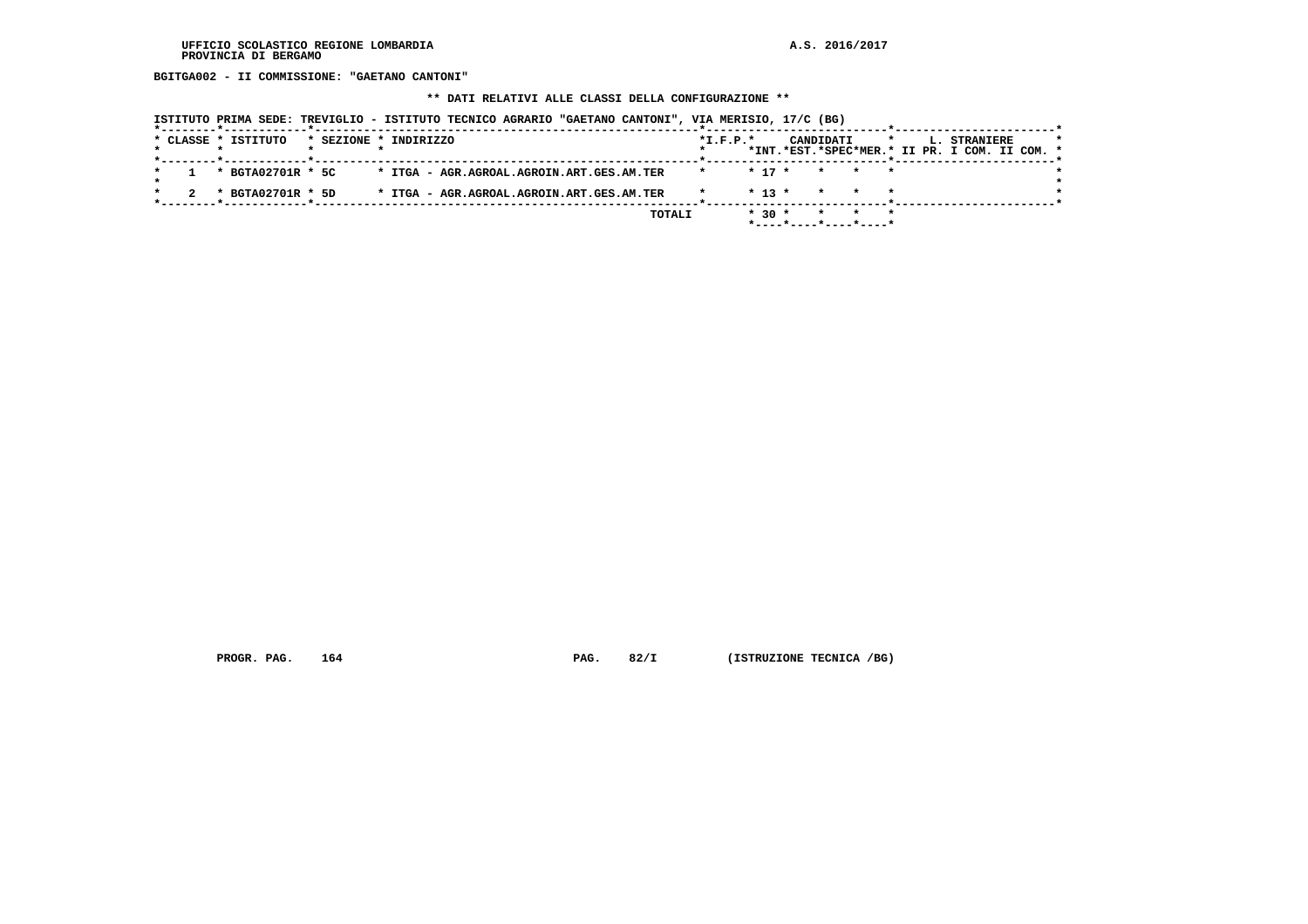**BGITGA002 - II COMMISSIONE: "GAETANO CANTONI"**

| $\star$<br>PRESIDENTE: MATTIOLI LAURA N. IL 13/03/1958 (BG)<br>$\star$<br>BERGAMO - LICEO SCIENTIFICO "LORENZO MASCHERONI", VIA ALBERICO DA ROSCIATE, 21A (BG)                                                                    |  |
|-----------------------------------------------------------------------------------------------------------------------------------------------------------------------------------------------------------------------------------|--|
| INDIRIZZO: ITGA - AGR.AGROAL.AGROIN.ART.GES.AM.TER                                                                                                                                                                                |  |
| 1 - IO11:LINGUA E LETTERATURA ITALIANA<br>(A050:LETTERE IST.ISTR.SECOND.<br>ROTA MICOL ALESSANDRA N. IL 26/07/1989 (BG)<br>PROVENIENTE DA: ROMANO DI LOMBARDIA - IST PROF PER I SERVIZI SOCIALI "G.B. RUBINI", VIA BELVEDERE (BG) |  |
| 2 - I028:LINGUA INGLESE<br>(A346:LINGUA E CIV. STRANIERA<br>VERRENGIA GIUSEPPE N. IL 05/01/1955 (CE)<br>PROVENIENTE DA: PRESEZZO - ISTITUTO TECNICO COMMERCIALE "MAIRONI DA PONTE", VIA BERIZZI,1 (BG)                            |  |
| 3 - I164: PRODUZIONI VEGETALI<br>(A058:SC.E MEC.AGR.E T.GEST.AZ.<br>CASSARINO EMANUELE N. IL 07/06/1958 (CL)<br>PROVENIENTE DA: BERGAMO - ISTITUTO TECNICO AGRARIO "MARIO RIGONI STERN", VIA BORGO PALAZZO, 128 (BG)              |  |

 **PROGR. PAG.** 165 **PAG. 82/II (ISTRUZIONE TECNICA /BG)**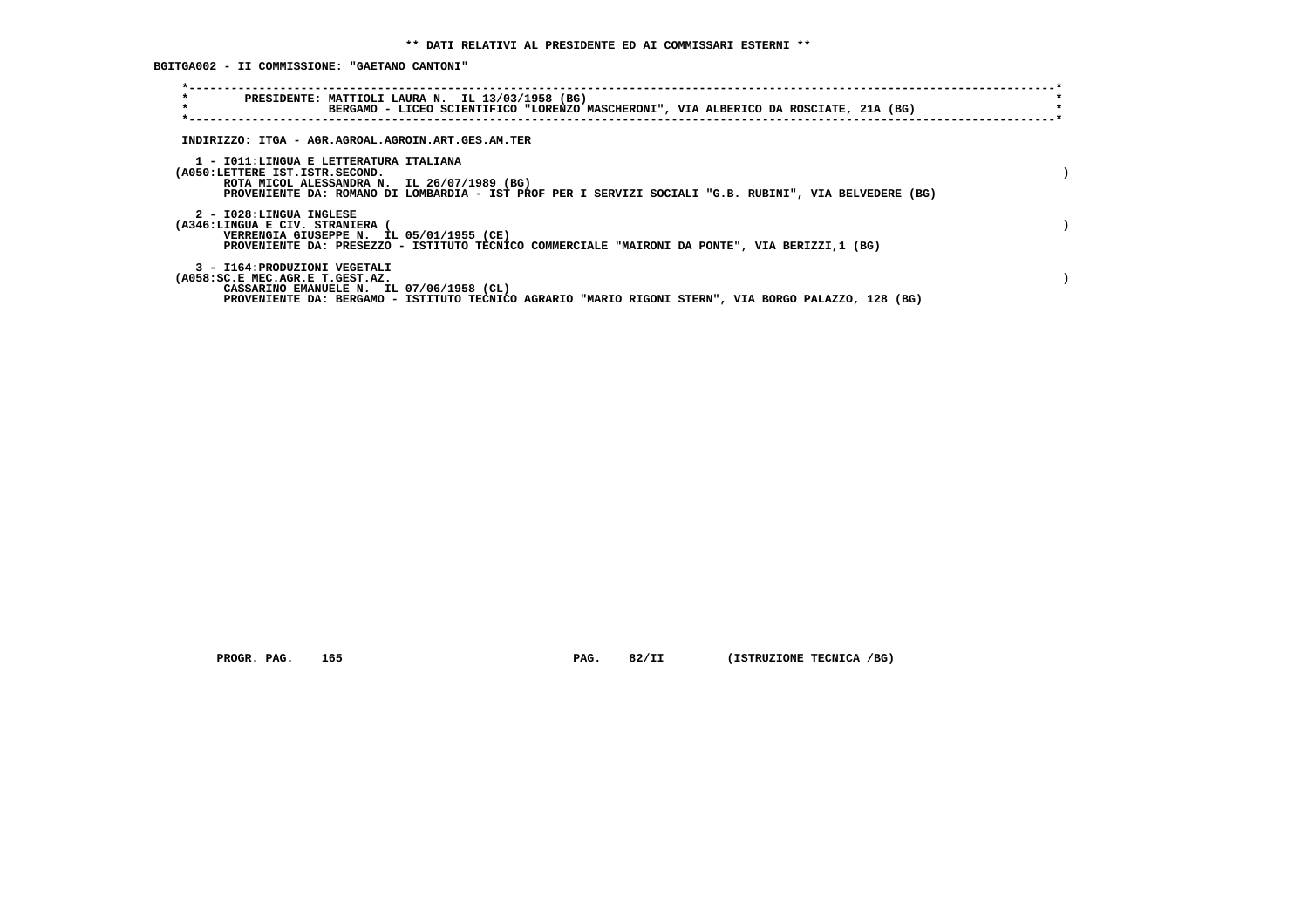**BGITGA003 - III COMMISSIONE: "MARIO RIGONI STERN"**

#### **\*\* DATI RELATIVI ALLE CLASSI DELLA CONFIGURAZIONE \*\***

|  |  | ISTITUTO PRIMA SEDE: BERGAMO - ISTITUTO TECNICO AGRARIO "MARIO RIGONI STERN", VIA BORGO PALAZZO, 128 (BG) |                       |  |  |                                           |  |        |         |            |           |                                                            |                   |  |         |  |              |  |  |
|--|--|-----------------------------------------------------------------------------------------------------------|-----------------------|--|--|-------------------------------------------|--|--------|---------|------------|-----------|------------------------------------------------------------|-------------------|--|---------|--|--------------|--|--|
|  |  | * CLASSE * ISTITUTO                                                                                       | * SEZIONE * INDIRIZZO |  |  |                                           |  |        |         | $*I.F.P.*$ |           | CANDIDATI<br>*INT.*EST.*SPEC*MER.* II PR. I COM. II COM. * |                   |  | $\star$ |  | L. STRANIERE |  |  |
|  |  | * BGTA03101C * 5D                                                                                         |                       |  |  | * ITGA - AGR.AGROAL.AGROIN.ART.GES.AM.TER |  |        | $\star$ |            |           | $* 22 * * 3 *$                                             |                   |  |         |  |              |  |  |
|  |  | * BGTA03101C * 5E                                                                                         |                       |  |  | * ITGA - AGR.AGROAL.AGROIN.ART.GES.AM.TER |  |        |         |            | $*20$ $*$ | $\star$ 4 $\star$                                          |                   |  |         |  |              |  |  |
|  |  |                                                                                                           |                       |  |  |                                           |  | TOTALI |         |            | $* 42 *$  | $*$ ---- $*$ ---- $*$ ---- $*$ ---- $*$                    | $\star$ 7 $\star$ |  |         |  |              |  |  |

 **PROGR. PAG.** 166 **PAG. 83/I** (ISTRUZIONE TECNICA /BG)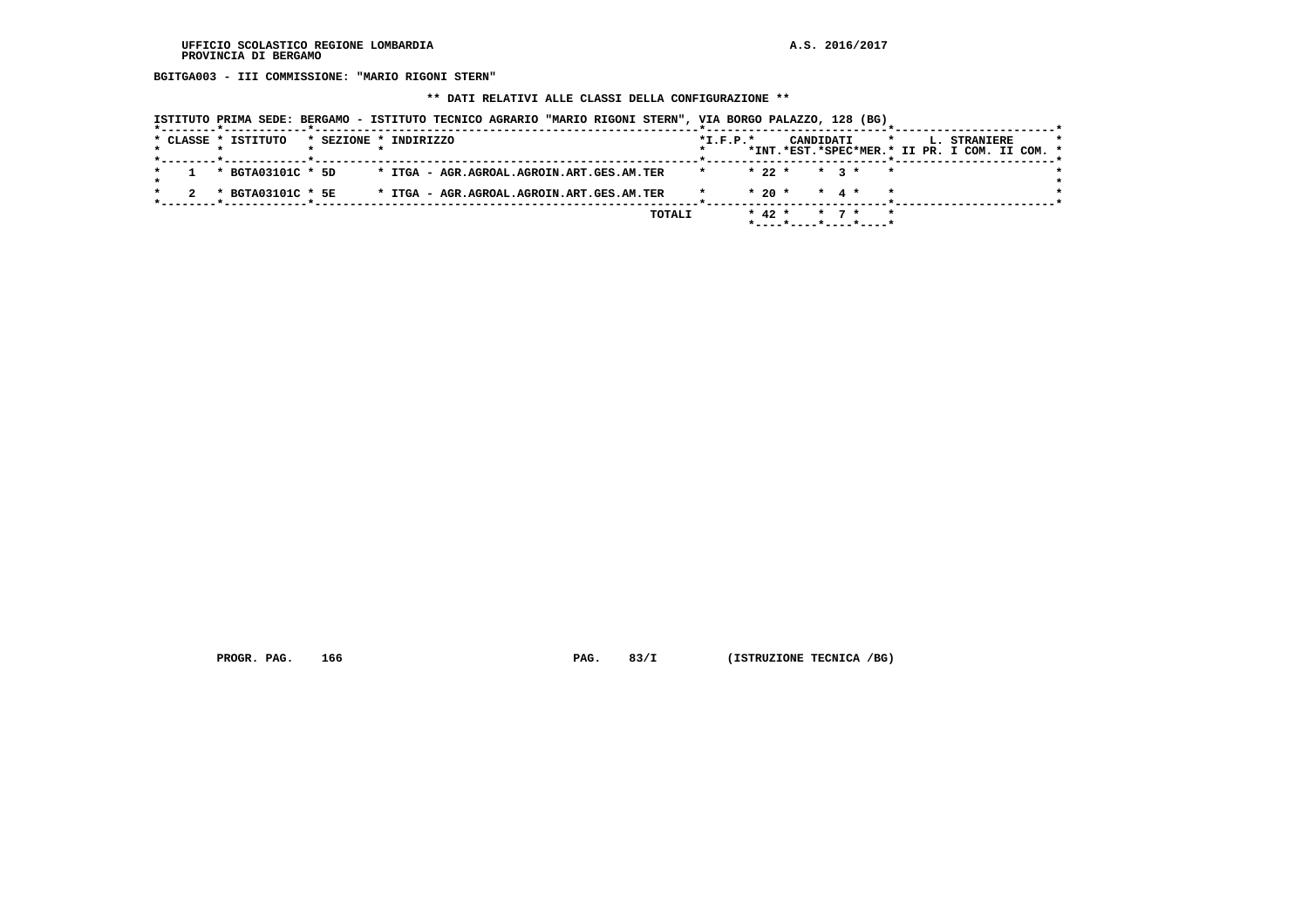**BGITGA003 - III COMMISSIONE: "MARIO RIGONI STERN"**

| $\star$<br>$\star$                                               | PRESIDENTE: MASTROROCCO GIORGIO N. IL 10/12/1955 (PV)<br>CLUSONE - IST TEC COMMERCIALE E PER GEOMETRI "ANDREA FANTONI", VIA BARBARIGO, 27 (BG)                                                                 |  |
|------------------------------------------------------------------|----------------------------------------------------------------------------------------------------------------------------------------------------------------------------------------------------------------|--|
|                                                                  | INDIRIZZO: ITGA - AGR.AGROAL.AGROIN.ART.GES.AM.TER                                                                                                                                                             |  |
| (A050:LETTERE IST.ISTR.SECOND.                                   | 1 - IO11:LINGUA E LETTERATURA ITALIANA<br>SPIRITELLI STEFANIA N. IL 05/01/1957 (MN)<br>PROVENIENTE DA: SAN PELLEGRINO TERME - IST PROF PER I SERVIZI ALBERGHIERI E RISTORAZIONE DI SAN PELLEGRINO TERME, VIALE |  |
| 2 - I028:LINGUA INGLESE<br>(A346:LINGUA E CIV. STRANIERA         | MALATINI BARBARA N. IL 03/05/1973 (BG)<br>PROVENIENTE DA: TREVIGLIO - ISTITUTO TECNICO INDUSTRIALE "ARCHIMEDE", VIA CARAVAGGIO, 50/52 (BG)                                                                     |  |
| 3 - I164: PRODUZIONI VEGETALI<br>(A058:SC.E MEC.AGR.E T.GEST.AZ. | SCALVINI ALBERTO N. IL 16/03/1972 (BS)<br>PROVENIENTE DA: CHIARI - IST TEC COMMERCIALE E PER GEOMETRI I.T.C.G. "L.EINAUDI", VIA FRATELLI SIRANI N.1 (BS)                                                       |  |

 **PROGR. PAG.** 167 **PAG.** 83/II (ISTRUZIONE TECNICA /BG)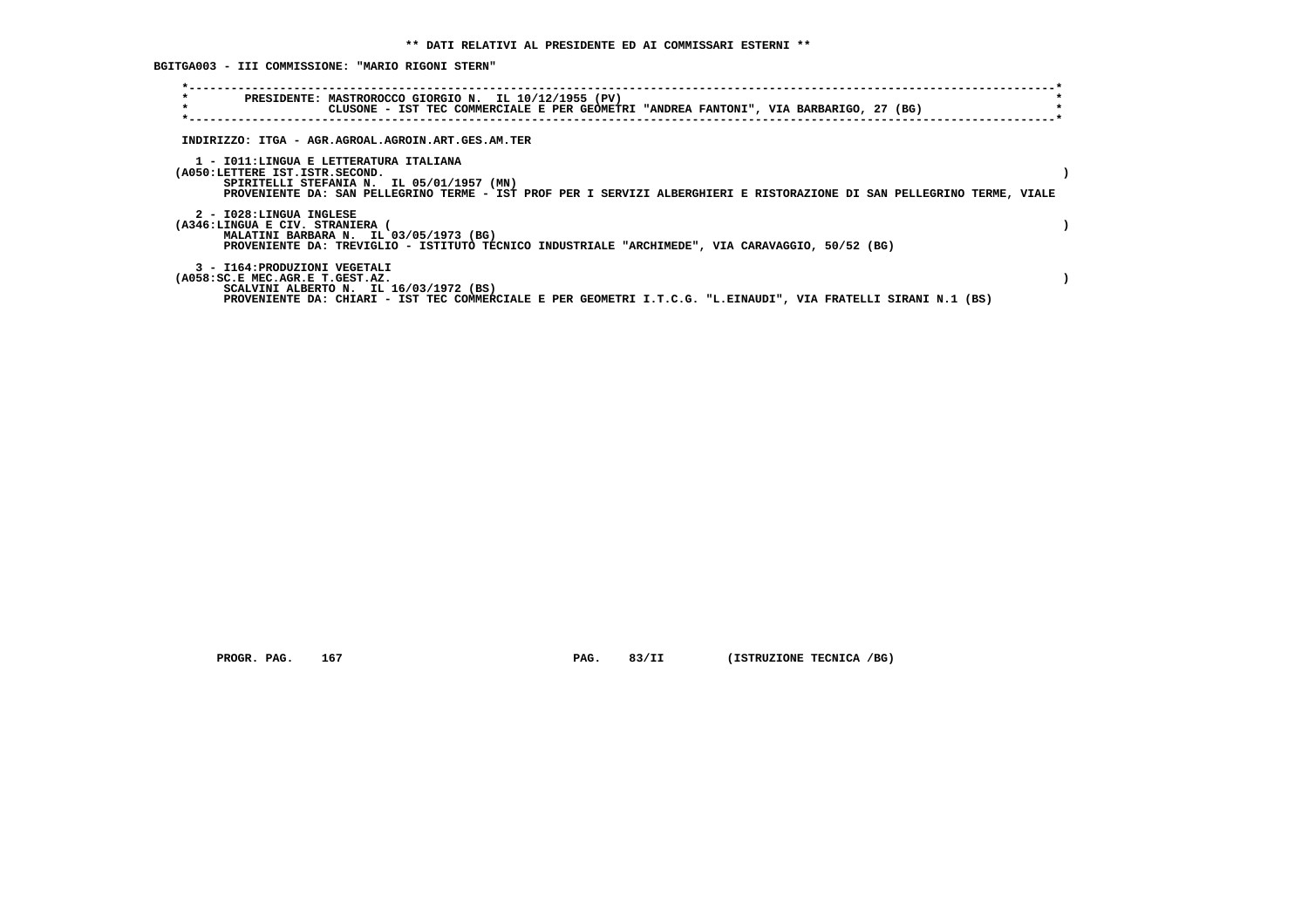**BGITGT001 - I COMMISSIONE: "GIACOMO QUARENGHI"**

#### **\*\* DATI RELATIVI ALLE CLASSI DELLA CONFIGURAZIONE \*\***

| ISTITUTO PRIMA SEDE: BERGAMO - ISTITUTO TECNICO PER GEOMETRI "GIACOMO OUARENGHI", VIA EUROPA, 27 (BG) |  |  |  |  |  |  |  |  |  |  |  |
|-------------------------------------------------------------------------------------------------------|--|--|--|--|--|--|--|--|--|--|--|
|-------------------------------------------------------------------------------------------------------|--|--|--|--|--|--|--|--|--|--|--|

|  | * CLASSE * ISTITUTO | * SEZIONE * INDIRIZZO                                                                  | $*T$ , $F$ , $D$ , $*$ | CANDIDATI * I. STRANIERE |                                               |  |
|--|---------------------|----------------------------------------------------------------------------------------|------------------------|--------------------------|-----------------------------------------------|--|
|  |                     |                                                                                        |                        |                          | *INT.*EST.*SPEC*MER.* II PR. I COM. II COM. * |  |
|  |                     |                                                                                        |                        |                          |                                               |  |
|  |                     | $\star$ 1 $\star$ BGTL02000T $\star$ 5G $\star$ TTGT - COSTR.AMB.TERR.ARTIC.GEOTECNICO |                        | * * 28 * 1 * * * *       |                                               |  |
|  |                     |                                                                                        |                        |                          |                                               |  |

## **ISTITUTO SECONDA SEDE: BERGAMO - ISTITUTO TECNICO AGRARIO "MARIO RIGONI STERN", VIA BORGO PALAZZO, 128 (BG)**

|  | * CLASSE * ISTITUTO |  | * SEZIONE * INDIRIZZO                                         | $*T$ , $F$ , $D$ , $*$ |  |  | CANDIDATI * L. STRANIERE                      |  |  |  |  |
|--|---------------------|--|---------------------------------------------------------------|------------------------|--|--|-----------------------------------------------|--|--|--|--|
|  |                     |  |                                                               |                        |  |  | *INT.*EST.*SPEC*MER.* II PR. I COM. II COM. * |  |  |  |  |
|  |                     |  |                                                               |                        |  |  |                                               |  |  |  |  |
|  |                     |  | 2 * BGTA03101C * 5C * ITPT - AGR.AGROAL.AGROIN.ART.PROD.TRASF |                        |  |  | * * 20 * * 3 * *                              |  |  |  |  |
|  |                     |  | <b>TOTALI</b>                                                 |                        |  |  | $* 48 * 1 * 3 * * *$                          |  |  |  |  |
|  |                     |  |                                                               |                        |  |  | *----*----*----*----*                         |  |  |  |  |

 **PROGR. PAG.** 168 **PAG. 84/I** (ISTRUZIONE TECNICA /BG)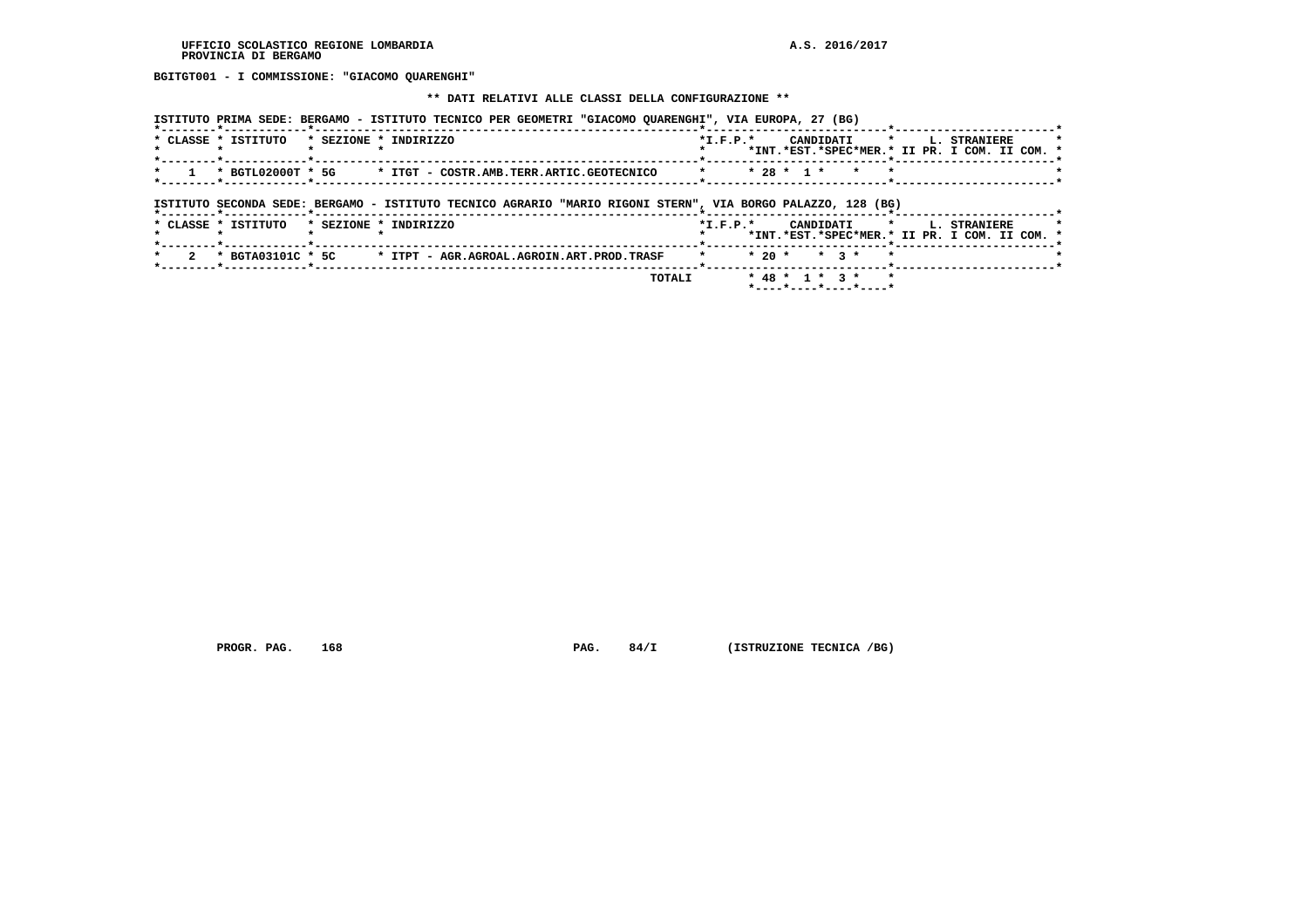**BGITGT001 - I COMMISSIONE: "GIACOMO QUARENGHI"**

| PRESIDENTE: TASSI LORENZO N. IL 06/09/1974 (BG)<br>$\star$<br>SAN PELLEGRINO TERME - IST PROF PER I SERVIZI ALBERGHIERI E RISTORAZIONE DI SAN PELLEGRINO TERME, VIALE *                                                                            |  |  |
|----------------------------------------------------------------------------------------------------------------------------------------------------------------------------------------------------------------------------------------------------|--|--|
| INDIRIZZO: ITGT - COSTR.AMB.TERR.ARTIC.GEOTECNICO                                                                                                                                                                                                  |  |  |
| 1 - IO11: LINGUA E LETTERATURA ITALIANA<br>(A050:LETTERE IST.ISTR.SECOND.<br>GHERARDI LISA N. IL 18/02/1970 (BG)<br>PROVENIENTE DA: ZOGNO - IST TEC COMMERCIALE E PER GEOMETRI "DAVID MARIA TUROLDO", VIA RONCO, 11 (BG)                           |  |  |
| 2 - I028:LINGUA INGLESE<br>(A346:LINGUA E CIV. STRANIERA (<br>MANGINI ANNA N. IL 31/10/1981 (BG)<br>PROVENIENTE DA: ALZANO LOMBARDO - LICEO SCIENTIFICO "EDOARDO AMALDI", VIA LOCATELLI, 16 (BG)                                                   |  |  |
| 3 - I137: GEOLOGIA E GEOLOGIA APPLICATA<br>(A011:ARTE MINERARIA ) ; A054:MINERALOGIA E GEOLOGIA<br>GROSSO SALVATORE N. IL 28/06/1984 (CS)<br>PROVENIENTE DA: CLUSONE - IST TEC COMMERCIALE E PER GEOMETRI "ANDREA FANTONI", VIA BARBARIGO, 27 (BG) |  |  |
| INDIRIZZO: ITPT - AGR.AGROAL.AGROIN.ART.PROD.TRASF                                                                                                                                                                                                 |  |  |
| 1 - IO11: LINGUA E LETTERATURA ITALIANA<br>(A050:LETTERE IST.ISTR.SECOND.<br>GHERARDI LISA N. IL 18/02/1970 (BG)<br>PROVENIENTE DA: ZOGNO - IST TEC COMMERCIALE E PER GEOMETRI "DAVID MARIA TUROLDO", VIA RONCO, 11 (BG)                           |  |  |
| 2 - I028:LINGUA INGLESE<br>(A346:LINGUA E CIV. STRANIERA (<br>MANGINI ANNA N. IL 31/10/1981 (BG)<br>PROVENIENTE DA: ALZANO LOMBARDO - LICEO SCIENTIFICO "EDOARDO AMALDI", VIA LOCATELLI, 16 (BG)                                                   |  |  |
| 3 - I164: PRODUZIONI VEGETALI<br>(A058:SC.E MEC.AGR.E T.GEST.AZ.<br>SCALISE FRANCESCO N. IL 22/10/1980 (ME)<br>PROVENIENTE DA: CREMA - IST PROF PER L'AGRICOLTURA E L'AMBIENTE ISTITUTO PROF. AGRICOLTURA STA, VIALE SANTA MARIA 23/C (            |  |  |

 **PROGR. PAG.** 169 **PAG. 84/II** (ISTRUZIONE TECNICA /BG)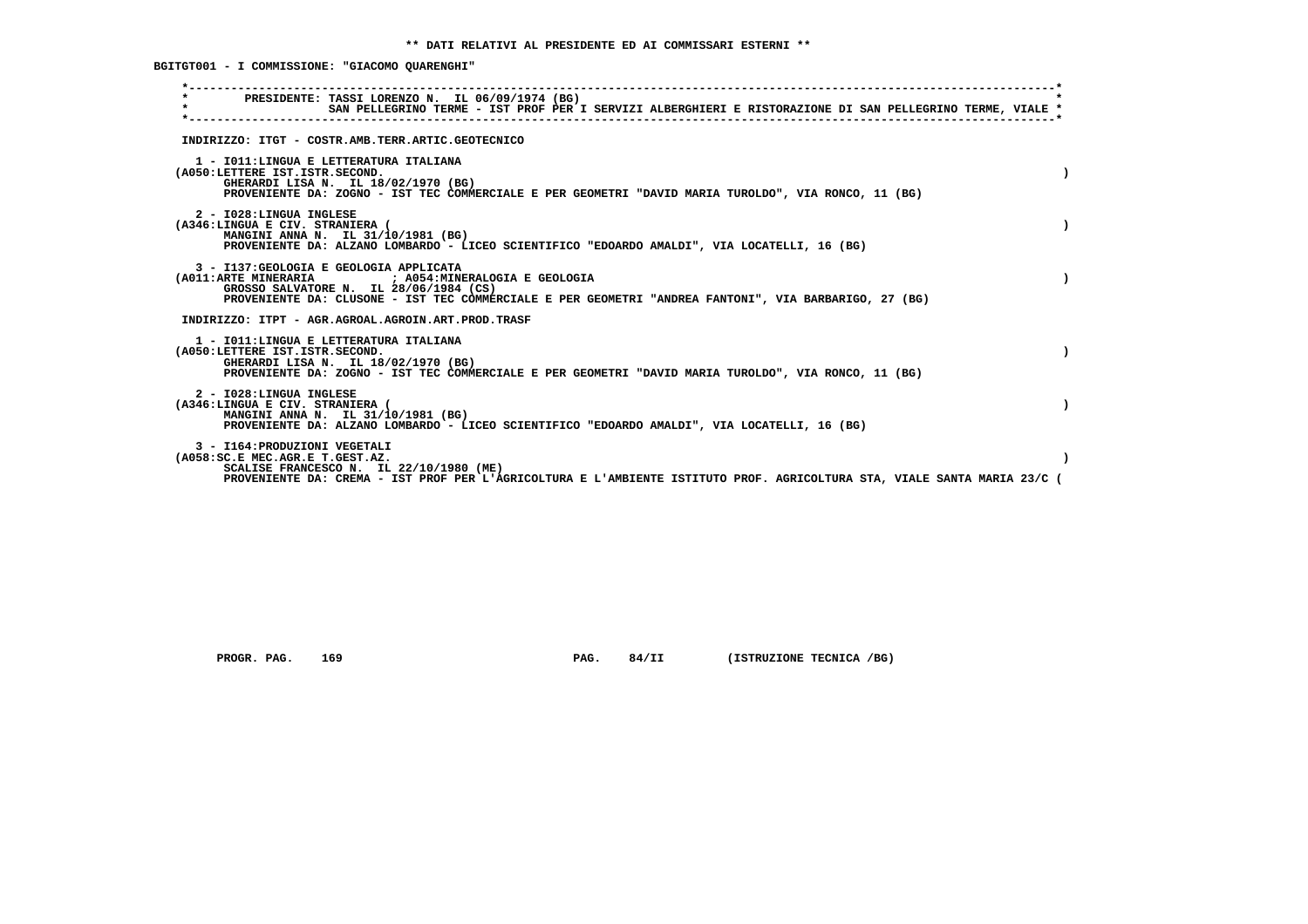**BGITIA001 - I COMMISSIONE: "PIETRO PALEOCAPA"**

## **\*\* DATI RELATIVI ALLE CLASSI DELLA CONFIGURAZIONE \*\***

|  |  | ISTITUTO PRIMA SEDE: BERGAMO - ISTITUTO TECNICO INDUSTRIALE "PIETRO PALEOCAPA", VIA M. GAVAZZENI 29 (BG) |                       |  |  |                                           |  |        |            |            |           |                          |         |  |                                                               |  |  |
|--|--|----------------------------------------------------------------------------------------------------------|-----------------------|--|--|-------------------------------------------|--|--------|------------|------------|-----------|--------------------------|---------|--|---------------------------------------------------------------|--|--|
|  |  | * CLASSE * ISTITUTO                                                                                      | * SEZIONE * INDIRIZZO |  |  |                                           |  |        | $*L.F.P.*$ |            | CANDIDATI |                          | $\star$ |  | L. STRANIERE<br>*INT.*EST.*SPEC*MER.* II PR. I COM. II COM. * |  |  |
|  |  | * BGTF010003 * IA                                                                                        |                       |  |  | * ITIA - INFORM.TELECOM.ARTIC.INFORMATICA |  |        | $\star$    | $* 23 *$   |           | * * *                    |         |  |                                                               |  |  |
|  |  | * BGTF010003 * IB                                                                                        |                       |  |  | * ITIA - INFORM.TELECOM.ARTIC.INFORMATICA |  |        |            | $* 29 *$   | $\star$   |                          |         |  |                                                               |  |  |
|  |  |                                                                                                          |                       |  |  |                                           |  | TOTALI |            | $*$ 52 $*$ |           | $*$ ----*----*----*----* |         |  |                                                               |  |  |

 **PROGR. PAG.** 170 **PAG. 85/I** (ISTRUZIONE TECNICA /BG)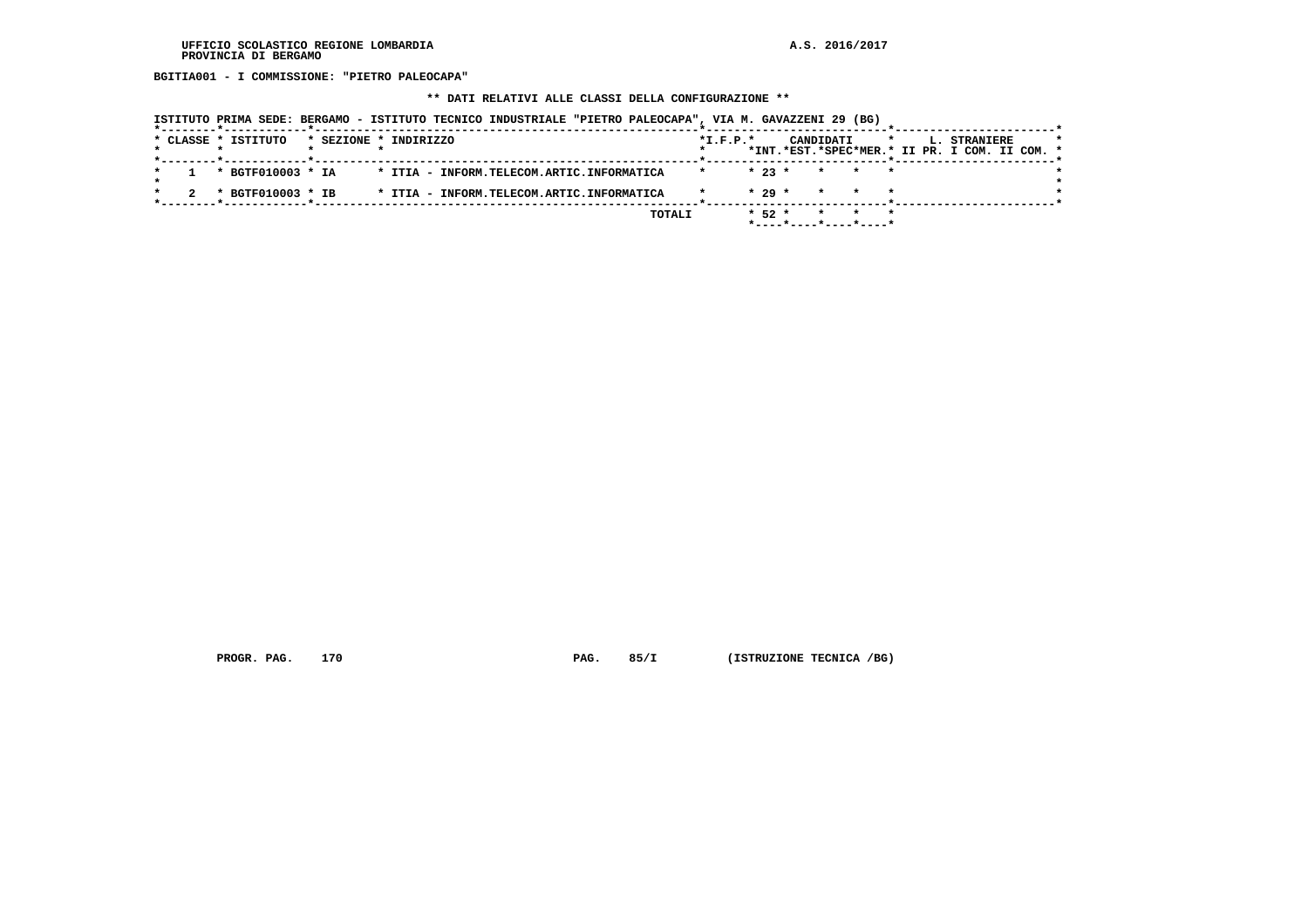**BGITIA001 - I COMMISSIONE: "PIETRO PALEOCAPA"**

| $\star$<br>$\star$                     | PRESIDENTE: SEGALLI MARIA TERESA N. IL 13/06/1956 (BG)<br>TREVIGLIO - LICEO CLASSICO "SIMONE WEIL", VIA BOTTICELLI, 6 (BG) |  |
|----------------------------------------|----------------------------------------------------------------------------------------------------------------------------|--|
|                                        |                                                                                                                            |  |
|                                        | INDIRIZZO: ITIA - INFORM.TELECOM.ARTIC.INFORMATICA                                                                         |  |
|                                        |                                                                                                                            |  |
| 1 - IO11:LINGUA E LETTERATURA ITALIANA |                                                                                                                            |  |
| (A050:LETTERE IST.ISTR.SECOND.         | PIZZALEO KATIA N. IL 07/03/1982 (BR)                                                                                       |  |
|                                        | PROVENIENTE DA: NEMBRO - IST PROF PER I SERVIZI ALBERGHIERI E RISTORAZIONE "ALFREDO SONZOGNI", VIA BELLINI 54 (BG)         |  |
|                                        |                                                                                                                            |  |
| 2 - I028:LINGUA INGLESE                |                                                                                                                            |  |
| (A346:LINGUA E CIV. STRANIERA (        | REGOLO PATRIZIA N. IL 07/07/1960 (TA)                                                                                      |  |
|                                        | PROVENIENTE DA: TRESCORE BALNEARIO - ISTITUTO MAGISTRALE "LORENZO FEDERICI", VIA DELL'ALBAROTTO (BG)                       |  |
|                                        |                                                                                                                            |  |
| 3 - I177:SISTEMI E RETI                |                                                                                                                            |  |
| (A042: INFORMATICA                     | GRASSO DANIEL N. IL 23/12/1985 (BS)                                                                                        |  |
|                                        | PROVENIENTE DA: ROMANO DI LOMBARDIA - LICEO SCIENTIFICO "DON LORENZO MILANI", VIA BELVEDERE (BG)                           |  |

 **PROGR. PAG.** 171 **PAG.** 85/II (ISTRUZIONE TECNICA /BG)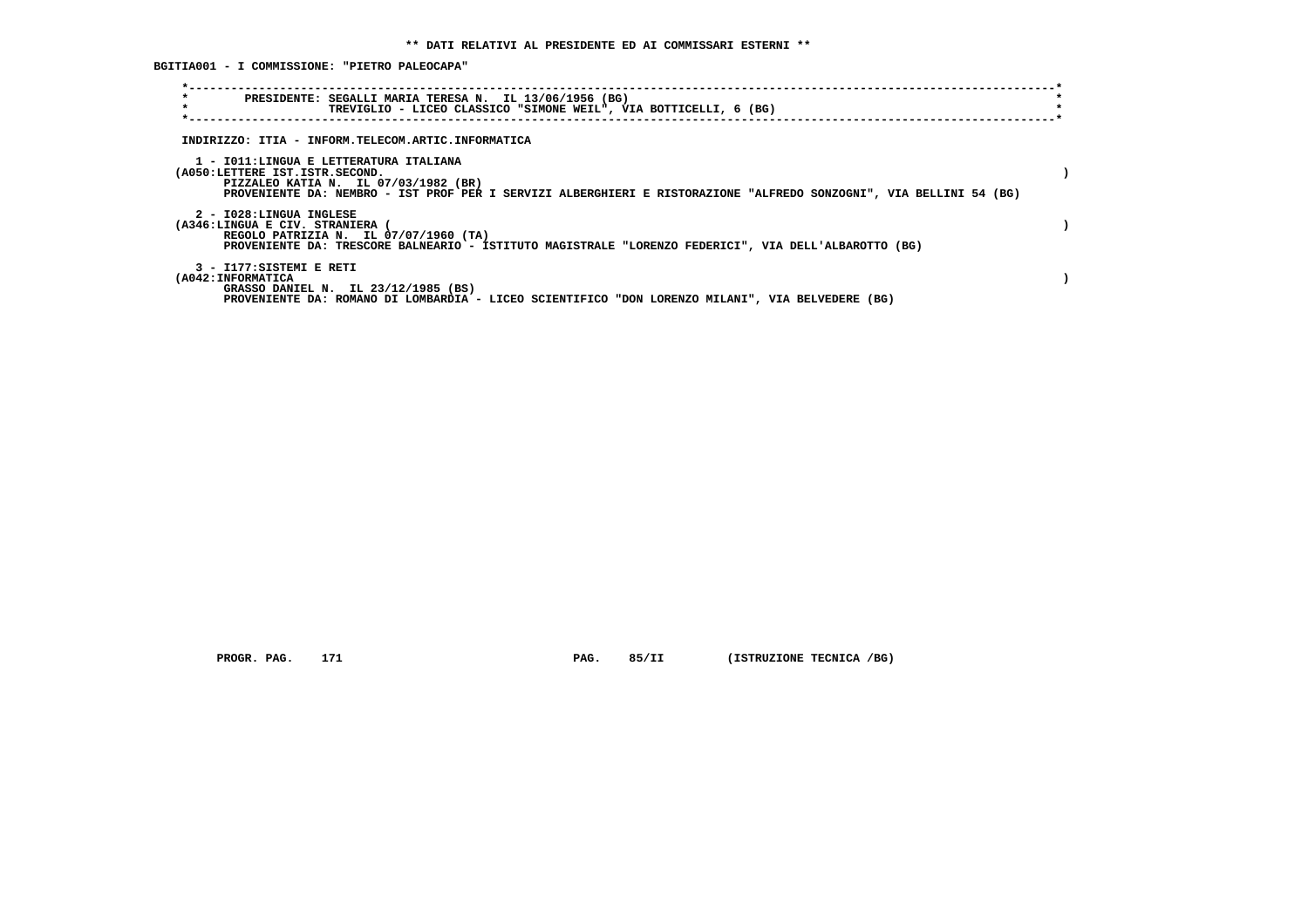**BGITIA002 - II COMMISSIONE: "PIETRO PALEOCAPA"**

#### **\*\* DATI RELATIVI ALLE CLASSI DELLA CONFIGURAZIONE \*\***

| ISTITUTO PRIMA SEDE: BERGAMO - ISTITUTO TECNICO INDUSTRIALE "PIETRO PALEOCAPA", VIA M. GAVAZZENI 29 (BG)             |                                                                                                                   |
|----------------------------------------------------------------------------------------------------------------------|-------------------------------------------------------------------------------------------------------------------|
| * CLASSE * ISTITUTO<br>* SEZIONE * INDIRIZZO                                                                         | CANDIDATI<br>$*I.F.P.*$<br>L. STRANIERE<br>$\star$<br>*INT.*EST.*SPEC*MER.* II PR. I COM. II COM. *               |
| * BGTF010003 * IC<br>* ITIA - INFORM.TELECOM.ARTIC.INFORMATICA                                                       | $* 23 *$                                                                                                          |
| ISTITUTO SECONDA SEDE: BERGAMO - ISTITUTO TECNICO INDUSTRIALE "PIETRO PALEOCAPA" (CORSO SERA, VIA GAVAZZENI, 29 (BG) |                                                                                                                   |
| * CLASSE * ISTITUTO<br>* SEZIONE * INDIRIZZO                                                                         | $*L.F.P.*$<br>CANDIDATI<br>$\star$ $\sim$<br><b>L. STRANIERE</b><br>*INT.*EST.*SPEC*MER.* II PR. I COM. II COM. * |
|                                                                                                                      |                                                                                                                   |
| * BGTF01050C * IAS<br>* ITIA - INFORM.TELECOM.ARTIC.INFORMATICA                                                      | $* 18 *$                                                                                                          |

 **\*----\*----\*----\*----\***

 **PROGR. PAG. 172 PAG. 86/I (ISTRUZIONE TECNICA /BG)**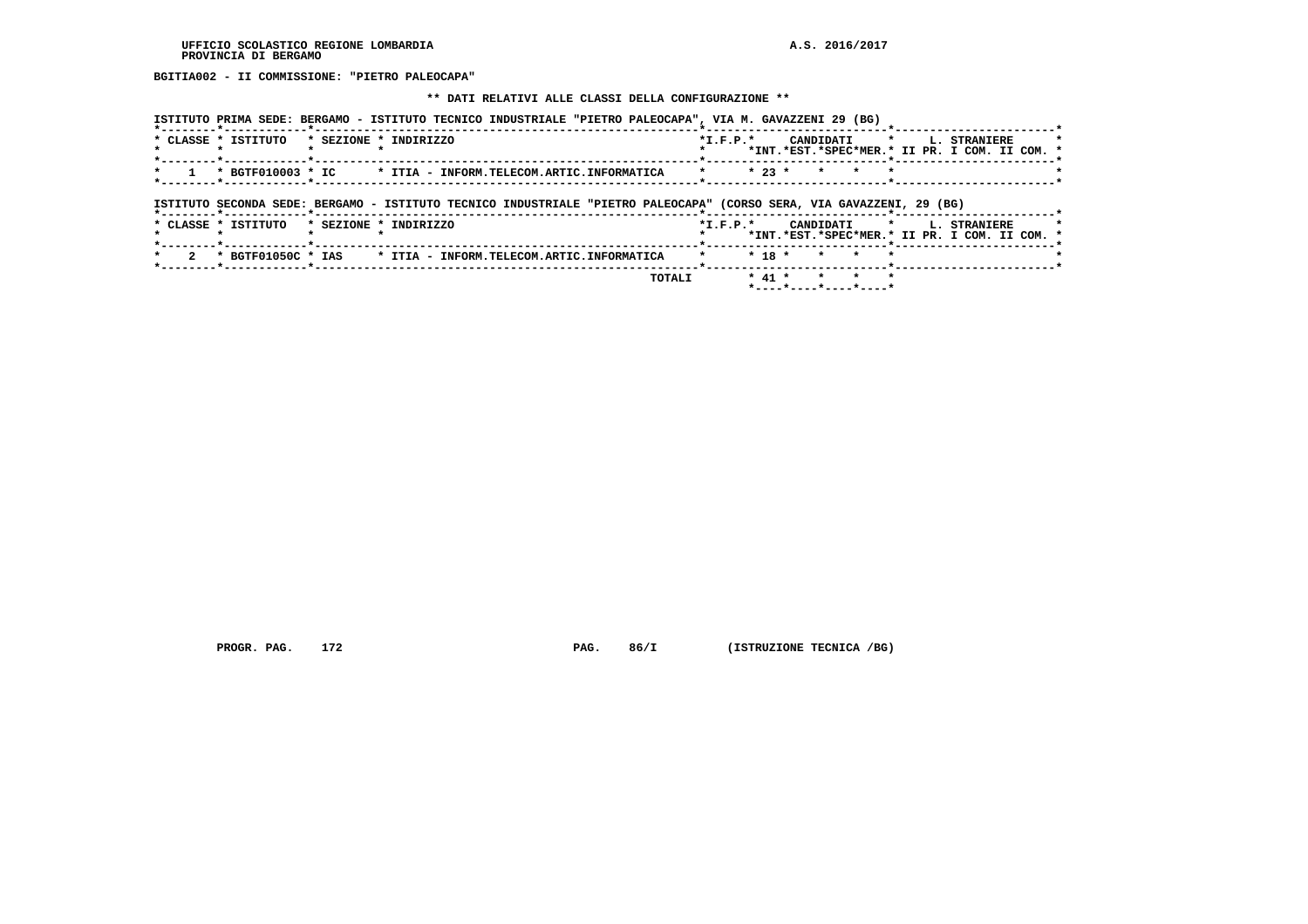**BGITIA002 - II COMMISSIONE: "PIETRO PALEOCAPA"**

| $\star$<br>PRESIDENTE: FLORIDIA FABIO N. IL 16/02/1963 (CT)<br>$\star$<br>TRESCORE BALNEARIO - ISTITUTO MAGISTRALE "LORENZO FEDERICI", VIA DELL'ALBAROTTO (BG)                                              |  |
|-------------------------------------------------------------------------------------------------------------------------------------------------------------------------------------------------------------|--|
| INDIRIZZO: ITIA - INFORM.TELECOM.ARTIC.INFORMATICA                                                                                                                                                          |  |
| 1 - IO11:LINGUA E LETTERATURA ITALIANA<br>(A050:LETTERE IST.ISTR.SECOND.<br>NODARI SILVANA N. IL 21/07/1969 (BG)<br>PROVENIENTE DA: GAZZANIGA - LICEO SCIENTIFICO "VALLE SERIANA", VIA MARCONI, 45 (BG)     |  |
| 2 - I028:LINGUA INGLESE<br>(A346:LINGUA E CIV. STRANIERA<br>BELINGHERI ELENA N. IL 23/12/1973 (BG)<br>PROVENIENTE DA: CLUSONE - IST TEC COMMERCIALE E PER GEOMETRI "ANDREA FANTONI", VIA BARBARIGO, 27 (BG) |  |
| 3 - I177:SISTEMI E RETI<br>(A042: INFORMATICA<br>BIUNDO ANTONINO N. IL 27/09/1979 (ME)<br>PROVENIENTE DA: ALBINO - ISTITUTO TECNICO COMMERCIALE "OSCAR ARNULFO ROMERO", VIALE ALDO MORO, 51 (BG)            |  |

 **PROGR. PAG.** 173 **PAG. 86/II (ISTRUZIONE TECNICA /BG)**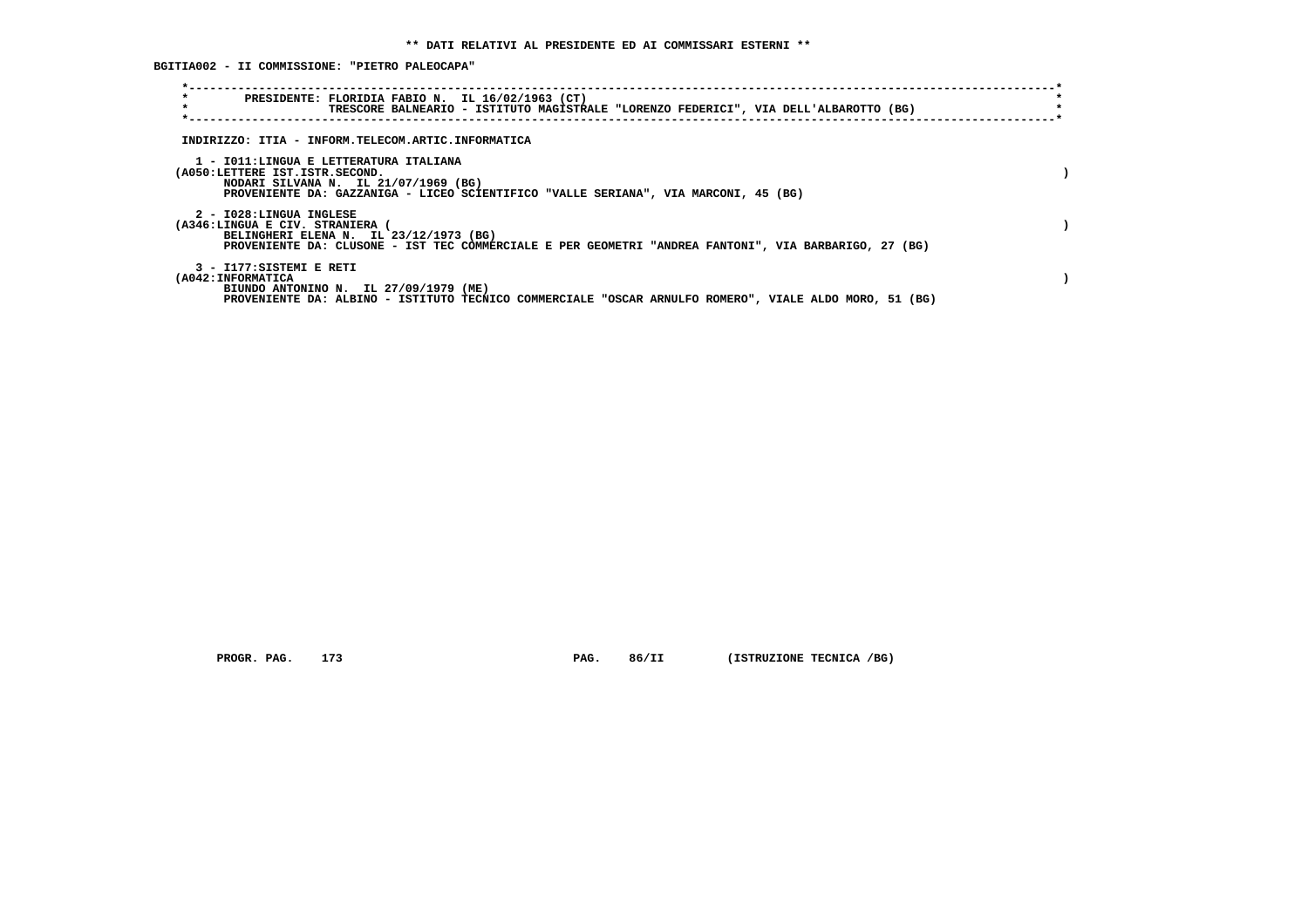**BGITIA003 - III COMMISSIONE: "GUGLIELMO MARCONI"**

 **\*\* DATI RELATIVI ALLE CLASSI DELLA CONFIGURAZIONE \*\***

|  |  | ISTITUTO PRIMA SEDE: DALMINE - ISTITUTO TECNICO INDUSTRIALE "GUGLIELMO MARCONI", VIA VERDI, 60 (BG) |                       |  |  |  |                                           |        |            |          |           |       |         |  |                                                               |  |  |
|--|--|-----------------------------------------------------------------------------------------------------|-----------------------|--|--|--|-------------------------------------------|--------|------------|----------|-----------|-------|---------|--|---------------------------------------------------------------|--|--|
|  |  | * CLASSE * ISTITUTO                                                                                 | * SEZIONE * INDIRIZZO |  |  |  |                                           |        | $*I.F.P.*$ |          | CANDIDATI |       | $\star$ |  | L. STRANIERE<br>*INT.*EST.*SPEC*MER.* II PR. I COM. II COM. * |  |  |
|  |  | * BGTF036018 * 5AI                                                                                  |                       |  |  |  | * ITIA - INFORM.TELECOM.ARTIC.INFORMATICA |        | $\star$    | $*26*$   |           | * * * |         |  |                                                               |  |  |
|  |  | * BGTF036018 * 5BI                                                                                  |                       |  |  |  | * ITIA - INFORM.TELECOM.ARTIC.INFORMATICA |        |            | $* 25 *$ | $\star$   |       |         |  |                                                               |  |  |
|  |  |                                                                                                     |                       |  |  |  |                                           | TOTALI |            | $* 51 *$ | $\star$   | * * * |         |  |                                                               |  |  |

 **PROGR. PAG.** 174 **PAG.** 87/I (ISTRUZIONE TECNICA /BG)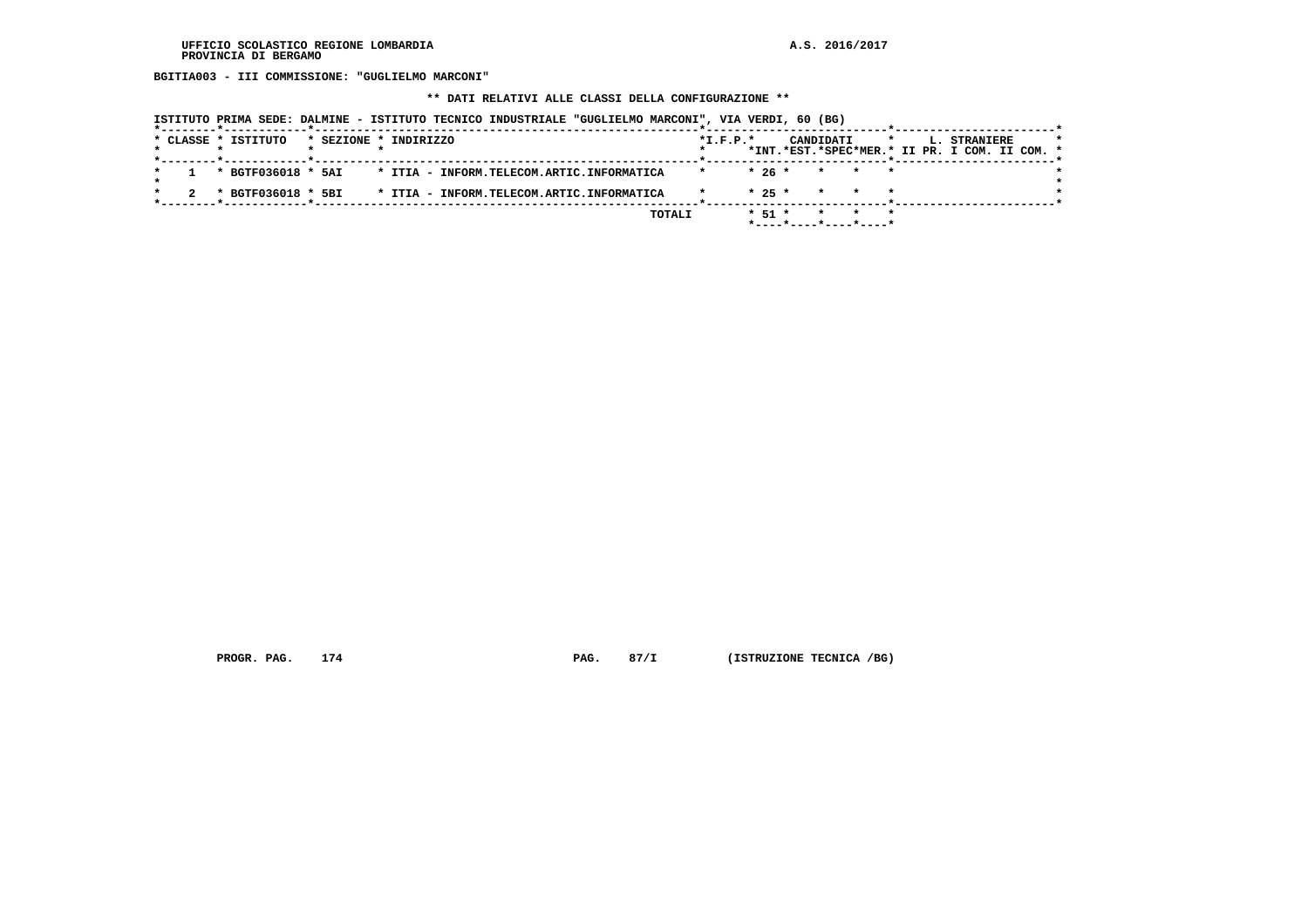**BGITIA003 - III COMMISSIONE: "GUGLIELMO MARCONI"**

| $\star$<br>PRESIDENTE: LAVELLI MARIA CRISTINA N. IL 18/09/1963 (BG)<br>$\star$<br>PRESEZZO - ISTITUTO MAGISTRALE "BETTY AMBIVERI", VIA C.BERIZZI, 1 (BG)                                                                                        |  |
|-------------------------------------------------------------------------------------------------------------------------------------------------------------------------------------------------------------------------------------------------|--|
| INDIRIZZO: ITIA - INFORM.TELECOM.ARTIC.INFORMATICA                                                                                                                                                                                              |  |
| 1 - IO11:LINGUA E LETTERATURA ITALIANA<br>(A050:LETTERE IST.ISTR.SECOND.<br>COLOMBO ZEFINETTI CHIARA N. IL 22/02/1954 (BG)<br>PROVENIENTE DA: PRESEZZO - IST PROF PER I SERVIZI COMMERCIALI E TURISTICI "BETTY AMBIVERI", VIA C. BERIZZI,1 (BG) |  |
| 2 - I028:LINGUA INGLESE<br>(A346:LINGUA E CIV. STRANIERA<br>MERISIO MARISA N. IL 20/07/1962 (BG)<br>PROVENIENTE DA: CARAVAGGIO - LICEO SCIENTIFICO "GALILEO GALILEI", VIA SAN FRANCESCO, 119A (BG)                                              |  |
| 3 - I177:SISTEMI E RETI<br>(A042: INFORMATICA<br>PANTANO VINCENZA N. IL 25/09/1967 (SR)<br>PROVENIENTE DA: CARAVAGGIO - LICEO SCIENTIFICO "GALILLEO GALILEI", VIA SAN FRANCESCO, 119A (BG)                                                      |  |

 **PROGR. PAG.** 175 **PAG. 87/II (ISTRUZIONE TECNICA /BG)**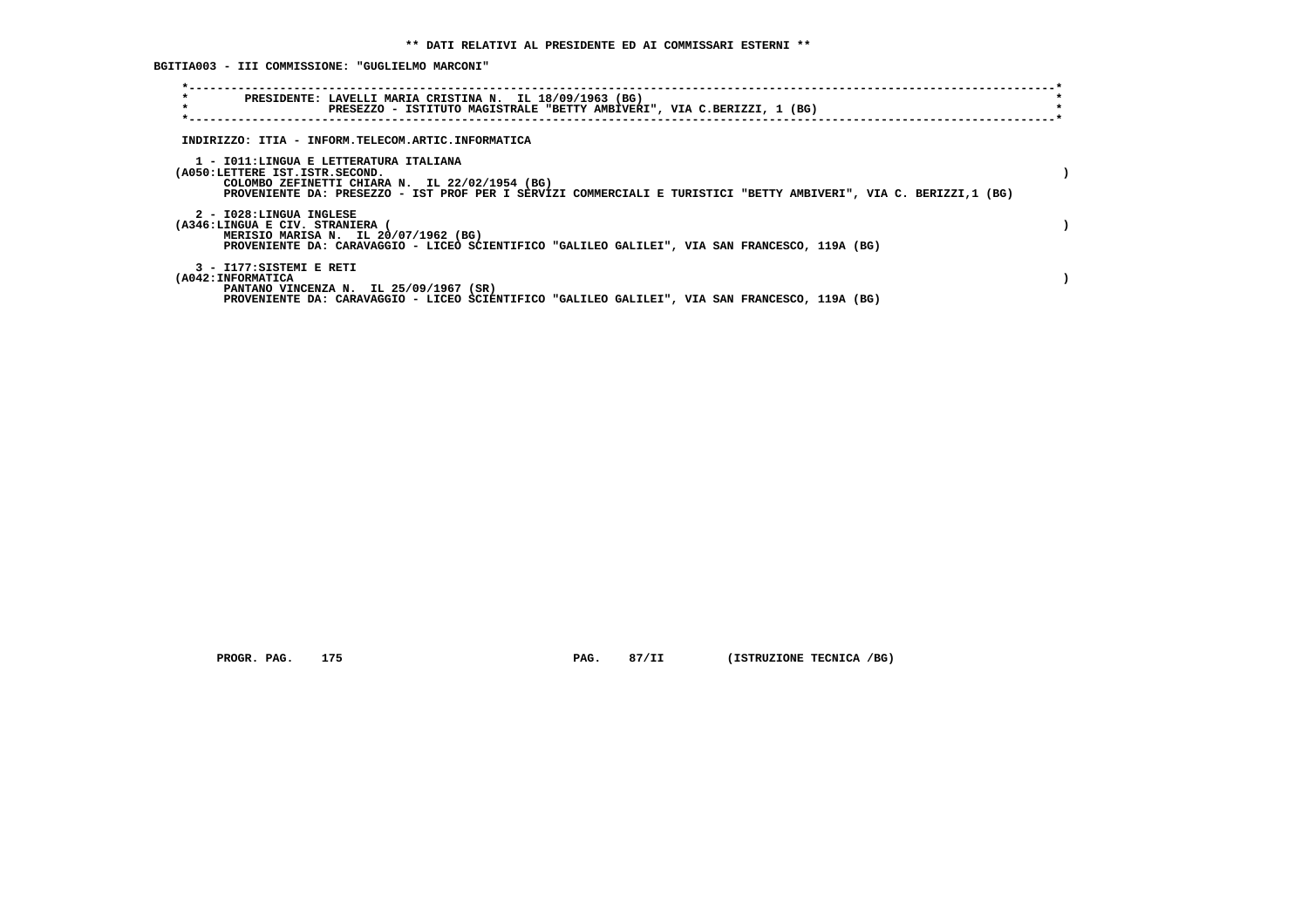**BGITIA004 - IV COMMISSIONE: "SERAFINO RIVA"**

## **\*\* DATI RELATIVI ALLE CLASSI DELLA CONFIGURAZIONE \*\***

|  |  | ISTITUTO PRIMA SEDE: SARNICO - ISTITUTO TECNICO INDUSTRIALE "SERAFINO RIVA", VIA CORTIVO 32 (BG) |                       |  |  |                                           |  |        |            |         |                       |           |         |  |                                                               |  |  |
|--|--|--------------------------------------------------------------------------------------------------|-----------------------|--|--|-------------------------------------------|--|--------|------------|---------|-----------------------|-----------|---------|--|---------------------------------------------------------------|--|--|
|  |  | * CLASSE * ISTITUTO                                                                              | * SEZIONE * INDIRIZZO |  |  |                                           |  |        | $*I.F.P.*$ |         |                       | CANDIDATI | $\star$ |  | L. STRANIERE<br>*INT.*EST.*SPEC*MER.* II PR. I COM. II COM. * |  |  |
|  |  | * BGTF023016 * AI                                                                                |                       |  |  | * ITIA - INFORM.TELECOM.ARTIC.INFORMATICA |  |        | $\star$    | $*20$ * |                       | $\star$   | $\star$ |  |                                                               |  |  |
|  |  | * BGTF023016 * BI                                                                                |                       |  |  | * ITMM - M.MECCATR.EN.ART.MECC.MECCATRON. |  |        |            | * 16 *  |                       | $\star$   |         |  |                                                               |  |  |
|  |  |                                                                                                  |                       |  |  |                                           |  | TOTALI |            | $*36*$  | *----*----*----*----* | $\star$   |         |  |                                                               |  |  |

 **PROGR. PAG.** 176 **PAG. 88/I** (ISTRUZIONE TECNICA /BG)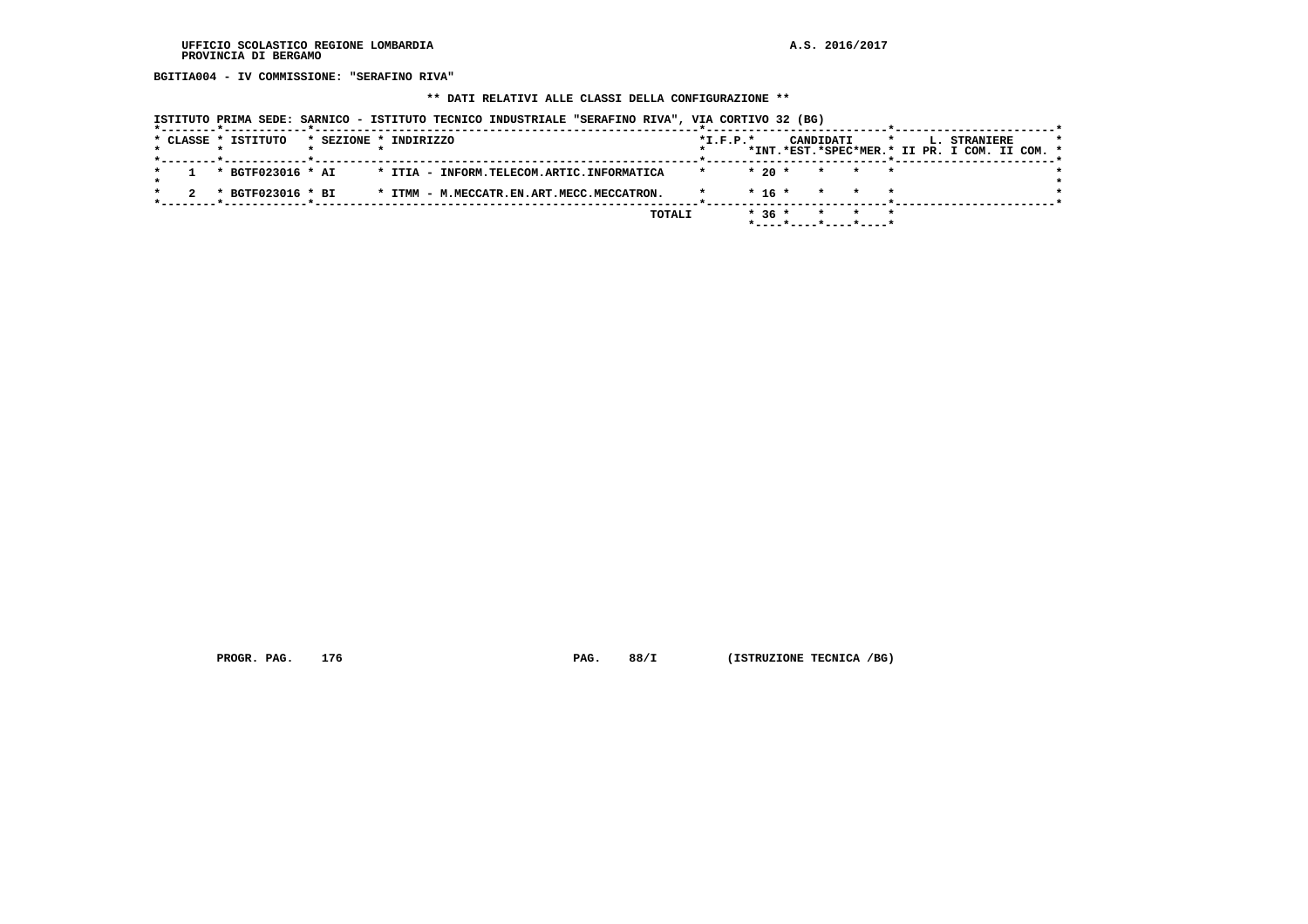**BGITIA004 - IV COMMISSIONE: "SERAFINO RIVA"**

| PRESIDENTE: BIELLA SILVANA N. IL 16/01/1955 (BG)<br>$\star$<br>GAZZANIGA - LICEO SCIENTIFICO "VALLE SERIANA", VIA MARCONI, 45 (BG)                                                                                                    |  |
|---------------------------------------------------------------------------------------------------------------------------------------------------------------------------------------------------------------------------------------|--|
| INDIRIZZO: ITIA - INFORM.TELECOM.ARTIC.INFORMATICA                                                                                                                                                                                    |  |
| 1 - IO11:LINGUA E LETTERATURA ITALIANA<br>(A050:LETTERE IST.ISTR.SECOND.<br>ANTONICELLI FRANCESCA N. IL 28/02/1964 (BA)<br>PROVENIENTE DA: BERGAMO - LICEO SCIENTIFICO "GIULIO NATTA", VIA EUROPA 15 (BG)                             |  |
| 2 - I028:LINGUA INGLESE<br>(A346:LINGUA E CIV. STRANIERA (<br>GRISOLIA EMANUELA N. IL 24/02/1963 (CS)<br>PROVENIENTE DA: BERGAMO - ISTITUTO TECNICO COMMERCIALE "BORTOLO BELOTTI", VIA PER AZZANO, 5 (BG)                             |  |
| 3 - I177: SISTEMI E RETI<br>(A042: INFORMATICA<br>SURIA GIANCARLO N. IL 09/01/1971 (ME)<br>PROVENIENTE DA: BERGAMO - ISTITUTO TECNICO INDUSTRIALE "PIETRO PALEOCAPA", VIA M. GAVAZZENI 29 (BG)                                        |  |
| INDIRIZZO: ITMM - M.MECCATR.EN.ART.MECC.MECCATRON.                                                                                                                                                                                    |  |
| 1 - IO11: LINGUA E LETTERATURA ITALIANA<br>(A050:LETTERE IST.ISTR.SECOND.<br>ANTONICELLI FRANCESCA N. IL 28/02/1964 (BA)<br>PROVENIENTE DA: BERGAMO - LICEO SCIENTIFICO "GIULIO NATTA", VIA EUROPA 15 (BG)                            |  |
| 2 - I028:LINGUA INGLESE<br>(A346:LINGUA E CIV. STRANIERA (<br>GRISOLIA EMANUELA N. IL 24/02/1963 (CS)<br>PROVENIENTE DA: BERGAMO - ISTITUTO TECNICO COMMERCIALE "BORTOLO BELOTTI", VIA PER AZZANO, 5 (BG)                             |  |
| 3 - I161: MECCANICA, MACCHINE ED ENERGIA<br>(A020:DISCIPLINE MECCANICHE E T<br>BELUSSI ROBERTO N. IL 08/02/1965 (BG)<br>PROVENIENTE DA: BERGAMO - ISTITUTO TECNICO INDUSTRIALE "PIETRO PALEOCAPA" (CORSO SERA, VIA GAVAZZENI, 29 (BG) |  |
|                                                                                                                                                                                                                                       |  |

 **PROGR. PAG.** 177 **PAG. 88/II (ISTRUZIONE TECNICA /BG)**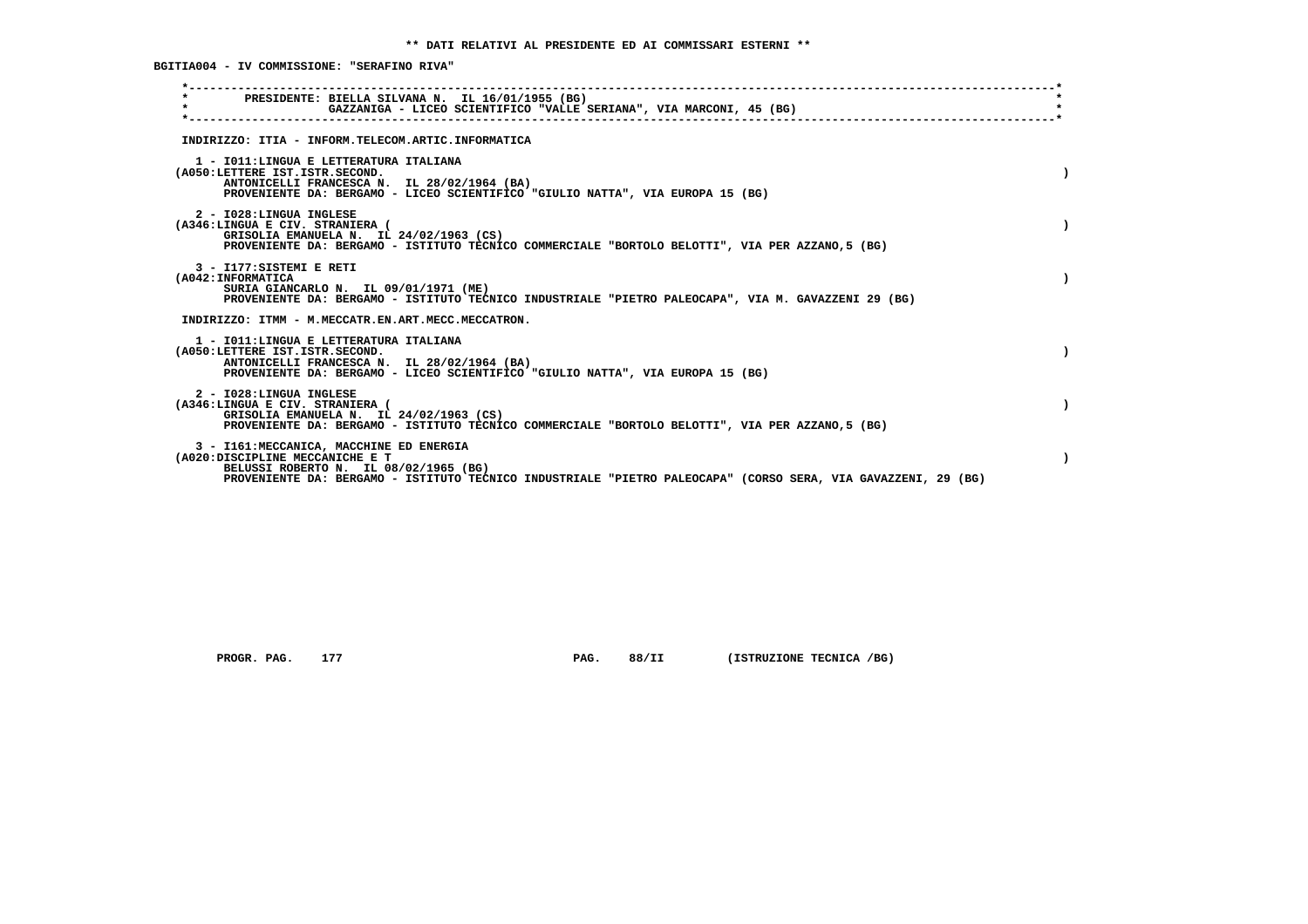**BGITIA005 - V COMMISSIONE: "ETTORE MAJORANA"**

## **\*\* DATI RELATIVI ALLE CLASSI DELLA CONFIGURAZIONE \*\***

|  | * CLASSE * ISTITUTO |  | * SEZIONE * INDIRIZZO                     | $*L.F.P.*$ |  |              | CANDIDATI             | $\star$ |  | <b>L. STRANIERE</b>                           |  | $\star$ |
|--|---------------------|--|-------------------------------------------|------------|--|--------------|-----------------------|---------|--|-----------------------------------------------|--|---------|
|  |                     |  |                                           |            |  |              |                       |         |  | *INT.*EST.*SPEC*MER.* II PR. I COM. II COM. * |  |         |
|  |                     |  |                                           |            |  |              |                       |         |  |                                               |  |         |
|  | * BGTF01701V * AI   |  | * ITIA - INFORM.TELECOM.ARTIC.INFORMATICA |            |  |              | $* 16 * * * * * *$    |         |  |                                               |  |         |
|  |                     |  |                                           |            |  |              |                       |         |  |                                               |  |         |
|  | * BGTF01701V * BI   |  | * ITIA - INFORM.TELECOM.ARTIC.INFORMATICA |            |  |              | $* 13 * 2 * * * * *$  |         |  |                                               |  |         |
|  |                     |  |                                           |            |  |              |                       |         |  |                                               |  |         |
|  |                     |  | TOTALI                                    |            |  | $* 29 * 2 *$ |                       |         |  |                                               |  |         |
|  |                     |  |                                           |            |  |              | *----*----*----*----* |         |  |                                               |  |         |

 **PROGR. PAG.** 178 **PAG. 89/I** (ISTRUZIONE TECNICA /BG)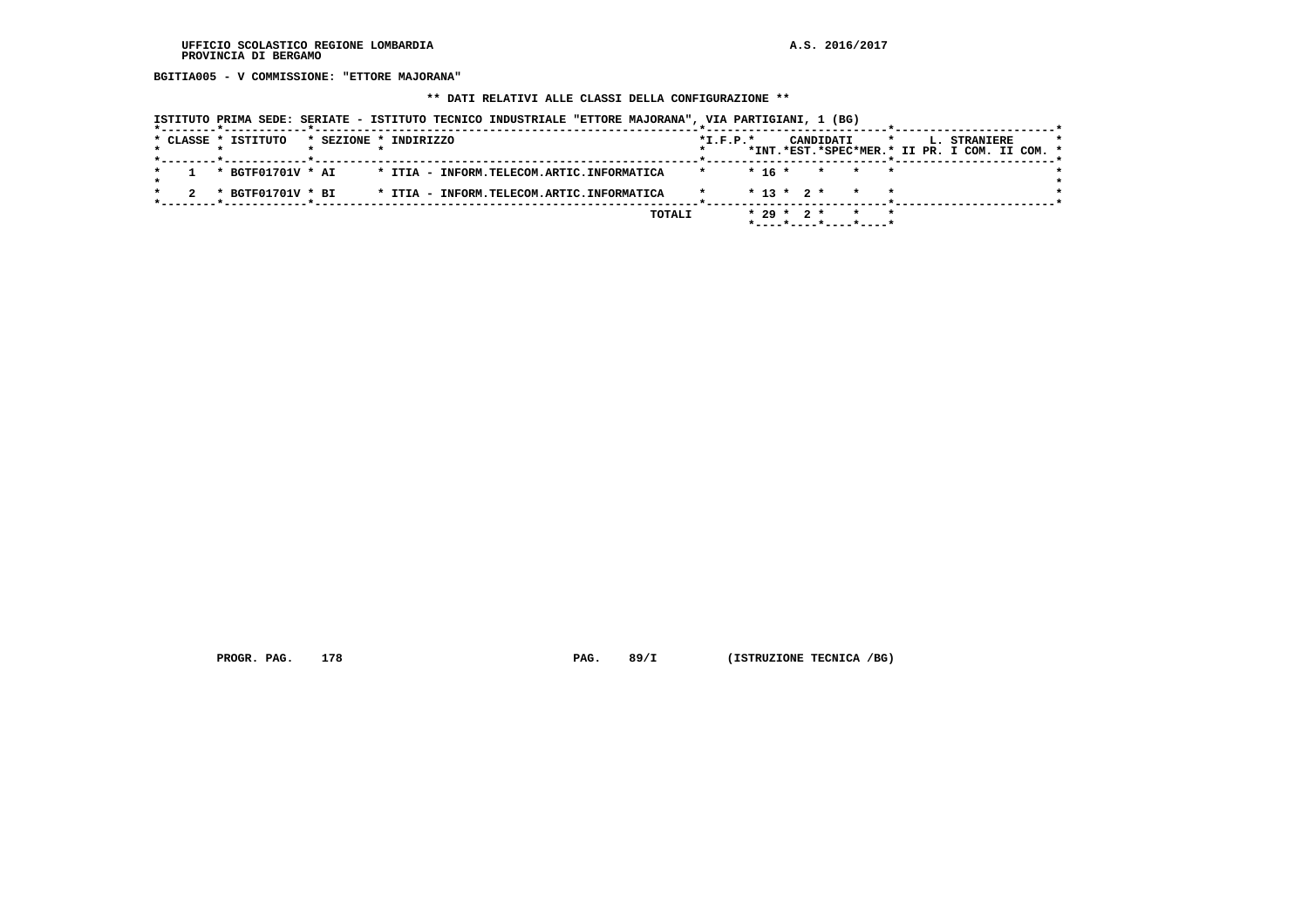**BGITIA005 - V COMMISSIONE: "ETTORE MAJORANA"**

| $\star$<br>PRESIDENTE: BOTTI CESARE EMER N. IL 23/06/1965 (BG)<br>$\star$<br>BERGAMO - ISTITUTO TECNICO PER GEOMETRI "GIACOMO QUARENGHI", VIA EUROPA, 27 (BG)                                                             |  |
|---------------------------------------------------------------------------------------------------------------------------------------------------------------------------------------------------------------------------|--|
| INDIRIZZO: ITIA - INFORM.TELECOM.ARTIC.INFORMATICA                                                                                                                                                                        |  |
| 1 - IO11:LINGUA E LETTERATURA ITALIANA<br>(A050:LETTERE IST.ISTR.SECOND.<br>CAPOFERRI OMAR N. IL 07/09/1970 (BG)<br>PROVENIENTE DA: BERGAMO - ISTITUTO TECNICO COMMERCIALE "VITTORIO EMANUELE II", VIA F. LUSSANA, 2 (BG) |  |
| 2 - I028:LINGUA INGLESE<br>(A346:LINGUA E CIV. STRANIERA (<br>RAMBALDI SILVIA N. IL 17/03/1959 (BG)<br>PROVENIENTE DA: BERGAMO - LICEO SCIENTIFICO "GIULIO NATTA", VIA EUROPA 15 (BG)                                     |  |
| 3 - I177:SISTEMI E RETI<br>(A042: INFORMATICA<br>PERANI PATRIZIA N. IL 28/12/1957 (BG)<br>PROVENIENTE DA: BERGAMO - ISTITUTO TECNICO INDUSTRIALE "PIETRO PALEOCAPA", VIA M. GAVAZZENI 29 (BG)                             |  |

 **PROGR. PAG.** 179 **PAG. 89/II** (ISTRUZIONE TECNICA /BG)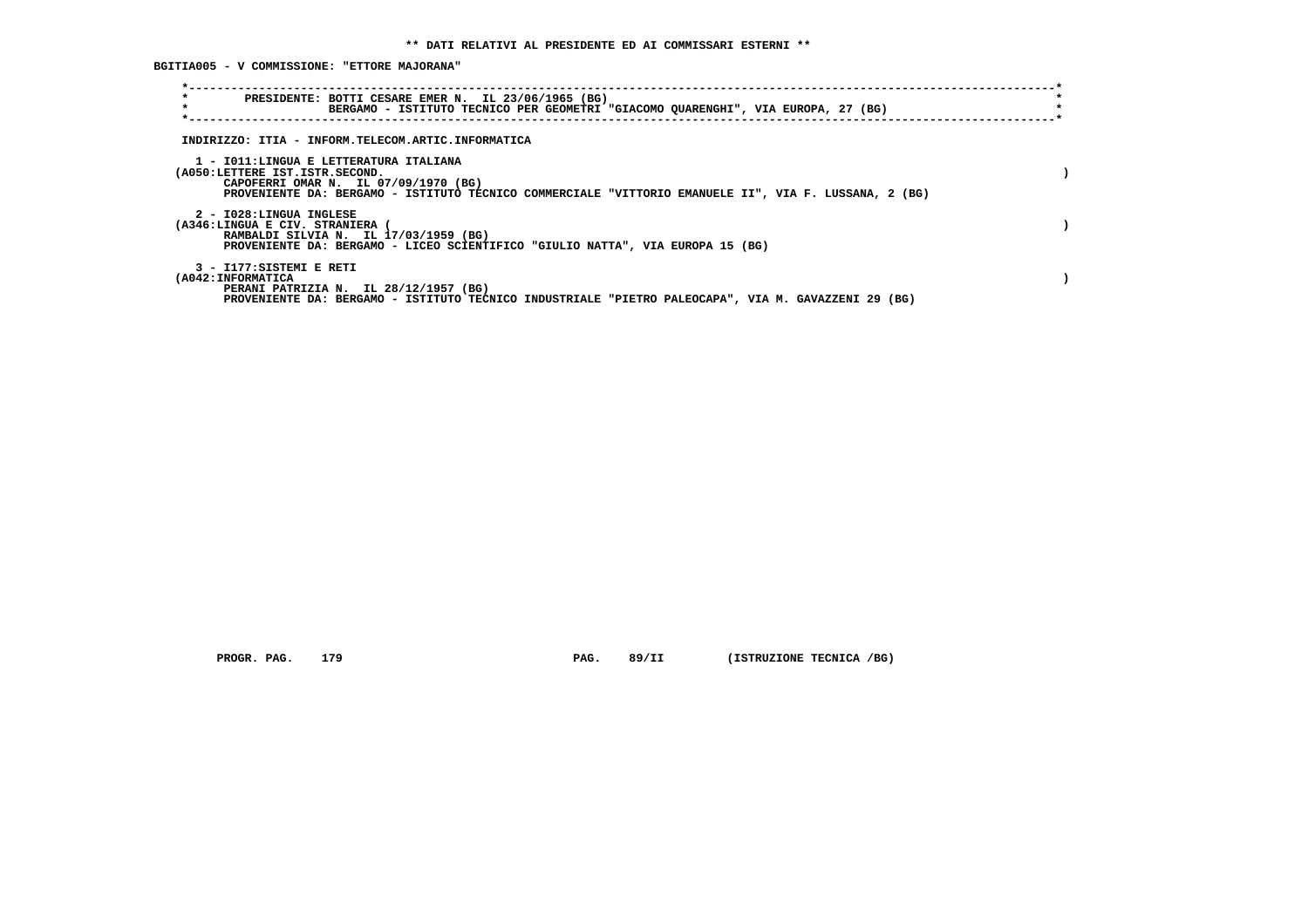**BGITIA006 - VI COMMISSIONE: "VALLE SERIANA"**

# **\*\* DATI RELATIVI ALLE CLASSI DELLA CONFIGURAZIONE \*\***

|  |                     | ISTITUTO PRIMA SEDE: GAZZANIGA - ISTITUTO TECNICO INDUSTRIALE "VALLE SERIANA", VIA MARCONI, 45 (BG) |        |                |          |                                    |         |                                                               |  |
|--|---------------------|-----------------------------------------------------------------------------------------------------|--------|----------------|----------|------------------------------------|---------|---------------------------------------------------------------|--|
|  | * CLASSE * ISTITUTO | * SEZIONE * INDIRIZZO                                                                               |        | $*$ I.F.P. $*$ |          | CANDIDATI                          | $\star$ | L. STRANIERE<br>*INT.*EST.*SPEC*MER.* II PR. I COM. II COM. * |  |
|  |                     | * BGTF016013 * 5INFA * ITIA - INFORM.TELECOM.ARTIC.INFORMATICA                                      |        |                | $* 25 *$ | $\star$ 6 $\star$                  | $\star$ |                                                               |  |
|  |                     | * BGTF016013 * 5INFB * ITIA - INFORM.TELECOM.ARTIC.INFORMATICA                                      |        |                | $* 21 *$ | $\star$ 2 $\star$                  |         |                                                               |  |
|  |                     |                                                                                                     | TOTALI |                | $* 46 *$ | $*$ 8 $*$<br>*----*----*----*----* | $\star$ |                                                               |  |

 **PROGR. PAG.** 180 **PAG. 90/I** (ISTRUZIONE TECNICA /BG)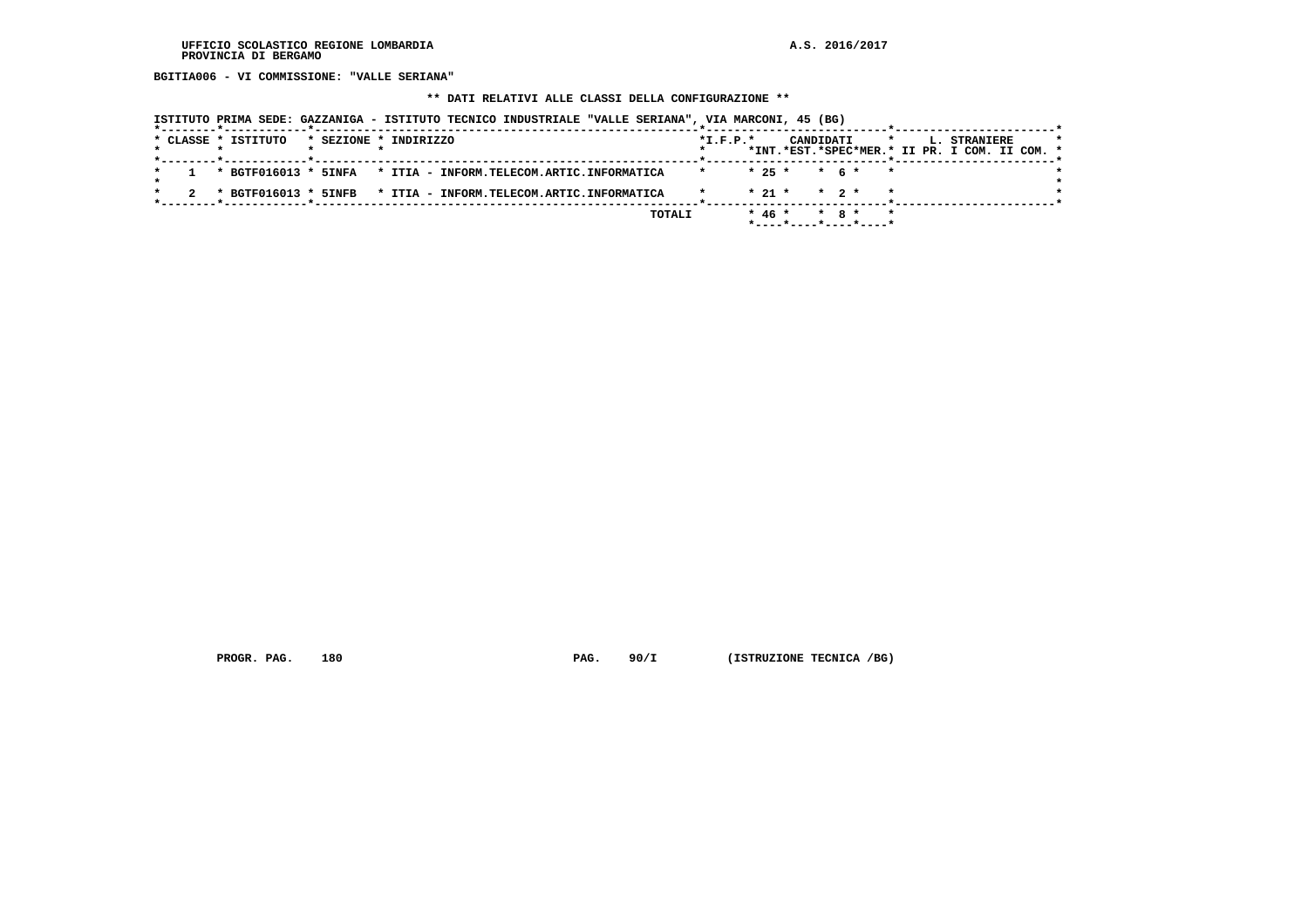**BGITIA006 - VI COMMISSIONE: "VALLE SERIANA"**

| $\star$<br>PRESIDENTE: BELOTTI PIERLUIGI N. IL 04/06/1967 (EE)<br>$\star$<br>BERGAMO - ISTITUTO TECNICO INDUSTRIALE "GIULIO NATTA", VIALE EUROPA, 15 (BG)                                                             |  |
|-----------------------------------------------------------------------------------------------------------------------------------------------------------------------------------------------------------------------|--|
| INDIRIZZO: ITIA - INFORM.TELECOM.ARTIC.INFORMATICA                                                                                                                                                                    |  |
| 1 - IO11:LINGUA E LETTERATURA ITALIANA<br>(A050:LETTERE IST.ISTR.SECOND.<br>NICOSIA MANUELA N. IL 11/10/1979 (CT)<br>PROVENIENTE DA: BERGAMO - ISTITUTO TECNICO PER GEOMETRI "GIACOMO QUARENGHI", VIA EUROPA, 27 (BG) |  |
| 2 - I028:LINGUA INGLESE<br>(A346:LINGUA E CIV. STRANIERA<br>MEZZETTI MONIA N. IL 25/03/1971 (BG)<br>PROVENIENTE DA: BERGAMO - ISTITUTO TECNICO INDUSTRIALE "GIULIO NATTA", VIALE EUROPA, 15 (BG)                      |  |
| 3 - I177:SISTEMI E RETI<br>(A042: INFORMATICA<br>AMBROSONE ANDREA N. IL 19/09/1973 (BN)<br>PROVENIENTE DA: SERIATE - LICEO SCIENTIFICO "ETTORE MAJORANA", VIA PARTIGIANI, 1 (BG)                                      |  |

 **PROGR. PAG.** 181 **PAG. 90/II (ISTRUZIONE TECNICA /BG)**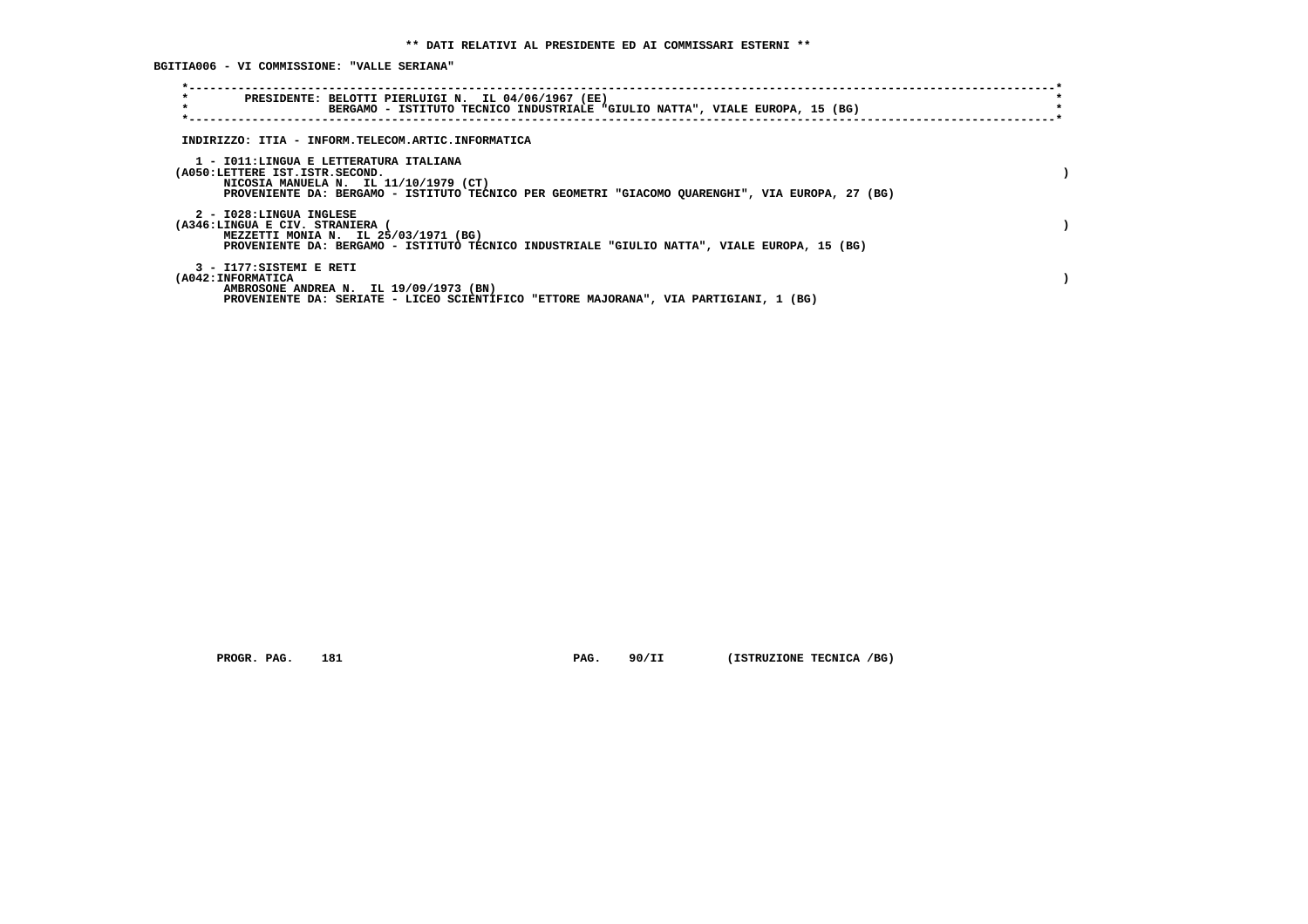**BGITIA007 - VII COMMISSIONE: INFORMATICA E TELECOMUNICAZIONI "LEONAR**

 **\*\* DATI RELATIVI ALLE CLASSI DELLA CONFIGURAZIONE \*\***

| ISTITUTO PRIMA SEDE: BERGAMO - L.R. PAR. ISTITUTO TECNICO INDUSTRIALE INFORMATICA E TELECOMUNICAZION, VIA MORONI, N. 255 (BG) |            |                                                            |         |              |  |
|-------------------------------------------------------------------------------------------------------------------------------|------------|------------------------------------------------------------|---------|--------------|--|
| * CLASSE * ISTITUTO<br>* SEZIONE * INDIRIZZO                                                                                  | $*L.F.P.*$ | CANDIDATI<br>*INT.*EST.*SPEC*MER.* II PR. I COM. II COM. * | $\star$ | L. STRANIERE |  |
| * BGTF015006 * B<br>* ITIA - INFORM.TELECOM.ARTIC.INFORMATICA                                                                 |            | $* 20 * 8 *$<br>$\star$                                    |         |              |  |
| ISTITUTO SECONDA SEDE: BERGAMO - L.R. PAR. ISTITUTO TECNICO INDUSTRIALE ELETTRONICA ED ELETTROTECNICA, VIA MORONI N. 255 (BG) |            |                                                            |         |              |  |
|                                                                                                                               |            |                                                            |         |              |  |
| * CLASSE * ISTITUTO<br>* SEZIONE * INDIRIZZO                                                                                  | $*L.F.P.*$ | CANDIDATI<br>*INT.*EST.*SPEC*MER.* II PR. I COM. II COM. * | $\star$ | L. STRANIERE |  |
| $\mathbf{2}^{\circ}$<br>* BGTFUM500Z * A<br>* ITEC - ELN.ELETTROTEC.ARTIC.ELETTRONICA                                         |            | $* 17 * 7 *$<br>$\star$                                    |         |              |  |

 **PROGR. PAG.** 182 **PAG. 91/I (ISTRUZIONE TECNICA /BG)**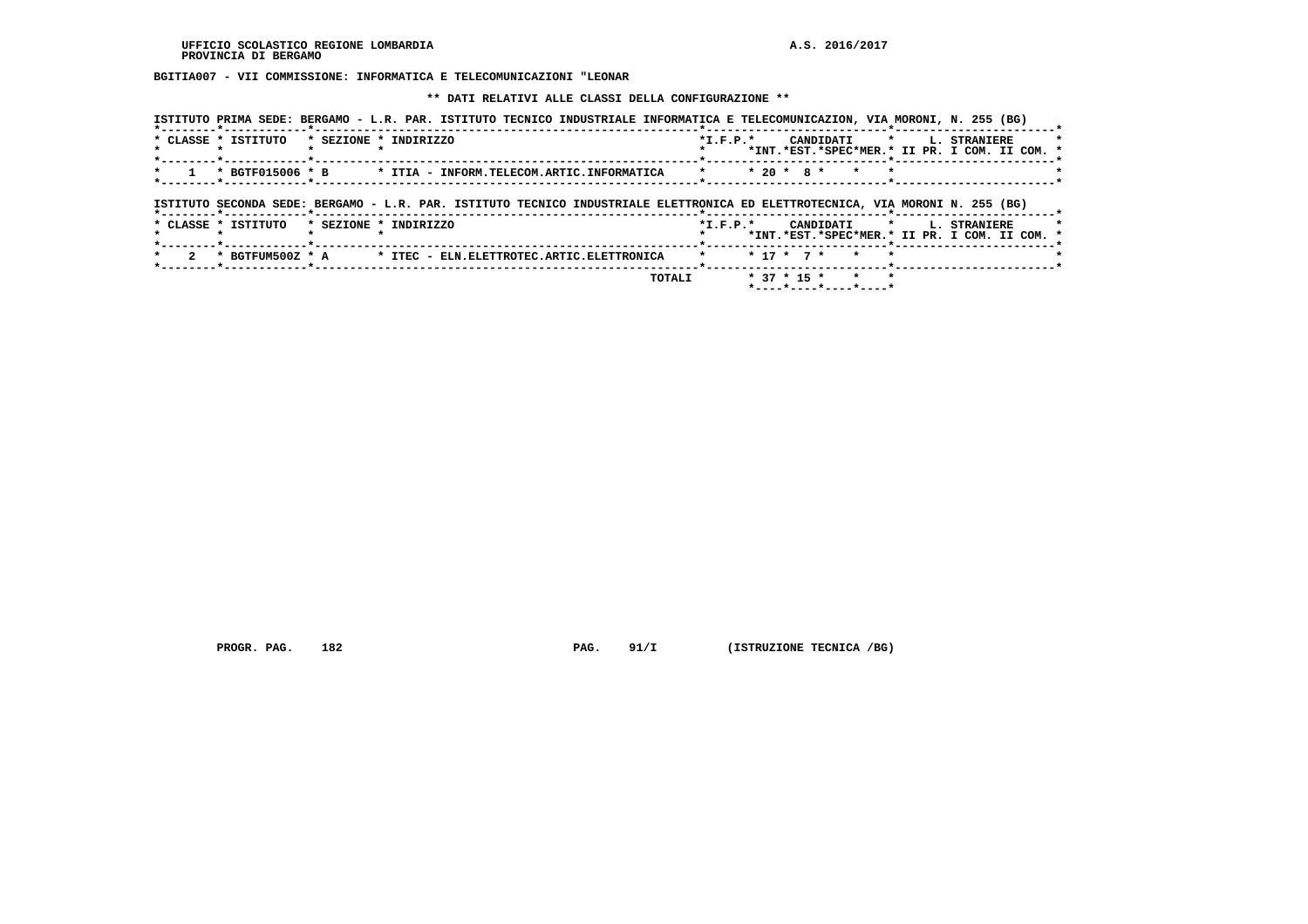**BGITIA007 - VII COMMISSIONE: INFORMATICA E TELECOMUNICAZIONI "LEONAR**

| PRESIDENTE: LEIDI GIOVANNA N. IL 28/06/1964 (BG)<br>$\star$<br>SERIATE - ISTITUTO TECNICO INDUSTRIALE "ETTORE MAJORANA", VIA PARTIGIANI, 1 (BG)                                                                                                        |  |
|--------------------------------------------------------------------------------------------------------------------------------------------------------------------------------------------------------------------------------------------------------|--|
| INDIRIZZO: ITIA - INFORM.TELECOM.ARTIC.INFORMATICA                                                                                                                                                                                                     |  |
| 1 - IO11:LINGUA E LETTERATURA ITALIANA<br>(A050:LETTERE IST.ISTR.SECOND.<br>LOMELE DOMENICO N. IL 17/11/1963 (BA)<br>PROVENIENTE DA: SARNICO - IST PROF PER I SERVIZI ALBERGHIERI E RISTORAZIONE "SERAFINO RIVA", VIA CORTIVO 30 (BG)                  |  |
| 2 - I028:LINGUA INGLESE<br>(A346:LINGUA E CIV. STRANIERA (<br>RANUCCI FEDERICA N. IL 20/10/1963 (PR)<br>PROVENIENTE DA: MANTOVA - LICEO SCIENTIFICO LIC.SCIENT. DELLE SCIENZE APPL, STRADA SPOLVERINA 5 (MN)                                           |  |
| 3 - I177: SISTEMI E RETI<br>(A042: INFORMATICA<br>REMONDI MONIA N. IL 21/01/1976 (BG)<br>PROVENIENTE DA: ALZANO LOMBARDO - LICEO SCIENTIFICO "EDOARDO AMALDI", VIA LOCATELLI, 16 (BG)                                                                  |  |
| INDIRIZZO: ITEC - ELN.ELETTROTEC.ARTIC.ELETTRONICA                                                                                                                                                                                                     |  |
| 1 - IO11: LINGUA E LETTERATURA ITALIANA<br>(A050:LETTERE IST.ISTR.SECOND.<br>LOMELE DOMENICO N. IL 17/11/1963 (BA)<br>PROVENIENTE DA: SARNICO - IST PROF PER I SERVIZI ALBERGHIERI E RISTORAZIONE "SERAFINO RIVA", VIA CORTIVO 30 (BG)                 |  |
| 2 - I028:LINGUA INGLESE<br>(A346:LINGUA E CIV. STRANIERA (<br>RANUCCI FEDERICA N. IL 20/10/1963 (PR)<br>PROVENIENTE DA: MANTOVA - LICEO SCIENTIFICO LIC.SCIENT. DELLE SCIENZE APPL, STRADA SPOLVERINA 5 (MN)                                           |  |
| 3 - I127: ELETTROTECNICA ED ELETTRONICA<br>(A034: ELETTRONICA<br>: A035: ELETTROTECNICA ED APPLICA<br>MUDANO' FABRIZIO N. IL 12/09/1977 (SR)<br>PROVENIENTE DA: MELZO - IST PROF INDUSTRIA E ARTIGIANATO MELZO-SEDE COORDINATA, V.LE GERMANIA, 34 (MI) |  |
|                                                                                                                                                                                                                                                        |  |

 **PROGR. PAG.** 183 **PAG. 91/II (ISTRUZIONE TECNICA /BG)**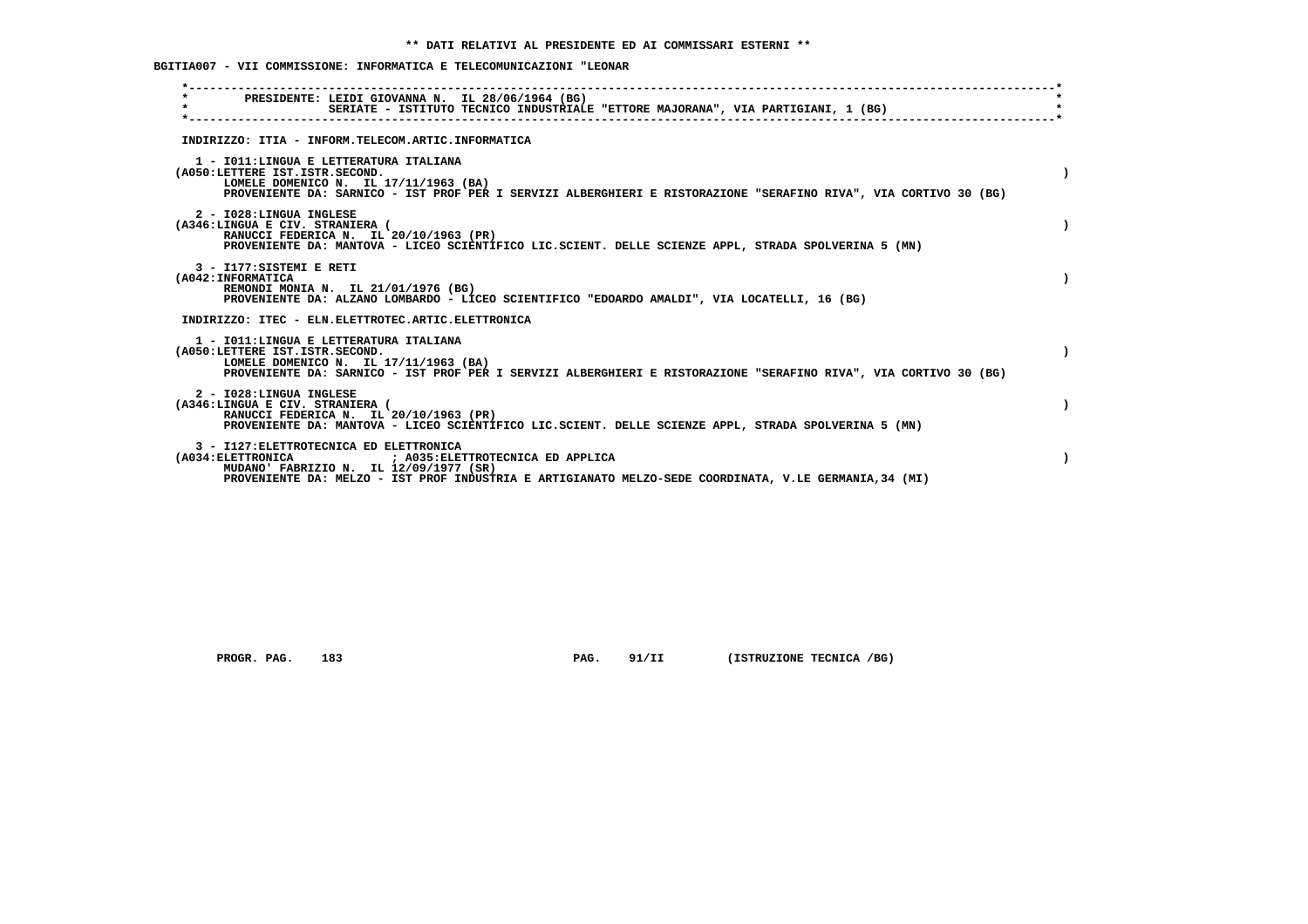**BGITLG001 - I COMMISSIONE: "ETTORE MAJORANA"**

#### **\*\* DATI RELATIVI ALLE CLASSI DELLA CONFIGURAZIONE \*\***

| * CLASSE * ISTITUTO                                  | * SEZIONE * INDIRIZZO                                                                                                          | $*L.F.P.*$     |              | CANDIDATI                 |  | * L. STRANIERE<br>*INT.*EST.*SPEC*MER.* II PR. I COM. II COM. *           |  |
|------------------------------------------------------|--------------------------------------------------------------------------------------------------------------------------------|----------------|--------------|---------------------------|--|---------------------------------------------------------------------------|--|
| * BGTF01701V * E<br>*--------*-----------*---        | * ITLG - TRASP.LOGISTICA ARTIC.LOGISTICA                                                                                       |                | $* 21 *$     | $\star$ $\sim$<br>$\star$ |  |                                                                           |  |
|                                                      |                                                                                                                                |                |              |                           |  |                                                                           |  |
|                                                      |                                                                                                                                |                |              |                           |  |                                                                           |  |
|                                                      | ISTITUTO SECONDA SEDE: BERGAMO - L.R. PAR. ISTITUTO TECNICO AERONAUTICO IST.TEC. AERONAUTICO "ANTONIO, VIA, N. MANTEGNA 8 (BG) |                |              |                           |  |                                                                           |  |
|                                                      | * SEZIONE * INDIRIZZO                                                                                                          | $*$ I.F.P. $*$ |              |                           |  | CANDIDATI * L. STRANIERE<br>*INT.*EST.*SPEC*MER.* II PR. I COM. II COM. * |  |
| *--------*------------*------<br>* CLASSE * ISTITUTO | $*$ BGTB015001 $*$ A $*$ ITCR - TRASP.LOG.ARTIC.C.M.OPZ.C.M.AER.                                                               |                | $* 19 * 2 *$ | $\star$                   |  |                                                                           |  |

 **PROGR. PAG.** 184 **PAG.** 92/I (ISTRUZIONE TECNICA /BG)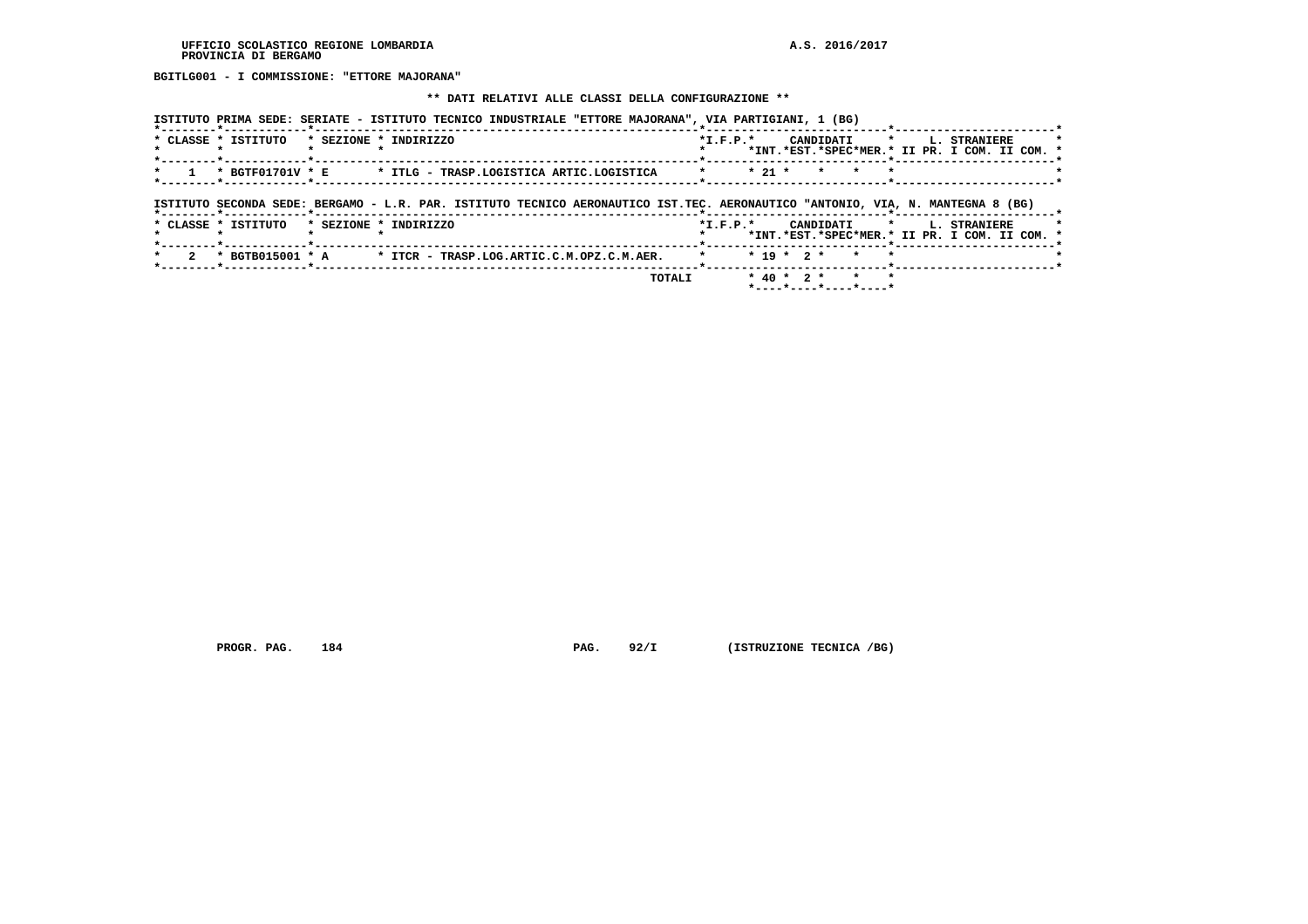**BGITLG001 - I COMMISSIONE: "ETTORE MAJORANA"**

| PRESIDENTE: MARINONI TERESINA N. IL 24/07/1958 (BG)<br>$\star$<br>GAZZANIGA - LICEO SCIENTIFICO "VALLE SERIANA", VIA MARCONI, 45 (BG)                                                                                                              |  |
|----------------------------------------------------------------------------------------------------------------------------------------------------------------------------------------------------------------------------------------------------|--|
| INDIRIZZO: ITLG - TRASP.LOGISTICA ARTIC.LOGISTICA                                                                                                                                                                                                  |  |
| 1 - IO11: LINGUA E LETTERATURA ITALIANA<br>(A050:LETTERE IST.ISTR.SECOND.<br>ROMANO RENATO N. IL 10/11/1963 (NA)<br>PROVENIENTE DA: NEMBRO - IST PROF PER I SERVIZI ALBERGHIERI E RISTORAZIONE "ALFREDO SONZOGNI", VIA BELLINI 54 (BG)             |  |
| 2 - I028: LINGUA INGLESE<br>(A346:LINGUA E CIV. STRANIERA (<br>LI VIGNI ROSALBA N. IL 02/06/1955 (TP)<br>PROVENIENTE DA: NEMBRO - IST PROF PER I SERVIZI ALBERGHIERI E RISTORAZIONE "ALFREDO SONZOGNI", VIA BELLINI 54 (BG)                        |  |
| 3 - I159: MECCANICA E MACCHINE<br>(A020:DISCIPLINE MECCANICHE E T<br>TOSCANO ALBERTO N. IL 19/01/1977 (BR)<br>PROVENIENTE DA: TREVIGLIO - IST PROF INDUSTRIA E ARTIGIANATO "ARCHIMEDE", VIA CARAVAGGIO, 50/52 (BG)                                 |  |
| INDIRIZZO: ITCR - TRASP.LOG.ARTIC.C.M.OPZ.C.M.AER.                                                                                                                                                                                                 |  |
| 1 - IO11: LINGUA E LETTERATURA ITALIANA<br>(A050:LETTERE IST.ISTR.SECOND.<br>ROMANO RENATO N. IL 10/11/1963 (NA)<br>PROVENIENTE DA: NEMBRO - IST PROF PER I SERVIZI ALBERGHIERI E RISTORAZIONE "ALFREDO SONZOGNI", VIA BELLINI 54 (BG)             |  |
| 2 - I028:LINGUA INGLESE<br>(A346:LINGUA E CIV. STRANIERA (<br>LI VIGNI ROSALBA N. IL 02/06/1955 (TP)<br>PROVENIENTE DA: NEMBRO - IST PROF PER I SERVIZI ALBERGHIERI E RISTORAZIONE "ALFREDO SONZOGNI", VIA BELLINI 54 (BG)                         |  |
| 3 - I159: MECCANICA E MACCHINE<br>(A001:AEROTECNICA E COSTRUZ. AE: A020:DISCIPLINE MECCANICHE E T<br>TOSCANO ALBERTO N. IL 19/01/1977 (BR)<br>PROVENIENTE DA: TREVIGLIO - IST PROF INDUSTRIA E ARTIGIANATO "ARCHIMEDE", VIA CARAVAGGIO, 50/52 (BG) |  |
|                                                                                                                                                                                                                                                    |  |

 **PROGR. PAG.** 185 **PAG. 92/II (ISTRUZIONE TECNICA /BG)**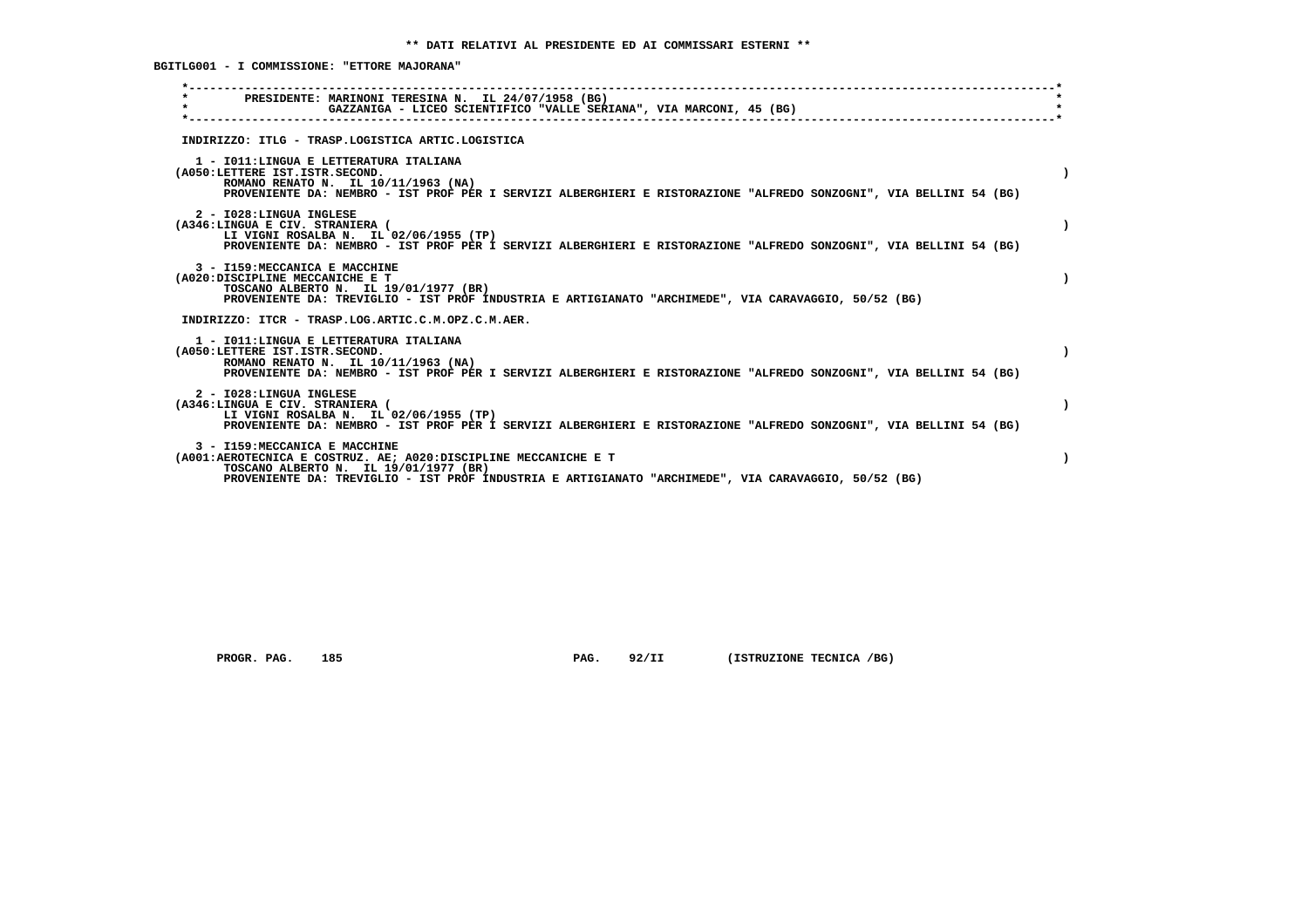**BGITMM001 - I COMMISSIONE: "PIETRO PALEOCAPA"**

# **\*\* DATI RELATIVI ALLE CLASSI DELLA CONFIGURAZIONE \*\***

|  |  | ISTITUTO PRIMA SEDE: BERGAMO - ISTITUTO TECNICO INDUSTRIALE "PIETRO PALEOCAPA", VIA M. GAVAZZENI 29 (BG) |                       |  |                                           |  |        |            |            |  |           |                          |         |  |                                                               |  |  |
|--|--|----------------------------------------------------------------------------------------------------------|-----------------------|--|-------------------------------------------|--|--------|------------|------------|--|-----------|--------------------------|---------|--|---------------------------------------------------------------|--|--|
|  |  | * CLASSE * ISTITUTO                                                                                      | * SEZIONE * INDIRIZZO |  |                                           |  |        | $*L.F.P.*$ |            |  | CANDIDATI |                          | $\star$ |  | L. STRANIERE<br>*INT.*EST.*SPEC*MER.* II PR. I COM. II COM. * |  |  |
|  |  | * BGTF010003 * MA                                                                                        |                       |  | * ITMM - M.MECCATR.EN.ART.MECC.MECCATRON. |  |        |            | $* 28 *$   |  |           | * * *                    |         |  |                                                               |  |  |
|  |  | * BGTF010003 * MB                                                                                        |                       |  | * ITMM - M.MECCATR.EN.ART.MECC.MECCATRON. |  |        |            | $* 22 *$   |  | $\star$   |                          |         |  |                                                               |  |  |
|  |  |                                                                                                          |                       |  |                                           |  | TOTALI |            | $*$ 50 $*$ |  |           | $*$ ----*----*----*----* |         |  |                                                               |  |  |

 **PROGR. PAG.** 186 **PAG. 93/I** (ISTRUZIONE TECNICA /BG)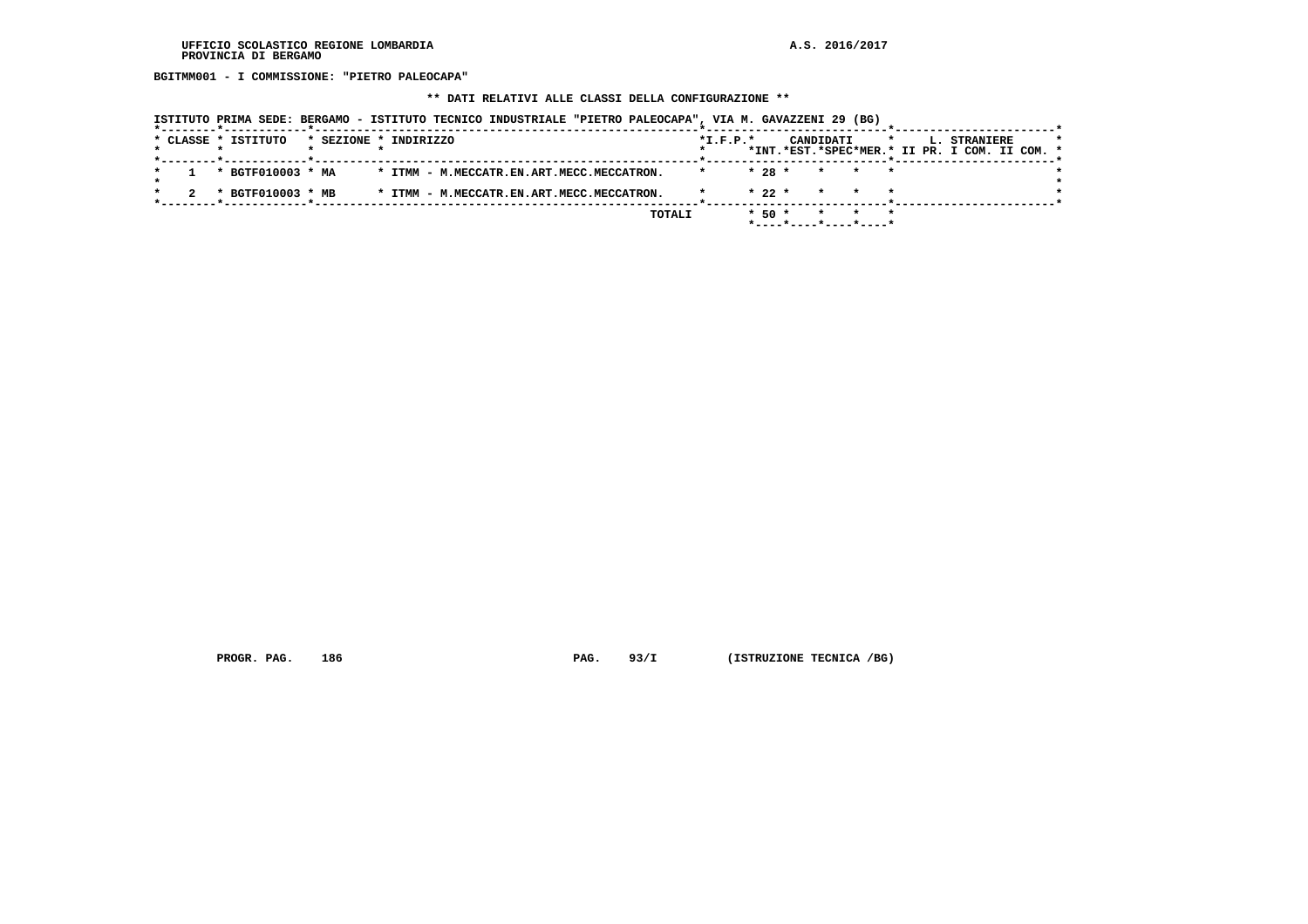**BGITMM001 - I COMMISSIONE: "PIETRO PALEOCAPA"**

| $\star$<br>PRESIDENTE: RIVOLTELLA RICCARDO N. IL 05/03/1961 (BG)<br>$\star$<br>TREVIGLIO - ISTITUTO TECNICO COMMERCIALE "GUGLIELMO OBERDAN", VIALE MERISIO, 14 (BG)                                                                 |  |
|-------------------------------------------------------------------------------------------------------------------------------------------------------------------------------------------------------------------------------------|--|
| INDIRIZZO: ITMM - M.MECCATR.EN.ART.MECC.MECCATRON.                                                                                                                                                                                  |  |
| 1 - IO11:LINGUA E LETTERATURA ITALIANA<br>(A050:LETTERE IST.ISTR.SECOND.<br>PUGLIESE MARIA N. IL 16/06/1970 (CS)<br>PROVENIENTE DA: TREVIGLIO - ISTITUTO TECNICO COMMERCIALE "GUGLIELMO OBERDAN " (CORSO SE, VIALE MERISIO, 14 (BG) |  |
| 2 - I028:LINGUA INGLESE<br>(A346:LINGUA E CIV. STRANIERA (<br>FRANA ELISABETTA N. IL 13/12/1966 (MI)<br>PROVENIENTE DA: SARNICO - IST PROF PER I SERVIZI ALBERGHIERI E RISTORAZIONE "SERAFINO RIVA", VIA CORTIVO 30 (BG)            |  |
| 3 - I161: MECCANICA, MACCHINE ED ENERGIA<br>(A020:DISCIPLINE MECCANICHE E T<br>PRUNERI ADRIANO N. IL 01/04/1961 (BG)<br>PROVENIENTE DA: TREVIGLIO - IST PROF INDUSTRIA E ARTIGIANATO "ARCHIMEDE", VIA CARAVAGGIO, 50/52 (BG)        |  |

 **PROGR. PAG.** 187 **PAG.** 93/II (ISTRUZIONE TECNICA /BG)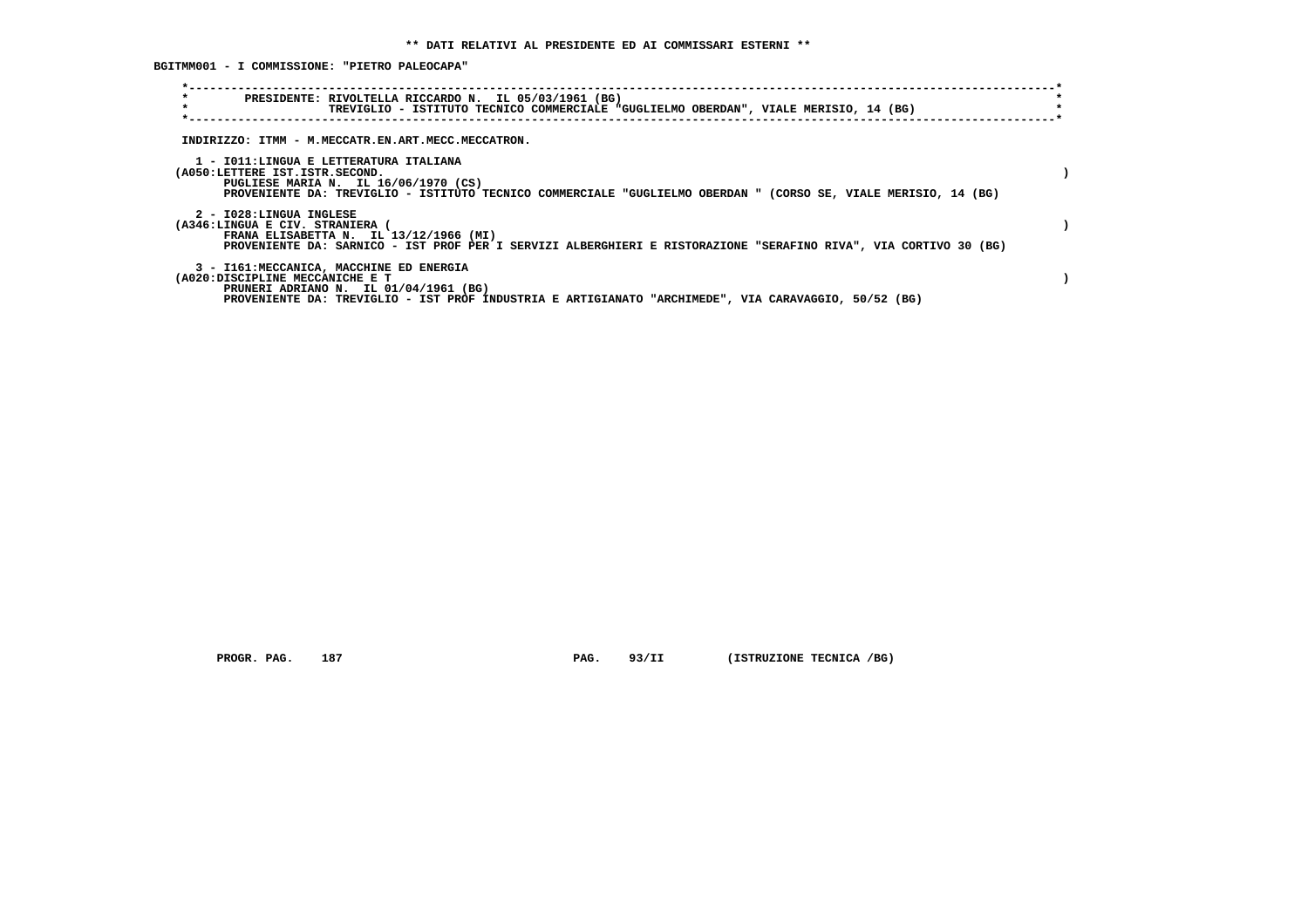**BGITMM002 - II COMMISSIONE: "PIETRO PALEOCAPA"**

 **\*\* DATI RELATIVI ALLE CLASSI DELLA CONFIGURAZIONE \*\***

|  |                     |                       |  | ISTITUTO PRIMA SEDE: BERGAMO - ISTITUTO TECNICO INDUSTRIALE "PIETRO PALEOCAPA", VIA M. GAVAZZENI 29 (BG) |  |        |            |              |  |           |                          |         |  |              |                                               |  |
|--|---------------------|-----------------------|--|----------------------------------------------------------------------------------------------------------|--|--------|------------|--------------|--|-----------|--------------------------|---------|--|--------------|-----------------------------------------------|--|
|  | * CLASSE * ISTITUTO | * SEZIONE * INDIRIZZO |  |                                                                                                          |  |        | $*I.F.P.*$ |              |  | CANDIDATI |                          | $\star$ |  | L. STRANIERE | *INT.*EST.*SPEC*MER.* II PR. I COM. II COM. * |  |
|  | * BGTF010003 * MC   |                       |  | * ITMM - M.MECCATR.EN.ART.MECC.MECCATRON.                                                                |  |        | $\star$    | $* 18 * 1 *$ |  |           | $\star$ $\star$          |         |  |              |                                               |  |
|  | * BGTF010003 * MD   |                       |  | * ITMM - M.MECCATR.EN.ART.MECC.MECCATRON.                                                                |  |        |            | $*26*$       |  | $\star$   | $\star$                  |         |  |              |                                               |  |
|  |                     |                       |  |                                                                                                          |  | TOTALI |            | * 44 * 1 *   |  |           | $*$ ----*----*----*----* |         |  |              |                                               |  |

 **PROGR. PAG.** 188 **PAG. 94/I (ISTRUZIONE TECNICA /BG)**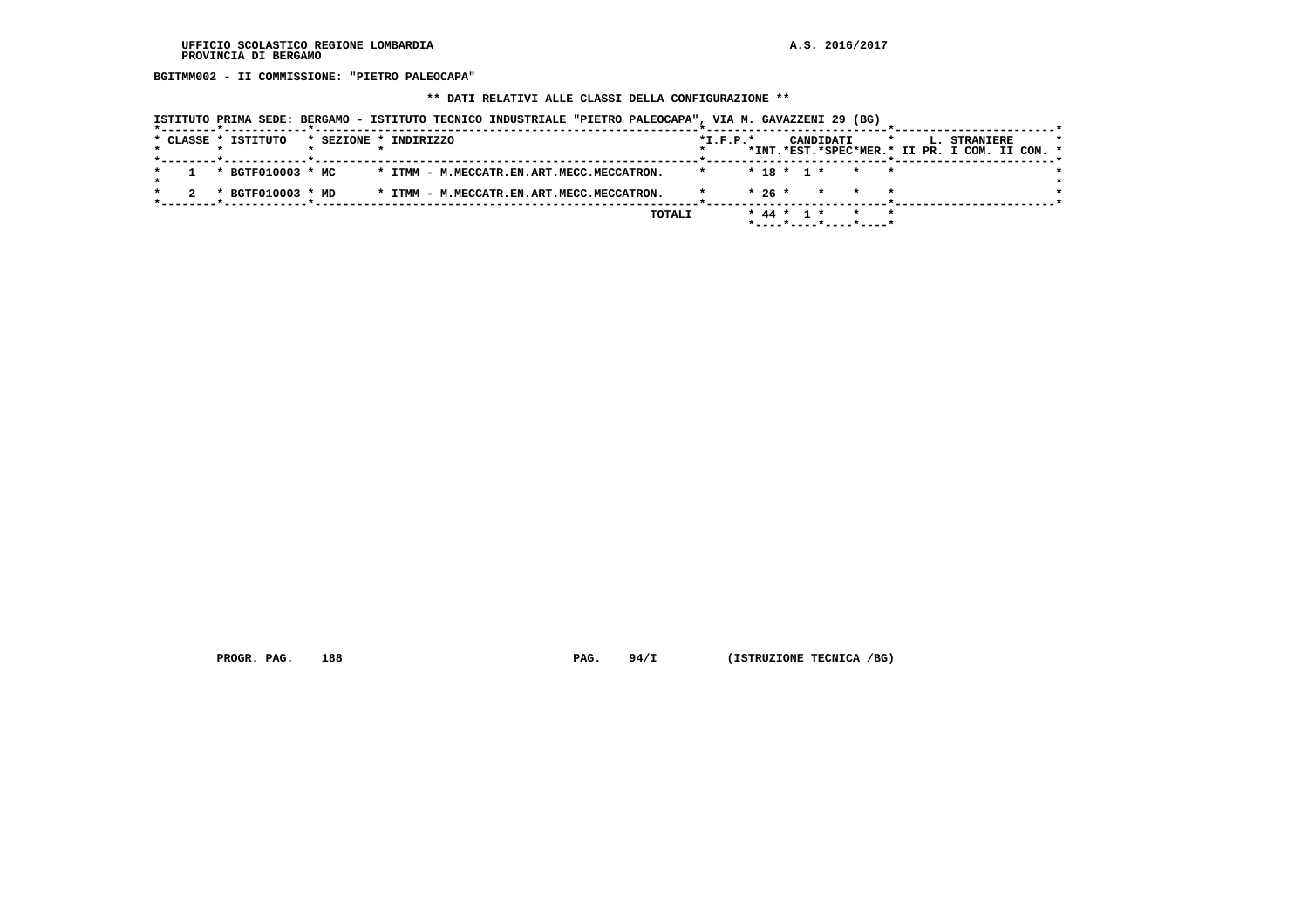**BGITMM002 - II COMMISSIONE: "PIETRO PALEOCAPA"**

| $\star$<br>$\star$                                         | PRESIDENTE: AMATI ANNAMARIA N. IL 04/07/1961 (BA)<br>TRESCORE BALNEARIO - LICEO SCIENTIFICO "LORENZO FEDERICI", VIA DELL'ALBAROTTO (BG)                                            |  |
|------------------------------------------------------------|------------------------------------------------------------------------------------------------------------------------------------------------------------------------------------|--|
|                                                            | INDIRIZZO: ITMM - M.MECCATR.EN.ART.MECC.MECCATRON.                                                                                                                                 |  |
| (A050:LETTERE IST.ISTR.SECOND.                             | 1 - IO11:LINGUA E LETTERATURA ITALIANA<br>MARCIANO' ANNA N. IL 18/11/1961 (SI)<br>PROVENIENTE DA: SERIATE - ISTITUTO TECNICO INDUSTRIALE "ETTORE MAJORANA", VIA PARTIGIANI, 1 (BG) |  |
| 2 - I028:LINGUA INGLESE<br>(A346:LINGUA E CIV. STRANIERA ( | MIGNANI ANNA N. IL 29/08/1980 (BG)<br>PROVENIENTE DA: CLUSONE - IST PROF INDUSTRIA E ARTIGIANATO "ANDREA FANTONI", VIA BARBARIGO 27 (BG)                                           |  |
| (A020:DISCIPLINE MECCANICHE E T                            | 3 - I161: MECCANICA, MACCHINE ED ENERGIA<br>RIZZA SERGIO N. IL 01/09/1971 (SR)<br>PROVENIENTE DA: SARNICO - IST PROF INDUSTRIA E ARTIGIANATO "SERAFINO RIVA", VIA CORTIVO, 32 (BG) |  |

 **PROGR. PAG.** 189 **PAG.** 94/II (ISTRUZIONE TECNICA /BG)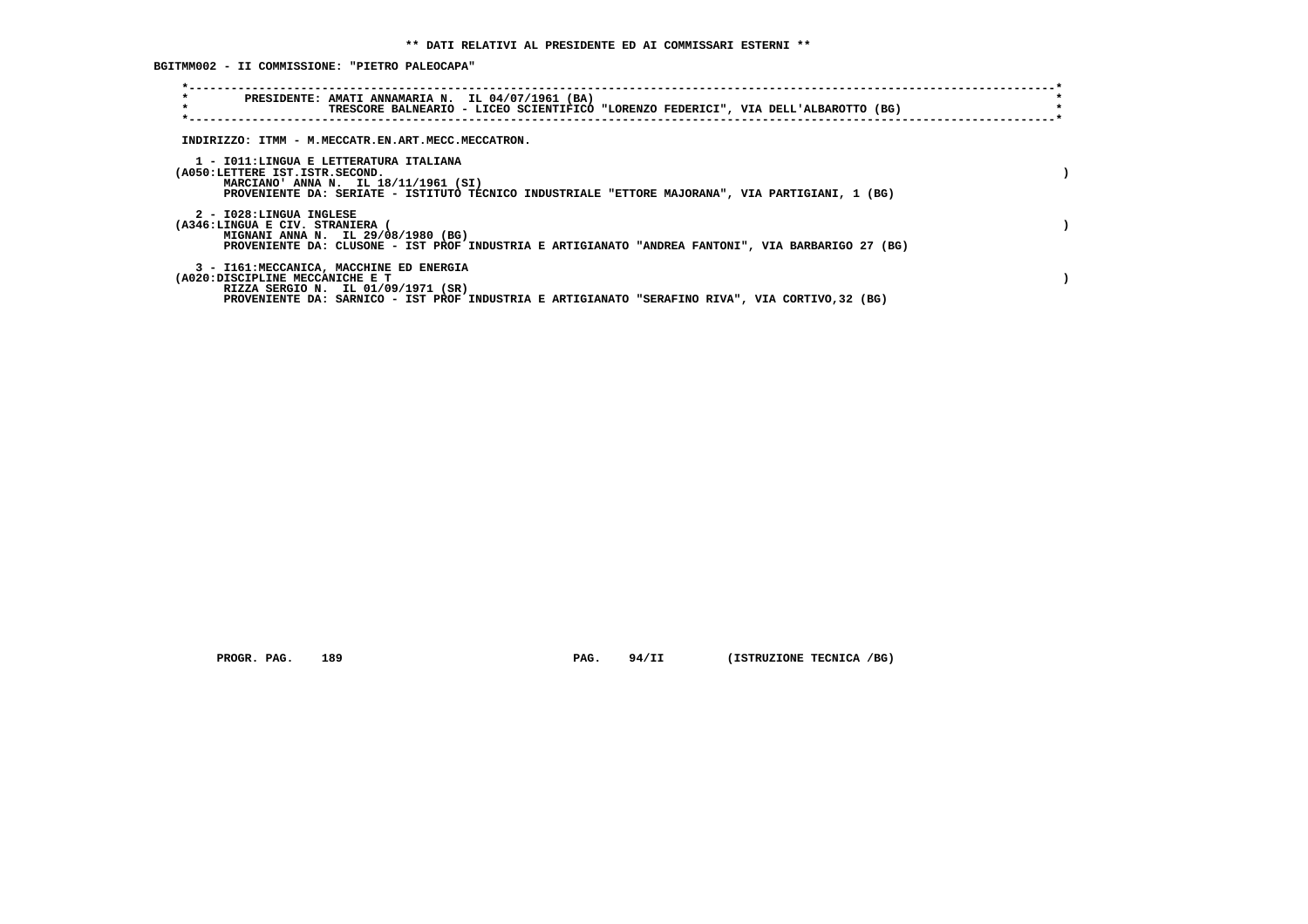**BGITMM003 - III COMMISSIONE: "VALLE SERIANA"**

# **\*\* DATI RELATIVI ALLE CLASSI DELLA CONFIGURAZIONE \*\***

|                     | ISTITUTO PRIMA SEDE: GAZZANIGA - ISTITUTO TECNICO INDUSTRIALE "VALLE SERIANA", VIA MARCONI, 45 (BG) |                                                                                                     |
|---------------------|-----------------------------------------------------------------------------------------------------|-----------------------------------------------------------------------------------------------------|
| * CLASSE * ISTITUTO | * SEZIONE * INDIRIZZO                                                                               | $*I.F.P.*$<br>CANDIDATI<br>$\star$<br>L. STRANIERE<br>*INT.*EST.*SPEC*MER.* II PR. I COM. II COM. * |
| * BGTF016013 * 5MA  | * ITMM - M.MECCATR.EN.ART.MECC.MECCATRON.                                                           | $* 18 *$<br>* * *                                                                                   |
| * BGTF016013 * 5MB  | * ITMM - M.MECCATR.EN.ART.MECC.MECCATRON.                                                           | $*$ 19 $*$<br>* 1 *<br>$\star$                                                                      |
|                     | TOTALI                                                                                              | $* 37 *$<br>$\star$<br>$*$ 1 $*$<br>*----*----*----*----*                                           |

 **PROGR. PAG.** 190 **PAG. 95/I** (ISTRUZIONE TECNICA /BG)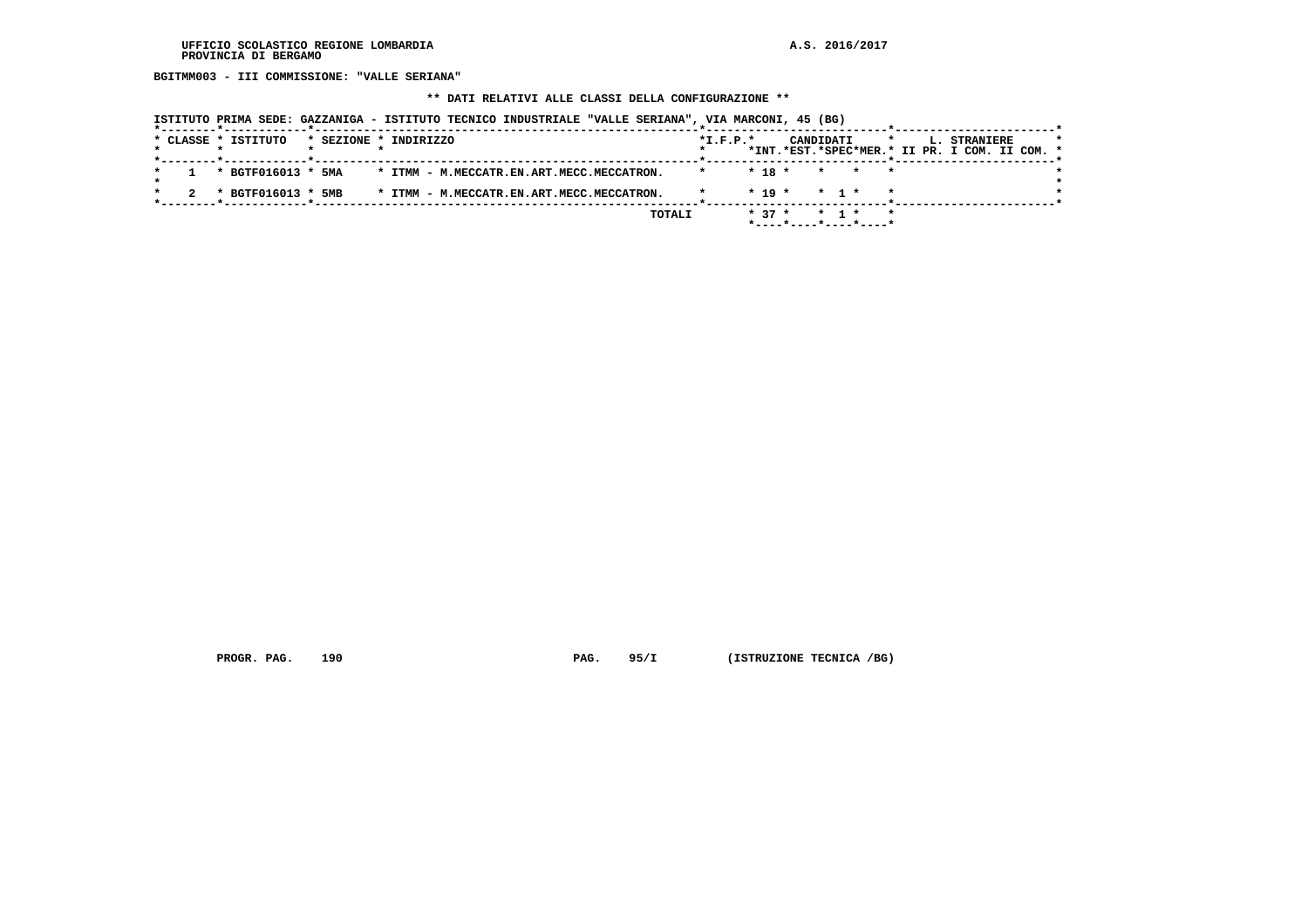**BGITMM003 - III COMMISSIONE: "VALLE SERIANA"**

| $\star$<br>$\star$                                         | PRESIDENTE: SARLO ANNUNZIATA ROSSANAN. IL 07/05/1953 (ME)<br>BERGAMO - IST PROF INDUSTRIA E ARTIGIANATO "CESARE PESENTI", VIA OZANAM, 27 (BG)                                                              |  |
|------------------------------------------------------------|------------------------------------------------------------------------------------------------------------------------------------------------------------------------------------------------------------|--|
|                                                            | INDIRIZZO: ITMM - M.MECCATR.EN.ART.MECC.MECCATRON.                                                                                                                                                         |  |
| (A050:LETTERE IST.ISTR.SECOND.                             | 1 - IO11:LINGUA E LETTERATURA ITALIANA<br>VALOTI EMANUELA EDOARDINAN. IL 16/06/1967 (BG)<br>PROVENIENTE DA: BERGAMO - IST PROF PER I SERVIZI SOCIALI SERALE PROF. SOCIO SANITARIO "M, VIA BREMBILLA 3 (BG) |  |
| 2 - I028:LINGUA INGLESE<br>(A346:LINGUA E CIV. STRANIERA ( | BENDOTTI PATRIZIA N. IL 07/10/1973 (ME)<br>PROVENIENTE DA: VILMINORE DI SCALVE - IST TEC COMMERCIALE E PER GEOMETRI I.T. TECNOLOGICO ED ECONOMICO, VIA VITTORIO EMA                                        |  |
| (A020:DISCIPLINE MECCANICHE E T                            | 3 - I161: MECCANICA, MACCHINE ED ENERGIA<br>RASPINI FLAVIO N. IL 06/09/1951 (FI)<br>PROVENIENTE DA: BERGAMO - ISTITUTO TECNICO INDUSTRIALE "PIETRO PALEOCAPA", VIA M. GAVAZZENI 29 (BG)                    |  |

 **PROGR. PAG.** 191 **PAG.** 95/II (ISTRUZIONE TECNICA /BG)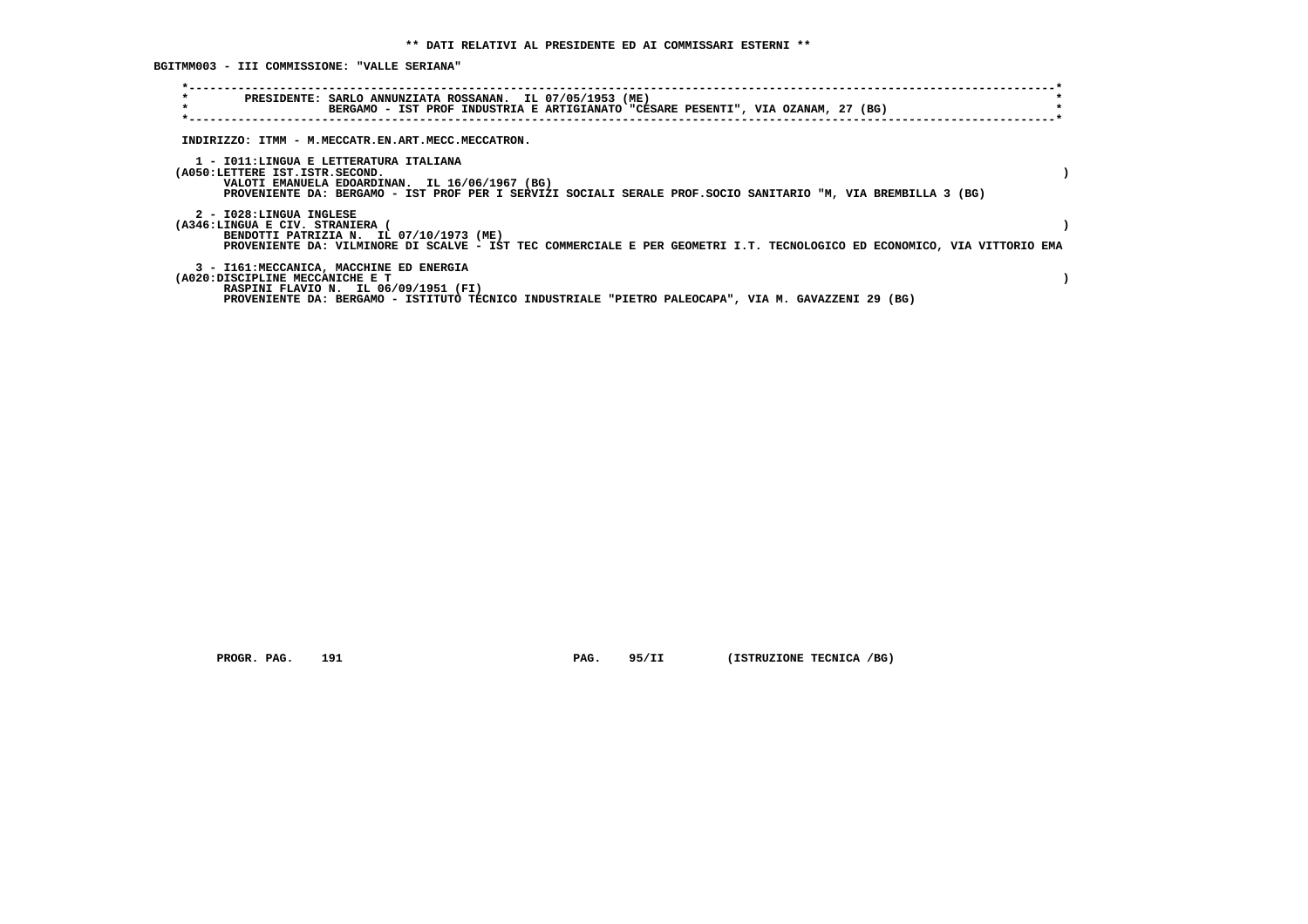**BGITMM004 - IV COMMISSIONE: "ARCHIMEDE"**

#### **\*\* DATI RELATIVI ALLE CLASSI DELLA CONFIGURAZIONE \*\***

 **ISTITUTO PRIMA SEDE: TREVIGLIO - ISTITUTO TECNICO INDUSTRIALE "ARCHIMEDE", VIA CARAVAGGIO, 50/52 (BG)**

| * CLASSE * ISTITUTO |                    |       | * SEZIONE * INDIRIZZO                                                                  | $*_{\texttt{I.F.P.}}*$ |          |                  | CANDIDATI                            | $\star$ | L. STRANIERE                                                  |  |
|---------------------|--------------------|-------|----------------------------------------------------------------------------------------|------------------------|----------|------------------|--------------------------------------|---------|---------------------------------------------------------------|--|
|                     |                    |       |                                                                                        |                        |          |                  |                                      |         | *INT.*EST.*SPEC*MER.* II PR. I COM. II COM. *                 |  |
|                     | * BGTF00401R * DTM | * BTI | * ITMM - M.MECCATR.EN.ART.MECC.MECCATRON.<br>* ITIA - INFORM.TELECOM.ARTIC.INFORMATICA | *                      | $* 12 *$ | $* 16 * 1 *$     |                                      |         |                                                               |  |
|                     |                    |       | ISTITUTO SECONDA SEDE: TREVIGLIO - ISTITUTO TECNICO INDUSTRIALE "ARCHIMEDE" (          |                        |          |                  | CORSO SERALE), VIA CARAVAGGI 52 (BG) |         |                                                               |  |
| * CLASSE * ISTITUTO |                    |       | * SEZIONE * INDIRIZZO                                                                  | $*$ I.F.P. $*$         |          |                  | CANDIDATI                            | $\star$ | L. STRANIERE<br>*INT.*EST.*SPEC*MER.* II PR. I COM. II COM. * |  |
|                     | * BGTF004505 * TMS |       | * ITMM - M.MECCATR.EN.ART.MECC.MECCATRON.                                              |                        | $* 14 *$ |                  |                                      |         |                                                               |  |
|                     |                    |       | TOTALI                                                                                 |                        |          | $*$ 42 $*$ 1 $*$ |                                      |         |                                                               |  |

 **PROGR. PAG.** 192 **PAG.** 96/I (ISTRUZIONE TECNICA /BG)

 **\*----\*----\*----\*----\***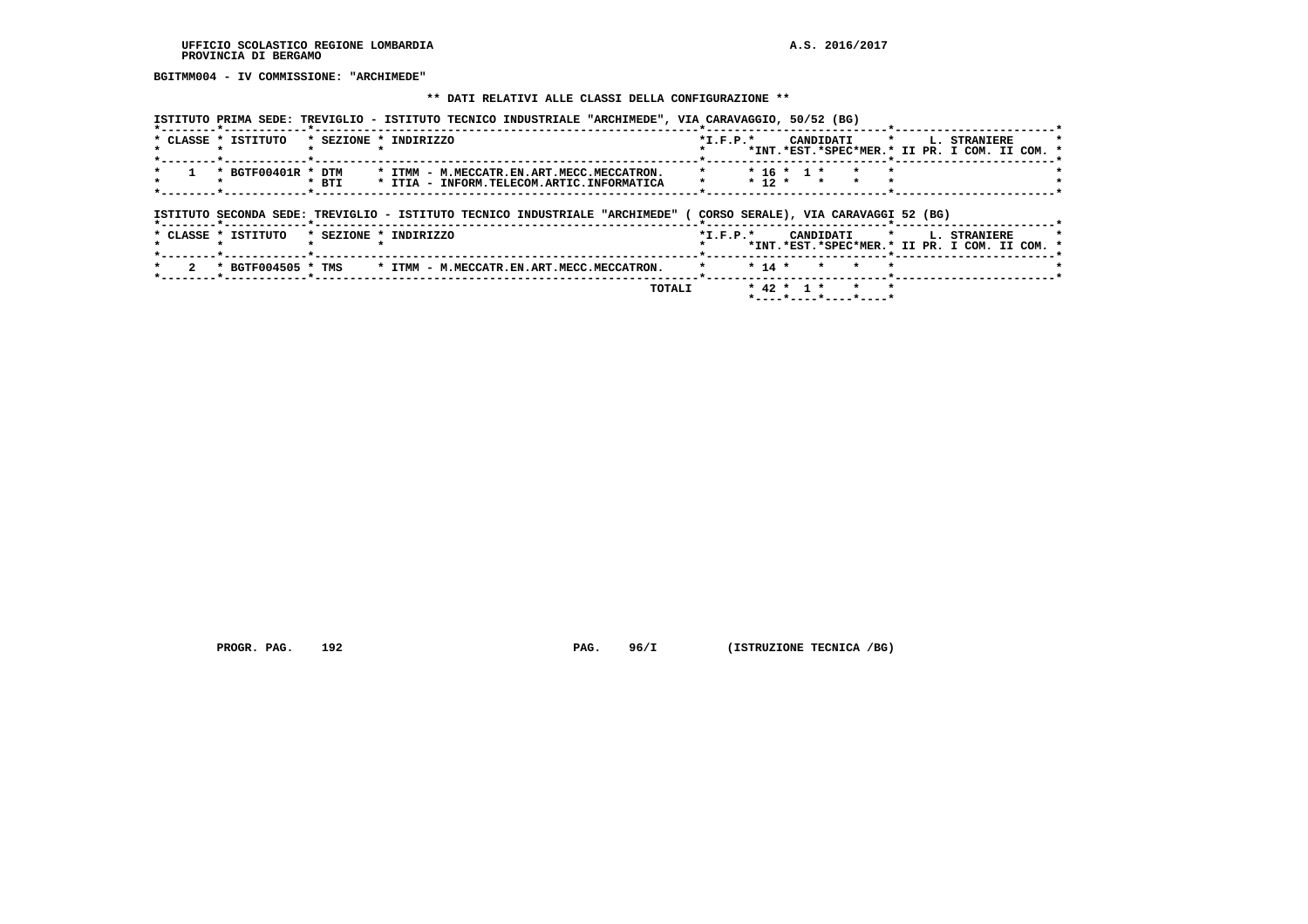**BGITMM004 - IV COMMISSIONE: "ARCHIMEDE"**

| PRESIDENTE: BARLETTA DONATO N. IL 13/03/1971 (TA)<br>$\star$<br>BERGAMO - ISTITUTO MAGISTRALE "GIOVANNI FALCONE", VIA DUNANT, 1 (BG) |  |
|--------------------------------------------------------------------------------------------------------------------------------------|--|
|                                                                                                                                      |  |
| INDIRIZZO: ITMM - M.MECCATR.EN.ART.MECC.MECCATRON.                                                                                   |  |
| 1 - IO11:LINGUA E LETTERATURA ITALIANA                                                                                               |  |
| (A050:LETTERE IST.ISTR.SECOND.<br>RAGONE CATERINA N. IL 29/02/1956 (MS)                                                              |  |
| PROVENIENTE DA: BERGAMO - ISTITUTO MAGISTRALE "GIOVANNI FALCONE", VIA DUNANT, 1 (BG)                                                 |  |
| 2 - I028:LINGUA INGLESE                                                                                                              |  |
| (A346:LINGUA E CIV. STRANIERA (<br>CIRULLI GINA N. IL 20/07/1959 (CH)                                                                |  |
| PROVENIENTE DA: BERGAMO - LICEO ARTISTICO " GIACOMO E PIO MANZU' ", VIA TORQUATO TASSO, 18 (BG)                                      |  |
| 3 - I161: MECCANICA, MACCHINE ED ENERGIA                                                                                             |  |
| (A020:DISCIPLINE MECCANICHE E T<br>ALESSI AMBRA ERMINIA N. IL 18/12/1974 (CT)                                                        |  |
| PROVENIENTE DA: BERGAMO - IST PROF INDUSTRIA E ARTIGIANATO "CESARE PESENTI", VIA OZANAM, 27 (BG)                                     |  |
| INDIRIZZO: ITIA - INFORM.TELECOM.ARTIC.INFORMATICA                                                                                   |  |
| 1 - IO11: LINGUA E LETTERATURA ITALIANA                                                                                              |  |
| (A050:LETTERE IST.ISTR.SECOND.<br>RAGONE CATERINA N. IL 29/02/1956 (MS)                                                              |  |
| PROVENIENTE DA: BERGAMO - ISTITUTO MAGISTRALE "GIOVANNI FALCONE", VIA DUNANT, 1 (BG)                                                 |  |
| 2 - I028:LINGUA INGLESE                                                                                                              |  |
| (A346:LINGUA E CIV. STRANIERA (<br>CIRULLI GINA N. IL 20/07/1959 (CH)                                                                |  |
| PROVENIENTE DA: BERGAMO - LICEO ARTISTICO " GIACOMO E PIO MANZU' ", VIA TOROUATO TASSO, 18 (BG)                                      |  |
| 3 - I177: SISTEMI E RETI                                                                                                             |  |
| (A042: INFORMATICA<br>MASCELLO ANTONIO N. IL 14/09/1965 (EE)                                                                         |  |
| PROVENIENTE DA: BERGAMO - ISTITUTO TECNICO COMMERCIALE "BORTOLO BELOTTI", VIA PER AZZANO, 5 (BG)                                     |  |
|                                                                                                                                      |  |

 **PROGR. PAG.** 193 **PAG.** 96/II (ISTRUZIONE TECNICA /BG)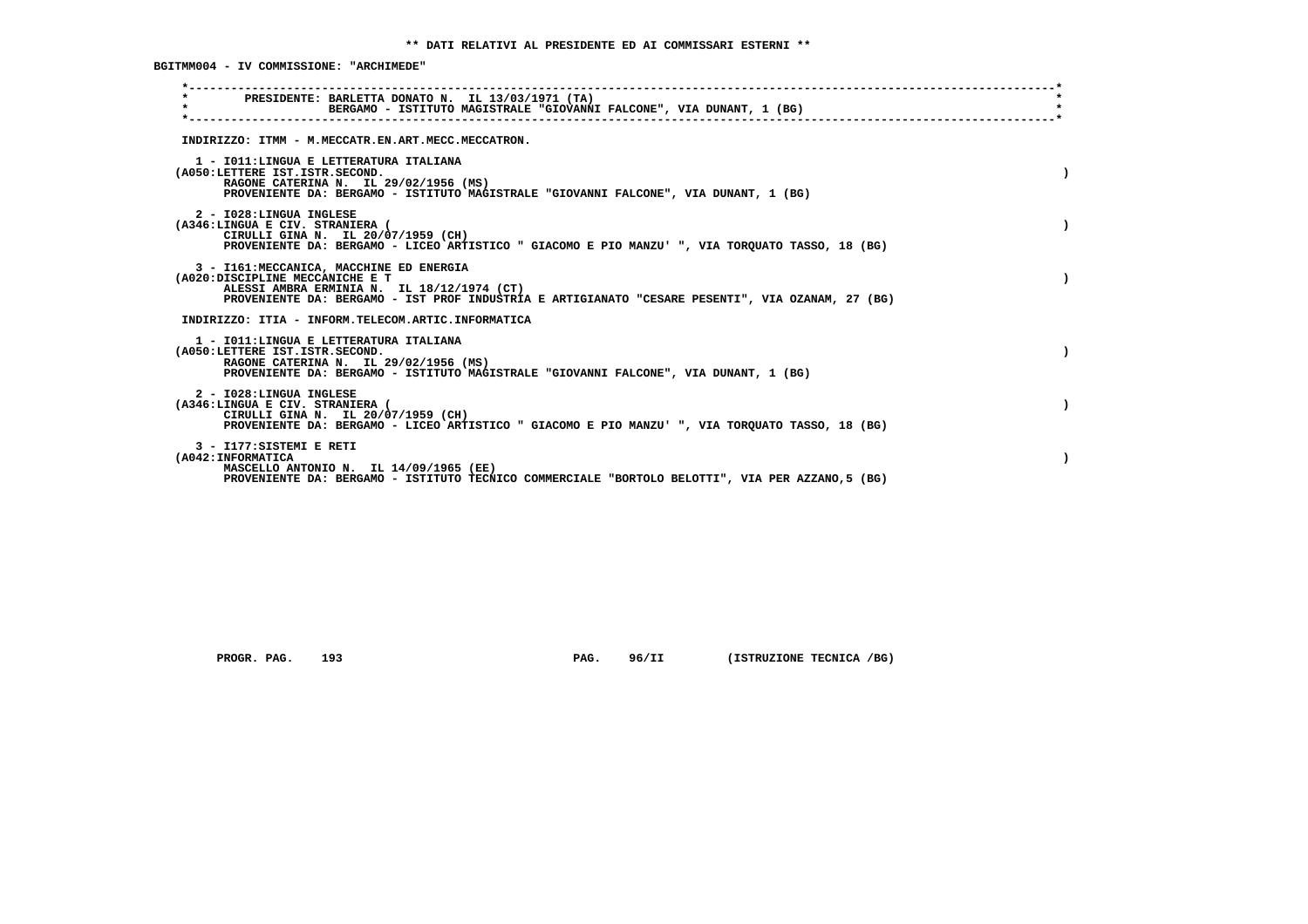**BGITMM005 - V COMMISSIONE: "DAVID MARIA TUROLDO"**

# **\*\* DATI RELATIVI ALLE CLASSI DELLA CONFIGURAZIONE \*\***

|                                              | ISTITUTO PRIMA SEDE: ZOGNO - ISTITUTO TECNICO INDUSTRIALE "DAVID MARIA TUROLDO", VIA RONCO 11 (BG) |                |                                                              |                                               |
|----------------------------------------------|----------------------------------------------------------------------------------------------------|----------------|--------------------------------------------------------------|-----------------------------------------------|
| * CLASSE * ISTITUTO<br>* SEZIONE * INDIRIZZO |                                                                                                    | $*$ I.F.P. $*$ | CANDIDATI                                                    | L. STRANIERE<br>$\star$                       |
|                                              |                                                                                                    |                |                                                              | *INT.*EST.*SPEC*MER.* II PR. I COM. II COM. * |
| * BGTF01301G * AM                            | * ITMM - M.MECCATR.EN.ART.MECC.MECCATRON.                                                          | $*20$ *        | * * *                                                        |                                               |
| * BGTF01301G * BM                            | * ITMM - M.MECCATR.EN.ART.MECC.MECCATRON.                                                          | $* 23 *$       | * * *                                                        |                                               |
|                                              |                                                                                                    |                |                                                              |                                               |
|                                              | TOTALI                                                                                             | $* 43 *$       | * * *<br>$*$ - - - - $*$ - - - - $*$ - - - - $*$ - - - - $*$ |                                               |

 **PROGR. PAG.** 194 **PAG.** 97/I (ISTRUZIONE TECNICA /BG)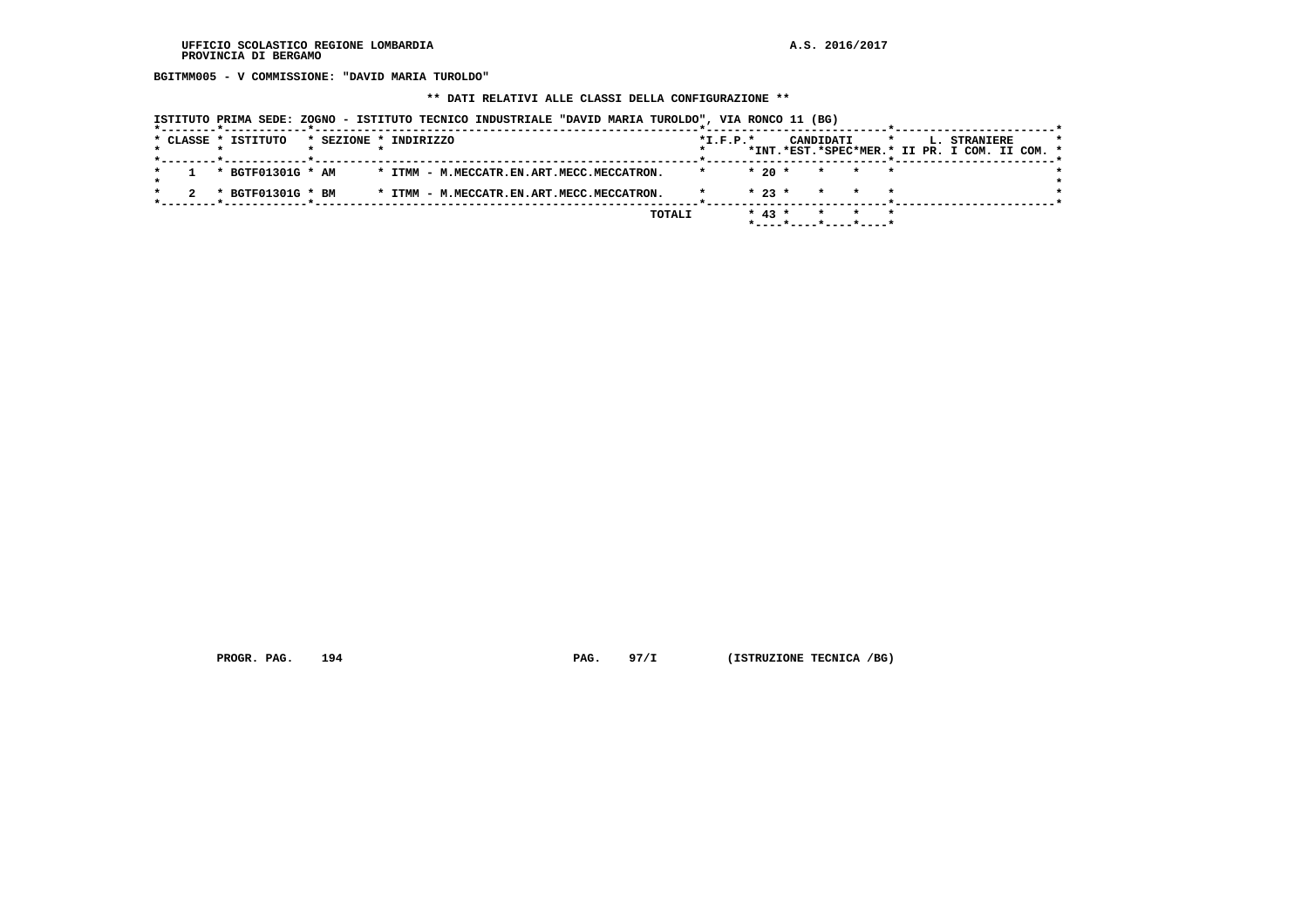**BGITMM005 - V COMMISSIONE: "DAVID MARIA TUROLDO"**

| $\star$<br>PRESIDENTE: ASCIOLLA OSVALDO N. IL 21/05/1952 (CE)<br>$\star$<br>SERIATE - ISTITUTO TECNICO INDUSTRIALE "ETTORE MAJORANA", VIA PARTIGIANI, 1 (BG)                                                                    |  |
|---------------------------------------------------------------------------------------------------------------------------------------------------------------------------------------------------------------------------------|--|
| INDIRIZZO: ITMM - M.MECCATR.EN.ART.MECC.MECCATRON.                                                                                                                                                                              |  |
| 1 - IO11: LINGUA E LETTERATURA ITALIANA<br>(A050:LETTERE IST.ISTR.SECOND.<br>STUTO PATRIZIA N. IL 02/04/1957 (BG)<br>PROVENIENTE DA: PRESEZZO - ISTITUTO MAGISTRALE "BETTY AMBIVERI", VIA C.BERIZZI, 1 (BG)                     |  |
| 2 - I028:LINGUA INGLESE<br>(A346:LINGUA E CIV. STRANIERA<br>DODESINI KATIA N. IL 23/03/1971 (BG)<br>PROVENIENTE DA: BERGAMO - ISTITUTO TECNICO COMMERCIALE "VITTORIO EMANUELE II", VIA F. LUSSANA, 2 (BG)                       |  |
| 3 - I161: MECCANICA, MACCHINE ED ENERGIA<br>(A020:DISCIPLINE MECCANICHE E T<br>VENTURA TONINO ROSARIO N. IL 12/10/1959 (CS)<br>PROVENIENTE DA: BERGAMO - IST PROF INDUSTRIA E ARTIGIANATO "CESARE PESENTI", VIA OZANAM, 27 (BG) |  |

 **PROGR. PAG.** 195 **PAG.** 97/II (ISTRUZIONE TECNICA /BG)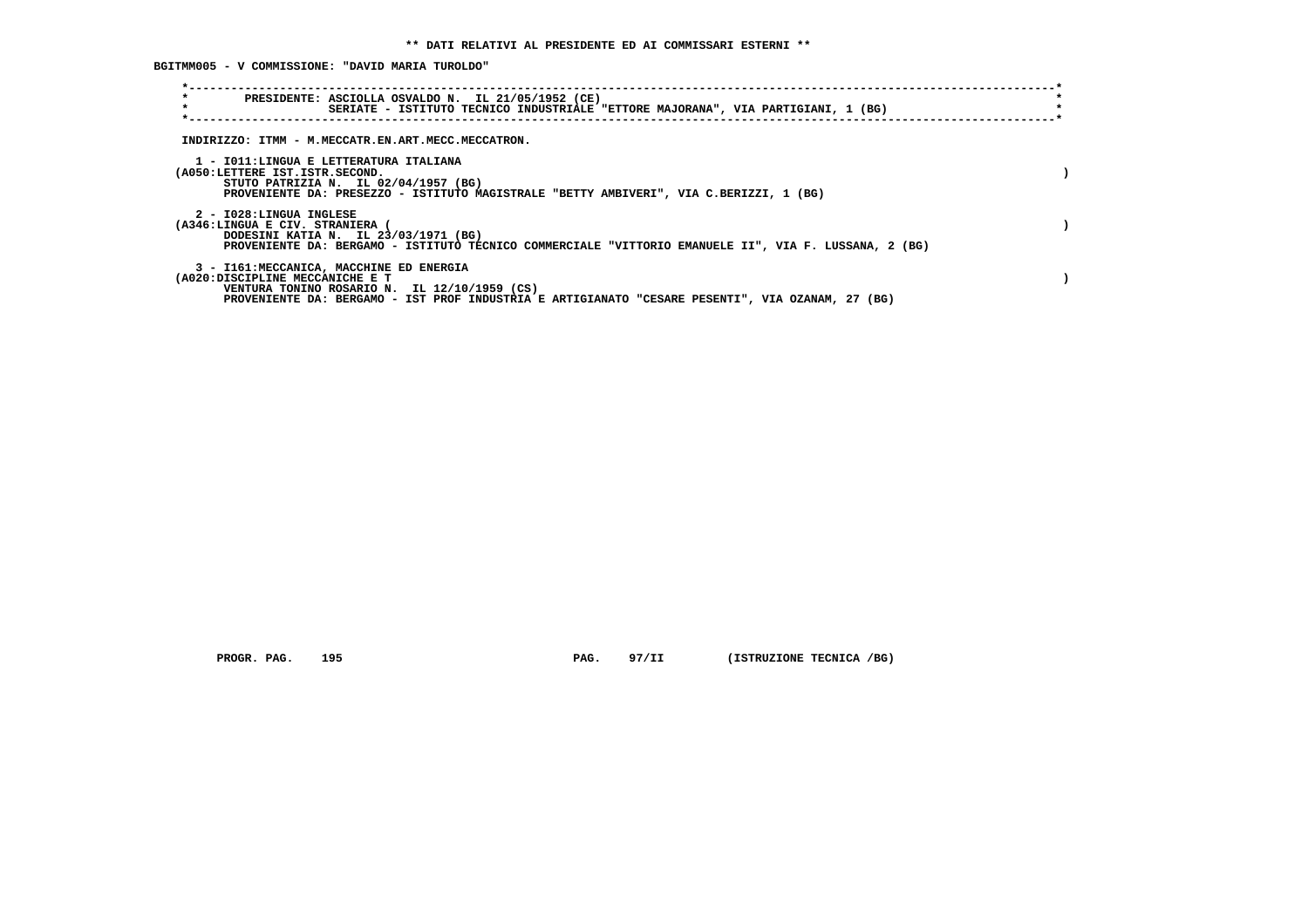**BGITMM006 - VI COMMISSIONE: "GALILEO GALILEI"**

#### **\*\* DATI RELATIVI ALLE CLASSI DELLA CONFIGURAZIONE \*\***

 **ISTITUTO PRIMA SEDE: LOVERE - ISTITUTO TECNICO INDUSTRIALE "GALILEO GALILEI", VIA XX SETTEMBRE, 4 (BG)**

|  |  | --------*------------*-------------- |  |                                           |                |  |  |                          |         |  |                                                                      |  |  |
|--|--|--------------------------------------|--|-------------------------------------------|----------------|--|--|--------------------------|---------|--|----------------------------------------------------------------------|--|--|
|  |  | * CLASSE * ISTITUTO                  |  | * SEZIONE * INDIRIZZO                     | $*$ I.F.P. $*$ |  |  | CANDIDATI                | $\star$ |  | <b>L. STRANIERE</b><br>*INT.*EST.*SPEC*MER.* II PR. I COM. II COM. * |  |  |
|  |  |                                      |  |                                           |                |  |  |                          |         |  |                                                                      |  |  |
|  |  | * BGTF007018 * AT                    |  | * ITMM - M.MECCATR.EN.ART.MECC.MECCATRON. |                |  |  | $* 30 * 1 * * * * *$     |         |  |                                                                      |  |  |
|  |  |                                      |  |                                           |                |  |  |                          |         |  |                                                                      |  |  |
|  |  | * BGTF007018 * CT                    |  | * ITET - ELETTROTEC.ELN.ARTIC.ELETTROTEC. |                |  |  | $* 25 * * * * * * *$     |         |  |                                                                      |  |  |
|  |  |                                      |  |                                           |                |  |  |                          |         |  |                                                                      |  |  |
|  |  |                                      |  | TOTALI                                    |                |  |  | * 55 * 1 * * *           |         |  |                                                                      |  |  |
|  |  |                                      |  |                                           |                |  |  | $*$ ----*----*----*----* |         |  |                                                                      |  |  |

 **PROGR. PAG.** 196 **PAG. 98/I** (ISTRUZIONE TECNICA /BG)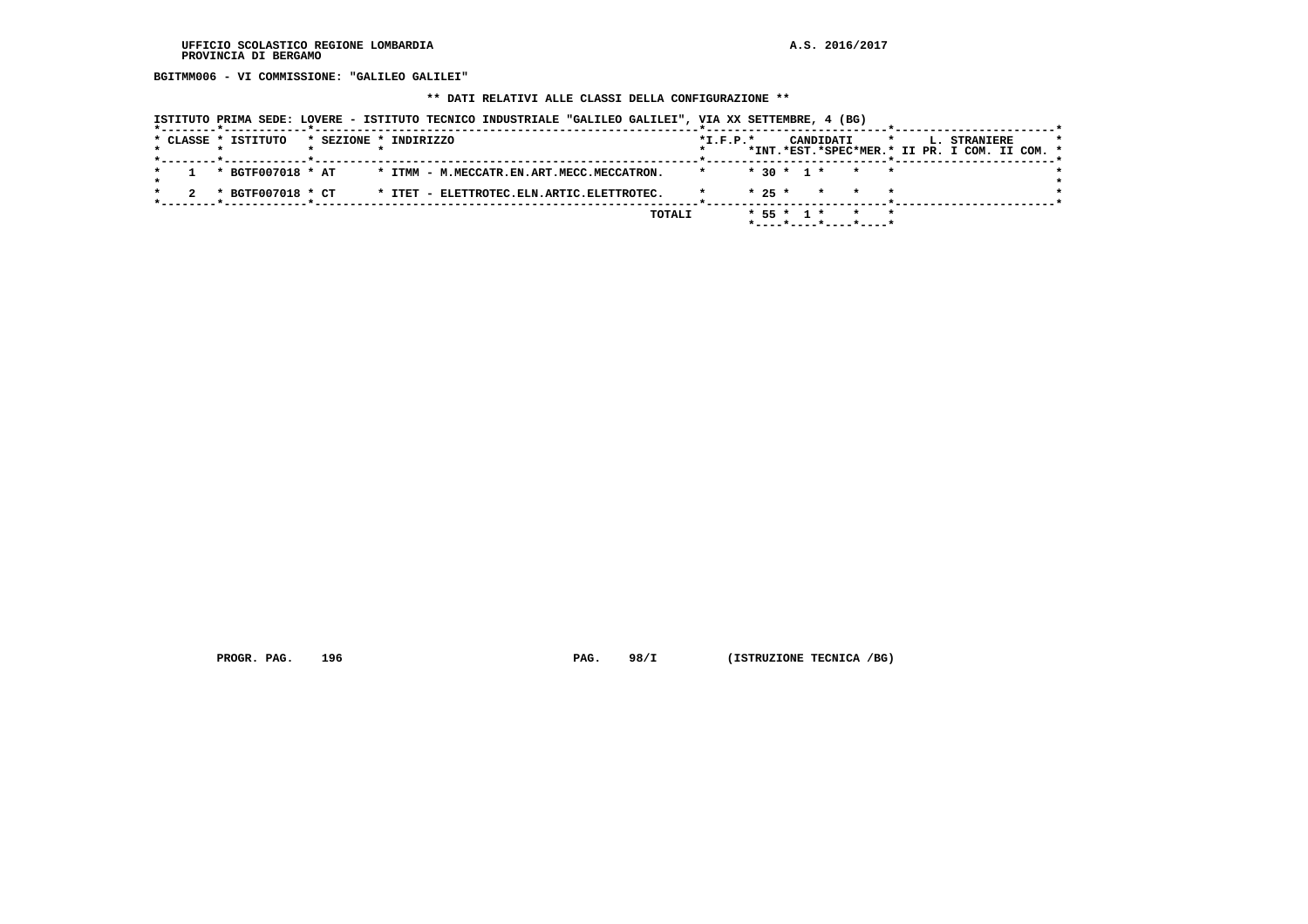**BGITMM006 - VI COMMISSIONE: "GALILEO GALILEI"**

| PRESIDENTE: GENOVESE SAVERIO N. IL 16/04/1963 (CS)<br>$\star$<br>ZOGNO - IST PROF INDUSTRIA E ARTIGIANATO "DAVID MARIA TUROLDO", VIA RONCO, 11 (BG)                                                                                       |  |
|-------------------------------------------------------------------------------------------------------------------------------------------------------------------------------------------------------------------------------------------|--|
| INDIRIZZO: ITMM - M.MECCATR.EN.ART.MECC.MECCATRON.                                                                                                                                                                                        |  |
| 1 - IO11: LINGUA E LETTERATURA ITALIANA<br>(A050:LETTERE IST.ISTR.SECOND.<br>ROVETTA GIANANDREA N. IL 30/01/1959 (BG)<br>PROVENIENTE DA: DALMINE - ISTITUTO TECNICO INDUSTRIALE "GUGLIELMO MARCONI", VIA VERDI, 60 (BG)                   |  |
| 2 - I028:LINGUA INGLESE<br>(A346:LINGUA E CIV. STRANIERA (<br>PELLEGRINELLI FIORENZA N. IL 17/02/1963 (BG)<br>PROVENIENTE DA: DALMINE - IST TEC COMMERCIALE E PER GEOMETRI "LUIGI EINAUDI", VIA VERDI, 48 (BG)                            |  |
| 3 - I161: MECCANICA, MACCHINE ED ENERGIA<br>(A020:DISCIPLINE MECCANICHE E T<br>RANIERI PIETRO ANTONIO N. IL 09/11/1957 (CZ)<br>PROVENIENTE DA: GAZZANIGA - ISTITUTO TECNICO INDUSTRIALE "VALLE SERIANA", VIA MARCONI, 45 (BG)             |  |
| INDIRIZZO: ITET - ELETTROTEC.ELN.ARTIC.ELETTROTEC.                                                                                                                                                                                        |  |
| 1 - IO11:LINGUA E LETTERATURA ITALIANA<br>(A050:LETTERE IST.ISTR.SECOND.<br>ROVETTA GIANANDREA N. IL 30/01/1959 (BG)<br>PROVENIENTE DA: DALMINE - ISTITUTO TECNICO INDUSTRIALE "GUGLIELMO MARCONI", VIA VERDI, 60 (BG)                    |  |
| 2 - I028:LINGUA INGLESE<br>(A346:LINGUA E CIV. STRANIERA (<br>PELLEGRINELLI FIORENZA N. IL 17/02/1963 (BG)<br>PROVENIENTE DA: DALMINE - IST TEC COMMERCIALE E PER GEOMETRI "LUIGI EINAUDI", VIA VERDI, 48 (BG)                            |  |
| 3 - I127: ELETTROTECNICA ED ELETTRONICA<br>(A034: ELETTRONICA ) (A035: ELETTROTECNICA ED APPLICA<br>DOSSENA FIORENZO N. IL 16/03/1958 (LO)<br>PROVENIENTE DA: CASALPUSTERLENGO - ISTITUTO TECNICO INDUSTRIALE A.CESARIS, VIA CADORNA (LO) |  |
|                                                                                                                                                                                                                                           |  |

 **PROGR. PAG.** 197 **PAG.** 98/II (ISTRUZIONE TECNICA /BG)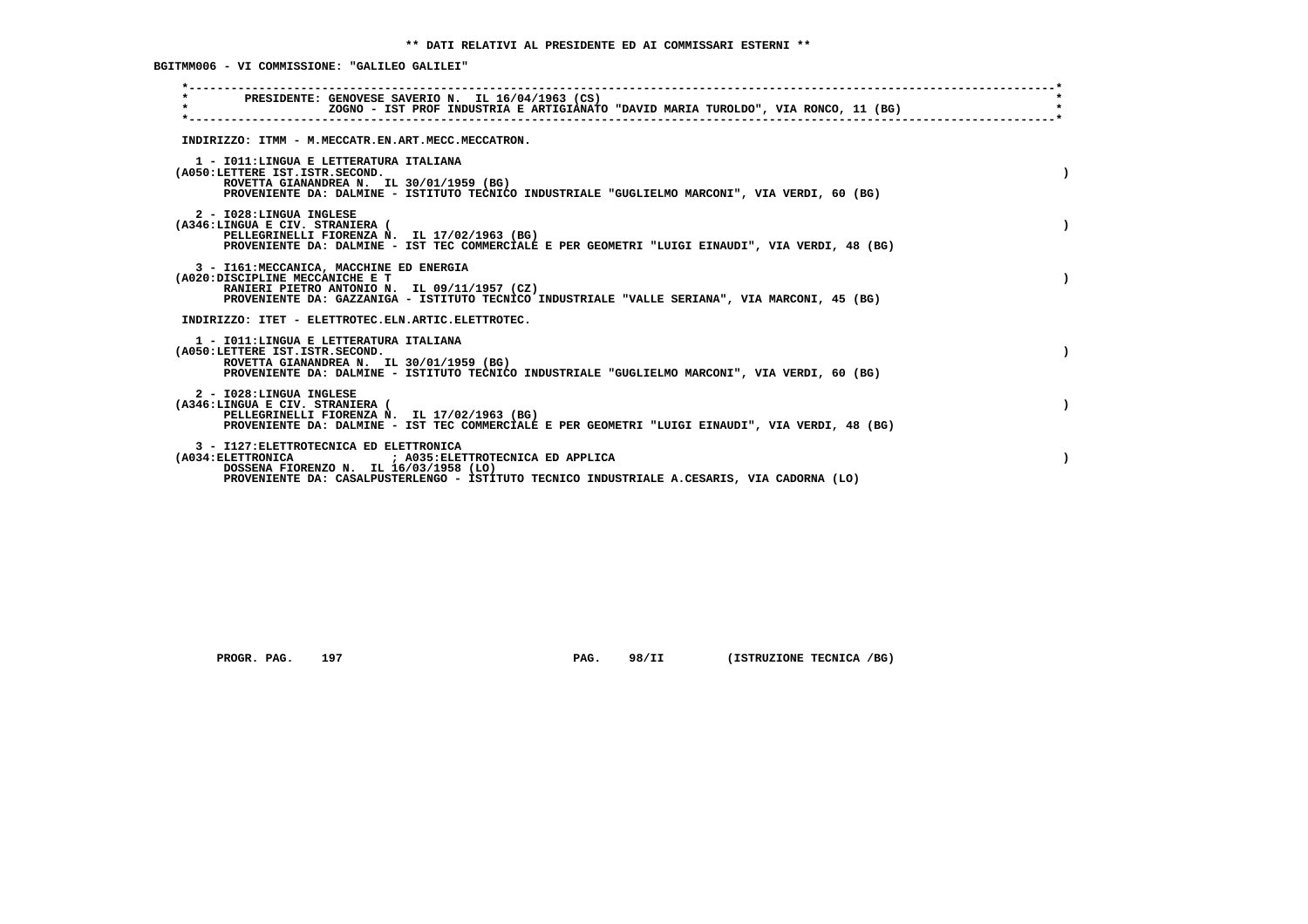**BGITPT001 - I COMMISSIONE: "GAETANO CANTONI"**

# **\*\* DATI RELATIVI ALLE CLASSI DELLA CONFIGURAZIONE \*\***

|                     | ISTITUTO PRIMA SEDE: TREVIGLIO - ISTITUTO TECNICO AGRARIO "GAETANO CANTONI", VIA MERISIO, 17/C (BG) |                |                                              |                                                                          |
|---------------------|-----------------------------------------------------------------------------------------------------|----------------|----------------------------------------------|--------------------------------------------------------------------------|
| * CLASSE * ISTITUTO | * SEZIONE * INDIRIZZO                                                                               | $*$ I.F.P. $*$ | CANDIDATI                                    | L. STRANIERE<br>$\star$<br>*INT.*EST.*SPEC*MER.* II PR. I COM. II COM. * |
| * BGTA02701R * 5A   | * ITPT - AGR.AGROAL.AGROIN.ART.PROD.TRASF                                                           |                | $* 20 * 1 * * * * *$                         |                                                                          |
| * BGTA02701R * 5B   | * ITPT - AGR.AGROAL.AGROIN.ART.PROD.TRASF                                                           |                | $* 21 *$<br>$\star$ $\star$                  |                                                                          |
|                     |                                                                                                     | TOTALI         | $*$ 41 $*$ 1 $*$<br>$*$ ----*----*----*----* |                                                                          |

 **PROGR. PAG.** 198 **PAG. 99/I** (ISTRUZIONE TECNICA /BG)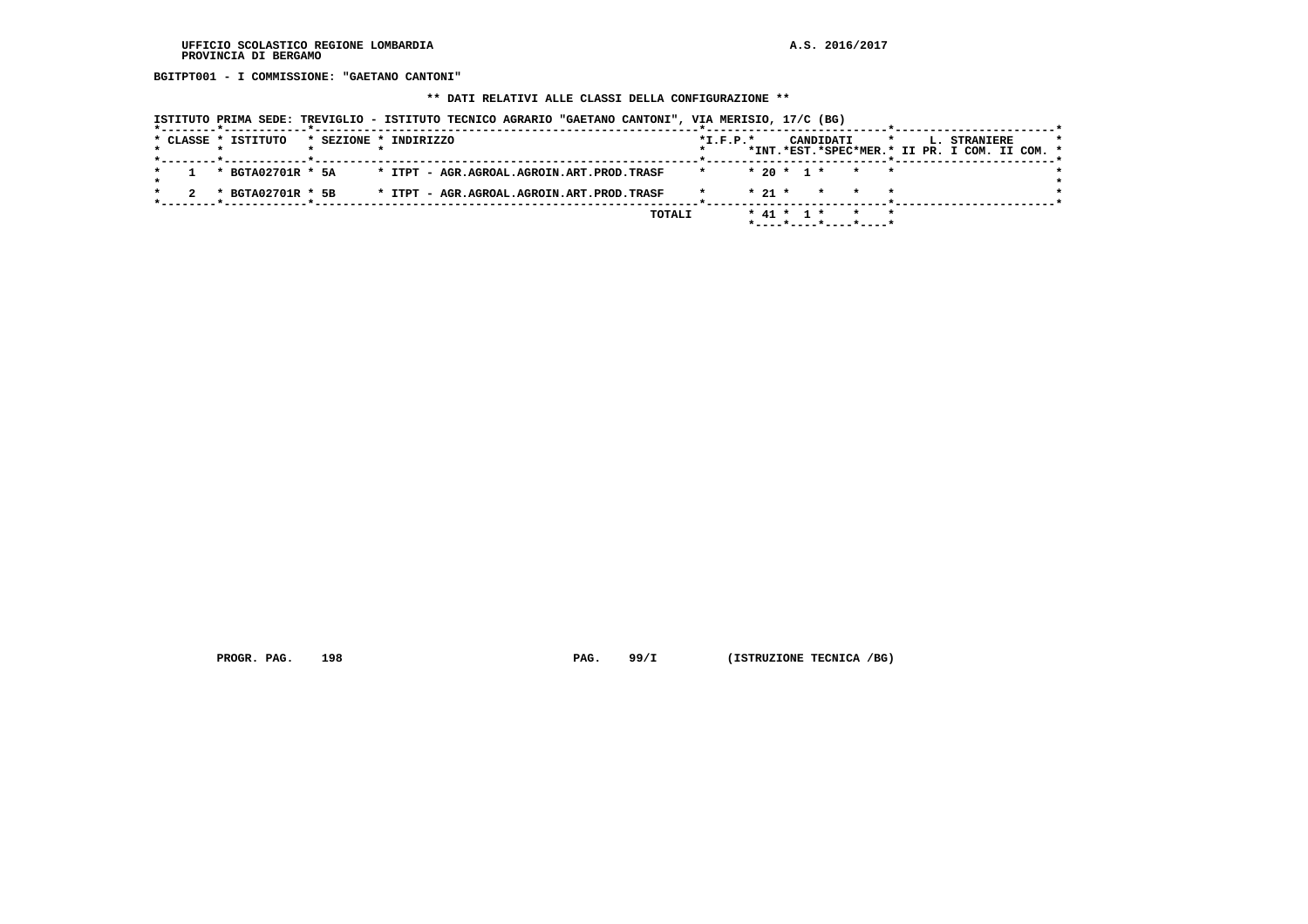**BGITPT001 - I COMMISSIONE: "GAETANO CANTONI"**

| $\star$<br>$\star$                                               | PRESIDENTE: CAPELLI RODOLFO EMILIO N. IL 03/08/1962 (BG)<br>GAZZANIGA - ISTITUTO TECNICO INDUSTRIALE "VALLE SERIANA", VIA MARCONI, 45 (BG)                                              |  |
|------------------------------------------------------------------|-----------------------------------------------------------------------------------------------------------------------------------------------------------------------------------------|--|
|                                                                  | INDIRIZZO: ITPT - AGR.AGROAL.AGROIN.ART.PROD.TRASF                                                                                                                                      |  |
| (A050:LETTERE IST.ISTR.SECOND.                                   | 1 - IO11:LINGUA E LETTERATURA ITALIANA<br>VALENTI IVANA MARIA N. IL 06/11/1956 (RC)<br>PROVENIENTE DA: DALMINE - IST TEC COMMERCIALE E PER GEOMETRI "LUIGI EINAUDI", VIA VERDI, 48 (BG) |  |
| 2 - I028:LINGUA INGLESE<br>(A346:LINGUA E CIV. STRANIERA         | ILLIANO DORIANA N. IL 14/10/1965 (SP)<br>PROVENIENTE DA: ROMANO DI LOMBARDIA - IST PROF INDUSTRIA E ARTIGIANATO "G.B. RUBINI", VIA BELVEDERE (BG)                                       |  |
| 3 - I164: PRODUZIONI VEGETALI<br>(A058:SC.E MEC.AGR.E T.GEST.AZ. | FAZIO ROBERTO N. IL 25/12/1957 (BG)<br>PROVENIENTE DA: BERGAMO - ISTITUTO TECNICO AGRARIO "MARIO RIGONI STERN", VIA BORGO PALAZZO, 128 (BG)                                             |  |

 **PROGR. PAG.** 199 **PAG.** 99/II (ISTRUZIONE TECNICA /BG)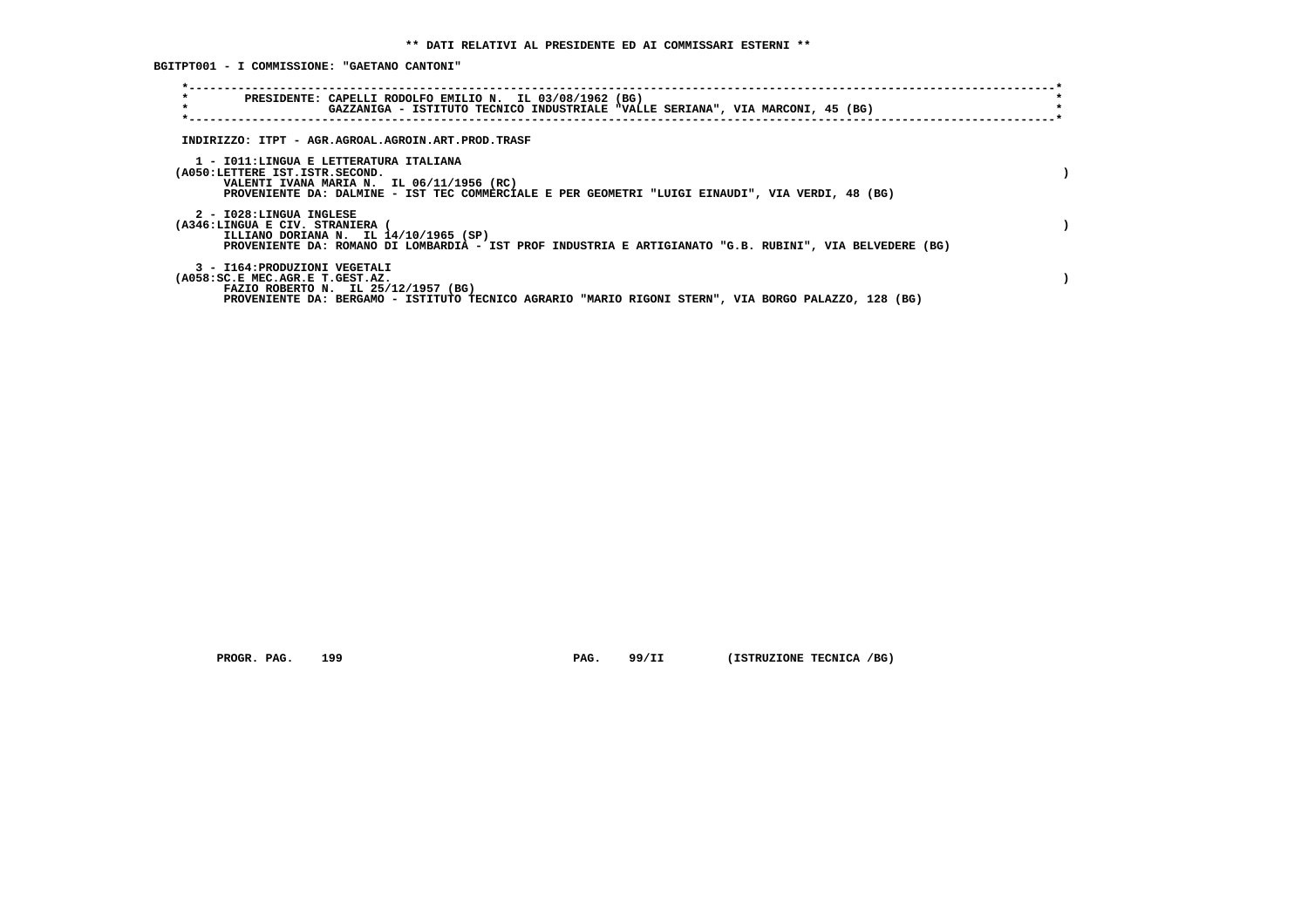**BGITRI001 - I COMMISSIONE: "BORTOLO BELOTTI"**

#### **\*\* DATI RELATIVI ALLE CLASSI DELLA CONFIGURAZIONE \*\***

 **ISTITUTO PRIMA SEDE: BERGAMO - ISTITUTO TECNICO COMMERCIALE "BORTOLO BELOTTI", VIA PER AZZANO,5 (BG)**

|  | * CLASSE * ISTITUTO                                             |           | * SEZIONE * INDIRIZZO                                                                  |  |        | $*I.F.P.*$ |          |                                           | CANDIDATI | *INT.*EST.*SPEC*MER.* II PR. I COM. II COM. * |  | L. STRANIERE |  |  |
|--|-----------------------------------------------------------------|-----------|----------------------------------------------------------------------------------------|--|--------|------------|----------|-------------------------------------------|-----------|-----------------------------------------------|--|--------------|--|--|
|  | * BGTD06000T * 5D-RIM * ITRI - AMM.FIN.MARK.ART.REL.INTERN.MARK |           |                                                                                        |  |        |            | $* 21 *$ |                                           | $\star$   |                                               |  |              |  |  |
|  | * BGTD06000T * 5E-ST                                            | $*$ 5E-SF | * ITRI - AMM.FIN.MARK.ART.REL.INTERN.MARK<br>* ITRI - AMM.FIN.MARK.ART.REL.INTERN.MARK |  |        |            |          | $* 21 * 1 *$<br>$\star$ 1 $\star$ $\star$ |           |                                               |  |              |  |  |
|  |                                                                 |           |                                                                                        |  | TOTALI |            |          | $*$ 43 $*$ 1 $*$                          |           | *----*----*----*----*                         |  |              |  |  |

 **PROGR. PAG.** 200 **PAG. 100/I** (ISTRUZIONE TECNICA /BG)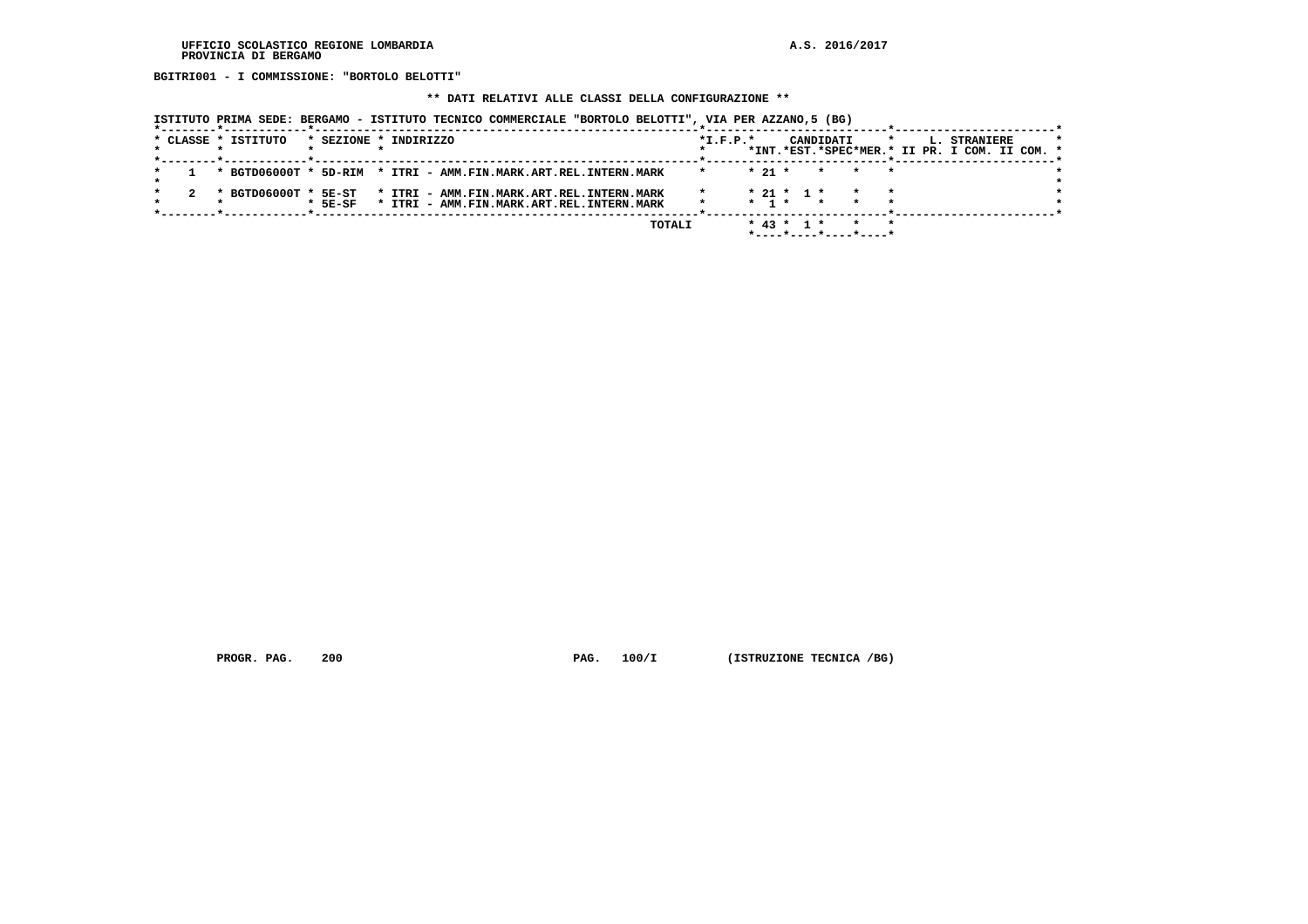**BGITRI001 - I COMMISSIONE: "BORTOLO BELOTTI"**

| $\star$<br>$\star$ | PRESIDENTE: ARZUFFI GIUSEPPINA N. IL 18/02/1964 (BG)<br>SAN PELLEGRINO TERME - IST PROF PER I SERVIZI ALBERGHIERI E RISTORAZIONE DI SAN PELLEGRINO TERME, VIALE *                                                             |  |
|--------------------|-------------------------------------------------------------------------------------------------------------------------------------------------------------------------------------------------------------------------------|--|
|                    | INDIRIZZO: ITRI - AMM.FIN.MARK.ART.REL.INTERN.MARK                                                                                                                                                                            |  |
|                    | 1 - IO11:LINGUA E LETTERATURA ITALIANA<br>(A050:LETTERE IST.ISTR.SECOND.<br>CROTTI LORETTA N. IL 13/01/1965 (BG)<br>PROVENIENTE DA: PRESEZZO - ISTITUTO TECNICO COMMERCIALE "MAIRONI DA PONTE", VIA BERIZZI,1 (BG)            |  |
|                    | 2 - I028:LINGUA INGLESE<br>(A346:LINGUA E CIV. STRANIERA<br>TIBERI ANTONELLA N. IL 27/05/1959 (VA)<br>PROVENIENTE DA: SAN PELLEGRINO TERME - IST PROF PER I SERVIZI ALBERGHIERI E RISTORAZIONE DI SAN PELLEGRINO TERME, VIALE |  |
|                    | 3 - I107: DIRITTO<br>(A019:DISCIPLINE GIURIDICHE ED<br>CHIAVETTA LUCA N. IL 10/07/1967 (RM)<br>PROVENIENTE DA: NEMBRO - IST PROF PER I SERVIZI ALBERGHIERI E RISTORAZIONE "ALFREDO SONZOGNI", VIA BELLINI 54 (BG)             |  |

 **PROGR. PAG.** 201 **PAG.** 100/II (ISTRUZIONE TECNICA /BG)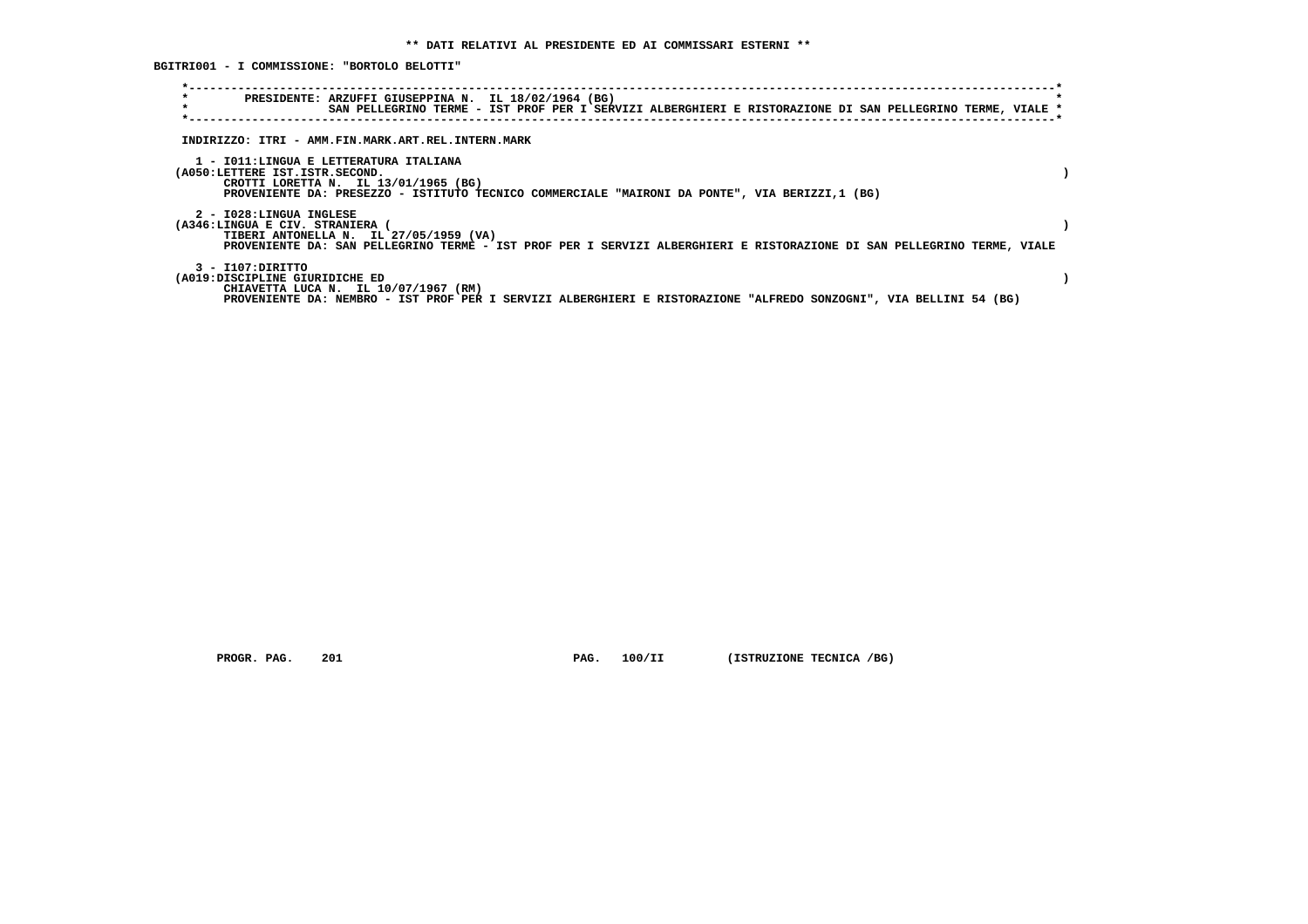**BGITRI002 - II COMMISSIONE: "MAIRONI DA PONTE"**

 **\*\* DATI RELATIVI ALLE CLASSI DELLA CONFIGURAZIONE \*\***

|  |  |                     |                       |  | ISTITUTO PRIMA SEDE: PRESEZZO - ISTITUTO TECNICO COMMERCIALE "MAIRONI DA PONTE", VIA BERIZZI,1 (BG) |        |            |          |           |         |                                               |         |              |  |  |
|--|--|---------------------|-----------------------|--|-----------------------------------------------------------------------------------------------------|--------|------------|----------|-----------|---------|-----------------------------------------------|---------|--------------|--|--|
|  |  | * CLASSE * ISTITUTO | * SEZIONE * INDIRIZZO |  |                                                                                                     |        | $*L.F.P.*$ |          | CANDIDATI |         | *INT.*EST.*SPEC*MER.* II PR. I COM. II COM. * | $\star$ | L. STRANIERE |  |  |
|  |  |                     |                       |  | * BGTD00801T * 5AR * ITRI - AMM.FIN.MARK.ART.REL.INTERN.MARK                                        |        | $\star$    | $* 16 *$ |           | $\star$ | * *                                           |         |              |  |  |
|  |  | * BGTD00801T * 5BA  |                       |  | * ITAF - AMMINISTR. FINANZA MARKETING                                                               |        |            | $* 22 *$ |           | $\star$ |                                               |         |              |  |  |
|  |  |                     |                       |  |                                                                                                     | TOTALI |            | $* 38 *$ |           |         | $\star$<br>*----*----*----*----*              |         |              |  |  |

 **PROGR. PAG.** 202 **PAG. 101/I** (ISTRUZIONE TECNICA /BG)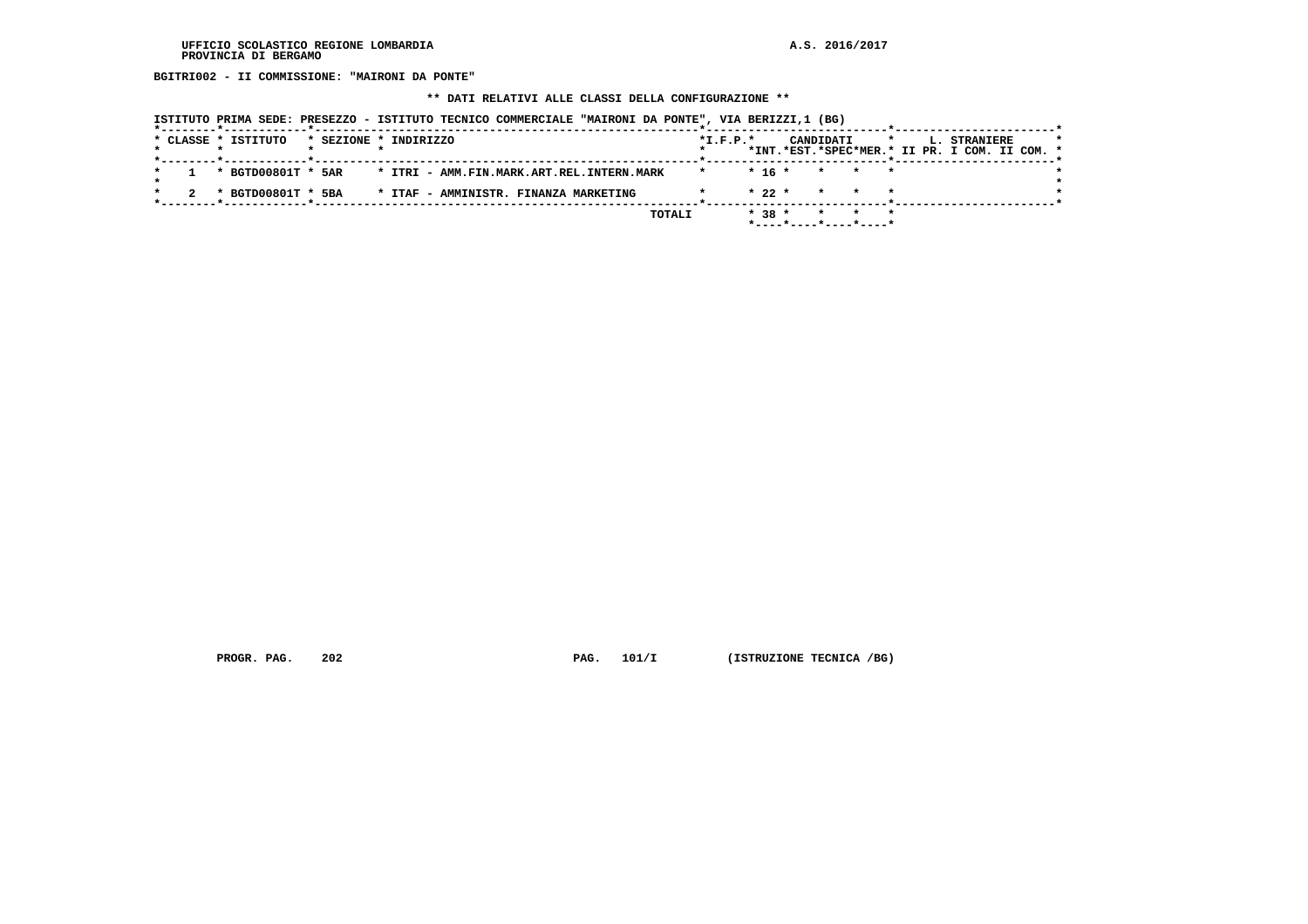**BGITRI002 - II COMMISSIONE: "MAIRONI DA PONTE"**

| PRESIDENTE: MONACO ALDO MICHELE N. IL 14/07/1964 (FG)<br>BERGAMO - ISTITUTO TECNICO COMMERCIALE "VITTORIO EMANUELE II", VIA F. LUSSANA, 2 (BG)                                                                                   |
|----------------------------------------------------------------------------------------------------------------------------------------------------------------------------------------------------------------------------------|
| INDIRIZZO: ITRI - AMM.FIN.MARK.ART.REL.INTERN.MARK                                                                                                                                                                               |
| 1 - IO11: LINGUA E LETTERATURA ITALIANA<br>(A050:LETTERE IST.ISTR.SECOND.<br>DANIELE MARIA N. IL 24/02/1959 (BA)<br>PROVENIENTE DA: DALMINE - IST PROF PER I SERVIZI COMMERCIALI E TURISTICI "LUIGI EINAUDI", VIA VERDI, 48 (BG) |
| 2 - I028:LINGUA INGLESE<br>(A346:LINGUA E CIV. STRANIERA (<br>FALCONE FRANCESCO N. IL 07/10/1962 (VV)<br>PROVENIENTE DA: CASSANO D'ADDA - LICEO SCIENTIFICO GIORDANO BRUNO, VIA GIOVANNI XXIII (MI)                              |
| $3 - I107:$ DIRITTO<br>(A019:DISCIPLINE GIURIDICHE ED<br>PETRONE ANTONIO N. IL 24/07/1968 (SA)<br>PROVENIENTE DA: TRESCORE BALNEARIO - ISTITUTO TECNICO COMMERCIALE "LORENZO LOTTO", VIA DELL'ALBAROTTO N. 23 (BG)               |
| INDIRIZZO: ITAF - AMMINISTR. FINANZA MARKETING                                                                                                                                                                                   |
| 1 - IO11: LINGUA E LETTERATURA ITALIANA<br>(A050:LETTERE IST.ISTR.SECOND.<br>DANIELE MARIA N. IL 24/02/1959 (BA)<br>PROVENIENTE DA: DALMINE - IST PROF PER I SERVIZI COMMERCIALI E TURISTICI "LUIGI EINAUDI", VIA VERDI, 48 (BG) |
| 2 - I028:LINGUA INGLESE<br>(A346:LINGUA E CIV. STRANIERA (<br>FALCONE FRANCESCO N. IL 07/10/1962 (VV)<br>PROVENIENTE DA: CASSANO D'ADDA - LICEO SCIENTIFICO GIORDANO BRUNO, VIA GIOVANNI XXIII (MI)                              |
| $3 - I107:$ DIRITTO<br>(A019:DISCIPLINE GIURIDICHE ED<br>PETRONE ANTONIO N. IL 24/07/1968 (SA)<br>PROVENIENTE DA: TRESCORE BALNEARIO - ISTITUTO TECNICO COMMERCIALE "LORENZO LOTTO", VIA DELL'ALBAROTTO N. 23 (BG)               |

 **PROGR. PAG.** 203 **PAG.** 101/II (ISTRUZIONE TECNICA /BG)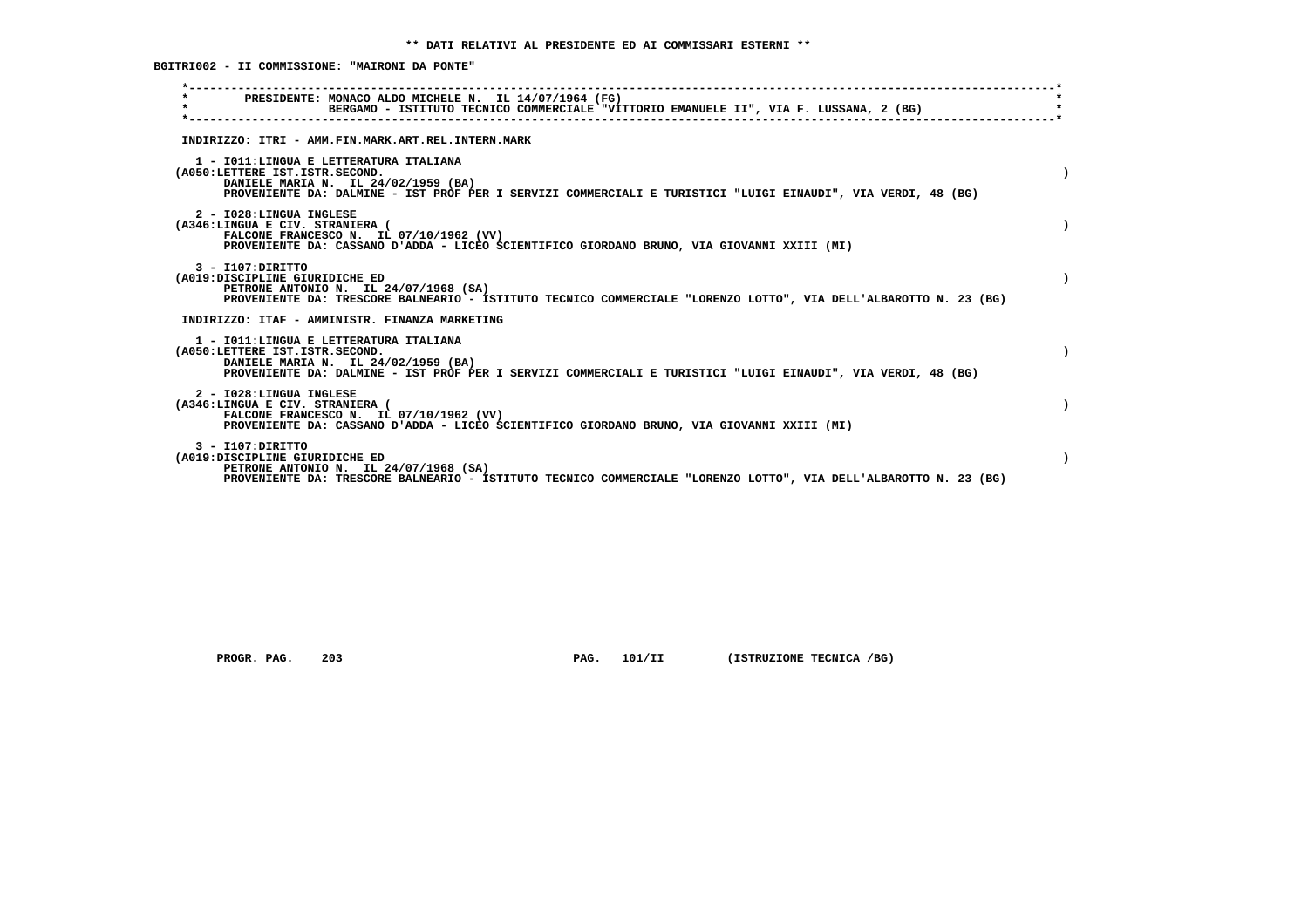**BGITRI003 - III COMMISSIONE: "LORENZO LOTTO"**

#### **\*\* DATI RELATIVI ALLE CLASSI DELLA CONFIGURAZIONE \*\***

 **ISTITUTO PRIMA SEDE: TRESCORE BALNEARIO - ISTITUTO TECNICO COMMERCIALE "LORENZO LOTTO", VIA DELL'ALBAROTTO N. 23 (BG)**

|  | * CLASSE * ISTITUTO | * SEZIONE * INDIRIZZO |  |                                           |  |        | $*L.F.P.*$ |            | CANDIDATI |         |  | L. STRANIERE                                  |  |  |
|--|---------------------|-----------------------|--|-------------------------------------------|--|--------|------------|------------|-----------|---------|--|-----------------------------------------------|--|--|
|  |                     |                       |  |                                           |  |        |            |            |           |         |  | *INT.*EST.*SPEC*MER.* II PR. I COM. II COM. * |  |  |
|  | * BGTD014015 * SIFT |                       |  | * ITRI - AMM.FIN.MARK.ART.REL.INTERN.MARK |  |        |            | $*$ 6 $*$  |           |         |  |                                               |  |  |
|  |                     | * SIFS                |  | * ITRI - AMM.FIN.MARK.ART.REL.INTERN.MARK |  |        | $\star$    | $* 13 *$   | $\star$   | $\star$ |  |                                               |  |  |
|  | * BGTD014015 * UITS |                       |  | * ITRI - AMM.FIN.MARK.ART.REL.INTERN.MARK |  |        |            | $* 21 *$   |           |         |  |                                               |  |  |
|  |                     |                       |  |                                           |  |        |            |            |           |         |  |                                               |  |  |
|  |                     |                       |  |                                           |  | TOTALI |            | $*$ 40 $*$ |           |         |  |                                               |  |  |
|  |                     |                       |  |                                           |  |        |            |            |           |         |  |                                               |  |  |

 **PROGR. PAG.** 204 **PAG.** 102/I (ISTRUZIONE TECNICA /BG)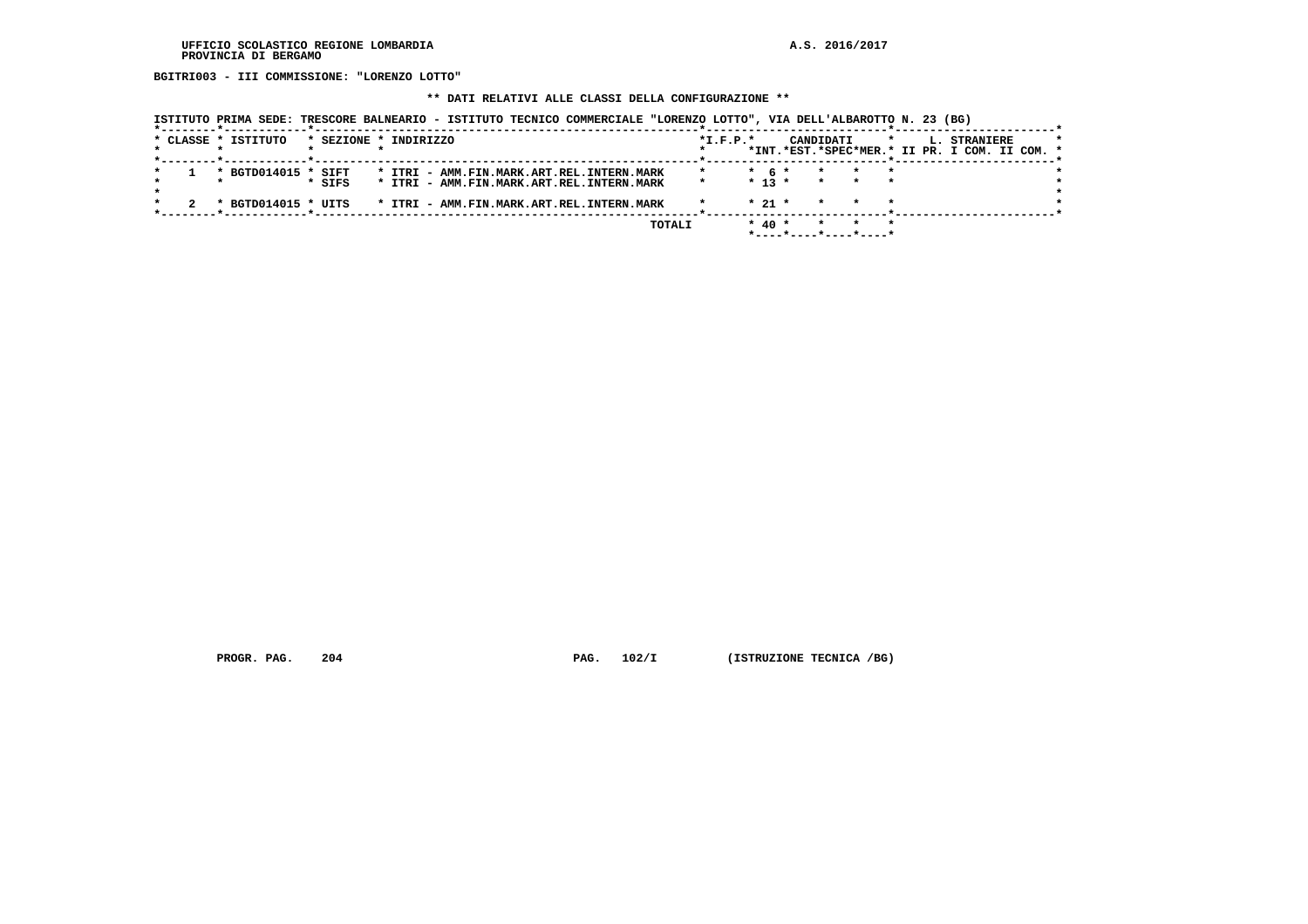**BGITRI003 - III COMMISSIONE: "LORENZO LOTTO"**

| $\star$<br>PRESIDENTE: COLOMBO ETTORE N. IL 02/09/1954 (MI)<br>$\star$<br>DALMINE - ISTITUTO TECNICO INDUSTRIALE "GUGLIELMO MARCONI", VIA VERDI, 60 (BG)                                                        |  |
|-----------------------------------------------------------------------------------------------------------------------------------------------------------------------------------------------------------------|--|
| INDIRIZZO: ITRI - AMM.FIN.MARK.ART.REL.INTERN.MARK                                                                                                                                                              |  |
| 1 - IO11:LINGUA E LETTERATURA ITALIANA<br>(A050:LETTERE IST.ISTR.SECOND.<br>CONSOLI SILVIA N. IL 29/11/1964 (BG)<br>PROVENIENTE DA: SARNICO - ISTITUTO TECNICO COMMERCIALE "SERAFINO RIVA", VIA CORTIVO 32 (BG) |  |
| 2 - I028:LINGUA INGLESE<br>(A346:LINGUA E CIV. STRANIERA<br>D'ASCOLA DONATELLA N. IL 17/10/1960 (RC)<br>PROVENIENTE DA: BERGAMO - LICEO SCIENTIFICO "GIULIO NATTA", VIA EUROPA 15 (BG)                          |  |
| 3 - I107:DIRITTO<br>(A019:DISCIPLINE GIURIDICHE ED<br>DI FEDERICO LINA N. IL 04/07/1954 (CE)<br>PROVENIENTE DA: BERGAMO - ISTITUTO TECNICO COMMERCIALE "VITTORIO EMANUELE II", VIA F. LUSSANA, 2 (BG)           |  |

 **PROGR. PAG.** 205 **PAG. 102/II (ISTRUZIONE TECNICA /BG)**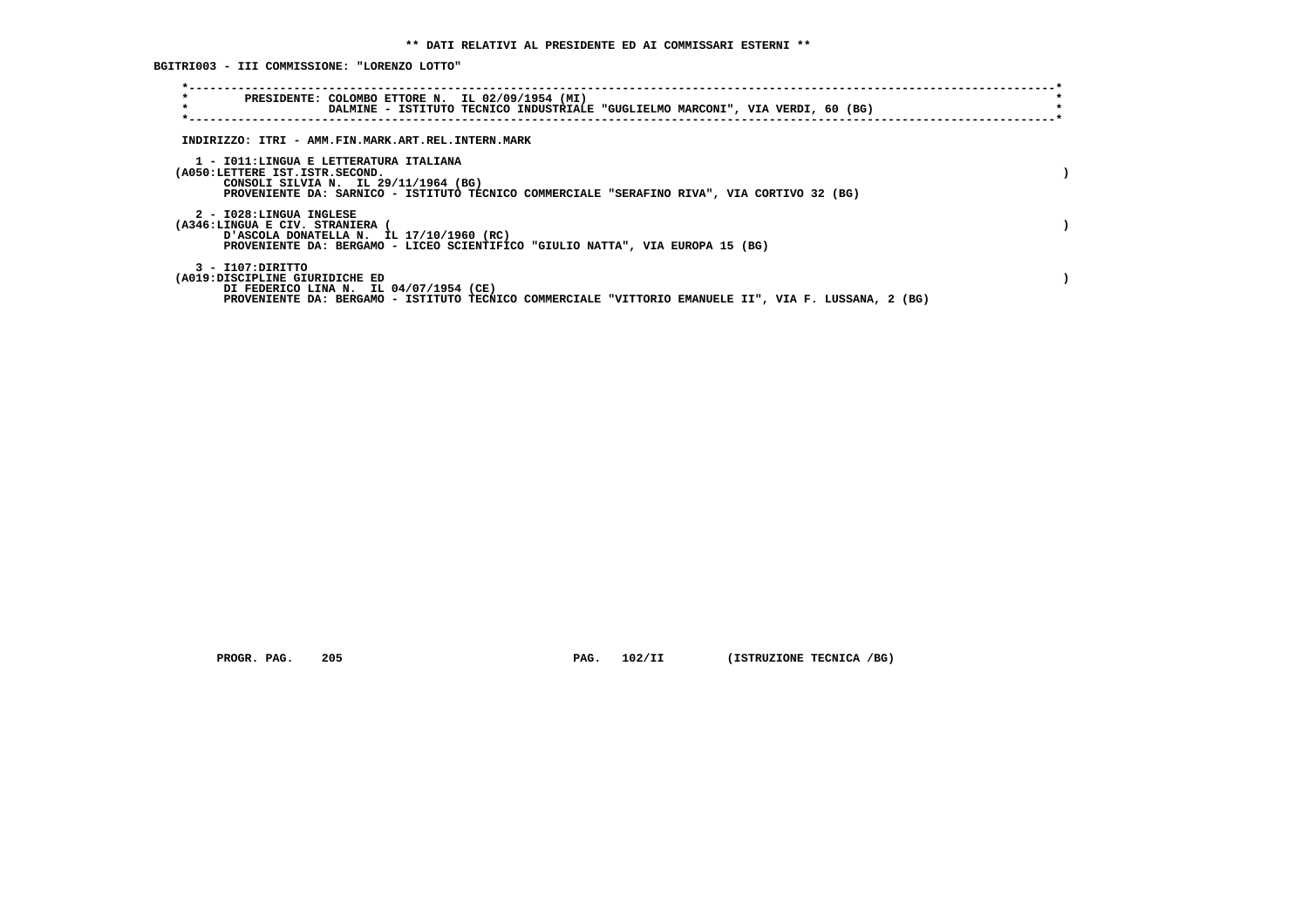**BGITRI004 - IV COMMISSIONE: "GUGLIELMO OBERDAN"**

#### **\*\* DATI RELATIVI ALLE CLASSI DELLA CONFIGURAZIONE \*\***

| ISTITUTO PRIMA SEDE: TREVIGLIO - ISTITUTO TECNICO COMMERCIALE "GUGLIELMO OBERDAN", VIALE MERISIO, 14 (BG) |  |  |  |  |  |
|-----------------------------------------------------------------------------------------------------------|--|--|--|--|--|
|                                                                                                           |  |  |  |  |  |

|  | * CLASSE * ISTITUTO |        | * SEZIONE * INDIRIZZO                     | $*$ I.F.P. $*$ |            |                       | CANDIDATI |  | L., | <b>STRANIERE</b>                              |  |  |
|--|---------------------|--------|-------------------------------------------|----------------|------------|-----------------------|-----------|--|-----|-----------------------------------------------|--|--|
|  |                     |        |                                           |                |            |                       |           |  |     | *INT.*EST.*SPEC*MER.* II PR. I COM. II COM. * |  |  |
|  | * BGTD03701T * G    |        | * ITRI - AMM.FIN.MARK.ART.REL.INTERN.MARK |                | $*$ 11 $*$ |                       | $\star$   |  |     |                                               |  |  |
|  |                     | $*$ G1 | * ITRI - AMM.FIN.MARK.ART.REL.INTERN.MARK |                | $*$ 6 $*$  |                       | $\star$   |  |     |                                               |  |  |
|  | * BGTD03701T * H    |        | * ITRI - AMM.FIN.MARK.ART.REL.INTERN.MARK |                | $*$ 19 $*$ |                       |           |  |     |                                               |  |  |
|  |                     |        | TOTALI                                    |                | $*36*$     | *----*----*----*----* |           |  |     |                                               |  |  |
|  |                     |        |                                           |                |            |                       |           |  |     |                                               |  |  |

 **PROGR. PAG.** 206 **PAG. 103/I** (ISTRUZIONE TECNICA /BG)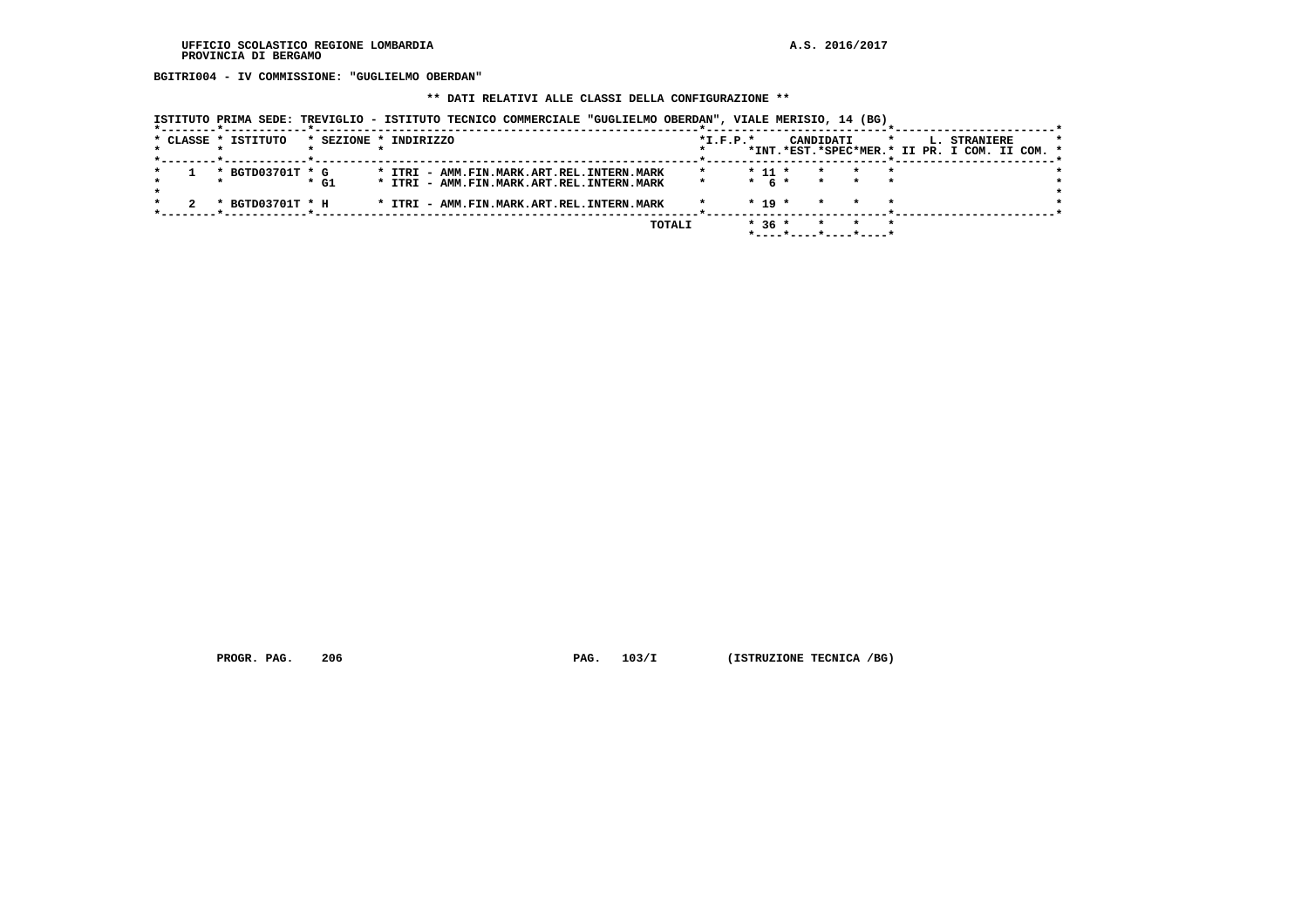**BGITRI004 - IV COMMISSIONE: "GUGLIELMO OBERDAN"**

| $\star$<br>PRESIDENTE: LA MATTINA GIOVANNA N. IL 19/09/1957 (AG)<br>$\star$<br>BERGAMO - ISTITUTO MAGISTRALE "P. SECCO SUARDO", VIA ANGELO MAJ, 8 (BG)                                                           |  |
|------------------------------------------------------------------------------------------------------------------------------------------------------------------------------------------------------------------|--|
| INDIRIZZO: ITRI - AMM.FIN.MARK.ART.REL.INTERN.MARK                                                                                                                                                               |  |
| 1 - IO11:LINGUA E LETTERATURA ITALIANA<br>(A050:LETTERE IST.ISTR.SECOND.<br>TORRI CHIARA N. IL 27/08/1964 (BG)<br>PROVENIENTE DA: DALMINE - ISTITUTO TECNICO INDUSTRIALE "GUGLIELMO MARCONI", VIA VERDI, 60 (BG) |  |
| 2 - I028:LINGUA INGLESE<br>(A346:LINGUA E CIV. STRANIERA<br>CACCIANIGA CARLA N. IL 25/10/1961 (BG)<br>PROVENIENTE DA: DALMINE - IST TEC COMMERCIALE E PER GEOMETRI "LUIGI EINAUDI", VIA VERDI, 48 (BG)           |  |
| 3 - I107:DIRITTO<br>(A019:DISCIPLINE GIURIDICHE ED<br>TETA ANGELO N. IL 12/08/1977 (AV)<br>PROVENIENTE DA: BERGAMO - ISTITUTO TECNICO COMMERCIALE "BORTOLO BELOTTI", VIA PER AZZANO,5 (BG)                       |  |

 **PROGR. PAG.** 207 **PAG.** 103/II (ISTRUZIONE TECNICA /BG)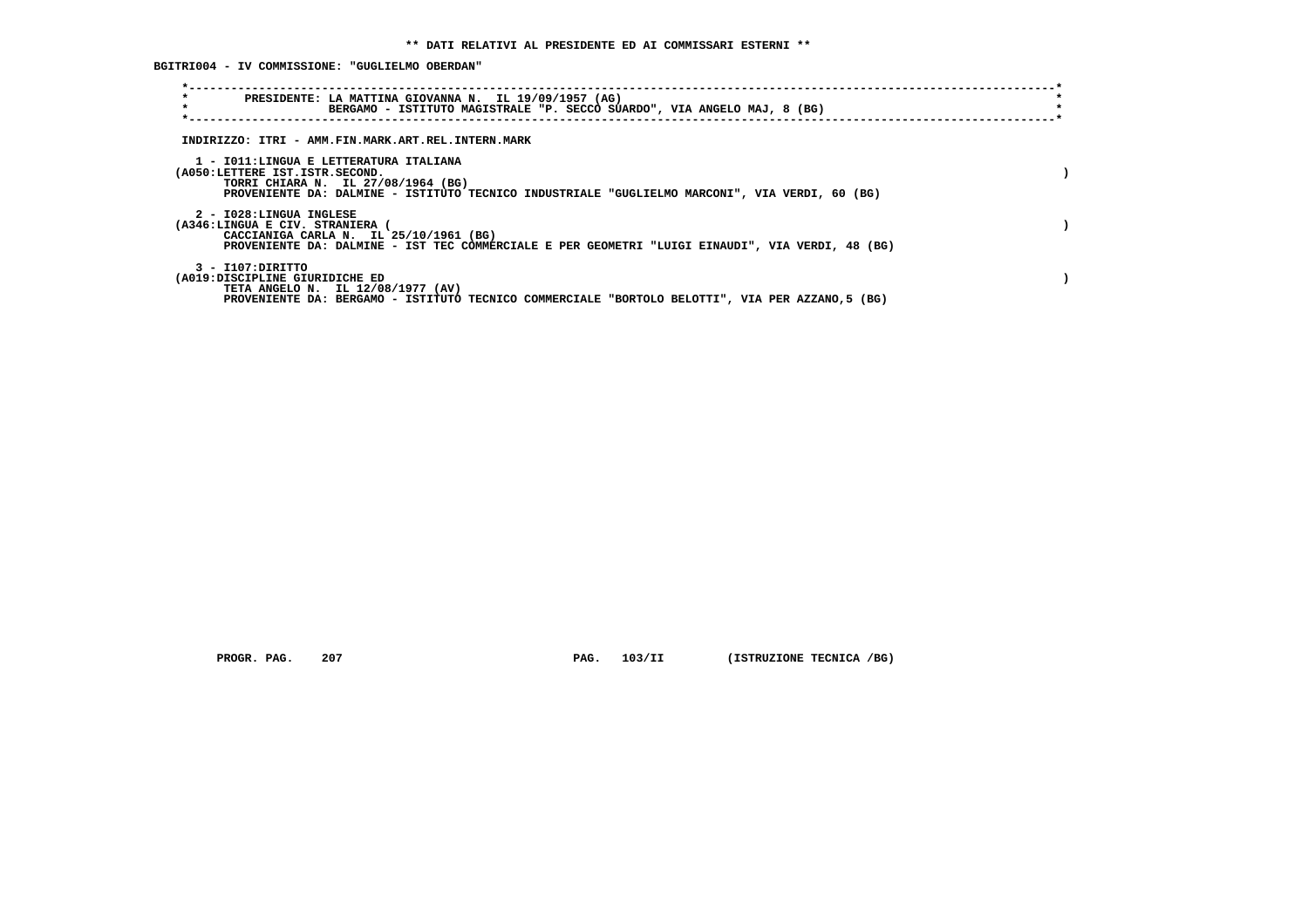**BGITRI005 - V COMMISSIONE: "LORENZO LOTTO"**

#### **\*\* DATI RELATIVI ALLE CLASSI DELLA CONFIGURAZIONE \*\***

| * CLASSE * ISTITUTO                                                                                           | * SEZIONE * INDIRIZZO |  |                                           |  | $*L.F.P.*$ |            |                   | CANDIDATI | $\star$ | L. STRANIERE                                                         |  |
|---------------------------------------------------------------------------------------------------------------|-----------------------|--|-------------------------------------------|--|------------|------------|-------------------|-----------|---------|----------------------------------------------------------------------|--|
|                                                                                                               |                       |  |                                           |  |            |            |                   |           |         | *INT.*EST.*SPEC*MER.* II PR. I COM. II COM. *                        |  |
| * BGTD014015 * TITS                                                                                           |                       |  | * ITRI - AMM.FIN.MARK.ART.REL.INTERN.MARK |  | $\star$    | $*$ 15 $*$ | $\star$ 1 $\star$ |           |         |                                                                      |  |
|                                                                                                               | * TIST                |  | * ITRI - AMM.FIN.MARK.ART.REL.INTERN.MARK |  |            | $*$ 11 $*$ | $\star$ $\star$   |           |         |                                                                      |  |
|                                                                                                               |                       |  |                                           |  |            |            |                   |           |         |                                                                      |  |
| ISTITUTO SECONDA SEDE: ALBINO - ISTITUTO TECNICO COMMERCIALE "OSCAR ARNULFO ROMERO", VIALE ALDO MORO, 51 (BG) |                       |  |                                           |  |            |            |                   |           |         |                                                                      |  |
| * CLASSE * ISTITUTO                                                                                           | * SEZIONE * INDIRIZZO |  |                                           |  | $*L.F.P.*$ |            | CANDIDATI         |           | $\star$ | <b>L. STRANIERE</b><br>*INT.*EST.*SPEC*MER.* II PR. I COM. II COM. * |  |
| * BGTD00901N * 5D                                                                                             |                       |  | * ITRI - AMM.FIN.MARK.ART.REL.INTERN.MARK |  |            | $* 24 *$   | $\star$           | $\star$   |         |                                                                      |  |

 **PROGR. PAG.** 208 **PAG. 104/I (ISTRUZIONE TECNICA /BG)**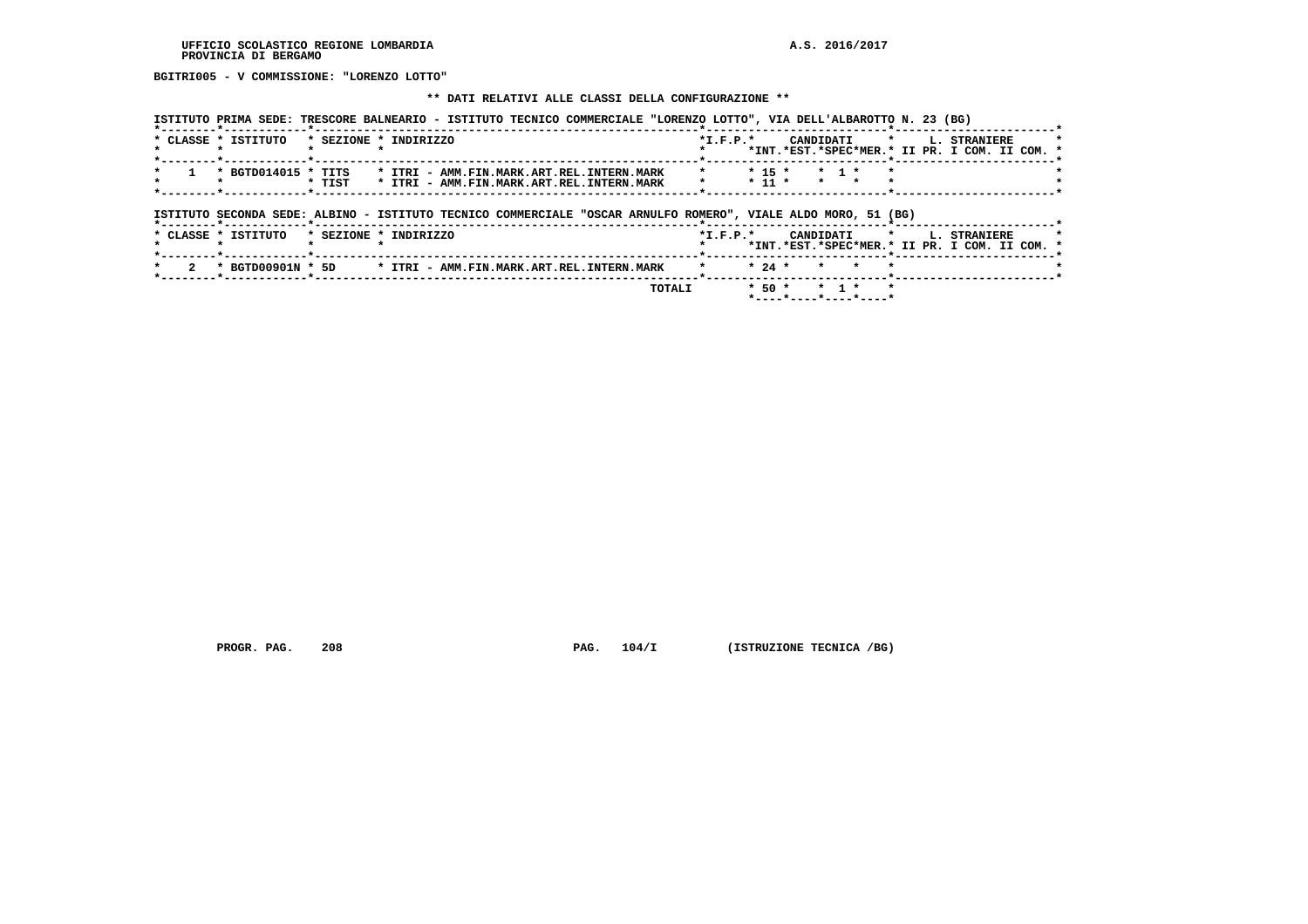**BGITRI005 - V COMMISSIONE: "LORENZO LOTTO"**

| PRESIDENTE: MASCI PROVVIDENZA N. IL 28/06/1958 (PA)<br>SARNICO - ISTITUTO TECNICO INDUSTRIALE "SERAFINO RIVA", VIA CORTIVO 32 (BG)                                                                                   |  |
|----------------------------------------------------------------------------------------------------------------------------------------------------------------------------------------------------------------------|--|
| INDIRIZZO: ITRI - AMM.FIN.MARK.ART.REL.INTERN.MARK                                                                                                                                                                   |  |
| 1 - IO11:LINGUA E LETTERATURA ITALIANA<br>(A050:LETTERE IST.ISTR.SECOND.<br>COGLIANDRO ANTONINO N. IL 19/02/1966 (RC)<br>PROVENIENTE DA: BERGAMO - ISTITUTO TECNICO COMMERCIALE "GUIDO GALLI", VIA GAVAZZENI 37 (BG) |  |
| 2 - I028:LINGUA INGLESE<br>(A346:LINGUA E CIV. STRANIERA<br>MONTEMURRO CLAUDIA N. IL 29/10/1972 (MT)<br>PROVENIENTE DA: BERGAMO - ISTITUTO TECNICO INDUSTRIALE "GIULIO NATTA", VIALE EUROPA, 15 (BG)                 |  |
| 3 - I107:DIRITTO<br>(A019:DISCIPLINE GIURIDICHE ED<br>TOMBINI ENRICO N. IL 04/08/1971 (BG)<br>PROVENIENTE DA: BERGAMO - IST PROF PER I SERVIZI SOCIALI PROF.SOCIO SANITARIO "MAMOLI", VIA BREMBILLA 3 (BG)           |  |

 **PROGR. PAG.** 209 **PAG.** 104/II (ISTRUZIONE TECNICA /BG)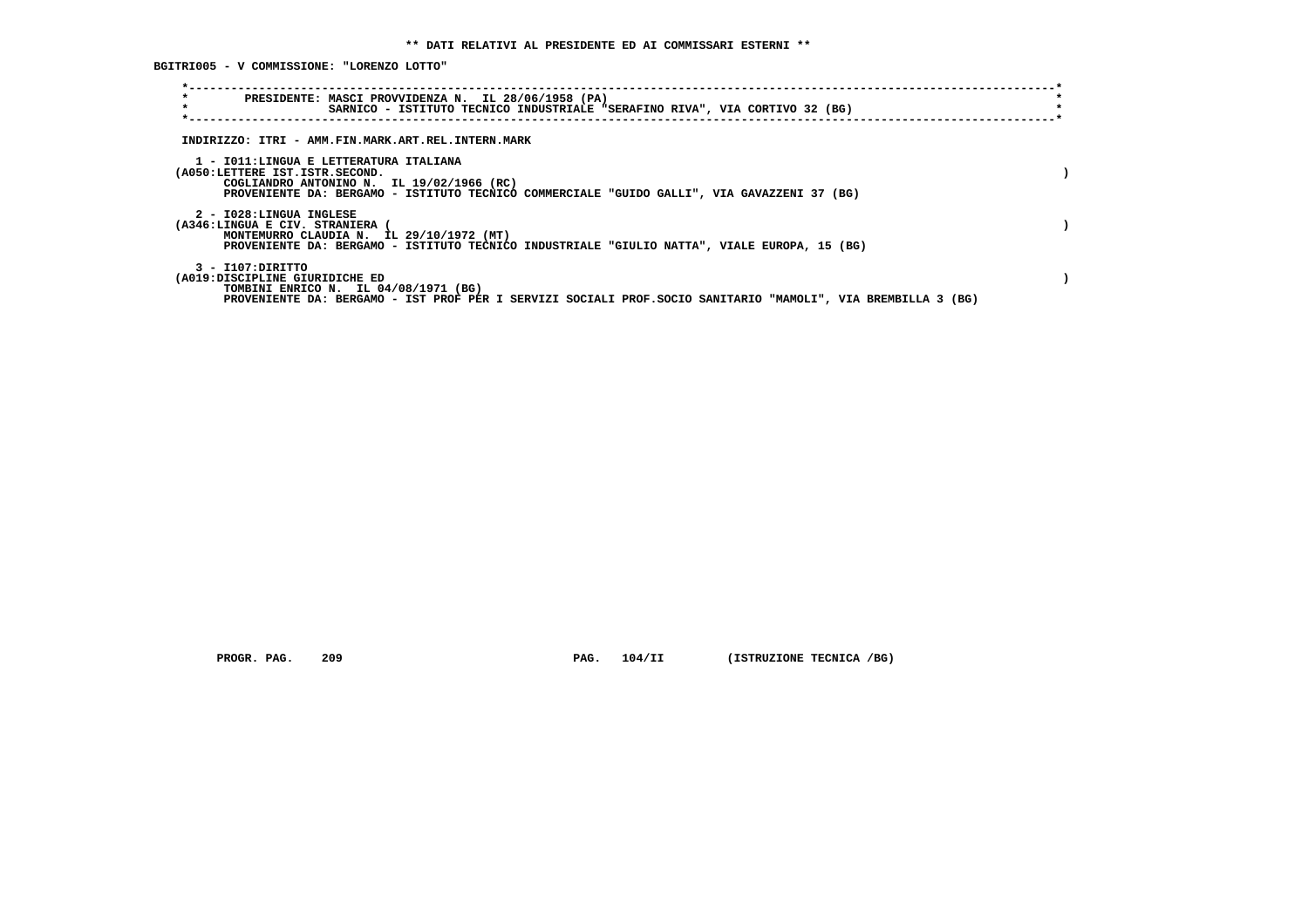**BGITRI006 - VI COMMISSIONE: "G. B. RUBINI"**

#### **\*\* DATI RELATIVI ALLE CLASSI DELLA CONFIGURAZIONE \*\***

| ISTITUTO PRIMA SEDE: ROMANO DI LOMBARDIA - IST TEC COMMERCIALE E PER GEOMETRI "G.B. RUBINI", VIA BELVEDERE (BG)        |                                                                                                                     |
|------------------------------------------------------------------------------------------------------------------------|---------------------------------------------------------------------------------------------------------------------|
| * CLASSE * ISTITUTO<br>* SEZIONE * INDIRIZZO                                                                           | $*$ I.F.P. $*$<br>CANDIDATI *<br>L. STRANIERE<br>*INT.*EST.*SPEC*MER.* II PR. I COM. II COM. *                      |
| * BGTD006016 * 5A * ITRI - AMM.FIN.MARK.ART.REL.INTERN.MARK                                                            | $* 23 * 2 *$<br>$\star$                                                                                             |
| ISTITUTO SECONDA SEDE: TREVIGLIO - ISTITUTO TECNICO COMMERCIALE "GUGLIELMO OBERDAN " (CORSO SE, VIALE MERISIO, 14 (BG) |                                                                                                                     |
| * CLASSE * ISTITUTO<br>* SEZIONE * INDIRIZZO                                                                           | $*$ I.F.P. $*$<br>$\star$ and $\star$<br>L. STRANIERE<br>CANDIDATI<br>*INT.*EST.*SPEC*MER.* II PR. I COM. II COM. * |
|                                                                                                                        | $* 22 *$<br>$\star$<br>$\star$                                                                                      |
| TOTALI                                                                                                                 | $* 45 * 2 *$                                                                                                        |

 **\*----\*----\*----\*----\***

 **PROGR. PAG.** 210 **PAG. 105/I (ISTRUZIONE TECNICA /BG)**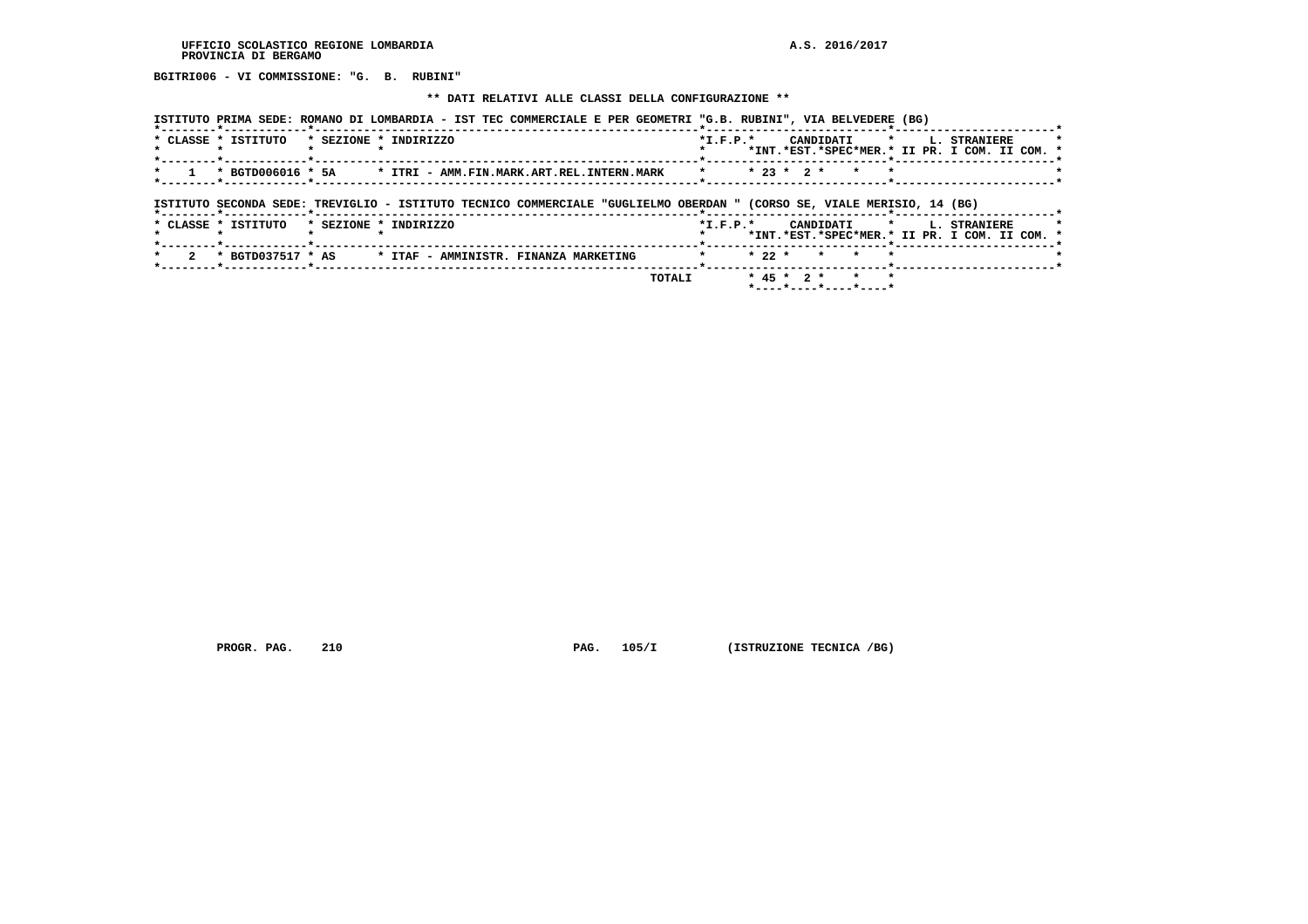**\*----------------------------------------------------------------------------------------------------------------------------\* \* PRESIDENTE: DE VITA PATRIZIA N. IL 10/06/1960 (BG) \* \* BERGAMO - ISTITUTO MAGISTRALE "GIOVANNI FALCONE", VIA DUNANT, 1 (BG) \* \*----------------------------------------------------------------------------------------------------------------------------\* INDIRIZZO: ITRI - AMM.FIN.MARK.ART.REL.INTERN.MARK 1 - I011:LINGUA E LETTERATURA ITALIANA (A050:LETTERE IST.ISTR.SECOND. ) D'AGOSTINO STEFANO N. IL 22/12/1973 (CS) PROVENIENTE DA: BERGAMO - ISTITUTO TECNICO COMMERCIALE "BORTOLO BELOTTI", VIA PER AZZANO,5 (BG) 2 - I028:LINGUA INGLESE (A346:LINGUA E CIV. STRANIERA ( ) MANCINI FRANCESCO N. IL 03/01/1952 (AQ) PROVENIENTE DA: BERGAMO - ISTITUTO MAGISTRALE "P. SECCO SUARDO", VIA ANGELO MAJ, 8 (BG) 3 - I107:DIRITTO (A019:DISCIPLINE GIURIDICHE ED ) AMORESE VINCENZO N. IL 03/08/1965 (BA) PROVENIENTE DA: PRESEZZO - ISTITUTO MAGISTRALE "BETTY AMBIVERI", VIA C.BERIZZI, 1 (BG) INDIRIZZO: ITAF - AMMINISTR. FINANZA MARKETING 1 - I011:LINGUA E LETTERATURA ITALIANA (A050:LETTERE IST.ISTR.SECOND. ) D'AGOSTINO STEFANO N. IL 22/12/1973 (CS) PROVENIENTE DA: BERGAMO - ISTITUTO TECNICO COMMERCIALE "BORTOLO BELOTTI", VIA PER AZZANO,5 (BG) 2 - I028:LINGUA INGLESE (A346:LINGUA E CIV. STRANIERA ( ) MANCINI FRANCESCO N. IL 03/01/1952 (AQ) PROVENIENTE DA: BERGAMO - ISTITUTO MAGISTRALE "P. SECCO SUARDO", VIA ANGELO MAJ, 8 (BG) 3 - I107:DIRITTO (A019:DISCIPLINE GIURIDICHE ED ) AMORESE VINCENZO N. IL 03/08/1965 (BA) PROVENIENTE DA: PRESEZZO - ISTITUTO MAGISTRALE "BETTY AMBIVERI", VIA C.BERIZZI, 1 (BG)**

 **PROGR. PAG.** 211 **PROGR. PAG. 105/II** (ISTRUZIONE TECNICA /BG)

 **BGITRI006 - VI COMMISSIONE: "G. B. RUBINI"**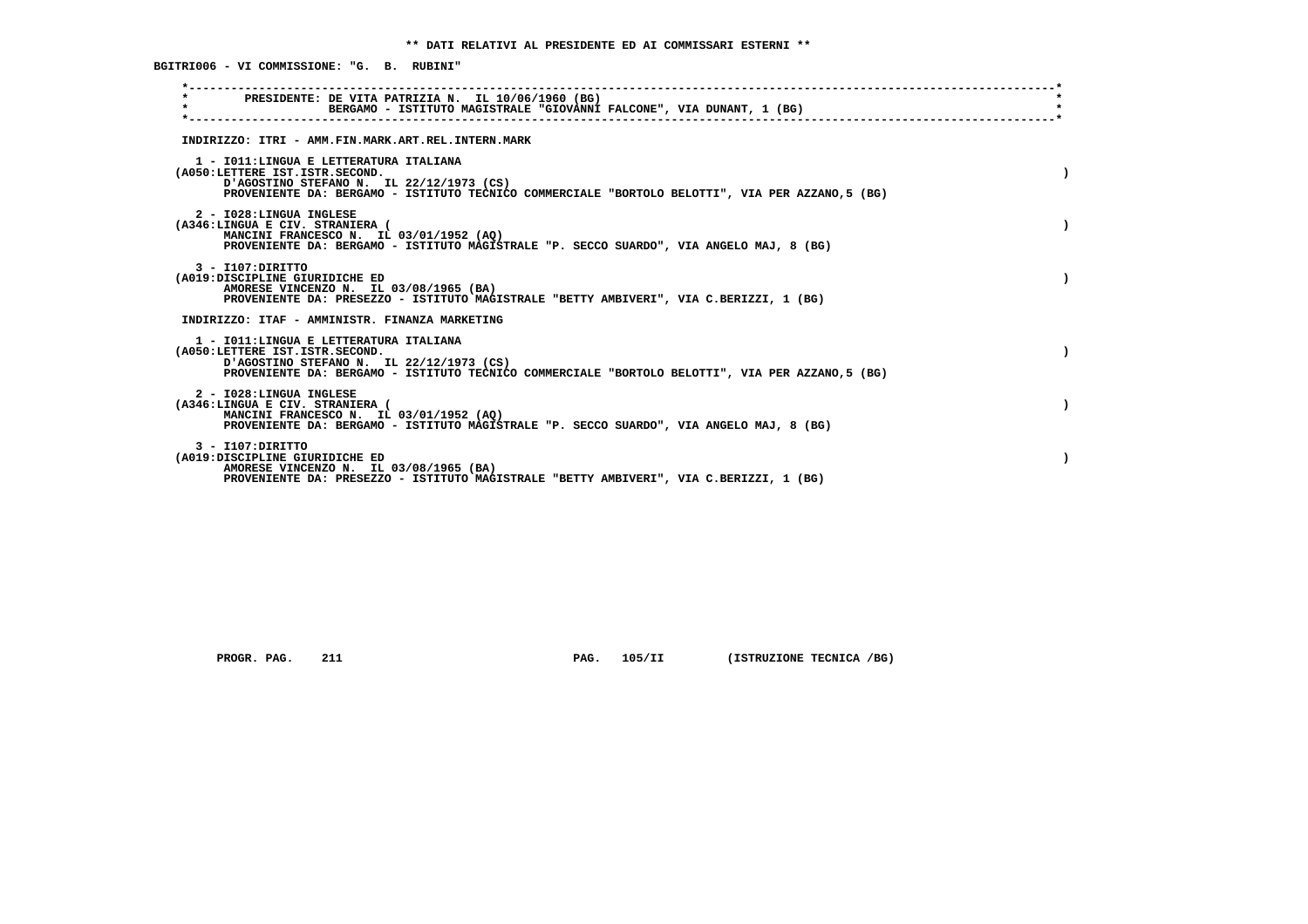**BGITSI001 - I COMMISSIONE: "BORTOLO BELOTTI"**

# **\*\* DATI RELATIVI ALLE CLASSI DELLA CONFIGURAZIONE \*\***

| ISTITUTO PRIMA SEDE: BERGAMO - ISTITUTO TECNICO COMMERCIALE "BORTOLO BELOTTI", VIA PER AZZANO,5 (BG) |  |  |  |
|------------------------------------------------------------------------------------------------------|--|--|--|
|                                                                                                      |  |  |  |

|  | * CLASSE * ISTITUTO                                            |            | * SEZIONE * INDIRIZZO                    |  |        | $*L.F.P.*$ |                  |  | CANDIDATI |                       | L. | <b>STRANIERE</b>                              |  |  |
|--|----------------------------------------------------------------|------------|------------------------------------------|--|--------|------------|------------------|--|-----------|-----------------------|----|-----------------------------------------------|--|--|
|  |                                                                |            |                                          |  |        |            |                  |  |           |                       |    | *INT.*EST.*SPEC*MER.* II PR. I COM. II COM. * |  |  |
|  | * BGTD06000T * 5B-TED                                          |            | * ITSI - AMM.FIN.MARK.ART.SIST.INF.AZ.LI |  |        |            | $* 10 *$         |  | $\star$   |                       |    |                                               |  |  |
|  |                                                                | $*$ 5B-FRA | * ITSI - AMM.FIN.MARK.ART.SIST.INF.AZ.LI |  |        |            | $* 10 * 1 *$     |  |           |                       |    |                                               |  |  |
|  |                                                                |            |                                          |  |        |            | $* 21 *$         |  |           |                       |    |                                               |  |  |
|  | * BGTD06000T * 5C-SPA * ITSI - AMM.FIN.MARK.ART.SIST.INF.AZ.LI |            |                                          |  |        |            |                  |  |           |                       |    |                                               |  |  |
|  |                                                                |            |                                          |  | TOTALI |            | $*$ 41 $*$ 1 $*$ |  |           |                       |    |                                               |  |  |
|  |                                                                |            |                                          |  |        |            |                  |  |           | *----*----*----*----* |    |                                               |  |  |

 **PROGR. PAG.** 212 **PAG.** 106/I (ISTRUZIONE TECNICA /BG)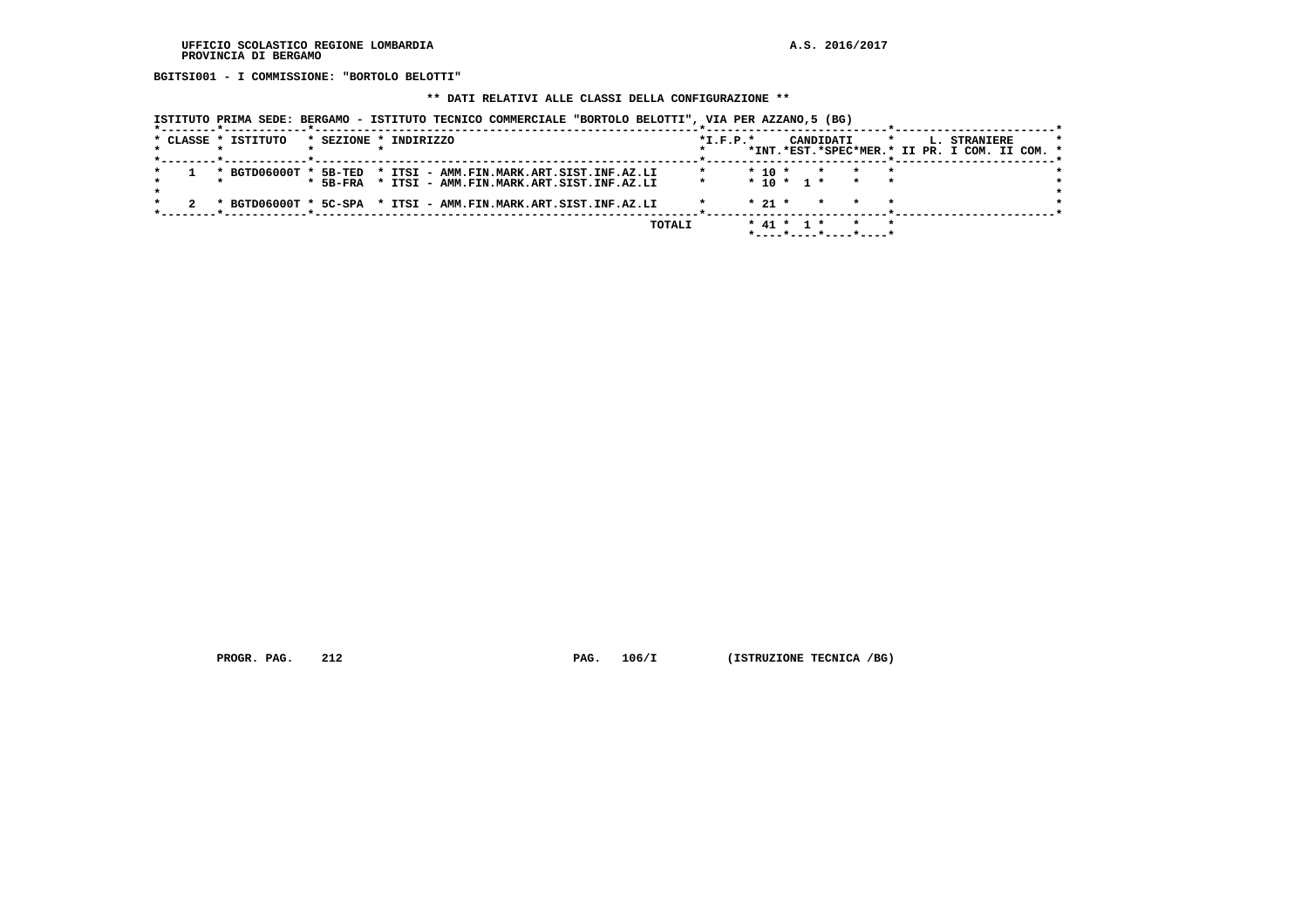**BGITSI001 - I COMMISSIONE: "BORTOLO BELOTTI"**

| $\star$<br>PRESIDENTE: FRIGERIO MARIA MONICA N. IL 24/04/1964 (MI)<br>$\star$<br>TREVIGLIO - ISTITUTO TECNICO COMMERCIALE "GUGLIELMO OBERDAN", VIALE MERISIO, 14 (BG)                                                                  |  |
|----------------------------------------------------------------------------------------------------------------------------------------------------------------------------------------------------------------------------------------|--|
| INDIRIZZO: ITSI - AMM.FIN.MARK.ART.SIST.INF.AZ.LI                                                                                                                                                                                      |  |
| 1 - IO11:LINGUA E LETTERATURA ITALIANA<br>(A050:LETTERE IST.ISTR.SECOND.<br>RUBINO CLAUDIA N. IL 16/01/1980 (PA)<br>PROVENIENTE DA: NEMBRO - IST PROF PER I SERVIZI ALBERGHIERI E RISTORAZIONE "ALFREDO SONZOGNI", VIA BELLINI 54 (BG) |  |
| 2 - I028:LINGUA INGLESE<br>(A346:LINGUA E CIV. STRANIERA<br>LA RIZZA RAFFAELLA N. IL 22/03/1974 (PA)<br>PROVENIENTE DA: SERIATE - IST PROF INDUSTRIA E ARTIGIANATO "ETTORE MAJORANA", VIA PARTIGIANI 1 (BG)                            |  |
| 3 - I044: INFORMATICA<br>(A042: INFORMATICA<br>DELUSO DOMENICO N. IL 21/02/1960 (BA)<br>PROVENIENTE DA: TREVIGLIO - ISTITUTO TECNICO COMMERCIALE "GUGLIELMO OBERDAN", VIALE MERISIO, 14 (BG)                                           |  |

 **PROGR. PAG.** 213 **PAG.** 106/II (ISTRUZIONE TECNICA /BG)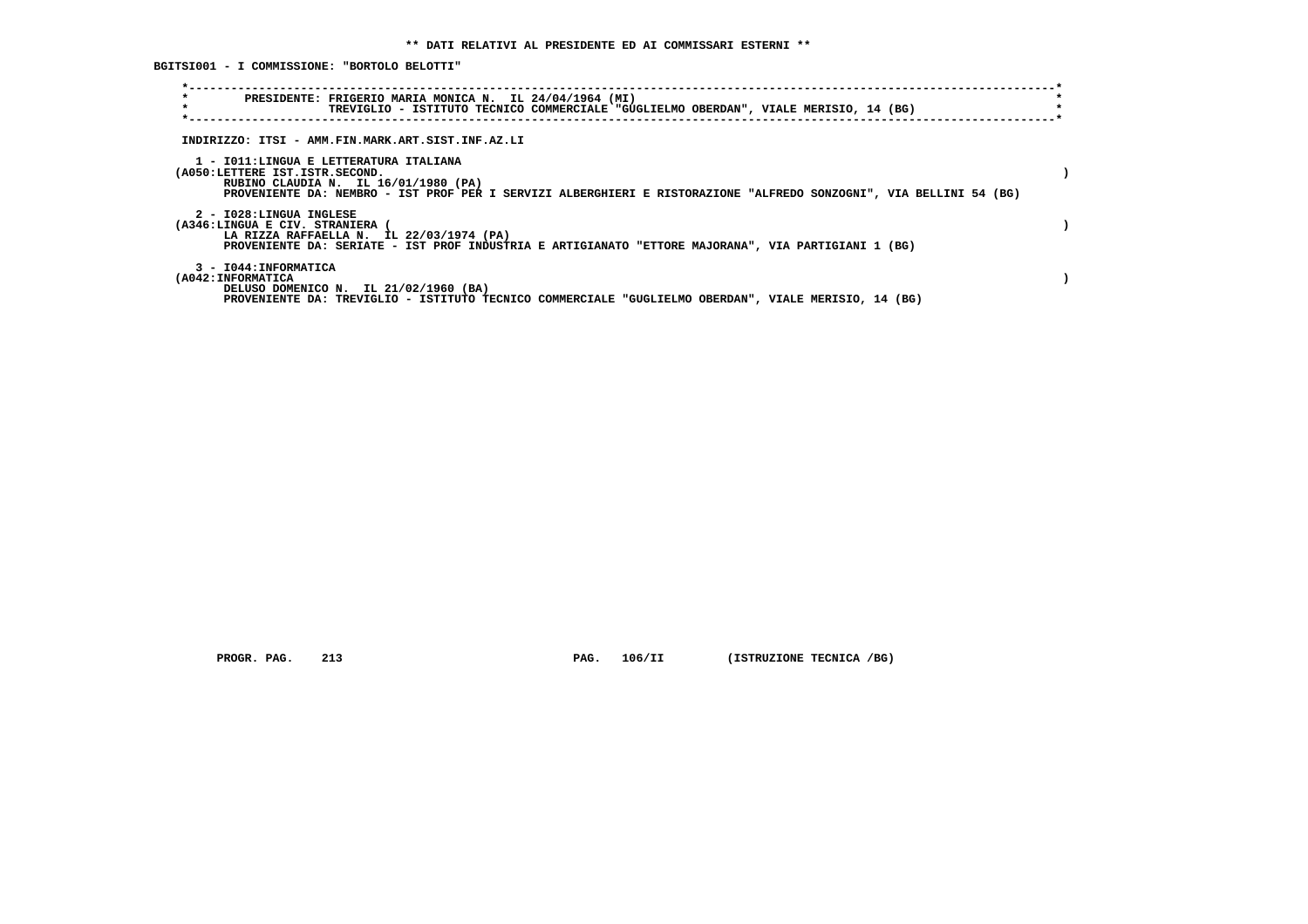**BGITSI002 - II COMMISSIONE: "G. B. RUBINI"**

#### **\*\* DATI RELATIVI ALLE CLASSI DELLA CONFIGURAZIONE \*\***

| ISTITUTO PRIMA SEDE: ROMANO DI LOMBARDIA - IST TEC COMMERCIALE E PER GEOMETRI "G.B. RUBINI", VIA BELVEDERE (BG)                                                                                   |                                                                                                     |
|---------------------------------------------------------------------------------------------------------------------------------------------------------------------------------------------------|-----------------------------------------------------------------------------------------------------|
| * CLASSE * ISTITUTO * SEZIONE * INDIRIZZO                                                                                                                                                         | $*T$ , $F$ , $D$ , $*$<br>CANDIDATI * I. STRANIERE<br>*INT.*EST.*SPEC*MER.* II PR. I COM. II COM. * |
| the contract of the contract of the contract of the contract of the contract of the contract of the contract of<br>$1$ * BGTD006016 * 5B * ITSI - AMM.FIN.MARK.ART.SIST.INF.AZ.LI<br>$\mathbf{r}$ | * 20 * 7 * * *                                                                                      |
|                                                                                                                                                                                                   |                                                                                                     |

# **ISTITUTO SECONDA SEDE: TREVIGLIO - ISTITUTO TECNICO COMMERCIALE "GUGLIELMO OBERDAN", VIALE MERISIO, 14 (BG)**

|  |                     |  | <b>TOTALI</b>                                               |            |  |  | * 41 * 7 * * * |  |                                                                           |  |  |
|--|---------------------|--|-------------------------------------------------------------|------------|--|--|----------------|--|---------------------------------------------------------------------------|--|--|
|  |                     |  | 2 * BGTD03701T * C * ITSI - AMM.FIN.MARK.ART.SIST.INF.AZ.LI |            |  |  | * 21 * * * *   |  |                                                                           |  |  |
|  | * CLASSE * ISTITUTO |  | * SEZIONE * INDIRIZZO                                       | $*T.F.P.*$ |  |  |                |  | CANDIDATI * L. STRANIERE<br>*INT.*EST.*SPEC*MER.* II PR. I COM. II COM. * |  |  |
|  |                     |  |                                                             |            |  |  |                |  |                                                                           |  |  |

 **PROGR. PAG.** 214 **PAG.** 107/I (ISTRUZIONE TECNICA /BG)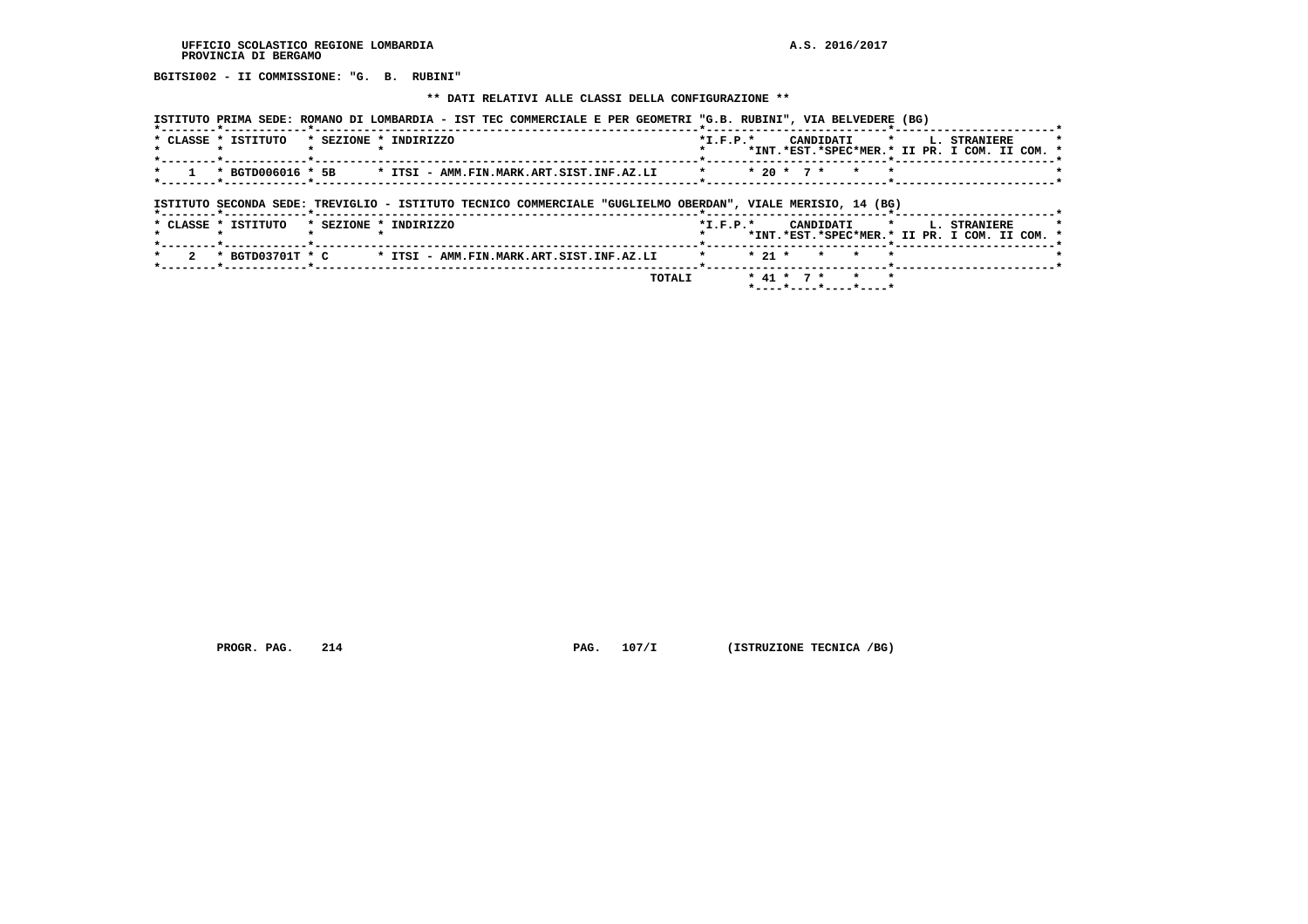**BGITSI002 - II COMMISSIONE: "G. B. RUBINI"**

| $\star$<br>$\star$                                       | PRESIDENTE: FRECENTESE ROBERTO N. IL 07/06/1954 (AR)<br>BERGAMO - ISTITUTO MAGISTRALE "P. SECCO SUARDO", VIA ANGELO MAJ, 8 (BG)                                                          |  |
|----------------------------------------------------------|------------------------------------------------------------------------------------------------------------------------------------------------------------------------------------------|--|
|                                                          | INDIRIZZO: ITSI - AMM.FIN.MARK.ART.SIST.INF.AZ.LI                                                                                                                                        |  |
| (A050:LETTERE IST.ISTR.SECOND.                           | 1 - IO11:LINGUA E LETTERATURA ITALIANA<br>SAGLIMBENI ALDA MARIA N. IL 23/07/1959 (EE)<br>PROVENIENTE DA: BERGAMO - ISTITUTO TECNICO COMMERCIALE "BORTOLO BELOTTI", VIA PER AZZANO,5 (BG) |  |
| 2 - I028:LINGUA INGLESE<br>(A346:LINGUA E CIV. STRANIERA | MAMELI GIANCARLO N. IL 08/12/1955 (CA)<br>PROVENIENTE DA: BERGAMO - ISTITUTO MAGISTRALE "P. SECCO SUARDO", VIA ANGELO MAJ, 8 (BG)                                                        |  |
| 3 - I044: INFORMATICA<br>(A042:INFORMATICA               | AVIGLIANO DONATO N. IL 17/05/1975 (PZ)<br>PROVENIENTE DA: TRESCORE BALNEARIO - ISTITUTO TECNICO COMMERCIALE "LORENZO LOTTO", VIA DELL'ALBAROTTO N. 23 (BG)                               |  |

 **PROGR. PAG.** 215 **PAG.** 107/II (ISTRUZIONE TECNICA /BG)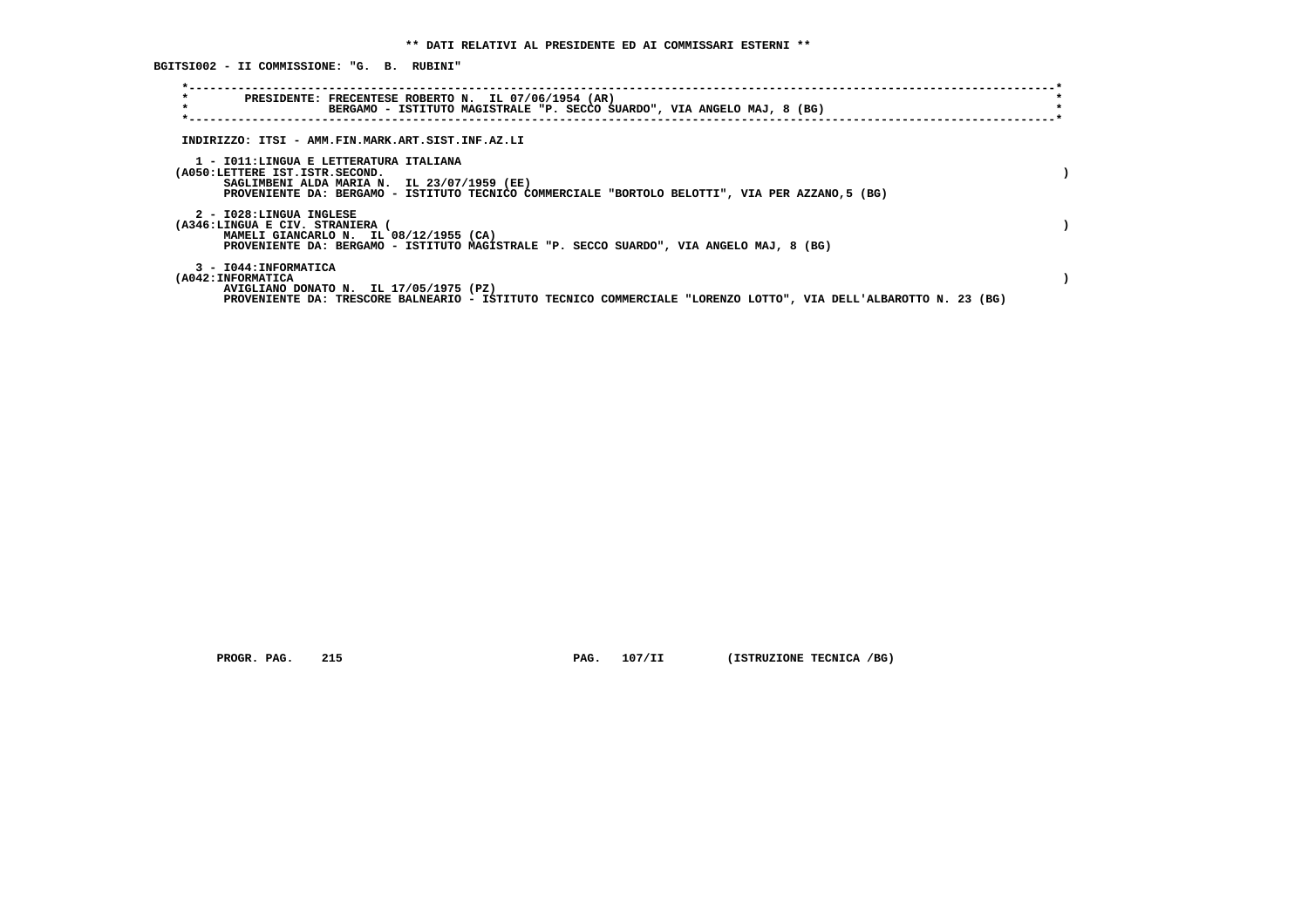**BGITSI003 - III COMMISSIONE: "OSCAR ARNULFO ROMERO"**

#### **\*\* DATI RELATIVI ALLE CLASSI DELLA CONFIGURAZIONE \*\***

| * CLASSE * ISTITUTO |                                      | ISTITUTO PRIMA SEDE: ALBINO - ISTITUTO TECNICO COMMERCIALE "OSCAR ARNULFO ROMERO", VIALE ALDO MORO, 51 (BG)<br>* SEZIONE * INDIRIZZO |         | $*I.F.P.*$                      | CANDIDATI                  | L. STRANIERE<br>$\star$<br>*INT.*EST.*SPEC*MER.* II PR. I COM. II COM.          |  |
|---------------------|--------------------------------------|--------------------------------------------------------------------------------------------------------------------------------------|---------|---------------------------------|----------------------------|---------------------------------------------------------------------------------|--|
|                     |                                      | $*$ BGTD00901N $*$ 5C $*$ ITSI - AMM.FIN.MARK.ART.SIST.INF.AZ.LI                                                                     | $\star$ | $* 12 *$                        | $\star$                    |                                                                                 |  |
|                     |                                      | ISTITUTO SECONDA SEDE: TRESCORE BALNEARIO - ISTITUTO TECNICO COMMERCIALE "LORENZO LOTTO", VIA DELL'ALBAROTTO N. 23 (BG)              |         |                                 |                            |                                                                                 |  |
|                     |                                      |                                                                                                                                      |         |                                 |                            |                                                                                 |  |
| * CLASSE * ISTITUTO |                                      | * SEZIONE * INDIRIZZO                                                                                                                |         | $*L.F.P.*$                      | CANDIDATI                  | $\star$ .<br><b>L. STRANIERE</b><br>*INT.*EST.*SPEC*MER.* II PR. I COM. II COM. |  |
|                     | * BGTD014015 * VIF<br>* VIT<br>* VIS | * ITSI - AMM.FIN.MARK.ART.SIST.INF.AZ.LI<br>* ITSI - AMM.FIN.MARK.ART.SIST.INF.AZ.LI<br>* ITSI - AMM.FIN.MARK.ART.SIST.INF.AZ.LI     |         | $*$ 10 $*$<br>$\star$ 1 $\star$ | $*$ 3 $*$<br>$\rightarrow$ |                                                                                 |  |

 **PROGR. PAG.** 216 **PAG. 108/I** (ISTRUZIONE TECNICA /BG)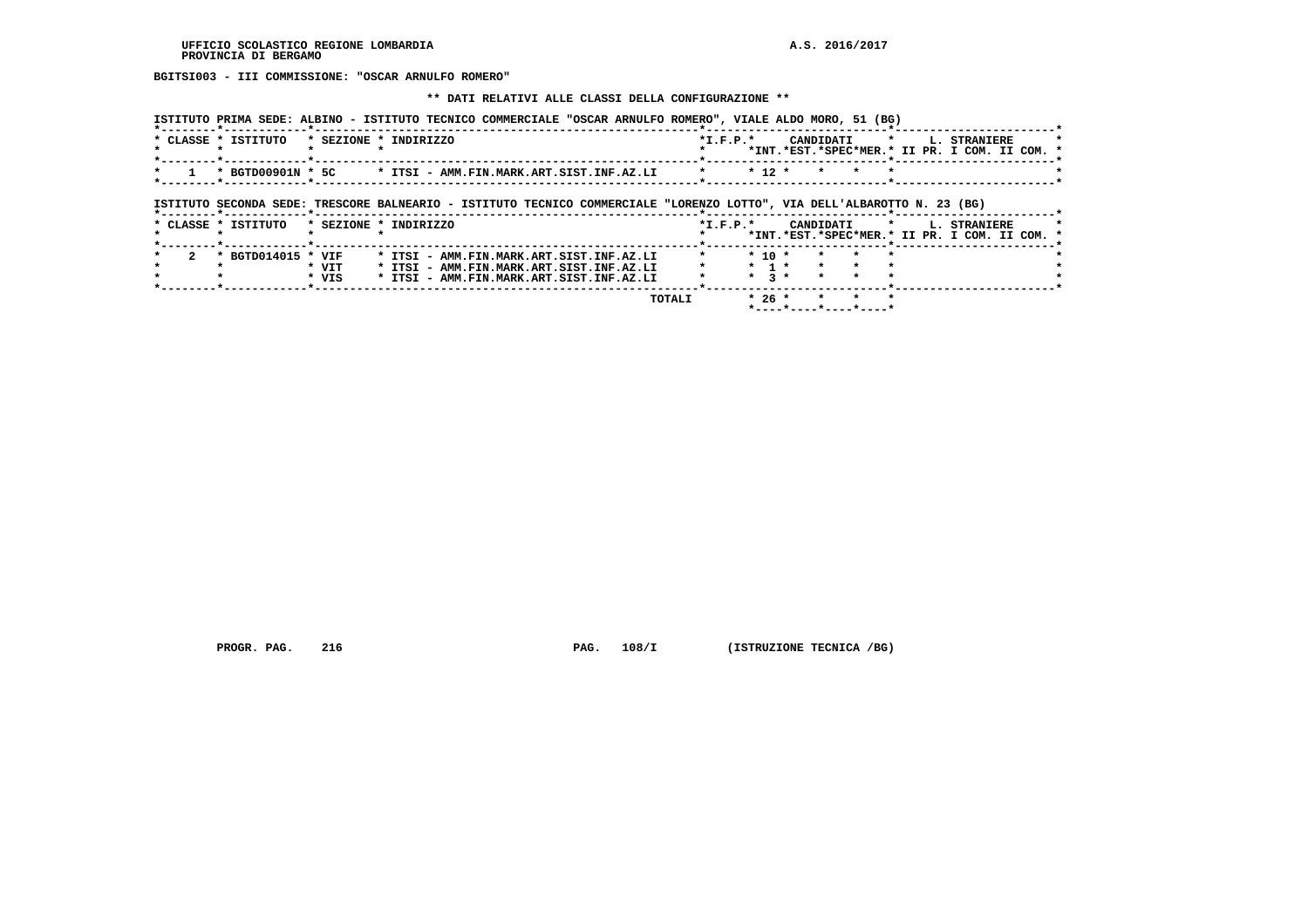**BGITSI003 - III COMMISSIONE: "OSCAR ARNULFO ROMERO"**

| $\star$<br>PRESIDENTE: BIZZINI ALESSANDRA N. IL 16/08/1961 (RE)<br>$\star$<br>BERGAMO - ISTITUTO MAGISTRALE "P. SECCO SUARDO", VIA ANGELO MAJ, 8 (BG)                                                                        |  |
|------------------------------------------------------------------------------------------------------------------------------------------------------------------------------------------------------------------------------|--|
| INDIRIZZO: ITSI - AMM.FIN.MARK.ART.SIST.INF.AZ.LI                                                                                                                                                                            |  |
| 1 - IO11:LINGUA E LETTERATURA ITALIANA<br>(A050:LETTERE IST.ISTR.SECOND.<br>QUATRALE DOMENICO N. IL 01/07/1971 (FG)<br>PROVENIENTE DA: BERGAMO - ISTITUTO TECNICO COMMERCIALE "VITTORIO EMANUELE II", VIA F. LUSSANA, 2 (BG) |  |
| 2 - I028:LINGUA INGLESE<br>(A346:LINGUA E CIV. STRANIERA<br>PULCIANI EMANUELA N. IL 27/02/1959 (AG)<br>PROVENIENTE DA: BERGAMO - IST PROF PER I SERVIZI SOCIALI PROF. SOCIO SANITARIO "MAMOLI", VIA BREMBILLA 3 (BG)         |  |
| 3 - I044: INFORMATICA<br>(A042: INFORMATICA<br>VENUTI ANTONINO N. IL 13/02/1975 (ME)<br>PROVENIENTE DA: BERGAMO - ISTITUTO TECNICO COMMERCIALE "BORTOLO BELOTTI", VIA PER AZZANO,5 (BG)                                      |  |

 **PROGR. PAG.** 217 **PAG.** 108/II (ISTRUZIONE TECNICA /BG)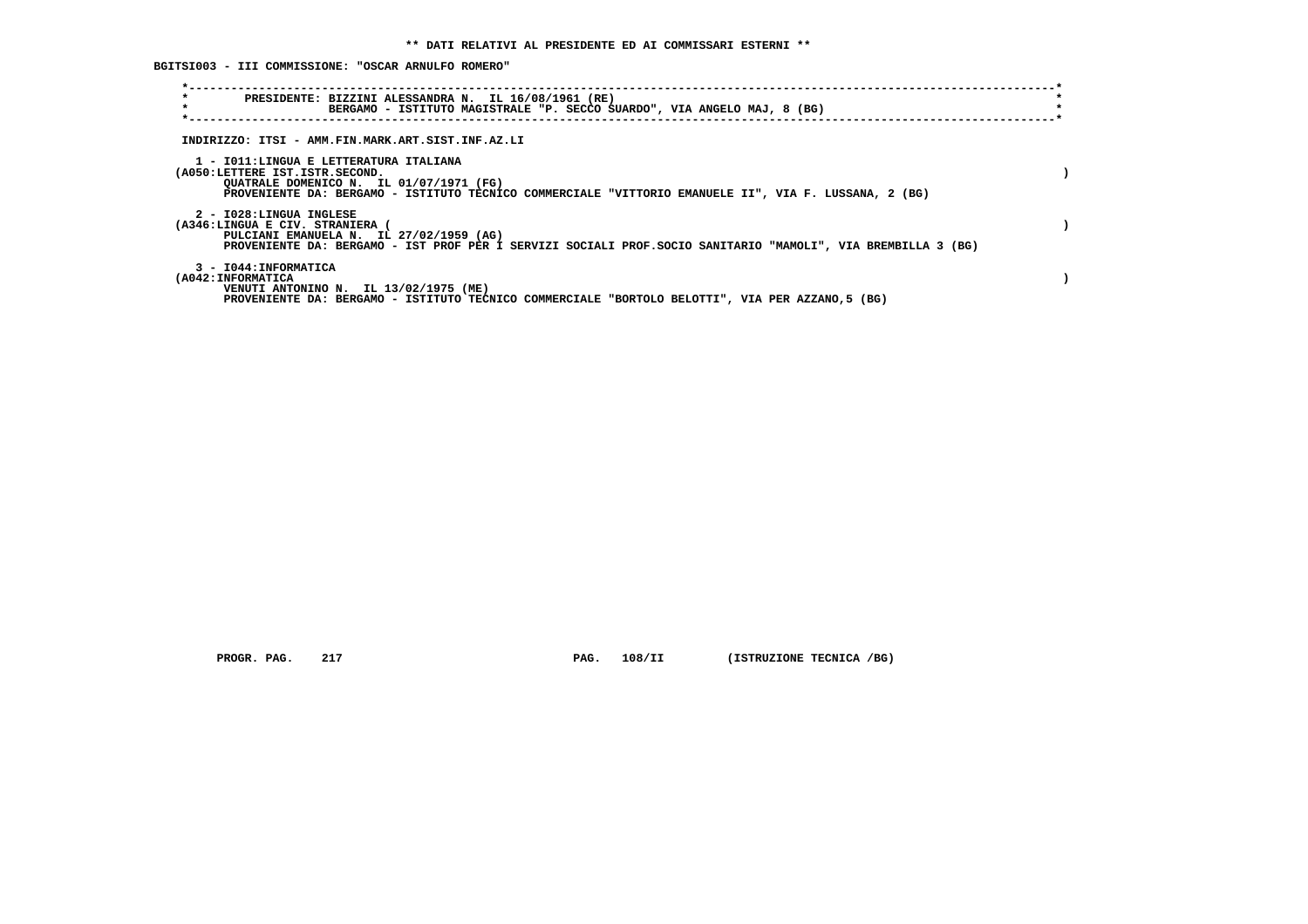**BGLI01001 - I COMMISSIONE: "PAOLO SARPI"**

# **\*\* DATI RELATIVI ALLE CLASSI DELLA CONFIGURAZIONE \*\***

| ISTITUTO PRIMA SEDE: BERGAMO - LICEO CLASSICO "PAOLO SARPI", PIAZZA ROSATE, 4 (BG) |  |  |  |  |  |  |  |  |  |  |  |
|------------------------------------------------------------------------------------|--|--|--|--|--|--|--|--|--|--|--|
|------------------------------------------------------------------------------------|--|--|--|--|--|--|--|--|--|--|--|

|  |  | * CLASSE * ISTITUTO |  | * SEZIONE * INDIRIZZO |               | $*L.F.P.*$ |          | CANDIDATI          |                   |                         |  | L. STRANIERE<br>*INT.*EST.*SPEC*MER.* II PR. I COM. II COM. * |  |  |
|--|--|---------------------|--|-----------------------|---------------|------------|----------|--------------------|-------------------|-------------------------|--|---------------------------------------------------------------|--|--|
|  |  |                     |  |                       |               |            |          |                    |                   |                         |  |                                                               |  |  |
|  |  | * BGPC02000C * A    |  | * LIO1 - CLASSICO     |               |            | $* 22 *$ |                    |                   | $\star$ $\star$ $\star$ |  |                                                               |  |  |
|  |  | * BGPC02000C * F    |  | * LIO1 - CLASSICO     |               |            |          | $* 22 * * 1 * * *$ |                   |                         |  |                                                               |  |  |
|  |  |                     |  |                       |               |            |          |                    |                   |                         |  |                                                               |  |  |
|  |  |                     |  |                       | <b>TOTALI</b> |            | $* 44 *$ |                    | $\star$ 1 $\star$ |                         |  |                                                               |  |  |
|  |  |                     |  |                       |               |            |          |                    |                   |                         |  |                                                               |  |  |

 **PROGR. PAG. 218 PAG. 109/I (ISTR. CLASSICA E ISP. ARTIS. /BG)**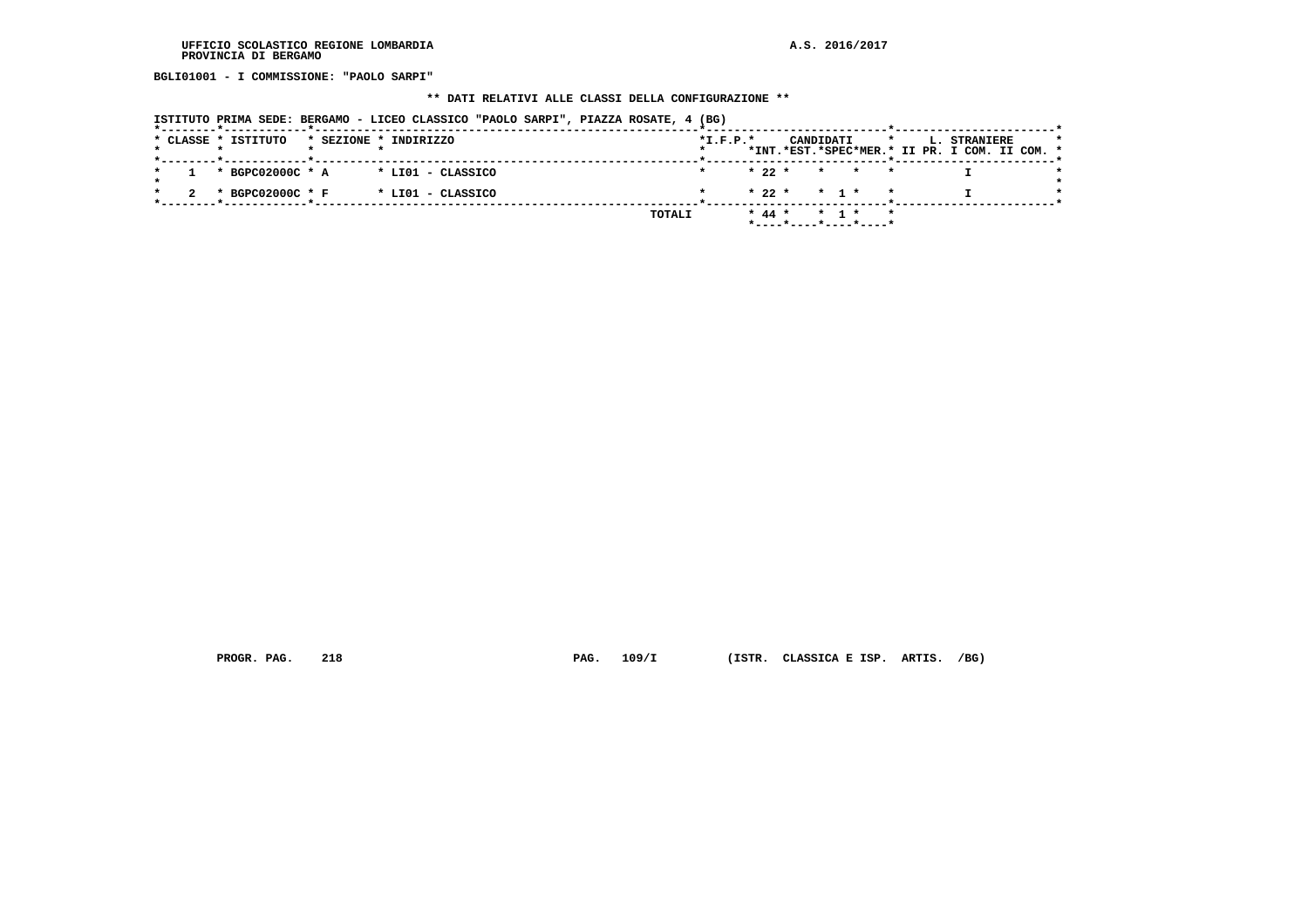**BGLI01001 - I COMMISSIONE: "PAOLO SARPI"**

| $\star$<br>PRESIDENTE: FERRETTI LAURA N. IL 09/10/1964 (BG)                                                                                                                                                   | TRESCORE BALNEARIO - ISTITUTO SUPERIORE "LORENZO LOTTO", VIA DELL'ALBAROTTO N. 23 (BG) |  |  |
|---------------------------------------------------------------------------------------------------------------------------------------------------------------------------------------------------------------|----------------------------------------------------------------------------------------|--|--|
| INDIRIZZO: LI01 - CLASSICO                                                                                                                                                                                    |                                                                                        |  |  |
| 1 - IO11:LINGUA E LETTERATURA ITALIANA<br>(A052:LETTERE, LATINO, GRECO LICE<br>GUIZZETTI ELISA N. IL 19/01/1962 (BG)<br>PROVENIENTE DA: LOVERE - LICEO CLASSICO "DECIO CELERI", VIA NAZARIO SAURO, 2 (BG)     |                                                                                        |  |  |
| 2 - N460:LINGUA E CULTURA INGLESE<br>(A346:LINGUA E CIV. STRANIERA<br>BATTESINI ALBERTA N. IL 21/03/1953 (BG)<br>PROVENIENTE DA: LOVERE - ISTITUTO TECNICO COMMERCIALE "IVAN PIANA", VIA XX SETTEMBRE, 4 (BG) |                                                                                        |  |  |
| 3 - I043: MATEMATICA<br>(A049: MATEMATICA E FISICA<br>DE GIAMPAULIS MARCO N. IL 21/06/1976 (LE)<br>PROVENIENTE DA: ALZANO LOMBARDO - LICEO SCIENTIFICO "EDOARDO AMALDI", VIA LOCATELLI, 16 (BG)               |                                                                                        |  |  |

 **PROGR. PAG. 219 PAG. 109/II (ISTR. CLASSICA E ISP. ARTIS. /BG)**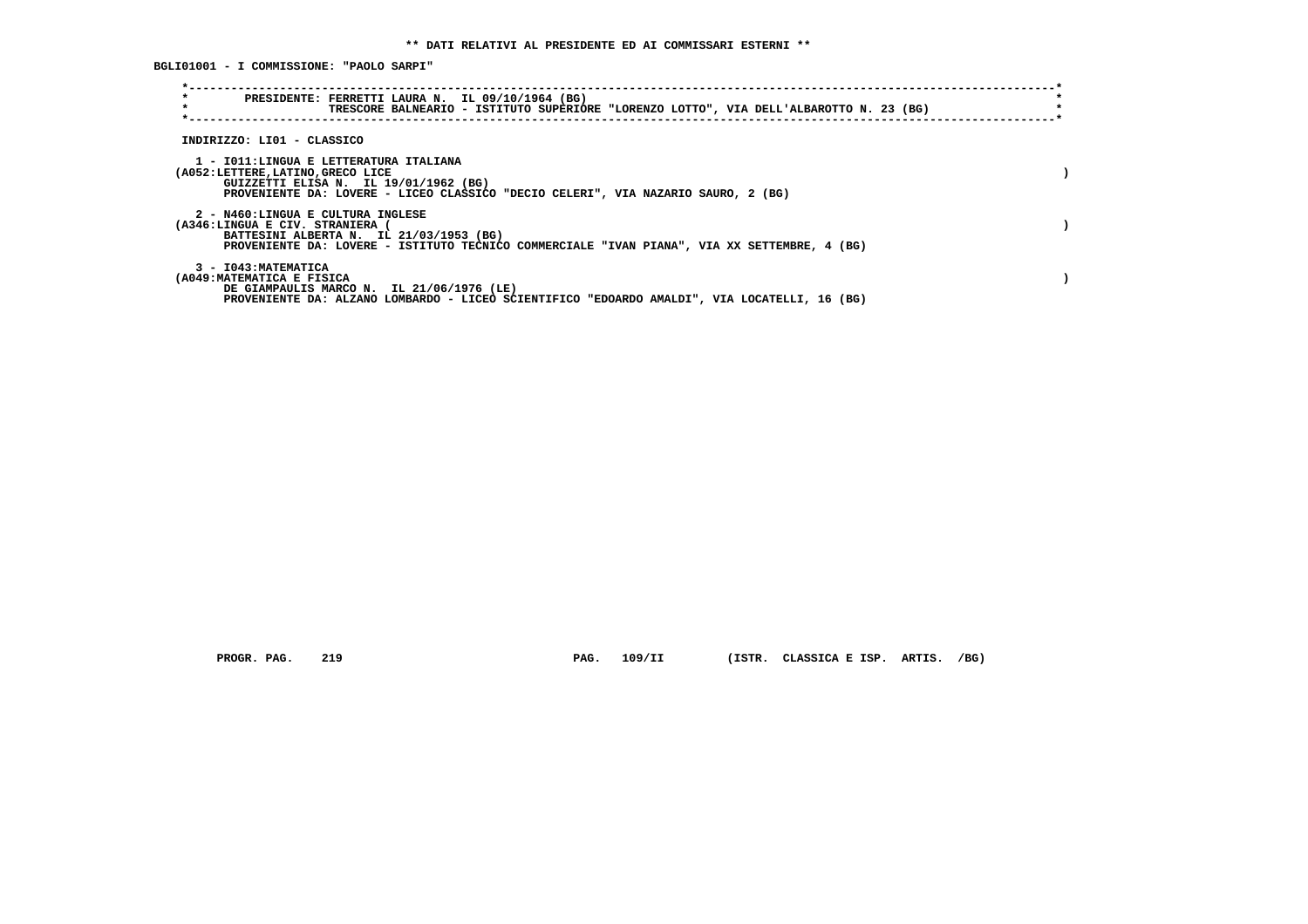**BGLI01002 - II COMMISSIONE: "PAOLO SARPI"**

# **\*\* DATI RELATIVI ALLE CLASSI DELLA CONFIGURAZIONE \*\***

|  | ISTITUTO PRIMA SEDE: BERGAMO - LICEO CLASSICO "PAOLO SARPI", PIAZZA ROSATE, 4 (BG) |  |  |  |  |  |  |  |  |  |  |  |
|--|------------------------------------------------------------------------------------|--|--|--|--|--|--|--|--|--|--|--|
|--|------------------------------------------------------------------------------------|--|--|--|--|--|--|--|--|--|--|--|

|  |  | * CLASSE * ISTITUTO | * BGPC02000C * B<br>* BGPC02000C * D | * SEZIONE * INDIRIZZO<br>* LIO1 - CLASSICO<br>* LIO1 - CLASSICO |  | TOTALI | $*L.F.P.*$ | $*20*$<br>$* 37 *$ | CANDIDATI | * * *<br>$*$ 17 $*$ $*$ $*$ $*$<br>*----*----*----*----* |  | L. STRANIERE | *INT.*EST.*SPEC*MER.* II PR. I COM. II COM. * |
|--|--|---------------------|--------------------------------------|-----------------------------------------------------------------|--|--------|------------|--------------------|-----------|----------------------------------------------------------|--|--------------|-----------------------------------------------|

 **PROGR. PAG. 220 PAG. 110/I (ISTR. CLASSICA E ISP. ARTIS. /BG)**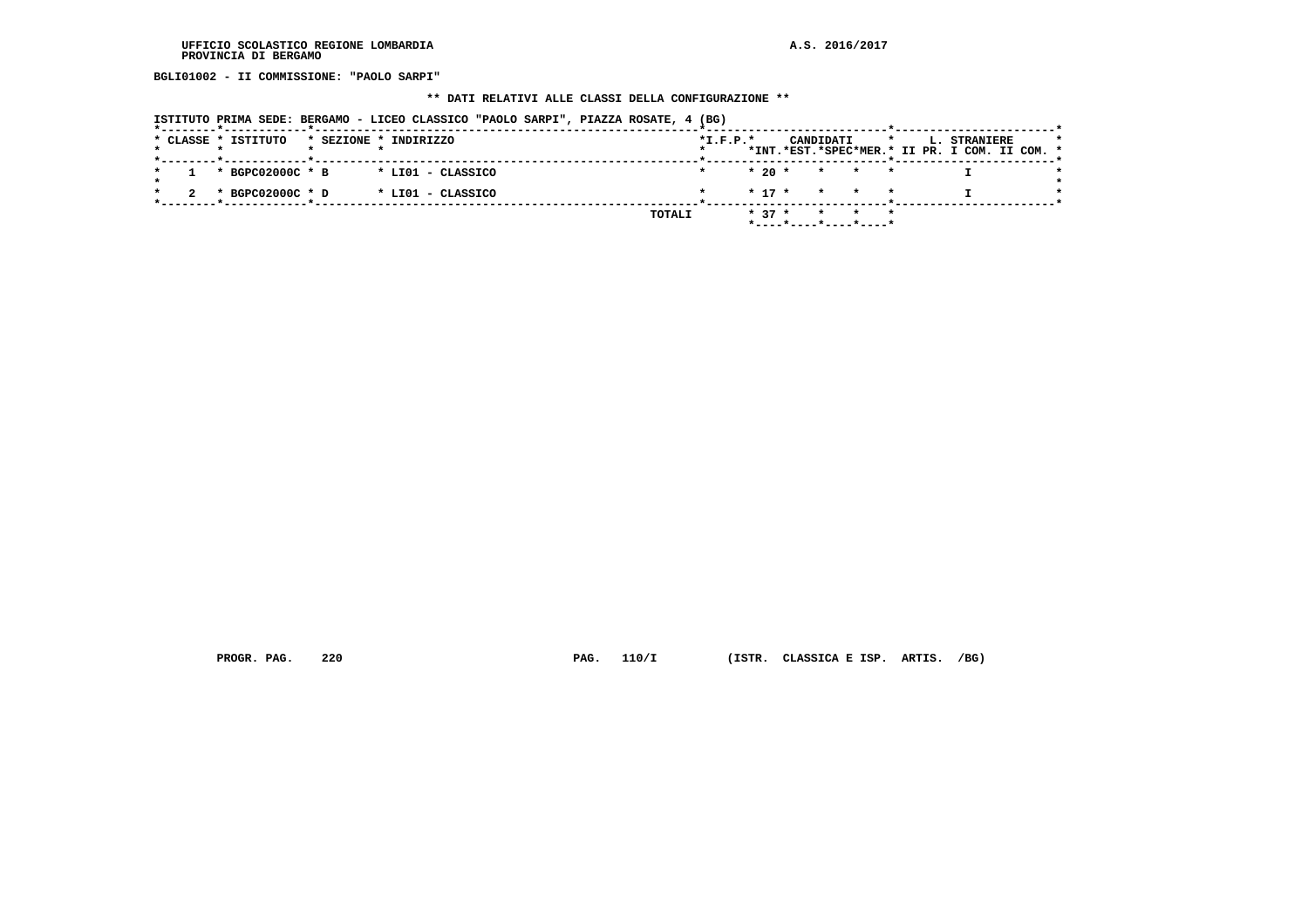**BGLI01002 - II COMMISSIONE: "PAOLO SARPI"**

| $\star$<br>$\star$ |                                                                                                                                                                                                                              | PRESIDENTE: CAMPANELLI BRIZIO LUIGI N. IL 06/12/1965 (EE)<br>SAN PELLEGRINO TERME - IST PROF PER I SERVIZI ALBERGHIERI E RISTORAZIONE DI SAN PELLEGRINO TERME, VIALE * |  |  |  |  |  |
|--------------------|------------------------------------------------------------------------------------------------------------------------------------------------------------------------------------------------------------------------------|------------------------------------------------------------------------------------------------------------------------------------------------------------------------|--|--|--|--|--|
|                    | INDIRIZZO: LI01 - CLASSICO                                                                                                                                                                                                   |                                                                                                                                                                        |  |  |  |  |  |
|                    | 1 - IO11: LINGUA E LETTERATURA ITALIANA<br>(A052:LETTERE, LATINO, GRECO LICE<br>PENAZZI ALESSANDRO N. IL 16/08/1980 (VR)<br>PROVENIENTE DA: SERIATE - ISTITUTO TECNICO INDUSTRIALE "ETTORE MAJORANA", VIA PARTIGIANI, 1 (BG) |                                                                                                                                                                        |  |  |  |  |  |
|                    | 2 - N460:LINGUA E CULTURA INGLESE<br>(A346:LINGUA E CIV. STRANIERA<br>MAFFEIS SIMONA N. IL 03/09/1970 (BG)<br>PROVENIENTE DA: TRESCORE BALNEARIO - ISTITUTO MAGISTRALE "LORENZO FEDERICI", VIA DELL'ALBAROTTO (BG)           |                                                                                                                                                                        |  |  |  |  |  |
|                    | 3 - I043: MATEMATICA<br>(A049:MATEMATICA E FISICA<br>PINTO GRAZIA N. IL 22/03/1977 (ME)<br>PROVENIENTE DA: ZOGNO - ISTITUTO MAGISTRALE "DAVID MARIA TUROLDO", VIA RONCO, 11 (BG)                                             |                                                                                                                                                                        |  |  |  |  |  |

 **PROGR. PAG. 221 PAG. 110/II (ISTR. CLASSICA E ISP. ARTIS. /BG)**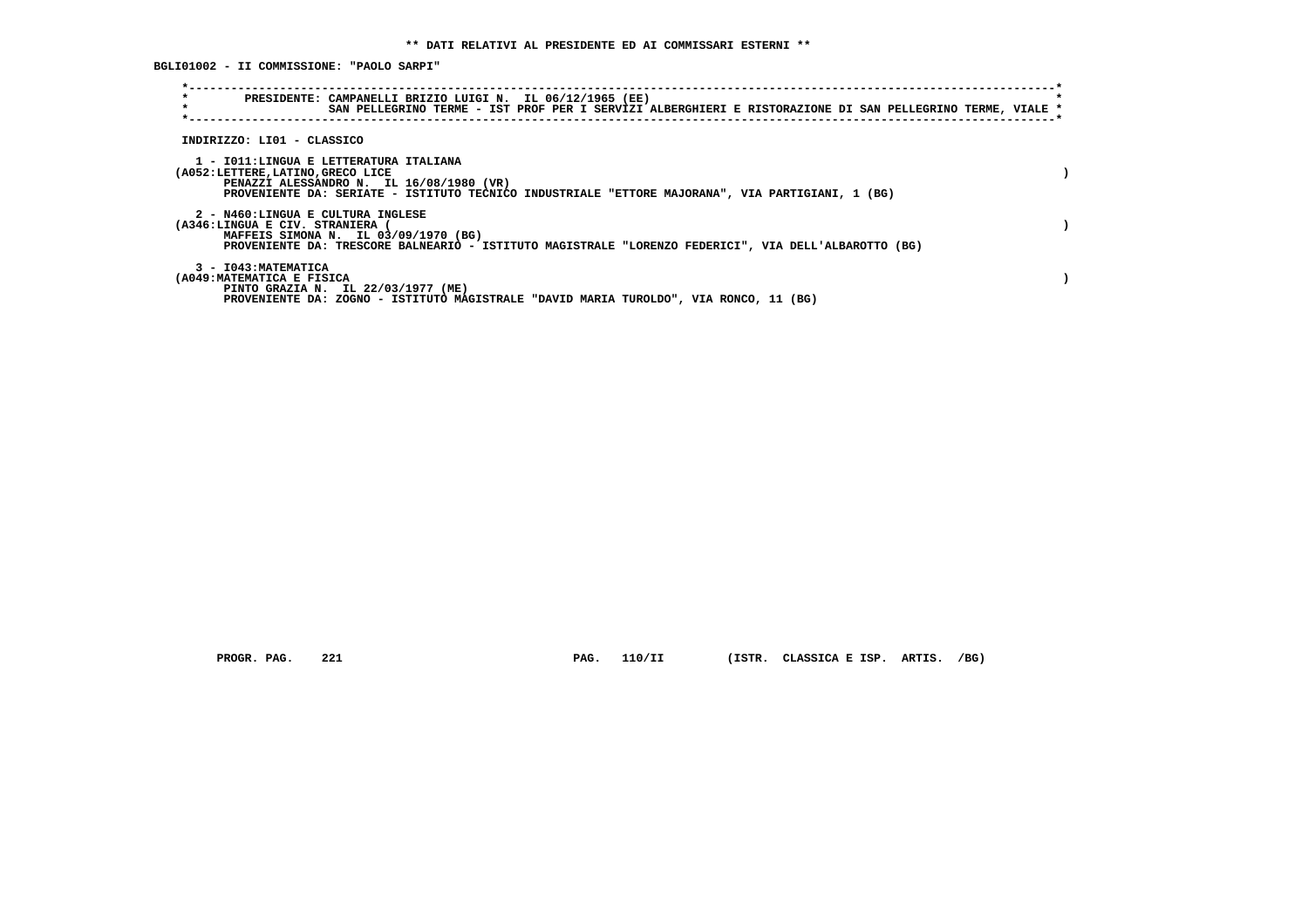**BGLI01003 - III COMMISSIONE: "PAOLO SARPI"**

# **\*\* DATI RELATIVI ALLE CLASSI DELLA CONFIGURAZIONE \*\***

| ISTITUTO PRIMA SEDE: BERGAMO - LICEO CLASSICO "PAOLO SARPI", PIAZZA ROSATE, 4 (BG) |  |  |
|------------------------------------------------------------------------------------|--|--|
|------------------------------------------------------------------------------------|--|--|

|  | * CLASSE * ISTITUTO |  | * SEZIONE * INDIRIZZO |        | $*L.F.P.*$ |          |                       | CANDIDATI |     |  | L. STRANIERE                                  |  |  |
|--|---------------------|--|-----------------------|--------|------------|----------|-----------------------|-----------|-----|--|-----------------------------------------------|--|--|
|  |                     |  |                       |        |            |          |                       |           |     |  | *INT.*EST.*SPEC*MER.* II PR. I COM. II COM. * |  |  |
|  | * BGPC02000C * C    |  | * LIO1 - CLASSICO     |        |            |          | $* 20 * * * * * * *$  |           |     |  |                                               |  |  |
|  | * BGPC02000C * E    |  | * LIO1 - CLASSICO     |        |            |          | $* 19 * * * * * *$    |           |     |  |                                               |  |  |
|  |                     |  |                       | TOTALI |            | $* 39 *$ |                       |           | * * |  |                                               |  |  |
|  |                     |  |                       |        |            |          | *----*----*----*----* |           |     |  |                                               |  |  |

 **PROGR. PAG.** 222 **PAG.** 111/I (ISTR. CLASSICA E ISP. ARTIS. /BG)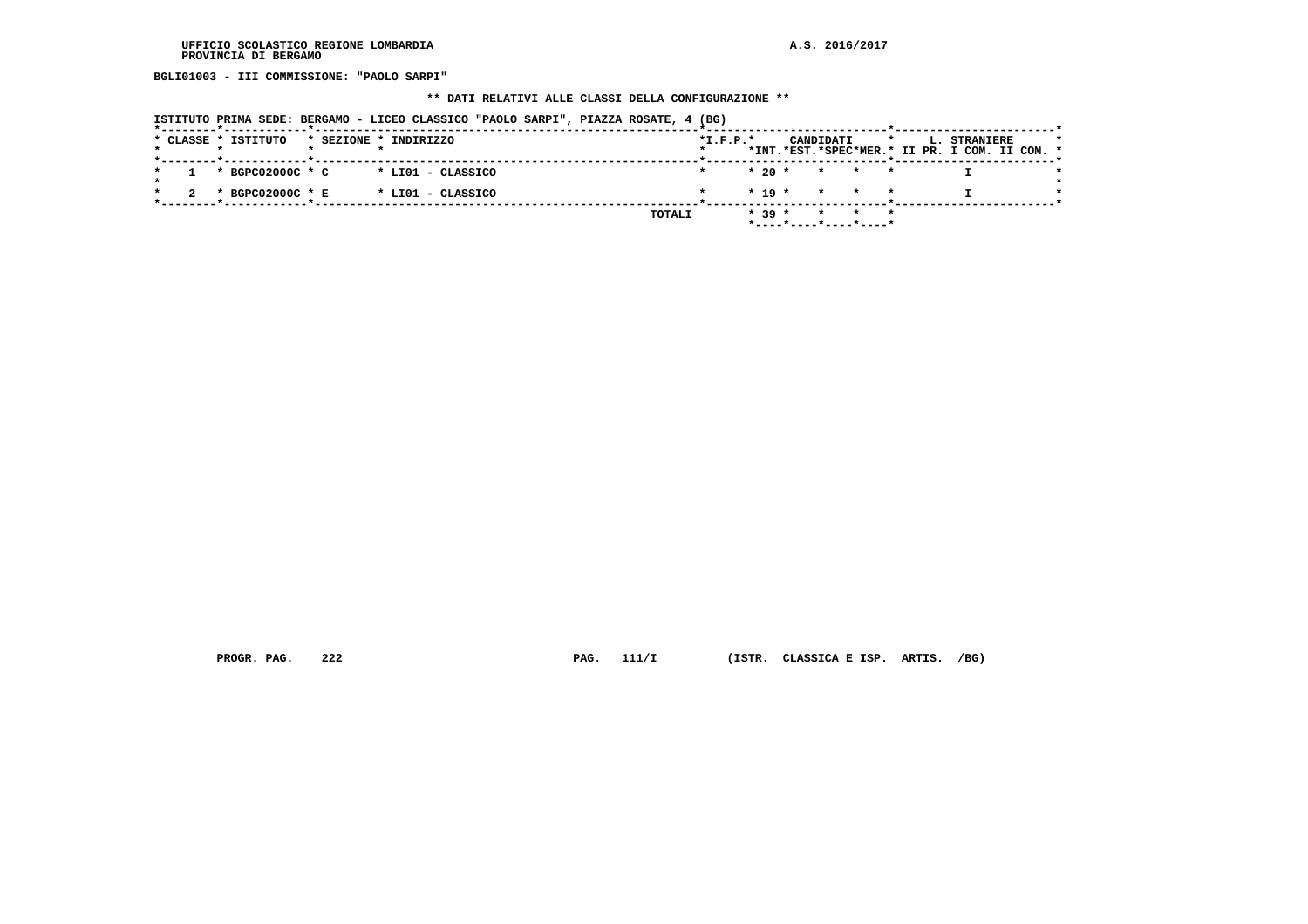**BGLI01003 - III COMMISSIONE: "PAOLO SARPI"**

| PRESIDENTE: PERGAMI FRANCESCA N. IL 14/10/1962 (BG)<br>ALZANO LOMBARDO - LICEO SCIENTIFICO "EDOARDO AMALDI", VIA LOCATELLI, 16 (BG)                                                                              |  |
|------------------------------------------------------------------------------------------------------------------------------------------------------------------------------------------------------------------|--|
| INDIRIZZO: LI01 - CLASSICO                                                                                                                                                                                       |  |
| 1 - IO11:LINGUA E LETTERATURA ITALIANA<br>(A052:LETTERE, LATINO, GRECO LICE<br>CONSONNI FULVIO N. IL 01/12/1960 (MS)<br>PROVENIENTE DA: PRESEZZO - LICEO SCIENTIFICO "MAIRONI DA PONTE", VIA BERIZZI, 1 (BG)     |  |
| 2 - N460:LINGUA E CULTURA INGLESE<br>(A346:LINGUA E CIV. STRANIERA<br>BELOTTI ALESSANDRO N. IL 14/02/1969 (BG)<br>PROVENIENTE DA: CARAVAGGIO - LICEO SCIENTIFICO "GALILEO GALILEI", VIA SAN FRANCESCO, 119A (BG) |  |
| 3 - I043: MATEMATICA<br>(A049: MATEMATICA E FISICA<br>MOCCIA VIVIANA N. IL $16/07/1977$ (BA)<br>PROVENIENTE DA: SARNICO - IST PROF PER I SERVIZI ALBERGHIERI E RISTORAZIONE "SERAFINO RIVA", VIA CORTIVO 30 (BG) |  |

 **PROGR. PAG. 223 PAG. 111/II (ISTR. CLASSICA E ISP. ARTIS. /BG)**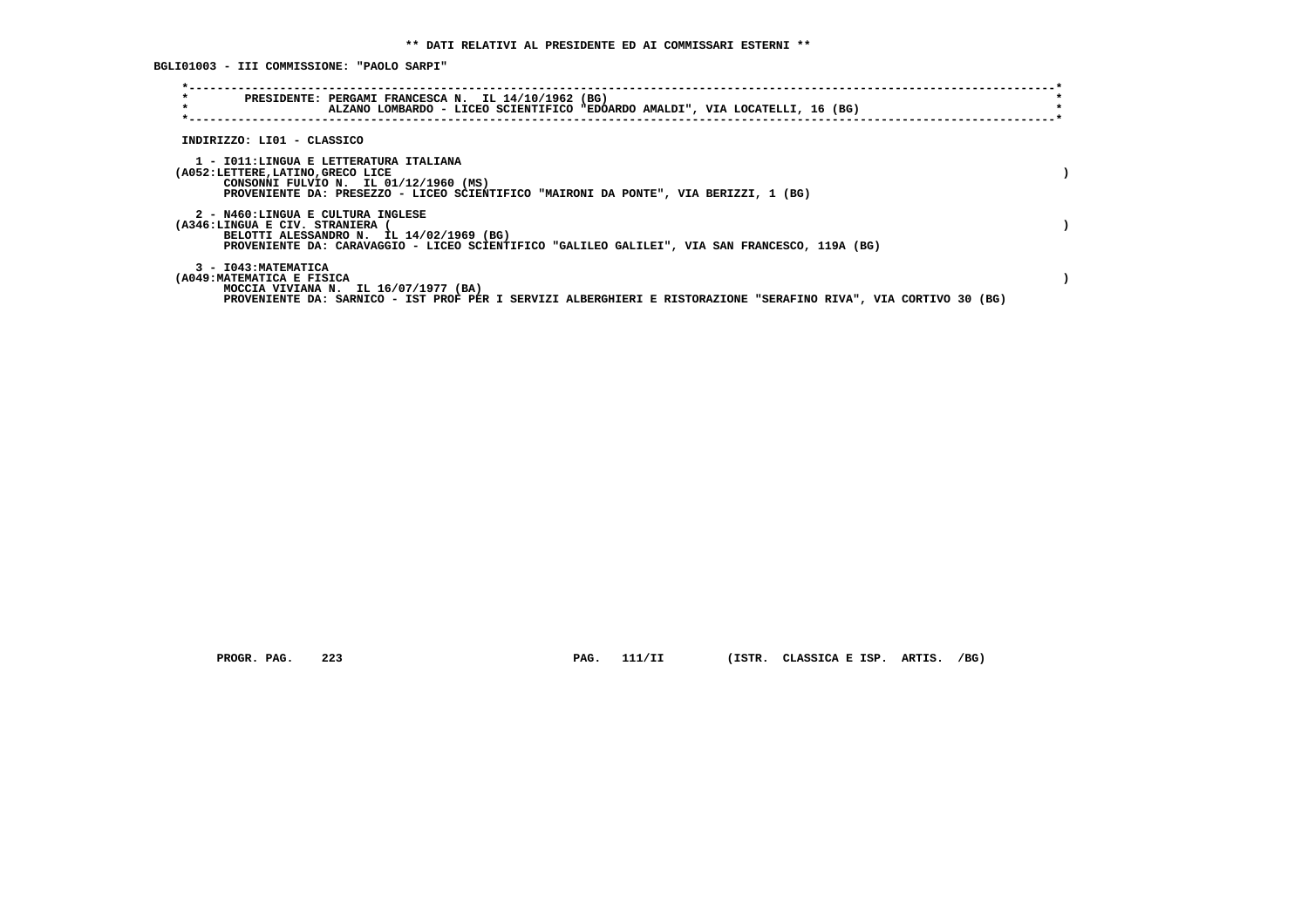**BGLI01004 - IV COMMISSIONE: "DECIO CELERI"**

#### **\*\* DATI RELATIVI ALLE CLASSI DELLA CONFIGURAZIONE \*\***

 **ISTITUTO PRIMA SEDE: LOVERE - LICEO CLASSICO "DECIO CELERI", VIA NAZARIO SAURO, 2 (BG)**

| $*$ CLASSE $*$ | TSTTTITO | $*$ SEZIONE $*$ | TNDTRTZZO                                                        | $*T$ , $F$ , $D$ , $*$ |  |                      |  | CANDIDATI * I. STRANIERE                      |  |
|----------------|----------|-----------------|------------------------------------------------------------------|------------------------|--|----------------------|--|-----------------------------------------------|--|
|                |          |                 |                                                                  |                        |  |                      |  | *INT.*EST.*SPEC*MER.* II PR. I COM. II COM. * |  |
|                |          |                 |                                                                  |                        |  |                      |  |                                               |  |
|                |          |                 | $\star$ 1 $\star$ BGPC001014 $\star$ 5AC $\star$ LI01 - CLASSICO |                        |  | $\star$ + 27 * * * * |  |                                               |  |
|                |          |                 |                                                                  |                        |  |                      |  |                                               |  |

# **ISTITUTO SECONDA SEDE: BERGAMO - L.R. PAR. LICEO CLASSICO LICEO CLASSICO "OPERA S. ALESS, VIA GARIBALDI, N. 3 (BG)**

|  |  | * CLASSE * ISTITUTO |  | * SEZIONE * INDIRIZZO                  |               | $*T.F.P.*$ |  |  |              |  | CANDIDATI * L. STRANIERE<br>*INT.*EST.*SPEC*MER.* II PR. I COM. II COM. * |  |  |
|--|--|---------------------|--|----------------------------------------|---------------|------------|--|--|--------------|--|---------------------------------------------------------------------------|--|--|
|  |  |                     |  | $2$ * BGPC02500G * A * LI01 - CLASSICO |               | $\star$    |  |  | * 14 * * * * |  |                                                                           |  |  |
|  |  |                     |  |                                        | <b>TOTALI</b> |            |  |  | * 41 * * * * |  |                                                                           |  |  |

 **PROGR. PAG. 224 PAG. 112/I (ISTR. CLASSICA E ISP. ARTIS. /BG)**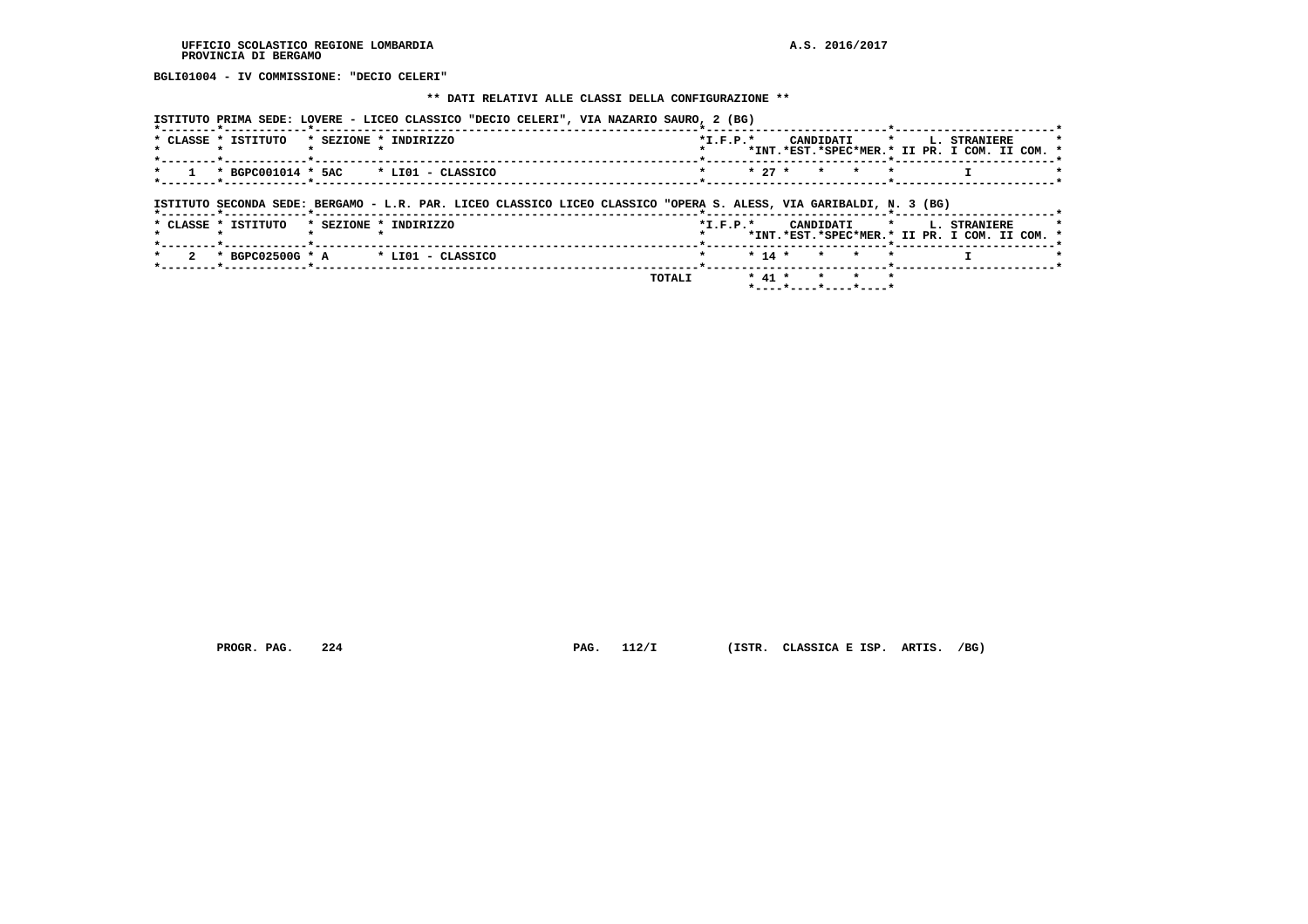**BGLI01004 - IV COMMISSIONE: "DECIO CELERI"**

| $\star$<br>PRESIDENTE: MASSERINI ALESSIO N. IL 27/09/1958 (BG)<br>$\star$<br>GAZZANIGA - ISTITUTO SUPERIORE "VALLE SERIANA", VIA MARCONI, 45 (BG)                                                           |  |
|-------------------------------------------------------------------------------------------------------------------------------------------------------------------------------------------------------------|--|
| INDIRIZZO: LI01 - CLASSICO                                                                                                                                                                                  |  |
| 1 - IO11:LINGUA E LETTERATURA ITALIANA<br>(A052:LETTERE, LATINO, GRECO LICE<br>CALZOLAIO NORA N. IL 06/07/1974 (CE)<br>PROVENIENTE DA: COMO - LICEO CLASSICO ALESSANDRO VOLTA, VIA CESARE CANTU' 57 (CO)    |  |
| 2 - N460:LINGUA E CULTURA INGLESE<br>(A346:LINGUA E CIV. STRANIERA<br>CINONI MAURA N. IL 16/06/1959 (MI)<br>PROVENIENTE DA: ISEO - ISTITUTO TECNICO COMMERCIALE IIS ANTONIETTI - ITCG, VIA PAOLO VI, 3 (BS) |  |
| 3 - I043: MATEMATICA<br>(A049: MATEMATICA E FISICA<br>TIRABOSCHI ANNA N. IL 11/06/1968 (BG)<br>PROVENIENTE DA: TRESCORE BALNEARIO - LICEO SCIENTIFICO "LORENZO FEDERICI", VIA DELL'ALBAROTTO (BG)           |  |

 **PROGR. PAG. 225 PAG. 112/II (ISTR. CLASSICA E ISP. ARTIS. /BG)**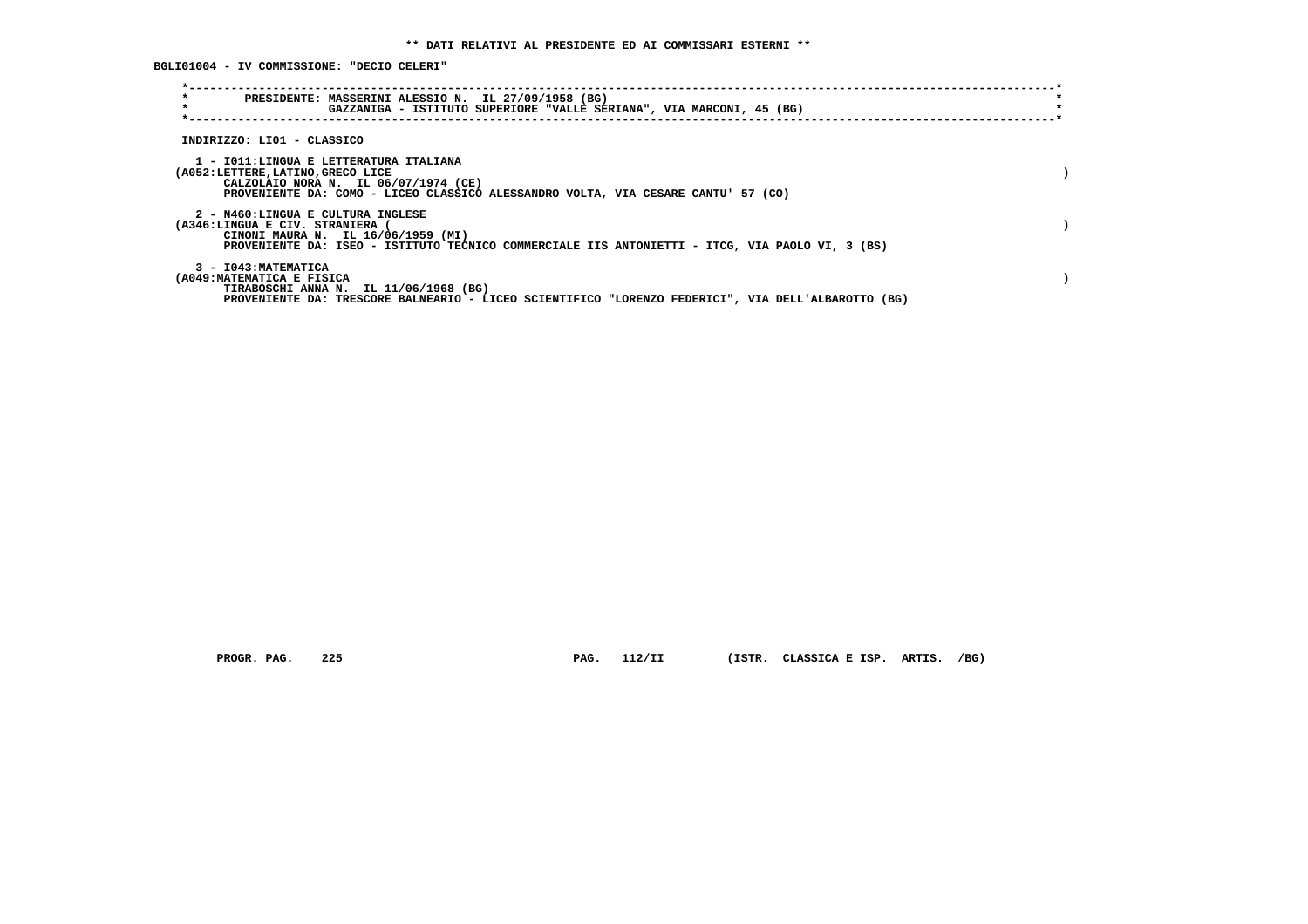**BGLI01005 - V COMMISSIONE: "SIMONE WEIL"**

#### **\*\* DATI RELATIVI ALLE CLASSI DELLA CONFIGURAZIONE \*\***

| ISTITUTO PRIMA SEDE: TREVIGLIO - LICEO CLASSICO "SIMONE WEIL", VIA BOTTICELLI, 6 (BG) |  |  |  |  |  |
|---------------------------------------------------------------------------------------|--|--|--|--|--|
|                                                                                       |  |  |  |  |  |

| $*$ CLASSE $*$ | . TSTITHTO           | * SEZIONE * INDIRIZZO | $*T$ , $F$ , $D$ , $*$ |  |                            |  | CANDIDATI * I. STRANIERE                      | $\star$ |
|----------------|----------------------|-----------------------|------------------------|--|----------------------------|--|-----------------------------------------------|---------|
|                |                      |                       |                        |  |                            |  | *INT.*EST.*SPEC*MER.* II PR. I COM. II COM. * |         |
|                |                      |                       |                        |  |                            |  |                                               |         |
|                | * 1 * BGPC00201X * A | * LIO1 - CLASSICO     |                        |  | $*$ $*$ 30 $*$ $*$ $*$ $*$ |  |                                               |         |
|                |                      |                       |                        |  |                            |  |                                               |         |

 **ISTITUTO SECONDA SEDE: TREVIGLIO - LICEO ARTISTICO "SIMONE WEIL", VIA GALVANI, 7 (BG)**

|  |                     |  | TOTALT                                              |                        |  | * 52 * * * *<br>$*$ - - - - $*$ - - - - $*$ - - - - $*$ - - - - $*$ |  |  |                                                                           |  |  |
|--|---------------------|--|-----------------------------------------------------|------------------------|--|---------------------------------------------------------------------|--|--|---------------------------------------------------------------------------|--|--|
|  |                     |  |                                                     |                        |  |                                                                     |  |  |                                                                           |  |  |
|  |                     |  | 2 * BGSL00201X * D * LI05 - ARCHITETTURA E AMBIENTE | * * 22 * * * *         |  |                                                                     |  |  |                                                                           |  |  |
|  | * CLASSE * ISTITUTO |  | * SEZIONE * INDIRIZZO                               | $*T$ , $F$ , $P$ , $*$ |  |                                                                     |  |  | CANDIDATI * L. STRANIERE<br>*INT.*EST.*SPEC*MER.* II PR. I COM. II COM. * |  |  |
|  |                     |  |                                                     |                        |  |                                                                     |  |  |                                                                           |  |  |

 **PROGR. PAG. 226 PAG. 113/I (ISTR. CLASSICA E ISP. ARTIS. /BG)**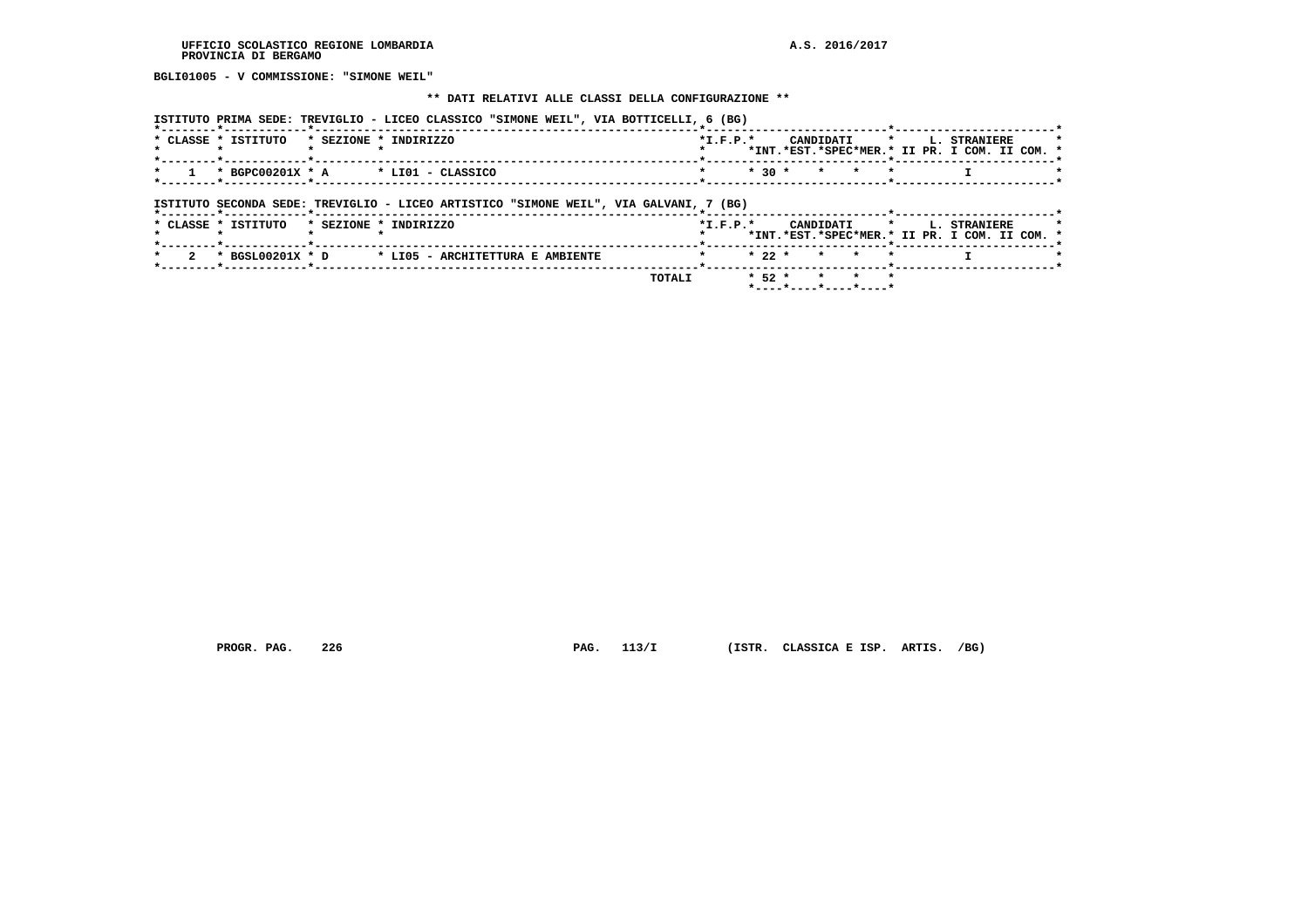**BGLI01005 - V COMMISSIONE: "SIMONE WEIL"**

| PRESIDENTE: MORGESE JOLANDA N. IL 18/06/1962 (BA)<br>$\star$<br>BERGAMO - ISTITUTO MAGISTRALE "GIOVANNI FALCONE", VIA DUNANT, 1 (BG)                                                                                                                          |  |
|---------------------------------------------------------------------------------------------------------------------------------------------------------------------------------------------------------------------------------------------------------------|--|
| INDIRIZZO: LI01 - CLASSICO                                                                                                                                                                                                                                    |  |
| 1 - IO11: LINGUA E LETTERATURA ITALIANA<br>(A052:LETTERE, LATINO, GRECO LICE<br>SANTINI GIOVANNI N. IL 25/04/1970 (BG)<br>PROVENIENTE DA: BERGAMO - LICEO CLASSICO "PAOLO SARPI", PIAZZA ROSATE, 4 (BG)                                                       |  |
| 2 - N460:LINGUA E CULTURA INGLESE<br>(A346:LINGUA E CIV. STRANIERA (<br>SCHIAVO CATERINA N. IL 08/10/1959 (SA)<br>PROVENIENTE DA: ROMANO DI LOMBARDIA - IST TEC COMMERCIALE E PER GEOMETRI "G.B. RUBINI", VIA BELVEDERE (BG)                                  |  |
| 3 - I043: MATEMATICA<br>(A049: MATEMATICA E FISICA<br>PUSINERI PAOLA N. IL 09/03/1962 (BG)<br>PROVENIENTE DA: BERGAMO - LICEO CLASSICO "PAOLO SARPI", PIAZZA ROSATE, 4 (BG)                                                                                   |  |
| INDIRIZZO: LI05 - ARCHITETTURA E AMBIENTE                                                                                                                                                                                                                     |  |
| 1 - IO11: LINGUA E LETTERATURA ITALIANA<br>(A050:LETTERE IST.ISTR.SECOND. ; A051:LETTERE, LATINO NEI LICEI<br>GAVIOLI ARIANNA N. IL 17/05/1987 (MI)<br>PROVENIENTE DA: ROMANO DI LOMBARDIA - IST PROF PER I SERVIZI SOCIALI "G.B. RUBINI", VIA BELVEDERE (BG) |  |
| 2 - N460:LINGUA E CULTURA INGLESE<br>(A346:LINGUA E CIV. STRANIERA (<br>SCHIAVO CATERINA N. IL 08/10/1959 (SA)<br>PROVENIENTE DA: ROMANO DI LOMBARDIA - IST TEC COMMERCIALE E PER GEOMETRI "G.B. RUBINI", VIA BELVEDERE (BG)                                  |  |
| 3 - I055: STORIA DELL'ARTE<br>(A061:STORIA DELL'ARTE<br>MORTILLA MELANIA N. IL 18/10/1978 (BG)<br>PROVENIENTE DA: DALMINE - LICEO SCIENTIFICO "LUIGI EINAUDI", VIA VERDI, 48 (BG)                                                                             |  |

 **PROGR. PAG. 227 PAG. 113/II (ISTR. CLASSICA E ISP. ARTIS. /BG)**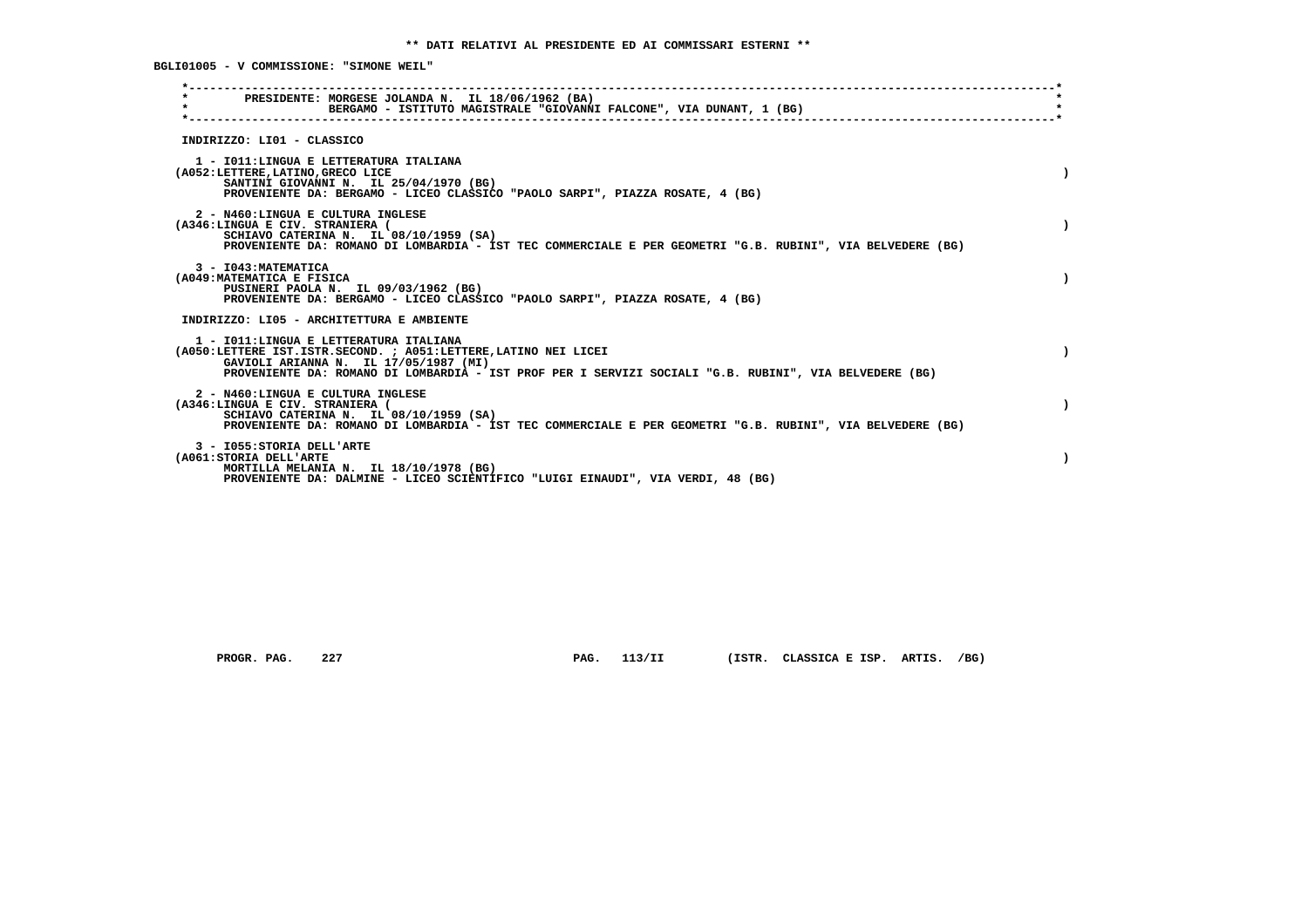**BGLI02001 - I COMMISSIONE: "FILIPPO LUSSANA"**

# **\*\* DATI RELATIVI ALLE CLASSI DELLA CONFIGURAZIONE \*\***

| ISTITUTO PRIMA SEDE: BERGAMO - LICEO SCIENTIFICO "FILIPPO LUSSANA", VIA ANGELO MAY,1 (BG) |  |  |  |  |  |  |  |
|-------------------------------------------------------------------------------------------|--|--|--|--|--|--|--|
|-------------------------------------------------------------------------------------------|--|--|--|--|--|--|--|

|  | * CLASSE * ISTITUTO |  | * SEZIONE * INDIRIZZO |        | $*L.F.P.*$ |          | CANDIDATI |                                            | $\star$ |  | <b>L. STRANIERE</b>                           |  | $\star$ |
|--|---------------------|--|-----------------------|--------|------------|----------|-----------|--------------------------------------------|---------|--|-----------------------------------------------|--|---------|
|  |                     |  |                       |        |            |          |           |                                            |         |  | *INT.*EST.*SPEC*MER.* II PR. I COM. II COM. * |  |         |
|  |                     |  |                       |        |            |          |           |                                            |         |  |                                               |  |         |
|  | * BGPS02000G * G    |  | * LI02 - SCIENTIFICO  |        |            |          |           | $\star$ 22 $\star$ $\star$ $\star$ $\star$ |         |  |                                               |  |         |
|  |                     |  |                       |        |            |          |           |                                            |         |  |                                               |  |         |
|  | * BGPS02000G * A    |  | * LI02 - SCIENTIFICO  |        |            |          |           | $* 23 * * * * * * *$                       |         |  |                                               |  |         |
|  |                     |  |                       |        |            |          |           |                                            |         |  |                                               |  |         |
|  |                     |  |                       | TOTALI |            | $* 45 *$ |           | $\star$ $\star$ $\star$                    |         |  |                                               |  |         |
|  |                     |  |                       |        |            |          |           | *----*----*----*----*                      |         |  |                                               |  |         |

 **PROGR. PAG. 228 PAG. 114/I (ISTR. CLASSICA E ISP. ARTIS. /BG)**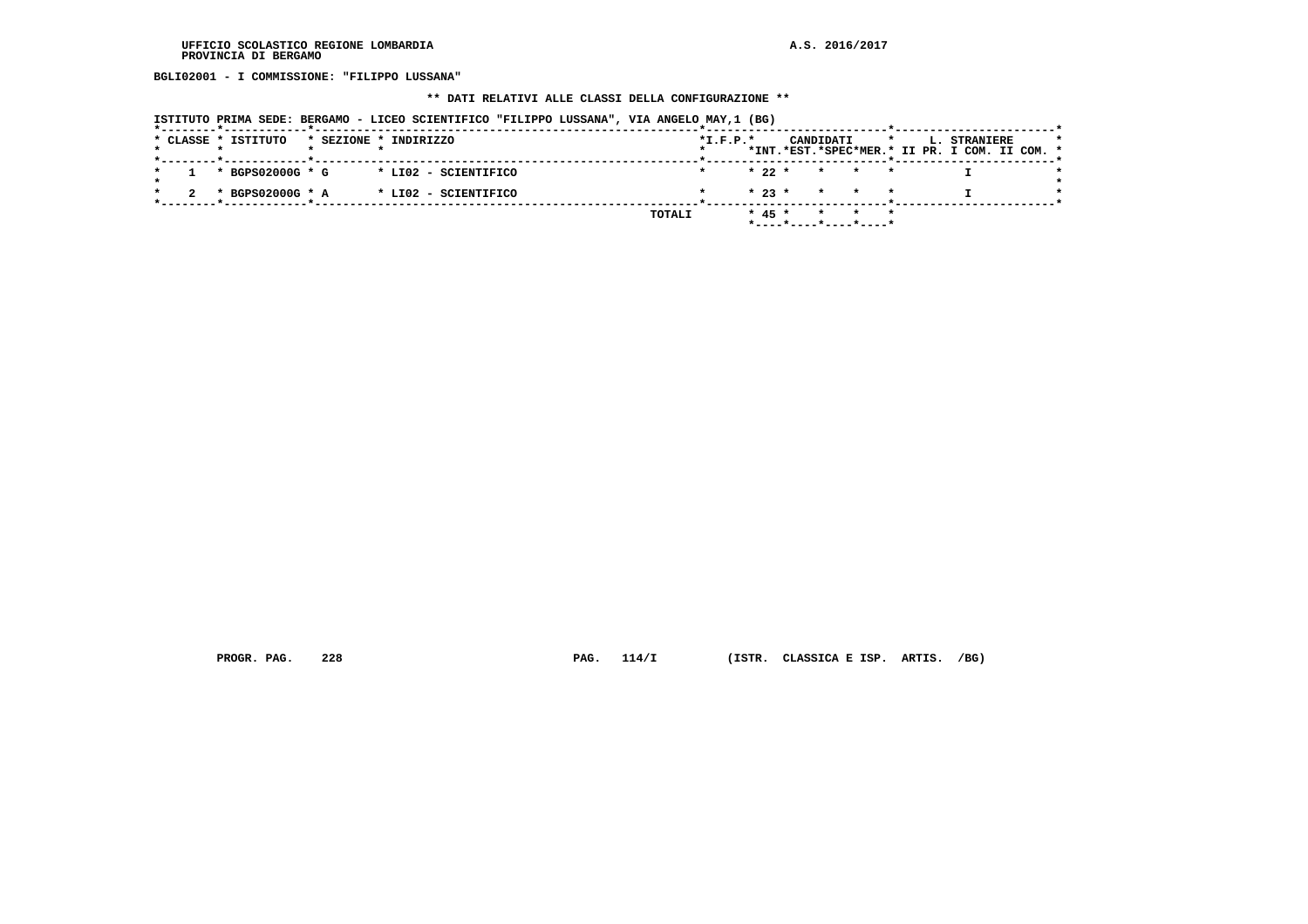**BGLI02001 - I COMMISSIONE: "FILIPPO LUSSANA"**

| $\star$<br>$\star$                                                 | PRESIDENTE: FOTI CUZZOLA MARIO N. IL 16/10/1963 (ME)<br>LOVERE - ISTITUTO TECNICO INDUSTRIALE "GALILEO GALILEI", VIA XX SETTEMBRE, 4 (BG)                                       |  |
|--------------------------------------------------------------------|---------------------------------------------------------------------------------------------------------------------------------------------------------------------------------|--|
| INDIRIZZO: LI02 - SCIENTIFICO                                      |                                                                                                                                                                                 |  |
| (A051:LETTERE,LATINO NEI LICEI                                     | 1 - IO11:LINGUA E LETTERATURA ITALIANA<br>TASCA FRANCESCA N. IL 09/07/1975 (BG)<br>PROVENIENTE DA: ALZANO LOMBARDO - LICEO SCIENTIFICO "EDOARDO AMALDI", VIA LOCATELLI, 16 (BG) |  |
| 2 - N460:LINGUA E CULTURA INGLESE<br>(A346:LINGUA E CIV. STRANIERA | BONANNI VALERIA N. IL 22/07/1967 (NA)<br>PROVENIENTE DA: LOVERE - LICEO CLASSICO LICEO LINGUISTICO "CESARE BATT, VIA CESARE BATTISTI, 1 (BG)                                    |  |
| $3 - 1047:$ FISICA<br>(A049:MATEMATICA E FISICA                    | QUADRELLI CLARA N. IL 24/12/1980 (BG)<br>PROVENIENTE DA: BRESCIA - ISTITUTO MAGISTRALE LICEO SCIENZE UMANE F. DE ANDR, VIA BONINI 58 (BS)                                       |  |

 **PROGR. PAG. 229 PAG. 114/II (ISTR. CLASSICA E ISP. ARTIS. /BG)**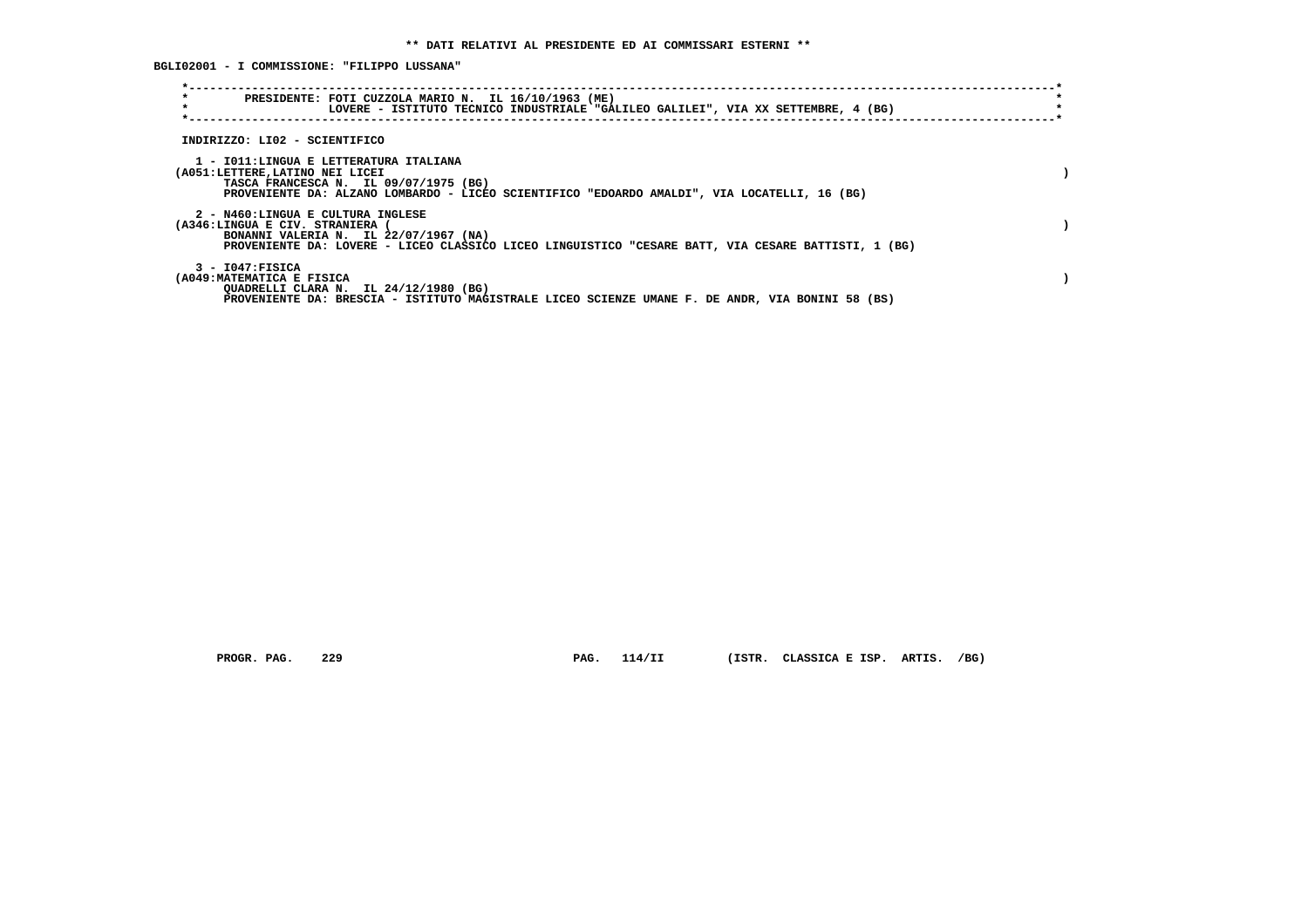**BGLI02002 - II COMMISSIONE: "FILIPPO LUSSANA"**

# **\*\* DATI RELATIVI ALLE CLASSI DELLA CONFIGURAZIONE \*\***

|  |  |  | ISTITUTO PRIMA SEDE: BERGAMO - LICEO SCIENTIFICO "FILIPPO LUSSANA", VIA ANGELO MAY,1 (BG) |  |
|--|--|--|-------------------------------------------------------------------------------------------|--|
|--|--|--|-------------------------------------------------------------------------------------------|--|

|  | * CLASSE * ISTITUTO | * SEZIONE * INDIRIZZO |  |                      |               | $*I.F.P.*$ |           | CANDIDATI |         |  | L. STRANIERE                                  |  |  |
|--|---------------------|-----------------------|--|----------------------|---------------|------------|-----------|-----------|---------|--|-----------------------------------------------|--|--|
|  |                     |                       |  |                      |               |            |           |           |         |  | *INT.*EST.*SPEC*MER.* II PR. I COM. II COM. * |  |  |
|  | * BGPS02000G * B    |                       |  | * LI02 - SCIENTIFICO |               |            | $* 19 *$  | $\star$   |         |  |                                               |  |  |
|  |                     | $*$ B1                |  | * LIO2 - SCIENTIFICO |               |            | $*$ 6 $*$ | $\star$   |         |  |                                               |  |  |
|  | * BGPS02000G * C    |                       |  | * LI02 - SCIENTIFICO |               |            | $* 14 *$  | $\star$   | $\star$ |  |                                               |  |  |
|  |                     |                       |  |                      | <b>TOTALI</b> |            | $* 39 *$  |           |         |  |                                               |  |  |
|  |                     |                       |  |                      |               |            |           |           |         |  |                                               |  |  |

 **PROGR. PAG. 230 PAG. 115/I (ISTR. CLASSICA E ISP. ARTIS. /BG)**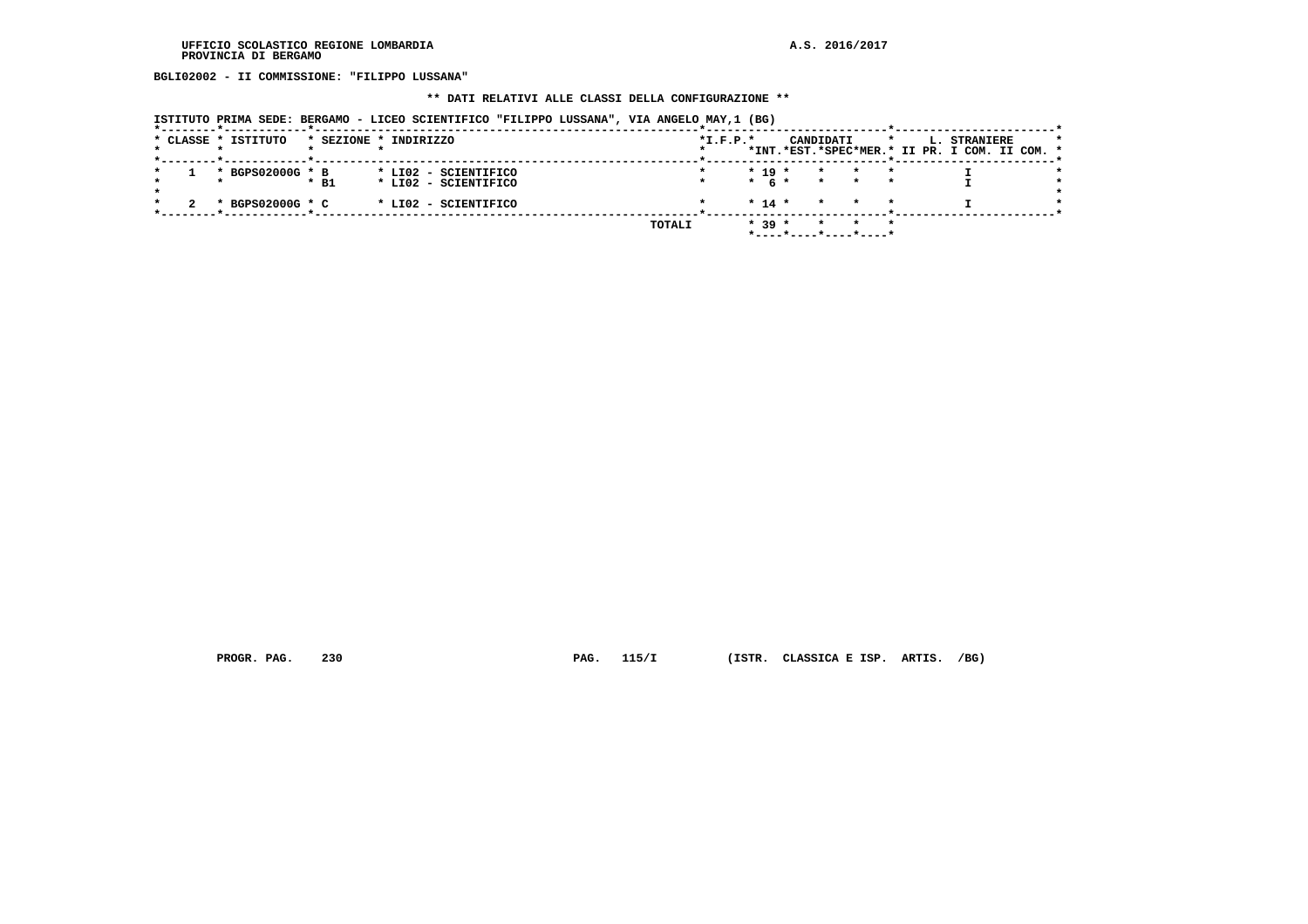**BGLI02002 - II COMMISSIONE: "FILIPPO LUSSANA"**

| $\star$<br>PRESIDENTE: PERANI FELICE N. IL 20/01/1963 (BG)<br>$\star$<br>GAZZANIGA - ISTITUTO TECNICO INDUSTRIALE "VALLE SERIANA", VIA MARCONI, 45 (BG)                                                               |  |
|-----------------------------------------------------------------------------------------------------------------------------------------------------------------------------------------------------------------------|--|
| INDIRIZZO: LI02 - SCIENTIFICO                                                                                                                                                                                         |  |
| 1 - IO11:LINGUA E LETTERATURA ITALIANA<br>(A051:LETTERE, LATINO NEI LICEI<br>BARBATO ANNA N. IL 24/08/1964 (RM)<br>PROVENIENTE DA: ALZANO LOMBARDO - LICEO SCIENTIFICO "EDOARDO AMALDI", VIA LOCATELLI, 16 (BG)       |  |
| 2 - N460:LINGUA E CULTURA INGLESE<br>(A346:LINGUA E CIV. STRANIERA<br>SANTANIELLO DANIELA N. IL 21/08/1975 (SA)<br>PROVENIENTE DA: ZOGNO - IST PROF INDUSTRIA E ARTIGIANATO "DAVID MARIA TUROLDO", VIA RONCO, 11 (BG) |  |
| $3 - 1047$ : FISICA<br>(A049: MATEMATICA E FISICA<br>MANGILI ALINE N. IL 12/04/1972 (BG)<br>PROVENIENTE DA: ROMANO DI LOMBARDIA - LICEO SCIENTIFICO "DON LORENZO MILANI", VIA BELVEDERE (BG)                          |  |

 **PROGR. PAG. 231 PAG. 115/II (ISTR. CLASSICA E ISP. ARTIS. /BG)**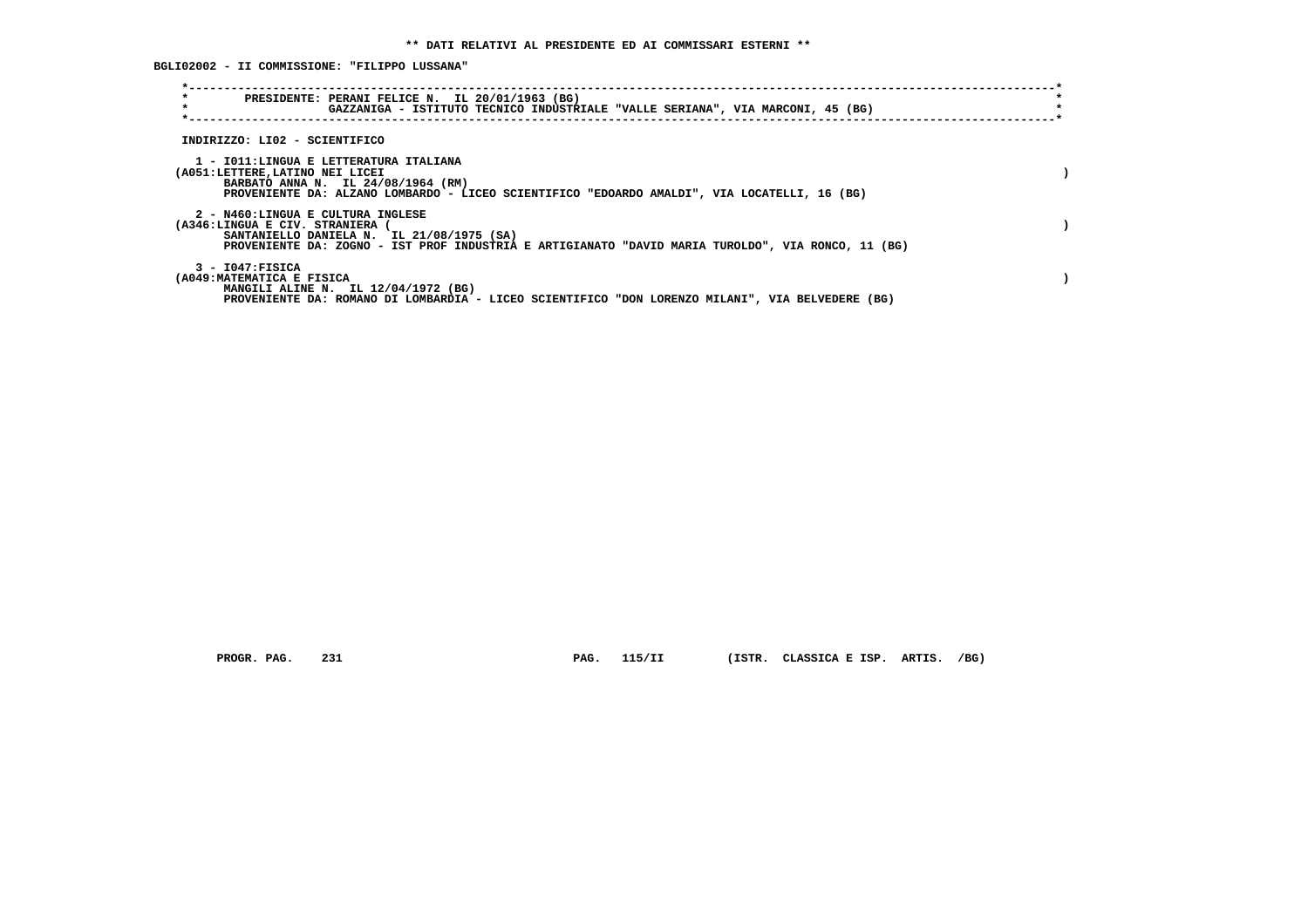**BGLI02003 - III COMMISSIONE: "FILIPPO LUSSANA"**

# **\*\* DATI RELATIVI ALLE CLASSI DELLA CONFIGURAZIONE \*\***

| ISTITUTO PRIMA SEDE: BERGAMO - LICEO SCIENTIFICO "FILIPPO LUSSANA", VIA ANGELO MAY,1 (BG) |  |  |  |  |  |
|-------------------------------------------------------------------------------------------|--|--|--|--|--|
|                                                                                           |  |  |  |  |  |

|  |  | * CLASSE * ISTITUTO |  | * SEZIONE * INDIRIZZO |        | $*L.F.P.*$ |            |                       | CANDIDATI |                         |  | L. STRANIERE<br>*INT.*EST.*SPEC*MER.* II PR. I COM. II COM. * |  |  |
|--|--|---------------------|--|-----------------------|--------|------------|------------|-----------------------|-----------|-------------------------|--|---------------------------------------------------------------|--|--|
|  |  |                     |  |                       |        |            |            |                       |           |                         |  |                                                               |  |  |
|  |  | * BGPS02000G * H    |  | * LI02 - SCIENTIFICO  |        |            |            | $* 24 *$              |           | $\star$ $\star$ $\star$ |  |                                                               |  |  |
|  |  |                     |  |                       |        |            |            |                       |           |                         |  |                                                               |  |  |
|  |  | * BGPS02000G * I    |  | * LI02 - SCIENTIFICO  |        |            |            | $* 27 * * * * * *$    |           |                         |  |                                                               |  |  |
|  |  |                     |  |                       |        |            |            |                       |           |                         |  |                                                               |  |  |
|  |  |                     |  |                       | TOTALI |            | $*$ 51 $*$ |                       |           |                         |  |                                                               |  |  |
|  |  |                     |  |                       |        |            |            | *----*----*----*----* |           |                         |  |                                                               |  |  |
|  |  |                     |  |                       |        |            |            |                       |           |                         |  |                                                               |  |  |

 **PROGR. PAG. 232 PAG. 116/I (ISTR. CLASSICA E ISP. ARTIS. /BG)**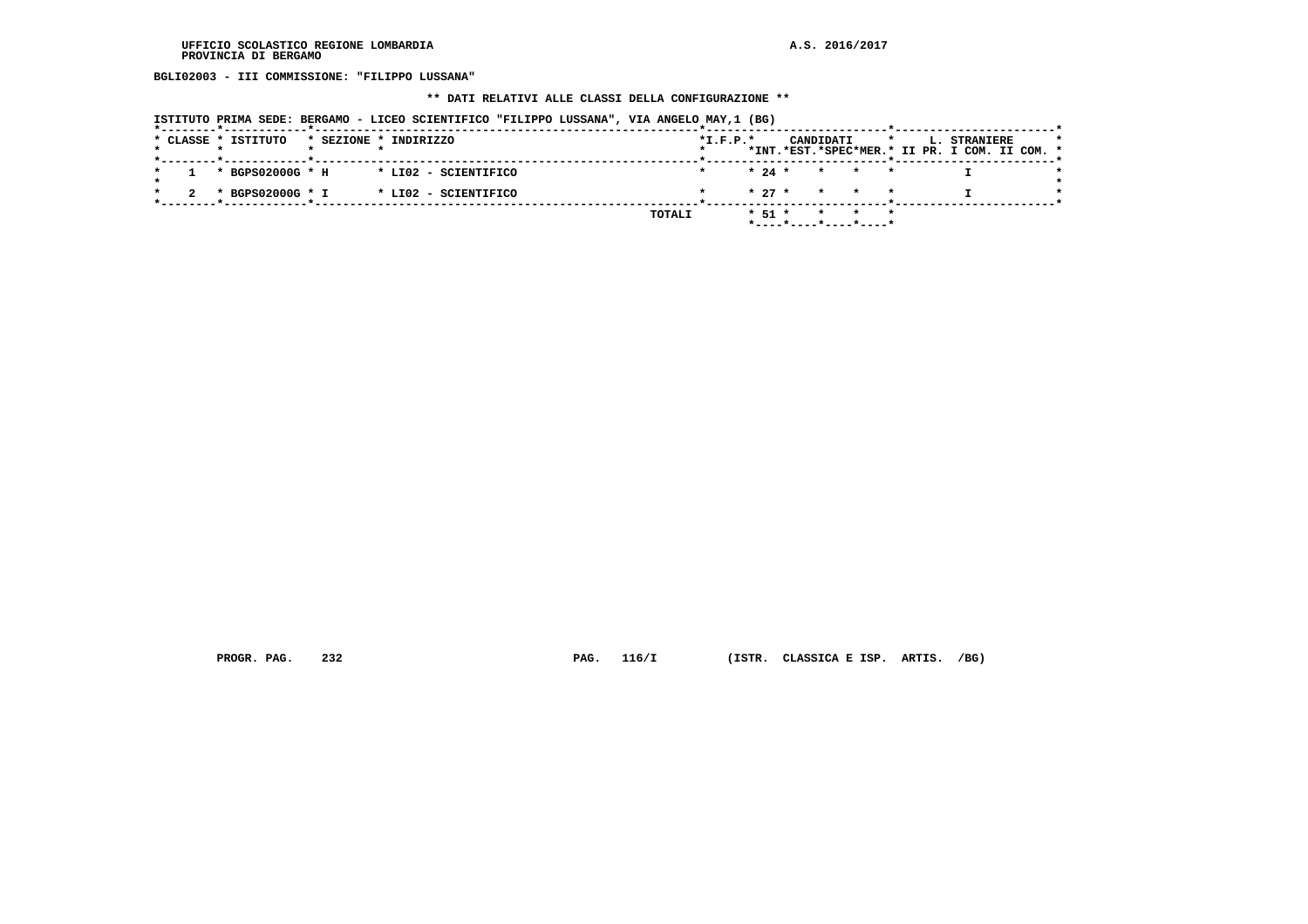**BGLI02003 - III COMMISSIONE: "FILIPPO LUSSANA"**

| $\star$<br>PRESIDENTE: PITRUZZELLO BIAGIO N. IL 14/01/1967 (PI)<br>$\star$                                                                                                                                                      | TREVIGLIO - ISTITUTO TECNICO INDUSTRIALE "ARCHIMEDE", VIA CARAVAGGIO, 50/52 (BG) |  |  |
|---------------------------------------------------------------------------------------------------------------------------------------------------------------------------------------------------------------------------------|----------------------------------------------------------------------------------|--|--|
| INDIRIZZO: LI02 - SCIENTIFICO                                                                                                                                                                                                   |                                                                                  |  |  |
| 1 - IO11:LINGUA E LETTERATURA ITALIANA<br>(A051:LETTERE,LATINO NEI LICEI<br>CUCCURULLO GIUSEPPINA N. IL 05/10/1975 (NA)<br>PROVENIENTE DA: TRESCORE BALNEARIO - ISTITUTO MAGISTRALE "LORENZO FEDERICI", VIA DELL'ALBAROTTO (BG) |                                                                                  |  |  |
| 2 - N460:LINGUA E CULTURA INGLESE<br>(A346:LINGUA E CIV. STRANIERA (<br>BIANCHI RAFFAELLA N. IL 01/02/1960 (BG)<br>PROVENIENTE DA: ALZANO LOMBARDO - LICEO SCIENTIFICO "EDOARDO AMALDI", VIA LOCATELLI, 16 (BG)                 |                                                                                  |  |  |
| 3 - I047:FISICA<br>(A049: MATEMATICA E FISICA<br>VILLANOVA MARCO N. IL 28/06/1973 (TO)<br>PROVENIENTE DA: CARAVAGGIO - LICEO SCIENTIFICO "GALILEO GALILEI", VIA SAN FRANCESCO, 119A (BG)                                        |                                                                                  |  |  |

 **PROGR. PAG. 233 PAG. 116/II (ISTR. CLASSICA E ISP. ARTIS. /BG)**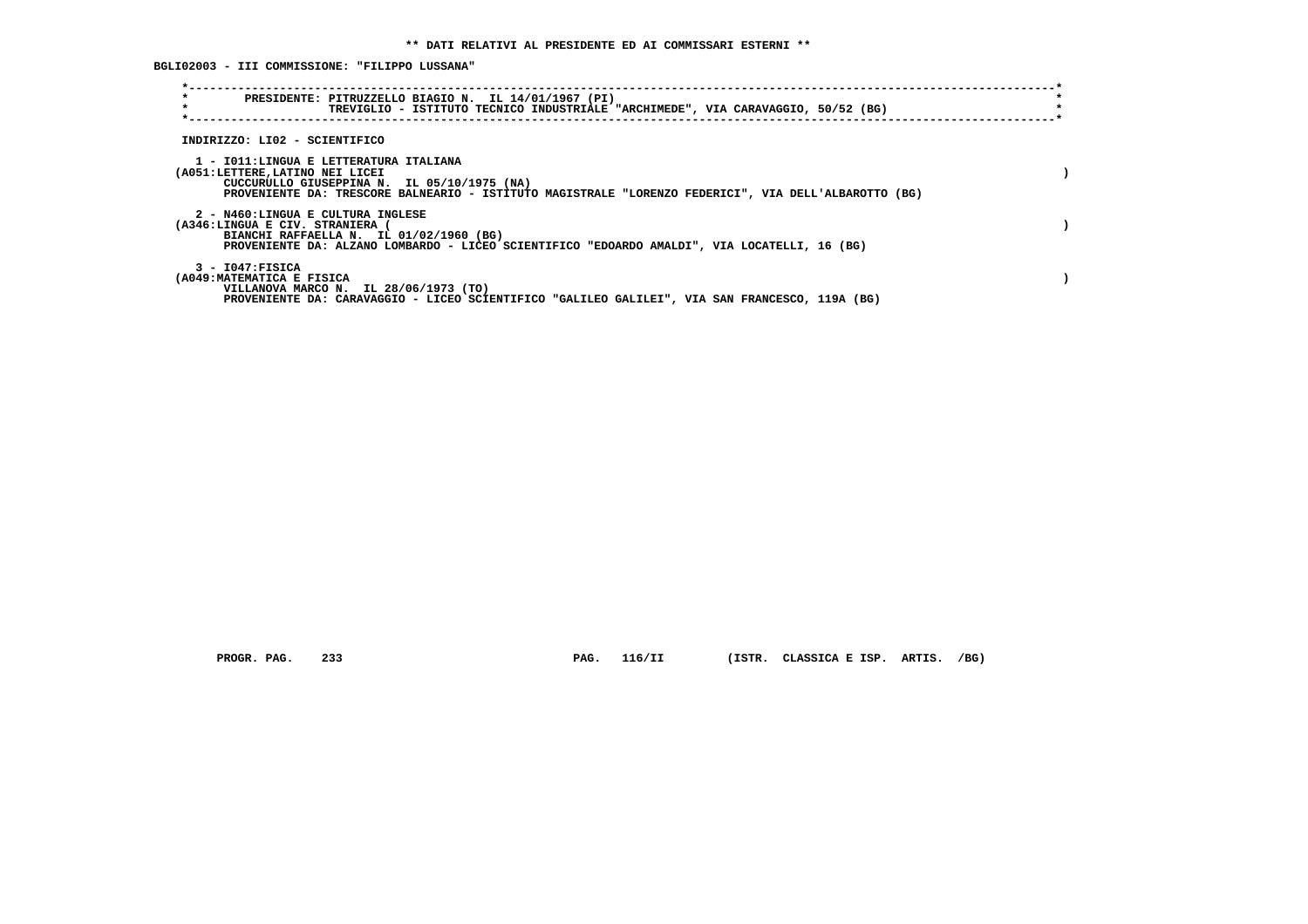**BGLI02004 - IV COMMISSIONE: "LORENZO MASCHERONI"**

# **\*\* DATI RELATIVI ALLE CLASSI DELLA CONFIGURAZIONE \*\***

| ISTITUTO PRIMA SEDE: BERGAMO - LICEO SCIENTIFICO "LORENZO MASCHERONI", VIA ALBERICO DA ROSCIATE, 21A (BG) |  |  |  |  |  |  |  |  |  |
|-----------------------------------------------------------------------------------------------------------|--|--|--|--|--|--|--|--|--|
|-----------------------------------------------------------------------------------------------------------|--|--|--|--|--|--|--|--|--|

|  |  | * CLASSE * ISTITUTO |  | * SEZIONE * INDIRIZZO |        | $*L.F.P.*$ |            |                                            | CANDIDATI |                         | *INT.*EST.*SPEC*MER.* II PR. I COM. II COM. * | L. STRANIERE |  |  |
|--|--|---------------------|--|-----------------------|--------|------------|------------|--------------------------------------------|-----------|-------------------------|-----------------------------------------------|--------------|--|--|
|  |  |                     |  |                       |        |            |            |                                            |           |                         |                                               |              |  |  |
|  |  | * BGPS05000B * A    |  | * LI02 - SCIENTIFICO  |        |            |            | $* 19 *$                                   |           | $\star$ $\star$ $\star$ |                                               |              |  |  |
|  |  |                     |  |                       |        |            |            |                                            |           |                         |                                               |              |  |  |
|  |  | * BGPS05000B * E    |  | * LI02 - SCIENTIFICO  |        |            |            | $\star$ 23 $\star$ $\star$ $\star$ $\star$ |           |                         |                                               |              |  |  |
|  |  |                     |  |                       |        |            |            |                                            |           |                         |                                               |              |  |  |
|  |  |                     |  |                       | TOTALI |            | $*$ 42 $*$ |                                            |           |                         |                                               |              |  |  |
|  |  |                     |  |                       |        |            |            | *----*----*----*----*                      |           |                         |                                               |              |  |  |
|  |  |                     |  |                       |        |            |            |                                            |           |                         |                                               |              |  |  |

 **PROGR. PAG. 234 PAG. 117/I (ISTR. CLASSICA E ISP. ARTIS. /BG)**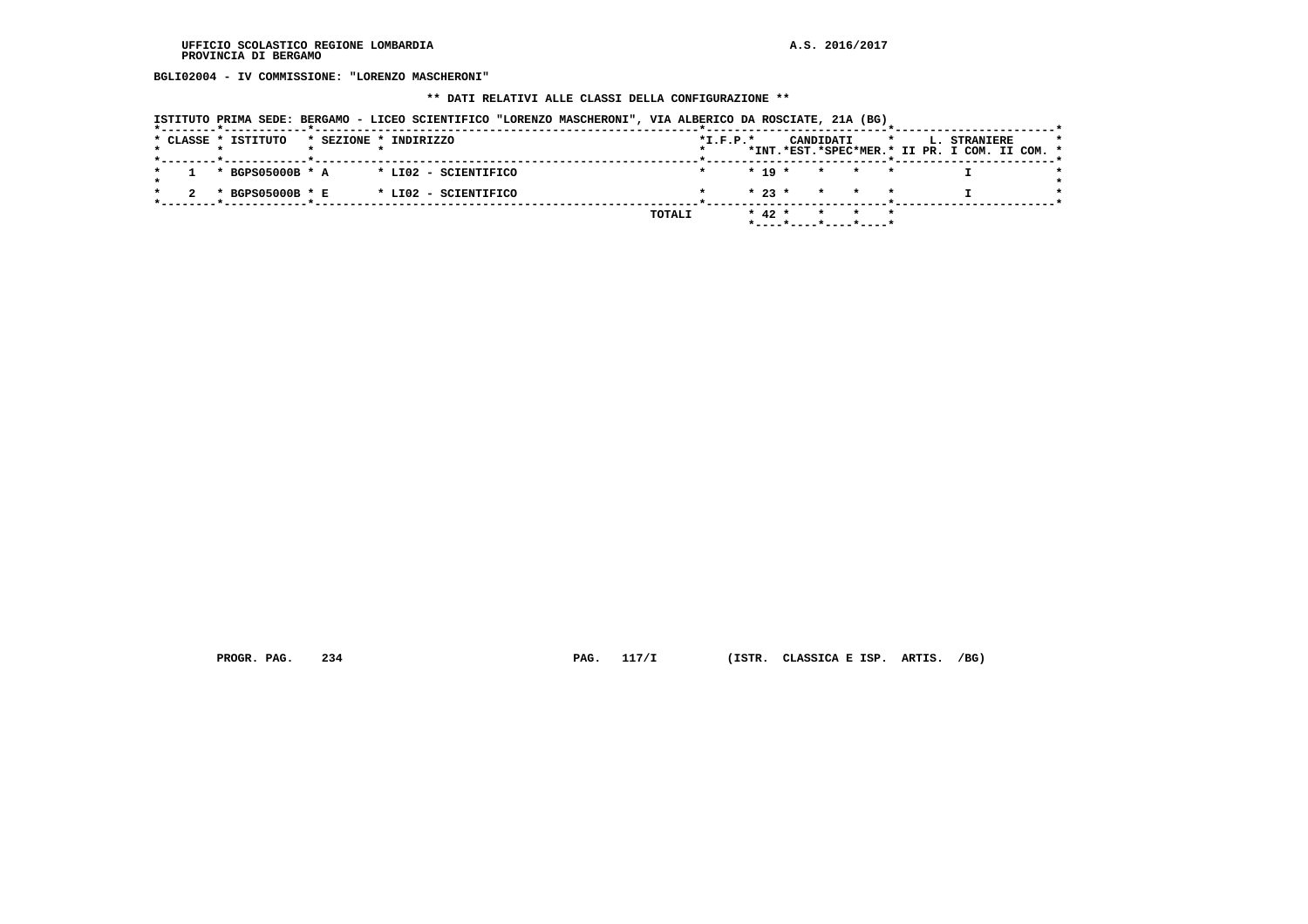**BGLI02004 - IV COMMISSIONE: "LORENZO MASCHERONI"**

| $\star$<br>PRESIDENTE: BONFICHI CARLA N. IL 03/07/1953 (BG)<br>$\star$<br>TREVIGLIO - ISTITUTO TECNICO COMMERCIALE "ZENALE E BUTINONE", VIA GALVANI 7 (BG)                                                                  |  |
|-----------------------------------------------------------------------------------------------------------------------------------------------------------------------------------------------------------------------------|--|
| INDIRIZZO: LI02 - SCIENTIFICO                                                                                                                                                                                               |  |
| 1 - IO11:LINGUA E LETTERATURA ITALIANA<br>(A051:LETTERE, LATINO NEI LICEI<br>CARMINATI DIEGO FELICE N. IL 03/09/1967 (BG)<br>PROVENIENTE DA: CARAVAGGIO - LICEO SCIENTIFICO "GALILEO GALILEI", VIA SAN FRANCESCO, 119A (BG) |  |
| 2 - N460:LINGUA E CULTURA INGLESE<br>(A346:LINGUA E CIV. STRANIERA<br>POSSENTI VALERIA RAFFAELA N. IL 28/10/1980 (BG)<br>PROVENIENTE DA: TREVIGLIO - ISTITUTO TECNICO INDUSTRIALE "ARCHIMEDE", VIA CARAVAGGIO, 50/52 (BG)   |  |
| $3 - 1047:$ FISICA<br>(A049: MATEMATICA E FISICA<br>CAPRI MATTEO N. IL 25/07/1983 (BG)<br>PROVENIENTE DA: PRESEZZO - LICEO SCIENTIFICO "MAIRONI DA PONTE", VIA BERIZZI, 1 (BG)                                              |  |

 **PROGR. PAG. 235 PAG. 117/II (ISTR. CLASSICA E ISP. ARTIS. /BG)**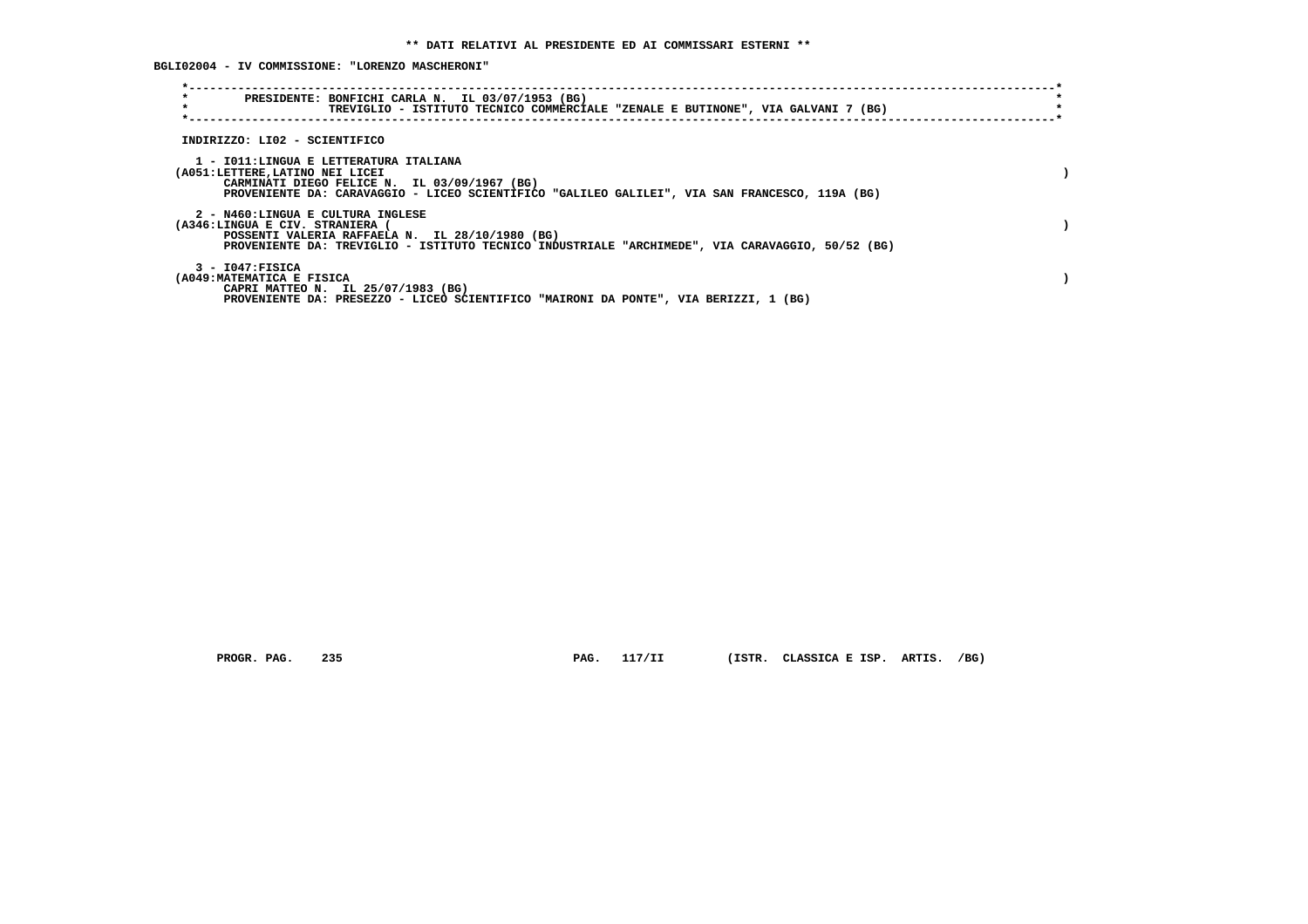**BGLI02005 - V COMMISSIONE: "LORENZO MASCHERONI"**

#### **\*\* DATI RELATIVI ALLE CLASSI DELLA CONFIGURAZIONE \*\***

| ISTITUTO PRIMA SEDE: BERGAMO - LICEO SCIENTIFICO "LORENZO MASCHERONI", VIA ALBERICO DA ROSCIATE, 21A (BG) |  |  |  |  |
|-----------------------------------------------------------------------------------------------------------|--|--|--|--|
|-----------------------------------------------------------------------------------------------------------|--|--|--|--|

|  | * CLASSE * ISTITUTO |  | * SEZIONE * INDIRIZZO |        | $*L.F.P.*$ |          |  | CANDIDATI |                         |  | L. STRANIERE<br>*INT.*EST.*SPEC*MER.* II PR. I COM. II COM. * |  |  |
|--|---------------------|--|-----------------------|--------|------------|----------|--|-----------|-------------------------|--|---------------------------------------------------------------|--|--|
|  |                     |  |                       |        |            |          |  |           |                         |  |                                                               |  |  |
|  | * BGPS05000B * D    |  | * LI02 - SCIENTIFICO  |        |            | $* 22 *$ |  |           | $\star$ $\star$ $\star$ |  |                                                               |  |  |
|  |                     |  |                       |        |            |          |  |           |                         |  |                                                               |  |  |
|  | * BGPS05000B * F    |  | * LI02 - SCIENTIFICO  |        |            | $* 21 *$ |  |           | $\star$ $\star$ $\star$ |  |                                                               |  |  |
|  |                     |  |                       |        |            |          |  |           |                         |  |                                                               |  |  |
|  |                     |  |                       | TOTALI |            | $* 43 *$ |  |           |                         |  |                                                               |  |  |
|  |                     |  |                       |        |            |          |  |           |                         |  |                                                               |  |  |

 **PROGR. PAG. 236 PAG. 118/I (ISTR. CLASSICA E ISP. ARTIS. /BG)**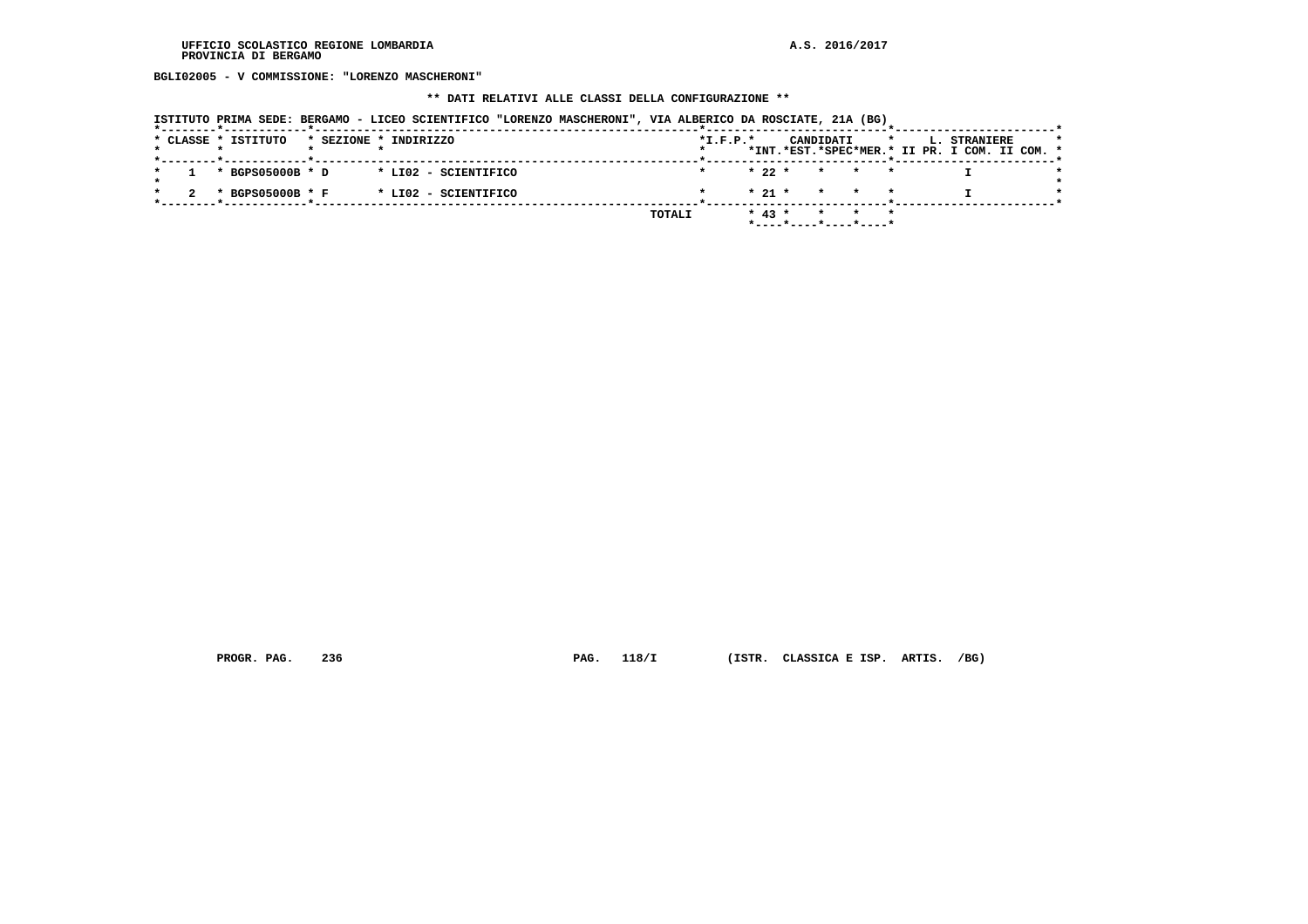**BGLI02005 - V COMMISSIONE: "LORENZO MASCHERONI"**

| $\star$<br>$\star$                                                 | PRESIDENTE: ALBO VINCENZA N. IL 28/10/1957 (CS)<br>TREVIGLIO - ISTITUTO TECNICO COMMERCIALE "GUGLIELMO OBERDAN", VIALE MERISIO, 14 (BG)                               |  |
|--------------------------------------------------------------------|-----------------------------------------------------------------------------------------------------------------------------------------------------------------------|--|
| INDIRIZZO: LI02 - SCIENTIFICO                                      |                                                                                                                                                                       |  |
| (A051:LETTERE, LATINO NEI LICEI                                    | 1 - IO11:LINGUA E LETTERATURA ITALIANA<br>PINTO LUIGIA N. IL 07/12/1971 (ME)<br>PROVENIENTE DA: ZOGNO - ISTITUTO MAGISTRALE "DAVID MARIA TUROLDO", VIA RONCO, 11 (BG) |  |
| 2 - N460:LINGUA E CULTURA INGLESE<br>(A346:LINGUA E CIV. STRANIERA | GRECO CINZIA N. IL 16/03/1959 (CS)<br>PROVENIENTE DA: BRESCIA - LICEO SCIENTIFICO LICEO SCIENTIFICO STATALE LEON, VIA FEDERICO BALESTRIERI 6 (BS)                     |  |
| $3 - 1047:$ FISICA<br>(A049: MATEMATICA E FISICA                   | MASTRI LORENA N. IL 26/01/1956 (MN)<br>PROVENIENTE DA: MANTOVA - LICEO SCIENTIFICO LIC.SCIENT. BELFIORE MN, VIA TIONE 2 (MN)                                          |  |

 **PROGR. PAG. 237 PAG. 118/II (ISTR. CLASSICA E ISP. ARTIS. /BG)**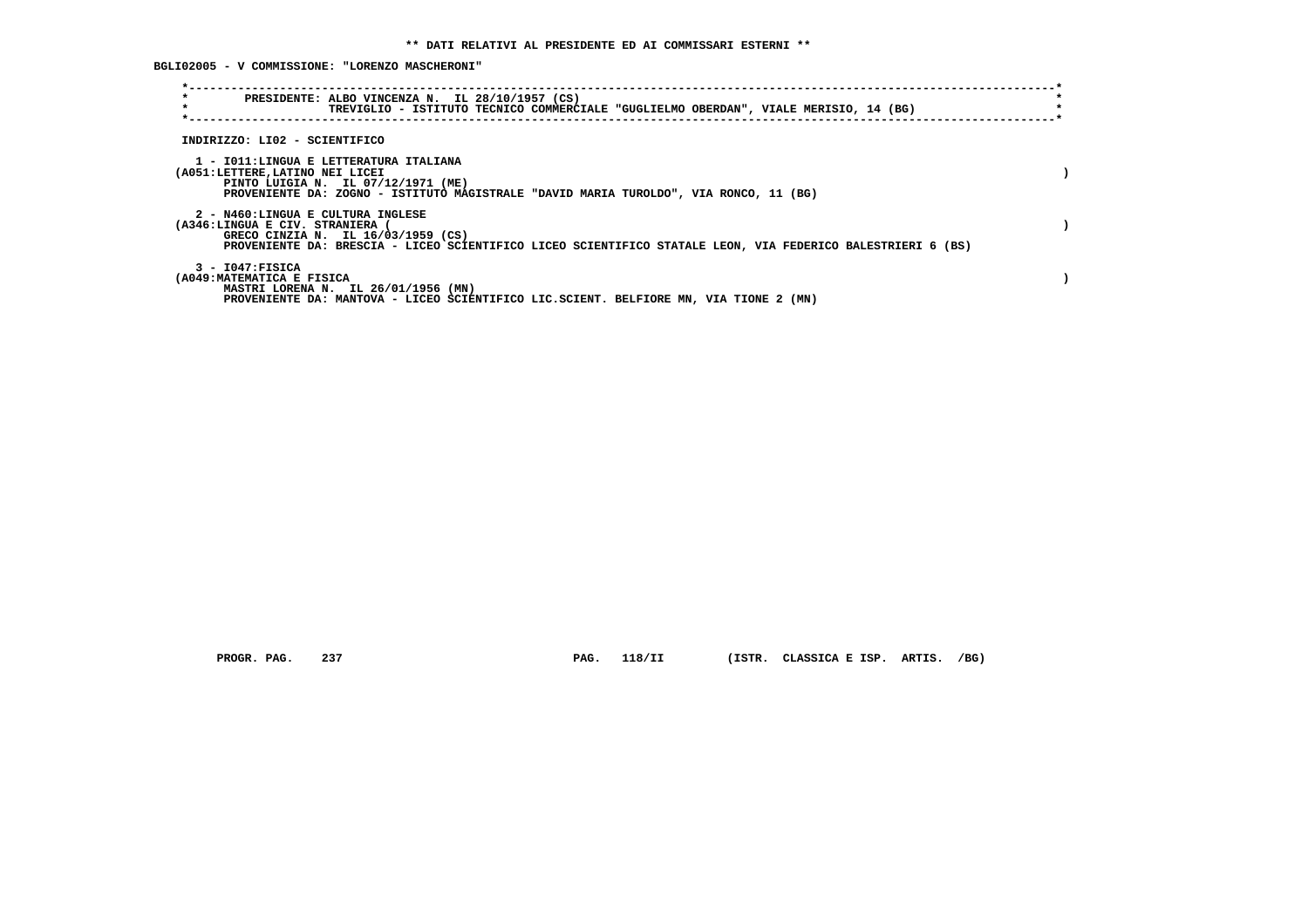**BGLI02006 - VI COMMISSIONE: "LORENZO MASCHERONI"**

#### **\*\* DATI RELATIVI ALLE CLASSI DELLA CONFIGURAZIONE \*\***

|  |  | ISTITUTO PRIMA SEDE: BERGAMO - LICEO SCIENTIFICO "LORENZO MASCHERONI", VIA ALBERICO DA ROSCIATE, 21A (BG) |  |  |  |  |
|--|--|-----------------------------------------------------------------------------------------------------------|--|--|--|--|
|--|--|-----------------------------------------------------------------------------------------------------------|--|--|--|--|

|  | * CLASSE * ISTITUTO |  | * SEZIONE * INDIRIZZO                     | $*L.F.P.*$ |            |  | CANDIDATI |                                            |  | <b>L. STRANIERE</b>                           |  |
|--|---------------------|--|-------------------------------------------|------------|------------|--|-----------|--------------------------------------------|--|-----------------------------------------------|--|
|  |                     |  |                                           |            |            |  |           |                                            |  | *INT.*EST.*SPEC*MER.* II PR. I COM. II COM. * |  |
|  |                     |  |                                           |            |            |  |           |                                            |  |                                               |  |
|  | * BGPS05000B * G    |  | * LI02 - SCIENTIFICO                      |            |            |  |           | $\star$ 21 $\star$ $\star$ $\star$ $\star$ |  |                                               |  |
|  |                     |  |                                           |            |            |  |           |                                            |  |                                               |  |
|  | * BGPS05000B * CS   |  | * LI03 - SCIENTIFICO - OPZ. SC. APPLICATE |            |            |  |           | $* 19 * * * * * *$                         |  |                                               |  |
|  |                     |  |                                           |            |            |  |           |                                            |  |                                               |  |
|  |                     |  | TOTALI                                    |            | $*$ 40 $*$ |  |           | * * *                                      |  |                                               |  |
|  |                     |  |                                           |            |            |  |           | $*$ ----*----*----*----*                   |  |                                               |  |

 **PROGR. PAG. 238 PAG. 119/I (ISTR. CLASSICA E ISP. ARTIS. /BG)**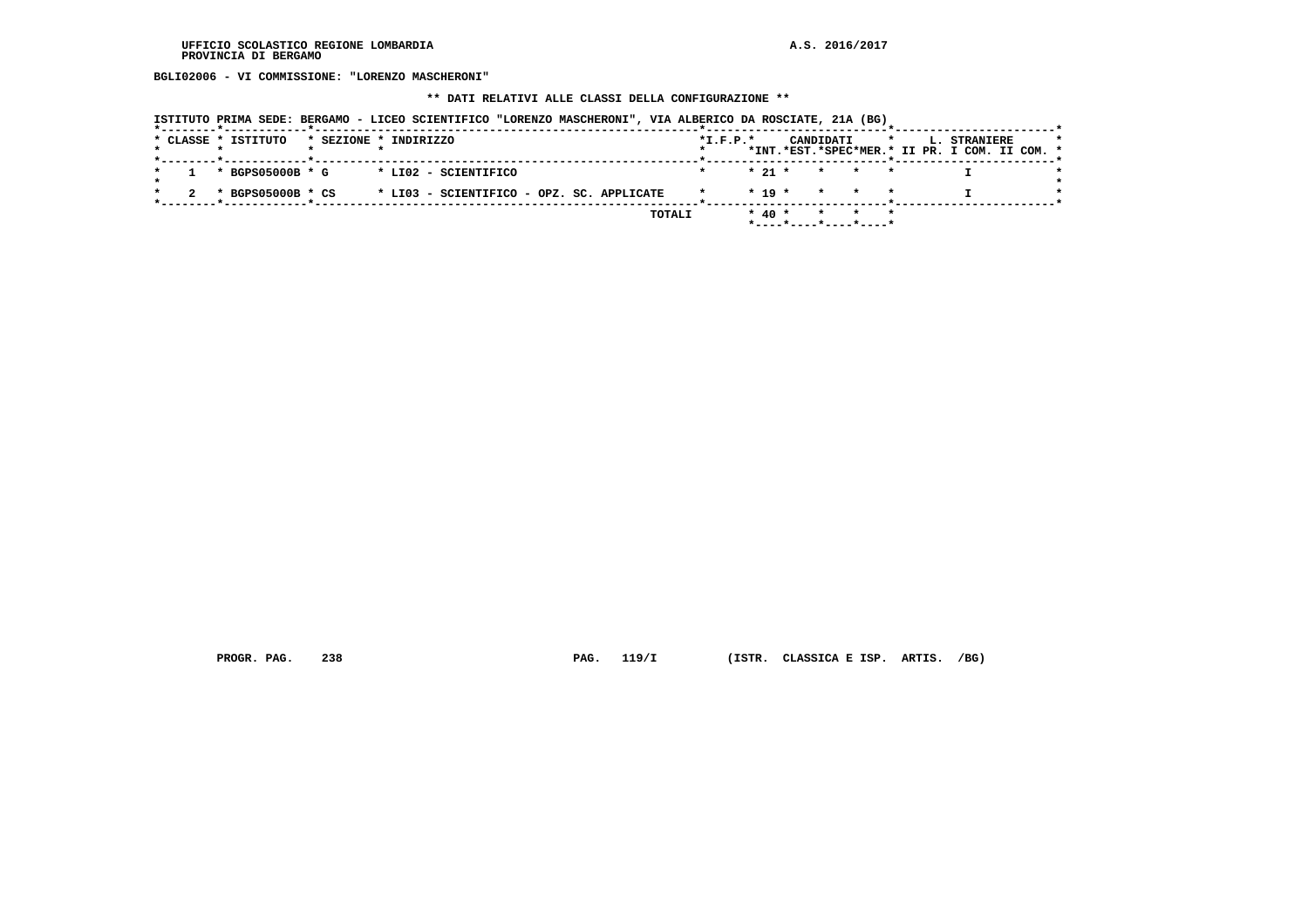**BGLI02006 - VI COMMISSIONE: "LORENZO MASCHERONI"**

| PRESIDENTE: VALOTA ARTURO N. IL 02/03/1957 (BG)<br>$\star$<br>SERIATE - IST PROF INDUSTRIA E ARTIGIANATO "ETTORE MAJORANA", VIA PARTIGIANI 1 (BG)                                                                                                             |           |
|---------------------------------------------------------------------------------------------------------------------------------------------------------------------------------------------------------------------------------------------------------------|-----------|
| INDIRIZZO: LI02 - SCIENTIFICO                                                                                                                                                                                                                                 |           |
| 1 - IO11: LINGUA E LETTERATURA ITALIANA<br>(A051:LETTERE, LATINO NEI LICEI<br>BASSETTA GIOVANNA BRUNA N. IL 28/07/1966 (BG)<br>PROVENIENTE DA: CARAVAGGIO - LICEO SCIENTIFICO "GALILEO GALILEI", VIA SAN FRANCESCO, 119A (BG)                                 |           |
| 2 - N460:LINGUA E CULTURA INGLESE<br>(A346:LINGUA E CIV. STRANIERA (<br>VIZZARI AMALIA N. IL 16/07/1959 (RC)<br>PROVENIENTE DA: COMO - ISTITUTO TECNICO INDUSTRIALE ITIS "PAOLO CARCANO", VIA CASTELNUOVO, 5 (CO)                                             |           |
| $3 - 1047:$ FISICA<br>(A049: MATEMATICA E FISICA<br>CALVANO SABINA N. IL 05/11/1957 (BA)<br>PROVENIENTE DA: GORGONZOLA - ISTITUTO TECNICO INDUSTRIALE ITI G. MARCONI, VIA ADDA,10 (MI)                                                                        |           |
| INDIRIZZO: LI03 - SCIENTIFICO - OPZ. SC. APPLICATE                                                                                                                                                                                                            |           |
| 1 - IO11: LINGUA E LETTERATURA ITALIANA<br>(A050:LETTERE IST.ISTR.SECOND. ; A051:LETTERE, LATINO NEI LICEI<br>BASSETTA GIOVANNA BRUNA N. IL 28/07/1966 (BG)<br>PROVENIENTE DA: CARAVAGGIO - LICEO SCIENTIFICO "GALILEO GALILEI", VIA SAN FRANCESCO, 119A (BG) | $\lambda$ |
| 2 - N460:LINGUA E CULTURA INGLESE<br>(A346:LINGUA E CIV. STRANIERA (<br>VIZZARI AMALIA N. IL 16/07/1959 (RC)<br>PROVENIENTE DA: COMO - ISTITUTO TECNICO INDUSTRIALE ITIS "PAOLO CARCANO", VIA CASTELNUOVO, 5 (CO)                                             |           |
| $3 - 1047:$ FISICA<br>(A038:FTSTCA<br>; A049:MATEMATICA E FISICA<br>CALVANO SABINA N. IL 05/11/1957 (BA)<br>PROVENIENTE DA: GORGONZOLA - ISTITUTO TECNICO INDUSTRIALE ITI G. MARCONI, VIA ADDA, 10 (MI)                                                       |           |
|                                                                                                                                                                                                                                                               |           |

 **PROGR. PAG. 239 PAG. 119/II (ISTR. CLASSICA E ISP. ARTIS. /BG)**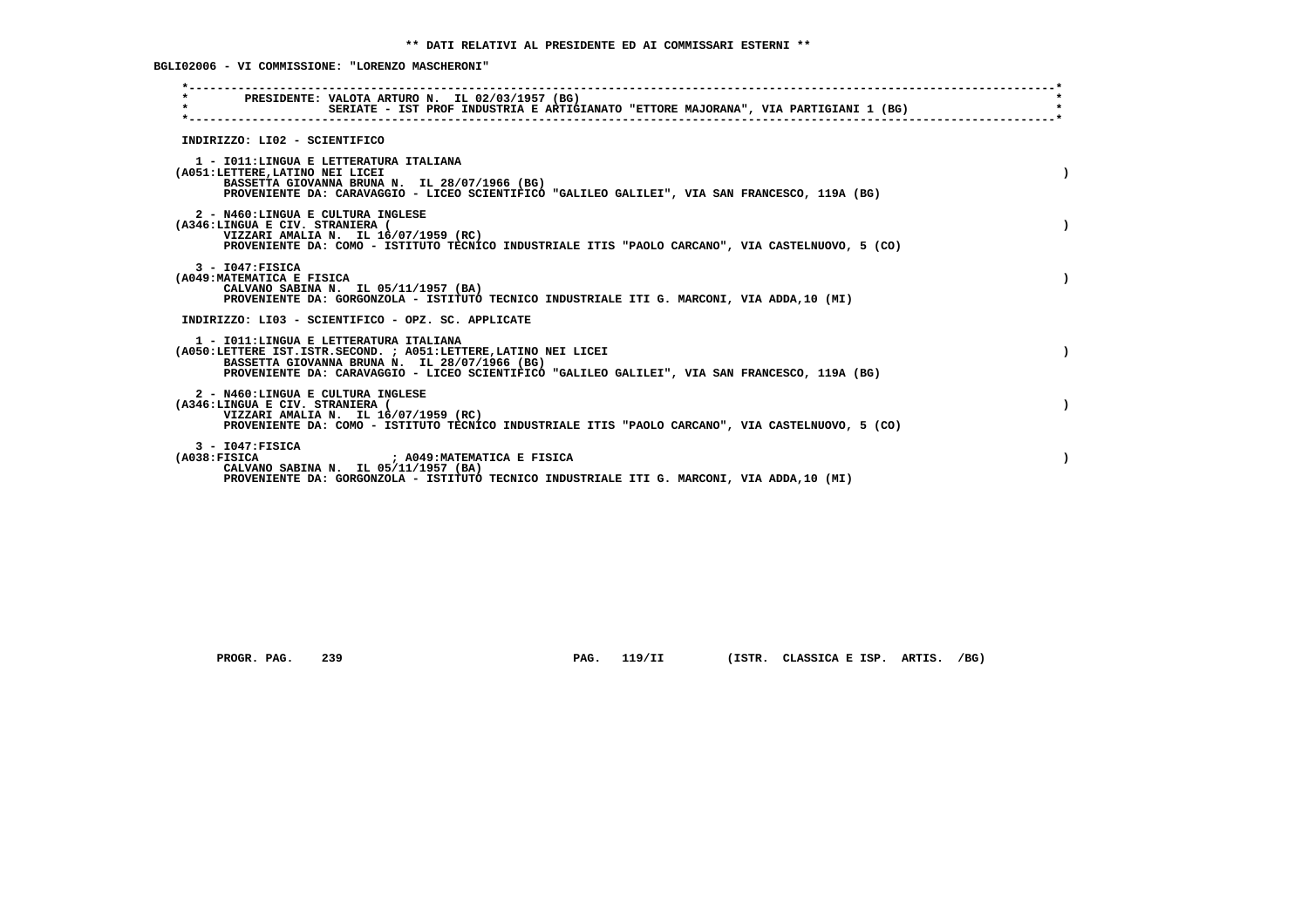**BGLI02007 - VII COMMISSIONE: "LORENZO MASCHERONI"**

# **\*\* DATI RELATIVI ALLE CLASSI DELLA CONFIGURAZIONE \*\***

| ISTITUTO PRIMA SEDE: BERGAMO - LICEO SCIENTIFICO "LORENZO MASCHERONI", VIA ALBERICO DA ROSCIATE, 21A (BG) |  |  |  |  |  |  |  |  |  |
|-----------------------------------------------------------------------------------------------------------|--|--|--|--|--|--|--|--|--|
|-----------------------------------------------------------------------------------------------------------|--|--|--|--|--|--|--|--|--|

|  |  | * CLASSE * ISTITUTO |  | * SEZIONE * INDIRIZZO |        | $*L.F.P.*$ |            |                                            | CANDIDATI |       | *INT.*EST.*SPEC*MER.* II PR. I COM. II COM. * | L. STRANIERE |  |  |
|--|--|---------------------|--|-----------------------|--------|------------|------------|--------------------------------------------|-----------|-------|-----------------------------------------------|--------------|--|--|
|  |  | * BGPS05000B * B    |  | * LI02 - SCIENTIFICO  |        |            |            | $*20*$                                     |           | * * * |                                               |              |  |  |
|  |  | * BGPS05000B * C    |  | * LI02 - SCIENTIFICO  |        |            |            | $\star$ 24 $\star$ $\star$ $\star$ $\star$ |           |       |                                               |              |  |  |
|  |  |                     |  |                       | TOTALI |            | $*$ 44 $*$ | *----*----*----*----*                      |           |       |                                               |              |  |  |
|  |  |                     |  |                       |        |            |            |                                            |           |       |                                               |              |  |  |

 **PROGR. PAG. 240 PAG. 120/I (ISTR. CLASSICA E ISP. ARTIS. /BG)**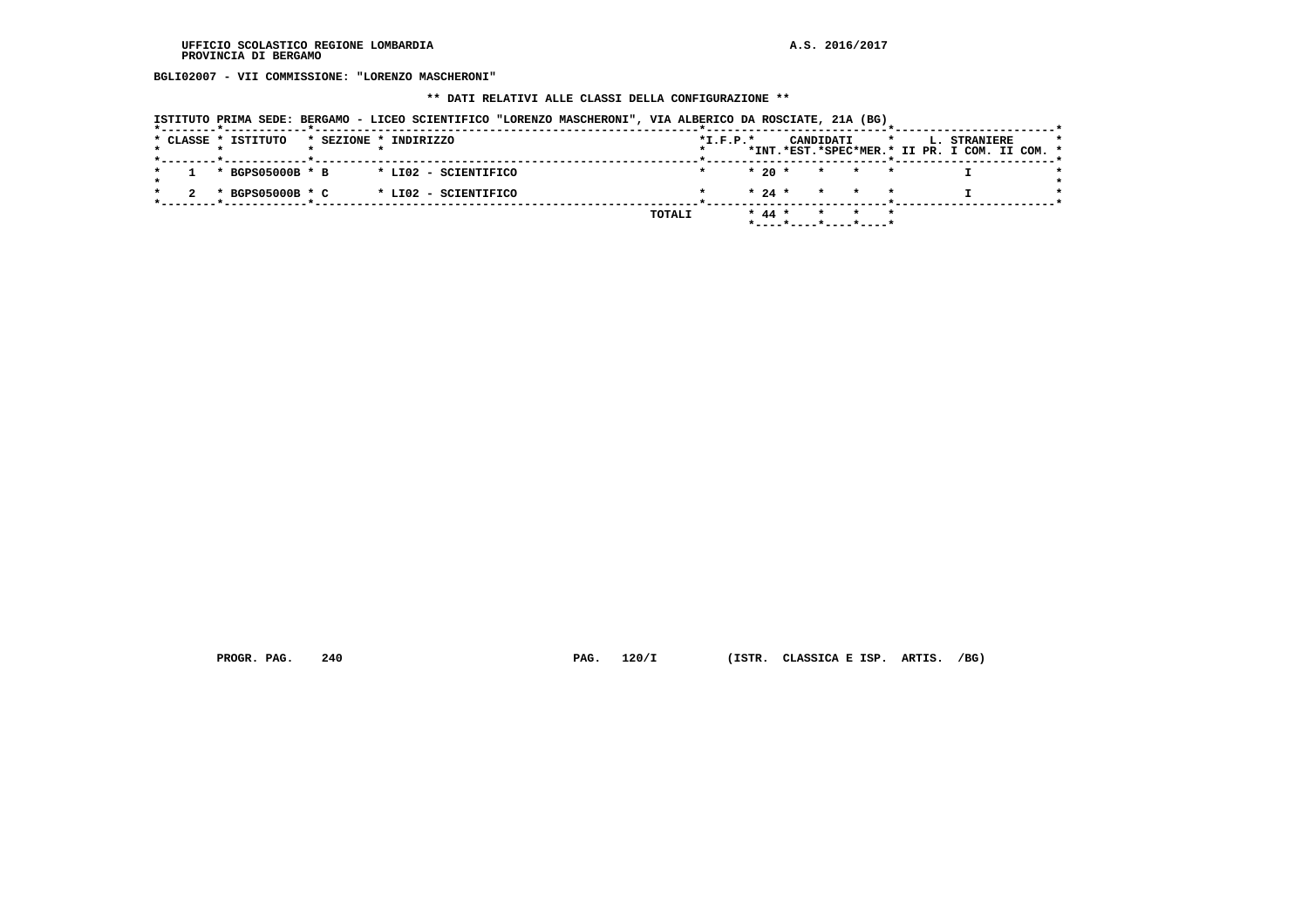**BGLI02007 - VII COMMISSIONE: "LORENZO MASCHERONI"**

| $\star$<br>$\star$                                                 | PRESIDENTE: GOISIS CLAUDIO N. IL 27/09/1957 (BG)<br>SERIATE - ISTITUTO TECNICO INDUSTRIALE "ETTORE MAJORANA", VIA PARTIGIANI, 1 (BG)                                               |  |
|--------------------------------------------------------------------|------------------------------------------------------------------------------------------------------------------------------------------------------------------------------------|--|
| INDIRIZZO: LI02 - SCIENTIFICO                                      |                                                                                                                                                                                    |  |
| (A051:LETTERE,LATINO NEI LICEI                                     | 1 - IO11:LINGUA E LETTERATURA ITALIANA<br>BRESSAN LUCA N. IL 24/08/1974 (BG)<br>PROVENIENTE DA: TRESCORE BALNEARIO - LICEO SCIENTIFICO "LORENZO FEDERICI", VIA DELL'ALBAROTTO (BG) |  |
| 2 - N460:LINGUA E CULTURA INGLESE<br>(A346:LINGUA E CIV. STRANIERA | COSTANTINO CARMELA N. IL 30/06/1957 (ME)<br>PROVENIENTE DA: BRESCIA - ISTITUTO TECNICO COMMERCIALE "ABBA-BALLINI" - BRESCIA, VIA TIRANDI 3 (BS)                                    |  |
| $3 - 1047:$ FISICA<br>(A049: MATEMATICA E FISICA                   | MONTANARINI ALESSANDRA N. IL 26/06/1958 (MN)<br>PROVENIENTE DA: MANTOVA - LICEO ARTISTICO LICEO ARTISTICO "G. ROMANO" MA, VIA TRIESTE, 48 (MN)                                     |  |

 **PROGR. PAG. 241 PAG. 120/II (ISTR. CLASSICA E ISP. ARTIS. /BG)**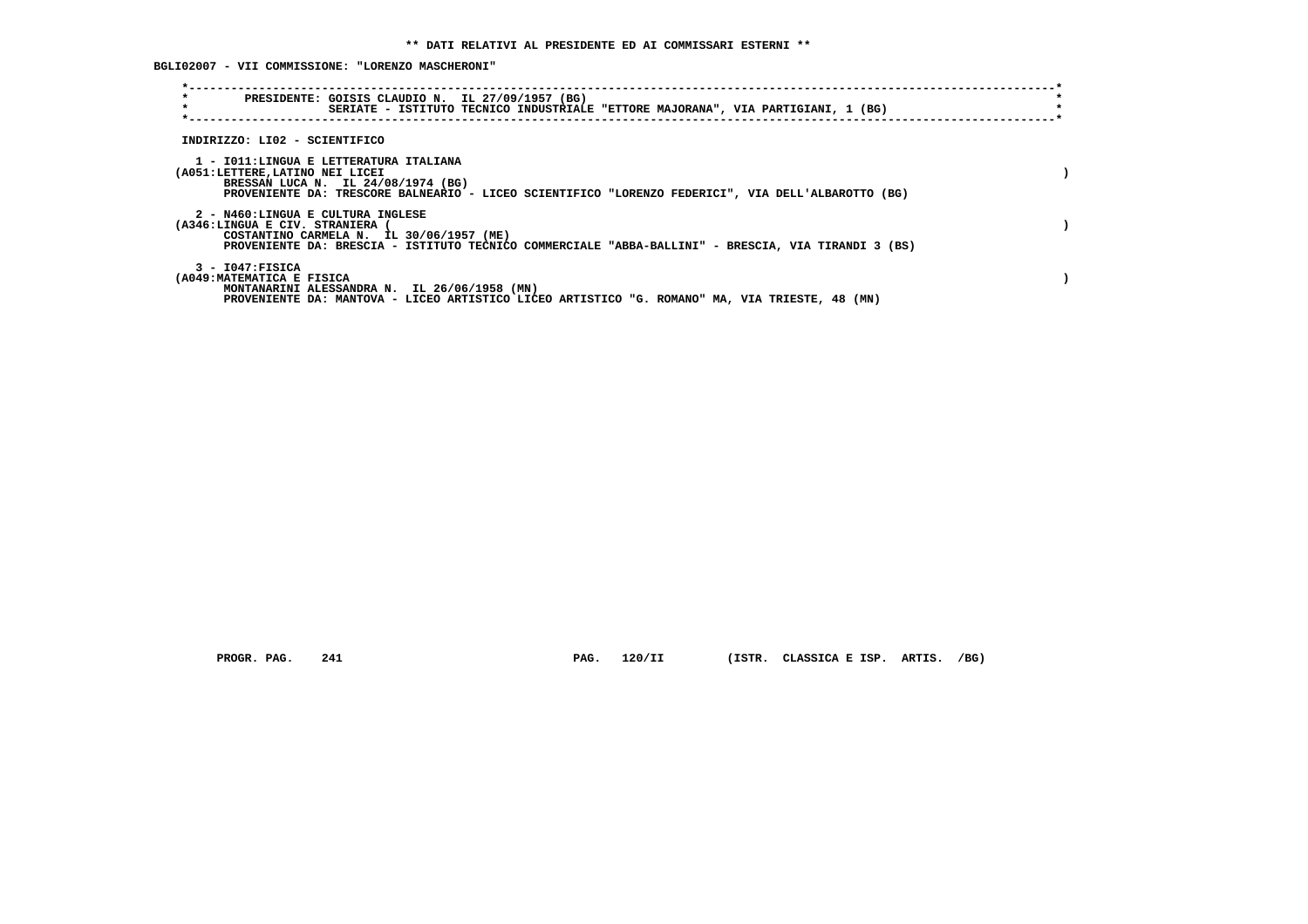**BGLI02008 - VIII COMMISSIONE: "EDOARDO AMALDI"**

#### **\*\* DATI RELATIVI ALLE CLASSI DELLA CONFIGURAZIONE \*\***

| ISTITUTO PRIMA SEDE: ALZANO LOMBARDO - LICEO SCIENTIFICO "EDOARDO AMALDI", VIA LOCATELLI, 16 (BG) |                                                                                                         |
|---------------------------------------------------------------------------------------------------|---------------------------------------------------------------------------------------------------------|
| * CLASSE * ISTITUTO<br>* SEZIONE * INDIRIZZO                                                      | $*$ I.F.P. $*$<br>CANDIDATI<br>$\star$<br>L. STRANIERE<br>*INT.*EST.*SPEC*MER.* II PR. I COM. II COM. * |
| * BGPS17000D * 5^A * LI02 - SCIENTIFICO                                                           | $* 21 *$<br>$\star$ $\star$                                                                             |
| $*$ BGPS17000D $*$ 5^C $*$ LI02 - SCIENTIFICO                                                     | $* 23 *$<br>* * *                                                                                       |
|                                                                                                   | $* 44 *$<br>TOTALI<br>$\star$<br>$*$ ----*----*----*----*                                               |

 **PROGR. PAG. 242 PAG. 121/I (ISTR. CLASSICA E ISP. ARTIS. /BG)**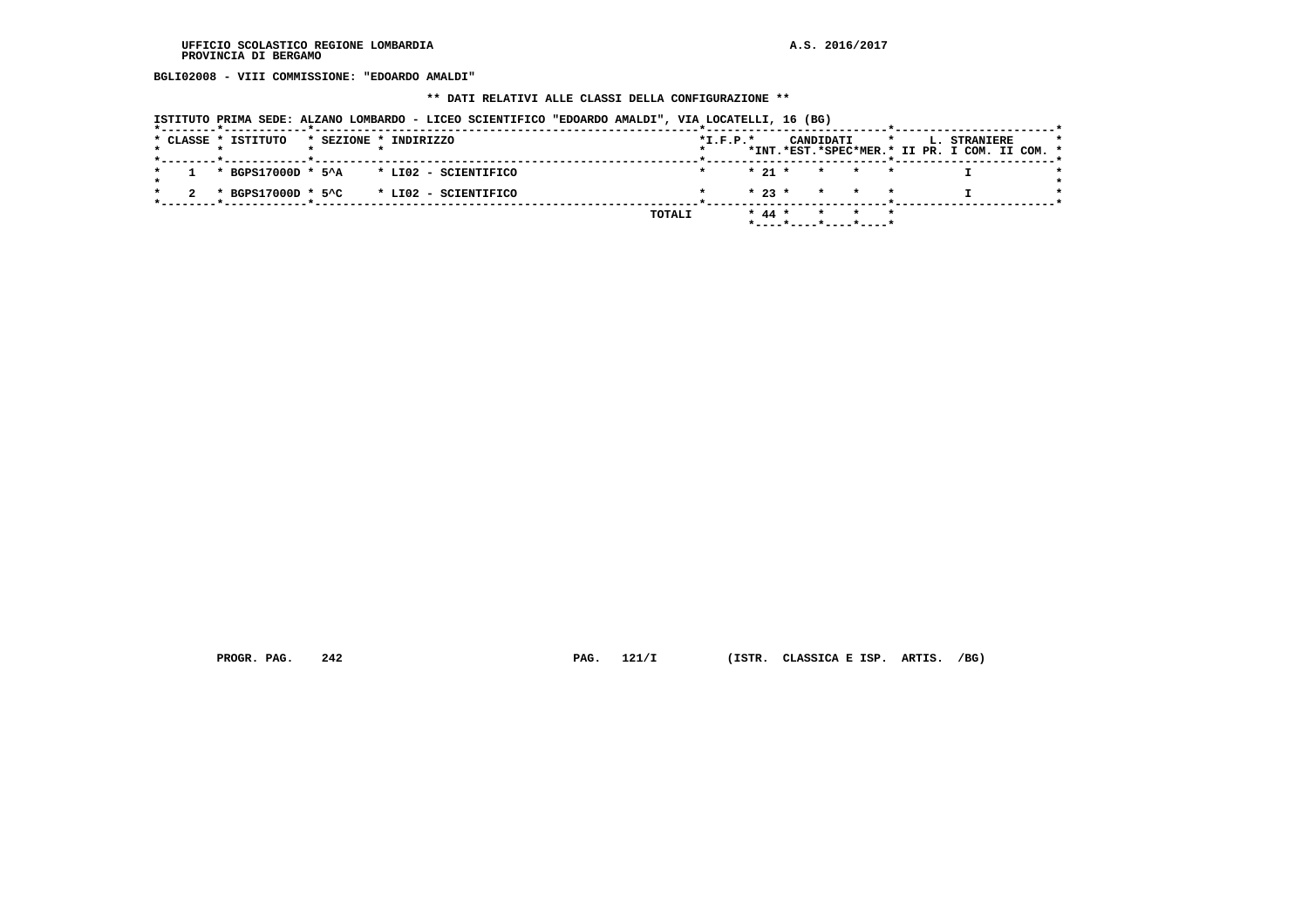**BGLI02008 - VIII COMMISSIONE: "EDOARDO AMALDI"**

| $\star$<br>$\star$                                                        | PRESIDENTE: BERTA CLAUDIO N. IL 21/09/1954 (BG)<br>BERGAMO - ISTITUTO SUPERIORE "CATERINA CANIANA", VIA DEL POLARESCO, 19 (BG)                    |  |
|---------------------------------------------------------------------------|---------------------------------------------------------------------------------------------------------------------------------------------------|--|
| INDIRIZZO: LI02 - SCIENTIFICO                                             |                                                                                                                                                   |  |
| 1 - IO11:LINGUA E LETTERATURA ITALIANA<br>(A051:LETTERE, LATINO NEI LICEI | CORTINOVIS CRISTINA N. IL 16/04/1969 (BG)<br>PROVENIENTE DA: TRESCORE BALNEARIO - ISTITUTO MAGISTRALE "LORENZO FEDERICI", VIA DELL'ALBAROTTO (BG) |  |
| 2 - N460:LINGUA E CULTURA INGLESE<br>(A346:LINGUA E CIV. STRANIERA        | CASTELLI CATERINA N. IL 26/06/1954 (BG)<br>PROVENIENTE DA: BERGAMO - LICEO SCIENTIFICO "FILIPPO LUSSANA", VIA ANGELO MAY, 1 (BG)                  |  |
| $3 - 1047:$ FISICA<br>(A049: MATEMATICA E FISICA                          | POLLICINO ANGELA N. IL 01/10/1968 (ME)<br>PROVENIENTE DA: BERGAMO - ISTITUTO MAGISTRALE "GIOVANNI FALCONE", VIA DUNANT, 1 (BG)                    |  |

 **PROGR. PAG. 243 PAG. 121/II (ISTR. CLASSICA E ISP. ARTIS. /BG)**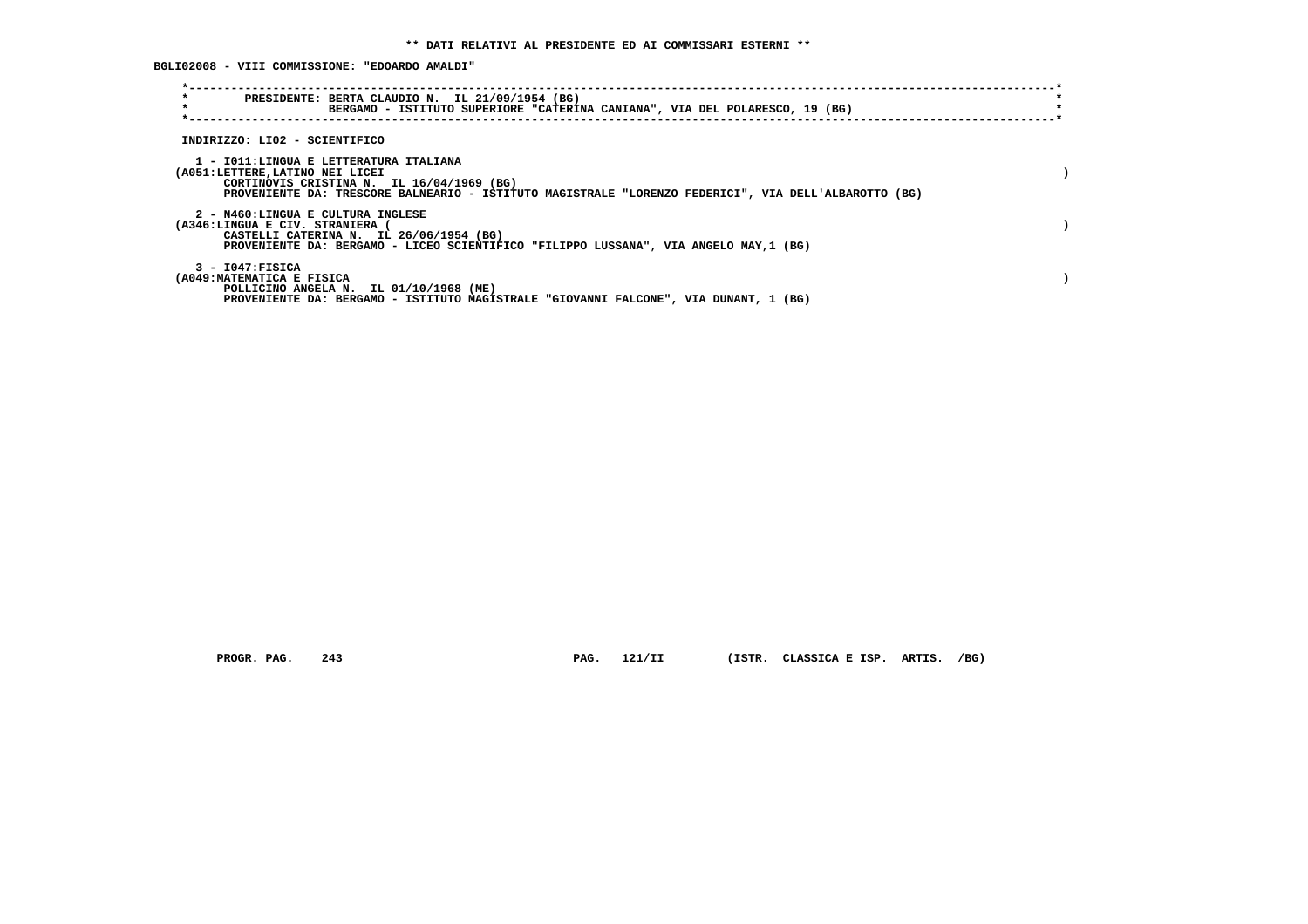**BGLI02009 - IX COMMISSIONE: "GALILEO GALILEI"**

# **\*\* DATI RELATIVI ALLE CLASSI DELLA CONFIGURAZIONE \*\***

|                                                         | ISTITUTO PRIMA SEDE: CARAVAGGIO - LICEO SCIENTIFICO "GALILEO GALILEI", VIA SAN FRANCESCO, 119A (BG) |                |          |                         |         |                                                               |
|---------------------------------------------------------|-----------------------------------------------------------------------------------------------------|----------------|----------|-------------------------|---------|---------------------------------------------------------------|
| * CLASSE * ISTITUTO<br>*--------*------------*--------- | * SEZIONE * INDIRIZZO                                                                               | $*$ I.F.P. $*$ |          | CANDIDATI               | $\star$ | L. STRANIERE<br>*INT.*EST.*SPEC*MER.* II PR. I COM. II COM. * |
| * BGPS04000R * A                                        | * LI02 - SCIENTIFICO                                                                                |                | $* 18 *$ | $\star$ $\star$         |         |                                                               |
| * BGPS04000R * C                                        | * LI02 - SCIENTIFICO                                                                                |                | $* 17 *$ | $\star$ $\star$ $\star$ |         |                                                               |
|                                                         |                                                                                                     | TOTALI         | $* 35 *$ | *----*----*----*----*   |         |                                                               |

 **PROGR. PAG. 244 PAG. 122/I (ISTR. CLASSICA E ISP. ARTIS. /BG)**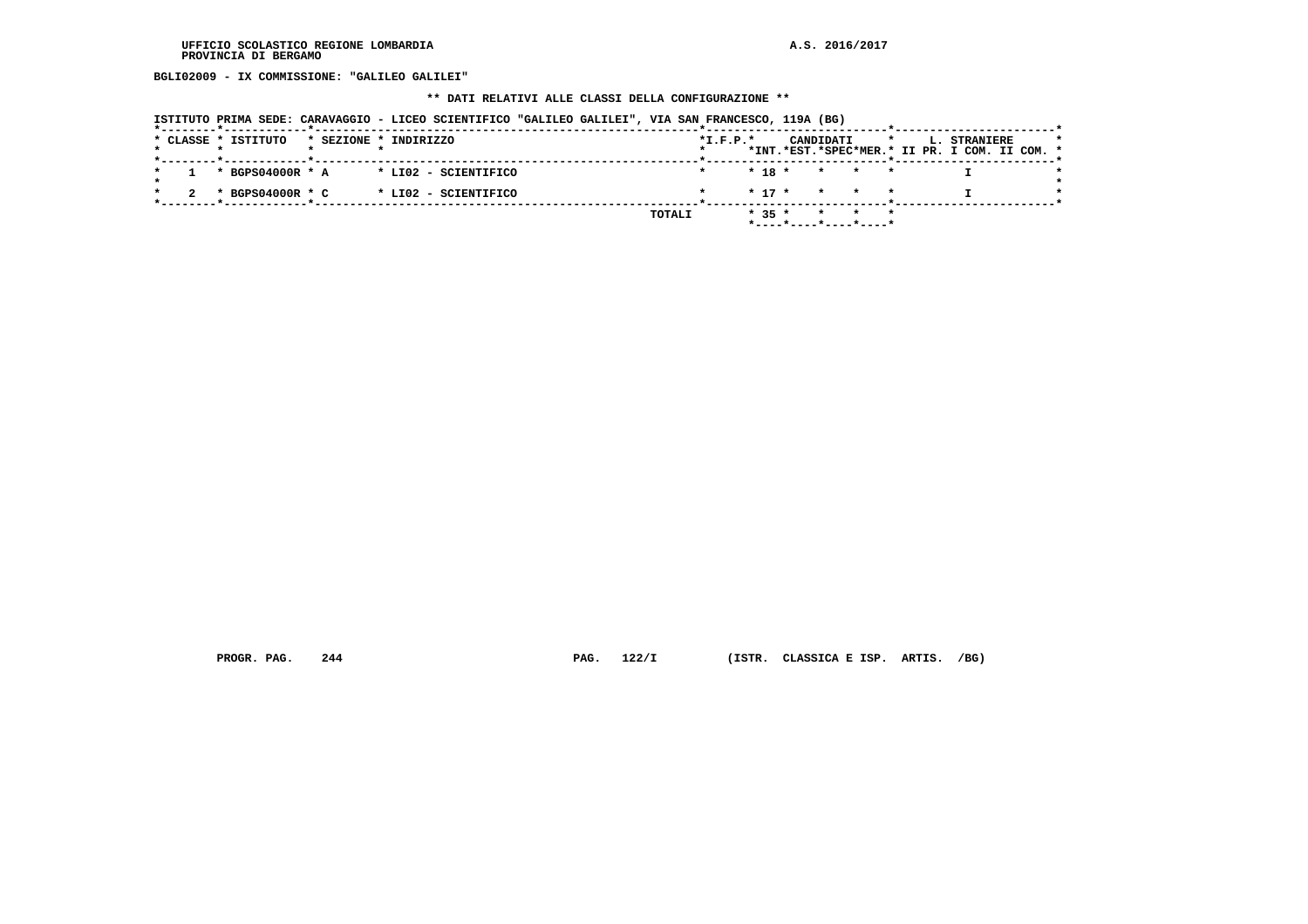**BGLI02009 - IX COMMISSIONE: "GALILEO GALILEI"**

| $\star$<br>$\star$                                                 | PRESIDENTE: VILLA GABRIELLA N. IL 30/03/1959 (BG)<br>ROMANO DI LOMBARDIA - ISTITUTO SUPERIORE "G.B. RUBINI", VIA BELVEDERE (BG)                                       |  |
|--------------------------------------------------------------------|-----------------------------------------------------------------------------------------------------------------------------------------------------------------------|--|
| INDIRIZZO: LI02 - SCIENTIFICO                                      |                                                                                                                                                                       |  |
| (A051:LETTERE,LATINO NEI LICEI                                     | 1 - IO11:LINGUA E LETTERATURA ITALIANA<br>ZAMBRINI FRANCESCA N. IL 04/10/1968 (RM)<br>PROVENIENTE DA: DALMINE - LICEO SCIENTIFICO "LUIGI EINAUDI", VIA VERDI, 48 (BG) |  |
| 2 - N460:LINGUA E CULTURA INGLESE<br>(A346:LINGUA E CIV. STRANIERA | DONZELLI ROBERTA N. IL 21/08/1965 (BG)<br>PROVENIENTE DA: DALMINE - LICEO SCIENTIFICO "LUIGI EINAUDI", VIA VERDI, 48 (BG)                                             |  |
| $3 - 1047:$ FISICA<br>(A049: MATEMATICA E FISICA                   | GRITTI ANNAMARIA N. IL 17/11/1967 (BG)<br>PROVENIENTE DA: BERGAMO - LICEO SCIENTIFICO "LORENZO MASCHERONI", VIA ALBERICO DA ROSCIATE, 21A (BG)                        |  |

 **PROGR. PAG. 245 PAG. 122/II (ISTR. CLASSICA E ISP. ARTIS. /BG)**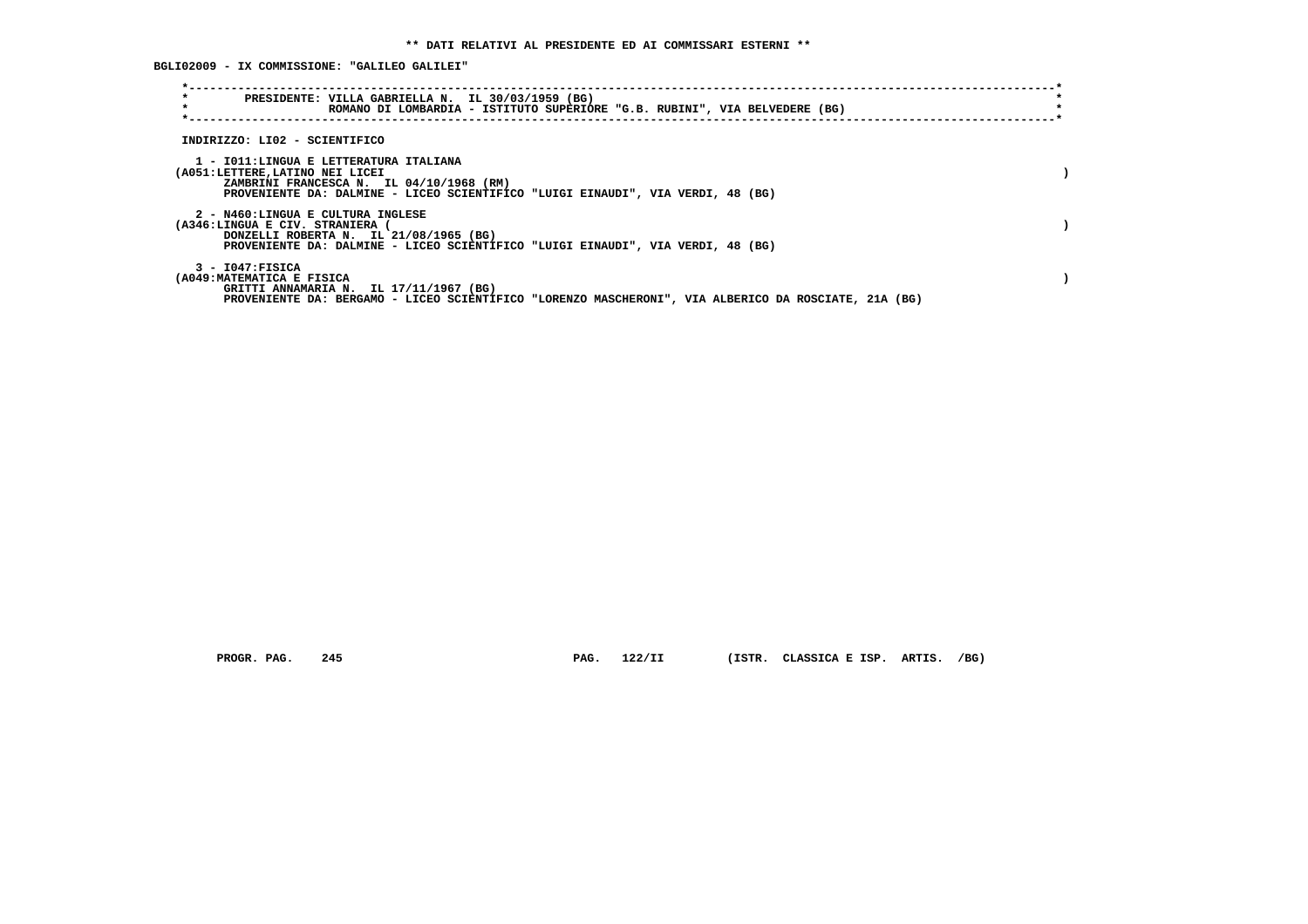**BGLI02010 - X COMMISSIONE: "GALILEO GALILEI"**

# **\*\* DATI RELATIVI ALLE CLASSI DELLA CONFIGURAZIONE \*\***

|  |  |                     |                       |  | ISTITUTO PRIMA SEDE: CARAVAGGIO - LICEO SCIENTIFICO "GALILEO GALILEI", VIA SAN FRANCESCO, 119A (BG) |  |        |                |          |                       |         |         |  |                                                               |  |  |
|--|--|---------------------|-----------------------|--|-----------------------------------------------------------------------------------------------------|--|--------|----------------|----------|-----------------------|---------|---------|--|---------------------------------------------------------------|--|--|
|  |  | * CLASSE * ISTITUTO | * SEZIONE * INDIRIZZO |  |                                                                                                     |  |        | $*$ I.F.P. $*$ |          | CANDIDATI             |         | $\star$ |  | L. STRANIERE<br>*INT.*EST.*SPEC*MER.* II PR. I COM. II COM. * |  |  |
|  |  | * BGPS04000R * B    |                       |  | * LI02 - SCIENTIFICO                                                                                |  |        |                | $* 14 *$ |                       | * * *   |         |  |                                                               |  |  |
|  |  | * BGPS04000R * D    |                       |  | * LI02 - SCIENTIFICO                                                                                |  |        |                | $* 21 *$ |                       | * * *   |         |  |                                                               |  |  |
|  |  |                     |                       |  |                                                                                                     |  | TOTALI |                | $* 35 *$ | *----*----*----*----* | $\star$ |         |  |                                                               |  |  |

 **PROGR. PAG. 246 PAG. 123/I (ISTR. CLASSICA E ISP. ARTIS. /BG)**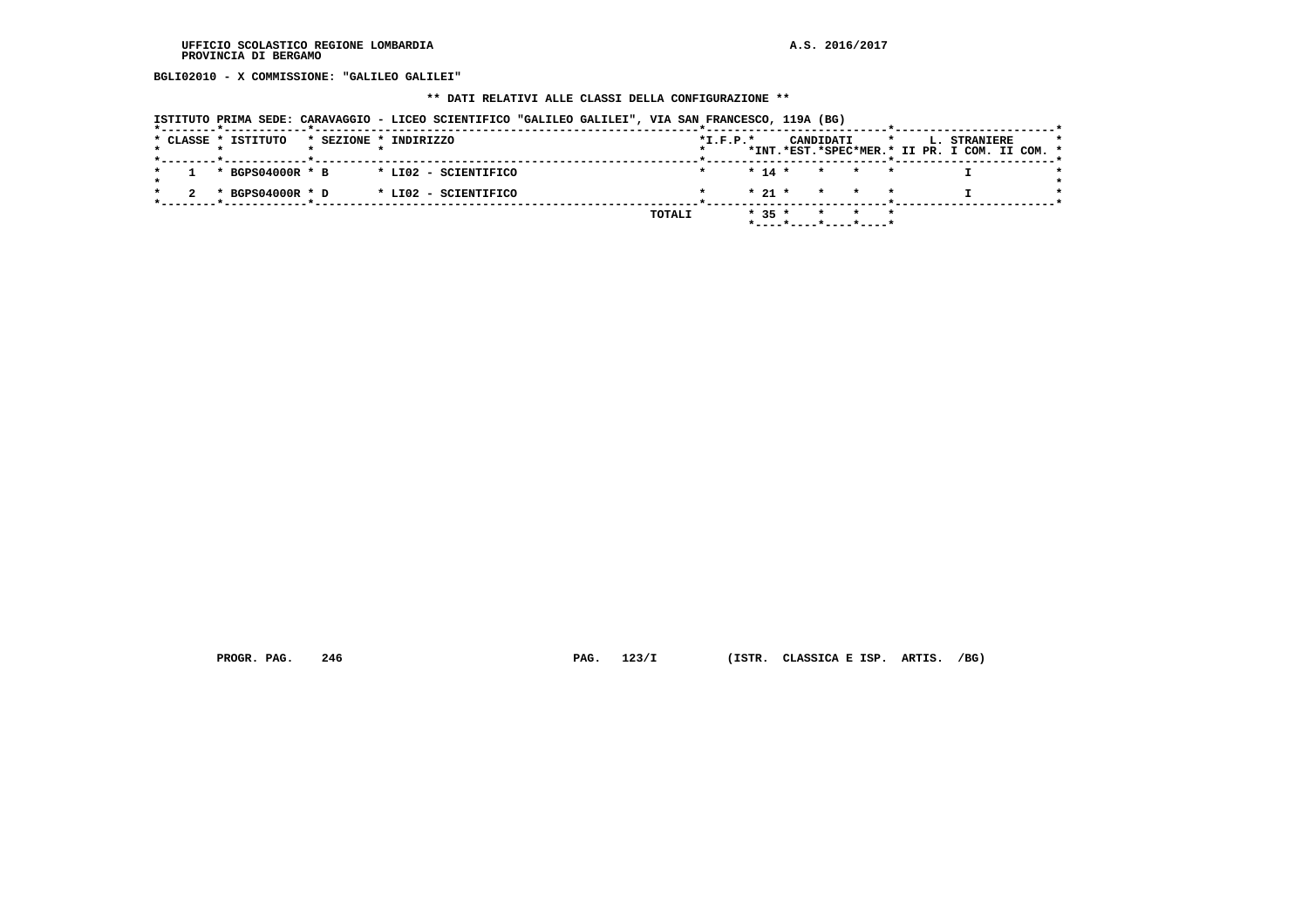**BGLI02010 - X COMMISSIONE: "GALILEO GALILEI"**

| $\star$<br>PRESIDENTE: RIGALDO LAURA N. IL 23/07/1968 (MI)<br>$\star$<br>DALMINE - ISTITUTO TECNICO INDUSTRIALE "GUGLIELMO MARCONI", VIA VERDI, 60 (BG)                                                              |  |
|----------------------------------------------------------------------------------------------------------------------------------------------------------------------------------------------------------------------|--|
| INDIRIZZO: LI02 - SCIENTIFICO                                                                                                                                                                                        |  |
| 1 - IO11:LINGUA E LETTERATURA ITALIANA<br>(A051:LETTERE, LATINO NEI LICEI<br>AMODEO LUANA ANTONELLA N. IL 30/05/1975 (EE)<br>PROVENIENTE DA: BERGAMO - ISTITUTO MAGISTRALE "P. SECCO SUARDO", VIA ANGELO MAJ, 8 (BG) |  |
| 2 - N460:LINGUA E CULTURA INGLESE<br>(A346:LINGUA E CIV. STRANIERA<br>GENEROSO PLACIDO N. IL 02/11/1966 (ME)<br>PROVENIENTE DA: BERGAMO - ISTITUTO TECNICO AGRARIO "MARIO RIGONI STERN", VIA BORGO PALAZZO, 128 (BG) |  |
| $3 - 1047:$ FISICA<br>(A049:MATEMATICA E FISICA<br>STELLATO MARCO N. IL 07/02/1969 (BG)<br>PROVENIENTE DA: BERGAMO - LICEO SCIENTIFICO "GIULIO NATTA", VIA EUROPA 15 (BG)                                            |  |

 **PROGR. PAG. 247 PAG. 123/II (ISTR. CLASSICA E ISP. ARTIS. /BG)**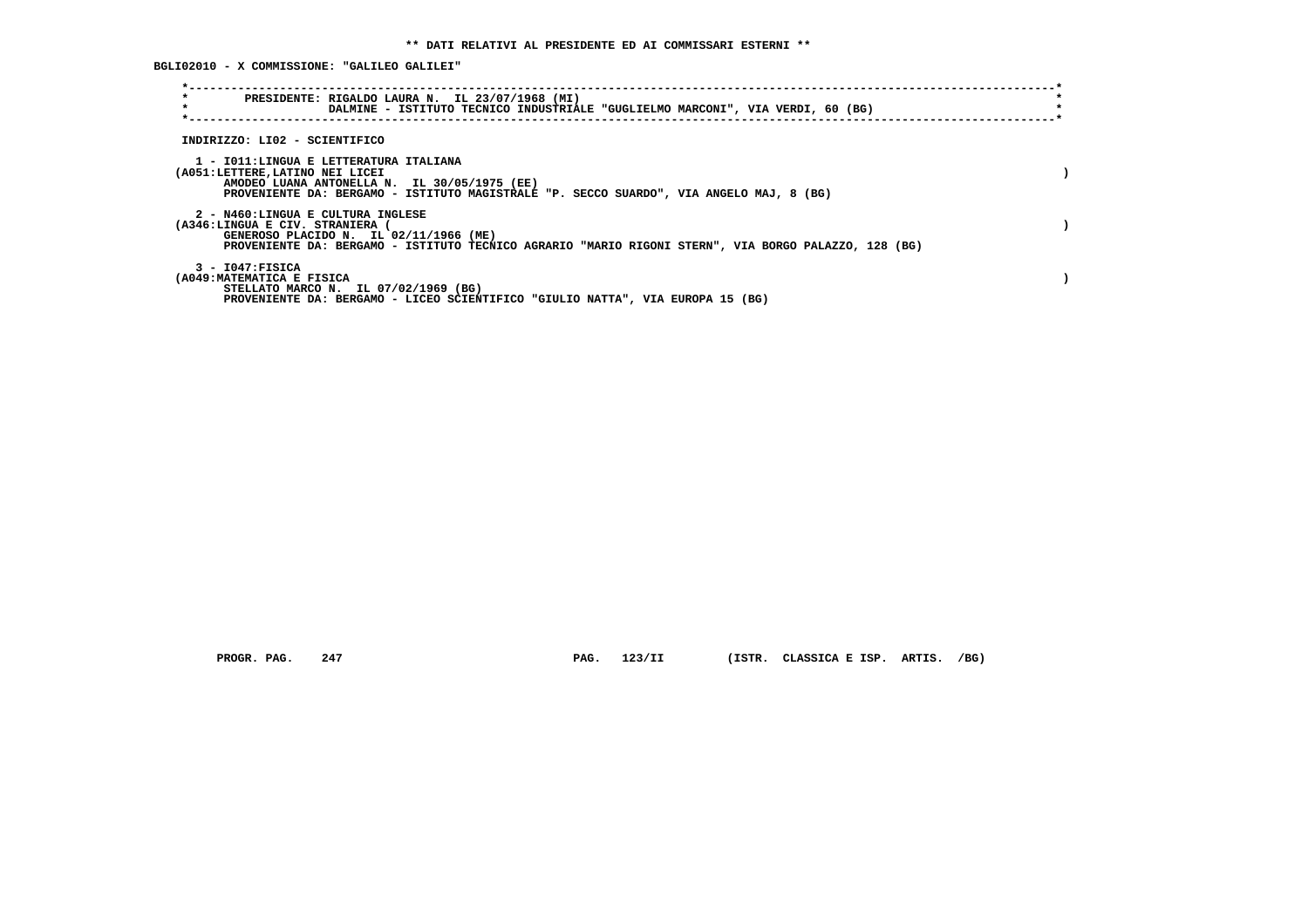**BGLI02011 - XI COMMISSIONE: "ANDREA FANTONI"**

# **\*\* DATI RELATIVI ALLE CLASSI DELLA CONFIGURAZIONE \*\***

| ISTITUTO PRIMA SEDE: CLUSONE - LICEO SCIENTIFICO "ANDREA FANTONI", VIA BARBARIGO, 27 (BG) |  |  |  |  |
|-------------------------------------------------------------------------------------------|--|--|--|--|
|                                                                                           |  |  |  |  |

|  | * CLASSE * ISTITUTO |  | * SEZIONE * INDIRIZZO                  |        | $*L.F.P.*$ |          |                                            | CANDIDATI | $\star$ |  | <b>L. STRANIERE</b>                           |  | $\star$ |
|--|---------------------|--|----------------------------------------|--------|------------|----------|--------------------------------------------|-----------|---------|--|-----------------------------------------------|--|---------|
|  |                     |  |                                        |        |            |          |                                            |           |         |  | *INT.*EST.*SPEC*MER.* II PR. I COM. II COM. * |  |         |
|  |                     |  |                                        |        |            |          |                                            |           |         |  |                                               |  |         |
|  |                     |  | * BGPS01201N * 5A * LI02 - SCIENTIFICO |        |            |          | $\star$ 21 $\star$ $\star$ $\star$ $\star$ |           |         |  |                                               |  |         |
|  |                     |  |                                        |        |            |          |                                            |           |         |  |                                               |  |         |
|  | * BGPS01201N * 5B   |  | * LI02 - SCIENTIFICO                   |        |            |          | $* 13 * * * * * * *$                       |           |         |  |                                               |  |         |
|  |                     |  |                                        |        |            |          |                                            |           |         |  |                                               |  |         |
|  |                     |  |                                        | TOTALI |            | $* 34 *$ |                                            |           | * * *   |  |                                               |  |         |
|  |                     |  |                                        |        |            |          | *----*----*----*----*                      |           |         |  |                                               |  |         |

 **PROGR. PAG. 248 PAG. 124/I (ISTR. CLASSICA E ISP. ARTIS. /BG)**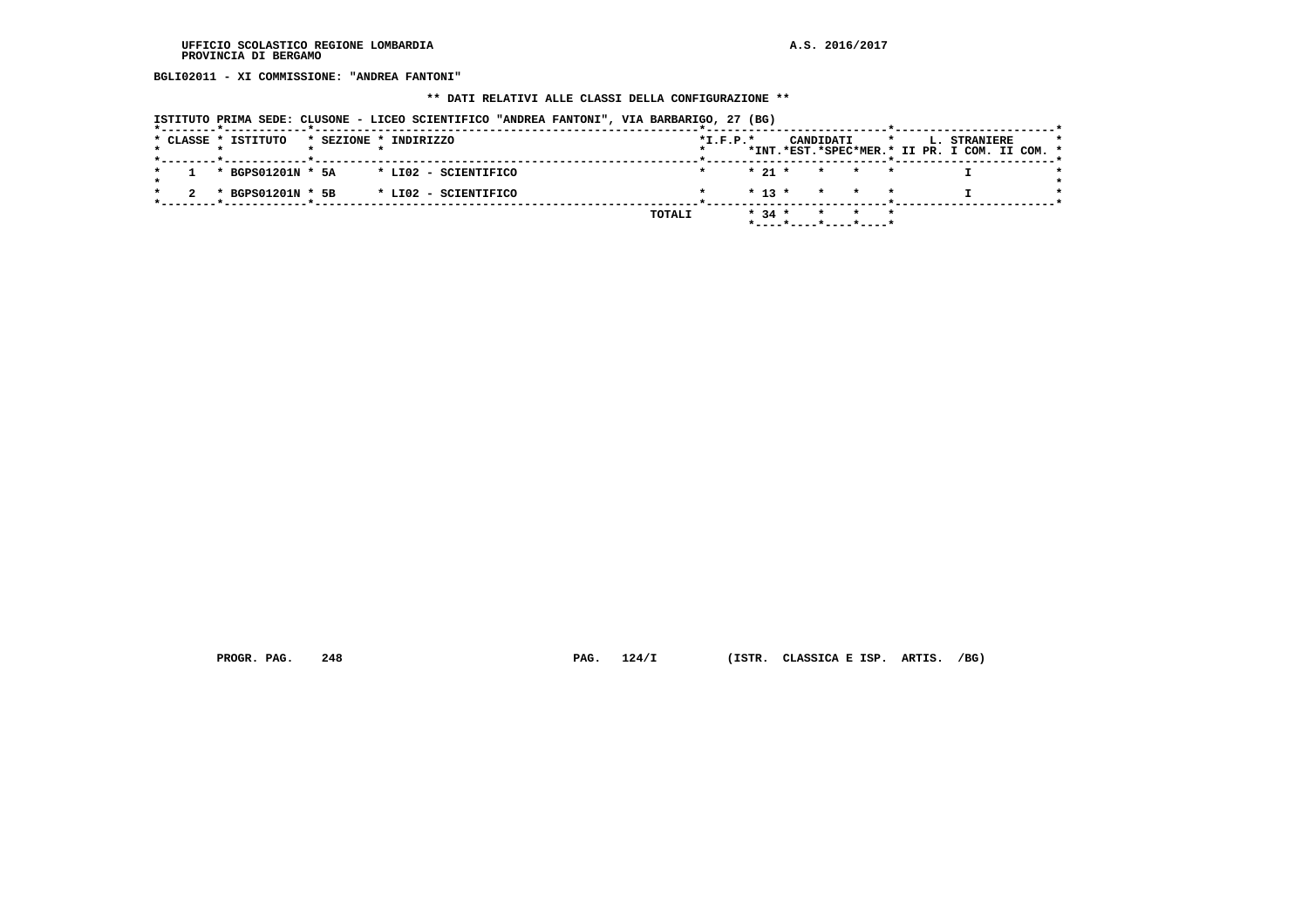**BGLI02011 - XI COMMISSIONE: "ANDREA FANTONI"**

| $\star$<br>PRESIDENTE: GHILARDI CLAUDIO N. IL 06/12/1967 (BG)<br>$\star$<br>ZOGNO - ISTITUTO SUPERIORE "DAVID MARIA TUROLDO", VIA RONCO, 11 (BG)                                                                      |  |
|-----------------------------------------------------------------------------------------------------------------------------------------------------------------------------------------------------------------------|--|
| INDIRIZZO: LI02 - SCIENTIFICO                                                                                                                                                                                         |  |
| 1 - IO11: LINGUA E LETTERATURA ITALIANA<br>(A051:LETTERE,LATINO NEI LICEI<br>MILANI LUCIANA N. IL 16/09/1955 (BG)<br>PROVENIENTE DA: PRESEZZO - LICEO SCIENTIFICO "MAIRONI DA PONTE", VIA BERIZZI, 1 (BG)             |  |
| 2 - N460:LINGUA E CULTURA INGLESE<br>(A346:LINGUA E CIV. STRANIERA<br>ARROSTUTO ROSARIA MARIA N. IL 07/03/1964 (AG)<br>PROVENIENTE DA: GAZZANIGA - ISTITUTO TECNICO INDUSTRIALE "VALLE SERIANA", VIA MARCONI, 45 (BG) |  |
| $3 - 1047$ : FISICA<br>(A049: MATEMATICA E FISICA<br>LOCOCO GIOVANNI N. IL 19/01/1966 (BG)<br>PROVENIENTE DA: LOVERE - LICEO SCIENTIFICO "DECIO CELERI", VIA NAZARIO SAURO, 2 (BG)                                    |  |

 **PROGR. PAG. 249 PAG. 124/II (ISTR. CLASSICA E ISP. ARTIS. /BG)**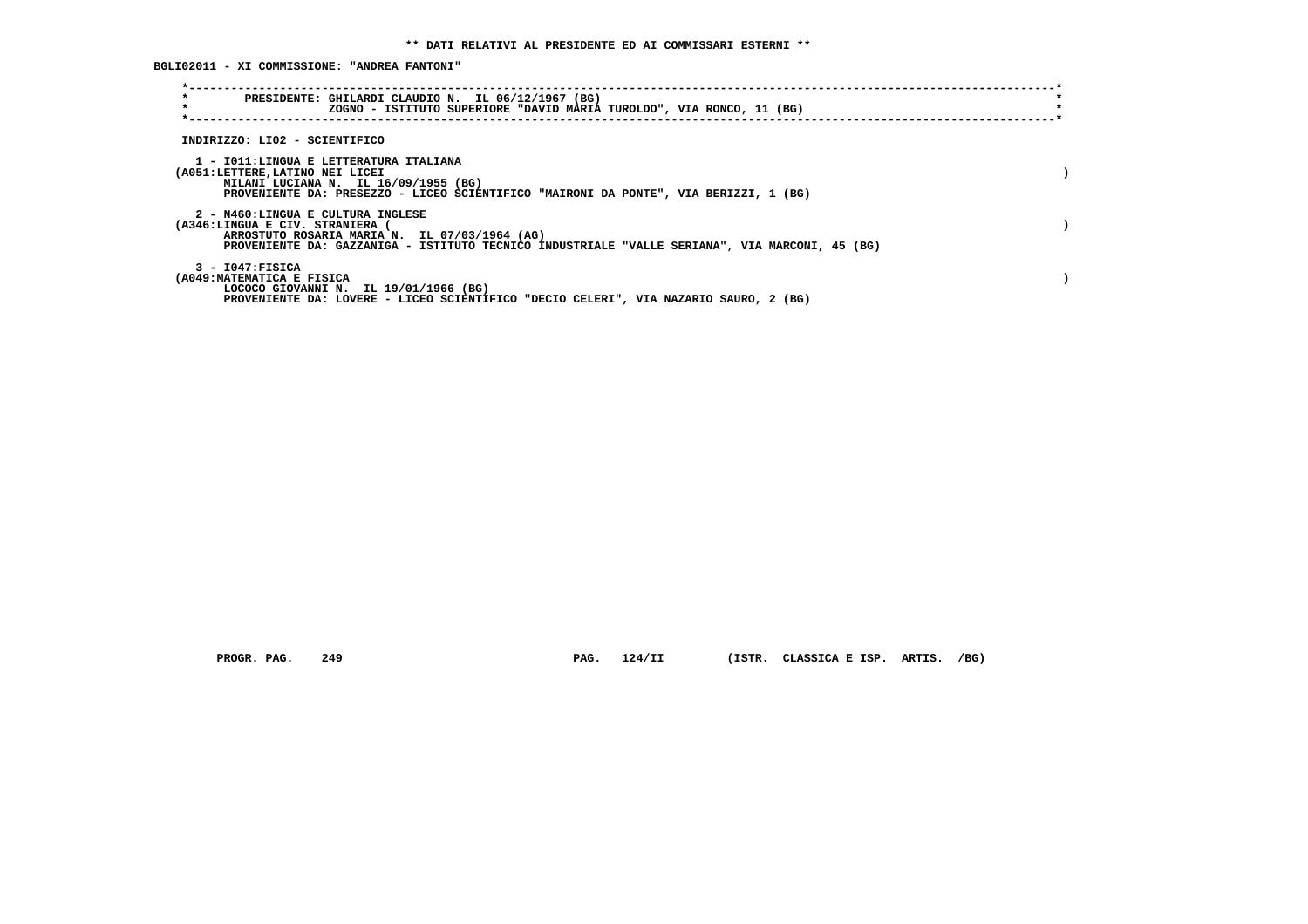**BGLI02012 - XII COMMISSIONE: "DECIO CELERI"**

#### **\*\* DATI RELATIVI ALLE CLASSI DELLA CONFIGURAZIONE \*\***

|  |                     | ISTITUTO PRIMA SEDE: LOVERE - LICEO SCIENTIFICO "DECIO CELERI", VIA NAZARIO SAURO, 2 (BG) |            |  |                      |  |                                               |  |
|--|---------------------|-------------------------------------------------------------------------------------------|------------|--|----------------------|--|-----------------------------------------------|--|
|  | * CLASSE * ISTITUTO | * SEZIONE * INDIRIZZO                                                                     | $*T.F.P.*$ |  |                      |  | CANDIDATI * L. STRANIERE                      |  |
|  |                     |                                                                                           |            |  |                      |  | *INT.*EST.*SPEC*MER.* II PR. I COM. II COM. * |  |
|  |                     | $1 * BGPS001017 * 5AS * LIO2 - SCIENTIFICO$                                               |            |  | $* 30 * * * * * * *$ |  |                                               |  |
|  |                     | 2 * BGPS001017 * 5BS * LI03 - SCIENTIFICO - OPZ. SC. APPLICATE                            |            |  | $* 21 * * * * * * *$ |  |                                               |  |
|  |                     |                                                                                           |            |  |                      |  |                                               |  |

 **TOTALI \* 51 \* \* \* \***

 **\*----\*----\*----\*----\***

 **PROGR. PAG. 250 PAG. 125/I (ISTR. CLASSICA E ISP. ARTIS. /BG)**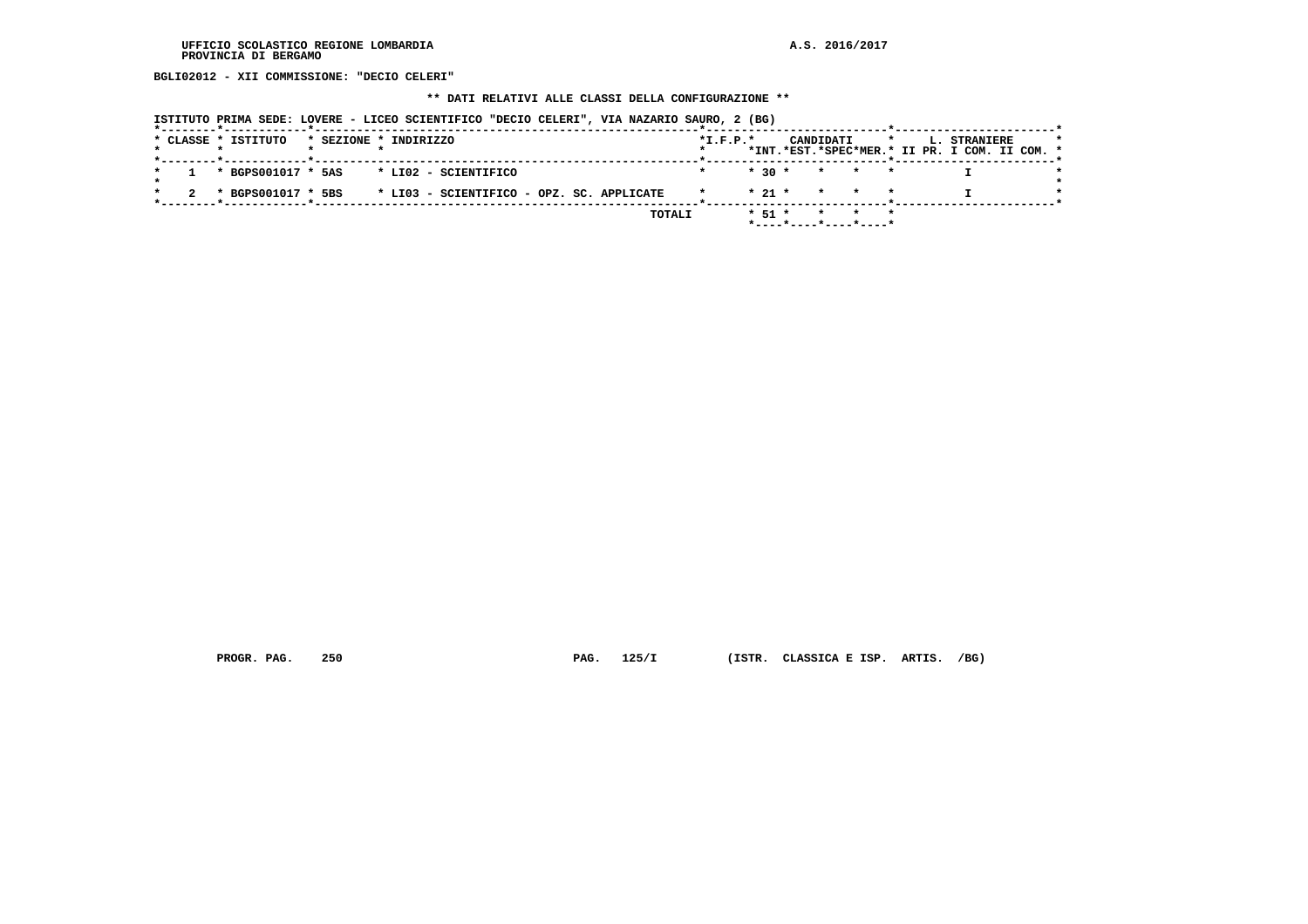**BGLI02012 - XII COMMISSIONE: "DECIO CELERI"**

| $\star$      | PRESIDENTE: RUSSO LEONARDO N. IL 20/03/1953 (CS)<br>SAN PELLEGRINO TERME - IST PROF PER I SERVIZI ALBERGHIERI E RISTORAZIONE DI SAN PELLEGRINO TERME, VIALE *                                                                           |  |
|--------------|-----------------------------------------------------------------------------------------------------------------------------------------------------------------------------------------------------------------------------------------|--|
|              | INDIRIZZO: LI02 - SCIENTIFICO                                                                                                                                                                                                           |  |
|              | 1 - IO11: LINGUA E LETTERATURA ITALIANA<br>(A051:LETTERE, LATINO NEI LICEI<br>FROSIO ELENA N. IL 03/03/1970 (BG)<br>PROVENIENTE DA: CLUSONE - LICEO SCIENTIFICO "ANDREA FANTONI", VIA BARBARIGO, 27 (BG)                                |  |
|              | 2 - N460:LINGUA E CULTURA INGLESE<br>(A346:LINGUA E CIV. STRANIERA (<br>BIANCHI ROSALIA N. IL 03/03/1964 (GE)<br>PROVENIENTE DA: BERGAMO - LICEO CLASSICO "PAOLO SARPI", PIAZZA ROSATE, 4 (BG)                                          |  |
|              | $3 - 1047:$ FISICA<br>(A049: MATEMATICA E FISICA<br>LOMBARDI NUNZIO N. IL 05/10/1975 (MT)<br>PROVENIENTE DA: BERGAMO - ISTITUTO MAGISTRALE "P. SECCO SUARDO", VIA ANGELO MAJ, 8 (BG)                                                    |  |
|              | INDIRIZZO: LI03 - SCIENTIFICO - OPZ. SC. APPLICATE                                                                                                                                                                                      |  |
|              | 1 - IO11: LINGUA E LETTERATURA ITALIANA<br>(A050:LETTERE IST.ISTR.SECOND. ; A051:LETTERE,LATINO NEI LICEI<br>FROSIO ELENA N. IL 03/03/1970 (BG)<br>PROVENIENTE DA: CLUSONE - LICEO SCIENTIFICO "ANDREA FANTONI", VIA BARBARIGO, 27 (BG) |  |
|              | 2 - N460:LINGUA E CULTURA INGLESE<br>(A346:LINGUA E CIV. STRANIERA (<br>BIANCHI ROSALIA N. IL 03/03/1964 (GE)<br>PROVENIENTE DA: BERGAMO - LICEO CLASSICO "PAOLO SARPI", PIAZZA ROSATE, 4 (BG)                                          |  |
| (A038:FTSTCA | $3 - 1047$ : FISICA<br>: A049:MATEMATICA E FISICA<br>LOMBARDI NUNZIO N. IL 05/10/1975 (MT)<br>PROVENIENTE DA: BERGAMO - ISTITUTO MAGISTRALE "P. SECCO SUARDO", VIA ANGELO MAJ, 8 (BG)                                                   |  |

 **PROGR. PAG. 251 PAG. 125/II (ISTR. CLASSICA E ISP. ARTIS. /BG)**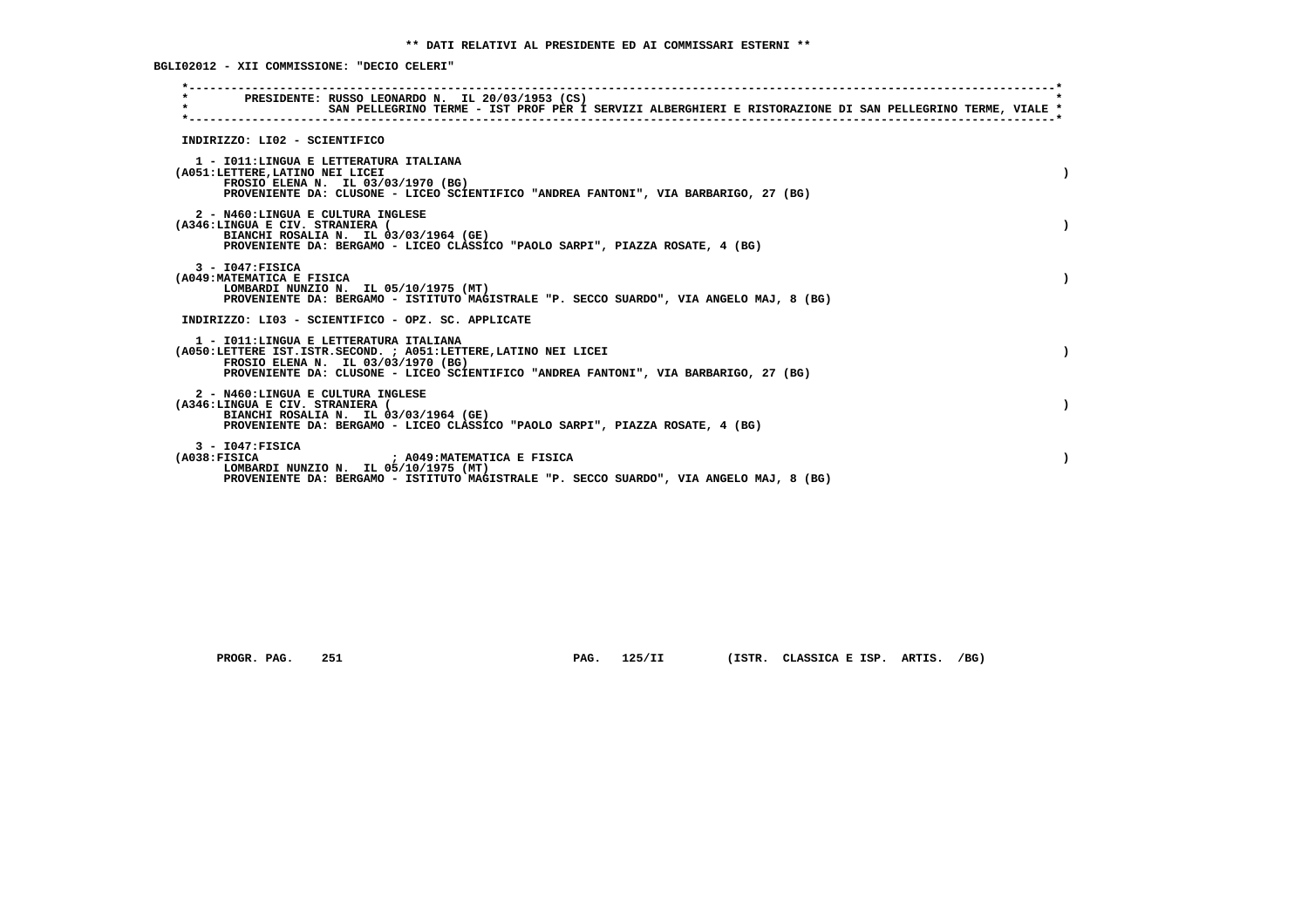**BGLI02013 - XIII COMMISSIONE: "MAIRONI DA PONTE"**

 **\*\* DATI RELATIVI ALLE CLASSI DELLA CONFIGURAZIONE \*\***

|  |  | ISTITUTO PRIMA SEDE: PRESEZZO - LICEO SCIENTIFICO "MAIRONI DA PONTE", VIA BERIZZI, 1 (BG)<br>* CLASSE * ISTITUTO | * SEZIONE * INDIRIZZO |  |  |  |  |        | $*L.F.P.*$ |  |  | CANDIDATI | $\star$                                       |  | <b>L. STRANIERE</b>                           |  |  |
|--|--|------------------------------------------------------------------------------------------------------------------|-----------------------|--|--|--|--|--------|------------|--|--|-----------|-----------------------------------------------|--|-----------------------------------------------|--|--|
|  |  | *--------*------------*---------------                                                                           |                       |  |  |  |  |        |            |  |  |           |                                               |  | *INT.*EST.*SPEC*MER.* II PR. I COM. II COM. * |  |  |
|  |  | $1 * BGPS008012 * SAL * LIO2 - SCIENTIFICO$                                                                      |                       |  |  |  |  |        |            |  |  |           | $* 27 * 1 * * * * *$                          |  |                                               |  |  |
|  |  | * BGPS008012 * 5ALSA * LI03 - SCIENTIFICO - OPZ. SC. APPLICATE                                                   |                       |  |  |  |  |        |            |  |  |           | $\star$ 23 $\star$ $\star$ $\star$ $\star$    |  |                                               |  |  |
|  |  |                                                                                                                  |                       |  |  |  |  | TOTALI |            |  |  |           | $* 50 * 1 * * * * *$<br>*----*----*----*----* |  |                                               |  |  |

 **PROGR. PAG. 252 PAG. 126/I (ISTR. CLASSICA E ISP. ARTIS. /BG)**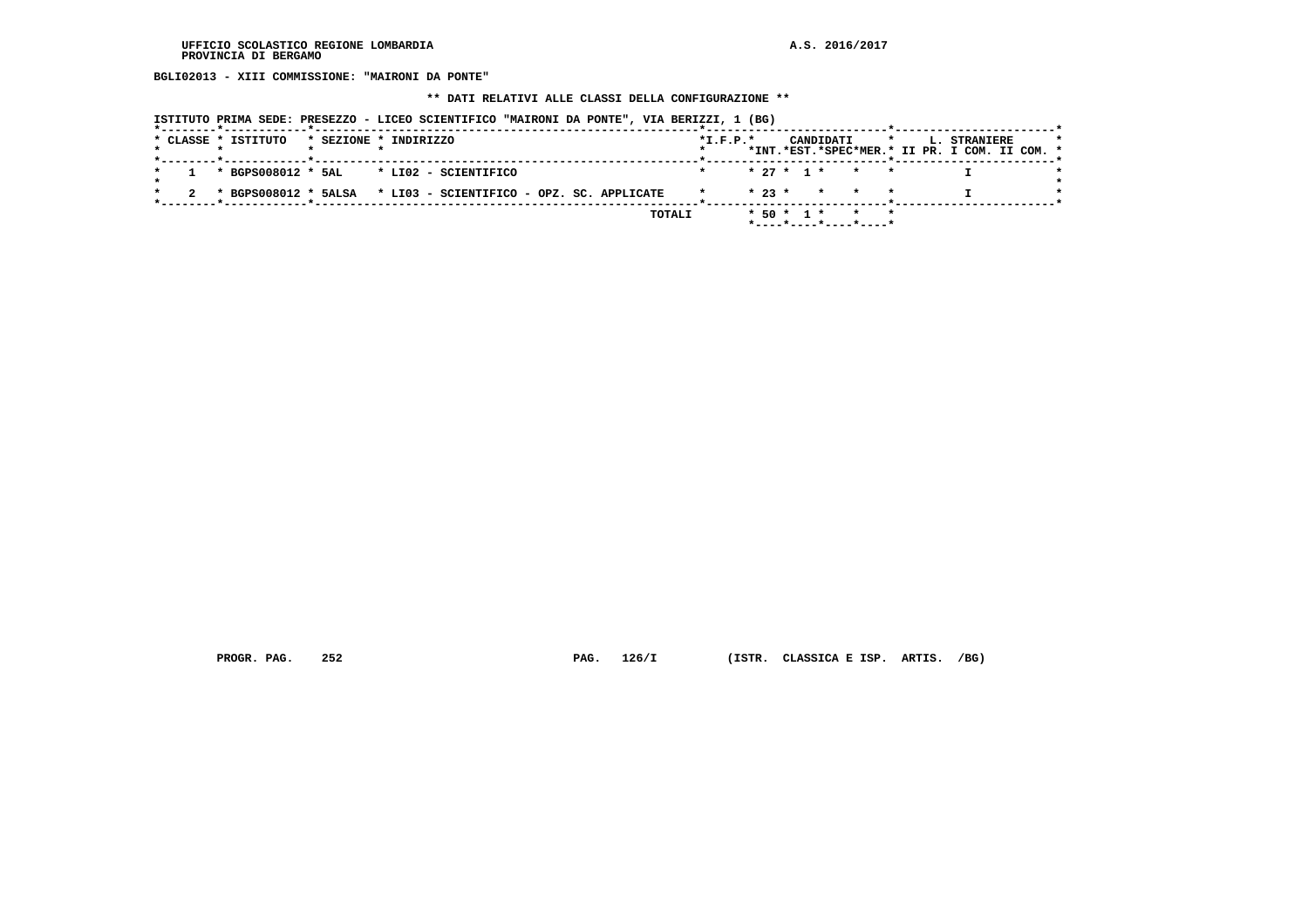**BGLI02013 - XIII COMMISSIONE: "MAIRONI DA PONTE"**

| PRESIDENTE: PIZZUTO NUNZIO N. IL 31/05/1954 (ME)<br>$\star$<br>BERGAMO - ISTITUTO MAGISTRALE "P. SECCO SUARDO", VIA ANGELO MAJ, 8 (BG)                                                                                                       |           |
|----------------------------------------------------------------------------------------------------------------------------------------------------------------------------------------------------------------------------------------------|-----------|
| INDIRIZZO: LI02 - SCIENTIFICO                                                                                                                                                                                                                |           |
| 1 - IO11: LINGUA E LETTERATURA ITALIANA<br>(A051:LETTERE, LATINO NEI LICEI<br>ZAPPELLA LUCIANO N. IL 10/12/1961 (BG)<br>PROVENIENTE DA: BERGAMO - ISTITUTO MAGISTRALE "GIOVANNI FALCONE", VIA DUNANT, 1 (BG)                                 |           |
| 2 - N460:LINGUA E CULTURA INGLESE<br>(A346:LINGUA E CIV. STRANIERA (<br>FERRARO EMANUELA N. IL 08/04/1975 (CS)<br>PROVENIENTE DA: DALMINE - IST PROF PER I SERVIZI COMMERCIALI E TURISTICI "LUIGI EINAUDI", VIA VERDI, 48 (BG)               |           |
| $3 - 1047:$ FISICA<br>(A049: MATEMATICA E FISICA<br>GRECO TONIO N. IL 14/11/1975 (LE)<br>PROVENIENTE DA: BERGAMO - LICEO SCIENTIFICO "GIULIO NATTA", VIA EUROPA 15 (BG)                                                                      |           |
| INDIRIZZO: LI03 - SCIENTIFICO - OPZ. SC. APPLICATE                                                                                                                                                                                           |           |
| 1 - IO11: LINGUA E LETTERATURA ITALIANA<br>(A050:LETTERE IST.ISTR.SECOND. ; A051:LETTERE, LATINO NEI LICEI<br>ZAPPELLA LUCIANO N. IL 10/12/1961 (BG)<br>PROVENIENTE DA: BERGAMO - ISTITUTO MAGISTRALE "GIOVANNI FALCONE", VIA DUNANT, 1 (BG) |           |
| 2 - N460:LINGUA E CULTURA INGLESE<br>(A346:LINGUA E CIV. STRANIERA (<br>FERRARO EMANUELA N. IL 08/04/1975 (CS)<br>PROVENIENTE DA: DALMINE - IST PROF PER I SERVIZI COMMERCIALI E TURISTICI "LUIGI EINAUDI", VIA VERDI, 48 (BG)               | $\lambda$ |
| $3 - 1047:$ FISICA<br>(A038:FISICA<br>: A049:MATEMATICA E FISICA<br>GRECO TONIO N. IL 14/11/1975 (LE)<br>PROVENIENTE DA: BERGAMO - LICEO SCIENTIFICO "GIULIO NATTA", VIA EUROPA 15 (BG)                                                      |           |

 **PROGR. PAG. 253 PAG. 126/II (ISTR. CLASSICA E ISP. ARTIS. /BG)**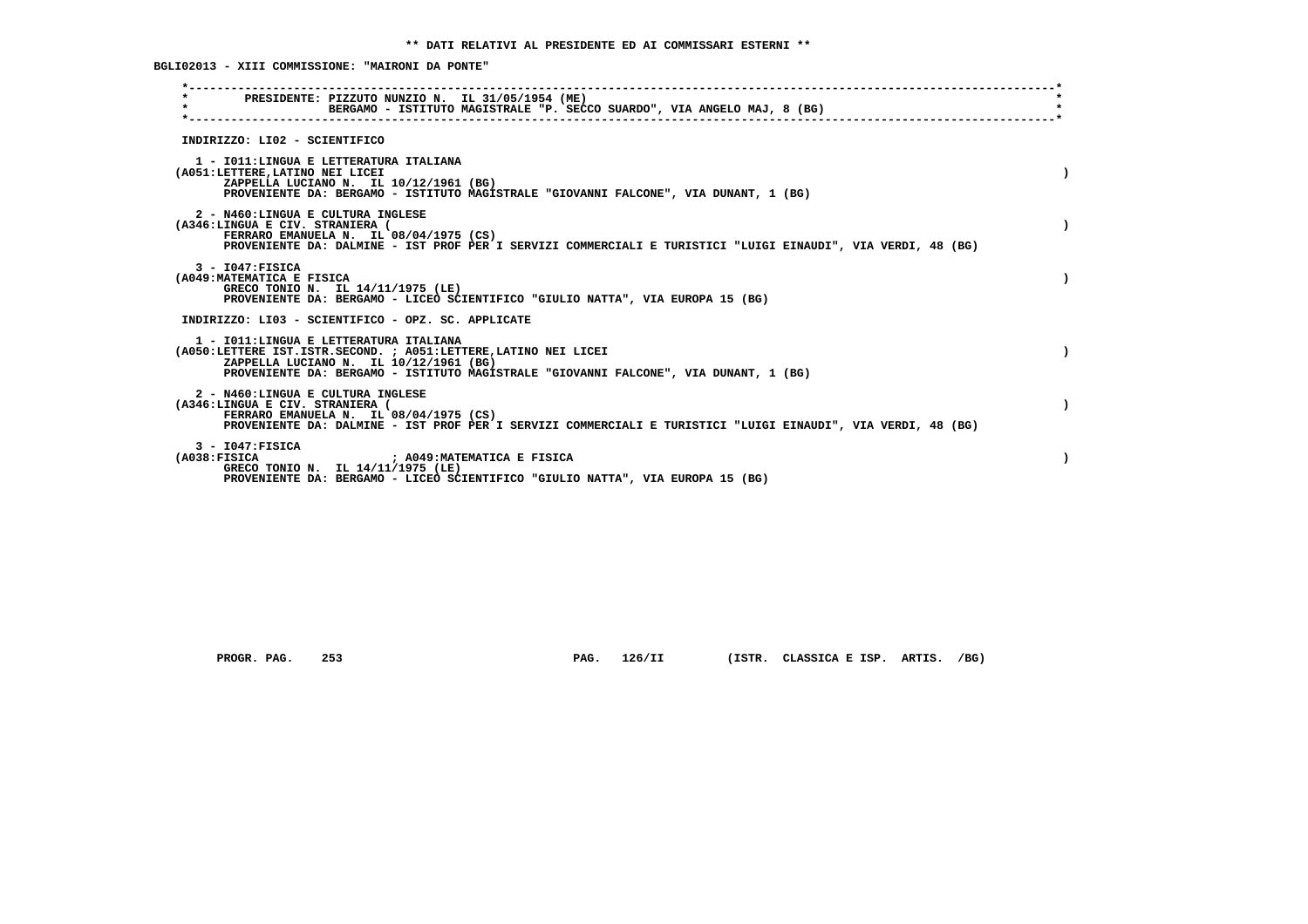**BGLI02014 - XIV COMMISSIONE: "DON LORENZO MILANI"**

#### **\*\* DATI RELATIVI ALLE CLASSI DELLA CONFIGURAZIONE \*\***

| ISTITUTO PRIMA SEDE: ROMANO DI LOMBARDIA - LICEO SCIENTIFICO "DON LORENZO MILANI", VIA BELVEDERE (BG) |  |  |  |
|-------------------------------------------------------------------------------------------------------|--|--|--|
|                                                                                                       |  |  |  |

|  |  | * CLASSE * ISTITUTO |  | * SEZIONE * INDIRIZZO |        | $*L.F.P.*$ |  |                  | CANDIDATI             |                 |  | L. STRANIERE<br>*INT.*EST.*SPEC*MER.* II PR. I COM. II COM. * |  |  |
|--|--|---------------------|--|-----------------------|--------|------------|--|------------------|-----------------------|-----------------|--|---------------------------------------------------------------|--|--|
|  |  | * BGPS03401E * AS   |  | * LI02 - SCIENTIFICO  |        |            |  |                  | $* 22 * 1 * * * * *$  |                 |  |                                                               |  |  |
|  |  | * BGPS03401E * CS   |  | * LI02 - SCIENTIFICO  |        |            |  |                  | $* 20 * 1 * * * * *$  |                 |  |                                                               |  |  |
|  |  |                     |  |                       | TOTALI |            |  | $*$ 42 $*$ 2 $*$ | *----*----*----*----* | $\star$ $\star$ |  |                                                               |  |  |

 **PROGR. PAG. 254 PAG. 127/I (ISTR. CLASSICA E ISP. ARTIS. /BG)**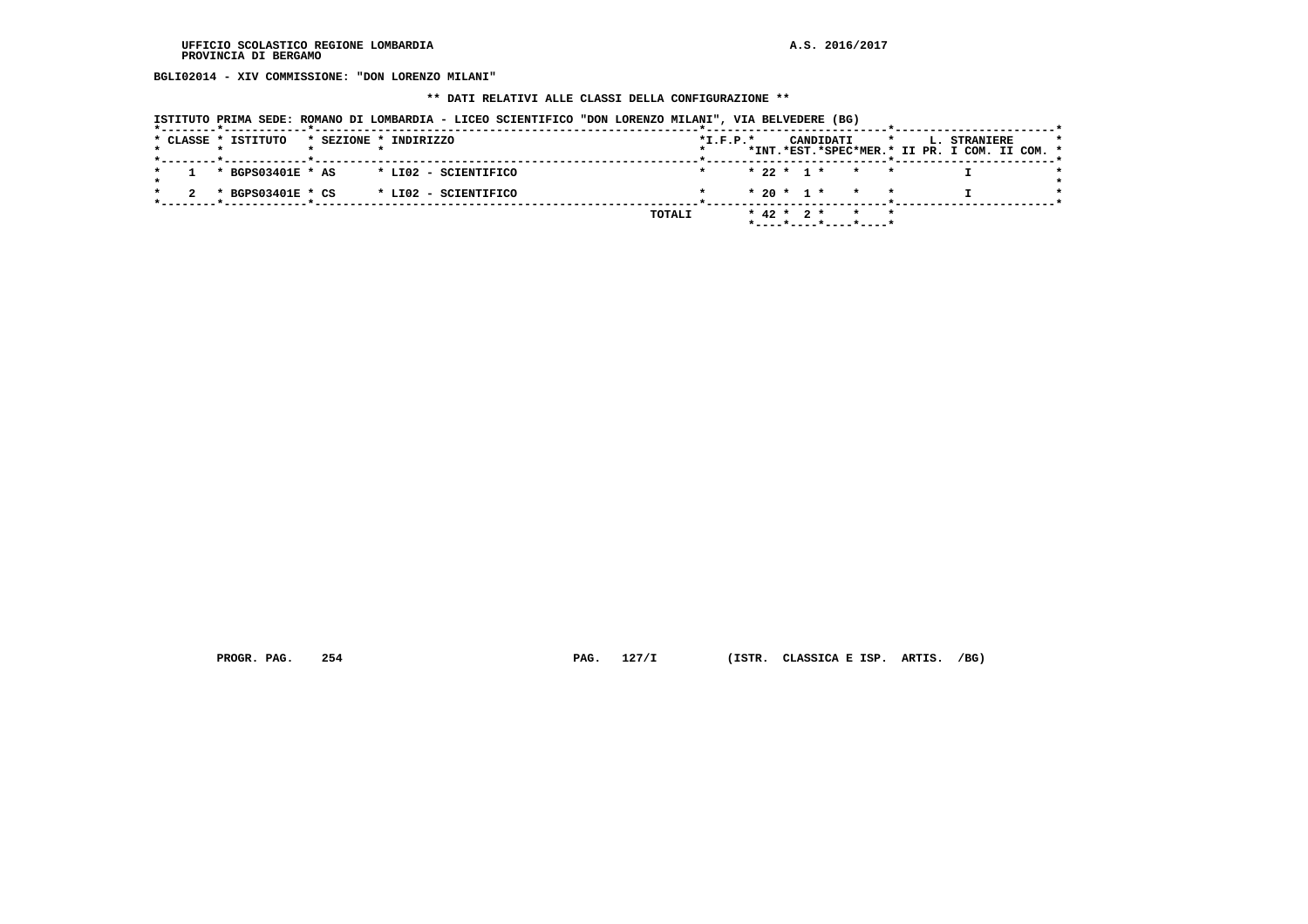**BGLI02014 - XIV COMMISSIONE: "DON LORENZO MILANI"**

| $\star$<br>$\star$                                                         | PRESIDENTE: MASIERO FRANCO N. IL 15/12/1957 (MI)<br>TREVIGLIO - ISTITUTO TECNICO COMMERCIALE "GUGLIELMO OBERDAN", VIALE MERISIO, 14 (BG)    |  |
|----------------------------------------------------------------------------|---------------------------------------------------------------------------------------------------------------------------------------------|--|
| INDIRIZZO: LI02 - SCIENTIFICO                                              |                                                                                                                                             |  |
| 1 - IO11: LINGUA E LETTERATURA ITALIANA<br>(A051:LETTERE, LATINO NEI LICEI | SPATARI VINCENZA N. IL 21/10/1961 (RC)<br>PROVENIENTE DA: CARAVAGGIO - LICEO SCIENTIFICO "GALILEO GALILEI", VIA SAN FRANCESCO, 119A (BG)    |  |
| 2 - N460:LINGUA E CULTURA INGLESE<br>(A346:LINGUA E CIV. STRANIERA         | NOSSA LORIANA N. IL 02/10/1954 (BG)<br>PROVENIENTE DA: TREVIGLIO - ISTITUTO TECNICO COMMERCIALE "GUGLIELMO OBERDAN", VIALE MERISIO, 14 (BG) |  |
| $3 - 1047:$ FISICA<br>(A049: MATEMATICA E FISICA                           | MONTONE SIMONA EMILIA N. IL 21/02/1975 (PZ)<br>PROVENIENTE DA: LOVERE - LICEO SCIENTIFICO "DECIO CELERI", VIA NAZARIO SAURO, 2 (BG)         |  |

 **PROGR. PAG. 255 PAG. 127/II (ISTR. CLASSICA E ISP. ARTIS. /BG)**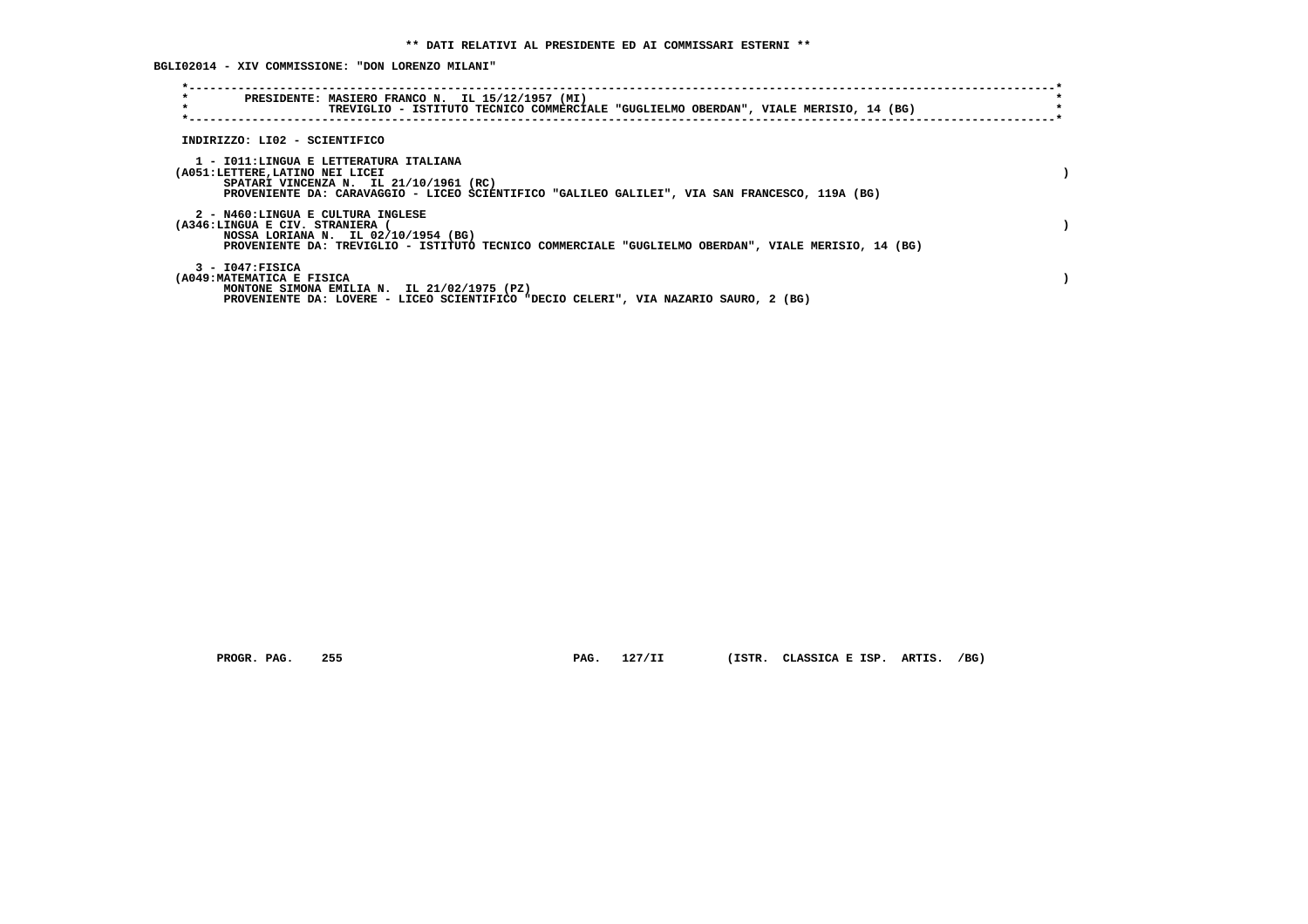**BGLI02015 - XV COMMISSIONE: "LORENZO FEDERICI"**

# **\*\* DATI RELATIVI ALLE CLASSI DELLA CONFIGURAZIONE \*\***

| ISTITUTO PRIMA SEDE: TRESCORE BALNEARIO - LICEO SCIENTIFICO "LORENZO FEDERICI", VIA DELL'ALBAROTTO (BG) |  |  |  |  |  |
|---------------------------------------------------------------------------------------------------------|--|--|--|--|--|
|                                                                                                         |  |  |  |  |  |

|        | CANDIDATI  |                      |                                                                      | $\star$                                                       |
|--------|------------|----------------------|----------------------------------------------------------------------|---------------------------------------------------------------|
|        |            |                      |                                                                      |                                                               |
|        |            |                      |                                                                      |                                                               |
|        |            |                      |                                                                      |                                                               |
| TOTALI | * 1 *      |                      |                                                                      |                                                               |
|        | $*I.F.P.*$ | $* 23 *$<br>$* 47 *$ | * * *<br>$* 24 * * 1 * * *$<br>$\mathbf{r}$<br>*----*----*----*----* | L. STRANIERE<br>*INT.*EST.*SPEC*MER.* II PR. I COM. II COM. * |

 **PROGR. PAG. 256 PAG. 128/I (ISTR. CLASSICA E ISP. ARTIS. /BG)**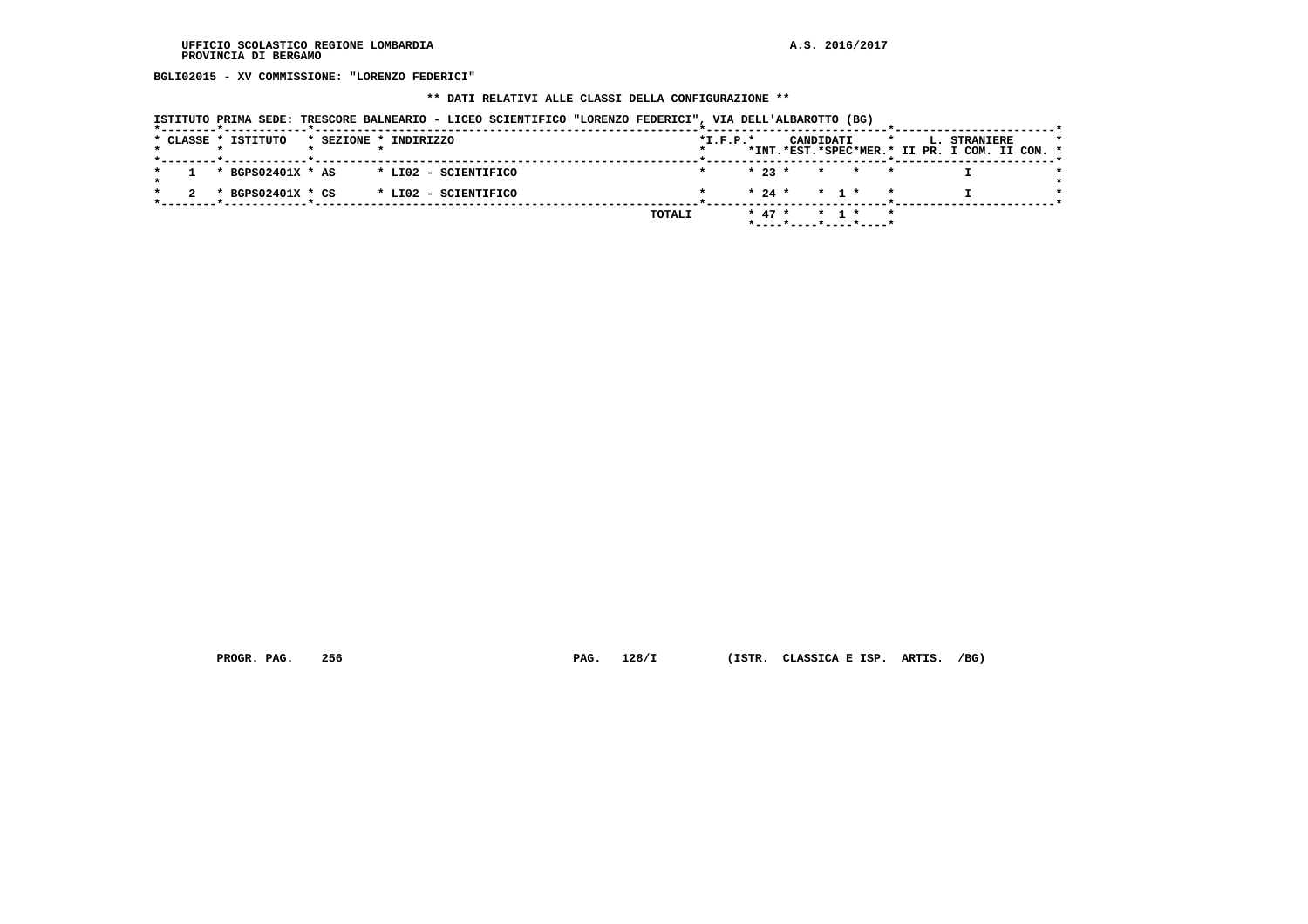**BGLI02015 - XV COMMISSIONE: "LORENZO FEDERICI"**

| $\star$<br>PRESIDENTE: SALOMONE ANTONINA N. IL 05/10/1958 (ME)<br>$\star$<br>BERGAMO - ISTITUTO TECNICO COMMERCIALE "BORTOLO BELOTTI", VIA PER AZZANO, 5 (BG)                                                              |  |
|----------------------------------------------------------------------------------------------------------------------------------------------------------------------------------------------------------------------------|--|
| INDIRIZZO: LI02 - SCIENTIFICO                                                                                                                                                                                              |  |
| 1 - IO11:LINGUA E LETTERATURA ITALIANA<br>(A051:LETTERE,LATINO NEI LICEI<br>TORRE RITA MARIA N. IL 20/07/1966 (ME)<br>PROVENIENTE DA: BERGAMO - LICEO SCIENTIFICO "LORENZO MASCHERONI", VIA ALBERICO DA ROSCIATE, 21A (BG) |  |
| 2 - N460:LINGUA E CULTURA INGLESE<br>(A346:LINGUA E CIV. STRANIERA<br>CORNA MARIA ELISABETTA N. IL 04/06/1977 (BG)<br>PROVENIENTE DA: BERGAMO - LICEO ARTISTICO " GIACOMO E PIO MANZU' ", VIA TORQUATO TASSO, 18 (BG)      |  |
| $3 - 1047:$ FISICA<br>(A049: MATEMATICA E FISICA<br>DE LUCA IVANO N. IL 25/08/1977 (EE)<br>PROVENIENTE DA: DALMINE - LICEO SCIENTIFICO "LUIGI EINAUDI", VIA VERDI, 48 (BG)                                                 |  |

 **PROGR. PAG. 257 PAG. 128/II (ISTR. CLASSICA E ISP. ARTIS. /BG)**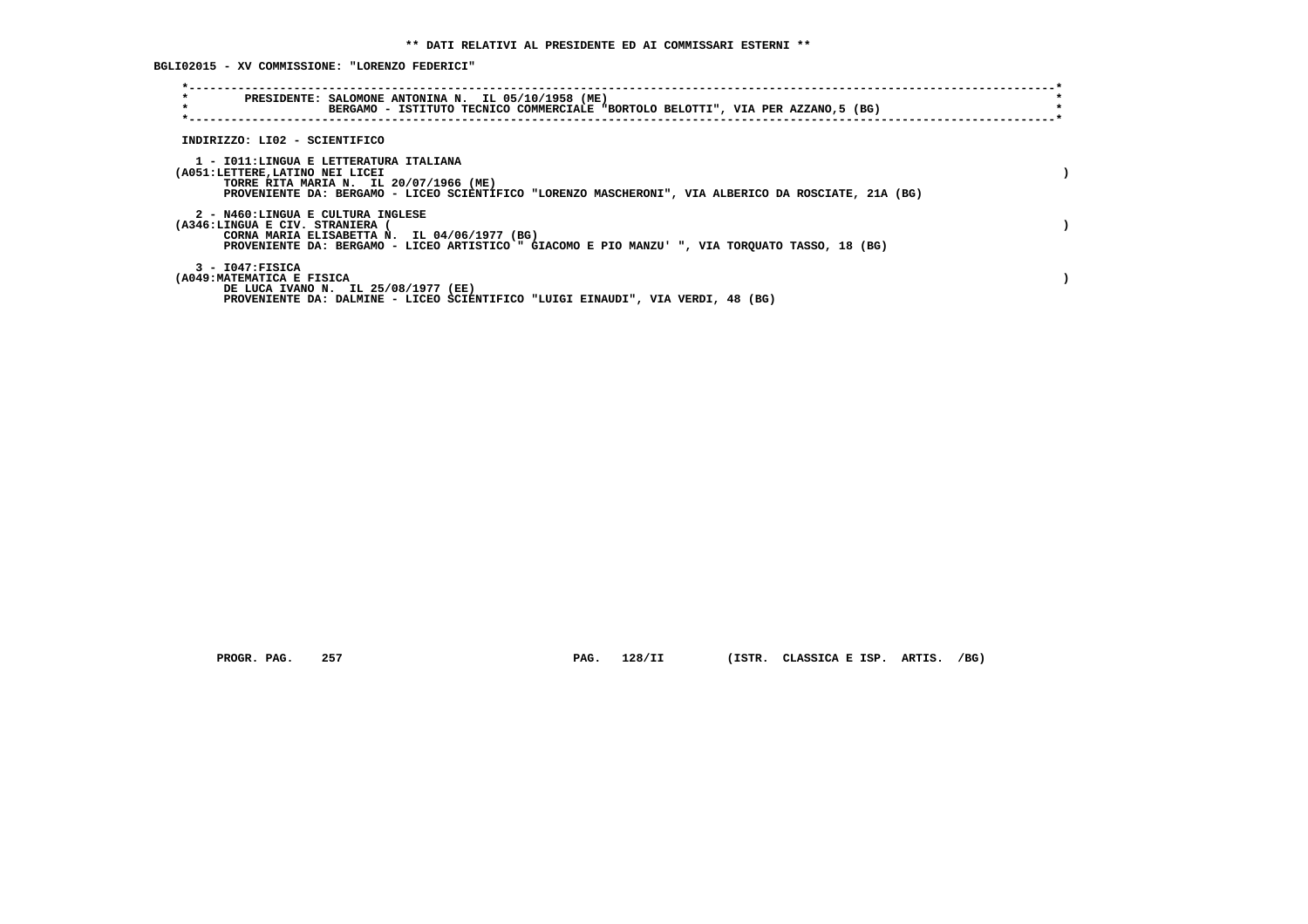**BGLI02016 - XVI COMMISSIONE: LICEO SCIENTIFICO "LEONARDO DA VINCI"**

 **\*\* DATI RELATIVI ALLE CLASSI DELLA CONFIGURAZIONE \*\***

| ISTITUTO PRIMA SEDE: BERGAMO - L.R. PAR. LICEO SCIENTIFICO LICEO SCIENTIFICO "LEONARDO DA, VIA MORONI, N. 255 (BG) |  |  |  |  |  |  |  |
|--------------------------------------------------------------------------------------------------------------------|--|--|--|--|--|--|--|
|--------------------------------------------------------------------------------------------------------------------|--|--|--|--|--|--|--|

|  | * CLASSE * ISTITUTO |  | * SEZIONE * INDIRIZZO                 |        | $*L.F.P.*$ |  |  | CANDIDATI |                           |  | <b>L. STRANIERE</b>                           | $\star$ |
|--|---------------------|--|---------------------------------------|--------|------------|--|--|-----------|---------------------------|--|-----------------------------------------------|---------|
|  |                     |  |                                       |        |            |  |  |           |                           |  | *INT.*EST.*SPEC*MER.* II PR. I COM. II COM. * |         |
|  |                     |  | * BGPS095001 * A * LI02 - SCIENTIFICO |        |            |  |  |           | $* 24 * 8 * * * * *$      |  |                                               |         |
|  |                     |  |                                       |        |            |  |  |           | $* 23 * 6 * * * * *$      |  |                                               |         |
|  | * BGPS095001 * B    |  | * LI02 - SCIENTIFICO                  |        |            |  |  |           |                           |  |                                               |         |
|  |                     |  |                                       | TOTALI |            |  |  |           | $*$ 47 $*$ 14 $*$ $*$ $*$ |  |                                               |         |
|  |                     |  |                                       |        |            |  |  |           | *----*----*----*----*     |  |                                               |         |

 **PROGR. PAG. 258 PAG. 129/I (ISTR. CLASSICA E ISP. ARTIS. /BG)**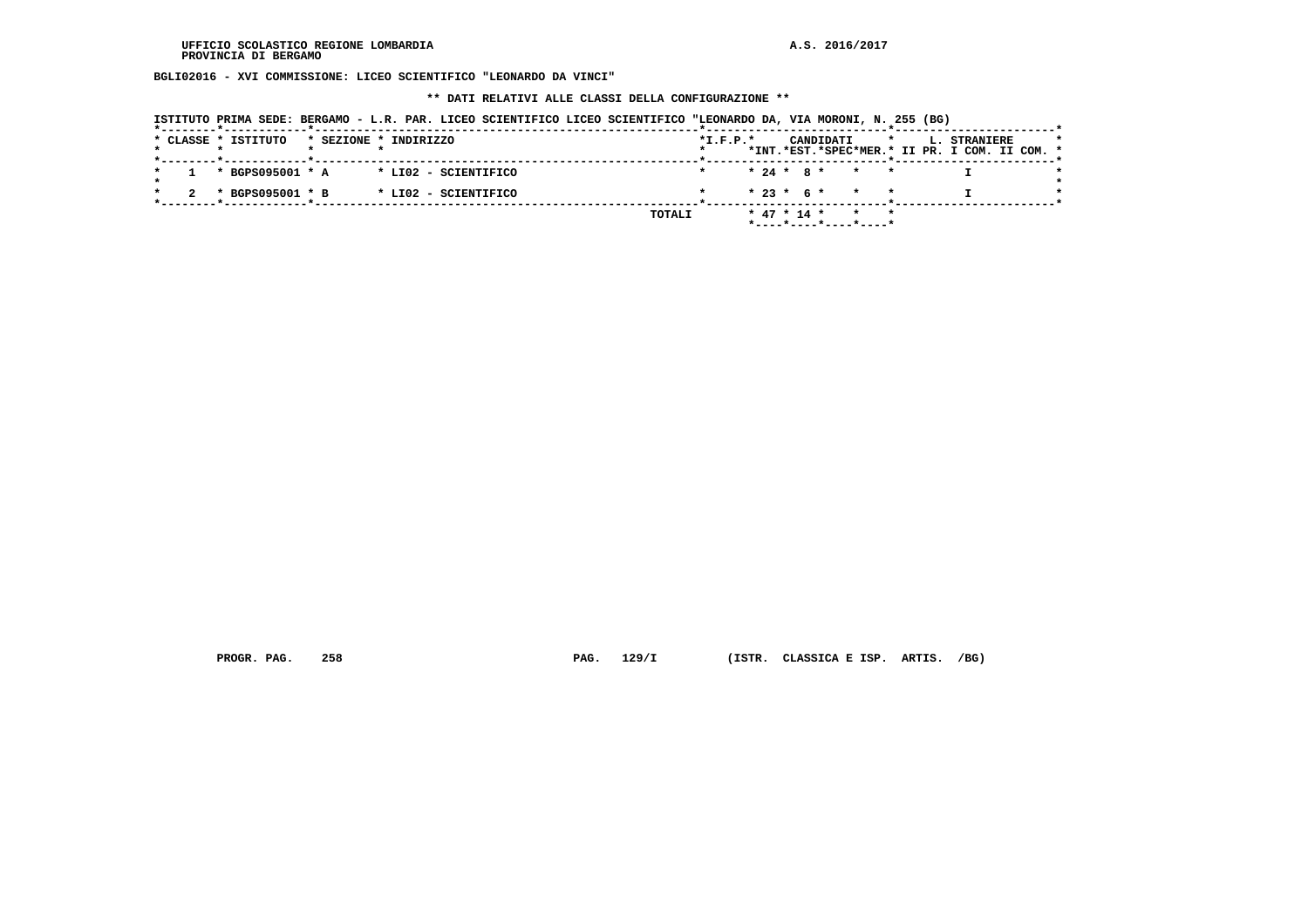**BGLI02016 - XVI COMMISSIONE: LICEO SCIENTIFICO "LEONARDO DA VINCI"**

| $\star$<br>PRESIDENTE: MININNI ANTONELLA N. IL 18/09/1966 (UD)<br>$\star$<br>TREVIGLIO - ISTITUTO MAGISTRALE "GUGLIELMO OBERDAN", VIALE MERISIO 14 (BG)                                                     |  |
|-------------------------------------------------------------------------------------------------------------------------------------------------------------------------------------------------------------|--|
| INDIRIZZO: LI02 - SCIENTIFICO                                                                                                                                                                               |  |
| 1 - IO11:LINGUA E LETTERATURA ITALIANA<br>(A051:LETTERE, LATINO NEI LICEI<br>RUSSO ROBERTA N. IL 25/12/1974 (BG)<br>PROVENIENTE DA: ZOGNO - LICEO SCIENTIFICO "DAVID MARIA TUROLDO", VIA RONCO, 11 (BG)     |  |
| 2 - N460:LINGUA E CULTURA INGLESE<br>(A346:LINGUA E CIV. STRANIERA<br>D'AMATO MARIA N. IL 26/07/1962 (SA)<br>PROVENIENTE DA: BRESCIA - ISTITUTO TECNICO AGRARIO "PASTORI" - BRESCIA, VIALE BORNATA 110 (BS) |  |
| $3 - 1047$ : FISICA<br>(A049: MATEMATICA E FISICA<br>SERVENTI LAURA N. IL 29/01/1960 (MN)<br>PROVENIENTE DA: MANTOVA - LICEO CLASSICO LC LIC.CLASS. VIRGILIO MN, VIA ARDIGO 13 (MN)                         |  |

 **PROGR. PAG. 259 PAG. 129/II (ISTR. CLASSICA E ISP. ARTIS. /BG)**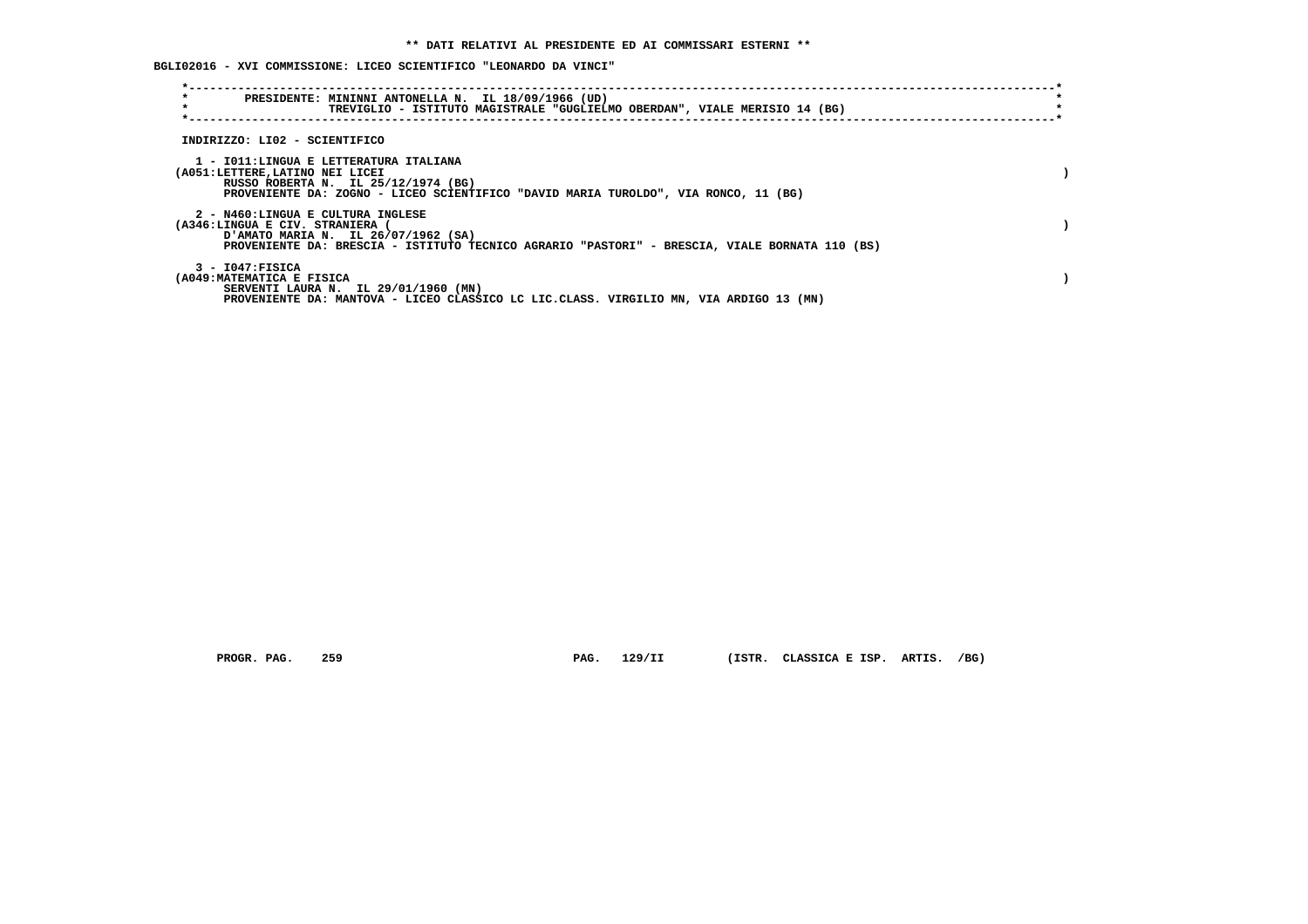**BGLI02017 - XVII COMMISSIONE: LICEO SCIENTIFICO "OPERA S. ALESSANDRO"**

 **\*\* DATI RELATIVI ALLE CLASSI DELLA CONFIGURAZIONE \*\***

| ISTITUTO PRIMA SEDE: BERGAMO - L.R. PAR. LICEO SCIENTIFICO LICEO SCIENTIFICO "OPERA S. AL, VIA GARIBALDI, N. 3 (BG) |  |  |  |  |  |  |  |  |  |  |  |  |  |  |  |  |  |
|---------------------------------------------------------------------------------------------------------------------|--|--|--|--|--|--|--|--|--|--|--|--|--|--|--|--|--|
|---------------------------------------------------------------------------------------------------------------------|--|--|--|--|--|--|--|--|--|--|--|--|--|--|--|--|--|

|  | * CLASSE * ISTITUTO |  | * SEZIONE * INDIRIZZO |        | $*L.F.P.*$ |          |                       | CANDIDATI |                         |  | L. STRANIERE<br>*INT.*EST.*SPEC*MER.* II PR. I COM. II COM. * |  |  |
|--|---------------------|--|-----------------------|--------|------------|----------|-----------------------|-----------|-------------------------|--|---------------------------------------------------------------|--|--|
|  |                     |  |                       |        |            |          |                       |           |                         |  |                                                               |  |  |
|  | * BGPS02500P * A    |  | * LI02 - SCIENTIFICO  |        |            | $* 22 *$ |                       |           | $\star$ $\star$ $\star$ |  |                                                               |  |  |
|  |                     |  |                       |        |            |          |                       |           |                         |  |                                                               |  |  |
|  | * BGPS02500P * B    |  | * LI02 - SCIENTIFICO  |        |            |          | $* 15 * * * * * *$    |           |                         |  |                                                               |  |  |
|  |                     |  |                       |        |            |          |                       |           |                         |  |                                                               |  |  |
|  |                     |  |                       | TOTALI |            | $* 37 *$ |                       |           |                         |  |                                                               |  |  |
|  |                     |  |                       |        |            |          | *----*----*----*----* |           |                         |  |                                                               |  |  |

 **PROGR. PAG. 260 PAG. 130/I (ISTR. CLASSICA E ISP. ARTIS. /BG)**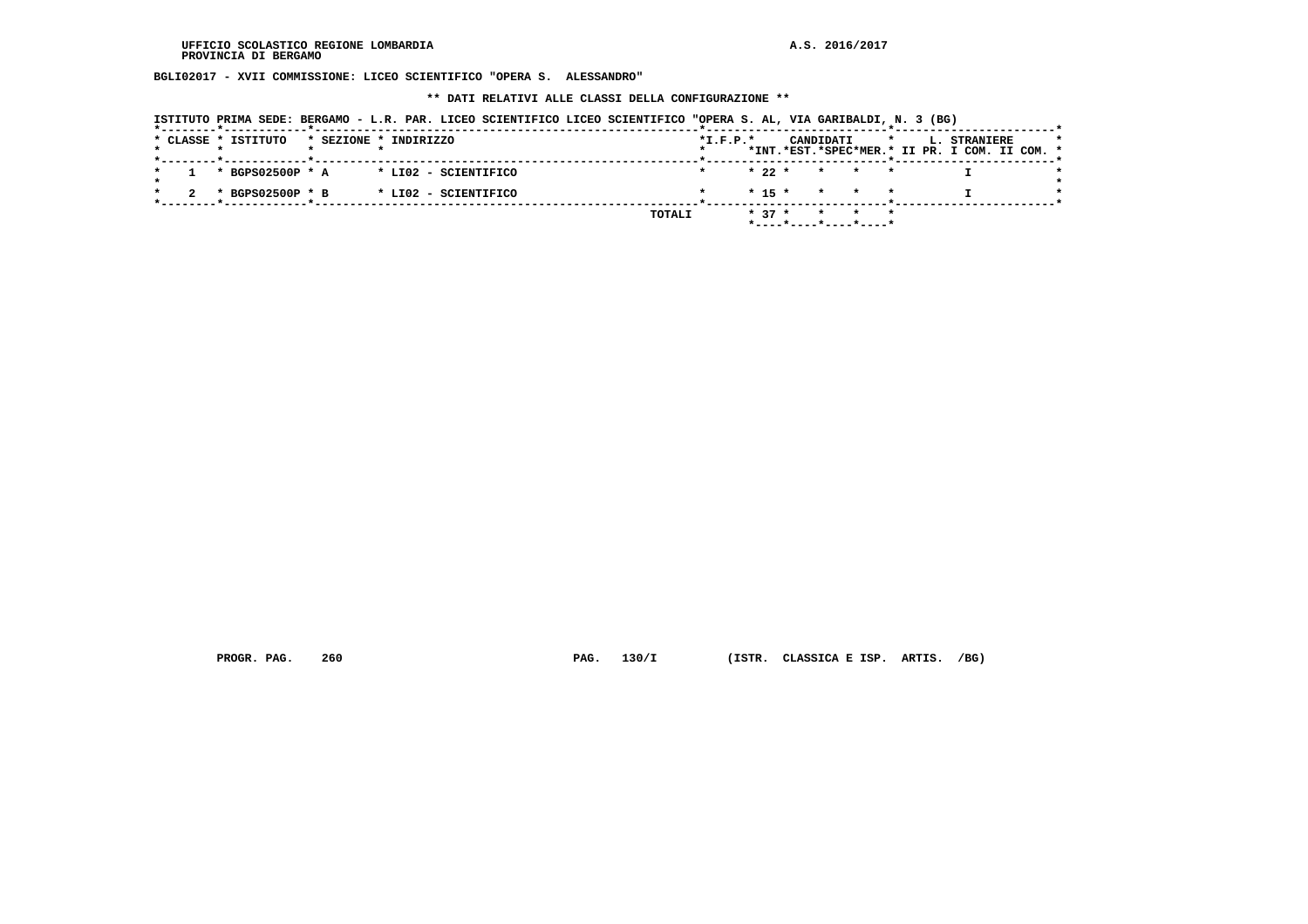**BGLI02017 - XVII COMMISSIONE: LICEO SCIENTIFICO "OPERA S. ALESSANDRO"**

| $\star$<br>PRESIDENTE: PENSA LUIGI N. IL 05/04/1956 (BG)<br>$\star$                                                                                                                                       | TREVIGLIO - ISTITUTO TECNICO INDUSTRIALE "ARCHIMEDE", VIA CARAVAGGIO, 50/52 (BG)                 |
|-----------------------------------------------------------------------------------------------------------------------------------------------------------------------------------------------------------|--------------------------------------------------------------------------------------------------|
| INDIRIZZO: LI02 - SCIENTIFICO                                                                                                                                                                             |                                                                                                  |
| 1 - IO11:LINGUA E LETTERATURA ITALIANA<br>(A051:LETTERE, LATINO NEI LICEI<br>COLOMBO ALESSANDRO N. IL 21/09/1978 (MI)<br>PROVENIENTE DA: TREVIGLIO - LICEO CLASSICO "SIMONE WEIL", VIA BOTTICELLI, 6 (BG) |                                                                                                  |
| 2 - N460:LINGUA E CULTURA INGLESE<br>(A346:LINGUA E CIV. STRANIERA<br>DE PASCALE CAROLINA N. IL 01/04/1961 (SA)                                                                                           | PROVENIENTE DA: BRESCIA - ISTITUTO TECNICO AGRARIO "PASTORI" - BRESCIA, VIALE BORNATA 110 (BS)   |
| 3 - I047:FISICA<br>(A049: MATEMATICA E FISICA<br>SANTUS ELENA N. IL 13/03/1963 (BS)                                                                                                                       | PROVENIENTE DA: BRESCIA - ISTITUTO MAGISTRALE LICEO SCIENZE UMANE F. DE ANDR, VIA BONINI 58 (BS) |

 **PROGR. PAG. 261 PAG. 130/II (ISTR. CLASSICA E ISP. ARTIS. /BG)**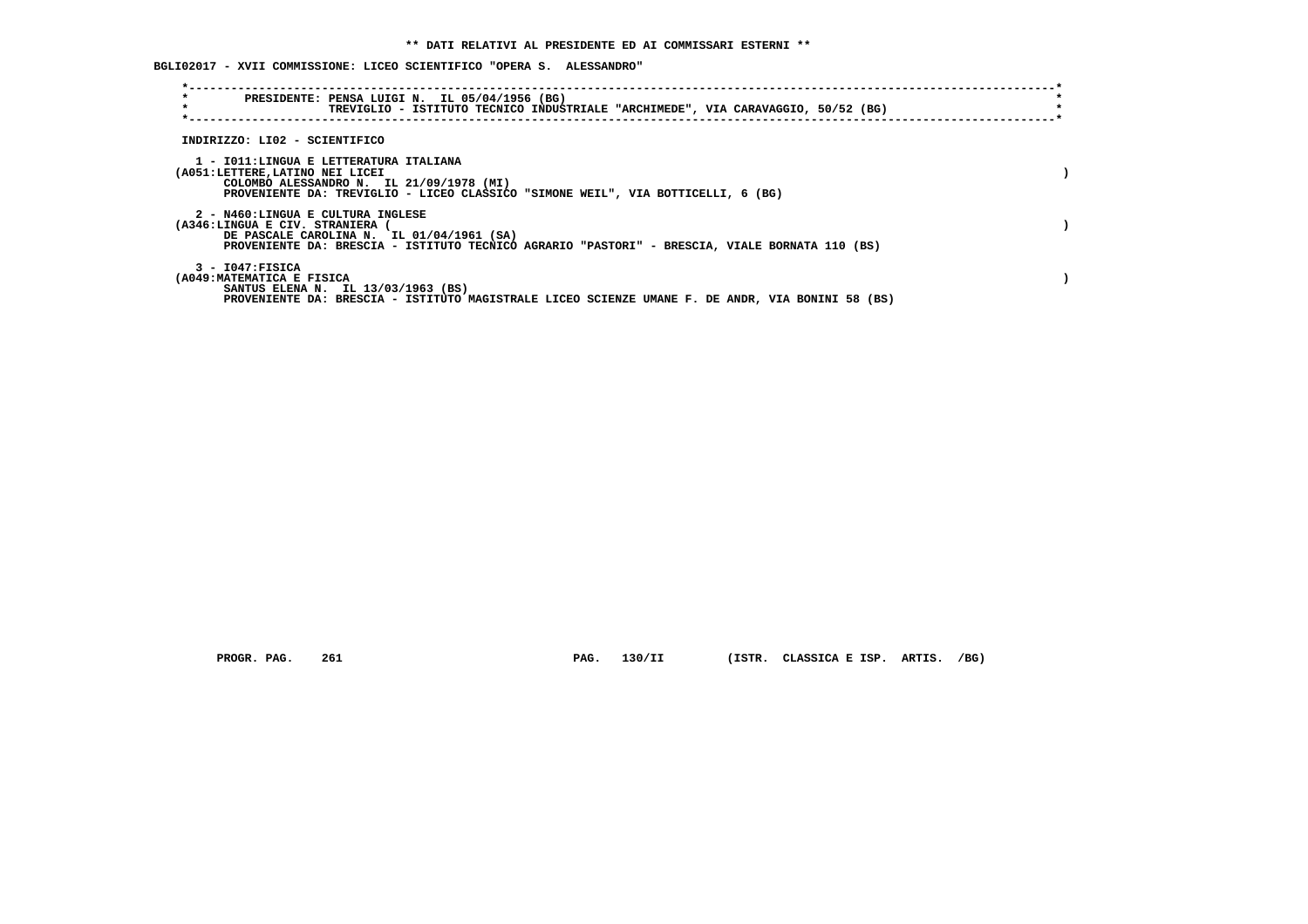**BGLI02018 - XVIII COMMISSIONE: LICEO SCIENTIFICO "ANTONIO LOCATELLI"**

 **\*\* DATI RELATIVI ALLE CLASSI DELLA CONFIGURAZIONE \*\***

| ISTITUTO PRIMA SEDE: BERGAMO - L.R. PAR. LICEO SCIENTIFICO LICEO SCIENTIFICO "ANTONIO LOC, VIA MANTEGNA, N. 8 (BG)                |                                                                                                     |
|-----------------------------------------------------------------------------------------------------------------------------------|-----------------------------------------------------------------------------------------------------|
| * CLASSE * ISTITUTO<br>* SEZIONE * INDIRIZZO<br>. _ _ _ _ _ _ _ _ <del>.</del> _ _ _ _ _ _ _ _ _ _ _ _ _ <del>.</del> _ _ _ _ _ _ | $*I.F.P.*$<br>CANDIDATI<br>L. STRANIERE<br>$\star$<br>*INT.*EST.*SPEC*MER.* II PR. I COM. II COM. * |
| * BGPS12500G * A<br>* LI02 - SCIENTIFICO                                                                                          | $*20$ $*$<br>* * *                                                                                  |
| * BGPS12500G * B<br>* LIO2 - SCIENTIFICO                                                                                          | $* 15 * * * * * *$                                                                                  |
|                                                                                                                                   | $* 35 *$<br>TOTALI<br>$*$ - - - - $*$ - - - - $*$ - - - - $*$ - - - - - $*$                         |

 **PROGR. PAG. 262 PAG. 131/I (ISTR. CLASSICA E ISP. ARTIS. /BG)**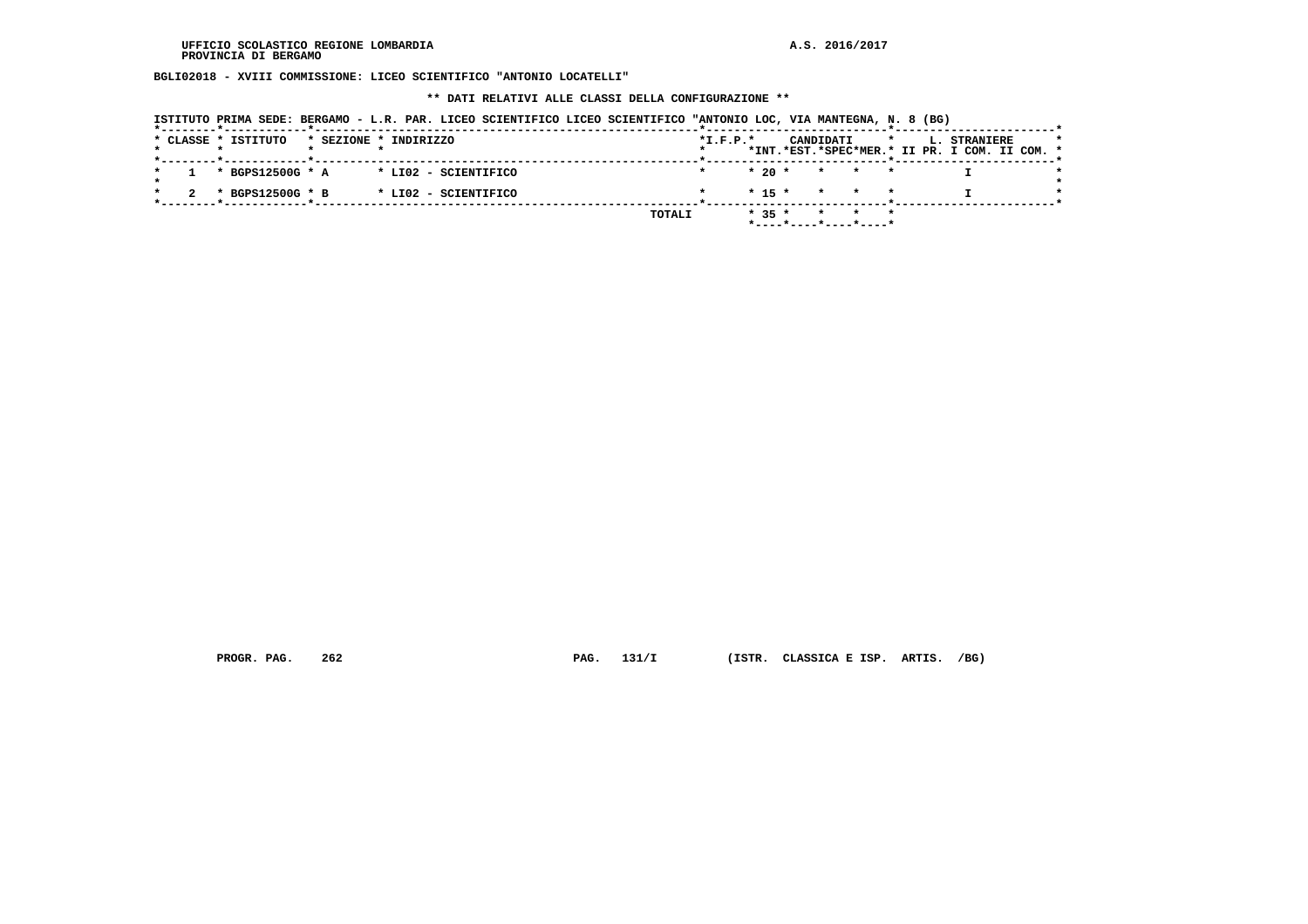**BGLI02018 - XVIII COMMISSIONE: LICEO SCIENTIFICO "ANTONIO LOCATELLI"**

| $\star$<br>$\star$                                                        | PRESIDENTE: PASCALI CLAUDIO N. IL 01/06/1964 (LE)<br>CLUSONE - IST TEC COMMERCIALE E PER GEOMETRI "ANDREA FANTONI", VIA BARBARIGO, 27 (BG) |  |
|---------------------------------------------------------------------------|--------------------------------------------------------------------------------------------------------------------------------------------|--|
| INDIRIZZO: LI02 - SCIENTIFICO                                             |                                                                                                                                            |  |
| 1 - IO11:LINGUA E LETTERATURA ITALIANA<br>(A051:LETTERE, LATINO NEI LICEI | QUINTO ANTONIO N. IL 09/08/1974 (MT)<br>PROVENIENTE DA: TRESCORE BALNEARIO - LICEO SCIENTIFICO "LORENZO FEDERICI", VIA DELL'ALBAROTTO (BG) |  |
| 2 - N460:LINGUA E CULTURA INGLESE<br>(A346:LINGUA E CIV. STRANIERA (      | BUFFOLI MARIA N. IL 26/07/1958 (BS)<br>PROVENIENTE DA: BRESCIA - LICEO CLASSICO "ARNALDO" - BRESCIA, CORSO MAGENTA 56 (BS)                 |  |
| $3 - 1047$ : FISICA<br>(A049: MATEMATICA E FISICA                         | FRANCESCHINI PIERA N. IL 29/10/1958 (BS)<br>PROVENIENTE DA: BRESCIA - ISTITUTO TECNICO AGRARIO "PASTORI" - BRESCIA, VIALE BORNATA 110 (BS) |  |

 **PROGR. PAG. 263 PAG. 131/II (ISTR. CLASSICA E ISP. ARTIS. /BG)**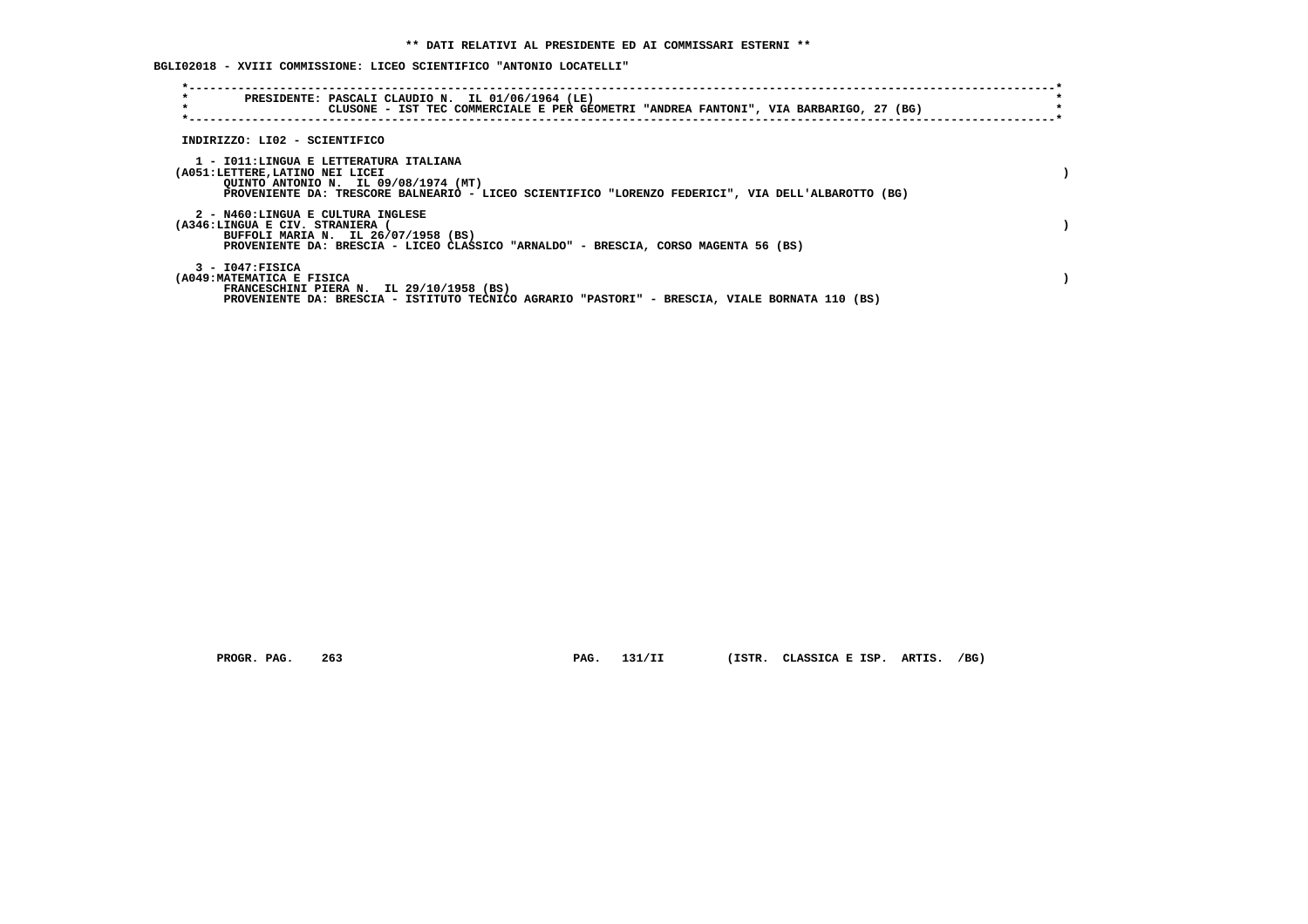**BGLI02019 - XIX COMMISSIONE: LICEO SCIENTIFICO "LA TRACCIA"**

 **\*\* DATI RELATIVI ALLE CLASSI DELLA CONFIGURAZIONE \*\***

| ISTITUTO PRIMA SEDE: CALCINATE - L.R. PAR. LICEO SCIENTIFICO LICEO SCIENTIFICO "LA TRACCIA", VIA S. PAOLO DELLA CROCE, N. 2 (B |                                                                                             |
|--------------------------------------------------------------------------------------------------------------------------------|---------------------------------------------------------------------------------------------|
| * CLASSE * ISTITUTO<br>* SEZIONE * INDIRIZZO                                                                                   | CANDIDATI * L. STRANIERE<br>$*$ I.F.P. $*$<br>*INT.*EST.*SPEC*MER.* II PR. I COM. II COM. * |
| * BGPS00500D * A * LI02 - SCIENTIFICO<br>*--------*------------*-------------                                                  | $\star$ 24 $\star$ $\star$ $\star$<br>$\star$                                               |
| ISTITUTO SECONDA SEDE: CALCINATE - L.R. PAR. LICEO LINGUISTICO LICEO LINGUISTICO "LA TRACCIA", VIA S. PAOLO DELLA CROCE, N. 2  |                                                                                             |
| * CLASSE * ISTITUTO<br>* SEZIONE * INDIRIZZO                                                                                   | *I.F.P.* CANDIDATI * L. STRANIERE<br>*INT.*EST.*SPEC*MER.* II PR. I COM. II COM. *          |
| $\star$ BGPL005008 $\star$ A $\star$ LI04 - LINGUISTICO<br>*------- <b>*</b> ----------- <b>*</b> ---------                    | $* 12 * * * * * T$                                                                          |
| TOTALI                                                                                                                         | $* 36 * * * * * * *$<br>$*$ ---- $*$ ---- $*$ ---- $*$ ----*                                |

 **PROGR. PAG. 264 PAG. 132/I (ISTR. CLASSICA E ISP. ARTIS. /BG)**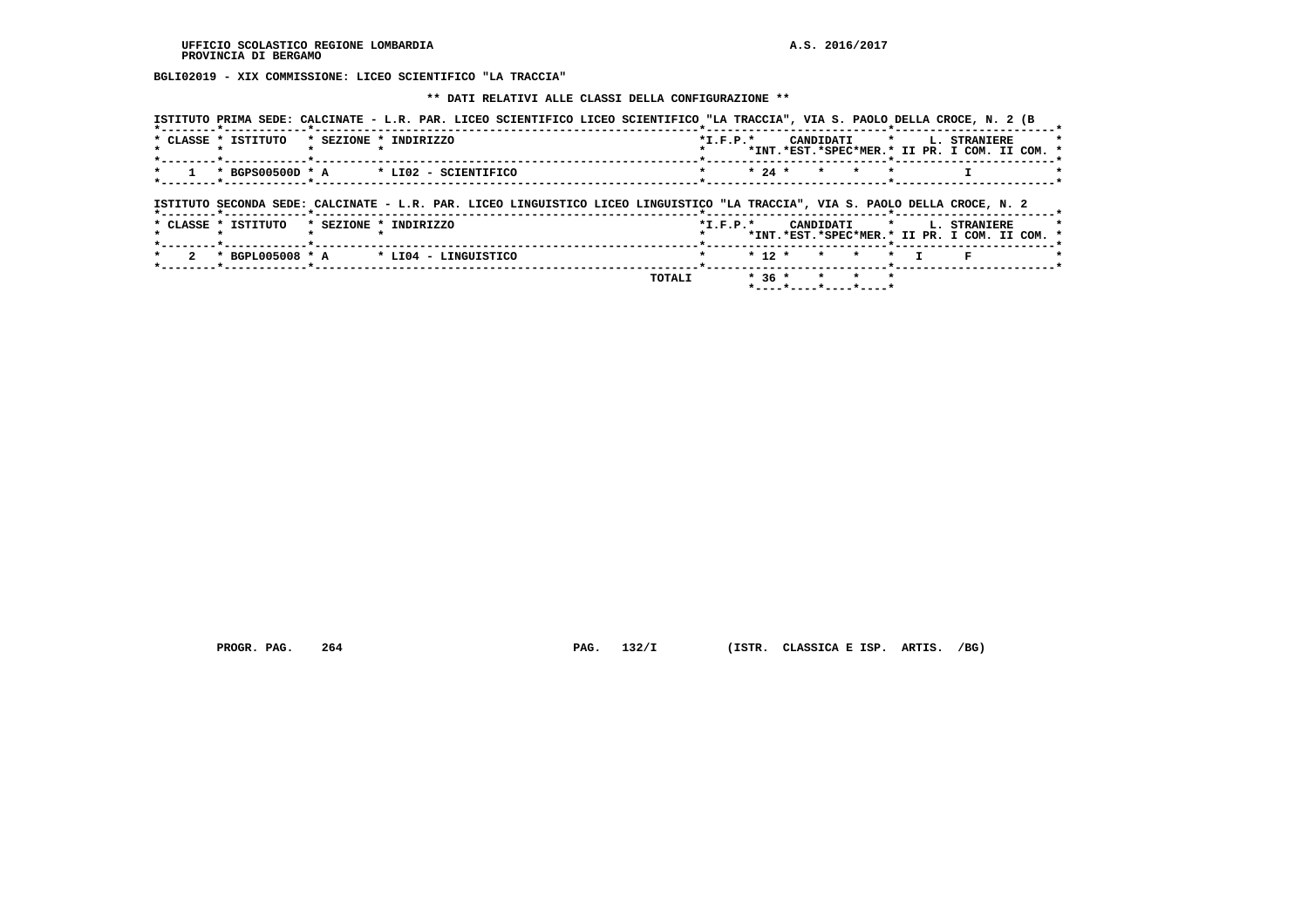# **BGLI02019 - XIX COMMISSIONE: LICEO SCIENTIFICO "LA TRACCIA"**

| $\star$ | PRESIDENTE: LEONE ROSARIO N. IL 09/03/1954 (NA)<br>BERGAMO - ISTITUTO TECNICO COMMERCIALE "VITTORIO EMANUELE II", VIA F. LUSSANA, 2 (BG)                                                                                                           |  |
|---------|----------------------------------------------------------------------------------------------------------------------------------------------------------------------------------------------------------------------------------------------------|--|
|         | INDIRIZZO: LI02 - SCIENTIFICO                                                                                                                                                                                                                      |  |
|         | 1 - IO11:LINGUA E LETTERATURA ITALIANA<br>(A051:LETTERE, LATINO NEI LICEI<br>PEZZICA ANNA N. IL 03/12/1955 (MS)<br>PROVENIENTE DA: BERGAMO - LICEO ARTISTICO " GIACOMO E PIO MANZU' ", VIA TORQUATO TASSO, 18 (BG)                                 |  |
|         | 2 - N460:LINGUA E CULTURA INGLESE<br>(A346:LINGUA E CIV. STRANIERA (<br>CARRARA ENRICA N. IL 15/08/1960 (BG)<br>PROVENIENTE DA: BERGAMO - ISTITUTO TECNICO INDUSTRIALE "PIETRO PALEOCAPA" (CORSO SERA, VIA GAVAZZENI, 29 (BG)                      |  |
|         | $3 - 1047:$ FISICA<br>(A049: MATEMATICA E FISICA<br>PROVINZANO SERGIO GIOVANNI N. IL 09/09/1978 (CL)<br>PROVENIENTE DA: BERGAMO - ISTITUTO MAGISTRALE "P. SECCO SUARDO", VIA ANGELO MAJ, 8 (BG)                                                    |  |
|         | INDIRIZZO: LI04 - LINGUISTICO                                                                                                                                                                                                                      |  |
|         | 1 - IO11: LINGUA E LETTERATURA ITALIANA<br>(A050:LETTERE IST.ISTR.SECOND. ; A051:LETTERE,LATINO NEI LICEI<br>PEZZICA ANNA N. IL 03/12/1955 (MS)<br>PROVENIENTE DA: BERGAMO - LICEO ARTISTICO " GIACOMO E PIO MANZU' ", VIA TORQUATO TASSO, 18 (BG) |  |
|         | 2 - N390:LINGUA E CULTURA STRANIERA (FRANCESE)<br>(A246:LINGUA E CIV. STRANIERA (<br>SELINI DANILO N. IL 19/09/1953 (BG)<br>PROVENIENTE DA: ROMANO DI LOMBARDIA - IST TEC COMMERCIALE E PER GEOMETRI "G.B. RUBINI", VIA BELVEDERE (BG)             |  |
|         | $3 - 1047:$ FISICA<br>(A049: MATEMATICA E FISICA<br>PROVINZANO SERGIO GIOVANNI N. IL 09/09/1978 (CL)<br>PROVENIENTE DA: BERGAMO - ISTITUTO MAGISTRALE "P. SECCO SUARDO", VIA ANGELO MAJ, 8 (BG)                                                    |  |

 **PROGR. PAG. 265 PAG. 132/II (ISTR. CLASSICA E ISP. ARTIS. /BG)**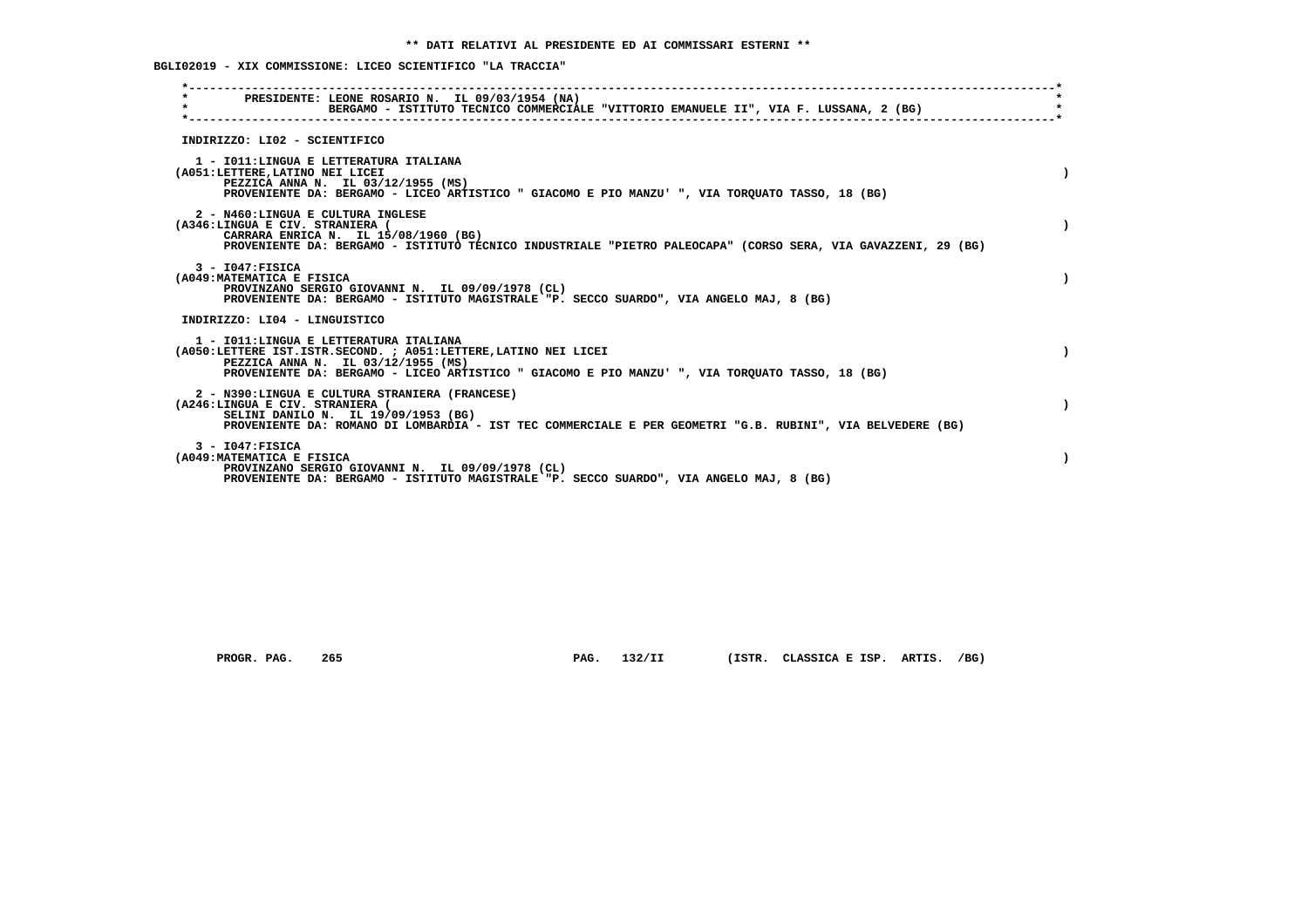**BGLI02020 - XX COMMISSIONE: LICEO SCIENTIFICO "FACCHETTI"**

 **\*\* DATI RELATIVI ALLE CLASSI DELLA CONFIGURAZIONE \*\***

| ISTITUTO PRIMA SEDE: TREVIGLIO - L.R. PAR. LICEO SCIENTIFICO LICEO SCIENTIFICO "FACCHETTI", VIA SANGALLI, N. 4 (BG) |                                                    |
|---------------------------------------------------------------------------------------------------------------------|----------------------------------------------------|
| * CLASSE * ISTITUTO<br>* SEZIONE * INDIRIZZO                                                                        | $*T$ , $F$ , $D$ , $*$<br>CANDIDATI * L. STRANIERE |
|                                                                                                                     | *INT.*EST.*SPEC*MER.* II PR. I COM. II COM. *      |
| $1 * BGPS065005 * A * LIO2 - SCIENTIFICO$                                                                           | $\star$ 18 $\star$ $\star$ $\star$ $\star$         |
|                                                                                                                     |                                                    |

 **ISTITUTO SECONDA SEDE: TREVIGLIO - L.R. PAR. LICEO LINGUISTICO LICEO LINGUISTICO "FACCHETTI", VIA SANGALLI, N. 4 (BG)**

|  | * CLASSE * ISTITUTO | * SEZIONE * | INDIRIZZO                                    |        | $*L.F.P.*$ |            |  | CANDIDATI |         |  | L. STRANIERE<br>*INT.*EST.*SPEC*MER.* II PR. I COM. II COM. * |  |
|--|---------------------|-------------|----------------------------------------------|--------|------------|------------|--|-----------|---------|--|---------------------------------------------------------------|--|
|  | * BGPL06500X * A    | $*$ B       | * LI04 - LINGUISTICO<br>* LI04 - LINGUISTICO |        |            | $*$ 14 $*$ |  |           | * * * T |  |                                                               |  |
|  |                     |             |                                              | TOTALI |            | $*33 *$    |  |           |         |  |                                                               |  |

 **PROGR. PAG. 266 PAG. 133/I (ISTR. CLASSICA E ISP. ARTIS. /BG)**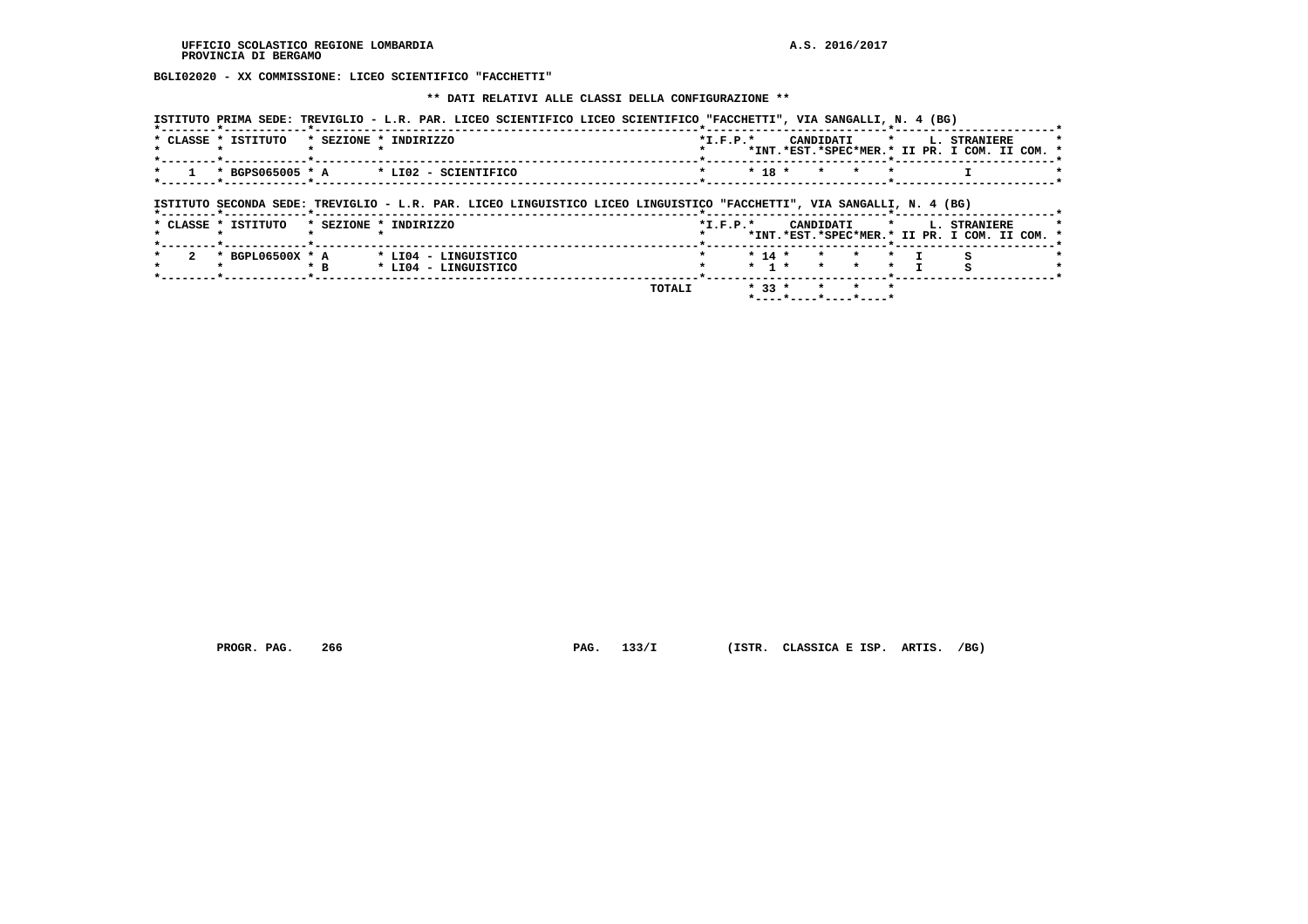**BGLI02020 - XX COMMISSIONE: LICEO SCIENTIFICO "FACCHETTI"**

| PRESIDENTE: VALENTE MARIA ADDOLORATA N. IL 04/08/1959 (TA)<br>$\star$<br>BERGAMO - IST PROF PER I SERVIZI COMMERCIALI "CATERINA CANIANA", VIA DEL POLARESCO, 19 (BG)                                                                                 |           |
|------------------------------------------------------------------------------------------------------------------------------------------------------------------------------------------------------------------------------------------------------|-----------|
| INDIRIZZO: LI02 - SCIENTIFICO                                                                                                                                                                                                                        |           |
| 1 - IO11: LINGUA E LETTERATURA ITALIANA<br>(A051:LETTERE, LATINO NEI LICEI<br>COLETTA NELLA N. IL 04/02/1978 (ME)<br>PROVENIENTE DA: BERGAMO - ISTITUTO MAGISTRALE LICEO SC.UMANE LES "MAMOLI", VIA BREMBILLA 3 (BG)                                 |           |
| 2 - N460:LINGUA E CULTURA INGLESE<br>(A346:LINGUA E CIV. STRANIERA (<br>LANDOLINA CALOGERA RITA N. IL 26/06/1962 (AG)<br>PROVENIENTE DA: BERGAMO - ISTITUTO TECNICO COMMERCIALE "VITTORIO EMANUELE II", VIA F. LUSSANA, 2 (BG)                       |           |
| $3 - 1047:$ FISICA<br>(A049: MATEMATICA E FISICA<br>COLOMBO UMBERTA MARIA N. IL 21/08/1967 (MI)<br>PROVENIENTE DA: BERGAMO - LICEO SCIENTIFICO "GIULIO NATTA", VIA EUROPA 15 (BG)                                                                    |           |
| INDIRIZZO: LI04 - LINGUISTICO                                                                                                                                                                                                                        |           |
| 1 - IO11: LINGUA E LETTERATURA ITALIANA<br>(A050:LETTERE IST.ISTR.SECOND. : A051:LETTERE, LATINO NEI LICEI<br>COLETTA NELLA N. IL 04/02/1978 (ME)<br>PROVENIENTE DA: BERGAMO - ISTITUTO MAGISTRALE LICEO SC.UMANE LES "MAMOLI", VIA BREMBILLA 3 (BG) |           |
| 2 - N790:LINGUA E CULTURA STRANIERA (SPAGNOLO)<br>(A446:LINGUA E CIV. STRANIERA (<br>LEONE ROSSELLA N. IL 14/06/1984 (BN)<br>PROVENIENTE DA: NEMBRO - IST PROF PER I SERVIZI ALBERGHIERI E RISTORAZIONE "ALFREDO SONZOGNI", VIA BELLINI 54 (BG)      | $\lambda$ |
| $3 - 1047:$ FISICA<br>(A049: MATEMATICA E FISICA<br>COLOMBO UMBERTA MARIA N. IL 21/08/1967 (MI)<br>PROVENIENTE DA: BERGAMO - LICEO SCIENTIFICO "GIULIO NATTA", VIA EUROPA 15 (BG)                                                                    |           |

 **PROGR. PAG. 267 PAG. 133/II (ISTR. CLASSICA E ISP. ARTIS. /BG)**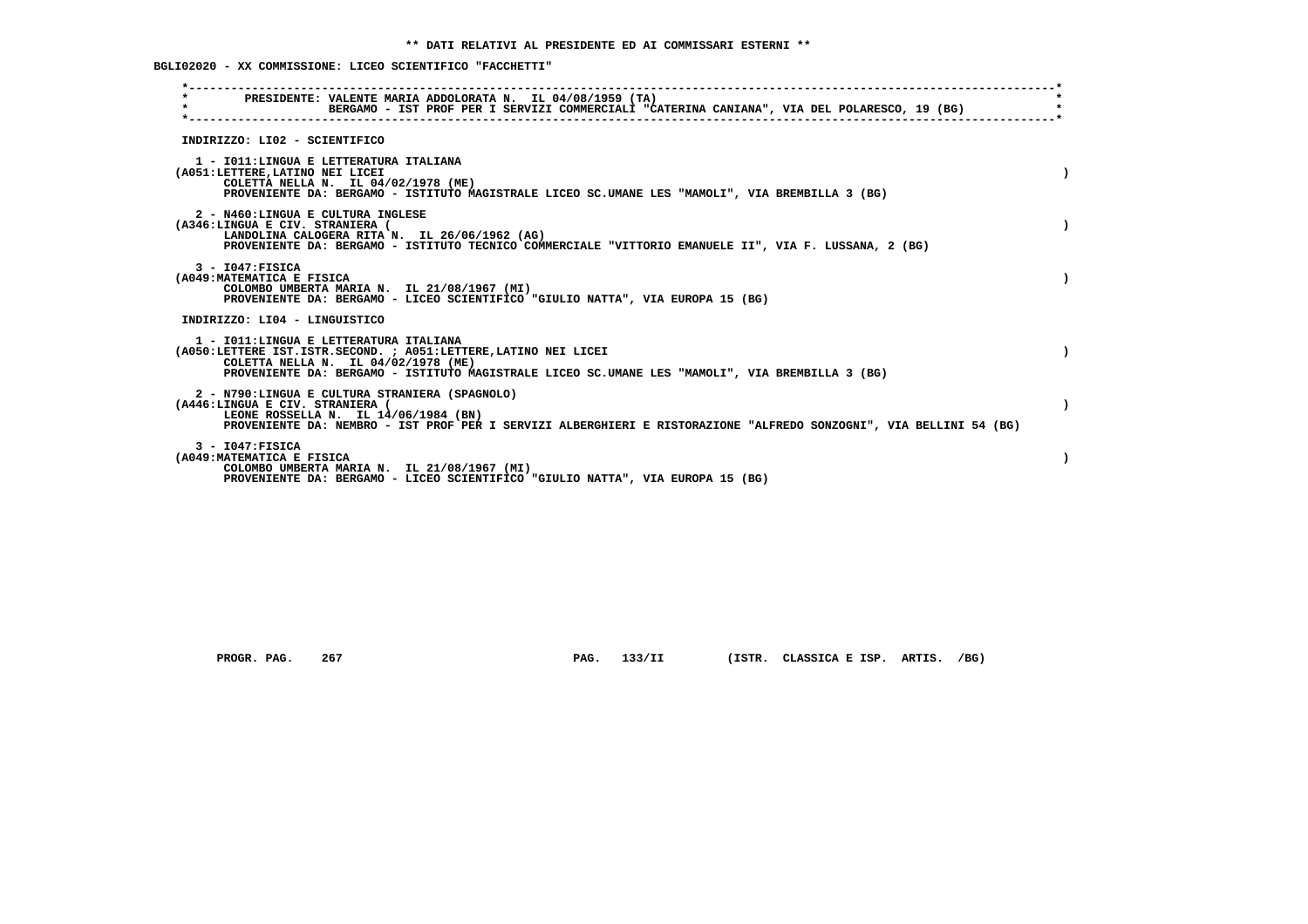**BGLI02021 - XXI COMMISSIONE: LICEO SCIENTIFICO "DON BOSCO"**

#### **\*\* DATI RELATIVI ALLE CLASSI DELLA CONFIGURAZIONE \*\***

 **ISTITUTO PRIMA SEDE: TREVIGLIO - L.R. PAR. LICEO SCIENTIFICO LICEO SCIENTIFICO "DON BOSCO", VIA ZANOVELLO N. 1 (BG)**

|  | * CLASSE * ISTITUTO |  | * SEZIONE * INDIRIZZO                     |        | $*L.F.P.*$ |            | CANDIDATI |                                            | $\star$ | <b>L. STRANIERE</b><br>*INT.*EST.*SPEC*MER.* II PR. I COM. II COM. * |  |  |
|--|---------------------|--|-------------------------------------------|--------|------------|------------|-----------|--------------------------------------------|---------|----------------------------------------------------------------------|--|--|
|  |                     |  |                                           |        |            |            |           |                                            |         |                                                                      |  |  |
|  |                     |  | $1 * BGPS505007 * A * LIO2 - SCIENTIFICO$ |        |            |            |           | $* 25 * * * * * * *$                       |         |                                                                      |  |  |
|  | * BGPS505007 * B    |  | * LI02 - SCIENTIFICO                      |        |            |            |           | $\star$ 27 $\star$ $\star$ $\star$ $\star$ |         |                                                                      |  |  |
|  |                     |  |                                           | TOTALI |            | $*$ 52 $*$ |           | * * *                                      |         |                                                                      |  |  |
|  |                     |  |                                           |        |            |            |           | *----*----*----*----*                      |         |                                                                      |  |  |

 **PROGR. PAG. 268 PAG. 134/I (ISTR. CLASSICA E ISP. ARTIS. /BG)**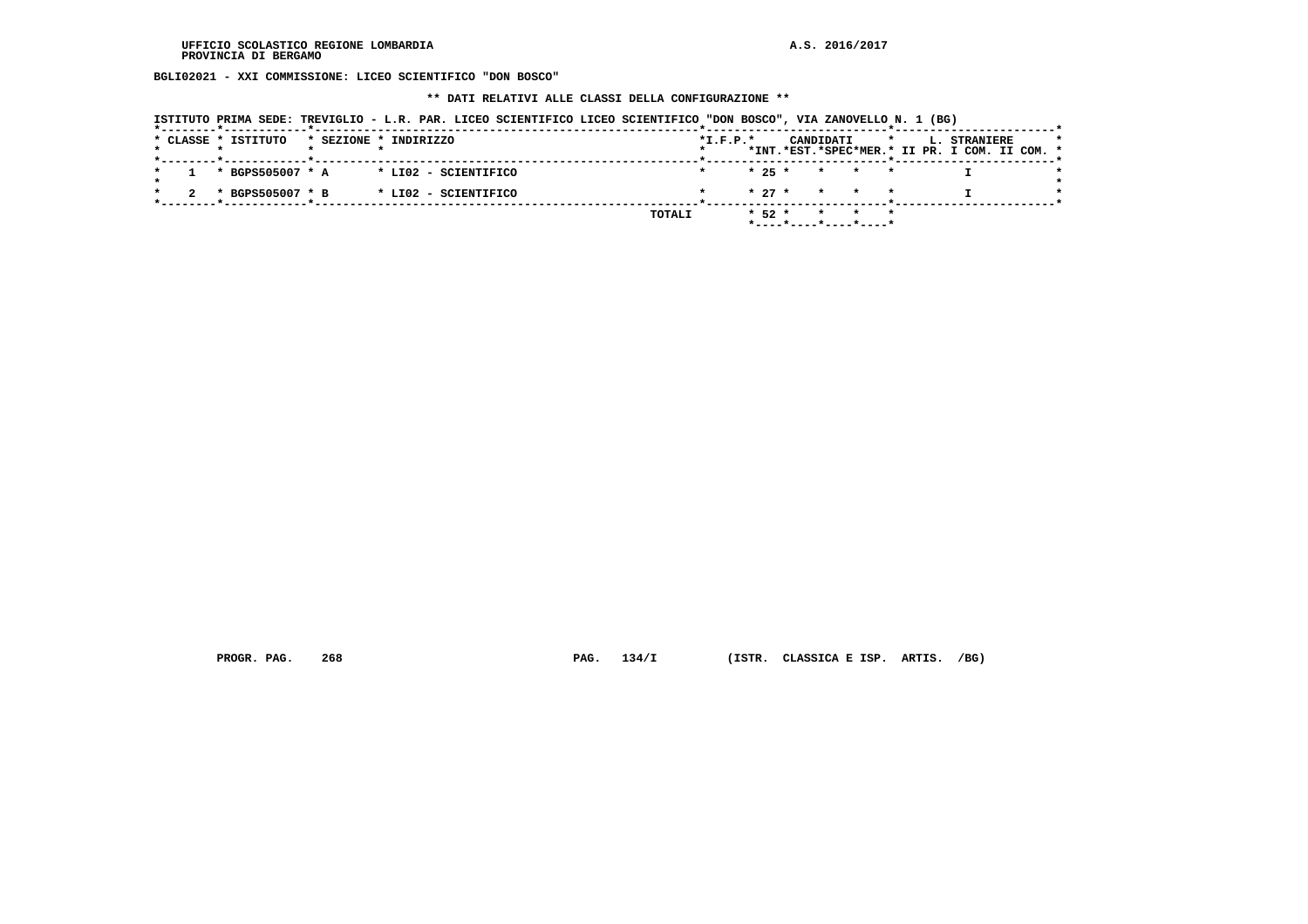**BGLI02021 - XXI COMMISSIONE: LICEO SCIENTIFICO "DON BOSCO"**

| $\star$<br>PRESIDENTE: RUFFA GREGORIO N. IL 09/10/1958 (VV)<br>$\star$<br>DALMINE - ISTITUTO TECNICO INDUSTRIALE "GUGLIELMO MARCONI", VIA VERDI, 60 (BG)                                                         |  |
|------------------------------------------------------------------------------------------------------------------------------------------------------------------------------------------------------------------|--|
| INDIRIZZO: LI02 - SCIENTIFICO                                                                                                                                                                                    |  |
| 1 - IO11:LINGUA E LETTERATURA ITALIANA<br>(A051:LETTERE, LATINO NEI LICEI<br>LEVATI VERONICA N. IL 21/11/1970 (BG)<br>PROVENIENTE DA: DALMINE - LICEO SCIENTIFICO "LUIGI EINAUDI", VIA VERDI, 48 (BG)            |  |
| 2 - N460:LINGUA E CULTURA INGLESE<br>(A346:LINGUA E CIV. STRANIERA<br>ESPOSITO ASSUNTA N. IL 20/08/1964 (SA)<br>PROVENIENTE DA: BERGAMO - ISTITUTO TECNICO PER GEOMETRI "GIACOMO QUARENGHI", VIA EUROPA, 27 (BG) |  |
| $3 - 1047:$ FISICA<br>(A049:MATEMATICA E FISICA<br>SANSO' MARCELLA N. IL 10/04/1971 (LE)<br>PROVENIENTE DA: BERGAMO - ISTITUTO MAGISTRALE "P. SECCO SUARDO", VIA ANGELO MAJ, 8 (BG)                              |  |

 **PROGR. PAG. 269 PAG. 134/II (ISTR. CLASSICA E ISP. ARTIS. /BG)**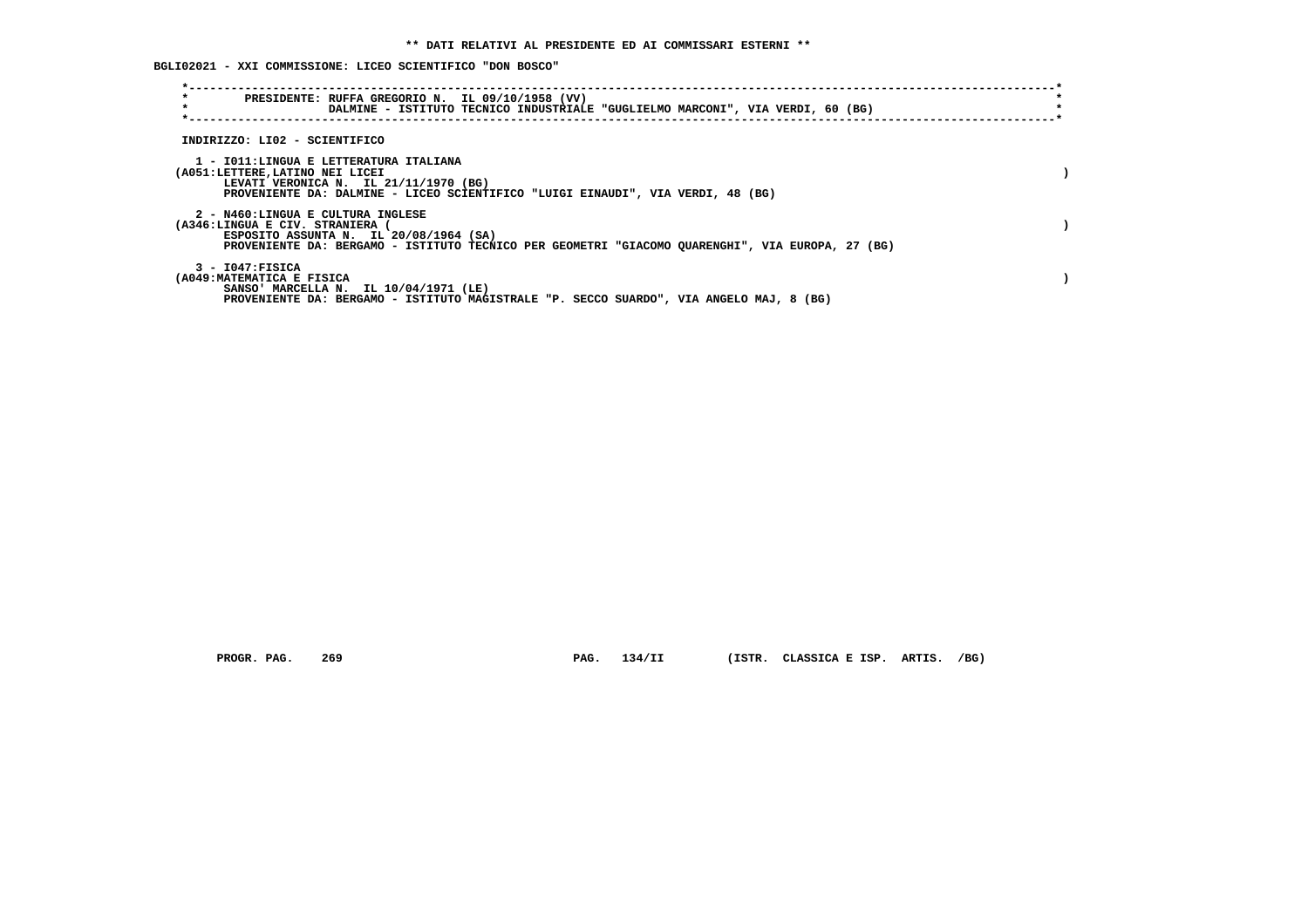**BGLI02022 - XXII COMMISSIONE: "GALILEO GALILEI"**

 **\*\* DATI RELATIVI ALLE CLASSI DELLA CONFIGURAZIONE \*\***

|                     |                                                            | ISTITUTO PRIMA SEDE: CARAVAGGIO - LICEO SCIENTIFICO "GALILEO GALILEI", VIA SAN FRANCESCO, 119A (BG)              |        |                |          |                    |                                                                          |  |
|---------------------|------------------------------------------------------------|------------------------------------------------------------------------------------------------------------------|--------|----------------|----------|--------------------|--------------------------------------------------------------------------|--|
| * CLASSE * ISTITUTO |                                                            | * SEZIONE * INDIRIZZO                                                                                            |        | $*$ I.F.P. $*$ |          | CANDIDATI          | $\star$<br>L. STRANIERE<br>*INT.*EST.*SPEC*MER.* II PR. I COM. II COM. * |  |
|                     | * BGPS04000R * H<br>*--------*----------- <b>*</b> ------- | * LI02 - SCIENTIFICO                                                                                             |        |                | $* 14 *$ | $\star$<br>$\star$ | $\star$                                                                  |  |
|                     |                                                            | ISTITUTO SECONDA SEDE: TREVIGLIO - L.R. PAR. LICEO CLASSICO LICEO CLASSICO "DON BOSCO", VIA ZANOVELLO, N. 1 (BG) |        |                |          |                    |                                                                          |  |
| * CLASSE * ISTITUTO |                                                            | * SEZIONE * INDIRIZZO                                                                                            |        | $*L.F.P.*$     |          | CANDIDATI          | * L. STRANIERE<br>*INT.*EST.*SPEC*MER.* II PR. I COM. II COM. *          |  |
|                     | * BGPC05500B * 3A                                          | * LIO1 - CLASSICO                                                                                                |        |                | $* 10 *$ |                    |                                                                          |  |
|                     |                                                            |                                                                                                                  | TOTALI |                | $* 24 *$ |                    |                                                                          |  |

 **\*----\*----\*----\*----\***

 **PROGR. PAG. 270 PAG. 135/I (ISTR. CLASSICA E ISP. ARTIS. /BG)**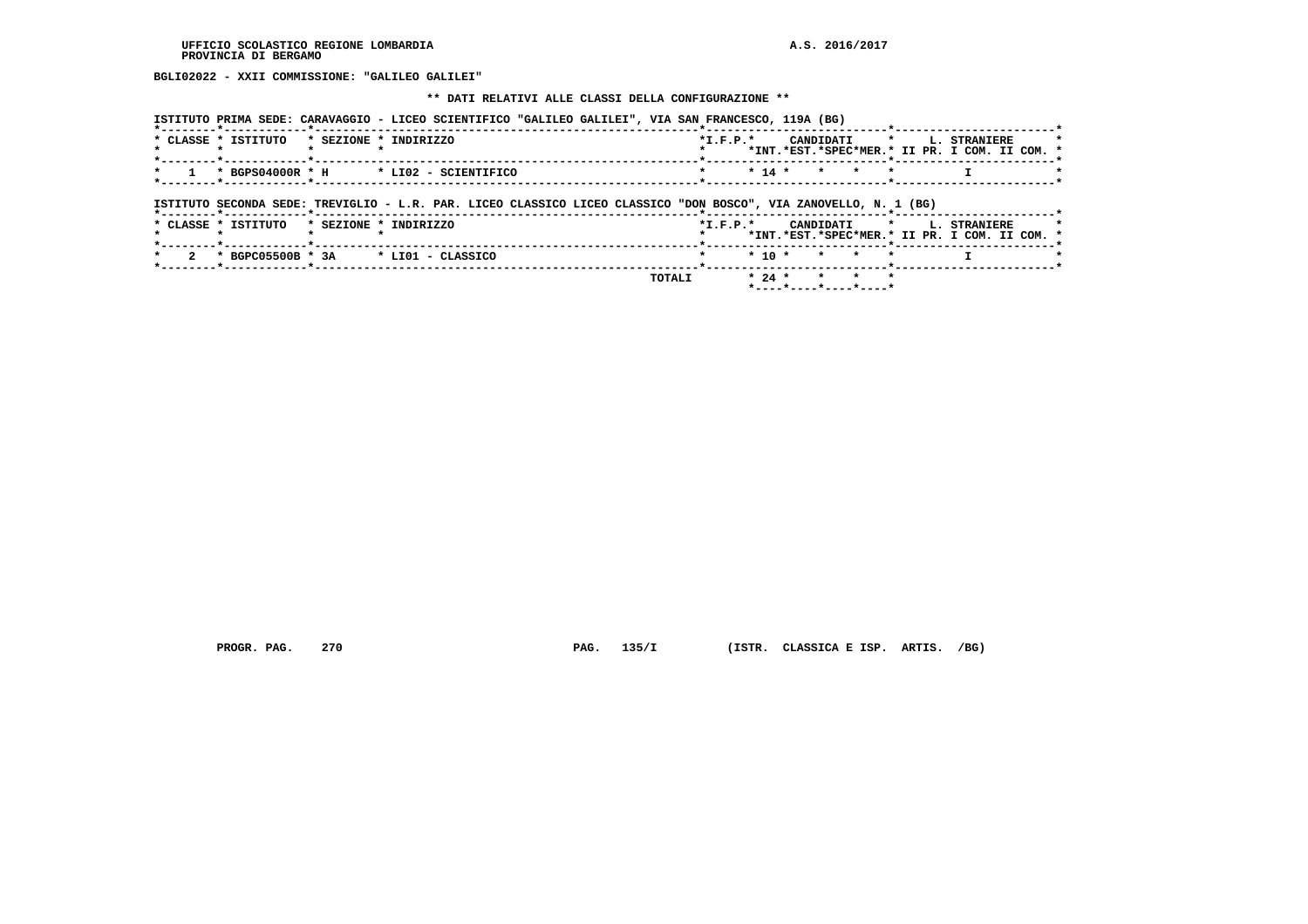**BGLI02022 - XXII COMMISSIONE: "GALILEO GALILEI"**

| PRESIDENTE: RIVOLTELLA LAURA N. IL 11/01/1964 (BG)<br>$\star$<br>BERGAMO - ISTITUTO TECNICO PER GEOMETRI "GIACOMO QUARENGHI", VIA EUROPA, 27 (BG)                                                                        |  |
|--------------------------------------------------------------------------------------------------------------------------------------------------------------------------------------------------------------------------|--|
| INDIRIZZO: LI02 - SCIENTIFICO                                                                                                                                                                                            |  |
| 1 - IO11: LINGUA E LETTERATURA ITALIANA<br>(A051:LETTERE, LATINO NEI LICEI<br>VUOCOLO GERARDO N. IL 04/09/1976 (SA)<br>PROVENIENTE DA: BERGAMO - ISTITUTO MAGISTRALE "GIOVANNI FALCONE", VIA DUNANT, 1 (BG)              |  |
| 2 - N460:LINGUA E CULTURA INGLESE<br>(A346:LINGUA E CIV. STRANIERA (<br>MALVASI LEONARDO GIONATA N. IL 06/07/1976 (TA)<br>PROVENIENTE DA: GAZZANIGA - ISTITUTO TECNICO INDUSTRIALE "VALLE SERIANA", VIA MARCONI, 45 (BG) |  |
| $3 - 1047:$ FISICA<br>(A049: MATEMATICA E FISICA<br>MACAIONE SILVIA N. IL 15/01/1970 (ME)<br>PROVENIENTE DA: BERGAMO - ISTITUTO MAGISTRALE "P. SECCO SUARDO", VIA ANGELO MAJ, 8 (BG)                                     |  |
| INDIRIZZO: LI01 - CLASSICO                                                                                                                                                                                               |  |
| 1 - IO11: LINGUA E LETTERATURA ITALIANA<br>(A052:LETTERE, LATINO, GRECO LICE<br>SIGHINOLFI MARIA GIOVANNA N. IL 16/02/1955 (MO)<br>PROVENIENTE DA: BERGAMO - LICEO CLASSICO "PAOLO SARPI", PIAZZA ROSATE, 4 (BG)         |  |
| 2 - N460:LINGUA E CULTURA INGLESE<br>(A346:LINGUA E CIV. STRANIERA (<br>MALVASI LEONARDO GIONATA N. IL 06/07/1976 (TA)<br>PROVENIENTE DA: GAZZANIGA - ISTITUTO TECNICO INDUSTRIALE "VALLE SERIANA", VIA MARCONI, 45 (BG) |  |
| 3 - I043: MATEMATICA<br>(A049: MATEMATICA E FISICA<br>MACAIONE SILVIA N. IL 15/01/1970 (ME)<br>PROVENIENTE DA: BERGAMO - ISTITUTO MAGISTRALE "P. SECCO SUARDO", VIA ANGELO MAJ, 8 (BG)                                   |  |

 **PROGR. PAG. 271 PAG. 135/II (ISTR. CLASSICA E ISP. ARTIS. /BG)**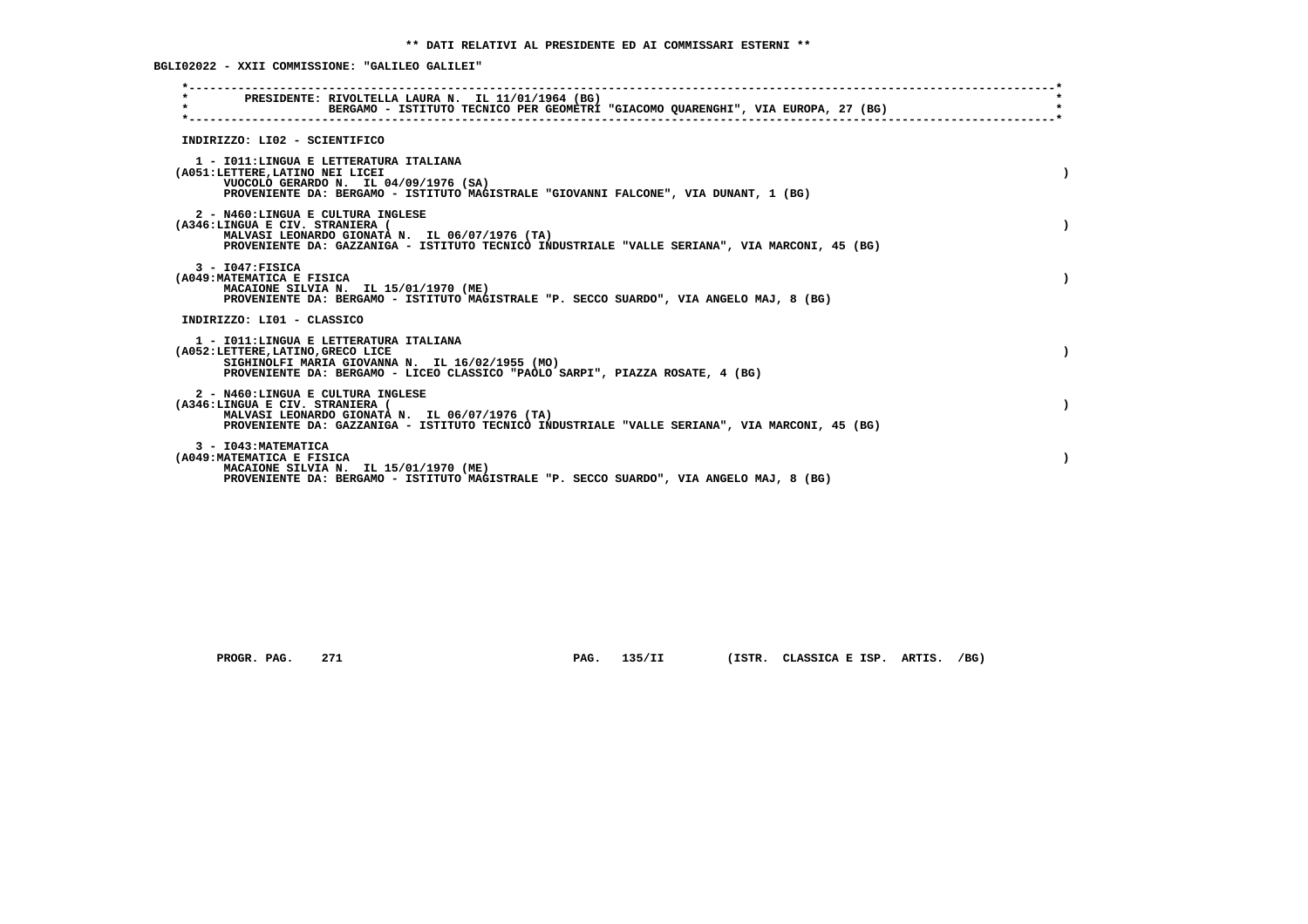**BGLI02023 - XXIII COMMISSIONE: "EDOARDO AMALDI"**

#### **\*\* DATI RELATIVI ALLE CLASSI DELLA CONFIGURAZIONE \*\***

| ISTITUTO PRIMA SEDE: ALZANO LOMBARDO - LICEO SCIENTIFICO "EDOARDO AMALDI", VIA LOCATELLI, 16 (BG) |                                                    |
|---------------------------------------------------------------------------------------------------|----------------------------------------------------|
| * CLASSE * ISTITUTO * SEZIONE * INDIRIZZO                                                         | CANDIDATI * L. STRANIERE<br>$*T$ , $F$ , $D$ , $*$ |
|                                                                                                   | *TNT.*EST.*SPEC*MER.* IT PR. T COM. TT COM. *      |
| $1 \times$ BGPS17000D * 5^B $\rightarrow$ LI02 - SCIENTIFICO                                      | $*$ $*$ 29 $*$ 1 $*$ $*$                           |
|                                                                                                   |                                                    |

 **ISTITUTO SECONDA SEDE: TRESCORE BALNEARIO - LICEO SCIENTIFICO "LORENZO FEDERICI", VIA DELL'ALBAROTTO (BG)**

|                     |                                          | <b>TOTALI</b> |            |  | $* 57 * * 1 * *$   |  |                                                                           |  |
|---------------------|------------------------------------------|---------------|------------|--|--------------------|--|---------------------------------------------------------------------------|--|
|                     | 2 * BGPS02401X * BS * LI02 - SCIENTIFICO |               |            |  | $* 28 * * * * * *$ |  |                                                                           |  |
| * CLASSE * ISTITUTO | * SEZIONE * INDIRIZZO                    |               | $*T.F.P.*$ |  |                    |  | CANDIDATI * L. STRANIERE<br>*INT.*EST.*SPEC*MER.* II PR. I COM. II COM. * |  |
|                     |                                          |               |            |  |                    |  |                                                                           |  |

 **PROGR. PAG. 272 PAG. 136/I (ISTR. CLASSICA E ISP. ARTIS. /BG)**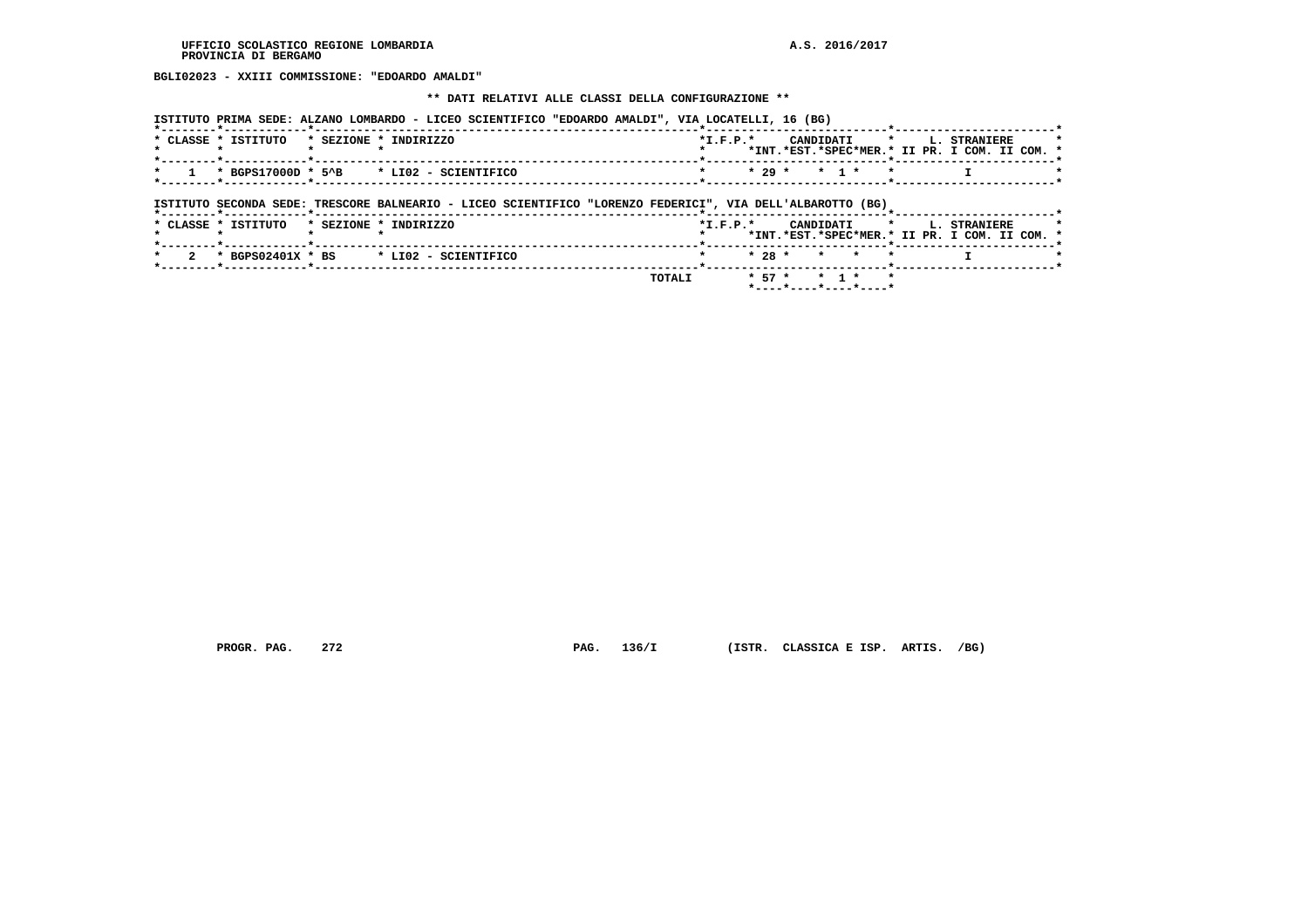**BGLI02023 - XXIII COMMISSIONE: "EDOARDO AMALDI"**

| $\star$<br>PRESIDENTE: PUNZI UGO N. IL 23/01/1957 (EN)<br>$\star$<br>BERGAMO - LICEO SCIENTIFICO "LORENZO MASCHERONI", VIA ALBERICO DA ROSCIATE, 21A (BG)                                                    |  |
|--------------------------------------------------------------------------------------------------------------------------------------------------------------------------------------------------------------|--|
| INDIRIZZO: LI02 - SCIENTIFICO                                                                                                                                                                                |  |
| 1 - IO11:LINGUA E LETTERATURA ITALIANA<br>(A051:LETTERE, LATINO NEI LICEI<br>NORELLI ENRICO N. IL 31/05/1954 (CE)<br>PROVENIENTE DA: BERGAMO - LICEO SCIENTIFICO "FILIPPO LUSSANA", VIA ANGELO MAY, 1 (BG)   |  |
| 2 - N460:LINGUA E CULTURA INGLESE<br>(A346:LINGUA E CIV. STRANIERA<br>BERTI MONICA N. IL 26/11/1964 (GE)<br>PROVENIENTE DA: BERGAMO - ISTITUTO TECNICO PER GEOMETRI "GIACOMO QUARENGHI", VIA EUROPA, 27 (BG) |  |
| $3 - 1047:$ FISICA<br>(A049: MATEMATICA E FISICA<br>DI PAOLA FABRIZIO N. IL 26/02/1964 (TE)<br>PROVENIENTE DA: BERGAMO - ISTITUTO MAGISTRALE LICEO SC.UMANE LES "MAMOLI", VIA BREMBILLA 3 (BG)               |  |

 **PROGR. PAG. 273 PAG. 136/II (ISTR. CLASSICA E ISP. ARTIS. /BG)**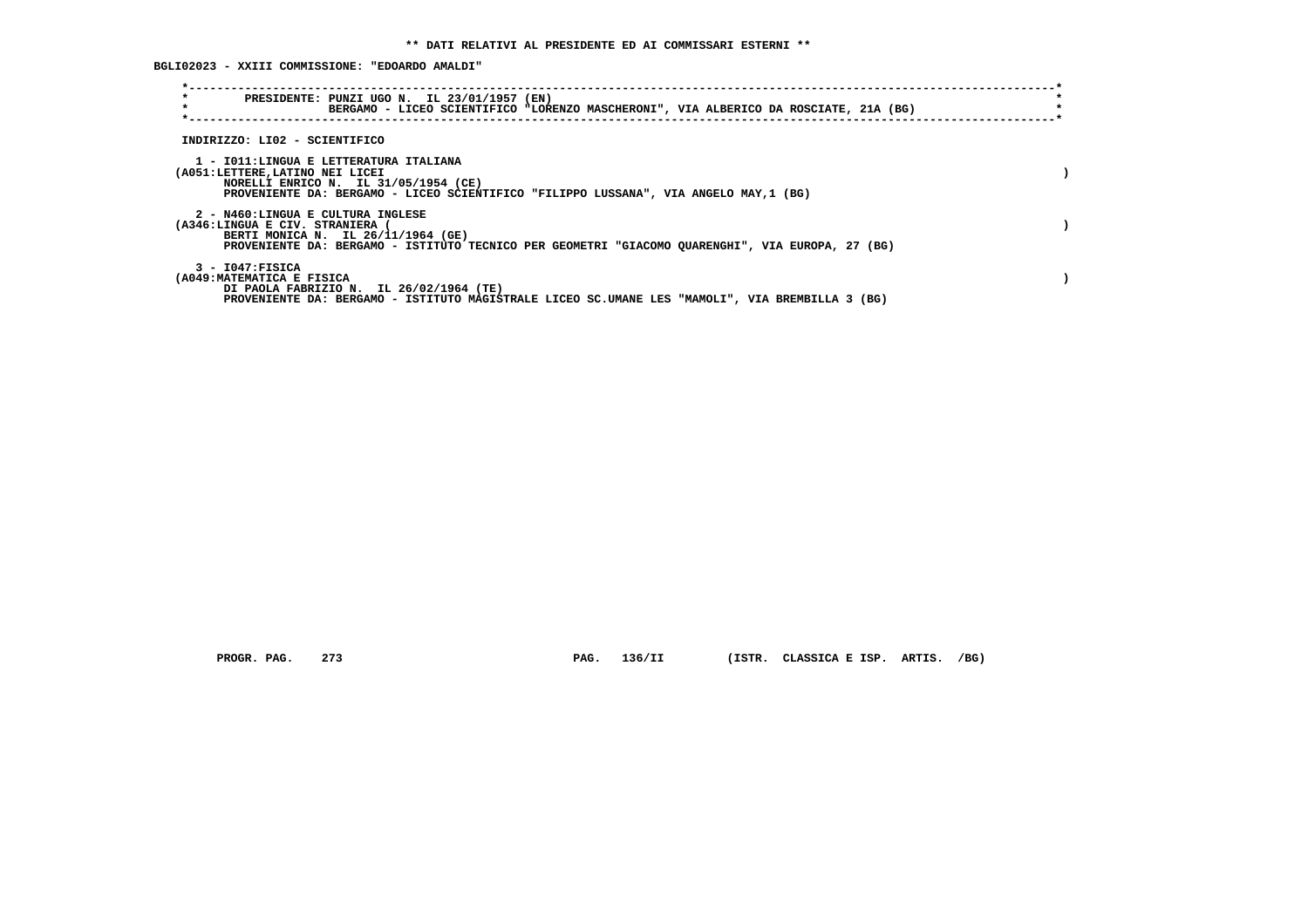**BGLI02024 - XXIV COMMISSIONE: "DAVID MARIA TUROLDO"**

#### **\*\* DATI RELATIVI ALLE CLASSI DELLA CONFIGURAZIONE \*\***

 **ISTITUTO PRIMA SEDE: ZOGNO - LICEO SCIENTIFICO "DAVID MARIA TUROLDO", VIA RONCO, 11 (BG)**

|  | * CLASSE * ISTITUTO   | * SEZIONE * INDIRIZZO | $*T$ , $F$ , $D$ , $*$                                                                                                                                                                                                       |  |  | CANDIDATI * I. STRANIERE                      |  |
|--|-----------------------|-----------------------|------------------------------------------------------------------------------------------------------------------------------------------------------------------------------------------------------------------------------|--|--|-----------------------------------------------|--|
|  |                       |                       |                                                                                                                                                                                                                              |  |  | *INT.*EST.*SPEC*MER.* II PR. I COM. II COM. * |  |
|  |                       |                       | - Construction of the Construction of the Construction of the Construction of the Construction of the Construction of the Construction of the Construction of the Construction of the Construction of the Construction of th |  |  |                                               |  |
|  | * 1 * BGPS01301D * AS | * LIO2 - SCIENTIFICO  | * * 27 * 1 * * *                                                                                                                                                                                                             |  |  |                                               |  |
|  |                       |                       |                                                                                                                                                                                                                              |  |  |                                               |  |

 **ISTITUTO SECONDA SEDE: DALMINE - LICEO SCIENTIFICO "LUIGI EINAUDI", VIA VERDI, 48 (BG)**

|  | * CLASSE * ISTITUTO |  | * SEZIONE * INDIRIZZO                            |         | $*T$ , $F$ , $D$ , $*$ |  |  |                                                    |  | CANDIDATI * L. STRANIERE<br>*INT.*EST.*SPEC*MER.* II PR. I COM. II COM. * |  |  |
|--|---------------------|--|--------------------------------------------------|---------|------------------------|--|--|----------------------------------------------------|--|---------------------------------------------------------------------------|--|--|
|  |                     |  | 2 * BGPS01101T * A $\qquad$ * LI02 - SCIENTIFICO |         |                        |  |  | * 21 * 2 * * *                                     |  |                                                                           |  |  |
|  |                     |  |                                                  | TOTAL T |                        |  |  | $* 48 * 3 * * * * * *$<br>$*$ ----*----*----*----* |  |                                                                           |  |  |

 **PROGR. PAG. 274 PAG. 137/I (ISTR. CLASSICA E ISP. ARTIS. /BG)**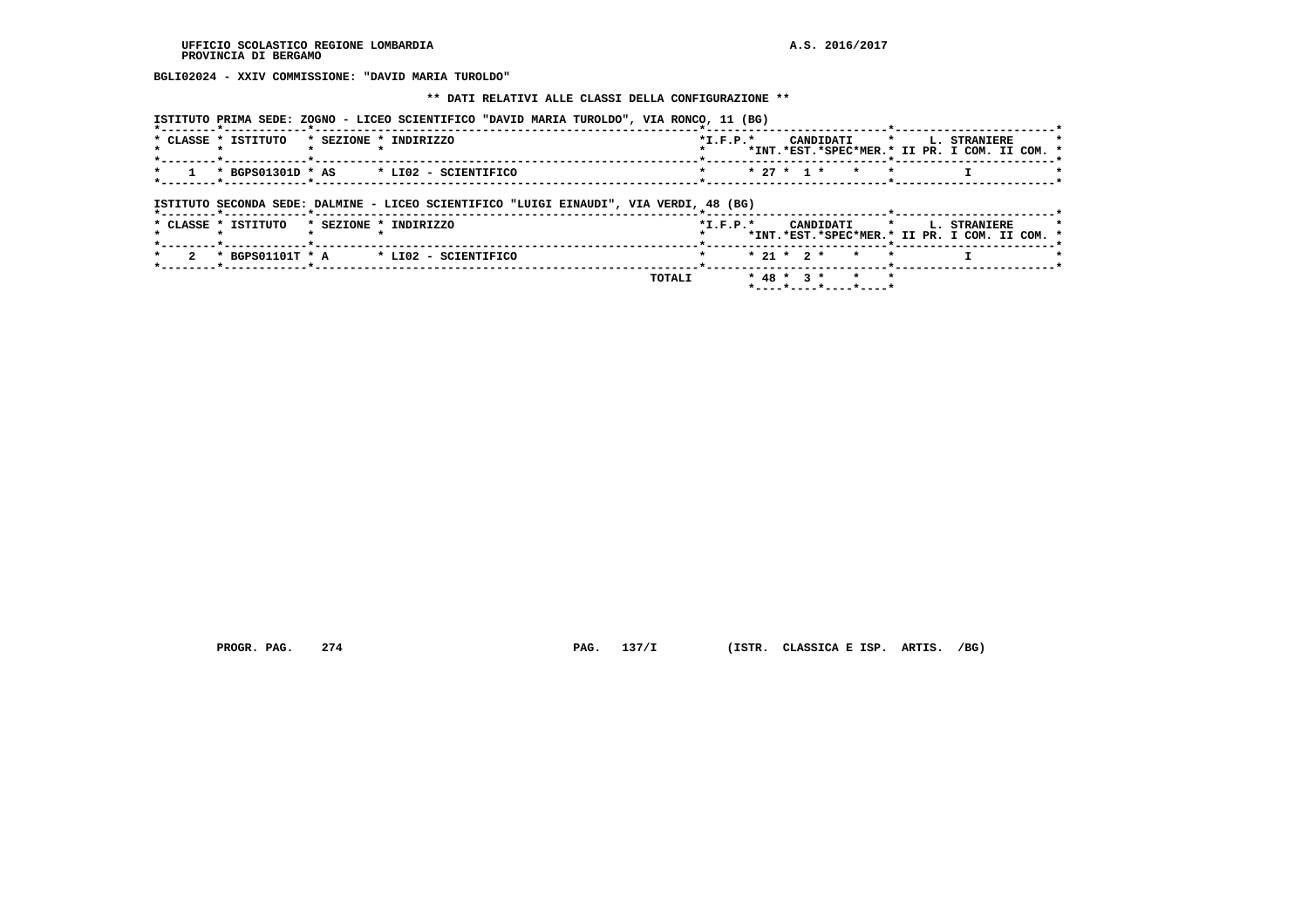**BGLI02024 - XXIV COMMISSIONE: "DAVID MARIA TUROLDO"**

| $\star$<br>$\star$                                                        | PRESIDENTE: MAIMONE SEBASTIANO N. IL 22/07/1954 (ME)<br>TREVIGLIO - ISTITUTO TECNICO COMMERCIALE "ZENALE E BUTINONE", VIA GALVANI 7 (BG)                        |  |
|---------------------------------------------------------------------------|-----------------------------------------------------------------------------------------------------------------------------------------------------------------|--|
| INDIRIZZO: LI02 - SCIENTIFICO                                             |                                                                                                                                                                 |  |
| 1 - IO11:LINGUA E LETTERATURA ITALIANA<br>(A051:LETTERE, LATINO NEI LICEI | CORSI PAOLA N. IL 19/06/1963 (FI)<br>PROVENIENTE DA: PRESEZZO - LICEO SCIENTIFICO "MAIRONI DA PONTE", VIA BERIZZI, 1 (BG)                                       |  |
| 2 - N460:LINGUA E CULTURA INGLESE<br>(A346:LINGUA E CIV. STRANIERA (      | ARAGONA MARIA DONATA N. IL 29/04/1969 (ME)<br>PROVENIENTE DA: PRESEZZO - IST PROF PER I SERVIZI COMMERCIALI E TURISTICI "BETTY AMBIVERI", VIA C. BERIZZI,1 (BG) |  |
| $3 - 1047:$ FISICA<br>(A049: MATEMATICA E FISICA                          | MEDIOLI ELENA N. IL 01/05/1963 (BG)<br>PROVENIENTE DA: TRESCORE BALNEARIO - LICEO SCIENTIFICO "LORENZO FEDERICI", VIA DELL'ALBAROTTO (BG)                       |  |

 **PROGR. PAG. 275 PAG. 137/II (ISTR. CLASSICA E ISP. ARTIS. /BG)**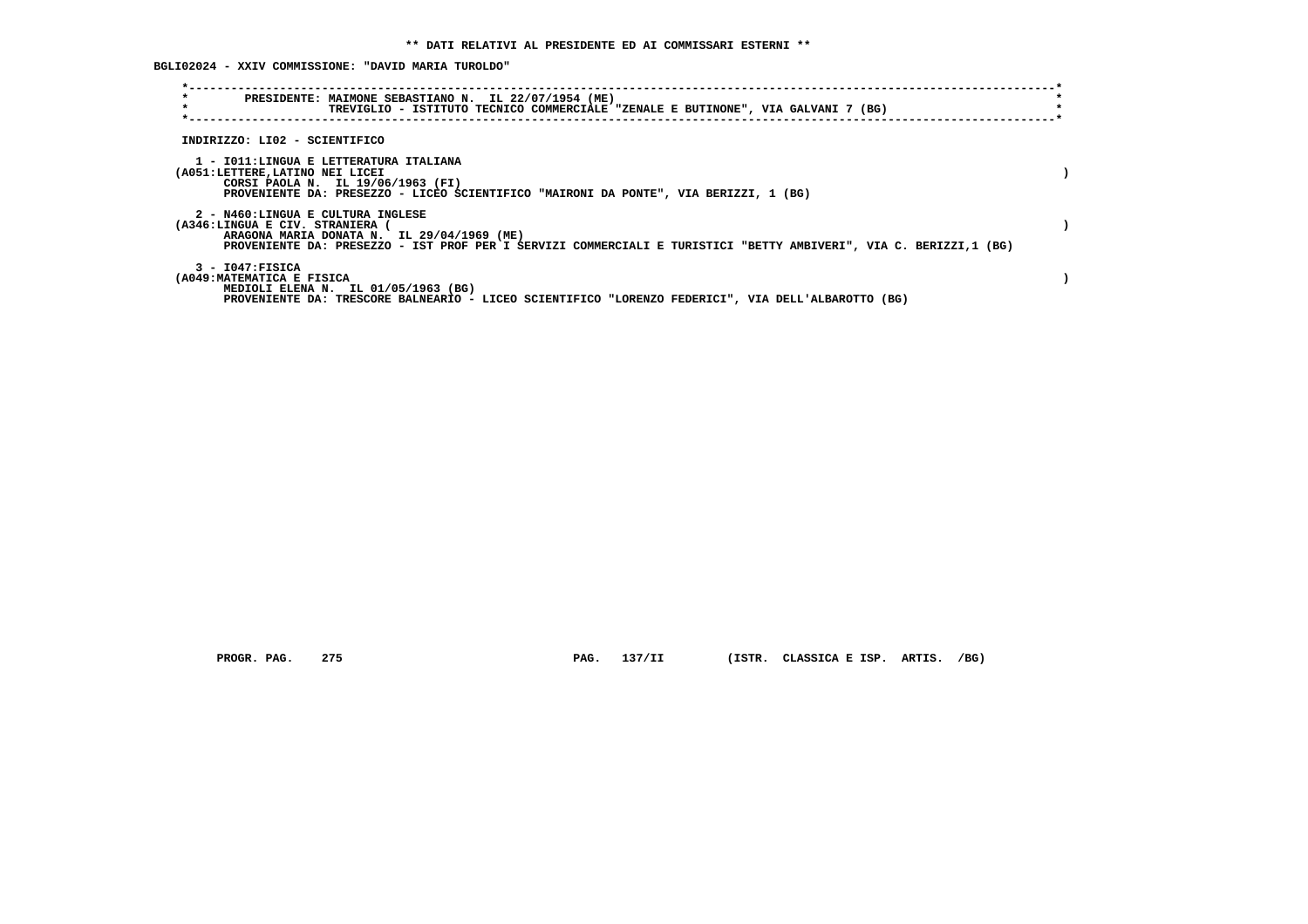**BGLI03001 - I COMMISSIONE: "FILIPPO LUSSANA"**

# **\*\* DATI RELATIVI ALLE CLASSI DELLA CONFIGURAZIONE \*\***

| ISTITUTO PRIMA SEDE: BERGAMO - LICEO SCIENTIFICO "FILIPPO LUSSANA", VIA ANGELO MAY,1 (BG) |  |  |
|-------------------------------------------------------------------------------------------|--|--|
|-------------------------------------------------------------------------------------------|--|--|

|  | * CLASSE * ISTITUTO | * SEZIONE * INDIRIZZO |                                           |  |        | $*L.F.P.*$ |          |                       | CANDIDATI       |  | L. STRANIERE<br>*INT.*EST.*SPEC*MER.* II PR. I COM. II COM. * |  |  |
|--|---------------------|-----------------------|-------------------------------------------|--|--------|------------|----------|-----------------------|-----------------|--|---------------------------------------------------------------|--|--|
|  |                     |                       |                                           |  |        |            |          |                       |                 |  |                                                               |  |  |
|  | * BGPS02000G * T    |                       | * LI03 - SCIENTIFICO - OPZ. SC. APPLICATE |  |        |            | $* 22 *$ |                       | $\star$ $\star$ |  |                                                               |  |  |
|  | * BGPS02000G * E    |                       | * LI02 - SCIENTIFICO                      |  |        |            |          | $* 17 * * * * * *$    |                 |  |                                                               |  |  |
|  |                     |                       |                                           |  | TOTALI |            | $* 39 *$ |                       |                 |  |                                                               |  |  |
|  |                     |                       |                                           |  |        |            |          | *----*----*----*----* |                 |  |                                                               |  |  |

 **PROGR. PAG. 276 PAG. 138/I (ISTR. CLASSICA E ISP. ARTIS. /BG)**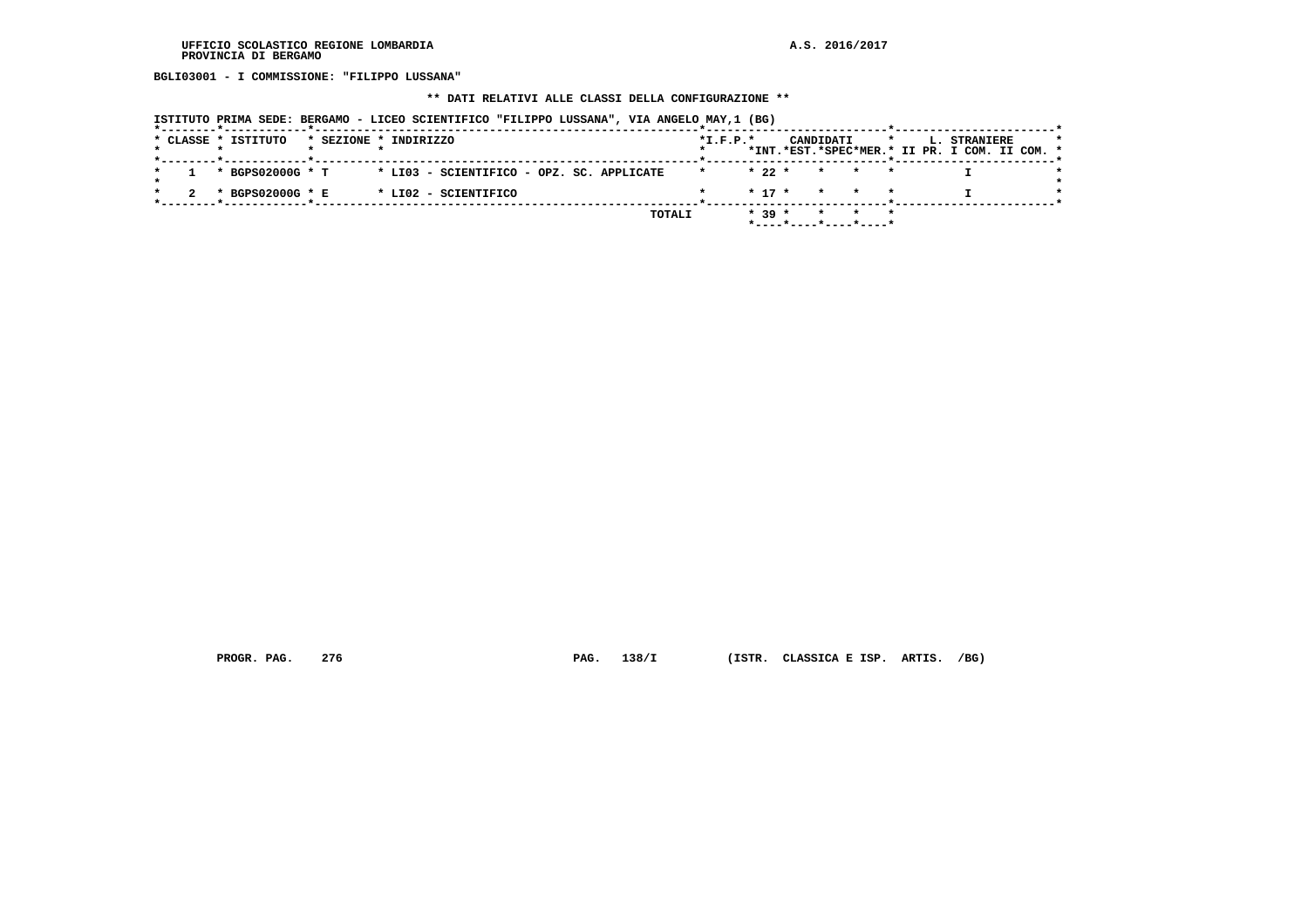**BGLI03001 - I COMMISSIONE: "FILIPPO LUSSANA"**

| PRESIDENTE: BRITTI RENATO N. IL 30/09/1968 (CZ)<br>$\star$<br>SERIATE - ISTITUTO TECNICO INDUSTRIALE "ETTORE MAJORANA", VIA PARTIGIANI, 1 (BG)                                                                                                        |  |
|-------------------------------------------------------------------------------------------------------------------------------------------------------------------------------------------------------------------------------------------------------|--|
| INDIRIZZO: LI03 - SCIENTIFICO - OPZ. SC. APPLICATE                                                                                                                                                                                                    |  |
| 1 - IO11: LINGUA E LETTERATURA ITALIANA<br>(A050:LETTERE IST.ISTR.SECOND. ; A051:LETTERE, LATINO NEI LICEI<br>RIZZI ELENA N. IL 25/03/1956 (BO)<br>PROVENIENTE DA: TRESCORE BALNEARIO - LICEO SCIENTIFICO "LORENZO FEDERICI", VIA DELL'ALBAROTTO (BG) |  |
| 2 - N460:LINGUA E CULTURA INGLESE<br>(A346:LINGUA E CIV. STRANIERA (<br>SACCOMANDI RITA MARIAPIA N. IL 04/10/1960 (BG)<br>PROVENIENTE DA: GAZZANIGA - ISTITUTO TECNICO INDUSTRIALE "VALLE SERIANA", VIA MARCONI, 45 (BG)                              |  |
| $3 - 1047:$ FISICA<br>; A049:MATEMATICA E FISICA<br>(A038:FTSTCA<br>NIGLIA ANTONELLO N. IL 24/11/1978 (BG)<br>PROVENIENTE DA: GAZZANIGA - LICEO SCIENTIFICO "VALLE SERIANA", VIA MARCONI, 45 (BG)                                                     |  |
| INDIRIZZO: LI02 - SCIENTIFICO                                                                                                                                                                                                                         |  |
| 1 - IO11:LINGUA E LETTERATURA ITALIANA<br>(A051:LETTERE, LATINO NEI LICEI<br>RIZZI ELENA N. IL 25/03/1956 (BO)<br>PROVENIENTE DA: TRESCORE BALNEARIO - LICEO SCIENTIFICO "LORENZO FEDERICI", VIA DELL'ALBAROTTO (BG)                                  |  |
| 2 - N460:LINGUA E CULTURA INGLESE<br>(A346:LINGUA E CIV. STRANIERA (<br>SACCOMANDI RITA MARIAPIA N. IL 04/10/1960 (BG)<br>PROVENIENTE DA: GAZZANIGA - ISTITUTO TECNICO INDUSTRIALE "VALLE SERIANA", VIA MARCONI, 45 (BG)                              |  |
| $3 - 1047:$ FISICA<br>(A049: MATEMATICA E FISICA<br>NIGLIA ANTONELLO N. IL 24/11/1978 (BG)<br>PROVENIENTE DA: GAZZANIGA - LICEO SCIENTIFICO "VALLE SERIANA", VIA MARCONI, 45 (BG)                                                                     |  |

 **PROGR. PAG. 277 PAG. 138/II (ISTR. CLASSICA E ISP. ARTIS. /BG)**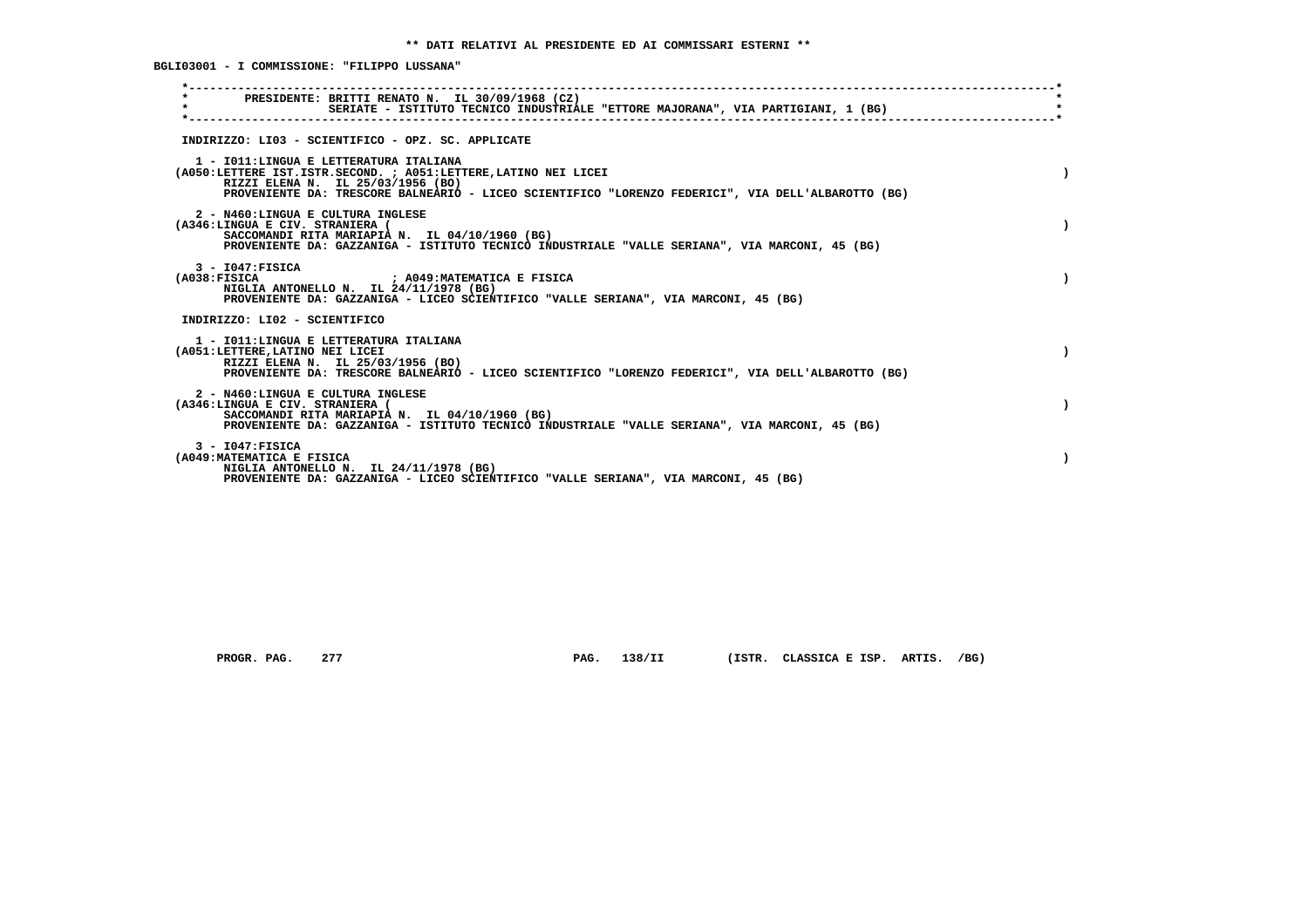**BGLI03002 - II COMMISSIONE: "FILIPPO LUSSANA"**

# **\*\* DATI RELATIVI ALLE CLASSI DELLA CONFIGURAZIONE \*\***

| ISTITUTO PRIMA SEDE: BERGAMO - LICEO SCIENTIFICO "FILIPPO LUSSANA", VIA ANGELO MAY,1 (BG) |  |  |  |
|-------------------------------------------------------------------------------------------|--|--|--|
|-------------------------------------------------------------------------------------------|--|--|--|

|  |  | * CLASSE * ISTITUTO |  | * SEZIONE * INDIRIZZO                     |        | $*L.F.P.*$ |            |                       | CANDIDATI |       |  | L. STRANIERE<br>*INT.*EST.*SPEC*MER.* II PR. I COM. II COM. * |  |
|--|--|---------------------|--|-------------------------------------------|--------|------------|------------|-----------------------|-----------|-------|--|---------------------------------------------------------------|--|
|  |  |                     |  |                                           |        |            |            |                       |           |       |  |                                                               |  |
|  |  | * BGPS02000G * N    |  | * LI03 - SCIENTIFICO - OPZ. SC. APPLICATE |        |            | $* 25 *$   |                       |           | * * * |  |                                                               |  |
|  |  | * BGPS02000G * F    |  | * LI02 - SCIENTIFICO                      |        |            |            | $* 26 * * * * * *$    |           |       |  |                                                               |  |
|  |  |                     |  |                                           | TOTALI |            | $*$ 51 $*$ |                       |           |       |  |                                                               |  |
|  |  |                     |  |                                           |        |            |            | *----*----*----*----* |           |       |  |                                                               |  |

 **PROGR. PAG. 278 PAG. 139/I (ISTR. CLASSICA E ISP. ARTIS. /BG)**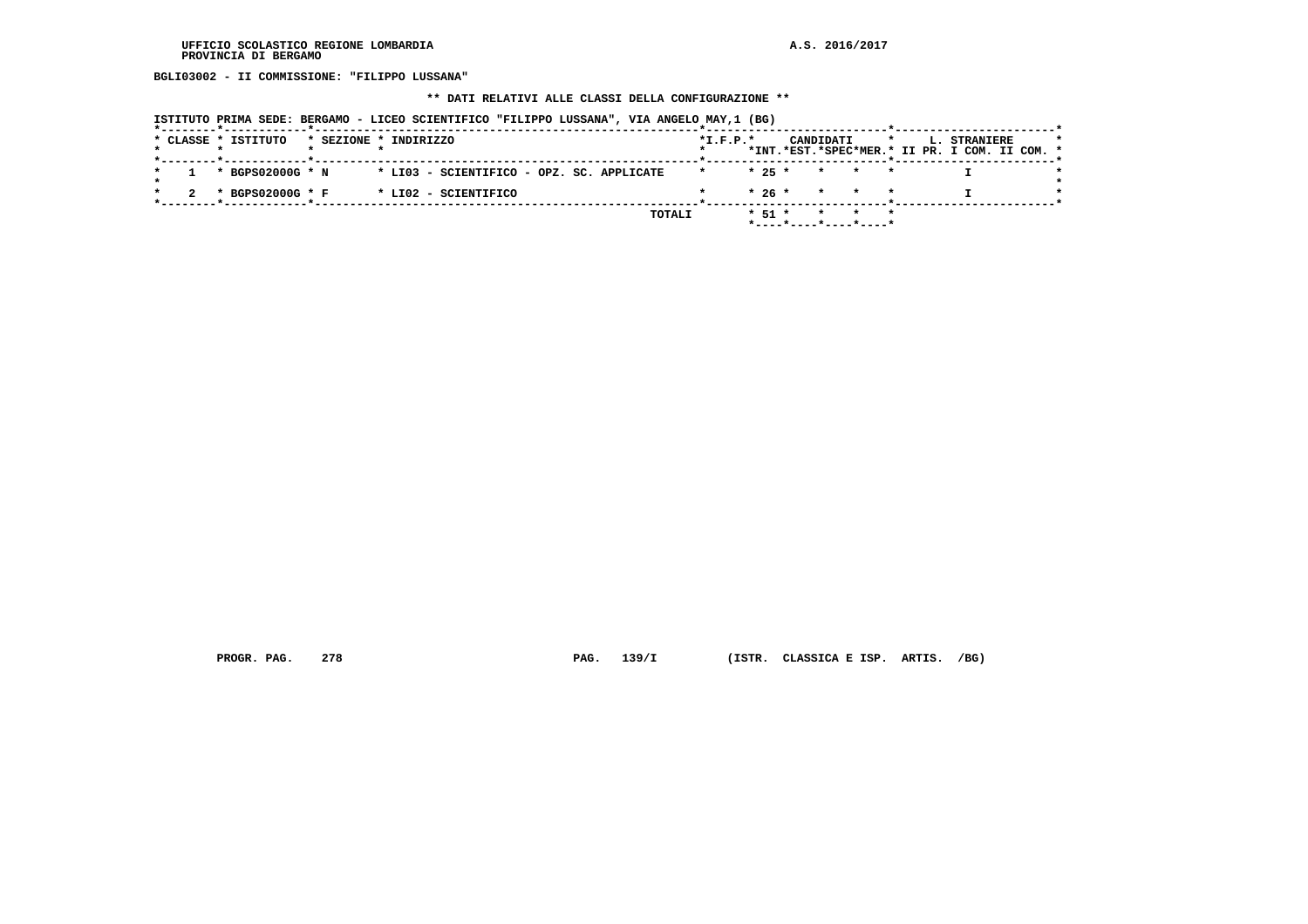**BGLI03002 - II COMMISSIONE: "FILIPPO LUSSANA"**

| PRESIDENTE: FUSCO ALESSIO N. IL 13/01/1976 (BG)<br>$\star$<br>TREVIGLIO - ISTITUTO TECNICO INDUSTRIALE "ARCHIMEDE", VIA CARAVAGGIO, 50/52 (BG)                                                                                                                 |  |
|----------------------------------------------------------------------------------------------------------------------------------------------------------------------------------------------------------------------------------------------------------------|--|
| INDIRIZZO: LI03 - SCIENTIFICO - OPZ. SC. APPLICATE                                                                                                                                                                                                             |  |
| 1 - IO11: LINGUA E LETTERATURA ITALIANA<br>(A050:LETTERE IST.ISTR.SECOND. ; A051:LETTERE, LATINO NEI LICEI<br>VITTICI MARIA ISABELLA N. IL 17/04/1968 (BG)<br>PROVENIENTE DA: SERIATE - ISTITUTO TECNICO INDUSTRIALE "ETTORE MAJORANA", VIA PARTIGIANI, 1 (BG) |  |
| 2 - N460:LINGUA E CULTURA INGLESE<br>(A346:LINGUA E CIV. STRANIERA (<br>CIANCA SILVANA N. IL 30/10/1958 (AN)<br>PROVENIENTE DA: TREVIGLIO - ISTITUTO TECNICO AGRARIO "GAETANO CANTONI", VIA MERISIO, 17/C (BG)                                                 |  |
| $3 - 1047:$ FISICA<br>(A038:FTSTCA<br>; A049:MATEMATICA E FISICA<br>GIOCO ANGELA N. IL 11/02/1969 (CT)<br>PROVENIENTE DA: SERIATE - ISTITUTO TECNICO INDUSTRIALE "ETTORE MAJORANA", VIA PARTIGIANI, 1 (BG)                                                     |  |
| INDIRIZZO: LI02 - SCIENTIFICO                                                                                                                                                                                                                                  |  |
| 1 - IO11: LINGUA E LETTERATURA ITALIANA<br>(A051:LETTERE, LATINO NEI LICEI<br>VITTICI MARIA ISABELLA N. IL 17/04/1968 (BG)<br>PROVENIENTE DA: SERIATE - ISTITUTO TECNICO INDUSTRIALE "ETTORE MAJORANA", VIA PARTIGIANI, 1 (BG)                                 |  |
| 2 - N460:LINGUA E CULTURA INGLESE<br>(A346:LINGUA E CIV. STRANIERA (<br>CIANCA SILVANA N. IL 30/10/1958 (AN)<br>PROVENIENTE DA: TREVIGLIO - ISTITUTO TECNICO AGRARIO "GAETANO CANTONI", VIA MERISIO, 17/C (BG)                                                 |  |
| $3 - 1047:$ FISICA<br>(A049: MATEMATICA E FISICA<br>GIOCO ANGELA N. IL 11/02/1969 (CT)<br>PROVENIENTE DA: SERIATE - ISTITUTO TECNICO INDUSTRIALE "ETTORE MAJORANA", VIA PARTIGIANI, 1 (BG)                                                                     |  |
|                                                                                                                                                                                                                                                                |  |

 **PROGR. PAG. 279 PAG. 139/II (ISTR. CLASSICA E ISP. ARTIS. /BG)**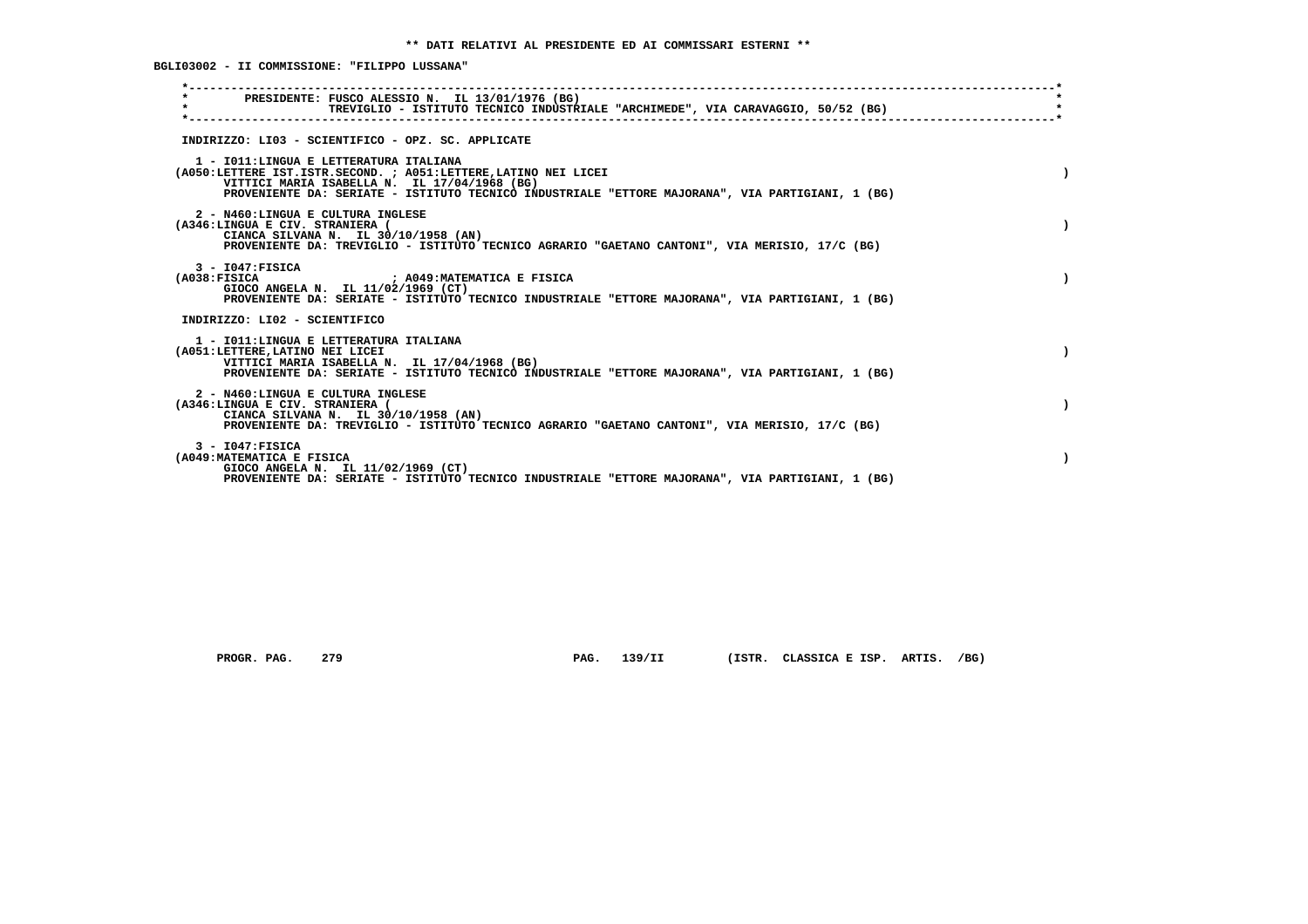**BGLI03003 - III COMMISSIONE: "FILIPPO LUSSANA"**

# **\*\* DATI RELATIVI ALLE CLASSI DELLA CONFIGURAZIONE \*\***

|  | ISTITUTO PRIMA SEDE: BERGAMO - LICEO SCIENTIFICO "FILIPPO LUSSANA", VIA ANGELO MAY, 1 (BG)<br>*--------*------------*-<br>* CLASSE * ISTITUTO | * SEZIONE * INDIRIZZO |  |  |  |                                           |        | $*I.F.P.*$ |          | CANDIDATI |         |              | $\star$ |  | L. STRANIERE                                  |  |  |
|--|-----------------------------------------------------------------------------------------------------------------------------------------------|-----------------------|--|--|--|-------------------------------------------|--------|------------|----------|-----------|---------|--------------|---------|--|-----------------------------------------------|--|--|
|  |                                                                                                                                               |                       |  |  |  |                                           |        |            |          |           |         |              |         |  | *INT.*EST.*SPEC*MER.* II PR. I COM. II COM. * |  |  |
|  | * BGPS02000G * O                                                                                                                              |                       |  |  |  | * LI03 - SCIENTIFICO - OPZ. SC. APPLICATE |        | $\star$    | $* 25 *$ |           | $\star$ |              |         |  |                                               |  |  |
|  | * BGPS02000G * S                                                                                                                              |                       |  |  |  | * LI03 - SCIENTIFICO - OPZ. SC. APPLICATE |        |            | $*21$ *  |           | $\star$ | $\mathbf{r}$ |         |  |                                               |  |  |
|  |                                                                                                                                               |                       |  |  |  |                                           | TOTALI |            | $* 46 *$ |           |         |              |         |  |                                               |  |  |

 **PROGR. PAG. 280 PAG. 140/I (ISTR. CLASSICA E ISP. ARTIS. /BG)**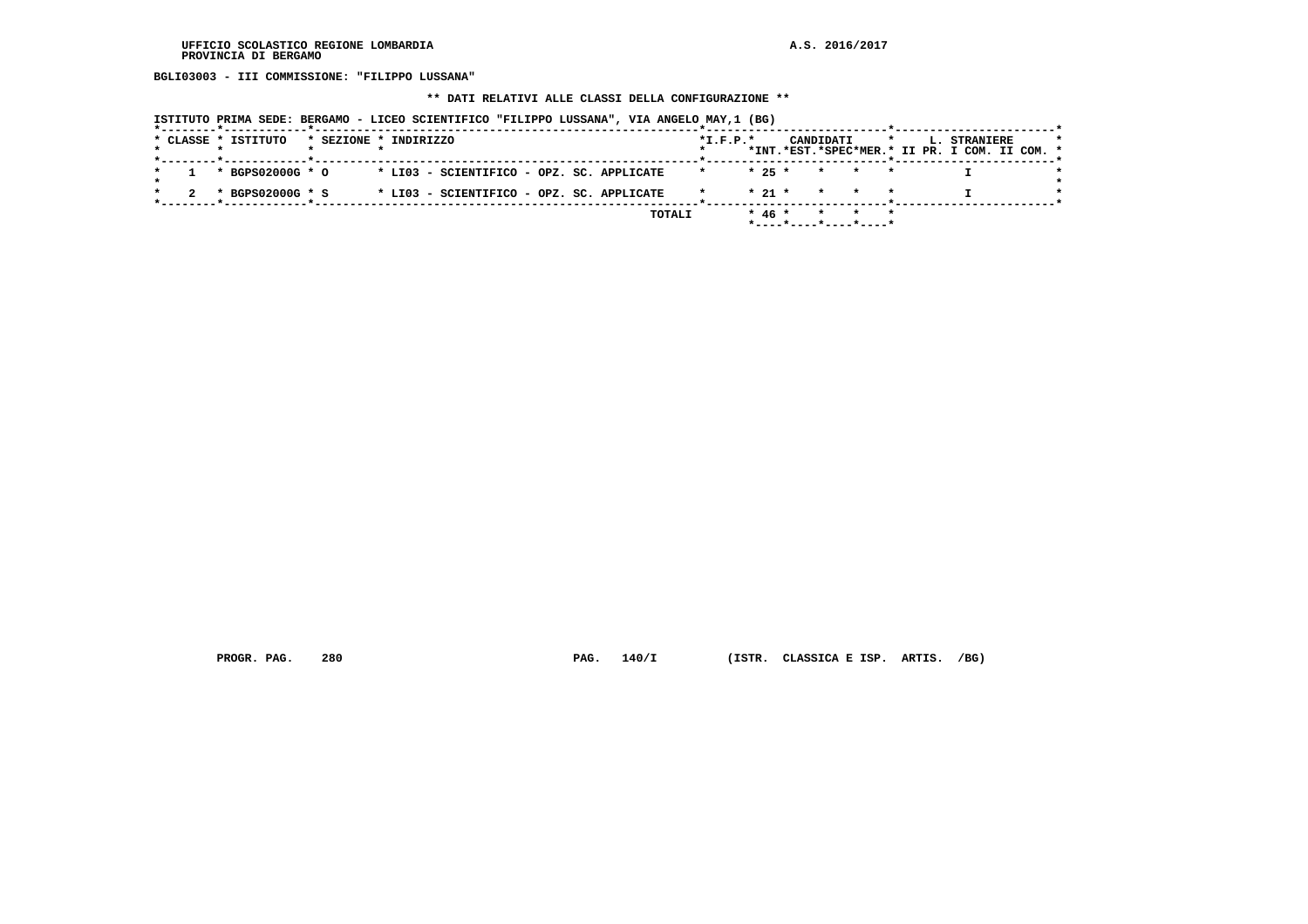**BGLI03003 - III COMMISSIONE: "FILIPPO LUSSANA"**

| $\star$<br>PRESIDENTE: LANZENI LUCIANO N. IL 08/08/1961 (BG)<br>$\star$<br>ROMANO DI LOMBARDIA - IST PROF INDUSTRIA E ARTIGIANATO "G.B. RUBINI", VIA BELVEDERE (BG)                                                                 |  |
|-------------------------------------------------------------------------------------------------------------------------------------------------------------------------------------------------------------------------------------|--|
| INDIRIZZO: LI03 - SCIENTIFICO - OPZ. SC. APPLICATE                                                                                                                                                                                  |  |
| 1 - IO11:LINGUA E LETTERATURA ITALIANA<br>(A050:LETTERE IST.ISTR.SECOND. ; A051:LETTERE, LATINO NEI LICEI<br>SANA ALBERTO N. IL 30/06/1966 (BG)<br>PROVENIENTE DA: TREVIGLIO - LICEO CLASSICO "SIMONE WEIL", VIA BOTTICELLI, 6 (BG) |  |
| 2 - N460:LINGUA E CULTURA INGLESE<br>(A346:LINGUA E CIV. STRANIERA<br>REDUZZI MARIANGELA N. IL 01/12/1968 (BG)<br>PROVENIENTE DA: TREVIGLIO - ISTITUTO TECNICO AGRARIO "GAETANO CANTONI", VIA MERISIO, 17/C (BG)                    |  |
| $3 - 1047:$ FISICA<br>(A038:FISICA ) ; A049:MATEMATICA E FISICA<br>MILESI MICHELA N. IL 01/05/1973 (BG)<br>PROVENIENTE DA: SERIATE - ISTITUTO TECNICO INDUSTRIALE "ETTORE MAJORANA", VIA PARTIGIANI, 1 (BG)                         |  |

 **PROGR. PAG. 281 PAG. 140/II (ISTR. CLASSICA E ISP. ARTIS. /BG)**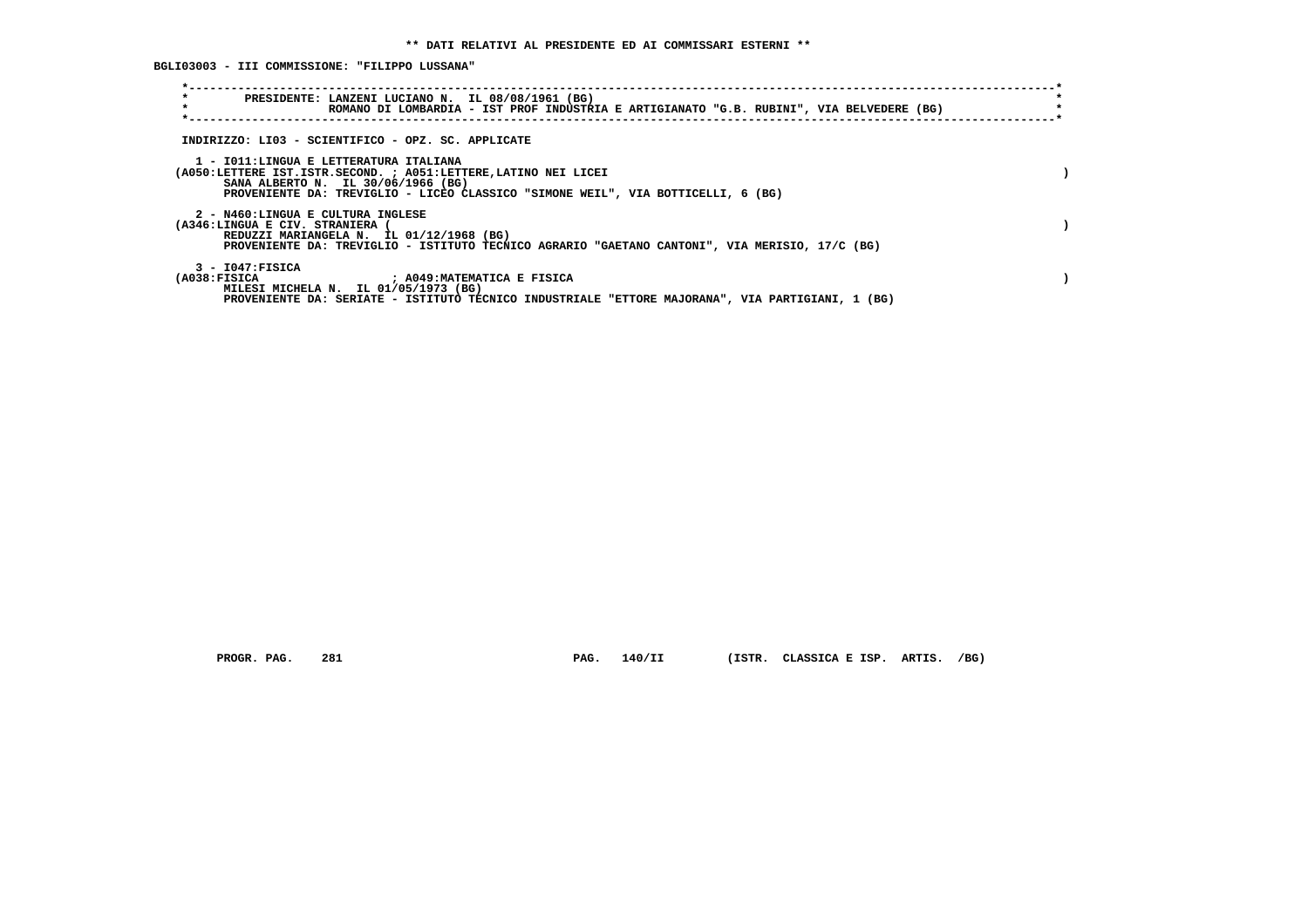**BGLI03004 - IV COMMISSIONE: "FILIPPO LUSSANA"**

# **\*\* DATI RELATIVI ALLE CLASSI DELLA CONFIGURAZIONE \*\***

|                     | ISTITUTO PRIMA SEDE: BERGAMO - LICEO SCIENTIFICO "FILIPPO LUSSANA", VIA ANGELO MAY,1 (BG) |                    |                          |                                                               |
|---------------------|-------------------------------------------------------------------------------------------|--------------------|--------------------------|---------------------------------------------------------------|
| * CLASSE * ISTITUTO | * SEZIONE * INDIRIZZO                                                                     | $*I.F.P.*$         | CANDIDATI<br>$\star$     | L. STRANIERE<br>*INT.*EST.*SPEC*MER.* II PR. I COM. II COM. * |
|                     |                                                                                           |                    |                          |                                                               |
| * BGPS02000G * U    | * LI03 - SCIENTIFICO - OPZ. SC. APPLICATE                                                 | $\star$            | $*$ 16 * * * *           |                                                               |
| * BGPS02000G * P    | * LI03 - SCIENTIFICO - OPZ. SC. APPLICATE                                                 | $* 28 *$           | * * *                    |                                                               |
|                     |                                                                                           | $* 44 *$<br>TOTALI | * * *                    |                                                               |
|                     |                                                                                           |                    | $*$ ----*----*----*----* |                                                               |

 **PROGR. PAG. 282 PAG. 141/I (ISTR. CLASSICA E ISP. ARTIS. /BG)**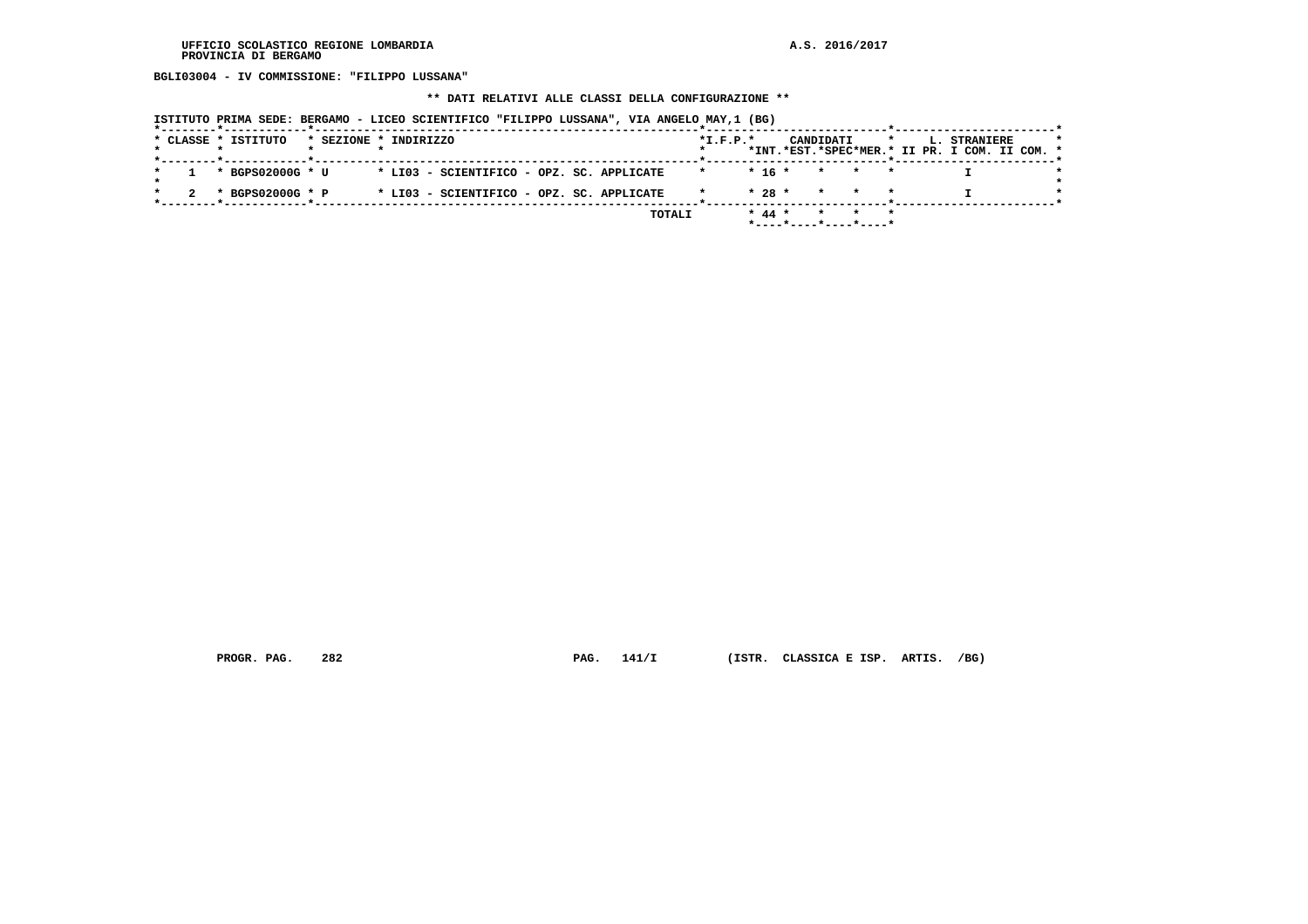**BGLI03004 - IV COMMISSIONE: "FILIPPO LUSSANA"**

| $\star$<br>PRESIDENTE: MONACO FRANCESCO N. IL 14/04/1959 (NA)<br>$\star$<br>TREVIGLIO - ISTITUTO MAGISTRALE "GUGLIELMO OBERDAN", VIALE MERISIO 14 (BG)                                                                                              |  |
|-----------------------------------------------------------------------------------------------------------------------------------------------------------------------------------------------------------------------------------------------------|--|
| INDIRIZZO: LI03 - SCIENTIFICO - OPZ. SC. APPLICATE                                                                                                                                                                                                  |  |
| 1 - IO11: LINGUA E LETTERATURA ITALIANA<br>(A050:LETTERE IST.ISTR.SECOND. ; A051:LETTERE, LATINO NEI LICEI<br>CORTESI MONICA N. IL 13/06/1970 (BG)<br>PROVENIENTE DA: ALBINO - ISTITUTO MAGISTRALE "OSCAR ARNULFO ROMERO", VIALE ALDO MORO, 51 (BG) |  |
| 2 - N460:LINGUA E CULTURA INGLESE<br>(A346:LINGUA E CIV. STRANIERA (<br>FANTONI MIRIAM N. IL 29/05/1961 (BG)<br>PROVENIENTE DA: NEMBRO - IST PROF PER I SERVIZI ALBERGHIERI E RISTORAZIONE "ALFREDO SONZOGNI", VIA BELLINI 54 (BG)                  |  |
| $3 - 1047:$ FISICA<br>$(A038:$ FISICA<br>; A049:MATEMATICA E FISICA<br>VOLPI ANGELA N. IL 29/01/1977 (BG)<br>PROVENIENTE DA: SERIATE - ISTITUTO TECNICO INDUSTRIALE "ETTORE MAJORANA", VIA PARTIGIANI, 1 (BG)                                       |  |

 **PROGR. PAG. 283 PAG. 141/II (ISTR. CLASSICA E ISP. ARTIS. /BG)**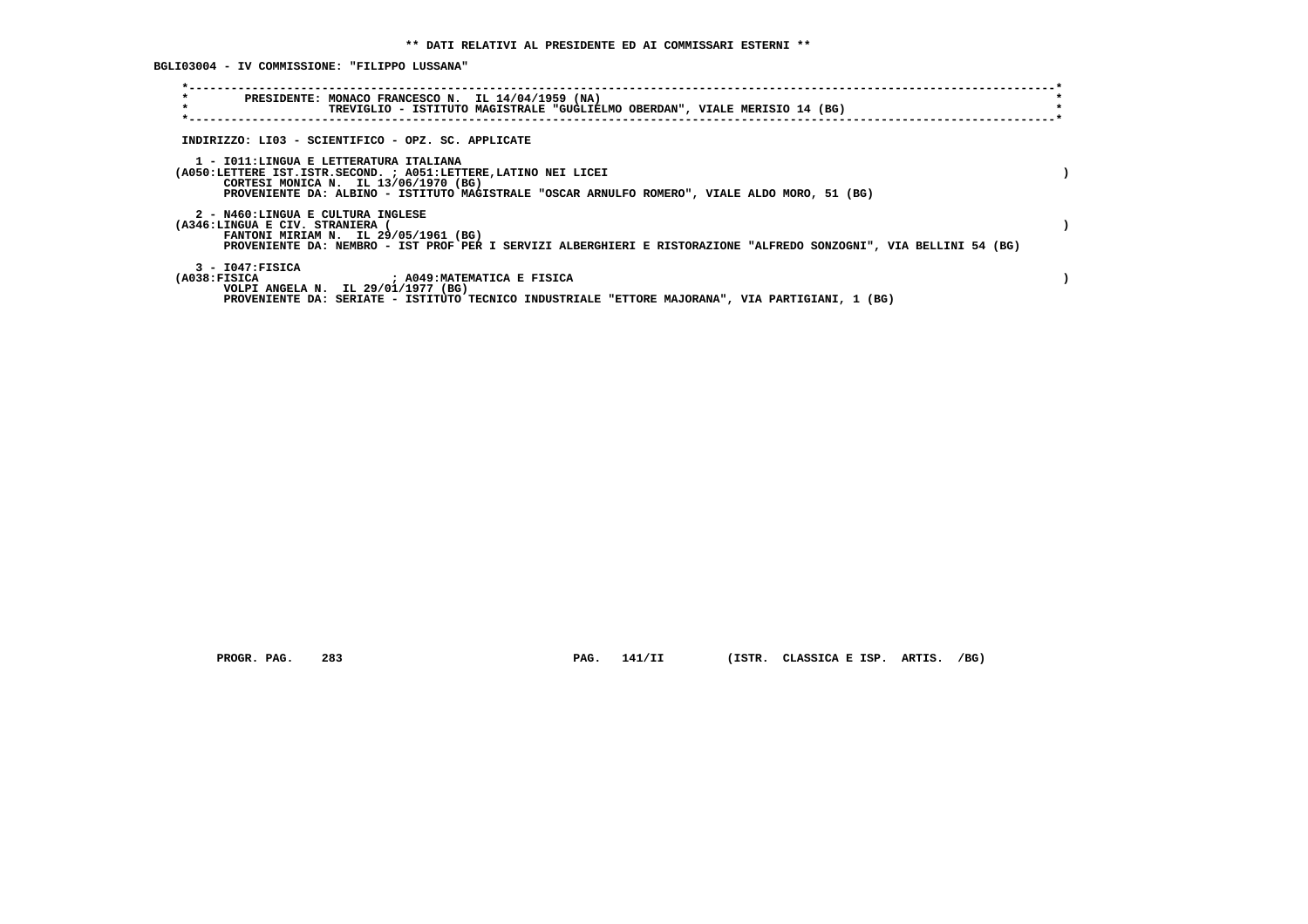**BGLI03005 - V COMMISSIONE: "LORENZO MASCHERONI"**

#### **\*\* DATI RELATIVI ALLE CLASSI DELLA CONFIGURAZIONE \*\***

|                       | ISTITUTO PRIMA SEDE: BERGAMO - LICEO SCIENTIFICO "LORENZO MASCHERONI", VIA ALBERICO DA ROSCIATE, 21A (BG) |                      |                                            |                                               |
|-----------------------|-----------------------------------------------------------------------------------------------------------|----------------------|--------------------------------------------|-----------------------------------------------|
| * CLASSE * ISTITUTO   | * SEZIONE * INDIRIZZO                                                                                     | $*$ I.F.P. $*$       | CANDIDATI<br>$\star$                       | L. STRANIERE                                  |
|                       |                                                                                                           |                      |                                            | *INT.*EST.*SPEC*MER.* II PR. I COM. II COM. * |
| * BGPS05000B * AS     | * LI03 - SCIENTIFICO - OPZ. SC. APPLICATE                                                                 | $* 27 *$             | $\star$ $\star$                            |                                               |
| $*$ BGPS05000B $*$ BS | * LI03 - SCIENTIFICO - OPZ. SC. APPLICATE                                                                 |                      | $\star$ 23 $\star$ $\star$ $\star$ $\star$ |                                               |
|                       |                                                                                                           | $*$ 50 $*$<br>TOTALI | $\star$                                    |                                               |
|                       |                                                                                                           |                      |                                            |                                               |

 **PROGR. PAG. 284 PAG. 142/I (ISTR. CLASSICA E ISP. ARTIS. /BG)**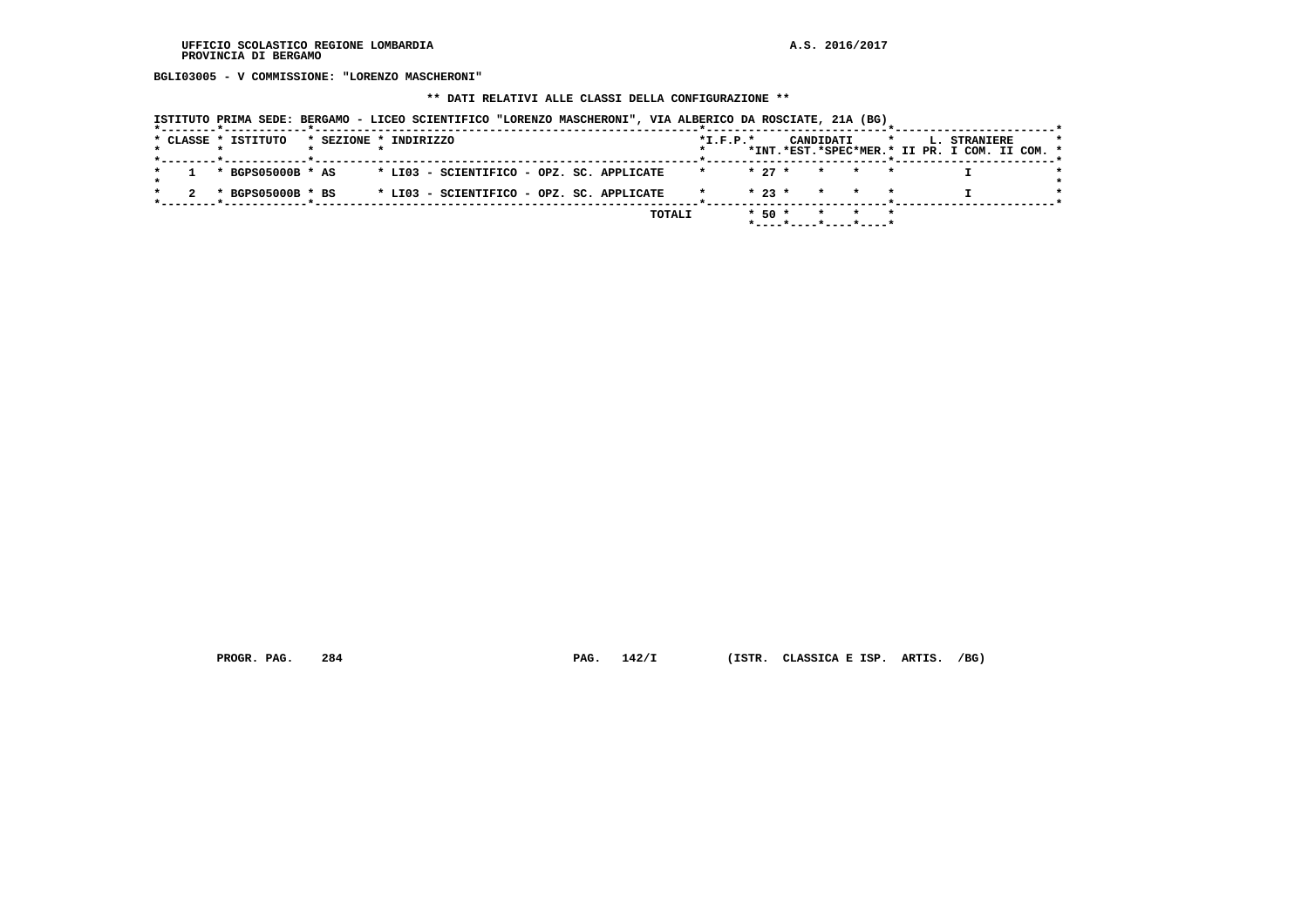**BGLI03005 - V COMMISSIONE: "LORENZO MASCHERONI"**

| $\star$<br>PRESIDENTE: ARNOLDI MAURO N. IL 23/08/1963 (BG)<br>$\star$<br>ALBINO - ISTITUTO MAGISTRALE "OSCAR ARNULFO ROMERO", VIALE ALDO MORO, 51 (BG)                                                                                               |  |
|------------------------------------------------------------------------------------------------------------------------------------------------------------------------------------------------------------------------------------------------------|--|
| INDIRIZZO: LI03 - SCIENTIFICO - OPZ. SC. APPLICATE                                                                                                                                                                                                   |  |
| 1 - IO11: LINGUA E LETTERATURA ITALIANA<br>(A050:LETTERE IST.ISTR.SECOND. ; A051:LETTERE, LATINO NEI LICEI<br>NERVI SARA N. IL 24/11/1968 (BG)<br>PROVENIENTE DA: TRESCORE BALNEARIO - LICEO SCIENTIFICO "LORENZO FEDERICI", VIA DELL'ALBAROTTO (BG) |  |
| 2 - N460:LINGUA E CULTURA INGLESE<br>(A346:LINGUA E CIV. STRANIERA (<br>NICASTRO LINA N. IL 13/06/1962 (AT)<br>PROVENIENTE DA: BRESCIA - ISTITUTO TECNICO COMMERCIALE "LUNARDI" - BRESCIA, VIA RICCOBELLI, 47 (BS)                                   |  |
| $3 - 1047:$ FISICA<br>(A038:FISICA<br>; A049:MATEMATICA E FISICA<br>MANGIAVILLANO WALTER N. IL 22/06/1970 (CL)<br>PROVENIENTE DA: LOVERE - ISTITUTO TECNICO INDUSTRIALE "GALILEO GALILEI", VIA XX SETTEMBRE, 4 (BG)                                  |  |

 **PROGR. PAG. 285 PAG. 142/II (ISTR. CLASSICA E ISP. ARTIS. /BG)**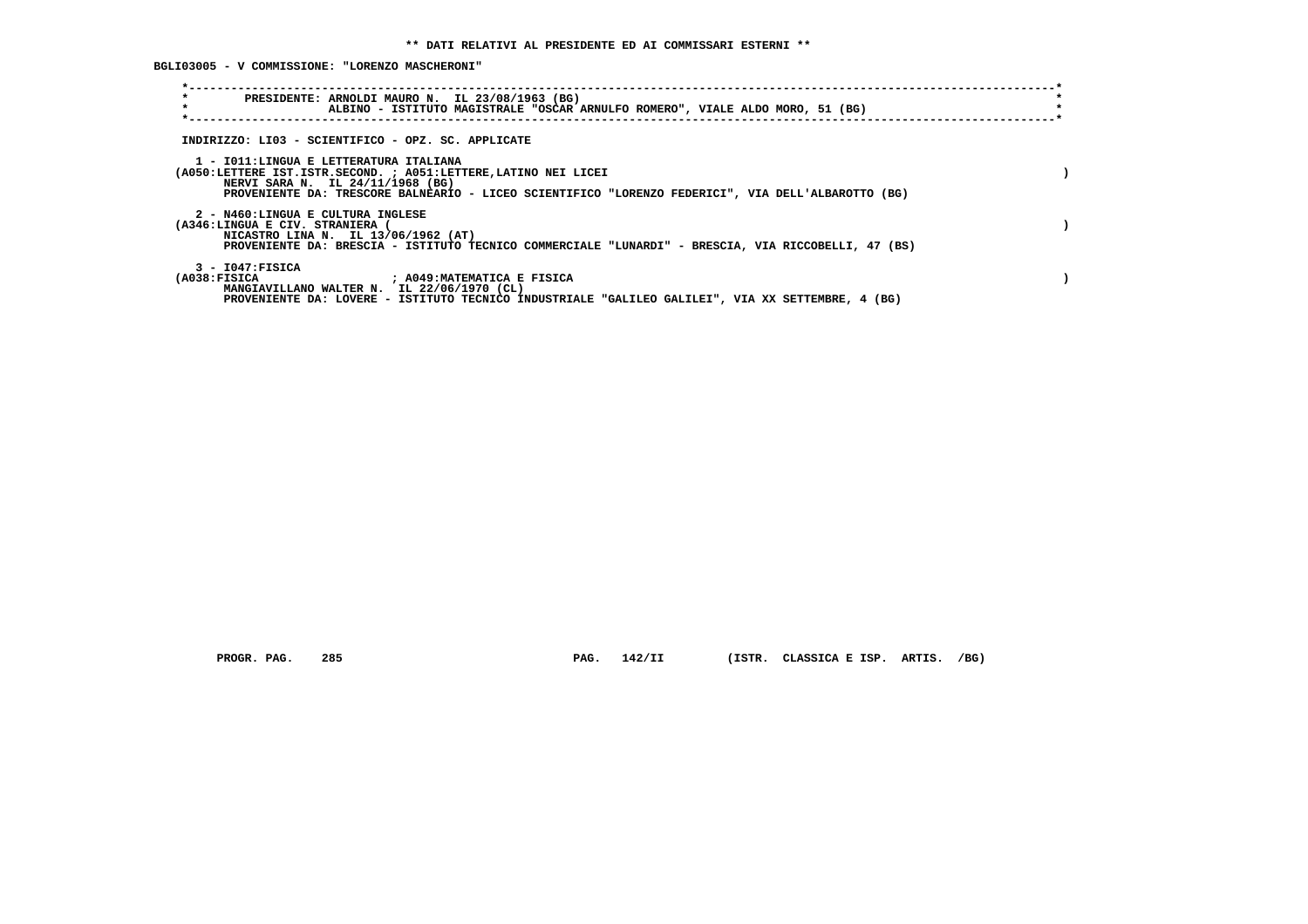**BGLI03006 - VI COMMISSIONE: "GIULIO NATTA"**

#### **\*\* DATI RELATIVI ALLE CLASSI DELLA CONFIGURAZIONE \*\***

 **ISTITUTO PRIMA SEDE: BERGAMO - LICEO SCIENTIFICO "GIULIO NATTA", VIA EUROPA 15 (BG)**

|  | * CLASSE * ISTITUTO |  | * SEZIONE * INDIRIZZO                                            |  |        | $*$ I.F.P. $*$ |  | CANDIDATI                                  |  | $\star$ | <b>L. STRANIERE</b>                           |  |
|--|---------------------|--|------------------------------------------------------------------|--|--------|----------------|--|--------------------------------------------|--|---------|-----------------------------------------------|--|
|  |                     |  |                                                                  |  |        |                |  |                                            |  |         | *INT.*EST.*SPEC*MER.* II PR. I COM. II COM. * |  |
|  |                     |  | 1 * BGPS03201V * 5ALSA * LI03 - SCIENTIFICO - OPZ. SC. APPLICATE |  |        |                |  | $* 23 * * 1 * * *$                         |  |         |                                               |  |
|  |                     |  |                                                                  |  |        |                |  |                                            |  |         |                                               |  |
|  |                     |  | * BGPS03201V * 5ELSA * LI03 - SCIENTIFICO - OPZ. SC. APPLICATE   |  |        |                |  | $\star$ 27 $\star$ $\star$ $\star$ $\star$ |  |         |                                               |  |
|  |                     |  |                                                                  |  | TOTALI |                |  | $* 50 * * 1 * *$                           |  |         |                                               |  |
|  |                     |  |                                                                  |  |        |                |  |                                            |  |         |                                               |  |

 **PROGR. PAG. 286 PAG. 143/I (ISTR. CLASSICA E ISP. ARTIS. /BG)**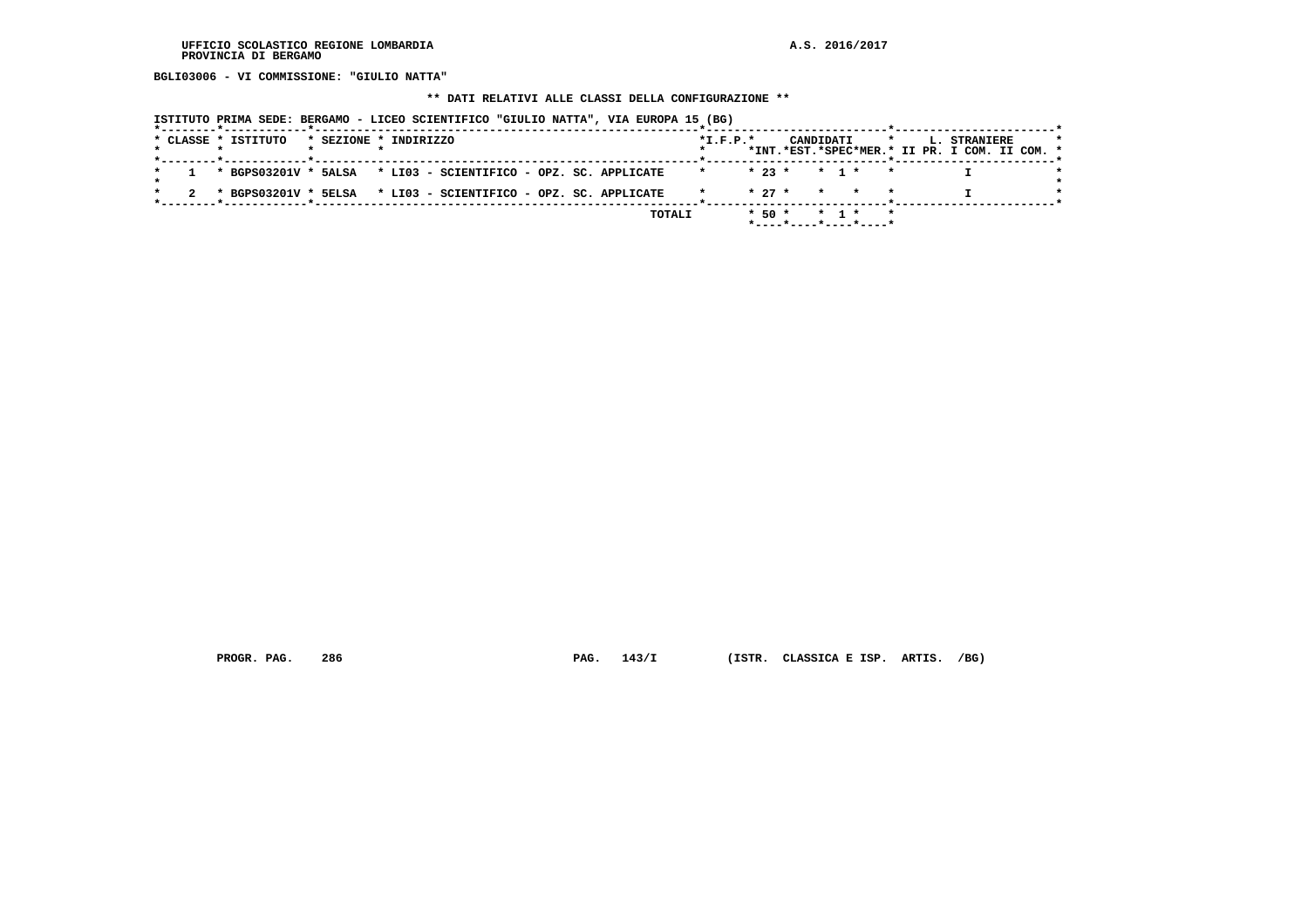**BGLI03006 - VI COMMISSIONE: "GIULIO NATTA"**

| $\star$<br>PRESIDENTE: PAGANI ANGELO N. IL 10/07/1950 (BG)<br>$\star$<br>DOCENTE DI RUOLO A RIPOSO - MAX 3 ANNI                                                  |  |
|------------------------------------------------------------------------------------------------------------------------------------------------------------------|--|
| INDIRIZZO: LI03 - SCIENTIFICO - OPZ. SC. APPLICATE                                                                                                               |  |
| 1 - IO11:LINGUA E LETTERATURA ITALIANA                                                                                                                           |  |
| (A050:LETTERE IST.ISTR.SECOND. ; A051:LETTERE, LATINO NEI LICEI                                                                                                  |  |
| MARCHESI KATIUSCIA N. IL 22/08/1978 (BG)<br>PROVENIENTE DA: GAZZANIGA - LICEO SCIENTIFICO "VALLE SERIANA", VIA MARCONI, 45 (BG)                                  |  |
| 2 - N460:LINGUA E CULTURA INGLESE                                                                                                                                |  |
| (A346:LINGUA E CIV. STRANIERA (<br>MALCISI SONIA N. IL 15/06/1955 (MN)                                                                                           |  |
| PROVENIENTE DA: TRESCORE BALNEARIO - LICEO SCIENTIFICO "LORENZO FEDERICI", VIA DELL'ALBAROTTO (BG)                                                               |  |
| $3 - 1047:$ FISICA<br>(A038:FISICA<br>: A049:MATEMATICA E FISICA                                                                                                 |  |
| BUELLI FRANCESCO N. IL 19/10/1954 (BG)<br>PROVENIENTE DA: PALAZZOLO SULL'OGLIO - ISTITUTO TECNICO INDUSTRIALE PALAZZOLO S/O (SEZ.ASS.I.S."MA, VIA LEVADELLO (BS) |  |
|                                                                                                                                                                  |  |

 **PROGR. PAG. 287 PAG. 143/II (ISTR. CLASSICA E ISP. ARTIS. /BG)**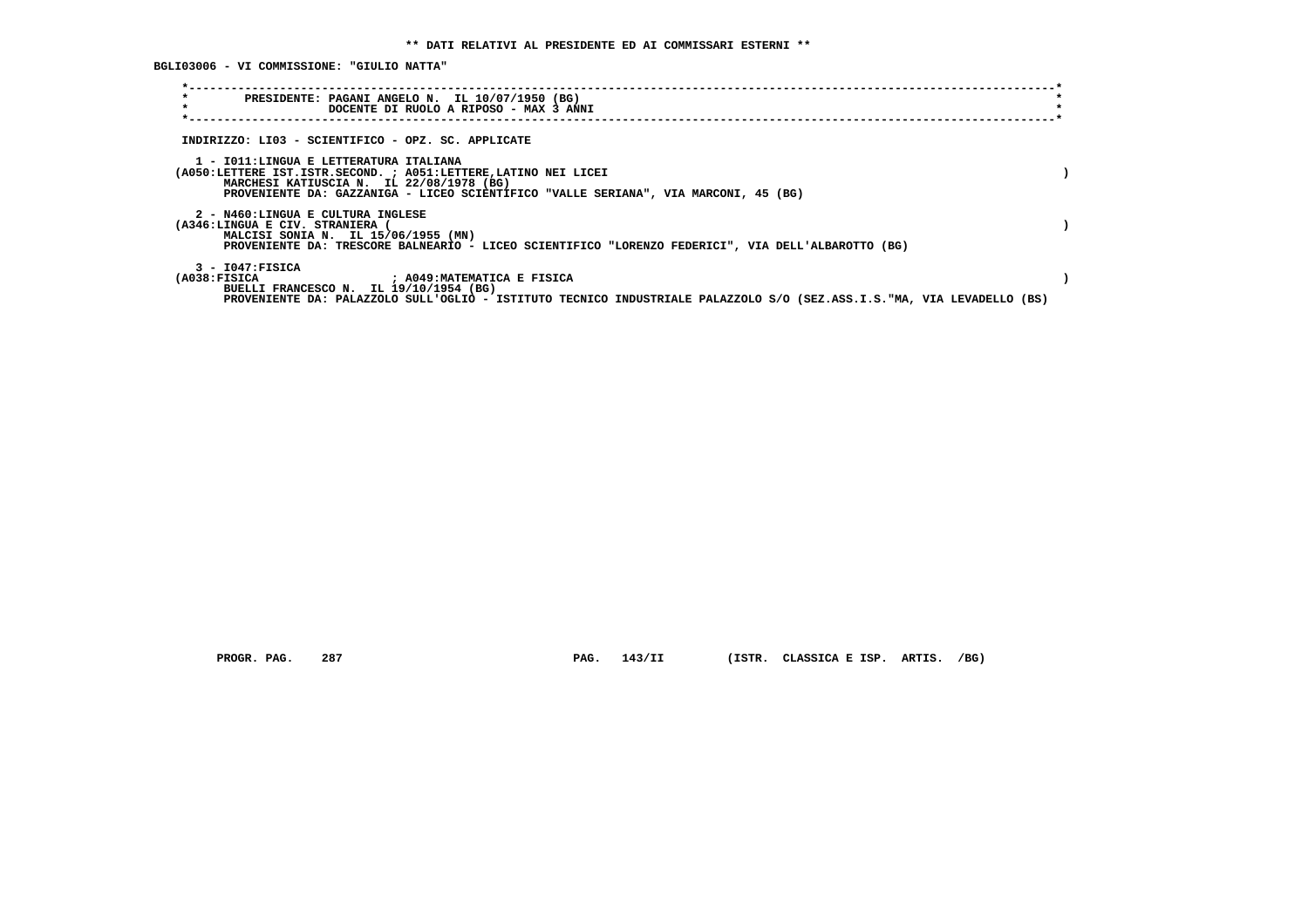**BGLI03007 - VII COMMISSIONE: "GIULIO NATTA"**

#### **\*\* DATI RELATIVI ALLE CLASSI DELLA CONFIGURAZIONE \*\***

 **ISTITUTO PRIMA SEDE: BERGAMO - LICEO SCIENTIFICO "GIULIO NATTA", VIA EUROPA 15 (BG)**

|  | * CLASSE * ISTITUTO |  | * SEZIONE * INDIRIZZO                                            |  |        | $*$ I.F.P. $*$ |  |  | CANDIDATI *           |  | <b>L. STRANIERE</b>                           | $\star$ |
|--|---------------------|--|------------------------------------------------------------------|--|--------|----------------|--|--|-----------------------|--|-----------------------------------------------|---------|
|  |                     |  |                                                                  |  |        |                |  |  |                       |  | *INT.*EST.*SPEC*MER.* II PR. I COM. II COM. * |         |
|  |                     |  | 1 * BGPS03201V * 5BLSA * LI03 - SCIENTIFICO - OPZ. SC. APPLICATE |  |        |                |  |  | * 22 * 1 * * * *      |  |                                               |         |
|  |                     |  |                                                                  |  |        |                |  |  | $* 28 * * * * * *$    |  |                                               |         |
|  |                     |  | 2 * BGPS03201V * 5CLSA * LI03 - SCIENTIFICO - OPZ. SC. APPLICATE |  |        |                |  |  |                       |  |                                               |         |
|  |                     |  |                                                                  |  | TOTALI |                |  |  | $* 50 * 1 * * * * *$  |  |                                               |         |
|  |                     |  |                                                                  |  |        |                |  |  | *----*----*----*----* |  |                                               |         |

 **PROGR. PAG. 288 PAG. 144/I (ISTR. CLASSICA E ISP. ARTIS. /BG)**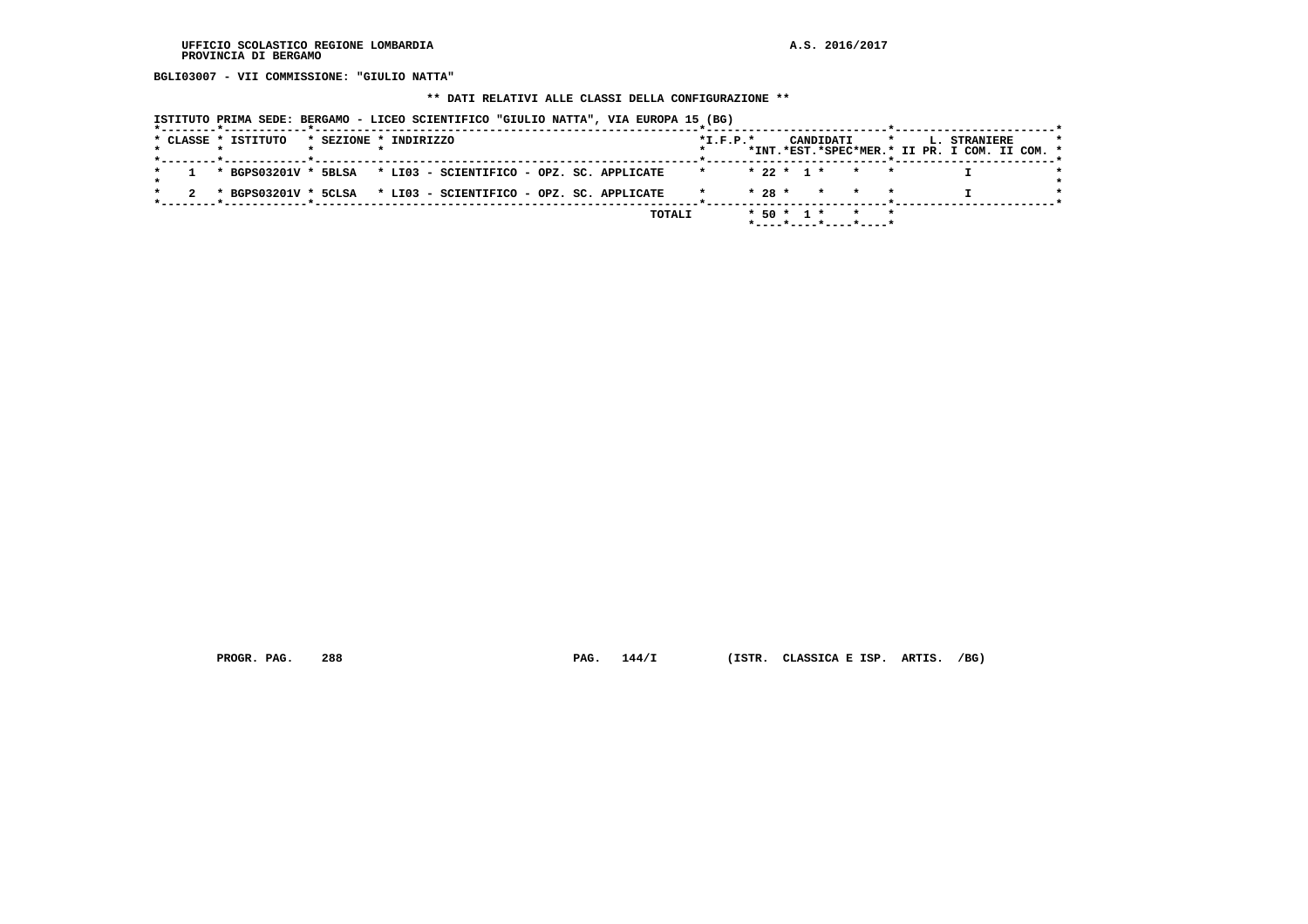**BGLI03007 - VII COMMISSIONE: "GIULIO NATTA"**

| $\star$<br>PRESIDENTE: BORTOLINI PIERANTONIO N. IL 29/06/1952 (BG)<br>$\star$<br>DOCENTE DI RUOLO A RIPOSO - MAX 3 ANNI                     |  |
|---------------------------------------------------------------------------------------------------------------------------------------------|--|
|                                                                                                                                             |  |
| INDIRIZZO: LI03 - SCIENTIFICO - OPZ. SC. APPLICATE                                                                                          |  |
| 1 - IO11: LINGUA E LETTERATURA ITALIANA<br>(A050:LETTERE IST.ISTR.SECOND. ; A051:LETTERE, LATINO NEI LICEI                                  |  |
| LO CONTE FRANCESCO N. IL $14/12/1984$ (BG)<br>PROVENIENTE DA: LOVERE - LICEO SCIENTIFICO "DECIO CELERI", VIA NAZARIO SAURO, 2 (BG)          |  |
| 2 - N460:LINGUA E CULTURA INGLESE                                                                                                           |  |
| (A346:LINGUA E CIV. STRANIERA                                                                                                               |  |
| MARTINELLI VALENTINA N. IL 18/12/1963 (MI)<br>PROVENIENTE DA: ALBINO - ISTITUTO MAGISTRALE "OSCAR ARNULFO ROMERO", VIALE ALDO MORO, 51 (BG) |  |
| $3 - 1047:$ FISICA                                                                                                                          |  |
| (A038:FISICA)<br>: A049: MATEMATICA E FISICA<br>AGAZZI GIANMARIO N. IL 27/07/1954 (BG)                                                      |  |
| PROVENIENTE DA: SERIATE - ISTITUTO TECNICO INDUSTRIALE "ETTORE MAJORANA", VIA PARTIGIANI, 1 (BG)                                            |  |

 **PROGR. PAG. 289 PAG. 144/II (ISTR. CLASSICA E ISP. ARTIS. /BG)**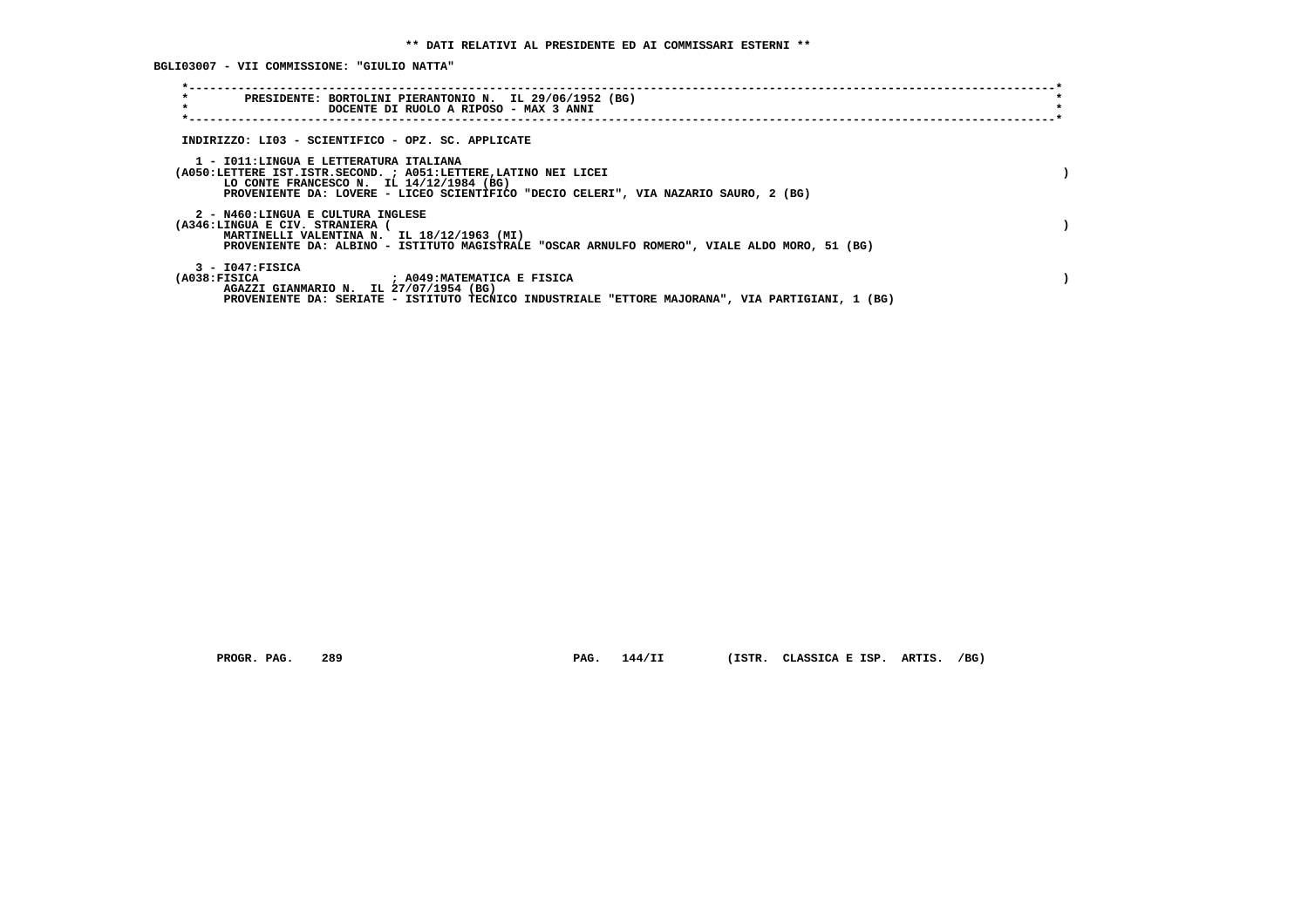**BGLI03008 - VIII COMMISSIONE: "EDOARDO AMALDI"**

#### **\*\* DATI RELATIVI ALLE CLASSI DELLA CONFIGURAZIONE \*\***

| ISTITUTO PRIMA SEDE: ALZANO LOMBARDO - LICEO SCIENTIFICO "EDOARDO AMALDI", VIA LOCATELLI, 16 (BG) |                                                                                                     |
|---------------------------------------------------------------------------------------------------|-----------------------------------------------------------------------------------------------------|
| * CLASSE * ISTITUTO<br>* SEZIONE * INDIRIZZO                                                      | $*L.F.P.*$<br>CANDIDATI<br>$\star$<br>L. STRANIERE<br>*INT.*EST.*SPEC*MER.* II PR. I COM. II COM. * |
| * BGPS17000D * 5^F * LI03 - SCIENTIFICO - OPZ. SC. APPLICATE                                      | $* 26 * * 1 *$<br>$\mathbf{x}$                                                                      |
| * BGPS17000D * 5^G<br>* LI03 - SCIENTIFICO - OPZ. SC. APPLICATE                                   | $* 20 * * * * * * *$                                                                                |
| TOTALI                                                                                            | $*$ 46 * * 1 *<br>$*$ - - - - $*$ - - - - $*$ - - - - $*$ - - - - $*$                               |

 **PROGR. PAG. 290 PAG. 145/I (ISTR. CLASSICA E ISP. ARTIS. /BG)**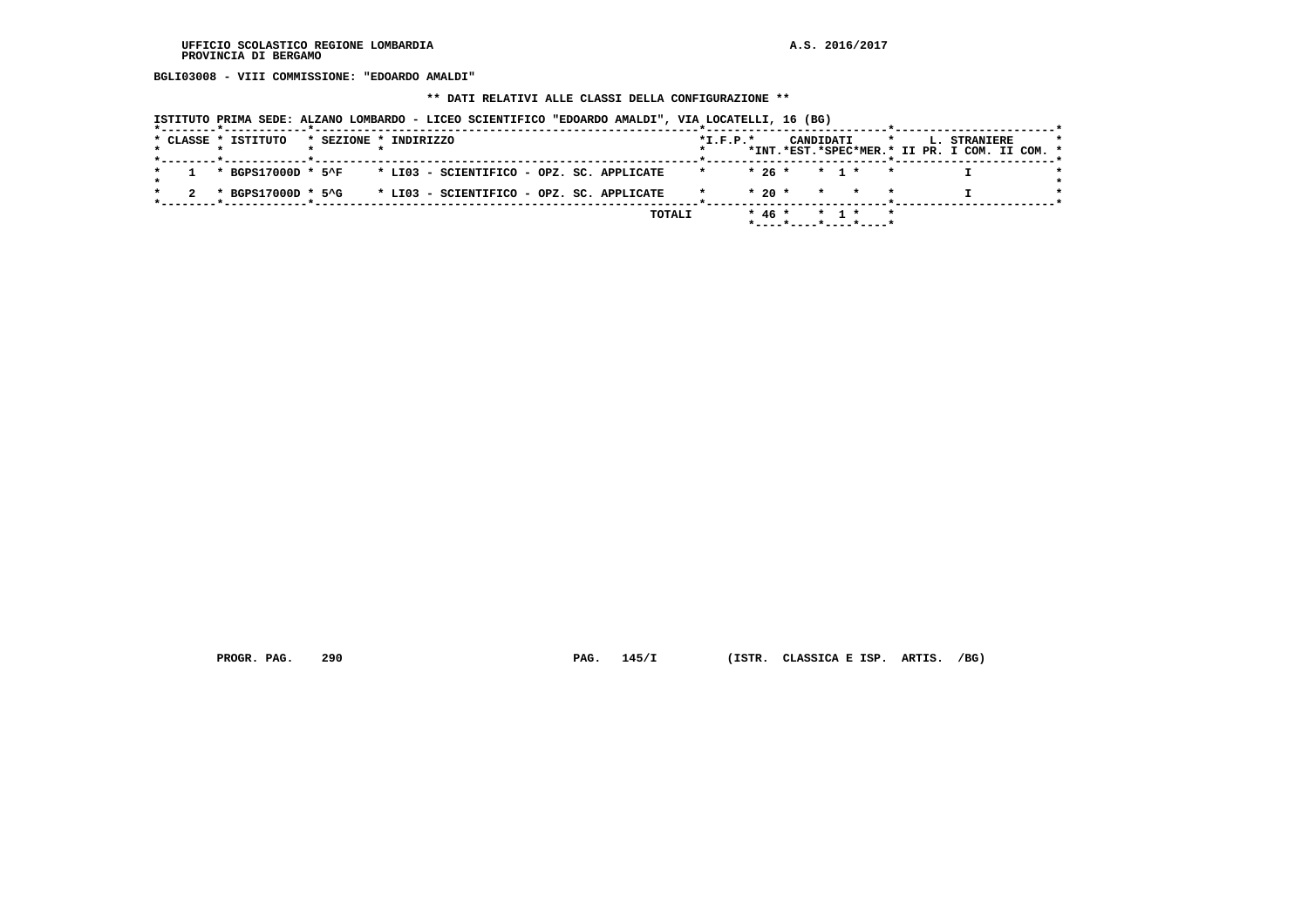**BGLI03008 - VIII COMMISSIONE: "EDOARDO AMALDI"**

| $\star$<br>PRESIDENTE: MASTROROCCO LUCIANO N. IL 04/03/1957 (PV)<br>$\star$<br>BERGAMO - ISTITUTO MAGISTRALE "P. SECCO SUARDO", VIA ANGELO MAJ, 8 (BG)                                                                                                                   |  |
|--------------------------------------------------------------------------------------------------------------------------------------------------------------------------------------------------------------------------------------------------------------------------|--|
| INDIRIZZO: LI03 - SCIENTIFICO - OPZ. SC. APPLICATE                                                                                                                                                                                                                       |  |
| 1 - IO11:LINGUA E LETTERATURA ITALIANA<br>(A050:LETTERE IST.ISTR.SECOND. ; A051:LETTERE, LATINO NEI LICEI<br>BETTINETTI SIMONA N. IL 06/04/1963 (MI)<br>PROVENIENTE DA: TRESCORE BALNEARIO - ISTITUTO TECNICO COMMERCIALE "LORENZO LOTTO", VIA DELL'ALBAROTTO N. 23 (BG) |  |
| 2 - N460:LINGUA E CULTURA INGLESE<br>(A346:LINGUA E CIV. STRANIERA (<br>COLOMBO FLAVIO N. IL 15/03/1956 (BG)<br>PROVENIENTE DA: BERGAMO - LICEO CLASSICO "PAOLO SARPI", PIAZZA ROSATE, 4 (BG)                                                                            |  |
| $3 - 1047:$ FISICA<br>(A038:FISICA ) ; A049:MATEMATICA E FISICA<br>CORNA CRISTIANO N. IL 01/02/1969 (BG)<br>PROVENIENTE DA: BERGAMO - ISTITUTO TECNICO COMMERCIALE "BORTOLO BELOTTI", VIA PER AZZANO, 5 (BG)                                                             |  |

 **PROGR. PAG. 291 PAG. 145/II (ISTR. CLASSICA E ISP. ARTIS. /BG)**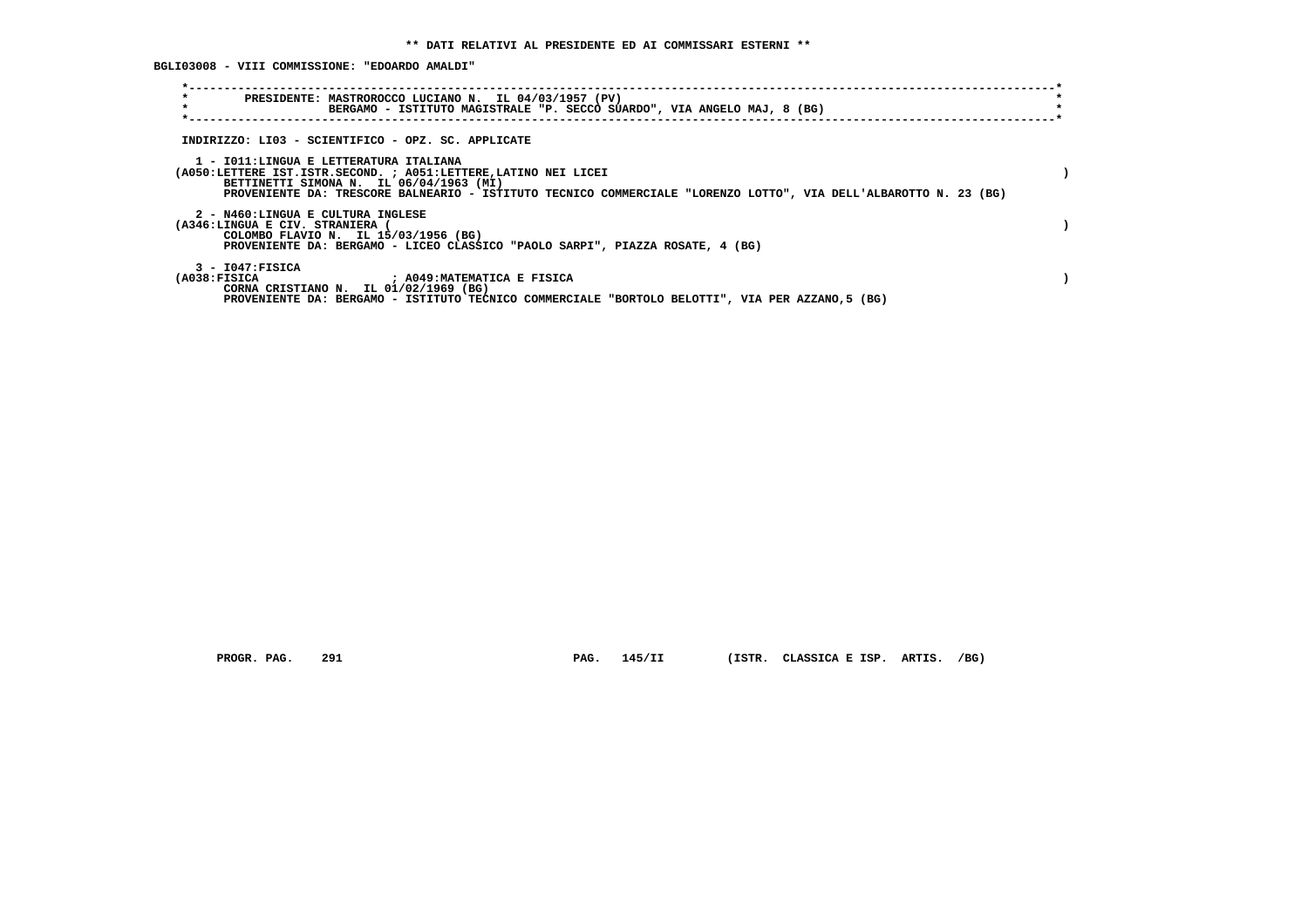**BGLI03009 - IX COMMISSIONE: "GALILEO GALILEI"**

# **\*\* DATI RELATIVI ALLE CLASSI DELLA CONFIGURAZIONE \*\***

|  |                     |  |                       |                                           |  | ISTITUTO PRIMA SEDE: CARAVAGGIO - LICEO SCIENTIFICO "GALILEO GALILEI", VIA SAN FRANCESCO, 119A (BG) |                |            |                 |       |         |                                                               |  |
|--|---------------------|--|-----------------------|-------------------------------------------|--|-----------------------------------------------------------------------------------------------------|----------------|------------|-----------------|-------|---------|---------------------------------------------------------------|--|
|  | * CLASSE * ISTITUTO |  | * SEZIONE * INDIRIZZO |                                           |  |                                                                                                     | $*$ I.F.P. $*$ |            | CANDIDATI       |       | $\star$ | L. STRANIERE<br>*INT.*EST.*SPEC*MER.* II PR. I COM. II COM. * |  |
|  | * BGPS04000R * N    |  |                       | * LI03 - SCIENTIFICO - OPZ. SC. APPLICATE |  |                                                                                                     | $\star$        | $* 22 *$   |                 | * * * |         |                                                               |  |
|  | * BGPS04000R * M    |  |                       | * LI03 - SCIENTIFICO - OPZ. SC. APPLICATE |  |                                                                                                     |                | $* 28 *$   | $\star$ $\star$ |       |         |                                                               |  |
|  |                     |  |                       |                                           |  | TOTALI                                                                                              |                | $*$ 50 $*$ |                 |       |         |                                                               |  |

 **PROGR. PAG. 292 PAG. 146/I (ISTR. CLASSICA E ISP. ARTIS. /BG)**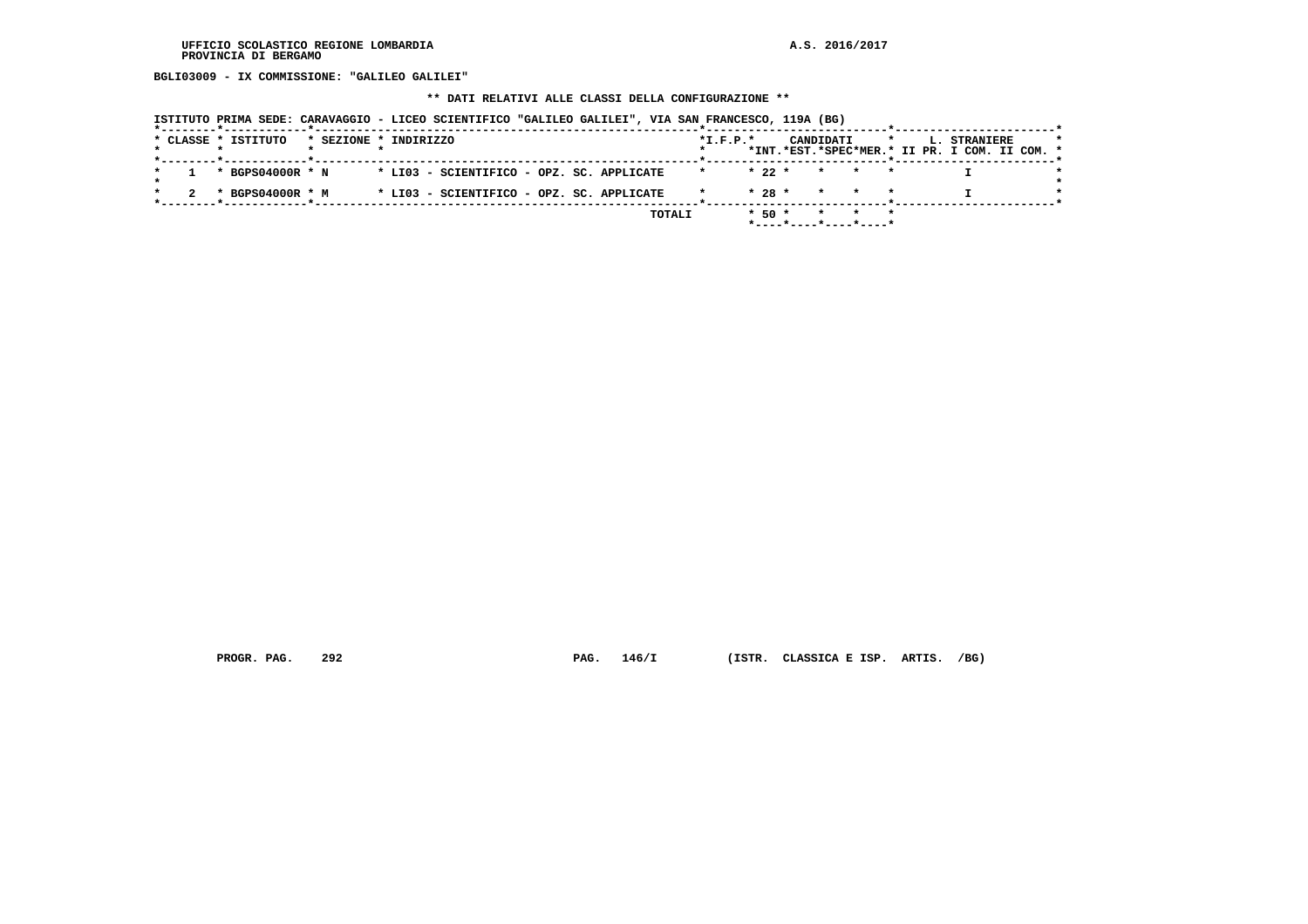**BGLI03009 - IX COMMISSIONE: "GALILEO GALILEI"**

| $\star$<br>PRESIDENTE: GENTILI FRANCO N. IL 30/09/1953 (MI)<br>NEMBRO - IST PROF PER I SERVIZI ALBERGHIERI E RISTORAZIONE "ALFREDO SONZOGNI", VIA BELLINI 54 (BG)                                                                        |  |
|------------------------------------------------------------------------------------------------------------------------------------------------------------------------------------------------------------------------------------------|--|
| INDIRIZZO: LI03 - SCIENTIFICO - OPZ. SC. APPLICATE                                                                                                                                                                                       |  |
| 1 - IO11:LINGUA E LETTERATURA ITALIANA<br>(A050:LETTERE IST.ISTR.SECOND. ; A051:LETTERE, LATINO NEI LICEI<br>FIORANI ELISABETTA N. IL 14/03/1962 (LC)<br>PROVENIENTE DA: DALMINE - LICEO SCIENTIFICO "LUIGI EINAUDI", VIA VERDI, 48 (BG) |  |
| 2 - N460:LINGUA E CULTURA INGLESE<br>(A346:LINGUA E CIV. STRANIERA<br>LOCATELLI NADIA N. IL 03/07/1963 (BG)<br>PROVENIENTE DA: BERGAMO - LICEO SCIENTIFICO "FILIPPO LUSSANA", VIA ANGELO MAY, 1 (BG)                                     |  |
| $3 - 1047:$ FISICA<br>(A038:FTSTCA<br>: A049:MATEMATICA E FISICA<br>DORATA ANGELO N. IL 16/06/1965 (SR)<br>PROVENIENTE DA: BERGAMO - LICEO SCIENTIFICO "GIULIO NATTA", VIA EUROPA 15 (BG)                                                |  |

 **PROGR. PAG. 293 PAG. 146/II (ISTR. CLASSICA E ISP. ARTIS. /BG)**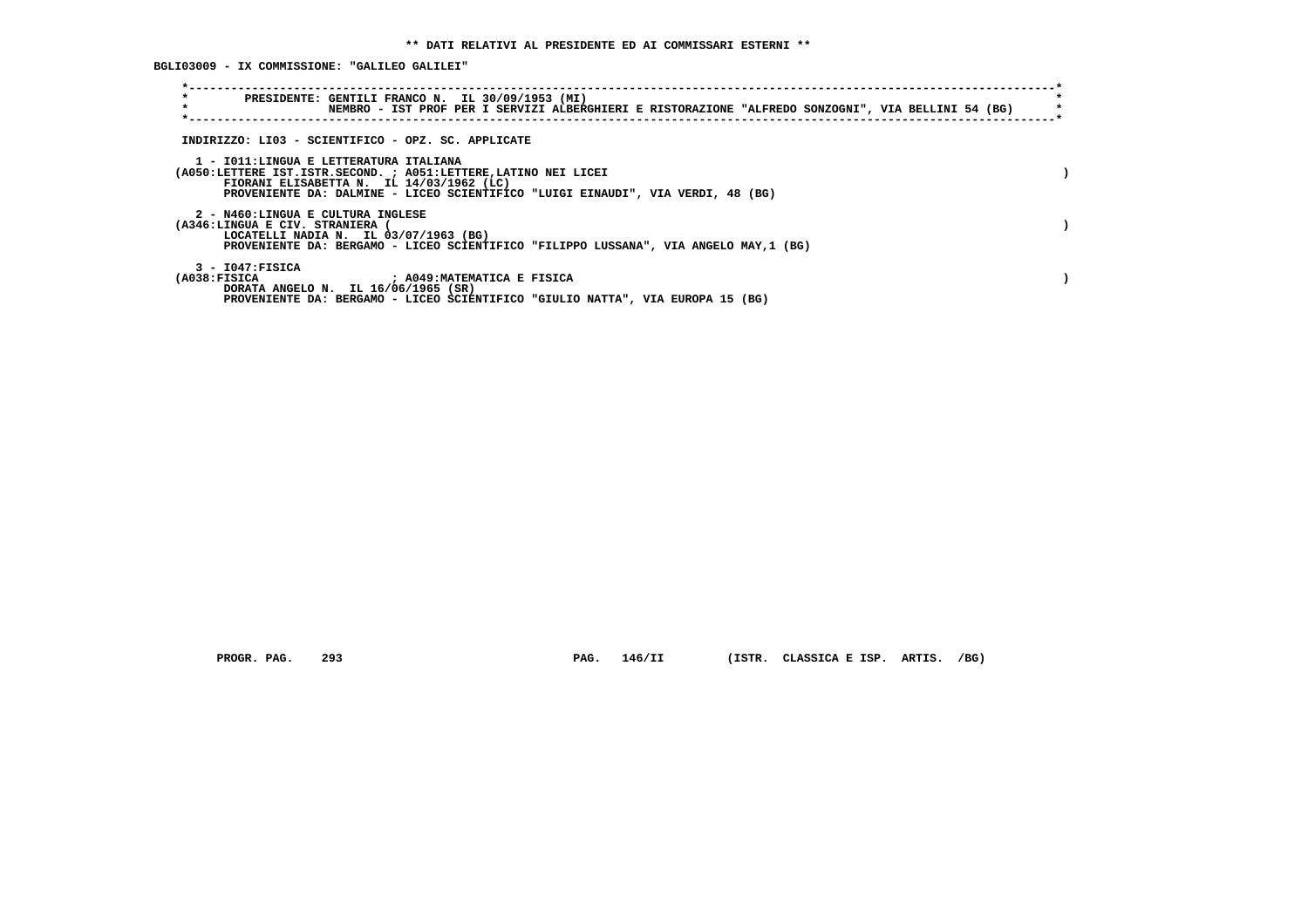**BGLI03010 - X COMMISSIONE: "LUIGI EINAUDI"**

# **\*\* DATI RELATIVI ALLE CLASSI DELLA CONFIGURAZIONE \*\***

|  |  |                     |                       |  |  |  | ISTITUTO PRIMA SEDE: DALMINE - LICEO SCIENTIFICO "LUIGI EINAUDI", VIA VERDI, 48 (BG) |                     |              |  |                 |                                                            |         |  |                                                               |  |  |
|--|--|---------------------|-----------------------|--|--|--|--------------------------------------------------------------------------------------|---------------------|--------------|--|-----------------|------------------------------------------------------------|---------|--|---------------------------------------------------------------|--|--|
|  |  | * CLASSE * ISTITUTO | * SEZIONE * INDIRIZZO |  |  |  |                                                                                      | $*I.F.P.*$          |              |  | CANDIDATI       |                                                            | $\star$ |  | L. STRANIERE<br>*INT.*EST.*SPEC*MER.* II PR. I COM. II COM. * |  |  |
|  |  | * BGPS01101T * C    |                       |  |  |  | * LI03 - SCIENTIFICO - OPZ. SC. APPLICATE                                            | $\star$ and $\star$ |              |  |                 | $* 16 * 2 * * * *$                                         |         |  |                                                               |  |  |
|  |  | * BGPS01101T * D    |                       |  |  |  | * LI03 - SCIENTIFICO - OPZ. SC. APPLICATE                                            |                     | $*$ 18 $*$   |  | $\star$ $\star$ |                                                            |         |  |                                                               |  |  |
|  |  |                     |                       |  |  |  | TOTALI                                                                               |                     | $* 34 * 2 *$ |  |                 | $\star$ $\star$<br>$*$ ---- $*$ ---- $*$ ---- $*$ ---- $*$ |         |  |                                                               |  |  |

 **PROGR. PAG. 294 PAG. 147/I (ISTR. CLASSICA E ISP. ARTIS. /BG)**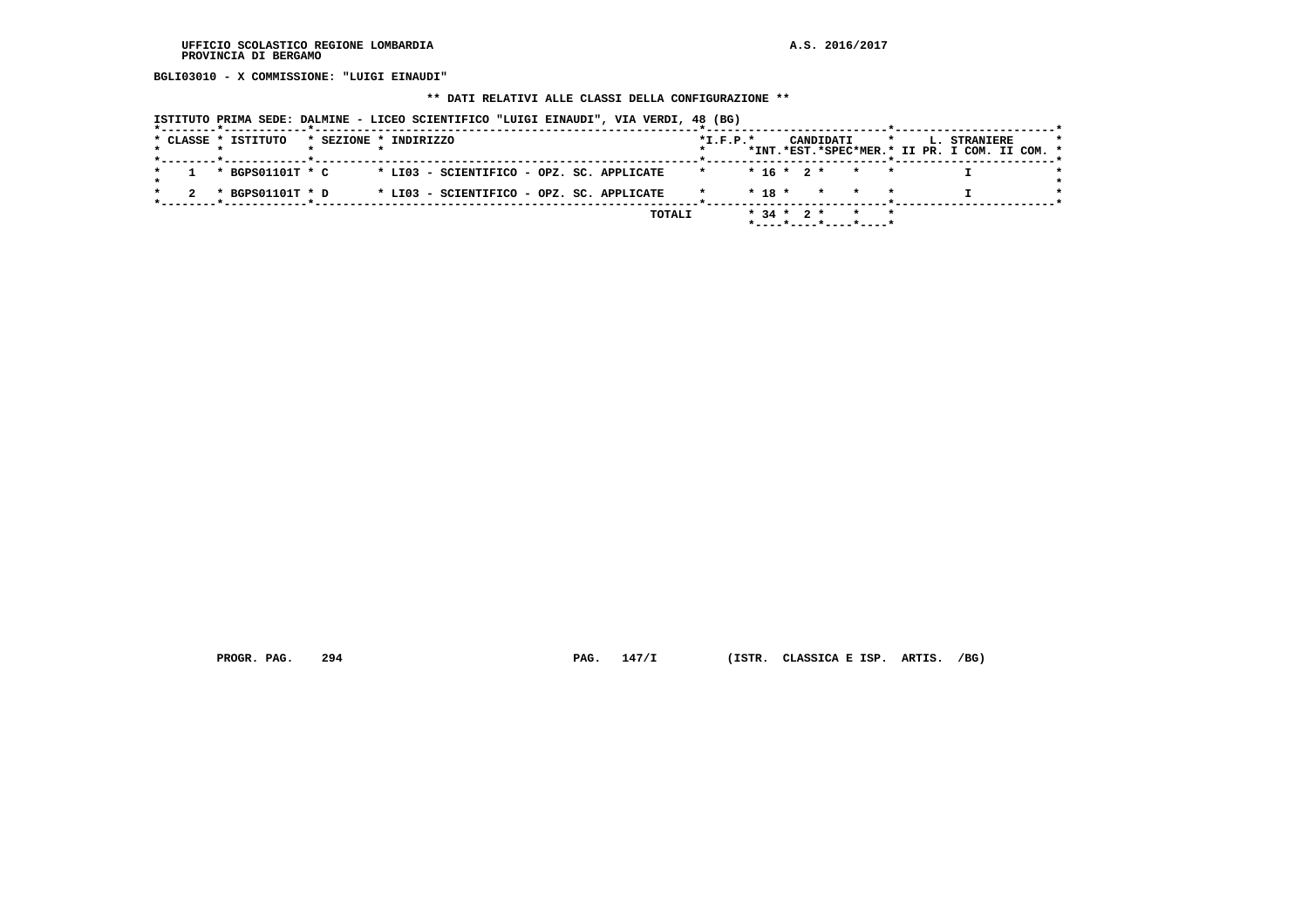**BGLI03010 - X COMMISSIONE: "LUIGI EINAUDI"**

| $\star$<br>PRESIDENTE: LANZILLOTTI LUIGI N. IL 10/06/1956 (CS)<br>$\star$<br>TREZZO SULL'ADDA - IST PROF PER I SERVIZI COMMERCIALI TREZZO, VIA P.NENNI (MI)                                                                             |  |
|-----------------------------------------------------------------------------------------------------------------------------------------------------------------------------------------------------------------------------------------|--|
| INDIRIZZO: LI03 - SCIENTIFICO - OPZ. SC. APPLICATE                                                                                                                                                                                      |  |
| 1 - IO11: LINGUA E LETTERATURA ITALIANA<br>(A050:LETTERE IST.ISTR.SECOND. ; A051:LETTERE, LATINO NEI LICEI<br>PELICIOLI MAURO N. IL 23/02/1989 (BG)<br>PROVENIENTE DA: TREVIGLIO - LICEO CLASSICO "SIMONE WEIL", VIA BOTTICELLI, 6 (BG) |  |
| 2 - N460:LINGUA E CULTURA INGLESE<br>(A346:LINGUA E CIV. STRANIERA (<br>COLLEONI STEFANIA N. IL 28/11/1976 (BG)<br>PROVENIENTE DA: TREVIGLIO - ISTITUTO TECNICO INDUSTRIALE "ARCHIMEDE", VIA CARAVAGGIO, 50/52 (BG)                     |  |
| $3 - 1047:$ FISICA<br>(A038:FISICA ) ; A049:MATEMATICA E FISICA<br>FONDA EDOARDO N. IL 26/06/1968 (TS)<br>PROVENIENTE DA: CARAVAGGIO - LICEO SCIENTIFICO "GALILEO GALILEI", VIA SAN FRANCESCO, 119A (BG)                                |  |

 **PROGR. PAG. 295 PAG. 147/II (ISTR. CLASSICA E ISP. ARTIS. /BG)**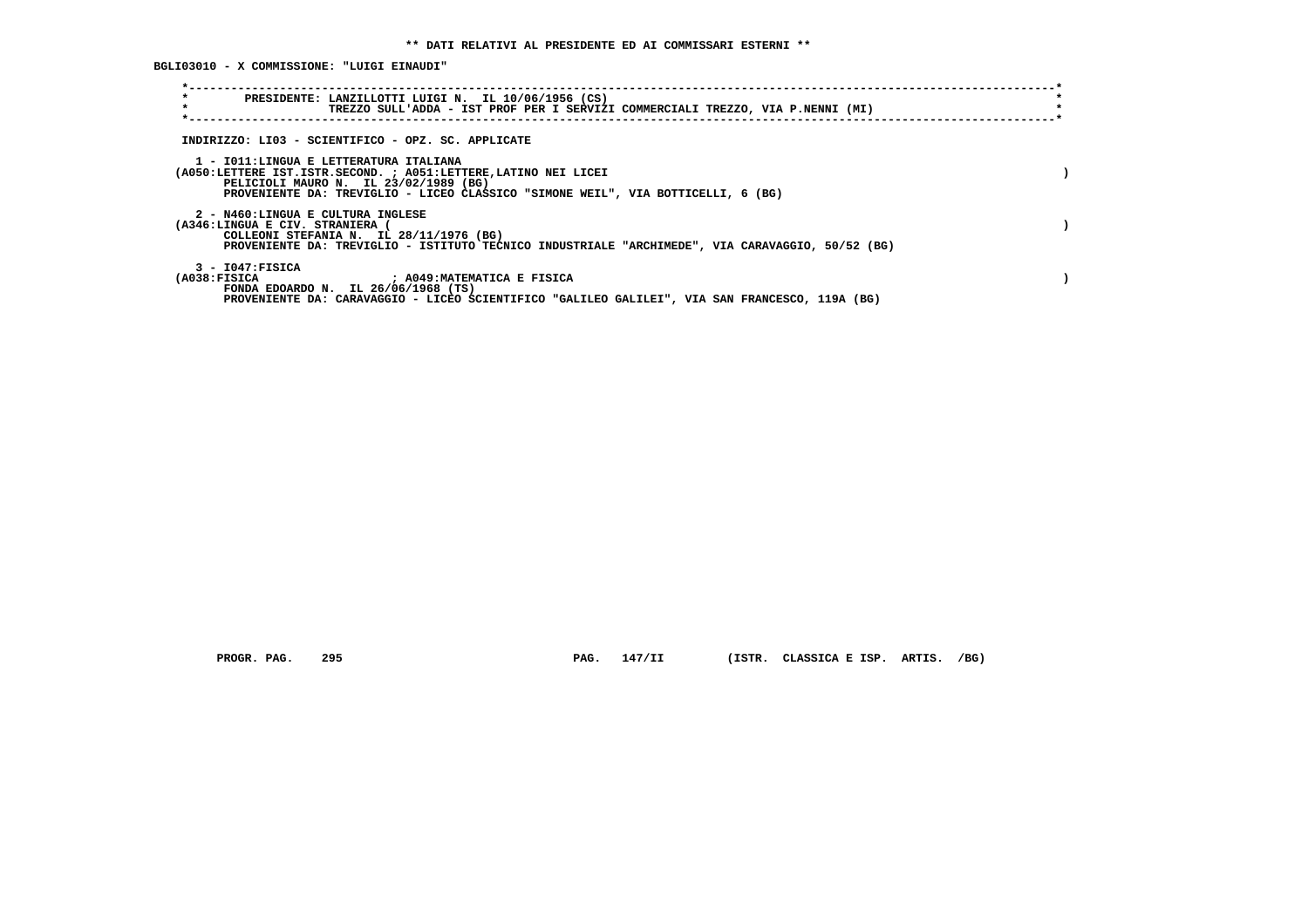**BGLI03011 - XI COMMISSIONE: "VALLE SERIANA"**

# **\*\* DATI RELATIVI ALLE CLASSI DELLA CONFIGURAZIONE \*\***

| ISTITUTO PRIMA SEDE: GAZZANIGA - LICEO SCIENTIFICO "VALLE SERIANA", VIA MARCONI, 45 (BG) |  |  |  |
|------------------------------------------------------------------------------------------|--|--|--|
|------------------------------------------------------------------------------------------|--|--|--|

|  |  | * CLASSE * ISTITUTO |  | * SEZIONE * INDIRIZZO                                                     |  |        | $*$ I.F.P. $*$ |  | CANDIDATI                                                  |  |  | <b>L. STRANIERE</b><br>*INT.*EST.*SPEC*MER.* II PR. I COM. II COM. * |  |  |
|--|--|---------------------|--|---------------------------------------------------------------------------|--|--------|----------------|--|------------------------------------------------------------|--|--|----------------------------------------------------------------------|--|--|
|  |  |                     |  |                                                                           |  |        |                |  |                                                            |  |  |                                                                      |  |  |
|  |  |                     |  | $1 \times$ BGPS016011 $*$ 5LA $*$ LI03 - SCIENTIFICO - OPZ. SC. APPLICATE |  |        |                |  | $* 22 * * 1 * * *$                                         |  |  |                                                                      |  |  |
|  |  |                     |  | * BGPS016011 * 5LB * LI03 - SCIENTIFICO - OPZ. SC. APPLICATE              |  |        |                |  | $* 23 * * 1 * * *$                                         |  |  |                                                                      |  |  |
|  |  |                     |  |                                                                           |  | TOTALI |                |  | $* 45 * * 2 * * *$<br>$*$ ---- $*$ ---- $*$ ---- $*$ ----* |  |  |                                                                      |  |  |
|  |  |                     |  |                                                                           |  |        |                |  |                                                            |  |  |                                                                      |  |  |

 **PROGR. PAG. 296 PAG. 148/I (ISTR. CLASSICA E ISP. ARTIS. /BG)**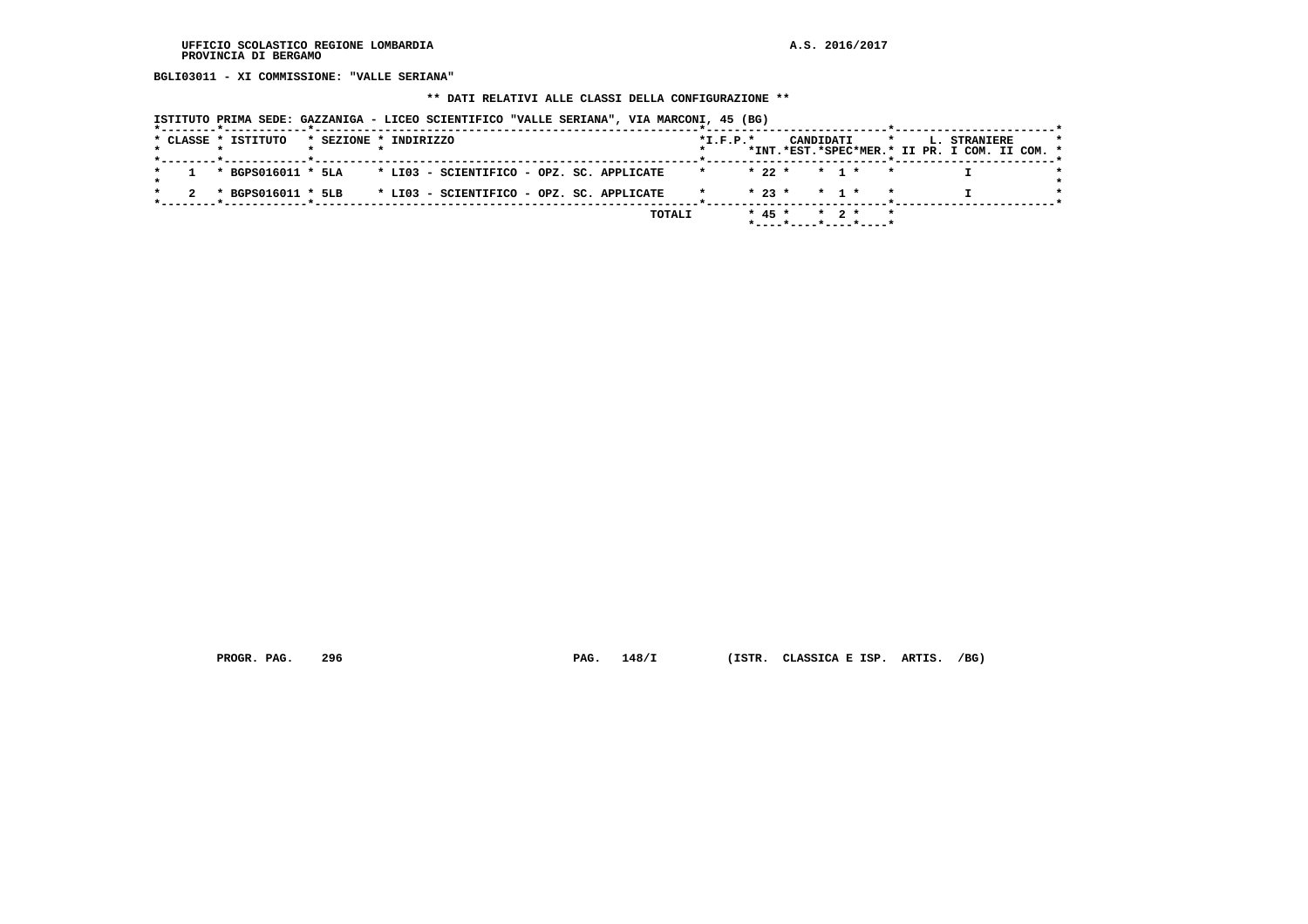**BGLI03011 - XI COMMISSIONE: "VALLE SERIANA"**

| $\star$<br>PRESIDENTE: ETZO MIRIAM SEBASTIANA N. IL 16/10/1963 (NU)<br>$\star$<br>BERGAMO - SCUOLA PRIMO GRADO CPIA 1 BERGAMO, VIA OZANAM 27 (BG)                                                                                                              | $\star$ |
|----------------------------------------------------------------------------------------------------------------------------------------------------------------------------------------------------------------------------------------------------------------|---------|
| INDIRIZZO: LI03 - SCIENTIFICO - OPZ. SC. APPLICATE                                                                                                                                                                                                             |         |
| 1 - IO11:LINGUA E LETTERATURA ITALIANA<br>(A050:LETTERE IST.ISTR.SECOND. ; A051:LETTERE, LATINO NEI LICEI<br>ALVIGGI OLGA LUCIA N. IL 13/12/1956 (CZ)<br>PROVENIENTE DA: CLUSONE - IST TEC COMMERCIALE E PER GEOMETRI "ANDREA FANTONI", VIA BARBARIGO, 27 (BG) |         |
| 2 - N460:LINGUA E CULTURA INGLESE<br>(A346:LINGUA E CIV. STRANIERA (<br>PIANTONI SILVIA N. IL 18/12/1985 (BG)<br>PROVENIENTE DA: BERGAMO - IST PROF PER I SERVIZI SOCIALI PROF.SOCIO SANITARIO "MAMOLI", VIA BREMBILLA 3 (BG)                                  |         |
| $3 - 1047:$ FISICA<br>(A038:FTSTCA<br>; A049:MATEMATICA E FISICA<br>ACCORIGI NICOLETTA N. IL 21/08/1968 (BG)<br>PROVENIENTE DA: TRESCORE BALNEARIO - LICEO SCIENTIFICO "LORENZO FEDERICI", VIA DELL'ALBAROTTO (BG)                                             |         |

 **PROGR. PAG. 297 PAG. 148/II (ISTR. CLASSICA E ISP. ARTIS. /BG)**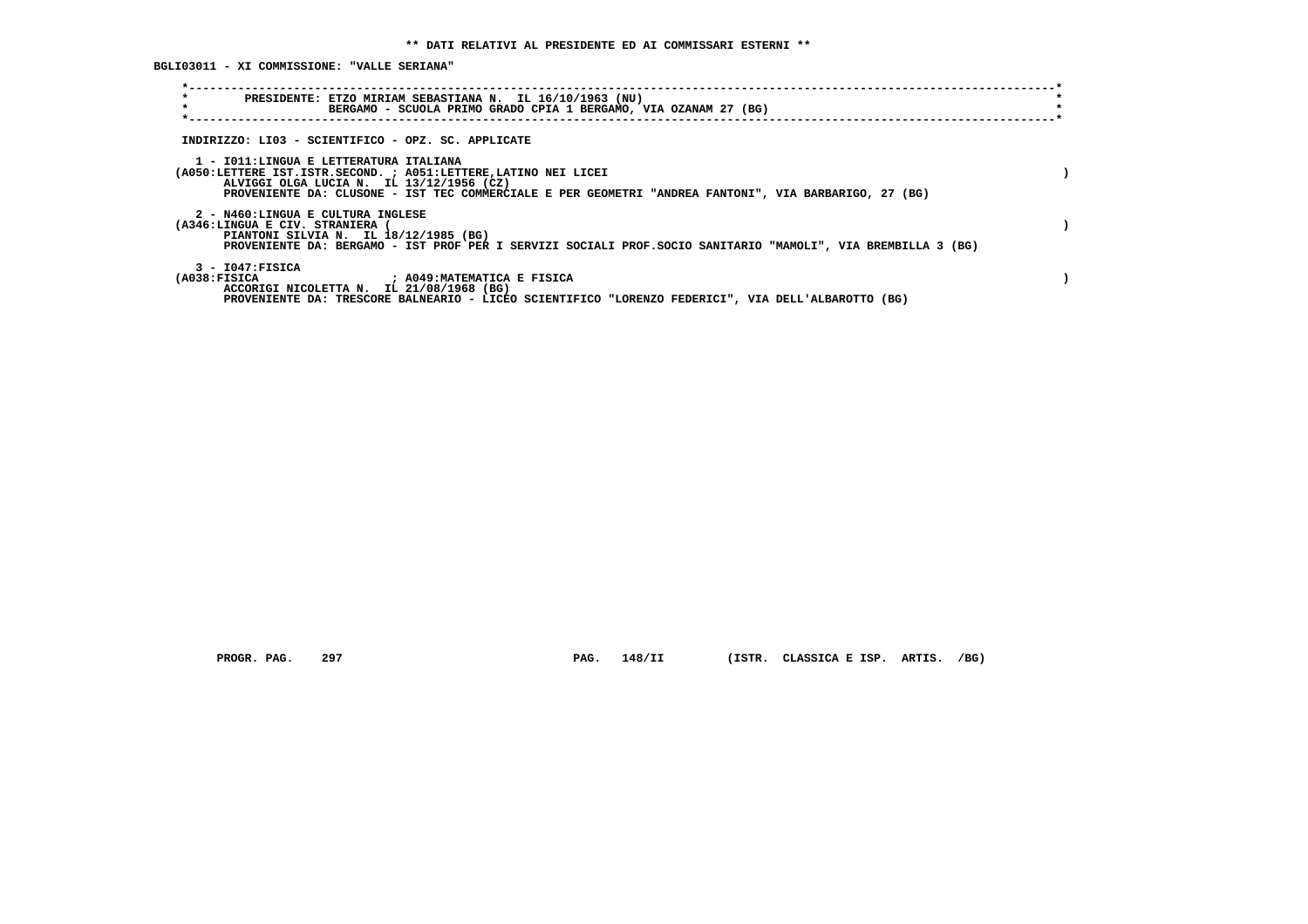**BGLI03012 - XII COMMISSIONE: "MAIRONI DA PONTE"**

 **\*\* DATI RELATIVI ALLE CLASSI DELLA CONFIGURAZIONE \*\***

|  | * CLASSE * ISTITUTO | * SEZIONE * INDIRIZZO |                                                                             |  |        | $*L.F.P.*$ |            | CANDIDATI       | $\star$                        |  | L. STRANIERE<br>*INT.*EST.*SPEC*MER.* II PR. I COM. II COM. * |  |
|--|---------------------|-----------------------|-----------------------------------------------------------------------------|--|--------|------------|------------|-----------------|--------------------------------|--|---------------------------------------------------------------|--|
|  |                     |                       |                                                                             |  |        |            |            |                 |                                |  |                                                               |  |
|  |                     |                       | $1 \times$ BGPS008012 $*$ 5BLSA $*$ LI03 - SCIENTIFICO - OPZ. SC. APPLICATE |  |        | $\star$    | $*20$ *    |                 | * * *                          |  |                                                               |  |
|  |                     |                       | * BGPS008012 * 5CLSA * LI03 - SCIENTIFICO - OPZ. SC. APPLICATE              |  |        |            | $*$ 18 $*$ | $\star$ $\star$ |                                |  |                                                               |  |
|  |                     |                       |                                                                             |  | TOTALI |            | $* 38 *$   |                 | * * *<br>*----*----*----*----* |  |                                                               |  |

 **PROGR. PAG. 298 PAG. 149/I (ISTR. CLASSICA E ISP. ARTIS. /BG)**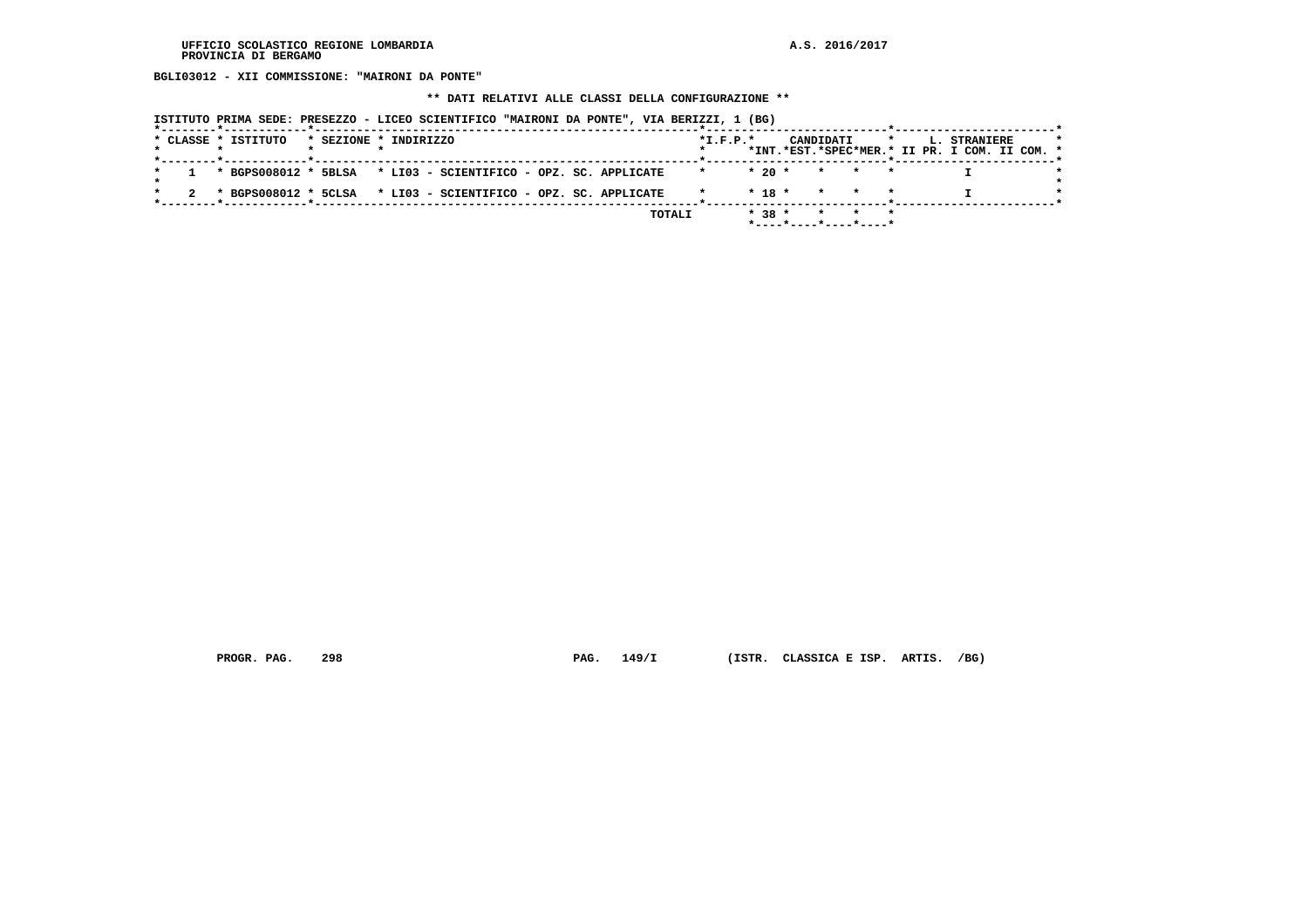**BGLI03012 - XII COMMISSIONE: "MAIRONI DA PONTE"**

| $\star$<br>PRESIDENTE: MORO LAURA N. IL 09/07/1960 (BG)<br>$\star$<br>BERGAMO - LICEO SCIENTIFICO "LORENZO MASCHERONI", VIA ALBERICO DA ROSCIATE, 21A (BG)                                                                                                |  |
|-----------------------------------------------------------------------------------------------------------------------------------------------------------------------------------------------------------------------------------------------------------|--|
| INDIRIZZO: LI03 - SCIENTIFICO - OPZ. SC. APPLICATE                                                                                                                                                                                                        |  |
| 1 - IO11:LINGUA E LETTERATURA ITALIANA<br>(A050:LETTERE IST.ISTR.SECOND. ; A051:LETTERE, LATINO NEI LICEI<br>GRENA EMANUELA N. IL 21/05/1964 (BG)<br>PROVENIENTE DA: BERGAMO - LICEO SCIENTIFICO "LORENZO MASCHERONI", VIA ALBERICO DA ROSCIATE, 21A (BG) |  |
| 2 - N460:LINGUA E CULTURA INGLESE<br>(A346:LINGUA E CIV. STRANIERA (<br>PEZZOTTA ROBERTA N. IL 03/05/1964 (BG)<br>PROVENIENTE DA: BERGAMO - IST PROF PER I SERVIZI COMMERCIALI "GUIDO GALLI", VIA GAVAZZENI, 37 (BG)                                      |  |
| $3 - 1047:$ FISICA<br>(A038:FISICA<br>; A049:MATEMATICA E FISICA<br>TRIVIA GIANLUIGI N. IL 05/12/1953 (BG)<br>PROVENIENTE DA: BERGAMO - LICEO CLASSICO "PAOLO SARPI", PIAZZA ROSATE, 4 (BG)                                                               |  |

 **PROGR. PAG. 299 PAG. 149/II (ISTR. CLASSICA E ISP. ARTIS. /BG)**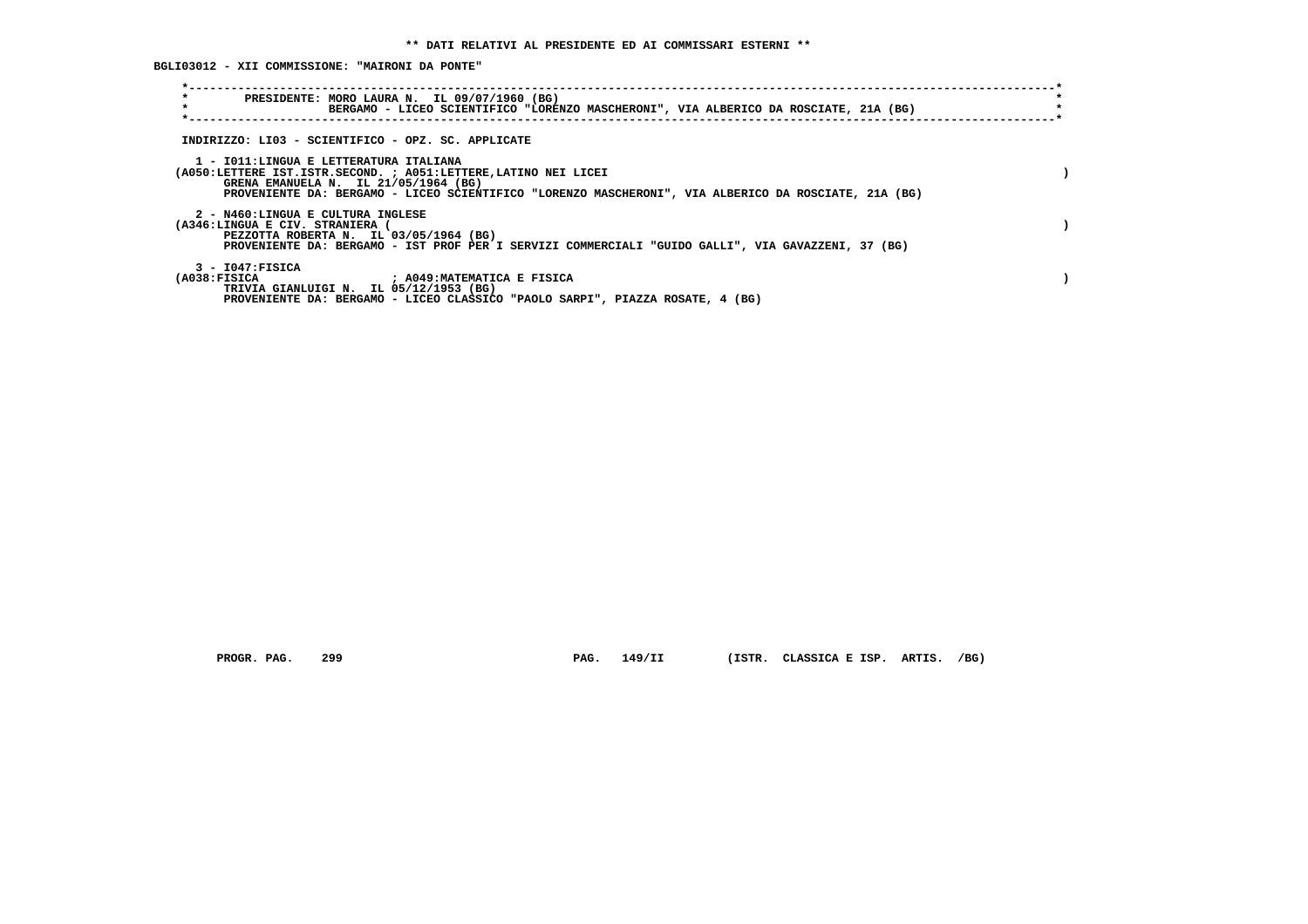**BGLI03013 - XIII COMMISSIONE: "DON LORENZO MILANI"**

 **\*\* DATI RELATIVI ALLE CLASSI DELLA CONFIGURAZIONE \*\***

| ISTITUTO PRIMA SEDE: ROMANO DI LOMBARDIA - LICEO SCIENTIFICO "DON LORENZO MILANI", VIA BELVEDERE (BG) |  |  |  |
|-------------------------------------------------------------------------------------------------------|--|--|--|
|                                                                                                       |  |  |  |

|  | * CLASSE * ISTITUTO | * SEZIONE * INDIRIZZO |  |  |  |                                                              | $*$ I.F.P. $*$ |        |  | CANDIDATI |                                                       |  | <b>L. STRANIERE</b>                           |  | $\star$ |
|--|---------------------|-----------------------|--|--|--|--------------------------------------------------------------|----------------|--------|--|-----------|-------------------------------------------------------|--|-----------------------------------------------|--|---------|
|  |                     |                       |  |  |  |                                                              |                |        |  |           |                                                       |  | *INT.*EST.*SPEC*MER.* II PR. I COM. II COM. * |  |         |
|  |                     |                       |  |  |  | * BGPS03401E * BSA * LI03 - SCIENTIFICO - OPZ. SC. APPLICATE | $\star$        |        |  |           | $\star$ 19 $\star$ $\star$ $\star$ $\star$            |  |                                               |  |         |
|  |                     |                       |  |  |  | * BGPS03401E * DSA * LI03 - SCIENTIFICO - OPZ. SC. APPLICATE |                |        |  |           | * 17 * * * *                                          |  |                                               |  |         |
|  |                     |                       |  |  |  | TOTALI                                                       |                | $*36*$ |  |           | * * *                                                 |  |                                               |  |         |
|  |                     |                       |  |  |  |                                                              |                |        |  |           | $*$ - - - - $*$ - - - - $*$ - - - - $*$ - - - - - $*$ |  |                                               |  |         |

 **PROGR. PAG. 300 PAG. 150/I (ISTR. CLASSICA E ISP. ARTIS. /BG)**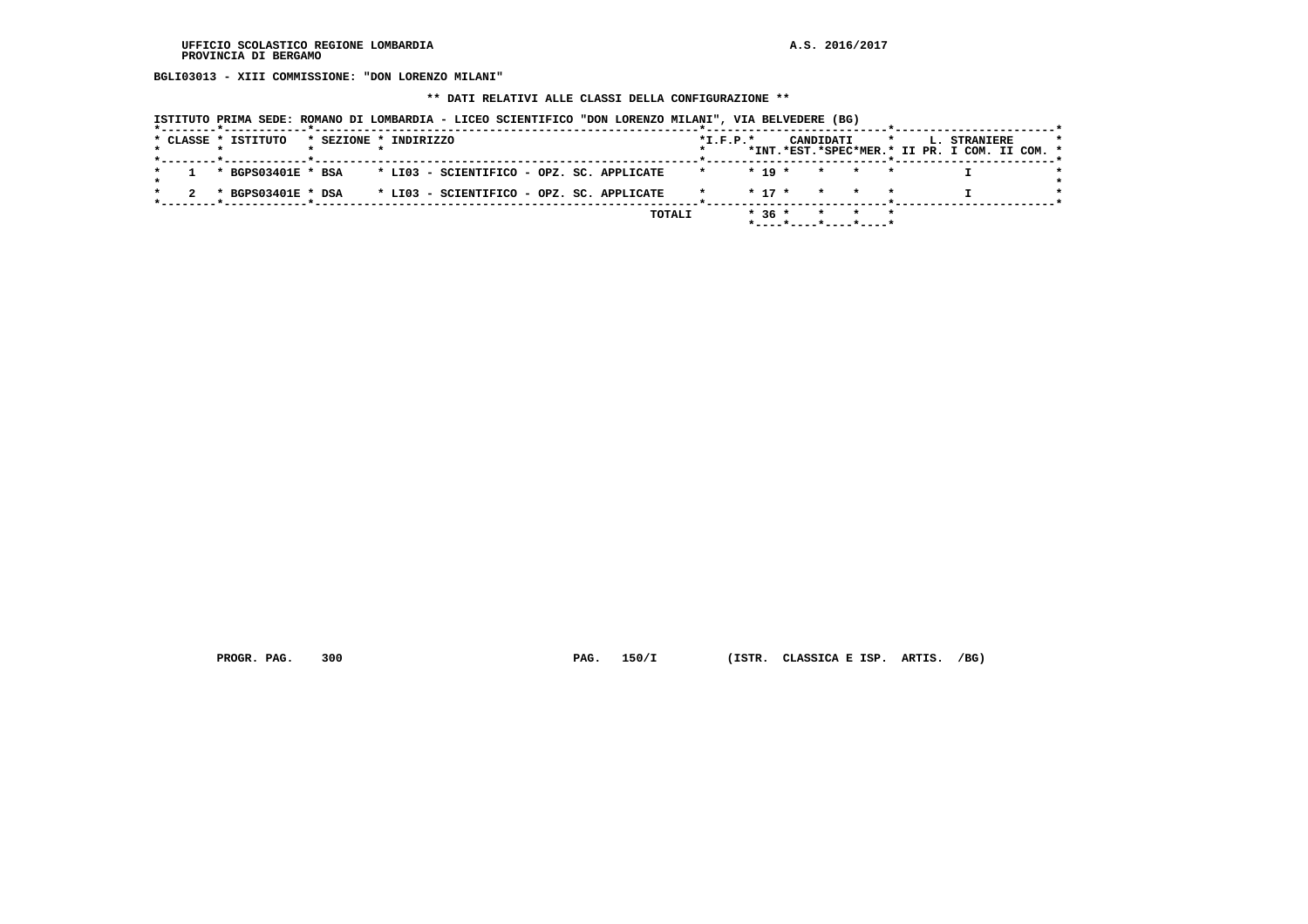**BGLI03013 - XIII COMMISSIONE: "DON LORENZO MILANI"**

| $\star$<br>$\star$                                                   | PRESIDENTE: SIGNORELLI SERGIO N. IL 30/09/1952 (BG)<br>BERGAMO - ISTITUTO TECNICO COMMERCIALE "VITTORIO EMANUELE II", VIA F. LUSSANA, 2 (BG)                                                                  |  |
|----------------------------------------------------------------------|---------------------------------------------------------------------------------------------------------------------------------------------------------------------------------------------------------------|--|
|                                                                      | INDIRIZZO: LI03 - SCIENTIFICO - OPZ. SC. APPLICATE                                                                                                                                                            |  |
| 1 - IO11:LINGUA E LETTERATURA ITALIANA                               | (A050:LETTERE IST.ISTR.SECOND. ; A051:LETTERE, LATINO NEI LICEI<br>MORIGGI LINO N. IL 20/11/1952 (BG)<br>PROVENIENTE DA: TREVIGLIO - ISTITUTO TECNICO COMMERCIALE "GUGLIELMO OBERDAN", VIALE MERISIO, 14 (BG) |  |
| 2 - N460:LINGUA E CULTURA INGLESE<br>(A346:LINGUA E CIV. STRANIERA ( | BETTA ELEONORA N. IL 20/03/1981 (BG)<br>PROVENIENTE DA: TREVIGLIO - ISTITUTO MAGISTRALE "GUGLIELMO OBERDAN", VIALE MERISIO 14 (BG)                                                                            |  |
| $3 - 1047:$ FISICA<br>(A038:FISICA                                   | ; A049:MATEMATICA E FISICA<br>SELLERINI GIOVANNI N. IL 30/10/1970 (BG)<br>PROVENIENTE DA: TREVIGLIO - ISTITUTO TECNICO INDUSTRIALE "ARCHIMEDE", VIA CARAVAGGIO, 50/52 (BG)                                    |  |

 **PROGR. PAG. 301 PAG. 150/II (ISTR. CLASSICA E ISP. ARTIS. /BG)**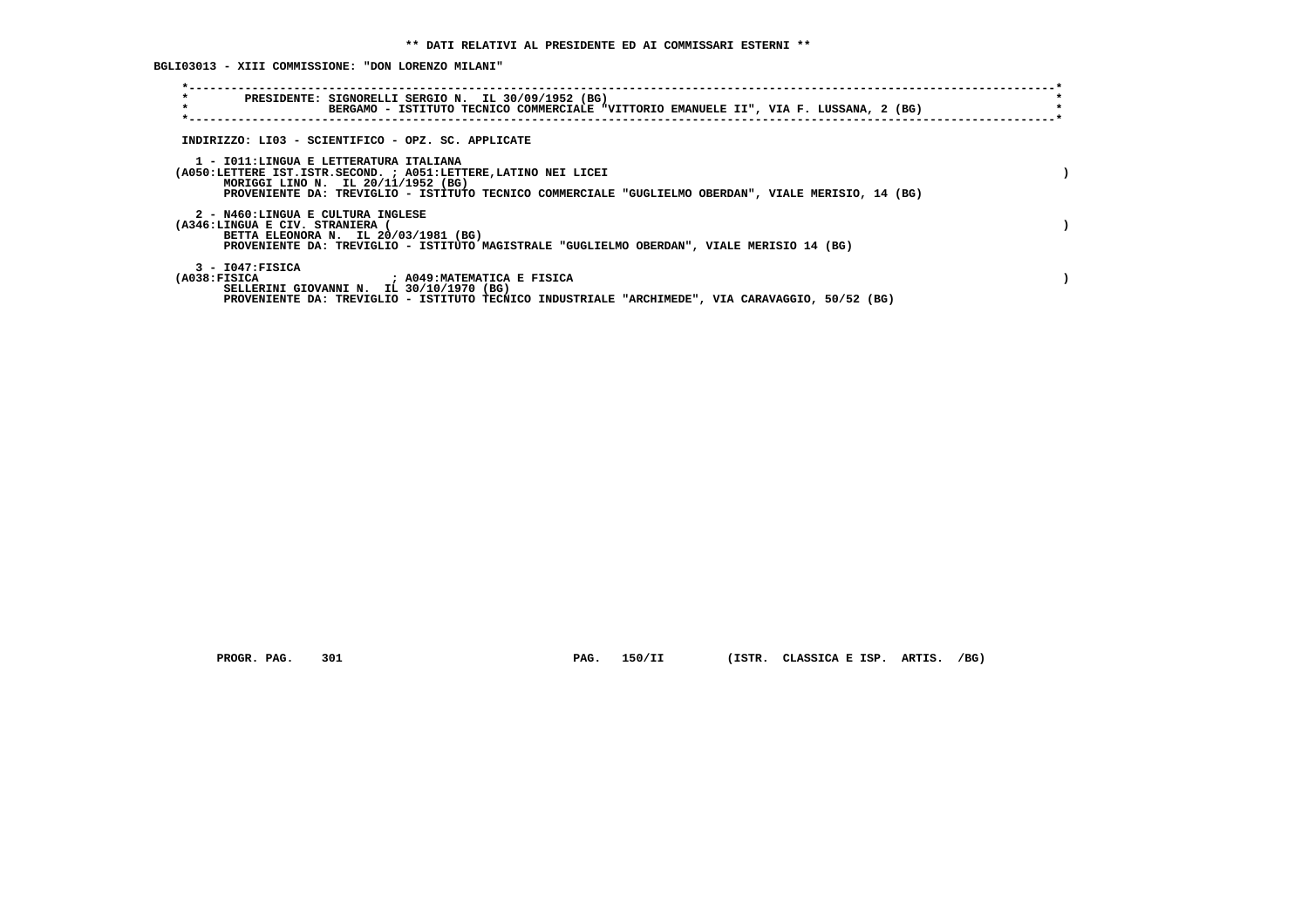**BGLI03014 - XIV COMMISSIONE: "LORENZO FEDERICI"**

 **\*\* DATI RELATIVI ALLE CLASSI DELLA CONFIGURAZIONE \*\***

|                     | ISTITUTO PRIMA SEDE: TRESCORE BALNEARIO - LICEO SCIENTIFICO "LORENZO FEDERICI", VIA DELL'ALBAROTTO (BG) |                                                                                                                            |
|---------------------|---------------------------------------------------------------------------------------------------------|----------------------------------------------------------------------------------------------------------------------------|
| * CLASSE * ISTITUTO | * SEZIONE * INDIRIZZO                                                                                   | $*L.F.P.*$<br>CANDIDATI<br>$\mathbf{H}$<br><b>L. STRANIERE</b><br>$\star$<br>*INT.*EST.*SPEC*MER.* II PR. I COM. II COM. * |
| * BGPS02401X * H    | * LI03 - SCIENTIFICO - OPZ. SC. APPLICATE                                                               | * * 15 * * 1 *                                                                                                             |
| * BGPS02401X * I    | * LI03 - SCIENTIFICO - OPZ. SC. APPLICATE                                                               | $*$ 12 $*$<br>* * *                                                                                                        |
|                     |                                                                                                         | TOTALI<br>$* 27 *$<br>* 1 *<br>*----*----*----*----*                                                                       |

 **PROGR. PAG. 302 PAG. 151/I (ISTR. CLASSICA E ISP. ARTIS. /BG)**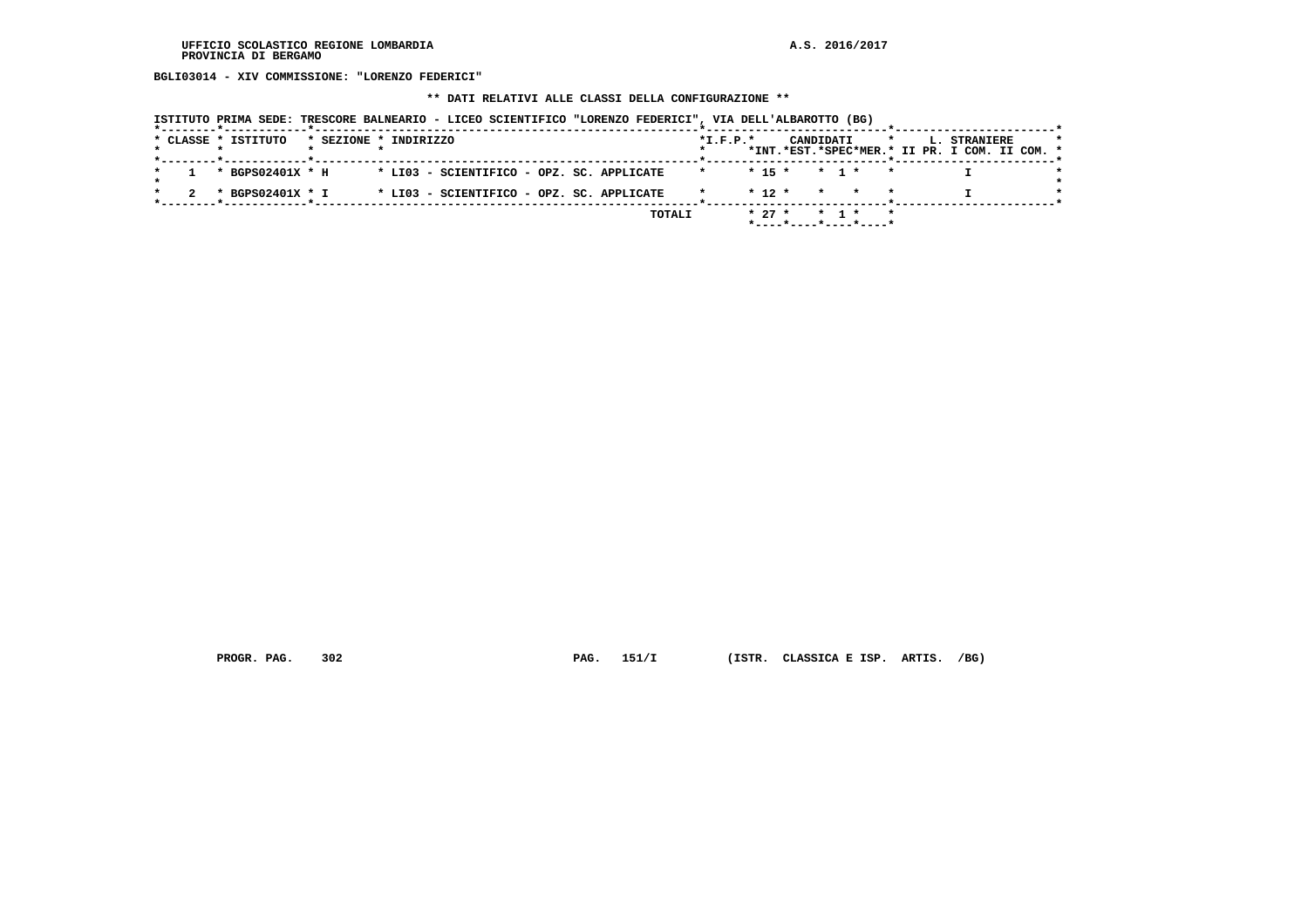**BGLI03014 - XIV COMMISSIONE: "LORENZO FEDERICI"**

| $\star$<br>PRESIDENTE: DI MAURO ANTONINA N. IL 01/06/1960 (SR)<br>$\star$<br>BERGAMO - ISTITUTO MAGISTRALE "GIOVANNI FALCONE", VIA DUNANT, 1 (BG)                                                                                                              |  |
|----------------------------------------------------------------------------------------------------------------------------------------------------------------------------------------------------------------------------------------------------------------|--|
| INDIRIZZO: LI03 - SCIENTIFICO - OPZ. SC. APPLICATE                                                                                                                                                                                                             |  |
| 1 - IO11:LINGUA E LETTERATURA ITALIANA<br>(A050:LETTERE IST.ISTR.SECOND. ; A051:LETTERE, LATINO NEI LICEI<br>SCARAMUCCI ANTONELLA N. IL 31/07/1962 (PG)<br>PROVENIENTE DA: LOVERE - LICEO CLASSICO LICEO LINGUISTICO "CESARE BATT, VIA CESARE BATTISTI, 1 (BG) |  |
| 2 - N460:LINGUA E CULTURA INGLESE<br>(A346:LINGUA E CIV. STRANIERA (<br>ARCANGELI DELIA MARIA N. IL 08/05/1978 (BG)<br>PROVENIENTE DA: SARNICO - ISTITUTO TECNICO INDUSTRIALE "SERAFINO RIVA", VIA CORTIVO 32 (BG)                                             |  |
| 3 - I047:FISICA<br>(A038:FISICA ) ; A049:MATEMATICA E FISICA<br>SERAFINO TIZIANA N. IL 14/01/1977 (RC)<br>PROVENIENTE DA: BERGAMO - IST PROF PER I SERVIZI SOCIALI PROF. SOCIO SANITARIO "MAMOLI", VIA BREMBILLA 3 (BG)                                        |  |

 **PROGR. PAG. 303 PAG. 151/II (ISTR. CLASSICA E ISP. ARTIS. /BG)**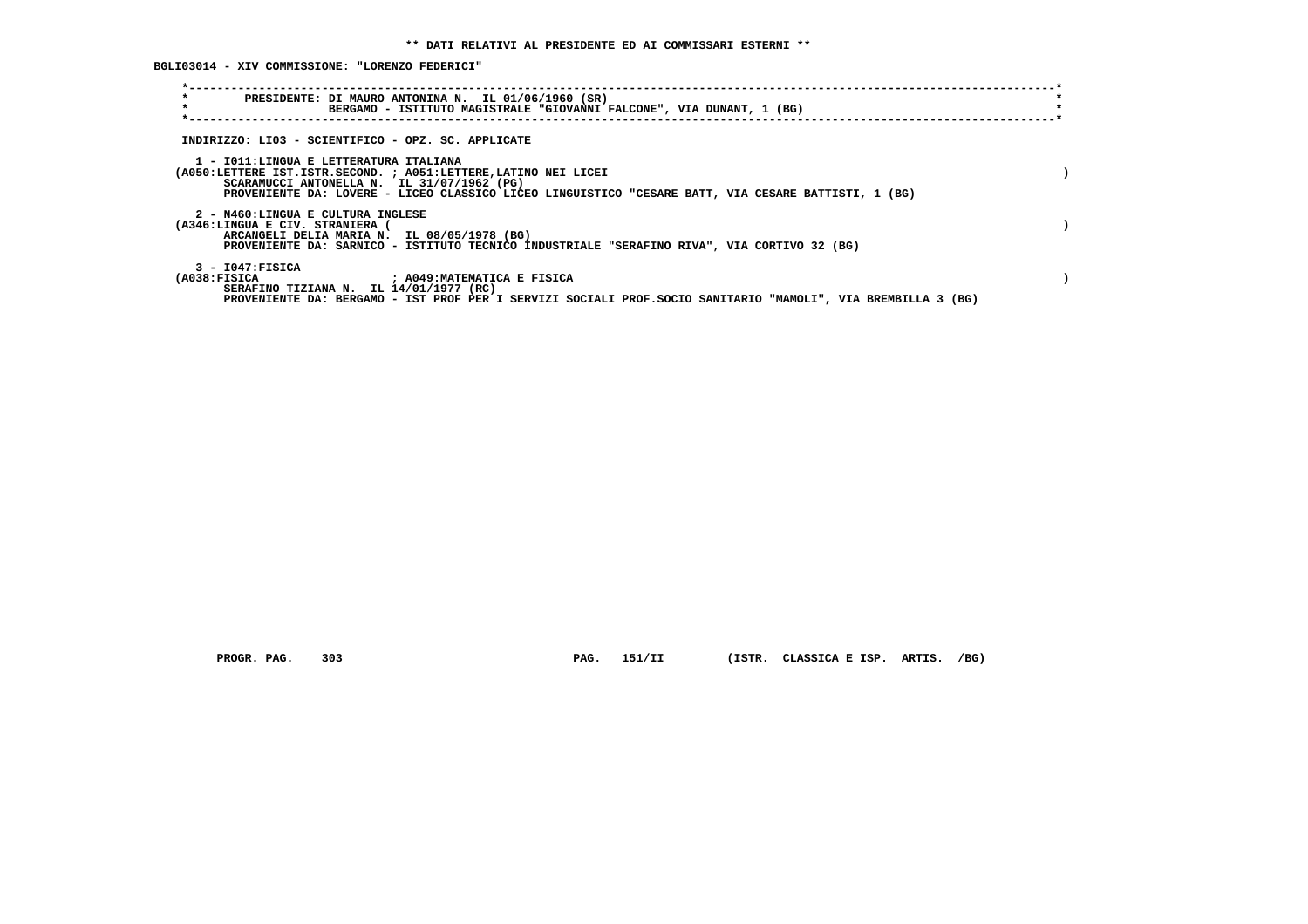**BGLI03015 - XV COMMISSIONE: "GIULIO NATTA"**

### **\*\* DATI RELATIVI ALLE CLASSI DELLA CONFIGURAZIONE \*\***

 **ISTITUTO PRIMA SEDE: BERGAMO - LICEO SCIENTIFICO "GIULIO NATTA", VIA EUROPA 15 (BG)**

|  | * CLASSE * ISTITUTO |  | * SEZIONE * INDIRIZZO                                            |  |        | $*T.F.P.*$               |  | CANDIDATI *                                |  |  | <b>L. STRANIERE</b>                           |  |
|--|---------------------|--|------------------------------------------------------------------|--|--------|--------------------------|--|--------------------------------------------|--|--|-----------------------------------------------|--|
|  |                     |  |                                                                  |  |        |                          |  |                                            |  |  | *INT.*EST.*SPEC*MER.* II PR. I COM. II COM. * |  |
|  |                     |  | 1 * BGPS03201V * 5DLSA * LI03 - SCIENTIFICO - OPZ. SC. APPLICATE |  |        | $*$ $*$ 21 $*$ 2 $*$ $*$ |  |                                            |  |  |                                               |  |
|  |                     |  | 2 * BGPS03201V * 5FLSA * LI03 - SCIENTIFICO - OPZ. SC. APPLICATE |  |        |                          |  | $\star$ 22 $\star$ $\star$ $\star$ $\star$ |  |  |                                               |  |
|  |                     |  |                                                                  |  |        |                          |  |                                            |  |  |                                               |  |
|  |                     |  |                                                                  |  | TOTALI |                          |  | $* 43 * * 2 * * *$                         |  |  |                                               |  |
|  |                     |  |                                                                  |  |        |                          |  | *----*----*----*----*                      |  |  |                                               |  |

 **PROGR. PAG. 304 PAG. 152/I (ISTR. CLASSICA E ISP. ARTIS. /BG)**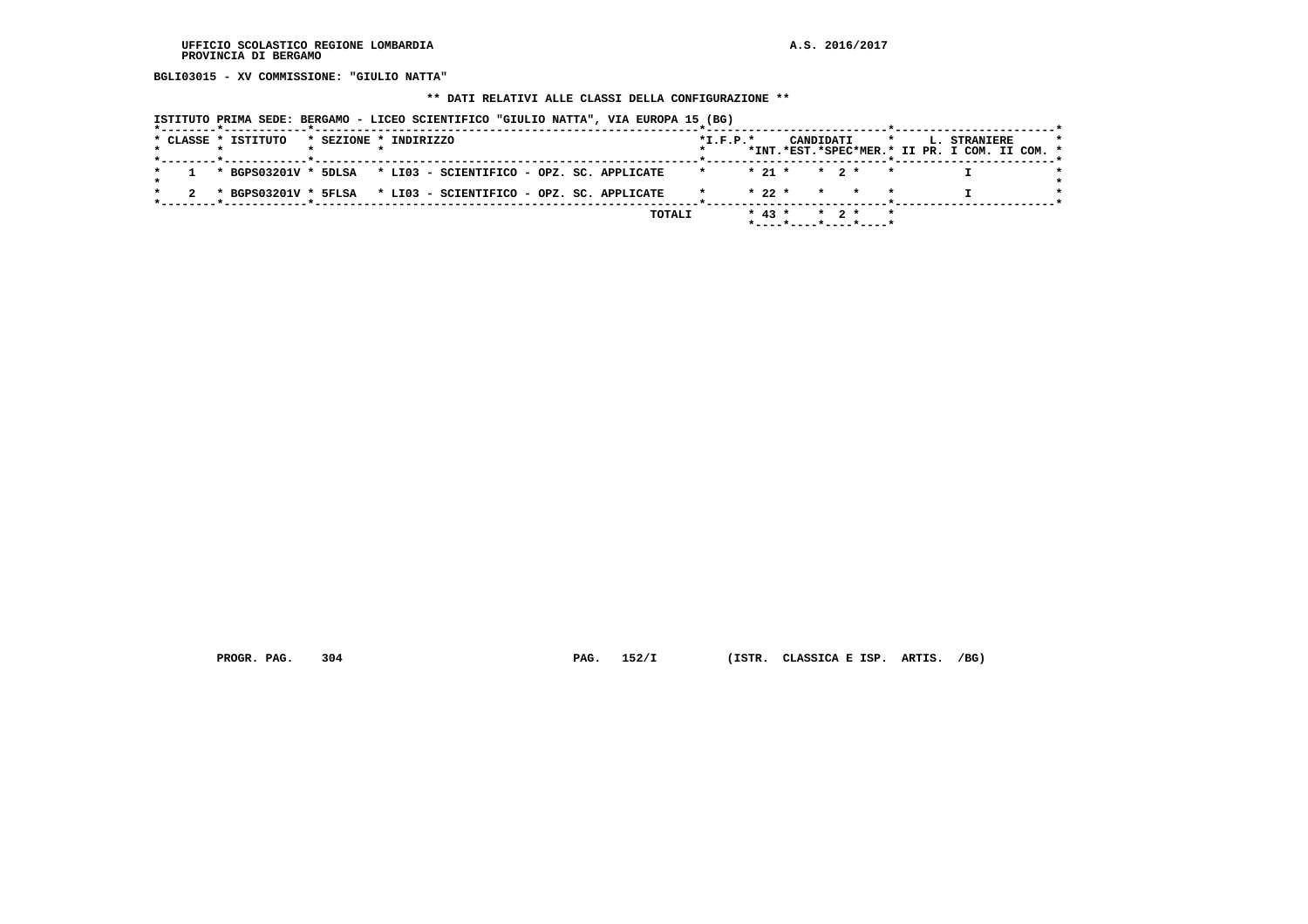**BGLI03015 - XV COMMISSIONE: "GIULIO NATTA"**

| $\star$<br>PRESIDENTE: TESTORI ANGELA N. IL 10/06/1953 (BG)<br>$\star$<br>DOCENTE DI RUOLO A RIPOSO - MAX 3 ANNI                                                                                                                                           |  |
|------------------------------------------------------------------------------------------------------------------------------------------------------------------------------------------------------------------------------------------------------------|--|
| INDIRIZZO: LI03 - SCIENTIFICO - OPZ. SC. APPLICATE                                                                                                                                                                                                         |  |
| 1 - IO11: LINGUA E LETTERATURA ITALIANA<br>(A050:LETTERE IST.ISTR.SECOND. ; A051:LETTERE, LATINO NEI LICEI<br>DI TURSI MICAELA N. IL 29/08/1987 (BA)<br>PROVENIENTE DA: ROMANO DI LOMBARDIA - ISTITUTO MAGISTRALE "DON LORENZO MILANI", VIA BELVEDERE (BG) |  |
| 2 - N460:LINGUA E CULTURA INGLESE<br>(A346:LINGUA E CIV. STRANIERA (<br>FRATELLI MONICA ELISA N. IL 07/08/1965 (BG)<br>PROVENIENTE DA: TREVIGLIO - ISTITUTO TECNICO COMMERCIALE "ZENALE E BUTINONE", VIA GALVANI 7 (BG)                                    |  |
| $3 - 1047:$ FISICA<br>(A038:FISICA<br>; A049:MATEMATICA E FISICA<br>ZARROLI STEFANO N. IL 10/03/1963 (AP)<br>PROVENIENTE DA: GAZZANIGA - ISTITUTO TECNICO INDUSTRIALE "VALLE SERIANA", VIA MARCONI, 45 (BG)                                                |  |

 **PROGR. PAG. 305 PAG. 152/II (ISTR. CLASSICA E ISP. ARTIS. /BG)**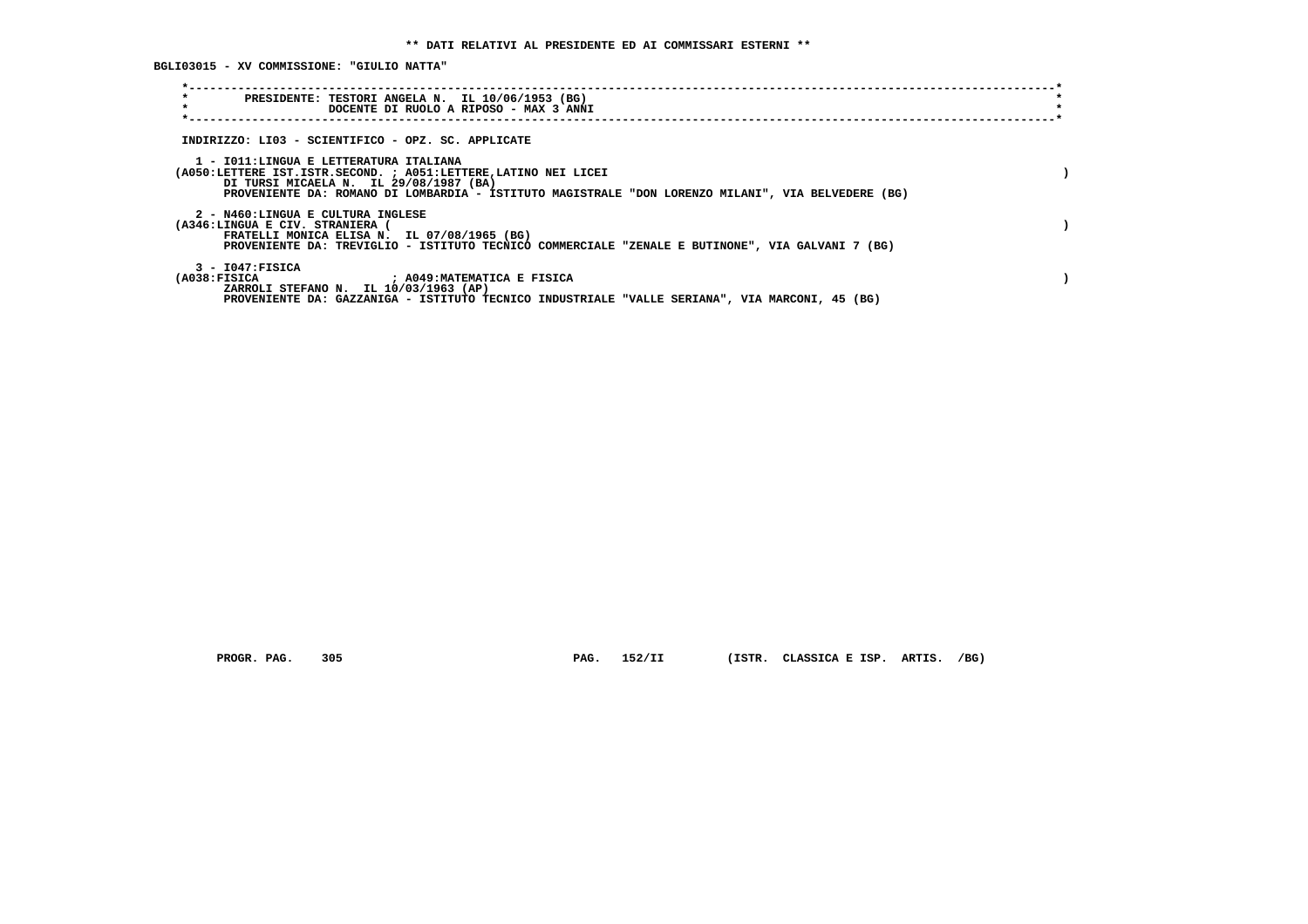**BGLI03016 - XVI COMMISSIONE: LICEO SCIENTIFICO OPZIONE SCIENZE APPLIC**

 **\*\* DATI RELATIVI ALLE CLASSI DELLA CONFIGURAZIONE \*\***

| ISTITUTO PRIMA SEDE: BERGAMO - L.R. PAR. LICEO SCIENTIFICO LICEO SCIENTIFICO OPZIONE SCIE, VIA SANTA LUCIA, 14 (BG)  |                                                                                                                                     |
|----------------------------------------------------------------------------------------------------------------------|-------------------------------------------------------------------------------------------------------------------------------------|
| * CLASSE * ISTITUTO * SEZIONE * INDIRIZZO                                                                            | $*L.F.P.*$<br>CANDIDATI * L. STRANIERE<br>*INT.*EST.*SPEC*MER.* II PR. I COM. II COM. *<br>.______ <b>*</b> _______________________ |
| 1 * BGPSQZ500T * A * LI03 - SCIENTIFICO - OPZ. SC. APPLICATE * * * 22 * 6 * * *                                      |                                                                                                                                     |
| ISTITUTO SECONDA SEDE: BERGAMO - L.R. PAR. LICEO SCIENTIFICO LICEO SCIENTIFICO "MARIA IMMAC, VIA S. LUCIA N. 14 (BG) |                                                                                                                                     |
| $\pm$ at the $\pm$ thermum $\pm$ and thus $\pm$ thermum                                                              | $\cdots$<br>$\sim$<br>10003377000                                                                                                   |

|  |  | * CLASSE * ISTITUTO |  | * SEZIONE * INDIRIZZO                                             | $*T$ , $F$ , $D$ , $*$ |  |  |                     |  | CANDIDATI * I. STRANIERE                      |  |  |
|--|--|---------------------|--|-------------------------------------------------------------------|------------------------|--|--|---------------------|--|-----------------------------------------------|--|--|
|  |  |                     |  |                                                                   |                        |  |  |                     |  | *INT.*EST.*SPEC*MER.* II PR. I COM. II COM. * |  |  |
|  |  |                     |  |                                                                   |                        |  |  |                     |  |                                               |  |  |
|  |  |                     |  | $\star$ 2 $\star$ BGPS135006 $\star$ A $\star$ LI02 - SCIENTIFICO | * * 14 * * * *         |  |  |                     |  |                                               |  |  |
|  |  |                     |  | TOTAI.T                                                           |                        |  |  | $*36 * 6 * * * * *$ |  |                                               |  |  |
|  |  |                     |  |                                                                   |                        |  |  |                     |  |                                               |  |  |

 **PROGR. PAG. 306 PAG. 153/I (ISTR. CLASSICA E ISP. ARTIS. /BG)**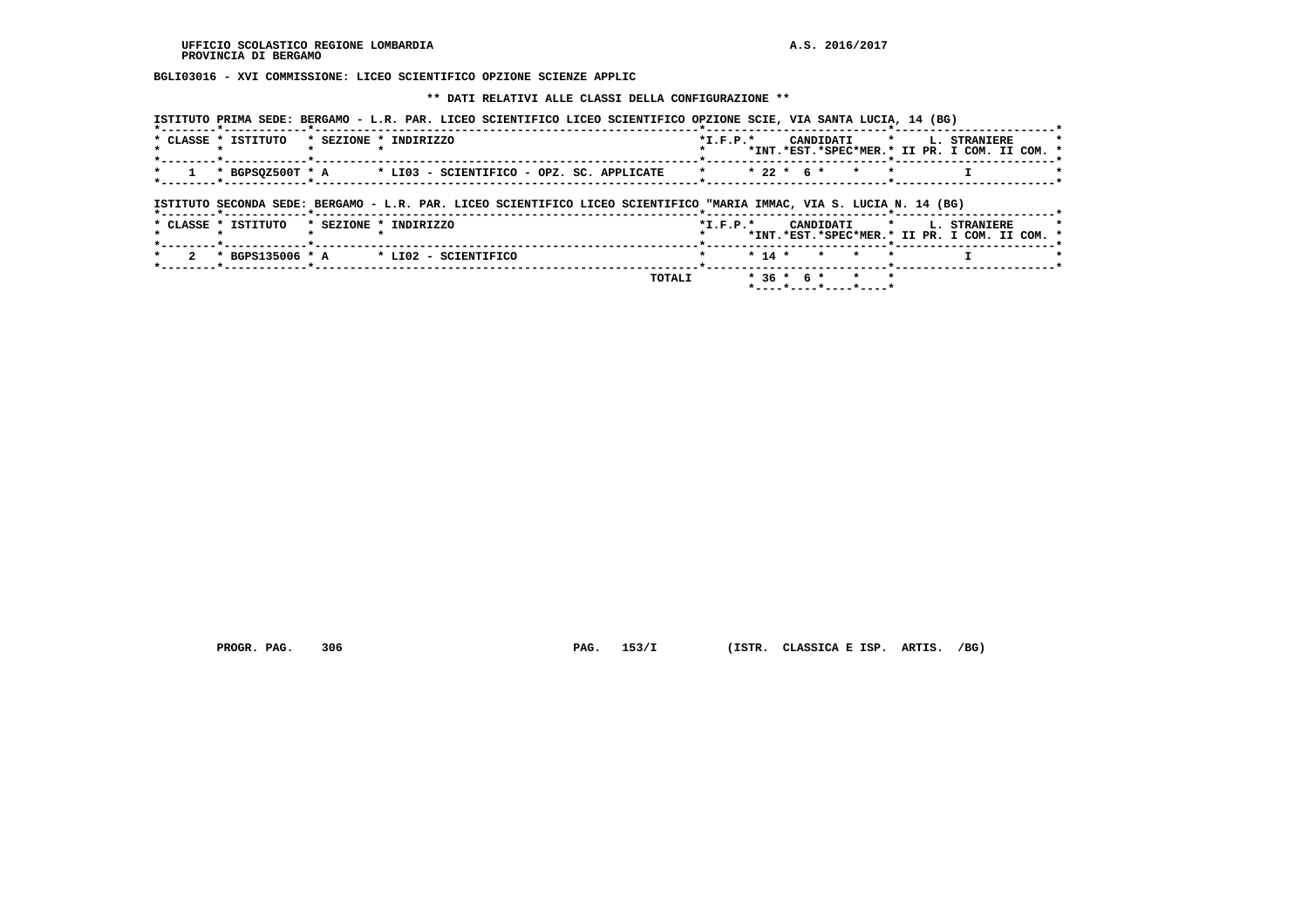**BGLI03016 - XVI COMMISSIONE: LICEO SCIENTIFICO OPZIONE SCIENZE APPLIC**

| PRESIDENTE: GENOVESE SEBASTIAN N. IL 20/09/1974 (ME)<br>$\star$<br>LOVERE - ISTITUTO TECNICO INDUSTRIALE "GALILEO GALILEI", VIA XX SETTEMBRE, 4 (BG)                                                                                                     |  |
|----------------------------------------------------------------------------------------------------------------------------------------------------------------------------------------------------------------------------------------------------------|--|
| INDIRIZZO: LI03 - SCIENTIFICO - OPZ. SC. APPLICATE                                                                                                                                                                                                       |  |
| 1 - IO11: LINGUA E LETTERATURA ITALIANA<br>(A050:LETTERE IST.ISTR.SECOND. ; A051:LETTERE, LATINO NEI LICEI<br>GUARNERI MARIA LILIA N. IL 04/09/1953 (CR)<br>PROVENIENTE DA: ALZANO LOMBARDO - LICEO SCIENTIFICO "EDOARDO AMALDI", VIA LOCATELLI, 16 (BG) |  |
| 2 - N460:LINGUA E CULTURA INGLESE<br>(A346:LINGUA E CIV. STRANIERA (<br>CHESSA MIRELLA N. IL 04/02/1958 (NU)<br>PROVENIENTE DA: BRESCIA - LICEO ARTISTICO "OLIVIERI MAFFEO" - BRESCIA, VIA TIRANDI 3 (BS)                                                |  |
| $3 - 1047:$ FISICA<br>(A038:FTSTCA<br>: A049:MATEMATICA E FISICA<br>DE MARINI ROBERTO N. IL 05/07/1955 (LE)<br>PROVENIENTE DA: CORSICO - ISTITUTO TECNICO INDUSTRIALE "AUGUSTO RIGHI", VIALE ITALIA N. 24/26 (MI)                                        |  |
| INDIRIZZO: LI02 - SCIENTIFICO                                                                                                                                                                                                                            |  |
| 1 - IO11: LINGUA E LETTERATURA ITALIANA<br>(A051:LETTERE, LATINO NEI LICEI<br>GUARNERI MARIA LILIA N. IL 04/09/1953 (CR)<br>PROVENIENTE DA: ALZANO LOMBARDO - LICEO SCIENTIFICO "EDOARDO AMALDI", VIA LOCATELLI, 16 (BG)                                 |  |
| 2 - N460:LINGUA E CULTURA INGLESE<br>(A346:LINGUA E CIV. STRANIERA (<br>CHESSA MIRELLA N. IL 04/02/1958 (NU)<br>PROVENIENTE DA: BRESCIA - LICEO ARTISTICO "OLIVIERI MAFFEO" - BRESCIA, VIA TIRANDI 3 (BS)                                                |  |
| $3 - 1047:$ FISICA<br>(A049: MATEMATICA E FISICA<br>DE MARINI ROBERTO N. IL 05/07/1955 (LE)<br>PROVENIENTE DA: CORSICO - ISTITUTO TECNICO INDUSTRIALE "AUGUSTO RIGHI", VIALE ITALIA N. 24/26 (MI)                                                        |  |

 **PROGR. PAG. 307 PAG. 153/II (ISTR. CLASSICA E ISP. ARTIS. /BG)**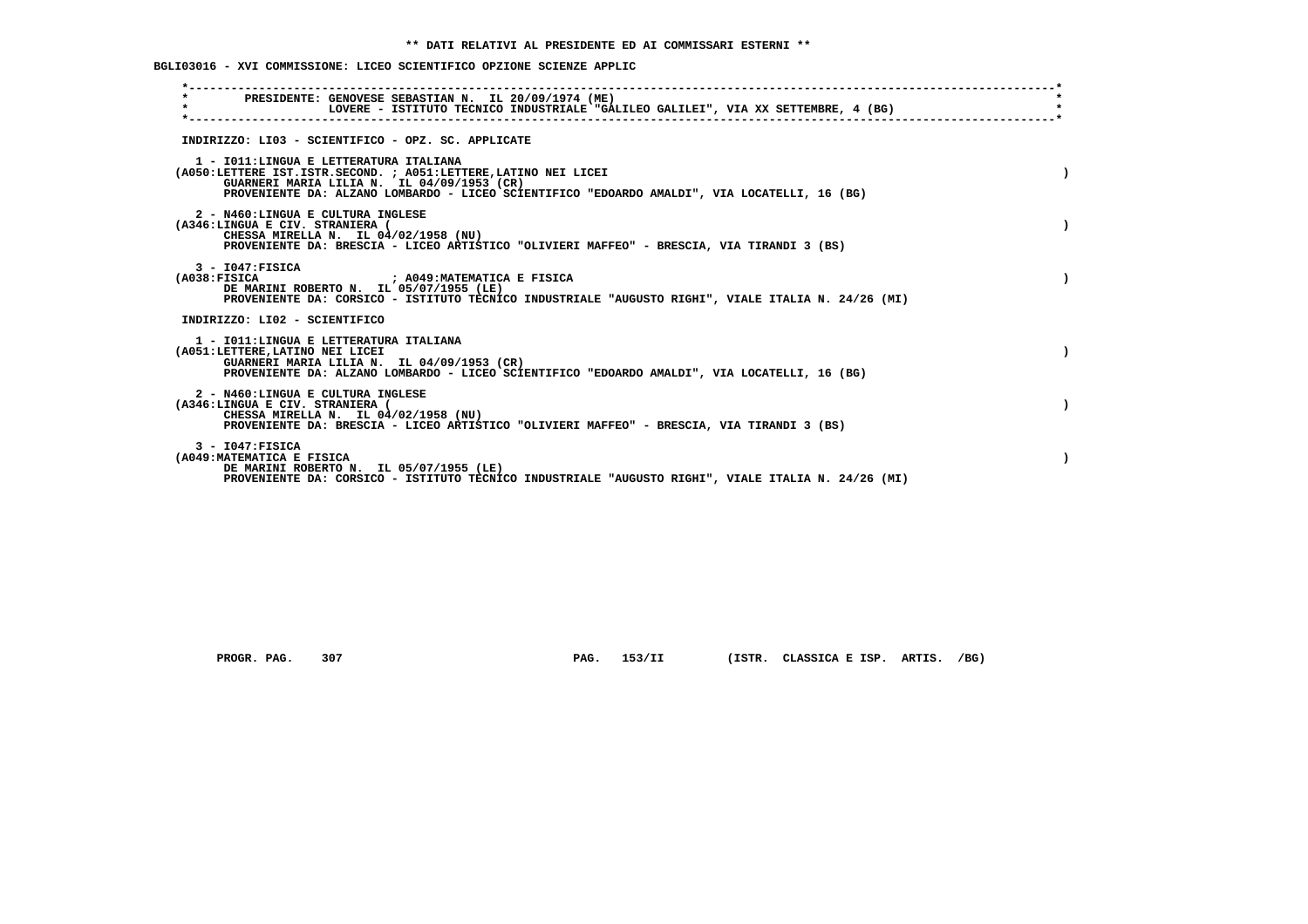**BGLI03017 - XVII COMMISSIONE: "ETTORE MAJORANA"**

#### **\*\* DATI RELATIVI ALLE CLASSI DELLA CONFIGURAZIONE \*\***

|  | ISTITUTO PRIMA SEDE: SERIATE - LICEO SCIENTIFICO "ETTORE MAJORANA", VIA PARTIGIANI, 1 (BG) |  |
|--|--------------------------------------------------------------------------------------------|--|
|  |                                                                                            |  |

| * CLASSE * ISTITUTO<br>$*$ SEZIONE $*$ | INDIRIZZO                                 | $*T.F.P.*$      | CANDIDATI * L. STRANIERE                      |  |
|----------------------------------------|-------------------------------------------|-----------------|-----------------------------------------------|--|
|                                        |                                           |                 | *TNT.*EST.*SPEC*MER.* IT PR. T COM. TT COM. * |  |
|                                        |                                           |                 |                                               |  |
| * BGPS01702T * AS                      | * LI03 - SCIENTIFICO - OPZ. SC. APPLICATE | $\star$ $\star$ | $\star$ 26 $\star$ $\star$ $\star$ $\star$    |  |
|                                        |                                           |                 |                                               |  |

 **ISTITUTO SECONDA SEDE: GAZZANIGA - LICEO SCIENTIFICO "VALLE SERIANA", VIA MARCONI, 45 (BG)**

|  |  | * CLASSE * ISTITUTO | * SEZIONE * INDIRIZZO |  |                                                                     |  |               | $*T.F.P.*$       |                    |  | CANDIDATI * |  | <b>L. STRANIERE</b><br>*INT.*EST.*SPEC*MER.* II PR. I COM. II COM. * |  |  |
|--|--|---------------------|-----------------------|--|---------------------------------------------------------------------|--|---------------|------------------|--------------------|--|-------------|--|----------------------------------------------------------------------|--|--|
|  |  |                     |                       |  | 2 * BGPS016011 * 5LC $\,$ * LI03 - SCIENTIFICO - OPZ. SC. APPLICATE |  |               | * * 25 * * 3 * * |                    |  |             |  |                                                                      |  |  |
|  |  |                     |                       |  |                                                                     |  | <b>TOTALI</b> |                  | $* 51 * * 3 * * *$ |  |             |  |                                                                      |  |  |

 **PROGR. PAG. 308 PAG. 154/I (ISTR. CLASSICA E ISP. ARTIS. /BG)**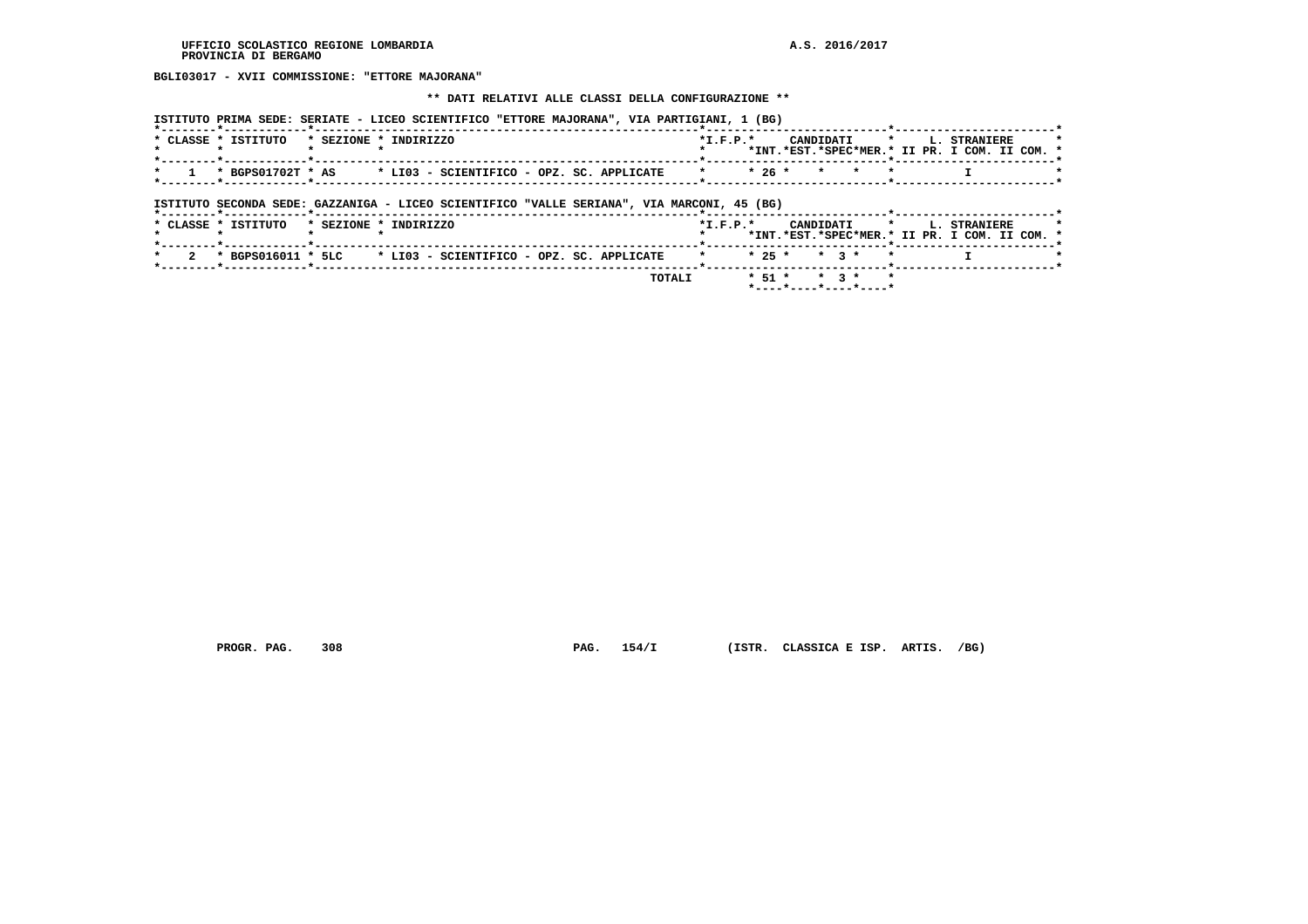**BGLI03017 - XVII COMMISSIONE: "ETTORE MAJORANA"**

| $\star$<br>PRESIDENTE: PECCOLO LORENA N. IL 10/02/1954 (TV)<br>$\star$<br>BERGAMO - ISTITUTO TECNICO COMMERCIALE "VITTORIO EMANUELE II", VIA F. LUSSANA, 2 (BG)                                                                                          |  |
|----------------------------------------------------------------------------------------------------------------------------------------------------------------------------------------------------------------------------------------------------------|--|
| INDIRIZZO: LI03 - SCIENTIFICO - OPZ. SC. APPLICATE                                                                                                                                                                                                       |  |
| 1 - IO11: LINGUA E LETTERATURA ITALIANA<br>(A050:LETTERE IST.ISTR.SECOND. ; A051:LETTERE, LATINO NEI LICEI<br>MANNI VALERIA N. IL 17/07/1975 (LE)<br>PROVENIENTE DA: BERGAMO - ISTITUTO TECNICO INDUSTRIALE "PIETRO PALEOCAPA", VIA M. GAVAZZENI 29 (BG) |  |
| 2 - N460:LINGUA E CULTURA INGLESE<br>(A346:LINGUA E CIV. STRANIERA (<br>BRIGANDI' ANTONELLA N. IL 25/06/1982 (ME)<br>PROVENIENTE DA: ROMANO DI LOMBARDIA - ISTITUTO MAGISTRALE "DON LORENZO MILANI", VIA BELVEDERE (BG)                                  |  |
| $3 - 1047:$ FISICA<br>(A038:FISICA<br>; A049:MATEMATICA E FISICA<br>TURBIGLIO LUISA N. IL 30/04/1966 (ME)<br>PROVENIENTE DA: ROMANO DI LOMBARDIA - ISTITUTO MAGISTRALE "DON LORENZO MILANI", VIA BELVEDERE (BG)                                          |  |

 **PROGR. PAG. 309 PAG. 154/II (ISTR. CLASSICA E ISP. ARTIS. /BG)**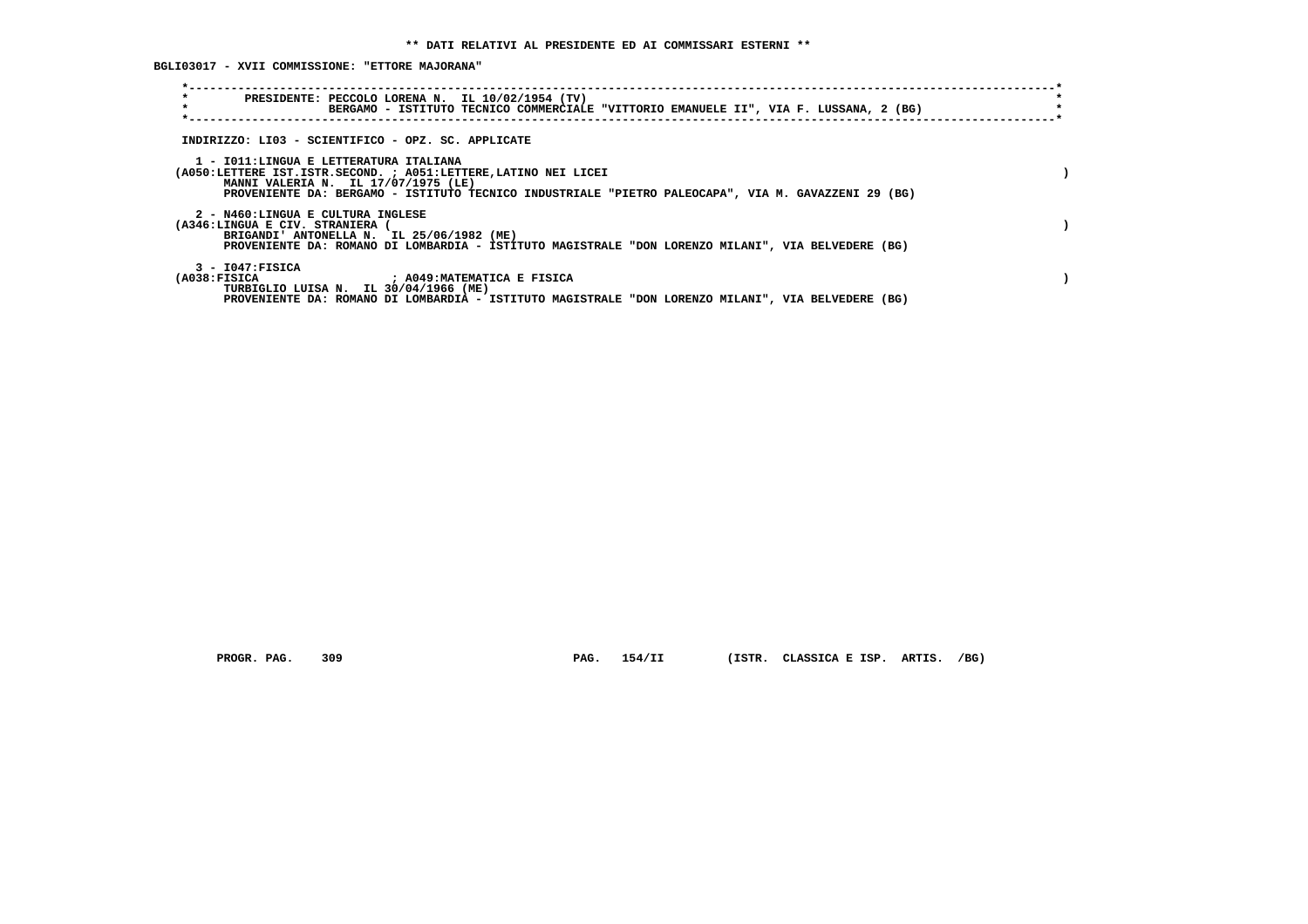**BGLI04001 - I COMMISSIONE: "GIOVANNI FALCONE"**

### **\*\* DATI RELATIVI ALLE CLASSI DELLA CONFIGURAZIONE \*\***

|  | * CLASSE * ISTITUTO |                    | * SEZIONE * INDIRIZZO               | $*L.F.P.*$ |              |  | CANDIDATI         |                                                    | $\star$ | L. STRANIERE<br>*INT.*EST.*SPEC*MER.* II PR. I COM. II COM. * |  |
|--|---------------------|--------------------|-------------------------------------|------------|--------------|--|-------------------|----------------------------------------------------|---------|---------------------------------------------------------------|--|
|  |                     |                    |                                     |            |              |  |                   |                                                    |         |                                                               |  |
|  | * BGPM02000L * H1   |                    | * LI04 - LINGUISTICO                |            | $* 20 * 1 *$ |  |                   | $\star$<br>$\mathbf{r}$                            |         |                                                               |  |
|  |                     | $*$ H <sub>2</sub> | * LI04 - LINGUISTICO                |            |              |  | $*$ 6 $*$ $*$ $*$ | $\star$                                            |         | P.                                                            |  |
|  | * BGPM02000L * B    |                    | * EA03 - ESABAC - LICEO LINGUISTICO |            | $* 23 *$     |  |                   |                                                    |         |                                                               |  |
|  |                     |                    |                                     | TOTALI     | $* 49 * 1 *$ |  |                   | $\star$<br>$*$ ---- $*$ ---- $*$ ---- $*$ ---- $*$ |         |                                                               |  |

 **ISTITUTO PRIMA SEDE: BERGAMO - ISTITUTO MAGISTRALE "GIOVANNI FALCONE", VIA DUNANT, 1 (BG)**

 **PROGR. PAG. 310 PAG. 155/I (ISTR. CLASSICA E ISP. ARTIS. /BG)**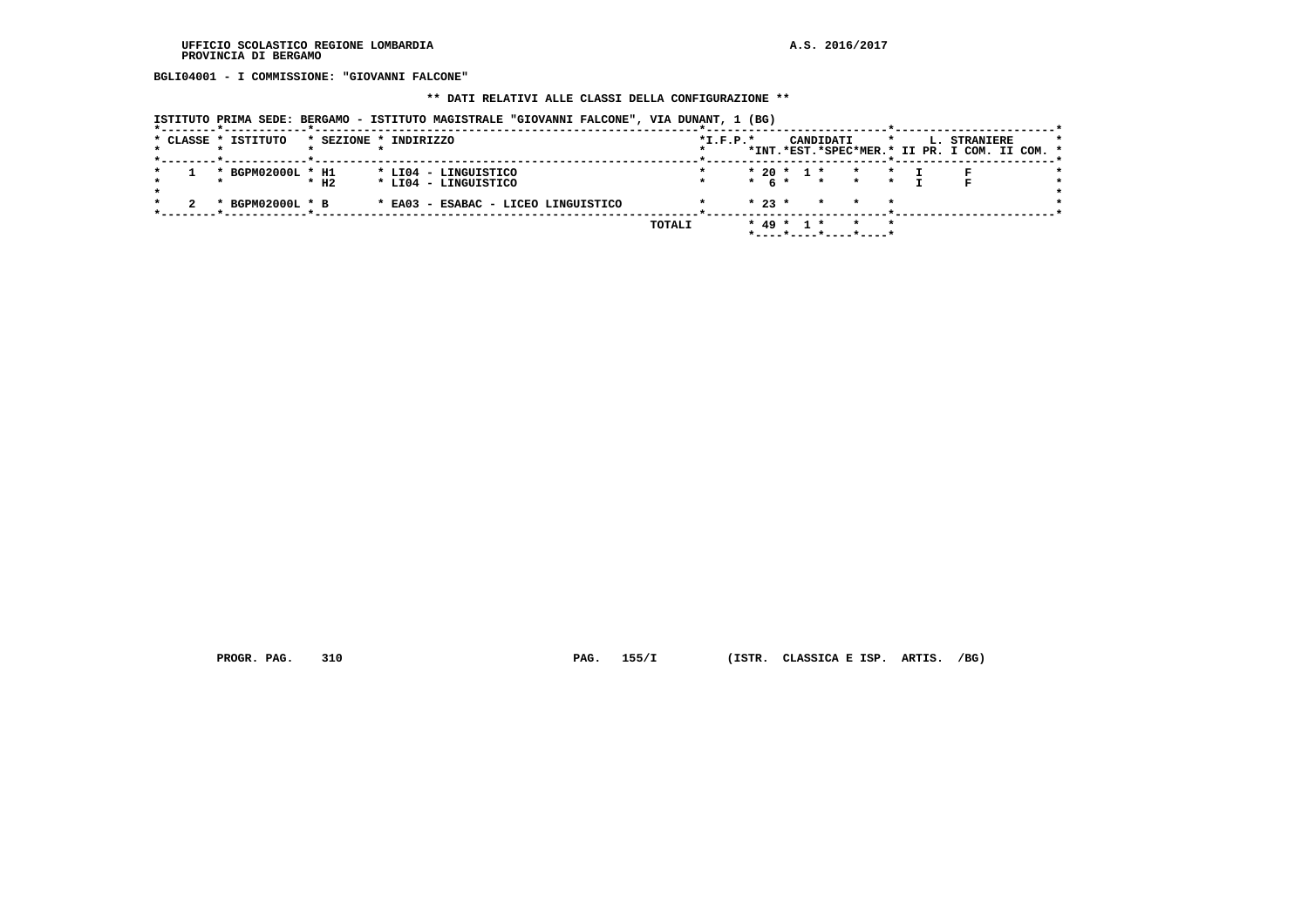**BGLI04001 - I COMMISSIONE: "GIOVANNI FALCONE"**

| $\star$ | PRESIDENTE: PROIETTI ROBERTO N. IL 15/05/1963 (RM)<br>TRESCORE BALNEARIO - LICEO SCIENTIFICO "LORENZO FEDERICI", VIA DELL'ALBAROTTO (BG)                                                                                                   |  |
|---------|--------------------------------------------------------------------------------------------------------------------------------------------------------------------------------------------------------------------------------------------|--|
|         | INDIRIZZO: LI04 - LINGUISTICO                                                                                                                                                                                                              |  |
|         | 1 - IO11: LINGUA E LETTERATURA ITALIANA<br>(A050:LETTERE IST.ISTR.SECOND. ; A051:LETTERE, LATINO NEI LICEI<br>ARENA DANIELA N. IL 13/07/1967 (VV)<br>PROVENIENTE DA: SERIATE - LICEO SCIENTIFICO "ETTORE MAJORANA", VIA PARTIGIANI, 1 (BG) |  |
|         | 2 - N390:LINGUA E CULTURA STRANIERA (FRANCESE)<br>(A246:LINGUA E CIV. STRANIERA (<br>IULIUCCI GEREMIA N. IL 15/09/1959 (NA)<br>PROVENIENTE DA: PRESEZZO - ISTITUTO MAGISTRALE "BETTY AMBIVERI", VIA C.BERIZZI, 1 (BG)                      |  |
|         | $3 - 1047:$ FISICA<br>(A049: MATEMATICA E FISICA<br>LO RE ROBERTO ALFIO N. IL 10/05/1972 (SR)<br>PROVENIENTE DA: TREVIGLIO - LICEO ARTISTICO "SIMONE WEIL", VIA GALVANI, 7 (BG)                                                            |  |
|         | INDIRIZZO: EA03 - ESABAC - LICEO LINGUISTICO                                                                                                                                                                                               |  |
|         | 1 - IO11: LINGUA E LETTERATURA ITALIANA<br>(A050:LETTERE IST.ISTR.SECOND. ; A051:LETTERE, LATINO NEI LICEI<br>ARENA DANIELA N. IL 13/07/1967 (VV)<br>PROVENIENTE DA: SERIATE - LICEO SCIENTIFICO "ETTORE MAJORANA", VIA PARTIGIANI, 1 (BG) |  |
|         | 2 - I312:LINGUA E CULTURA STRANIERA (FRANCESE)<br>(A246:LINGUA E CIV. STRANIERA (<br>IULIUCCI GEREMIA N. IL 15/09/1959 (NA)<br>PROVENIENTE DA: PRESEZZO - ISTITUTO MAGISTRALE "BETTY AMBIVERI", VIA C.BERIZZI, 1 (BG)                      |  |
|         | $3 - 1047:$ FISICA<br>(A049: MATEMATICA E FISICA<br>LO RE ROBERTO ALFIO N. IL 10/05/1972 (SR)<br>PROVENIENTE DA: TREVIGLIO - LICEO ARTISTICO "SIMONE WEIL", VIA GALVANI, 7 (BG)                                                            |  |

 **PROGR. PAG. 311 PAG. 155/II (ISTR. CLASSICA E ISP. ARTIS. /BG)**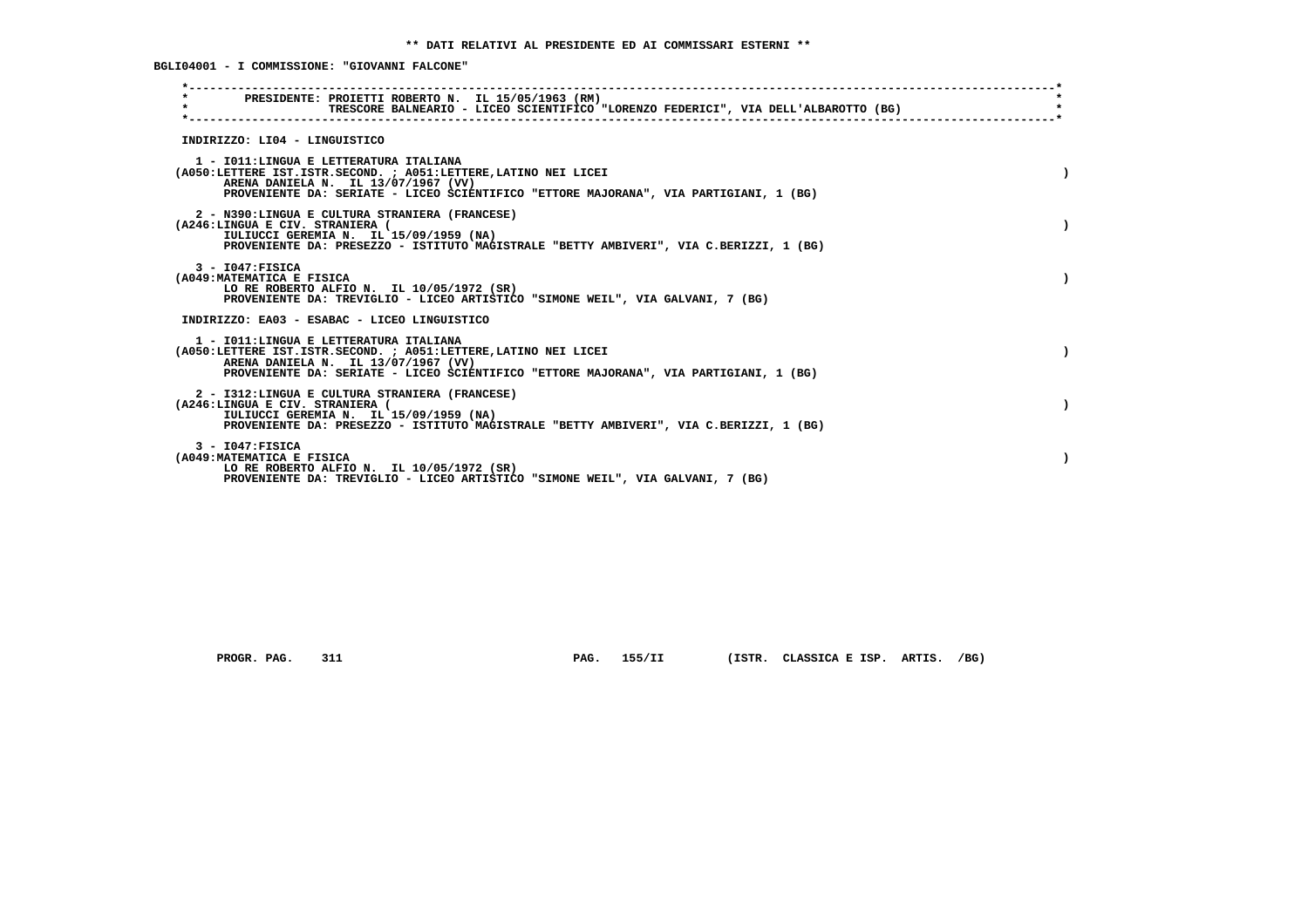**BGLI04002 - II COMMISSIONE: "GIOVANNI FALCONE"**

#### **\*\* DATI RELATIVI ALLE CLASSI DELLA CONFIGURAZIONE \*\***

| ISTITUTO PRIMA SEDE: BERGAMO - ISTITUTO MAGISTRALE "GIOVANNI FALCONE", VIA DUNANT, 1 (BG) |            |                                                                                       |
|-------------------------------------------------------------------------------------------|------------|---------------------------------------------------------------------------------------|
| * CLASSE * ISTITUTO<br>* SEZIONE * INDIRIZZO<br>*--------*------------*------------       | $*L.F.P.*$ | CANDIDATI<br>L. STRANIERE<br>$\star$<br>*INT.*EST.*SPEC*MER.* II PR. I COM. II COM. * |
| * BGPM02000L * A * LI04 - LINGUISTICO                                                     |            | $\star$ $\star$ $\star$<br>$* 27 *$                                                   |
| * BGPM02000L * L<br>* LI04 - LINGUISTICO                                                  |            | $* 28 *$<br>* * * I                                                                   |
|                                                                                           | TOTALI     | $* 55 *$<br>* *<br>$*$ ----*----*----*----*                                           |

 **PROGR. PAG. 312 PAG. 156/I (ISTR. CLASSICA E ISP. ARTIS. /BG)**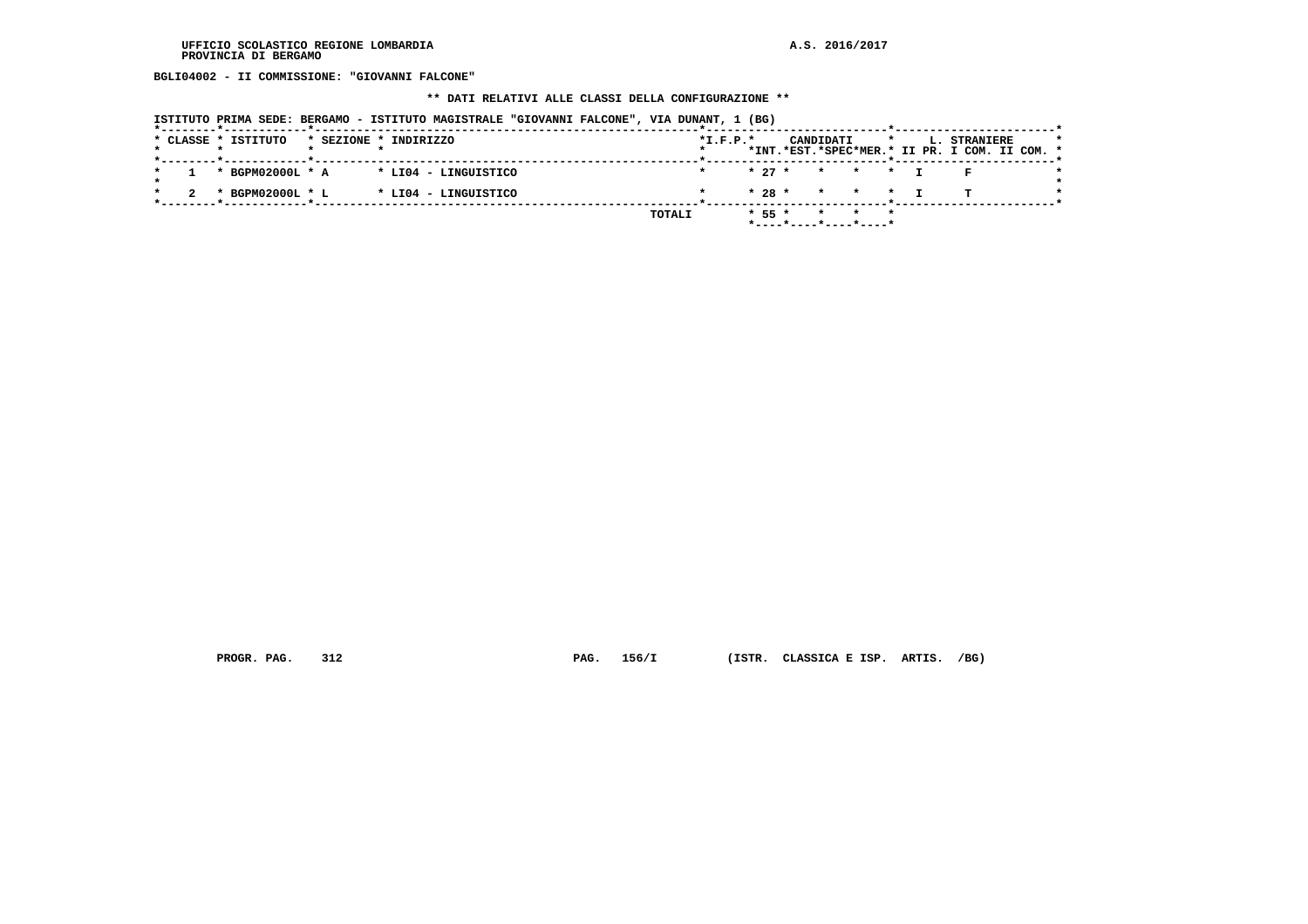**BGLI04002 - II COMMISSIONE: "GIOVANNI FALCONE"**

| $\star$                                          | PRESIDENTE: PRINCIPATO SALVATORE N. IL 18/11/1965 (CZ)<br>SERIATE - IST PROF INDUSTRIA E ARTIGIANATO "ETTORE MAJORANA", VIA PARTIGIANI 1 (BG)                                                                                                                                                                             |  |
|--------------------------------------------------|---------------------------------------------------------------------------------------------------------------------------------------------------------------------------------------------------------------------------------------------------------------------------------------------------------------------------|--|
| INDIRIZZO: LI04 - LINGUISTICO                    |                                                                                                                                                                                                                                                                                                                           |  |
|                                                  | 1 - IO11:LINGUA E LETTERATURA ITALIANA<br>(A050:LETTERE IST.ISTR.SECOND. ; A051:LETTERE, LATINO NEI LICEI<br>SALERNO ANNA N. IL 12/03/1975 (TP)<br>PROVENIENTE DA: ROMANO DI LOMBARDIA - ISTITUTO MAGISTRALE "DON LORENZO MILANI", VIA BELVEDERE (BG)                                                                     |  |
| (A246:LINGUA E CIV. STRANIERA                    | 2 - N390:LINGUA E CULTURA STRANIERA (FRANCESE)<br>MORESCHI ANTONELLA N. IL 07/05/1972 (BG)<br>PROVENIENTE DA: ZOGNO - LICEO SCIENTIFICO "DAVID MARIA TUROLDO", VIA RONCO, 11 (BG)<br>TORNELLO CHIARA N. IL 09/10/1981 (BG)<br>PROVENIENTE DA: SARNICO - ISTITUTO TECNICO COMMERCIALE "SERAFINO RIVA", VIA CORTIVO 32 (BG) |  |
| $3 - 1047:$ FISICA<br>(A049: MATEMATICA E FISICA | PICCIOTTO ANTONIO N. IL 06/12/1960 (CT)<br>PROVENIENTE DA: CARAVAGGIO - LICEO SCIENTIFICO "GALILEO GALILEI", VIA SAN FRANCESCO, 119A (BG)                                                                                                                                                                                 |  |

 **PROGR. PAG. 313 PAG. 156/II (ISTR. CLASSICA E ISP. ARTIS. /BG)**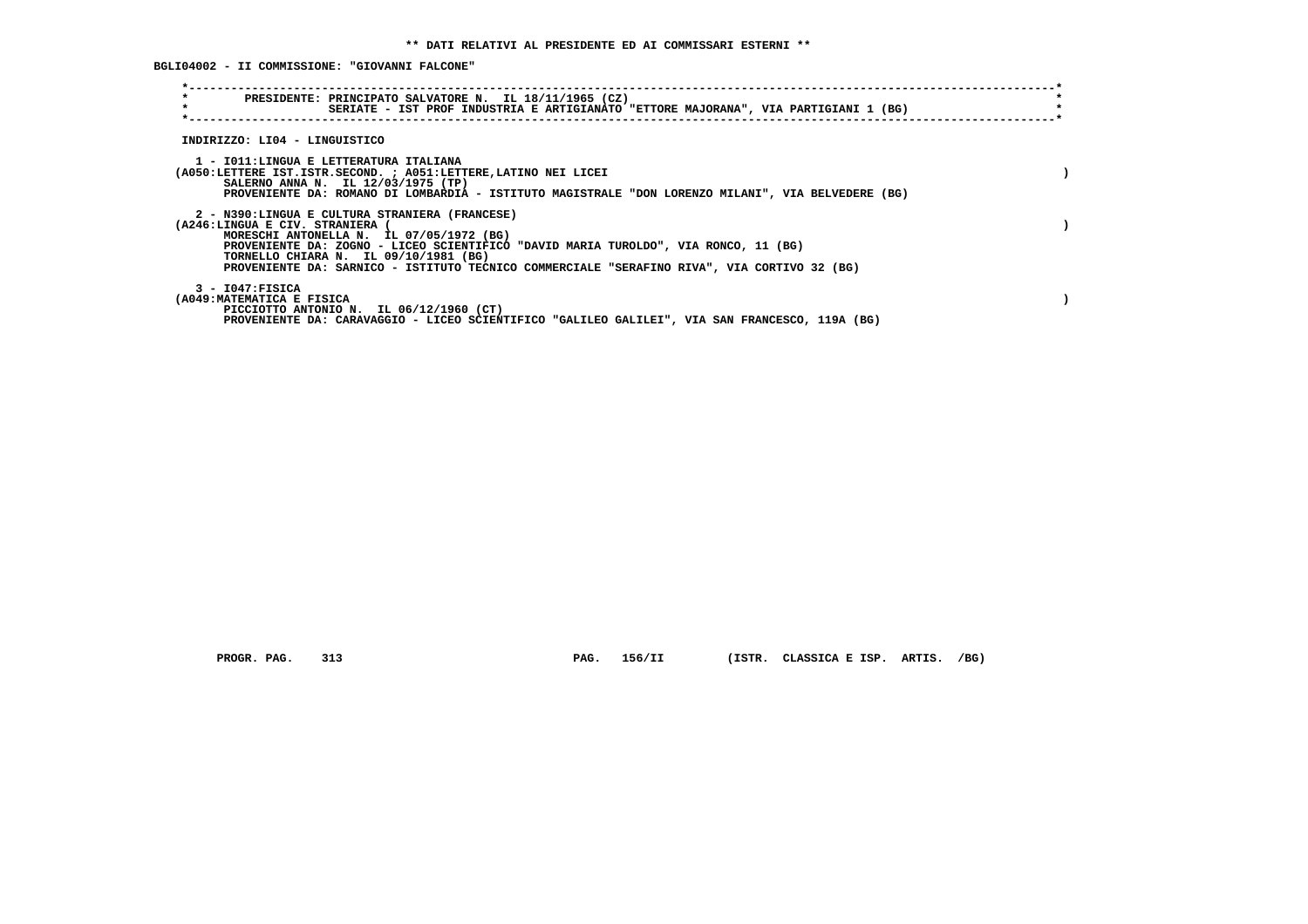**BGLI04003 - III COMMISSIONE: "GIOVANNI FALCONE"**

#### **\*\* DATI RELATIVI ALLE CLASSI DELLA CONFIGURAZIONE \*\***

|  | ISTITUTO PRIMA SEDE: BERGAMO - ISTITUTO MAGISTRALE "GIOVANNI FALCONE", VIA DUNANT, 1 (BG) |                       |                      |  |        |            |          |  |           |                                               |  |                                                                      |  |  |
|--|-------------------------------------------------------------------------------------------|-----------------------|----------------------|--|--------|------------|----------|--|-----------|-----------------------------------------------|--|----------------------------------------------------------------------|--|--|
|  | * CLASSE * ISTITUTO<br>*--------*------------*------------                                | * SEZIONE * INDIRIZZO |                      |  |        | $*I.F.P.*$ |          |  | CANDIDATI |                                               |  | <b>L. STRANIERE</b><br>*INT.*EST.*SPEC*MER.* II PR. I COM. II COM. * |  |  |
|  | * BGPM02000L * F                                                                          |                       | * LI04 - LINGUISTICO |  |        |            |          |  |           | $* 26 * * * * * T$                            |  |                                                                      |  |  |
|  | * BGPM02000L * M                                                                          |                       | * LI04 - LINGUISTICO |  |        |            | $* 21 *$ |  |           | $\star$ $\star$ $\star$                       |  |                                                                      |  |  |
|  |                                                                                           |                       |                      |  | TOTALI |            | $* 47 *$ |  |           | * * *<br>$*$ ---- $*$ ---- $*$ ---- $*$ ----* |  |                                                                      |  |  |

 **PROGR. PAG. 314 PAG. 157/I (ISTR. CLASSICA E ISP. ARTIS. /BG)**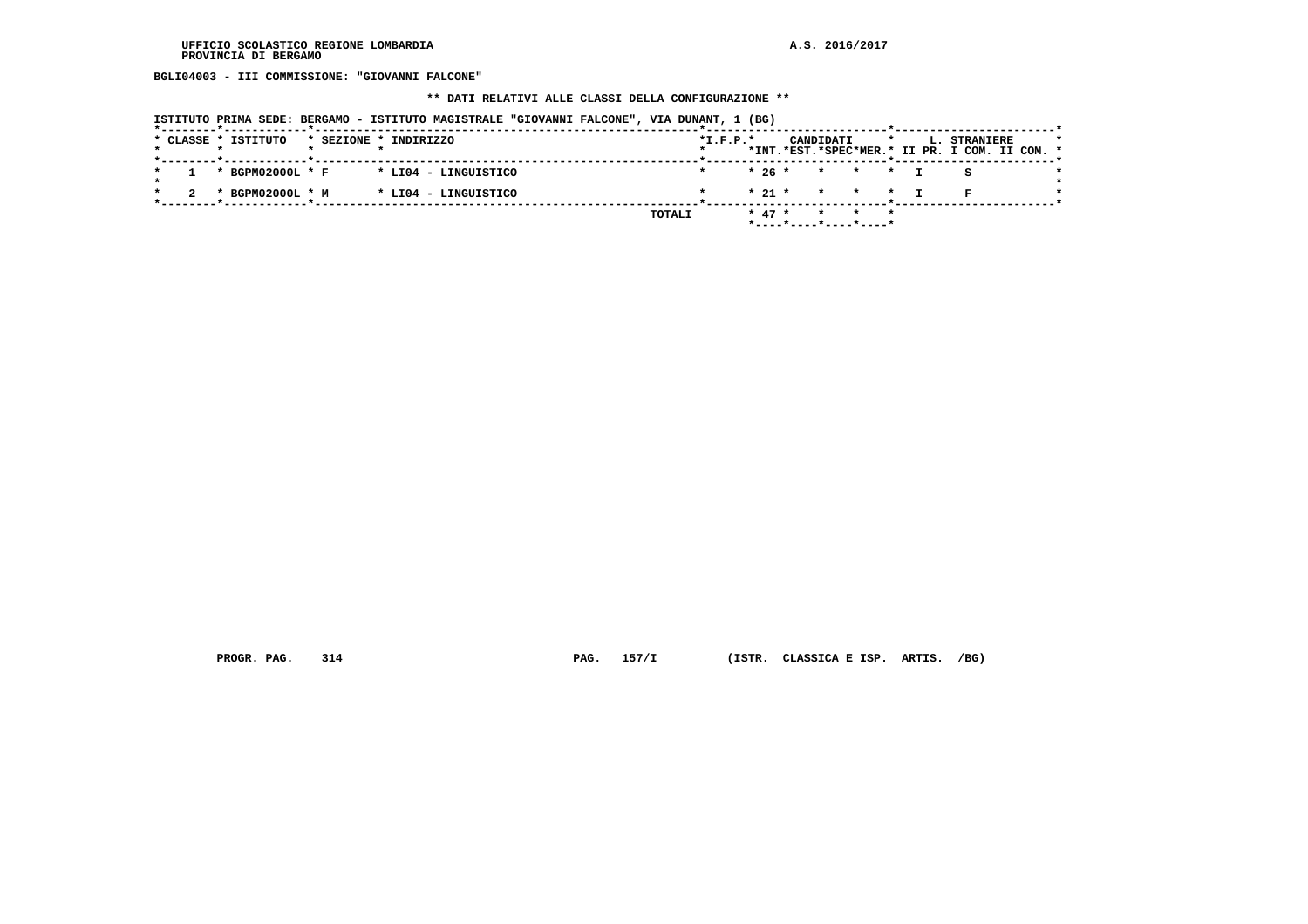**BGLI04003 - III COMMISSIONE: "GIOVANNI FALCONE"**

| $\star$<br>$\star$ | PRESIDENTE: SITA' LUIGI N. IL 23/03/1958 (RC)<br>ZOGNO - LICEO SCIENTIFICO "DAVID MARIA TUROLDO", VIA RONCO, 11 (BG)                                          |
|--------------------|---------------------------------------------------------------------------------------------------------------------------------------------------------------|
|                    | INDIRIZZO: LI04 - LINGUISTICO                                                                                                                                 |
|                    |                                                                                                                                                               |
|                    | 1 - IO11:LINGUA E LETTERATURA ITALIANA<br>(A050:LETTERE IST.ISTR.SECOND. ; A051:LETTERE, LATINO NEI LICEI                                                     |
|                    | NASELLI AROLDO N. IL 09/08/1971 (SR)<br>PROVENIENTE DA: TRESCORE BALNEARIO - ISTITUTO MAGISTRALE "LORENZO FEDERICI", VIA DELL'ALBAROTTO (BG)                  |
|                    |                                                                                                                                                               |
|                    | 2 - N790:LINGUA E CULTURA STRANIERA (SPAGNOLO)<br>(A446:LINGUA E CIV. STRANIERA (                                                                             |
|                    | CERAVOLO FERNANDO ANDRES N. IL 02/02/1979 (EE)                                                                                                                |
|                    | PROVENIENTE DA: TRESCORE BALNEARIO - ISTITUTO MAGISTRALE "LORENZO FEDERICI", VIA DELL'ALBAROTTO (BG)                                                          |
|                    | DEL GIUDICE PAOLA N. IL 03/03/1976 (BG)<br>PROVENIENTE DA: NEMBRO - IST PROF PER I SERVIZI ALBERGHIERI E RISTORAZIONE "ALFREDO SONZOGNI", VIA BELLINI 54 (BG) |
|                    |                                                                                                                                                               |
|                    | $3 - 1047:$ FISICA<br>(A049: MATEMATICA E FISICA                                                                                                              |
|                    | STELLA GIOVANNA N. IL 29/06/1976 (BG)                                                                                                                         |
|                    | PROVENIENTE DA: CLUSONE - LICEO SCIENTIFICO "ANDREA FANTONI", VIA BARBARIGO, 27 (BG)                                                                          |

 **PROGR. PAG. 315 PAG. 157/II (ISTR. CLASSICA E ISP. ARTIS. /BG)**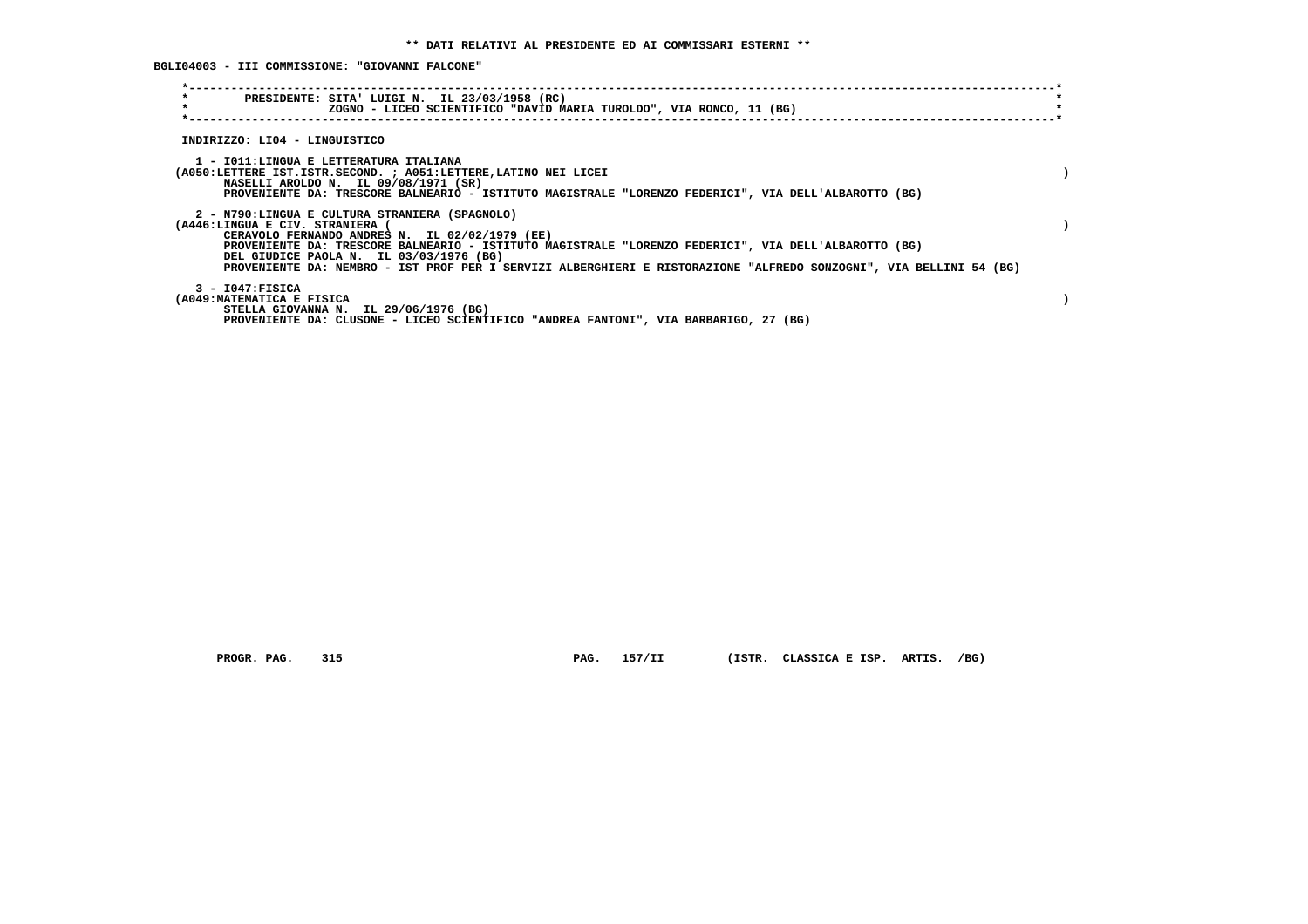**BGLI04004 - IV COMMISSIONE: "GIOVANNI FALCONE"**

#### **\*\* DATI RELATIVI ALLE CLASSI DELLA CONFIGURAZIONE \*\***

 **\*--------\*------------\*-------------------------------------------------------\*--------------------------\*-----------------------\***

|  |                     |                                                                   | ISTITUTO PRIMA SEDE: BERGAMO - ISTITUTO MAGISTRALE "GIOVANNI FALCONE", VIA DUNANT, 1 (BG) |  |            |  |                                                |  |                                               |         |
|--|---------------------|-------------------------------------------------------------------|-------------------------------------------------------------------------------------------|--|------------|--|------------------------------------------------|--|-----------------------------------------------|---------|
|  | * CLASSE * ISTITUTO | * SEZIONE * INDIRIZZO                                             |                                                                                           |  | $*T.F.P.*$ |  |                                                |  | CANDIDATI * L. STRANIERE                      | $\star$ |
|  |                     |                                                                   |                                                                                           |  |            |  |                                                |  | *INT.*EST.*SPEC*MER.* II PR. I COM. II COM. * |         |
|  |                     |                                                                   |                                                                                           |  |            |  |                                                |  |                                               |         |
|  |                     | $\star$ 1 $\star$ BGPM02000L $\star$ D $\star$ LI04 - LINGUISTICO |                                                                                           |  |            |  | $\star$ 24 $\star$ $\star$ $\star$ $\star$ T S |  |                                               |         |
|  |                     | 2 * BGPM02000L * I * LI04 - LINGUISTICO                           |                                                                                           |  |            |  |                                                |  |                                               | $\star$ |

 **TOTALI \* 43 \* \* \* \* \*----\*----\*----\*----\***

 **PROGR. PAG. 316 PAG. 158/I (ISTR. CLASSICA E ISP. ARTIS. /BG)**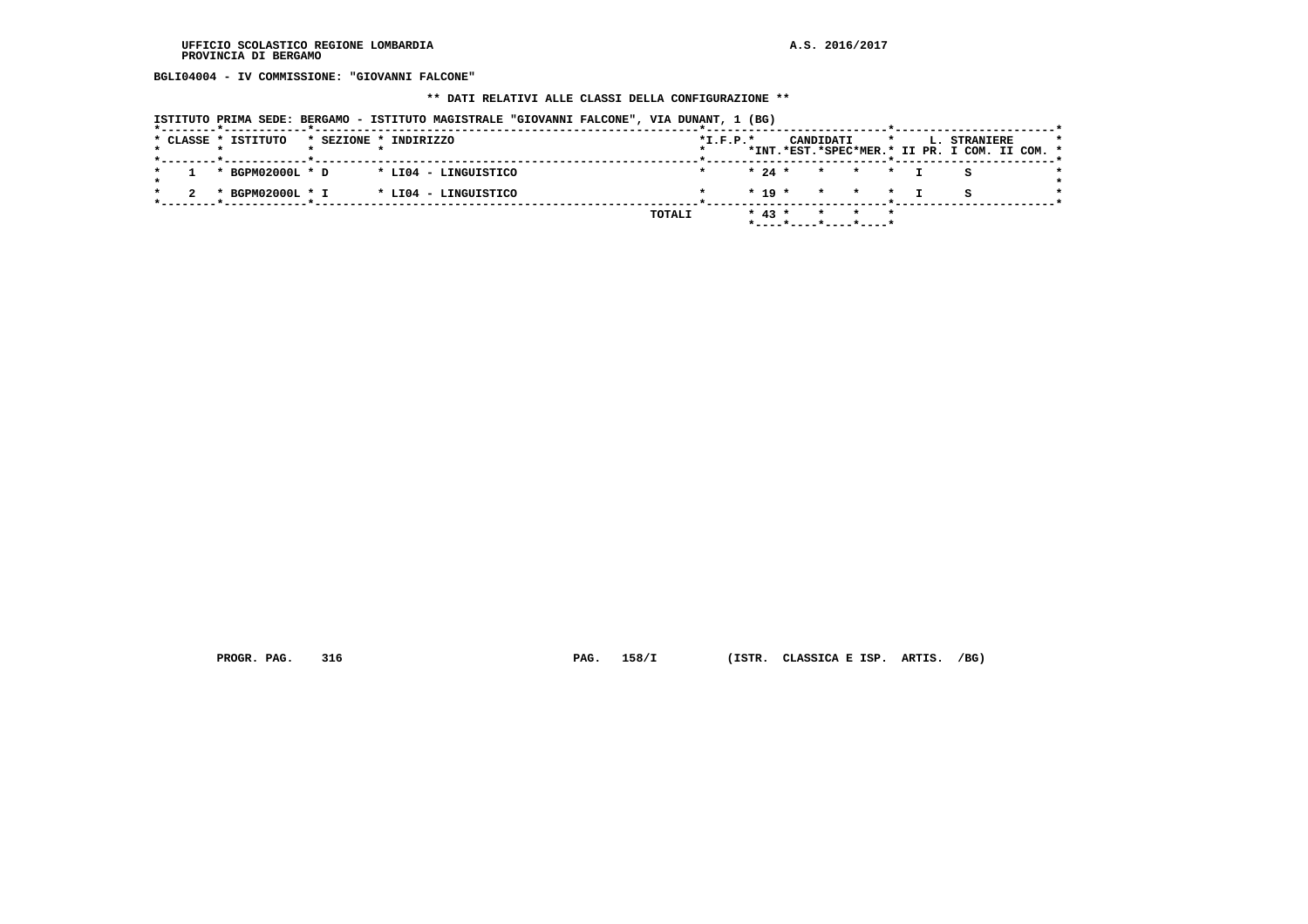**BGLI04004 - IV COMMISSIONE: "GIOVANNI FALCONE"**

| $\star$<br>PRESIDENTE: FACHERIS EMANUELA N. IL 17/11/1960 (BG)<br>$\star$<br>PRESEZZO - ISTITUTO MAGISTRALE "BETTY AMBIVERI", VIA C.BERIZZI, 1 (BG)                                                                                                    |  |
|--------------------------------------------------------------------------------------------------------------------------------------------------------------------------------------------------------------------------------------------------------|--|
| INDIRIZZO: LI04 - LINGUISTICO                                                                                                                                                                                                                          |  |
| 1 - IO11:LINGUA E LETTERATURA ITALIANA<br>(A050:LETTERE IST.ISTR.SECOND. ; A051:LETTERE, LATINO NEI LICEI<br>VOLPE EUGENIA N. IL 25/05/1959 (BA)<br>PROVENIENTE DA: TRESCORE BALNEARIO - LICEO SCIENTIFICO "LORENZO FEDERICI", VIA DELL'ALBAROTTO (BG) |  |
| 2 - N790:LINGUA E CULTURA STRANIERA (SPAGNOLO)<br>(A446:LINGUA E CIV. STRANIERA<br>VISMARA SILVIA N. IL 22/02/1964 (CR)<br>PROVENIENTE DA: TREVIGLIO - ISTITUTO MAGISTRALE "GUGLIELMO OBERDAN", VIALE MERISIO 14 (BG)                                  |  |
| $3 - 1047:$ FISICA<br>(A049: MATEMATICA E FISICA<br>GIABBARRASI GIUSEPPINA N. IL 05/02/1981 (CL)<br>PROVENIENTE DA: PRESEZZO - LICEO SCIENTIFICO "MAIRONI DA PONTE", VIA BERIZZI, 1 (BG)                                                               |  |

 **PROGR. PAG. 317 PAG. 158/II (ISTR. CLASSICA E ISP. ARTIS. /BG)**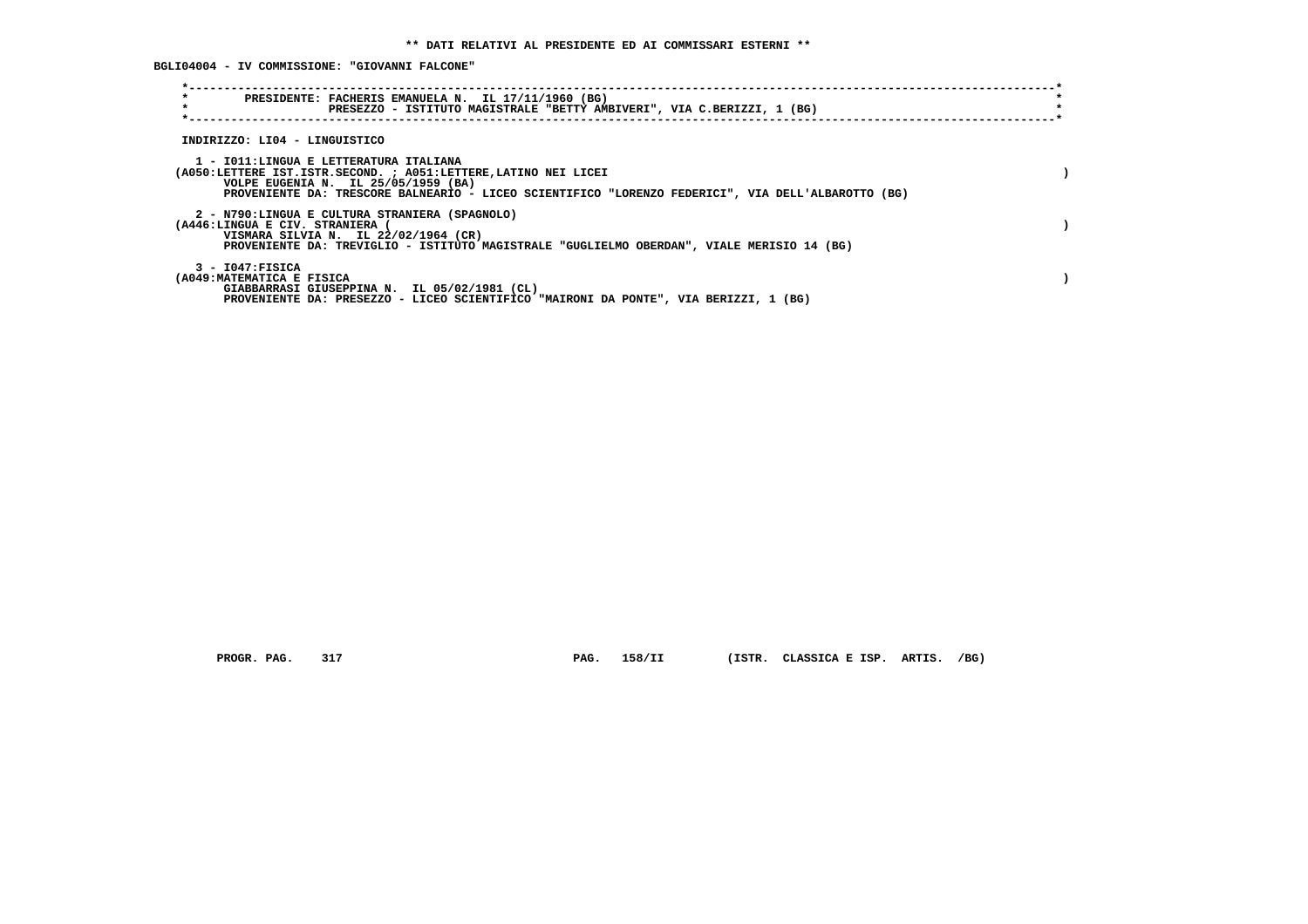**BGLI04005 - V COMMISSIONE: "GIOVANNI FALCONE"**

### **\*\* DATI RELATIVI ALLE CLASSI DELLA CONFIGURAZIONE \*\***

|  |  |                     |  | ISTITUTO PRIMA SEDE: BERGAMO - ISTITUTO MAGISTRALE "GIOVANNI FALCONE", VIA DUNANT, 1 (BG) |  |        |            |          |              |                                  |         |                                                               |  |  |
|--|--|---------------------|--|-------------------------------------------------------------------------------------------|--|--------|------------|----------|--------------|----------------------------------|---------|---------------------------------------------------------------|--|--|
|  |  | * CLASSE * ISTITUTO |  | * SEZIONE * INDIRIZZO                                                                     |  |        | $*L.F.P.*$ |          | CANDIDATI    |                                  | $\star$ | L. STRANIERE<br>*INT.*EST.*SPEC*MER.* II PR. I COM. II COM. * |  |  |
|  |  | * BGPM02000L * E    |  | * LI04 - LINGUISTICO                                                                      |  |        |            | $* 18 *$ | $\mathbf{x}$ | $\star$ $\sim$                   | $\star$ | п.                                                            |  |  |
|  |  | * BGPM02000L * G    |  | * LI04 - LINGUISTICO                                                                      |  |        |            | $* 23 *$ |              | * * * T                          |         |                                                               |  |  |
|  |  |                     |  |                                                                                           |  | TOTALI |            | $* 41 *$ | $\star$      | $\star$<br>*----*----*----*----* |         |                                                               |  |  |

 **PROGR. PAG. 318 PAG. 159/I (ISTR. CLASSICA E ISP. ARTIS. /BG)**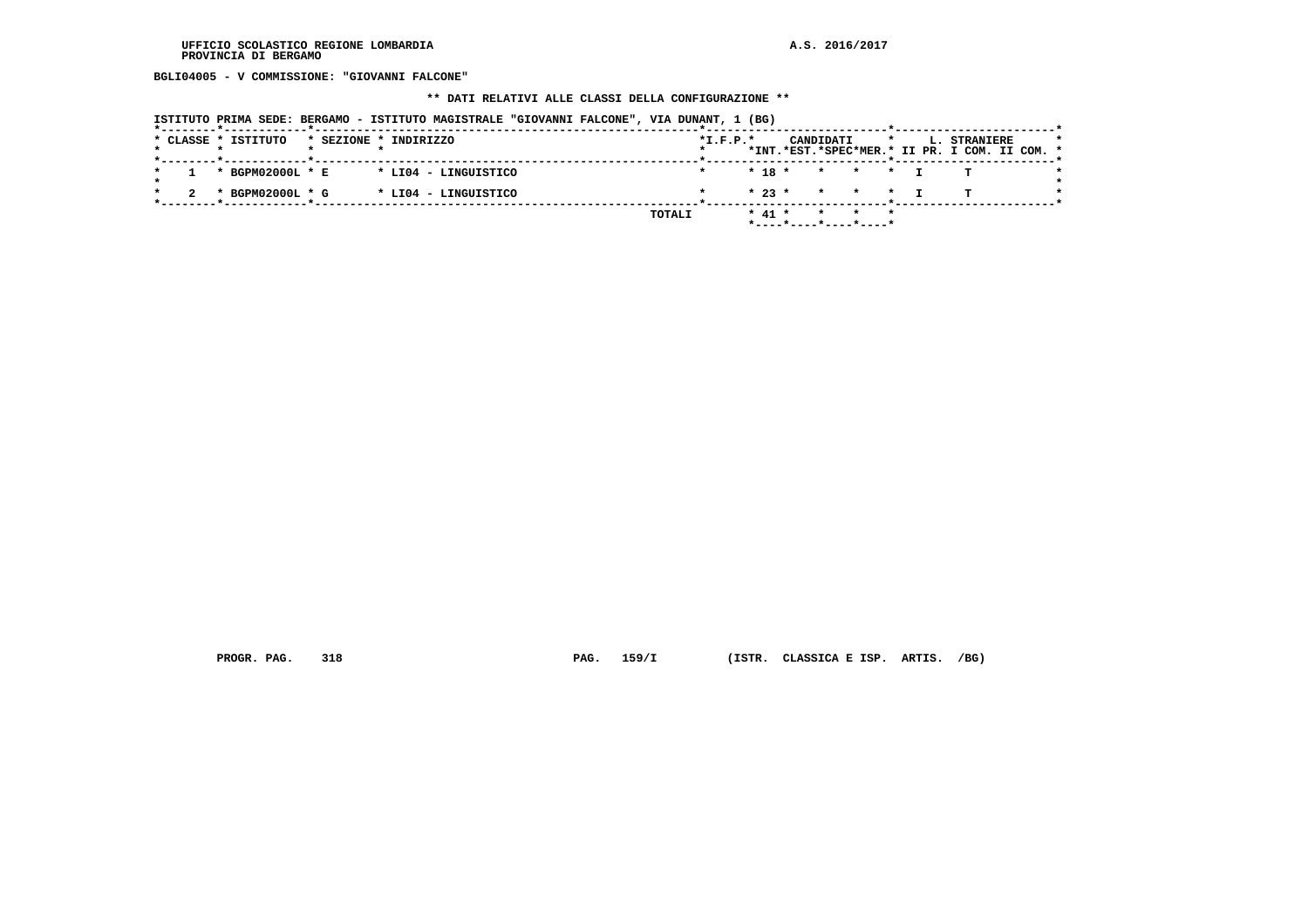**BGLI04005 - V COMMISSIONE: "GIOVANNI FALCONE"**

| $\star$<br>PRESIDENTE: MARCONE ANTONIO N. IL 18/06/1961 (RC)<br>$\star$<br>TREVIGLIO - ISTITUTO TECNICO AGRARIO "GAETANO CANTONI", VIA MERISIO, 17/C (BG)                                                                                      |  |
|------------------------------------------------------------------------------------------------------------------------------------------------------------------------------------------------------------------------------------------------|--|
| INDIRIZZO: LI04 - LINGUISTICO                                                                                                                                                                                                                  |  |
| 1 - IO11:LINGUA E LETTERATURA ITALIANA<br>(A050:LETTERE IST.ISTR.SECOND. ; A051:LETTERE, LATINO NEI LICEI<br>FUMAGALLI STEFANIA N. IL 06/03/1965 (BG)<br>PROVENIENTE DA: ZOGNO - ISTITUTO MAGISTRALE "DAVID MARIA TUROLDO", VIA RONCO, 11 (BG) |  |
| 2 - N940:LINGUA E CULTURA STRANIERA (TEDESCO)<br>(A546:LINGUA E CIV. STRANIERA<br>BONOMELLI SIMONETTA N. IL 19/04/1961 (BG)<br>PROVENIENTE DA: ROMANO DI LOMBARDIA - ISTITUTO MAGISTRALE "DON LORENZO MILANI", VIA BELVEDERE (BG)              |  |
| $3 - 1047:$ FISICA<br>(A049: MATEMATICA E FISICA<br>BERETTA ALESSANDRA N. IL 24/12/1975 (BG)<br>PROVENIENTE DA: ALBINO - ISTITUTO MAGISTRALE "OSCAR ARNULFO ROMERO", VIALE ALDO MORO, 51 (BG)                                                  |  |

 **PROGR. PAG. 319 PAG. 159/II (ISTR. CLASSICA E ISP. ARTIS. /BG)**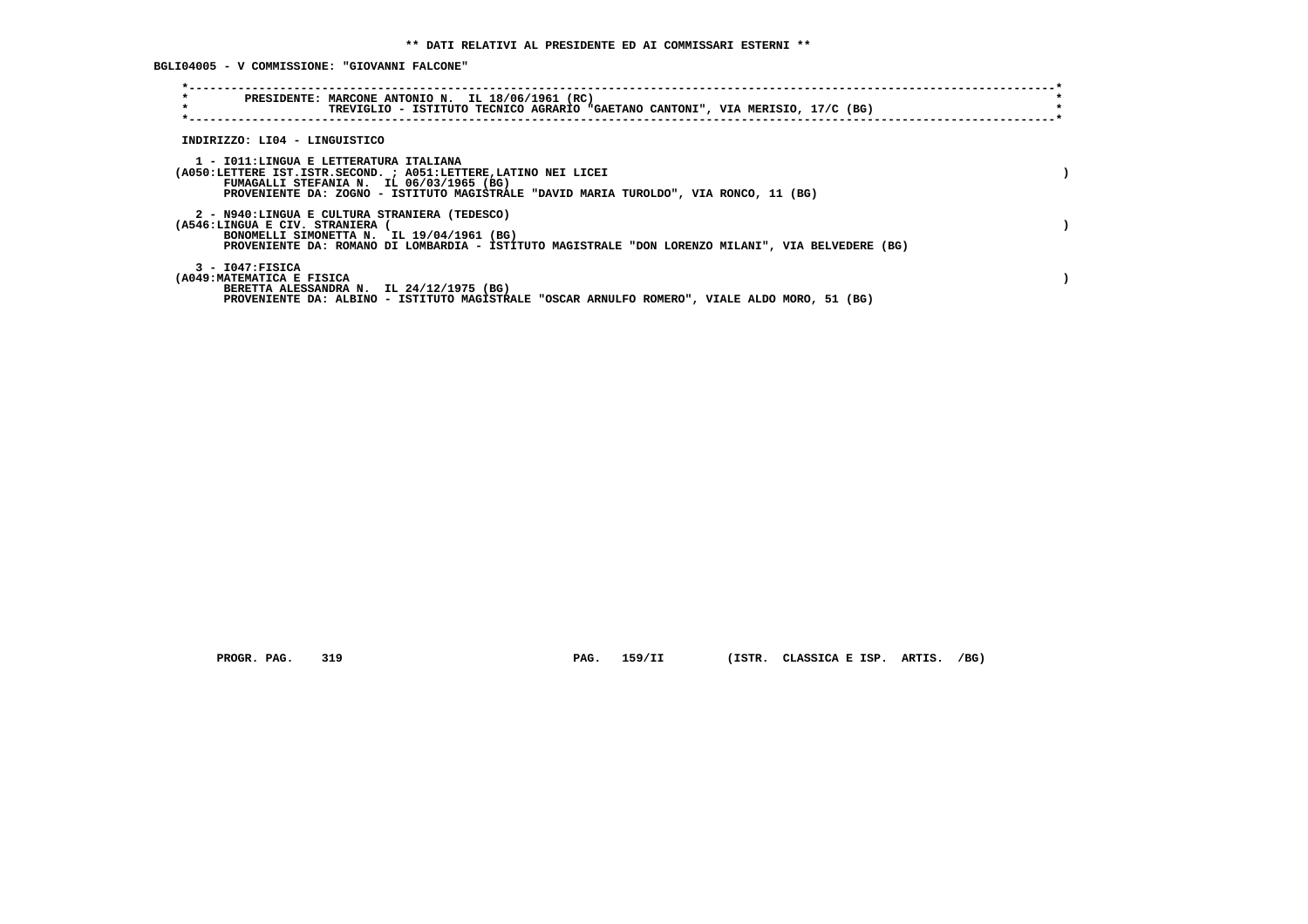**BGLI04006 - VI COMMISSIONE: "OSCAR ARNULFO ROMERO"**

#### **\*\* DATI RELATIVI ALLE CLASSI DELLA CONFIGURAZIONE \*\***

| ISTITUTO PRIMA SEDE: ALBINO - ISTITUTO MAGISTRALE "OSCAR ARNULFO ROMERO", VIALE ALDO MORO, 51 (BG) |                                                                                                     |  |
|----------------------------------------------------------------------------------------------------|-----------------------------------------------------------------------------------------------------|--|
| * CLASSE * ISTITUTO<br>* SEZIONE * INDIRIZZO                                                       | $*L.F.P.*$<br>CANDIDATI<br>L. STRANIERE<br>$\star$<br>*INT.*EST.*SPEC*MER.* II PR. I COM. II COM. * |  |
| * BGPM00901V * 5S<br>* LI04 - LINGUISTICO                                                          | $*26*$<br>* * *                                                                                     |  |
| * BGPM00901V * 5T<br>* LI04 - LINGUISTICO                                                          | $*$ 21 $*$<br>* * * T                                                                               |  |
| TOTALI                                                                                             | $* 47 *$<br>$\star$ $\star$<br>*----*----*----*----*                                                |  |

 **PROGR. PAG. 320 PAG. 160/I (ISTR. CLASSICA E ISP. ARTIS. /BG)**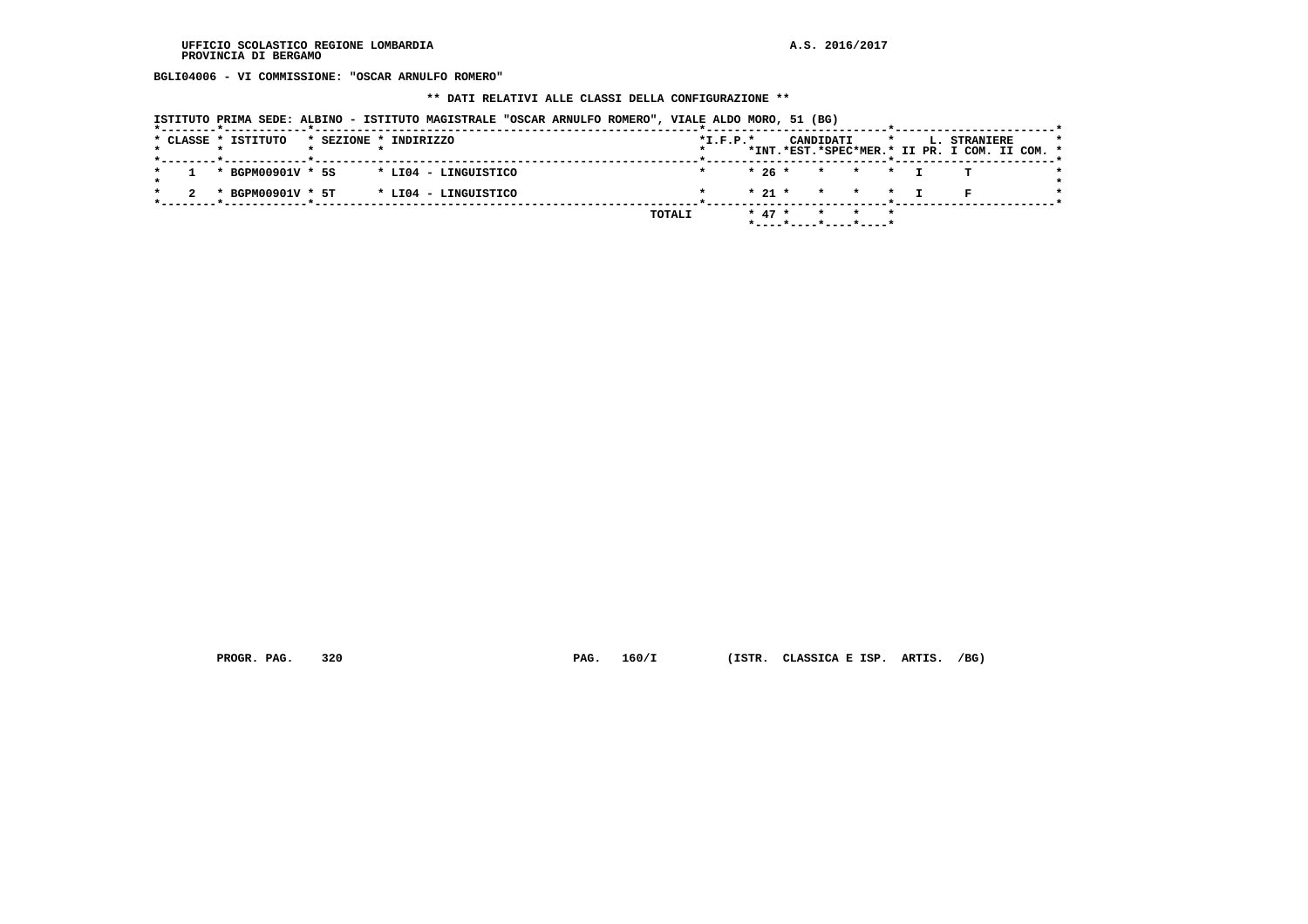**BGLI04006 - VI COMMISSIONE: "OSCAR ARNULFO ROMERO"**

| $\star$<br>$\star$ | PRESIDENTE: SPANDRE FEDERICO N. IL 10/12/1961 (BS)<br>LOVERE - CONVITTO NAZIONALE C. BATTISTI, VIA CESARE BATTISTI, 1 (BG)                         |  |
|--------------------|----------------------------------------------------------------------------------------------------------------------------------------------------|--|
|                    | INDIRIZZO: LI04 - LINGUISTICO                                                                                                                      |  |
|                    |                                                                                                                                                    |  |
|                    | 1 - IO11:LINGUA E LETTERATURA ITALIANA<br>(A050:LETTERE IST.ISTR.SECOND. ; A051:LETTERE, LATINO NEI LICEI                                          |  |
|                    | VEDOVATI GIORGIO N. IL 23/12/1988 (BG)<br>PROVENIENTE DA: LOVERE - LICEO CLASSICO LICEO LINGUISTICO "CESARE BATT, VIA CESARE BATTISTI, 1 (BG)      |  |
|                    | 2 - N940:LINGUA E CULTURA STRANIERA (TEDESCO)                                                                                                      |  |
|                    | (A546:LINGUA E CIV. STRANIERA (                                                                                                                    |  |
|                    | CORTESI LUCIA SANTINA N. IL 13/03/1966 (BG)<br>PROVENIENTE DA: LOVERE - LICEO CLASSICO LICEO LINGUISTICO "CESARE BATT, VIA CESARE BATTISTI, 1 (BG) |  |
|                    | CAVALLERI AURELIO N. IL 19/09/1960 (BG)<br>PROVENIENTE DA: TREVIGLIO - LICEO CLASSICO "SIMONE WEIL", VIA BOTTICELLI, 6 (BG)                        |  |
|                    | $3 - 1047:$ FISICA                                                                                                                                 |  |
|                    | (A049: MATEMATICA E FISICA                                                                                                                         |  |
|                    | NORIS LIVIA N. IL 24/07/1964 (BG)<br>PROVENIENTE DA: BERGAMO - ISTITUTO MAGISTRALE "GIOVANNI FALCONE", VIA DUNANT, 1 (BG)                          |  |

 **PROGR. PAG. 321 PAG. 160/II (ISTR. CLASSICA E ISP. ARTIS. /BG)**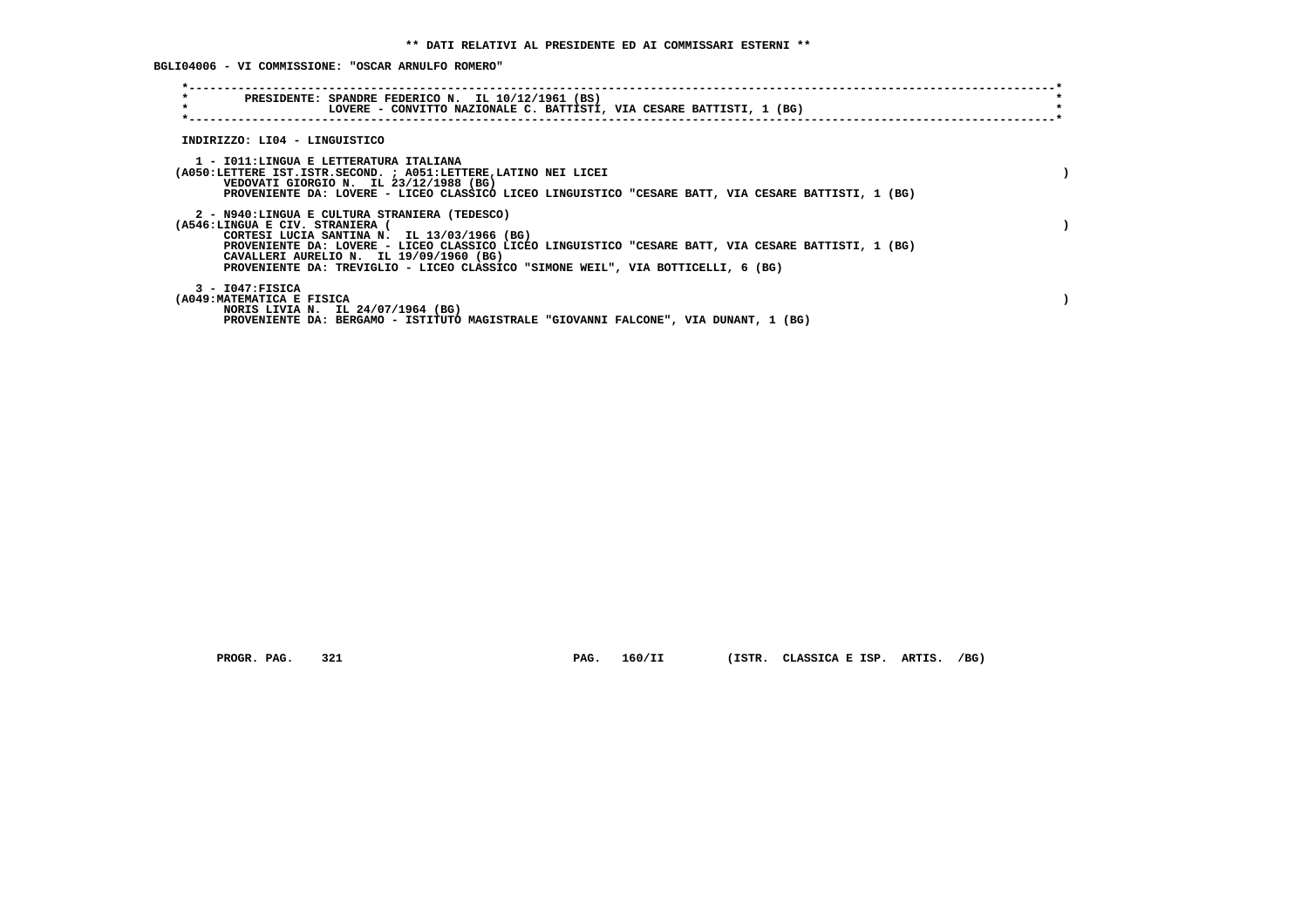**BGLI04007 - VII COMMISSIONE: "GALILEO GALILEI"**

# **\*\* DATI RELATIVI ALLE CLASSI DELLA CONFIGURAZIONE \*\***

|  | ISTITUTO PRIMA SEDE: CARAVAGGIO - LICEO SCIENTIFICO "GALILEO GALILEI", VIA SAN FRANCESCO, 119A (BG) |  |  |  |  |  |  |  |
|--|-----------------------------------------------------------------------------------------------------|--|--|--|--|--|--|--|
|--|-----------------------------------------------------------------------------------------------------|--|--|--|--|--|--|--|

|  | * CLASSE * ISTITUTO | * SEZIONE * INDIRIZZO |                      |        | $*L.F.P.*$ |            | CANDIDATI |                       |  | L. STRANIERE                                  | $\star$ |
|--|---------------------|-----------------------|----------------------|--------|------------|------------|-----------|-----------------------|--|-----------------------------------------------|---------|
|  |                     |                       |                      |        |            |            |           |                       |  | *INT.*EST.*SPEC*MER.* II PR. I COM. II COM. * |         |
|  |                     |                       |                      |        |            |            |           |                       |  |                                               |         |
|  | * BGPS04000R * G    |                       | * LI04 - LINGUISTICO |        |            |            |           | $* 21 * * * * * T$    |  |                                               |         |
|  |                     |                       |                      |        |            |            |           |                       |  |                                               |         |
|  | * BGPS04000R * I    |                       | * LI04 - LINGUISTICO |        |            |            |           | $* 21 * * * * * T$    |  |                                               |         |
|  |                     |                       |                      |        |            |            |           |                       |  |                                               |         |
|  |                     |                       |                      | TOTALI |            | $*$ 42 $*$ |           | * * *                 |  |                                               |         |
|  |                     |                       |                      |        |            |            |           | *----*----*----*----* |  |                                               |         |

 **PROGR. PAG. 322 PAG. 161/I (ISTR. CLASSICA E ISP. ARTIS. /BG)**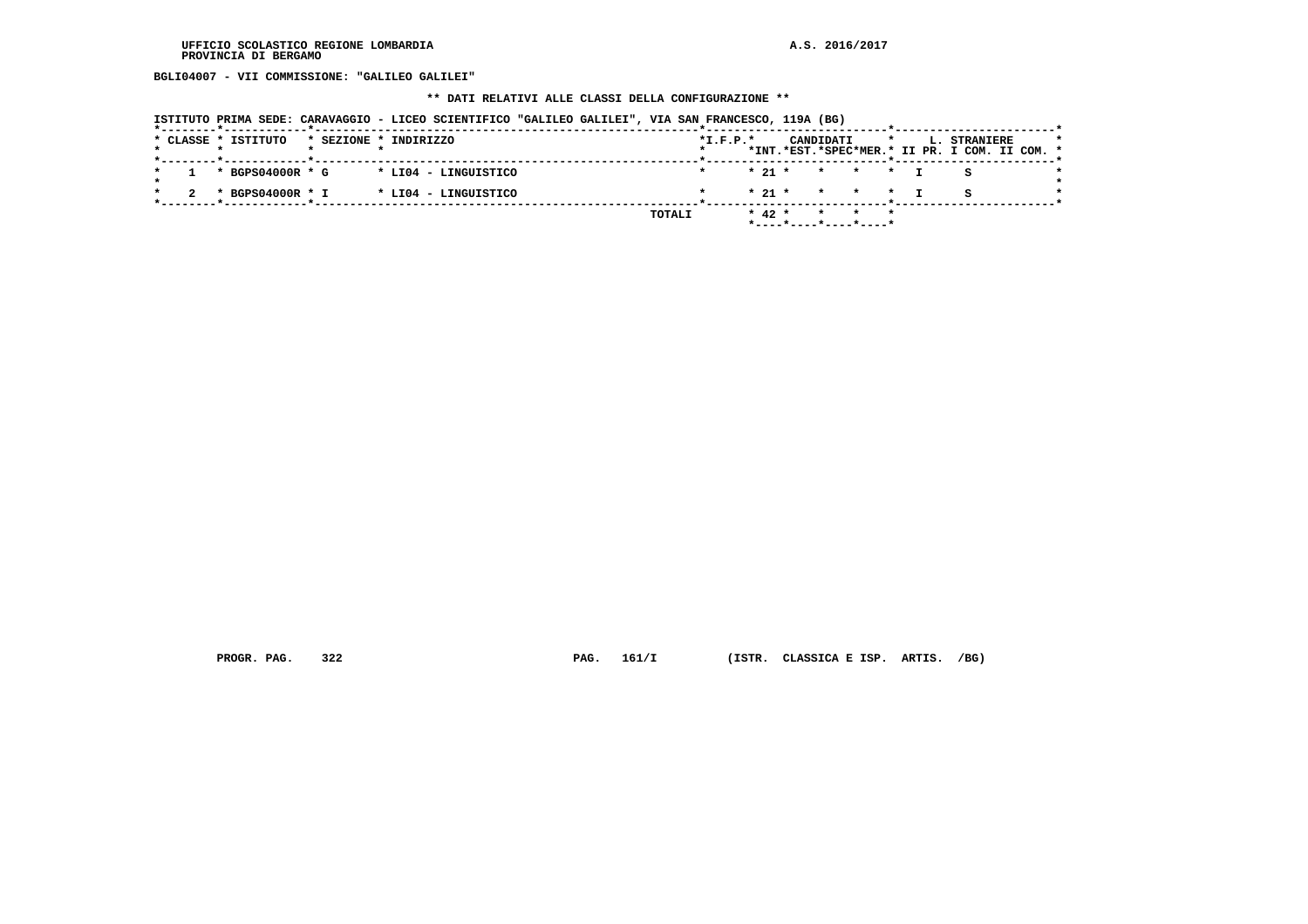**BGLI04007 - VII COMMISSIONE: "GALILEO GALILEI"**

| $\star$<br>$\star$                                                                                                                                  | PRESIDENTE: SALOMONE SANTA N. IL 23/04/1957 (ME)<br>BERGAMO - ISTITUTO TECNICO COMMERCIALE "BORTOLO BELOTTI", VIA PER AZZANO, 5 (BG) |  |
|-----------------------------------------------------------------------------------------------------------------------------------------------------|--------------------------------------------------------------------------------------------------------------------------------------|--|
| INDIRIZZO: LI04 - LINGUISTICO                                                                                                                       |                                                                                                                                      |  |
| 1 - IO11: LINGUA E LETTERATURA ITALIANA<br>(A050:LETTERE IST.ISTR.SECOND. ; A051:LETTERE,LATINO NEI LICEI<br>GIUDICI ROSSELLA N. IL 27/06/1975 (BG) | PROVENIENTE DA: ROMANO DI LOMBARDIA - ISTITUTO MAGISTRALE "DON LORENZO MILANI", VIA BELVEDERE (BG)                                   |  |
| 2 - N790:LINGUA E CULTURA STRANIERA (SPAGNOLO)<br>(A446:LINGUA E CIV. STRANIERA<br>LORETO LAURA N. IL 21/04/1959 (BG)                               | PROVENIENTE DA: NEMBRO - IST PROF PER I SERVIZI ALBERGHIERI E RISTORAZIONE "ALFREDO SONZOGNI", VIA BELLINI 54 (BG)                   |  |
| $3 - 1047:$ FISICA<br>(A049: MATEMATICA E FISICA<br>MARIANO MARIA CONCETTA N. IL 07/12/1963 (LE)                                                    | PROVENIENTE DA: BERGAMO - ISTITUTO MAGISTRALE "P. SECCO SUARDO", VIA ANGELO MAJ, 8 (BG)                                              |  |

 **PROGR. PAG. 323 PAG. 161/II (ISTR. CLASSICA E ISP. ARTIS. /BG)**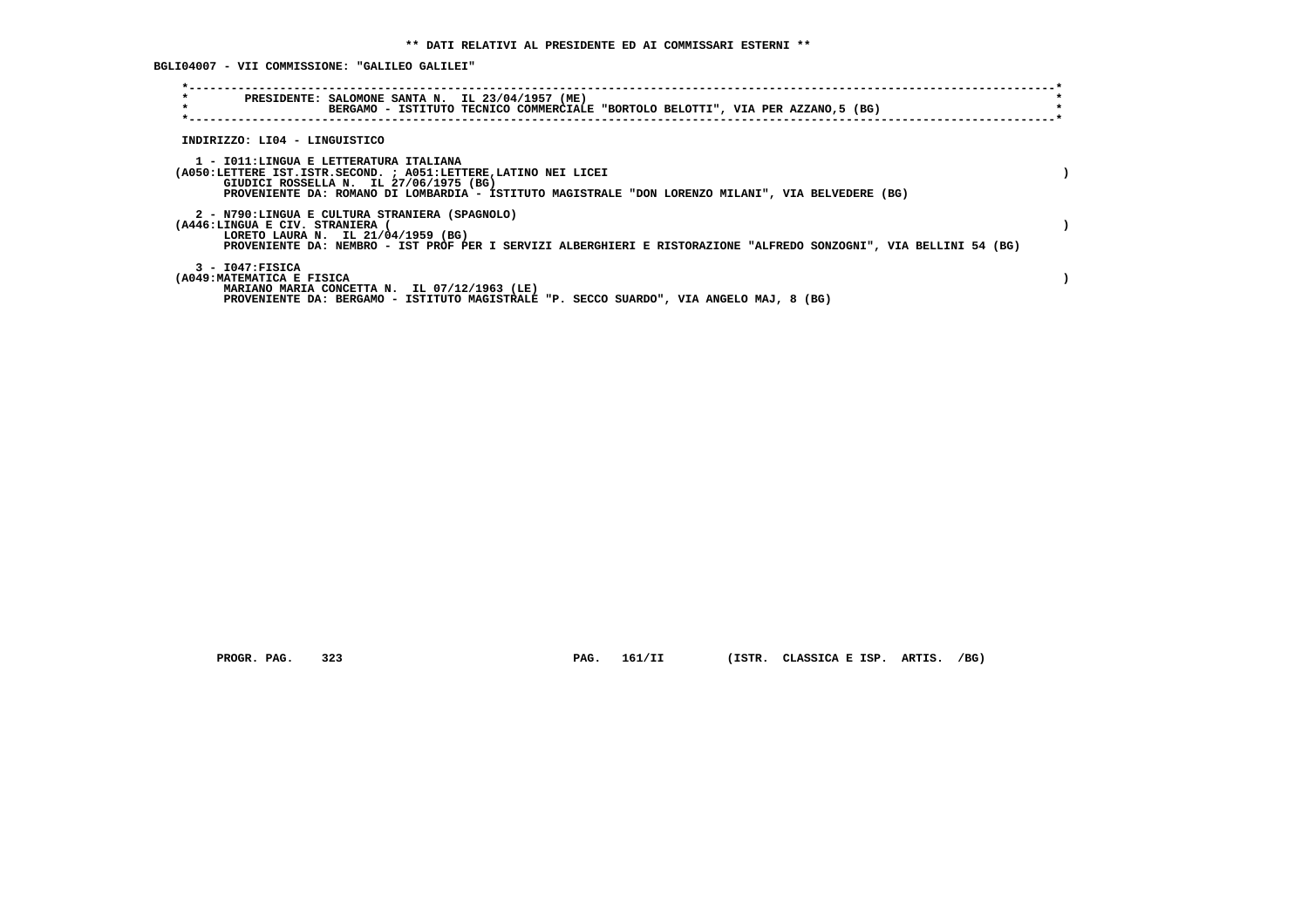**BGLI04008 - VIII COMMISSIONE: LICEO LINGUISTICO "CESARE BATTISTI"**

 **\*\* DATI RELATIVI ALLE CLASSI DELLA CONFIGURAZIONE \*\***

| ISTITUTO PRIMA SEDE: LOVERE - LICEO CLASSICO LICEO LINGUISTICO "CESARE BATT, VIA CESARE BATTISTI, 1 (BG) |  |  |  |  |
|----------------------------------------------------------------------------------------------------------|--|--|--|--|
|----------------------------------------------------------------------------------------------------------|--|--|--|--|

|  | * CLASSE * ISTITUTO |  | * SEZIONE * INDIRIZZO                  |        | $*L.F.P.*$ |          |  | CANDIDATI |                                                                    |  | <b>L. STRANIERE</b>                           | $\star$ |
|--|---------------------|--|----------------------------------------|--------|------------|----------|--|-----------|--------------------------------------------------------------------|--|-----------------------------------------------|---------|
|  |                     |  |                                        |        |            |          |  |           |                                                                    |  | *INT.*EST.*SPEC*MER.* II PR. I COM. II COM. * |         |
|  |                     |  |                                        |        |            |          |  |           |                                                                    |  |                                               |         |
|  |                     |  | * BGPC07000D * 5A * LI04 - LINGUISTICO |        |            |          |  |           | * 24 * * * * T                                                     |  |                                               |         |
|  |                     |  |                                        |        |            |          |  |           |                                                                    |  |                                               |         |
|  | * BGPC07000D * 5B   |  | * LI04 - LINGUISTICO                   |        |            |          |  |           | $\star$ 24 $\star$ $\star$ $\star$ $\star$ $\star$ $\star$ $\star$ |  |                                               |         |
|  |                     |  |                                        |        |            |          |  |           |                                                                    |  |                                               |         |
|  |                     |  |                                        | TOTALI |            | $* 48 *$ |  |           | * * *                                                              |  |                                               |         |
|  |                     |  |                                        |        |            |          |  |           | $*$ ----*----*----*----*                                           |  |                                               |         |

 **PROGR. PAG. 324 PAG. 162/I (ISTR. CLASSICA E ISP. ARTIS. /BG)**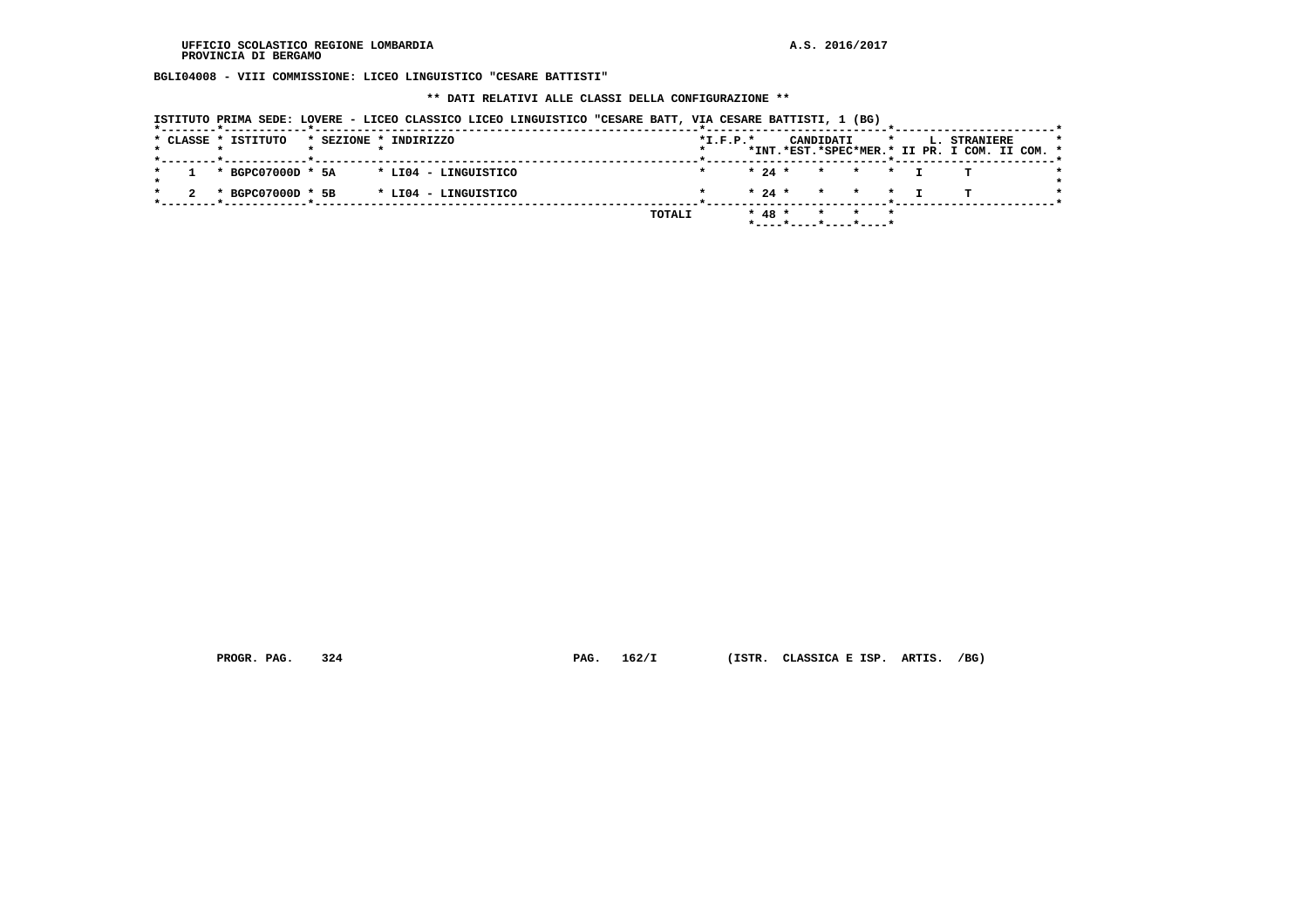# **\*\* DATI RELATIVI AL PRESIDENTE ED AI COMMISSARI ESTERNI \*\***

# **BGLI04008 - VIII COMMISSIONE: LICEO LINGUISTICO "CESARE BATTISTI"**

| $\star$                                                         |  |
|-----------------------------------------------------------------|--|
|                                                                 |  |
| INDIRIZZO: LI04 - LINGUISTICO                                   |  |
| 1 - IO11:LINGUA E LETTERATURA ITALIANA                          |  |
| (A050:LETTERE IST.ISTR.SECOND. ; A051:LETTERE, LATINO NEI LICEI |  |
|                                                                 |  |
| 2 - N940:LINGUA E CULTURA STRANIERA (TEDESCO)                   |  |
| (A546:LINGUA E CIV. STRANIERA                                   |  |
|                                                                 |  |
| $3 - 1047:$ FISICA                                              |  |
| (A049: MATEMATICA E FISICA                                      |  |
|                                                                 |  |

 **PROGR. PAG. 325 PAG. 162/II (ISTR. CLASSICA E ISP. ARTIS. /BG)**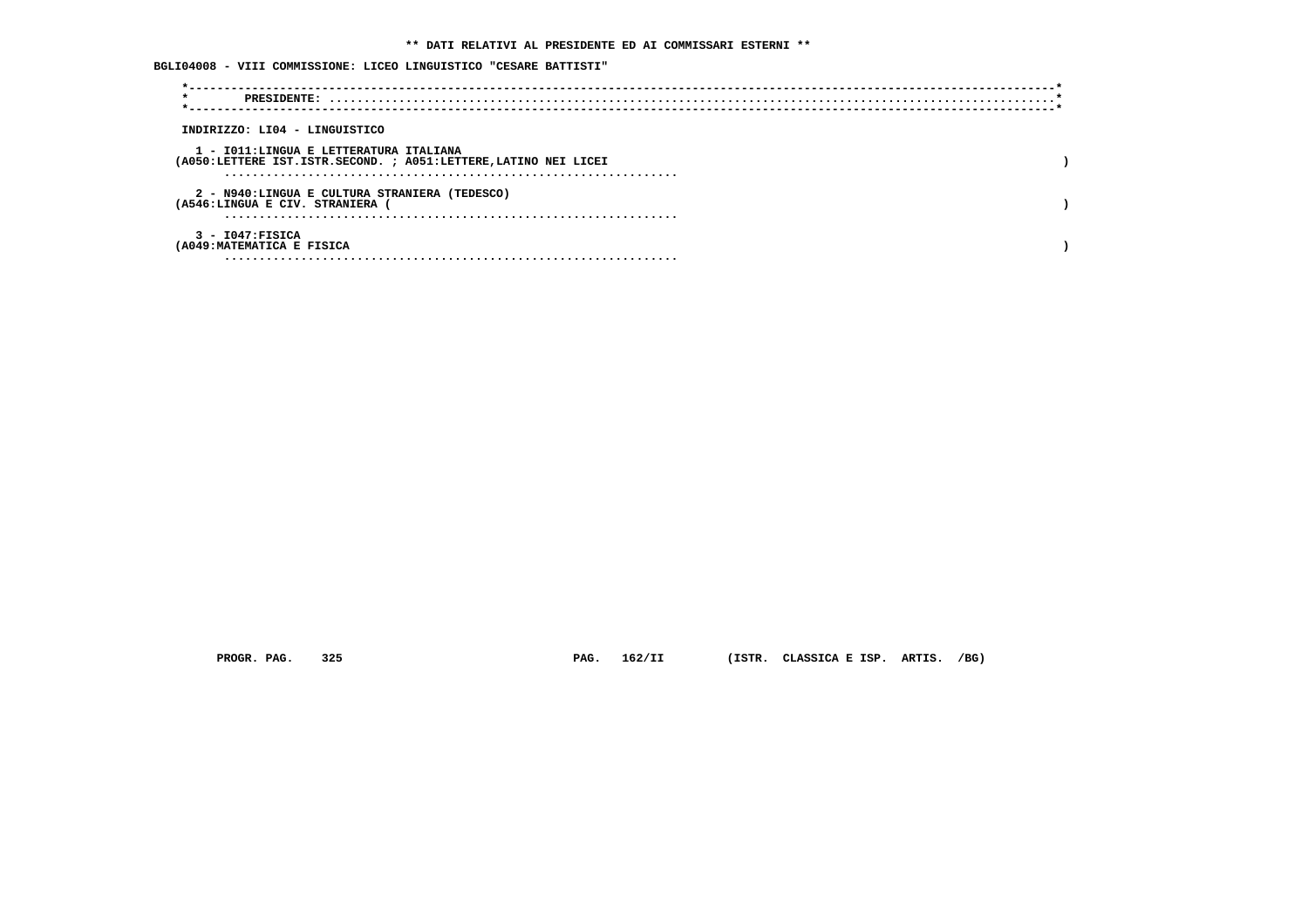**BGLI04009 - IX COMMISSIONE: "DON LORENZO MILANI"**

# **\*\* DATI RELATIVI ALLE CLASSI DELLA CONFIGURAZIONE \*\***

|  | ISTITUTO PRIMA SEDE: ROMANO DI LOMBARDIA - ISTITUTO MAGISTRALE "DON LORENZO MILANI", VIA BELVEDERE (BG) |  |  |
|--|---------------------------------------------------------------------------------------------------------|--|--|
|  |                                                                                                         |  |  |

|  | * CLASSE * ISTITUTO | * SEZIONE * INDIRIZZO |  |                      |  |  |        | $*L.F.P.*$ |              |       |         | CANDIDATI    |                       |  | L. STRANIERE                                  |  |  |
|--|---------------------|-----------------------|--|----------------------|--|--|--------|------------|--------------|-------|---------|--------------|-----------------------|--|-----------------------------------------------|--|--|
|  |                     |                       |  |                      |  |  |        |            |              |       |         |              |                       |  | *INT.*EST.*SPEC*MER.* II PR. I COM. II COM. * |  |  |
|  | * BGPM03401G * AL   |                       |  | * LI04 - LINGUISTICO |  |  |        |            | $* 18 *$     |       | $\star$ | $\mathbf{r}$ |                       |  |                                               |  |  |
|  |                     | $*$ AL1               |  | * LI04 - LINGUISTICO |  |  |        |            | $\star$ .    | * 1 * |         |              | $\star$               |  |                                               |  |  |
|  | * BGPM03401G * BL   |                       |  | * LI04 - LINGUISTICO |  |  |        |            | $*$ 19 $*$   |       | $\star$ |              | $\star$<br>$\star$    |  |                                               |  |  |
|  |                     |                       |  |                      |  |  | TOTALI |            | $* 37 * 1 *$ |       |         |              |                       |  |                                               |  |  |
|  |                     |                       |  |                      |  |  |        |            |              |       |         |              | *----*----*----*----* |  |                                               |  |  |

 **PROGR. PAG. 326 PAG. 163/I (ISTR. CLASSICA E ISP. ARTIS. /BG)**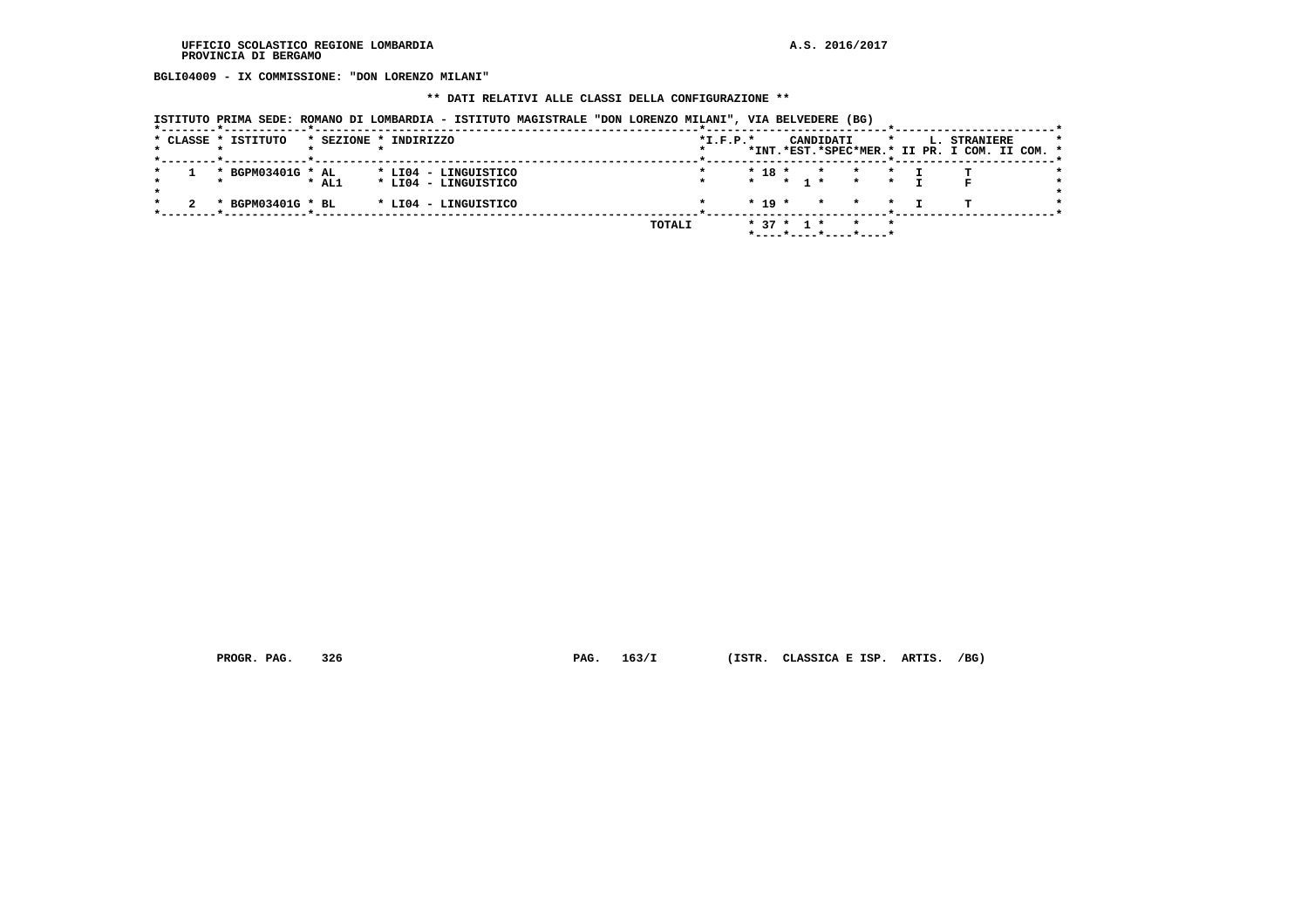| BGLI04009 - IX COMMISSIONE: "DON LORENZO MILANI"<br>$\star$                                               |  |
|-----------------------------------------------------------------------------------------------------------|--|
| INDIRIZZO: LI04 - LINGUISTICO                                                                             |  |
| 1 - IO11:LINGUA E LETTERATURA ITALIANA<br>(A050:LETTERE IST.ISTR.SECOND. ; A051:LETTERE, LATINO NEI LICEI |  |
| 2 - N940:LINGUA E CULTURA STRANIERA (TEDESCO)<br>(A546:LINGUA E CIV. STRANIERA (                          |  |
|                                                                                                           |  |
| $3 - 1047$ : FISICA<br>(A049: MATEMATICA E FISICA                                                         |  |
|                                                                                                           |  |

 **PROGR. PAG. 327 PAG. 163/II (ISTR. CLASSICA E ISP. ARTIS. /BG)**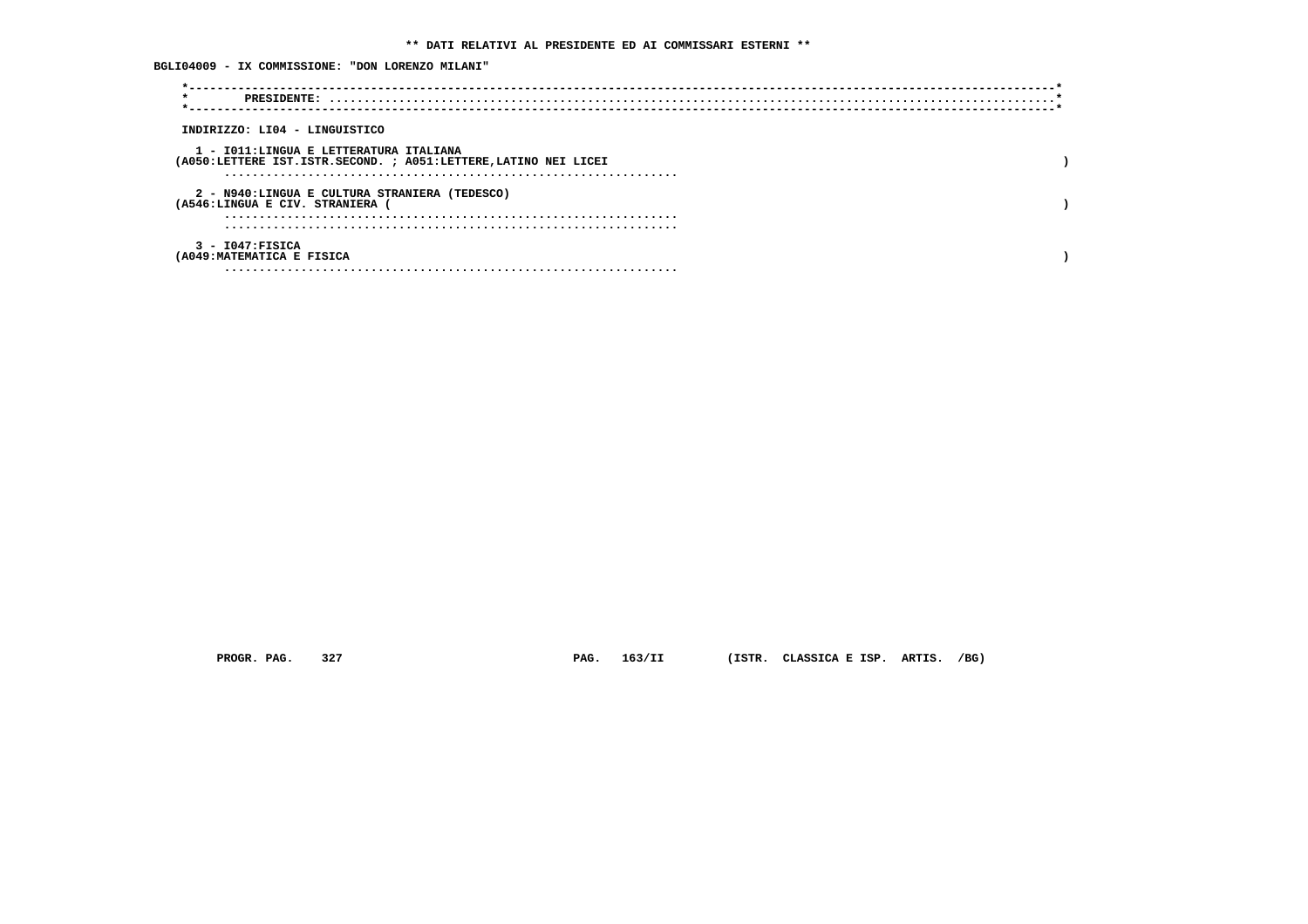**BGLI04010 - X COMMISSIONE: "LORENZO FEDERICI"**

# **\*\* DATI RELATIVI ALLE CLASSI DELLA CONFIGURAZIONE \*\***

|                     |                   | ISTITUTO PRIMA SEDE: TRESCORE BALNEARIO - ISTITUTO MAGISTRALE "LORENZO FEDERICI", VIA DELL'ALBAROTTO (BG) |  |        |            |          |                          |           |         |                                                               |  |
|---------------------|-------------------|-----------------------------------------------------------------------------------------------------------|--|--------|------------|----------|--------------------------|-----------|---------|---------------------------------------------------------------|--|
| * CLASSE * ISTITUTO |                   | * SEZIONE * INDIRIZZO                                                                                     |  |        | $*I.F.P.*$ |          |                          | CANDIDATI | $\star$ | L. STRANIERE<br>*INT.*EST.*SPEC*MER.* II PR. I COM. II COM. * |  |
|                     | * BGPM024011 * AL | * LI04 - LINGUISTICO                                                                                      |  |        |            | $* 23 *$ |                          |           | * * * T |                                                               |  |
|                     | * BGPM024011 * BL | * LI04 - LINGUISTICO                                                                                      |  |        |            | $* 29 *$ |                          |           | * * * I |                                                               |  |
|                     |                   |                                                                                                           |  | TOTALI |            | $*52*$   | $*$ ----*----*----*----* | $\star$   |         |                                                               |  |

 **PROGR. PAG. 328 PAG. 164/I (ISTR. CLASSICA E ISP. ARTIS. /BG)**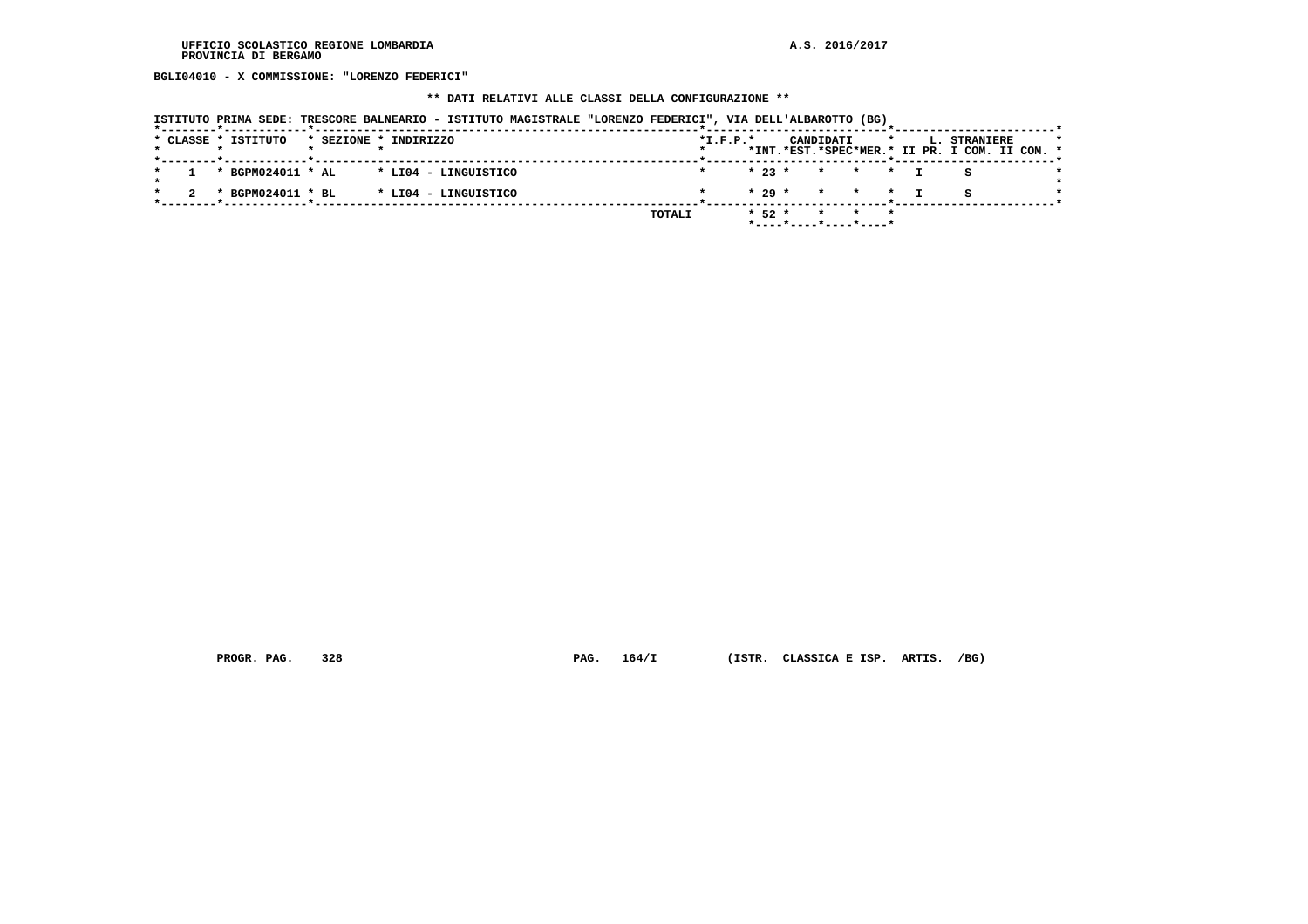**BGLI04010 - X COMMISSIONE: "LORENZO FEDERICI"**

| $\star$<br>PRESIDENTE: PERACCHI MARIA N. IL 12/04/1964 (BG)<br>$\star$<br>ALBINO - ISTITUTO SUPERIORE "OSCAR ARNULFO ROMERO", VIALE ALDO MORO, 51 (BG)                                                                                    |  |
|-------------------------------------------------------------------------------------------------------------------------------------------------------------------------------------------------------------------------------------------|--|
| INDIRIZZO: LI04 - LINGUISTICO                                                                                                                                                                                                             |  |
| 1 - IO11:LINGUA E LETTERATURA ITALIANA<br>(A050:LETTERE IST.ISTR.SECOND. ; A051:LETTERE, LATINO NEI LICEI<br>GARATTINI EZIA N. IL 13/01/1983 (BG)<br>PROVENIENTE DA: PAVIA - ISTITUTO MAGISTRALE ADELAIDE CAIROLI, CORSO MAZZINI 7 (PV)   |  |
| 2 - N790:LINGUA E CULTURA STRANIERA (SPAGNOLO)<br>(A446:LINGUA E CIV. STRANIERA<br>ROSTAN NICOLETTA N. IL 07/12/1973 (BG)<br>PROVENIENTE DA: BERGAMO - IST PROF PER I SERVIZI SOCIALI PROF.SOCIO SANITARIO "MAMOLI", VIA BREMBILLA 3 (BG) |  |
| 3 - I047:FISICA<br>(A049: MATEMATICA E FISICA<br>PROVINZANO GIUSEPPE N. IL 16/09/1974 (CL)<br>PROVENIENTE DA: BERGAMO - ISTITUTO TECNICO AGRARIO "MARIO RIGONI STERN", VIA BORGO PALAZZO, 128 (BG)                                        |  |

 **PROGR. PAG. 329 PAG. 164/II (ISTR. CLASSICA E ISP. ARTIS. /BG)**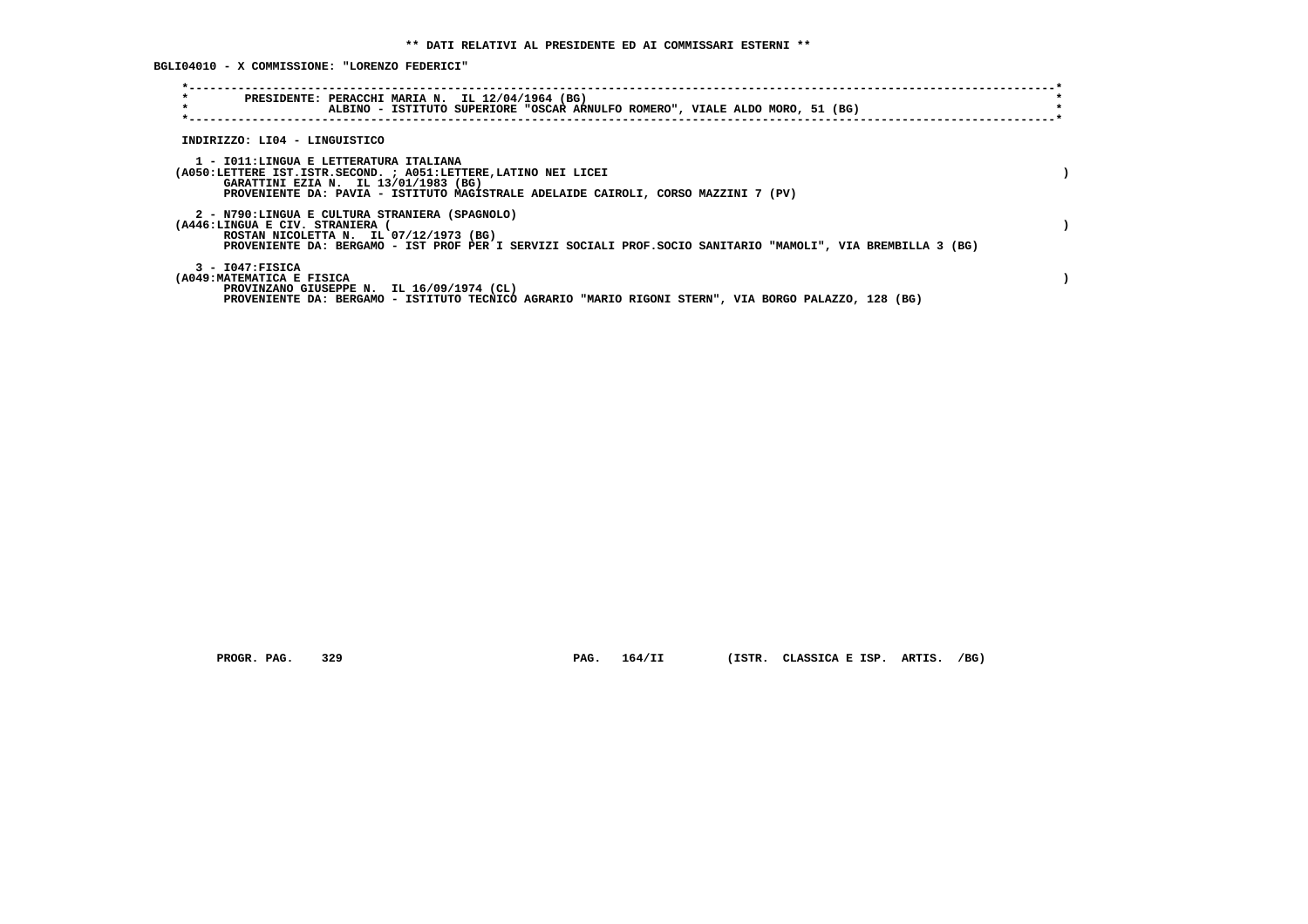**BGLI04011 - XI COMMISSIONE: "SIMONE WEIL"**

#### **\*\* DATI RELATIVI ALLE CLASSI DELLA CONFIGURAZIONE \*\***

 **ISTITUTO PRIMA SEDE: TREVIGLIO - LICEO CLASSICO "SIMONE WEIL", VIA BOTTICELLI, 6 (BG)**

|  | * CLASSE * ISTITUTO | * SEZIONE * INDIRIZZO |  |                      |  |        | $*$ I.F.P. $*$ |  |                  | CANDIDATI             |                 |  | <b>L. STRANIERE</b>                           |  |  |
|--|---------------------|-----------------------|--|----------------------|--|--------|----------------|--|------------------|-----------------------|-----------------|--|-----------------------------------------------|--|--|
|  |                     |                       |  |                      |  |        |                |  |                  |                       |                 |  | *INT.*EST.*SPEC*MER.* II PR. I COM. II COM. * |  |  |
|  | * BGPC00201X * L    |                       |  | * LI04 - LINGUISTICO |  |        |                |  |                  | $* 23 * 1 * * * * T$  |                 |  |                                               |  |  |
|  |                     |                       |  |                      |  |        |                |  |                  |                       |                 |  |                                               |  |  |
|  | * BGPC00201X * M    |                       |  | * LI04 - LINGUISTICO |  |        |                |  |                  | $* 19 * 1 * * * * T$  |                 |  |                                               |  |  |
|  |                     |                       |  |                      |  | TOTALI |                |  | $*$ 42 $*$ 2 $*$ |                       | $\star$ $\star$ |  |                                               |  |  |
|  |                     |                       |  |                      |  |        |                |  |                  | *----*----*----*----* |                 |  |                                               |  |  |

 **PROGR. PAG. 330 PAG. 165/I (ISTR. CLASSICA E ISP. ARTIS. /BG)**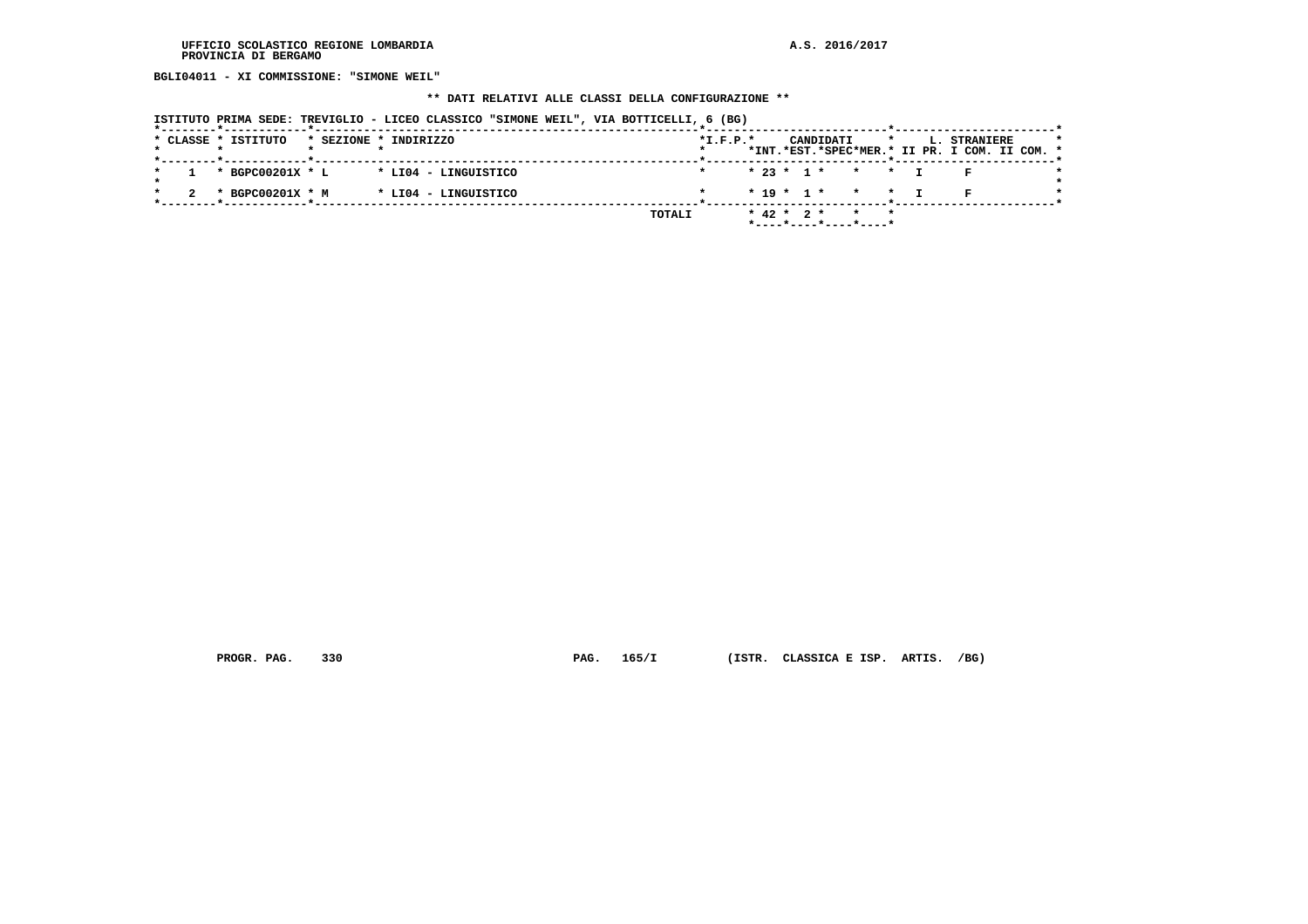**BGLI04011 - XI COMMISSIONE: "SIMONE WEIL"**

| $\star$<br>PRESIDENTE: PANZERI GIOSUE' N. IL 11/04/1965 (BG)<br>$\star$<br>CREMA - LICEO CLASSICO "A. RACCHETTI", VIA U.PALMIERI 4 (CR)        |  |
|------------------------------------------------------------------------------------------------------------------------------------------------|--|
|                                                                                                                                                |  |
| INDIRIZZO: LI04 - LINGUISTICO                                                                                                                  |  |
|                                                                                                                                                |  |
| 1 - IO11: LINGUA E LETTERATURA ITALIANA<br>(A050:LETTERE IST.ISTR.SECOND. ; A051:LETTERE, LATINO NEI LICEI                                     |  |
| RAVASI MARIA ANGELA N. IL 03/09/1968 (BG)                                                                                                      |  |
| PROVENIENTE DA: ROMANO DI LOMBARDIA - IST TEC COMMERCIALE E PER GEOMETRI "G.B. RUBINI", VIA BELVEDERE (BG)                                     |  |
| 2 - N390:LINGUA E CULTURA STRANIERA (FRANCESE)                                                                                                 |  |
| (A246:LINGUA E CIV. STRANIERA (                                                                                                                |  |
| GIGLIOTTI ANNA MARIA N. IL 14/05/1955 (CB)<br>PROVENIENTE DA: BERGAMO - ISTITUTO TECNICO COMMERCIALE "BORTOLO BELOTTI", VIA PER AZZANO, 5 (BG) |  |
|                                                                                                                                                |  |
| $3 - 1047:$ FISICA                                                                                                                             |  |
| (A049: MATEMATICA E FISICA<br>AMIGHETTI MARCELLA N. IL 28/09/1969 (BG)                                                                         |  |
| PROVENIENTE DA: ROMANO DI LOMBARDIA - LICEO SCIENTIFICO "DON LORENZO MILANI", VIA BELVEDERE (BG)                                               |  |

 **PROGR. PAG. 331 PAG. 165/II (ISTR. CLASSICA E ISP. ARTIS. /BG)**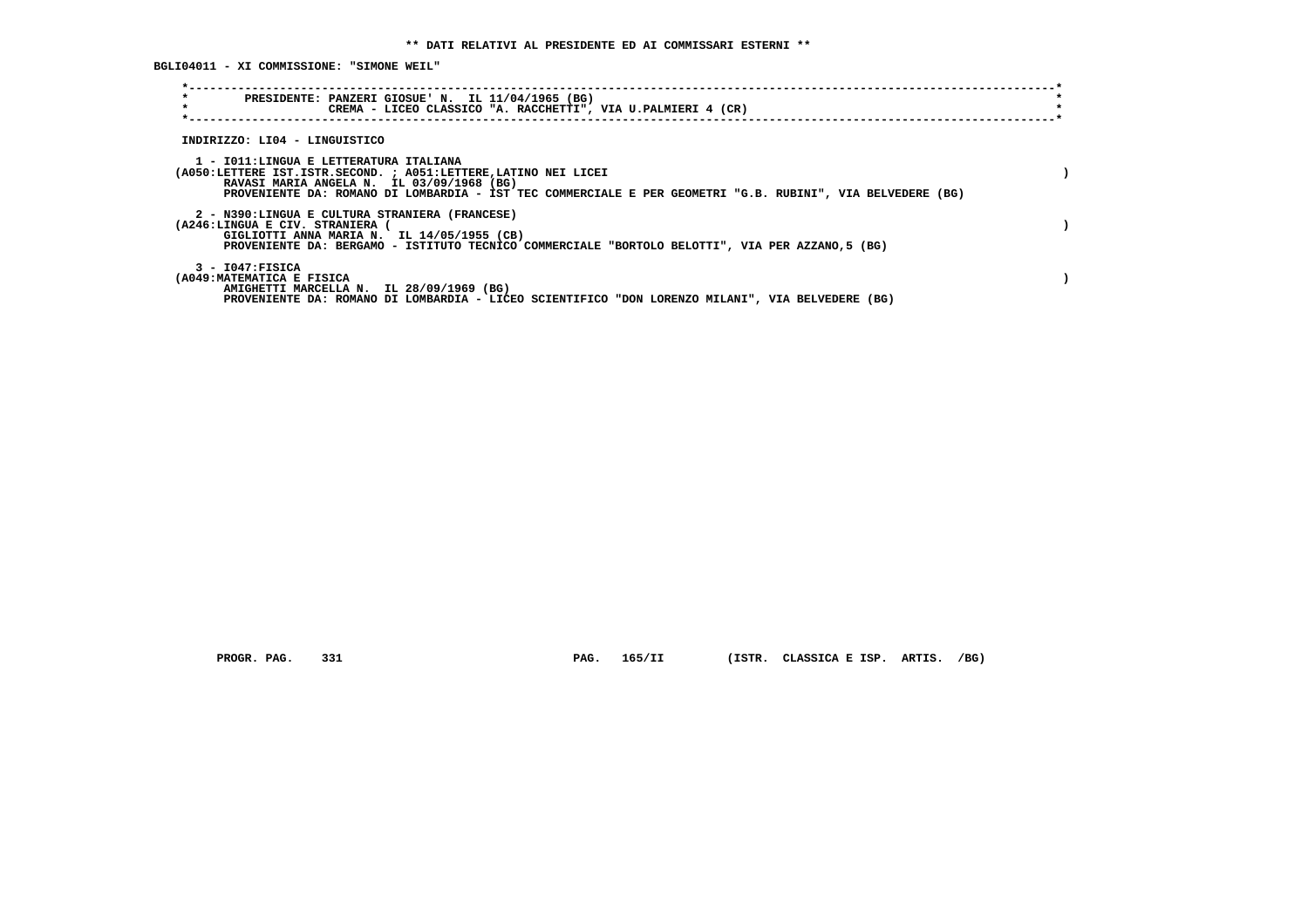$\star$ -------\*

 **BGLI04012 - XII COMMISSIONE: LICEO LINGUISTICO "LEONARDO DA VINCI"**

 **\*\* DATI RELATIVI ALLE CLASSI DELLA CONFIGURAZIONE \*\***

|  |                                           |        |                      | ISTITUTO PRIMA SEDE: BERGAMO - L.R. PAR. LICEO LINGUISTICO LICEO LINGUISTICO "LEONARDO DA, VIA MORONI, N. 255 (BG)<br>------------- <b>*</b> ------- |            |  |                                               |  |                                                                           |  |
|--|-------------------------------------------|--------|----------------------|------------------------------------------------------------------------------------------------------------------------------------------------------|------------|--|-----------------------------------------------|--|---------------------------------------------------------------------------|--|
|  | * CLASSE * ISTITUTO * SEZIONE * INDIRIZZO |        |                      |                                                                                                                                                      | $*T.F.P.*$ |  |                                               |  | CANDIDATI * L. STRANIERE<br>*INT.*EST.*SPEC*MER.* II PR. I COM. II COM. * |  |
|  | * BGPL055009 * A1                         |        | * LI04 - LINGUISTICO |                                                                                                                                                      |            |  | * 15 * 7 * * * I F                            |  |                                                                           |  |
|  |                                           | $*$ A2 | * LI04 - LINGUISTICO |                                                                                                                                                      |            |  | $\star$ 3 $\star$ 1 $\star$ $\star$ $\star$ T |  |                                                                           |  |
|  |                                           | $*$ A3 | * LI04 - LINGUISTICO |                                                                                                                                                      |            |  | $* 6 * 3 * * * * T$                           |  |                                                                           |  |

 **ISTITUTO SECONDA SEDE: BERGAMO - L.R. PAR. LICEO ARTISTICO LICEO MUSICALE E COREUTICO "OP, VIA GARIBALDI N. 3 (BG)**

 **\*--------\*------------\*-------------------------------------------------------\*--------------------------\*-----------------------\***

| * CLASSE * ISTITUTO | * SEZIONE * INDIRIZZO                   | $*T.F.P.*$ |                       | CANDIDATI * L. STRANIERE                      |  |
|---------------------|-----------------------------------------|------------|-----------------------|-----------------------------------------------|--|
|                     |                                         |            |                       | *INT.*EST.*SPEC*MER.* II PR. I COM. II COM. * |  |
|                     |                                         |            |                       |                                               |  |
| * BGSL5L500P * A    | * LI13 - MUSIC.COREUTICO - SEZ.MUSICALE |            | * * ? * * * *         |                                               |  |
|                     |                                         |            |                       |                                               |  |
|                     | TOTALI                                  |            | $* 27 * 11 * * * * *$ |                                               |  |
|                     |                                         |            |                       |                                               |  |

 **PROGR. PAG. 332 PAG. 166/I (ISTR. CLASSICA E ISP. ARTIS. /BG)**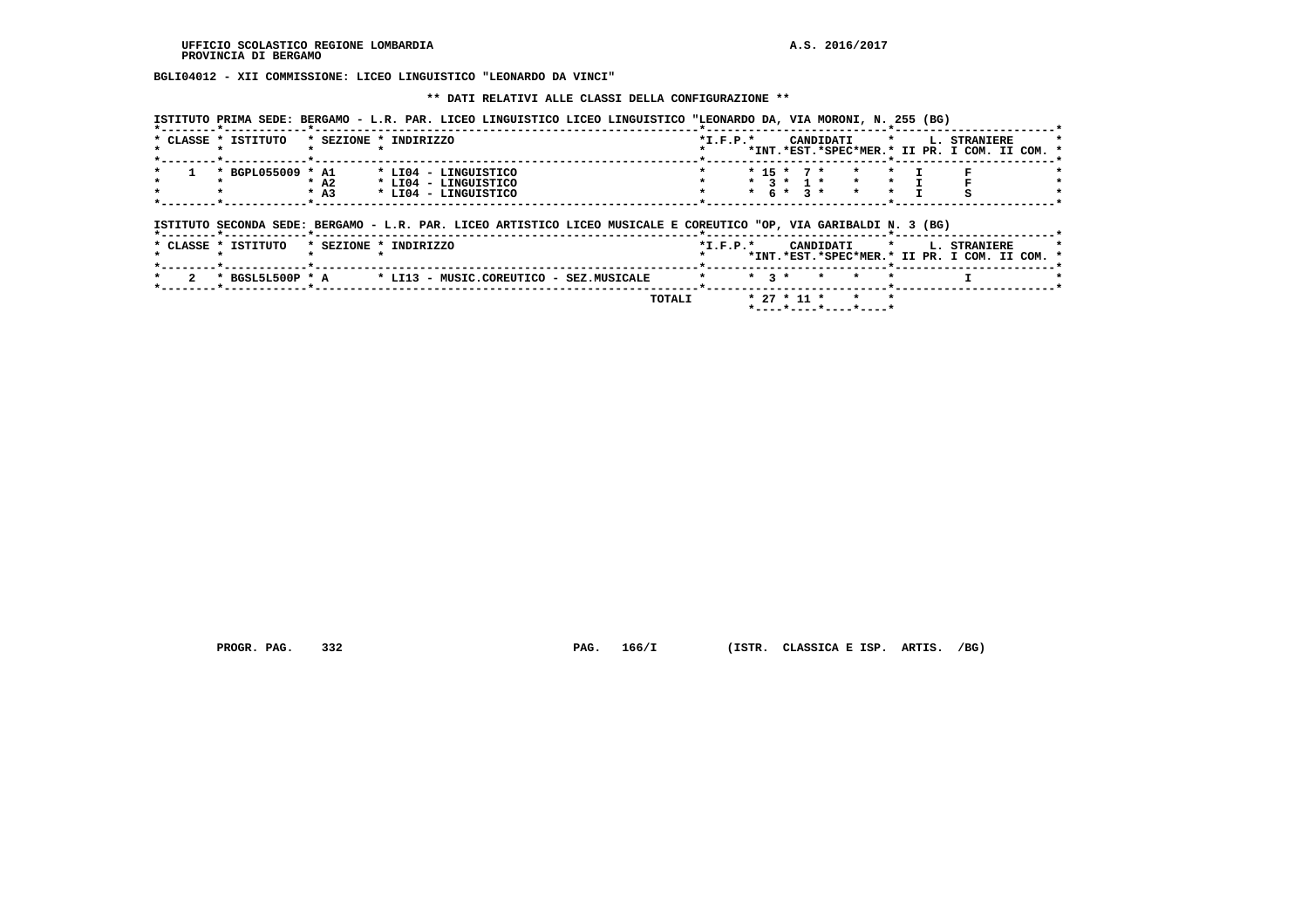**BGLI04012 - XII COMMISSIONE: LICEO LINGUISTICO "LEONARDO DA VINCI"**

| PRESIDENTE: FRANCESCHINELLI ORNELLA N. IL 11/03/1956 (BS)<br>$\star$<br>LOVERE - LICEO SCIENTIFICO "DECIO CELERI", VIA NAZARIO SAURO, 2 (BG)                                                                                                                                                                                                                                                        |  |
|-----------------------------------------------------------------------------------------------------------------------------------------------------------------------------------------------------------------------------------------------------------------------------------------------------------------------------------------------------------------------------------------------------|--|
| INDIRIZZO: LI04 - LINGUISTICO                                                                                                                                                                                                                                                                                                                                                                       |  |
| 1 - IO11: LINGUA E LETTERATURA ITALIANA<br>(A050:LETTERE IST.ISTR.SECOND. ; A051:LETTERE, LATINO NEI LICEI<br>COSTANTINO MARIA N. IL 19/01/1955 (ME)<br>PROVENIENTE DA: SERIATE - ISTITUTO TECNICO INDUSTRIALE "ETTORE MAJORANA", VIA PARTIGIANI, 1 (BG)                                                                                                                                            |  |
| 2 - N390:LINGUA E CULTURA STRANIERA (FRANCESE)<br>(A246:LINGUA E CIV. STRANIERA (<br>MOIOLI LOREDANA N. IL 10/09/1954 (BG)<br>PROVENIENTE DA: SAN PELLEGRINO TERME - IST PROF PER I SERVIZI ALBERGHIERI E RISTORAZIONE DI SAN PELLEGRINO TERME, VIALE<br>PULICE AURELIA N. IL 31/03/1977 (CS)<br>PROVENIENTE DA: ROMANO DI LOMBARDIA - ISTITUTO MAGISTRALE "DON LORENZO MILANI", VIA BELVEDERE (BG) |  |
| $3 - 1047:$ FISICA<br>(A049: MATEMATICA E FISICA<br>MESSINA CHIARA N. IL 11/08/1979 (SA)<br>PROVENIENTE DA: ROMANO DI LOMBARDIA - ISTITUTO MAGISTRALE "DON LORENZO MILANI", VIA BELVEDERE (BG)                                                                                                                                                                                                      |  |
| INDIRIZZO: LI13 - MUSIC.COREUTICO - SEZ.MUSICALE                                                                                                                                                                                                                                                                                                                                                    |  |
| 1 - IO11: LINGUA E LETTERATURA ITALIANA<br>(A050:LETTERE IST.ISTR.SECOND. ; A051:LETTERE, LATINO NEI LICEI<br>COSTANTINO MARIA N. IL 19/01/1955 (ME)<br>PROVENIENTE DA: SERIATE - ISTITUTO TECNICO INDUSTRIALE "ETTORE MAJORANA", VIA PARTIGIANI, 1 (BG)                                                                                                                                            |  |
| 2 - N460:LINGUA E CULTURA INGLESE<br>(A346:LINGUA E CIV. STRANIERA (<br>MARCONI BRUNO VITTORIO N. IL 17/12/1953 (BG)<br>PROVENIENTE DA: SAN PELLEGRINO TERME - IST PROF PER I SERVIZI ALBERGHIERI E RISTORAZIONE DI SAN PELLEGRINO TERME, VIALE                                                                                                                                                     |  |
| $3 - 1047:$ FISICA<br>(A049: MATEMATICA E FISICA<br>MESSINA CHIARA N. IL 11/08/1979 (SA)<br>PROVENIENTE DA: ROMANO DI LOMBARDIA - ISTITUTO MAGISTRALE "DON LORENZO MILANI", VIA BELVEDERE (BG)                                                                                                                                                                                                      |  |
|                                                                                                                                                                                                                                                                                                                                                                                                     |  |

 **PROGR. PAG. 333 PAG. 166/II (ISTR. CLASSICA E ISP. ARTIS. /BG)**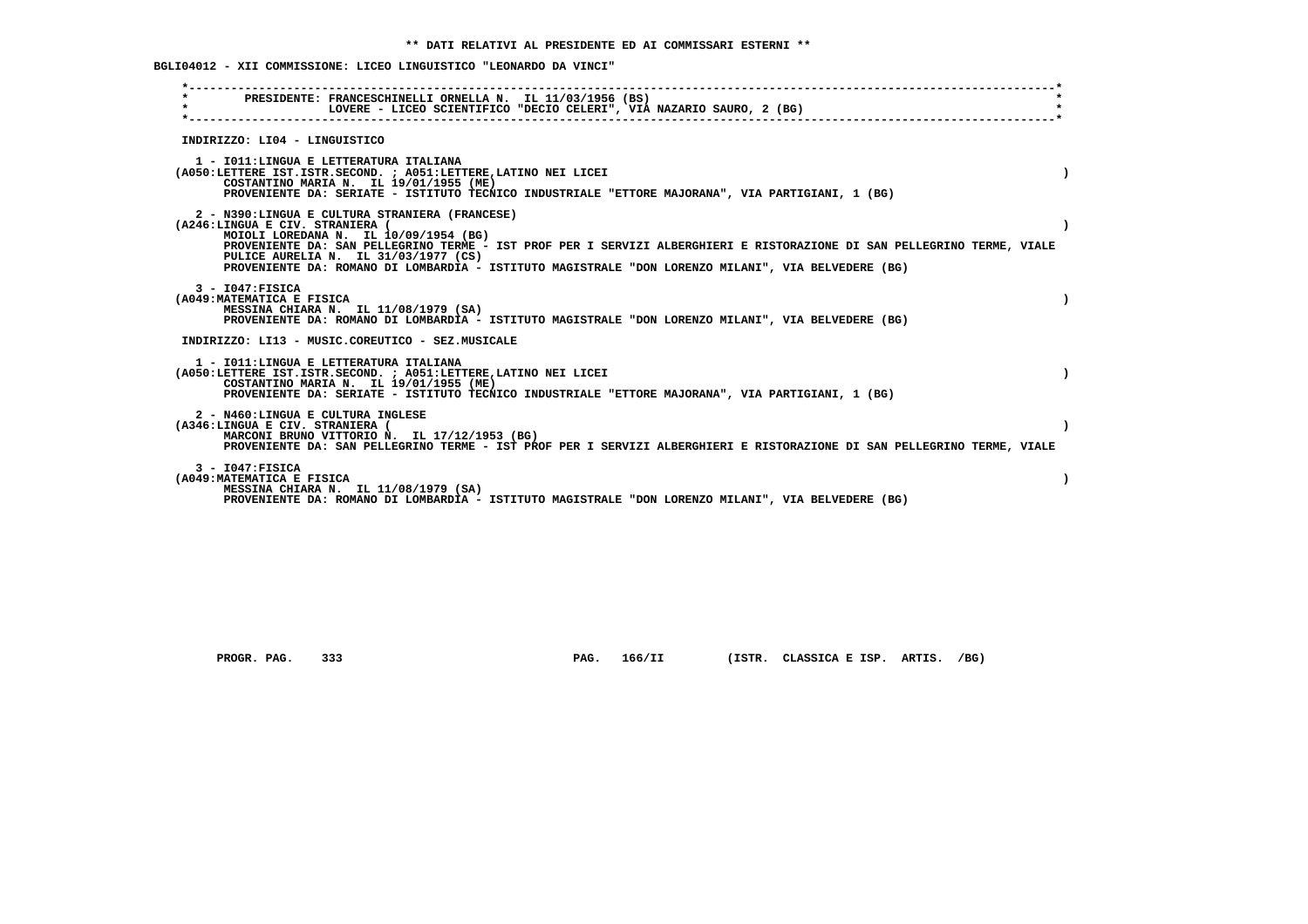**BGLI04013 - XIII COMMISSIONE: "GIOVANNI FALCONE"**

 **\*\* DATI RELATIVI ALLE CLASSI DELLA CONFIGURAZIONE \*\***

| PRIMA<br>SEDE<br><b>STITUTO</b> | <b>MAGISTRALE</b><br><b>BERGAMC</b><br>ISTITUTO | <b>"GIOVANNI</b><br><b>FALCONE"</b><br>VIA | $\mathbf{a}$<br>יטם |
|---------------------------------|-------------------------------------------------|--------------------------------------------|---------------------|
|                                 |                                                 |                                            |                     |

| * CLASSE * ISTITUTO                                               | * SEZIONE * INDIRIZZO | $*T$ , $F$ , $D$ , $*$                                                                                          | CANDIDATI * I. STRANIERE                      |  |  |
|-------------------------------------------------------------------|-----------------------|-----------------------------------------------------------------------------------------------------------------|-----------------------------------------------|--|--|
|                                                                   |                       |                                                                                                                 | *INT.*EST.*SPEC*MER.* II PR. I COM. II COM. * |  |  |
|                                                                   |                       | the contract of the contract of the contract of the contract of the contract of the contract of the contract of |                                               |  |  |
| $\star$ 1 $\star$ BGPM02000L $\star$ C $\star$ LI04 - LINGUISTICO |                       |                                                                                                                 | * 20 * 1 * * * T F                            |  |  |
|                                                                   |                       |                                                                                                                 |                                               |  |  |

 **ISTITUTO SECONDA SEDE: BERGAMO - L.R. PAR. LICEO LINGUISTICO LICEO LINGUISTICO "iSchool", VIA GHISLANDI, N. 57 (BG)**

|  | * CLASSE * ISTITUTO | * SEZIONE * INDIRIZZO                    |        | $*L.F.P.*$           |  |                                                 |  | CANDIDATI * L. STRANIERE<br>*INT.*EST.*SPEC*MER.* II PR. I COM. II COM. * | $\overline{\phantom{a}}$ |
|--|---------------------|------------------------------------------|--------|----------------------|--|-------------------------------------------------|--|---------------------------------------------------------------------------|--------------------------|
|  |                     | 2 * BGPL01500V * IE * LI04 - LINGUISTICO |        | * * 16 * 3 * * * I S |  |                                                 |  |                                                                           |                          |
|  |                     |                                          | TOTALI |                      |  | $*36 * 4 * * * * *$<br>$*$ ----*----*----*----* |  |                                                                           |                          |

 **PROGR. PAG. 334 PAG. 167/I (ISTR. CLASSICA E ISP. ARTIS. /BG)**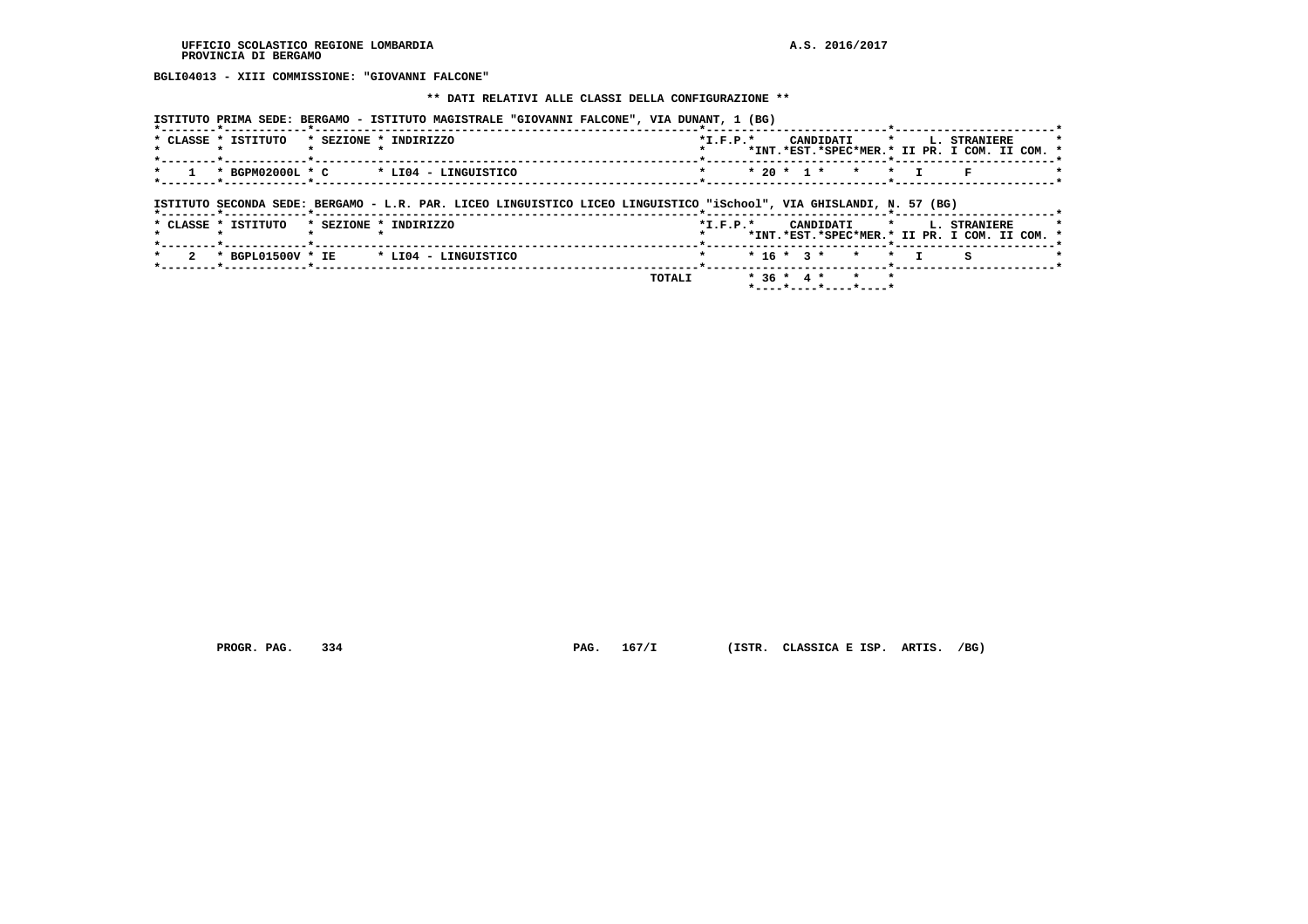# **BGLI04013 - XIII COMMISSIONE: "GIOVANNI FALCONE"**

| $\star$                        | PRESIDENTE: CERAVOLO VINCENZO N. IL 04/04/1968 (RC)                                                                                                          |  |  |  |  |
|--------------------------------|--------------------------------------------------------------------------------------------------------------------------------------------------------------|--|--|--|--|
|                                | NEMBRO - IST PROF PER I SERVIZI ALBERGHIERI E RISTORAZIONE "ALFREDO SONZOGNI", VIA BELLINI 54 (BG)                                                           |  |  |  |  |
|                                |                                                                                                                                                              |  |  |  |  |
| INDIRIZZO: LI04 - LINGUISTICO  |                                                                                                                                                              |  |  |  |  |
|                                |                                                                                                                                                              |  |  |  |  |
|                                | 1 - IO11:LINGUA E LETTERATURA ITALIANA                                                                                                                       |  |  |  |  |
|                                | (A050:LETTERE IST.ISTR.SECOND. ; A051:LETTERE, LATINO NEI LICEI                                                                                              |  |  |  |  |
|                                | ANTOZZI EMANUELA N. IL 05/06/1968 (LO)<br>PROVENIENTE DA: MILANO - LICEO SCIENTIFICO L.S.S. "R.DONATELLI-B.PASCAL", VIALE CAMPANIA, 6 E VIA A.CORTI, 16 (MI) |  |  |  |  |
|                                |                                                                                                                                                              |  |  |  |  |
|                                | 2 - N390:LINGUA E CULTURA STRANIERA (FRANCESE)                                                                                                               |  |  |  |  |
| (A246:LINGUA E CIV. STRANIERA) |                                                                                                                                                              |  |  |  |  |
|                                | VENTURELLI SERGIO N. IL 21/01/1954 (BG)                                                                                                                      |  |  |  |  |
|                                | PROVENIENTE DA: CARAVAGGIO - LICEO SCIENTIFICO "GALILEO GALILEI", VIA SAN FRANCESCO, 119A (BG)                                                               |  |  |  |  |
|                                | BELLISSIMA ELISA N. IL 24/10/1980 (CT)<br>PROVENIENTE DA: TRESCORE BALNEARIO - ISTITUTO MAGISTRALE "LORENZO FEDERICI", VIA DELL'ALBAROTTO (BG)               |  |  |  |  |
|                                |                                                                                                                                                              |  |  |  |  |
| 3 - I047:FISICA                |                                                                                                                                                              |  |  |  |  |
| (A049: MATEMATICA E FISICA     |                                                                                                                                                              |  |  |  |  |
|                                | PASSERINI ANDREA N. IL 25/08/1977 (LI)                                                                                                                       |  |  |  |  |
|                                | PROVENIENTE DA: TREVIGLIO - ISTITUTO MAGISTRALE "GUGLIELMO OBERDAN", VIALE MERISIO 14 (BG)                                                                   |  |  |  |  |

 **PROGR. PAG. 335 PAG. 167/II (ISTR. CLASSICA E ISP. ARTIS. /BG)**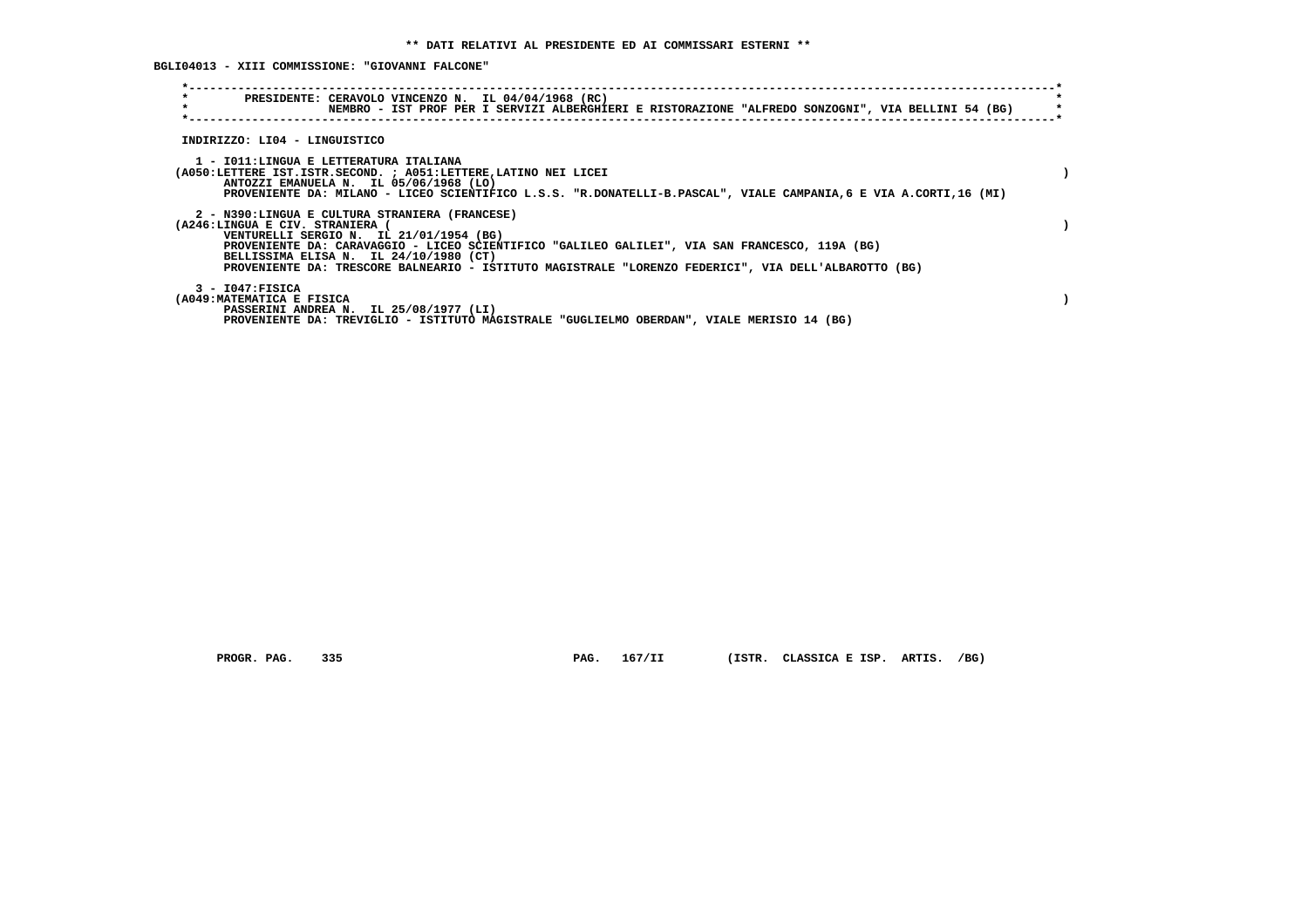**BGLI04014 - XIV COMMISSIONE: "GALILEO GALILEI"**

#### **\*\* DATI RELATIVI ALLE CLASSI DELLA CONFIGURAZIONE \*\***

|                                                                   | ISTITUTO PRIMA SEDE: CARAVAGGIO - LICEO SCIENTIFICO "GALILEO GALILEI", VIA SAN FRANCESCO, 119A (BG) |                        |                                               |
|-------------------------------------------------------------------|-----------------------------------------------------------------------------------------------------|------------------------|-----------------------------------------------|
|                                                                   |                                                                                                     | $*T$ , $F$ , $D$ , $*$ | CANDIDATI * I. STRANIERE                      |
| * CLASSE * ISTITUTO * SEZIONE * INDIRIZZO                         |                                                                                                     |                        | *INT.*EST.*SPEC*MER.* II PR. I COM. II COM. * |
|                                                                   |                                                                                                     |                        | -------- <b>--*----------------------</b>     |
| $\star$ 1 $\star$ BGPS04000R $\star$ F $\star$ LI04 - LINGUISTICO |                                                                                                     | * * 21 * * * * * T F   |                                               |
|                                                                   |                                                                                                     |                        |                                               |

 **ISTITUTO SECONDA SEDE: ROMANO DI LOMBARDIA - ISTITUTO MAGISTRALE "DON LORENZO MILANI", VIA BELVEDERE (BG)**

| *INT.*EST.*SPEC*MER.* II PR. I COM. II COM. *<br>2 * BGPM03401G * CL * LI04 - LINGUISTICO<br>* * 20 * * * * * I T | <b>TOTALI</b><br>* 41 * * * * |  |
|-------------------------------------------------------------------------------------------------------------------|-------------------------------|--|
|                                                                                                                   |                               |  |
| $*T.F.P.*$<br>* CLASSE * ISTITUTO<br>* SEZIONE * INDIRIZZO<br>CANDIDATI * L. STRANIERE                            |                               |  |

 **PROGR. PAG. 336 PAG. 168/I (ISTR. CLASSICA E ISP. ARTIS. /BG)**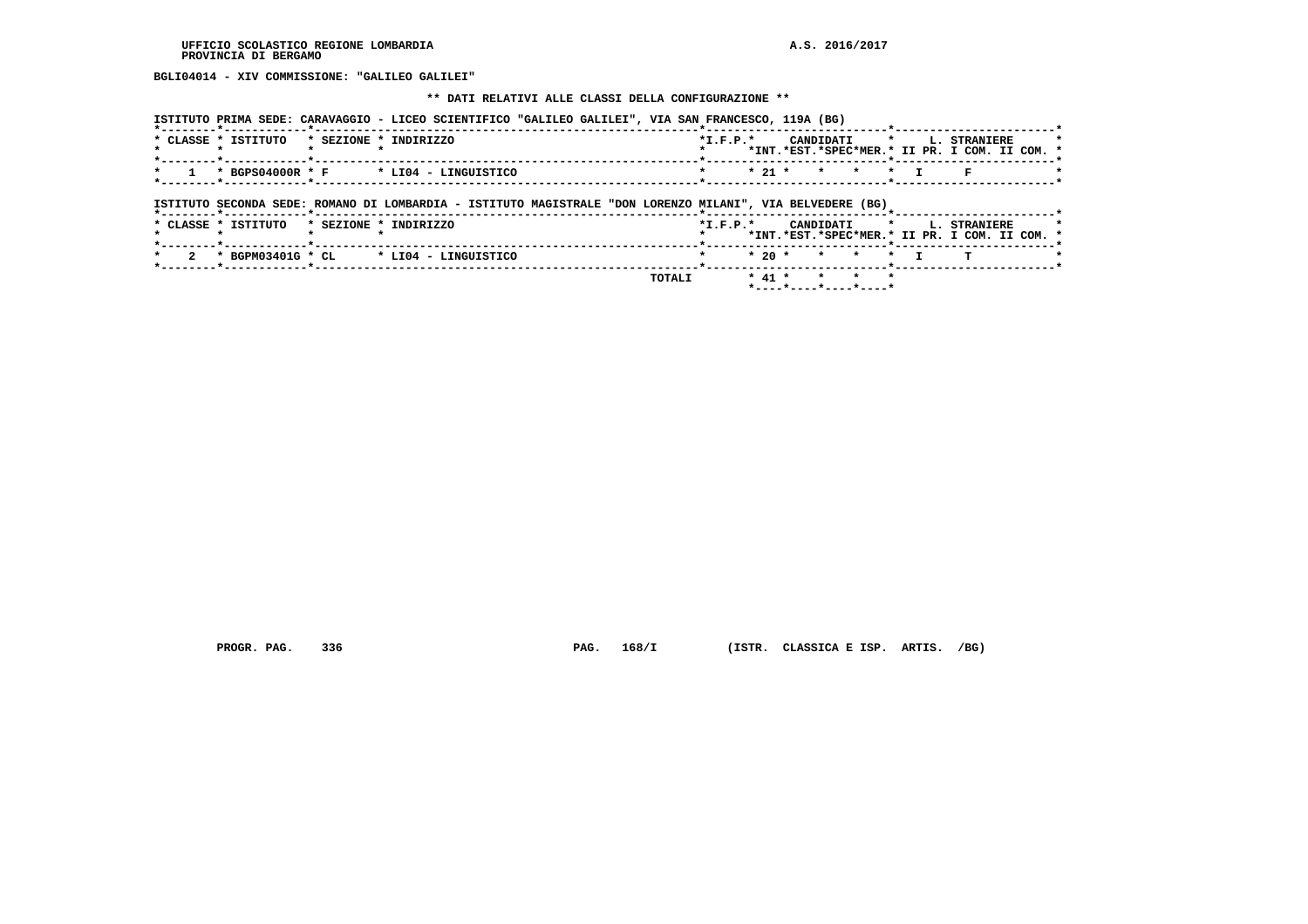**BGLI04014 - XIV COMMISSIONE: "GALILEO GALILEI"**

| $\star$                                         | PRESIDENTE: SCIARROTTA MARIA VENERE N. IL 31/12/1954 (AG)<br>BERGAMO - LICEO SCIENTIFICO "LORENZO MASCHERONI", VIA ALBERICO DA ROSCIATE, 21A (BG)                                                                                                                                                                     |  |
|-------------------------------------------------|-----------------------------------------------------------------------------------------------------------------------------------------------------------------------------------------------------------------------------------------------------------------------------------------------------------------------|--|
| INDIRIZZO: LI04 - LINGUISTICO                   |                                                                                                                                                                                                                                                                                                                       |  |
|                                                 | 1 - IO11:LINGUA E LETTERATURA ITALIANA<br>(A050:LETTERE IST.ISTR.SECOND. ; A051:LETTERE, LATINO NEI LICEI<br>RIZZI ANTONELLA N. IL 14/03/1958 (BG)<br>PROVENIENTE DA: BERGAMO - ISTITUTO TECNICO AGRARIO "MARIO RIGONI STERN", VIA BORGO PALAZZO, 128 (BG)                                                            |  |
| (A246:LINGUA E CIV. STRANIERA                   | 2 - N390:LINGUA E CULTURA STRANIERA (FRANCESE)<br>BENETTI ANGELA CAROLINA N. IL 25/05/1959 (BG)<br>PROVENIENTE DA: BERGAMO - ISTITUTO MAGISTRALE "GIOVANNI FALCONE", VIA DUNANT, 1 (BG)<br>SALA ANTONIA N. IL 13/03/1962 (BG)<br>PROVENIENTE DA: BERGAMO - ISTITUTO MAGISTRALE "GIOVANNI FALCONE", VIA DUNANT, 1 (BG) |  |
| $3 - 1047:$ FISICA<br>(A049:MATEMATICA E FISICA | SIGNORELLI PAOLA N. IL 18/10/1960 (BG)<br>PROVENIENTE DA: BERGAMO - LICEO SCIENTIFICO "LORENZO MASCHERONI", VIA ALBERICO DA ROSCIATE, 21A (BG)                                                                                                                                                                        |  |

 **PROGR. PAG. 337 PAG. 168/II (ISTR. CLASSICA E ISP. ARTIS. /BG)**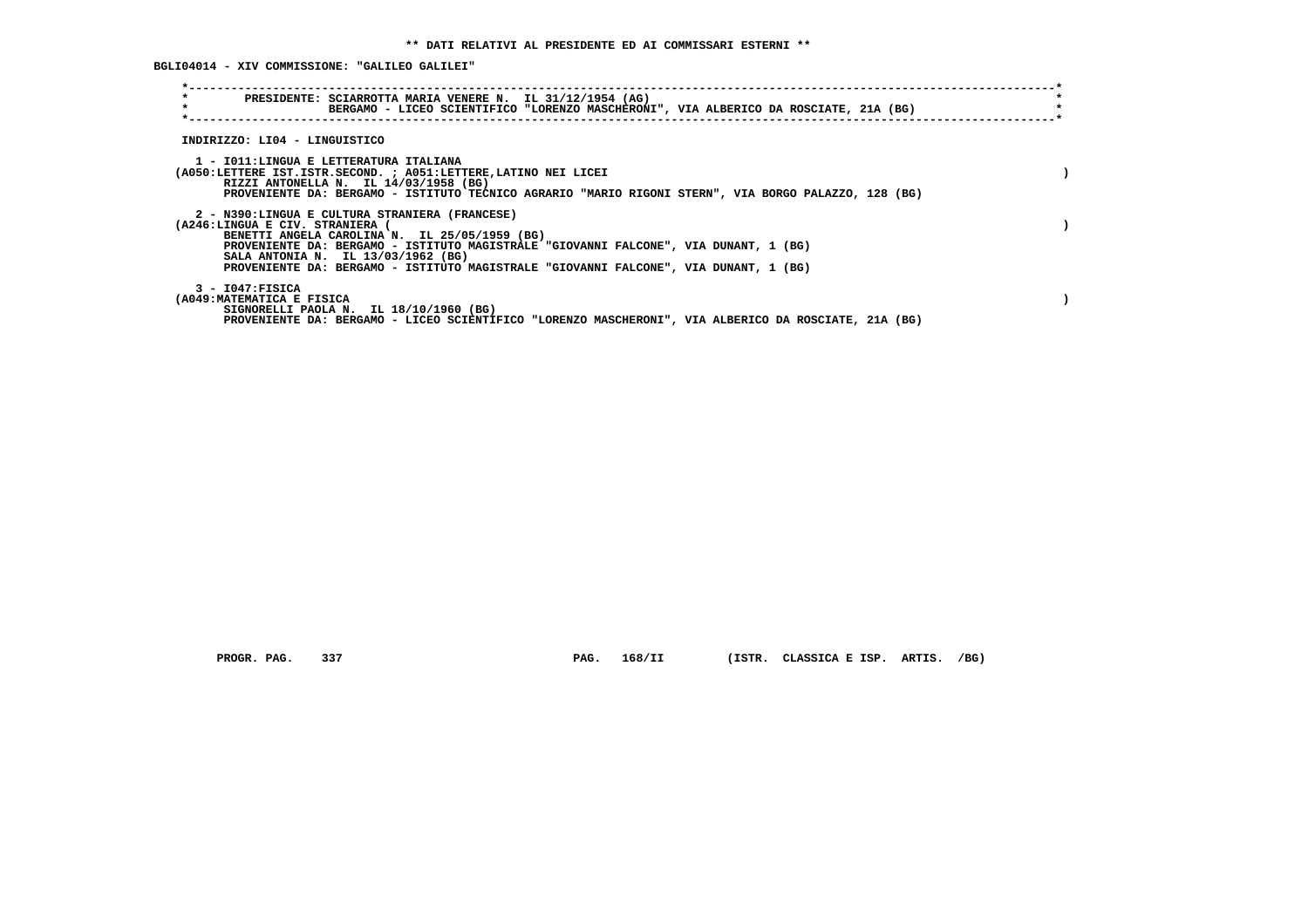**BGLI04015 - XV COMMISSIONE: "BETTY AMBIVERI"**

#### **\*\* DATI RELATIVI ALLE CLASSI DELLA CONFIGURAZIONE \*\***

| ISTITUTO PRIMA SEDE: PRESEZZO - ISTITUTO MAGISTRALE "BETTY AMBIVERI", VIA C.BERIZZI, 1 (BG) |                                                    |
|---------------------------------------------------------------------------------------------|----------------------------------------------------|
|                                                                                             |                                                    |
| $*$ CLASSE $*$ TSTITUTO $*$ SEZIONE $*$ INDIRIZZO                                           | $*T$ , $F$ , $D$ , $*$<br>CANDIDATI * I. STRANIERE |
|                                                                                             | *INT.*EST.*SPEC*MER.* II PR. I COM. II COM. *      |
|                                                                                             |                                                    |
| $\star$ 1 $\star$ BGPM00301X $\star$ ALL $\star$ LI04 - LINGUISTICO                         | * 22 * * * * T F                                   |
|                                                                                             |                                                    |

 **ISTITUTO SECONDA SEDE: ZOGNO - LICEO SCIENTIFICO "DAVID MARIA TUROLDO", VIA RONCO, 11 (BG)**

|                     |                                                                   | <b>TOTALI</b> |            |  | $* 40 * * * * * * *$ |  |                                                                           |  |
|---------------------|-------------------------------------------------------------------|---------------|------------|--|----------------------|--|---------------------------------------------------------------------------|--|
|                     | $2 \times B$ GPS01301D * AL $\longrightarrow L$ I04 - LINGUISTICO |               |            |  | * 18 * * * * T F     |  |                                                                           |  |
| * CLASSE * ISTITUTO | * SEZIONE * INDIRIZZO                                             |               | $*T.F.P.*$ |  |                      |  | CANDIDATI * L. STRANIERE<br>*INT.*EST.*SPEC*MER.* II PR. I COM. II COM. * |  |
|                     |                                                                   |               |            |  |                      |  |                                                                           |  |
|                     |                                                                   |               |            |  |                      |  |                                                                           |  |

 **PROGR. PAG. 338 PAG. 169/I (ISTR. CLASSICA E ISP. ARTIS. /BG)**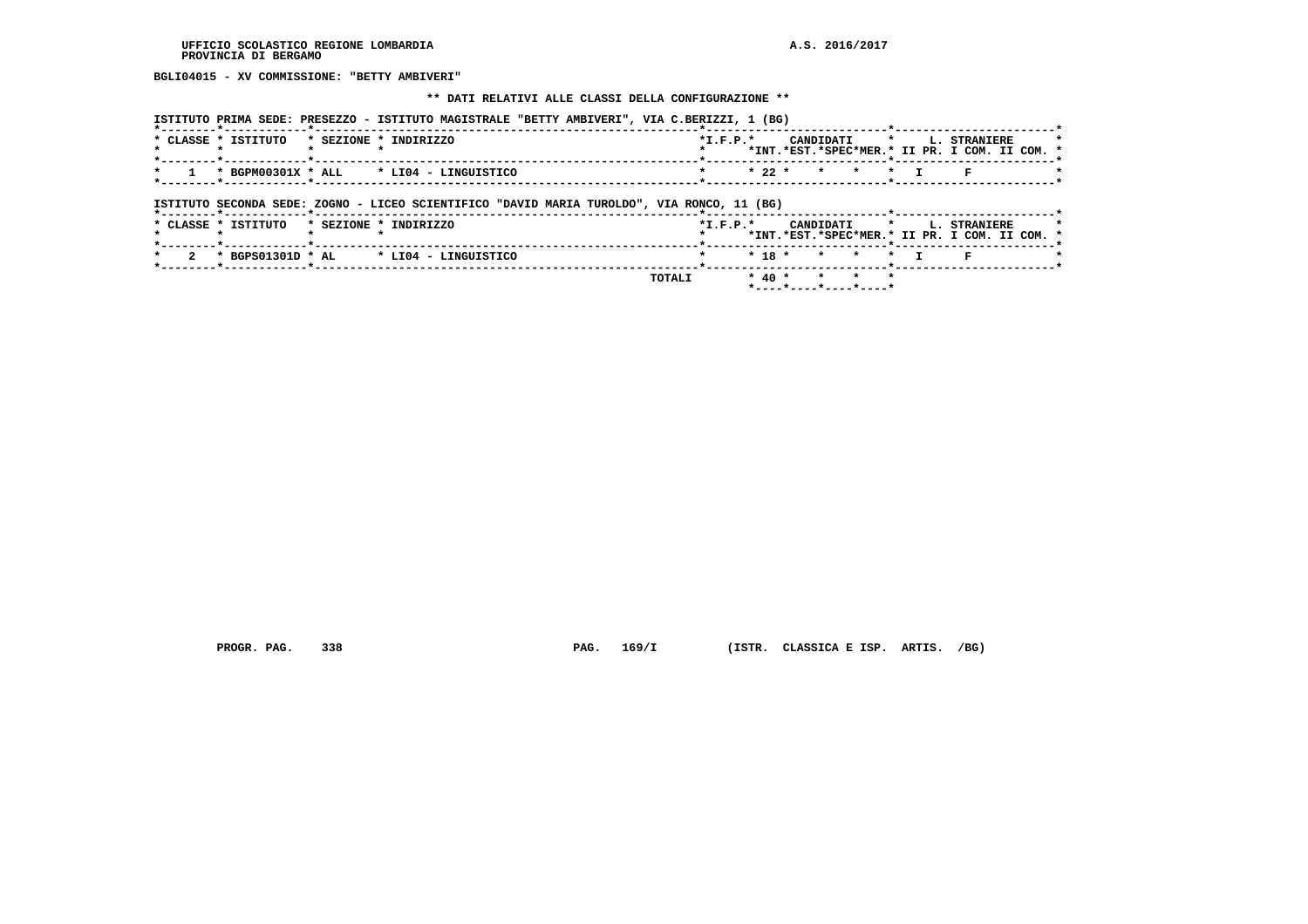**BGLI04015 - XV COMMISSIONE: "BETTY AMBIVERI"**

| $\star$<br>PRESIDENTE: CHIAPPA MAURIZIO ADAMO N. IL 16/11/1968 (BG)<br>$\star$<br>DALMINE - ISTITUTO SUPERIORE "GUGLIELMO MARCONI", VIA VERDI, 60 (BG)                                                                                                 |  |
|--------------------------------------------------------------------------------------------------------------------------------------------------------------------------------------------------------------------------------------------------------|--|
| INDIRIZZO: LI04 - LINGUISTICO                                                                                                                                                                                                                          |  |
| 1 - IO11:LINGUA E LETTERATURA ITALIANA<br>(A050:LETTERE IST.ISTR.SECOND. ; A051:LETTERE, LATINO NEI LICEI<br>PICCARDI ADRIANO N. IL 15/08/1952 (SV)<br>PROVENIENTE DA: BERGAMO - LICEO ARTISTICO " GIACOMO E PIO MANZU' ", VIA TORQUATO TASSO, 18 (BG) |  |
| 2 - N390:LINGUA E CULTURA STRANIERA (FRANCESE)<br>(A246:LINGUA E CIV. STRANIERA<br>FANARA ANTONELLA N. IL 17/04/1958 (PA)<br>PROVENIENTE DA: BERGAMO - ISTITUTO MAGISTRALE "GIOVANNI FALCONE", VIA DUNANT, 1 (BG)                                      |  |
| 3 - I047:FISICA<br>(A049: MATEMATICA E FISICA<br>FLORIDI MILENA GIULIA N. IL 21/06/1972 (BG)<br>PROVENIENTE DA: BERGAMO - ISTITUTO MAGISTRALE "GIOVANNI FALCONE", VIA DUNANT, 1 (BG)                                                                   |  |

 **PROGR. PAG. 339 PAG. 169/II (ISTR. CLASSICA E ISP. ARTIS. /BG)**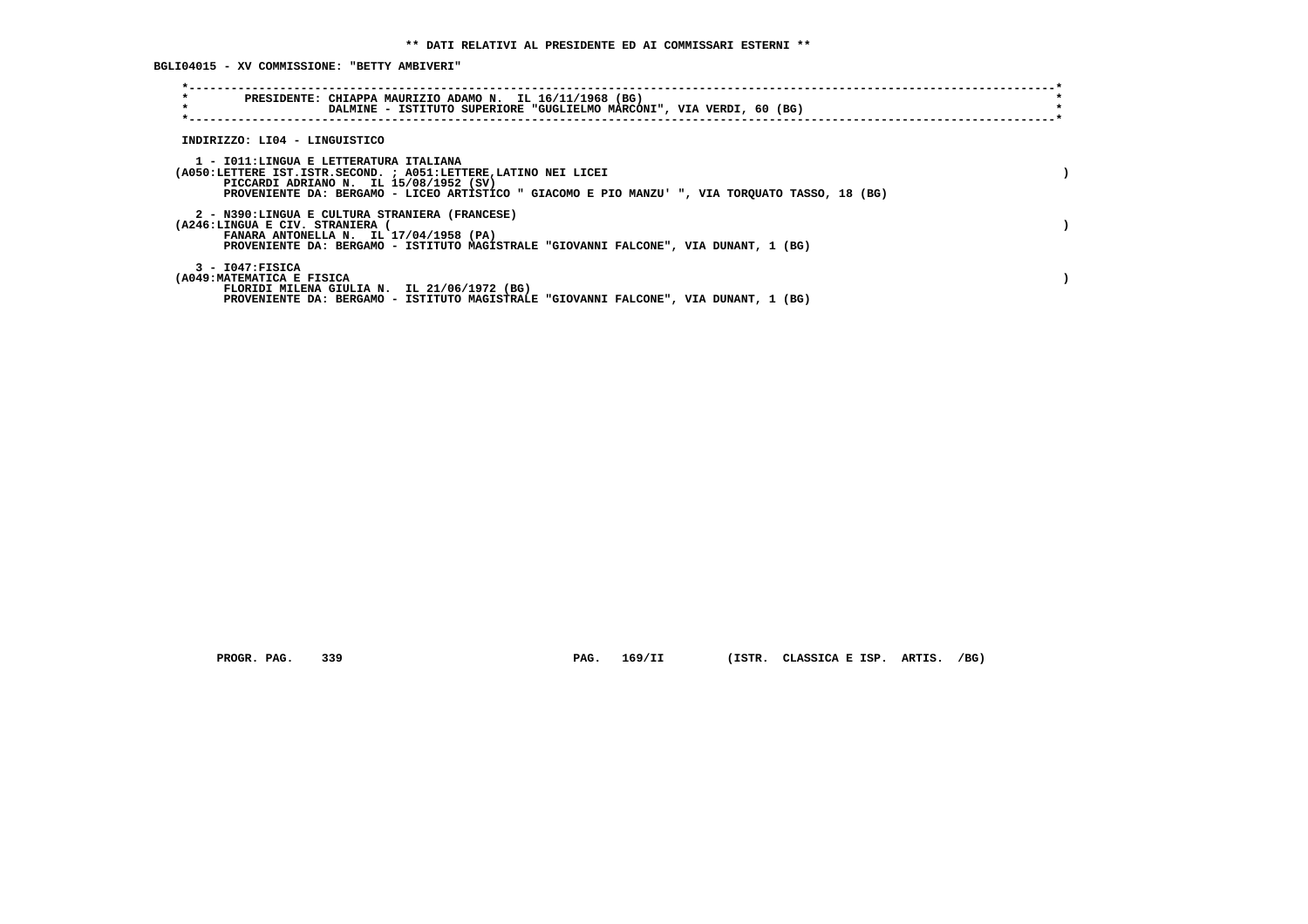**BGLI05001 - I COMMISSIONE: " GIACOMO E PIO MANZU' "**

 **\*\* DATI RELATIVI ALLE CLASSI DELLA CONFIGURAZIONE \*\***

| ISTITUTO PRIMA SEDE: BERGAMO - LICEO ARTISTICO " GIACOMO E PIO MANZU' ", VIA TORQUATO TASSO, 18 (BG) |  |  |  |  |
|------------------------------------------------------------------------------------------------------|--|--|--|--|
|                                                                                                      |  |  |  |  |

|  | * CLASSE * ISTITUTO |  | * SEZIONE * INDIRIZZO            |        | $*I.F.P.*$ |  |                  | CANDIDATI |                       |  | <b>L. STRANIERE</b>                           |  | $\star$ |
|--|---------------------|--|----------------------------------|--------|------------|--|------------------|-----------|-----------------------|--|-----------------------------------------------|--|---------|
|  |                     |  |                                  |        |            |  |                  |           |                       |  | *INT.*EST.*SPEC*MER.* II PR. I COM. II COM. * |  |         |
|  |                     |  |                                  |        |            |  |                  |           |                       |  |                                               |  |         |
|  | * BGSL01000T * 5A   |  | * LIO5 - ARCHITETTURA E AMBIENTE |        |            |  | $* 18 *$         |           | * * *                 |  |                                               |  |         |
|  |                     |  |                                  |        |            |  |                  |           |                       |  |                                               |  |         |
|  | * BGSL01000T * 5B   |  | * LIO5 - ARCHITETTURA E AMBIENTE |        |            |  |                  |           | $* 25 * 1 * * * * *$  |  |                                               |  |         |
|  |                     |  |                                  |        |            |  |                  |           |                       |  |                                               |  |         |
|  |                     |  |                                  | TOTALI |            |  | $*$ 43 $*$ 1 $*$ |           | $\star$ $\star$       |  |                                               |  |         |
|  |                     |  |                                  |        |            |  |                  |           | *----*----*----*----* |  |                                               |  |         |

 **PROGR. PAG. 340 PAG. 170/I (ISTR. CLASSICA E ISP. ARTIS. /BG)**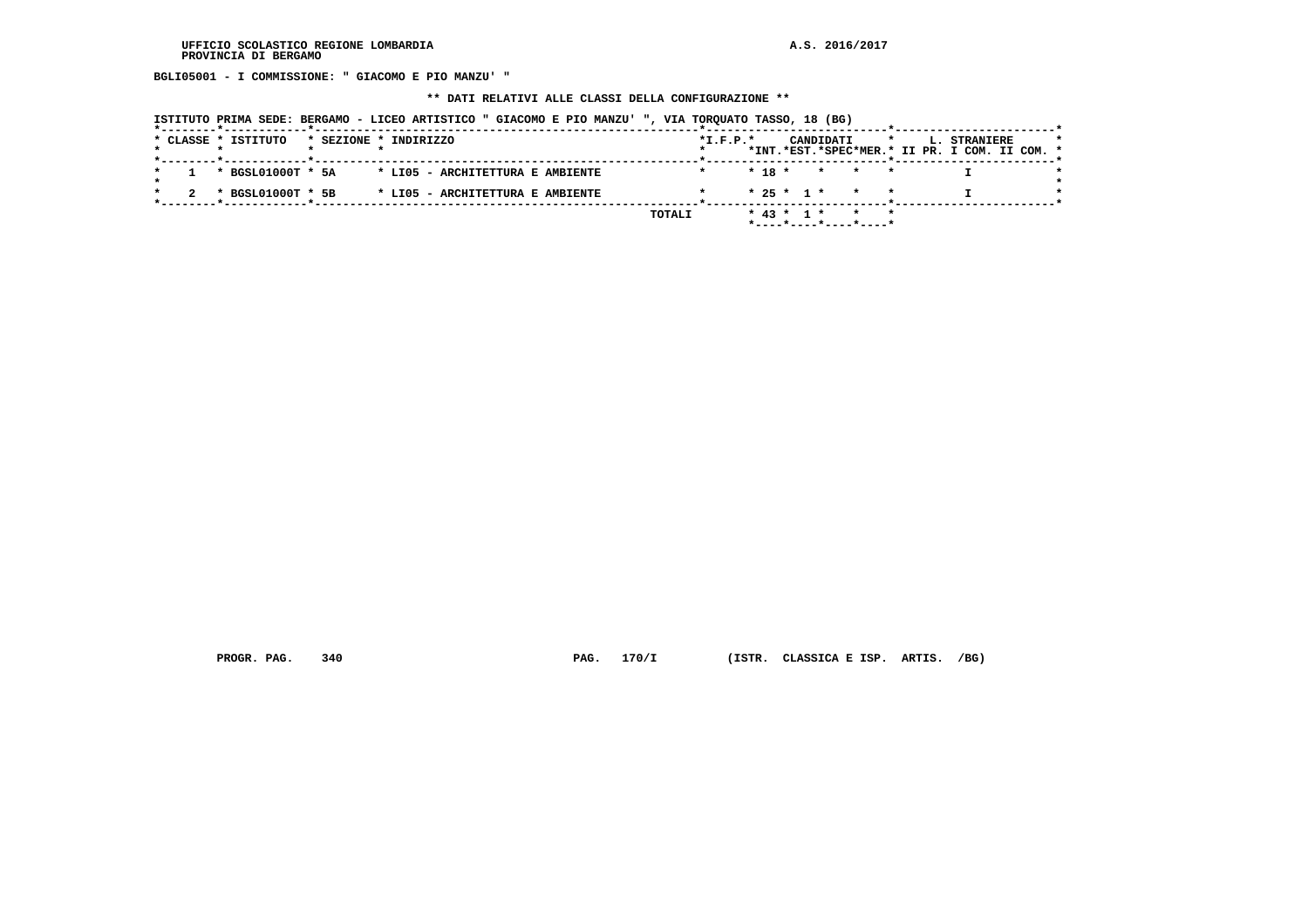**BGLI05001 - I COMMISSIONE: " GIACOMO E PIO MANZU' "**

| $\star$<br>$\star$                                                 | PRESIDENTE: BONAFINI PAOLA N. IL 25/06/1962 (BS)<br>TRESCORE BALNEARIO - ISTITUTO TECNICO COMMERCIALE "LORENZO LOTTO", VIA DELL'ALBAROTTO N. 23 (BG)                                                                                                 |  |
|--------------------------------------------------------------------|------------------------------------------------------------------------------------------------------------------------------------------------------------------------------------------------------------------------------------------------------|--|
|                                                                    | INDIRIZZO: LI05 - ARCHITETTURA E AMBIENTE                                                                                                                                                                                                            |  |
|                                                                    | 1 - IO11:LINGUA E LETTERATURA ITALIANA<br>(A050:LETTERE IST.ISTR.SECOND. ; A051:LETTERE, LATINO NEI LICEI<br>NAPPO LUISA N. IL 18/03/1965 (NA)<br>PROVENIENTE DA: TRESCORE BALNEARIO - LICEO SCIENTIFICO "LORENZO FEDERICI", VIA DELL'ALBAROTTO (BG) |  |
| 2 - N460:LINGUA E CULTURA INGLESE<br>(A346:LINGUA E CIV. STRANIERA | CORTELLAZZI FABRIZIA N. IL 19/12/1960 (CR)<br>PROVENIENTE DA: MANTOVA - LICEO ARTISTICO LICEO ARTISTICO "G. ROMANO" MA, VIA TRIESTE, 48 (MN)                                                                                                         |  |
| 3 - I055: STORIA DELL'ARTE<br>(A061:STORIA DELL'ARTE               | GIUDICATTI STEFANIA N. IL 18/11/1977 (BG)<br>PROVENIENTE DA: ROMANO DI LOMBARDIA - ISTITUTO MAGISTRALE "DON LORENZO MILANI", VIA BELVEDERE (BG)                                                                                                      |  |

 **PROGR. PAG. 341 PAG. 170/II (ISTR. CLASSICA E ISP. ARTIS. /BG)**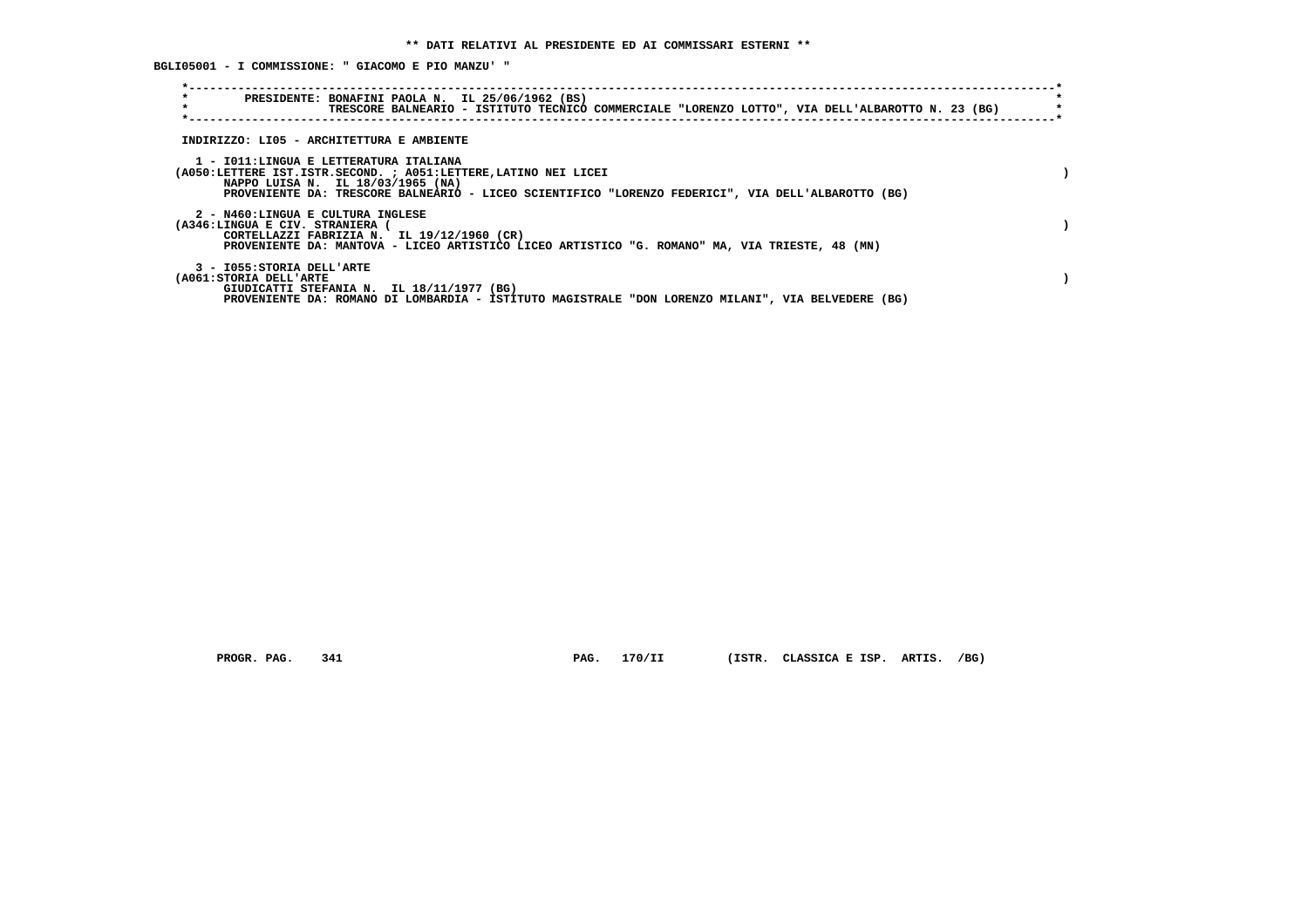**BGLI05002 - II COMMISSIONE: "DECIO CELERI"**

#### **\*\* DATI RELATIVI ALLE CLASSI DELLA CONFIGURAZIONE \*\***

 **ISTITUTO PRIMA SEDE: LOVERE - LICEO ARTISTICO "DECIO CELERI", VIA NAZARIO SAURO, 2 (BG)**

|  | * CLASSE * ISTITUTO |  | * SEZIONE * INDIRIZZO                               | $*L.F.P.*$ |          |                    | CANDIDATI | $\star$ |  | <b>L. STRANIERE</b><br>*INT.*EST.*SPEC*MER.* II PR. I COM. II COM. * |  |
|--|---------------------|--|-----------------------------------------------------|------------|----------|--------------------|-----------|---------|--|----------------------------------------------------------------------|--|
|  |                     |  |                                                     |            |          |                    |           |         |  |                                                                      |  |
|  |                     |  | * BGSL001014 * 5AA * LI05 - ARCHITETTURA E AMBIENTE |            |          | $* 17 * * * * * *$ |           |         |  |                                                                      |  |
|  |                     |  |                                                     |            |          |                    |           |         |  |                                                                      |  |
|  |                     |  |                                                     |            |          | $* 28 * * * * * *$ |           |         |  |                                                                      |  |
|  |                     |  |                                                     |            |          |                    |           |         |  |                                                                      |  |
|  |                     |  | <b>TOTALI</b>                                       |            | $* 45 *$ |                    |           | * * *   |  |                                                                      |  |
|  |                     |  |                                                     |            |          |                    |           |         |  |                                                                      |  |

 **PROGR. PAG. 342 PAG. 171/I (ISTR. CLASSICA E ISP. ARTIS. /BG)**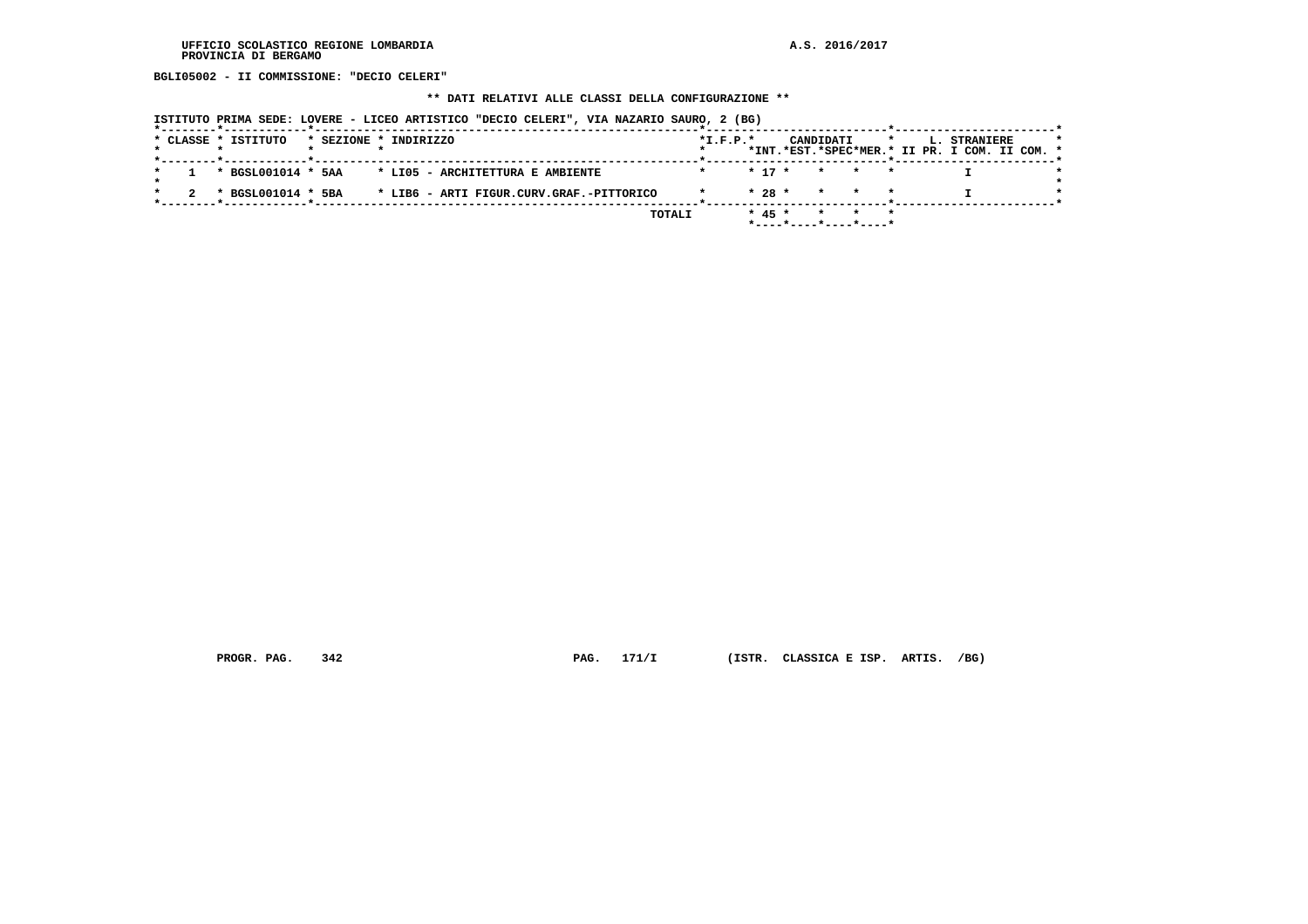**BGLI05002 - II COMMISSIONE: "DECIO CELERI"**

| PRESIDENTE: BALDI EUGENIO N. IL 23/04/1951 (BG)<br>$\star$<br>BERGAMO - ISTITUTO TECNICO PER GEOMETRI "GIACOMO QUARENGHI", VIA EUROPA, 27 (BG)                                                                                                           |           |
|----------------------------------------------------------------------------------------------------------------------------------------------------------------------------------------------------------------------------------------------------------|-----------|
| INDIRIZZO: LI05 - ARCHITETTURA E AMBIENTE                                                                                                                                                                                                                |           |
| 1 - IO11: LINGUA E LETTERATURA ITALIANA<br>(A050:LETTERE IST.ISTR.SECOND. ; A051:LETTERE, LATINO NEI LICEI<br>BOTTA CHIARA N. IL 19/12/1970 (SA)<br>PROVENIENTE DA: BERGAMO - ISTITUTO TECNICO AGRARIO "MARIO RIGONI STERN", VIA BORGO PALAZZO, 128 (BG) |           |
| 2 - N460:LINGUA E CULTURA INGLESE<br>(A346:LINGUA E CIV. STRANIERA (<br>ZENTI ELENA N. IL 18/01/1969 (BG)<br>PROVENIENTE DA: CLUSONE - IST TEC COMMERCIALE E PER GEOMETRI "ANDREA FANTONI", VIA BARBARIGO, 27 (BG)                                       |           |
| 3 - I055: STORIA DELL'ARTE<br>(A061: STORIA DELL'ARTE<br>PARAMATTI MARCO N. IL 16/01/1961 (MN)<br>PROVENIENTE DA: BERGAMO - IST PROF PER I SERVIZI COMMERCIALI "CATERINA CANIANA", VIA DEL POLARESCO, 19 (BG)                                            |           |
| INDIRIZZO: LIB6 - ARTI FIGUR.CURV.GRAF.-PITTORICO                                                                                                                                                                                                        |           |
| 1 - IO11: LINGUA E LETTERATURA ITALIANA<br>(A050:LETTERE IST.ISTR.SECOND. ; A051:LETTERE, LATINO NEI LICEI<br>BOTTA CHIARA N. IL 19/12/1970 (SA)<br>PROVENIENTE DA: BERGAMO - ISTITUTO TECNICO AGRARIO "MARIO RIGONI STERN", VIA BORGO PALAZZO, 128 (BG) | $\lambda$ |
| 2 - N460:LINGUA E CULTURA INGLESE<br>(A346:LINGUA E CIV. STRANIERA (<br>ZENTI ELENA N. IL 18/01/1969 (BG)<br>PROVENIENTE DA: CLUSONE - IST TEC COMMERCIALE E PER GEOMETRI "ANDREA FANTONI", VIA BARBARIGO, 27 (BG)                                       |           |
| 3 - I055: STORIA DELL'ARTE<br>(A061: STORIA DELL'ARTE<br>PARAMATTI MARCO N. IL 16/01/1961 (MN)<br>PROVENIENTE DA: BERGAMO - IST PROF PER I SERVIZI COMMERCIALI "CATERINA CANIANA", VIA DEL POLARESCO, 19 (BG)                                            |           |
|                                                                                                                                                                                                                                                          |           |

 **PROGR. PAG. 343 PAG. 171/II (ISTR. CLASSICA E ISP. ARTIS. /BG)**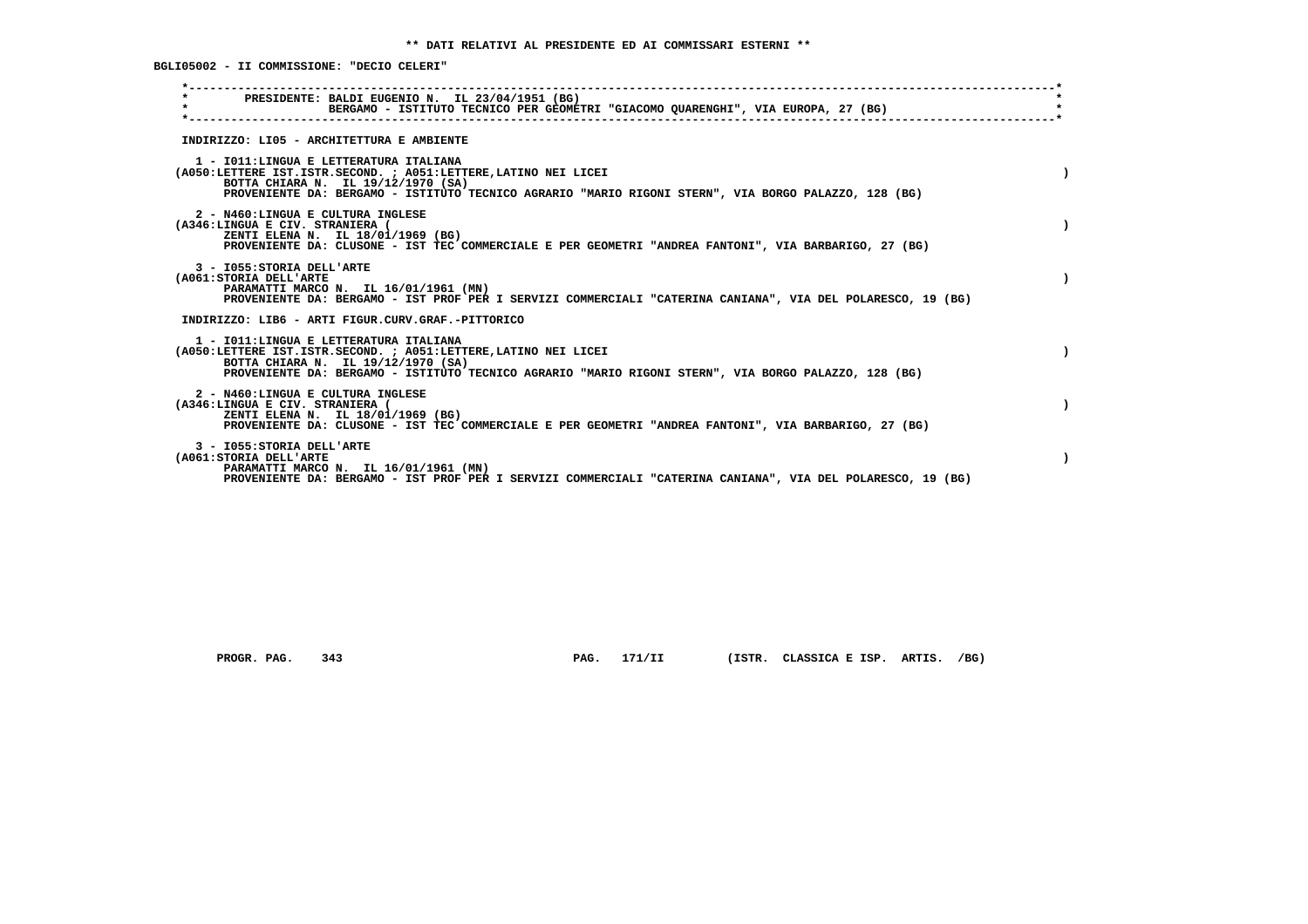**BGLI10001 - I COMMISSIONE: " GIACOMO E PIO MANZU' "**

#### **\*\* DATI RELATIVI ALLE CLASSI DELLA CONFIGURAZIONE \*\***

| ISTITUTO PRIMA SEDE: BERGAMO - LICEO ARTISTICO " GIACOMO E PIO MANZU' ", VIA TORQUATO TASSO, 18 (BG) |  |  |  |  |
|------------------------------------------------------------------------------------------------------|--|--|--|--|
|                                                                                                      |  |  |  |  |

|  |  | * CLASSE * ISTITUTO |  | * SEZIONE * INDIRIZZO |  |  |        | $*L.F.P.*$ |  |                  | CANDIDATI                                |  | L. STRANIERE<br>*INT.*EST.*SPEC*MER.* II PR. I COM. II COM. * |  |  |
|--|--|---------------------|--|-----------------------|--|--|--------|------------|--|------------------|------------------------------------------|--|---------------------------------------------------------------|--|--|
|  |  | * BGSL01000T * 5G   |  | * LI10 - GRAFICA      |  |  |        |            |  |                  | $* 21 * 2 * * * * *$                     |  |                                                               |  |  |
|  |  | * BGSL01000T * 5H   |  | * LI10 - GRAFICA      |  |  |        |            |  |                  | $* 21 * 2 * * * * *$                     |  |                                                               |  |  |
|  |  |                     |  |                       |  |  | TOTALI |            |  | $*$ 42 $*$ 4 $*$ | $\star$ $\star$<br>*----*----*----*----* |  |                                                               |  |  |

 **PROGR. PAG. 344 PAG. 172/I (ISTR. CLASSICA E ISP. ARTIS. /BG)**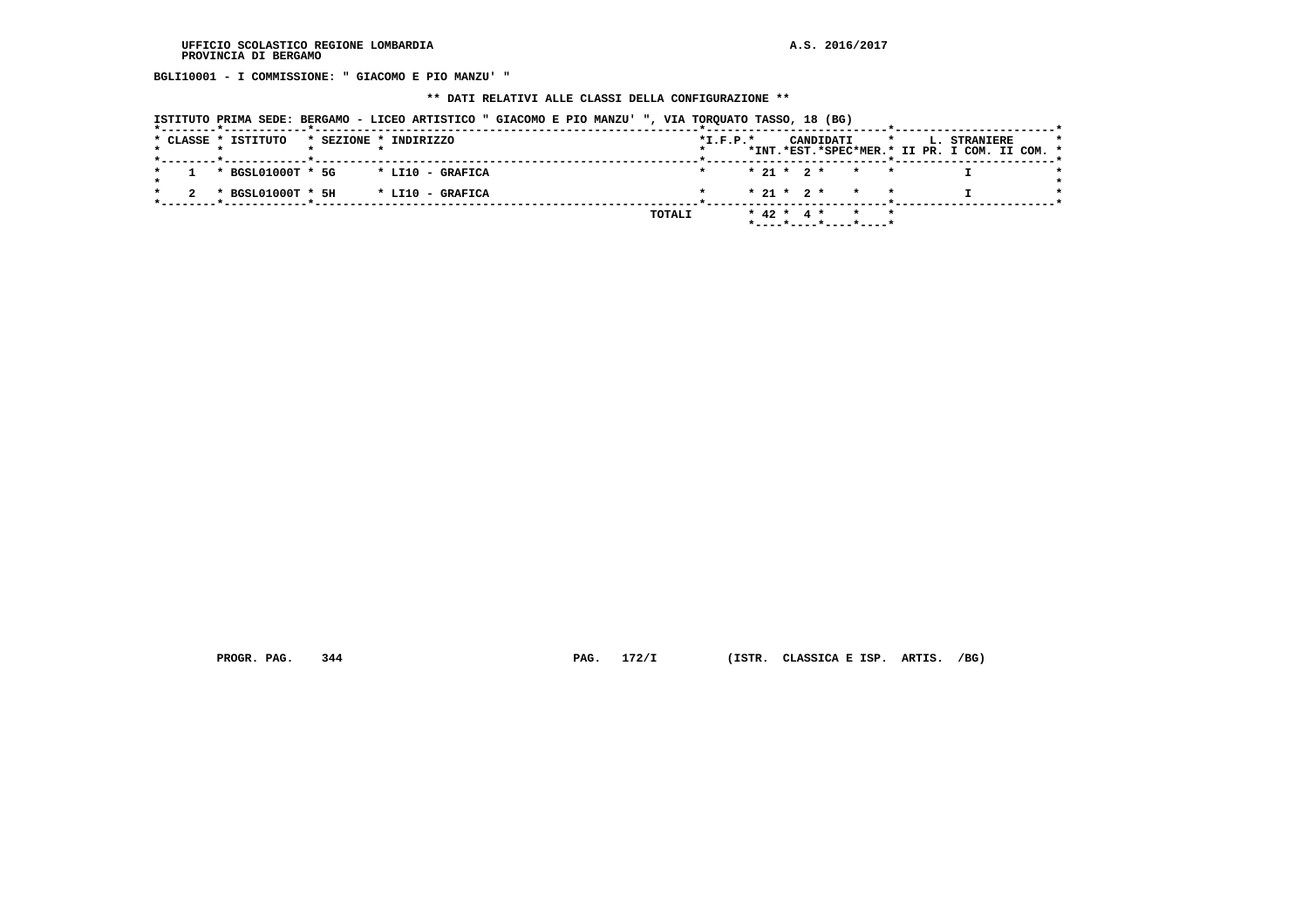**\*----------------------------------------------------------------------------------------------------------------------------\* \* PRESIDENTE: PILATO PATRIZIA GIOVANNA N. IL 10/11/1963 (RC) \*** $\star$  **\* CARAVAGGIO - LICEO SCIENTIFICO "GALILEO GALILEI", VIA SAN FRANCESCO, 119A (BG) \* \*----------------------------------------------------------------------------------------------------------------------------\* INDIRIZZO: LI10 - GRAFICA 1 - I011:LINGUA E LETTERATURA ITALIANA (A050:LETTERE IST.ISTR.SECOND. ; A051:LETTERE,LATINO NEI LICEI ) FABBRI FULVIA N. IL 04/06/1964 (BG) PROVENIENTE DA: PRESEZZO - ISTITUTO MAGISTRALE "BETTY AMBIVERI", VIA C.BERIZZI, 1 (BG) 2 - N460:LINGUA E CULTURA INGLESE (A346:LINGUA E CIV. STRANIERA ( ) BORDONI FLAVIO N. IL 12/01/1961 (MC) PROVENIENTE DA: BRESCIA - IST PROF INDUSTRIA E ARTIGIANATO "FORTUNY" - BRESCIA, VIA BERCHET 5 (BS) 3 - I055:STORIA DELL'ARTE (A061:STORIA DELL'ARTE ) CRIPPA MARIA N. IL 10/08/1968 (MI) PROVENIENTE DA: NEMBRO - IST PROF PER I SERVIZI ALBERGHIERI E RISTORAZIONE "ALFREDO SONZOGNI", VIA BELLINI 54 (BG)**

 **BGLI10001 - I COMMISSIONE: " GIACOMO E PIO MANZU' "**

 **PROGR. PAG. 345 PAG. 172/II (ISTR. CLASSICA E ISP. ARTIS. /BG)**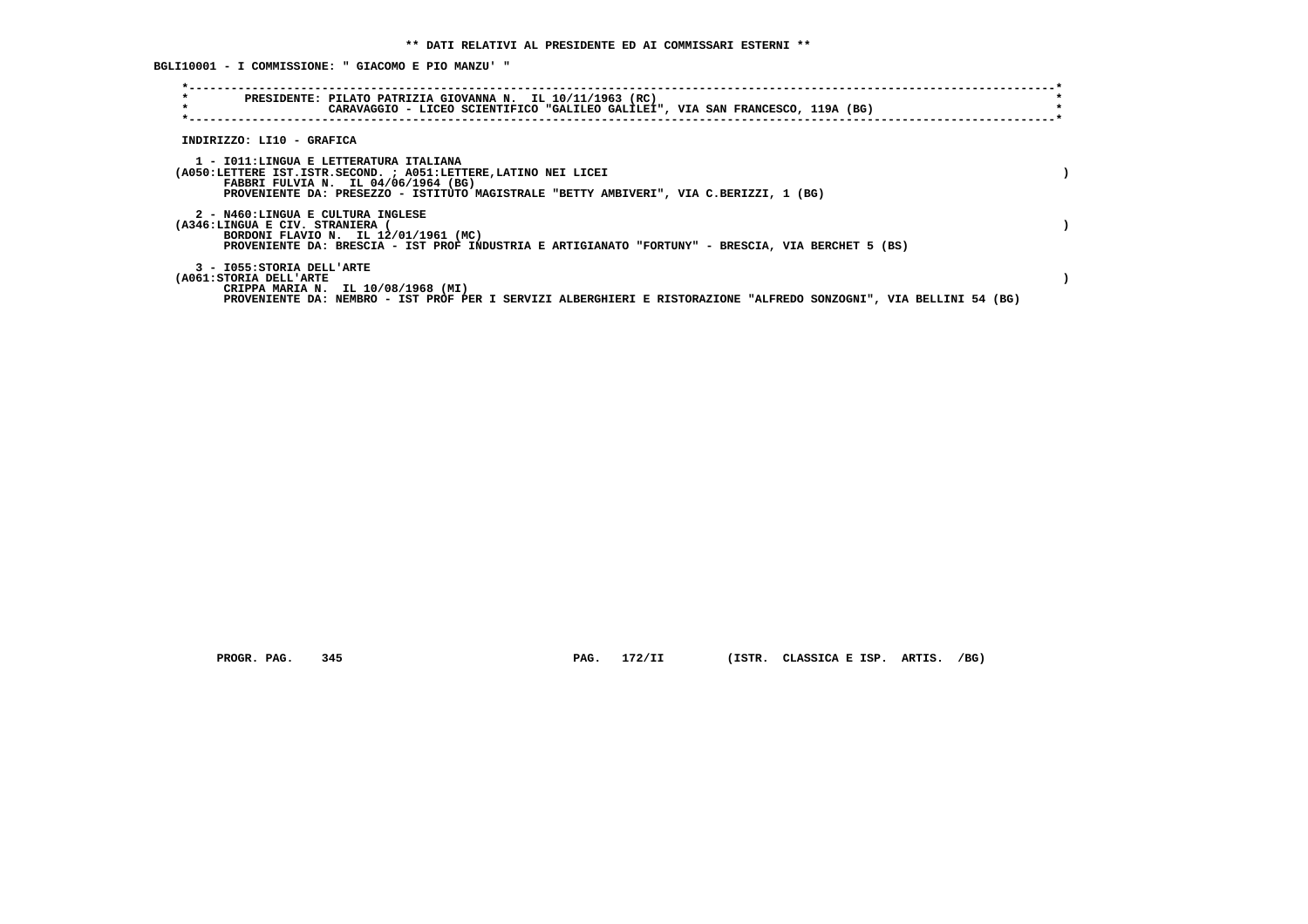**BGLI11001 - I COMMISSIONE: "P. SECCO SUARDO"**

#### **\*\* DATI RELATIVI ALLE CLASSI DELLA CONFIGURAZIONE \*\***

| ISTITUTO PRIMA SEDE: BERGAMO - ISTITUTO MAGISTRALE "P. SECCO SUARDO", VIA ANGELO MAJ, 8 (BG) |                                                                                                     |
|----------------------------------------------------------------------------------------------|-----------------------------------------------------------------------------------------------------|
| * CLASSE * ISTITUTO<br>* SEZIONE * INDIRIZZO                                                 | $*L.F.P.*$<br>CANDIDATI<br>L. STRANIERE<br>$\star$<br>*INT.*EST.*SPEC*MER.* II PR. I COM. II COM. * |
| * BGPM010002 * 5G<br>* LI11 - SCIENZE UMANE                                                  | $* 23 *$<br>$\star$ $\star$ $\star$                                                                 |
| * BGPM010002 * 5I<br>* LI11 - SCIENZE UMANE                                                  | $* 24 *$<br>* * *                                                                                   |
|                                                                                              | $* 47 *$<br>TOTALI<br>*----*----*----*----*                                                         |

 **PROGR. PAG. 346 PAG. 173/I (ISTR. CLASSICA E ISP. ARTIS. /BG)**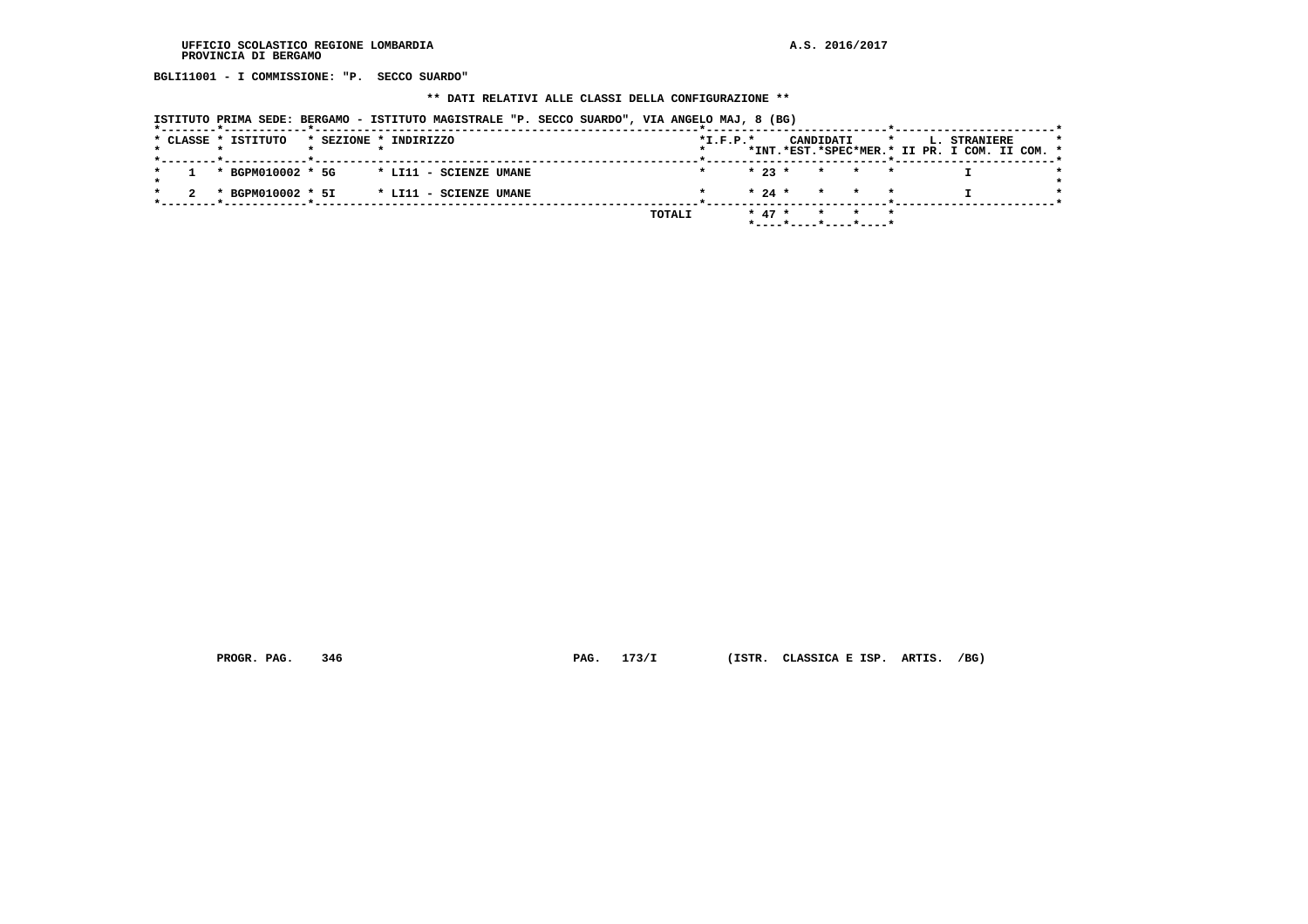**BGLI11001 - I COMMISSIONE: "P. SECCO SUARDO"**

| $\star$<br>$\star$              | PRESIDENTE: GALLIZIOLI FERNANDA N. IL 07/05/1962 (BG)<br>PRESEZZO - LICEO SCIENTIFICO "MAIRONI DA PONTE", VIA BERIZZI, 1 (BG)                                                                       |  |
|---------------------------------|-----------------------------------------------------------------------------------------------------------------------------------------------------------------------------------------------------|--|
| INDIRIZZO: LI11 - SCIENZE UMANE |                                                                                                                                                                                                     |  |
| (A051:LETTERE,LATINO NEI LICEI  | 1 - IO11:LINGUA E LETTERATURA ITALIANA<br>PALUMBO ROBERTO N. IL 26/06/1966 (SA)<br>PROVENIENTE DA: CLUSONE - LICEO SCIENTIFICO "ANDREA FANTONI", VIA BARBARIGO, 27 (BG)                             |  |
| (A346:LINGUA E CIV. STRANIERA)  | 2 - N460:LINGUA E CULTURA INGLESE<br>FAZIO CARMELO N. IL 29/07/1970 (CT)<br>PROVENIENTE DA: SAN PELLEGRINO TERME - IST PROF PER I SERVIZI ALBERGHIERI E RISTORAZIONE DI SAN PELLEGRINO TERME, VIALE |  |
| 3 - I043: MATEMATICA            | (A047: MATEMATICA ) ; A049: MATEMATICA E FISICA<br>RIVELLINI FABIANO N. IL 12/11/1961 (BG)<br>PROVENIENTE DA: ZOGNO - ISTITUTO TECNICO INDUSTRIALE "DAVID MARIA TUROLDO", VIA RONCO 11 (BG)         |  |

 **PROGR. PAG. 347 PAG. 173/II (ISTR. CLASSICA E ISP. ARTIS. /BG)**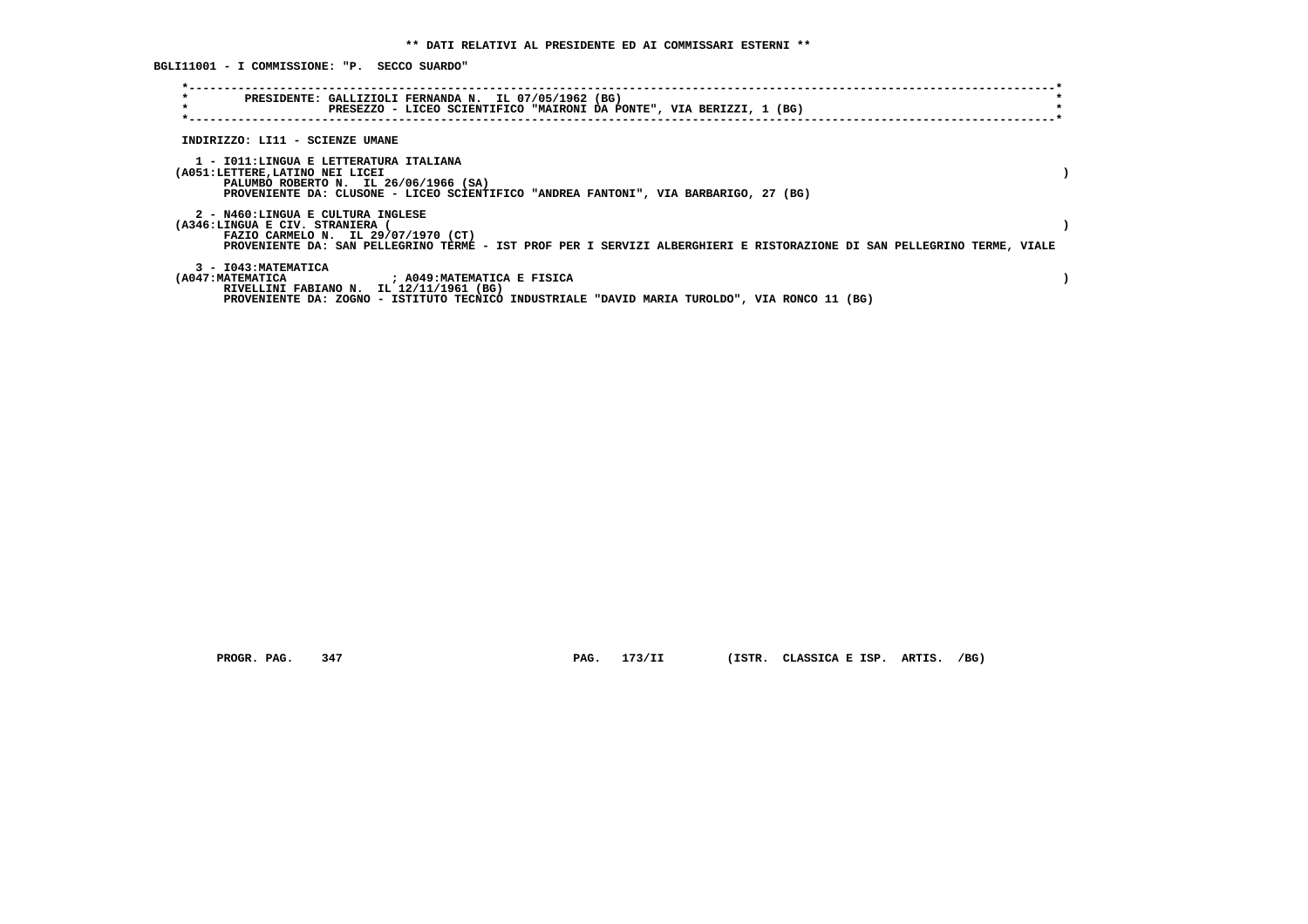**BGLI11002 - II COMMISSIONE: "P. SECCO SUARDO"**

# **\*\* DATI RELATIVI ALLE CLASSI DELLA CONFIGURAZIONE \*\***

| ISTITUTO PRIMA SEDE: BERGAMO - ISTITUTO MAGISTRALE "P. SECCO SUARDO", VIA ANGELO MAJ, 8 (BG) |                            |                                                                       |              |
|----------------------------------------------------------------------------------------------|----------------------------|-----------------------------------------------------------------------|--------------|
| * CLASSE * ISTITUTO<br>* SEZIONE * INDIRIZZO                                                 | $*L.F.P.*$                 | CANDIDATI<br>$\star$<br>*INT.*EST.*SPEC*MER.* II PR. I COM. II COM. * | L. STRANIERE |
| * BGPM010002 * 5E<br>* LI11 - SCIENZE UMANE                                                  |                            | $* 18 * 2 * * * * *$                                                  |              |
| * BGPM010002 * 5H<br>* LI11 - SCIENZE UMANE                                                  |                            | $\star$ 24 $\star$ $\star$ $\star$ $\star$                            |              |
|                                                                                              | $*$ 42 $*$ 2 $*$<br>TOTALI | $\star$<br>*----*----*----*----*                                      |              |

 **PROGR. PAG. 348 PAG. 174/I (ISTR. CLASSICA E ISP. ARTIS. /BG)**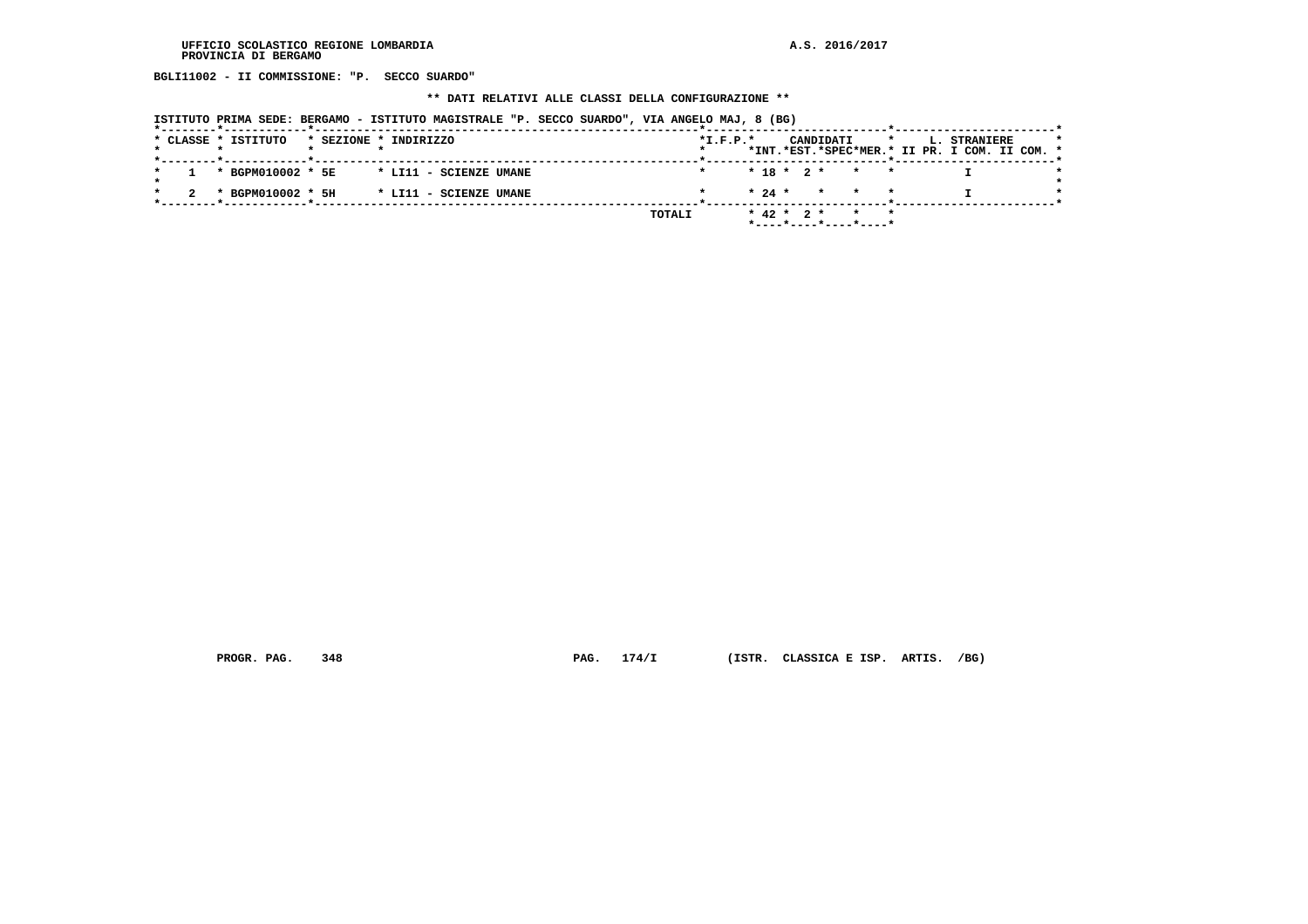**BGLI11002 - II COMMISSIONE: "P. SECCO SUARDO"**

| $\star$<br>$\star$             | PRESIDENTE: SGRO CARMELA N. IL 01/10/1968 (BG)<br>LOVERE - IST PROF PER I SERVIZI SOCIALI "IVAN PIANA", VIA XX SETTEMBRE 4 (BG)                                                                              |  |
|--------------------------------|--------------------------------------------------------------------------------------------------------------------------------------------------------------------------------------------------------------|--|
|                                | INDIRIZZO: LI11 - SCIENZE UMANE                                                                                                                                                                              |  |
| (A051:LETTERE,LATINO NEI LICEI | 1 - IO11:LINGUA E LETTERATURA ITALIANA<br>SPOSI FEDERICA N. IL 05/12/1969 (RM)<br>PROVENIENTE DA: ALBINO - ISTITUTO MAGISTRALE "OSCAR ARNULFO ROMERO", VIALE ALDO MORO, 51 (BG)                              |  |
| (A346:LINGUA E CIV. STRANIERA) | 2 - N460:LINGUA E CULTURA INGLESE<br>CERUTI SONIA N. IL 17/01/1975 (BG)<br>PROVENIENTE DA: ROMANO DI LOMBARDIA - ISTITUTO MAGISTRALE "DON LORENZO MILANI", VIA BELVEDERE (BG)                                |  |
| 3 - I043: MATEMATICA           | (A047:MATEMATICA ) A049:MATEMATICA E FISICA<br>FIERMONTE SUSANNA N. IL 15/07/1972 (BA)<br>PROVENIENTE DA: NEMBRO - IST PROF PER I SERVIZI ALBERGHIERI E RISTORAZIONE "ALFREDO SONZOGNI", VIA BELLINI 54 (BG) |  |

 **PROGR. PAG. 349 PAG. 174/II (ISTR. CLASSICA E ISP. ARTIS. /BG)**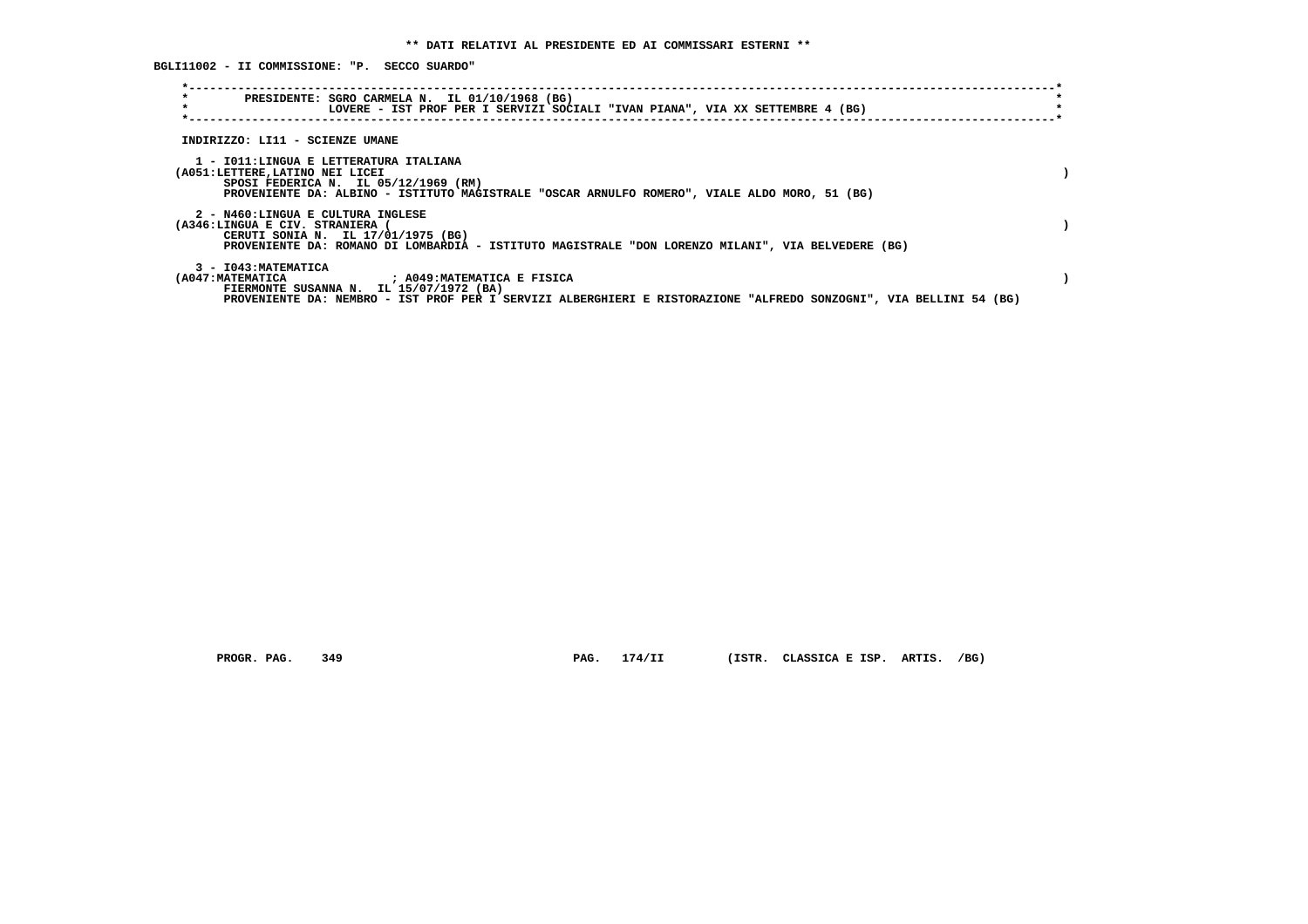**BGLI11003 - III COMMISSIONE: "P. SECCO SUARDO"**

#### **\*\* DATI RELATIVI ALLE CLASSI DELLA CONFIGURAZIONE \*\***

| ISTITUTO PRIMA SEDE: BERGAMO - ISTITUTO MAGISTRALE "P. SECCO SUARDO", VIA ANGELO MAJ, 8 (BG) |        |            |                       |         |         |                                                               |  |
|----------------------------------------------------------------------------------------------|--------|------------|-----------------------|---------|---------|---------------------------------------------------------------|--|
| * CLASSE * ISTITUTO<br>* SEZIONE * INDIRIZZO                                                 |        | $*L.F.P.*$ | CANDIDATI             |         | $\star$ | L. STRANIERE<br>*INT.*EST.*SPEC*MER.* II PR. I COM. II COM. * |  |
| * BGPM010002 * 5F<br>* LI11 - SCIENZE UMANE                                                  |        | $* 24 *$   | * * *                 | $\star$ |         |                                                               |  |
| * BGPM010002 * 5D<br>* LI11 - SCIENZE UMANE                                                  |        | $* 22 *$   | $\star$               |         |         |                                                               |  |
|                                                                                              | TOTALI | $* 46 *$   | *----*----*----*----* | $\star$ |         |                                                               |  |

 **PROGR. PAG. 350 PAG. 175/I (ISTR. CLASSICA E ISP. ARTIS. /BG)**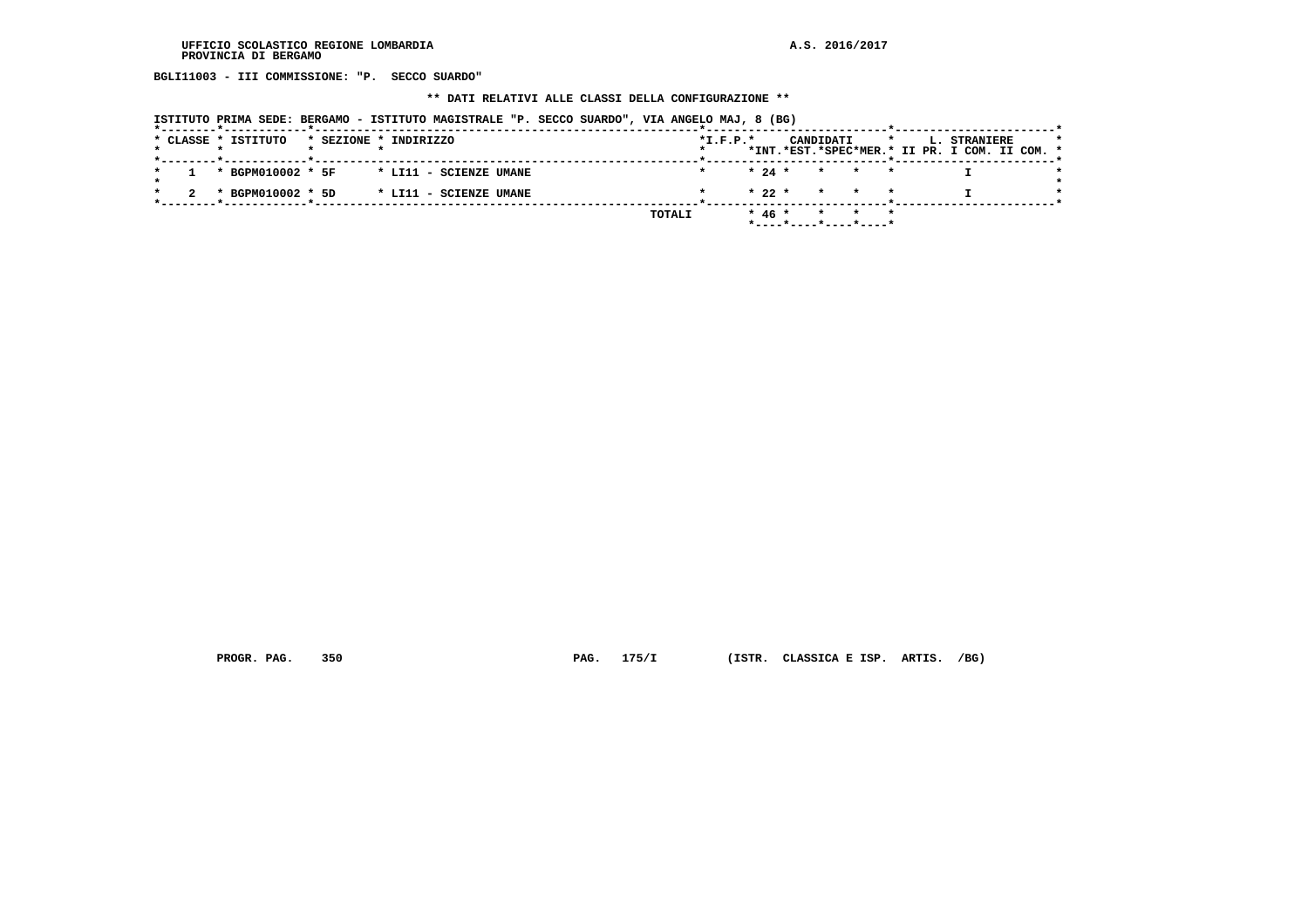**\*----------------------------------------------------------------------------------------------------------------------------\* \* PRESIDENTE: DOLIA SERGIO N. IL 05/09/1961 (GE) \* \* SAN PELLEGRINO TERME - IST PROF PER I SERVIZI ALBERGHIERI E RISTORAZIONE DI SAN PELLEGRINO TERME, VIALE \* \*----------------------------------------------------------------------------------------------------------------------------\* INDIRIZZO: LI11 - SCIENZE UMANE 1 - I011:LINGUA E LETTERATURA ITALIANA (A051:LETTERE,LATINO NEI LICEI ) GIORGINO GAETANO GIANLUCA N. IL 09/01/1976 (TA) PROVENIENTE DA: ALZANO LOMBARDO - LICEO SCIENTIFICO "EDOARDO AMALDI", VIA LOCATELLI, 16 (BG) 2 - N460:LINGUA E CULTURA INGLESE (A346:LINGUA E CIV. STRANIERA ( ) RAVASIO ELENA N. IL 14/12/1970 (BG) PROVENIENTE DA: PRESEZZO - ISTITUTO TECNICO COMMERCIALE "MAIRONI DA PONTE", VIA BERIZZI,1 (BG) 3 - I043:MATEMATICA (A047:MATEMATICA ; A049:MATEMATICA E FISICA ) ROTA FABRIZIO N. IL 02/07/1968 (BG) PROVENIENTE DA: ALBINO - ISTITUTO MAGISTRALE "OSCAR ARNULFO ROMERO", VIALE ALDO MORO, 51 (BG)**

 **BGLI11003 - III COMMISSIONE: "P. SECCO SUARDO"**

 **PROGR. PAG. 351 PAG. 175/II (ISTR. CLASSICA E ISP. ARTIS. /BG)**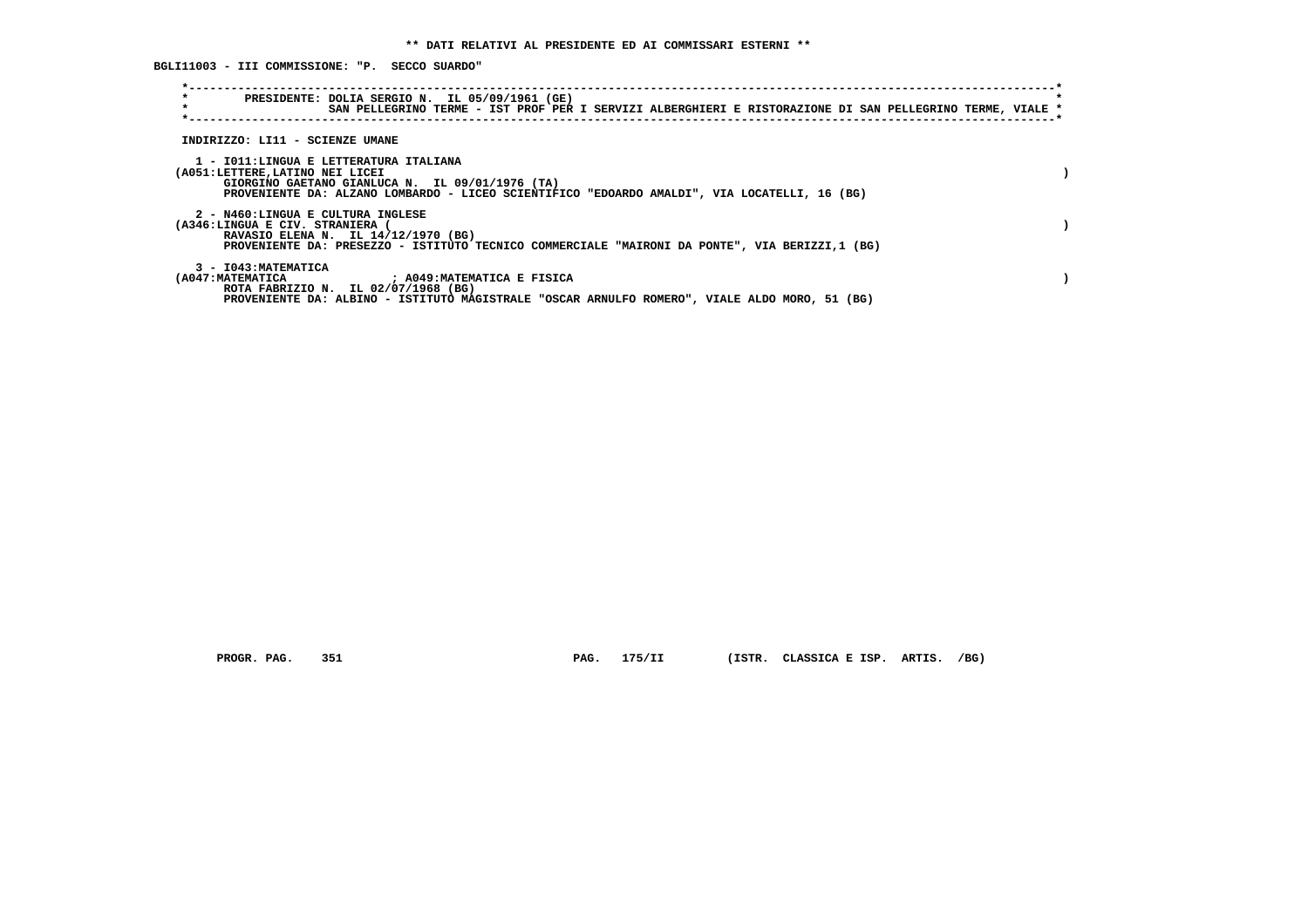**BGLI11004 - IV COMMISSIONE: "P. SECCO SUARDO"**

# **\*\* DATI RELATIVI ALLE CLASSI DELLA CONFIGURAZIONE \*\***

| ISTITUTO PRIMA SEDE: BERGAMO - ISTITUTO MAGISTRALE "P. SECCO SUARDO", VIA ANGELO MAJ, 8 (BG) |                                                                                                     |
|----------------------------------------------------------------------------------------------|-----------------------------------------------------------------------------------------------------|
| * CLASSE * ISTITUTO<br>* SEZIONE * INDIRIZZO<br>*--------*------------*----                  | $*L.F.P.*$<br>CANDIDATI<br>L. STRANIERE<br>$\star$<br>*INT.*EST.*SPEC*MER.* II PR. I COM. II COM. * |
| * BGPM010002 * 5B<br>* LI11 - SCIENZE UMANE                                                  | $* 22 * 2 * * * * *$                                                                                |
| * BGPM010002 * 5C<br>* LI11 - SCIENZE UMANE                                                  | $\star$ 23 $\star$ $\star$ $\star$ $\star$                                                          |
|                                                                                              | $* 45 * 2 *$<br>TOTALI<br>*----*----*----*----*                                                     |

 **PROGR. PAG. 352 PAG. 176/I (ISTR. CLASSICA E ISP. ARTIS. /BG)**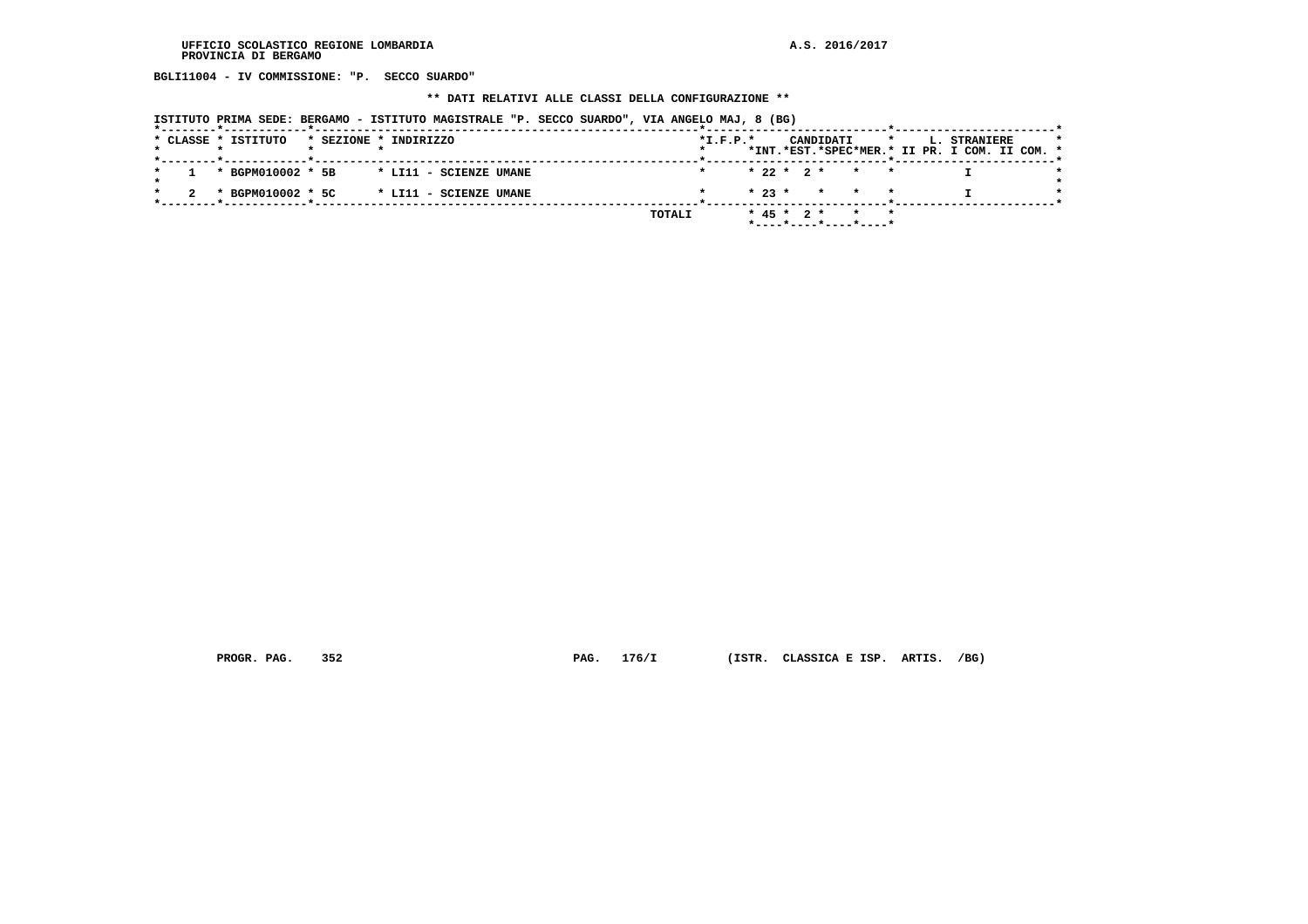**BGLI11004 - IV COMMISSIONE: "P. SECCO SUARDO"**

| $\star$<br>$\star$                                                        | PRESIDENTE: MAZZA FULVIA N. IL 13/05/1960 (BG)<br>SARNICO - IST PROF PER I SERVIZI ALBERGHIERI E RISTORAZIONE "SERAFINO RIVA", VIA CORTIVO 30 (BG)                 |  |
|---------------------------------------------------------------------------|--------------------------------------------------------------------------------------------------------------------------------------------------------------------|--|
| INDIRIZZO: LI11 - SCIENZE UMANE                                           |                                                                                                                                                                    |  |
| 1 - IO11:LINGUA E LETTERATURA ITALIANA<br>(A051:LETTERE, LATINO NEI LICEI | MACCELLI PATRIZIA N. IL 31/05/1973 (PO)<br>PROVENIENTE DA: TRESCORE BALNEARIO - ISTITUTO MAGISTRALE "LORENZO FEDERICI", VIA DELL'ALBAROTTO (BG)                    |  |
| 2 - N460:LINGUA E CULTURA INGLESE<br>(A346:LINGUA E CIV. STRANIERA (      | MERLETTI BEATRICE N. IL 18/12/1979 (MI)<br>PROVENIENTE DA: TREVIGLIO - ISTITUTO TECNICO COMMERCIALE "ZENALE E BUTINONE", VIA GALVANI 7 (BG)                        |  |
| 3 - I043: MATEMATICA<br>(A047:MATEMATICA                                  | : A049:MATEMATICA E FISICA<br>DI CHIARA MARIA ANNA N. IL 28/07/1979 (TP)<br>PROVENIENTE DA: PRESEZZO - ISTITUTO MAGISTRALE "BETTY AMBIVERI", VIA C.BERIZZI, 1 (BG) |  |

 **PROGR. PAG. 353 PAG. 176/II (ISTR. CLASSICA E ISP. ARTIS. /BG)**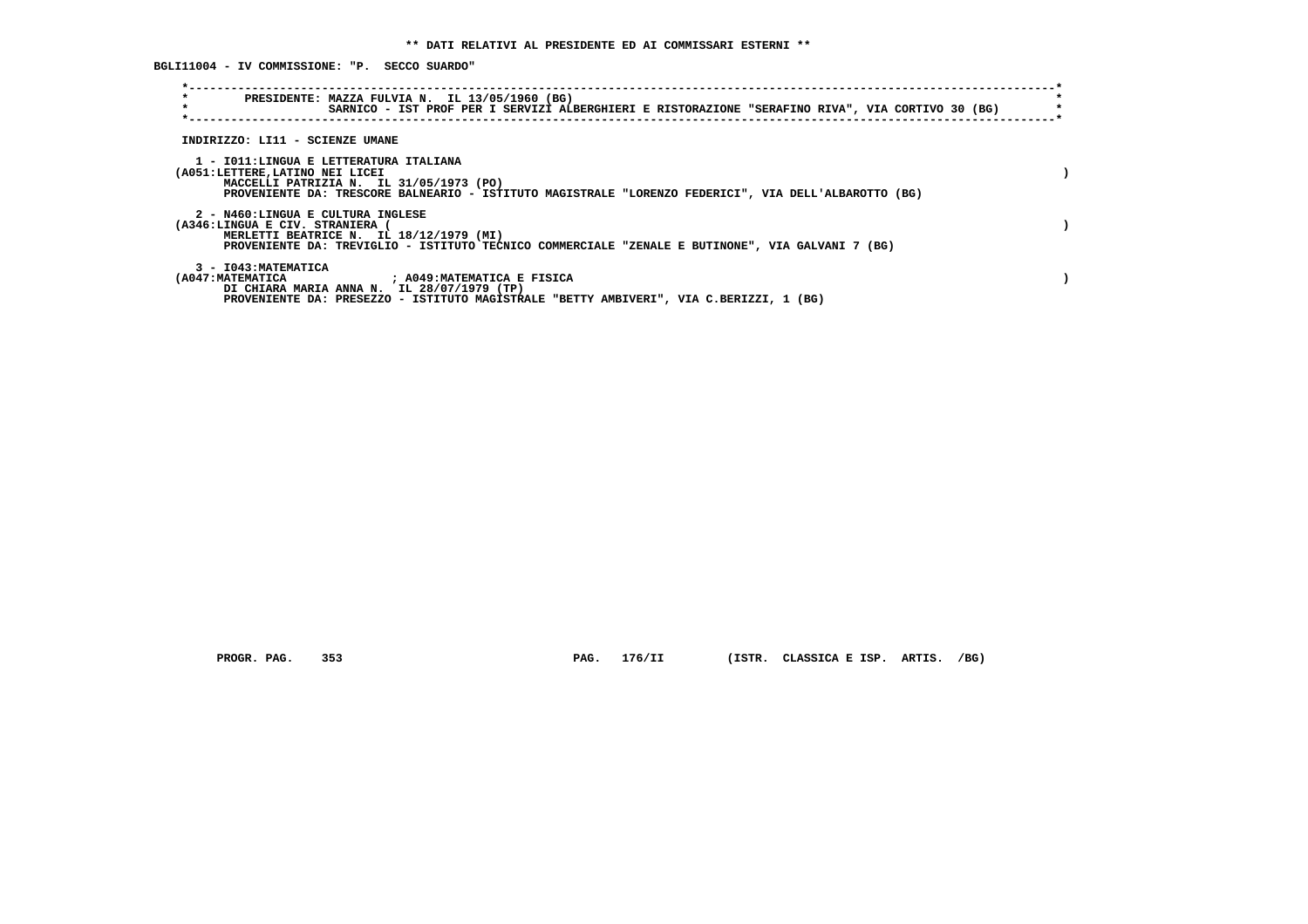**BGLI11005 - V COMMISSIONE: "OSCAR ARNULFO ROMERO"**

#### **\*\* DATI RELATIVI ALLE CLASSI DELLA CONFIGURAZIONE \*\***

| ISTITUTO PRIMA SEDE: ALBINO - ISTITUTO MAGISTRALE "OSCAR ARNULFO ROMERO", VIALE ALDO MORO, 51 (BG) |            |          |                            |                                                                      |  |
|----------------------------------------------------------------------------------------------------|------------|----------|----------------------------|----------------------------------------------------------------------|--|
| * CLASSE * ISTITUTO<br>* SEZIONE * INDIRIZZO                                                       | $*I.F.P.*$ |          | CANDIDATI                  | <b>L. STRANIERE</b><br>*INT.*EST.*SPEC*MER.* II PR. I COM. II COM. * |  |
| * BGPM00901V * 5L<br>* LI11 - SCIENZE UMANE                                                        |            | $* 22 *$ | $\star$<br>$\star$ $\star$ |                                                                      |  |
| * BGPM00901V * 5M<br>* LI11 - SCIENZE UMANE<br>---*------------*----                               |            | $* 22 *$ | * * *                      |                                                                      |  |
| TOTALI                                                                                             |            | $* 44 *$ | *----*----*----*----*      |                                                                      |  |

 **PROGR. PAG. 354 PAG. 177/I (ISTR. CLASSICA E ISP. ARTIS. /BG)**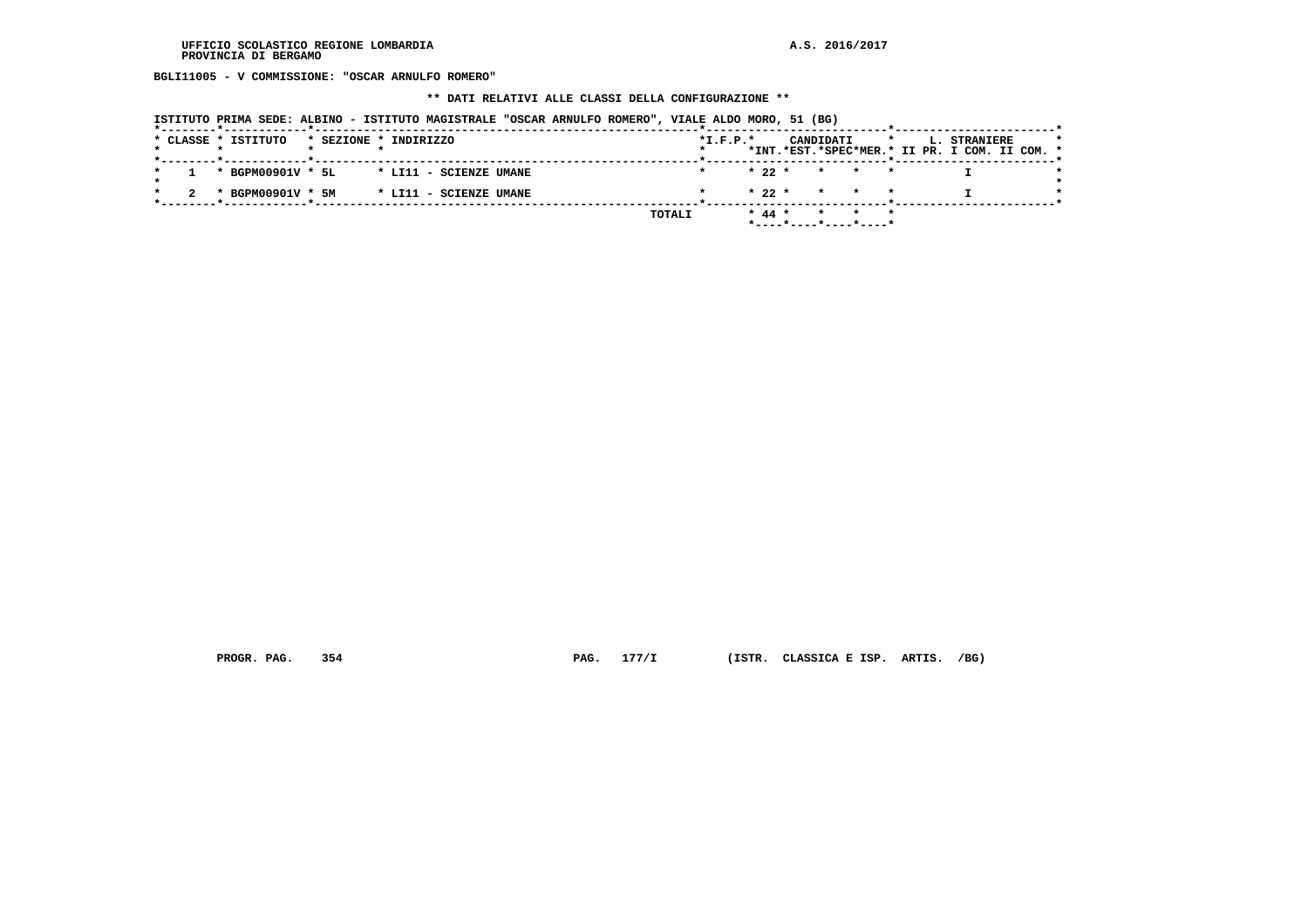**BGLI11005 - V COMMISSIONE: "OSCAR ARNULFO ROMERO"**

| $\star$<br>PRESIDENTE: PACATI MARCO N. IL 28/06/1954 (BG)<br>$\star$<br>BERGAMO - ISTITUTO SUPERIORE "CESARE PESENTI", VIA OZANAM, 27 (BG)                                                                                              |  |
|-----------------------------------------------------------------------------------------------------------------------------------------------------------------------------------------------------------------------------------------|--|
| INDIRIZZO: LI11 - SCIENZE UMANE                                                                                                                                                                                                         |  |
| 1 - IO11:LINGUA E LETTERATURA ITALIANA<br>(A051:LETTERE, LATINO NEI LICEI<br>IMPARATO MARIA N. IL 25/10/1962 (BG)<br>PROVENIENTE DA: BERGAMO - LICEO SCIENTIFICO "FILIPPO LUSSANA", VIA ANGELO MAY, 1 (BG)                              |  |
| 2 - N460:LINGUA E CULTURA INGLESE<br>(A346:LINGUA E CIV. STRANIERA<br>BENAROIO RENATA N. IL 08/05/1954 (MI)<br>PROVENIENTE DA: BERGAMO - LICEO SCIENTIFICO "LORENZO MASCHERONI", VIA ALBERICO DA ROSCIATE, 21A (BG)                     |  |
| 3 - I043: MATEMATICA<br>(A047:MATEMATICA                                 ; A049:MATEMATICA E FISICA<br>RAFFAELLI ENRICA BEATRICE N. IL 13/06/1959 (BG)<br>PROVENIENTE DA: BERGAMO - LICEO CLASSICO "PAOLO SARPI", PIAZZA ROSATE, 4 (BG) |  |

 **PROGR. PAG. 355 PAG. 177/II (ISTR. CLASSICA E ISP. ARTIS. /BG)**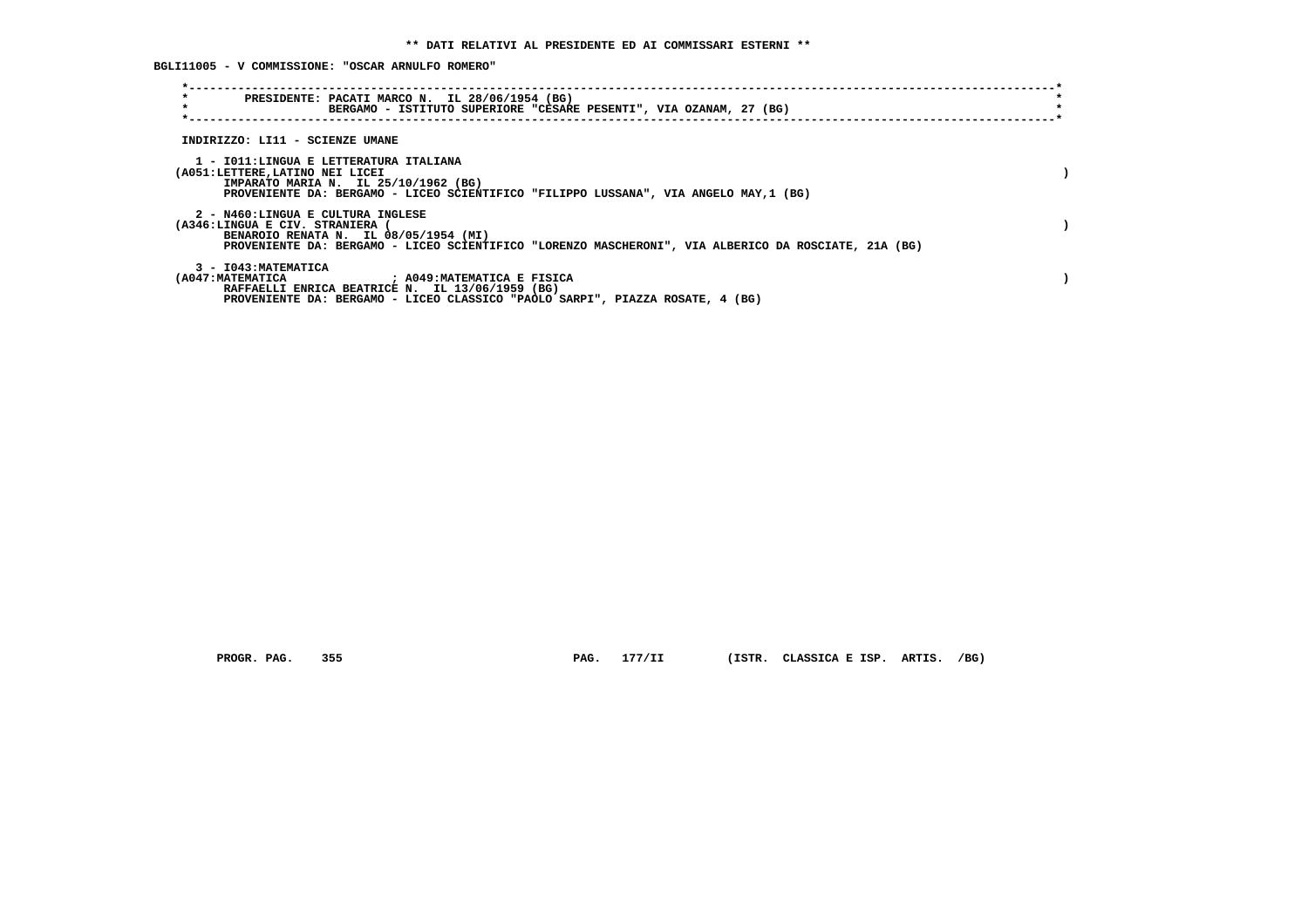**BGLI11006 - VI COMMISSIONE: "BETTY AMBIVERI"**

# **\*\* DATI RELATIVI ALLE CLASSI DELLA CONFIGURAZIONE \*\***

|  |  | ISTITUTO PRIMA SEDE: PRESEZZO - ISTITUTO MAGISTRALE "BETTY AMBIVERI", VIA C.BERIZZI, 1 (BG)                                      |                       |                        |  |  |        |            |          |                  |           |                                          |         |  |                                                               |  |  |
|--|--|----------------------------------------------------------------------------------------------------------------------------------|-----------------------|------------------------|--|--|--------|------------|----------|------------------|-----------|------------------------------------------|---------|--|---------------------------------------------------------------|--|--|
|  |  | * CLASSE * ISTITUTO                                                                                                              | * SEZIONE * INDIRIZZO |                        |  |  |        | $*I.F.P.*$ |          |                  | CANDIDATI |                                          | $\star$ |  | L. STRANIERE<br>*INT.*EST.*SPEC*MER.* II PR. I COM. II COM. * |  |  |
|  |  | . _ _ _ _ <del>*</del> _ _ _ _ _ _ _ _ _ _ _ _ <del>*</del> _ _ _ _ _ _ _ _ _ _ _ _<br>* BGPM00301X * ALS * LI11 - SCIENZE UMANE |                       |                        |  |  |        |            | $* 29 *$ |                  |           | * * *                                    |         |  |                                                               |  |  |
|  |  | * BGPM00301X * BLS                                                                                                               |                       | * LI11 - SCIENZE UMANE |  |  |        |            |          |                  |           | $* 22 * 1 * * * * *$                     |         |  |                                                               |  |  |
|  |  |                                                                                                                                  |                       |                        |  |  | TOTALI |            |          | $*$ 51 $*$ 1 $*$ |           | $\star$ $\star$<br>*----*----*----*----* |         |  |                                                               |  |  |

 **PROGR. PAG. 356 PAG. 178/I (ISTR. CLASSICA E ISP. ARTIS. /BG)**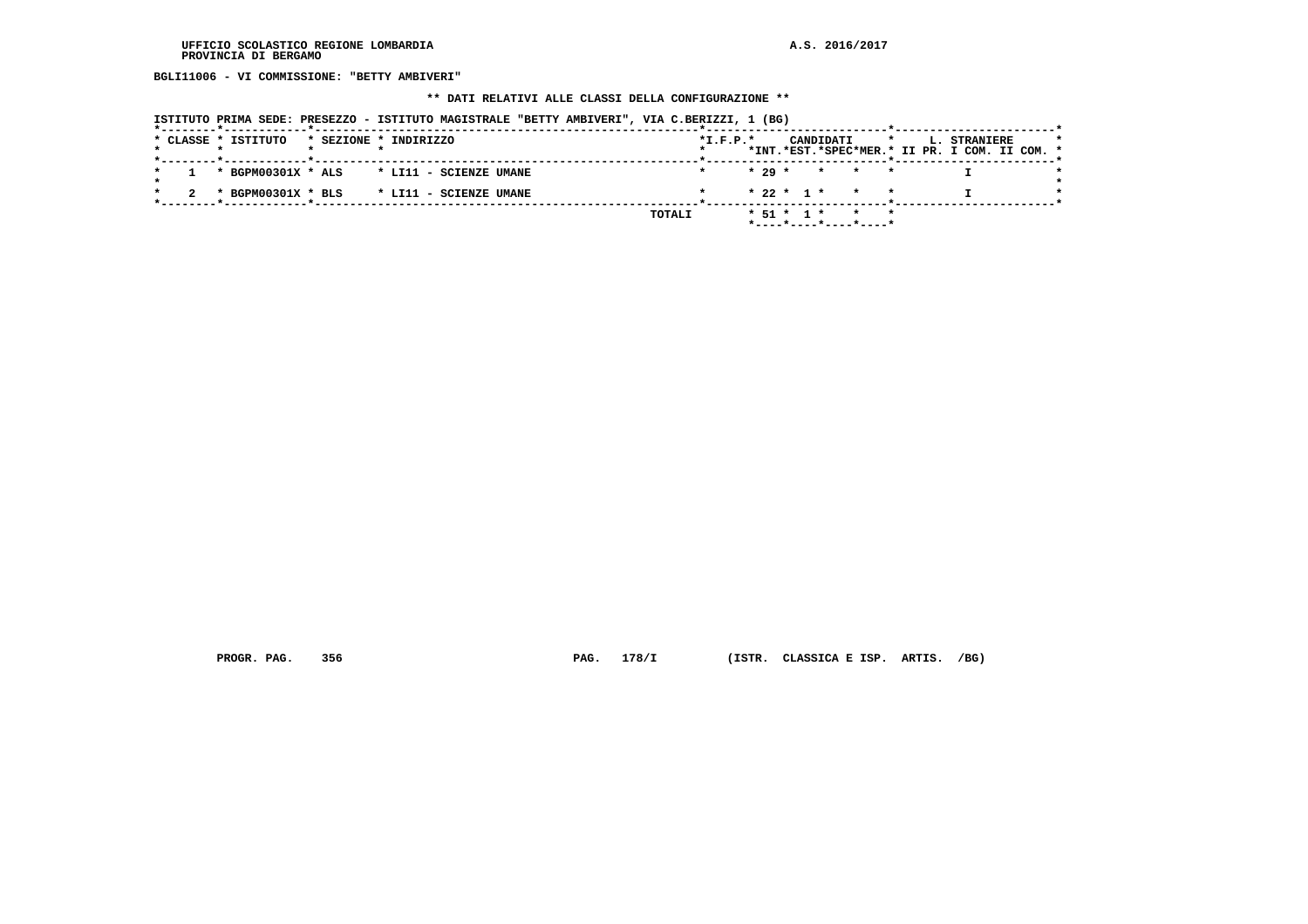**BGLI11006 - VI COMMISSIONE: "BETTY AMBIVERI"**

| $\star$<br>PRESIDENTE: CROTTI ANNA MARIA N. IL 04/10/1961 (BG)<br>$\star$<br>SERIATE - ISTITUTO SUPERIORE "ETTORE MAJORANA", VIA PARTIGIANI, 1 (BG)                                                                 |  |
|---------------------------------------------------------------------------------------------------------------------------------------------------------------------------------------------------------------------|--|
| INDIRIZZO: LI11 - SCIENZE UMANE                                                                                                                                                                                     |  |
| 1 - IO11:LINGUA E LETTERATURA ITALIANA<br>(A051:LETTERE,LATINO NEI LICEI<br>FABBRICIANI GIOVANNA N. IL 11/04/1960 (MS)<br>PROVENIENTE DA: BERGAMO - LICEO SCIENTIFICO "FILIPPO LUSSANA", VIA ANGELO MAY, 1 (BG)     |  |
| 2 - N460:LINGUA E CULTURA INGLESE<br>(A346:LINGUA E CIV. STRANIERA<br>FERRARIO RENATA N. IL 19/10/1960 (MI)<br>PROVENIENTE DA: BERGAMO - ISTITUTO TECNICO COMMERCIALE "BORTOLO BELOTTI", VIA PER AZZANO,5 (BG)      |  |
| 3 - I043: MATEMATICA<br>(A047:MATEMATICA<br>; A049:MATEMATICA E FISICA<br>BAGNATO FRANCESCO N. IL 11/03/1965 (RC)<br>PROVENIENTE DA: CARAVAGGIO - LICEO SCIENTIFICO "GALILEO GALILEI", VIA SAN FRANCESCO, 119A (BG) |  |

 **PROGR. PAG. 357 PAG. 178/II (ISTR. CLASSICA E ISP. ARTIS. /BG)**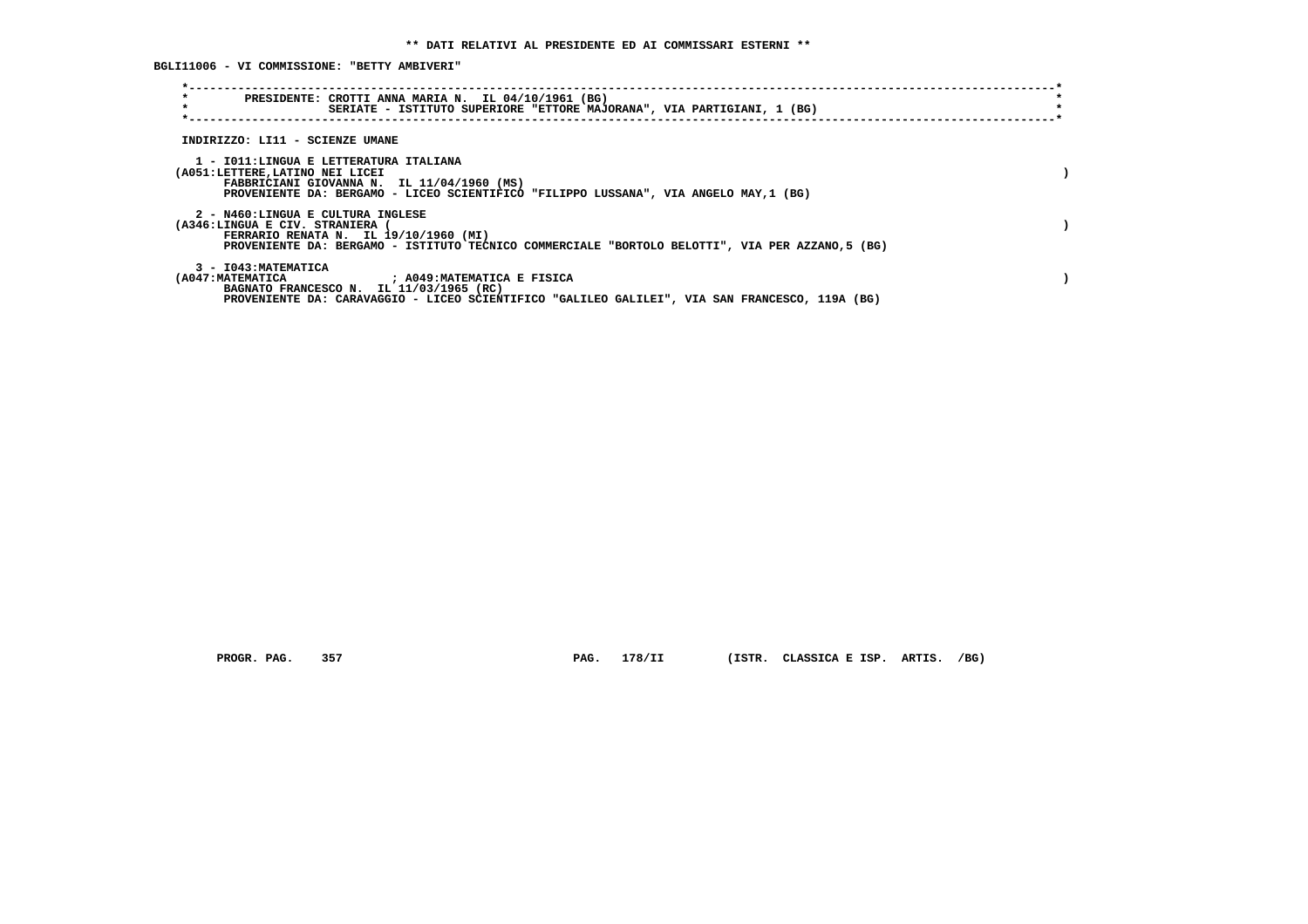**BGLI11007 - VII COMMISSIONE: "DON LORENZO MILANI"**

# **\*\* DATI RELATIVI ALLE CLASSI DELLA CONFIGURAZIONE \*\***

|  | ISTITUTO PRIMA SEDE: ROMANO DI LOMBARDIA - ISTITUTO MAGISTRALE "DON LORENZO MILANI", VIA BELVEDERE (BG) |  |  |
|--|---------------------------------------------------------------------------------------------------------|--|--|
|  |                                                                                                         |  |  |

|  |  | * CLASSE * ISTITUTO |  | * SEZIONE * INDIRIZZO                     |        | $*L.F.P.*$ |  |             | CANDIDATI               |  |  | L. STRANIERE<br>*INT.*EST.*SPEC*MER.* II PR. I COM. II COM. * |  |  |
|--|--|---------------------|--|-------------------------------------------|--------|------------|--|-------------|-------------------------|--|--|---------------------------------------------------------------|--|--|
|  |  |                     |  |                                           |        |            |  |             |                         |  |  |                                                               |  |  |
|  |  |                     |  | * BGPM03401G * ASU * LI11 - SCIENZE UMANE |        |            |  | $* 19 *$    | $\star$ $\star$ $\star$ |  |  |                                                               |  |  |
|  |  |                     |  | * BGPM03401G * BSU * LI11 - SCIENZE UMANE |        |            |  |             | $* 17 * 3 * * * * *$    |  |  |                                                               |  |  |
|  |  |                     |  |                                           | TOTALI |            |  | $*36 * 3 *$ | *----*----*----*----*   |  |  |                                                               |  |  |
|  |  |                     |  |                                           |        |            |  |             |                         |  |  |                                                               |  |  |

 **PROGR. PAG. 358 PAG. 179/I (ISTR. CLASSICA E ISP. ARTIS. /BG)**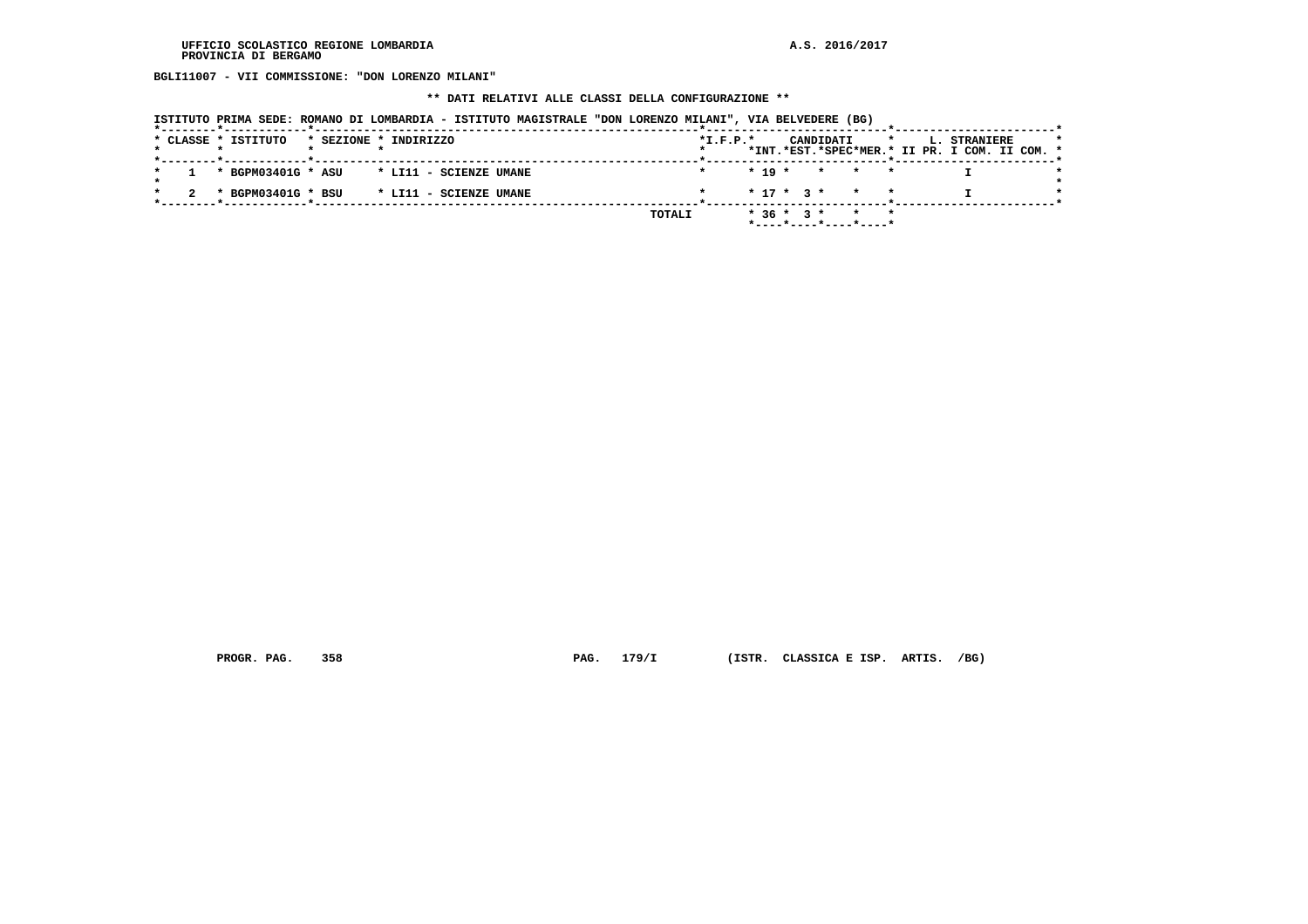**BGLI11007 - VII COMMISSIONE: "DON LORENZO MILANI"**

| $\star$<br>PRESIDENTE: SCAFFIDI CARMELO N. IL 01/01/1963 (ME)<br>$\star$<br>BERGAMO - ISTITUTO SUPERIORE "MARIO RIGONI STERN", VIA BORGO PALAZZO, 128 (BG)                                                           |  |
|----------------------------------------------------------------------------------------------------------------------------------------------------------------------------------------------------------------------|--|
| INDIRIZZO: LI11 - SCIENZE UMANE                                                                                                                                                                                      |  |
| 1 - IO11:LINGUA E LETTERATURA ITALIANA<br>(A051:LETTERE,LATINO NEI LICEI<br>MULAZZANI MARINA N. IL 16/09/1960 (RN)<br>PROVENIENTE DA: CARAVAGGIO - LICEO SCIENTIFICO "GALILEO GALILEI", VIA SAN FRANCESCO, 119A (BG) |  |
| 2 - N460:LINGUA E CULTURA INGLESE<br>(A346:LINGUA E CIV. STRANIERA (<br>MANDELLI SANTINA N. IL 05/10/1967 (CR)<br>PROVENIENTE DA: TREVIGLIO - ISTITUTO MAGISTRALE "GUGLIELMO OBERDAN", VIALE MERISIO 14 (BG)         |  |
| 3 - I043: MATEMATICA<br>(A047:MATEMATICA ) A049:MATEMATICA E FISICA<br>MEZZANOTTE CLAUDIA N. IL 25/01/1961 (BG)<br>PROVENIENTE DA: CARAVAGGIO - LICEO SCIENTIFICO "GALILEO GALILEI", VIA SAN FRANCESCO, 119A (BG)    |  |

 **PROGR. PAG. 359 PAG. 179/II (ISTR. CLASSICA E ISP. ARTIS. /BG)**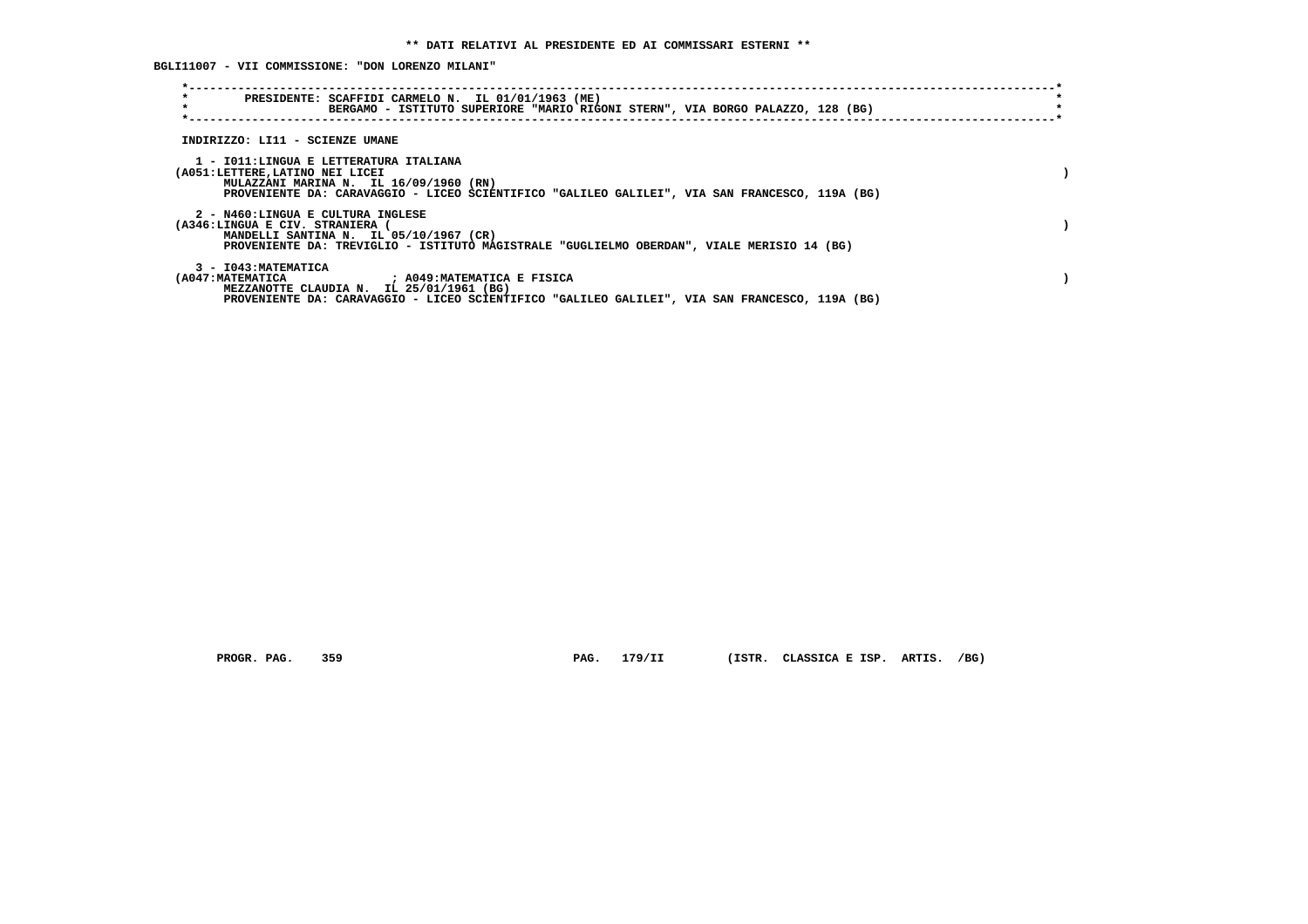**BGLI11008 - VIII COMMISSIONE: "DON LORENZO MILANI"**

# **\*\* DATI RELATIVI ALLE CLASSI DELLA CONFIGURAZIONE \*\***

|  | ISTITUTO PRIMA SEDE: ROMANO DI LOMBARDIA - ISTITUTO MAGISTRALE "DON LORENZO MILANI", VIA BELVEDERE (BG) |  |  |
|--|---------------------------------------------------------------------------------------------------------|--|--|
|  |                                                                                                         |  |  |

|  |  | * CLASSE * ISTITUTO | * BGPM03401G * CSU | * SEZIONE * INDIRIZZO | * LI11 - SCIENZE UMANE<br>* BGPM03401G * DSU * LI11 - SCIENZE UMANE | TOTALI | $*L.F.P.*$ | $* 21 *$<br>$* 22 *$<br>$* 43 *$ | CANDIDATI | * * *<br>* * * |  | L. STRANIERE | *INT.*EST.*SPEC*MER.* II PR. I COM. II COM. * |
|--|--|---------------------|--------------------|-----------------------|---------------------------------------------------------------------|--------|------------|----------------------------------|-----------|----------------|--|--------------|-----------------------------------------------|

 **PROGR. PAG. 360 PAG. 180/I (ISTR. CLASSICA E ISP. ARTIS. /BG)**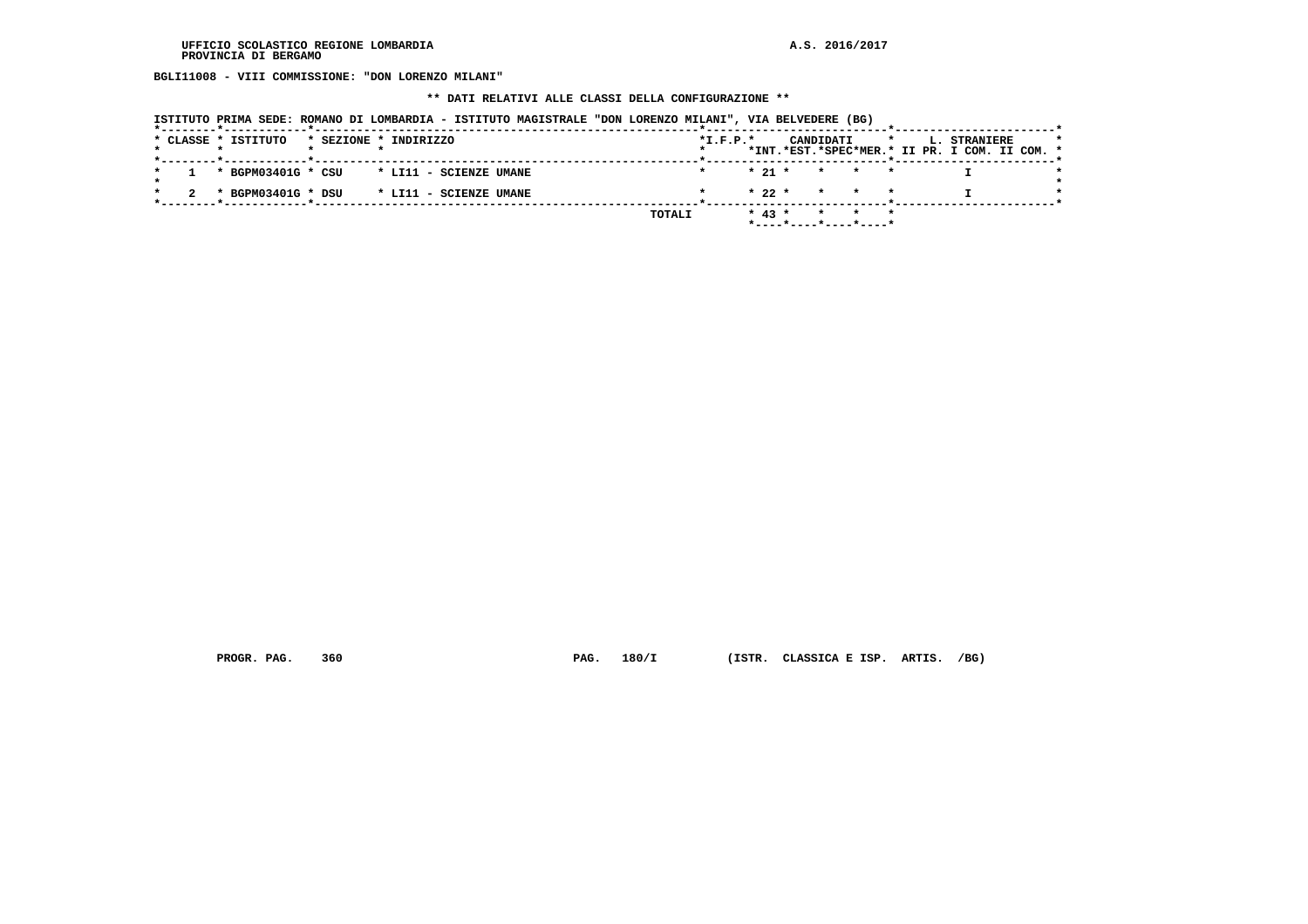**BGLI11008 - VIII COMMISSIONE: "DON LORENZO MILANI"**

| $\star$<br>$\star$                                                        | PRESIDENTE: IANNACCIO GIOVANNI N. IL 16/05/1964 (CB)<br>TREVIGLIO - ISTITUTO MAGISTRALE "GUGLIELMO OBERDAN", VIALE MERISIO 14 (BG)                            |  |
|---------------------------------------------------------------------------|---------------------------------------------------------------------------------------------------------------------------------------------------------------|--|
| INDIRIZZO: LI11 - SCIENZE UMANE                                           |                                                                                                                                                               |  |
| 1 - IO11:LINGUA E LETTERATURA ITALIANA<br>(A051:LETTERE, LATINO NEI LICEI | CARUGNO MARIAROSARIA N. IL 31/01/1967 (AO)<br>PROVENIENTE DA: TREVIGLIO - ISTITUTO MAGISTRALE "GUGLIELMO OBERDAN", VIALE MERISIO 14 (BG)                      |  |
| 2 - N460:LINGUA E CULTURA INGLESE<br>(A346:LINGUA E CIV. STRANIERA        | GUARINO ALESSANDRA N. IL 27/03/1964 (NA)<br>PROVENIENTE DA: BERGAMO - ISTITUTO TECNICO INDUSTRIALE "PIETRO PALEOCAPA", VIA M. GAVAZZENI 29 (BG)               |  |
| 3 - I043: MATEMATICA<br>(A047:MATEMATICA                                  | ; A049:MATEMATICA E FISICA<br>DEPONTI ERSILIAGIULIA N. IL 14/01/1958 (BG)<br>PROVENIENTE DA: TREVIGLIO - LICEO CLASSICO "SIMONE WEIL", VIA BOTTICELLI, 6 (BG) |  |

 **PROGR. PAG. 361 PAG. 180/II (ISTR. CLASSICA E ISP. ARTIS. /BG)**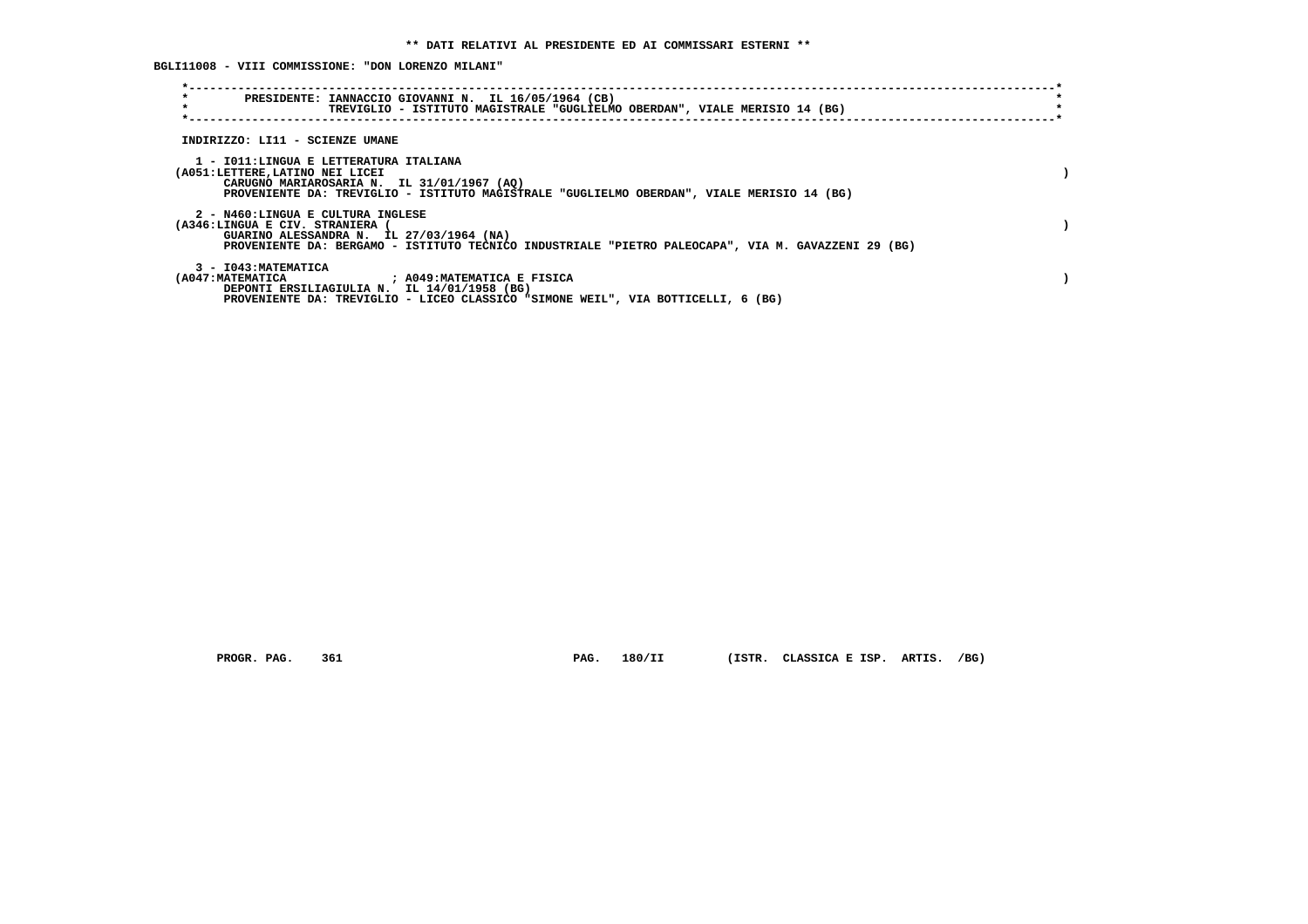**BGLI11009 - IX COMMISSIONE: "DAVID MARIA TUROLDO"**

### **\*\* DATI RELATIVI ALLE CLASSI DELLA CONFIGURAZIONE \*\***

| ISTITUTO PRIMA SEDE: ZOGNO - ISTITUTO MAGISTRALE "DAVID MARIA TUROLDO", VIA RONCO, 11 (BG) |  |  |
|--------------------------------------------------------------------------------------------|--|--|
|                                                                                            |  |  |

|  | * CLASSE * ISTITUTO |  | * SEZIONE * INDIRIZZO  |        | $*L.F.P.*$ |          |                    | CANDIDATI |                         |  | L. STRANIERE<br>*INT.*EST.*SPEC*MER.* II PR. I COM. II COM. * |  |
|--|---------------------|--|------------------------|--------|------------|----------|--------------------|-----------|-------------------------|--|---------------------------------------------------------------|--|
|  |                     |  |                        |        |            |          |                    |           |                         |  |                                                               |  |
|  | * BGPM01302G * AU   |  | * LI11 - SCIENZE UMANE |        |            | $* 16 *$ |                    |           | $\star$ $\star$ $\star$ |  |                                                               |  |
|  |                     |  |                        |        |            |          |                    |           |                         |  |                                                               |  |
|  | * BGPM01302G * BU   |  | * LI11 - SCIENZE UMANE |        |            |          | $* 16 * * * * * *$ |           |                         |  |                                                               |  |
|  |                     |  |                        | TOTALI |            | $* 32 *$ |                    |           |                         |  |                                                               |  |
|  |                     |  |                        |        |            |          |                    |           |                         |  |                                                               |  |

 **PROGR. PAG. 362 PAG. 181/I (ISTR. CLASSICA E ISP. ARTIS. /BG)**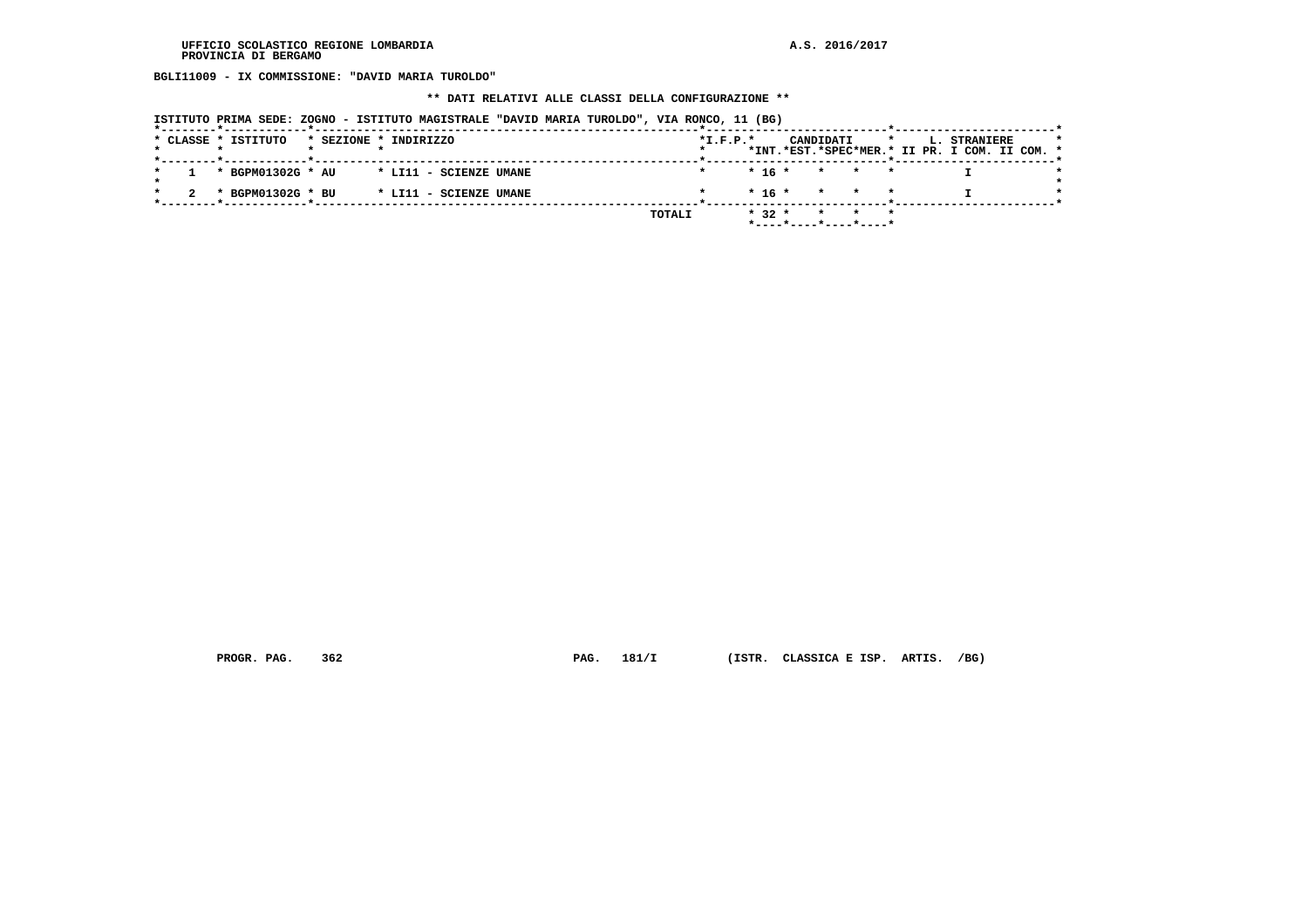**BGLI11009 - IX COMMISSIONE: "DAVID MARIA TUROLDO"**

| PRESIDENTE: ROTA ROSARITA N. IL 10/01/1955 (BG)<br>$\star$<br>PRESEZZO - ISTITUTO SUPERIORE "BETTY AMBIVERI", VIA C.BERIZZI, 1 (BG)                                                                                                             |  |
|-------------------------------------------------------------------------------------------------------------------------------------------------------------------------------------------------------------------------------------------------|--|
| INDIRIZZO: LI11 - SCIENZE UMANE                                                                                                                                                                                                                 |  |
| 1 - IO11:LINGUA E LETTERATURA ITALIANA<br>(A051:LETTERE, LATINO NEI LICEI<br>CILIBRIZZI AGOSTINO N. IL 08/11/1973 (PZ)<br>PROVENIENTE DA: BERGAMO - ISTITUTO MAGISTRALE "P. SECCO SUARDO", VIA ANGELO MAJ, 8 (BG)                               |  |
| 2 - N460:LINGUA E CULTURA INGLESE<br>(A346:LINGUA E CIV. STRANIERA<br>FINAZZI LORENZA N. IL 09/08/1960 (BG)<br>PROVENIENTE DA: PRESEZZO - LICEO SCIENTIFICO "MAIRONI DA PONTE", VIA BERIZZI, 1 (BG)                                             |  |
| 3 - I043: MATEMATICA<br>(A047:MATEMATICA                                 ; A049:MATEMATICA E FISICA<br>CAVAGNA GIANCARLO N. IL 18/08/1965 (BG)<br>PROVENIENTE DA: ALBINO - ISTITUTO MAGISTRALE "OSCAR ARNULFO ROMERO", VIALE ALDO MORO, 51 (BG) |  |

 **PROGR. PAG. 363 PAG. 181/II (ISTR. CLASSICA E ISP. ARTIS. /BG)**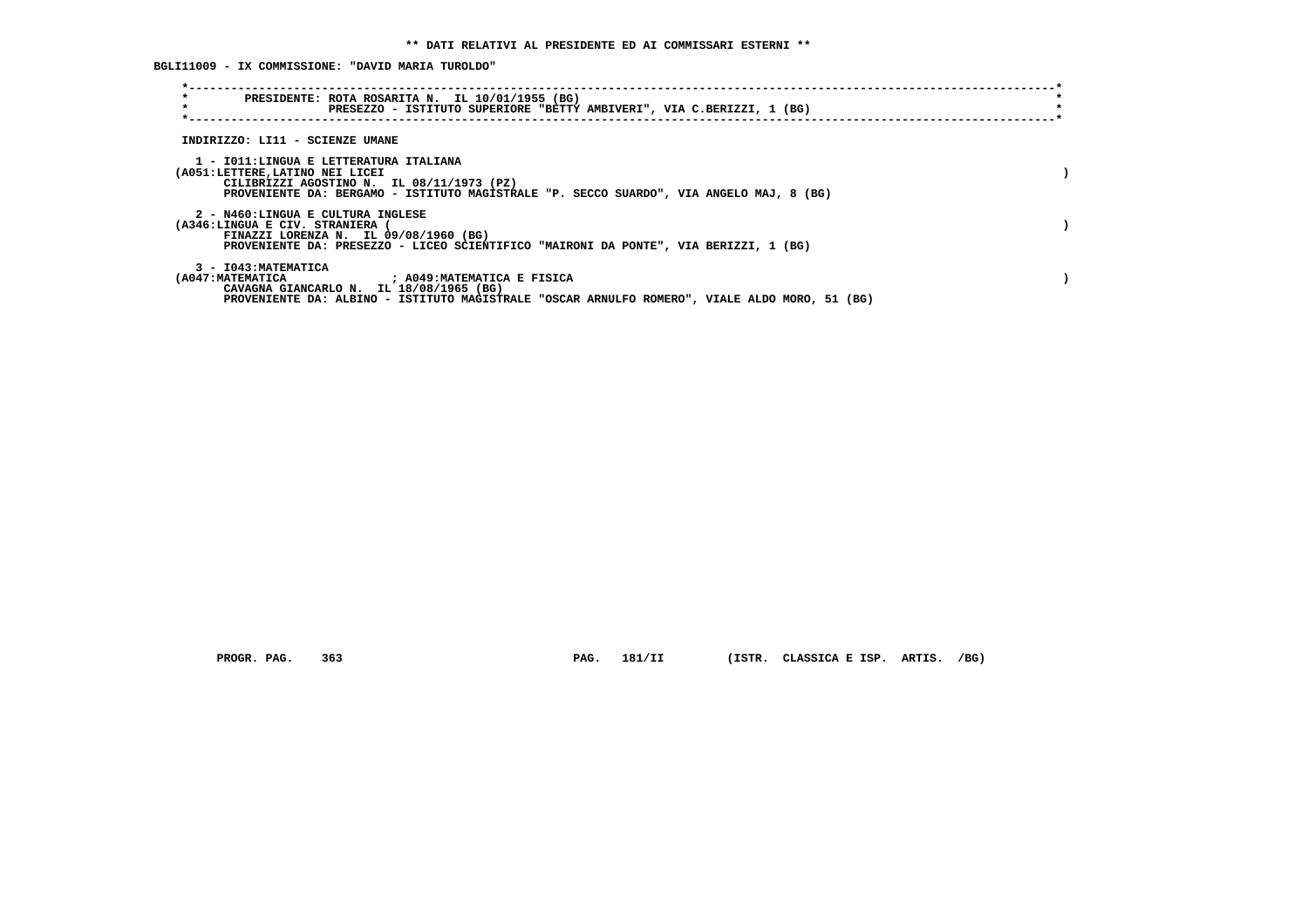**BGLI11010 - X COMMISSIONE: "LORENZO FEDERICI"**

# **\*\* DATI RELATIVI ALLE CLASSI DELLA CONFIGURAZIONE \*\***

|                                              | ISTITUTO PRIMA SEDE: TRESCORE BALNEARIO - ISTITUTO MAGISTRALE "LORENZO FEDERICI", VIA DELL'ALBAROTTO (BG) |                                                                                                     |
|----------------------------------------------|-----------------------------------------------------------------------------------------------------------|-----------------------------------------------------------------------------------------------------|
| * CLASSE * ISTITUTO<br>* SEZIONE * INDIRIZZO |                                                                                                           | $*L.F.P.*$<br>CANDIDATI<br>L. STRANIERE<br>$\star$<br>*INT.*EST.*SPEC*MER.* II PR. I COM. II COM. * |
| * BGPM024011 * AU                            | * LI11 - SCIENZE UMANE                                                                                    | $* 17 * * 2 * * *$                                                                                  |
| * BGPM024011 * BU                            | * LI11 - SCIENZE UMANE                                                                                    | $*21$ *<br>* * *                                                                                    |
|                                              | TOTALI                                                                                                    | $* 38 *$<br>$*$ 2 $*$                                                                               |

 **PROGR. PAG. 364 PAG. 182/I (ISTR. CLASSICA E ISP. ARTIS. /BG)**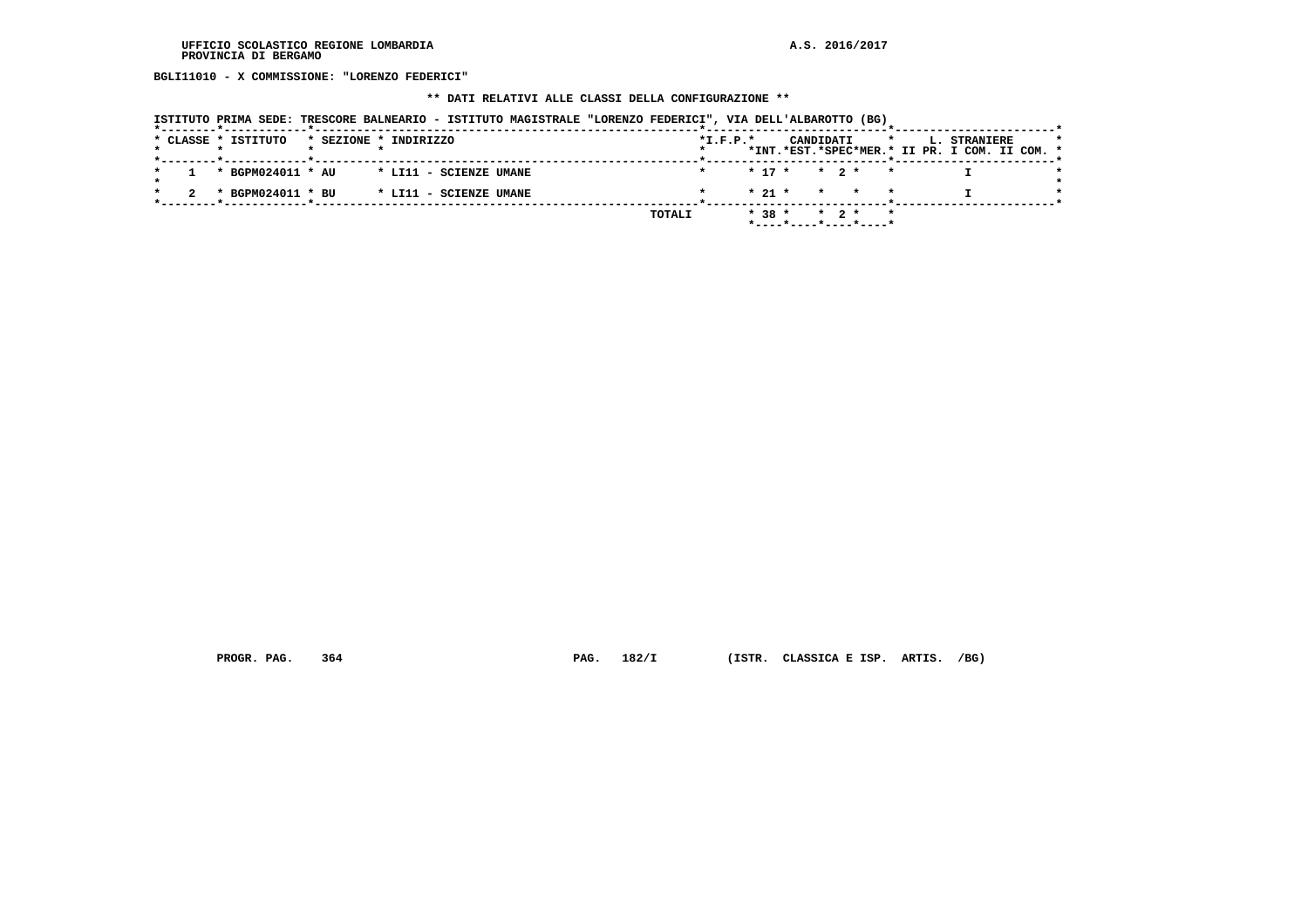**BGLI11010 - X COMMISSIONE: "LORENZO FEDERICI"**

| $\star$<br>PRESIDENTE: CUBELLI VINCENZO N. IL 11/12/1962 (MI)<br>$\star$<br>BERGAMO - LICEO CLASSICO "PAOLO SARPI", PIAZZA ROSATE, 4 (BG)                                                                         |  |
|-------------------------------------------------------------------------------------------------------------------------------------------------------------------------------------------------------------------|--|
| INDIRIZZO: LI11 - SCIENZE UMANE                                                                                                                                                                                   |  |
| 1 - IO11:LINGUA E LETTERATURA ITALIANA<br>(A051:LETTERE, LATINO NEI LICEI<br>DI MARCO CARMEN MARIA N. IL 27/03/1958 (TP)<br>PROVENIENTE DA: BERGAMO - LICEO SCIENTIFICO "FILIPPO LUSSANA", VIA ANGELO MAY, 1 (BG) |  |
| 2 - N460:LINGUA E CULTURA INGLESE<br>(A346:LINGUA E CIV. STRANIERA (<br>CADEI ERNESTI N. IL 08/11/1954 (BG)<br>PROVENIENTE DA: SARNICO - ISTITUTO TECNICO COMMERCIALE "SERAFINO RIVA", VIA CORTIVO 32 (BG)        |  |
| 3 - I043: MATEMATICA<br>(A047:MATEMATICA ) : A049:MATEMATICA E FISICA<br>MESSINA FABIO N. IL 04/04/1971 (CT)<br>PROVENIENTE DA: ALBINO - ISTITUTO MAGISTRALE "OSCAR ARNULFO ROMERO", VIALE ALDO MORO, 51 (BG)     |  |

 **PROGR. PAG. 365 PAG. 182/II (ISTR. CLASSICA E ISP. ARTIS. /BG)**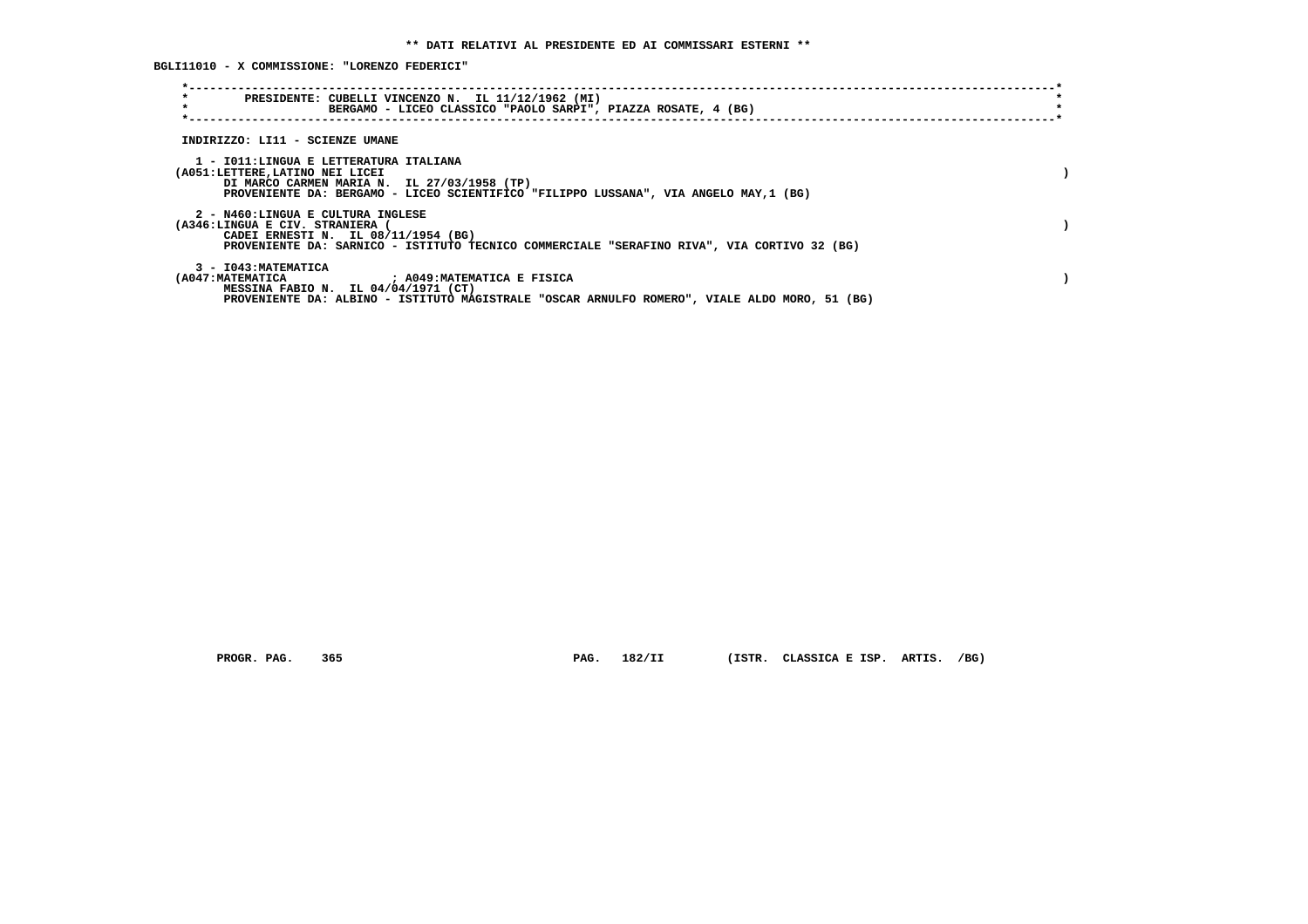**BGLI11011 - XI COMMISSIONE: "OSCAR ARNULFO ROMERO"**

### **\*\* DATI RELATIVI ALLE CLASSI DELLA CONFIGURAZIONE \*\***

|                     | ISTITUTO PRIMA SEDE: ALBINO - ISTITUTO MAGISTRALE "OSCAR ARNULFO ROMERO", VIALE ALDO MORO, 51 (BG) | ------ <b>--------*----------</b> -                                                                             |                |                                               |  |
|---------------------|----------------------------------------------------------------------------------------------------|-----------------------------------------------------------------------------------------------------------------|----------------|-----------------------------------------------|--|
| * CLASSE * ISTITUTO | * SEZIONE * INDIRIZZO                                                                              | $*T$ , $F$ , $P$ , $*$                                                                                          |                | CANDIDATI * L. STRANIERE                      |  |
|                     |                                                                                                    |                                                                                                                 |                | *INT.*EST.*SPEC*MER.* II PR. I COM. II COM. * |  |
|                     | * BGPM00901V * 5N * LI11 - SCIENZE UMANE                                                           |                                                                                                                 | * * 21 * * * * |                                               |  |
|                     |                                                                                                    | the contract of the contract of the contract of the contract of the contract of the contract of the contract of |                |                                               |  |

 **ISTITUTO SECONDA SEDE: CLUSONE - LICEO SCIENTIFICO "ANDREA FANTONI", VIA BARBARIGO, 27 (BG)**

|  | * CLASSE * ISTITUTO | * SEZIONE * INDIRIZZO |  |  |                                                                 | $*T$ , $F$ , $P$ , $*$ |  |  |                |  | CANDIDATI * L. STRANIERE<br>*INT.*EST.*SPEC*MER.* II PR. I COM. II COM. * |  |  |
|--|---------------------|-----------------------|--|--|-----------------------------------------------------------------|------------------------|--|--|----------------|--|---------------------------------------------------------------------------|--|--|
|  |                     |                       |  |  | 2 * BGPS01201N * 5LES * LI12 - SCIENZE UMANE - OPZ.ECON.SOCIALE | * * 21 * 2 * * *       |  |  |                |  |                                                                           |  |  |
|  |                     |                       |  |  | <b>TOTALI</b>                                                   |                        |  |  | * 42 * 2 * * * |  |                                                                           |  |  |

 **PROGR. PAG. 366 PAG. 183/I (ISTR. CLASSICA E ISP. ARTIS. /BG)**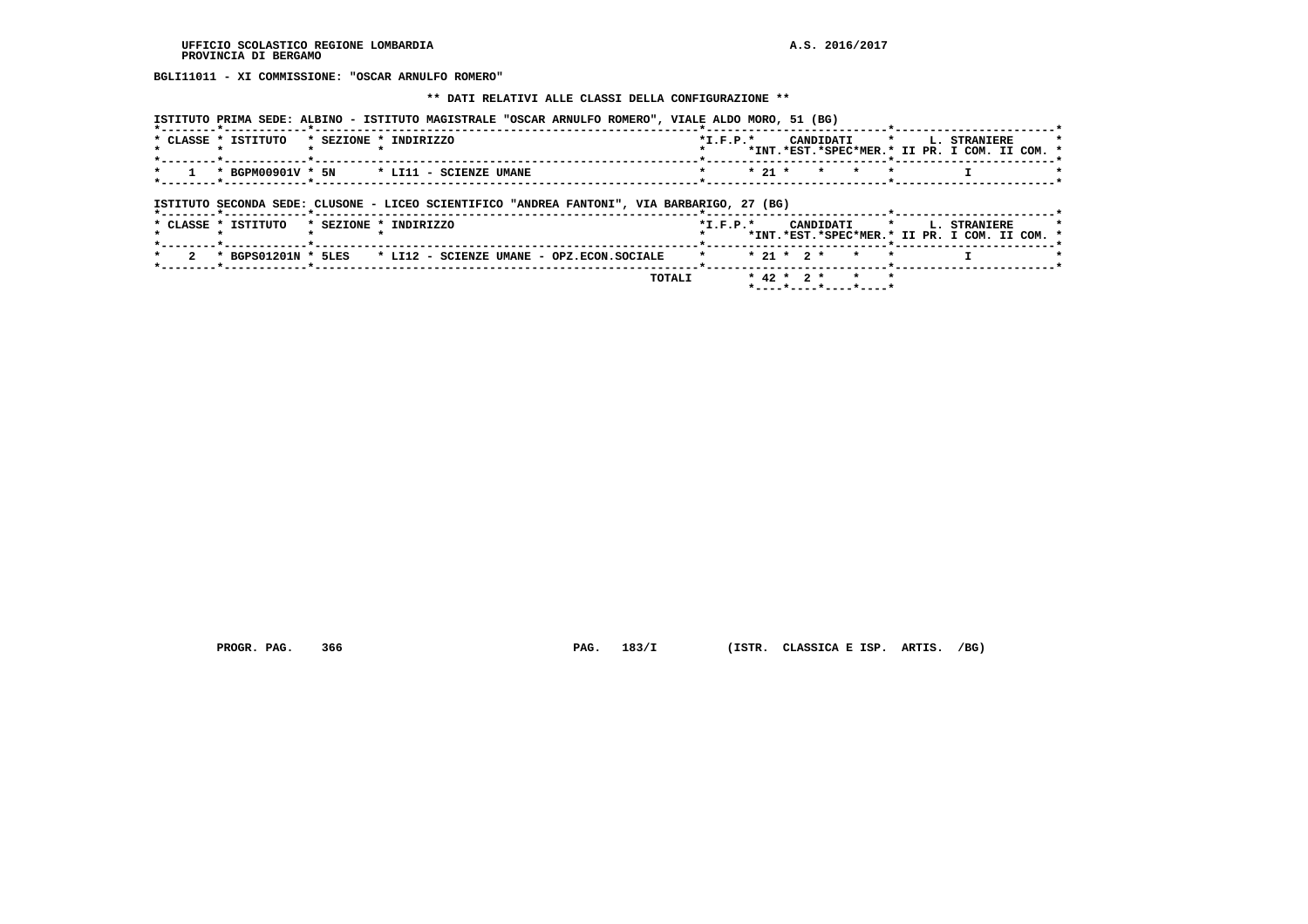**BGLI11011 - XI COMMISSIONE: "OSCAR ARNULFO ROMERO"**

| PRESIDENTE: SIGNORI ANTONIO N. IL 09/05/1958 (BG)<br>$\star$<br>BERGAMO - LICEO CLASSICO "PAOLO SARPI", PIAZZA ROSATE, 4 (BG) |  |
|-------------------------------------------------------------------------------------------------------------------------------|--|
|                                                                                                                               |  |
| INDIRIZZO: LI11 - SCIENZE UMANE                                                                                               |  |
| 1 - IO11: LINGUA E LETTERATURA ITALIANA                                                                                       |  |
| (A051:LETTERE, LATINO NEI LICEI<br>GHILARDI IVANA NICOLETTA N. IL 29/09/1958 (BG)                                             |  |
| PROVENIENTE DA: BERGAMO - LICEO ARTISTICO " GIACOMO E PIO MANZU' ", VIA TORQUATO TASSO, 18 (BG)                               |  |
| 2 - N460:LINGUA E CULTURA INGLESE                                                                                             |  |
| (A346:LINGUA E CIV. STRANIERA (<br>MAZZA PATRIZIA N. IL 01/05/1965 (BG)                                                       |  |
| PROVENIENTE DA: TRESCORE BALNEARIO - LICEO SCIENTIFICO "LORENZO FEDERICI", VIA DELL'ALBAROTTO (BG)                            |  |
| 3 - I043: MATEMATICA                                                                                                          |  |
| (A047: MATEMATICA ) ; A049: MATEMATICA E FISICA<br>TOBALDO COSMA ANTONELLA N. IL 17/05/1959 (PD)                              |  |
| PROVENIENTE DA: BERGAMO - LICEO CLASSICO "PAOLO SARPI", PIAZZA ROSATE, 4 (BG)                                                 |  |
| INDIRIZZO: LI12 - SCIENZE UMANE - OPZ.ECON.SOCIALE                                                                            |  |
| 1 - IO11: LINGUA E LETTERATURA ITALIANA                                                                                       |  |
| (A050:LETTERE IST.ISTR.SECOND. ; A051:LETTERE, LATINO NEI LICEI<br>GHILARDI IVANA NICOLETTA N. IL 29/09/1958 (BG)             |  |
| PROVENIENTE DA: BERGAMO - LICEO ARTISTICO " GIACOMO E PIO MANZU' ", VIA TORQUATO TASSO, 18 (BG)                               |  |
| 2 - I024: SCIENZE UMANE                                                                                                       |  |
| (A036:FILOSOFIA, PSICOL. E SC.DE<br>VITALI MARIA GIUSEPPINA N. IL 29/07/1956 (BG)                                             |  |
| PROVENIENTE DA: TREVIGLIO - ISTITUTO MAGISTRALE "GUGLIELMO OBERDAN", VIALE MERISIO 14 (BG)                                    |  |
| 3 - N460:LINGUA E CULTURA INGLESE                                                                                             |  |
| (A346:LINGUA E CIV. STRANIERA (<br>MAZZA PATRIZIA N. IL 01/05/1965 (BG)                                                       |  |
| PROVENIENTE DA: TRESCORE BALNEARIO - LICEO SCIENTIFICO "LORENZO FEDERICI", VIA DELL'ALBAROTTO (BG)                            |  |

 **PROGR. PAG. 367 PAG. 183/II (ISTR. CLASSICA E ISP. ARTIS. /BG)**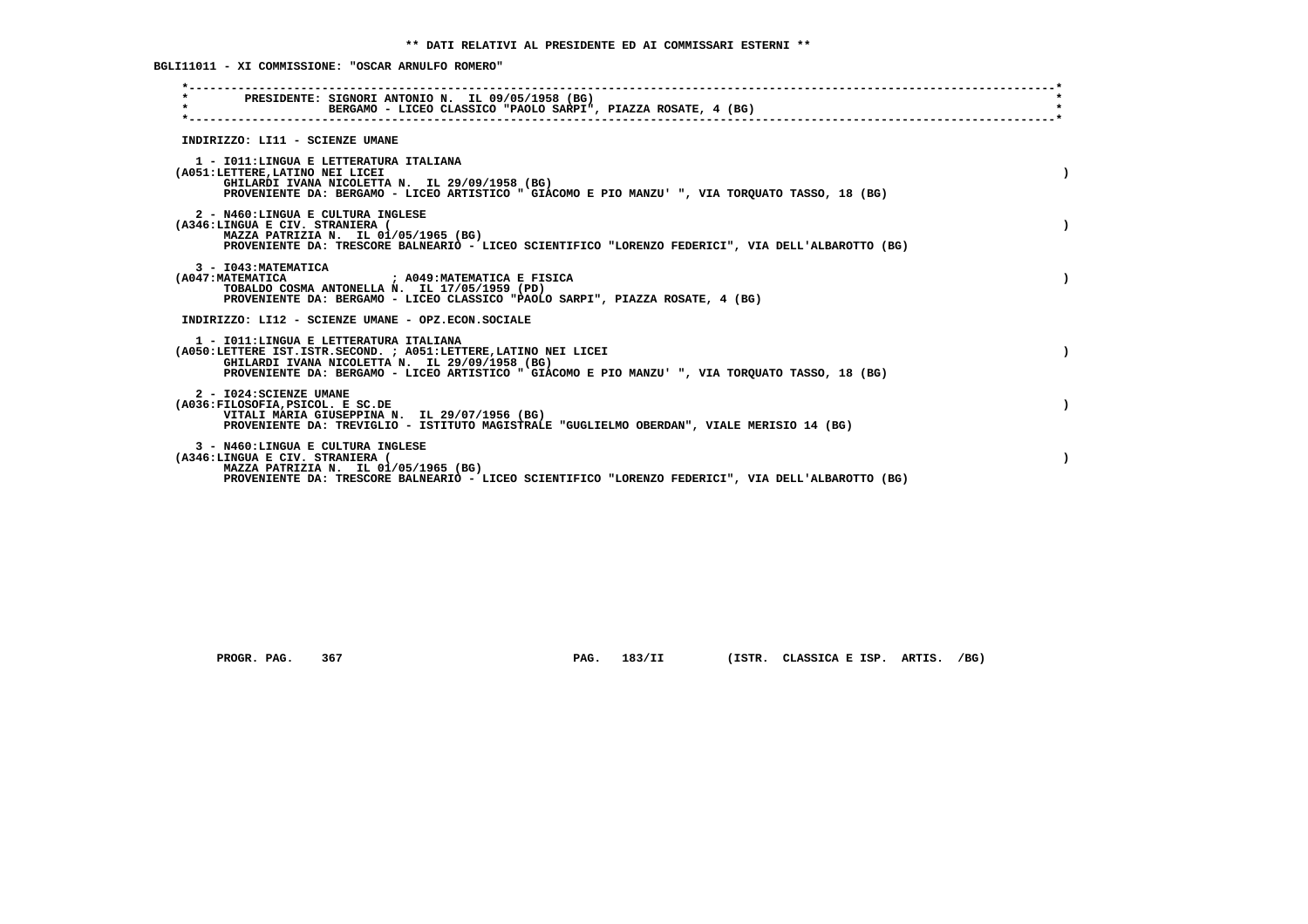**BGLI12001 - I COMMISSIONE: LICEO SC. UMANE LES "MAMOLI"**

 **\*\* DATI RELATIVI ALLE CLASSI DELLA CONFIGURAZIONE \*\***

|  |                     |                                                          |                                                              |  | ISTITUTO PRIMA SEDE: BERGAMO - ISTITUTO MAGISTRALE LICEO SC.UMANE LES "MAMOLI", VIA BREMBILLA 3 (BG) |                  |  |           |                                                                               |  |                                                                      |  |
|--|---------------------|----------------------------------------------------------|--------------------------------------------------------------|--|------------------------------------------------------------------------------------------------------|------------------|--|-----------|-------------------------------------------------------------------------------|--|----------------------------------------------------------------------|--|
|  | * CLASSE * ISTITUTO | * SEZIONE * INDIRIZZO<br>_______*____________*__________ |                                                              |  |                                                                                                      | $*L.F.P.*$       |  | CANDIDATI | $\star$                                                                       |  | <b>L. STRANIERE</b><br>*INT.*EST.*SPEC*MER.* II PR. I COM. II COM. * |  |
|  |                     |                                                          | * BGPM02601L * 5AL * LI12 - SCIENZE UMANE - OPZ.ECON.SOCIALE |  |                                                                                                      | * * 26 * 7 * * * |  |           |                                                                               |  |                                                                      |  |
|  |                     |                                                          | * BGPM02601L * 5EL * LI12 - SCIENZE UMANE - OPZ.ECON.SOCIALE |  |                                                                                                      |                  |  |           | $* 28 * * * * * *$                                                            |  |                                                                      |  |
|  |                     |                                                          |                                                              |  | TOTALI                                                                                               |                  |  |           | $* 54 * 7 * * * * *$<br>$*$ - - - - $*$ - - - - $*$ - - - - $*$ - - - - - $*$ |  |                                                                      |  |

 **PROGR. PAG. 368 PAG. 184/I (ISTR. CLASSICA E ISP. ARTIS. /BG)**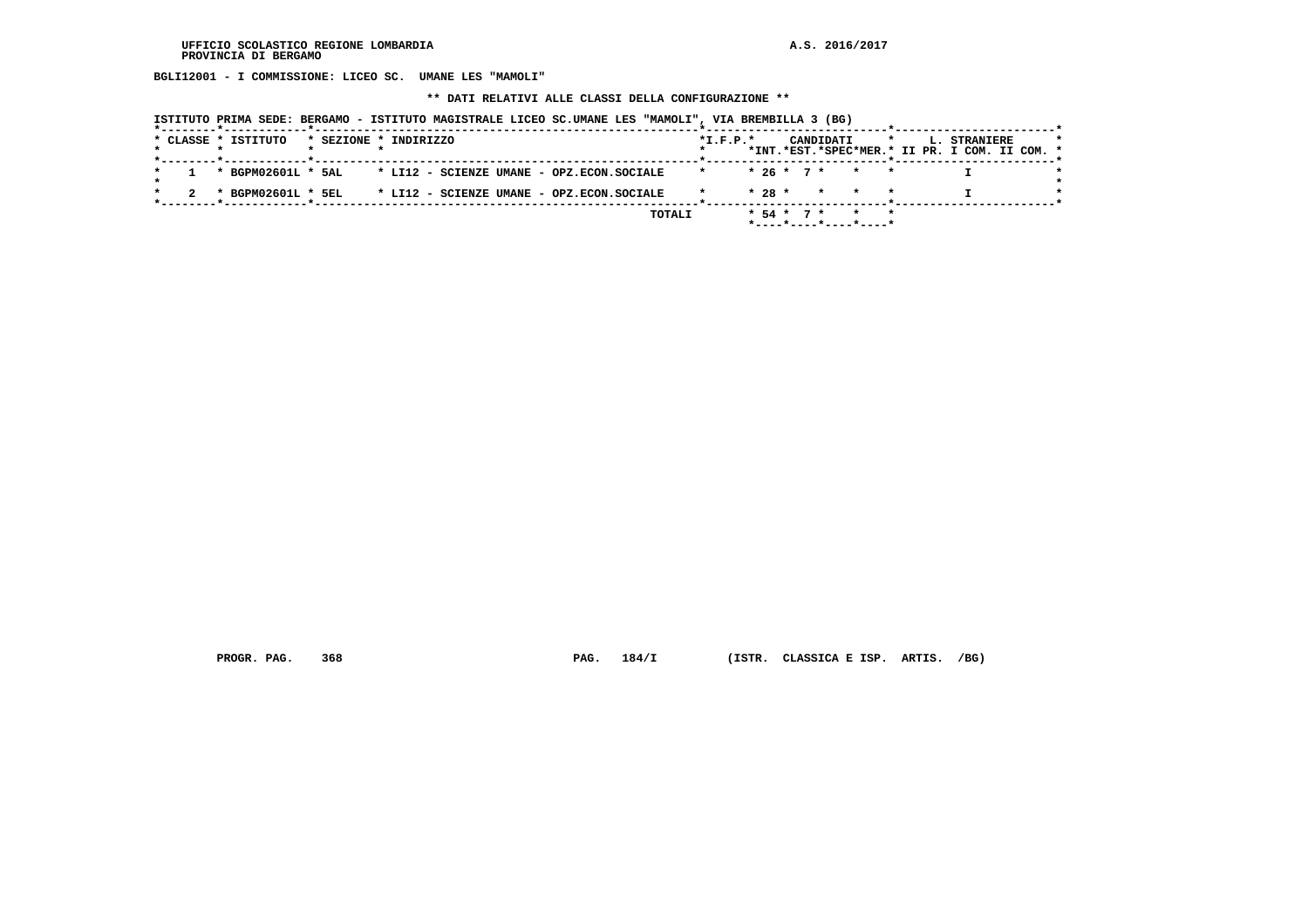**BGLI12001 - I COMMISSIONE: LICEO SC. UMANE LES "MAMOLI"**

| $\star$<br>PRESIDENTE: FRETI ILARIO N. IL 08/12/1964 (BG)<br>$\star$<br>TRESCORE BALNEARIO - ISTITUTO MAGISTRALE "LORENZO FEDERICI", VIA DELL'ALBAROTTO (BG)                                                                                           |  |
|--------------------------------------------------------------------------------------------------------------------------------------------------------------------------------------------------------------------------------------------------------|--|
| INDIRIZZO: LI12 - SCIENZE UMANE - OPZ.ECON.SOCIALE                                                                                                                                                                                                     |  |
| 1 - IO11:LINGUA E LETTERATURA ITALIANA<br>(A050:LETTERE IST.ISTR.SECOND. ; A051:LETTERE, LATINO NEI LICEI<br>RISO VERONICA N. IL 15/02/1973 (CT)<br>PROVENIENTE DA: ROMANO DI LOMBARDIA - ISTITUTO MAGISTRALE "DON LORENZO MILANI", VIA BELVEDERE (BG) |  |
| 2 - I024: SCIENZE UMANE<br>(A036:FILOSOFIA, PSICOL. E SC.DE<br>FARRAUTO STEFANIA N. IL 26/08/1973 (CS)<br>PROVENIENTE DA: GAZZANIGA - IST PROF PER I SERVIZI SOCIALI "VALLE SERIANA", VIA MARCONI, 45 (BG)                                             |  |
| 3 - N460:LINGUA E CULTURA INGLESE<br>(A346:LINGUA E CIV. STRANIERA<br>FASSI MARIELLA N. IL 13/12/1973 (BG)<br>PROVENIENTE DA: SERIATE - LICEO SCIENTIFICO "ETTORE MAJORANA", VIA PARTIGIANI, 1 (BG)                                                    |  |

 **PROGR. PAG. 369 PAG. 184/II (ISTR. CLASSICA E ISP. ARTIS. /BG)**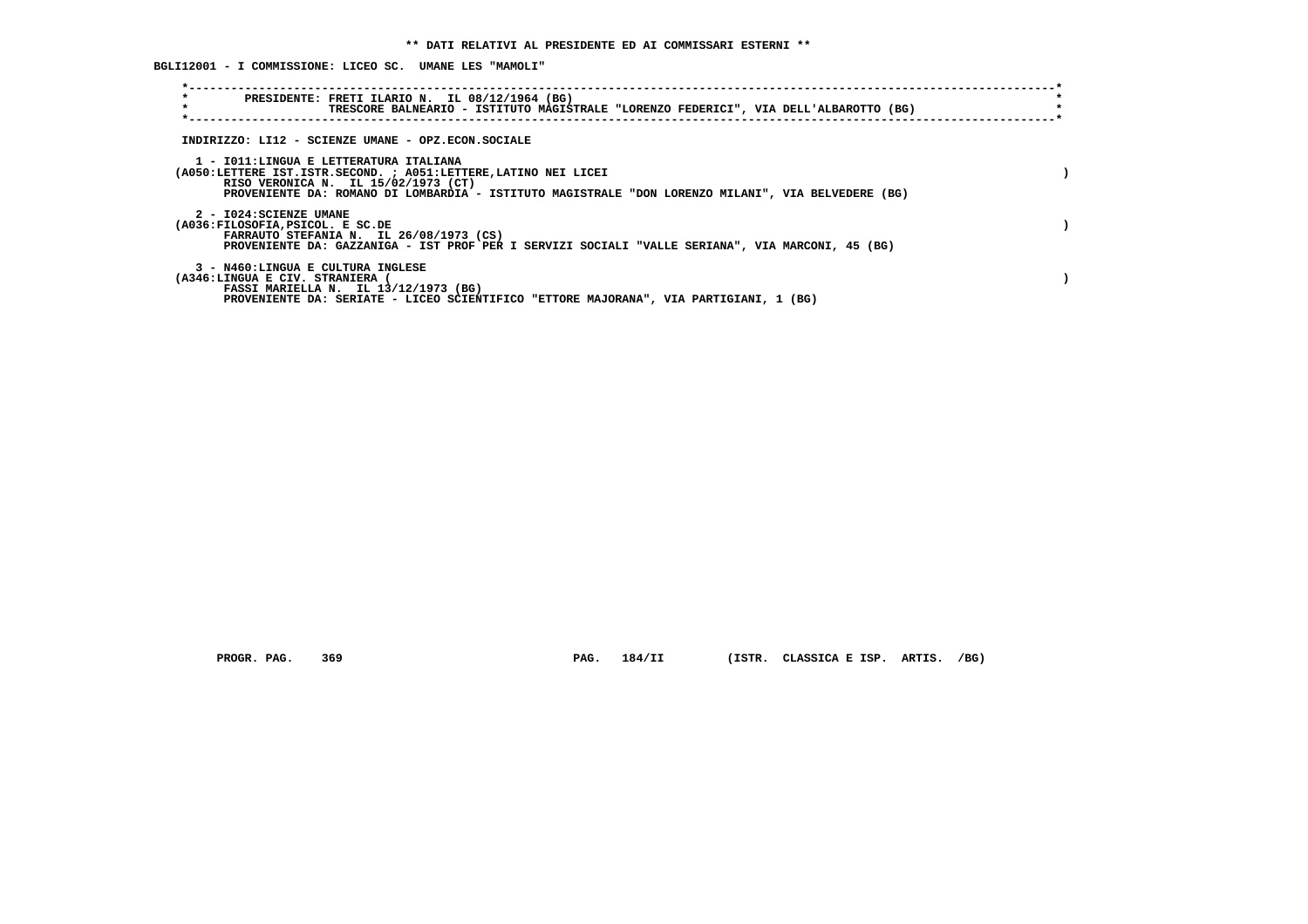**BGLI12002 - II COMMISSIONE: LICEO SC. UMANE LES "MAMOLI"**

 **\*\* DATI RELATIVI ALLE CLASSI DELLA CONFIGURAZIONE \*\***

| ISTITUTO PRIMA SEDE: BERGAMO - ISTITUTO MAGISTRALE LICEO SC.UMANE LES "MAMOLI", VIA BREMBILLA 3 (BG) |  |  |  |  |  |  |
|------------------------------------------------------------------------------------------------------|--|--|--|--|--|--|
|------------------------------------------------------------------------------------------------------|--|--|--|--|--|--|

|  | * CLASSE * ISTITUTO |  | * SEZIONE * INDIRIZZO                                        |        | $*L.F.P.*$   |  |  | CANDIDATI |                       |  | * L. STRANIERE<br>*INT.*EST.*SPEC*MER.* II PR. I COM. II COM. * | $\star$ |
|--|---------------------|--|--------------------------------------------------------------|--------|--------------|--|--|-----------|-----------------------|--|-----------------------------------------------------------------|---------|
|  |                     |  |                                                              |        |              |  |  |           |                       |  |                                                                 |         |
|  |                     |  | * BGPM02601L * 5CL * LI12 - SCIENZE UMANE - OPZ.ECON.SOCIALE |        | $\mathbf{r}$ |  |  |           | $* 23 * 1 * * * * *$  |  |                                                                 |         |
|  |                     |  | * BGPM02601L * 5DL * LI12 - SCIENZE UMANE - OPZ.ECON.SOCIALE |        |              |  |  |           | $* 26 * * * * * *$    |  |                                                                 |         |
|  |                     |  |                                                              |        |              |  |  |           |                       |  |                                                                 |         |
|  |                     |  |                                                              | TOTALI |              |  |  |           | * 49 * 1 * * *        |  |                                                                 |         |
|  |                     |  |                                                              |        |              |  |  |           | *----*----*----*----* |  |                                                                 |         |

 **PROGR. PAG. 370 PAG. 185/I (ISTR. CLASSICA E ISP. ARTIS. /BG)**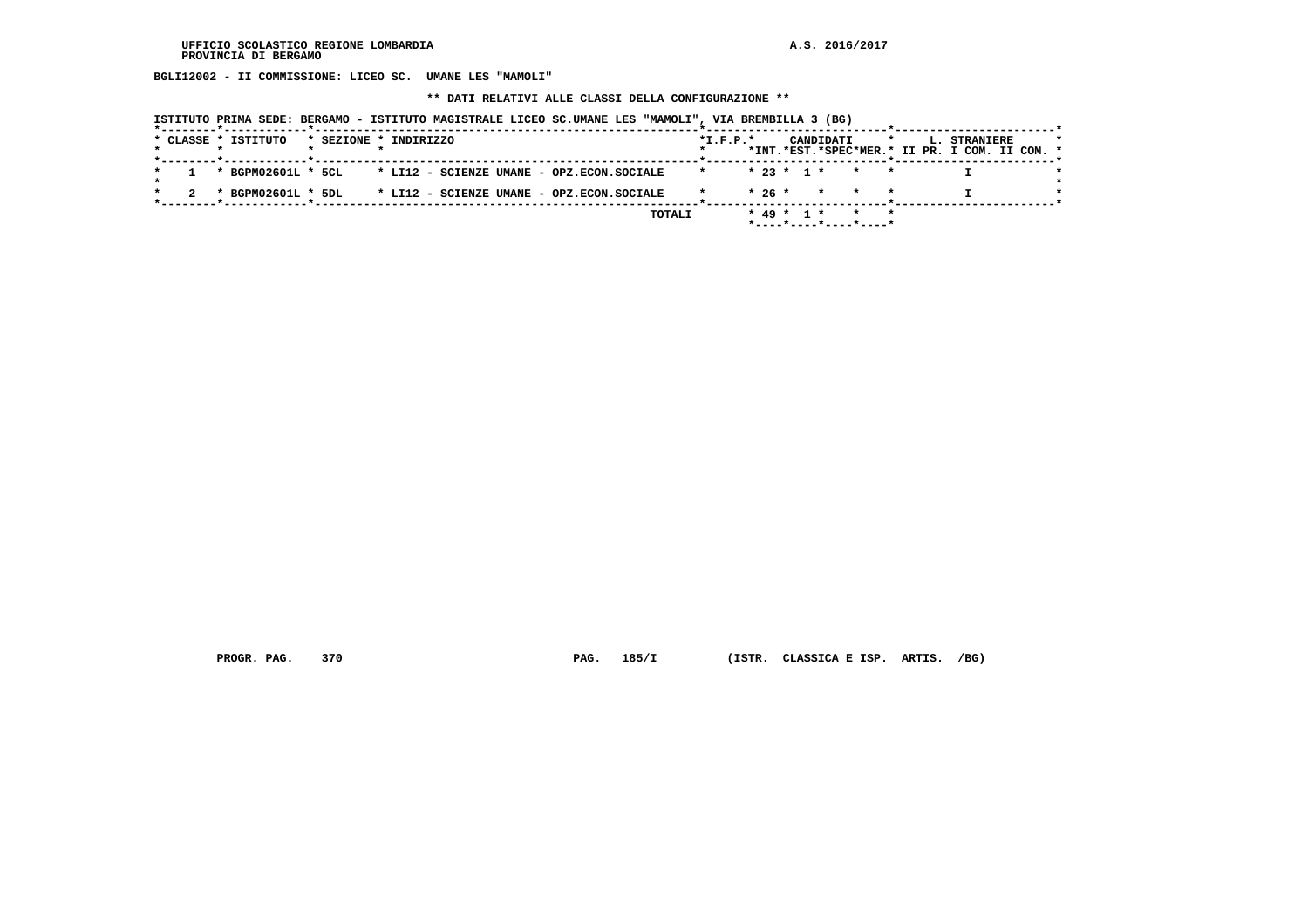**BGLI12002 - II COMMISSIONE: LICEO SC. UMANE LES "MAMOLI"**

| $\star$<br>PRESIDENTE: SCARAMUZZI ADELAIDE IDA N. IL 21/01/1969 (MI)<br>$\star$<br>TREVIGLIO - ISTITUTO TECNICO AGRARIO "GAETANO CANTONI", VIA MERISIO, 17/C (BG)                                                                                     |  |
|-------------------------------------------------------------------------------------------------------------------------------------------------------------------------------------------------------------------------------------------------------|--|
| INDIRIZZO: LI12 - SCIENZE UMANE - OPZ.ECON.SOCIALE                                                                                                                                                                                                    |  |
| 1 - IO11:LINGUA E LETTERATURA ITALIANA<br>(A050:LETTERE IST.ISTR.SECOND. ; A051:LETTERE, LATINO NEI LICEI<br>SISANA LUCIO N. IL 11/06/1960 (BG)<br>PROVENIENTE DA: ROMANO DI LOMBARDIA - ISTITUTO MAGISTRALE "DON LORENZO MILANI", VIA BELVEDERE (BG) |  |
| 2 - I024: SCIENZE UMANE<br>(A036:FILOSOFIA, PSICOL. E SC.DE<br>ROSA SABRINA N. IL 27/02/1965 (BG)<br>PROVENIENTE DA: TRESCORE BALNEARIO - ISTITUTO MAGISTRALE "LORENZO FEDERICI", VIA DELL'ALBAROTTO (BG)                                             |  |
| 3 - N460:LINGUA E CULTURA INGLESE<br>(A346:LINGUA E CIV. STRANIERA<br>ROSA FABIO N. IL 24/06/1962 (MI)<br>PROVENIENTE DA: PRESEZZO - LICEO SCIENTIFICO "MAIRONI DA PONTE", VIA BERIZZI, 1 (BG)                                                        |  |

 **PROGR. PAG. 371 PAG. 185/II (ISTR. CLASSICA E ISP. ARTIS. /BG)**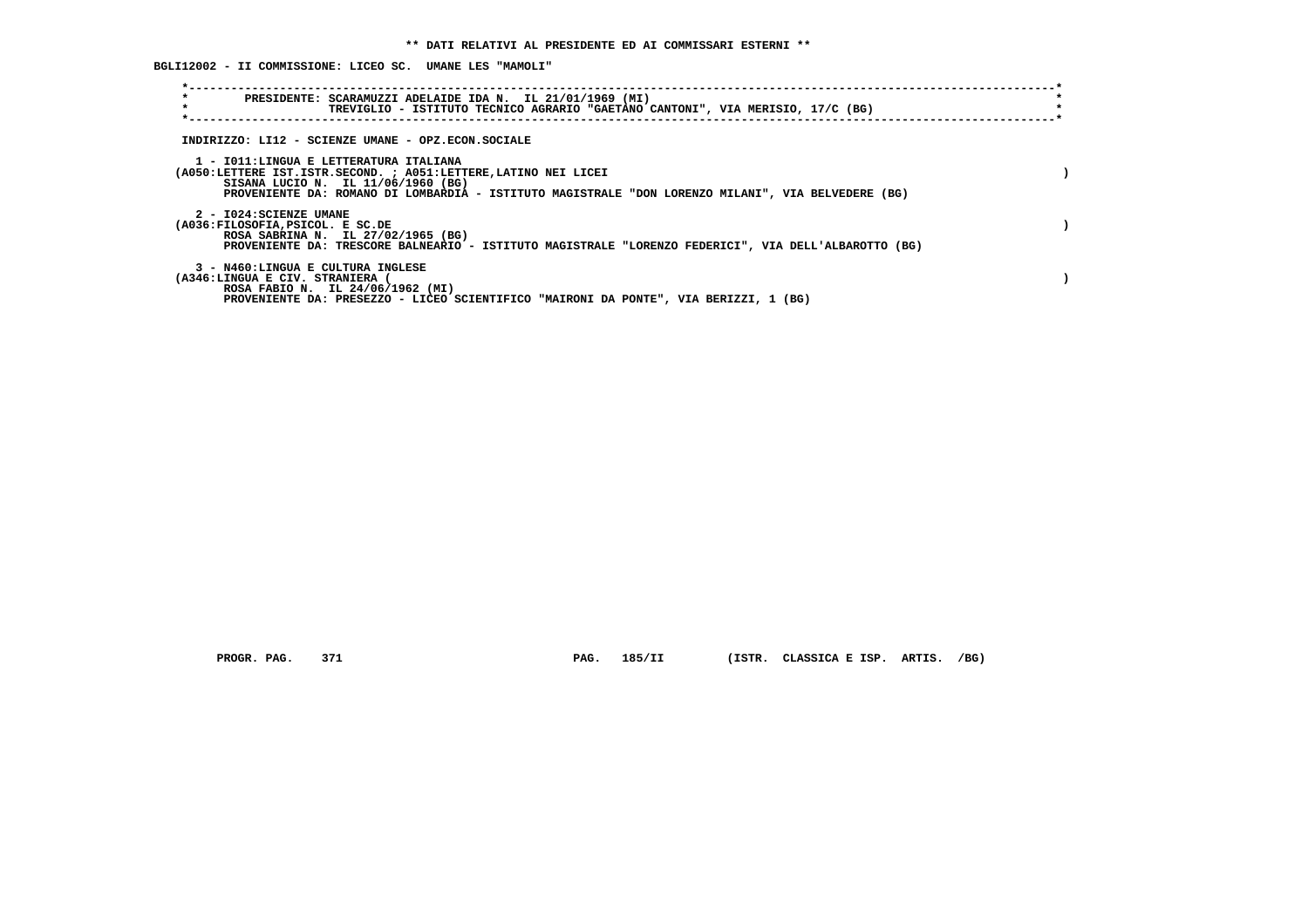**BGLI12003 - III COMMISSIONE: "DON LORENZO MILANI"**

# **\*\* DATI RELATIVI ALLE CLASSI DELLA CONFIGURAZIONE \*\***

|  | ISTITUTO PRIMA SEDE: ROMANO DI LOMBARDIA - ISTITUTO MAGISTRALE "DON LORENZO MILANI", VIA BELVEDERE (BG) |  |  |
|--|---------------------------------------------------------------------------------------------------------|--|--|
|  |                                                                                                         |  |  |

|  |  | * CLASSE * ISTITUTO |  | * SEZIONE * INDIRIZZO                     |  |        | $*$ I.F.P. $*$ |          |  | CANDIDATI        |                       |  | L. STRANIERE<br>*INT.*EST.*SPEC*MER.* II PR. I COM. II COM. * |  |  |
|--|--|---------------------|--|-------------------------------------------|--|--------|----------------|----------|--|------------------|-----------------------|--|---------------------------------------------------------------|--|--|
|  |  |                     |  |                                           |  |        |                |          |  |                  |                       |  |                                                               |  |  |
|  |  | * BGPM03401G * AECO |  | * LI12 - SCIENZE UMANE - OPZ.ECON.SOCIALE |  |        |                |          |  | $* 26 * 1 * 1 *$ |                       |  |                                                               |  |  |
|  |  |                     |  |                                           |  |        |                |          |  |                  |                       |  |                                                               |  |  |
|  |  | * BGPM03401G * BECO |  | * LI12 - SCIENZE UMANE - OPZ.ECON.SOCIALE |  |        |                | $* 27 *$ |  |                  | * * *                 |  |                                                               |  |  |
|  |  |                     |  |                                           |  | TOTALI |                |          |  | $* 53 * 1 * 1 *$ |                       |  |                                                               |  |  |
|  |  |                     |  |                                           |  |        |                |          |  |                  | *----*----*----*----* |  |                                                               |  |  |

 **PROGR. PAG. 372 PAG. 186/I (ISTR. CLASSICA E ISP. ARTIS. /BG)**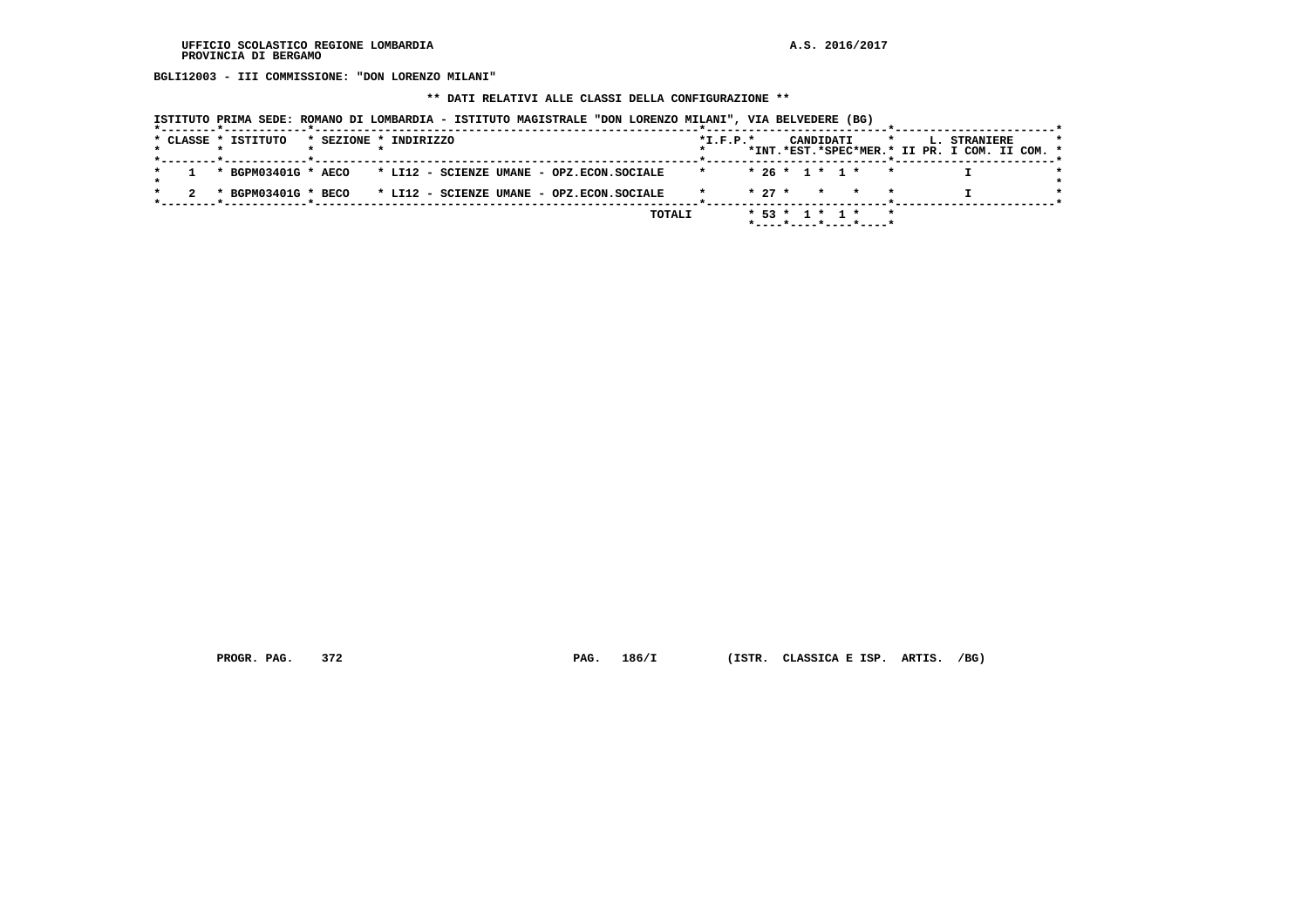**BGLI12003 - III COMMISSIONE: "DON LORENZO MILANI"**

| $\star$<br>PRESIDENTE: AMBONI ILARIO N. IL 12/01/1957 (BG)<br>$\star$<br>BERGAMO - ISTITUTO TECNICO INDUSTRIALE "GIULIO NATTA", VIALE EUROPA, 15 (BG)                                                                                 |  |
|---------------------------------------------------------------------------------------------------------------------------------------------------------------------------------------------------------------------------------------|--|
| INDIRIZZO: LI12 - SCIENZE UMANE - OPZ.ECON.SOCIALE                                                                                                                                                                                    |  |
| 1 - IO11:LINGUA E LETTERATURA ITALIANA<br>(A050:LETTERE IST.ISTR.SECOND. ; A051:LETTERE,LATINO NEI LICEI<br>BELLINI CORINNA N. IL 05/08/1966 (BG)<br>PROVENIENTE DA: TREVIGLIO - LICEO CLASSICO "SIMONE WEIL", VIA BOTTICELLI, 6 (BG) |  |
| 2 - I024: SCIENZE UMANE<br>(A036:FILOSOFIA, PSICOL. E SC.DE<br>LORENZI ROBERTO N. IL 08/07/1955 (BG)<br>PROVENIENTE DA: TRESCORE BALNEARIO - ISTITUTO MAGISTRALE "LORENZO FEDERICI", VIA DELL'ALBAROTTO (BG)                          |  |
| 3 - N460:LINGUA E CULTURA INGLESE<br>(A346:LINGUA E CIV. STRANIERA<br>LONGARETTI BARBARA N. IL 03/09/1971 (BG)<br>PROVENIENTE DA: TREVIGLIO - LICEO CLASSICO "SIMONE WEIL", VIA BOTTICELLI, 6 (BG)                                    |  |

 **PROGR. PAG. 373 PAG. 186/II (ISTR. CLASSICA E ISP. ARTIS. /BG)**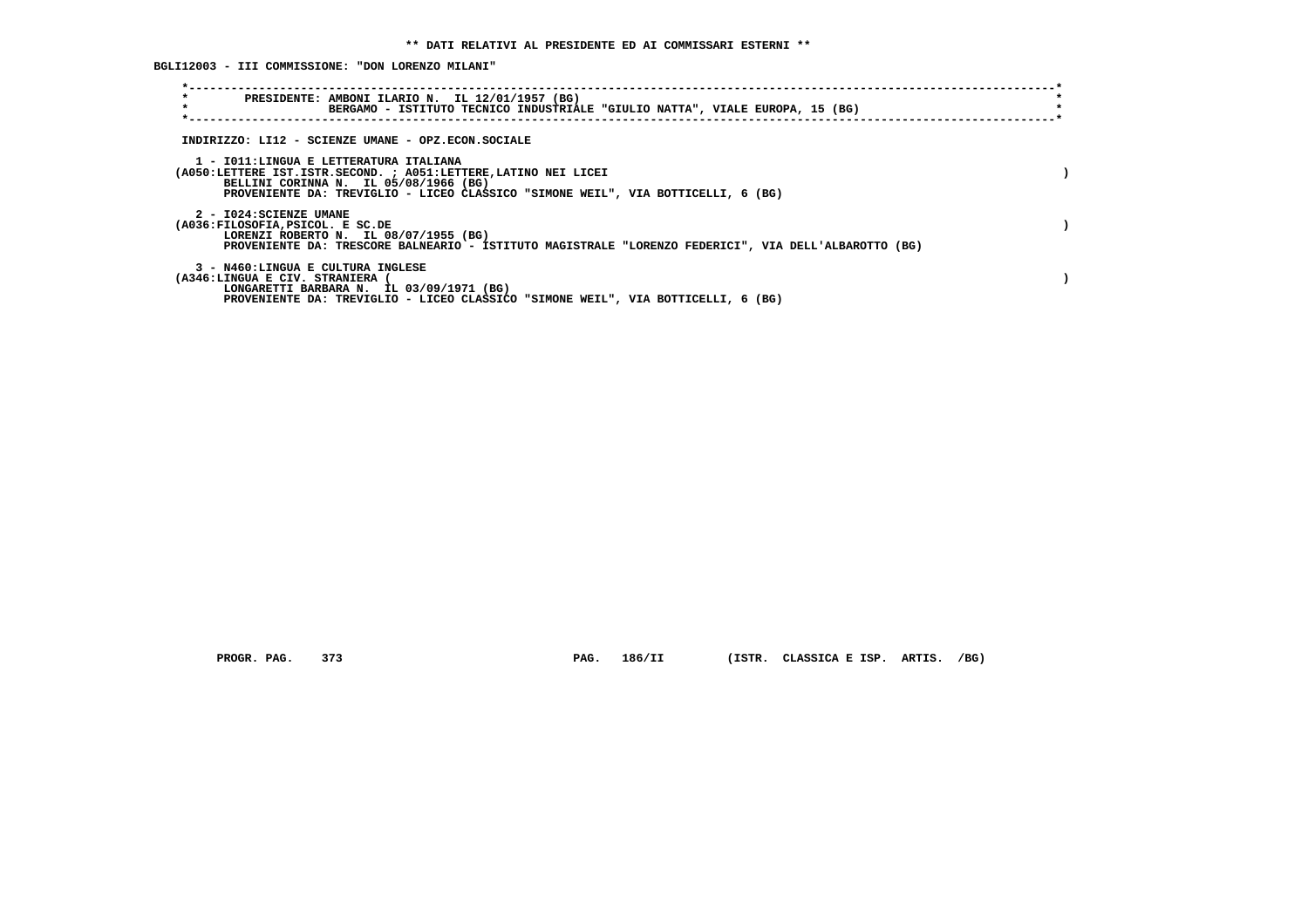**BGLI12004 - IV COMMISSIONE: "GUGLIELMO OBERDAN"**

# **\*\* DATI RELATIVI ALLE CLASSI DELLA CONFIGURAZIONE \*\***

|  |                     |                       |  |  | ISTITUTO PRIMA SEDE: TREVIGLIO - ISTITUTO MAGISTRALE "GUGLIELMO OBERDAN", VIALE MERISIO 14 (BG) |            |          |              |           |                       |         |                                                               |  |  |
|--|---------------------|-----------------------|--|--|-------------------------------------------------------------------------------------------------|------------|----------|--------------|-----------|-----------------------|---------|---------------------------------------------------------------|--|--|
|  | * CLASSE * ISTITUTO | * SEZIONE * INDIRIZZO |  |  |                                                                                                 | $*L.F.P.*$ |          |              | CANDIDATI |                       | $\star$ | L. STRANIERE<br>*INT.*EST.*SPEC*MER.* II PR. I COM. II COM. * |  |  |
|  |                     |                       |  |  | * BGPM037013 * ALES * LI12 - SCIENZE UMANE - OPZ.ECON.SOCIALE                                   | $\star$    |          |              |           | $* 28 * 1 * *$        |         |                                                               |  |  |
|  | * BGPM037013 * BLES |                       |  |  | * LI12 - SCIENZE UMANE - OPZ.ECON.SOCIALE                                                       |            | $* 21 *$ |              | $\star$   |                       |         |                                                               |  |  |
|  |                     |                       |  |  | TOTALI                                                                                          |            |          | $* 49 * 1 *$ |           | *----*----*----*----* |         |                                                               |  |  |

 **PROGR. PAG. 374 PAG. 187/I (ISTR. CLASSICA E ISP. ARTIS. /BG)**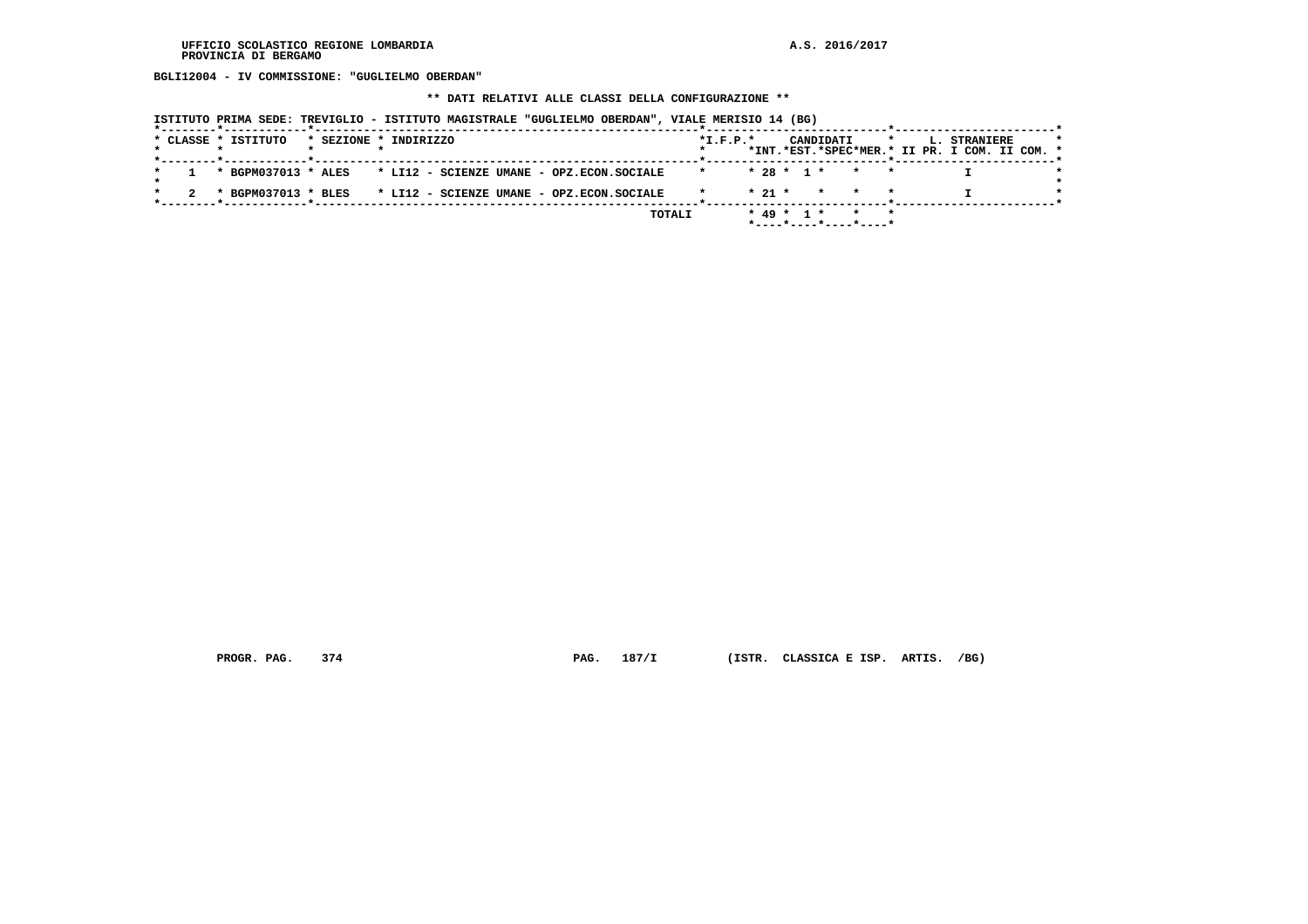**BGLI12004 - IV COMMISSIONE: "GUGLIELMO OBERDAN"**

| $\star$                                                             | PRESIDENTE: PECORARIO AGOSTINO N. IL 02/11/1963 (BG)<br>BERGAMO - ISTITUTO TECNICO COMMERCIALE "VITTORIO EMANUELE II", VIA F. LUSSANA, 2 (BG)                                                                                |  |
|---------------------------------------------------------------------|------------------------------------------------------------------------------------------------------------------------------------------------------------------------------------------------------------------------------|--|
|                                                                     | INDIRIZZO: LI12 - SCIENZE UMANE - OPZ.ECON.SOCIALE                                                                                                                                                                           |  |
| 1 - IO11: LINGUA E LETTERATURA ITALIANA                             | (A050:LETTERE IST.ISTR.SECOND. ; A051:LETTERE, LATINO NEI LICEI<br>MUZZUPAPPA ANTONIO SALVATORE N. IL 15/02/1975 (VV)<br>PROVENIENTE DA: BERGAMO - ISTITUTO TECNICO INDUSTRIALE "PIETRO PALEOCAPA", VIA M. GAVAZZENI 29 (BG) |  |
| 2 - I024: SCIENZE UMANE<br>(A036:FILOSOFIA, PSICOL. E SC.DE         | MAJOLINO MIRELLA N. IL 06/07/1951 (CT)<br>PROVENIENTE DA: BERGAMO - ISTITUTO MAGISTRALE "P. SECCO SUARDO", VIA ANGELO MAJ, 8 (BG)                                                                                            |  |
| 3 - N460:LINGUA E CULTURA INGLESE<br>(A346:LINGUA E CIV. STRANIERA) | ROTA SPERTI GIOVANNI N. IL 28/05/1964 (BG)<br>PROVENIENTE DA: BERGAMO - LICEO SCIENTIFICO "FILIPPO LUSSANA", VIA ANGELO MAY,1 (BG)                                                                                           |  |

 **PROGR. PAG. 375 PAG. 187/II (ISTR. CLASSICA E ISP. ARTIS. /BG)**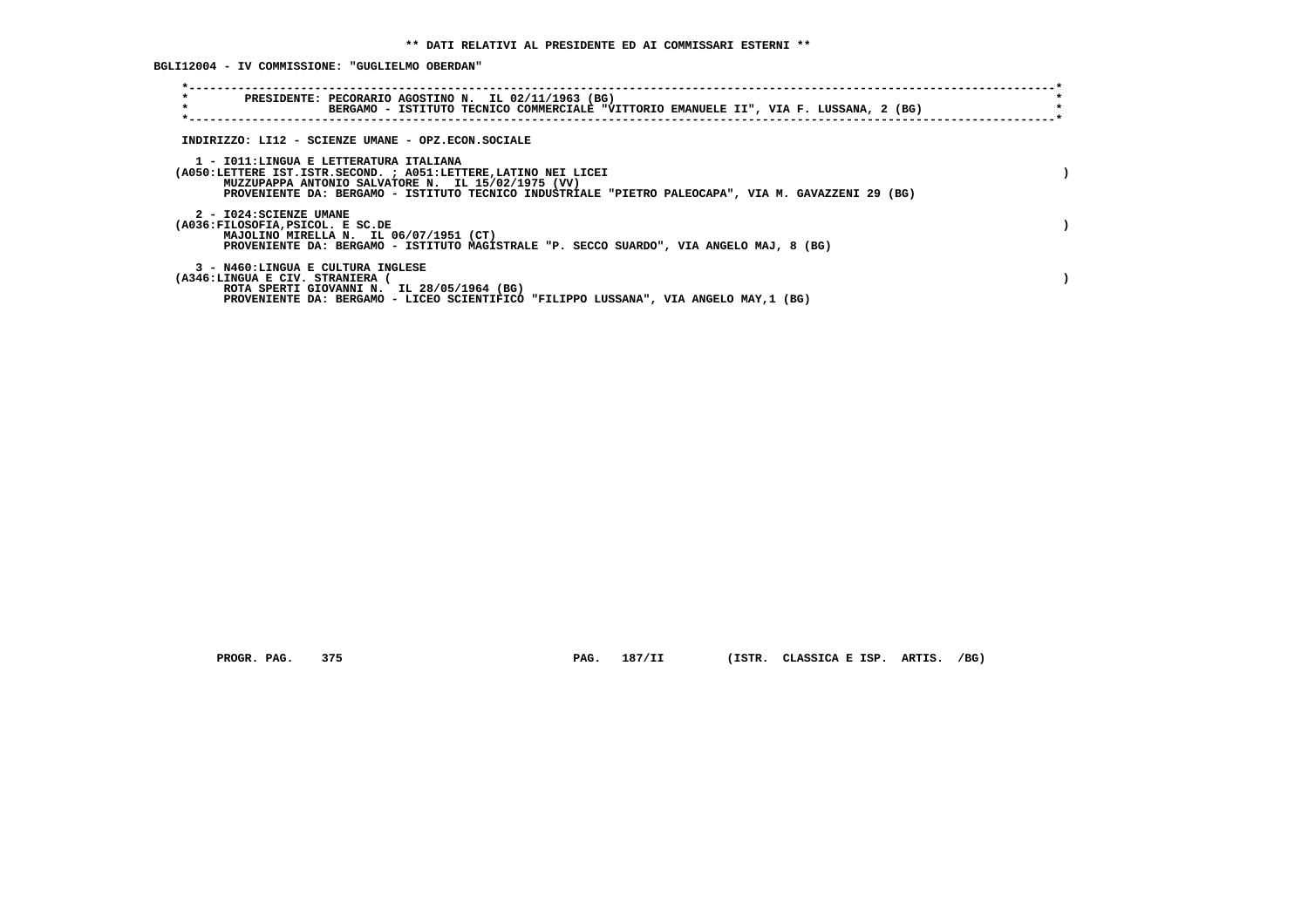**BGLI12005 - V COMMISSIONE: LICEO DELLE SCIENZE UMANE "LEONARDO DA V**

 **\*\* DATI RELATIVI ALLE CLASSI DELLA CONFIGURAZIONE \*\***

| ISTITUTO PRIMA SEDE: BERGAMO - L.R. PAR. ISTITUTO MAGISTRALE LICEO DELLE SCIENZE UMANE "LEO, VIA G.B. MORONI, 255 (BG) |  |  |
|------------------------------------------------------------------------------------------------------------------------|--|--|
|------------------------------------------------------------------------------------------------------------------------|--|--|

|  | * CLASSE * ISTITUTO |  | * SEZIONE * INDIRIZZO                     |  |        | $*L.F.P.*$ |  |                   | CANDIDATI |                       | $\star$ | <b>L. STRANIERE</b><br>*INT.*EST.*SPEC*MER.* II PR. I COM. II COM. * |  |
|--|---------------------|--|-------------------------------------------|--|--------|------------|--|-------------------|-----------|-----------------------|---------|----------------------------------------------------------------------|--|
|  | * BGPMVO500T * A    |  | * LI12 - SCIENZE UMANE - OPZ.ECON.SOCIALE |  |        |            |  |                   |           | $* 16 * 7 * * * *$    |         |                                                                      |  |
|  | * BGPMVO500T * B    |  | * LI12 - SCIENZE UMANE - OPZ.ECON.SOCIALE |  |        |            |  |                   |           | $* 14 * 7 * * * * *$  |         |                                                                      |  |
|  |                     |  |                                           |  | TOTALI |            |  | $*$ 30 $*$ 14 $*$ |           | *----*----*----*----* |         |                                                                      |  |

 **PROGR. PAG. 376 PAG. 188/I (ISTR. CLASSICA E ISP. ARTIS. /BG)**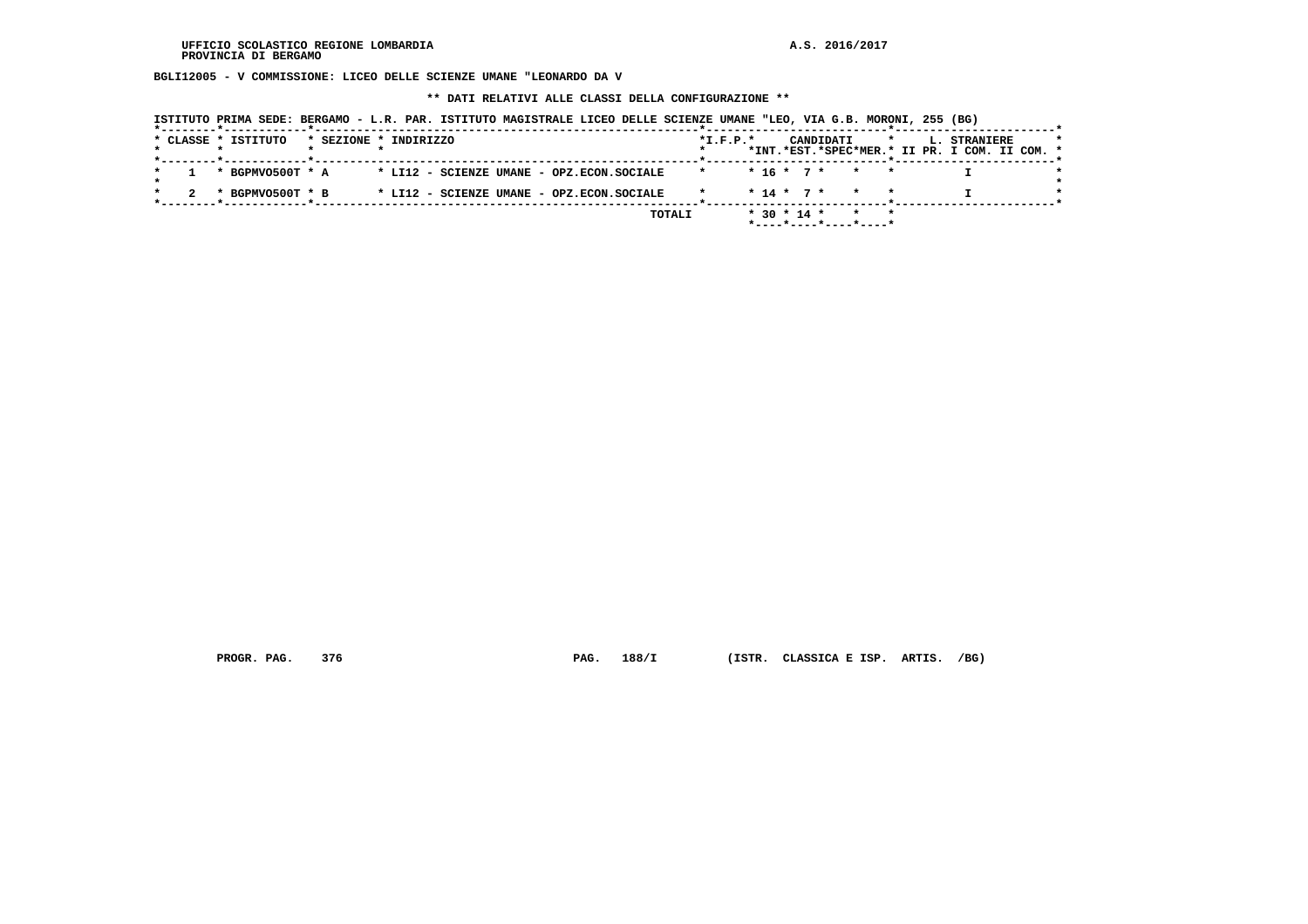**BGLI12005 - V COMMISSIONE: LICEO DELLE SCIENZE UMANE "LEONARDO DA V**

| $\star$<br>PRESIDENTE: DE ROSA VITTORIO N. IL 01/03/1966 (NA)<br>$\star$<br>ROMANO DI LOMBARDIA - LICEO SCIENTIFICO "DON LORENZO MILANI", VIA BELVEDERE (BG)                                                                                      |  |
|---------------------------------------------------------------------------------------------------------------------------------------------------------------------------------------------------------------------------------------------------|--|
| INDIRIZZO: LI12 - SCIENZE UMANE - OPZ.ECON.SOCIALE                                                                                                                                                                                                |  |
| 1 - IO11: LINGUA E LETTERATURA ITALIANA<br>(A050:LETTERE IST.ISTR.SECOND. ; A051:LETTERE, LATINO NEI LICEI<br>DI RUSSO GINA N. IL 30/10/1973 (PE)<br>PROVENIENTE DA: ALZANO LOMBARDO - LICEO SCIENTIFICO "EDOARDO AMALDI", VIA LOCATELLI, 16 (BG) |  |
| 2 - I024: SCIENZE UMANE<br>(A036:FILOSOFIA, PSICOL. E SC.DE<br>CERVI GIANFRANCO N. IL 08/02/1956 (BG)<br>PROVENIENTE DA: ROMANO DI LOMBARDIA - ISTITUTO MAGISTRALE "DON LORENZO MILANI", VIA BELVEDERE (BG)                                       |  |
| 3 - N460:LINGUA E CULTURA INGLESE<br>(A346:LINGUA E CIV. STRANIERA<br>MOLTENI CHIARA N. IL 13/05/1974 (BG)<br>PROVENIENTE DA: NEMBRO - IST PROF PER I SERVIZI ALBERGHIERI E RISTORAZIONE "ALFREDO SONZOGNI", VIA BELLINI 54 (BG)                  |  |

 **PROGR. PAG. 377 PAG. 188/II (ISTR. CLASSICA E ISP. ARTIS. /BG)**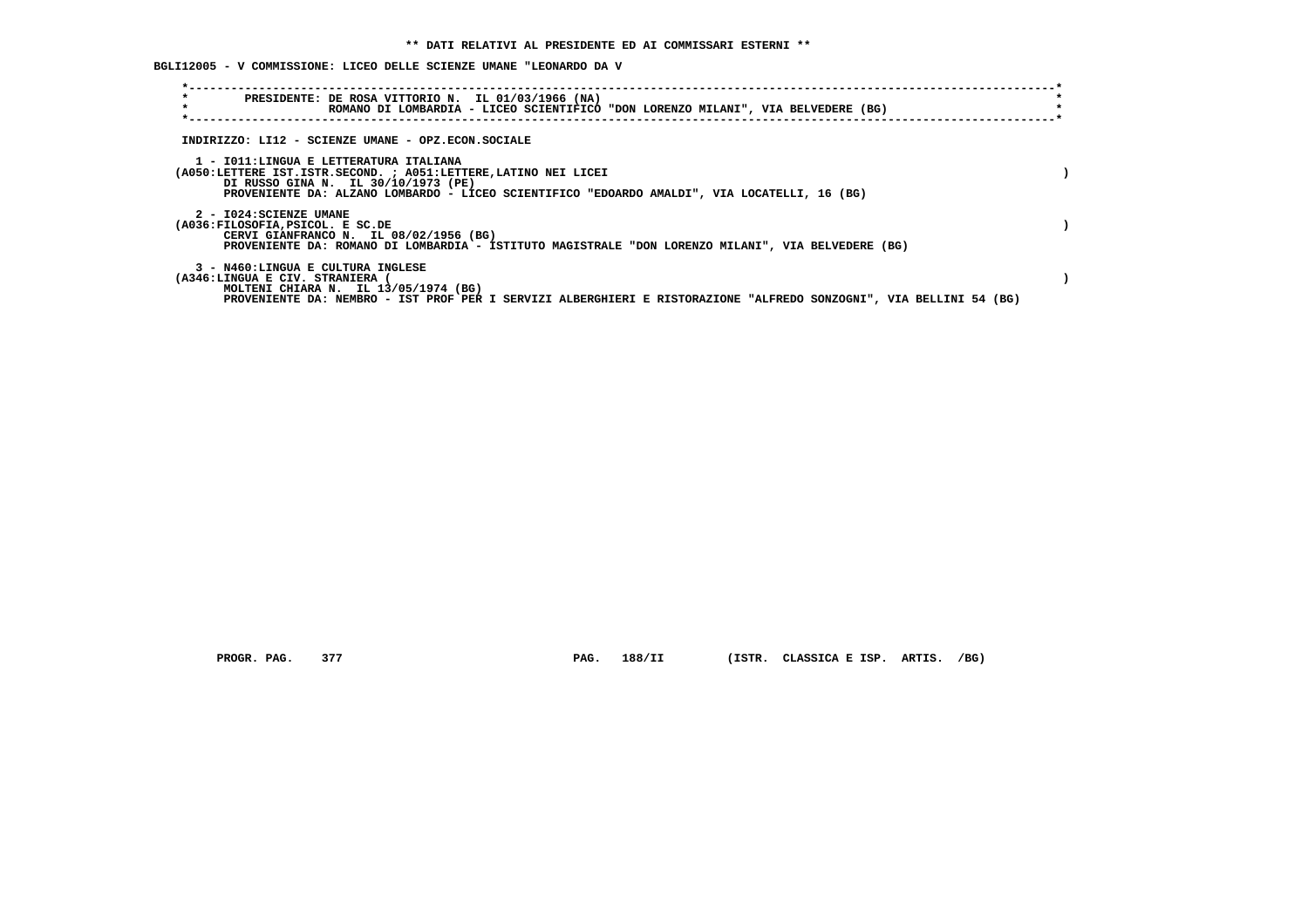**BGLI12006 - VI COMMISSIONE: Liceo delle Scienze Umane "ISCHOOL"**

 **\*\* DATI RELATIVI ALLE CLASSI DELLA CONFIGURAZIONE \*\***

| ISTITUTO PRIMA SEDE: BERGAMO - L.R. PAR. SCUOLA MAGISTRALE Liceo delle Scienze Umane "ISC, VIA GHISLANDI, N. 57 (BG) |            |                                                                           |
|----------------------------------------------------------------------------------------------------------------------|------------|---------------------------------------------------------------------------|
| * CLASSE * ISTITUTO<br>* SEZIONE * INDIRIZZO                                                                         | $*T.F.P.*$ | CANDIDATI * L. STRANIERE<br>*INT.*EST.*SPEC*MER.* II PR. I COM. II COM. * |
| $1$ * BGP0235008 * IE * LI12 - SCIENZE UMANE - OPZ.ECON.SOCIALE                                                      |            | $*$ $*$ 16 $*$ 3 $*$ $*$ $*$                                              |
|                                                                                                                      |            |                                                                           |

 **ISTITUTO SECONDA SEDE: BERGAMO - L.R. PAR. ISTITUTO MAGISTRALE LICEO DELLE SCIENZE UMANE OPZ., VIA ARENA, N. 11 (BG)**

|  | * CLASSE * ISTITUTO | * SEZIONE * INDIRIZZO |  |  |                                                                                       | $*T$ , $F$ , $D$ , $*$ |  |  |                      |  | CANDIDATI * L. STRANIERE<br>*INT.*EST.*SPEC*MER.* II PR. I COM. II COM. * |  |  |
|--|---------------------|-----------------------|--|--|---------------------------------------------------------------------------------------|------------------------|--|--|----------------------|--|---------------------------------------------------------------------------|--|--|
|  |                     |                       |  |  | 2 * BGPMZF5001 * A $\qquad$ * LI12 - SCIENZE UMANE - OPZ.ECON.SOCIALE * * 8 * * * * * |                        |  |  |                      |  |                                                                           |  |  |
|  |                     |                       |  |  | <b>TOTALI</b>                                                                         |                        |  |  | $* 24 * 3 * * * * *$ |  |                                                                           |  |  |

 **PROGR. PAG. 378 PAG. 189/I (ISTR. CLASSICA E ISP. ARTIS. /BG)**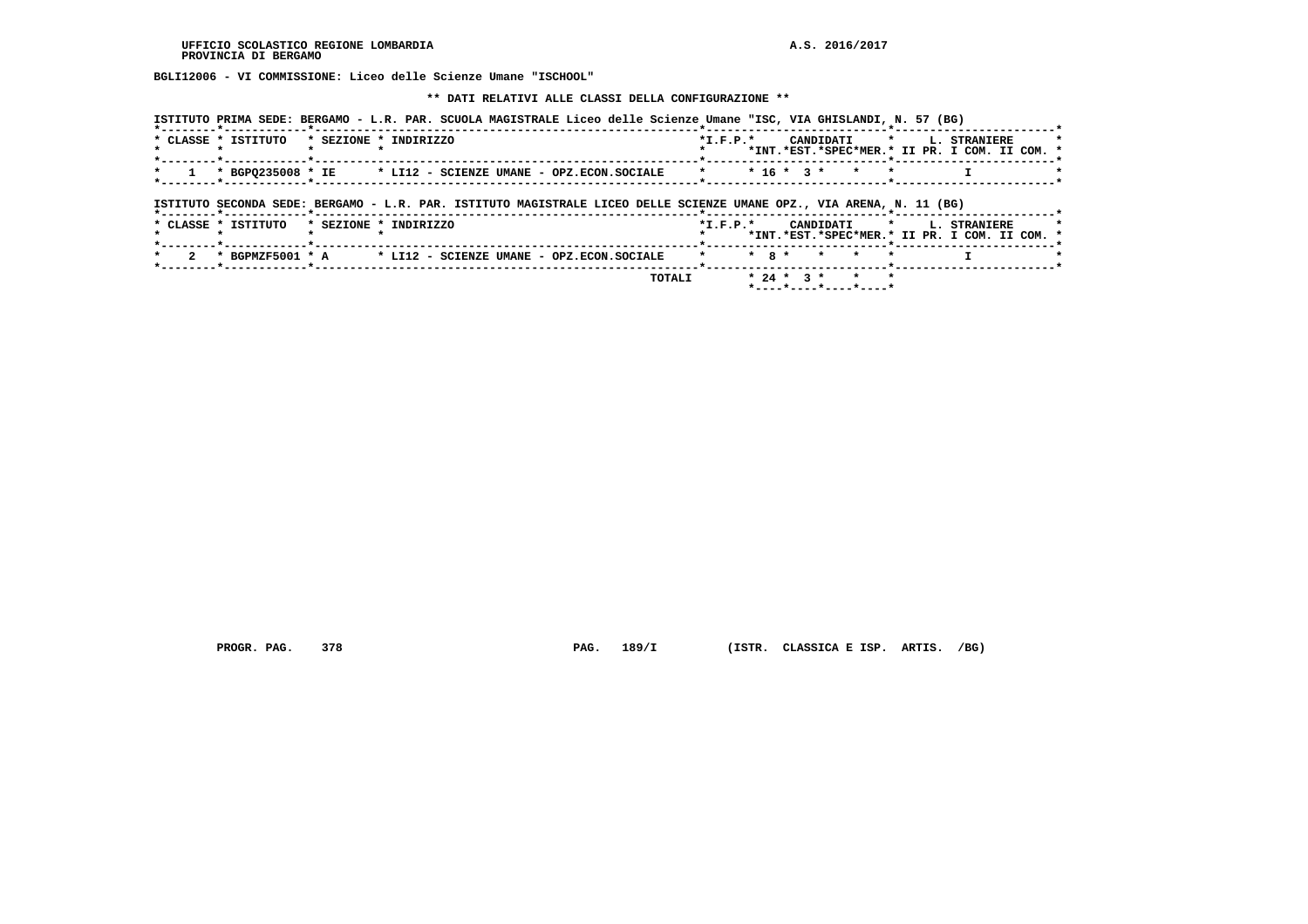**BGLI12006 - VI COMMISSIONE: Liceo delle Scienze Umane "ISCHOOL"**

| $\star$                                                                                                                                                                                                                                      |  |
|----------------------------------------------------------------------------------------------------------------------------------------------------------------------------------------------------------------------------------------------|--|
| PRESIDENTE: CAMOZZINI MARCO N. IL 20/05/1955 (BG)<br>$\star$<br>SERIATE - ISTITUTO TECNICO INDUSTRIALE "ETTORE MAJORANA", VIA PARTIGIANI, 1 (BG)                                                                                             |  |
| INDIRIZZO: LI12 - SCIENZE UMANE - OPZ.ECON.SOCIALE                                                                                                                                                                                           |  |
| 1 - IO11:LINGUA E LETTERATURA ITALIANA<br>(A050:LETTERE IST.ISTR.SECOND. ; A051:LETTERE, LATINO NEI LICEI<br>CORTINOVIS BARBARA N. IL 31/01/1964 (BG)<br>PROVENIENTE DA: GAZZANIGA - LICEO SCIENTIFICO "VALLE SERIANA", VIA MARCONI, 45 (BG) |  |
| 2 - I024: SCIENZE UMANE<br>(A036:FILOSOFIA, PSICOL. E SC.DE<br>GRANATO ALFONSINA N. IL 09/10/1963 (SA)<br>PROVENIENTE DA: TRESCORE BALNEARIO - ISTITUTO MAGISTRALE "LORENZO FEDERICI", VIA DELL'ALBAROTTO (BG)                               |  |
| 3 - N460:LINGUA E CULTURA INGLESE<br>(A346:LINGUA E CIV. STRANIERA<br>RESMINI LAURA FRANCESCA N. IL 15/03/1981 (BG)<br>PROVENIENTE DA: TREVIGLIO - IST PROF PER L'AGRICOLTURA E L'AMBIENTE "GAETANO CANTONI", VIALE MERISIO 17/C (BG)        |  |

 **PROGR. PAG. 379 PAG. 189/II (ISTR. CLASSICA E ISP. ARTIS. /BG)**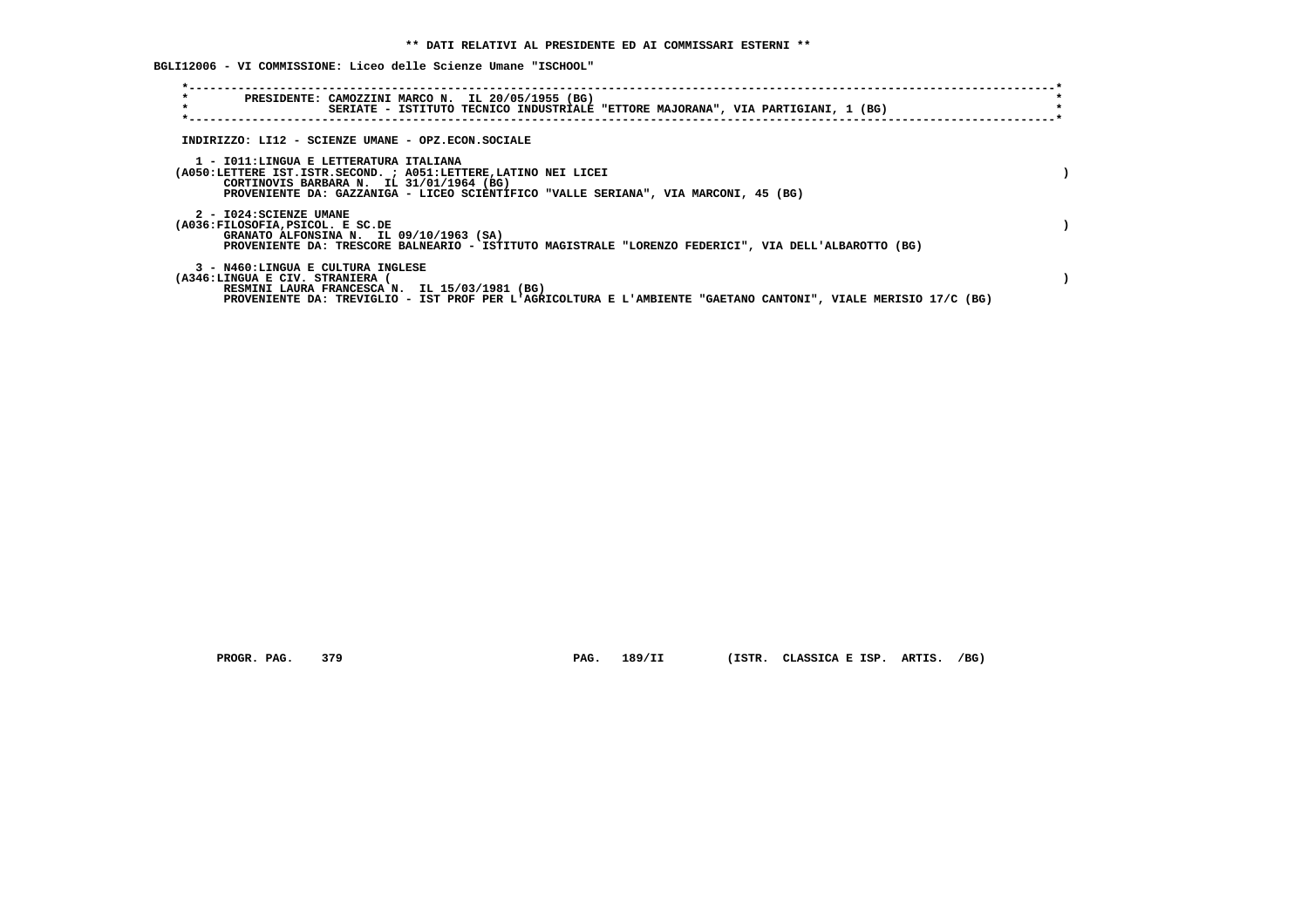**BGLI13001 - I COMMISSIONE: "P. SECCO SUARDO"**

# **\*\* DATI RELATIVI ALLE CLASSI DELLA CONFIGURAZIONE \*\***

|  |                     | ISTITUTO PRIMA SEDE: BERGAMO - ISTITUTO MAGISTRALE "P. SECCO SUARDO", VIA ANGELO MAJ, 8 (BG) |        |            |          |                       |         |                                                               |  |
|--|---------------------|----------------------------------------------------------------------------------------------|--------|------------|----------|-----------------------|---------|---------------------------------------------------------------|--|
|  | * CLASSE * ISTITUTO | * SEZIONE * INDIRIZZO                                                                        |        | $*I.F.P.*$ |          | CANDIDATI             | $\star$ | L. STRANIERE<br>*INT.*EST.*SPEC*MER.* II PR. I COM. II COM. * |  |
|  | * BGPM010002 * 5X   | * LI13 - MUSIC.COREUTICO - SEZ.MUSICALE                                                      |        | $\star$    | $* 27 *$ | $\star$               |         |                                                               |  |
|  | * BGPM010002 * 5A   | * LI11 - SCIENZE UMANE                                                                       |        |            | $*26*$   | $\star$<br>$\star$    |         |                                                               |  |
|  |                     |                                                                                              | TOTALI |            | $* 53 *$ | *----*----*----*----* |         |                                                               |  |

 **PROGR. PAG. 380 PAG. 190/I (ISTR. CLASSICA E ISP. ARTIS. /BG)**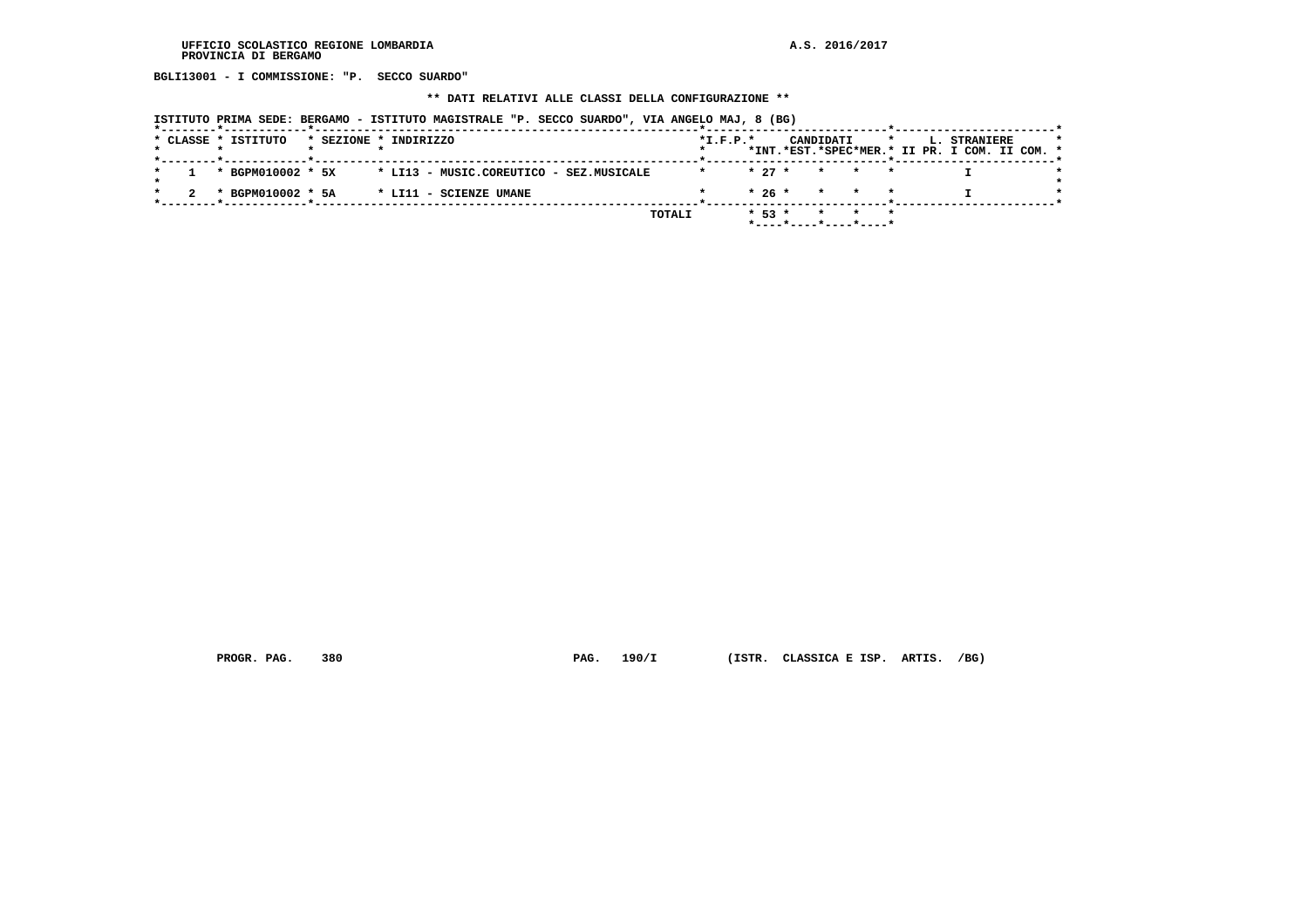**\*----------------------------------------------------------------------------------------------------------------------------\* \* PRESIDENTE: SANTARCANGELO ANTONIETTA N. IL 11/07/1974 (MT) \* \* LOVERE - IST PROF PER I SERVIZI SOCIALI "IVAN PIANA", VIA XX SETTEMBRE 4 (BG) \* \*----------------------------------------------------------------------------------------------------------------------------\* INDIRIZZO: LI13 - MUSIC.COREUTICO - SEZ.MUSICALE 1 - I011:LINGUA E LETTERATURA ITALIANA (A050:LETTERE IST.ISTR.SECOND. ; A051:LETTERE,LATINO NEI LICEI ) COLACINO MARIA KELLY N. IL 15/11/1975 (CS) PROVENIENTE DA: TRESCORE BALNEARIO - ISTITUTO MAGISTRALE "LORENZO FEDERICI", VIA DELL'ALBAROTTO (BG) 2 - N460:LINGUA E CULTURA INGLESE (A346:LINGUA E CIV. STRANIERA ( ) GERARDO CINZIA N. IL 05/11/1965 (AV) PROVENIENTE DA: SERIATE - LICEO SCIENTIFICO "ETTORE MAJORANA", VIA PARTIGIANI, 1 (BG) 3 - I047:FISICA (A049:MATEMATICA E FISICA ) RIZZO ANTONIO N. IL 22/04/1958 (CS) PROVENIENTE DA: TRESCORE BALNEARIO - ISTITUTO MAGISTRALE "LORENZO FEDERICI", VIA DELL'ALBAROTTO (BG) INDIRIZZO: LI11 - SCIENZE UMANE 1 - I011:LINGUA E LETTERATURA ITALIANA (A051:LETTERE,LATINO NEI LICEI ) COLACINO MARIA KELLY N. IL 15/11/1975 (CS) PROVENIENTE DA: TRESCORE BALNEARIO - ISTITUTO MAGISTRALE "LORENZO FEDERICI", VIA DELL'ALBAROTTO (BG) 2 - N460:LINGUA E CULTURA INGLESE (A346:LINGUA E CIV. STRANIERA ( ) GERARDO CINZIA N. IL 05/11/1965 (AV) PROVENIENTE DA: SERIATE - LICEO SCIENTIFICO "ETTORE MAJORANA", VIA PARTIGIANI, 1 (BG) 3 - I043:MATEMATICA (A047:MATEMATICA ; A049:MATEMATICA E FISICA ) RIZZO ANTONIO N. IL 22/04/1958 (CS) PROVENIENTE DA: TRESCORE BALNEARIO - ISTITUTO MAGISTRALE "LORENZO FEDERICI", VIA DELL'ALBAROTTO (BG)**

 **BGLI13001 - I COMMISSIONE: "P. SECCO SUARDO"**

 **PROGR. PAG. 381 PAG. 190/II (ISTR. CLASSICA E ISP. ARTIS. /BG)**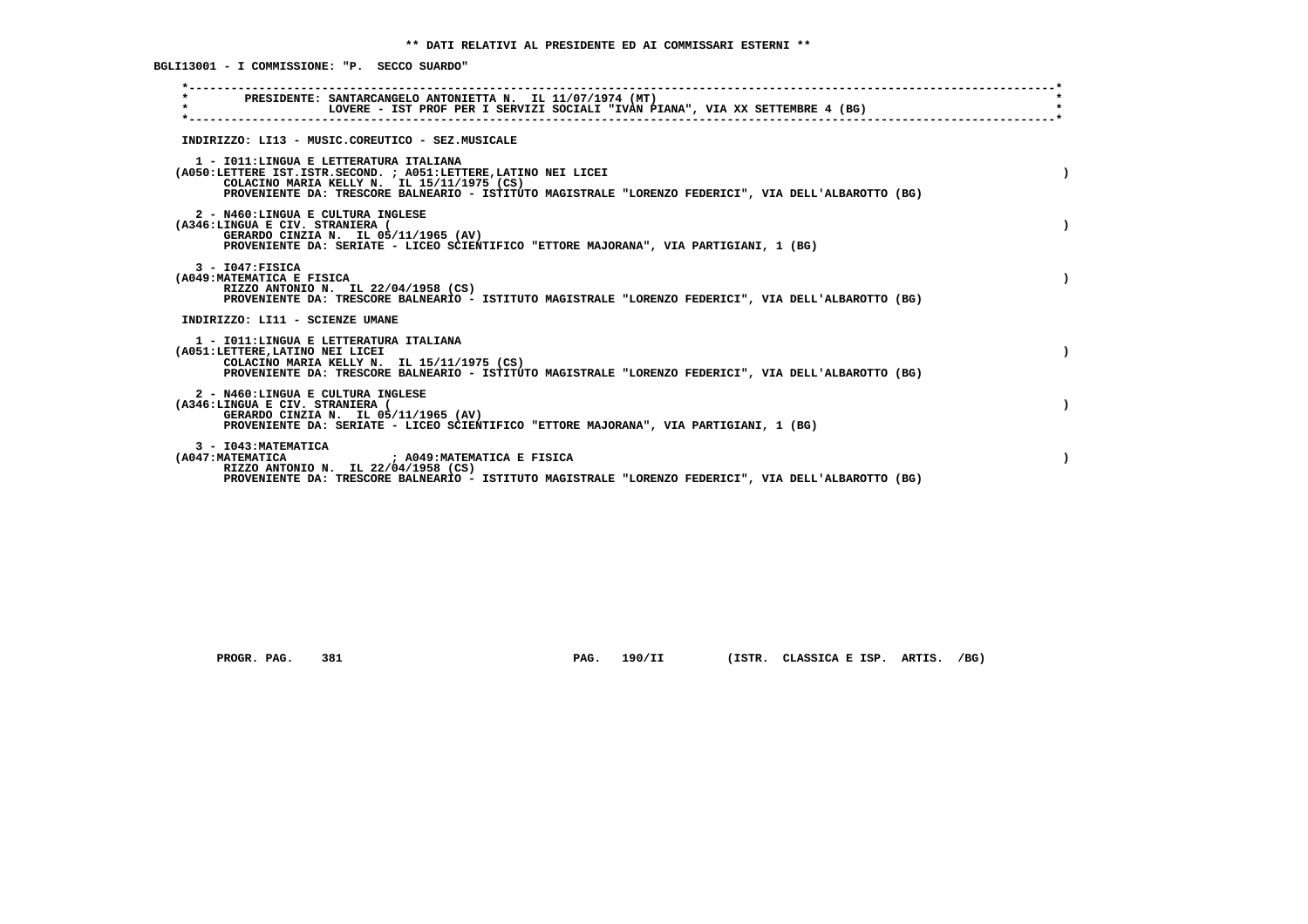**BGLIB6001 - I COMMISSIONE: "SIMONE WEIL"**

### **\*\* DATI RELATIVI ALLE CLASSI DELLA CONFIGURAZIONE \*\***

 **ISTITUTO PRIMA SEDE: TREVIGLIO - LICEO ARTISTICO "SIMONE WEIL", VIA GALVANI, 7 (BG)**

|  | * CLASSE * ISTITUTO |  | * SEZIONE * INDIRIZZO                    |  |        | $*L.F.P.*$ |            | CANDIDATI |  | L. STRANIERE                                  |  |  |
|--|---------------------|--|------------------------------------------|--|--------|------------|------------|-----------|--|-----------------------------------------------|--|--|
|  |                     |  |                                          |  |        |            |            |           |  | *INT.*EST.*SPEC*MER.* II PR. I COM. II COM. * |  |  |
|  | * BGSL00201X * E    |  | * LIB6 - ARTI FIGUR.CURV.GRAF.-PITTORICO |  |        |            | $* 18 *$   | $\star$   |  |                                               |  |  |
|  | * BGSL00201X * F    |  | * LIB6 - ARTI FIGUR.CURV.GRAF.-PITTORICO |  |        |            | $*$ 18 $*$ |           |  |                                               |  |  |
|  |                     |  |                                          |  |        |            |            |           |  |                                               |  |  |
|  |                     |  |                                          |  | TOTALI |            | $*36*$     |           |  |                                               |  |  |
|  |                     |  |                                          |  |        |            |            |           |  |                                               |  |  |

 **PROGR. PAG. 382 PAG. 191/I (ISTR. CLASSICA E ISP. ARTIS. /BG)**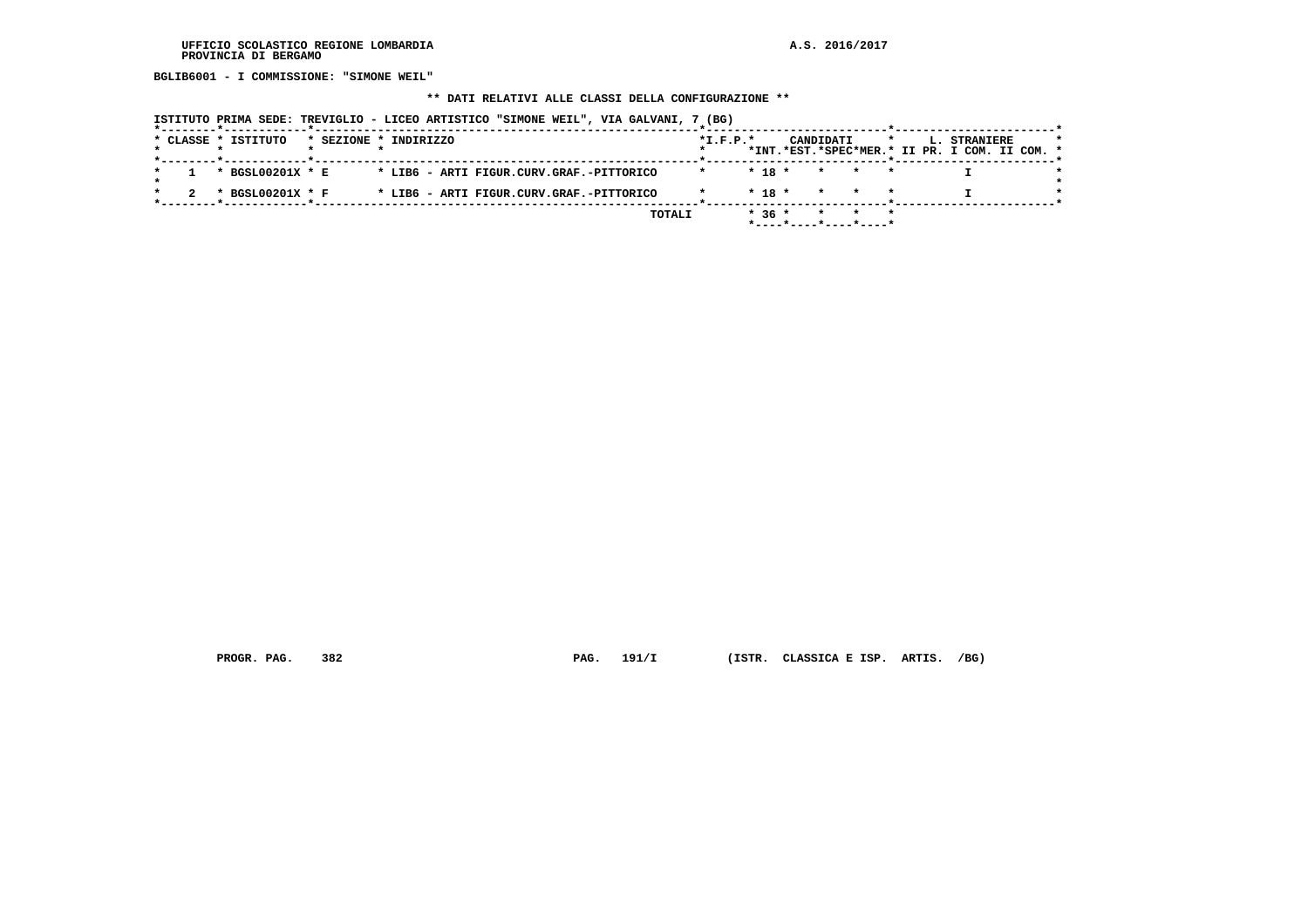**BGLIB6001 - I COMMISSIONE: "SIMONE WEIL"**

| $\star$<br>PRESIDENTE: FREGUGLIA GIAN FRANCO N. IL 03/06/1961 (MI)<br>$\star$<br>BERGAMO - LICEO SCIENTIFICO "GIULIO NATTA", VIA EUROPA 15 (BG)                                                                                                       |  |
|-------------------------------------------------------------------------------------------------------------------------------------------------------------------------------------------------------------------------------------------------------|--|
| INDIRIZZO: LIB6 - ARTI FIGUR.CURV.GRAF.-PITTORICO                                                                                                                                                                                                     |  |
| 1 - IO11:LINGUA E LETTERATURA ITALIANA<br>(A050:LETTERE IST.ISTR.SECOND. ; A051:LETTERE, LATINO NEI LICEI<br>DESIDERIO ITALO N. IL 11/06/1963 (CH)<br>PROVENIENTE DA: BERGAMO - ISTITUTO TECNICO COMMERCIALE "BORTOLO BELOTTI", VIA PER AZZANO,5 (BG) |  |
| 2 - N460:LINGUA E CULTURA INGLESE<br>(A346:LINGUA E CIV. STRANIERA (<br>LOMBARDO PAOLA N. IL 27/05/1960 (BG)<br>PROVENIENTE DA: BERGAMO - ISTITUTO MAGISTRALE "P. SECCO SUARDO", VIA ANGELO MAJ, 8 (BG)                                               |  |
| 3 - I055: STORIA DELL'ARTE<br>(A061:STORIA DELL'ARTE<br>MALENA MARGHERITA N. IL 23/05/1960 (CS)<br>PROVENIENTE DA: BERGAMO - LICEO SCIENTIFICO "GIULIO NATTA", VIA EUROPA 15 (BG)                                                                     |  |

 **PROGR. PAG. 383 PAG. 191/II (ISTR. CLASSICA E ISP. ARTIS. /BG)**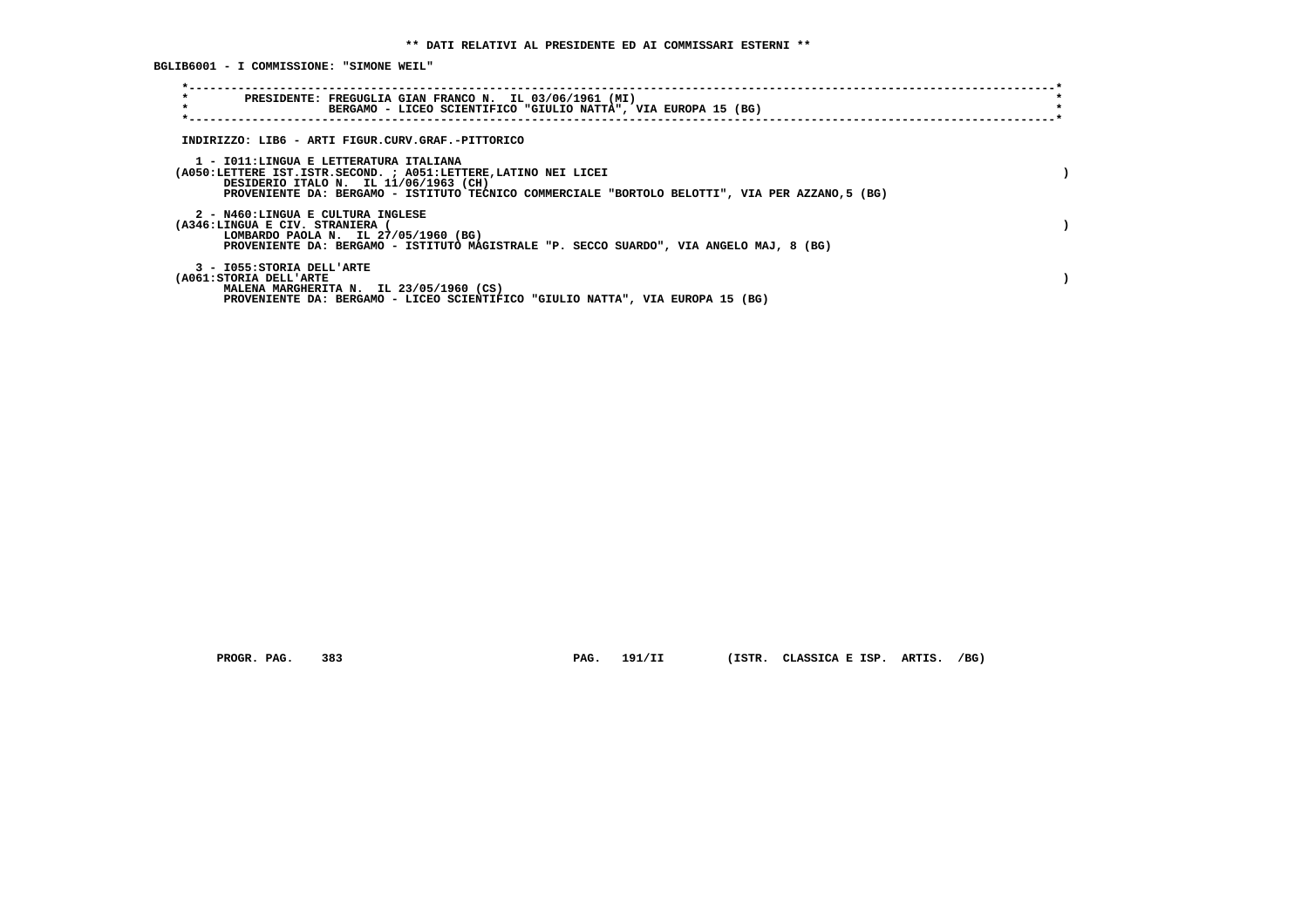**BGLIB9001 - I COMMISSIONE: " GIACOMO E PIO MANZU' "**

### **\*\* DATI RELATIVI ALLE CLASSI DELLA CONFIGURAZIONE \*\***

 **ISTITUTO PRIMA SEDE: BERGAMO - LICEO ARTISTICO " GIACOMO E PIO MANZU' ", VIA TORQUATO TASSO, 18 (BG)**

|  | * CLASSE * ISTITUTO |  | * SEZIONE * INDIRIZZO                    |  |        | $*L.F.P.*$ |          | CANDIDATI       |                                      |  | L. STRANIERE                                  |  |
|--|---------------------|--|------------------------------------------|--|--------|------------|----------|-----------------|--------------------------------------|--|-----------------------------------------------|--|
|  |                     |  |                                          |  |        |            |          |                 |                                      |  | *INT.*EST.*SPEC*MER.* II PR. I COM. II COM. * |  |
|  | * BGSL01000T * 5C   |  | * LIB9 - DESIGN CURV.ARREDAMENTO E LEGNO |  |        |            | $*22*$   | $\star$ $\star$ |                                      |  |                                               |  |
|  |                     |  |                                          |  |        |            |          |                 |                                      |  |                                               |  |
|  | * BGSL01000T * 5I   |  | * LIB9 - DESIGN CURV.ARREDAMENTO E LEGNO |  |        |            | $* 24 *$ |                 | * * *                                |  |                                               |  |
|  |                     |  |                                          |  | TOTALI |            | $* 46 *$ |                 | * * *                                |  |                                               |  |
|  |                     |  |                                          |  |        |            |          |                 | $*$ ---- $*$ ---- $*$ ---- $*$ ----* |  |                                               |  |

 **PROGR. PAG. 384 PAG. 192/I (ISTR. CLASSICA E ISP. ARTIS. /BG)**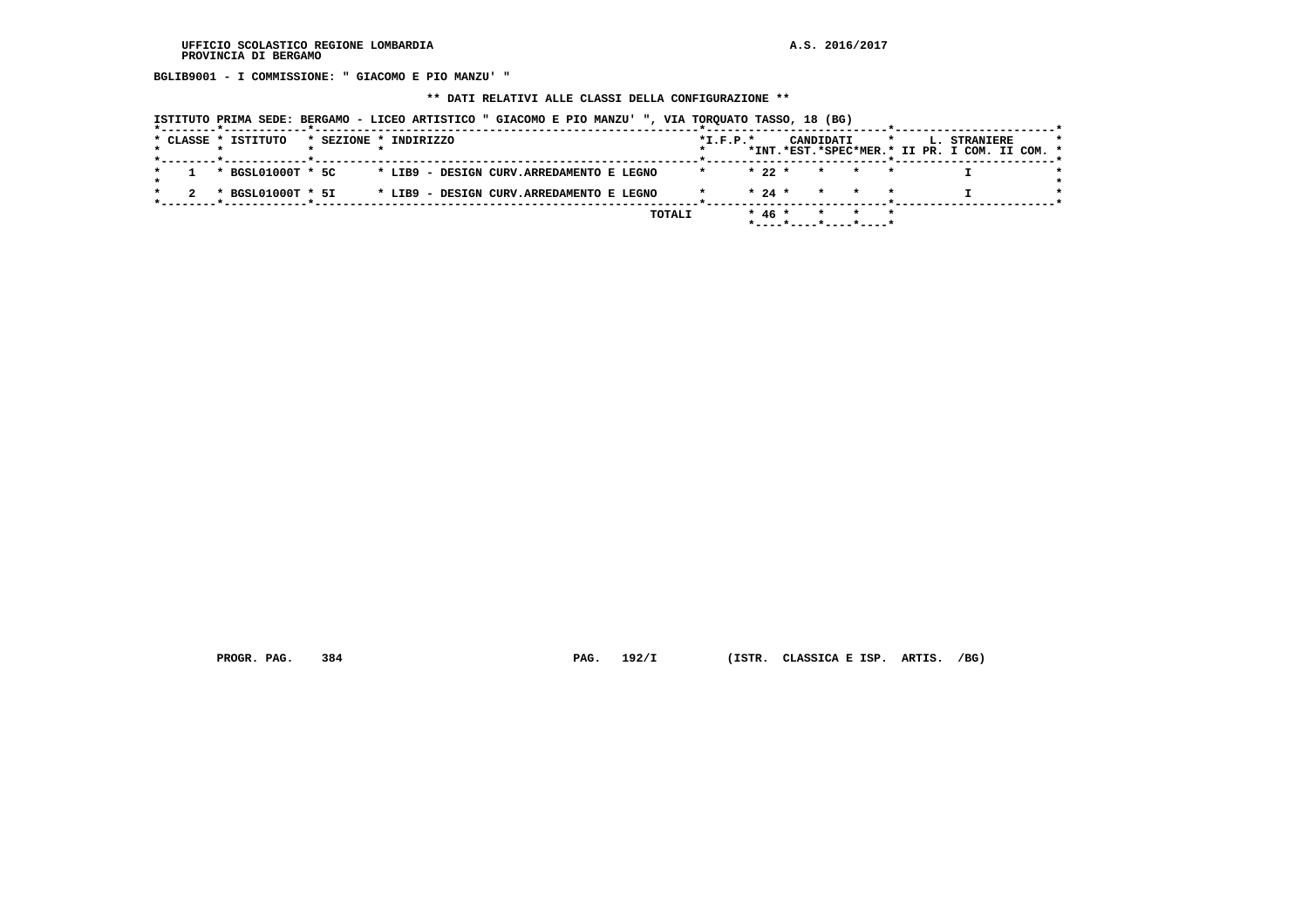**BGLIB9001 - I COMMISSIONE: " GIACOMO E PIO MANZU' "**

| $\star$<br>PRESIDENTE: BILARDELLO MARIO N. IL 12/08/1954 (TP)<br>$\star$<br>TREVIGLIO - ISTITUTO TECNICO AGRARIO "GAETANO CANTONI", VIA MERISIO, 17/C (BG)                                                                                    |  |
|-----------------------------------------------------------------------------------------------------------------------------------------------------------------------------------------------------------------------------------------------|--|
| INDIRIZZO: LIB9 - DESIGN CURV.ARREDAMENTO E LEGNO                                                                                                                                                                                             |  |
| 1 - IO11: LINGUA E LETTERATURA ITALIANA<br>(A050:LETTERE IST.ISTR.SECOND. ; A051:LETTERE, LATINO NEI LICEI<br>DE PAOLA ANGELA N. IL 26/04/1968 (PZ)<br>PROVENIENTE DA: PRESEZZO - ISTITUTO MAGISTRALE "BETTY AMBIVERI", VIA C.BERIZZI, 1 (BG) |  |
| 2 - N460:LINGUA E CULTURA INGLESE<br>(A346:LINGUA E CIV. STRANIERA<br>UNGARO MARIA TERESA N. IL 29/04/1972 (PZ)<br>PROVENIENTE DA: COMO - IST PROF PER I SERVIZI COMMERCIALI E TURISTICI G.PESSINA, VIA MILANO N. 182 (CO)                    |  |
| 3 - I055: STORIA DELL'ARTE<br>(A061: STORIA DELL'ARTE<br>CINO DANIELE N. IL 28/02/1977 (LE)<br>PROVENIENTE DA: TREVIGLIO - ISTITUTO TECNICO COMMERCIALE "ZENALE E BUTINONE", VIA GALVANI 7 (BG)                                               |  |

 **PROGR. PAG. 385 PAG. 192/II (ISTR. CLASSICA E ISP. ARTIS. /BG)**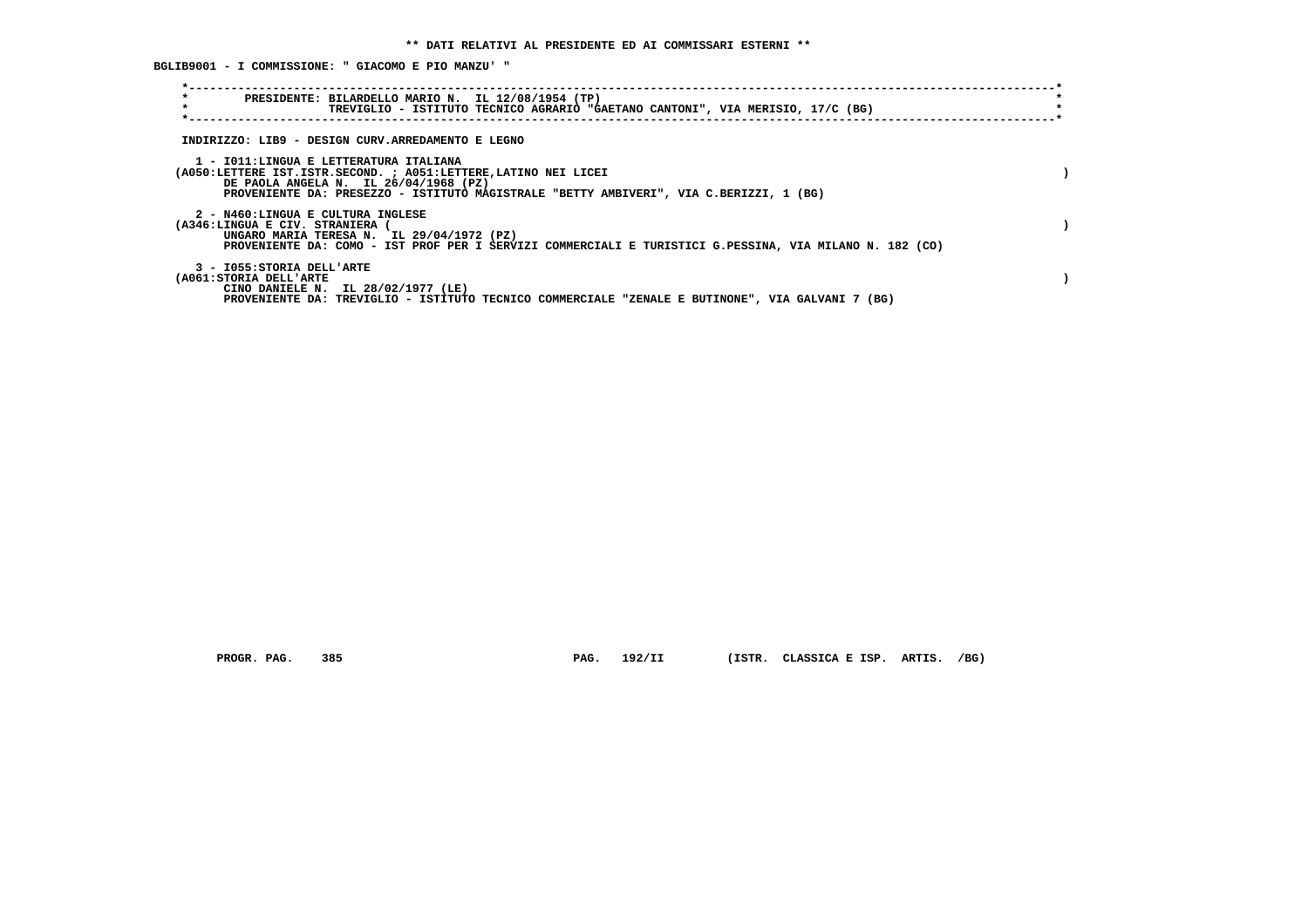**BGLIC6001 - I COMMISSIONE: " GIACOMO E PIO MANZU' "**

 **\*\* DATI RELATIVI ALLE CLASSI DELLA CONFIGURAZIONE \*\***

 **ISTITUTO PRIMA SEDE: BERGAMO - LICEO ARTISTICO " GIACOMO E PIO MANZU' ", VIA TORQUATO TASSO, 18 (BG)**

|  |  | * CLASSE * ISTITUTO |  | * SEZIONE * INDIRIZZO                     |  |  |        | $*L.F.P.*$ |          |              | CANDIDATI             |  |  | L. STRANIERE<br>*INT.*EST.*SPEC*MER.* II PR. I COM. II COM. * |  |  |
|--|--|---------------------|--|-------------------------------------------|--|--|--------|------------|----------|--------------|-----------------------|--|--|---------------------------------------------------------------|--|--|
|  |  | * BGSL01000T * 5F   |  | * LIC6 - ARTI FIGUR.CURV.PLAST.-PITTORICO |  |  |        |            |          | $* 27 * 1 *$ | $\star$               |  |  |                                                               |  |  |
|  |  | * BGSL01000T * 5L   |  | * LIC6 - ARTI FIGUR.CURV.PLAST.-PITTORICO |  |  |        |            | $* 28 *$ |              | $\star$               |  |  |                                                               |  |  |
|  |  |                     |  |                                           |  |  | TOTALI |            |          | $* 55 * 1 *$ | *----*----*----*----* |  |  |                                                               |  |  |

 **PROGR. PAG. 386 PAG. 193/I (ISTR. CLASSICA E ISP. ARTIS. /BG)**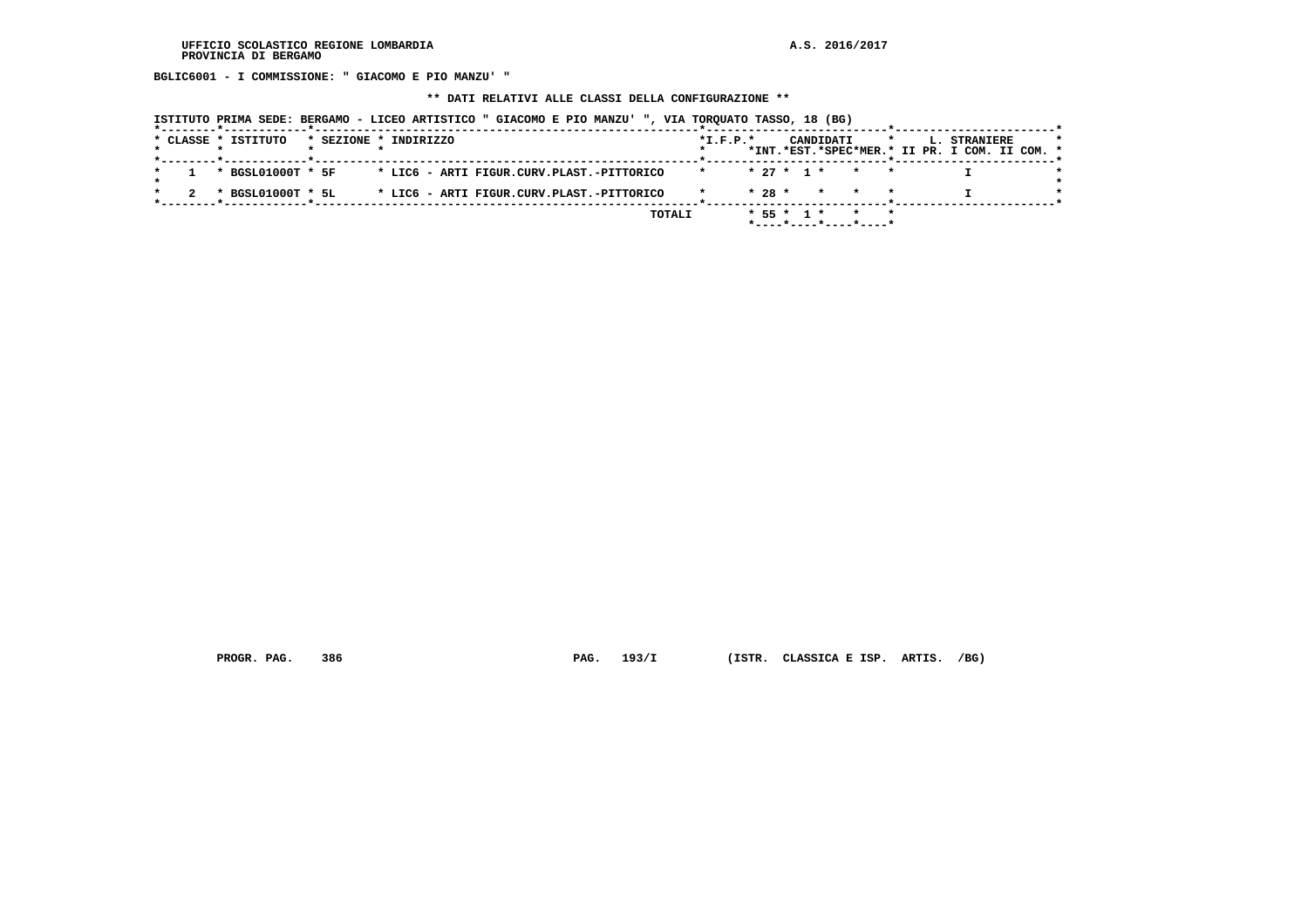**BGLIC6001 - I COMMISSIONE: " GIACOMO E PIO MANZU' "**

| $\star$<br>PRESIDENTE: MOROTTI GIOVANNI N. IL 14/05/1959 (BG)<br>$\star$<br>SARNICO - IST PROF INDUSTRIA E ARTIGIANATO "SERAFINO RIVA", VIA CORTIVO, 32 (BG)                                                                             |  |
|------------------------------------------------------------------------------------------------------------------------------------------------------------------------------------------------------------------------------------------|--|
| INDIRIZZO: LIC6 - ARTI FIGUR.CURV.PLAST.-PITTORICO                                                                                                                                                                                       |  |
| 1 - IO11:LINGUA E LETTERATURA ITALIANA<br>(A050:LETTERE IST.ISTR.SECOND. ; A051:LETTERE, LATINO NEI LICEI<br>DOTTI CLAUDIO N. IL 02/10/1971 (BG)<br>PROVENIENTE DA: PRESEZZO - LICEO SCIENTIFICO "MAIRONI DA PONTE", VIA BERIZZI, 1 (BG) |  |
| 2 - N460:LINGUA E CULTURA INGLESE<br>(A346:LINGUA E CIV. STRANIERA (<br>PIERMARINI DONATELLA N. IL 28/01/1966 (BS)<br>PROVENIENTE DA: BRESCIA - IST PROF PER I SERVIZI TURISTICI STATALE E IEFP GRAFICO "CAMILL, VIA RODI 16 (BS)        |  |
| 3 - I055: STORIA DELL'ARTE<br>(A061:STORIA DELL'ARTE<br>GENNARI DONATA N. IL 29/05/1953 (MI)<br>PROVENIENTE DA: MILANO - LICEO ARTISTICO LICEO ARTISTICO STATALE DI BRE, VIA HAJECH, 27 (MI)                                             |  |

 **PROGR. PAG. 387 PAG. 193/II (ISTR. CLASSICA E ISP. ARTIS. /BG)**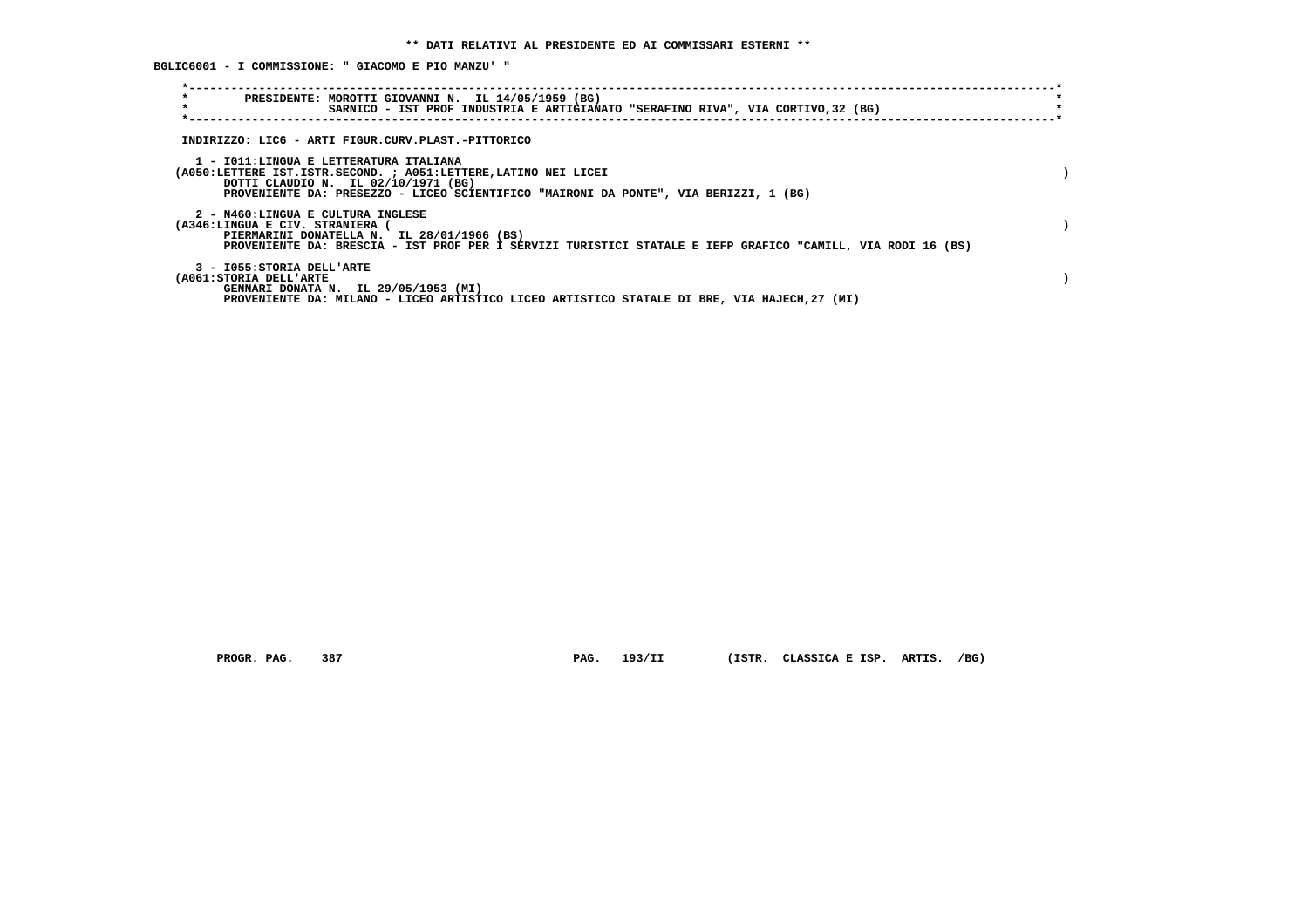**BGLIC6002 - II COMMISSIONE: " GIACOMO E PIO MANZU' "**

 **\*\* DATI RELATIVI ALLE CLASSI DELLA CONFIGURAZIONE \*\***

 **ISTITUTO PRIMA SEDE: BERGAMO - LICEO ARTISTICO " GIACOMO E PIO MANZU' ", VIA TORQUATO TASSO, 18 (BG)**

|  |  | * CLASSE * ISTITUTO | * SEZIONE * INDIRIZZO |  |  |  |  |                                           |        | $*$ I.F.P. $*$ |            |  | CANDIDATI |                       |  | L. STRANIERE<br>*INT.*EST.*SPEC*MER.* II PR. I COM. II COM. * |  |  |
|--|--|---------------------|-----------------------|--|--|--|--|-------------------------------------------|--------|----------------|------------|--|-----------|-----------------------|--|---------------------------------------------------------------|--|--|
|  |  |                     |                       |  |  |  |  |                                           |        |                |            |  |           |                       |  |                                                               |  |  |
|  |  | * BGSL01000T * 5D   |                       |  |  |  |  | * LIC6 - ARTI FIGUR.CURV.PLAST.-PITTORICO |        |                | $* 28 *$   |  | $\star$   | $\star$               |  |                                                               |  |  |
|  |  | * BGSL01000T * 5E   |                       |  |  |  |  | * LIC6 - ARTI FIGUR.CURV.PLAST.-PITTORICO |        |                | $* 29 *$   |  |           | * * *                 |  |                                                               |  |  |
|  |  |                     |                       |  |  |  |  |                                           | TOTALI |                | $*$ 57 $*$ |  |           |                       |  |                                                               |  |  |
|  |  |                     |                       |  |  |  |  |                                           |        |                |            |  |           | *----*----*----*----* |  |                                                               |  |  |

 **PROGR. PAG. 388 PAG. 194/I (ISTR. CLASSICA E ISP. ARTIS. /BG)**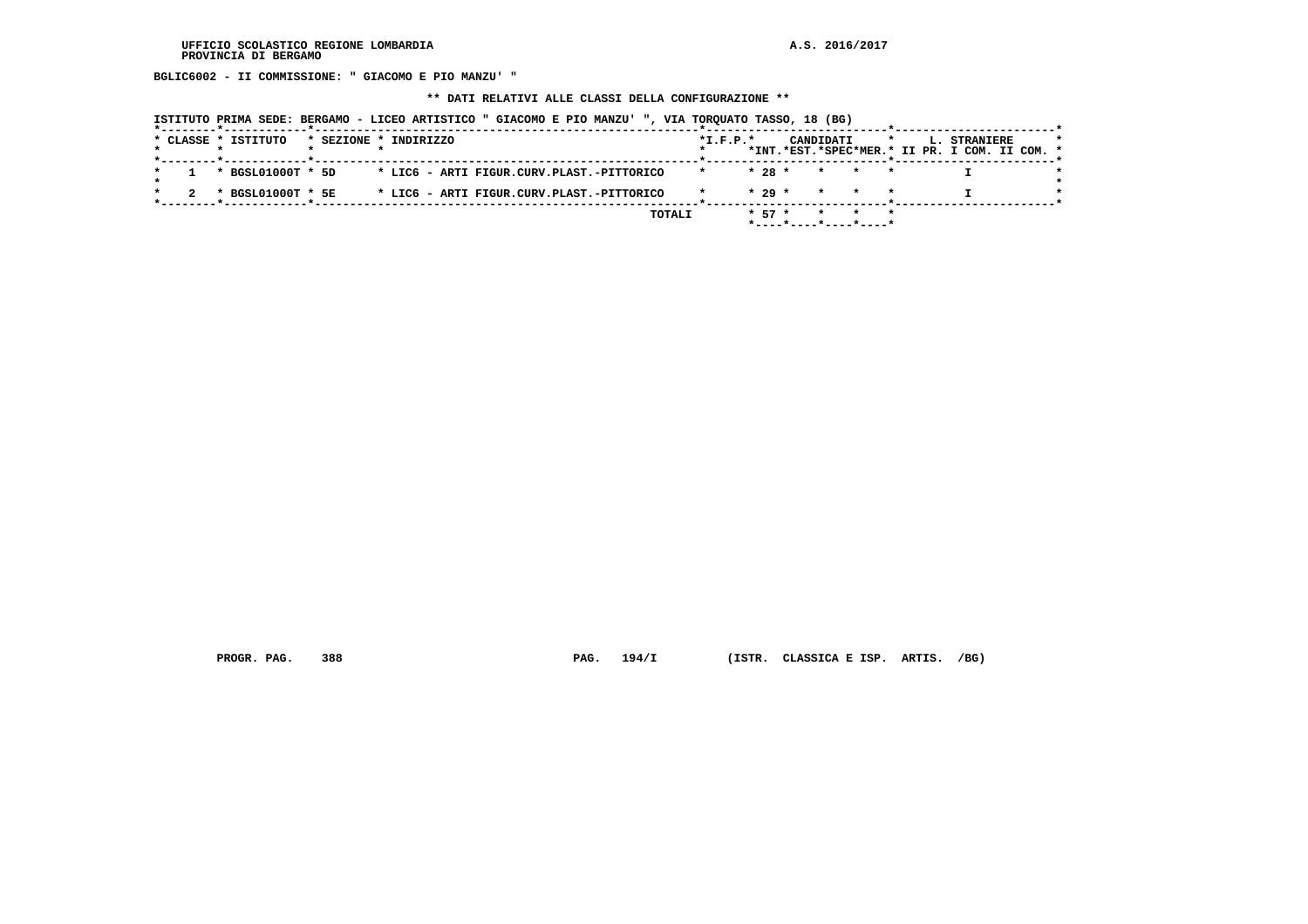**BGLIC6002 - II COMMISSIONE: " GIACOMO E PIO MANZU' "**

| $\star$<br>PRESIDENTE: CHERICI GIULIO N. IL 17/07/1953 (NA)<br>$\star$<br>SARNICO - ISTITUTO TECNICO INDUSTRIALE "SERAFINO RIVA", VIA CORTIVO 32 (BG)                                                                                                             |  |
|-------------------------------------------------------------------------------------------------------------------------------------------------------------------------------------------------------------------------------------------------------------------|--|
| INDIRIZZO: LIC6 - ARTI FIGUR.CURV.PLAST.-PITTORICO                                                                                                                                                                                                                |  |
| 1 - IO11:LINGUA E LETTERATURA ITALIANA<br>(A050:LETTERE IST.ISTR.SECOND. ; A051:LETTERE, LATINO NEI LICEI<br>RUBINI DONATELLA N. IL 21/12/1952 (BG)<br>PROVENIENTE DA: ROMANO DI LOMBARDIA - IST TEC COMMERCIALE E PER GEOMETRI "G.B. RUBINI", VIA BELVEDERE (BG) |  |
| 2 - N460:LINGUA E CULTURA INGLESE<br>(A346:LINGUA E CIV. STRANIERA (<br>RUGGERI ELENA N. IL 17/08/1978 (BS)<br>PROVENIENTE DA: BRESCIA - ISTITUTO TECNICO COMMERCIALE "ABBA-BALLINI" - BRESCIA, VIA TIRANDI 3 (BS)                                                |  |
| 3 - I055: STORIA DELL'ARTE<br>(A061: STORIA DELL'ARTE<br>FERRARI PIA N. IL 15/06/1955 (BS)<br>PROVENIENTE DA: BRESCIA - LICEO ARTISTICO "OLIVIERI MAFFEO" - BRESCIA, VIA TIRANDI 3 (BS)                                                                           |  |

 **PROGR. PAG. 389 PAG. 194/II (ISTR. CLASSICA E ISP. ARTIS. /BG)**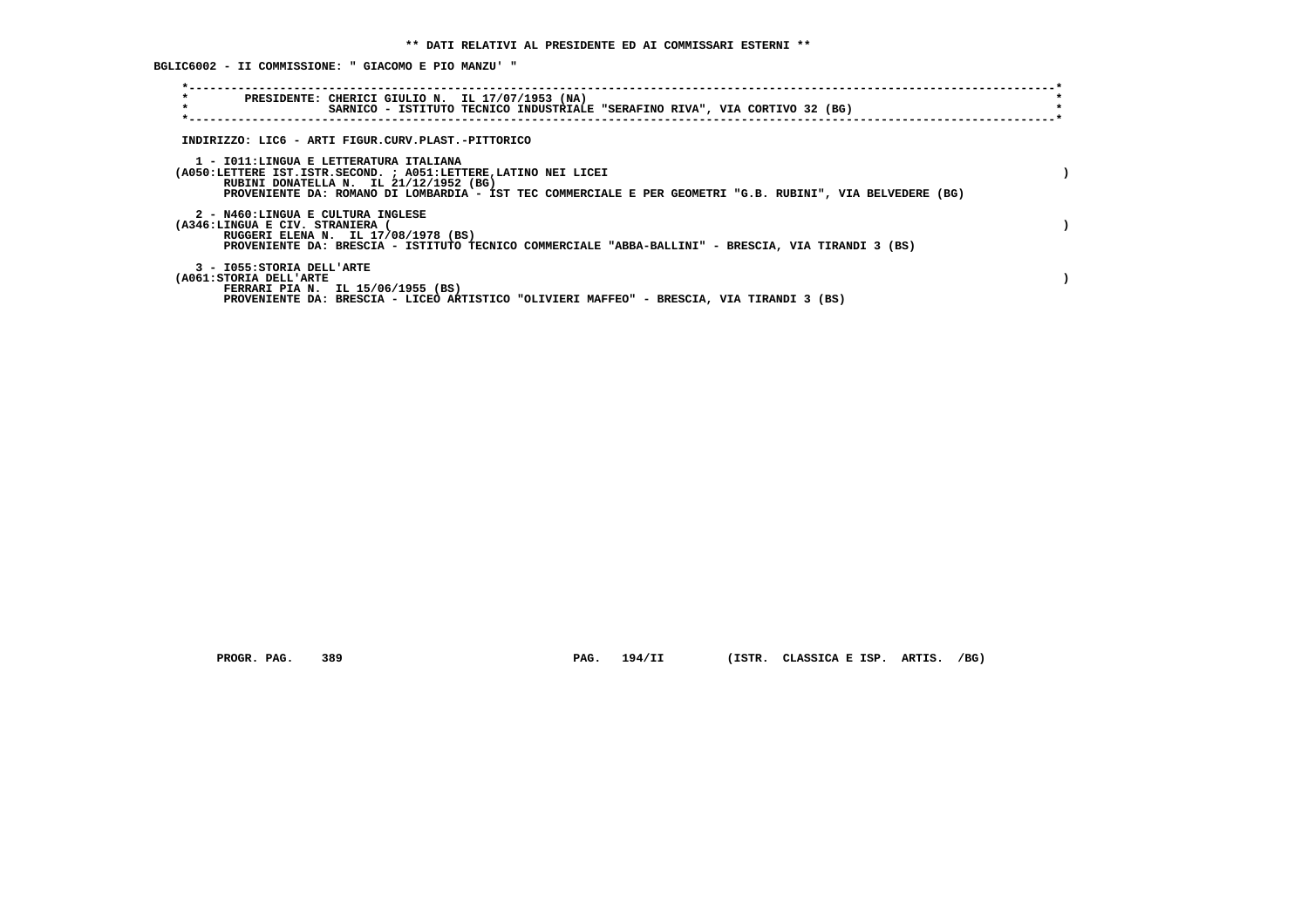**BGLIC6003 - III COMMISSIONE: LICEO ARTISTICO "ANDREA FANTONI"**

### **\*\* DATI RELATIVI ALLE CLASSI DELLA CONFIGURAZIONE \*\***

 **ISTITUTO PRIMA SEDE: BERGAMO - L.R. PAR. ISTITUTO D'ARTE LICEO ARTISTICO "ANDREA FANTON, VIA ANGELO MAJ, N. 35 (BG)**

|  | * CLASSE * ISTITUTO | * SEZIONE * INDIRIZZO |  |                                           |                                                                                                                           | $*L.F.P.*$ |               | CANDIDATI            |  | <b>L. STRANIERE</b>                           |  |
|--|---------------------|-----------------------|--|-------------------------------------------|---------------------------------------------------------------------------------------------------------------------------|------------|---------------|----------------------|--|-----------------------------------------------|--|
|  |                     |                       |  |                                           |                                                                                                                           |            |               |                      |  | *INT.*EST.*SPEC*MER.* II PR. I COM. II COM. * |  |
|  |                     |                       |  |                                           |                                                                                                                           |            |               |                      |  |                                               |  |
|  | * BGSD01500E * AF   |                       |  | * LIC6 - ARTI FIGUR.CURV.PLAST.-PITTORICO |                                                                                                                           |            |               | $* 22 * 1 * * * * *$ |  |                                               |  |
|  |                     | $*$ AA                |  | * LIO5 - ARCHITETTURA E AMBIENTE          |                                                                                                                           |            | $*$ 6 $*$ $*$ |                      |  |                                               |  |
|  |                     |                       |  |                                           |                                                                                                                           |            |               |                      |  |                                               |  |
|  |                     |                       |  |                                           |                                                                                                                           |            |               |                      |  |                                               |  |
|  |                     |                       |  |                                           | ISTITUTO SECONDA SEDE: CALCINATE - L.R. PAR. LICEO ARTISTICO LICEO ARTISTICO "LA TRACCIA", SAN PAOLO DELLA CROCE N.2 (BG) |            |               |                      |  |                                               |  |
|  |                     |                       |  |                                           |                                                                                                                           |            |               |                      |  |                                               |  |
|  |                     |                       |  |                                           |                                                                                                                           |            |               |                      |  |                                               |  |

| <b>CLASSE</b> | * ISTITUTO | * SEZIONE * INDIRIZZO                                 |                | CANDIDATI * L. | <b>STRANTERE</b>                              |  |
|---------------|------------|-------------------------------------------------------|----------------|----------------|-----------------------------------------------|--|
|               |            |                                                       |                |                | *INT.*EST.*SPEC*MER.* II PR. I COM. II COM. * |  |
|               |            |                                                       |                |                |                                               |  |
|               |            | * 2 * BGSLN6500G * A * LI05 - ARCHITETTURA E AMBIENTE | * * 15 * * * * |                |                                               |  |
|               |            |                                                       |                |                |                                               |  |

 **TOTALI \* 43 \* 1 \* \* \* \*----\*----\*----\*----\***

 **PROGR. PAG. 390 PAG. 195/I (ISTR. CLASSICA E ISP. ARTIS. /BG)**